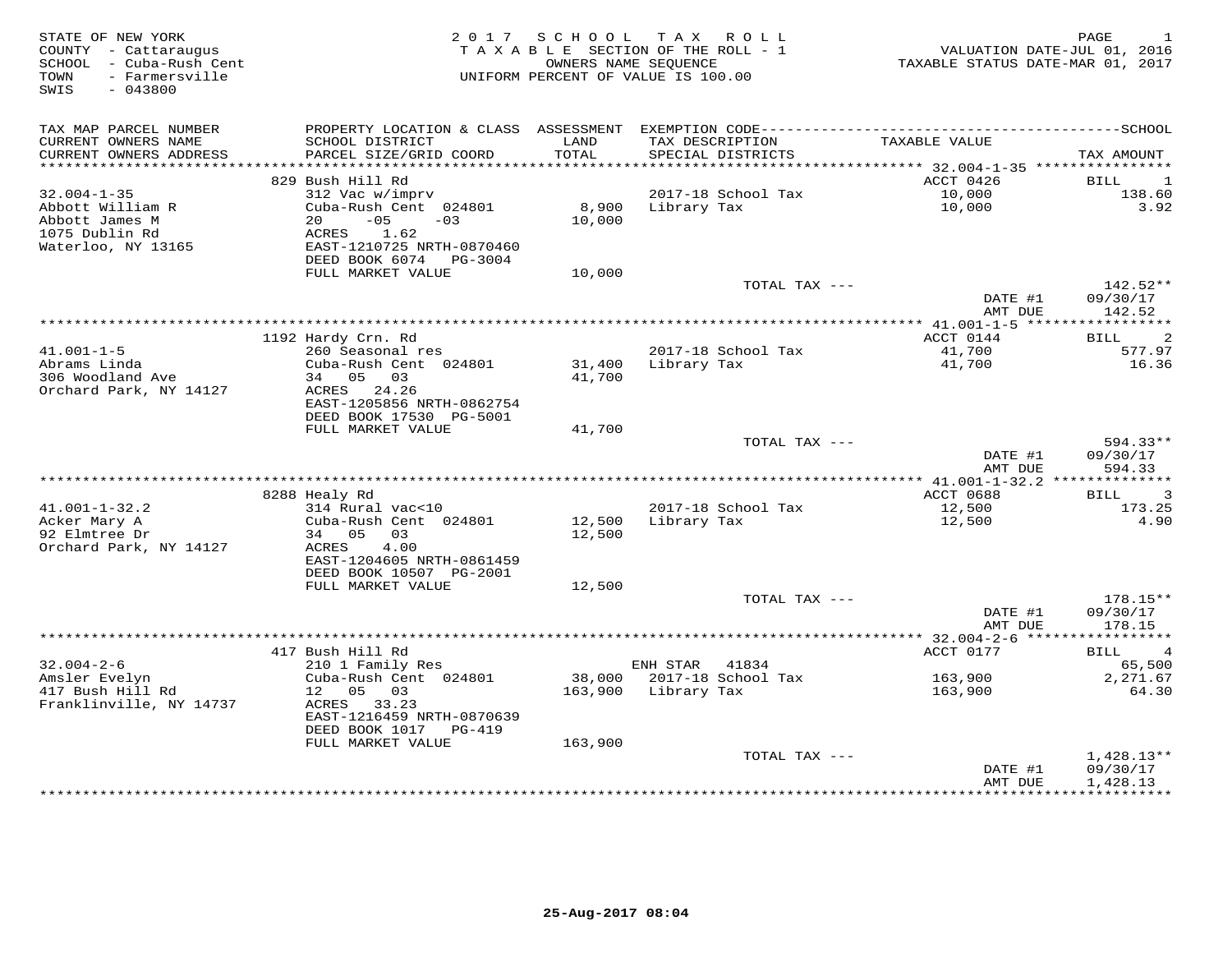| STATE OF NEW YORK<br>COUNTY - Cattaraugus<br>SCHOOL - Cuba-Rush Cent<br>- Farmersville<br>TOWN<br>$-043800$<br>SWIS | 2017 SCHOOL<br>TAXABLE SECTION OF THE ROLL - 1<br>UNIFORM PERCENT OF VALUE IS 100.00 | PAGE<br>VALUATION DATE-JUL 01, 2016<br>TAXABLE STATUS DATE-MAR 01, 2017 |                                      |                                          |                          |
|---------------------------------------------------------------------------------------------------------------------|--------------------------------------------------------------------------------------|-------------------------------------------------------------------------|--------------------------------------|------------------------------------------|--------------------------|
| TAX MAP PARCEL NUMBER                                                                                               | PROPERTY LOCATION & CLASS                                                            | ASSESSMENT                                                              |                                      |                                          |                          |
| CURRENT OWNERS NAME<br>CURRENT OWNERS ADDRESS<br>**********************                                             | SCHOOL DISTRICT<br>PARCEL SIZE/GRID COORD<br>*************************               | LAND<br>TOTAL                                                           | TAX DESCRIPTION<br>SPECIAL DISTRICTS | TAXABLE VALUE                            | TAX AMOUNT               |
|                                                                                                                     | Agett (Off) Rd                                                                       |                                                                         |                                      | ACCT 0759                                | 5<br>BILL                |
| $32.004 - 2 - 13.2$                                                                                                 | 322 Rural vac>10                                                                     |                                                                         | 2017-18 School Tax                   | 98,700                                   | 1,367.99                 |
| Austin Millard<br>Austin Karen                                                                                      | Cuba-Rush Cent 024801<br>05 03<br>03                                                 | 98,700<br>98,700                                                        | Library Tax                          | 98,700                                   | 38.72                    |
| PO Box 141                                                                                                          | ACRES 137.30                                                                         |                                                                         |                                      |                                          |                          |
| Rushford, NY 14777                                                                                                  | EAST-1220379 NRTH-0864874<br>DEED BOOK 1009<br>PG-603                                |                                                                         |                                      |                                          |                          |
|                                                                                                                     | FULL MARKET VALUE                                                                    | 98,700                                                                  |                                      |                                          |                          |
|                                                                                                                     |                                                                                      |                                                                         | TOTAL TAX ---                        |                                          | $1,406.71**$             |
|                                                                                                                     |                                                                                      |                                                                         |                                      | DATE #1<br>AMT DUE                       | 09/30/17<br>1,406.71     |
|                                                                                                                     |                                                                                      |                                                                         |                                      | $*32.004 - 1 - 3.3$ ***                  |                          |
| $32.004 - 1 - 3.3$                                                                                                  | Bush Hill Rd<br>312 Vac w/imprv                                                      |                                                                         | 2017-18 School Tax                   | ACCT 1083<br>76,400                      | 6<br>BILL<br>1,058.91    |
| Balcom Jeffery M                                                                                                    | Cuba-Rush Cent 024801                                                                | 74,100                                                                  | Library Tax                          | 76,400                                   | 29.97                    |
| 58 Stevenson Blvd                                                                                                   | 20 05<br>0.3                                                                         | 76,400                                                                  |                                      |                                          |                          |
| Amherst, NY 14226                                                                                                   | ACRES 99.27                                                                          |                                                                         |                                      |                                          |                          |
|                                                                                                                     | EAST-1211824 NRTH-0869752                                                            |                                                                         |                                      |                                          |                          |
|                                                                                                                     | DEED BOOK 1027<br>PG-724<br>FULL MARKET VALUE                                        | 76,400                                                                  |                                      |                                          |                          |
|                                                                                                                     |                                                                                      |                                                                         | TOTAL TAX ---                        |                                          | 1,088.88**               |
|                                                                                                                     |                                                                                      |                                                                         |                                      | DATE #1                                  | 09/30/17                 |
|                                                                                                                     |                                                                                      |                                                                         |                                      | AMT DUE                                  | 1,088.88                 |
|                                                                                                                     | Crestlane Dr                                                                         |                                                                         |                                      | ** $32.004 - 1 - 16$ *****<br>ACCT 0012  | ***********<br>7<br>BILL |
| $32.004 - 1 - 16$                                                                                                   | 260 Seasonal res                                                                     |                                                                         | 2017-18 School Tax                   | 20,700                                   | 286.90                   |
| Baldo Robert N                                                                                                      | Cuba-Rush Cent 024801                                                                | 15,200                                                                  | Library Tax                          | 20,700                                   | 8.12                     |
| PO Box 201                                                                                                          | 20<br>$-05$<br>$-0.3$                                                                | 20,700                                                                  |                                      |                                          |                          |
| North Boston, NY 14110                                                                                              | 7.42<br>ACRES                                                                        |                                                                         |                                      |                                          |                          |
|                                                                                                                     | EAST-1213514 NRTH-0868960<br>DEED BOOK 880<br>PG-00857                               |                                                                         |                                      |                                          |                          |
|                                                                                                                     | FULL MARKET VALUE                                                                    | 20,700                                                                  |                                      |                                          |                          |
|                                                                                                                     |                                                                                      |                                                                         | TOTAL TAX ---                        |                                          | $295.02**$               |
|                                                                                                                     |                                                                                      |                                                                         |                                      | DATE #1                                  | 09/30/17                 |
|                                                                                                                     | *****************************                                                        |                                                                         |                                      | AMT DUE                                  | 295.02<br>********       |
|                                                                                                                     | Crestlane Dr                                                                         |                                                                         |                                      | ********** 32.004-1-17 ****<br>ACCT 0559 | <b>BILL</b><br>8         |
| $32.004 - 1 - 17$                                                                                                   | 314 Rural vac<10                                                                     |                                                                         | 2017-18 School Tax                   | 16,700                                   | 231.46                   |
| Baldo Robert N                                                                                                      | Cuba-Rush Cent 024801                                                                | 16,700                                                                  | Library Tax                          | 16,700                                   | 6.55                     |
| PO Box 201                                                                                                          | $-05$<br>20<br>$-03$                                                                 | 16,700                                                                  |                                      |                                          |                          |
| N. Boston, NY 14110                                                                                                 | 8.64<br>ACRES<br>EAST-1213486 NRTH-0869483                                           |                                                                         |                                      |                                          |                          |
|                                                                                                                     | DEED BOOK 12818 PG-9001                                                              |                                                                         |                                      |                                          |                          |
|                                                                                                                     | FULL MARKET VALUE                                                                    | 16,700                                                                  |                                      |                                          |                          |
|                                                                                                                     |                                                                                      |                                                                         | TOTAL TAX ---                        |                                          | 238.01**                 |
|                                                                                                                     |                                                                                      |                                                                         |                                      | DATE #1<br>AMT DUE                       | 09/30/17<br>238.01       |
|                                                                                                                     |                                                                                      |                                                                         |                                      |                                          | * * * * * * * *          |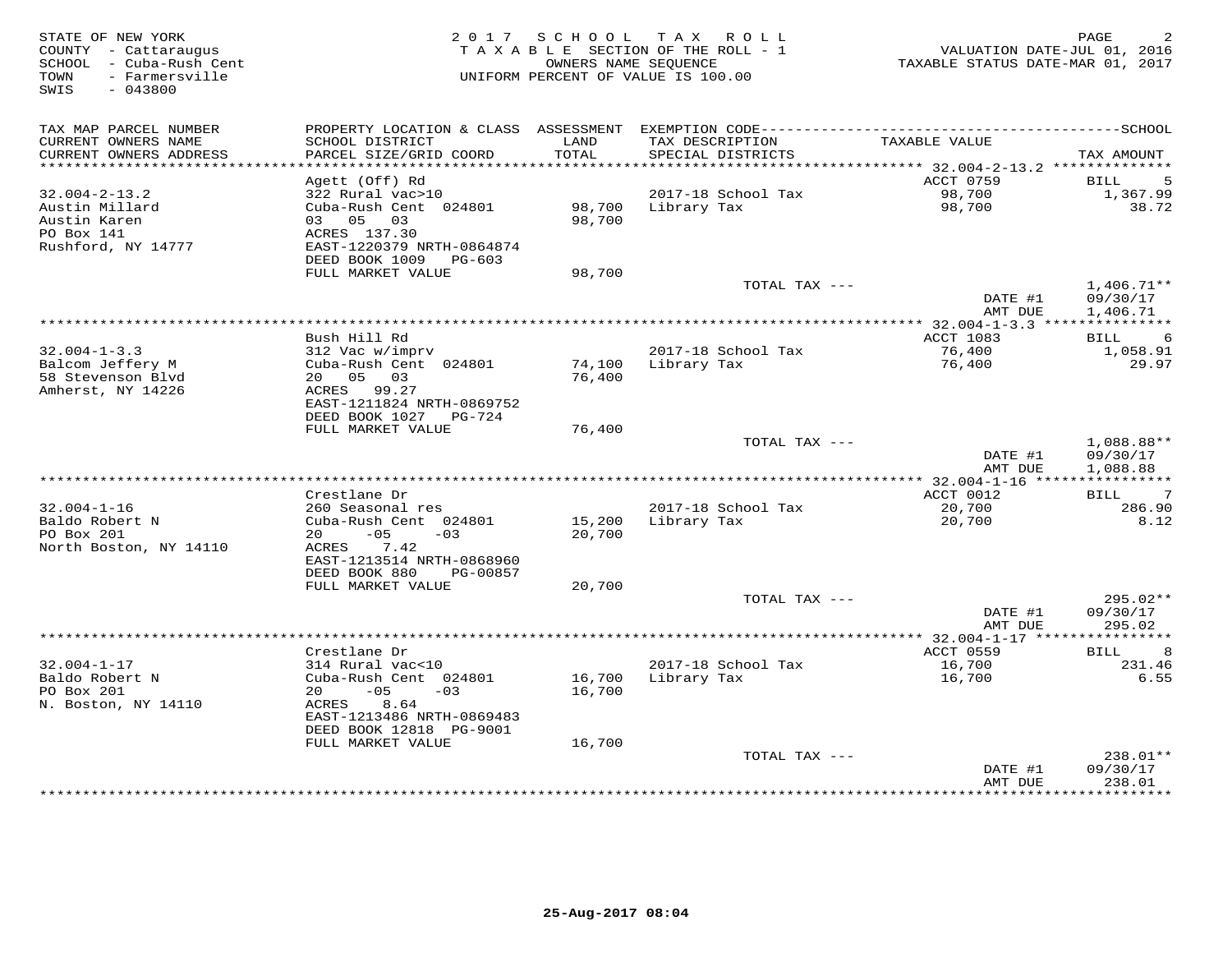| STATE OF NEW YORK<br>COUNTY - Cattaraugus<br>SCHOOL - Cuba-Rush Cent<br>- Farmersville<br>TOWN |                                              | 2017 SCHOOL         | TAX ROLL<br>TAXABLE SECTION OF THE ROLL - 1<br>OWNERS NAME SEQUENCE<br>UNIFORM PERCENT OF VALUE IS 100.00 | VALUATION DATE-JUL 01, 2016<br>TAXABLE STATUS DATE-MAR 01, 2017 | PAGE                 |
|------------------------------------------------------------------------------------------------|----------------------------------------------|---------------------|-----------------------------------------------------------------------------------------------------------|-----------------------------------------------------------------|----------------------|
| SWIS<br>$-043800$                                                                              |                                              |                     |                                                                                                           |                                                                 |                      |
| TAX MAP PARCEL NUMBER                                                                          | PROPERTY LOCATION & CLASS ASSESSMENT         |                     |                                                                                                           |                                                                 |                      |
| CURRENT OWNERS NAME<br>CURRENT OWNERS ADDRESS                                                  | SCHOOL DISTRICT<br>PARCEL SIZE/GRID COORD    | LAND<br>TOTAL       | TAX DESCRIPTION<br>SPECIAL DISTRICTS                                                                      | TAXABLE VALUE                                                   | TAX AMOUNT           |
| ***********************                                                                        |                                              | * * * * * * * * * * |                                                                                                           | *********** 32.002-1-11.5 **************                        |                      |
|                                                                                                | 9119& 9123 Stebbins Rd                       |                     |                                                                                                           | ACCT 0928                                                       | BILL<br>9            |
| $32.002 - 1 - 11.5$                                                                            | 220 2 Family Res                             |                     | 2017-18 School Tax                                                                                        | 80,000                                                          | 1,108.81             |
| Bank of Holland                                                                                | Cuba-Rush Cent 024801                        | 16,500              | Library Tax                                                                                               | 80,000                                                          | 31.39                |
| 12 S. Main St.                                                                                 | 05<br>21<br>03<br>ACRES<br>4.90              | 80,000              |                                                                                                           |                                                                 |                      |
| Holland, NY 14080                                                                              | EAST-1213997 NRTH-0872293                    |                     |                                                                                                           |                                                                 |                      |
|                                                                                                | DEED BOOK 24890 PG-6002                      |                     |                                                                                                           |                                                                 |                      |
|                                                                                                | FULL MARKET VALUE                            | 80,000              |                                                                                                           |                                                                 |                      |
|                                                                                                |                                              |                     | TOTAL TAX ---                                                                                             |                                                                 | $1,140.20**$         |
|                                                                                                |                                              |                     |                                                                                                           | DATE #1                                                         | 09/30/17             |
|                                                                                                |                                              |                     | *************                                                                                             | AMT DUE                                                         | 1,140.20             |
|                                                                                                | Huvck Rd                                     |                     |                                                                                                           | *** 23.004-1-12 ****<br>ACCT 0398                               | 10<br>BILL           |
| $23.004 - 1 - 12$                                                                              | 322 Rural vac>10                             |                     | 2017-18 School Tax                                                                                        | 30,200                                                          | 418.57               |
| Bares Charles C                                                                                | Cuba-Rush Cent 024801                        | 30,200              | Library Tax                                                                                               | 30,200                                                          | 11.85                |
| 7017 Fadale                                                                                    | 08 05 03                                     | 30,200              |                                                                                                           |                                                                 |                      |
| Ellicottville, NY 14731                                                                        | ACRES 22.55                                  |                     |                                                                                                           |                                                                 |                      |
|                                                                                                | EAST-1218959 NRTH-0884878                    |                     |                                                                                                           |                                                                 |                      |
|                                                                                                | DEED BOOK 12887 PG-2002<br>FULL MARKET VALUE | 30,200              |                                                                                                           |                                                                 |                      |
|                                                                                                |                                              |                     | TOTAL TAX ---                                                                                             |                                                                 | 430.42**             |
|                                                                                                |                                              |                     |                                                                                                           | DATE #1                                                         | 09/30/17             |
|                                                                                                |                                              |                     |                                                                                                           | AMT DUE                                                         | 430.42               |
|                                                                                                |                                              |                     |                                                                                                           |                                                                 |                      |
|                                                                                                | 9029 Crestlane Dr                            |                     |                                                                                                           | ACCT 0227                                                       | BILL<br>11           |
| $32.004 - 1 - 22$<br>Barteck Michael                                                           | 312 Vac w/imprv<br>Cuba-Rush Cent 024801     | 7,600               | 2017-18 School Tax<br>Library Tax                                                                         | 10,500<br>10,500                                                | 145.53<br>4.12       |
| 20 Brett Rd                                                                                    | 12 05<br>03                                  | 10,500              |                                                                                                           |                                                                 |                      |
| Rochester, NY 14609                                                                            | 2.04<br>ACRES                                |                     |                                                                                                           |                                                                 |                      |
|                                                                                                | EAST-1213474 NRTH-0870771                    |                     |                                                                                                           |                                                                 |                      |
|                                                                                                | DEED BOOK 9085<br><b>PG-7001</b>             |                     |                                                                                                           |                                                                 |                      |
|                                                                                                | FULL MARKET VALUE                            | 10,500              |                                                                                                           |                                                                 |                      |
|                                                                                                |                                              |                     | TOTAL TAX ---                                                                                             | DATE #1                                                         | 149.65**<br>09/30/17 |
|                                                                                                |                                              |                     |                                                                                                           | AMT DUE                                                         | 149.65               |
|                                                                                                |                                              |                     |                                                                                                           | ********** 32.004-1-23 *****                                    | ***********          |
|                                                                                                | 613 Bush Hill Rd                             |                     |                                                                                                           | ACCT 0015                                                       | 12<br>BILL           |
| $32.004 - 1 - 23$                                                                              | 270 Mfg housing                              |                     | 2017-18 School Tax                                                                                        | 66,200                                                          | 917.54               |
| Barteck Michael                                                                                | Cuba-Rush Cent 024801                        | 10,200              | Library Tax                                                                                               | 66,200                                                          | 25.97                |
| Barteck William LU<br>20 Brett Rd                                                              | 20<br>05<br>03<br>ACRES<br>2.45              | 66,200              |                                                                                                           |                                                                 |                      |
| Rochester, NY 14609                                                                            | EAST-1213644 NRTH-0871048                    |                     |                                                                                                           |                                                                 |                      |
|                                                                                                | DEED BOOK 24489 PG-7001                      |                     |                                                                                                           |                                                                 |                      |
|                                                                                                | FULL MARKET VALUE                            | 66,200              |                                                                                                           |                                                                 |                      |
|                                                                                                |                                              |                     | TOTAL TAX ---                                                                                             |                                                                 | 943.51**             |
|                                                                                                |                                              |                     |                                                                                                           | DATE #1                                                         | 09/30/17             |
|                                                                                                |                                              |                     |                                                                                                           | AMT DUE<br>* * * * * * * * *                                    | 943.51<br>********   |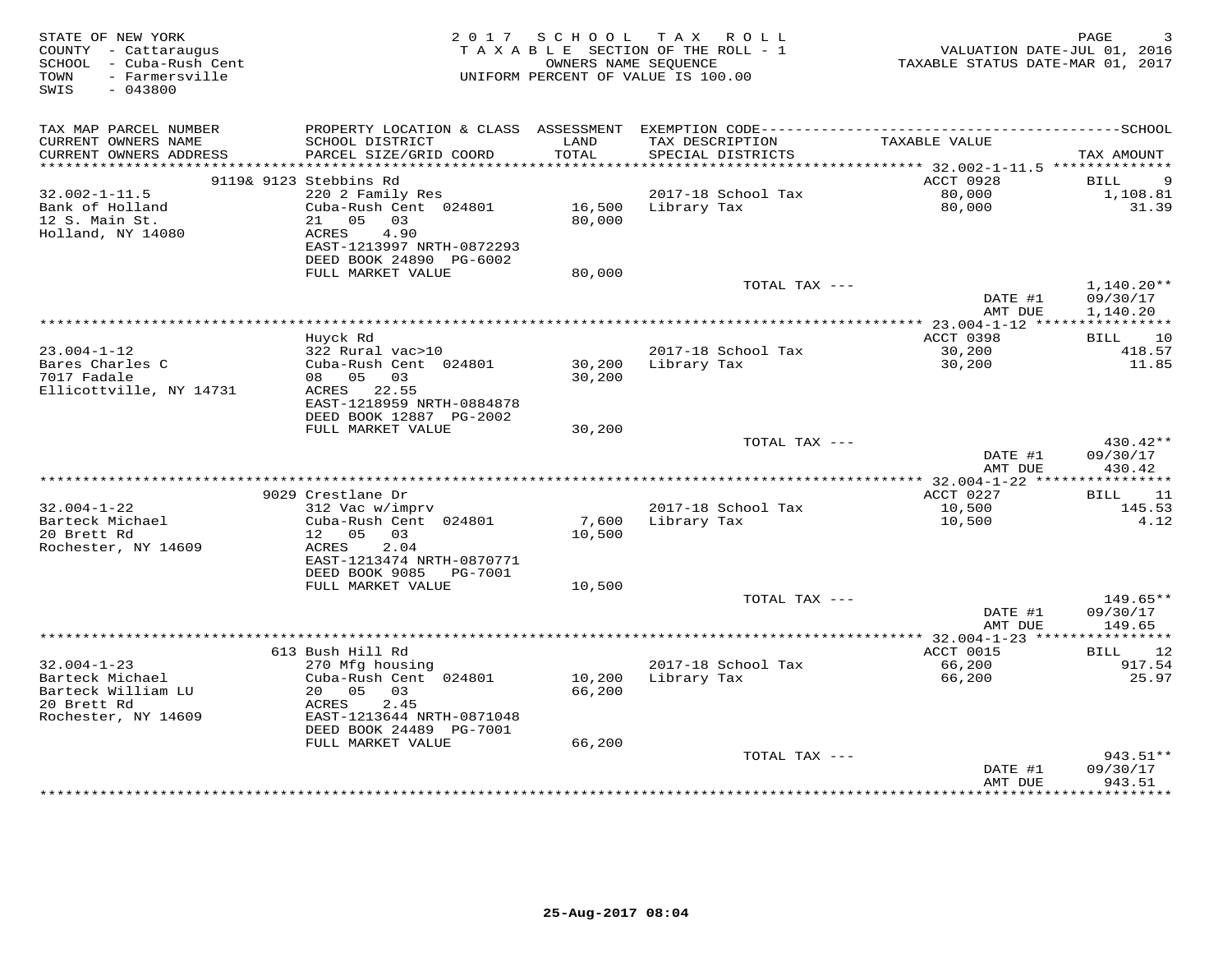| STATE OF NEW YORK<br>COUNTY - Cattaraugus<br>SCHOOL - Cuba-Rush Cent<br>- Farmersville<br>TOWN<br>SWIS<br>$-043800$ | 2 0 1 7                                                                                                          |                  | SCHOOL TAX ROLL<br>TAXABLE SECTION OF THE ROLL - 1<br>OWNERS NAME SEQUENCE<br>UNIFORM PERCENT OF VALUE IS 100.00 | VALUATION DATE-JUL 01, 2016<br>TAXABLE STATUS DATE-MAR 01, 2017 | PAGE                             |
|---------------------------------------------------------------------------------------------------------------------|------------------------------------------------------------------------------------------------------------------|------------------|------------------------------------------------------------------------------------------------------------------|-----------------------------------------------------------------|----------------------------------|
| TAX MAP PARCEL NUMBER<br>CURRENT OWNERS NAME                                                                        | SCHOOL DISTRICT                                                                                                  | LAND             | TAX DESCRIPTION                                                                                                  | TAXABLE VALUE                                                   |                                  |
| CURRENT OWNERS ADDRESS                                                                                              | PARCEL SIZE/GRID COORD                                                                                           | TOTAL<br>******  | SPECIAL DISTRICTS                                                                                                | ******** 40.002-1-5.1 ***************                           | TAX AMOUNT                       |
|                                                                                                                     | Hardy Corners Rd                                                                                                 |                  |                                                                                                                  | ACCT 0366                                                       | 13<br>BILL                       |
| $40.002 - 1 - 5.1$<br>Batina Teresa A<br>Batina Nicholas III<br>71 Homerlane Apt A<br>Amherst, NY 14221             | 322 Rural vac>10<br>Cuba-Rush Cent 024801<br>01/02/09<br>05<br>04<br>98.45<br>ACRES<br>EAST-1199496 NRTH-0859809 | 73,700<br>73,700 | 2017-18 School Tax<br>Library Tax                                                                                | 73,700<br>73,700                                                | 1,021.49<br>28.91                |
|                                                                                                                     | DEED BOOK 11115 PG-5001                                                                                          |                  |                                                                                                                  |                                                                 |                                  |
|                                                                                                                     | FULL MARKET VALUE                                                                                                | 73,700           |                                                                                                                  |                                                                 |                                  |
|                                                                                                                     |                                                                                                                  |                  | TOTAL TAX ---                                                                                                    | DATE #1                                                         | $1,050.40**$<br>09/30/17         |
|                                                                                                                     |                                                                                                                  |                  |                                                                                                                  | AMT DUE                                                         | 1,050.40                         |
|                                                                                                                     | Bush Hill Rd                                                                                                     |                  |                                                                                                                  | ACCT 0018                                                       | <b>BILL</b><br>14                |
| $32.004 - 1 - 32$                                                                                                   | 314 Rural vac<10                                                                                                 |                  | 2017-18 School Tax                                                                                               | 16,100                                                          | 223.15                           |
| Batt Raymond C Jr                                                                                                   | Cuba-Rush Cent 024801                                                                                            | 16,100           | Library Tax                                                                                                      | 16,100                                                          | 6.32                             |
| Batt Mary M                                                                                                         | 03<br>20 05                                                                                                      | 16,100           |                                                                                                                  |                                                                 |                                  |
| 6000 S Abbott Rd                                                                                                    | ACRES<br>8.15                                                                                                    |                  |                                                                                                                  |                                                                 |                                  |
| Orchard Park, NY 14127                                                                                              | EAST-1210807 NRTH-0869754<br>DEED BOOK 890<br>PG-00522                                                           |                  |                                                                                                                  |                                                                 |                                  |
|                                                                                                                     | FULL MARKET VALUE                                                                                                | 16,100           |                                                                                                                  |                                                                 |                                  |
|                                                                                                                     |                                                                                                                  |                  | TOTAL TAX ---                                                                                                    | DATE #1<br>AMT DUE                                              | $229.47**$<br>09/30/17<br>229.47 |
|                                                                                                                     |                                                                                                                  |                  |                                                                                                                  |                                                                 |                                  |
|                                                                                                                     | 1018 Co Rd 21                                                                                                    |                  |                                                                                                                  | ACCT 0484                                                       | 15<br>BILL                       |
| $23.014 - 1 - 59$                                                                                                   | 210 1 Family Res                                                                                                 |                  | <b>BAS STAR</b><br>41854                                                                                         |                                                                 | 30,000                           |
| Benz Christopher                                                                                                    | Cuba-Rush Cent 024801                                                                                            | 7,300            | 2017-18 School Tax                                                                                               | 35,700                                                          | 494.80                           |
| Wixon Rose Etta (L/U)<br>PO Box 13<br>Farmersville Station, NY 14060 ACRES                                          | 32<br>05 03<br>FRNT<br>70.70 DPTH 206.00<br>0.37<br>EAST-1208042 NRTH-0884423<br>DEED BOOK 19756 PG-4001         | 35,700           | Library Tax                                                                                                      | 35,700                                                          | 14.01                            |
|                                                                                                                     | FULL MARKET VALUE                                                                                                | 35,700           |                                                                                                                  |                                                                 |                                  |
|                                                                                                                     |                                                                                                                  |                  | TOTAL TAX ---                                                                                                    | DATE #1                                                         | 93.01**<br>09/30/17              |
|                                                                                                                     |                                                                                                                  |                  |                                                                                                                  | AMT DUE<br>************ 32.002-1-3 *****                        | 93.01<br>*********               |
|                                                                                                                     | 331 Hess Rd                                                                                                      |                  |                                                                                                                  | ACCT 0158                                                       | 16<br>BILL                       |
| $32.002 - 1 - 3$                                                                                                    | 240 Rural res                                                                                                    |                  | ENH STAR<br>41834                                                                                                |                                                                 | 65,500                           |
| Benz Patricia J                                                                                                     | Cuba-Rush Cent 024801                                                                                            | 74,300           | 2017-18 School Tax                                                                                               | 118,300                                                         | 1,639.65                         |
| Benz Richard B                                                                                                      | 14 05<br>03                                                                                                      | 118,300          | Library Tax                                                                                                      | 118,300                                                         | 46.41                            |
| 331 Hess Rd<br>Farmersville Station, NY 14060 EAST-1218067 NRTH-0877863                                             | ACRES 99.69                                                                                                      |                  |                                                                                                                  |                                                                 |                                  |
|                                                                                                                     | DEED BOOK 00990 PG-00859                                                                                         |                  |                                                                                                                  |                                                                 |                                  |
|                                                                                                                     | FULL MARKET VALUE                                                                                                | 118,300          |                                                                                                                  |                                                                 | $778.22**$                       |
|                                                                                                                     |                                                                                                                  |                  | TOTAL TAX ---                                                                                                    | DATE #1                                                         | 09/30/17                         |
|                                                                                                                     |                                                                                                                  |                  |                                                                                                                  | AMT DUE<br>*************                                        | 778.22<br>* * * * * * * * *      |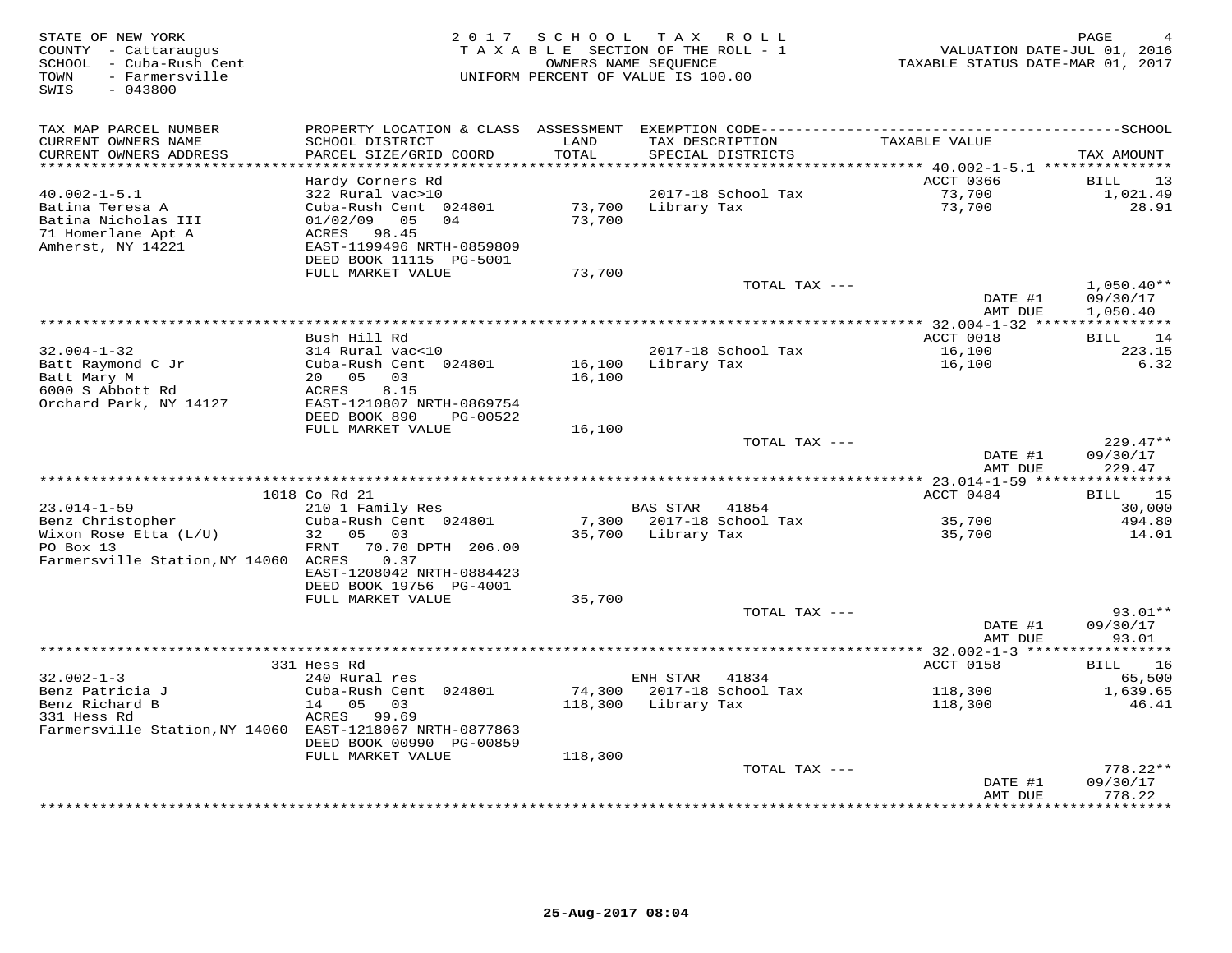| STATE OF NEW YORK<br>COUNTY - Cattaraugus<br>SCHOOL - Cuba-Rush Cent<br>TOWN<br>- Farmersville<br>$-043800$<br>SWIS |                                                                                                                                                 | OWNERS NAME SEQUENCE  | 2017 SCHOOL TAX ROLL<br>TAXABLE SECTION OF THE ROLL - 1<br>UNIFORM PERCENT OF VALUE IS 100.00 | TAXABLE STATUS DATE-MAR 01, 2017        | PAGE<br>5<br>VALUATION DATE-JUL 01, 2016 |
|---------------------------------------------------------------------------------------------------------------------|-------------------------------------------------------------------------------------------------------------------------------------------------|-----------------------|-----------------------------------------------------------------------------------------------|-----------------------------------------|------------------------------------------|
| TAX MAP PARCEL NUMBER<br>CURRENT OWNERS NAME<br>CURRENT OWNERS ADDRESS                                              | SCHOOL DISTRICT<br>PARCEL SIZE/GRID COORD                                                                                                       | LAND<br>TOTAL         | TAX DESCRIPTION<br>SPECIAL DISTRICTS                                                          | TAXABLE VALUE                           | TAX AMOUNT                               |
|                                                                                                                     |                                                                                                                                                 | * * * * * * * * * * * |                                                                                               | ********* 41.001-1-15.11 ************** |                                          |
| $41.001 - 1 - 15.11$<br>Beres David C<br>Nowak Bernard<br>5842 Berg Rd<br>Orchard Park, NY 14218                    | Hardy Crn. Rd<br>312 Vac w/imprv<br>Cuba-Rush Cent 024801<br>17 05 03<br>ACRES<br>38.23<br>EAST-1211611 NRTH-0857929<br>DEED BOOK 954<br>PG-716 | 39,400<br>54,400      | 2017-18 School Tax<br>Library Tax                                                             | ACCT 0941<br>54,400<br>54,400           | BILL<br>17<br>753.99<br>21.34            |
|                                                                                                                     | FULL MARKET VALUE                                                                                                                               | 54,400                | TOTAL TAX ---                                                                                 |                                         | $775.33**$                               |
|                                                                                                                     |                                                                                                                                                 |                       |                                                                                               | DATE #1<br>AMT DUE                      | 09/30/17<br>775.33                       |
|                                                                                                                     |                                                                                                                                                 |                       |                                                                                               |                                         |                                          |
| $41.001 - 1 - 30$                                                                                                   | 8255 Healy Rd<br>260 Seasonal res                                                                                                               |                       | 2017-18 School Tax                                                                            | ACCT 0075<br>38,400                     | 18<br><b>BILL</b><br>532.23              |
| Best Timothy J<br>9015 Clarence Ctr Rd                                                                              | Cuba-Rush Cent 024801<br>34 05 03                                                                                                               | 20,300<br>38,400      | Library Tax                                                                                   | 38,400                                  | 15.07                                    |
| Clarence Center, NY 14032                                                                                           | ACRES 10.00<br>EAST-1203630 NRTH-0860522<br>DEED BOOK 876<br>PG-00968                                                                           |                       |                                                                                               |                                         |                                          |
|                                                                                                                     | FULL MARKET VALUE                                                                                                                               | 38,400                | TOTAL TAX ---                                                                                 |                                         | 547.30**                                 |
|                                                                                                                     |                                                                                                                                                 |                       |                                                                                               | DATE #1<br>AMT DUE                      | 09/30/17<br>547.30                       |
|                                                                                                                     |                                                                                                                                                 |                       |                                                                                               |                                         |                                          |
| $23.014 - 1 - 14$                                                                                                   | 915 Back St<br>210 1 Family Res                                                                                                                 |                       | BAS STAR 41854                                                                                | ACCT 0038                               | 19<br>BILL<br>24,100                     |
| Blakeslee Orley J                                                                                                   | Cuba-Rush Cent 024801                                                                                                                           | 7,600                 | 2017-18 School Tax                                                                            | 24,100                                  | 334.03                                   |
| PO Box 48<br>Farmersville Station, NY 14060 ACRES                                                                   | 05 03<br>32<br>0.49                                                                                                                             | 24,100                | Library Tax                                                                                   | 24,100                                  | 9.45                                     |
|                                                                                                                     | EAST-1209549 NRTH-0885365<br>DEED BOOK 1011    PG-1132<br>FULL MARKET VALUE                                                                     | 24,100                |                                                                                               |                                         |                                          |
|                                                                                                                     |                                                                                                                                                 |                       | TOTAL TAX ---                                                                                 |                                         | $9.45**$                                 |
|                                                                                                                     |                                                                                                                                                 |                       |                                                                                               | DATE #1<br>AMT DUE                      | 09/30/17<br>9.45                         |
|                                                                                                                     | 1296 Siloam Rd                                                                                                                                  |                       |                                                                                               |                                         | 20<br>BILL                               |
| $23.003 - 1 - 4.1$<br>Bliss Dustin E.<br>Bliss Laura Lee<br>10365 Maple Grove Road                                  | 312 Vac w/imprv<br>Cuba-Rush Cent 024801<br>$-05$<br>$-03$<br>ACRES 38.65                                                                       | 41,700<br>62,600      | 2017-18 School Tax<br>Library Tax                                                             | 62,600<br>62,600                        | 867.64<br>24.56                          |
| Delevan, NY 14042<br>MAY BE SUBJECT TO PAYMENT<br>UNDER AGDIST LAW TIL 2021                                         | EAST-1205074 NRTH-0886399<br>DEED BOOK 26003 PG-4004<br>FULL MARKET VALUE                                                                       | 62,600                |                                                                                               |                                         |                                          |
|                                                                                                                     |                                                                                                                                                 |                       | TOTAL TAX ---                                                                                 |                                         | 892.20**                                 |
|                                                                                                                     |                                                                                                                                                 |                       |                                                                                               | DATE #1<br>AMT DUE                      | 09/30/17<br>892.20                       |
|                                                                                                                     |                                                                                                                                                 |                       |                                                                                               |                                         | *********                                |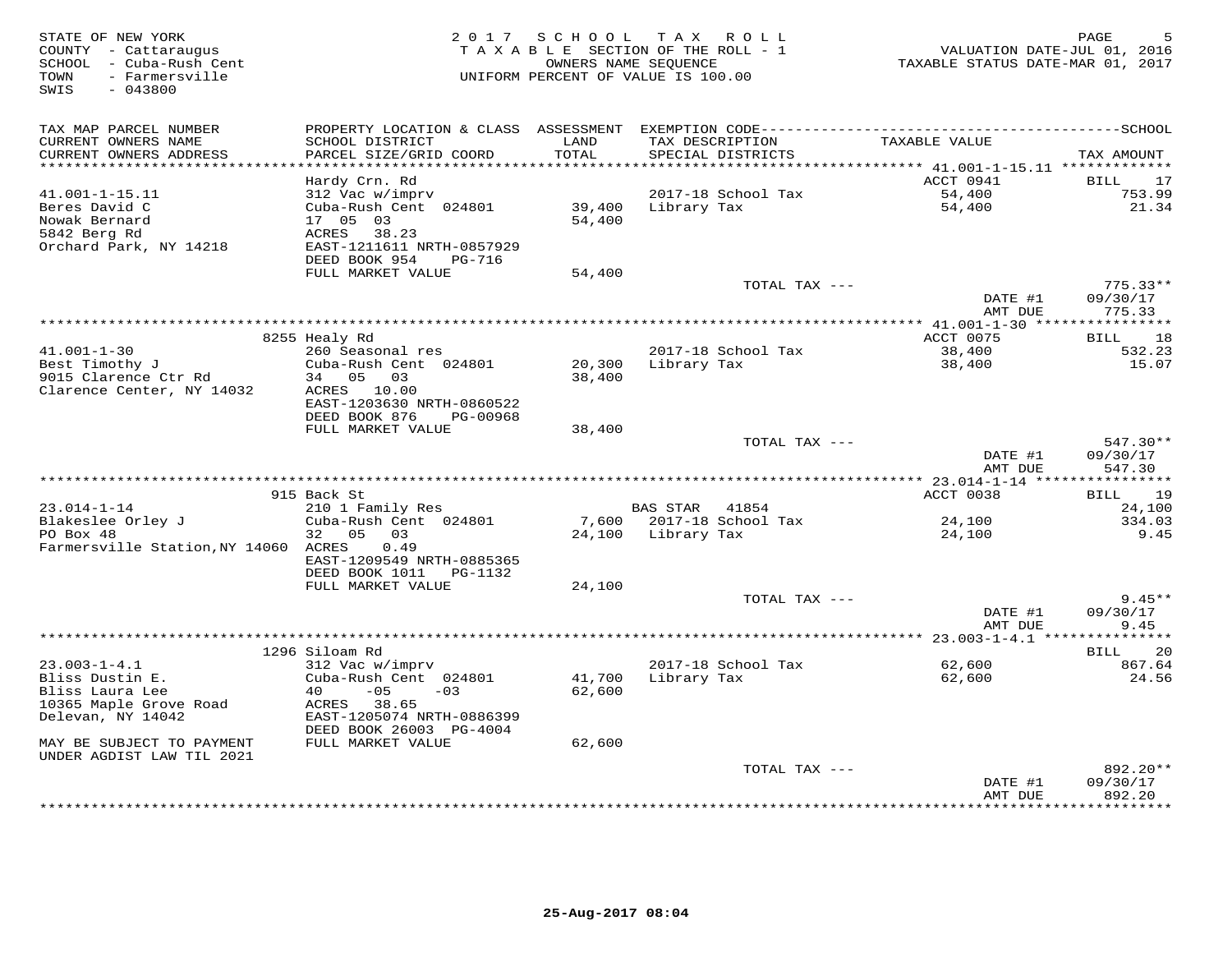| STATE OF NEW YORK<br>COUNTY - Cattaraugus<br>SCHOOL - Cuba-Rush Cent<br>- Farmersville<br>TOWN<br>SWIS<br>$-043800$ | 2 0 1 7                                                                                                         | SCHOOL<br>OWNERS NAME SEOUENCE | TAX ROLL<br>TAXABLE SECTION OF THE ROLL - 1<br>UNIFORM PERCENT OF VALUE IS 100.00 | VALUATION DATE-JUL 01, 2016<br>TAXABLE STATUS DATE-MAR 01, 2017 | PAGE                      |
|---------------------------------------------------------------------------------------------------------------------|-----------------------------------------------------------------------------------------------------------------|--------------------------------|-----------------------------------------------------------------------------------|-----------------------------------------------------------------|---------------------------|
| TAX MAP PARCEL NUMBER<br>CURRENT OWNERS NAME                                                                        | PROPERTY LOCATION & CLASS ASSESSMENT EXEMPTION CODE-----------------------------------SCHOOL<br>SCHOOL DISTRICT | LAND                           | TAX DESCRIPTION                                                                   | TAXABLE VALUE                                                   |                           |
| CURRENT OWNERS ADDRESS<br>***********************                                                                   | PARCEL SIZE/GRID COORD<br>***********************                                                               | TOTAL<br>************          | SPECIAL DISTRICTS                                                                 |                                                                 | TAX AMOUNT                |
|                                                                                                                     | Siloam Rd                                                                                                       |                                |                                                                                   |                                                                 | 21<br>BILL                |
| $23.003 - 1 - 4.3$                                                                                                  | 314 Rural vac<10                                                                                                |                                | 2017-18 School Tax                                                                | 17,100                                                          | 237.01                    |
| Bliss Dustin E.                                                                                                     | Cuba-Rush Cent 024801                                                                                           | 17,100                         | Library Tax                                                                       | 17,100                                                          | 6.71                      |
| Bliss Laura Lee                                                                                                     | 40<br>$-05$<br>$-0.3$                                                                                           | 17,100                         |                                                                                   |                                                                 |                           |
| 10365 Maple Grove Road<br>Delevan, NY 14042                                                                         | 7.35<br>ACRES<br>EAST-1203937 NRTH-0886349<br>DEED BOOK 26003 PG-4004                                           |                                |                                                                                   |                                                                 |                           |
| MAY BE SUBJECT TO PAYMENT<br>UNDER AGDIST LAW TIL 2021                                                              | FULL MARKET VALUE                                                                                               | 17,100                         |                                                                                   |                                                                 |                           |
|                                                                                                                     |                                                                                                                 |                                | TOTAL TAX ---                                                                     |                                                                 | 243.72**                  |
|                                                                                                                     |                                                                                                                 |                                |                                                                                   | DATE #1<br>AMT DUE                                              | 09/30/17<br>243.72        |
|                                                                                                                     |                                                                                                                 |                                |                                                                                   |                                                                 |                           |
|                                                                                                                     | 679 Bush Hill Rd                                                                                                |                                |                                                                                   | ACCT 0041                                                       | 22<br>BILL                |
| $32.004 - 1 - 25$                                                                                                   | 260 Seasonal res                                                                                                |                                | 2017-18 School Tax                                                                | 35,700                                                          | 494.80                    |
| Boquard John A<br>25 B Coolbrook Ct                                                                                 | Cuba-Rush Cent 024801<br>20 05<br>03                                                                            | 9,100<br>35,700                | Library Tax                                                                       | 35,700                                                          | 14.01                     |
| East Amherst, NY 14051                                                                                              | ACRES<br>1.73                                                                                                   |                                |                                                                                   |                                                                 |                           |
|                                                                                                                     | EAST-1212854 NRTH-0871038                                                                                       |                                |                                                                                   |                                                                 |                           |
|                                                                                                                     | DEED BOOK 00919 PG-00257<br>FULL MARKET VALUE                                                                   |                                |                                                                                   |                                                                 |                           |
|                                                                                                                     |                                                                                                                 | 35,700                         | TOTAL TAX ---                                                                     |                                                                 | 508.81**                  |
|                                                                                                                     |                                                                                                                 |                                |                                                                                   | DATE #1                                                         | 09/30/17                  |
|                                                                                                                     |                                                                                                                 |                                |                                                                                   | AMT DUE                                                         | 508.81                    |
|                                                                                                                     | Nys Rte 98                                                                                                      |                                |                                                                                   | ACCT 0770                                                       | 23<br>BILL                |
| $32.001 - 1 - 5.2$                                                                                                  | 260 Seasonal res                                                                                                |                                | 2017-18 School Tax                                                                | 40,600                                                          | 562.72                    |
| Bowers John F                                                                                                       | Cuba-Rush Cent 024801                                                                                           | 28,000                         | Library Tax                                                                       | 40,600                                                          | 15.93                     |
| 7207 Hunters Creek Rd Lot 48                                                                                        | 30  05  03                                                                                                      | 40,600                         |                                                                                   |                                                                 |                           |
| Holland, NY 14080                                                                                                   | See L 1033 P 180 Map 2524<br>ACRES 19.70                                                                        |                                |                                                                                   |                                                                 |                           |
|                                                                                                                     | EAST-1206849 NRTH-0877669                                                                                       |                                |                                                                                   |                                                                 |                           |
|                                                                                                                     | DEED BOOK 841<br>PG-01032                                                                                       |                                |                                                                                   |                                                                 |                           |
|                                                                                                                     | FULL MARKET VALUE                                                                                               | 40,600                         |                                                                                   |                                                                 |                           |
|                                                                                                                     |                                                                                                                 |                                | TOTAL TAX ---                                                                     | DATE #1                                                         | $578.65**$<br>09/30/17    |
|                                                                                                                     |                                                                                                                 |                                |                                                                                   | AMT DUE                                                         | 578.65                    |
|                                                                                                                     |                                                                                                                 |                                |                                                                                   | ** 32.004-1-10 *****                                            | **********                |
|                                                                                                                     | 8974 Crestlane Dr                                                                                               |                                |                                                                                   | ACCT 0344                                                       | 24<br>BILL                |
| $32.004 - 1 - 10$<br>Braun Paul A                                                                                   | 260 Seasonal res<br>Cuba-Rush Cent 024801                                                                       | 11,600                         | 2017-18 School Tax<br>Library Tax                                                 | 27,100<br>27,100                                                | 375.61<br>10.63           |
| 47 Azure Pine Ct                                                                                                    | 20 05<br>03                                                                                                     | 27,100                         |                                                                                   |                                                                 |                           |
| Amherst, NY 14228                                                                                                   | ACRES<br>4.74                                                                                                   |                                |                                                                                   |                                                                 |                           |
|                                                                                                                     | EAST-1214195 NRTH-0869683                                                                                       |                                |                                                                                   |                                                                 |                           |
|                                                                                                                     | DEED BOOK 9863<br>PG-6001<br>FULL MARKET VALUE                                                                  | 27,100                         |                                                                                   |                                                                 |                           |
|                                                                                                                     |                                                                                                                 |                                | TOTAL TAX ---                                                                     |                                                                 | $386.24**$                |
|                                                                                                                     |                                                                                                                 |                                |                                                                                   | DATE #1                                                         | 09/30/17                  |
|                                                                                                                     |                                                                                                                 |                                |                                                                                   | AMT DUE                                                         | 386.24<br>* * * * * * * * |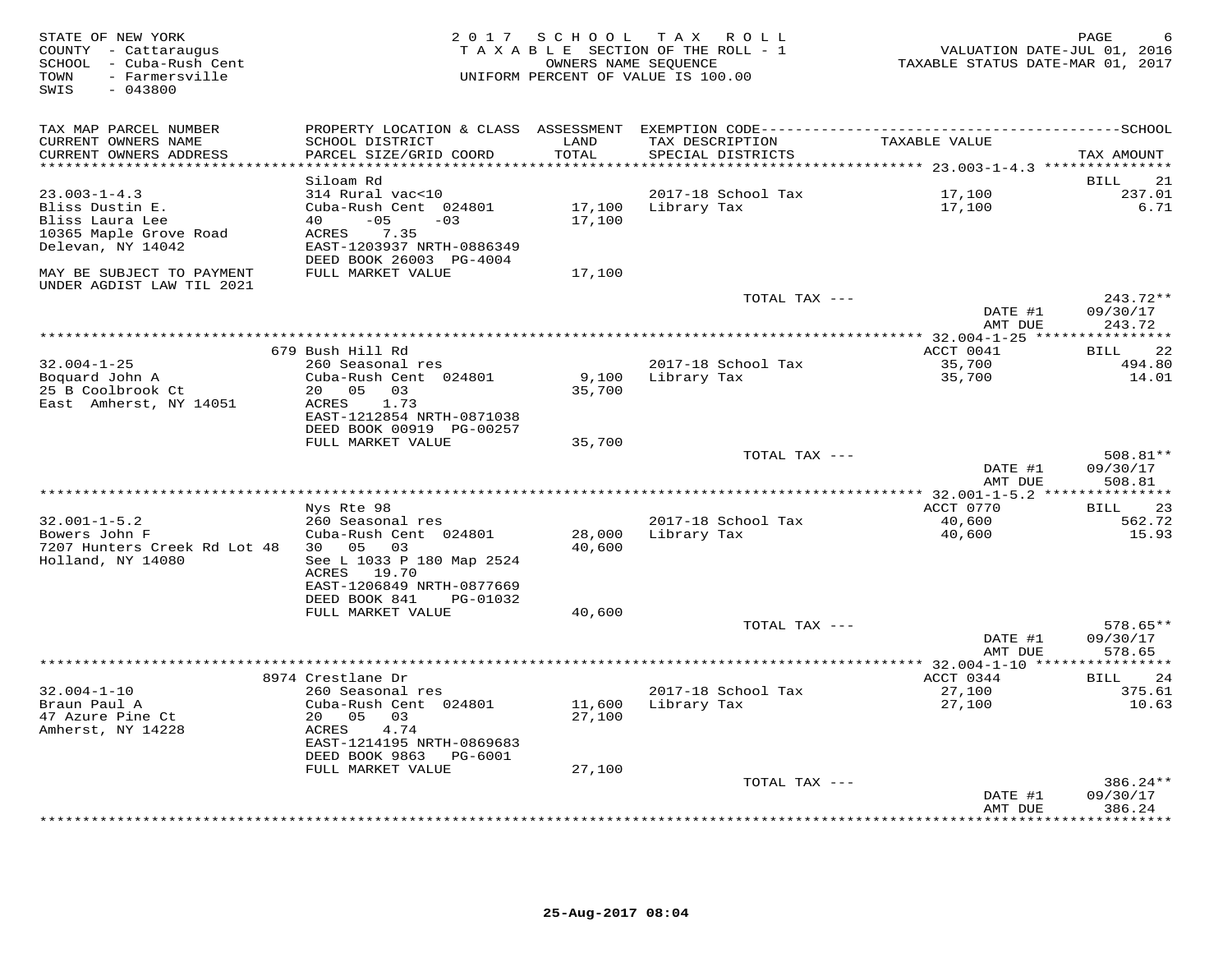| STATE OF NEW YORK<br>COUNTY - Cattaraugus<br>SCHOOL - Cuba-Rush Cent<br>- Farmersville<br>TOWN<br>$-043800$<br>SWIS | 2 0 1 7                                                      | SCHOOL<br>TAXABLE SECTION OF THE ROLL - 1<br>UNIFORM PERCENT OF VALUE IS 100.00 | OWNERS NAME SEQUENCE     | TAX ROLL           | VALUATION DATE-JUL 01, 2016<br>TAXABLE STATUS DATE-MAR 01, 2017 | PAGE                    |
|---------------------------------------------------------------------------------------------------------------------|--------------------------------------------------------------|---------------------------------------------------------------------------------|--------------------------|--------------------|-----------------------------------------------------------------|-------------------------|
| TAX MAP PARCEL NUMBER                                                                                               |                                                              |                                                                                 |                          |                    |                                                                 |                         |
| CURRENT OWNERS NAME                                                                                                 | SCHOOL DISTRICT                                              | LAND                                                                            | TAX DESCRIPTION          |                    | TAXABLE VALUE                                                   |                         |
| CURRENT OWNERS ADDRESS<br>***********************                                                                   | PARCEL SIZE/GRID COORD                                       | TOTAL                                                                           |                          | SPECIAL DISTRICTS  |                                                                 | TAX AMOUNT              |
|                                                                                                                     | 563 West Branch Rd                                           |                                                                                 |                          |                    | ACCT 0916                                                       | 25<br>BILL              |
| $32.002 - 1 - 11.6$                                                                                                 | 210 1 Family Res                                             |                                                                                 | BAS STAR                 | 41854              |                                                                 | 30,000                  |
| Bray Lyle                                                                                                           | Cuba-Rush Cent 024801                                        |                                                                                 | 9,500 2017-18 School Tax |                    | 50,800                                                          | 704.09                  |
| Bray Deborah                                                                                                        | 21 05<br>03                                                  | 50,800                                                                          | Library Tax              |                    | 50,800                                                          | 19.93                   |
| 563 West Branch Rd                                                                                                  | ACRES<br>2.00 BANK<br>017                                    |                                                                                 |                          |                    |                                                                 |                         |
| Franklinville, NY 14737                                                                                             | EAST-1214332 NRTH-0873728<br>DEED BOOK 998<br>PG-244         |                                                                                 |                          |                    |                                                                 |                         |
|                                                                                                                     | FULL MARKET VALUE                                            | 50,800                                                                          |                          |                    |                                                                 |                         |
|                                                                                                                     |                                                              |                                                                                 |                          | TOTAL TAX ---      |                                                                 | $308.22**$              |
|                                                                                                                     |                                                              |                                                                                 |                          |                    | DATE #1                                                         | 09/30/17                |
|                                                                                                                     |                                                              |                                                                                 |                          |                    | AMT DUE                                                         | 308.22                  |
|                                                                                                                     | Clark Rd                                                     |                                                                                 |                          |                    | ACCT 0438                                                       | 26                      |
| $41.002 - 1 - 24$                                                                                                   | 322 Rural vac>10                                             |                                                                                 |                          | 2017-18 School Tax | 54,400                                                          | <b>BILL</b><br>753.99   |
| Brink Thomas                                                                                                        | Cuba-Rush Cent 024801                                        | 54,400                                                                          | Library Tax              |                    | 54,400                                                          | 21.34                   |
| 6184 Sommerville Valley Rd                                                                                          | $-05$<br>$-03$<br>09                                         | 54,400                                                                          |                          |                    |                                                                 |                         |
| Ellicottville, NY 14731                                                                                             | 58.76<br>ACRES                                               |                                                                                 |                          |                    |                                                                 |                         |
|                                                                                                                     | EAST-1217260 NRTH-0856453                                    |                                                                                 |                          |                    |                                                                 |                         |
|                                                                                                                     | FULL MARKET VALUE                                            | 54,400                                                                          |                          | TOTAL TAX ---      |                                                                 | $775.33**$              |
|                                                                                                                     |                                                              |                                                                                 |                          |                    | DATE #1                                                         | 09/30/17                |
|                                                                                                                     |                                                              |                                                                                 |                          |                    | AMT DUE                                                         | 775.33                  |
|                                                                                                                     |                                                              |                                                                                 |                          |                    |                                                                 | *********               |
|                                                                                                                     | 1004 Elton Rd & Church St                                    |                                                                                 |                          |                    | ACCT 0248                                                       | 27<br><b>BILL</b>       |
| $23.014 - 1 - 62$<br>BRODERICK GARY JOHN                                                                            | 210 1 Family Res<br>Cuba-Rush Cent 024801                    | 7,800                                                                           | Library Tax              | 2017-18 School Tax | 36,800<br>36,800                                                | 510.05<br>14.44         |
| 4466 Main Street                                                                                                    | 32<br>05<br>03                                               | 36,800                                                                          |                          |                    |                                                                 |                         |
| Gasport, NY 14067                                                                                                   | See 1073/3001 deed                                           |                                                                                 |                          |                    |                                                                 |                         |
|                                                                                                                     | FRNT<br>95.00 DPTH 184.00                                    |                                                                                 |                          |                    |                                                                 |                         |
|                                                                                                                     | ACRES<br>0.64                                                |                                                                                 |                          |                    |                                                                 |                         |
|                                                                                                                     | EAST-1208232 NRTH-0884585<br>DEED BOOK 23442 PG-3001         |                                                                                 |                          |                    |                                                                 |                         |
|                                                                                                                     | FULL MARKET VALUE                                            | 36,800                                                                          |                          |                    |                                                                 |                         |
|                                                                                                                     |                                                              |                                                                                 |                          | TOTAL TAX ---      |                                                                 | $524.49**$              |
|                                                                                                                     |                                                              |                                                                                 |                          |                    | DATE #1                                                         | 09/30/17                |
|                                                                                                                     |                                                              |                                                                                 |                          |                    | AMT DUE                                                         | 524.49                  |
|                                                                                                                     |                                                              | **************************************                                          |                          |                    | ******** 32.002-1-12 ***<br>ACCT 0058                           | *********               |
| $32.002 - 1 - 12$                                                                                                   | 608 West Branch Rd<br>260 Seasonal res                       |                                                                                 |                          | 2017-18 School Tax | 42,800                                                          | BILL<br>28<br>593.21    |
| Brodka Edward F                                                                                                     | Cuba-Rush Cent 024801                                        | 10,800                                                                          | Library Tax              |                    | 42,800                                                          | 16.79                   |
| Brodka Judith                                                                                                       | 21 05<br>03                                                  | 42,800                                                                          |                          |                    |                                                                 |                         |
| 397 Agonne Dr                                                                                                       | Ff 273.00                                                    |                                                                                 |                          |                    |                                                                 |                         |
| Kenmore, NY 14217                                                                                                   | ACRES<br>2.85                                                |                                                                                 |                          |                    |                                                                 |                         |
|                                                                                                                     | EAST-1213618 NRTH-0874314<br>DEED BOOK 985<br><b>PG-7002</b> |                                                                                 |                          |                    |                                                                 |                         |
|                                                                                                                     | FULL MARKET VALUE                                            | 42,800                                                                          |                          |                    |                                                                 |                         |
|                                                                                                                     |                                                              |                                                                                 |                          | TOTAL TAX ---      |                                                                 | $610.00**$              |
|                                                                                                                     |                                                              |                                                                                 |                          |                    | DATE #1                                                         | 09/30/17                |
|                                                                                                                     |                                                              |                                                                                 |                          |                    | AMT DUE<br>********                                             | 610.00<br>* * * * * * * |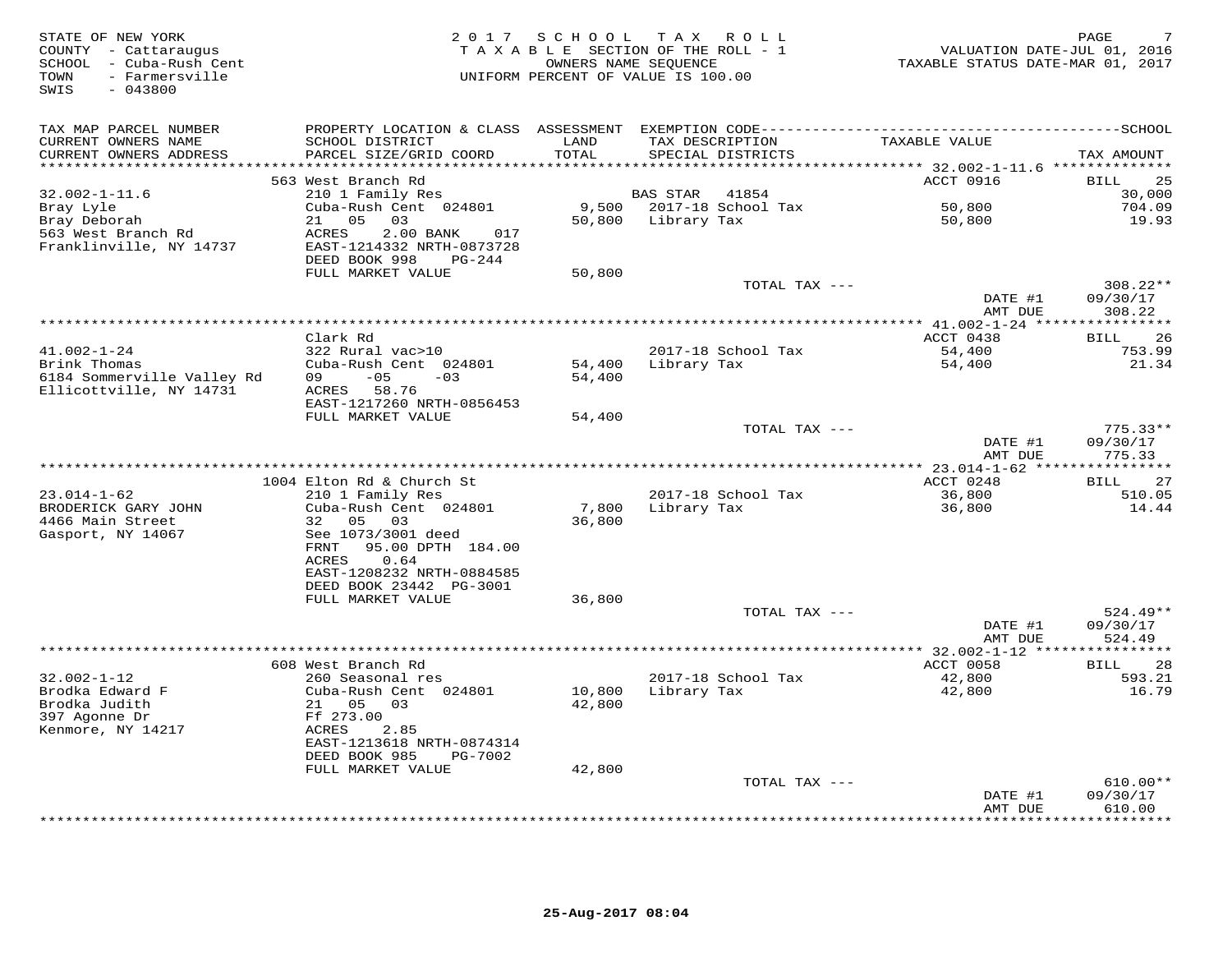| STATE OF NEW YORK<br>COUNTY - Cattaraugus<br>- Cuba-Rush Cent<br>SCHOOL<br>- Farmersville<br>TOWN<br>SWIS<br>$-043800$ | 2 0 1 7                                               | SCHOOL                     | T A X<br>R O L L<br>TAXABLE SECTION OF THE ROLL - 1<br>OWNERS NAME SEQUENCE<br>UNIFORM PERCENT OF VALUE IS 100.00 | VALUATION DATE-JUL 01, 2016<br>TAXABLE STATUS DATE-MAR 01, 2017 | PAGE<br>8            |
|------------------------------------------------------------------------------------------------------------------------|-------------------------------------------------------|----------------------------|-------------------------------------------------------------------------------------------------------------------|-----------------------------------------------------------------|----------------------|
| TAX MAP PARCEL NUMBER                                                                                                  |                                                       |                            |                                                                                                                   |                                                                 |                      |
| CURRENT OWNERS NAME                                                                                                    | SCHOOL DISTRICT                                       | LAND                       | TAX DESCRIPTION                                                                                                   | TAXABLE VALUE                                                   |                      |
| CURRENT OWNERS ADDRESS<br>*******************                                                                          | PARCEL SIZE/GRID COORD                                | TOTAL<br>* * * * * * * * * | SPECIAL DISTRICTS                                                                                                 | *********** 32.004-1-5.1 **********                             | TAX AMOUNT           |
|                                                                                                                        | Bush Hill Rd                                          |                            |                                                                                                                   | ACCT 0425                                                       | <b>BILL</b><br>29    |
| $32.004 - 1 - 5.1$                                                                                                     | 314 Rural vac<10                                      |                            | 2017-18 School Tax                                                                                                | 10,700                                                          | 148.30               |
| Bruni Anthony D                                                                                                        | Cuba-Rush Cent 024801                                 | 10,700                     | Library Tax                                                                                                       | 10,700                                                          | 4.20                 |
| 8778 Lower East Hill Rd                                                                                                | 20 03<br>03                                           | 10,700                     |                                                                                                                   |                                                                 |                      |
| Colden, NY 14033                                                                                                       | 2.80<br>ACRES<br>EAST-1213841 NRTH-0871546            |                            |                                                                                                                   |                                                                 |                      |
|                                                                                                                        | DEED BOOK 5452<br>PG-3001                             |                            |                                                                                                                   |                                                                 |                      |
|                                                                                                                        | FULL MARKET VALUE                                     | 10,700                     |                                                                                                                   |                                                                 |                      |
|                                                                                                                        |                                                       |                            | TOTAL TAX ---                                                                                                     |                                                                 | 152.50**             |
|                                                                                                                        |                                                       |                            |                                                                                                                   | DATE #1<br>AMT DUE                                              | 09/30/17<br>152.50   |
|                                                                                                                        |                                                       |                            | ************************************                                                                              | ****** 41.001-1-15.7 **************                             |                      |
|                                                                                                                        | Hardy Crn. Rd                                         |                            |                                                                                                                   | ACCT 0816                                                       | 30<br><b>BILL</b>    |
| $41.001 - 1 - 15.7$                                                                                                    | 270 Mfg housing                                       |                            | 2017-18 School Tax                                                                                                | 40,500                                                          | 561.33               |
| Buchnowski Kenneth Paul<br>180 Evans St                                                                                | Cuba-Rush Cent 024801<br>17/26<br>05 03               | 34,700<br>40,500           | Library Tax                                                                                                       | 40,500                                                          | 15.89                |
| Williamsville, NY 14221                                                                                                | ACRES<br>31.28                                        |                            |                                                                                                                   |                                                                 |                      |
|                                                                                                                        | EAST-1210848 NRTH-0858262                             |                            |                                                                                                                   |                                                                 |                      |
|                                                                                                                        | DEED BOOK 1018<br>PG-715                              |                            |                                                                                                                   |                                                                 |                      |
|                                                                                                                        | FULL MARKET VALUE                                     | 40,500                     | TOTAL TAX ---                                                                                                     |                                                                 | $577.22**$           |
|                                                                                                                        |                                                       |                            |                                                                                                                   | DATE #1                                                         | 09/30/17             |
|                                                                                                                        |                                                       |                            |                                                                                                                   | AMT DUE                                                         | 577.22               |
|                                                                                                                        |                                                       |                            |                                                                                                                   |                                                                 |                      |
| $41.002 - 1 - 3.7$                                                                                                     | 548 Hardys Crn. Rd<br>270 Mfg housing                 |                            | 2017-18 School Tax                                                                                                | ACCT 0962<br>42,400                                             | 31<br>BILL<br>587.67 |
| Bunea Robert D                                                                                                         | Cuba-Rush Cent 024801                                 | 11,100                     | Library Tax                                                                                                       | 42,400                                                          | 16.63                |
| Bunea Charles B                                                                                                        | 18<br>05<br>03                                        | 42,400                     |                                                                                                                   |                                                                 |                      |
| 10225 Dennison Astabula Rd                                                                                             | ACRES<br>3.05                                         |                            |                                                                                                                   |                                                                 |                      |
| Orwell, OH 44076                                                                                                       | EAST-1214257 NRTH-0861434<br>DEED BOOK 769<br>PG-5001 |                            |                                                                                                                   |                                                                 |                      |
|                                                                                                                        | FULL MARKET VALUE                                     | 42,400                     |                                                                                                                   |                                                                 |                      |
|                                                                                                                        |                                                       |                            | TOTAL TAX ---                                                                                                     |                                                                 | 604.30**             |
|                                                                                                                        |                                                       |                            |                                                                                                                   | DATE #1                                                         | 09/30/17             |
|                                                                                                                        |                                                       |                            |                                                                                                                   | AMT DUE                                                         | 604.30               |
|                                                                                                                        | 8927 Co Line Rd                                       |                            |                                                                                                                   | ************** 32.004-2-9.2 ****************<br>ACCT 0949       | 32<br>BILL           |
| $32.004 - 2 - 9.2$                                                                                                     | 210 1 Family Res                                      |                            | 2017-18 School Tax                                                                                                | 143,000                                                         | 1,981.99             |
| Buresch Karl                                                                                                           | Cuba-Rush Cent 024801                                 | 13,600                     | Library Tax                                                                                                       | 143,000                                                         | 56.10                |
| 8927 County Line Rd                                                                                                    | 04 05 03                                              | 143,000                    |                                                                                                                   |                                                                 |                      |
| Franklinville, NY 14737                                                                                                | ACRES<br>4.75<br>EAST-1222276 NRTH-0870847            |                            |                                                                                                                   |                                                                 |                      |
|                                                                                                                        | DEED BOOK 24700 PG-4001                               |                            |                                                                                                                   |                                                                 |                      |
|                                                                                                                        | FULL MARKET VALUE                                     | 143,000                    |                                                                                                                   |                                                                 |                      |
|                                                                                                                        |                                                       |                            | TOTAL TAX ---                                                                                                     |                                                                 | $2,038.09**$         |
|                                                                                                                        |                                                       |                            |                                                                                                                   | DATE #1<br>AMT DUE                                              | 09/30/17<br>2,038.09 |
|                                                                                                                        |                                                       |                            |                                                                                                                   | **********                                                      | **********           |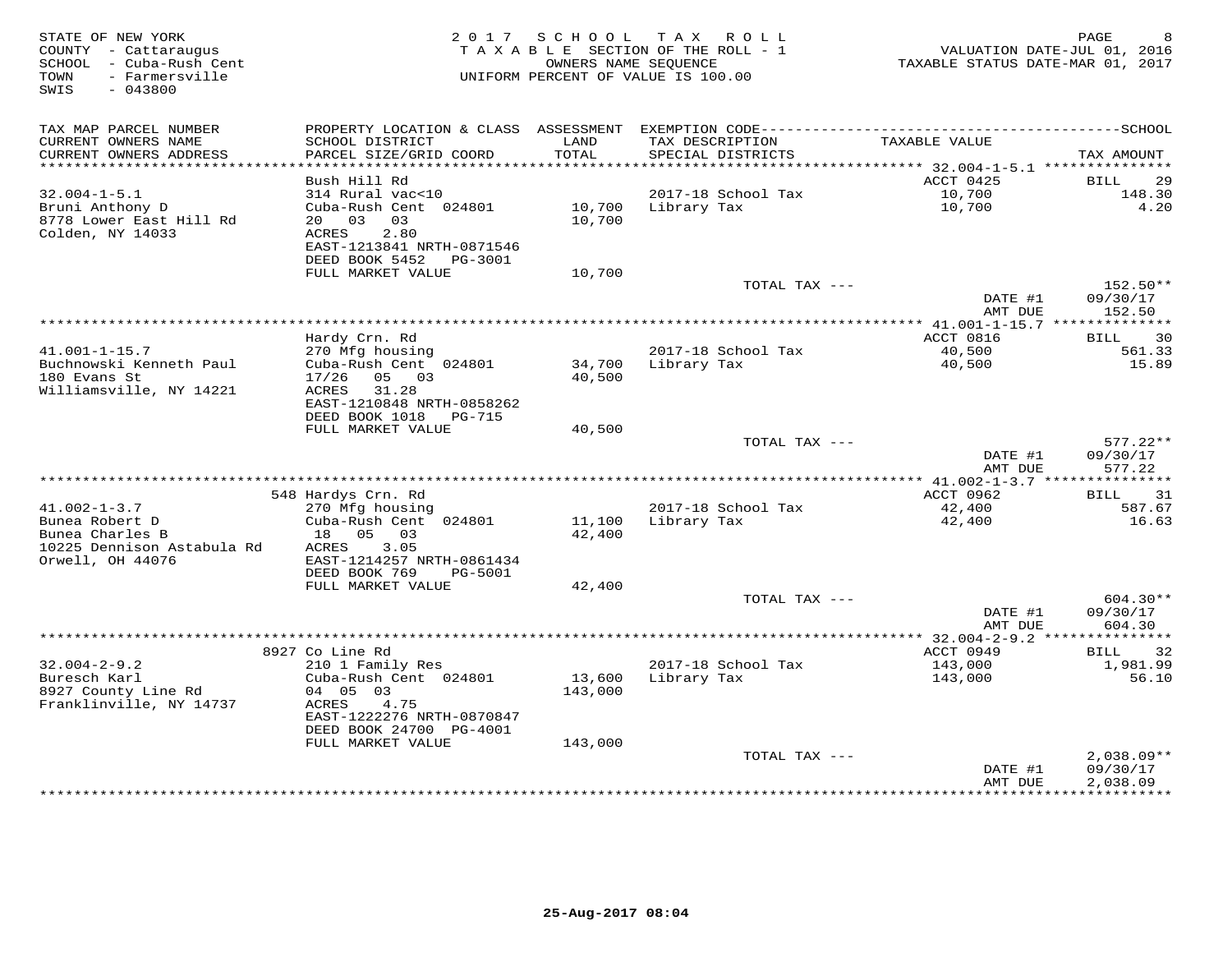| STATE OF NEW YORK<br>COUNTY - Cattaraugus<br>SCHOOL - Cuba-Rush Cent<br>- Farmersville<br>TOWN<br>SWIS<br>$-043800$ | 2 0 1 7                                   | SCHOOL<br>TAXABLE SECTION OF THE ROLL - 1<br>OWNERS NAME SEQUENCE<br>UNIFORM PERCENT OF VALUE IS 100.00 |                                    | TAX ROLL                    | TAXABLE STATUS DATE-MAR 01, 2017 | PAGE<br>VALUATION DATE-JUL 01, 2016 |
|---------------------------------------------------------------------------------------------------------------------|-------------------------------------------|---------------------------------------------------------------------------------------------------------|------------------------------------|-----------------------------|----------------------------------|-------------------------------------|
| TAX MAP PARCEL NUMBER                                                                                               |                                           |                                                                                                         |                                    |                             |                                  |                                     |
| CURRENT OWNERS NAME                                                                                                 | SCHOOL DISTRICT                           | LAND                                                                                                    |                                    | TAX DESCRIPTION             | TAXABLE VALUE                    |                                     |
| CURRENT OWNERS ADDRESS                                                                                              | PARCEL SIZE/GRID COORD                    | TOTAL                                                                                                   |                                    | SPECIAL DISTRICTS           |                                  | TAX AMOUNT                          |
|                                                                                                                     |                                           |                                                                                                         |                                    |                             | ACCT 0850                        | 33<br><b>BILL</b>                   |
| $41.002 - 1 - 1.2$                                                                                                  | 784 Hardy Crn. Rd<br>240 Rural res        |                                                                                                         |                                    | 2017-18 School Tax          | 79,100                           | 1,096.33                            |
| Burg William J                                                                                                      | Cuba-Rush Cent 024801                     | 46,900                                                                                                  | Library Tax                        |                             | 79,100                           | 31.03                               |
| 784 Hardy Corner Rd                                                                                                 | 18  05  03                                | 79,100                                                                                                  |                                    |                             |                                  |                                     |
| Franklinville, NY 14737                                                                                             | ACRES 50.20                               |                                                                                                         |                                    |                             |                                  |                                     |
|                                                                                                                     | EAST-1211412 NRTH-0862551                 |                                                                                                         |                                    |                             |                                  |                                     |
|                                                                                                                     | DEED BOOK 00989 PG-01005                  |                                                                                                         |                                    |                             |                                  |                                     |
|                                                                                                                     | FULL MARKET VALUE                         | 79,100                                                                                                  |                                    | TOTAL TAX ---               |                                  | $1,127.36**$                        |
|                                                                                                                     |                                           |                                                                                                         |                                    |                             | DATE #1                          | 09/30/17                            |
|                                                                                                                     |                                           |                                                                                                         |                                    |                             | AMT DUE                          | 1,127.36                            |
|                                                                                                                     |                                           |                                                                                                         |                                    |                             |                                  |                                     |
|                                                                                                                     | 9823 Church St                            |                                                                                                         |                                    |                             | ACCT 0054                        | 34<br><b>BILL</b>                   |
| $23.014 - 1 - 70$<br>Burgess Joyce                                                                                  | 210 1 Family Res<br>Cuba-Rush Cent 024801 | 7,700                                                                                                   | ENH STAR                           | 41834<br>2017-18 School Tax | 77,300                           | 65,500<br>1,071.38                  |
| 9823 Church St                                                                                                      | 32<br>05<br>03                            | 77,300                                                                                                  | Library Tax                        |                             | 77,300                           | 30.33                               |
| Farmersville Station, NY 14060 FRNT 198.00 DPTH 125.00                                                              |                                           |                                                                                                         |                                    |                             |                                  |                                     |
|                                                                                                                     | ACRES<br>0.57                             |                                                                                                         |                                    |                             |                                  |                                     |
|                                                                                                                     | EAST-1208254 NRTH-0885308                 |                                                                                                         |                                    |                             |                                  |                                     |
|                                                                                                                     | DEED BOOK 659<br>PG-00079                 |                                                                                                         |                                    |                             |                                  |                                     |
|                                                                                                                     | FULL MARKET VALUE                         | 77,300                                                                                                  |                                    | TOTAL TAX ---               |                                  | 193.88**                            |
|                                                                                                                     |                                           |                                                                                                         |                                    |                             | DATE #1                          | 09/30/17                            |
|                                                                                                                     |                                           |                                                                                                         |                                    |                             | AMT DUE                          | 193.88                              |
|                                                                                                                     |                                           |                                                                                                         |                                    |                             |                                  | *********                           |
|                                                                                                                     | 1037 Hardy Crns Rd                        |                                                                                                         |                                    | 2017-18 School Tax          | ACCT 0477                        | 35<br>BILL                          |
| $41.001 - 1 - 10$<br>Burkett John V                                                                                 | 260 Seasonal res<br>Cuba-Rush Cent 024801 | 24,000                                                                                                  | Library Tax                        |                             | 54,800<br>54,800                 | 759.53<br>21.50                     |
| Burkett Jeanette A                                                                                                  | 26 05 03                                  | 54,800                                                                                                  |                                    |                             |                                  |                                     |
| 6640 Sheetram Rd                                                                                                    | ACRES 14.35                               |                                                                                                         |                                    |                             |                                  |                                     |
| Lockport, NY 14094                                                                                                  | EAST-1207420 NRTH-0860597                 |                                                                                                         |                                    |                             |                                  |                                     |
|                                                                                                                     | DEED BOOK 18598 PG-8003                   |                                                                                                         |                                    |                             |                                  |                                     |
|                                                                                                                     | FULL MARKET VALUE                         | 54,800                                                                                                  |                                    | TOTAL TAX ---               |                                  | 781.03**                            |
|                                                                                                                     |                                           |                                                                                                         |                                    |                             | DATE #1                          | 09/30/17                            |
|                                                                                                                     |                                           |                                                                                                         |                                    |                             | AMT DUE                          | 781.03                              |
|                                                                                                                     | **********************                    |                                                                                                         |                                    |                             | ********* 32.004-2-15 ****       | *********                           |
|                                                                                                                     | 8882 Stebbins Rd                          |                                                                                                         |                                    |                             | ACCT 0424                        | 36<br>BILL                          |
| $32.004 - 2 - 15$<br>Burlingame Randy L                                                                             | 240 Rural res<br>Cuba-Rush Cent 024801    |                                                                                                         | AG BLDG<br>42,300 AG DISTOUT 41730 | 41700                       |                                  | 4,600<br>7,490                      |
| Woodruff Joan                                                                                                       | 12 05<br>04                               |                                                                                                         | 99,700 ENH STAR                    | 41834                       |                                  | 65,500                              |
| 8882 Stebbins Rd                                                                                                    | ACRES 43.10                               |                                                                                                         |                                    | 2017-18 School Tax          | 87,610                           | 1,214.28                            |
| Franklinville, NY 14737                                                                                             | EAST-1215621 NRTH-0869075                 |                                                                                                         | Library Tax                        |                             | 87,610                           | 34.37                               |
|                                                                                                                     | DEED BOOK 927<br>$PG-264$                 |                                                                                                         |                                    |                             |                                  |                                     |
| MAY BE SUBJECT TO PAYMENT                                                                                           | FULL MARKET VALUE                         | 99,700                                                                                                  |                                    |                             |                                  |                                     |
| UNDER AGDIST LAW TIL 2027                                                                                           |                                           |                                                                                                         |                                    | TOTAL TAX ---               |                                  | 340.82**                            |
|                                                                                                                     |                                           |                                                                                                         |                                    |                             | DATE #1                          | 09/30/17                            |
|                                                                                                                     |                                           |                                                                                                         |                                    |                             | AMT DUE                          | 340.82                              |
|                                                                                                                     |                                           |                                                                                                         |                                    |                             | *************                    | * * * * * * * *                     |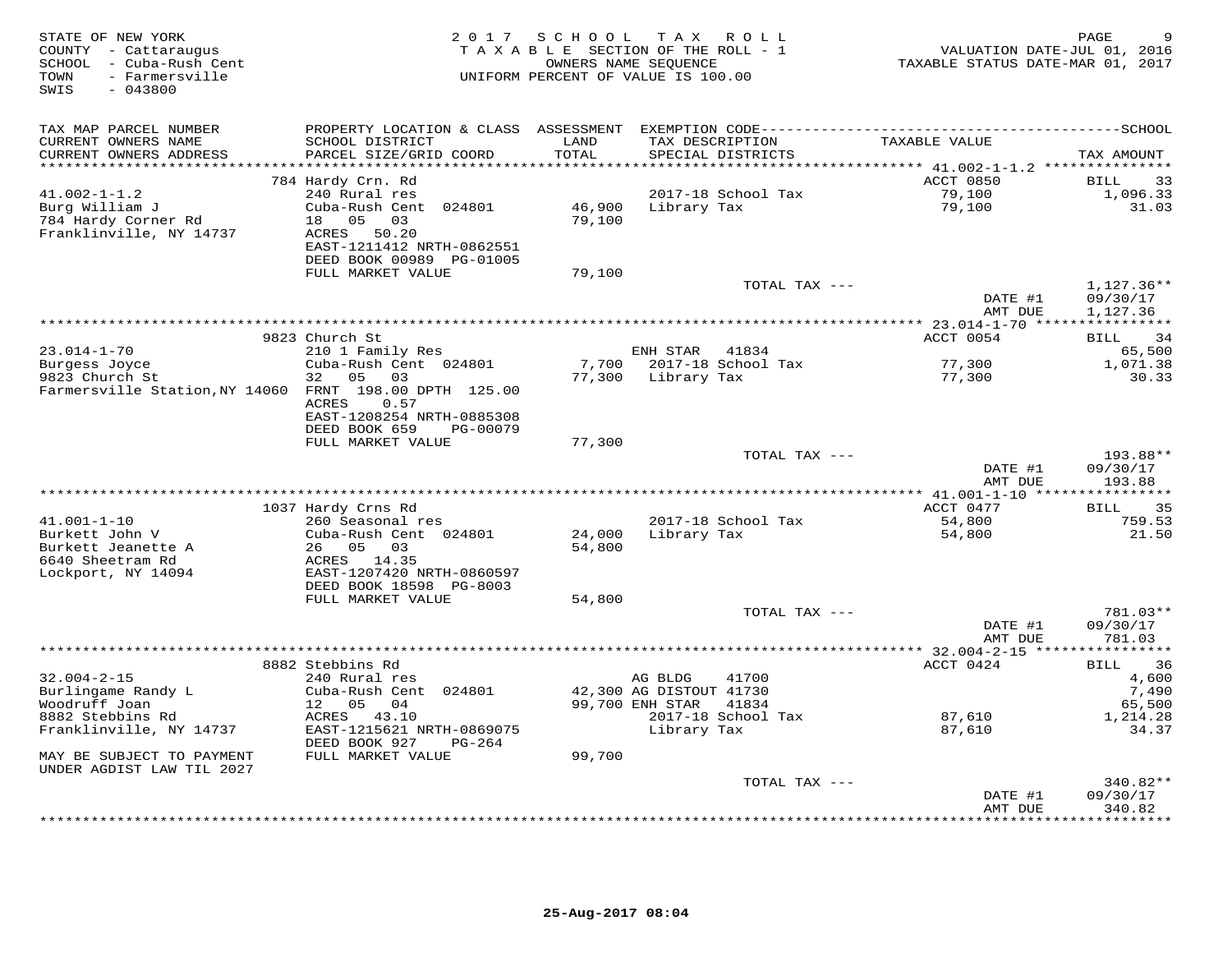| STATE OF NEW YORK<br>COUNTY - Cattaraugus<br>SCHOOL - Cuba-Rush Cent<br>- Farmersville<br>TOWN<br>SWIS<br>$-043800$ |                                                                                                                                                          |                              | 2017 SCHOOL TAX ROLL<br>TAXABLE SECTION OF THE ROLL - 1<br>OWNERS NAME SEOUENCE<br>UNIFORM PERCENT OF VALUE IS 100.00 | VALUATION DATE-JUL 01, 2016<br>TAXABLE STATUS DATE-MAR 01, 2017 | PAGE<br>10                           |
|---------------------------------------------------------------------------------------------------------------------|----------------------------------------------------------------------------------------------------------------------------------------------------------|------------------------------|-----------------------------------------------------------------------------------------------------------------------|-----------------------------------------------------------------|--------------------------------------|
| TAX MAP PARCEL NUMBER<br>CURRENT OWNERS NAME<br>CURRENT OWNERS ADDRESS<br>**********************                    | SCHOOL DISTRICT<br>PARCEL SIZE/GRID COORD                                                                                                                | LAND<br>TOTAL                | TAX DESCRIPTION<br>SPECIAL DISTRICTS                                                                                  | TAXABLE VALUE                                                   | TAX AMOUNT                           |
|                                                                                                                     | 9003 Crestlane Dr                                                                                                                                        |                              |                                                                                                                       | ACCT 0550                                                       | BILL<br>37                           |
| $32.004 - 1 - 19$<br>Callahan Thomas J Jr<br>1027 Beach Rd Apt 2<br>Cheektowaga, NY 14225                           | 270 Mfg housing<br>Cuba-Rush Cent 024801<br>20<br>05<br>03<br>ACRES<br>6.92<br>EAST-1213454 NRTH-0870364<br>DEED BOOK 18647 PG-9001                      | 14,600<br>43,300             | 2017-18 School Tax<br>Library Tax                                                                                     | 43,300<br>43,300                                                | 600.14<br>16.99                      |
|                                                                                                                     | FULL MARKET VALUE                                                                                                                                        | 43,300                       |                                                                                                                       |                                                                 |                                      |
|                                                                                                                     |                                                                                                                                                          |                              | TOTAL TAX ---                                                                                                         | DATE #1<br>AMT DUE                                              | $617.13**$<br>09/30/17<br>617.13     |
|                                                                                                                     |                                                                                                                                                          |                              | **********************                                                                                                | ** 32.004-1-18 **                                               | * * * * * * * * * *                  |
| $32.004 - 1 - 18$<br>Carlucci Kenneth A<br>Carlucci Nick A<br>85 Standard Pkwy<br>Cheektowaga, NY 14225             | 8989 Crestlane Dr<br>312 Vac w/imprv<br>Cuba-Rush Cent 024801<br>$20 - 05 - 03$<br>ACRES<br>4.96<br>EAST-1213481 NRTH-0869939<br>DEED BOOK 18068 PG-6001 | 11,900<br>12,500             | 2017-18 School Tax<br>Library Tax                                                                                     | ACCT 0149<br>12,500<br>12,500                                   | BILL<br>38<br>173.25<br>4.90         |
|                                                                                                                     | FULL MARKET VALUE                                                                                                                                        | 12,500                       |                                                                                                                       |                                                                 |                                      |
|                                                                                                                     |                                                                                                                                                          |                              | TOTAL TAX ---                                                                                                         | DATE #1<br>AMT DUE                                              | $178.15**$<br>09/30/17<br>178.15     |
|                                                                                                                     | 376 Bush Hill Rd                                                                                                                                         |                              |                                                                                                                       | ** 32.004-2-7.2 ***************<br>ACCT 0771                    | 39<br>BILL                           |
| $32.004 - 2 - 7.2$<br>Carroll John A<br>12325 Maple Ridge Rd<br>Medina, NY 14103                                    | 312 Vac w/imprv<br>Cuba-Rush Cent 024801<br>12  05  03<br>4.40<br>ACRES<br>EAST-1217201 NRTH-0871706<br>DEED BOOK 16906 PG-6003                          | 13,100<br>17,200             | 2017-18 School Tax<br>Library Tax                                                                                     | 17,200<br>17,200                                                | 238.39<br>6.75                       |
|                                                                                                                     | FULL MARKET VALUE                                                                                                                                        | 17,200                       |                                                                                                                       |                                                                 |                                      |
|                                                                                                                     |                                                                                                                                                          |                              | TOTAL TAX ---                                                                                                         | DATE #1<br>AMT DUE                                              | 245.14**<br>09/30/17<br>245.14       |
|                                                                                                                     |                                                                                                                                                          |                              |                                                                                                                       | ************* 32.001-1-4 *****                                  | **********                           |
| $32.001 - 1 - 4$                                                                                                    | 9389 NYS Rte 98<br>210 1 Family Res                                                                                                                      |                              | <b>BAS STAR</b><br>41854                                                                                              | ACCT 0204                                                       | 40<br>BILL<br>30,000                 |
| Carson Richard<br>Carson Kelley<br>9389 Rt 98 N<br>Franklinville, NY 14737                                          | Cuba-Rush Cent 024801<br>30 05<br>03<br>ACRES<br>3.37 BANK<br>017<br>EAST-1207208 NRTH-0877983<br>DEED BOOK 00927 PG-927<br>FULL MARKET VALUE            | 11,600<br>124,300<br>124,300 | 2017-18 School Tax<br>Library Tax                                                                                     | 124,300<br>124,300                                              | 1,722.81<br>48.77                    |
|                                                                                                                     |                                                                                                                                                          |                              | TOTAL TAX ---                                                                                                         | DATE #1<br>AMT DUE                                              | $1,355.77**$<br>09/30/17<br>1,355.77 |
|                                                                                                                     |                                                                                                                                                          |                              |                                                                                                                       | *****************************                                   |                                      |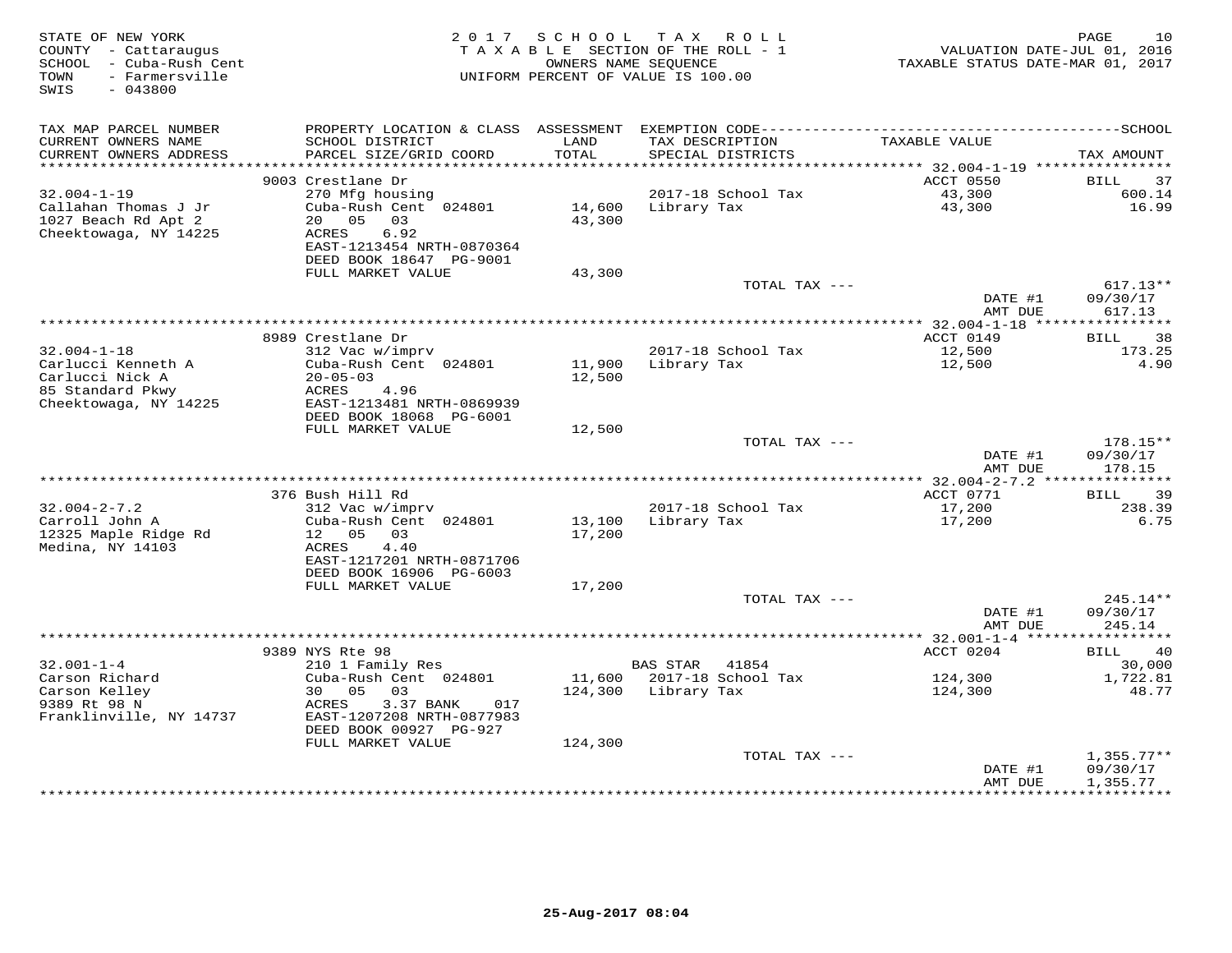| STATE OF NEW YORK<br>COUNTY - Cattaraugus<br>SCHOOL - Cuba-Rush Cent<br>- Farmersville<br>TOWN<br>SWIS<br>$-043800$ | 2017                                                                                       | SCHOOL<br>TAXABLE SECTION OF THE ROLL - 1<br>OWNERS NAME SEQUENCE<br>UNIFORM PERCENT OF VALUE IS 100.00 |                 | TAX ROLL                             | TAXABLE STATUS DATE-MAR 01, 2017 | PAGE<br>11<br>VALUATION DATE-JUL 01, 2016 |
|---------------------------------------------------------------------------------------------------------------------|--------------------------------------------------------------------------------------------|---------------------------------------------------------------------------------------------------------|-----------------|--------------------------------------|----------------------------------|-------------------------------------------|
| TAX MAP PARCEL NUMBER<br>CURRENT OWNERS NAME<br>CURRENT OWNERS ADDRESS<br>*************************                 | SCHOOL DISTRICT<br>PARCEL SIZE/GRID COORD<br>********************************              | LAND<br>TOTAL                                                                                           |                 | TAX DESCRIPTION<br>SPECIAL DISTRICTS | TAXABLE VALUE                    | TAX AMOUNT                                |
|                                                                                                                     | 42 Hess Rd                                                                                 |                                                                                                         |                 |                                      | ACCT 0686                        | 41<br>BILL                                |
| $32.002 - 1 - 4.3$                                                                                                  | 210 1 Family Res                                                                           |                                                                                                         | ENH STAR        | 41834                                |                                  | 65,500                                    |
| Chader Norman<br>42 Hess Rd<br>Farmersville Station, NY 14060 ACRES 12.73                                           | Cuba-Rush Cent 024801<br>06<br>03<br>07                                                    | 22,800<br>145,800                                                                                       | Library Tax     | 2017-18 School Tax                   | 145,800<br>145,800               | 2,020.80<br>57.20                         |
|                                                                                                                     | EAST-1222011 NRTH-0879840<br>FULL MARKET VALUE                                             | 145,800                                                                                                 |                 |                                      |                                  |                                           |
|                                                                                                                     |                                                                                            |                                                                                                         |                 | TOTAL TAX ---                        | DATE #1<br>AMT DUE               | 1,170.16**<br>09/30/17<br>1,170.16        |
|                                                                                                                     |                                                                                            |                                                                                                         |                 |                                      |                                  |                                           |
|                                                                                                                     | 1338 Hardy Crn. Rd                                                                         |                                                                                                         |                 |                                      | ACCT 0357                        | 42<br>BILL                                |
| $41.001 - 1 - 36$<br>Chateau Pines, LLC<br>Attn: Evelyn Riedhammer                                                  | 240 Rural res<br>Cuba-Rush Cent<br>024801<br>34<br>05<br>03                                | 22,100<br>225,400                                                                                       | Library Tax     | 2017-18 School Tax                   | 225,400<br>225,400               | 3,124.06<br>88.43                         |
| 309 Hidden Lake Dr<br>Brandon, FL 33511                                                                             | ACRES 11.83<br>EAST-1203192 NRTH-0862112<br>DEED BOOK 1021<br>$PG-53$<br>FULL MARKET VALUE | 225,400                                                                                                 |                 |                                      |                                  |                                           |
|                                                                                                                     |                                                                                            |                                                                                                         |                 | TOTAL TAX ---                        | DATE #1                          | $3,212.49**$<br>09/30/17                  |
|                                                                                                                     |                                                                                            |                                                                                                         |                 |                                      | AMT DUE                          | 3,212.49                                  |
|                                                                                                                     | Clark Rd                                                                                   |                                                                                                         |                 |                                      | ACCT 0866                        | 43<br>BILL                                |
| $41.002 - 1 - 21.3$                                                                                                 | 322 Rural vac>10                                                                           |                                                                                                         |                 | 2017-18 School Tax                   | 36,800                           | 510.05                                    |
| Cheney Sanford B<br>Sokolowski Bernard                                                                              | Cuba-Rush Cent 024801<br>$01 - 05 - 03$                                                    | 36,800<br>36,800                                                                                        | Library Tax     |                                      | 36,800                           | 14.44                                     |
| 17 Barnett Dr<br>West Seneca, NY 14224                                                                              | ACRES<br>31.45<br>EAST-1219094 NRTH-0856473<br>DEED BOOK 906<br>PG-00098                   |                                                                                                         |                 |                                      |                                  |                                           |
|                                                                                                                     | FULL MARKET VALUE                                                                          | 36,800                                                                                                  |                 |                                      |                                  |                                           |
|                                                                                                                     |                                                                                            |                                                                                                         |                 | TOTAL TAX ---                        | DATE #1<br>AMT DUE               | $524.49**$<br>09/30/17<br>524.49          |
|                                                                                                                     |                                                                                            |                                                                                                         |                 |                                      |                                  |                                           |
|                                                                                                                     | 9817 Church St                                                                             |                                                                                                         |                 |                                      | ACCT 1105                        | <b>BILL</b><br>44                         |
| $23.003 - 1 - 7.6$                                                                                                  | 240 Rural res                                                                              |                                                                                                         | <b>BAS STAR</b> | 41854                                |                                  | 30,000                                    |
| Chmiel Gerald M Jr<br>Chmiel Dawn M<br>9817 Church St                                                               | Cuba-Rush Cent 024801<br>32<br>05<br>03<br>ACRES<br>26.00 BANK<br>017                      | 32,800<br>95,000                                                                                        | Library Tax     | 2017-18 School Tax                   | 95,000<br>95,000                 | 1,316.71<br>37.27                         |
| Farmersville Station, NY 14060 EAST-1207708 NRTH-0884875                                                            | DEED BOOK 2254<br>PG-2001                                                                  |                                                                                                         |                 |                                      |                                  |                                           |
|                                                                                                                     | FULL MARKET VALUE                                                                          | 95,000                                                                                                  |                 |                                      |                                  |                                           |
|                                                                                                                     |                                                                                            |                                                                                                         |                 | TOTAL TAX ---                        | DATE #1<br>AMT DUE               | $938.17**$<br>09/30/17<br>938.17          |
|                                                                                                                     |                                                                                            |                                                                                                         |                 |                                      | * * * * * * * * * * * * * * * *  | **********                                |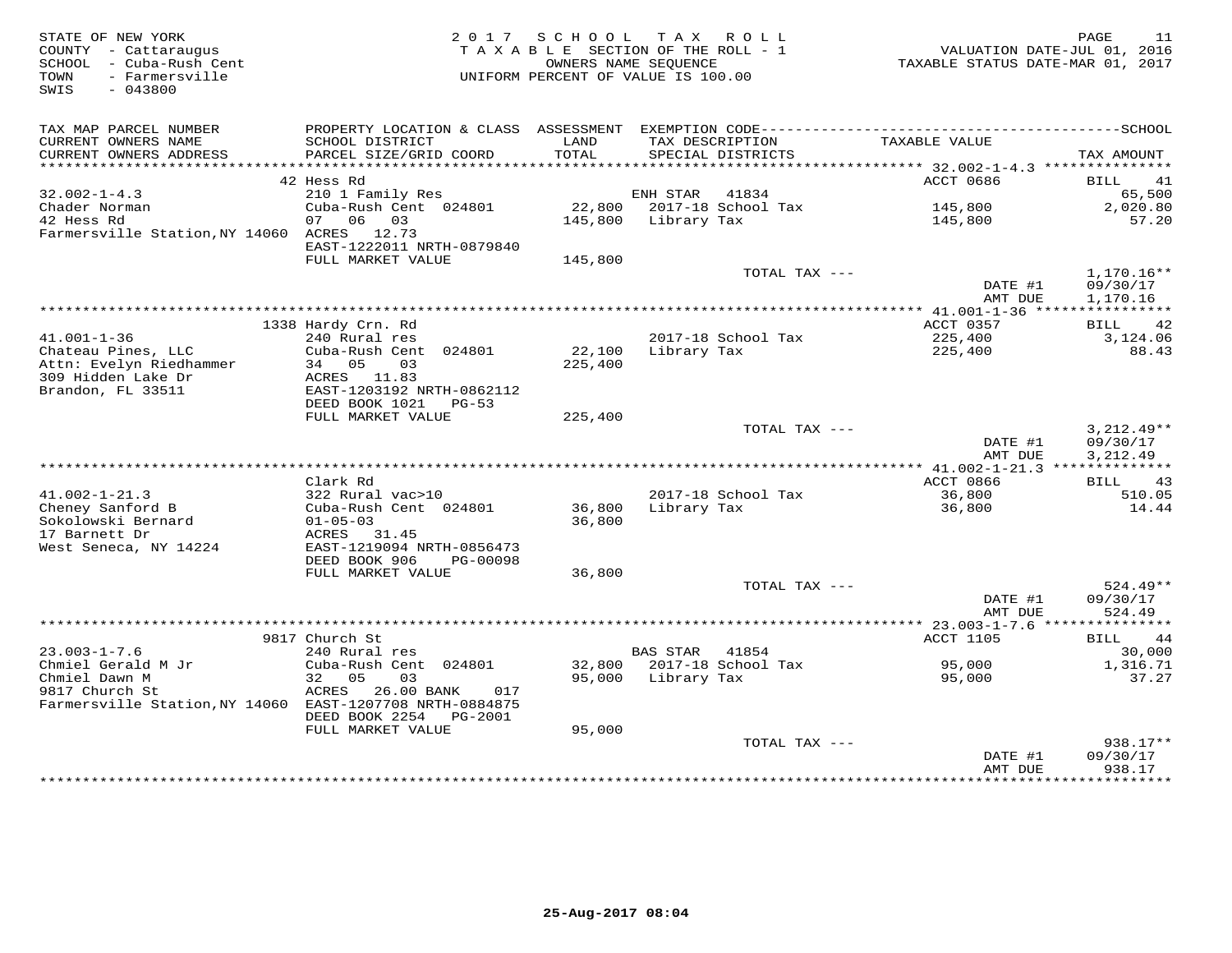| STATE OF NEW YORK<br>COUNTY - Cattaraugus<br>SCHOOL - Cuba-Rush Cent<br>TOWN<br>- Farmersville<br>SWIS<br>$-043800$ |                                                |                     | 2017 SCHOOL TAX ROLL<br>TAXABLE SECTION OF THE ROLL - 1<br>OWNERS NAME SEQUENCE<br>UNIFORM PERCENT OF VALUE IS 100.00 | VALUATION DATE-JUL 01, 2016<br>TAXABLE STATUS DATE-MAR 01, 2017 | 12<br>PAGE           |
|---------------------------------------------------------------------------------------------------------------------|------------------------------------------------|---------------------|-----------------------------------------------------------------------------------------------------------------------|-----------------------------------------------------------------|----------------------|
| TAX MAP PARCEL NUMBER                                                                                               |                                                |                     |                                                                                                                       |                                                                 |                      |
| CURRENT OWNERS NAME<br>CURRENT OWNERS ADDRESS                                                                       | SCHOOL DISTRICT<br>PARCEL SIZE/GRID COORD      | LAND<br>TOTAL       | TAX DESCRIPTION<br>SPECIAL DISTRICTS                                                                                  | TAXABLE VALUE                                                   | TAX AMOUNT           |
| *******************                                                                                                 |                                                | ******************* |                                                                                                                       | ********************************* 41.001-1-15.4 *************** |                      |
|                                                                                                                     | 841 Hardy Corners Rd                           |                     |                                                                                                                       | ACCT 0798                                                       | BILL<br>45           |
| $41.001 - 1 - 15.4$                                                                                                 | 270 Mfg housing                                |                     | 2017-18 School Tax                                                                                                    | 40,200                                                          | 557.17               |
| Cino Joseph D                                                                                                       | Cuba-Rush Cent 024801                          | 32,500              | Library Tax                                                                                                           | 40,200                                                          | 15.77                |
| Cino Patricia N                                                                                                     | 25/26<br>05 03                                 | 40,200              |                                                                                                                       |                                                                 |                      |
| 48 Olcott Ave                                                                                                       | 25.60<br>ACRES                                 |                     |                                                                                                                       |                                                                 |                      |
| Buffalo, NY 14220                                                                                                   | EAST-1210078 NRTH-0860042                      |                     |                                                                                                                       |                                                                 |                      |
|                                                                                                                     | DEED BOOK 865<br>PG-00484<br>FULL MARKET VALUE | 40,200              |                                                                                                                       |                                                                 |                      |
|                                                                                                                     |                                                |                     | TOTAL TAX ---                                                                                                         |                                                                 | $572.94**$           |
|                                                                                                                     |                                                |                     |                                                                                                                       | DATE #1                                                         | 09/30/17             |
|                                                                                                                     |                                                |                     |                                                                                                                       | AMT DUE                                                         | 572.94               |
|                                                                                                                     |                                                |                     |                                                                                                                       | *********** 32.004-1-34 *****************                       |                      |
|                                                                                                                     | 805 Bush Hill Rd                               |                     |                                                                                                                       | ACCT 0374                                                       | <b>BILL</b><br>46    |
| $32.004 - 1 - 34$                                                                                                   | 260 Seasonal res                               |                     | 2017-18 School Tax                                                                                                    | 65,000                                                          | 900.90               |
| Clabeaux David & Kathleen<br>Sullivan Michelle & Timothy                                                            | Cuba-Rush Cent 024801<br>20 05 03              | 8,300<br>65,000     | Library Tax                                                                                                           | 65,000                                                          | 25.50                |
| 45 Cenntennial Ct                                                                                                   | 1.18<br>ACRES                                  |                     |                                                                                                                       |                                                                 |                      |
| West Seneca, NY 14224                                                                                               | EAST-1210966 NRTH-0870758                      |                     |                                                                                                                       |                                                                 |                      |
|                                                                                                                     | DEED BOOK 18440 PG-3003                        |                     |                                                                                                                       |                                                                 |                      |
|                                                                                                                     | FULL MARKET VALUE                              | 65,000              |                                                                                                                       |                                                                 |                      |
|                                                                                                                     |                                                |                     | TOTAL TAX ---                                                                                                         |                                                                 | $926.40**$           |
|                                                                                                                     |                                                |                     |                                                                                                                       | DATE #1                                                         | 09/30/17             |
|                                                                                                                     |                                                |                     |                                                                                                                       | AMT DUE                                                         | 926.40               |
|                                                                                                                     | 9829 Church St                                 |                     |                                                                                                                       | ACCT 0409                                                       | 47<br>BILL           |
| $23.014 - 1 - 71$                                                                                                   | 210 1 Family Res                               |                     | BAS STAR 41854                                                                                                        |                                                                 | 30,000               |
| Claus Mark J                                                                                                        | Cuba-Rush Cent 024801                          |                     | 8,600 2017-18 School Tax                                                                                              | 82,400                                                          | 1,142.07             |
| Claus Kelly A                                                                                                       | 32<br>0.5<br>03                                |                     | 82,400 Library Tax                                                                                                    | 82,400                                                          | 32.33                |
| PO Box 75                                                                                                           | ACRES<br>1.43 BANK<br>017                      |                     |                                                                                                                       |                                                                 |                      |
| Farmersville Station, NY 14060 EAST-1208169 NRTH-0885515                                                            |                                                |                     |                                                                                                                       |                                                                 |                      |
|                                                                                                                     | DEED BOOK 4040 PG-4001                         |                     |                                                                                                                       |                                                                 |                      |
|                                                                                                                     | FULL MARKET VALUE                              | 82,400              | TOTAL TAX ---                                                                                                         |                                                                 |                      |
|                                                                                                                     |                                                |                     |                                                                                                                       | DATE #1                                                         | 758.60**<br>09/30/17 |
|                                                                                                                     |                                                |                     |                                                                                                                       | AMT DUE                                                         | 758.60               |
|                                                                                                                     |                                                |                     |                                                                                                                       |                                                                 |                      |
|                                                                                                                     | 9475 NYS Rte 98                                |                     |                                                                                                                       | ACCT 0565                                                       | 48<br>BILL           |
| $23.003 - 1 - 14$                                                                                                   | 210 1 Family Res                               |                     | ENH STAR 41834                                                                                                        |                                                                 | 65,500               |
|                                                                                                                     | Cuba-Rush Cent 024801                          |                     | 11,900 2017-18 School Tax                                                                                             | 94,400                                                          | 1,308.39             |
| 25.005 - --<br>Cleary Michael<br>Cleary Mary L                                                                      | 31 05<br>03                                    |                     | 94,400 Library Tax                                                                                                    | 94,400                                                          | 37.04                |
| PO Box 57                                                                                                           | See L101 P 8001 Map 2534                       |                     |                                                                                                                       |                                                                 |                      |
| Farmersville Station, NY 14060 ACRES                                                                                | 3.59 BANK<br>017<br>EAST-1207478 NRTH-0880031  |                     |                                                                                                                       |                                                                 |                      |
|                                                                                                                     | DEED BOOK 31<br>$PG-5$                         |                     |                                                                                                                       |                                                                 |                      |
|                                                                                                                     | FULL MARKET VALUE                              | 94,400              |                                                                                                                       |                                                                 |                      |
|                                                                                                                     |                                                |                     | TOTAL TAX ---                                                                                                         |                                                                 | 437.60**             |
|                                                                                                                     |                                                |                     |                                                                                                                       | DATE #1                                                         | 09/30/17             |
|                                                                                                                     |                                                |                     |                                                                                                                       | AMT DUE                                                         | 437.60               |
|                                                                                                                     |                                                |                     |                                                                                                                       | **************                                                  | * * * * * * * *      |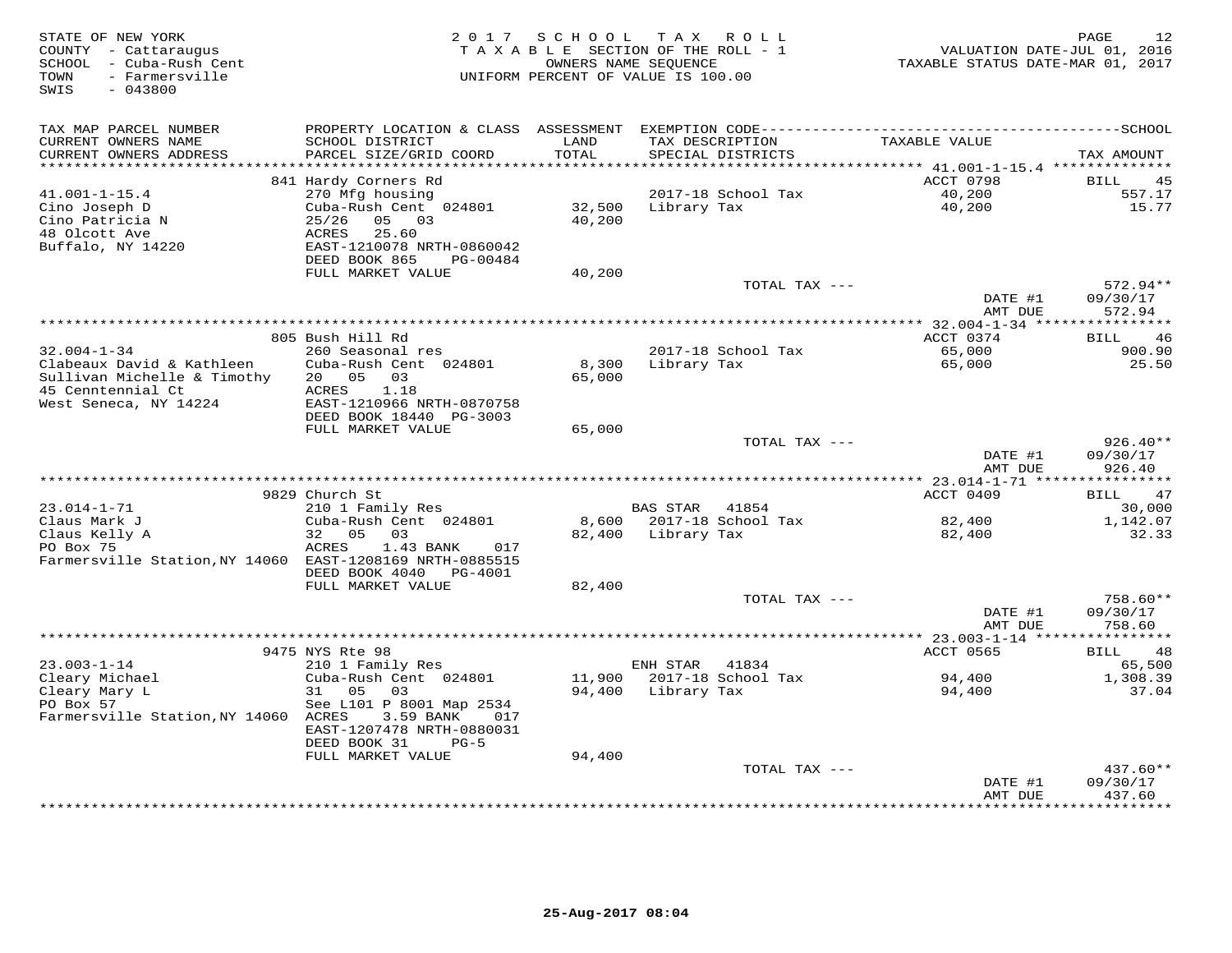| STATE OF NEW YORK<br>COUNTY - Cattaraugus<br>SCHOOL - Cuba-Rush Cent<br>- Farmersville<br>TOWN<br>SWIS<br>$-043800$ | 2017                                                                              | S C H O O L      | TAX ROLL<br>TAXABLE SECTION OF THE ROLL - 1<br>OWNERS NAME SEQUENCE<br>UNIFORM PERCENT OF VALUE IS 100.00 | VALUATION DATE-JUL 01, 2016<br>TAXABLE STATUS DATE-MAR 01, 2017 | PAGE<br>13                      |
|---------------------------------------------------------------------------------------------------------------------|-----------------------------------------------------------------------------------|------------------|-----------------------------------------------------------------------------------------------------------|-----------------------------------------------------------------|---------------------------------|
| TAX MAP PARCEL NUMBER<br>CURRENT OWNERS NAME                                                                        | SCHOOL DISTRICT                                                                   | LAND             | TAX DESCRIPTION                                                                                           | TAXABLE VALUE                                                   |                                 |
| CURRENT OWNERS ADDRESS<br>********************                                                                      | PARCEL SIZE/GRID COORD                                                            | TOTAL            | SPECIAL DISTRICTS                                                                                         |                                                                 | TAX AMOUNT                      |
|                                                                                                                     | 9933 Galen Hill Rd                                                                |                  |                                                                                                           | *********** 23.014-1-1 ******************<br>ACCT 0278          | 49<br>BILL                      |
| $23.014 - 1 - 1$                                                                                                    | 210 1 Family Res                                                                  |                  | 41854<br>BAS STAR                                                                                         |                                                                 | 30,000                          |
| Cleveland John J<br>Cleveland Kathleen                                                                              | Cuba-Rush Cent 024801<br>05<br>32<br>03                                           | 52,300           | 8,500 2017-18 School Tax<br>Library Tax                                                                   | 52,300<br>52,300                                                | 724.88<br>20.52                 |
| 9933 Galen Hill Rd<br>Farmersville Station, NY 14060                                                                | ACRES<br>1.30<br>EAST-1208177 NRTH-0886632<br>DEED BOOK 00985 PG-00617            |                  |                                                                                                           |                                                                 |                                 |
|                                                                                                                     | FULL MARKET VALUE                                                                 | 52,300           |                                                                                                           |                                                                 |                                 |
|                                                                                                                     |                                                                                   |                  | TOTAL TAX ---                                                                                             | DATE #1                                                         | 329.60**<br>09/30/17            |
|                                                                                                                     |                                                                                   |                  |                                                                                                           | AMT DUE<br>****************** 41.002-1-3.1 ***                  | 329.60                          |
|                                                                                                                     | Hardy Crn. Rd                                                                     |                  |                                                                                                           | ACCT 0241                                                       | 50<br>BILL                      |
| $41.002 - 1 - 3.1$<br>Cobado Kent                                                                                   | 314 Rural vac<10<br>Cuba-Rush Cent 024801                                         | 14,900           | 2017-18 School Tax<br>Library Tax                                                                         | 14,900<br>14,900                                                | 206.52<br>5.85                  |
| Cobado Barbara<br>4544 Five Mile Rd                                                                                 | 05 03<br>17/18<br>5.60<br>ACRES                                                   | 14,900           |                                                                                                           |                                                                 |                                 |
| Allegany, NY 14706                                                                                                  | EAST-1213697 NRTH-0861539<br>DEED BOOK 969<br>PG-936<br>FULL MARKET VALUE         | 14,900           |                                                                                                           |                                                                 |                                 |
|                                                                                                                     |                                                                                   |                  | TOTAL TAX ---                                                                                             |                                                                 | $212.37**$                      |
|                                                                                                                     |                                                                                   |                  |                                                                                                           | DATE #1<br>AMT DUE                                              | 09/30/17<br>212.37              |
|                                                                                                                     |                                                                                   |                  |                                                                                                           |                                                                 |                                 |
| $41.002 - 1 - 3.10$<br>Cobado Kent                                                                                  | Hardy Crn.<br>322 Rural vac>10<br>Cuba-Rush Cent 024801                           | 92,200           | 2017-18 School Tax<br>Library Tax                                                                         | ACCT 1046<br>92,200<br>92,200                                   | 51<br>BILL<br>1,277.90<br>36.17 |
| Cobado Barbara<br>4544 Five Mile Rd                                                                                 | 17 05 04<br>ACRES 139.40                                                          | 92,200           |                                                                                                           |                                                                 |                                 |
| Allegany, NY 14706                                                                                                  | EAST-1212837 NRTH-0859144<br>DEED BOOK 784<br><b>PG-5001</b><br>FULL MARKET VALUE | 92,200           |                                                                                                           |                                                                 |                                 |
|                                                                                                                     |                                                                                   |                  | TOTAL TAX ---                                                                                             |                                                                 | $1,314.07**$                    |
|                                                                                                                     |                                                                                   |                  |                                                                                                           | DATE #1<br>AMT DUE                                              | 09/30/17<br>1,314.07            |
|                                                                                                                     |                                                                                   |                  |                                                                                                           |                                                                 |                                 |
| $41.002 - 1 - 3.10/1$                                                                                               | 703 Hardy Crn. Rd<br>312 Vac w/imprv                                              |                  | 2017-18 School Tax                                                                                        | ACCT 11812<br>28,000                                            | 52<br>BILL<br>388.08            |
| Cobado Kent<br>Paul Greiner                                                                                         | Cuba-Rush Cent 024801<br>Parent 41.002-1-3.10                                     | 24,000<br>28,000 | Library Tax                                                                                               | 28,000                                                          | 10.98                           |
| 4544 Five Mile Rd                                                                                                   | ACRES 17.00                                                                       |                  |                                                                                                           |                                                                 |                                 |
| Allegany, NY 14706                                                                                                  | FULL MARKET VALUE                                                                 | 28,000           | TOTAL TAX ---                                                                                             |                                                                 | $399.06**$                      |
|                                                                                                                     |                                                                                   |                  |                                                                                                           | DATE #1<br>AMT DUE                                              | 09/30/17<br>399.06              |
|                                                                                                                     |                                                                                   |                  |                                                                                                           |                                                                 | <b>++++++++</b>                 |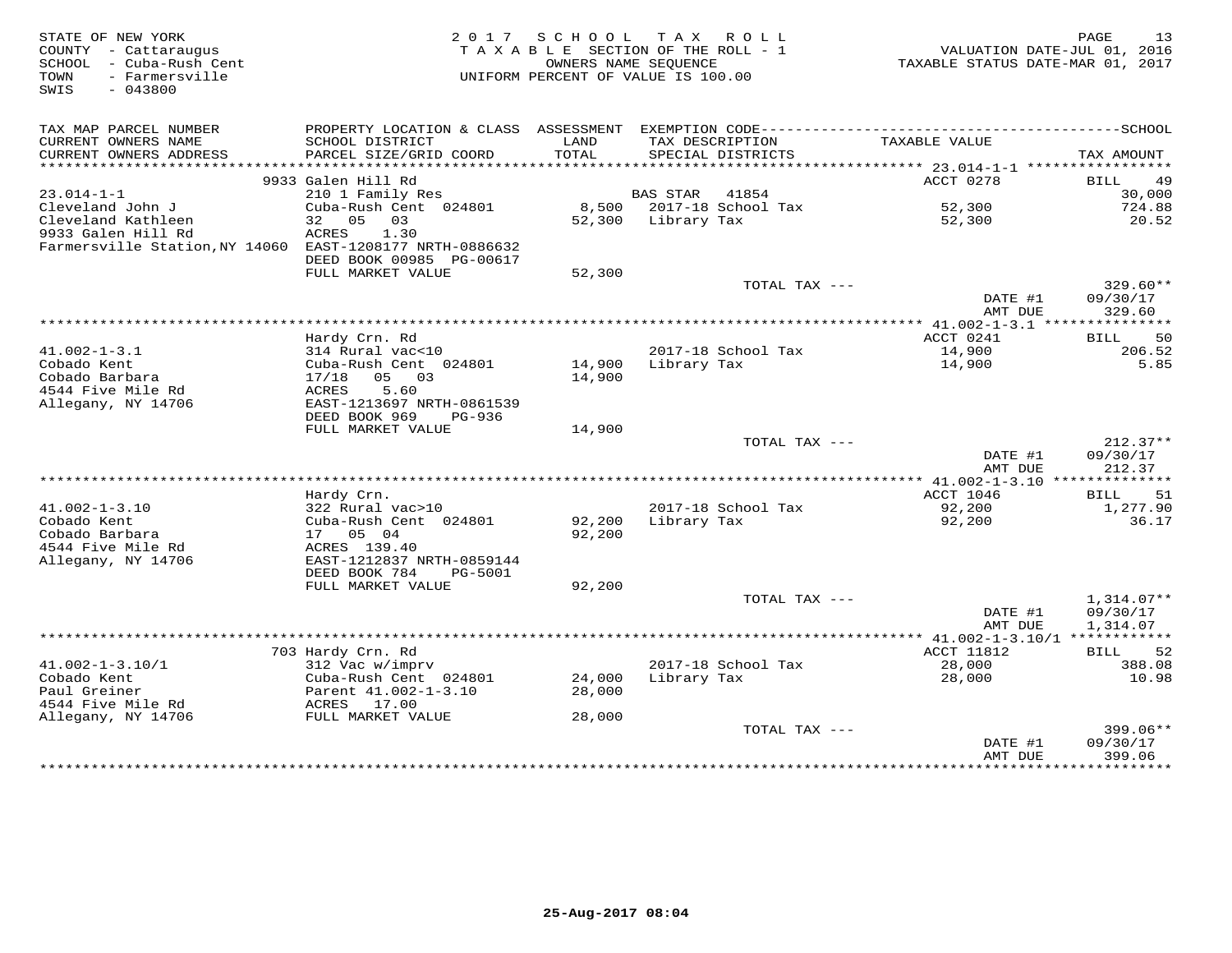| STATE OF NEW YORK<br>COUNTY - Cattaraugus<br>- Cuba-Rush Cent<br>SCHOOL<br>TOWN<br>- Farmersville<br>SWIS<br>$-043800$ | 2 0 1 7                                                                                                                                                                           | SCHOOL             | T A X<br>ROLL<br>TAXABLE SECTION OF THE ROLL - 1<br>OWNERS NAME SEQUENCE<br>UNIFORM PERCENT OF VALUE IS 100.00 | VALUATION DATE-JUL 01, 2016<br>TAXABLE STATUS DATE-MAR 01, 2017 | PAGE<br>14                         |
|------------------------------------------------------------------------------------------------------------------------|-----------------------------------------------------------------------------------------------------------------------------------------------------------------------------------|--------------------|----------------------------------------------------------------------------------------------------------------|-----------------------------------------------------------------|------------------------------------|
| TAX MAP PARCEL NUMBER                                                                                                  | PROPERTY LOCATION & CLASS ASSESSMENT                                                                                                                                              |                    |                                                                                                                |                                                                 |                                    |
| CURRENT OWNERS NAME<br>CURRENT OWNERS ADDRESS                                                                          | SCHOOL DISTRICT<br>PARCEL SIZE/GRID COORD                                                                                                                                         | LAND<br>TOTAL      | TAX DESCRIPTION<br>SPECIAL DISTRICTS                                                                           | TAXABLE VALUE                                                   | TAX AMOUNT                         |
|                                                                                                                        | West Branch Rd                                                                                                                                                                    |                    |                                                                                                                | ****** 32.002-1-11.11 ********<br>ACCT 1024                     | 53<br><b>BILL</b>                  |
| $32.002 - 1 - 11.11$<br>Colburn Darrell<br>Colburn Bonnalyn<br>12505 Bullis Rd<br>East Aurora, NY 14052                | 322 Rural vac>10<br>Cuba-Rush Cent 024801<br>13 05<br>03<br>Ff 550.00<br>ACRES<br>23.85<br>EAST-1214812 NRTH-0874722                                                              | 31,100<br>31,100   | 2017-18 School Tax<br>Library Tax                                                                              | 31,100<br>31,100                                                | 431.05<br>12.20                    |
|                                                                                                                        | DEED BOOK 1003<br>PG-23<br>FULL MARKET VALUE                                                                                                                                      | 31,100             |                                                                                                                |                                                                 |                                    |
|                                                                                                                        |                                                                                                                                                                                   |                    | TOTAL TAX ---                                                                                                  | DATE #1                                                         | 443.25**<br>09/30/17               |
|                                                                                                                        |                                                                                                                                                                                   |                    |                                                                                                                | AMT DUE                                                         | 443.25<br>* * * * * * * * *        |
|                                                                                                                        | 544 West Branch Rd                                                                                                                                                                |                    |                                                                                                                | ********** 32.002-1-11.1 ***<br>ACCT 0375                       | <b>BILL</b><br>54                  |
| $32.002 - 1 - 11.1$<br>Colburn Lyle K<br>544 West Branch Rd<br>Franklinville, NY 14737                                 | 240 Rural res<br>Cuba-Rush Cent 024801<br>12/13/21<br>05<br>03<br>ACRES<br>24.70<br>EAST-1215284 NRTH-0874571                                                                     | 31,800<br>99,700   | 2017-18 School Tax<br>Library Tax                                                                              | 99,700<br>99,700                                                | 1,381.85<br>39.11                  |
|                                                                                                                        | DEED BOOK 23696 PG-5002                                                                                                                                                           |                    |                                                                                                                |                                                                 |                                    |
|                                                                                                                        | FULL MARKET VALUE                                                                                                                                                                 | 99,700             | TOTAL TAX ---                                                                                                  | DATE #1<br>AMT DUE                                              | 1,420.96**<br>09/30/17<br>1,420.96 |
|                                                                                                                        |                                                                                                                                                                                   |                    |                                                                                                                |                                                                 |                                    |
|                                                                                                                        | 8233 Hardy Crn. Rd                                                                                                                                                                |                    |                                                                                                                | ACCT 0742                                                       | 55<br>BILL                         |
| $41.002 - 1 - 15.4$<br>Corey James<br>93 Aurora St<br>Lancaster, NY 14086                                              | 260 Seasonal res<br>Cuba-Rush Cent 024801<br>05 03<br>01<br>ACRES 10.95<br>EAST-1221533 NRTH-0859084                                                                              | 13,400<br>24,900   | 2017-18 School Tax<br>Library Tax                                                                              | 24,900<br>24,900                                                | 345.12<br>9.77                     |
|                                                                                                                        | DEED BOOK 16213 PG-9002                                                                                                                                                           |                    |                                                                                                                |                                                                 |                                    |
|                                                                                                                        | FULL MARKET VALUE                                                                                                                                                                 | 24,900             | TOTAL TAX ---                                                                                                  |                                                                 | $354.89**$                         |
|                                                                                                                        |                                                                                                                                                                                   |                    |                                                                                                                | DATE #1<br>AMT DUE                                              | 09/30/17<br>354.89                 |
|                                                                                                                        |                                                                                                                                                                                   |                    |                                                                                                                | ************ 23.004-1-4 *****                                   | * * * * * * * * *                  |
| $23.004 - 1 - 4$<br>Cox Wayne P<br>Cox Louise M<br>6370 Bunting Rd<br>Orchard Park, NY 14127                           | NYS Rte 98<br>322 Rural vac>10<br>Cuba-Rush Cent 024801<br>$16/24 - 05 - 03$<br>See L1033 P 194 Map 2531<br>ACRES 244.25<br>EAST-1214854 NRTH-0885360<br>DEED BOOK 1033<br>PG-194 | 221,300<br>221,300 | 2017-18 School Tax<br>Library Tax                                                                              | ACCT 0293<br>221,300<br>221,300                                 | 56<br>BILL<br>3,067.23<br>86.82    |
|                                                                                                                        | FULL MARKET VALUE                                                                                                                                                                 | 221,300            | TOTAL TAX ---                                                                                                  |                                                                 | $3,154.05**$                       |
|                                                                                                                        |                                                                                                                                                                                   |                    |                                                                                                                | DATE #1<br>AMT DUE<br>* * * * * * * * *                         | 09/30/17<br>3,154.05<br>*********  |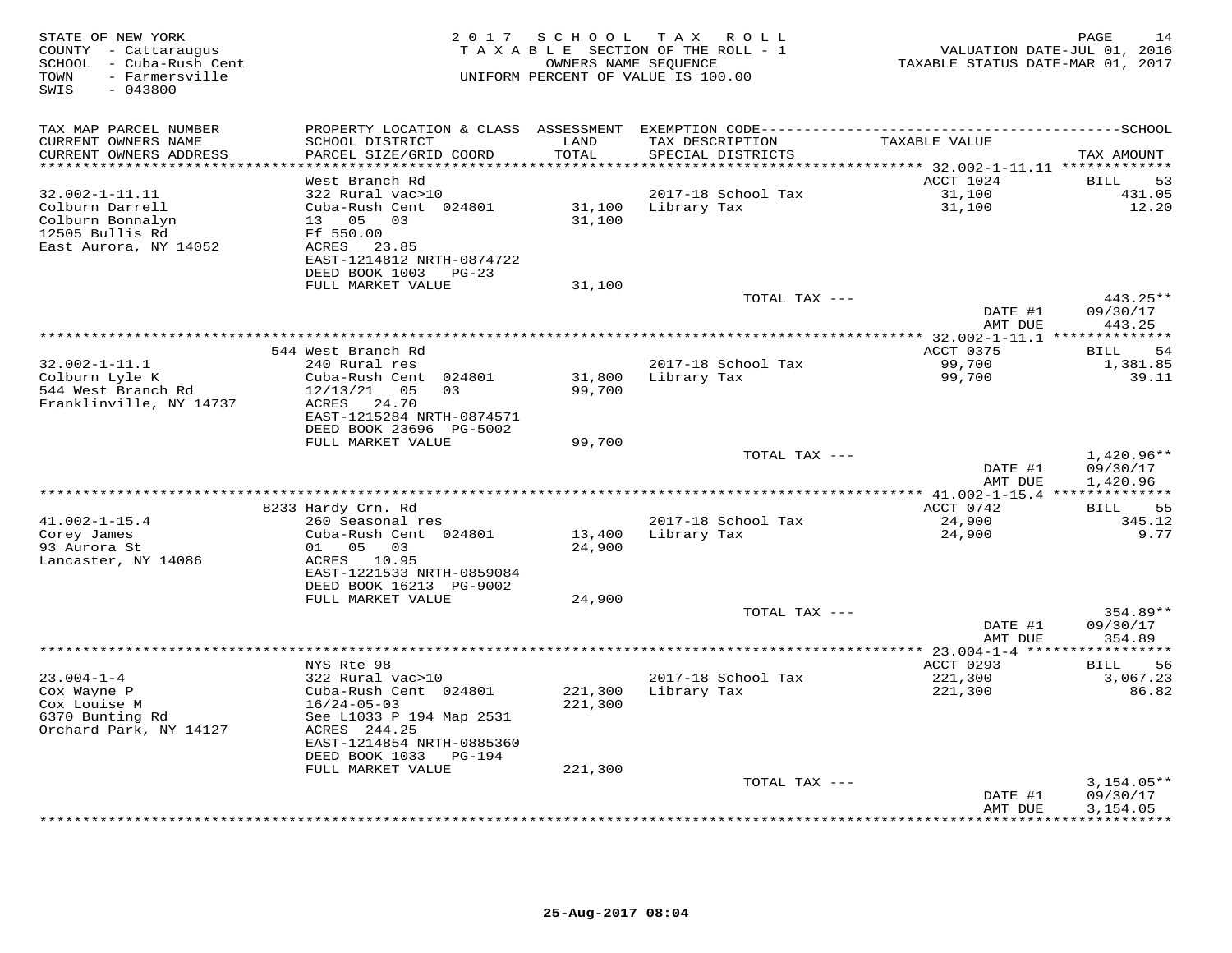| STATE OF NEW YORK<br>COUNTY - Cattaraugus<br>SCHOOL - Cuba-Rush Cent<br>TOWN<br>- Farmersville<br>SWIS<br>$-043800$ |                                                        | 2017 SCHOOL           | TAX ROLL<br>TAXABLE SECTION OF THE ROLL - 1<br>OWNERS NAME SEQUENCE<br>UNIFORM PERCENT OF VALUE IS 100.00 | VALUATION DATE-JUL 01, 2016<br>TAXABLE STATUS DATE-MAR 01, 2017 | 15<br>PAGE                    |
|---------------------------------------------------------------------------------------------------------------------|--------------------------------------------------------|-----------------------|-----------------------------------------------------------------------------------------------------------|-----------------------------------------------------------------|-------------------------------|
| TAX MAP PARCEL NUMBER<br>CURRENT OWNERS NAME                                                                        | SCHOOL DISTRICT                                        | LAND                  | TAX DESCRIPTION                                                                                           | TAXABLE VALUE                                                   |                               |
| CURRENT OWNERS ADDRESS<br>***********************                                                                   | PARCEL SIZE/GRID COORD<br>***********************      | TOTAL<br>************ | SPECIAL DISTRICTS                                                                                         |                                                                 | TAX AMOUNT                    |
|                                                                                                                     | NYS Rte 98                                             |                       |                                                                                                           | ACCT 0083                                                       | 57<br>BILL                    |
| $23.004 - 1 - 5$                                                                                                    | 105 Vac farmland                                       |                       | AG DIST<br>41720                                                                                          |                                                                 | 34,700                        |
| Czelusta Adele                                                                                                      | Cuba-Rush Cent 024801                                  | 122,600               | 2017-18 School Tax                                                                                        | 87,900                                                          | 1,218.30                      |
| Czelusta Peter S                                                                                                    | 16  05  03                                             | 122,600               | Library Tax                                                                                               | 87,900                                                          | 34.49                         |
| 671 Stolle Rd                                                                                                       | ACRES 114.30                                           |                       |                                                                                                           |                                                                 |                               |
| Elma, NY 14059                                                                                                      | EAST-1216185 NRTH-0886895<br>DEED BOOK 18326 PG-8001   |                       |                                                                                                           |                                                                 |                               |
| MAY BE SUBJECT TO PAYMENT<br>UNDER AGDIST LAW TIL 2021                                                              | FULL MARKET VALUE                                      | 122,600               |                                                                                                           |                                                                 |                               |
|                                                                                                                     |                                                        |                       | TOTAL TAX ---                                                                                             |                                                                 | $1,252.79**$                  |
|                                                                                                                     |                                                        |                       |                                                                                                           | DATE #1<br>AMT DUE                                              | 09/30/17<br>1,252.79          |
|                                                                                                                     |                                                        |                       |                                                                                                           |                                                                 |                               |
| $32.004 - 1 - 11.1$                                                                                                 | 8917 Stebbins Rd<br>210 1 Family Res                   |                       | <b>BAS STAR</b><br>41854                                                                                  | ACCT 0094                                                       | 58<br>BILL<br>30,000          |
| Dahill Robert J Jr                                                                                                  | Cuba-Rush Cent 024801                                  | 18,300                | 2017-18 School Tax                                                                                        | 75,000                                                          | 1,039.51                      |
| 8917 Stebbins Rd                                                                                                    | 20 02<br>03                                            | 75,000                | Library Tax                                                                                               | 75,000                                                          | 29.42                         |
| Franklinville, NY 14737                                                                                             | ACRES<br>8.30 BANK<br>017<br>EAST-1214173 NRTH-0869241 |                       |                                                                                                           |                                                                 |                               |
|                                                                                                                     | DEED BOOK 00992 PG-00896                               |                       |                                                                                                           |                                                                 |                               |
|                                                                                                                     | FULL MARKET VALUE                                      | 75,000                | TOTAL TAX ---                                                                                             |                                                                 | 653.12**                      |
|                                                                                                                     |                                                        |                       |                                                                                                           | DATE #1<br>AMT DUE                                              | 09/30/17<br>653.12            |
|                                                                                                                     |                                                        |                       |                                                                                                           | **** 32.002-1-13 ****************                               |                               |
|                                                                                                                     | 636 West Branch Rd                                     |                       |                                                                                                           | ACCT 0275                                                       | 59<br>BILL                    |
| $32.002 - 1 - 13$                                                                                                   | 270 Mfg housing                                        |                       | 2017-18 School Tax                                                                                        | 19,300                                                          | 267.50                        |
| Dailey Bill & Marylou<br>Bramer Cynthia, Dick, Susan<br>8801 E Moonrise Ln Lot 50                                   | Cuba-Rush Cent 024801<br>21 05<br>03<br>Ff 360.00      | 9,500<br>19,300       | Library Tax                                                                                               | 19,300                                                          | 7.57                          |
| Floral City, FL 34436                                                                                               | ACRES<br>2.01                                          |                       |                                                                                                           |                                                                 |                               |
|                                                                                                                     | EAST-1213344 NRTH-0874380                              |                       |                                                                                                           |                                                                 |                               |
|                                                                                                                     | DEED BOOK 12729 PG-9001                                |                       |                                                                                                           |                                                                 |                               |
|                                                                                                                     | FULL MARKET VALUE                                      | 19,300                |                                                                                                           |                                                                 |                               |
|                                                                                                                     |                                                        |                       | TOTAL TAX ---                                                                                             |                                                                 | $275.07**$                    |
|                                                                                                                     |                                                        |                       |                                                                                                           | DATE #1<br>AMT DUE                                              | 09/30/17<br>275.07            |
|                                                                                                                     |                                                        |                       |                                                                                                           | ** 32.004-1-30 *****************                                |                               |
|                                                                                                                     | 791 C Bush Hill (Off) Rd                               |                       |                                                                                                           | ACCT 0585                                                       | 60<br><b>BILL</b>             |
| $32.004 - 1 - 30$                                                                                                   | 260 Seasonal res                                       |                       | 2017-18 School Tax                                                                                        | 75,700                                                          | 1,049.21                      |
| Daruszka David W                                                                                                    | Cuba-Rush Cent 024801                                  | 22,900                | Library Tax                                                                                               | 75,700                                                          | 29.70                         |
| 66 Kingston Pl                                                                                                      | 20  05  03                                             | 75,700                |                                                                                                           |                                                                 |                               |
| Buffalo, NY 14210                                                                                                   | ACRES 15.47<br>EAST-1210797 NRTH-0868346               |                       |                                                                                                           |                                                                 |                               |
|                                                                                                                     | DEED BOOK 1029<br>PG-778                               |                       |                                                                                                           |                                                                 |                               |
|                                                                                                                     | FULL MARKET VALUE                                      | 75,700                |                                                                                                           |                                                                 |                               |
|                                                                                                                     |                                                        |                       | TOTAL TAX ---                                                                                             |                                                                 | $1,078.91**$                  |
|                                                                                                                     |                                                        |                       |                                                                                                           | DATE #1                                                         | 09/30/17                      |
|                                                                                                                     |                                                        |                       |                                                                                                           | AMT DUE                                                         | 1,078.91<br>* * * * * * * * * |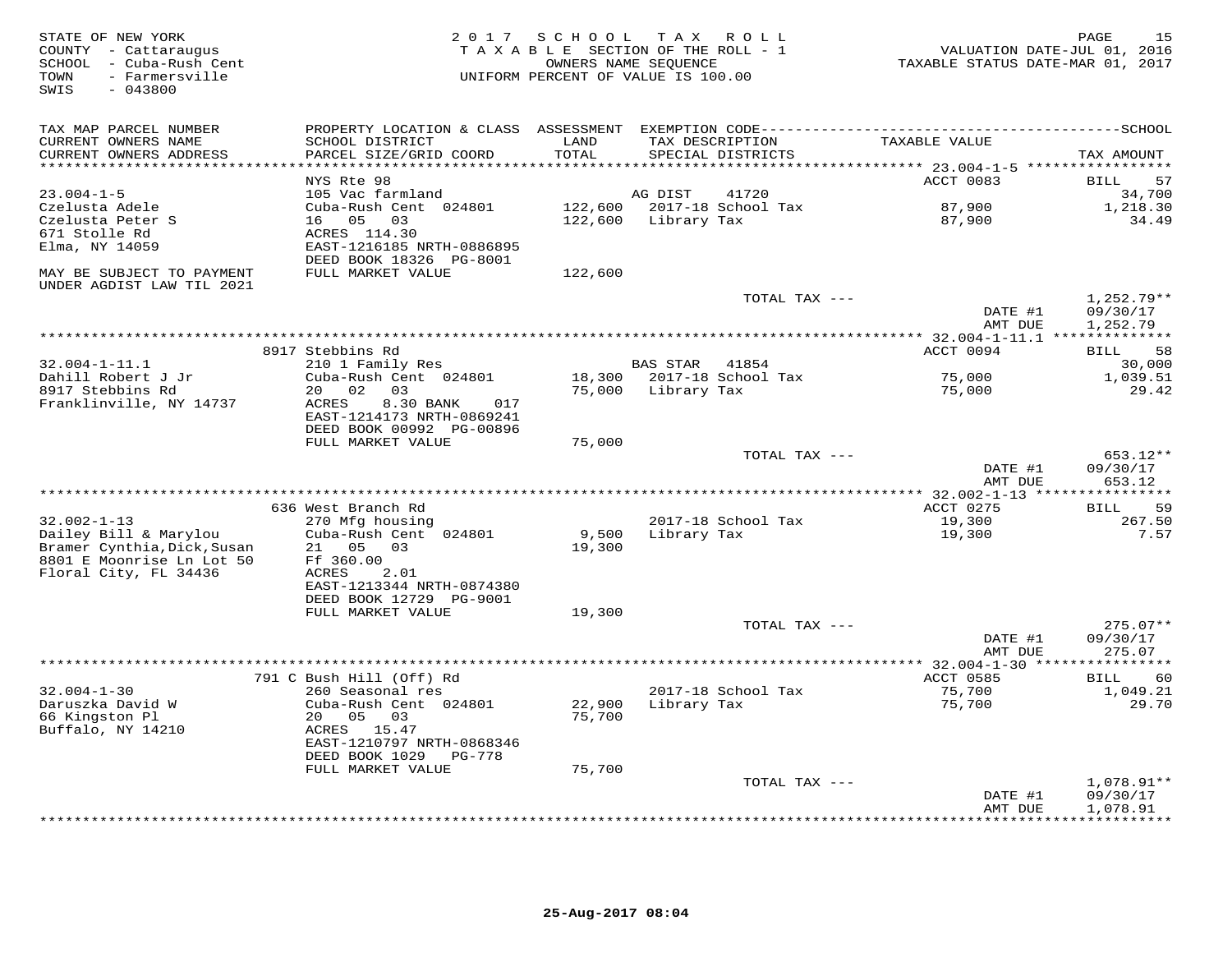| STATE OF NEW YORK<br>COUNTY - Cattaraugus<br>SCHOOL - Cuba-Rush Cent<br>- Farmersville<br>TOWN<br>$-043800$<br>SWIS | 2 0 1 7                                           | SCHOOL<br>TAXABLE SECTION OF THE ROLL - 1<br>UNIFORM PERCENT OF VALUE IS 100.00 | TAX ROLL<br>OWNERS NAME SEQUENCE |                                           | VALUATION DATE-JUL 01, 2016<br>TAXABLE STATUS DATE-MAR 01, 2017 | 16<br>PAGE           |
|---------------------------------------------------------------------------------------------------------------------|---------------------------------------------------|---------------------------------------------------------------------------------|----------------------------------|-------------------------------------------|-----------------------------------------------------------------|----------------------|
| TAX MAP PARCEL NUMBER                                                                                               | PROPERTY LOCATION & CLASS ASSESSMENT              |                                                                                 |                                  | EXEMPTION CODE--------------------------- |                                                                 | --------------SCHOOL |
| CURRENT OWNERS NAME                                                                                                 | SCHOOL DISTRICT                                   | LAND                                                                            | TAX DESCRIPTION                  |                                           | TAXABLE VALUE                                                   |                      |
| CURRENT OWNERS ADDRESS<br>**********************                                                                    | PARCEL SIZE/GRID COORD<br>*********************** | TOTAL<br>*******                                                                | SPECIAL DISTRICTS                |                                           |                                                                 | TAX AMOUNT           |
|                                                                                                                     | Church St                                         |                                                                                 |                                  |                                           | ************ 23.014-1-35 *****************<br>ACCT 0310         | 61<br><b>BILL</b>    |
| $23.014 - 1 - 35$                                                                                                   | 322 Rural vac>10                                  |                                                                                 |                                  | 2017-18 School Tax                        | 4,700                                                           | 65.14                |
| Davidson Kenneth R                                                                                                  | Cuba-Rush Cent 024801                             | 4,700                                                                           | Library Tax                      |                                           | $4\,$ , $700\,$                                                 | 1.84                 |
| Davidson Linda L                                                                                                    | $-05$<br>32<br>$-03$                              | 4,700                                                                           |                                  |                                           |                                                                 |                      |
| 9732 Church St                                                                                                      | ACRES 11.65                                       |                                                                                 |                                  |                                           |                                                                 |                      |
| Farmersville Station, NY 14060 EAST-1209144 NRTH-0884599                                                            |                                                   |                                                                                 |                                  |                                           |                                                                 |                      |
|                                                                                                                     | DEED BOOK 1026<br>PG-631                          |                                                                                 |                                  |                                           |                                                                 |                      |
|                                                                                                                     | FULL MARKET VALUE                                 | 4,700                                                                           |                                  |                                           |                                                                 |                      |
|                                                                                                                     |                                                   |                                                                                 |                                  | TOTAL TAX ---                             |                                                                 | 66.98**              |
|                                                                                                                     |                                                   |                                                                                 |                                  |                                           | DATE #1<br>AMT DUE                                              | 09/30/17<br>66.98    |
|                                                                                                                     |                                                   |                                                                                 |                                  |                                           |                                                                 | * * * * * * * *      |
|                                                                                                                     | 9732 Church St                                    |                                                                                 |                                  |                                           | ACCT 0160                                                       | 62<br>BILL           |
| $23.014 - 1 - 39$                                                                                                   | 210 1 Family Res                                  |                                                                                 | <b>BAS STAR</b>                  | 41854                                     |                                                                 | 30,000               |
| Davidson Kenneth R                                                                                                  | Cuba-Rush Cent 024801                             | 7,800                                                                           |                                  | 2017-18 School Tax                        | 52,800                                                          | 731.81               |
| Davidson Linda L                                                                                                    | 32 05<br>03                                       | 52,800                                                                          | Library Tax                      |                                           | 52,800                                                          | 20.71                |
| 9732 Church St                                                                                                      | FRNT 127.70 DPTH 238.00                           |                                                                                 |                                  |                                           |                                                                 |                      |
| Farmersville Station, NY 14060 ACRES                                                                                | 0.69 BANK<br>044<br>EAST-1208807 NRTH-0884280     |                                                                                 |                                  |                                           |                                                                 |                      |
|                                                                                                                     | DEED BOOK 1026<br>PG-634                          |                                                                                 |                                  |                                           |                                                                 |                      |
|                                                                                                                     | FULL MARKET VALUE                                 | 52,800                                                                          |                                  |                                           |                                                                 |                      |
|                                                                                                                     |                                                   |                                                                                 |                                  | TOTAL TAX ---                             |                                                                 | 336.72**             |
|                                                                                                                     |                                                   |                                                                                 |                                  |                                           | DATE #1                                                         | 09/30/17             |
|                                                                                                                     |                                                   |                                                                                 |                                  |                                           | AMT DUE                                                         | 336.72               |
|                                                                                                                     | 984 Elton Rd                                      |                                                                                 |                                  |                                           | ACCT 0037                                                       | 63<br>BILL           |
| $23.014 - 1 - 30$                                                                                                   | 210 1 Family Res                                  |                                                                                 |                                  | 2017-18 School Tax                        | 57,100                                                          | 791.41               |
| Davis Kenneth N                                                                                                     | Cuba-Rush Cent 024801                             | 4,200                                                                           | Library Tax                      |                                           | 57,100                                                          | 22.40                |
| 40 Ivanhoe Rd                                                                                                       | 32 05<br>03                                       | 57,100                                                                          |                                  |                                           |                                                                 |                      |
| Buffalo, NY 14215                                                                                                   | FRNT<br>83.00 DPTH<br>80.00                       |                                                                                 |                                  |                                           |                                                                 |                      |
|                                                                                                                     | ACRES<br>$0.15$ BANK<br>012                       |                                                                                 |                                  |                                           |                                                                 |                      |
|                                                                                                                     | EAST-1208545 NRTH-0884785                         |                                                                                 |                                  |                                           |                                                                 |                      |
|                                                                                                                     | DEED BOOK 00993 PG-00022<br>FULL MARKET VALUE     | 57,100                                                                          |                                  |                                           |                                                                 |                      |
|                                                                                                                     |                                                   |                                                                                 |                                  | TOTAL TAX ---                             |                                                                 | 813.81**             |
|                                                                                                                     |                                                   |                                                                                 |                                  |                                           | DATE #1                                                         | 09/30/17             |
|                                                                                                                     |                                                   |                                                                                 |                                  |                                           | AMT DUE                                                         | 813.81               |
|                                                                                                                     |                                                   |                                                                                 |                                  |                                           | ** 23.004-1-24.3 ***                                            |                      |
|                                                                                                                     | 831 Tarbell Rd                                    |                                                                                 |                                  |                                           | ACCT 1007                                                       | 64<br><b>BILL</b>    |
| $23.004 - 1 - 24.3$                                                                                                 | 210 1 Family Res                                  |                                                                                 |                                  | 2017-18 School Tax                        | 60,200                                                          | 834.38               |
| Dean Mark A<br>Dean Patti L                                                                                         | Cuba-Rush Cent 024801<br>23/31<br>05<br>03        | 8,100<br>60,200                                                                 | Library Tax                      |                                           | 60,200                                                          | 23.62                |
| 12780 Uebelhoer Rd                                                                                                  | ACRES<br>1.05                                     |                                                                                 |                                  |                                           |                                                                 |                      |
| Alden, NY 14004                                                                                                     | EAST-1210574 NRTH-0882724                         |                                                                                 |                                  |                                           |                                                                 |                      |
|                                                                                                                     | DEED BOOK 18793 PG-5003                           |                                                                                 |                                  |                                           |                                                                 |                      |
|                                                                                                                     | FULL MARKET VALUE                                 | 60,200                                                                          |                                  |                                           |                                                                 |                      |
|                                                                                                                     |                                                   |                                                                                 |                                  | TOTAL TAX ---                             |                                                                 | 858.00**             |
|                                                                                                                     |                                                   |                                                                                 |                                  |                                           | DATE #1                                                         | 09/30/17             |
|                                                                                                                     |                                                   |                                                                                 |                                  |                                           | AMT DUE                                                         | 858.00<br>********   |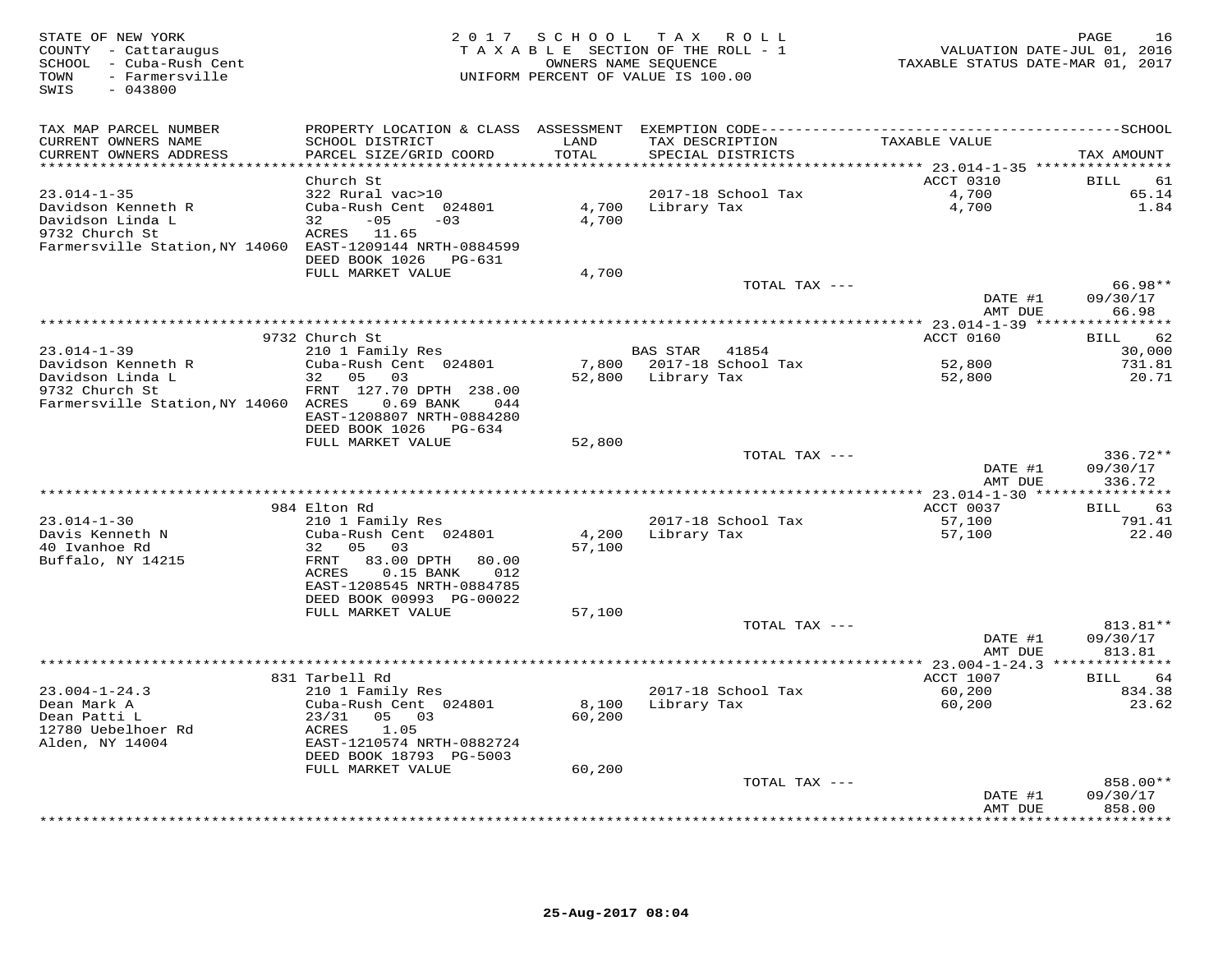| STATE OF NEW YORK<br>COUNTY - Cattaraugus<br>SCHOOL - Cuba-Rush Cent<br>- Farmersville<br>TOWN<br>SWIS<br>$-043800$ | 2 0 1 7                                                | SCHOOL<br>TAXABLE SECTION OF THE ROLL - 1<br>OWNERS NAME SEOUENCE<br>UNIFORM PERCENT OF VALUE IS 100.00 |                 | TAX ROLL                             | TAXABLE STATUS DATE-MAR 01, 2017 | 17<br>PAGE<br>VALUATION DATE-JUL 01, 2016 |
|---------------------------------------------------------------------------------------------------------------------|--------------------------------------------------------|---------------------------------------------------------------------------------------------------------|-----------------|--------------------------------------|----------------------------------|-------------------------------------------|
| TAX MAP PARCEL NUMBER                                                                                               |                                                        |                                                                                                         |                 |                                      |                                  |                                           |
| CURRENT OWNERS NAME<br>CURRENT OWNERS ADDRESS                                                                       | SCHOOL DISTRICT<br>PARCEL SIZE/GRID COORD              | LAND<br>TOTAL                                                                                           |                 | TAX DESCRIPTION<br>SPECIAL DISTRICTS | TAXABLE VALUE                    | TAX AMOUNT                                |
|                                                                                                                     |                                                        |                                                                                                         |                 |                                      |                                  |                                           |
| $32.004 - 2 - 9.1$                                                                                                  | 8999 Co Line Rd<br>240 Rural res                       |                                                                                                         | AG DIST         | 41720                                | ACCT 0086                        | <b>BILL</b><br>65                         |
| Decker Nina                                                                                                         | Cuba-Rush Cent 024801                                  |                                                                                                         | 61,300 ENH STAR | 41834                                |                                  | 22,080<br>65,500                          |
| 8999 Co Line Rd                                                                                                     | 04 05<br>03                                            | 202,400                                                                                                 |                 | 2017-18 School Tax                   | 180,320                          | 2,499.25                                  |
| Franklinville, NY 14737                                                                                             | ACRES 55.15                                            |                                                                                                         | Library Tax     |                                      | 180,320                          | 70.74                                     |
| MAY BE SUBJECT TO PAYMENT                                                                                           | EAST-1221633 NRTH-0871058<br>DEED BOOK 586<br>PG-00475 |                                                                                                         |                 |                                      |                                  |                                           |
| UNDER AGDIST LAW TIL 2021                                                                                           | FULL MARKET VALUE                                      | 202,400                                                                                                 |                 |                                      |                                  |                                           |
|                                                                                                                     |                                                        |                                                                                                         |                 | TOTAL TAX ---                        |                                  | $1,662.15**$                              |
|                                                                                                                     |                                                        |                                                                                                         |                 |                                      | DATE #1<br>AMT DUE               | 09/30/17<br>1,662.15                      |
|                                                                                                                     |                                                        |                                                                                                         |                 |                                      | ** 23.014-1-49 *****             | ***********                               |
|                                                                                                                     | 9749 Church St                                         |                                                                                                         |                 |                                      | ACCT 0363                        | <b>BILL</b><br>66                         |
| $23.014 - 1 - 49$                                                                                                   | 210 1 Family Res                                       |                                                                                                         |                 | 2017-18 School Tax                   | 60,200                           | 834.38                                    |
| Diamantes Jessica L.                                                                                                | Cuba-Rush Cent 024801<br>05                            | 7,800                                                                                                   |                 | Library Tax                          | 60,200                           | 23.62                                     |
| 9749 Church Street<br>Farmersville Station, NY 14060 ACRES                                                          | 03<br>32<br>0.70                                       | 60,200                                                                                                  |                 |                                      |                                  |                                           |
|                                                                                                                     | EAST-1208424 NRTH-0884310                              |                                                                                                         |                 |                                      |                                  |                                           |
|                                                                                                                     | DEED BOOK 26701 PG-6001                                |                                                                                                         |                 |                                      |                                  |                                           |
|                                                                                                                     | FULL MARKET VALUE                                      | 60,200                                                                                                  |                 |                                      |                                  |                                           |
|                                                                                                                     |                                                        |                                                                                                         |                 | TOTAL TAX ---                        |                                  | 858.00**                                  |
|                                                                                                                     |                                                        |                                                                                                         |                 |                                      | DATE #1                          | 09/30/17                                  |
|                                                                                                                     |                                                        |                                                                                                         |                 |                                      | AMT DUE                          | 858.00                                    |
|                                                                                                                     |                                                        |                                                                                                         |                 |                                      |                                  |                                           |
| $23.014 - 1 - 55.1$                                                                                                 | 1046 Co Rd 21<br>210 1 Family Res                      |                                                                                                         | <b>BAS STAR</b> | 41854                                | ACCT 0318                        | 67<br>BILL<br>30,000                      |
| Dick Kathy L                                                                                                        | Cuba-Rush Cent 024801                                  | 7,600                                                                                                   |                 | 2017-18 School Tax                   | 39,000                           | 540.54                                    |
| 1046 County Rd. 21                                                                                                  | 32<br>0.503                                            | 39,000                                                                                                  | Library Tax     |                                      | 39,000                           | 15.30                                     |
| Franklinville, NY 14737                                                                                             | 66.00 DPTH 350.00<br>FRNT<br>ACRES<br>0.53             |                                                                                                         |                 |                                      |                                  |                                           |
|                                                                                                                     | EAST-1207628 NRTH-0884163                              |                                                                                                         |                 |                                      |                                  |                                           |
|                                                                                                                     | DEED BOOK 13903 PG-4008                                |                                                                                                         |                 |                                      |                                  |                                           |
|                                                                                                                     | FULL MARKET VALUE                                      | 39,000                                                                                                  |                 |                                      |                                  |                                           |
|                                                                                                                     |                                                        |                                                                                                         |                 | TOTAL TAX ---                        |                                  | 140.04**                                  |
|                                                                                                                     |                                                        |                                                                                                         |                 |                                      | DATE #1                          | 09/30/17                                  |
|                                                                                                                     |                                                        |                                                                                                         |                 |                                      | AMT DUE                          | 140.04                                    |
|                                                                                                                     |                                                        |                                                                                                         |                 |                                      |                                  |                                           |
| $41.002 - 1 - 15.3$                                                                                                 | 165 Hardy Crn. Rd<br>260 Seasonal res                  |                                                                                                         |                 | 2017-18 School Tax                   | ACCT 0696<br>57,000              | BILL<br>68<br>790.02                      |
| Dietz James A.                                                                                                      | Cuba-Rush Cent 024801                                  | 22,300                                                                                                  | Library Tax     |                                      | 57,000                           | 22.36                                     |
| Dietz Jill A.                                                                                                       | 01 05 03                                               | 57,000                                                                                                  |                 |                                      |                                  |                                           |
| 3700 Moyer Rd                                                                                                       | ACRES 12.05                                            |                                                                                                         |                 |                                      |                                  |                                           |
| North Tonawanda, NY 14120                                                                                           | EAST-1220292 NRTH-0085937                              |                                                                                                         |                 |                                      |                                  |                                           |
|                                                                                                                     | DEED BOOK 24153 PG-7001                                |                                                                                                         |                 |                                      |                                  |                                           |
|                                                                                                                     | FULL MARKET VALUE                                      | 57,000                                                                                                  |                 |                                      |                                  |                                           |
|                                                                                                                     |                                                        |                                                                                                         |                 | TOTAL TAX ---                        |                                  | 812.38**                                  |
|                                                                                                                     |                                                        |                                                                                                         |                 |                                      | DATE #1                          | 09/30/17                                  |
|                                                                                                                     |                                                        |                                                                                                         |                 |                                      | AMT DUE                          | 812.38<br>********                        |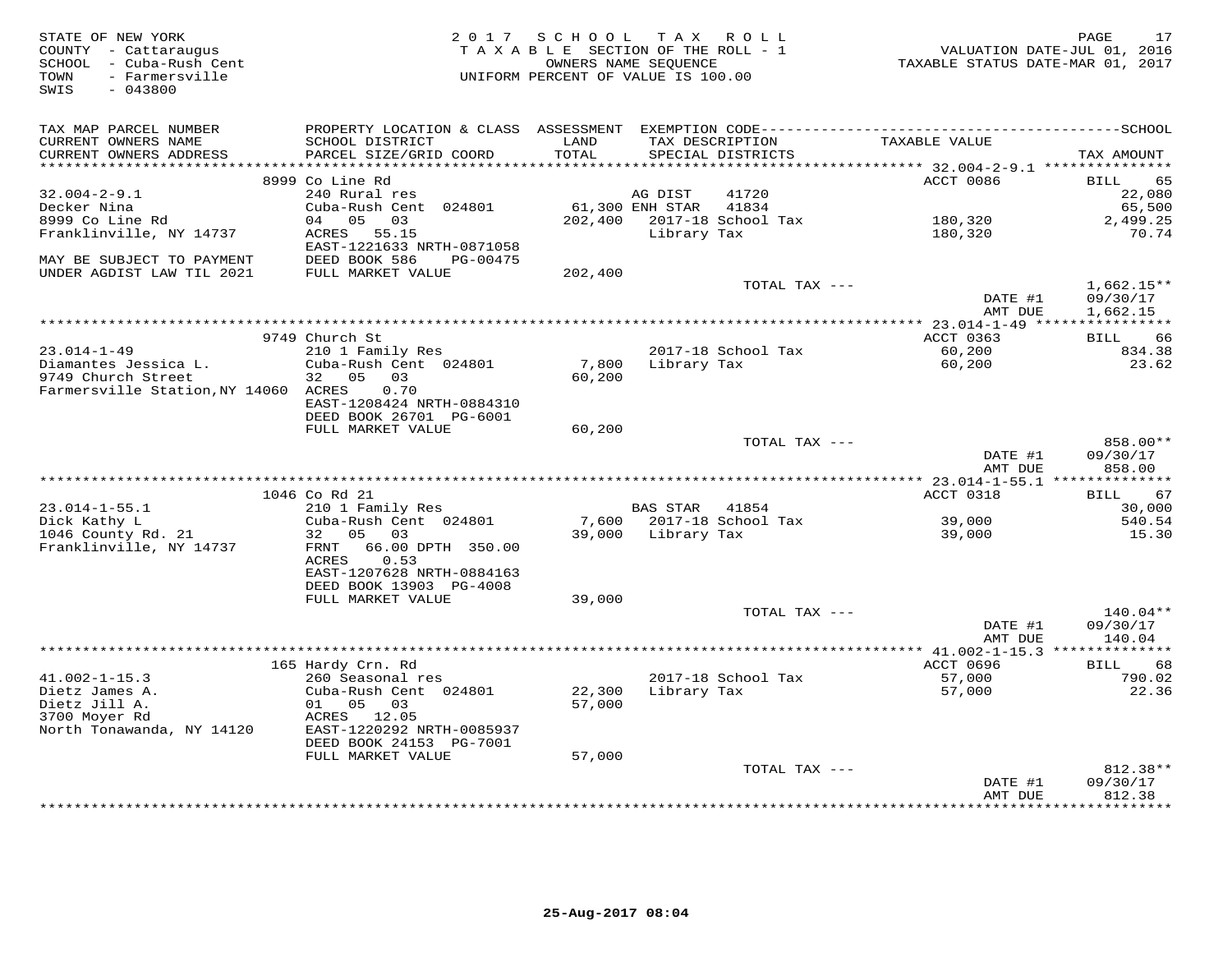| STATE OF NEW YORK<br>COUNTY - Cattaraugus<br>SCHOOL - Cuba-Rush Cent<br>- Farmersville<br>TOWN<br>SWIS<br>$-043800$ | 2017                                                 | S C H O O L          | TAX ROLL<br>TAXABLE SECTION OF THE ROLL - 1<br>OWNERS NAME SEOUENCE<br>UNIFORM PERCENT OF VALUE IS 100.00 | VALUATION DATE-JUL 01, 2016<br>TAXABLE STATUS DATE-MAR 01, 2017 | PAGE<br>18                       |
|---------------------------------------------------------------------------------------------------------------------|------------------------------------------------------|----------------------|-----------------------------------------------------------------------------------------------------------|-----------------------------------------------------------------|----------------------------------|
| TAX MAP PARCEL NUMBER                                                                                               |                                                      |                      |                                                                                                           |                                                                 |                                  |
| CURRENT OWNERS NAME                                                                                                 | SCHOOL DISTRICT                                      | LAND                 | TAX DESCRIPTION                                                                                           | TAXABLE VALUE                                                   |                                  |
| CURRENT OWNERS ADDRESS<br>********************                                                                      | PARCEL SIZE/GRID COORD                               | TOTAL<br>*********** | SPECIAL DISTRICTS                                                                                         |                                                                 | TAX AMOUNT                       |
|                                                                                                                     | Bush Hill Rd                                         |                      |                                                                                                           | <b>ACCT 1191</b>                                                | <b>BILL</b><br>69                |
| $32.004 - 1 - 5.3$                                                                                                  | 314 Rural vac<10                                     |                      | 2017-18 School Tax                                                                                        | 16,200                                                          | 224.53                           |
| Dillsworth Nicholas                                                                                                 | Cuba-Rush Cent 024801                                | 16,200               | Library Tax                                                                                               | 16,200                                                          | 6.36                             |
| 8849 State Rd                                                                                                       | 20 03<br>03                                          | 16,200               |                                                                                                           |                                                                 |                                  |
| Colden, NY 14033                                                                                                    | ACRES<br>6.61                                        |                      |                                                                                                           |                                                                 |                                  |
|                                                                                                                     | EAST-1213424 NRTH-0871507<br>DEED BOOK 18665 PG-7001 |                      |                                                                                                           |                                                                 |                                  |
|                                                                                                                     | FULL MARKET VALUE                                    | 16,200               |                                                                                                           |                                                                 |                                  |
|                                                                                                                     |                                                      |                      | TOTAL TAX ---                                                                                             |                                                                 | $230.89**$                       |
|                                                                                                                     |                                                      |                      |                                                                                                           | DATE #1                                                         | 09/30/17                         |
|                                                                                                                     |                                                      |                      |                                                                                                           | AMT DUE                                                         | 230.89                           |
|                                                                                                                     | 8984 Stebbins Rd                                     |                      |                                                                                                           | ** $32.004 - 2 - 17$ *****<br>ACCT 0002                         | ***********<br>70<br><b>BILL</b> |
| $32.004 - 2 - 17$                                                                                                   | 260 Seasonal res                                     |                      | 2017-18 School Tax                                                                                        | 98,000                                                          | 1,358.29                         |
| Dinino Kenneth                                                                                                      | Cuba-Rush Cent 024801                                | 28,000               | Library Tax                                                                                               | 98,000                                                          | 38.45                            |
| Dinino Audra                                                                                                        | 12 05<br>03                                          | 98,000               |                                                                                                           |                                                                 |                                  |
| 3276 Crystal Forest Dr                                                                                              | ACRES<br>25.47 BANK<br>017                           |                      |                                                                                                           |                                                                 |                                  |
| Conroe, TX 77306                                                                                                    | EAST-1215310 NRTH-0870354<br>DEED BOOK 17791 PG-4001 |                      |                                                                                                           |                                                                 |                                  |
|                                                                                                                     | FULL MARKET VALUE                                    | 98,000               |                                                                                                           |                                                                 |                                  |
|                                                                                                                     |                                                      |                      | TOTAL TAX ---                                                                                             |                                                                 | 1,396.74**                       |
|                                                                                                                     |                                                      |                      |                                                                                                           | DATE #1                                                         | 09/30/17                         |
|                                                                                                                     |                                                      |                      |                                                                                                           | AMT DUE                                                         | 1,396.74                         |
|                                                                                                                     | 8423 Peet Hill Rd                                    |                      |                                                                                                           |                                                                 | ***********                      |
| $41.001 - 1 - 1$                                                                                                    | 240 Rural res                                        |                      | BAS STAR 41854                                                                                            | ACCT 0033                                                       | BILL<br>71<br>30,000             |
| Domino Thomas J                                                                                                     | Cuba-Rush Cent 024801                                |                      | 52,800 2017-18 School Tax                                                                                 | 283,500                                                         | 3,929.33                         |
| Domino Corrine                                                                                                      | 34 05<br>0.3                                         |                      | 283,500 Library Tax                                                                                       | 283,500                                                         | 111.22                           |
| 8423 Peet Hill Rd                                                                                                   | ACRES<br>56.60 BANK<br>017                           |                      |                                                                                                           |                                                                 |                                  |
| Franklinville, NY 14737                                                                                             | EAST-1203784 NRTH-0863205                            |                      |                                                                                                           |                                                                 |                                  |
|                                                                                                                     | DEED BOOK 883<br>PG-00466<br>FULL MARKET VALUE       | 283,500              |                                                                                                           |                                                                 |                                  |
|                                                                                                                     |                                                      |                      | TOTAL TAX ---                                                                                             |                                                                 | $3,624.75**$                     |
|                                                                                                                     |                                                      |                      |                                                                                                           | DATE #1                                                         | 09/30/17                         |
|                                                                                                                     |                                                      |                      |                                                                                                           | AMT DUE                                                         | 3,624.75                         |
|                                                                                                                     |                                                      |                      |                                                                                                           |                                                                 |                                  |
|                                                                                                                     | 8875 Stebbins Rd                                     |                      |                                                                                                           | ACCT 0881                                                       | 72<br>BILL                       |
| $32.004 - 1 - 11.2$<br>Donath Paul B                                                                                | 210 1 Family Res<br>Cuba-Rush Cent 024801            |                      | AGED S<br>41804<br>10,800 ENH STAR<br>41834                                                               |                                                                 | 30,720<br>46,080                 |
| 8875 Stebbins Rd                                                                                                    | 20 05<br>03                                          | 76,800               | 2017-18 School Tax                                                                                        | 46,080                                                          | 638.67                           |
| Franklinville, NY 14737                                                                                             | ACRES<br>2.85                                        |                      | Library Tax                                                                                               | 46,080                                                          | 18.08                            |
|                                                                                                                     | EAST-1214326 NRTH-0868917                            |                      |                                                                                                           |                                                                 |                                  |
|                                                                                                                     | DEED BOOK 13155 PG-2003                              |                      |                                                                                                           |                                                                 |                                  |
|                                                                                                                     | FULL MARKET VALUE                                    | 76,800               | TOTAL TAX ---                                                                                             |                                                                 | 18.08**                          |
|                                                                                                                     |                                                      |                      |                                                                                                           | DATE #1                                                         | 09/30/17                         |
|                                                                                                                     |                                                      |                      |                                                                                                           | AMT DUE                                                         | 18.08                            |
|                                                                                                                     |                                                      |                      |                                                                                                           | . * * * * * * * * * * * *                                       | *********                        |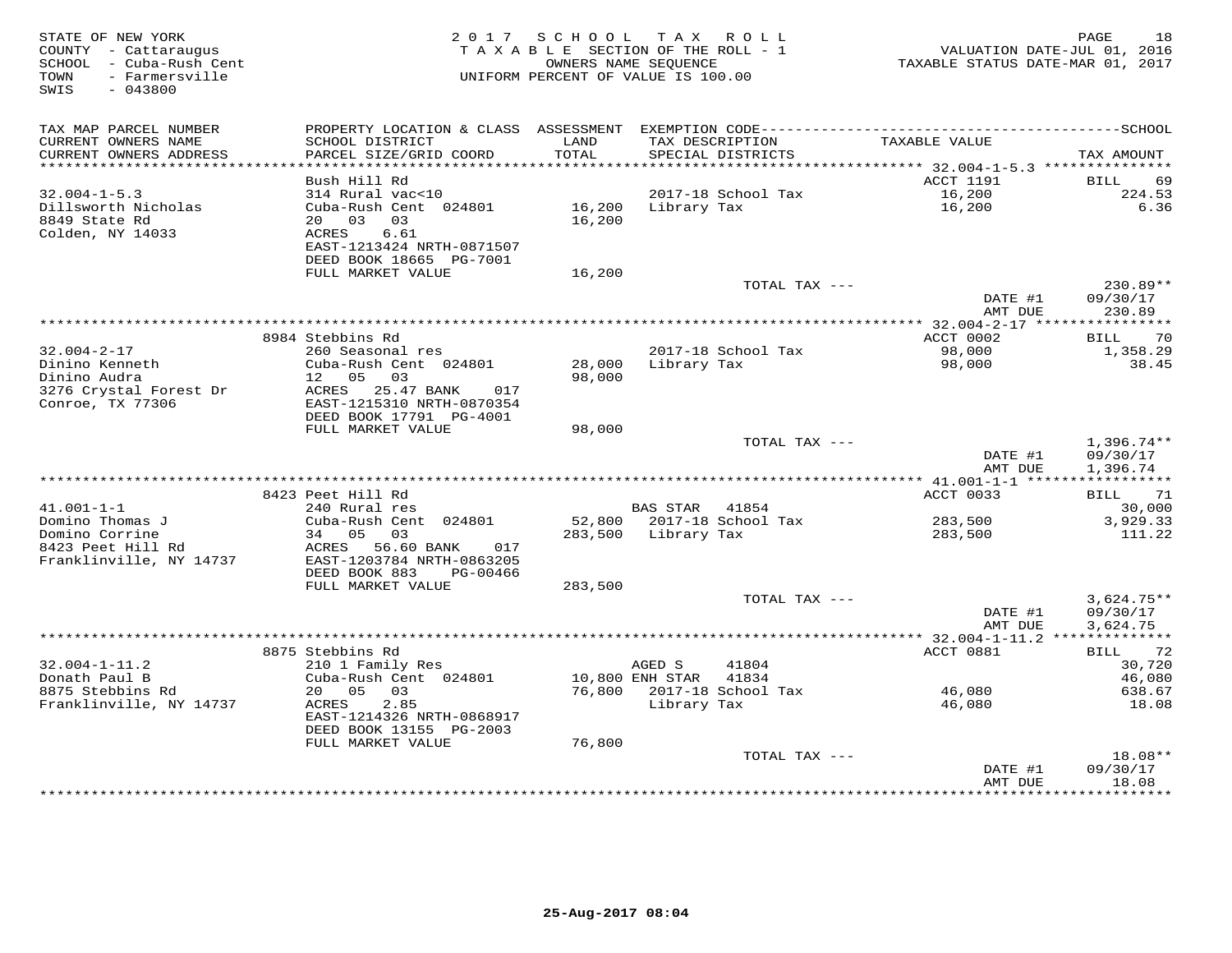| STATE OF NEW YORK<br>COUNTY - Cattaraugus<br>SCHOOL - Cuba-Rush Cent<br>- Farmersville<br>TOWN<br>$-043800$<br>SWIS |                                                                                        | 2017 SCHOOL<br>OWNERS NAME SEOUENCE | TAX ROLL<br>TAXABLE SECTION OF THE ROLL - 1<br>UNIFORM PERCENT OF VALUE IS 100.00 | VALUATION DATE-JUL 01, 2016<br>TAXABLE STATUS DATE-MAR 01, 2017 | 19<br>PAGE                     |
|---------------------------------------------------------------------------------------------------------------------|----------------------------------------------------------------------------------------|-------------------------------------|-----------------------------------------------------------------------------------|-----------------------------------------------------------------|--------------------------------|
| TAX MAP PARCEL NUMBER                                                                                               |                                                                                        |                                     |                                                                                   |                                                                 |                                |
| CURRENT OWNERS NAME<br>CURRENT OWNERS ADDRESS<br>**********************                                             | SCHOOL DISTRICT<br>PARCEL SIZE/GRID COORD                                              | LAND<br>TOTAL                       | TAX DESCRIPTION<br>SPECIAL DISTRICTS                                              | TAXABLE VALUE                                                   | TAX AMOUNT                     |
|                                                                                                                     | 9243 Co Line Rd                                                                        |                                     |                                                                                   |                                                                 | <b>BILL</b><br>73              |
| $32.002 - 1 - 5.2$                                                                                                  | 312 Vac w/imprv                                                                        |                                     | 2017-18 School Tax                                                                | 54,600                                                          | 756.76                         |
| Donner Gary F.<br>Donner Kathleen E.<br>5273 Fiegel Road<br>Lockport, NY 14094                                      | Cuba-Rush Cent 024801<br>05<br>05<br>03<br>ACRES<br>58.00<br>EAST-1220552 NRTH-0875571 | 53,500<br>54,600                    | Library Tax                                                                       | 54,600                                                          | 21.42                          |
|                                                                                                                     | DEED BOOK 22240 PG-6001                                                                |                                     |                                                                                   |                                                                 |                                |
|                                                                                                                     | FULL MARKET VALUE                                                                      | 54,600                              | TOTAL TAX ---                                                                     |                                                                 | $778.18**$                     |
|                                                                                                                     |                                                                                        |                                     |                                                                                   | DATE #1<br>AMT DUE                                              | 09/30/17<br>778.18             |
|                                                                                                                     |                                                                                        |                                     | ********************************                                                  | ** 32.002-1-5.1 ****                                            | ***********                    |
| $32.002 - 1 - 5.1$                                                                                                  | 9243 Co Line Rd<br>260 Seasonal res                                                    |                                     | 2017-18 School Tax                                                                | ACCT 0263<br>82,300                                             | 74<br>BILL<br>1,140.68         |
| Donner Scott B<br>Donner Kevin & Glenn<br>100 Ambleside Dr<br>Lockport, NY 14094                                    | Cuba-Rush Cent 024801<br>05 05 03<br>ACRES 75.70<br>EAST-1220552 NRTH-0874834          | 62,400<br>82,300                    | Library Tax                                                                       | 82,300                                                          | 32.29                          |
|                                                                                                                     | DEED BOOK 22421 PG-3001<br>FULL MARKET VALUE                                           | 82,300                              |                                                                                   |                                                                 |                                |
|                                                                                                                     |                                                                                        |                                     | TOTAL TAX ---                                                                     |                                                                 | 1,172.97**                     |
|                                                                                                                     |                                                                                        |                                     |                                                                                   | DATE #1<br>AMT DUE                                              | 09/30/17<br>1,172.97           |
|                                                                                                                     | NYS Rte 98                                                                             |                                     |                                                                                   | ACCT 0080                                                       | ***********<br>75              |
| $23.014 - 1 - 45$                                                                                                   | 314 Rural vac<10                                                                       |                                     | 2017-18 School Tax                                                                | 3,900                                                           | BILL<br>54.05                  |
| Duggan Cherith E<br>PO Box 93                                                                                       | Cuba-Rush Cent 024801<br>32 05<br>04                                                   | 3,900<br>3,900                      | Library Tax                                                                       | 3,900                                                           | 1.53                           |
| Farmersville Station, NY 14060 ACRES                                                                                | 0.68<br>EAST-1208674 NRTH-0883518<br>DEED BOOK 00984 PG-00180                          |                                     |                                                                                   |                                                                 |                                |
|                                                                                                                     | FULL MARKET VALUE                                                                      | 3,900                               |                                                                                   |                                                                 |                                |
|                                                                                                                     |                                                                                        |                                     | TOTAL TAX ---                                                                     | DATE #1<br>AMT DUE                                              | $55.58**$<br>09/30/17<br>55.58 |
|                                                                                                                     |                                                                                        |                                     |                                                                                   |                                                                 | * * * * * * * *                |
|                                                                                                                     | 9747 School St                                                                         |                                     |                                                                                   | ACCT 0249                                                       | 76<br>BILL                     |
| $23.014 - 1 - 48$                                                                                                   | 210 1 Family Res                                                                       |                                     | 2017-18 School Tax                                                                | 64,000                                                          | 887.04                         |
| Duggan John James<br>PO Box 93<br>Farmersville Station, NY 14060                                                    | Cuba-Rush Cent 024801<br>32<br>05<br>03<br>ACRES<br>0.79                               | 7,900<br>64,000                     | Library Tax                                                                       | 64,000                                                          | 25.11                          |
|                                                                                                                     | EAST-1208468 NRTH-0884177<br>DEED BOOK 891<br>PG-00165                                 |                                     |                                                                                   |                                                                 |                                |
|                                                                                                                     | FULL MARKET VALUE                                                                      | 64,000                              |                                                                                   |                                                                 |                                |
|                                                                                                                     |                                                                                        |                                     | TOTAL TAX ---                                                                     | DATE #1<br>AMT DUE                                              | 912.15**<br>09/30/17<br>912.15 |
|                                                                                                                     |                                                                                        |                                     |                                                                                   | * * * * * * * * *                                               | ********                       |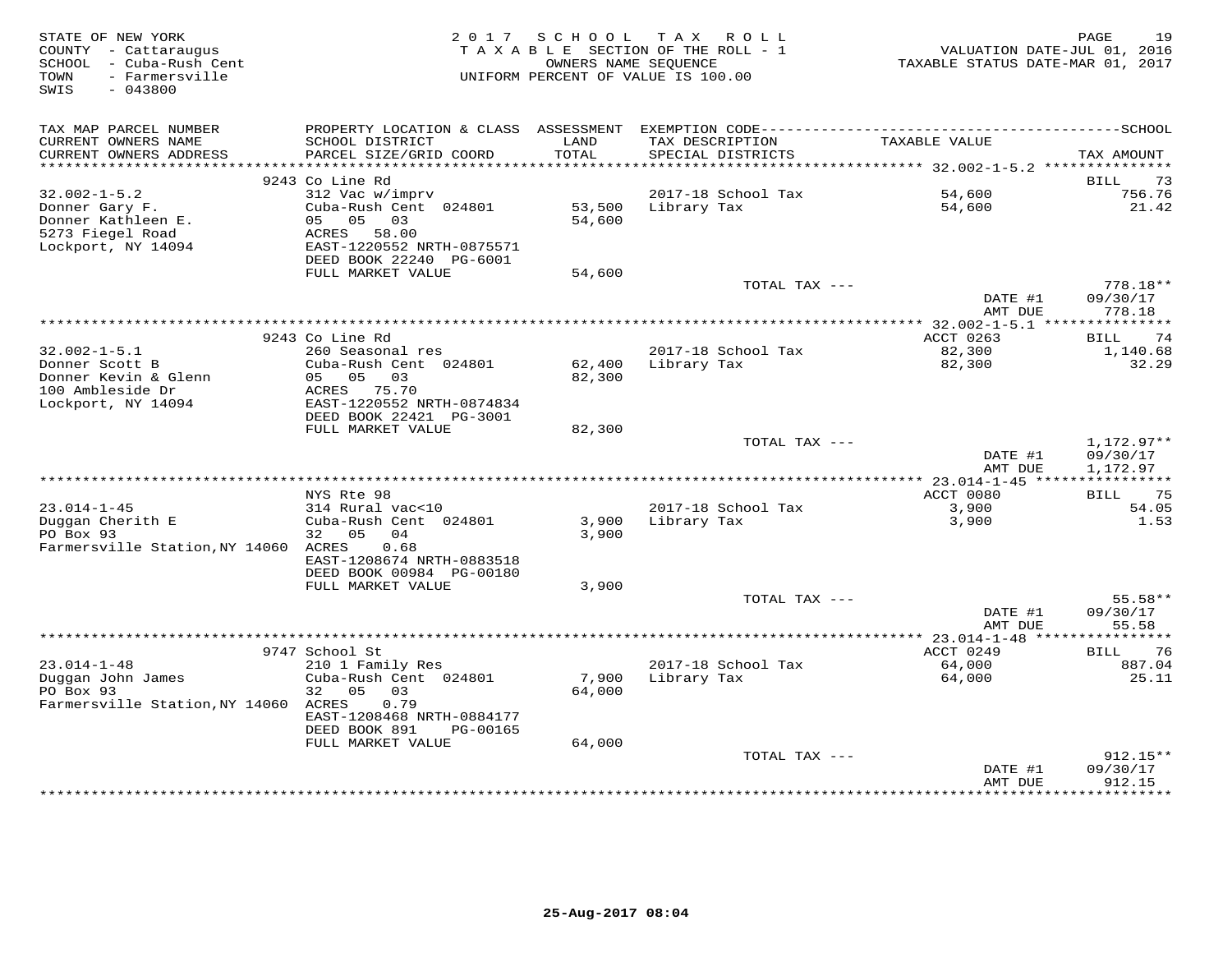| STATE OF NEW YORK<br>COUNTY - Cattaraugus<br>- Cuba-Rush Cent<br>SCHOOL<br>- Farmersville<br>TOWN<br>SWIS<br>$-043800$ | 2 0 1 7                                             | SCHOOL      | T A X<br>R O L L<br>TAXABLE SECTION OF THE ROLL - 1<br>OWNERS NAME SEQUENCE<br>UNIFORM PERCENT OF VALUE IS 100.00 | VALUATION DATE-JUL 01, 2016<br>TAXABLE STATUS DATE-MAR 01, 2017 | 20<br>PAGE                    |
|------------------------------------------------------------------------------------------------------------------------|-----------------------------------------------------|-------------|-------------------------------------------------------------------------------------------------------------------|-----------------------------------------------------------------|-------------------------------|
| TAX MAP PARCEL NUMBER<br>CURRENT OWNERS NAME                                                                           | SCHOOL DISTRICT                                     | LAND        | TAX DESCRIPTION                                                                                                   | TAXABLE VALUE                                                   |                               |
| CURRENT OWNERS ADDRESS                                                                                                 | PARCEL SIZE/GRID COORD                              | TOTAL       | SPECIAL DISTRICTS                                                                                                 |                                                                 | TAX AMOUNT                    |
|                                                                                                                        |                                                     | * * * * * * |                                                                                                                   | ******* 23.014-1-73 ***********                                 |                               |
| $23.014 - 1 - 73$                                                                                                      | Church/School St<br>314 Rural vac<10                |             | 2017-18 School Tax                                                                                                | ACCT 0862<br>12,900                                             | <b>BILL</b><br>77<br>178.79   |
| Duggan John James                                                                                                      | Cuba-Rush Cent 024801                               | 12,900      | Library Tax                                                                                                       | 12,900                                                          | 5.06                          |
| PO Box 93                                                                                                              | $31 - 05 - 03$                                      | 12,900      |                                                                                                                   |                                                                 |                               |
| Farmersville Sta, NY 14060                                                                                             | ACRES<br>4.27                                       |             |                                                                                                                   |                                                                 |                               |
|                                                                                                                        | EAST-1208749 NRTH-0883875                           |             |                                                                                                                   |                                                                 |                               |
|                                                                                                                        | DEED BOOK 905<br>PG-00477                           |             |                                                                                                                   |                                                                 |                               |
|                                                                                                                        | FULL MARKET VALUE                                   | 12,900      | TOTAL TAX ---                                                                                                     |                                                                 | 183.85**                      |
|                                                                                                                        |                                                     |             |                                                                                                                   | DATE #1                                                         | 09/30/17                      |
|                                                                                                                        |                                                     |             |                                                                                                                   | AMT DUE                                                         | 183.85                        |
|                                                                                                                        |                                                     |             |                                                                                                                   |                                                                 |                               |
| $41.001 - 1 - 25$                                                                                                      | 8256 Healy Rd<br>260 Seasonal res                   |             | 2017-18 School Tax                                                                                                | ACCT 0150<br>35,500                                             | 78<br>BILL<br>492.03          |
| Duquette Dennis                                                                                                        | Cuba-Rush Cent 024801                               | 15,500      | Library Tax                                                                                                       | 35,500                                                          | 13.93                         |
| Duquette Joan                                                                                                          | $-05$<br>34<br>$-03$                                | 35,500      |                                                                                                                   |                                                                 |                               |
| 33 Kinsey Ave                                                                                                          | ACRES<br>5.99                                       |             |                                                                                                                   |                                                                 |                               |
| Kenmore, NY 14217                                                                                                      | EAST-1205020 NRTH-0860515                           |             |                                                                                                                   |                                                                 |                               |
|                                                                                                                        | DEED BOOK 954<br>$PG-483$<br>FULL MARKET VALUE      | 35,500      |                                                                                                                   |                                                                 |                               |
|                                                                                                                        |                                                     |             | TOTAL TAX ---                                                                                                     |                                                                 | 505.96**                      |
|                                                                                                                        |                                                     |             |                                                                                                                   | DATE #1                                                         | 09/30/17                      |
|                                                                                                                        |                                                     |             |                                                                                                                   | AMT DUE                                                         | 505.96                        |
|                                                                                                                        |                                                     |             |                                                                                                                   | **** 41.002-1-21.1 ***************                              |                               |
| $41.002 - 1 - 21.1$                                                                                                    | Hardy Crn Rd                                        |             | 2017-18 School Tax                                                                                                | ACCT 0098                                                       | 79<br>BILL<br>618.16          |
| Durkee Lawrence                                                                                                        | 322 Rural vac>10<br>Cuba-Rush Cent 024801           | 44,600      | Library Tax                                                                                                       | 44,600<br>44,600                                                | 17.50                         |
| Durkee Shirley                                                                                                         | 05<br>01<br>03                                      | 44,600      |                                                                                                                   |                                                                 |                               |
| 8054 Rawson Rd                                                                                                         | ACRES 43.00                                         |             |                                                                                                                   |                                                                 |                               |
| Cuba, NY 14727                                                                                                         | EAST-1221209 NRTH-0856589                           |             |                                                                                                                   |                                                                 |                               |
|                                                                                                                        | DEED BOOK 700<br>PG-00473<br>FULL MARKET VALUE      | 44,600      |                                                                                                                   |                                                                 |                               |
|                                                                                                                        |                                                     |             | TOTAL TAX ---                                                                                                     |                                                                 | 635.66**                      |
|                                                                                                                        |                                                     |             |                                                                                                                   | DATE #1                                                         | 09/30/17                      |
|                                                                                                                        |                                                     |             |                                                                                                                   | AMT DUE                                                         | 635.66                        |
|                                                                                                                        |                                                     |             |                                                                                                                   | *********** 32.004-1-3.2 ******                                 | ********                      |
| $32.004 - 1 - 3.2$                                                                                                     | 787 Bush Hill Rd                                    |             | 2017-18 School Tax                                                                                                | ACCT 0569<br>101,100                                            | 80<br><b>BILL</b><br>1,401.25 |
| Dynabrade Inc                                                                                                          | 210 1 Family Res<br>Cuba-Rush Cent 024801           | 9,700       | Library Tax                                                                                                       | 101,100                                                         | 39.66                         |
| 8989 Sheridan Dr                                                                                                       | 20<br>05<br>03                                      | 101,100     |                                                                                                                   |                                                                 |                               |
| Clarence, NY 14031                                                                                                     | ACRES<br>2.11                                       |             |                                                                                                                   |                                                                 |                               |
|                                                                                                                        | EAST-1211317 NRTH-0870734                           |             |                                                                                                                   |                                                                 |                               |
|                                                                                                                        | DEED BOOK 961<br><b>PG-795</b><br>FULL MARKET VALUE | 101,100     |                                                                                                                   |                                                                 |                               |
|                                                                                                                        |                                                     |             | TOTAL TAX ---                                                                                                     |                                                                 | $1,440.91**$                  |
|                                                                                                                        |                                                     |             |                                                                                                                   | DATE #1                                                         | 09/30/17                      |
|                                                                                                                        |                                                     |             |                                                                                                                   | AMT DUE                                                         | 1,440.91                      |
|                                                                                                                        |                                                     |             |                                                                                                                   | **********                                                      | **********                    |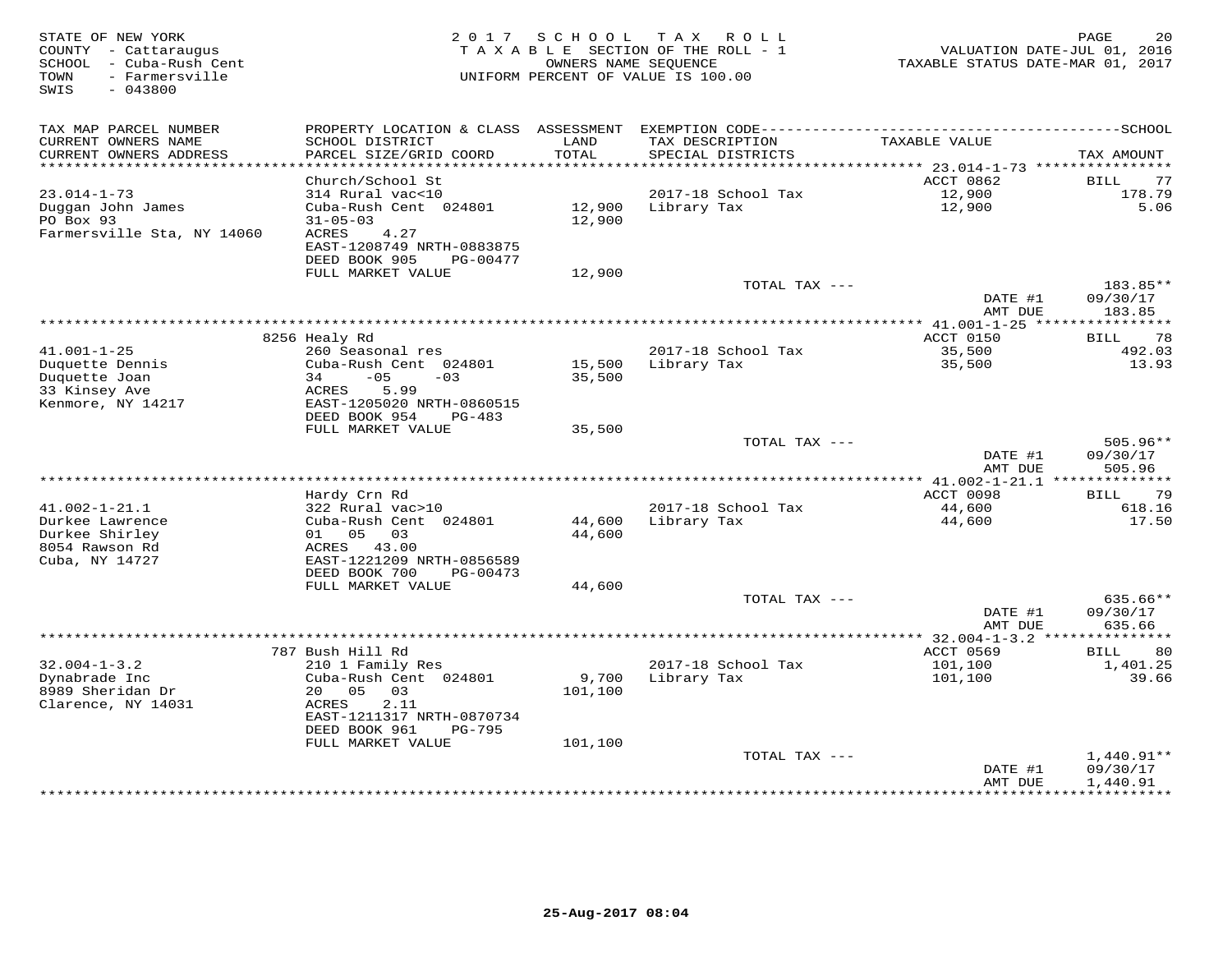| STATE OF NEW YORK<br>COUNTY - Cattaraugus<br>SCHOOL - Cuba-Rush Cent<br>TOWN<br>- Farmersville<br>SWIS<br>$-043800$ | 2 0 1 7                                                                                  | S C H O O L<br>TAXABLE SECTION OF THE ROLL - 1<br>OWNERS NAME SEQUENCE<br>UNIFORM PERCENT OF VALUE IS 100.00 | T A X            | R O L L                             | VALUATION DATE-JUL 01, 2016<br>TAXABLE STATUS DATE-MAR 01, 2017 | 21<br>PAGE                           |
|---------------------------------------------------------------------------------------------------------------------|------------------------------------------------------------------------------------------|--------------------------------------------------------------------------------------------------------------|------------------|-------------------------------------|-----------------------------------------------------------------|--------------------------------------|
| TAX MAP PARCEL NUMBER<br>CURRENT OWNERS NAME                                                                        | SCHOOL DISTRICT                                                                          | LAND                                                                                                         |                  | TAX DESCRIPTION                     | TAXABLE VALUE                                                   |                                      |
| CURRENT OWNERS ADDRESS                                                                                              | PARCEL SIZE/GRID COORD                                                                   | TOTAL                                                                                                        |                  | SPECIAL DISTRICTS                   |                                                                 | TAX AMOUNT                           |
|                                                                                                                     | 1100 Hardy Crn. Rd                                                                       |                                                                                                              |                  |                                     | ACCT 0834                                                       | 81<br>BILL                           |
| $41.001 - 1 - 7.2$<br>Dziewa Wayne R.                                                                               | 270 Mfg housing<br>Cuba-Rush Cent 024801                                                 | 52,000                                                                                                       | Library Tax      | 2017-18 School Tax                  | 80,000<br>80,000                                                | 1,108.81<br>31.39                    |
| 153 Liberty Ln<br>West Seneca, NY 14224                                                                             | 05<br>03<br>26<br>55.00<br>ACRES<br>EAST-1206665 NRTH-0862657<br>DEED BOOK 26512 PG-2001 | 80,000                                                                                                       |                  |                                     |                                                                 |                                      |
|                                                                                                                     | FULL MARKET VALUE                                                                        | 80,000                                                                                                       |                  |                                     |                                                                 |                                      |
|                                                                                                                     |                                                                                          |                                                                                                              |                  | TOTAL TAX ---                       | DATE #1<br>AMT DUE                                              | 1,140.20**<br>09/30/17<br>1,140.20   |
|                                                                                                                     |                                                                                          |                                                                                                              |                  |                                     |                                                                 |                                      |
|                                                                                                                     | NYS Rte 98                                                                               |                                                                                                              |                  |                                     | ACCT 0909                                                       | 82<br>BILL                           |
| $23.004 - 1 - 1.4$<br>Edelweiss Land LLC                                                                            | 105 Vac farmland<br>Cuba-Rush Cent 024801                                                |                                                                                                              | AG DIST          | 41720<br>124,000 2017-18 School Tax | 57,430                                                          | 66,570<br>795.98                     |
| 250 Baird Rd<br>Farmersville Station, NY 14060 See L 1033 P 190 Map 2529                                            | 24/32<br>05 03<br>ACRES 103.35                                                           | 124,000                                                                                                      | Library Tax      |                                     | 57,430                                                          | 22.53                                |
| MAY BE SUBJECT TO PAYMENT<br>UNDER AGDIST LAW TIL 2021                                                              | EAST-1211932 NRTH-0886565<br>DEED BOOK 20158 PG-9001                                     |                                                                                                              |                  |                                     |                                                                 |                                      |
|                                                                                                                     | FULL MARKET VALUE                                                                        | 124,000                                                                                                      |                  | TOTAL TAX ---                       |                                                                 | 818.51**                             |
|                                                                                                                     |                                                                                          |                                                                                                              |                  |                                     | DATE #1<br>AMT DUE                                              | 09/30/17<br>818.51                   |
|                                                                                                                     | 9857 Huyck Rd                                                                            |                                                                                                              |                  |                                     | ACCT 0499                                                       | 83<br>BILL                           |
| $23.004 - 1 - 7$                                                                                                    | 120 Field crops                                                                          |                                                                                                              | AG DIST          | 41720                               |                                                                 | 64,070                               |
| Edelweiss Land, LLC                                                                                                 | Cuba-Rush Cent 024801                                                                    |                                                                                                              | 159,400 ENH STAR | 41834                               |                                                                 | 65,500                               |
| 250 Baird Rd<br>Freedom, NY 14065                                                                                   | 08/16<br>05 03<br>ACRES 129.60<br>EAST-1219468 NRTH-0887009                              | 213,200                                                                                                      | Library Tax      | 2017-18 School Tax                  | 149,130<br>149,130                                              | 2,066.95<br>58.51                    |
| PRIOR OWNER ON 3/01/2017<br>Zawadzki Thaddeus S. LU                                                                 | DEED BOOK 27876 PG-3003<br>FULL MARKET VALUE                                             | 213,200                                                                                                      |                  |                                     |                                                                 |                                      |
| MAY BE SUBJECT TO PAYMENT<br>UNDER AGDIST LAW TIL 2021                                                              |                                                                                          |                                                                                                              |                  |                                     |                                                                 |                                      |
|                                                                                                                     |                                                                                          |                                                                                                              |                  | TOTAL TAX ---                       | DATE #1<br>AMT DUE                                              | $1,217.63**$<br>09/30/17<br>1,217.63 |
|                                                                                                                     |                                                                                          |                                                                                                              |                  |                                     |                                                                 |                                      |
| $23.004 - 1 - 8$                                                                                                    | Huyck Rd<br>314 Rural vac<10                                                             |                                                                                                              |                  | 2017-18 School Tax                  | ACCT 0501<br>23,100                                             | 84<br>BILL<br>320.17                 |
| Edelweiss Land, LLC<br>250 Baird Rd                                                                                 | Cuba-Rush Cent 024801<br>05 04<br>08                                                     | 23,100<br>23,100                                                                                             | Library Tax      |                                     | 23,100                                                          | 9.06                                 |
| Freedom, NY 14065<br>PRIOR OWNER ON 3/01/2017                                                                       | ACRES 13.09<br>EAST-1221461 NRTH-0887619<br>DEED BOOK 27876 PG-3003                      |                                                                                                              |                  |                                     |                                                                 |                                      |
| Zawadzki Thaddeus S. LU                                                                                             | FULL MARKET VALUE                                                                        | 23,100                                                                                                       |                  |                                     |                                                                 |                                      |
|                                                                                                                     |                                                                                          |                                                                                                              |                  | TOTAL TAX ---                       | DATE #1                                                         | $329.23**$<br>09/30/17               |
|                                                                                                                     |                                                                                          |                                                                                                              |                  |                                     | AMT DUE                                                         | 329.23                               |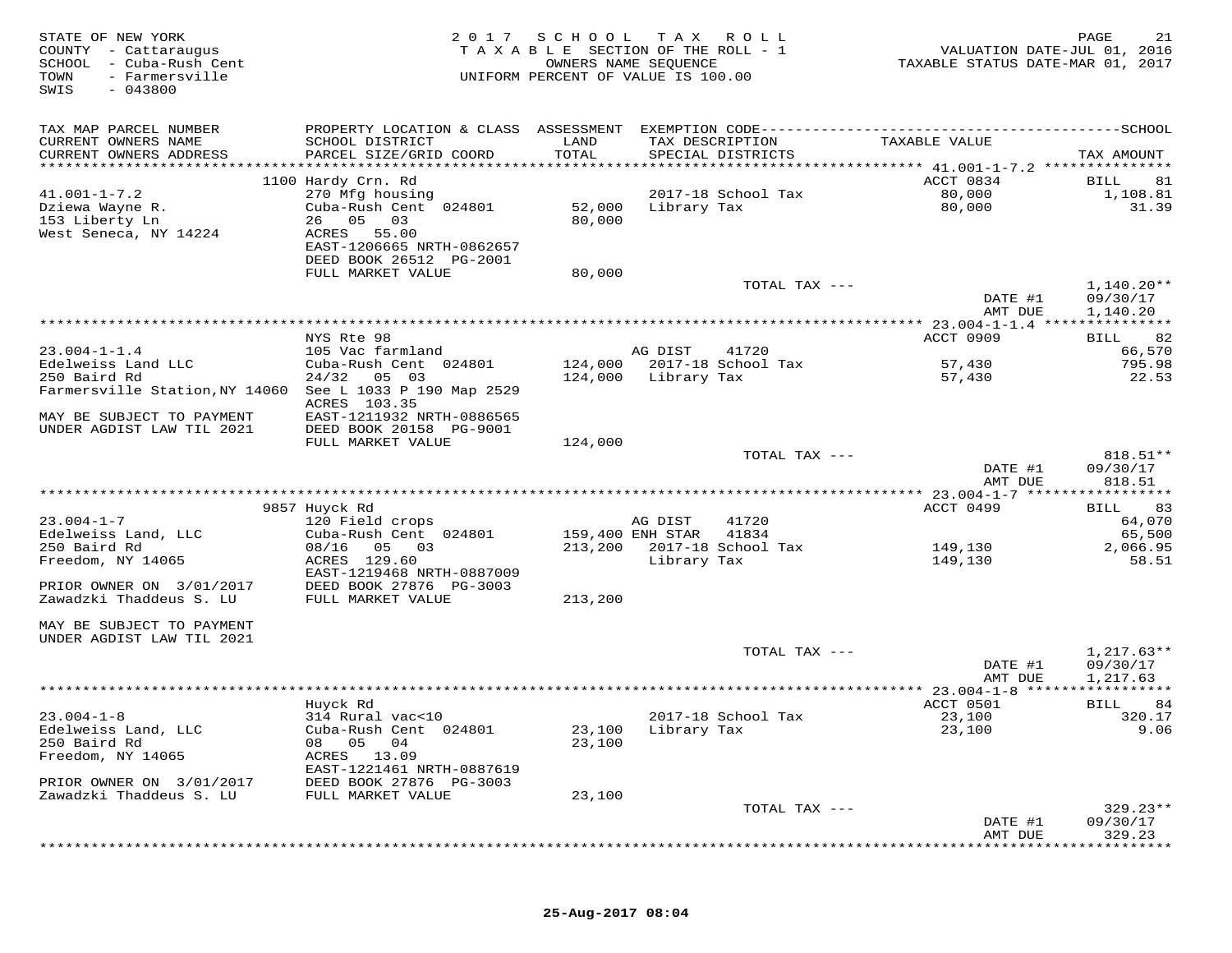STATE OF NEW YORK GROE RESULT A SCHOOL TAX ROLL<br>COUNTY - Cattaraugus states of the section of the ROLL - 1 when the VALUATION DATE-JUL 01, 2016<br>SCHOOL - Cuba-Rush Cent (2017 ) TAXABLE SECTION OF THE ROLL - 1 (2017 ) TAXABL SWIS - 043800TAX MAP PARCEL NUMBER PROPERTY LOCATION & CLASS ASSESSMENT EXEMPTION CODE------------------------------------------SCHOOL CURRENT OWNERS NAME SCHOOL DISTRICT LAND TAX DESCRIPTION TAXABLE VALUE CURRENT OWNERS ADDRESS PARCEL SIZE/GRID COORD TOTAL SPECIAL DISTRICTS TAX AMOUNT13.004-1-9.1 13.600<br>
314 Rural vac-10<br>
23.004-1-9.1 Huyck Rd<br>
314 Rural vac-10<br>
23.004-1-9.1 2017-18 School Tax<br>
23.004-1-9.1 Huyck Rd<br>
250 Baird Rd<br>
250 Baird Rd<br>
250 Baird Rd<br>
250 Baird Rd<br>
250 Baird Rd<br>
250 Baird Rd<br>
25 DATE #1 09/30/17<br>AMT DUE 193.84 AMT DUE 193.84 \*\*\*\*\*\*\*\*\*\*\*\*\*\*\*\*\*\*\*\*\*\*\*\*\*\*\*\*\*\*\*\*\*\*\*\*\*\*\*\*\*\*\*\*\*\*\*\*\*\*\*\*\*\*\*\*\*\*\*\*\*\*\*\*\*\*\*\*\*\*\*\*\*\*\*\*\*\*\*\*\*\*\*\*\*\*\*\*\*\*\*\*\*\*\*\*\*\*\*\*\*\*\* 23.004-1-10 \*\*\*\*\*\*\*\*\*\*\*\*\*\*\*\* Huyck Rd ACCT 0500 BILL 8623.004-1-10 105 Vac farmland 2017-18 School Tax 2,000 27.72 $0.78$ Edelweiss Land, LLC Cuba-Rush Cent 024801 2,000 Library Tax 2,000 0.78250 Baird Rd 08 05 03 2,000 Freedom, NY 14065 ACRES 1.36 EAST-1221093 NRTH-0886524 PRIOR OWNER ON 3/01/2017 DEED BOOK 27876 PG-3003 Zawadzki Thaddeus S. LU FULL MARKET VALUE 2,000 TOTAL TAX --- 28.50\*\*DATE #1 09/30/17<br>AMT DIE 109/30/17 AMT DUE 28.50 \*\*\*\*\*\*\*\*\*\*\*\*\*\*\*\*\*\*\*\*\*\*\*\*\*\*\*\*\*\*\*\*\*\*\*\*\*\*\*\*\*\*\*\*\*\*\*\*\*\*\*\*\*\*\*\*\*\*\*\*\*\*\*\*\*\*\*\*\*\*\*\*\*\*\*\*\*\*\*\*\*\*\*\*\*\*\*\*\*\*\*\*\*\*\*\*\*\*\*\*\*\*\* 23.004-1-11 \*\*\*\*\*\*\*\*\*\*\*\*\*\*\*\* 9957 Huyck Rd ACCT 0496 BILL 8723.004-1-11 105 Vac farmland AG DIST 41720 78,5121,218.13 Edelweiss Land, LLC Cuba-Rush Cent 024801 166,400 2017-18 School Tax 87,888 1,218.1334.48 250 Baird Rd 08 05 03 166,400 Library Tax 87,888 34.48Freedom, NY 14065 ACRES 145.61 EAST-1220958 NRTH-0885573 PRIOR OWNER ON 3/01/2017 DEED BOOK 27876 PG-3003 Zawadzki Thaddeus S. LU FULL MARKET VALUE 166,400 MAY BE SUBJECT TO PAYMENT UNDER AGDIST LAW TIL 2021TOTAL TAX  $---$  1,252.61\*\* DATE #1 09/30/17AMT DUE 1.252.61 AMT DUE 1,252.61 \*\*\*\*\*\*\*\*\*\*\*\*\*\*\*\*\*\*\*\*\*\*\*\*\*\*\*\*\*\*\*\*\*\*\*\*\*\*\*\*\*\*\*\*\*\*\*\*\*\*\*\*\*\*\*\*\*\*\*\*\*\*\*\*\*\*\*\*\*\*\*\*\*\*\*\*\*\*\*\*\*\*\*\*\*\*\*\*\*\*\*\*\*\*\*\*\*\*\*\*\*\*\* 41.002-1-22 \*\*\*\*\*\*\*\*\*\*\*\*\*\*\*\* 70 Clark Rd ACCT 0453 BILL 88 41.002-1-22 260 Seasonal res 2017-18 School Tax 26,100 361.75 Eggert Douglas 2/6 interes Cuba-Rush Cent 024801 17,900 Library Tax 26,100 10.24 Voelker David 2/6 int 01 05 03 26,100 8997 Townline Rd ACRES 8.04 Middleport, NY 14105 EAST-1221246 NRTH-0856264 DEED BOOK 26035 PG-3001 FULL MARKET VALUE 26,100 TOTAL TAX --- 371.99\*\* DATE #1 09/30/17 AMT DUE 371.99\*\*\*\*\*\*\*\*\*\*\*\*\*\*\*\*\*\*\*\*\*\*\*\*\*\*\*\*\*\*\*\*\*\*\*\*\*\*\*\*\*\*\*\*\*\*\*\*\*\*\*\*\*\*\*\*\*\*\*\*\*\*\*\*\*\*\*\*\*\*\*\*\*\*\*\*\*\*\*\*\*\*\*\*\*\*\*\*\*\*\*\*\*\*\*\*\*\*\*\*\*\*\*\*\*\*\*\*\*\*\*\*\*\*\*\*\*\*\*\*\*\*\*\*\*\*\*\*\*\*\*\*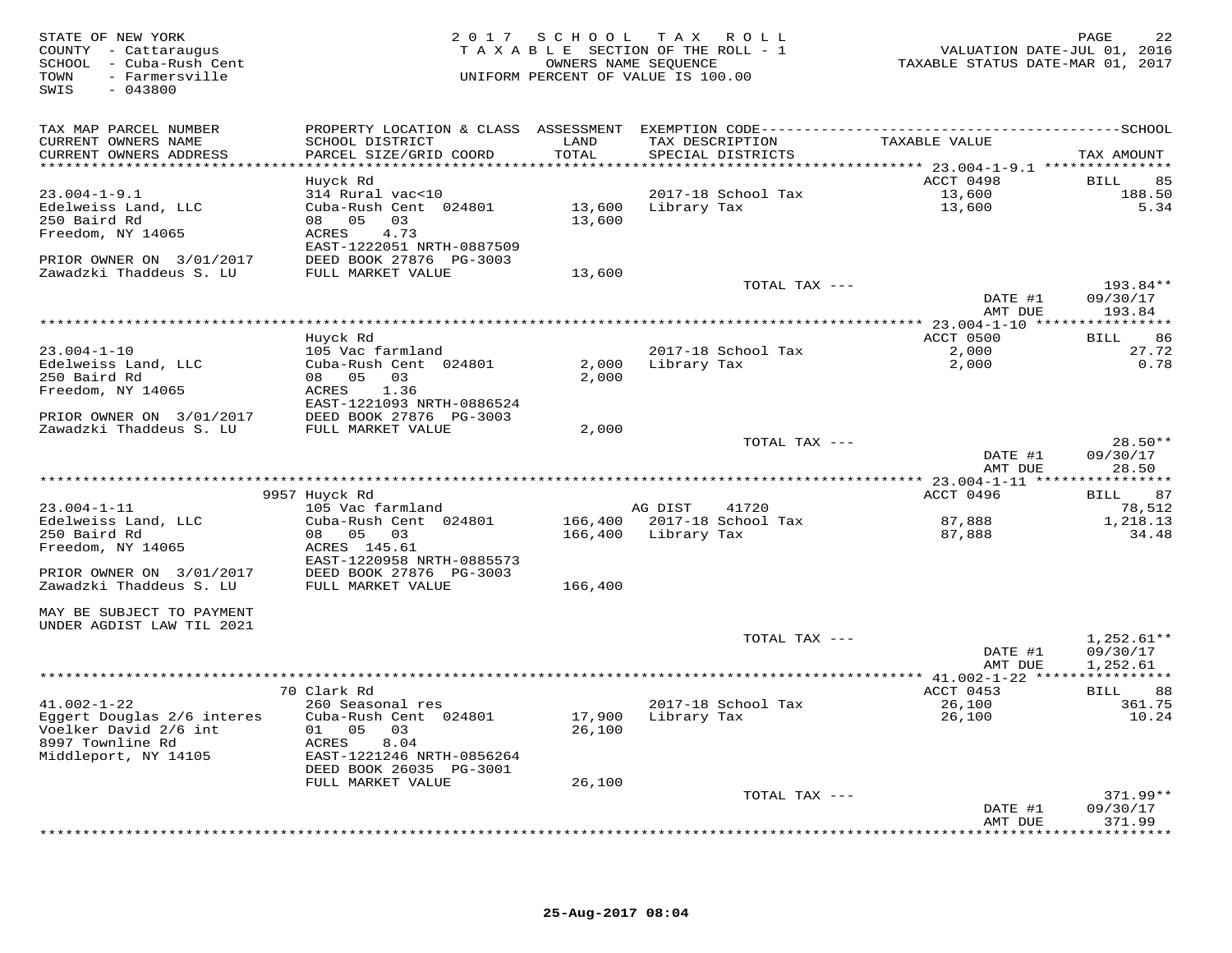STATE OF NEW YORK GROE RESORT AND RESORT AND RESORT A SUBSECTION OF THE ROLL PART OF NEW YORK AND PAGE 23<br>COUNTY - Cattaraugus cent the section of the Roll - 1 when the valuation date-jul 01, 2016<br>SCHOOL - Cuba-Rush Cent t SWIS - 043800TAX MAP PARCEL NUMBER PROPERTY LOCATION & CLASS ASSESSMENT EXEMPTION CODE------------------------------------------SCHOOL CURRENT OWNERS NAME SCHOOL DISTRICT LAND TAX DESCRIPTION TAXABLE VALUE CURRENT OWNERS ADDRESS PARCEL SIZE/GRID COORD TOTAL SPECIAL DISTRICTS TAX AMOUNT11.001-1-13 <br>
41.001-1-13 <br>
41.001-1-13 <br>
41.001-1-13 <br>
41.001-1-13 <br>
41.001-1-13 <br>
41.001-1-13 <br>
41.001-1-13 <br>
41.001-1-13 <br>
41.001-1-13 <br>
41.001-1-13 <br>
41.001-1-13 <br>
41.001-1-13 <br>
41.001-1-13 <br>
41.001-1-13 <br>
41.001-1-13 \*\*\*\*\*\*\*\*\*\*\*\*\*\*\*\*\*\*\*\*\*\*\*\*\*\*\*\*\*\*\*\*\*\*\*\*\*\*\*\*\*\*\*\*\*\*\*\*\*\*\*\*\*\*\*\*\*\*\*\*\*\*\*\*\*\*\*\*\*\*\*\*\*\*\*\*\*\*\*\*\*\*\*\*\*\*\*\*\*\*\*\*\*\*\*\*\*\*\*\*\*\*\* 41.001-1-8.3 \*\*\*\*\*\*\*\*\*\*\*\*\*\*\*ACCT 1092 BILL 90 Hardys Corners Rd ACCT 1092 BILL 90 $-18,700$ 41.001-1-8.3 105 Vac farmland AG DISTOUT 41730 18,700519.75 Enchanted Pines, LLC Cuba-Rush Cent 024801 56,200 2017-18 School Tax 37,500 519.7514.71 309 Hidden Lake Dr ACRES 63.30 56,200 Library Tax 37,500 14.71Brandon, FL 33511 EAST-1207737 NRTH-0862068 DEED BOOK 14774 PG-2001 MAY BE SUBJECT TO PAYMENT FULL MARKET VALUE 56,200 UNDER AGDIST LAW TIL 2024TOTAL TAX ---  $\overline{DATE}$  #1  $09/30/17$ DATE #1 09/30/17<br>NMT DIE 124.46 AMT DUE 534.46 \*\*\*\*\*\*\*\*\*\*\*\*\*\*\*\*\*\*\*\*\*\*\*\*\*\*\*\*\*\*\*\*\*\*\*\*\*\*\*\*\*\*\*\*\*\*\*\*\*\*\*\*\*\*\*\*\*\*\*\*\*\*\*\*\*\*\*\*\*\*\*\*\*\*\*\*\*\*\*\*\*\*\*\*\*\*\*\*\*\*\*\*\*\*\*\*\*\*\*\*\*\*\* 41.001-1-15.3 \*\*\*\*\*\*\*\*\*\*\*\*\*\*ACCT 0689 BILL 91 838 Hardy Crn. Rd ACCT 0689 BILL 91120.58 41.001-1-15.3 312 Vac w/imprv 2017-18 School Tax 8,700 120.58 $3.41$ Even Brian E Cuba-Rush Cent 024801 7,900 Library Tax 8,700 3.41Even Faith 17/18/25/26 05 03 8,700 2738 Cloverbank Rd FRNT 208.00 DPTH 183.00 Hamburg, NY 14075 ACRES 0.87 EAST-1210376 NRTH-0861324 DEED BOOK 22852 PG-2001FULL MARKET VALUE 8,700 TOTAL TAX --- 123.99\*\* DATE #1 09/30/17 AMT DUE 123.99 \*\*\*\*\*\*\*\*\*\*\*\*\*\*\*\*\*\*\*\*\*\*\*\*\*\*\*\*\*\*\*\*\*\*\*\*\*\*\*\*\*\*\*\*\*\*\*\*\*\*\*\*\*\*\*\*\*\*\*\*\*\*\*\*\*\*\*\*\*\*\*\*\*\*\*\*\*\*\*\*\*\*\*\*\*\*\*\*\*\*\*\*\*\*\*\*\*\*\*\*\*\*\* 32.002-1-11.15 \*\*\*\*\*\*\*\*\*\*\*\*\* 488 Bush Hill Rd ACCT 1033 BILL 92 32.002-1-11.15 210 1 Family Res ENH STAR 41834 65,500 Farris Suzanne E Cuba-Rush Cent 024801 22,300 2017-18 School Tax 111,600 1,546.78 Farris Earl T 27 05 03 111,600 Library Tax 111,600 43.78 488 BUSH HILL Rd ACRES 12.05 BANK 017 FRANKLINVILLE, NY 14737 EAST-1215575 NRTH-0871945 DEED BOOK 19100 PG-2001FULL MARKET VALUE 111,600 TOTAL TAX --- 682.73\*\*DATE #1 09/30/17 AMT DUE 682.73

\*\*\*\*\*\*\*\*\*\*\*\*\*\*\*\*\*\*\*\*\*\*\*\*\*\*\*\*\*\*\*\*\*\*\*\*\*\*\*\*\*\*\*\*\*\*\*\*\*\*\*\*\*\*\*\*\*\*\*\*\*\*\*\*\*\*\*\*\*\*\*\*\*\*\*\*\*\*\*\*\*\*\*\*\*\*\*\*\*\*\*\*\*\*\*\*\*\*\*\*\*\*\*\*\*\*\*\*\*\*\*\*\*\*\*\*\*\*\*\*\*\*\*\*\*\*\*\*\*\*\*\*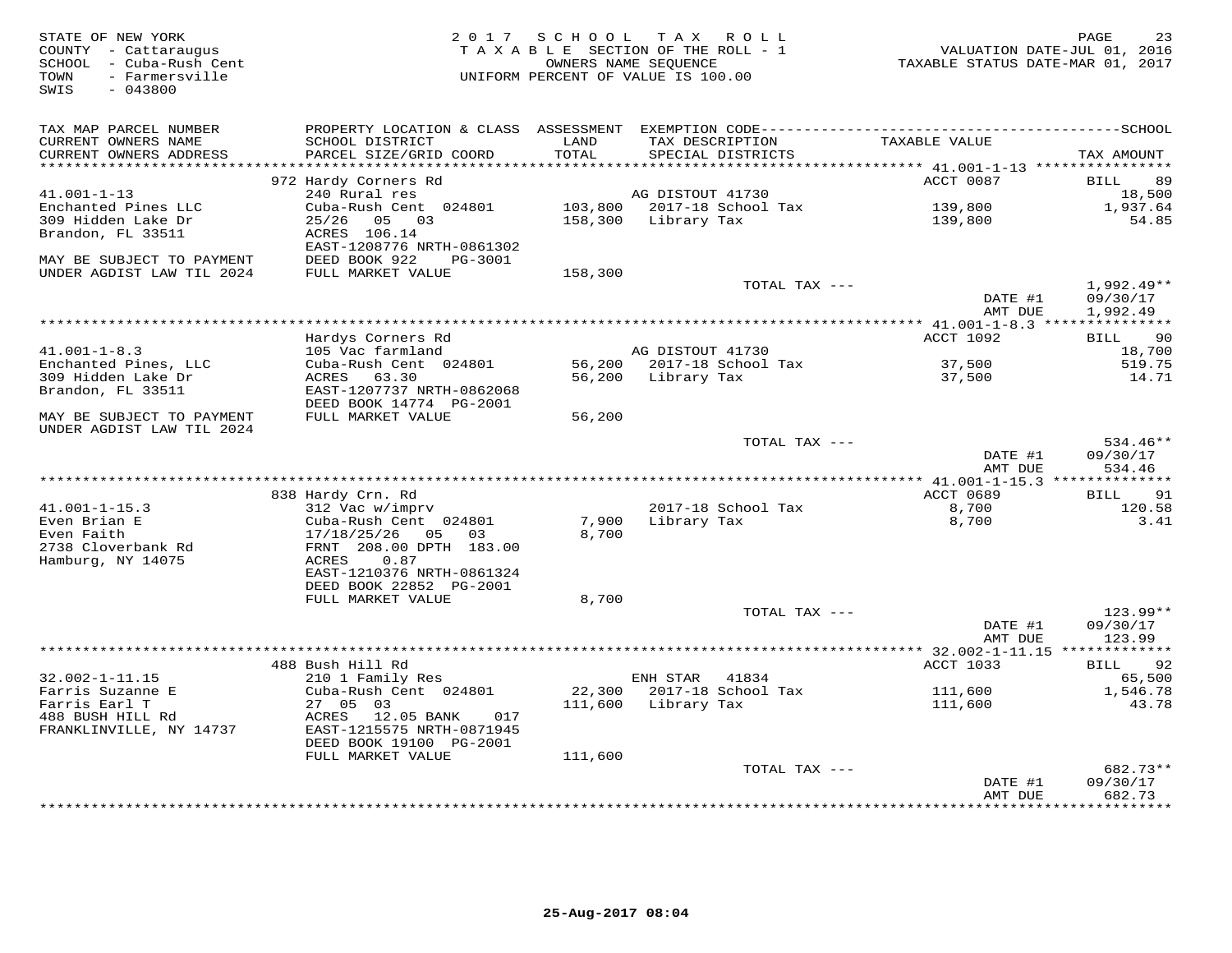| STATE OF NEW YORK<br>COUNTY - Cattaraugus<br>SCHOOL - Cuba-Rush Cent<br>- Farmersville<br>TOWN<br>SWIS<br>$-043800$ | 2 0 1 7                                                                                                                                          | SCHOOL           | TAX ROLL<br>TAXABLE SECTION OF THE ROLL - 1<br>OWNERS NAME SEQUENCE<br>UNIFORM PERCENT OF VALUE IS 100.00 | VALUATION DATE-JUL 01, 2016<br>TAXABLE STATUS DATE-MAR 01, 2017 | PAGE<br>24                     |
|---------------------------------------------------------------------------------------------------------------------|--------------------------------------------------------------------------------------------------------------------------------------------------|------------------|-----------------------------------------------------------------------------------------------------------|-----------------------------------------------------------------|--------------------------------|
| TAX MAP PARCEL NUMBER<br>CURRENT OWNERS NAME<br>CURRENT OWNERS ADDRESS                                              | SCHOOL DISTRICT<br>PARCEL SIZE/GRID COORD                                                                                                        | LAND<br>TOTAL    | TAX DESCRIPTION<br>SPECIAL DISTRICTS                                                                      | TAXABLE VALUE                                                   | TAX AMOUNT                     |
|                                                                                                                     |                                                                                                                                                  | ******           |                                                                                                           | ******* 23.014-1-42 ***********                                 |                                |
|                                                                                                                     | 9790 NYS Rte 98                                                                                                                                  |                  |                                                                                                           | ACCT 0429                                                       | <b>BILL</b><br>93              |
| $23.014 - 1 - 42$<br>Felser Douglas W Jr<br>9790 Route 98<br>Farmersville, NY 14060                                 | 210 1 Family Res<br>Cuba-Rush Cent 024801<br>05<br>03<br>32<br>ACRES<br>0.74 BANK<br>017<br>EAST-1209372 NRTH-0884151<br>DEED BOOK 14277 PG-8001 | 7,900<br>41,000  | 2017-18 School Tax<br>Library Tax                                                                         | 41,000<br>41,000                                                | 568.26<br>16.09                |
|                                                                                                                     | FULL MARKET VALUE                                                                                                                                | 41,000           |                                                                                                           |                                                                 |                                |
|                                                                                                                     |                                                                                                                                                  |                  | TOTAL TAX ---                                                                                             | DATE #1                                                         | 584.35**<br>09/30/17<br>584.35 |
|                                                                                                                     |                                                                                                                                                  |                  |                                                                                                           | AMT DUE                                                         |                                |
|                                                                                                                     | 530 Tarbell Rd                                                                                                                                   |                  |                                                                                                           | ACCT 0984                                                       | 94<br><b>BILL</b>              |
| $23.004 - 1 - 20.5$                                                                                                 | 260 Seasonal res                                                                                                                                 |                  | 2017-18 School Tax                                                                                        | 43,400                                                          | 601.53                         |
| Fermo Janet<br>77 Shellridge Dr<br>Amherst, NY 14051                                                                | Cuba-Rush Cent 024801<br>03<br>15 05<br>ACRES 19.50                                                                                              | 27,900<br>43,400 | Library Tax                                                                                               | 43,400                                                          | 17.03                          |
|                                                                                                                     | EAST-1214996 NRTH-0881988<br>DEED BOOK 18341 PG-7001                                                                                             |                  |                                                                                                           |                                                                 |                                |
|                                                                                                                     | FULL MARKET VALUE                                                                                                                                | 43,400           | TOTAL TAX ---                                                                                             |                                                                 | 618.56**                       |
|                                                                                                                     |                                                                                                                                                  |                  |                                                                                                           | DATE #1<br>AMT DUE                                              | 09/30/17<br>618.56             |
|                                                                                                                     |                                                                                                                                                  |                  |                                                                                                           |                                                                 |                                |
|                                                                                                                     | 552 West Branch Rd                                                                                                                               |                  |                                                                                                           | ACCT 1025                                                       | 95<br>BILL                     |
| $32.002 - 1 - 11.12$                                                                                                | 270 Mfg housing                                                                                                                                  |                  | 2017-18 School Tax                                                                                        | 66,800                                                          | 925.85                         |
| Fiala Peter<br>Fiala Karen<br>954 Castlebar Dr<br>No. Tonawanda, NY 14120                                           | Cuba-Rush Cent 024801<br>13  05  03<br>Ff 340.00<br>ACRES 24.70                                                                                  | 31,800<br>66,800 | Library Tax                                                                                               | 66,800                                                          | 26.21                          |
|                                                                                                                     | EAST-1214262 NRTH-0874937<br>DEED BOOK 4808<br>PG-8001                                                                                           |                  |                                                                                                           |                                                                 |                                |
|                                                                                                                     | FULL MARKET VALUE                                                                                                                                | 66,800           | TOTAL TAX ---                                                                                             |                                                                 | $952.06**$                     |
|                                                                                                                     |                                                                                                                                                  |                  |                                                                                                           | DATE #1<br>AMT DUE                                              | 09/30/17<br>952.06             |
|                                                                                                                     |                                                                                                                                                  |                  |                                                                                                           |                                                                 | ***********                    |
|                                                                                                                     | 509 Bush Hill Rd                                                                                                                                 |                  |                                                                                                           | ACCT 0197                                                       | 96<br>BILL                     |
| $32.004 - 2 - 2$                                                                                                    | 270 Mfg housing                                                                                                                                  |                  | <b>BAS STAR</b><br>41854                                                                                  |                                                                 | 30,000                         |
| Fina Jaclyn S<br>509 Bush Hill Rd                                                                                   | Cuba-Rush Cent 024801<br>12 05<br>03                                                                                                             | 14,700<br>33,200 | 2017-18 School Tax<br>Library Tax                                                                         | 33,200<br>33,200                                                | 460.15<br>13.03                |
| Franklinville, NY 14737                                                                                             | 5.46<br>ACRES<br>EAST-1215192 NRTH-0871087<br>DEED BOOK 00917 PG-00987                                                                           |                  |                                                                                                           |                                                                 |                                |
|                                                                                                                     | FULL MARKET VALUE                                                                                                                                | 33,200           |                                                                                                           |                                                                 |                                |
|                                                                                                                     |                                                                                                                                                  |                  | TOTAL TAX ---                                                                                             |                                                                 | $57.38**$                      |
|                                                                                                                     |                                                                                                                                                  |                  |                                                                                                           | DATE #1<br>AMT DUE                                              | 09/30/17<br>57.38              |
|                                                                                                                     |                                                                                                                                                  |                  |                                                                                                           |                                                                 | * * * * * * *                  |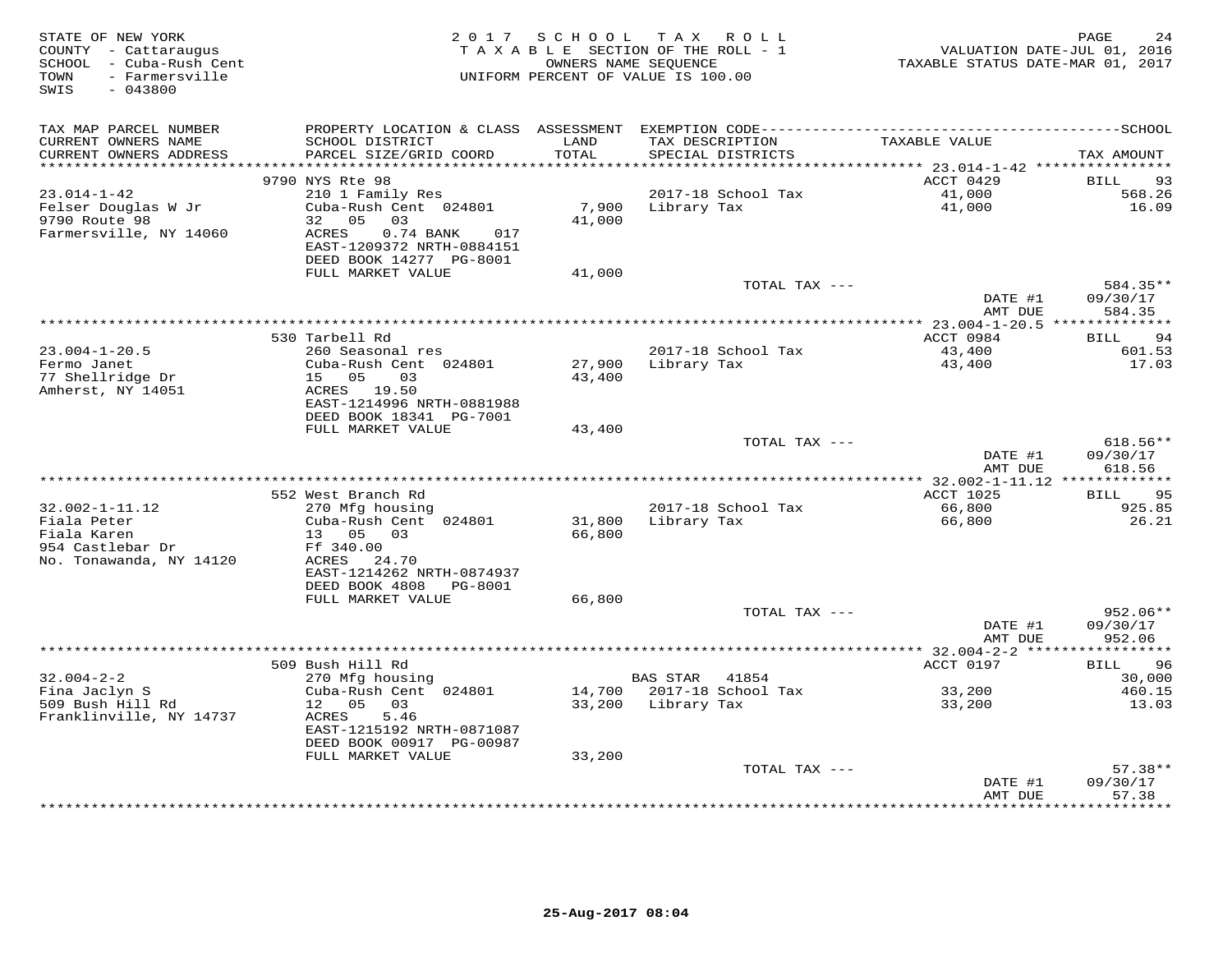| STATE OF NEW YORK<br>COUNTY - Cattaraugus<br>SCHOOL - Cuba-Rush Cent<br>- Farmersville<br>TOWN<br>SWIS<br>$-043800$ | 2 0 1 7                                       | SCHOOL                   | TAX ROLL<br>TAXABLE SECTION OF THE ROLL - 1<br>OWNERS NAME SEQUENCE<br>UNIFORM PERCENT OF VALUE IS 100.00 | VALUATION DATE-JUL 01, 2016<br>TAXABLE STATUS DATE-MAR 01, 2017 | 25<br>PAGE            |
|---------------------------------------------------------------------------------------------------------------------|-----------------------------------------------|--------------------------|-----------------------------------------------------------------------------------------------------------|-----------------------------------------------------------------|-----------------------|
| TAX MAP PARCEL NUMBER                                                                                               |                                               |                          |                                                                                                           |                                                                 |                       |
| CURRENT OWNERS NAME<br>CURRENT OWNERS ADDRESS                                                                       | SCHOOL DISTRICT<br>PARCEL SIZE/GRID COORD     | LAND<br>TOTAL<br>******* | TAX DESCRIPTION<br>SPECIAL DISTRICTS                                                                      | TAXABLE VALUE<br>********** 23.014-1-15 ************            | TAX AMOUNT            |
|                                                                                                                     | 930 Elton Rd                                  |                          |                                                                                                           | ACCT 0104                                                       | 97<br><b>BILL</b>     |
| $23.014 - 1 - 15$                                                                                                   | 210 1 Family Res                              |                          | 41854<br>BAS STAR                                                                                         |                                                                 | 30,000                |
| Finch Thomas                                                                                                        | Cuba-Rush Cent 024801                         | 7,500                    | 2017-18 School Tax                                                                                        | 31,800                                                          | 440.75                |
| Finch Lorraine                                                                                                      | 05<br>32<br>03                                | 31,800                   | Library Tax                                                                                               | 31,800                                                          | 12.48                 |
| 930 Elton Rd                                                                                                        | ACRES<br>0.46                                 |                          |                                                                                                           |                                                                 |                       |
| Farmersville Station, NY 14060 EAST-1209251 NRTH-0885418                                                            |                                               |                          |                                                                                                           |                                                                 |                       |
|                                                                                                                     | DEED BOOK 00984 PG-00199<br>FULL MARKET VALUE | 31,800                   |                                                                                                           |                                                                 |                       |
|                                                                                                                     |                                               |                          | TOTAL TAX ---                                                                                             |                                                                 | $37.43**$             |
|                                                                                                                     |                                               |                          |                                                                                                           | DATE #1                                                         | 09/30/17              |
|                                                                                                                     |                                               |                          |                                                                                                           | AMT DUE                                                         | 37.43                 |
|                                                                                                                     | ****************                              |                          | **************************************                                                                    | ********** 23.014-1-9.1 ****************                        |                       |
|                                                                                                                     | 918 Back St                                   |                          |                                                                                                           | ACCT 0107                                                       | 98<br><b>BILL</b>     |
| $23.014 - 1 - 9.1$<br>Finch Thomas R                                                                                | 270 Mfg housing<br>Cuba-Rush Cent 024801      | 46,300                   | 2017-18 School Tax<br>Library Tax                                                                         | 56,700<br>56,700                                                | 785.87<br>22.24       |
| 930 Elton Rd                                                                                                        | 32 05<br>03                                   | 56,700                   |                                                                                                           |                                                                 |                       |
| Farmersville Station, NY 14060 ACRES 43.04                                                                          |                                               |                          |                                                                                                           |                                                                 |                       |
|                                                                                                                     | EAST-1208924 NRTH-0886806                     |                          |                                                                                                           |                                                                 |                       |
|                                                                                                                     | DEED BOOK 14880 PG-6001                       |                          |                                                                                                           |                                                                 |                       |
|                                                                                                                     | FULL MARKET VALUE                             | 56,700                   |                                                                                                           |                                                                 |                       |
|                                                                                                                     |                                               |                          | TOTAL TAX ---                                                                                             | DATE #1                                                         | 808.11**<br>09/30/17  |
|                                                                                                                     |                                               |                          |                                                                                                           | AMT DUE                                                         | 808.11                |
|                                                                                                                     |                                               |                          |                                                                                                           |                                                                 |                       |
|                                                                                                                     | 791 B Bush Hill (Off) Rd                      |                          |                                                                                                           | ACCT 0039                                                       | 99<br><b>BILL</b>     |
| $32.004 - 1 - 31$                                                                                                   | 270 Mfg housing                               |                          | 2017-18 School Tax                                                                                        | 39,400                                                          | 546.09                |
| Fiolkowski Edward                                                                                                   | Cuba-Rush Cent 024801                         | 18,800                   | Library Tax                                                                                               | 39,400                                                          | 15.46                 |
| 833 92nd St                                                                                                         | 20  05  03                                    | 39,400                   |                                                                                                           |                                                                 |                       |
| Niagara Falls, NY 14304                                                                                             | ACRES 10.41<br>EAST-1210805 NRTH-0869169      |                          |                                                                                                           |                                                                 |                       |
|                                                                                                                     | DEED BOOK 902<br>PG-01177                     |                          |                                                                                                           |                                                                 |                       |
|                                                                                                                     | FULL MARKET VALUE                             | 39,400                   |                                                                                                           |                                                                 |                       |
|                                                                                                                     |                                               |                          | TOTAL TAX ---                                                                                             |                                                                 | $561.55**$            |
|                                                                                                                     |                                               |                          |                                                                                                           | DATE #1                                                         | 09/30/17              |
|                                                                                                                     |                                               |                          |                                                                                                           | AMT DUE                                                         | 561.55<br>*********** |
|                                                                                                                     | 944 Elton Rd                                  |                          |                                                                                                           | ACCT 0206                                                       | BILL<br>100           |
| $23.014 - 1 - 16$                                                                                                   | 210 1 Family Res                              |                          | ENH STAR<br>41834                                                                                         |                                                                 | 50,100                |
| Fitzpatrick Carol                                                                                                   | Cuba-Rush Cent 024801                         | 7,900                    | 2017-18 School Tax                                                                                        | 50,100                                                          | 694.39                |
| Johnson David A                                                                                                     | 32<br>05<br>03                                | 50,100                   | Library Tax                                                                                               | 50,100                                                          | 19.66                 |
| 944 Elton Rd                                                                                                        | ACRES<br>0.73                                 |                          |                                                                                                           |                                                                 |                       |
| Farmersville Station, NY 14065 EAST-1209113 NRTH-0885340                                                            |                                               |                          |                                                                                                           |                                                                 |                       |
|                                                                                                                     | DEED BOOK 15147 PG-5001<br>FULL MARKET VALUE  | 50,100                   |                                                                                                           |                                                                 |                       |
|                                                                                                                     |                                               |                          | TOTAL TAX ---                                                                                             |                                                                 | $19.66**$             |
|                                                                                                                     |                                               |                          |                                                                                                           | DATE #1                                                         | 09/30/17              |
|                                                                                                                     |                                               |                          |                                                                                                           | AMT DUE                                                         | 19.66                 |
|                                                                                                                     |                                               |                          |                                                                                                           |                                                                 | * * * * * * *         |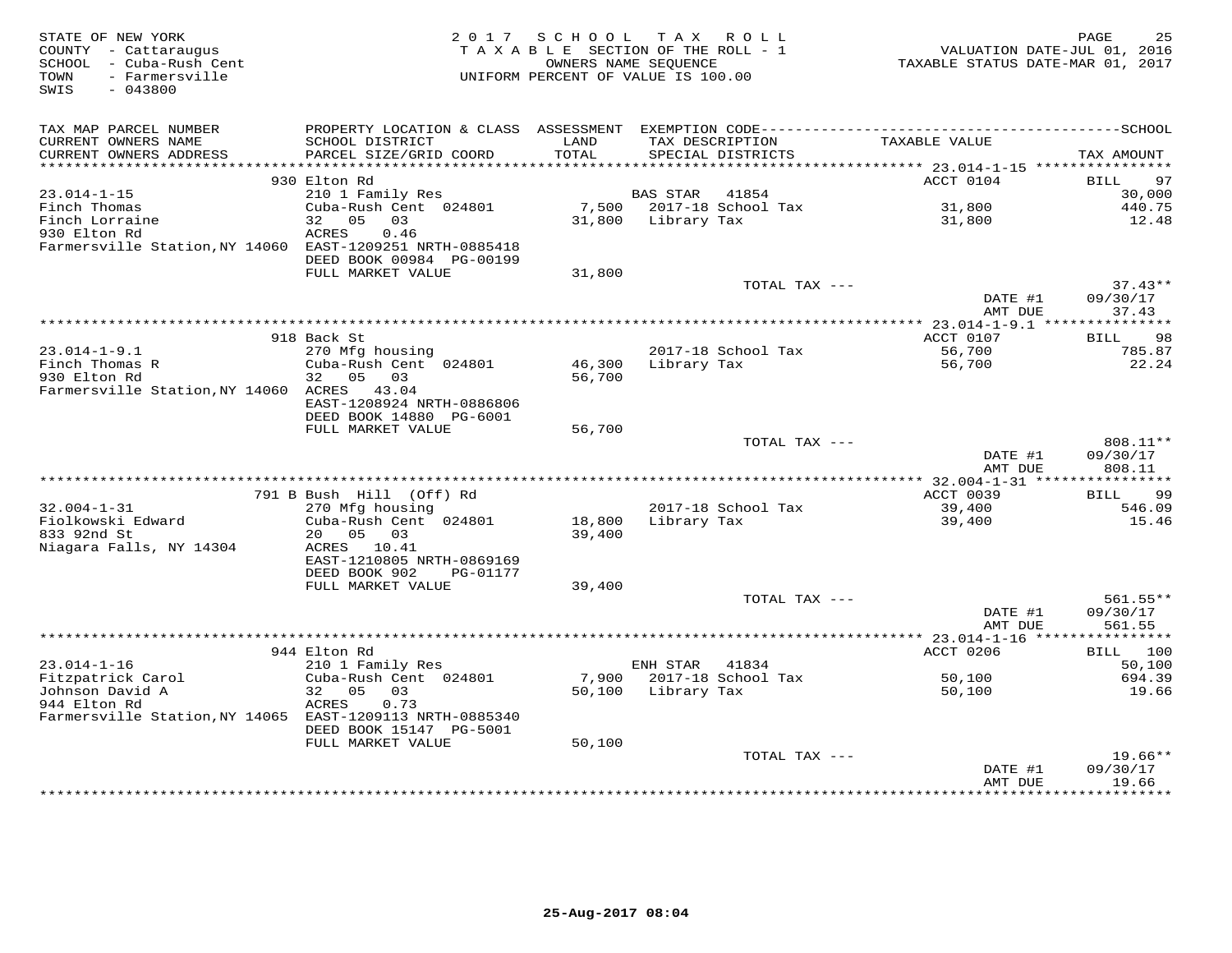| STATE OF NEW YORK<br>COUNTY - Cattaraugus<br>SCHOOL - Cuba-Rush Cent<br>- Farmersville<br>TOWN<br>$-043800$<br>SWIS | 2 0 1 7                                                | SCHOOL       | TAX ROLL<br>TAXABLE SECTION OF THE ROLL - 1<br>OWNERS NAME SEOUENCE<br>UNIFORM PERCENT OF VALUE IS 100.00 | VALUATION DATE-JUL 01, 2016<br>TAXABLE STATUS DATE-MAR 01, 2017 | 26<br>PAGE              |
|---------------------------------------------------------------------------------------------------------------------|--------------------------------------------------------|--------------|-----------------------------------------------------------------------------------------------------------|-----------------------------------------------------------------|-------------------------|
| TAX MAP PARCEL NUMBER<br>CURRENT OWNERS NAME                                                                        | SCHOOL DISTRICT                                        | LAND         | TAX DESCRIPTION                                                                                           | TAXABLE VALUE                                                   |                         |
| CURRENT OWNERS ADDRESS                                                                                              | PARCEL SIZE/GRID COORD                                 | TOTAL        | SPECIAL DISTRICTS                                                                                         |                                                                 | TAX AMOUNT              |
| **********************                                                                                              | ************************                               | ************ |                                                                                                           |                                                                 |                         |
| $23.003 - 1 - 16$                                                                                                   | NYS Rte 98                                             |              |                                                                                                           | ACCT 0110                                                       | BILL 101                |
| Flint Elizabeth S                                                                                                   | 322 Rural vac>10<br>Cuba-Rush Cent 024801              | 54,100       | 2017-18 School Tax<br>Library Tax                                                                         | 54,100<br>54,100                                                | 749.83<br>21.22         |
| 4695 Quarry Rd                                                                                                      | $-05$<br>32<br>$-03$                                   | 54,100       |                                                                                                           |                                                                 |                         |
| Warsaw, NY 14569                                                                                                    | See L1033 P 184 Map 2526                               |              |                                                                                                           |                                                                 |                         |
|                                                                                                                     | ACRES<br>81.23                                         |              |                                                                                                           |                                                                 |                         |
|                                                                                                                     | EAST-1207580 NRTH-0882766                              |              |                                                                                                           |                                                                 |                         |
|                                                                                                                     | DEED BOOK 731<br>PG-295<br>FULL MARKET VALUE           | 54,100       |                                                                                                           |                                                                 |                         |
|                                                                                                                     |                                                        |              | TOTAL TAX ---                                                                                             |                                                                 | $771.05**$              |
|                                                                                                                     |                                                        |              |                                                                                                           | DATE #1                                                         | 09/30/17                |
|                                                                                                                     |                                                        |              |                                                                                                           | AMT DUE                                                         | 771.05                  |
|                                                                                                                     |                                                        |              |                                                                                                           |                                                                 | ***********             |
| $41.001 - 1 - 17$                                                                                                   | 8234 Healy Rd<br>260 Seasonal res                      |              | 2017-18 School Tax                                                                                        | ACCT 0224<br>174,900                                            | 102<br>BILL<br>2,424.13 |
| Floss Family Jeagerhimmel LLC Cuba-Rush Cent 024801                                                                 |                                                        | 93,700       | Library Tax                                                                                               | 174,900                                                         | 68.62                   |
| PO Box 370                                                                                                          | 25/33<br>05 03                                         | 174,900      |                                                                                                           |                                                                 |                         |
| East Amherst, NY 14051                                                                                              | ACRES 138.44                                           |              |                                                                                                           |                                                                 |                         |
|                                                                                                                     | EAST-1205584 NRTH-0858255<br>DEED BOOK 3976            |              |                                                                                                           |                                                                 |                         |
|                                                                                                                     | PG-9001<br>FULL MARKET VALUE                           | 174,900      |                                                                                                           |                                                                 |                         |
|                                                                                                                     |                                                        |              | TOTAL TAX ---                                                                                             |                                                                 | $2,492.75**$            |
|                                                                                                                     |                                                        |              |                                                                                                           | DATE #1                                                         | 09/30/17                |
|                                                                                                                     |                                                        |              |                                                                                                           | AMT DUE                                                         | 2,492.75                |
|                                                                                                                     |                                                        |              |                                                                                                           | ACCT 1107                                                       | BILL 103                |
| $41.001 - 1 - 22.2$                                                                                                 | 8208 Healy Rd<br>260 Seasonal res                      |              | 2017-18 School Tax                                                                                        | 83,700                                                          | 1,160.09                |
| Floss Joseph M                                                                                                      | Cuba-Rush Cent 024801                                  | 10,200       | Library Tax                                                                                               | 83,700                                                          | 32.84                   |
| 8050 Salt Rd                                                                                                        | 33 05<br>03                                            | 83,700       |                                                                                                           |                                                                 |                         |
| Clarence Center, NY 14032                                                                                           | 2.45<br>ACRES                                          |              |                                                                                                           |                                                                 |                         |
|                                                                                                                     | EAST-1204317 NRTH-0859345<br>DEED BOOK 2852<br>PG-9001 |              |                                                                                                           |                                                                 |                         |
|                                                                                                                     | FULL MARKET VALUE                                      | 83,700       |                                                                                                           |                                                                 |                         |
|                                                                                                                     |                                                        |              | TOTAL TAX ---                                                                                             |                                                                 | $1,192.93**$            |
|                                                                                                                     |                                                        |              |                                                                                                           | DATE #1                                                         | 09/30/17                |
|                                                                                                                     |                                                        |              |                                                                                                           | AMT DUE                                                         | 1,192.93                |
|                                                                                                                     | Healy Rd                                               |              |                                                                                                           | ACCT 1168                                                       | BILL 104                |
| $41.001 - 1 - 22.4$                                                                                                 | 314 Rural vac<10                                       |              | 2017-18 School Tax                                                                                        | 9,600                                                           | 133.06                  |
| Floss Robert R                                                                                                      | Cuba-Rush Cent 024801                                  | 9,600        | Library Tax                                                                                               | 9,600                                                           | 3.77                    |
| 6647 Salt Rd                                                                                                        | 33 05<br>03                                            | 9,600        |                                                                                                           |                                                                 |                         |
| Clarence, NY 14031                                                                                                  | 2.05<br>ACRES                                          |              |                                                                                                           |                                                                 |                         |
|                                                                                                                     | EAST-1204657 NRTH-0859758<br>DEED BOOK 13588 PG-3002   |              |                                                                                                           |                                                                 |                         |
|                                                                                                                     | FULL MARKET VALUE                                      | 9,600        |                                                                                                           |                                                                 |                         |
|                                                                                                                     |                                                        |              | TOTAL TAX ---                                                                                             |                                                                 | $136.83**$              |
|                                                                                                                     |                                                        |              |                                                                                                           | DATE #1                                                         | 09/30/17                |
|                                                                                                                     |                                                        |              | ****************************                                                                              | AMT DUE<br>***********                                          | 136.83<br>*********     |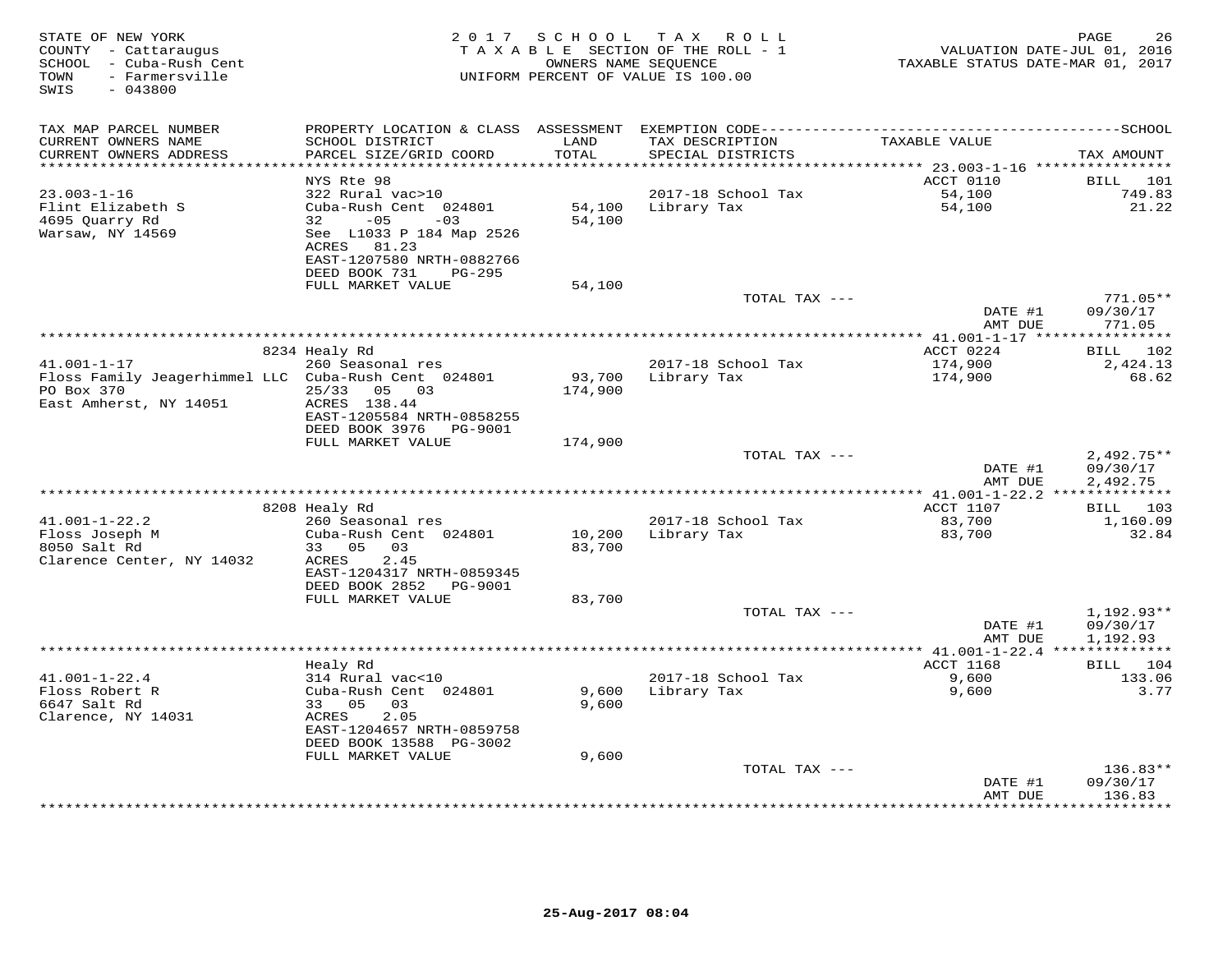| STATE OF NEW YORK<br>COUNTY - Cattaraugus<br>SCHOOL - Cuba-Rush Cent<br>TOWN<br>- Farmersville<br>SWIS<br>$-043800$ | 2 0 1 7                                        |                  | SCHOOL TAX ROLL<br>TAXABLE SECTION OF THE ROLL - 1<br>OWNERS NAME SEQUENCE<br>UNIFORM PERCENT OF VALUE IS 100.00 | VALUATION DATE-JUL 01, 2016<br>TAXABLE STATUS DATE-MAR 01, 2017 | 27<br>PAGE              |
|---------------------------------------------------------------------------------------------------------------------|------------------------------------------------|------------------|------------------------------------------------------------------------------------------------------------------|-----------------------------------------------------------------|-------------------------|
| TAX MAP PARCEL NUMBER                                                                                               |                                                |                  |                                                                                                                  |                                                                 |                         |
| CURRENT OWNERS NAME                                                                                                 | SCHOOL DISTRICT                                | LAND             | TAX DESCRIPTION                                                                                                  | TAXABLE VALUE                                                   |                         |
| CURRENT OWNERS ADDRESS<br>******************                                                                        | PARCEL SIZE/GRID COORD                         | TOTAL<br>******* | SPECIAL DISTRICTS                                                                                                |                                                                 | TAX AMOUNT              |
|                                                                                                                     | Healy Rd                                       |                  |                                                                                                                  | ******** 41.001-1-22.5 **************<br>ACCT 1169              | <b>BILL</b><br>105      |
| $41.001 - 1 - 22.5$                                                                                                 | 314 Rural vac<10                               |                  | 2017-18 School Tax                                                                                               | 9,600                                                           | 133.06                  |
| Floss Walter J III                                                                                                  | Cuba-Rush Cent 024801                          | 9,600            | Library Tax                                                                                                      | 9,600                                                           | 3.77                    |
| 4893 Schutt Rd                                                                                                      | 33 05<br>03                                    | 9,600            |                                                                                                                  |                                                                 |                         |
| Akron, NY 14001                                                                                                     | 2.05<br><b>ACRES</b>                           |                  |                                                                                                                  |                                                                 |                         |
|                                                                                                                     | EAST-1204577 NRTH-0859561                      |                  |                                                                                                                  |                                                                 |                         |
|                                                                                                                     | DEED BOOK 13588 PG-3003                        |                  |                                                                                                                  |                                                                 |                         |
|                                                                                                                     | FULL MARKET VALUE                              | 9,600            |                                                                                                                  |                                                                 |                         |
|                                                                                                                     |                                                |                  | TOTAL TAX ---                                                                                                    |                                                                 | 136.83**                |
|                                                                                                                     |                                                |                  |                                                                                                                  | DATE #1                                                         | 09/30/17                |
|                                                                                                                     |                                                |                  |                                                                                                                  | AMT DUE                                                         | 136.83<br>**********    |
|                                                                                                                     | 8821 Stebbins Rd                               |                  |                                                                                                                  | ********** 32.004-1-13 ****<br>ACCT 0264                        | 106<br>BILL             |
| $32.004 - 1 - 13$                                                                                                   | 210 1 Family Res                               |                  | BAS STAR 41854                                                                                                   |                                                                 | 30,000                  |
| Freshour Stefan W                                                                                                   | Cuba-Rush Cent 024801                          |                  | 16,200 2017-18 School Tax                                                                                        | 56,300                                                          | 780.32                  |
| PO Box 114                                                                                                          | 03<br>20<br>0.5                                | 56,300           | Library Tax                                                                                                      | 56,300                                                          | 22.09                   |
| Franklinville, NY 14737                                                                                             | ACRES<br>6.59                                  |                  |                                                                                                                  |                                                                 |                         |
|                                                                                                                     | EAST-1214194 NRTH-0868073                      |                  |                                                                                                                  |                                                                 |                         |
|                                                                                                                     | DEED BOOK 15613 PG-9004                        |                  |                                                                                                                  |                                                                 |                         |
|                                                                                                                     | FULL MARKET VALUE                              | 56,300           |                                                                                                                  |                                                                 |                         |
|                                                                                                                     |                                                |                  | TOTAL TAX ---                                                                                                    |                                                                 | 386.61**                |
|                                                                                                                     |                                                |                  |                                                                                                                  | DATE #1                                                         | 09/30/17                |
|                                                                                                                     |                                                |                  |                                                                                                                  | AMT DUE<br>**************** 32.004-2-10.2 **************        | 386.61                  |
|                                                                                                                     | West Branch Rd                                 |                  |                                                                                                                  | <b>ACCT 1065</b>                                                | 107<br>BILL             |
| $32.004 - 2 - 10.2$                                                                                                 | 312 Vac w/imprv                                |                  | 2017-18 School Tax                                                                                               | 145,300                                                         | 2,013.87                |
| Freundschuh Trust (1/2 int) Jo Cuba-Rush Cent 024801                                                                |                                                | 135,400          | Library Tax                                                                                                      | 145,300                                                         | 57.00                   |
| Freundschuh (1/2 int) Sara                                                                                          | 05 04<br>04                                    | 145,300          |                                                                                                                  |                                                                 |                         |
| 5000 Mapleton Rd                                                                                                    | ACRES 174.80                                   |                  |                                                                                                                  |                                                                 |                         |
| Lockport, NY 14094                                                                                                  | EAST-1221708 NRTH-0867991                      |                  |                                                                                                                  |                                                                 |                         |
|                                                                                                                     | DEED BOOK 15220 PG-5002                        |                  |                                                                                                                  |                                                                 |                         |
| MAY BE SUBJECT TO PAYMENT                                                                                           | FULL MARKET VALUE                              | 145,300          |                                                                                                                  |                                                                 |                         |
| UNDER AGDIST LAW TIL 2020                                                                                           |                                                |                  | TOTAL TAX ---                                                                                                    |                                                                 | $2,070.87**$            |
|                                                                                                                     |                                                |                  |                                                                                                                  | DATE #1                                                         | 09/30/17                |
|                                                                                                                     |                                                |                  |                                                                                                                  | AMT DUE                                                         | 2,070.87                |
|                                                                                                                     |                                                |                  |                                                                                                                  |                                                                 | * * * * * * * * * * * * |
|                                                                                                                     | 535 Bush Hill Rd                               |                  |                                                                                                                  | ACCT 0013                                                       | BILL 108                |
| $32.004 - 2 - 1.1$                                                                                                  | 210 1 Family Res                               |                  | BAS STAR<br>41854                                                                                                |                                                                 | 30,000                  |
| Furman Christopher K                                                                                                | Cuba-Rush Cent 024801                          | 15,900           | 2017-18 School Tax                                                                                               | 50,900                                                          | 705.48                  |
| 535 Bush Hill Rd                                                                                                    | 12 05<br>03                                    | 50,900           | Library Tax                                                                                                      | 50,900                                                          | 19.97                   |
| Franklinville, NY 14737                                                                                             | ACRES<br>6.35                                  |                  |                                                                                                                  |                                                                 |                         |
|                                                                                                                     | EAST-1214814 NRTH-0871086                      |                  |                                                                                                                  |                                                                 |                         |
|                                                                                                                     | DEED BOOK 1057<br>PG-3001<br>FULL MARKET VALUE | 50,900           |                                                                                                                  |                                                                 |                         |
|                                                                                                                     |                                                |                  | TOTAL TAX ---                                                                                                    |                                                                 | $309.65**$              |
|                                                                                                                     |                                                |                  |                                                                                                                  | DATE #1                                                         | 09/30/17                |
|                                                                                                                     |                                                |                  |                                                                                                                  | AMT DUE                                                         | 309.65                  |
|                                                                                                                     |                                                |                  | ****************************                                                                                     | ************                                                    | * * * * * * * * *       |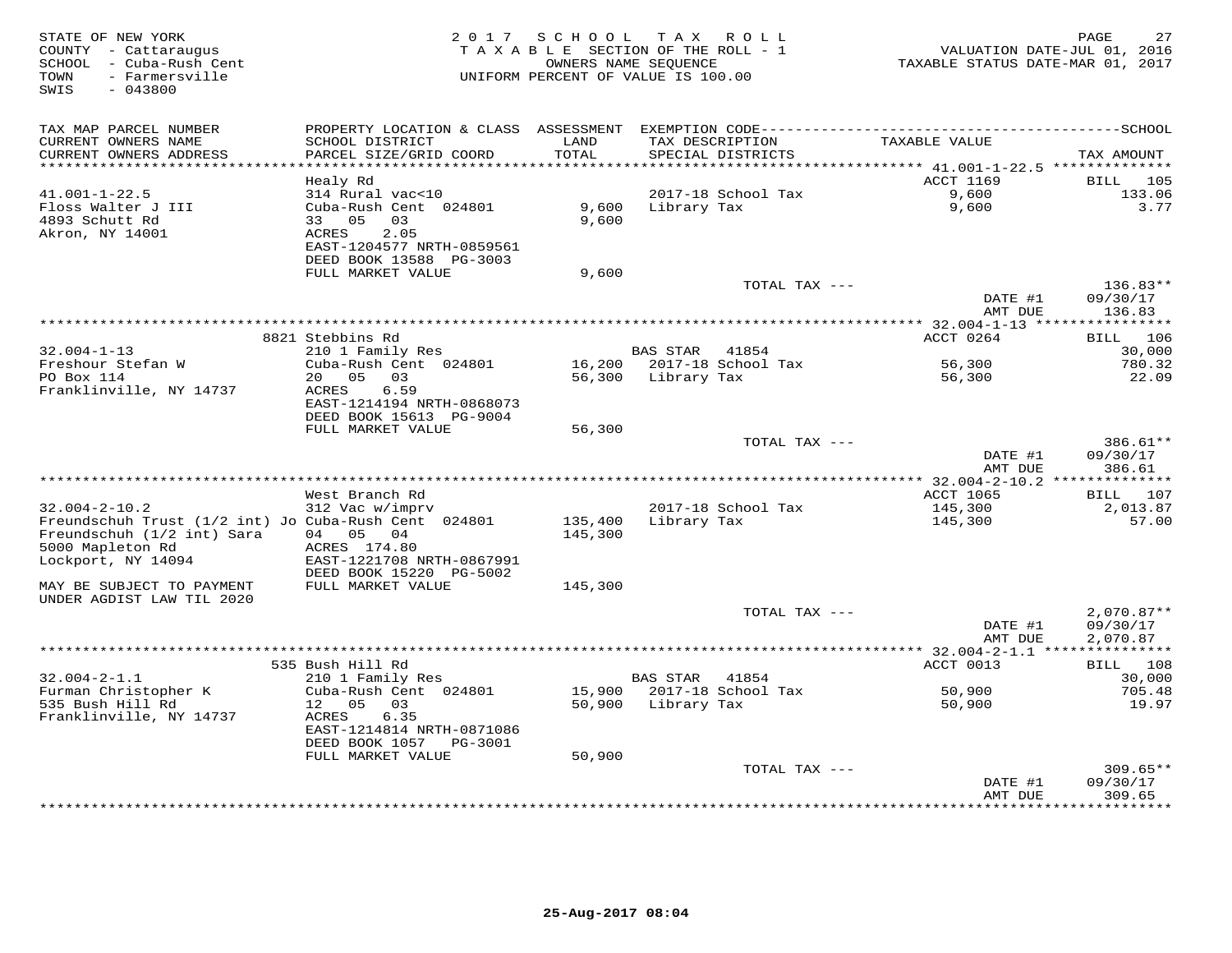| STATE OF NEW YORK<br>COUNTY - Cattaraugus<br>SCHOOL - Cuba-Rush Cent<br>- Farmersville<br>TOWN<br>$-043800$<br>SWIS | 2 0 1 7                                             | SCHOOL             | TAX ROLL<br>TAXABLE SECTION OF THE ROLL - 1<br>OWNERS NAME SEQUENCE<br>UNIFORM PERCENT OF VALUE IS 100.00 | VALUATION DATE-JUL 01, 2016<br>TAXABLE STATUS DATE-MAR 01, 2017 | 28<br>PAGE             |
|---------------------------------------------------------------------------------------------------------------------|-----------------------------------------------------|--------------------|-----------------------------------------------------------------------------------------------------------|-----------------------------------------------------------------|------------------------|
|                                                                                                                     |                                                     |                    |                                                                                                           |                                                                 |                        |
| TAX MAP PARCEL NUMBER<br>CURRENT OWNERS NAME                                                                        | PROPERTY LOCATION & CLASS<br>SCHOOL DISTRICT        | ASSESSMENT<br>LAND | TAX DESCRIPTION                                                                                           | TAXABLE VALUE                                                   |                        |
| CURRENT OWNERS ADDRESS<br>**********************                                                                    | PARCEL SIZE/GRID COORD<br>************************* | TOTAL              | SPECIAL DISTRICTS                                                                                         |                                                                 | TAX AMOUNT             |
|                                                                                                                     | West Branch Rd                                      |                    |                                                                                                           | ACCT 0124                                                       | BILL<br>109            |
| $32.002 - 1 - 9$                                                                                                    | 322 Rural vac>10                                    |                    | 2017-18 School Tax                                                                                        | 91,400                                                          | 1,266.81               |
| Furniss Philo                                                                                                       | Cuba-Rush Cent 024801                               | 91,400             | Library Tax                                                                                               | 91,400                                                          | 35.86                  |
| 7723 Route 243                                                                                                      | 05 03<br>13                                         | 91,400             |                                                                                                           |                                                                 |                        |
| Rushford, NY 14777                                                                                                  | ACRES 133.77                                        |                    |                                                                                                           |                                                                 |                        |
|                                                                                                                     | EAST-1216635 NRTH-0873762                           |                    |                                                                                                           |                                                                 |                        |
|                                                                                                                     | DEED BOOK 20900 PG-2001                             |                    |                                                                                                           |                                                                 |                        |
|                                                                                                                     | FULL MARKET VALUE                                   | 91,400             | TOTAL TAX ---                                                                                             |                                                                 | $1,302.67**$           |
|                                                                                                                     |                                                     |                    |                                                                                                           | DATE #1                                                         | 09/30/17               |
|                                                                                                                     |                                                     |                    |                                                                                                           | AMT DUE                                                         | 1,302.67               |
|                                                                                                                     |                                                     |                    | *********************                                                                                     | $*$ 23.014-1-61 ****                                            |                        |
|                                                                                                                     | 1010 Co Rd 21                                       |                    |                                                                                                           | ACCT 0111                                                       | 110<br>BILL            |
| $23.014 - 1 - 61$                                                                                                   | 210 1 Family Res                                    |                    | 2017-18 School Tax                                                                                        | 60,000                                                          | 831.60                 |
| Gardner James G                                                                                                     | Cuba-Rush Cent 024801                               | 8,000              | Library Tax                                                                                               | 60,000                                                          | 23.54                  |
| 10410 Satter Rd<br>North Rose, NY 14516                                                                             | 32 05<br>03<br>ACRES<br>$1.00$ BANK<br>017          | 60,000             |                                                                                                           |                                                                 |                        |
|                                                                                                                     | EAST-1208095 NRTH-0884623                           |                    |                                                                                                           |                                                                 |                        |
|                                                                                                                     | DEED BOOK 1030<br>PG-729                            |                    |                                                                                                           |                                                                 |                        |
|                                                                                                                     | FULL MARKET VALUE                                   | 60,000             |                                                                                                           |                                                                 |                        |
|                                                                                                                     |                                                     |                    | TOTAL TAX ---                                                                                             |                                                                 | 855.14**               |
|                                                                                                                     |                                                     |                    |                                                                                                           | DATE #1                                                         | 09/30/17               |
|                                                                                                                     |                                                     |                    |                                                                                                           | AMT DUE                                                         | 855.14                 |
|                                                                                                                     | 8213 Hardy Crn. Rd                                  |                    |                                                                                                           | ACCT 0354                                                       | 111<br>BILL            |
| $41.002 - 1 - 16$                                                                                                   | 210 1 Family Res                                    |                    | 2017-18 School Tax                                                                                        | 120,000                                                         | 1,663.21               |
| Gebhard Gary                                                                                                        | Cuba-Rush Cent 024801                               | 11,800             | Library Tax                                                                                               | 120,000                                                         | 47.08                  |
| Gebhard Linda                                                                                                       | 05<br>03<br>01                                      | 120,000            |                                                                                                           |                                                                 |                        |
| 8213 Hardy Corners Rd                                                                                               | 3.55<br>ACRES                                       |                    |                                                                                                           |                                                                 |                        |
| Cuba, NY 14727                                                                                                      | EAST-1222157 NRTH-0858944                           |                    |                                                                                                           |                                                                 |                        |
|                                                                                                                     | DEED BOOK 23844 PG-7001                             |                    |                                                                                                           |                                                                 |                        |
|                                                                                                                     | FULL MARKET VALUE                                   | 120,000            | TOTAL TAX ---                                                                                             |                                                                 | $1,710.29**$           |
|                                                                                                                     |                                                     |                    |                                                                                                           | DATE #1                                                         | 09/30/17               |
|                                                                                                                     |                                                     |                    |                                                                                                           | AMT DUE                                                         | 1,710.29               |
|                                                                                                                     |                                                     |                    |                                                                                                           | *********** 32.004-2-3 *****                                    | ***********            |
|                                                                                                                     | 475 Bush Hill Rd                                    |                    |                                                                                                           | ACCT 0554                                                       | 112<br>BILL            |
| $32.004 - 2 - 3$                                                                                                    | 260 Seasonal res                                    |                    | 2017-18 School Tax                                                                                        | 83,200                                                          | 1,153.16               |
| Gitchel William H                                                                                                   | Cuba-Rush Cent 024801                               | 21,900             | Library Tax                                                                                               | 83,200                                                          | 32.64                  |
| 45 Trowbridge Ave<br>Buffalo, NY 14220                                                                              | 05<br>12 <sup>°</sup><br>03<br>ACRES 11.55          | 83,200             |                                                                                                           |                                                                 |                        |
|                                                                                                                     | EAST-1215701 NRTH-0871111                           |                    |                                                                                                           |                                                                 |                        |
|                                                                                                                     | DEED BOOK 00917 PG-00773                            |                    |                                                                                                           |                                                                 |                        |
|                                                                                                                     | FULL MARKET VALUE                                   | 83,200             |                                                                                                           |                                                                 |                        |
|                                                                                                                     |                                                     |                    | TOTAL TAX ---                                                                                             |                                                                 | 1,185.80**             |
|                                                                                                                     |                                                     |                    |                                                                                                           | DATE #1                                                         | 09/30/17               |
|                                                                                                                     |                                                     |                    |                                                                                                           | AMT DUE<br>********                                             | 1,185.80<br>********** |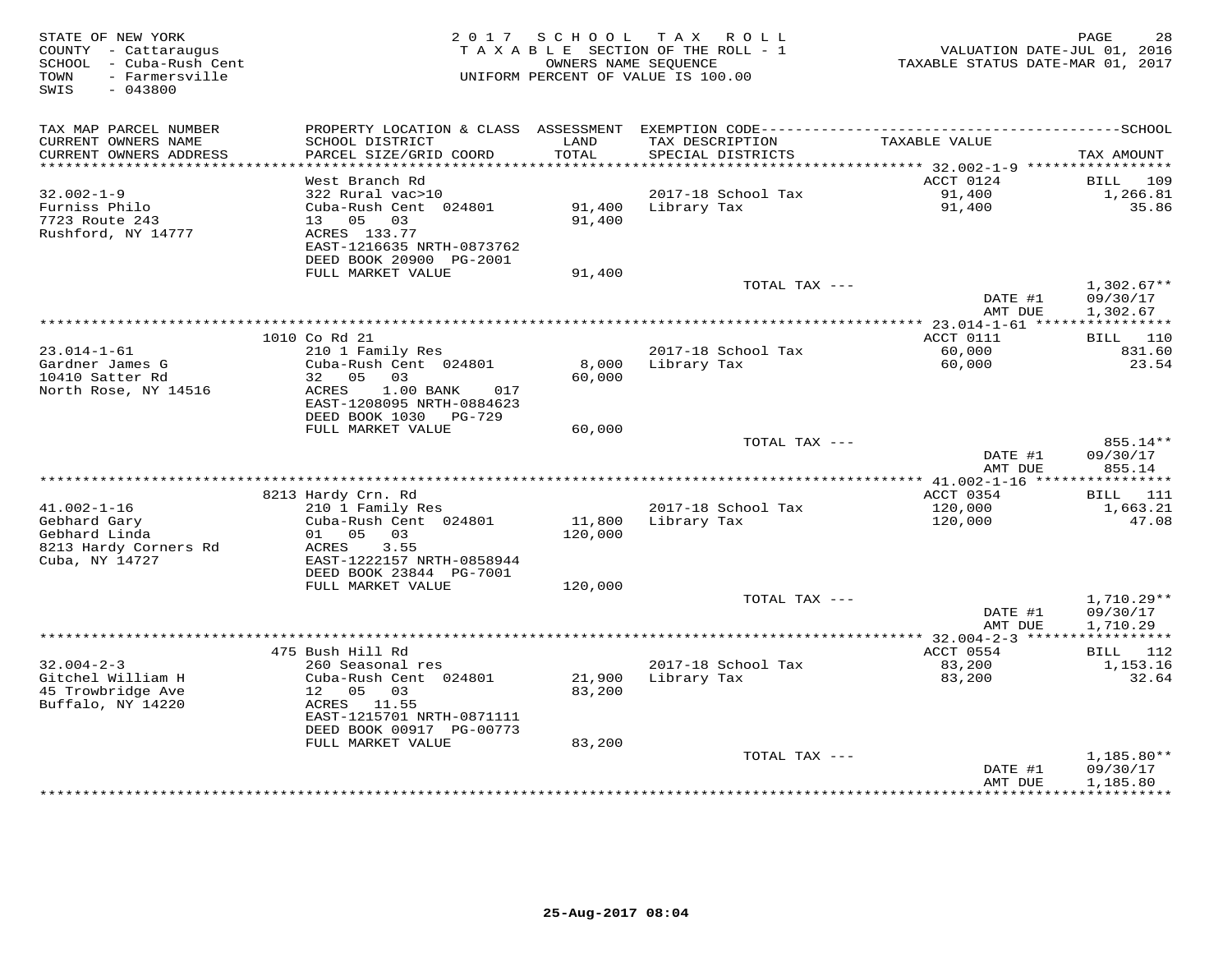| TAX MAP PARCEL NUMBER<br>TAXABLE VALUE<br>CURRENT OWNERS NAME<br>SCHOOL DISTRICT<br>LAND<br>TAX DESCRIPTION<br>PARCEL SIZE/GRID COORD<br>TOTAL<br>CURRENT OWNERS ADDRESS<br>SPECIAL DISTRICTS<br>TAX AMOUNT<br>ACCT 0861<br>252 Hardy Crn. Rd<br>BILL 113<br>$41.002 - 1 - 9.5$<br>260 Seasonal res<br>2017-18 School Tax<br>48,400<br>670.83<br>48,400<br>18.99<br>Gmerek Robert C<br>Cuba-Rush Cent 024801<br>19,900<br>Library Tax<br>02 05 03<br>48,400<br>Gmerek Michael et al<br>6242 Drake Settlement Rd<br>ACRES<br>9.70<br>Burt, NY 14028<br>EAST-1218758 NRTH-0860591<br>DEED BOOK 20348 PG-2001<br>FULL MARKET VALUE<br>48,400<br>689.82**<br>TOTAL TAX ---<br>DATE #1<br>09/30/17<br>AMT DUE<br>689.82<br>9460 NYS Rte 98<br>ACCT 0127<br>114<br><b>BILL</b><br>$32.001 - 1 - 2$<br>240 Rural res<br>41720<br>AG DIST<br>680<br>Goehler June M<br>Cuba-Rush Cent 024801<br>115,900 2017-18 School Tax<br>192,220<br>2,664.18<br>8285 Boston State Rd<br>30 31 05<br>75.41<br>03<br>192,900<br>Library Tax<br>192,220<br>Hamburg, NY 14075<br>see L1033 P 182 Map 2525<br>ACRES 138.06<br>MAY BE SUBJECT TO PAYMENT<br>EAST-1208878 NRTH-0878900<br>UNDER AGDIST LAW TIL 2021<br>DEED BOOK 103<br>PG-182<br>FULL MARKET VALUE<br>192,900<br>TOTAL TAX ---<br>$2,739.59**$<br>09/30/17<br>DATE #1<br>AMT DUE<br>2,739.59<br>NYS Rte 98<br>ACCT 0128<br>BILL 115<br>105 Vac farmland<br>5,500<br>$32.001 - 1 - 3$<br>AG DIST<br>41720<br>2017-18 School Tax<br>Goehler June M<br>Cuba-Rush Cent 024801<br>33,700<br>28,200<br>390.85<br>8285 Boston State Rd<br>$30 - 05 - 03$<br>Library Tax<br>11.06<br>33,700<br>28,200<br>Hamburg, NY 14075<br>ACRES 31.20<br>EAST-1207303 NRTH-0878484<br>DEED BOOK 709<br>MAY BE SUBJECT TO PAYMENT<br>PG-00938<br>UNDER AGDIST LAW TIL 2021<br>FULL MARKET VALUE<br>33,700<br>401.91**<br>TOTAL TAX ---<br>DATE #1<br>09/30/17<br>401.91<br>AMT DUE<br>********** 32.002-1-15.2 **************<br>West Branch Rd<br>ACCT 1014<br>BILL 116<br>$32.002 - 1 - 15.2$<br>260 Seasonal res<br>2017-18 School Tax<br>111,500<br>1,545.40<br>Gould Paul H<br>Cuba-Rush Cent 024801<br>Library Tax<br>43.74<br>73,600<br>111,500<br>78 Shearer<br>21 05<br>111,500<br>03<br>East Aurora, NY 14052<br>Ff 2060.00<br>ACRES 118.10<br>EAST-1212482 NRTH-0873185<br>DEED BOOK 00988 PG-00538<br>FULL MARKET VALUE<br>111,500<br>TOTAL TAX ---<br>$1,589.14**$<br>09/30/17<br>DATE #1<br>1,589.14<br>AMT DUE<br>* * * * * * * * * *<br>************* | STATE OF NEW YORK<br>COUNTY - Cattaraugus<br>SCHOOL - Cuba-Rush Cent<br>- Farmersville<br>TOWN<br>SWIS<br>$-043800$ | 2017 SCHOOL TAX ROLL<br>TAXABLE SECTION OF THE ROLL - 1<br>OWNERS NAME SEQUENCE<br>UNIFORM PERCENT OF VALUE IS 100.00 |  | VALUATION DATE-JUL 01, 2016<br>TAXABLE STATUS DATE-MAR 01, 2017 | PAGE | 29 |
|----------------------------------------------------------------------------------------------------------------------------------------------------------------------------------------------------------------------------------------------------------------------------------------------------------------------------------------------------------------------------------------------------------------------------------------------------------------------------------------------------------------------------------------------------------------------------------------------------------------------------------------------------------------------------------------------------------------------------------------------------------------------------------------------------------------------------------------------------------------------------------------------------------------------------------------------------------------------------------------------------------------------------------------------------------------------------------------------------------------------------------------------------------------------------------------------------------------------------------------------------------------------------------------------------------------------------------------------------------------------------------------------------------------------------------------------------------------------------------------------------------------------------------------------------------------------------------------------------------------------------------------------------------------------------------------------------------------------------------------------------------------------------------------------------------------------------------------------------------------------------------------------------------------------------------------------------------------------------------------------------------------------------------------------------------------------------------------------------------------------------------------------------------------------------------------------------------------------------------------------------------------------------------------------------------------------------------------------------------------------------------------------------------------------------------------------------------------------------------------|---------------------------------------------------------------------------------------------------------------------|-----------------------------------------------------------------------------------------------------------------------|--|-----------------------------------------------------------------|------|----|
|                                                                                                                                                                                                                                                                                                                                                                                                                                                                                                                                                                                                                                                                                                                                                                                                                                                                                                                                                                                                                                                                                                                                                                                                                                                                                                                                                                                                                                                                                                                                                                                                                                                                                                                                                                                                                                                                                                                                                                                                                                                                                                                                                                                                                                                                                                                                                                                                                                                                                        |                                                                                                                     |                                                                                                                       |  |                                                                 |      |    |
|                                                                                                                                                                                                                                                                                                                                                                                                                                                                                                                                                                                                                                                                                                                                                                                                                                                                                                                                                                                                                                                                                                                                                                                                                                                                                                                                                                                                                                                                                                                                                                                                                                                                                                                                                                                                                                                                                                                                                                                                                                                                                                                                                                                                                                                                                                                                                                                                                                                                                        |                                                                                                                     |                                                                                                                       |  |                                                                 |      |    |
|                                                                                                                                                                                                                                                                                                                                                                                                                                                                                                                                                                                                                                                                                                                                                                                                                                                                                                                                                                                                                                                                                                                                                                                                                                                                                                                                                                                                                                                                                                                                                                                                                                                                                                                                                                                                                                                                                                                                                                                                                                                                                                                                                                                                                                                                                                                                                                                                                                                                                        |                                                                                                                     |                                                                                                                       |  |                                                                 |      |    |
|                                                                                                                                                                                                                                                                                                                                                                                                                                                                                                                                                                                                                                                                                                                                                                                                                                                                                                                                                                                                                                                                                                                                                                                                                                                                                                                                                                                                                                                                                                                                                                                                                                                                                                                                                                                                                                                                                                                                                                                                                                                                                                                                                                                                                                                                                                                                                                                                                                                                                        |                                                                                                                     |                                                                                                                       |  |                                                                 |      |    |
|                                                                                                                                                                                                                                                                                                                                                                                                                                                                                                                                                                                                                                                                                                                                                                                                                                                                                                                                                                                                                                                                                                                                                                                                                                                                                                                                                                                                                                                                                                                                                                                                                                                                                                                                                                                                                                                                                                                                                                                                                                                                                                                                                                                                                                                                                                                                                                                                                                                                                        |                                                                                                                     |                                                                                                                       |  |                                                                 |      |    |
|                                                                                                                                                                                                                                                                                                                                                                                                                                                                                                                                                                                                                                                                                                                                                                                                                                                                                                                                                                                                                                                                                                                                                                                                                                                                                                                                                                                                                                                                                                                                                                                                                                                                                                                                                                                                                                                                                                                                                                                                                                                                                                                                                                                                                                                                                                                                                                                                                                                                                        |                                                                                                                     |                                                                                                                       |  |                                                                 |      |    |
|                                                                                                                                                                                                                                                                                                                                                                                                                                                                                                                                                                                                                                                                                                                                                                                                                                                                                                                                                                                                                                                                                                                                                                                                                                                                                                                                                                                                                                                                                                                                                                                                                                                                                                                                                                                                                                                                                                                                                                                                                                                                                                                                                                                                                                                                                                                                                                                                                                                                                        |                                                                                                                     |                                                                                                                       |  |                                                                 |      |    |
|                                                                                                                                                                                                                                                                                                                                                                                                                                                                                                                                                                                                                                                                                                                                                                                                                                                                                                                                                                                                                                                                                                                                                                                                                                                                                                                                                                                                                                                                                                                                                                                                                                                                                                                                                                                                                                                                                                                                                                                                                                                                                                                                                                                                                                                                                                                                                                                                                                                                                        |                                                                                                                     |                                                                                                                       |  |                                                                 |      |    |
|                                                                                                                                                                                                                                                                                                                                                                                                                                                                                                                                                                                                                                                                                                                                                                                                                                                                                                                                                                                                                                                                                                                                                                                                                                                                                                                                                                                                                                                                                                                                                                                                                                                                                                                                                                                                                                                                                                                                                                                                                                                                                                                                                                                                                                                                                                                                                                                                                                                                                        |                                                                                                                     |                                                                                                                       |  |                                                                 |      |    |
|                                                                                                                                                                                                                                                                                                                                                                                                                                                                                                                                                                                                                                                                                                                                                                                                                                                                                                                                                                                                                                                                                                                                                                                                                                                                                                                                                                                                                                                                                                                                                                                                                                                                                                                                                                                                                                                                                                                                                                                                                                                                                                                                                                                                                                                                                                                                                                                                                                                                                        |                                                                                                                     |                                                                                                                       |  |                                                                 |      |    |
|                                                                                                                                                                                                                                                                                                                                                                                                                                                                                                                                                                                                                                                                                                                                                                                                                                                                                                                                                                                                                                                                                                                                                                                                                                                                                                                                                                                                                                                                                                                                                                                                                                                                                                                                                                                                                                                                                                                                                                                                                                                                                                                                                                                                                                                                                                                                                                                                                                                                                        |                                                                                                                     |                                                                                                                       |  |                                                                 |      |    |
|                                                                                                                                                                                                                                                                                                                                                                                                                                                                                                                                                                                                                                                                                                                                                                                                                                                                                                                                                                                                                                                                                                                                                                                                                                                                                                                                                                                                                                                                                                                                                                                                                                                                                                                                                                                                                                                                                                                                                                                                                                                                                                                                                                                                                                                                                                                                                                                                                                                                                        |                                                                                                                     |                                                                                                                       |  |                                                                 |      |    |
|                                                                                                                                                                                                                                                                                                                                                                                                                                                                                                                                                                                                                                                                                                                                                                                                                                                                                                                                                                                                                                                                                                                                                                                                                                                                                                                                                                                                                                                                                                                                                                                                                                                                                                                                                                                                                                                                                                                                                                                                                                                                                                                                                                                                                                                                                                                                                                                                                                                                                        |                                                                                                                     |                                                                                                                       |  |                                                                 |      |    |
|                                                                                                                                                                                                                                                                                                                                                                                                                                                                                                                                                                                                                                                                                                                                                                                                                                                                                                                                                                                                                                                                                                                                                                                                                                                                                                                                                                                                                                                                                                                                                                                                                                                                                                                                                                                                                                                                                                                                                                                                                                                                                                                                                                                                                                                                                                                                                                                                                                                                                        |                                                                                                                     |                                                                                                                       |  |                                                                 |      |    |
|                                                                                                                                                                                                                                                                                                                                                                                                                                                                                                                                                                                                                                                                                                                                                                                                                                                                                                                                                                                                                                                                                                                                                                                                                                                                                                                                                                                                                                                                                                                                                                                                                                                                                                                                                                                                                                                                                                                                                                                                                                                                                                                                                                                                                                                                                                                                                                                                                                                                                        |                                                                                                                     |                                                                                                                       |  |                                                                 |      |    |
|                                                                                                                                                                                                                                                                                                                                                                                                                                                                                                                                                                                                                                                                                                                                                                                                                                                                                                                                                                                                                                                                                                                                                                                                                                                                                                                                                                                                                                                                                                                                                                                                                                                                                                                                                                                                                                                                                                                                                                                                                                                                                                                                                                                                                                                                                                                                                                                                                                                                                        |                                                                                                                     |                                                                                                                       |  |                                                                 |      |    |
|                                                                                                                                                                                                                                                                                                                                                                                                                                                                                                                                                                                                                                                                                                                                                                                                                                                                                                                                                                                                                                                                                                                                                                                                                                                                                                                                                                                                                                                                                                                                                                                                                                                                                                                                                                                                                                                                                                                                                                                                                                                                                                                                                                                                                                                                                                                                                                                                                                                                                        |                                                                                                                     |                                                                                                                       |  |                                                                 |      |    |
|                                                                                                                                                                                                                                                                                                                                                                                                                                                                                                                                                                                                                                                                                                                                                                                                                                                                                                                                                                                                                                                                                                                                                                                                                                                                                                                                                                                                                                                                                                                                                                                                                                                                                                                                                                                                                                                                                                                                                                                                                                                                                                                                                                                                                                                                                                                                                                                                                                                                                        |                                                                                                                     |                                                                                                                       |  |                                                                 |      |    |
|                                                                                                                                                                                                                                                                                                                                                                                                                                                                                                                                                                                                                                                                                                                                                                                                                                                                                                                                                                                                                                                                                                                                                                                                                                                                                                                                                                                                                                                                                                                                                                                                                                                                                                                                                                                                                                                                                                                                                                                                                                                                                                                                                                                                                                                                                                                                                                                                                                                                                        |                                                                                                                     |                                                                                                                       |  |                                                                 |      |    |
|                                                                                                                                                                                                                                                                                                                                                                                                                                                                                                                                                                                                                                                                                                                                                                                                                                                                                                                                                                                                                                                                                                                                                                                                                                                                                                                                                                                                                                                                                                                                                                                                                                                                                                                                                                                                                                                                                                                                                                                                                                                                                                                                                                                                                                                                                                                                                                                                                                                                                        |                                                                                                                     |                                                                                                                       |  |                                                                 |      |    |
|                                                                                                                                                                                                                                                                                                                                                                                                                                                                                                                                                                                                                                                                                                                                                                                                                                                                                                                                                                                                                                                                                                                                                                                                                                                                                                                                                                                                                                                                                                                                                                                                                                                                                                                                                                                                                                                                                                                                                                                                                                                                                                                                                                                                                                                                                                                                                                                                                                                                                        |                                                                                                                     |                                                                                                                       |  |                                                                 |      |    |
|                                                                                                                                                                                                                                                                                                                                                                                                                                                                                                                                                                                                                                                                                                                                                                                                                                                                                                                                                                                                                                                                                                                                                                                                                                                                                                                                                                                                                                                                                                                                                                                                                                                                                                                                                                                                                                                                                                                                                                                                                                                                                                                                                                                                                                                                                                                                                                                                                                                                                        |                                                                                                                     |                                                                                                                       |  |                                                                 |      |    |
|                                                                                                                                                                                                                                                                                                                                                                                                                                                                                                                                                                                                                                                                                                                                                                                                                                                                                                                                                                                                                                                                                                                                                                                                                                                                                                                                                                                                                                                                                                                                                                                                                                                                                                                                                                                                                                                                                                                                                                                                                                                                                                                                                                                                                                                                                                                                                                                                                                                                                        |                                                                                                                     |                                                                                                                       |  |                                                                 |      |    |
|                                                                                                                                                                                                                                                                                                                                                                                                                                                                                                                                                                                                                                                                                                                                                                                                                                                                                                                                                                                                                                                                                                                                                                                                                                                                                                                                                                                                                                                                                                                                                                                                                                                                                                                                                                                                                                                                                                                                                                                                                                                                                                                                                                                                                                                                                                                                                                                                                                                                                        |                                                                                                                     |                                                                                                                       |  |                                                                 |      |    |
|                                                                                                                                                                                                                                                                                                                                                                                                                                                                                                                                                                                                                                                                                                                                                                                                                                                                                                                                                                                                                                                                                                                                                                                                                                                                                                                                                                                                                                                                                                                                                                                                                                                                                                                                                                                                                                                                                                                                                                                                                                                                                                                                                                                                                                                                                                                                                                                                                                                                                        |                                                                                                                     |                                                                                                                       |  |                                                                 |      |    |
|                                                                                                                                                                                                                                                                                                                                                                                                                                                                                                                                                                                                                                                                                                                                                                                                                                                                                                                                                                                                                                                                                                                                                                                                                                                                                                                                                                                                                                                                                                                                                                                                                                                                                                                                                                                                                                                                                                                                                                                                                                                                                                                                                                                                                                                                                                                                                                                                                                                                                        |                                                                                                                     |                                                                                                                       |  |                                                                 |      |    |
|                                                                                                                                                                                                                                                                                                                                                                                                                                                                                                                                                                                                                                                                                                                                                                                                                                                                                                                                                                                                                                                                                                                                                                                                                                                                                                                                                                                                                                                                                                                                                                                                                                                                                                                                                                                                                                                                                                                                                                                                                                                                                                                                                                                                                                                                                                                                                                                                                                                                                        |                                                                                                                     |                                                                                                                       |  |                                                                 |      |    |
|                                                                                                                                                                                                                                                                                                                                                                                                                                                                                                                                                                                                                                                                                                                                                                                                                                                                                                                                                                                                                                                                                                                                                                                                                                                                                                                                                                                                                                                                                                                                                                                                                                                                                                                                                                                                                                                                                                                                                                                                                                                                                                                                                                                                                                                                                                                                                                                                                                                                                        |                                                                                                                     |                                                                                                                       |  |                                                                 |      |    |
|                                                                                                                                                                                                                                                                                                                                                                                                                                                                                                                                                                                                                                                                                                                                                                                                                                                                                                                                                                                                                                                                                                                                                                                                                                                                                                                                                                                                                                                                                                                                                                                                                                                                                                                                                                                                                                                                                                                                                                                                                                                                                                                                                                                                                                                                                                                                                                                                                                                                                        |                                                                                                                     |                                                                                                                       |  |                                                                 |      |    |
|                                                                                                                                                                                                                                                                                                                                                                                                                                                                                                                                                                                                                                                                                                                                                                                                                                                                                                                                                                                                                                                                                                                                                                                                                                                                                                                                                                                                                                                                                                                                                                                                                                                                                                                                                                                                                                                                                                                                                                                                                                                                                                                                                                                                                                                                                                                                                                                                                                                                                        |                                                                                                                     |                                                                                                                       |  |                                                                 |      |    |
|                                                                                                                                                                                                                                                                                                                                                                                                                                                                                                                                                                                                                                                                                                                                                                                                                                                                                                                                                                                                                                                                                                                                                                                                                                                                                                                                                                                                                                                                                                                                                                                                                                                                                                                                                                                                                                                                                                                                                                                                                                                                                                                                                                                                                                                                                                                                                                                                                                                                                        |                                                                                                                     |                                                                                                                       |  |                                                                 |      |    |
|                                                                                                                                                                                                                                                                                                                                                                                                                                                                                                                                                                                                                                                                                                                                                                                                                                                                                                                                                                                                                                                                                                                                                                                                                                                                                                                                                                                                                                                                                                                                                                                                                                                                                                                                                                                                                                                                                                                                                                                                                                                                                                                                                                                                                                                                                                                                                                                                                                                                                        |                                                                                                                     |                                                                                                                       |  |                                                                 |      |    |
|                                                                                                                                                                                                                                                                                                                                                                                                                                                                                                                                                                                                                                                                                                                                                                                                                                                                                                                                                                                                                                                                                                                                                                                                                                                                                                                                                                                                                                                                                                                                                                                                                                                                                                                                                                                                                                                                                                                                                                                                                                                                                                                                                                                                                                                                                                                                                                                                                                                                                        |                                                                                                                     |                                                                                                                       |  |                                                                 |      |    |
|                                                                                                                                                                                                                                                                                                                                                                                                                                                                                                                                                                                                                                                                                                                                                                                                                                                                                                                                                                                                                                                                                                                                                                                                                                                                                                                                                                                                                                                                                                                                                                                                                                                                                                                                                                                                                                                                                                                                                                                                                                                                                                                                                                                                                                                                                                                                                                                                                                                                                        |                                                                                                                     |                                                                                                                       |  |                                                                 |      |    |
|                                                                                                                                                                                                                                                                                                                                                                                                                                                                                                                                                                                                                                                                                                                                                                                                                                                                                                                                                                                                                                                                                                                                                                                                                                                                                                                                                                                                                                                                                                                                                                                                                                                                                                                                                                                                                                                                                                                                                                                                                                                                                                                                                                                                                                                                                                                                                                                                                                                                                        |                                                                                                                     |                                                                                                                       |  |                                                                 |      |    |
|                                                                                                                                                                                                                                                                                                                                                                                                                                                                                                                                                                                                                                                                                                                                                                                                                                                                                                                                                                                                                                                                                                                                                                                                                                                                                                                                                                                                                                                                                                                                                                                                                                                                                                                                                                                                                                                                                                                                                                                                                                                                                                                                                                                                                                                                                                                                                                                                                                                                                        |                                                                                                                     |                                                                                                                       |  |                                                                 |      |    |
|                                                                                                                                                                                                                                                                                                                                                                                                                                                                                                                                                                                                                                                                                                                                                                                                                                                                                                                                                                                                                                                                                                                                                                                                                                                                                                                                                                                                                                                                                                                                                                                                                                                                                                                                                                                                                                                                                                                                                                                                                                                                                                                                                                                                                                                                                                                                                                                                                                                                                        |                                                                                                                     |                                                                                                                       |  |                                                                 |      |    |
|                                                                                                                                                                                                                                                                                                                                                                                                                                                                                                                                                                                                                                                                                                                                                                                                                                                                                                                                                                                                                                                                                                                                                                                                                                                                                                                                                                                                                                                                                                                                                                                                                                                                                                                                                                                                                                                                                                                                                                                                                                                                                                                                                                                                                                                                                                                                                                                                                                                                                        |                                                                                                                     |                                                                                                                       |  |                                                                 |      |    |
|                                                                                                                                                                                                                                                                                                                                                                                                                                                                                                                                                                                                                                                                                                                                                                                                                                                                                                                                                                                                                                                                                                                                                                                                                                                                                                                                                                                                                                                                                                                                                                                                                                                                                                                                                                                                                                                                                                                                                                                                                                                                                                                                                                                                                                                                                                                                                                                                                                                                                        |                                                                                                                     |                                                                                                                       |  |                                                                 |      |    |
|                                                                                                                                                                                                                                                                                                                                                                                                                                                                                                                                                                                                                                                                                                                                                                                                                                                                                                                                                                                                                                                                                                                                                                                                                                                                                                                                                                                                                                                                                                                                                                                                                                                                                                                                                                                                                                                                                                                                                                                                                                                                                                                                                                                                                                                                                                                                                                                                                                                                                        |                                                                                                                     |                                                                                                                       |  |                                                                 |      |    |
|                                                                                                                                                                                                                                                                                                                                                                                                                                                                                                                                                                                                                                                                                                                                                                                                                                                                                                                                                                                                                                                                                                                                                                                                                                                                                                                                                                                                                                                                                                                                                                                                                                                                                                                                                                                                                                                                                                                                                                                                                                                                                                                                                                                                                                                                                                                                                                                                                                                                                        |                                                                                                                     |                                                                                                                       |  |                                                                 |      |    |
|                                                                                                                                                                                                                                                                                                                                                                                                                                                                                                                                                                                                                                                                                                                                                                                                                                                                                                                                                                                                                                                                                                                                                                                                                                                                                                                                                                                                                                                                                                                                                                                                                                                                                                                                                                                                                                                                                                                                                                                                                                                                                                                                                                                                                                                                                                                                                                                                                                                                                        |                                                                                                                     |                                                                                                                       |  |                                                                 |      |    |
|                                                                                                                                                                                                                                                                                                                                                                                                                                                                                                                                                                                                                                                                                                                                                                                                                                                                                                                                                                                                                                                                                                                                                                                                                                                                                                                                                                                                                                                                                                                                                                                                                                                                                                                                                                                                                                                                                                                                                                                                                                                                                                                                                                                                                                                                                                                                                                                                                                                                                        |                                                                                                                     |                                                                                                                       |  |                                                                 |      |    |
|                                                                                                                                                                                                                                                                                                                                                                                                                                                                                                                                                                                                                                                                                                                                                                                                                                                                                                                                                                                                                                                                                                                                                                                                                                                                                                                                                                                                                                                                                                                                                                                                                                                                                                                                                                                                                                                                                                                                                                                                                                                                                                                                                                                                                                                                                                                                                                                                                                                                                        |                                                                                                                     |                                                                                                                       |  |                                                                 |      |    |
|                                                                                                                                                                                                                                                                                                                                                                                                                                                                                                                                                                                                                                                                                                                                                                                                                                                                                                                                                                                                                                                                                                                                                                                                                                                                                                                                                                                                                                                                                                                                                                                                                                                                                                                                                                                                                                                                                                                                                                                                                                                                                                                                                                                                                                                                                                                                                                                                                                                                                        |                                                                                                                     |                                                                                                                       |  |                                                                 |      |    |
|                                                                                                                                                                                                                                                                                                                                                                                                                                                                                                                                                                                                                                                                                                                                                                                                                                                                                                                                                                                                                                                                                                                                                                                                                                                                                                                                                                                                                                                                                                                                                                                                                                                                                                                                                                                                                                                                                                                                                                                                                                                                                                                                                                                                                                                                                                                                                                                                                                                                                        |                                                                                                                     |                                                                                                                       |  |                                                                 |      |    |
|                                                                                                                                                                                                                                                                                                                                                                                                                                                                                                                                                                                                                                                                                                                                                                                                                                                                                                                                                                                                                                                                                                                                                                                                                                                                                                                                                                                                                                                                                                                                                                                                                                                                                                                                                                                                                                                                                                                                                                                                                                                                                                                                                                                                                                                                                                                                                                                                                                                                                        |                                                                                                                     |                                                                                                                       |  |                                                                 |      |    |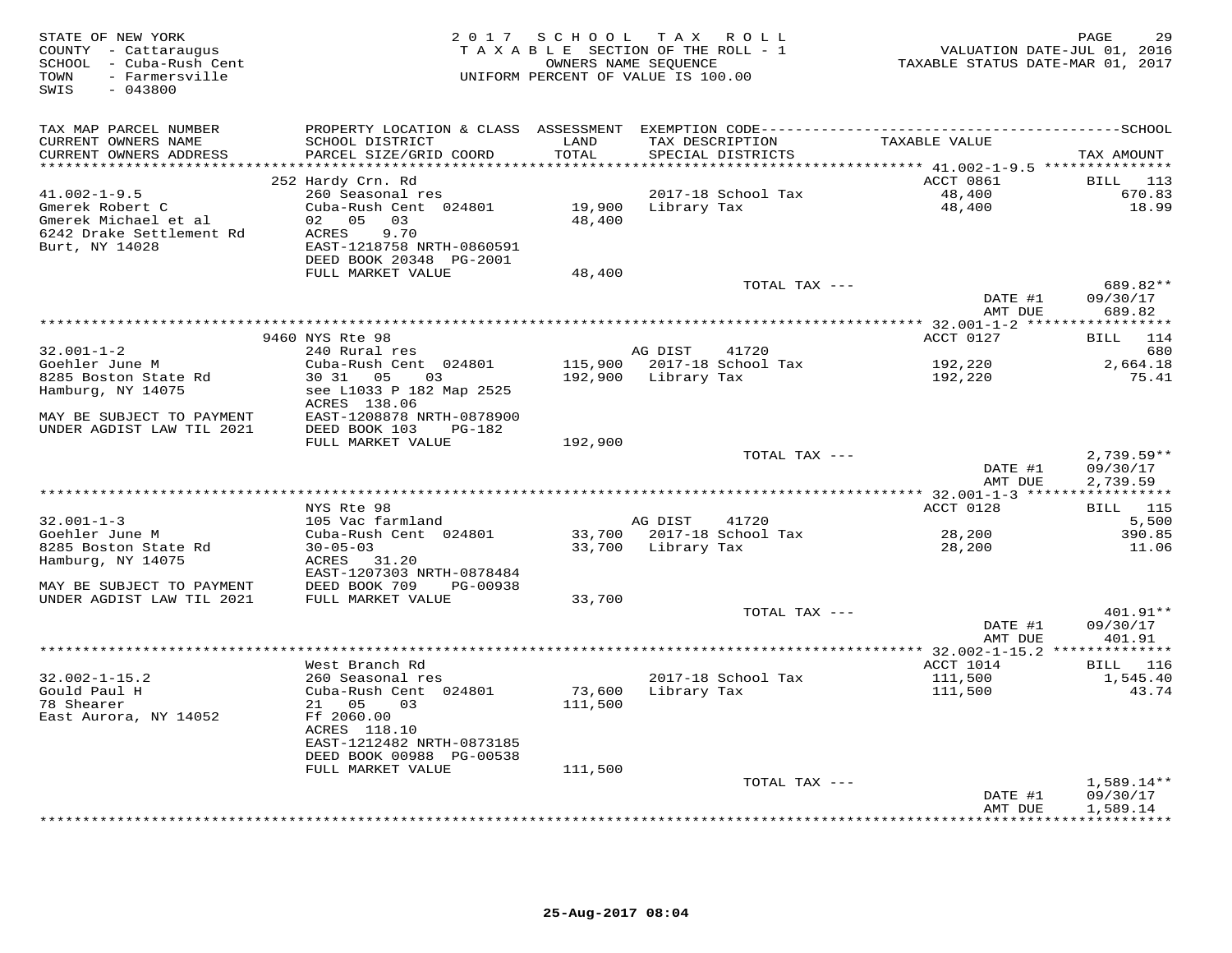| STATE OF NEW YORK<br>COUNTY - Cattaraugus<br>SCHOOL - Cuba-Rush Cent<br>- Farmersville<br>TOWN<br>SWIS<br>$-043800$ |                                                       | 2017 SCHOOL TAX ROLL<br>TAXABLE SECTION OF THE ROLL - 1<br>OWNERS NAME SEQUENCE<br>UNIFORM PERCENT OF VALUE IS 100.00 |                 |                    | TAXABLE STATUS DATE-MAR 01, 2017 | 30<br>PAGE<br>VALUATION DATE-JUL 01, 2016 |
|---------------------------------------------------------------------------------------------------------------------|-------------------------------------------------------|-----------------------------------------------------------------------------------------------------------------------|-----------------|--------------------|----------------------------------|-------------------------------------------|
| TAX MAP PARCEL NUMBER                                                                                               |                                                       |                                                                                                                       |                 |                    |                                  |                                           |
| CURRENT OWNERS NAME                                                                                                 | SCHOOL DISTRICT                                       | LAND                                                                                                                  | TAX DESCRIPTION |                    | TAXABLE VALUE                    |                                           |
| CURRENT OWNERS ADDRESS                                                                                              | PARCEL SIZE/GRID COORD                                | TOTAL                                                                                                                 |                 | SPECIAL DISTRICTS  |                                  | TAX AMOUNT                                |
|                                                                                                                     | 8850 Stebbins Rd                                      |                                                                                                                       |                 |                    | ACCT 0993                        | BILL 117                                  |
| $32.004 - 2 - 14.5$                                                                                                 | 270 Mfg housing                                       |                                                                                                                       |                 | 2017-18 School Tax | 19,000                           | 263.34                                    |
| Grabowski John E                                                                                                    | Cuba-Rush Cent 024801                                 | 11,600                                                                                                                | Library Tax     |                    | 19,000                           | 7.45                                      |
| 434 76th St                                                                                                         | 12 05<br>03                                           | 19,000                                                                                                                |                 |                    |                                  |                                           |
| Niagara Falls, NY 14304                                                                                             | ACRES<br>3.38                                         |                                                                                                                       |                 |                    |                                  |                                           |
|                                                                                                                     | EAST-1214949 NRTH-0868565<br>DEED BOOK 977<br>PG-167  |                                                                                                                       |                 |                    |                                  |                                           |
|                                                                                                                     | FULL MARKET VALUE                                     | 19,000                                                                                                                |                 |                    |                                  |                                           |
|                                                                                                                     |                                                       |                                                                                                                       |                 | TOTAL TAX ---      |                                  | 270.79**                                  |
|                                                                                                                     |                                                       |                                                                                                                       |                 |                    | DATE #1                          | 09/30/17                                  |
|                                                                                                                     |                                                       |                                                                                                                       |                 |                    | AMT DUE                          | 270.79                                    |
|                                                                                                                     | 9787 Church St                                        |                                                                                                                       |                 |                    | ACCT 1017                        | BILL 118                                  |
| $23.014 - 1 - 68.2$                                                                                                 | 210 1 Family Res                                      |                                                                                                                       | <b>BAS STAR</b> | 41854              |                                  | 30,000                                    |
| Green Susan M                                                                                                       | Cuba-Rush Cent 024801                                 | 5,600                                                                                                                 |                 | 2017-18 School Tax | 35,300                           | 489.26                                    |
| 9787 Church St                                                                                                      | 32 05 03                                              | 35,300                                                                                                                | Library Tax     |                    | 35,300                           | 13.85                                     |
| Farmersville Station, NY 14060 FRNT                                                                                 | 51.00 DPTH 175.00                                     |                                                                                                                       |                 |                    |                                  |                                           |
|                                                                                                                     | 0.20<br>ACRES                                         |                                                                                                                       |                 |                    |                                  |                                           |
|                                                                                                                     | EAST-1208227 NRTH-0884851<br>DEED BOOK 00989 PG-00514 |                                                                                                                       |                 |                    |                                  |                                           |
|                                                                                                                     | FULL MARKET VALUE                                     | 35,300                                                                                                                |                 |                    |                                  |                                           |
|                                                                                                                     |                                                       |                                                                                                                       |                 | TOTAL TAX ---      |                                  | 87.31**                                   |
|                                                                                                                     |                                                       |                                                                                                                       |                 |                    | DATE #1                          | 09/30/17                                  |
|                                                                                                                     |                                                       |                                                                                                                       |                 |                    | AMT DUE                          | 87.31                                     |
|                                                                                                                     | 247 Hardy Crn. Rd                                     |                                                                                                                       |                 |                    | ACCT 0595                        | ********<br><b>BILL</b> 119               |
| $41.002 - 1 - 11.2$                                                                                                 | 240 Rural res                                         |                                                                                                                       | BAS STAR        | 41854              |                                  | 30,000                                    |
| Griffin Edward                                                                                                      | Cuba-Rush Cent 024801                                 | 22,500                                                                                                                |                 | 2017-18 School Tax | 131,300                          | 1,819.83                                  |
| Griffin Lucille                                                                                                     | 01 05 03                                              | 131,300                                                                                                               | Library Tax     |                    | 131,300                          | 51.51                                     |
| Rhonda Smith                                                                                                        | ACRES 12.34 BANK<br>017                               |                                                                                                                       |                 |                    |                                  |                                           |
| 668 Chaffee Rd                                                                                                      | EAST-1219016 NRTH-0859436                             |                                                                                                                       |                 |                    |                                  |                                           |
| Arcade, NY 14009                                                                                                    | DEED BOOK 1017 PG-1029<br>FULL MARKET VALUE           | 131,300                                                                                                               |                 |                    |                                  |                                           |
|                                                                                                                     |                                                       |                                                                                                                       |                 | TOTAL TAX ---      |                                  | $1,455.54**$                              |
|                                                                                                                     |                                                       |                                                                                                                       |                 |                    | DATE #1                          | 09/30/17                                  |
|                                                                                                                     |                                                       |                                                                                                                       |                 |                    | AMT DUE                          | 1,455.54                                  |
|                                                                                                                     |                                                       |                                                                                                                       |                 |                    | ********* 32.004-1-8 *****       | ***********                               |
| $32.004 - 1 - 8$                                                                                                    | 9005 Stebbins Rd<br>270 Mfg housing                   |                                                                                                                       |                 | 2017-18 School Tax | ACCT 0225<br>21,500              | BILL 120<br>297.99                        |
| Griffin-Tundo Genienne                                                                                              | Cuba-Rush Cent 024801                                 | 11,600                                                                                                                | Library Tax     |                    | 21,500                           | 8.43                                      |
| Kuczka Daniel LU                                                                                                    | 20 05<br>03                                           | 21,500                                                                                                                |                 |                    |                                  |                                           |
| 4891 Linden Rd                                                                                                      | ACRES<br>3.40                                         |                                                                                                                       |                 |                    |                                  |                                           |
| East Bethany, NY 14054                                                                                              | EAST-1214216 NRTH-0870643                             |                                                                                                                       |                 |                    |                                  |                                           |
|                                                                                                                     | DEED BOOK 27827 PG-2001                               |                                                                                                                       |                 |                    |                                  |                                           |
| PRIOR OWNER ON 3/01/2017<br>Kuczka Daniel S                                                                         | FULL MARKET VALUE                                     | 21,500                                                                                                                |                 |                    |                                  |                                           |
|                                                                                                                     |                                                       |                                                                                                                       |                 | TOTAL TAX ---      |                                  | $306.42**$                                |
|                                                                                                                     |                                                       |                                                                                                                       |                 |                    | DATE #1                          | 09/30/17                                  |
|                                                                                                                     |                                                       |                                                                                                                       |                 |                    | AMT DUE                          | 306.42                                    |
|                                                                                                                     |                                                       |                                                                                                                       |                 |                    | *************                    | * * * * * * * *                           |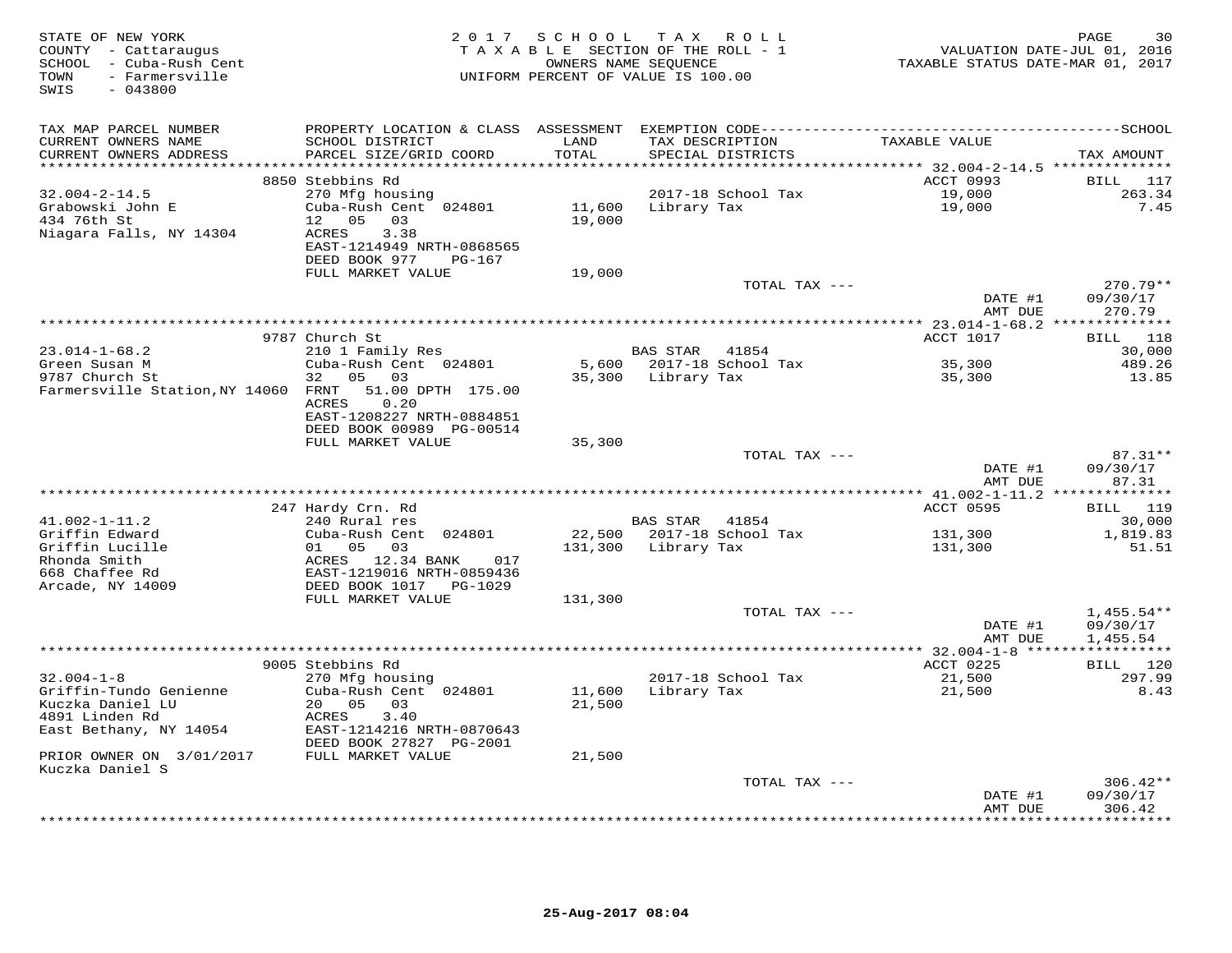| STATE OF NEW YORK<br>COUNTY - Cattaraugus<br>SCHOOL - Cuba-Rush Cent<br>- Farmersville<br>TOWN<br>SWIS<br>$-043800$ | 2017                                                      | SCHOOL           | T A X<br>R O L L<br>TAXABLE SECTION OF THE ROLL - 1<br>OWNERS NAME SEQUENCE<br>UNIFORM PERCENT OF VALUE IS 100.00 | VALUATION DATE-JUL 01, 2016<br>TAXABLE STATUS DATE-MAR 01, 2017 | PAGE<br>31                           |
|---------------------------------------------------------------------------------------------------------------------|-----------------------------------------------------------|------------------|-------------------------------------------------------------------------------------------------------------------|-----------------------------------------------------------------|--------------------------------------|
| TAX MAP PARCEL NUMBER                                                                                               |                                                           |                  |                                                                                                                   |                                                                 |                                      |
| CURRENT OWNERS NAME<br>CURRENT OWNERS ADDRESS                                                                       | SCHOOL DISTRICT<br>PARCEL SIZE/GRID COORD                 | LAND<br>TOTAL    | TAX DESCRIPTION<br>SPECIAL DISTRICTS                                                                              | TAXABLE VALUE                                                   | TAX AMOUNT                           |
| *******************                                                                                                 | 8918 Stebbins Rd                                          | * * * * * * *    |                                                                                                                   | ********** 32.004-2-16.1 **************<br>ACCT 0120            | 121<br>BILL                          |
| $32.004 - 2 - 16.1$                                                                                                 | 260 Seasonal res                                          |                  | 2017-18 School Tax                                                                                                | 89,700                                                          | 1,243.25                             |
| Grotke William R<br>Grotke David N<br>19 Lynncrest Ter                                                              | Cuba-Rush Cent 024801<br>12<br>0.5<br>03<br>ACRES<br>4.68 | 13,500<br>89,700 | Library Tax                                                                                                       | 89,700                                                          | 35.19                                |
| Cheektowaga, NY 14225                                                                                               | EAST-1214770 NRTH-0869688<br>DEED BOOK 00996 PG-00492     |                  |                                                                                                                   |                                                                 |                                      |
|                                                                                                                     | FULL MARKET VALUE                                         | 89,700           |                                                                                                                   |                                                                 |                                      |
|                                                                                                                     |                                                           |                  | TOTAL TAX ---                                                                                                     | DATE #1<br>AMT DUE                                              | $1,278.44**$<br>09/30/17<br>1,278.44 |
|                                                                                                                     |                                                           |                  | ********************                                                                                              | * $32.004 - 2 - 16.2$ ***                                       | ***********                          |
|                                                                                                                     | Stebbins Rd                                               |                  |                                                                                                                   | ACCT 0879                                                       | 122<br>BILL                          |
| $32.004 - 2 - 16.2$                                                                                                 | 322 Rural vac>10                                          |                  | 2017-18 School Tax                                                                                                | 16,000                                                          | 221.76                               |
| Grotke William R<br>Grotke Sharon, David                                                                            | Cuba-Rush Cent 024801<br>12 05<br>03                      | 16,000           | Library Tax                                                                                                       | 16,000                                                          | 6.28                                 |
| 4625 E Overlook Dr                                                                                                  | ACRES 13.31                                               | 16,000           |                                                                                                                   |                                                                 |                                      |
| Williamsville, NY 14221                                                                                             | EAST-1215497 NRTH-0869695                                 |                  |                                                                                                                   |                                                                 |                                      |
|                                                                                                                     | DEED BOOK 1007<br>PG-1022                                 |                  |                                                                                                                   |                                                                 |                                      |
|                                                                                                                     | FULL MARKET VALUE                                         | 16,000           |                                                                                                                   |                                                                 |                                      |
|                                                                                                                     |                                                           |                  | TOTAL TAX ---                                                                                                     | DATE #1<br>AMT DUE                                              | 228.04**<br>09/30/17<br>228.04       |
|                                                                                                                     |                                                           |                  |                                                                                                                   |                                                                 |                                      |
|                                                                                                                     | 8266 Healy Rd                                             |                  |                                                                                                                   | ACCT 0415                                                       | BILL 123                             |
| $41.001 - 1 - 26$                                                                                                   | 312 Vac w/imprv                                           |                  | 2017-18 School Tax                                                                                                | 23,700                                                          | 328.48                               |
| Guarino Michael J                                                                                                   | Cuba-Rush Cent 024801                                     | 22,200           | Library Tax                                                                                                       | 23,700                                                          | 9.30                                 |
| Guarino Marie<br>110 Winona Rd                                                                                      | 34 05<br>03<br>ACRES<br>11.89                             | 23,700           |                                                                                                                   |                                                                 |                                      |
| Elma, NY 14059                                                                                                      | EAST-1205020 NRTH-0860867                                 |                  |                                                                                                                   |                                                                 |                                      |
|                                                                                                                     | DEED BOOK 830<br>PG-00496                                 |                  |                                                                                                                   |                                                                 |                                      |
|                                                                                                                     | FULL MARKET VALUE                                         | 23,700           |                                                                                                                   |                                                                 |                                      |
|                                                                                                                     |                                                           |                  | TOTAL TAX ---                                                                                                     |                                                                 | 337.78**                             |
|                                                                                                                     |                                                           |                  |                                                                                                                   | DATE #1<br>AMT DUE                                              | 09/30/17<br>337.78                   |
|                                                                                                                     |                                                           |                  |                                                                                                                   | ************** 41.001-1-35 *******                              | ********                             |
|                                                                                                                     | 4002 Hardy Corners Rd                                     |                  |                                                                                                                   | ACCT 0443                                                       | 124<br>BILL                          |
| $41.001 - 1 - 35$                                                                                                   | 260 Seasonal res                                          |                  | 2017-18 School Tax                                                                                                | 80,900                                                          | 1,121.28                             |
| Guggemos Robert C<br>426 Rowley Rd                                                                                  | Cuba-Rush Cent 024801<br>05<br>34                         | 23,700<br>80,900 | Library Tax                                                                                                       | 80,900                                                          | 31.74                                |
| Depew, NY 14043                                                                                                     | 03<br>13.90<br>ACRES                                      |                  |                                                                                                                   |                                                                 |                                      |
|                                                                                                                     | EAST-1203993 NRTH-0862168                                 |                  |                                                                                                                   |                                                                 |                                      |
|                                                                                                                     | DEED BOOK 8010<br>PG-4001                                 |                  |                                                                                                                   |                                                                 |                                      |
|                                                                                                                     | FULL MARKET VALUE                                         | 80,900           |                                                                                                                   |                                                                 |                                      |
|                                                                                                                     |                                                           |                  | TOTAL TAX ---                                                                                                     | DATE #1                                                         | $1,153.02**$<br>09/30/17             |
|                                                                                                                     |                                                           |                  |                                                                                                                   | AMT DUE                                                         | 1,153.02                             |
|                                                                                                                     |                                                           |                  |                                                                                                                   | *********                                                       | **********                           |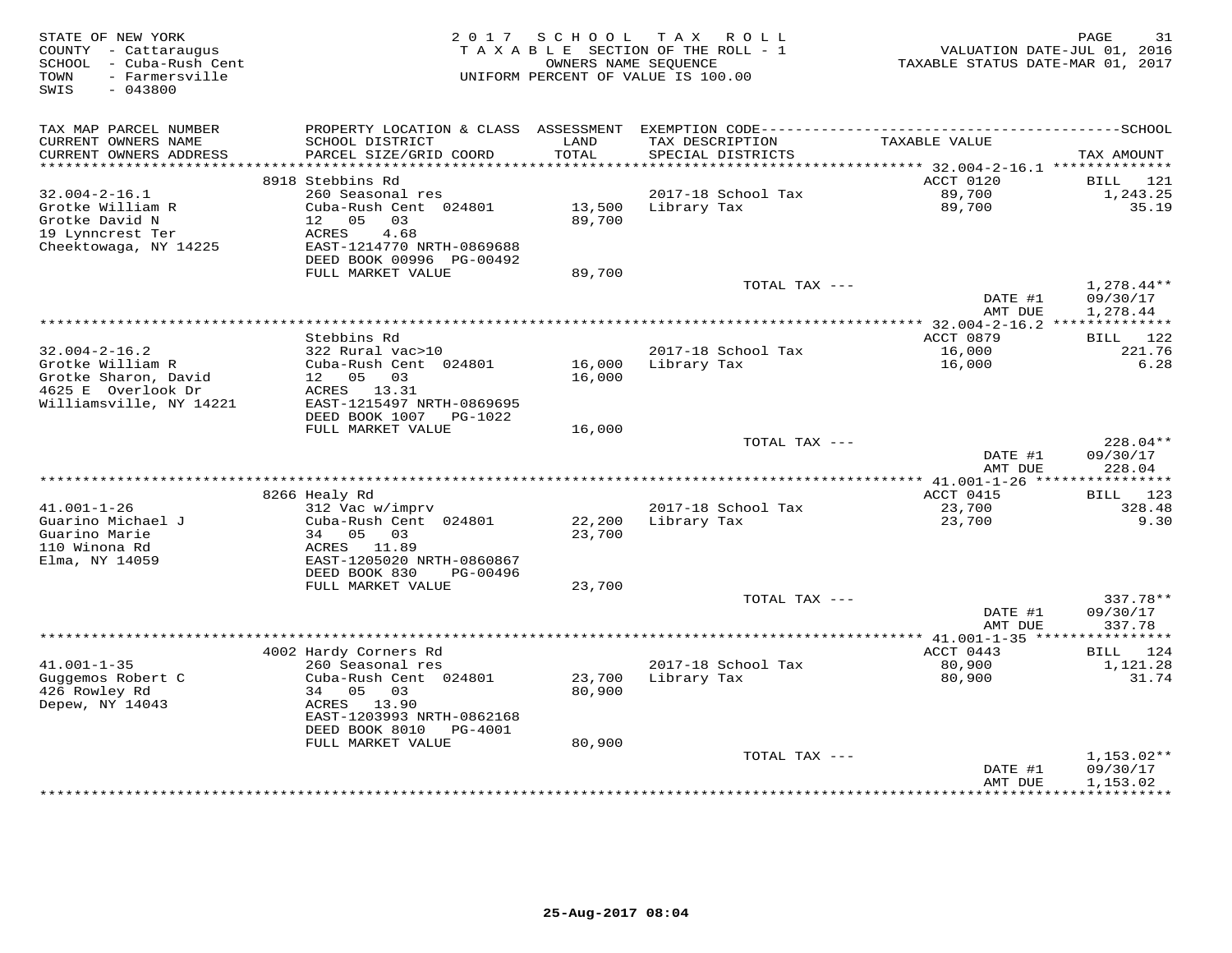| STATE OF NEW YORK<br>COUNTY - Cattaraugus<br>SCHOOL - Cuba-Rush Cent<br>- Farmersville<br>TOWN | 2017                                      | S C H O O L<br>OWNERS NAME SEQUENCE | TAX ROLL<br>TAXABLE SECTION OF THE ROLL - 1<br>UNIFORM PERCENT OF VALUE IS 100.00 | TAXABLE STATUS DATE-MAR 01, 2017                      | PAGE<br>32<br>VALUATION DATE-JUL 01, 2016 |
|------------------------------------------------------------------------------------------------|-------------------------------------------|-------------------------------------|-----------------------------------------------------------------------------------|-------------------------------------------------------|-------------------------------------------|
| SWIS<br>$-043800$                                                                              |                                           |                                     |                                                                                   |                                                       |                                           |
| TAX MAP PARCEL NUMBER                                                                          |                                           |                                     |                                                                                   |                                                       |                                           |
| CURRENT OWNERS NAME<br>CURRENT OWNERS ADDRESS                                                  | SCHOOL DISTRICT<br>PARCEL SIZE/GRID COORD | LAND<br>TOTAL<br>*******            | TAX DESCRIPTION<br>SPECIAL DISTRICTS                                              | TAXABLE VALUE                                         | TAX AMOUNT                                |
|                                                                                                | 9808 Church St                            |                                     |                                                                                   | ********** 23.014-1-25 *****************<br>ACCT 0493 | BILL<br>125                               |
| 23.014-1-25                                                                                    | 210 1 Family Res                          |                                     | 2017-18 School Tax                                                                | 53,200                                                | 737.36                                    |
| Haefner Paul E                                                                                 | Cuba-Rush Cent 024801                     | 7,800                               | Library Tax                                                                       | 53,200                                                | 20.87                                     |
| Haefner Carrie A                                                                               | 32<br>05<br>03                            | 53,200                              |                                                                                   |                                                       |                                           |
| PO Box 75                                                                                      | ACRES<br>0.65                             |                                     |                                                                                   |                                                       |                                           |
| Farmersville Station, NY 14060                                                                 | EAST-1208464 NRTH-0885174                 |                                     |                                                                                   |                                                       |                                           |
|                                                                                                | DEED BOOK 882<br>PG-00227                 |                                     |                                                                                   |                                                       |                                           |
|                                                                                                | FULL MARKET VALUE                         | 53,200                              |                                                                                   |                                                       |                                           |
|                                                                                                |                                           |                                     | TOTAL TAX ---                                                                     | DATE #1                                               | $758.23**$<br>09/30/17                    |
|                                                                                                |                                           |                                     |                                                                                   | AMT DUE                                               | 758.23                                    |
|                                                                                                |                                           |                                     |                                                                                   |                                                       |                                           |
|                                                                                                | Siloam Rd                                 |                                     |                                                                                   |                                                       | 126<br>BILL                               |
| $23.003 - 1 - 4.2$                                                                             | 322 Rural vac>10                          |                                     | 2017-18 School Tax                                                                | 73,500                                                | 1,018.72                                  |
| Haggerty Donald L                                                                              | Cuba-Rush Cent 024801                     | 73,500                              | Library Tax                                                                       | 73,500                                                | 28.84                                     |
| 1305 Cross Rd                                                                                  | 40<br>$-05$<br>$-0.3$                     | 73,500                              |                                                                                   |                                                       |                                           |
| Freedom, NY 14065                                                                              | ACRES 98.00<br>EAST-1204516 NRTH-0885903  |                                     |                                                                                   |                                                       |                                           |
| MAY BE SUBJECT TO PAYMENT                                                                      | DEED BOOK 26004 PG-2003                   |                                     |                                                                                   |                                                       |                                           |
| UNDER AGDIST LAW TIL 2021                                                                      | FULL MARKET VALUE                         | 73,500                              |                                                                                   |                                                       |                                           |
|                                                                                                |                                           |                                     | TOTAL TAX ---                                                                     |                                                       | $1,047.56**$                              |
|                                                                                                |                                           |                                     |                                                                                   | DATE #1                                               | 09/30/17                                  |
|                                                                                                |                                           |                                     |                                                                                   | AMT DUE                                               | 1,047.56                                  |
|                                                                                                |                                           |                                     |                                                                                   |                                                       |                                           |
| $32.004 - 2 - 14.1$                                                                            | 8838 Stebbins Rd<br>312 Vac w/imprv       |                                     | 2017-18 School Tax                                                                | ACCT 0423<br>12,100                                   | BILL 127<br>167.71                        |
| Hand Bernard W                                                                                 | Cuba-Rush Cent 024801                     | 11,500                              | Library Tax                                                                       | 12,100                                                | 4.75                                      |
| Hand Eileen A                                                                                  | 11/12<br>05 03                            | 12,100                              |                                                                                   |                                                       |                                           |
| 2340 Two Rod Rd                                                                                | 3.35<br>ACRES                             |                                     |                                                                                   |                                                       |                                           |
| East Aurora, NY 14052                                                                          | EAST-1214954 NRTH-0868367                 |                                     |                                                                                   |                                                       |                                           |
|                                                                                                | DEED BOOK 00985 PG-00598                  |                                     |                                                                                   |                                                       |                                           |
|                                                                                                | FULL MARKET VALUE                         | 12,100                              |                                                                                   |                                                       |                                           |
|                                                                                                |                                           |                                     | TOTAL TAX ---                                                                     |                                                       | 172.46**                                  |
|                                                                                                |                                           |                                     |                                                                                   | DATE #1<br>AMT DUE                                    | 09/30/17<br>172.46                        |
|                                                                                                |                                           |                                     |                                                                                   |                                                       |                                           |
|                                                                                                | 8838 Stebbins Rd                          |                                     |                                                                                   | ACCT 0994                                             | BILL<br>128                               |
| $32.004 - 2 - 14.6$                                                                            | 270 Mfg housing                           |                                     | 2017-18 School Tax                                                                | 39,100                                                | 541.93                                    |
| Hand Bernard W                                                                                 | Cuba-Rush Cent 024801                     | 32,100                              | Library Tax                                                                       | 39,100                                                | 15.34                                     |
| Hand Eileen A                                                                                  | 12 05<br>03                               | 39,100                              |                                                                                   |                                                       |                                           |
| 2340 Two Rod Rd                                                                                | ACRES 25.10                               |                                     |                                                                                   |                                                       |                                           |
| East Aurora, NY 14052                                                                          | EAST-1215630 NRTH-0868156                 |                                     |                                                                                   |                                                       |                                           |
|                                                                                                | DEED BOOK 00996 PG-00189                  |                                     |                                                                                   |                                                       |                                           |
|                                                                                                | FULL MARKET VALUE                         | 39,100                              | TOTAL TAX ---                                                                     |                                                       | $557.27**$                                |
|                                                                                                |                                           |                                     |                                                                                   | DATE #1                                               | 09/30/17                                  |
|                                                                                                |                                           |                                     |                                                                                   | AMT DUE                                               | 557.27                                    |
|                                                                                                |                                           |                                     |                                                                                   |                                                       | * * * * * * * *                           |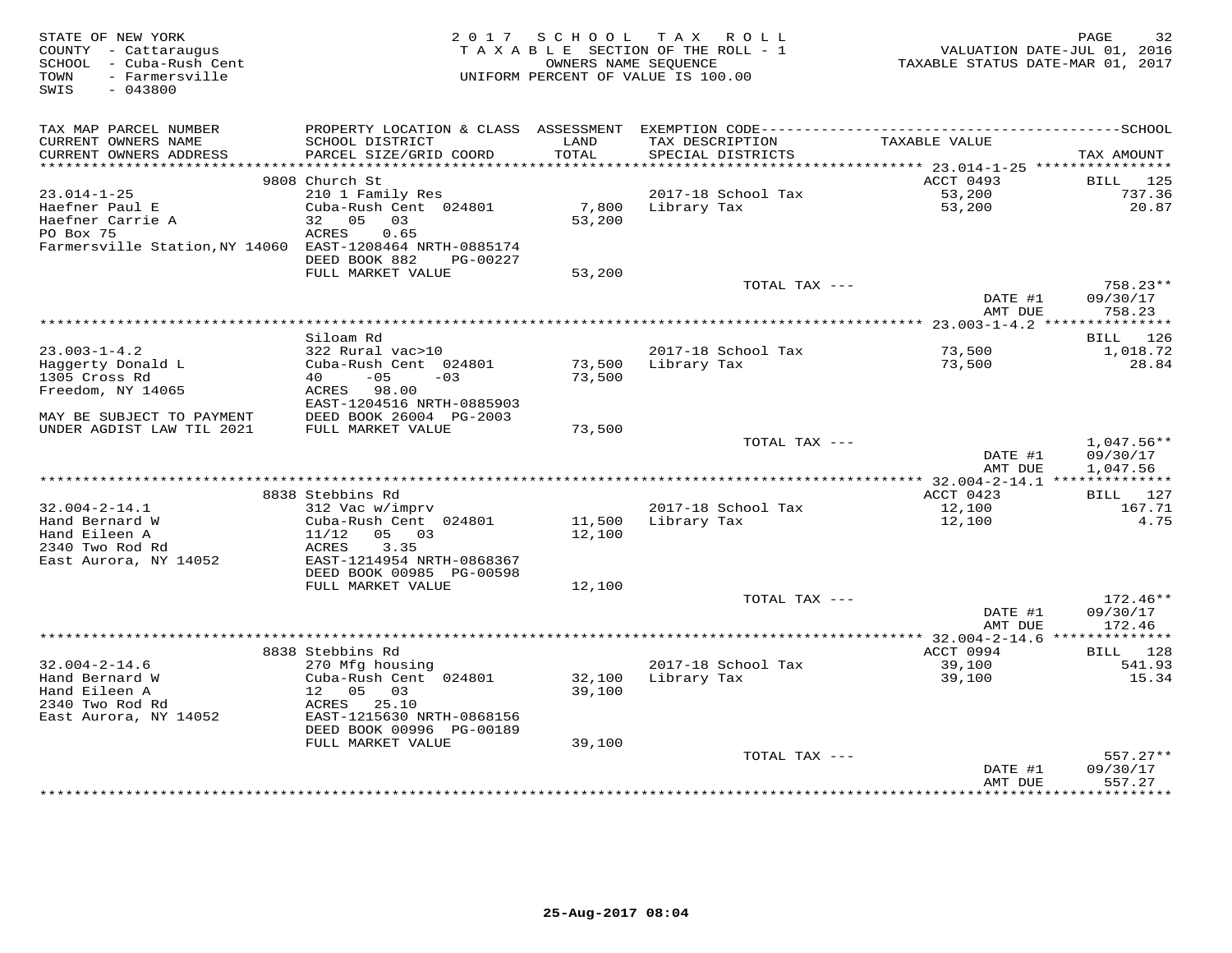| STATE OF NEW YORK<br>COUNTY - Cattaraugus<br>- Cuba-Rush Cent<br>SCHOOL<br>- Farmersville<br>TOWN<br>SWIS<br>$-043800$ | 2017                                                  | SCHOOL | T A X<br>R O L L<br>TAXABLE SECTION OF THE ROLL - 1<br>OWNERS NAME SEQUENCE<br>UNIFORM PERCENT OF VALUE IS 100.00 | VALUATION DATE-JUL 01, 2016<br>TAXABLE STATUS DATE-MAR 01, 2017 | PAGE<br>33         |
|------------------------------------------------------------------------------------------------------------------------|-------------------------------------------------------|--------|-------------------------------------------------------------------------------------------------------------------|-----------------------------------------------------------------|--------------------|
|                                                                                                                        |                                                       |        |                                                                                                                   |                                                                 |                    |
| TAX MAP PARCEL NUMBER<br>CURRENT OWNERS NAME                                                                           | SCHOOL DISTRICT                                       | LAND   | TAX DESCRIPTION                                                                                                   | TAXABLE VALUE                                                   |                    |
| CURRENT OWNERS ADDRESS                                                                                                 | PARCEL SIZE/GRID COORD                                | TOTAL  | SPECIAL DISTRICTS                                                                                                 |                                                                 | TAX AMOUNT         |
| ******************                                                                                                     |                                                       | ****** |                                                                                                                   | ********** 23.004-1-21 **********                               |                    |
|                                                                                                                        | Tarbell Rd                                            |        |                                                                                                                   | ACCT 0140                                                       | <b>BILL</b><br>129 |
| $23.004 - 1 - 21$                                                                                                      | 322 Rural vac>10                                      |        | 2017-18 School Tax                                                                                                | 35,100                                                          | 486.49             |
| Haney David J                                                                                                          | Cuba-Rush Cent 024801                                 | 35,100 | Library Tax                                                                                                       | 35,100                                                          | 13.77              |
| 6125 Gott Creek Trl                                                                                                    | 05<br>23<br>03                                        | 35,100 |                                                                                                                   |                                                                 |                    |
| East Amherst, NY 14051-1921                                                                                            | ACRES<br>29.16                                        |        |                                                                                                                   |                                                                 |                    |
|                                                                                                                        | EAST-1214252 NRTH-0882740<br>DEED BOOK 972<br>$PG-61$ |        |                                                                                                                   |                                                                 |                    |
|                                                                                                                        | FULL MARKET VALUE                                     | 35,100 |                                                                                                                   |                                                                 |                    |
|                                                                                                                        |                                                       |        | TOTAL TAX ---                                                                                                     |                                                                 | $500.26**$         |
|                                                                                                                        |                                                       |        |                                                                                                                   | DATE #1                                                         | 09/30/17           |
|                                                                                                                        |                                                       |        |                                                                                                                   | AMT DUE                                                         | 500.26             |
|                                                                                                                        |                                                       |        | ***********                                                                                                       | $* 32.004 - 1 - 12 *$                                           | *********          |
|                                                                                                                        | 8855 Stebbins Rd                                      |        |                                                                                                                   | ACCT 0099                                                       | 130<br>BILL        |
| $32.004 - 1 - 12$<br>Hanley Martin                                                                                     | 260 Seasonal res<br>Cuba-Rush Cent 024801             | 15,600 | 2017-18 School Tax<br>Library Tax                                                                                 | 48,700<br>48,700                                                | 674.99<br>19.11    |
| 1432 Kenmore Ave                                                                                                       | 12 05<br>03                                           | 48,700 |                                                                                                                   |                                                                 |                    |
| Buffalo, NY 14216                                                                                                      | 6.05<br>ACRES                                         |        |                                                                                                                   |                                                                 |                    |
|                                                                                                                        | EAST-1214223 NRTH-0868551                             |        |                                                                                                                   |                                                                 |                    |
|                                                                                                                        | DEED BOOK 1007<br>PG-699                              |        |                                                                                                                   |                                                                 |                    |
|                                                                                                                        | FULL MARKET VALUE                                     | 48,700 |                                                                                                                   |                                                                 |                    |
|                                                                                                                        |                                                       |        | TOTAL TAX ---                                                                                                     |                                                                 | 694.10**           |
|                                                                                                                        |                                                       |        |                                                                                                                   | DATE #1<br>AMT DUE                                              | 09/30/17<br>694.10 |
|                                                                                                                        |                                                       |        |                                                                                                                   |                                                                 |                    |
|                                                                                                                        | 910 Hardy Corners Rd                                  |        |                                                                                                                   | ACCT 0269                                                       | 131<br>BILL        |
| $41.001 - 1 - 14$                                                                                                      | 260 Seasonal res                                      |        | 2017-18 School Tax                                                                                                | 80,600                                                          | 1,117.12           |
| Hardy Hollow, LLC                                                                                                      | Cuba-Rush Cent 024801                                 | 32,200 | Library Tax                                                                                                       | 80,600                                                          | 31.62              |
| J. Kuster                                                                                                              | 26<br>05<br>03                                        | 80,600 |                                                                                                                   |                                                                 |                    |
| 835 Greengate Oval                                                                                                     | 25.20<br>ACRES                                        |        |                                                                                                                   |                                                                 |                    |
| Sagamore Hills, OH 44067                                                                                               | EAST-1209525 NRTH-0862524<br>DEED BOOK 20846 PG-6001  |        |                                                                                                                   |                                                                 |                    |
|                                                                                                                        | FULL MARKET VALUE                                     | 80,600 |                                                                                                                   |                                                                 |                    |
|                                                                                                                        |                                                       |        | TOTAL TAX ---                                                                                                     |                                                                 | $1,148.74**$       |
|                                                                                                                        |                                                       |        |                                                                                                                   | DATE #1                                                         | 09/30/17           |
|                                                                                                                        |                                                       |        |                                                                                                                   | AMT DUE                                                         | 1,148.74           |
|                                                                                                                        |                                                       |        |                                                                                                                   | ********** 41.001-1-15.6 ***                                    | ******             |
|                                                                                                                        | Hardy Crn. Rd                                         |        |                                                                                                                   | ACCT 0815                                                       | 132<br>BILL        |
| $41.001 - 1 - 15.6$<br>Hardy Hollow, LLC                                                                               | 322 Rural vac>10<br>Cuba-Rush Cent 024801             | 31,800 | 2017-18 School Tax<br>Library Tax                                                                                 | 31,800<br>31,800                                                | 440.75<br>12.48    |
| 835 Greengate Oval                                                                                                     | 05<br>03<br>26                                        | 31,800 |                                                                                                                   |                                                                 |                    |
| Sagamore Hills, OH 44067                                                                                               | ACRES<br>24.75                                        |        |                                                                                                                   |                                                                 |                    |
|                                                                                                                        | EAST-1209933 NRTH-0862523                             |        |                                                                                                                   |                                                                 |                    |
|                                                                                                                        | DEED BOOK 20846 PG-6001                               |        |                                                                                                                   |                                                                 |                    |
|                                                                                                                        | FULL MARKET VALUE                                     | 31,800 |                                                                                                                   |                                                                 |                    |
|                                                                                                                        |                                                       |        | TOTAL TAX ---                                                                                                     |                                                                 | $453.23**$         |
|                                                                                                                        |                                                       |        |                                                                                                                   | DATE #1<br>AMT DUE                                              | 09/30/17<br>453.23 |
|                                                                                                                        |                                                       |        |                                                                                                                   |                                                                 | .                  |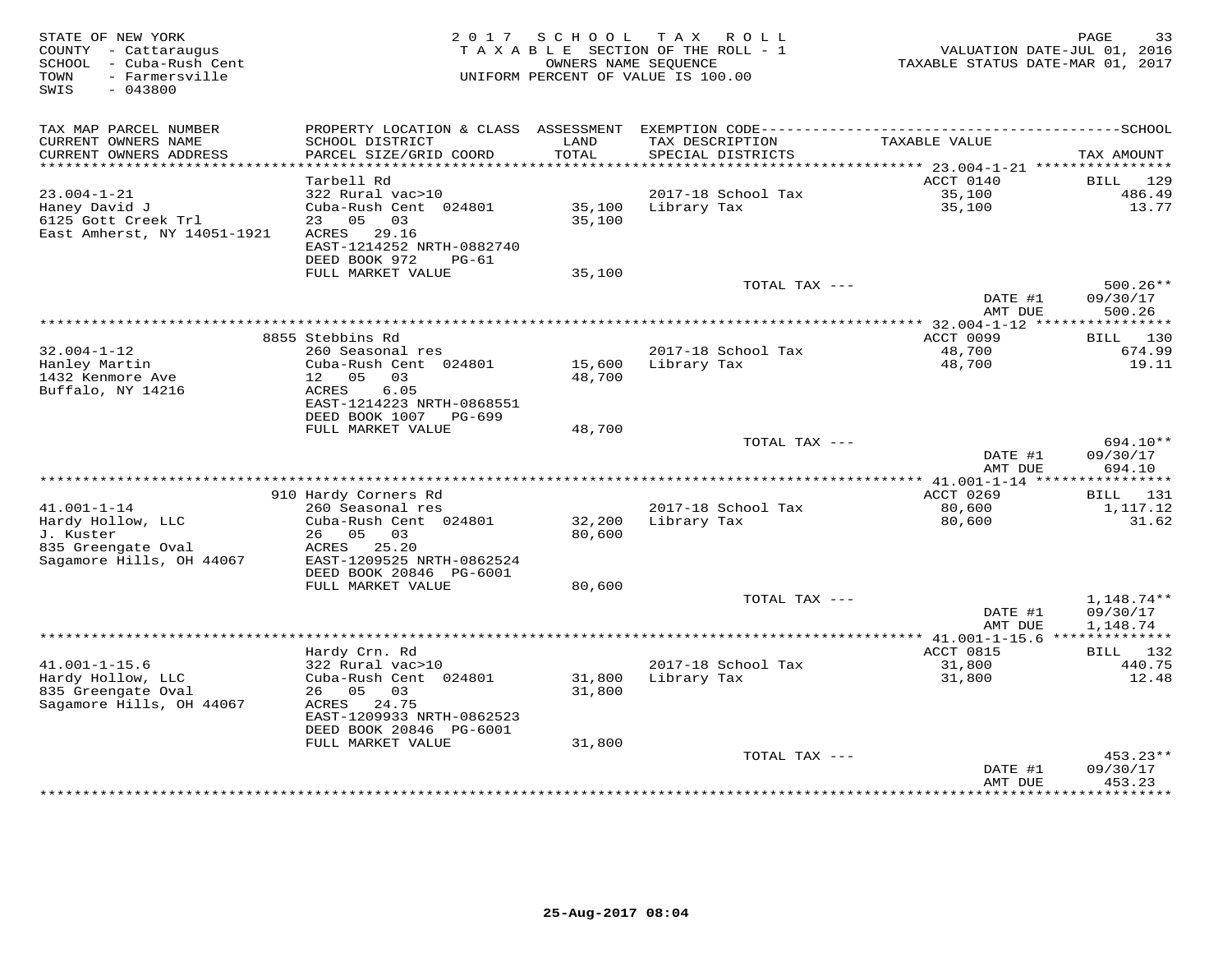| STATE OF NEW YORK<br>COUNTY - Cattaraugus<br>- Cuba-Rush Cent<br>SCHOOL<br>- Farmersville<br>TOWN<br>$-043800$<br>SWIS | 2017<br>SCHOOL<br>T A X<br>R O L L<br>TAXABLE SECTION OF THE ROLL - 1<br>OWNERS NAME SEOUENCE<br>UNIFORM PERCENT OF VALUE IS 100.00 |                  |                                      | 34<br>PAGE<br>VALUATION DATE-JUL 01, 2016<br>TAXABLE STATUS DATE-MAR 01, 2017 |                           |  |
|------------------------------------------------------------------------------------------------------------------------|-------------------------------------------------------------------------------------------------------------------------------------|------------------|--------------------------------------|-------------------------------------------------------------------------------|---------------------------|--|
| TAX MAP PARCEL NUMBER                                                                                                  | PROPERTY LOCATION & CLASS                                                                                                           | ASSESSMENT       |                                      |                                                                               |                           |  |
| CURRENT OWNERS NAME<br>CURRENT OWNERS ADDRESS                                                                          | SCHOOL DISTRICT<br>PARCEL SIZE/GRID COORD                                                                                           | LAND<br>TOTAL    | TAX DESCRIPTION<br>SPECIAL DISTRICTS | TAXABLE VALUE                                                                 | TAX AMOUNT                |  |
| **********************                                                                                                 | **************************                                                                                                          |                  |                                      |                                                                               |                           |  |
|                                                                                                                        | 9578 Huyck Rd                                                                                                                       |                  |                                      | ACCT 0597                                                                     | <b>BILL</b><br>133        |  |
| $23.004 - 1 - 20.2$<br>Hartman Joseph E                                                                                | 260 Seasonal res<br>Cuba-Rush Cent 024801                                                                                           | 18,700           | 2017-18 School Tax<br>Library Tax    | 37,100<br>37,100                                                              | 514.21<br>14.56           |  |
| Hartman Dawn B                                                                                                         | 15<br>05<br>03                                                                                                                      | 37,100           |                                      |                                                                               |                           |  |
| PO Box 52                                                                                                              | ACRES<br>8.63                                                                                                                       |                  |                                      |                                                                               |                           |  |
| Farmersville Station, NY 14060                                                                                         | EAST-1215404 NRTH-0880090                                                                                                           |                  |                                      |                                                                               |                           |  |
|                                                                                                                        | DEED BOOK 18153 PG-6001                                                                                                             |                  |                                      |                                                                               |                           |  |
|                                                                                                                        | FULL MARKET VALUE                                                                                                                   | 37,100           |                                      |                                                                               |                           |  |
|                                                                                                                        |                                                                                                                                     |                  | TOTAL TAX ---                        |                                                                               | $528.77**$                |  |
|                                                                                                                        |                                                                                                                                     |                  |                                      | DATE #1                                                                       | 09/30/17                  |  |
|                                                                                                                        |                                                                                                                                     |                  |                                      | AMT DUE<br>* $41.001 - 1 - 15.1$ ***                                          | 528.77<br>***********     |  |
|                                                                                                                        | 849 Hardy Crn. Rd                                                                                                                   |                  |                                      | ACCT 0268                                                                     | 134<br>BILL               |  |
| $41.001 - 1 - 15.1$                                                                                                    | 240 Rural res                                                                                                                       |                  | 2017-18 School Tax                   | 40,900                                                                        | 566.88                    |  |
| Hawley Cheryl                                                                                                          | 024801<br>Cuba-Rush Cent                                                                                                            | 25,900           | Library Tax                          | 40,900                                                                        | 16.05                     |  |
| Hawley Scott                                                                                                           | 05<br>17/18/26<br>03                                                                                                                | 40,900           |                                      |                                                                               |                           |  |
| 1492 Slab City Rd                                                                                                      | ACRES<br>16.90                                                                                                                      |                  |                                      |                                                                               |                           |  |
| Franklinville, NY 14737                                                                                                | EAST-1209731 NRTH-0860522                                                                                                           |                  |                                      |                                                                               |                           |  |
|                                                                                                                        | DEED BOOK 3475<br><b>PG-6001</b>                                                                                                    |                  |                                      |                                                                               |                           |  |
|                                                                                                                        | FULL MARKET VALUE                                                                                                                   | 40,900           | TOTAL TAX ---                        |                                                                               | 582.93**                  |  |
|                                                                                                                        |                                                                                                                                     |                  |                                      | DATE #1                                                                       | 09/30/17                  |  |
|                                                                                                                        |                                                                                                                                     |                  |                                      | AMT DUE                                                                       | 582.93                    |  |
|                                                                                                                        |                                                                                                                                     |                  |                                      | *** 41.001-1-8.1 ****************                                             |                           |  |
|                                                                                                                        | 1038 Hardy Crn. Rd                                                                                                                  |                  |                                      | ACCT 0168                                                                     | 135<br>BILL               |  |
| $41.001 - 1 - 8.1$                                                                                                     | 210 1 Family Res                                                                                                                    |                  | 2017-18 School Tax                   | 30,000                                                                        | 415.80                    |  |
| Haynos David                                                                                                           | Cuba-Rush Cent 024801                                                                                                               | 15,700           | Library Tax                          | 30,000                                                                        | 11.77                     |  |
| 1038 Hardy Corners Rd                                                                                                  | 26<br>05<br>03                                                                                                                      | 30,000           |                                      |                                                                               |                           |  |
| Franklinville, NY 14737                                                                                                | 6.15<br>ACRES<br>EAST-1207688 NRTH-0861795                                                                                          |                  |                                      |                                                                               |                           |  |
|                                                                                                                        | DEED BOOK 20920 PG-8001                                                                                                             |                  |                                      |                                                                               |                           |  |
|                                                                                                                        | FULL MARKET VALUE                                                                                                                   | 30,000           |                                      |                                                                               |                           |  |
|                                                                                                                        |                                                                                                                                     |                  | TOTAL TAX ---                        |                                                                               | $427.57**$                |  |
|                                                                                                                        |                                                                                                                                     |                  |                                      | DATE #1                                                                       | 09/30/17                  |  |
|                                                                                                                        |                                                                                                                                     |                  |                                      | AMT DUE                                                                       | 427.57                    |  |
|                                                                                                                        |                                                                                                                                     |                  |                                      | ** $41.002 - 1 - 21.2$                                                        | ******                    |  |
|                                                                                                                        | Clark Rd                                                                                                                            |                  |                                      | ACCT 0656                                                                     | 136<br><b>BILL</b>        |  |
| $41.002 - 1 - 21.2$                                                                                                    | 260 Seasonal res                                                                                                                    |                  | 2017-18 School Tax                   | 41,400                                                                        | 573.81                    |  |
| Hedderich Doreen<br>Dietcher David                                                                                     | Cuba-Rush Cent 024801<br>05<br>03<br>01                                                                                             | 10,900<br>41,400 | Library Tax                          | 41,400                                                                        | 16.24                     |  |
| 9315 Sauers Rd                                                                                                         | <b>ACRES</b><br>2.92                                                                                                                |                  |                                      |                                                                               |                           |  |
| Eden, NY 14057                                                                                                         | EAST-1220171 NRTH-0856403                                                                                                           |                  |                                      |                                                                               |                           |  |
|                                                                                                                        | DEED BOOK 1020<br>PG-1097                                                                                                           |                  |                                      |                                                                               |                           |  |
|                                                                                                                        | FULL MARKET VALUE                                                                                                                   | 41,400           |                                      |                                                                               |                           |  |
|                                                                                                                        |                                                                                                                                     |                  | TOTAL TAX ---                        |                                                                               | 590.05**                  |  |
|                                                                                                                        |                                                                                                                                     |                  |                                      | DATE #1                                                                       | 09/30/17                  |  |
|                                                                                                                        |                                                                                                                                     |                  |                                      | AMT DUE<br>* * * * * * * *                                                    | 590.05<br>* * * * * * * * |  |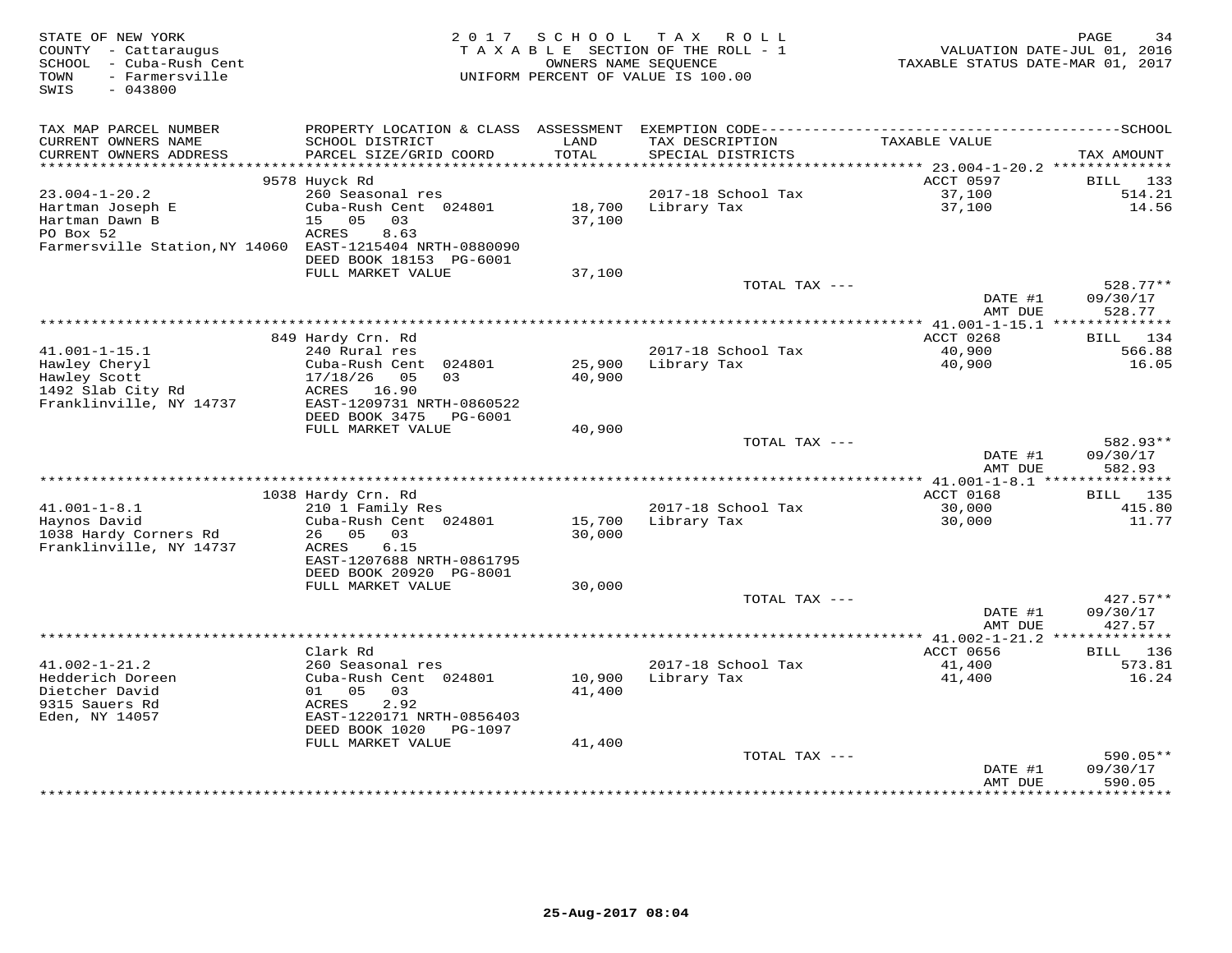| -------------SCHOOL<br>TAX MAP PARCEL NUMBER<br>PROPERTY LOCATION & CLASS ASSESSMENT EXEMPTION CODE---------------------------<br>TAXABLE VALUE<br>CURRENT OWNERS NAME<br>SCHOOL DISTRICT<br>LAND<br>TAX DESCRIPTION<br>CURRENT OWNERS ADDRESS<br>PARCEL SIZE/GRID COORD<br>TOTAL<br>SPECIAL DISTRICTS<br>*********************<br>***********************<br>* * * * * * * *<br>ACCT 0802<br>8967 Stebbins Rd<br>$32.004 - 1 - 9.2$<br>270 Mfg housing<br>2017-18 School Tax<br>26,100<br>Henderson John<br>Cuba-Rush Cent 024801<br>21,000<br>26,100<br>Library Tax<br>05<br>527 Morgan St<br>20<br>03<br>26,100<br>Tonawanda, NY 14150<br>ACRES 10.62<br>EAST-1214187 NRTH-0870211<br>DEED BOOK 1006<br>PG-742<br>FULL MARKET VALUE<br>26,100<br>TOTAL TAX ---<br>DATE #1<br>09/30/17<br>AMT DUE<br>371.99<br>8238 Healy Rd<br>ACCT 0926<br>BILL<br>$41.001 - 1 - 23.2$<br>2017-18 School Tax<br>26,300<br>260 Seasonal res<br>Hepburn Theo R<br>Cuba-Rush Cent 024801<br>15,800<br>Library Tax<br>26,300<br>Hepburn Jeremy C<br>34 05<br>03<br>26,300<br>1526 Moll St<br>6.25<br>ACRES<br>EAST-1204991 NRTH-0860028<br>N. Tonawanda, NY 14120<br>DEED BOOK 10408 PG-2002<br>FULL MARKET VALUE<br>26,300<br>TOTAL TAX ---<br>DATE #1<br>09/30/17<br>374.84<br>AMT DUE<br>**********************************<br>** $41.002 - 1 - 8.1$ **<br>322 Hardy Corners Rd<br>ACCT 0084<br>BILL 139<br>$41.002 - 1 - 8.1$<br>112 Dairy farm<br>AG BLDG<br>41700<br>HERSBERGER DANIEL P.<br>Cuba-Rush Cent 024801<br>84,900 AG BLDG<br>41700<br>2017-18 School Tax<br>HERSBERGER FANNIE D.<br>10<br>05<br>03<br>134,500<br>103,100<br>322 Hardys Corners Rd<br>ACRES 120.70<br>Library Tax<br>103,100<br>Franklinville, NY 14737<br>EAST-1217728 NRTH-0861387<br>DEED BOOK 26948 PG-5003<br>FULL MARKET VALUE<br>MAY BE SUBJECT TO PAYMENT<br>134,500<br>UNDER RPTL483 UNTIL 2028<br>TOTAL TAX ---<br>09/30/17<br>DATE #1<br>1,469.42<br>AMT DUE<br>********************************<br>** 23.003-1-15.2 **<br>NYS Rte 98<br>ACCT 1180<br>140<br>BILL<br>$23.003 - 1 - 15.2$<br>105 Vac farmland<br>AG DIST<br>41720<br>10,930<br>Hershberger Andrew<br>Cuba-Rush Cent 024801<br>32,400<br>2017-18 School Tax<br>21,470<br>Hershberger Lydia<br>05<br>32,400<br>21,470<br>31<br>03<br>Library Tax<br>9482 Older Hil Rd<br>32.74<br>ACRES<br>Franklinville, NY 14737<br>EAST-1207188 NRTH-0880426<br>DEED BOOK 23341 PG-8001<br>FULL MARKET VALUE<br>32,400<br>MAY BE SUBJECT TO PAYMENT<br>UNDER AGDIST LAW TIL 2021<br>TOTAL TAX ---<br>09/30/17<br>DATE #1 | STATE OF NEW YORK<br>COUNTY - Cattaraugus<br>SCHOOL - Cuba-Rush Cent<br>TOWN<br>- Farmersville<br>SWIS<br>$-043800$ | 2 0 1 7 | S C H O O L<br>TAXABLE SECTION OF THE ROLL - 1<br>OWNERS NAME SEQUENCE<br>UNIFORM PERCENT OF VALUE IS 100.00 | T A X | R O L L | TAXABLE STATUS DATE-MAR 01, 2017 | 35<br>PAGE<br>VALUATION DATE-JUL 01, 2016 |
|-----------------------------------------------------------------------------------------------------------------------------------------------------------------------------------------------------------------------------------------------------------------------------------------------------------------------------------------------------------------------------------------------------------------------------------------------------------------------------------------------------------------------------------------------------------------------------------------------------------------------------------------------------------------------------------------------------------------------------------------------------------------------------------------------------------------------------------------------------------------------------------------------------------------------------------------------------------------------------------------------------------------------------------------------------------------------------------------------------------------------------------------------------------------------------------------------------------------------------------------------------------------------------------------------------------------------------------------------------------------------------------------------------------------------------------------------------------------------------------------------------------------------------------------------------------------------------------------------------------------------------------------------------------------------------------------------------------------------------------------------------------------------------------------------------------------------------------------------------------------------------------------------------------------------------------------------------------------------------------------------------------------------------------------------------------------------------------------------------------------------------------------------------------------------------------------------------------------------------------------------------------------------------------------------------------------------------------------------------------------------------------------------------------------------------------------------------------------------------------------------------------------------------------------------------|---------------------------------------------------------------------------------------------------------------------|---------|--------------------------------------------------------------------------------------------------------------|-------|---------|----------------------------------|-------------------------------------------|
|                                                                                                                                                                                                                                                                                                                                                                                                                                                                                                                                                                                                                                                                                                                                                                                                                                                                                                                                                                                                                                                                                                                                                                                                                                                                                                                                                                                                                                                                                                                                                                                                                                                                                                                                                                                                                                                                                                                                                                                                                                                                                                                                                                                                                                                                                                                                                                                                                                                                                                                                                     |                                                                                                                     |         |                                                                                                              |       |         |                                  | TAX AMOUNT                                |
|                                                                                                                                                                                                                                                                                                                                                                                                                                                                                                                                                                                                                                                                                                                                                                                                                                                                                                                                                                                                                                                                                                                                                                                                                                                                                                                                                                                                                                                                                                                                                                                                                                                                                                                                                                                                                                                                                                                                                                                                                                                                                                                                                                                                                                                                                                                                                                                                                                                                                                                                                     |                                                                                                                     |         |                                                                                                              |       |         |                                  | BILL 137<br>361.75<br>10.24               |
|                                                                                                                                                                                                                                                                                                                                                                                                                                                                                                                                                                                                                                                                                                                                                                                                                                                                                                                                                                                                                                                                                                                                                                                                                                                                                                                                                                                                                                                                                                                                                                                                                                                                                                                                                                                                                                                                                                                                                                                                                                                                                                                                                                                                                                                                                                                                                                                                                                                                                                                                                     |                                                                                                                     |         |                                                                                                              |       |         |                                  | 371.99**                                  |
|                                                                                                                                                                                                                                                                                                                                                                                                                                                                                                                                                                                                                                                                                                                                                                                                                                                                                                                                                                                                                                                                                                                                                                                                                                                                                                                                                                                                                                                                                                                                                                                                                                                                                                                                                                                                                                                                                                                                                                                                                                                                                                                                                                                                                                                                                                                                                                                                                                                                                                                                                     |                                                                                                                     |         |                                                                                                              |       |         |                                  | 138<br>364.52<br>10.32                    |
|                                                                                                                                                                                                                                                                                                                                                                                                                                                                                                                                                                                                                                                                                                                                                                                                                                                                                                                                                                                                                                                                                                                                                                                                                                                                                                                                                                                                                                                                                                                                                                                                                                                                                                                                                                                                                                                                                                                                                                                                                                                                                                                                                                                                                                                                                                                                                                                                                                                                                                                                                     |                                                                                                                     |         |                                                                                                              |       |         |                                  |                                           |
|                                                                                                                                                                                                                                                                                                                                                                                                                                                                                                                                                                                                                                                                                                                                                                                                                                                                                                                                                                                                                                                                                                                                                                                                                                                                                                                                                                                                                                                                                                                                                                                                                                                                                                                                                                                                                                                                                                                                                                                                                                                                                                                                                                                                                                                                                                                                                                                                                                                                                                                                                     |                                                                                                                     |         |                                                                                                              |       |         |                                  | 374.84**                                  |
|                                                                                                                                                                                                                                                                                                                                                                                                                                                                                                                                                                                                                                                                                                                                                                                                                                                                                                                                                                                                                                                                                                                                                                                                                                                                                                                                                                                                                                                                                                                                                                                                                                                                                                                                                                                                                                                                                                                                                                                                                                                                                                                                                                                                                                                                                                                                                                                                                                                                                                                                                     |                                                                                                                     |         |                                                                                                              |       |         |                                  | * * * * * * * * * * *                     |
|                                                                                                                                                                                                                                                                                                                                                                                                                                                                                                                                                                                                                                                                                                                                                                                                                                                                                                                                                                                                                                                                                                                                                                                                                                                                                                                                                                                                                                                                                                                                                                                                                                                                                                                                                                                                                                                                                                                                                                                                                                                                                                                                                                                                                                                                                                                                                                                                                                                                                                                                                     |                                                                                                                     |         |                                                                                                              |       |         |                                  | 20,400<br>11,000                          |
|                                                                                                                                                                                                                                                                                                                                                                                                                                                                                                                                                                                                                                                                                                                                                                                                                                                                                                                                                                                                                                                                                                                                                                                                                                                                                                                                                                                                                                                                                                                                                                                                                                                                                                                                                                                                                                                                                                                                                                                                                                                                                                                                                                                                                                                                                                                                                                                                                                                                                                                                                     |                                                                                                                     |         |                                                                                                              |       |         |                                  | 1,428.97<br>40.45                         |
|                                                                                                                                                                                                                                                                                                                                                                                                                                                                                                                                                                                                                                                                                                                                                                                                                                                                                                                                                                                                                                                                                                                                                                                                                                                                                                                                                                                                                                                                                                                                                                                                                                                                                                                                                                                                                                                                                                                                                                                                                                                                                                                                                                                                                                                                                                                                                                                                                                                                                                                                                     |                                                                                                                     |         |                                                                                                              |       |         |                                  |                                           |
|                                                                                                                                                                                                                                                                                                                                                                                                                                                                                                                                                                                                                                                                                                                                                                                                                                                                                                                                                                                                                                                                                                                                                                                                                                                                                                                                                                                                                                                                                                                                                                                                                                                                                                                                                                                                                                                                                                                                                                                                                                                                                                                                                                                                                                                                                                                                                                                                                                                                                                                                                     |                                                                                                                     |         |                                                                                                              |       |         |                                  | $1,469.42**$                              |
|                                                                                                                                                                                                                                                                                                                                                                                                                                                                                                                                                                                                                                                                                                                                                                                                                                                                                                                                                                                                                                                                                                                                                                                                                                                                                                                                                                                                                                                                                                                                                                                                                                                                                                                                                                                                                                                                                                                                                                                                                                                                                                                                                                                                                                                                                                                                                                                                                                                                                                                                                     |                                                                                                                     |         |                                                                                                              |       |         |                                  |                                           |
|                                                                                                                                                                                                                                                                                                                                                                                                                                                                                                                                                                                                                                                                                                                                                                                                                                                                                                                                                                                                                                                                                                                                                                                                                                                                                                                                                                                                                                                                                                                                                                                                                                                                                                                                                                                                                                                                                                                                                                                                                                                                                                                                                                                                                                                                                                                                                                                                                                                                                                                                                     |                                                                                                                     |         |                                                                                                              |       |         |                                  |                                           |
|                                                                                                                                                                                                                                                                                                                                                                                                                                                                                                                                                                                                                                                                                                                                                                                                                                                                                                                                                                                                                                                                                                                                                                                                                                                                                                                                                                                                                                                                                                                                                                                                                                                                                                                                                                                                                                                                                                                                                                                                                                                                                                                                                                                                                                                                                                                                                                                                                                                                                                                                                     |                                                                                                                     |         |                                                                                                              |       |         |                                  | 297.58<br>8.42                            |
|                                                                                                                                                                                                                                                                                                                                                                                                                                                                                                                                                                                                                                                                                                                                                                                                                                                                                                                                                                                                                                                                                                                                                                                                                                                                                                                                                                                                                                                                                                                                                                                                                                                                                                                                                                                                                                                                                                                                                                                                                                                                                                                                                                                                                                                                                                                                                                                                                                                                                                                                                     |                                                                                                                     |         |                                                                                                              |       |         |                                  |                                           |
|                                                                                                                                                                                                                                                                                                                                                                                                                                                                                                                                                                                                                                                                                                                                                                                                                                                                                                                                                                                                                                                                                                                                                                                                                                                                                                                                                                                                                                                                                                                                                                                                                                                                                                                                                                                                                                                                                                                                                                                                                                                                                                                                                                                                                                                                                                                                                                                                                                                                                                                                                     |                                                                                                                     |         |                                                                                                              |       |         | AMT DUE                          | $306.00**$<br>306.00                      |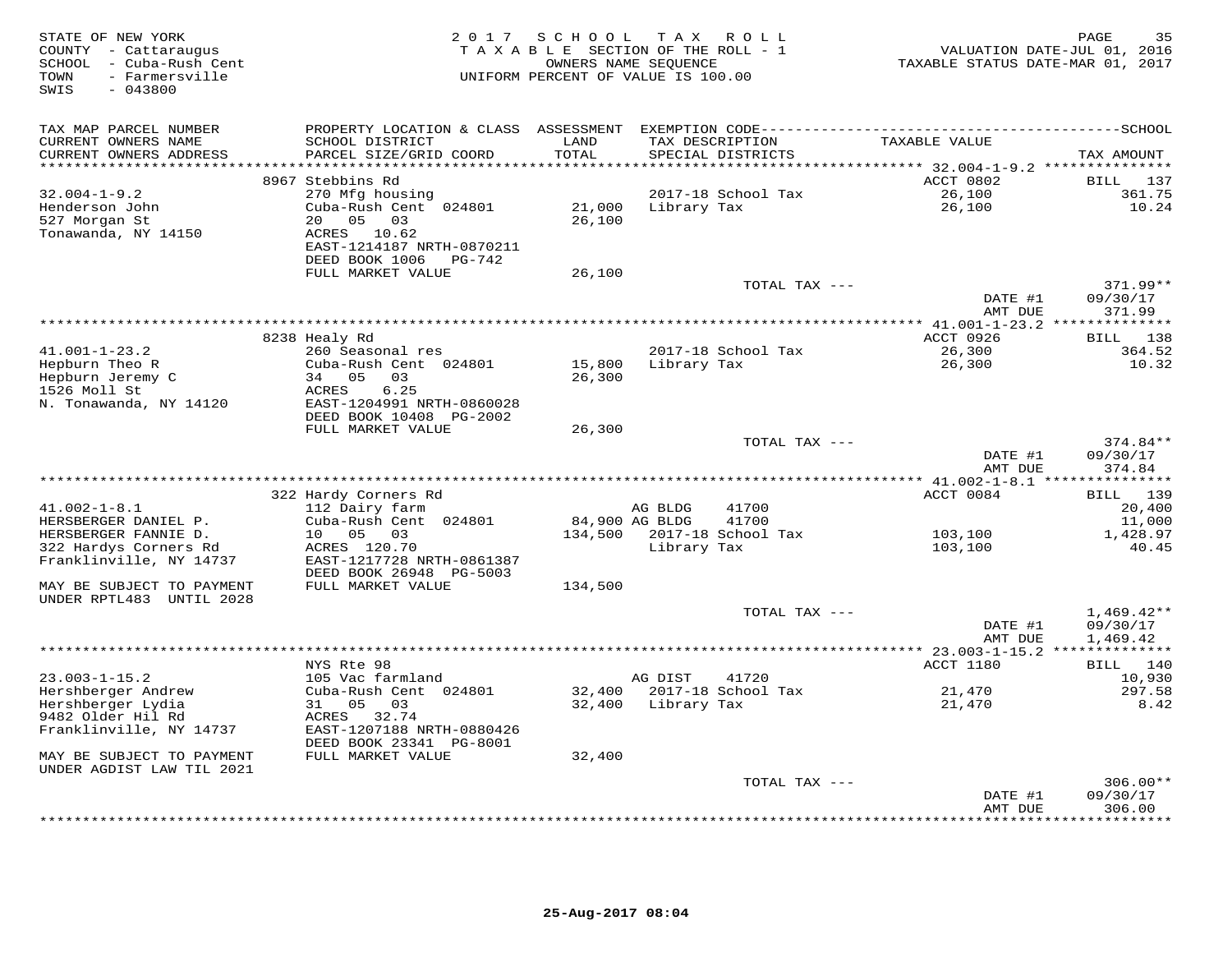| STATE OF NEW YORK<br>COUNTY - Cattaraugus<br>SCHOOL - Cuba-Rush Cent<br>- Farmersville<br>TOWN<br>SWIS<br>$-043800$ | 2 0 1 7                                              | SCHOOL TAX ROLL<br>TAXABLE SECTION OF THE ROLL - 1<br>OWNERS NAME SEQUENCE<br>UNIFORM PERCENT OF VALUE IS 100.00 |             |                    | VALUATION DATE-JUL 01, 2016<br>TAXABLE STATUS DATE-MAR 01, 2017 | PAGE<br>36             |
|---------------------------------------------------------------------------------------------------------------------|------------------------------------------------------|------------------------------------------------------------------------------------------------------------------|-------------|--------------------|-----------------------------------------------------------------|------------------------|
| TAX MAP PARCEL NUMBER                                                                                               |                                                      |                                                                                                                  |             |                    |                                                                 |                        |
| CURRENT OWNERS NAME                                                                                                 | SCHOOL DISTRICT                                      | LAND                                                                                                             |             | TAX DESCRIPTION    | TAXABLE VALUE                                                   |                        |
| CURRENT OWNERS ADDRESS<br>******************                                                                        | PARCEL SIZE/GRID COORD                               | TOTAL<br>******                                                                                                  |             | SPECIAL DISTRICTS  |                                                                 | TAX AMOUNT             |
|                                                                                                                     | 968 Elton Rd                                         |                                                                                                                  |             |                    | ******* 23.014-1-33 ****************<br>ACCT 0467               | <b>BILL</b><br>141     |
| $23.014 - 1 - 33$                                                                                                   | 210 1 Family Res                                     |                                                                                                                  | ENH STAR    | 41834              |                                                                 | 65,500                 |
| Hess Daniel                                                                                                         | Cuba-Rush Cent 024801                                | 7,200                                                                                                            |             | 2017-18 School Tax | 83,100                                                          | 1,151.77               |
| Hess Susan L                                                                                                        | 32<br>05 03                                          | 83,100                                                                                                           | Library Tax |                    | 83,100                                                          | 32.60                  |
| 968 Elton Rd                                                                                                        | 66.00 DPTH 220.00<br>FRNT                            |                                                                                                                  |             |                    |                                                                 |                        |
| PO Box 56                                                                                                           | ACRES<br>0.33                                        |                                                                                                                  |             |                    |                                                                 |                        |
| Farmersville Station, NY 14060 EAST-1208727 NRTH-0885023                                                            |                                                      |                                                                                                                  |             |                    |                                                                 |                        |
|                                                                                                                     | DEED BOOK 901<br>PG-00684                            |                                                                                                                  |             |                    |                                                                 |                        |
|                                                                                                                     | FULL MARKET VALUE                                    | 83,100                                                                                                           |             |                    |                                                                 |                        |
|                                                                                                                     |                                                      |                                                                                                                  |             | TOTAL TAX ---      | DATE #1                                                         | $276.54**$<br>09/30/17 |
|                                                                                                                     |                                                      |                                                                                                                  |             |                    | AMT DUE                                                         | 276.54                 |
|                                                                                                                     |                                                      |                                                                                                                  |             |                    |                                                                 |                        |
|                                                                                                                     | 180 West Branch Rd                                   |                                                                                                                  |             |                    | ACCT 1067                                                       | BILL 142               |
| $32.004 - 2 - 8.4$                                                                                                  | 240 Rural res                                        |                                                                                                                  |             | 2017-18 School Tax | 145,400                                                         | 2,015.25               |
| Hewett Decatur                                                                                                      | Cuba-Rush Cent 024801                                | 50,700                                                                                                           | Library Tax |                    | 145,400                                                         | 57.04                  |
| 5760 Dunnigan Rd                                                                                                    | 03/04<br>04<br>05                                    | 145,400                                                                                                          |             |                    |                                                                 |                        |
| Lockport, NY 14094                                                                                                  | 52.30<br><b>ACRES</b><br>EAST-1219648 NRTH-0871237   |                                                                                                                  |             |                    |                                                                 |                        |
|                                                                                                                     | DEED BOOK 14646 PG-3001                              |                                                                                                                  |             |                    |                                                                 |                        |
|                                                                                                                     | FULL MARKET VALUE                                    | 145,400                                                                                                          |             |                    |                                                                 |                        |
|                                                                                                                     |                                                      |                                                                                                                  |             | TOTAL TAX ---      |                                                                 | $2,072.29**$           |
|                                                                                                                     |                                                      |                                                                                                                  |             |                    | DATE #1                                                         | 09/30/17               |
|                                                                                                                     |                                                      |                                                                                                                  |             |                    | AMT DUE                                                         | 2,072.29               |
|                                                                                                                     |                                                      |                                                                                                                  |             |                    |                                                                 |                        |
| $41.002 - 1 - 15.1$                                                                                                 | 30 Hardy Corners Rd<br>210 1 Family Res              |                                                                                                                  | BAS STAR    | 41854              | <b>ACCT 0355</b>                                                | BILL 143<br>30,000     |
| Hinz Roger G                                                                                                        | Cuba-Rush Cent 024801                                | 14,500                                                                                                           |             | 2017-18 School Tax | 79,800                                                          | 1,106.03               |
| 7923 Centerville Rd                                                                                                 | 01<br>05<br>03                                       | 79,800                                                                                                           | Library Tax |                    | 79,800                                                          | 31.31                  |
| Fillmore, NY 14735                                                                                                  | 5.35<br>ACRES                                        |                                                                                                                  |             |                    |                                                                 |                        |
|                                                                                                                     | EAST-1222307 NRTH-0859843                            |                                                                                                                  |             |                    |                                                                 |                        |
|                                                                                                                     | DEED BOOK 17821 PG-6003                              |                                                                                                                  |             |                    |                                                                 |                        |
|                                                                                                                     | FULL MARKET VALUE                                    | 79,800                                                                                                           |             |                    |                                                                 |                        |
|                                                                                                                     |                                                      |                                                                                                                  |             | TOTAL TAX ---      | DATE #1                                                         | 721.54**<br>09/30/17   |
|                                                                                                                     |                                                      |                                                                                                                  |             |                    | AMT DUE                                                         | 721.54                 |
|                                                                                                                     |                                                      |                                                                                                                  |             |                    |                                                                 | ************           |
|                                                                                                                     | Hardy Crn. Rd                                        |                                                                                                                  |             |                    | ACCT 0743                                                       | BILL 144               |
| $41.002 - 1 - 15.5$                                                                                                 | 314 Rural vac<10                                     |                                                                                                                  |             | 2017-18 School Tax | 10,000                                                          | 138.60                 |
| Hinz Roger G                                                                                                        | Cuba-Rush Cent 024801                                | 10,000                                                                                                           | Library Tax |                    | 10,000                                                          | 3.92                   |
| 7923 Centerville Rd                                                                                                 | 01 05<br>03                                          | 10,000                                                                                                           |             |                    |                                                                 |                        |
| Fillmore, NY 14735                                                                                                  | 2.30<br>ACRES                                        |                                                                                                                  |             |                    |                                                                 |                        |
|                                                                                                                     | EAST-1222133 NRTH-0859170<br>DEED BOOK 17821 PG-6003 |                                                                                                                  |             |                    |                                                                 |                        |
|                                                                                                                     | FULL MARKET VALUE                                    | 10,000                                                                                                           |             |                    |                                                                 |                        |
|                                                                                                                     |                                                      |                                                                                                                  |             | TOTAL TAX ---      |                                                                 | $142.52**$             |
|                                                                                                                     |                                                      |                                                                                                                  |             |                    | DATE #1                                                         | 09/30/17               |
|                                                                                                                     |                                                      |                                                                                                                  |             |                    | AMT DUE                                                         | 142.52                 |
|                                                                                                                     |                                                      |                                                                                                                  |             |                    | .                                                               | ********               |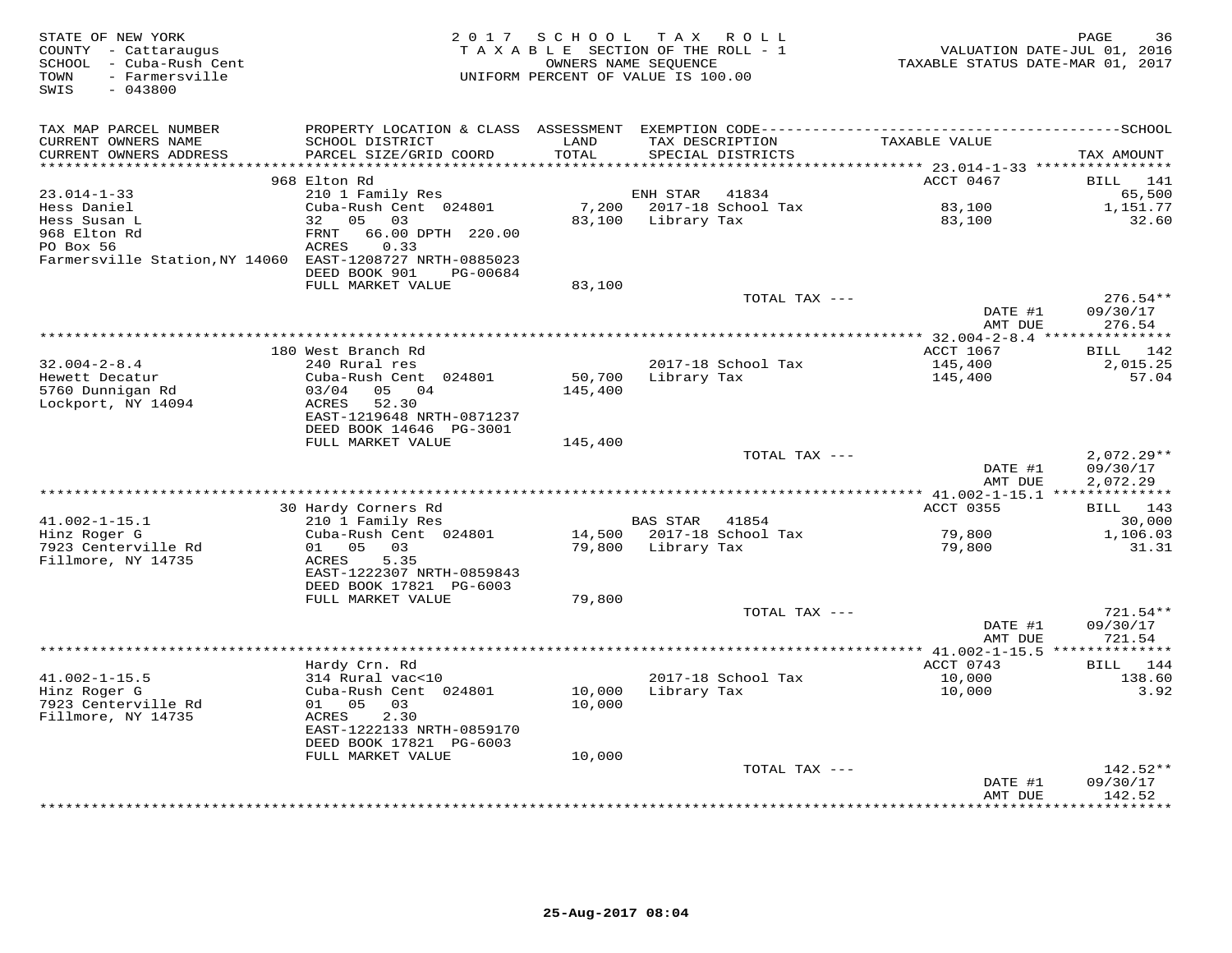| STATE OF NEW YORK<br>COUNTY - Cattaraugus<br>SCHOOL - Cuba-Rush Cent<br>- Farmersville<br>TOWN<br>$-043800$<br>SWIS |                                                                                              |                   | 2017 SCHOOL TAX ROLL<br>TAXABLE SECTION OF THE ROLL - 1<br>OWNERS NAME SEQUENCE<br>UNIFORM PERCENT OF VALUE IS 100.00 | VALUATION DATE-JUL 01, 2016<br>TAXABLE STATUS DATE-MAR 01, 2017 | PAGE<br>37           |
|---------------------------------------------------------------------------------------------------------------------|----------------------------------------------------------------------------------------------|-------------------|-----------------------------------------------------------------------------------------------------------------------|-----------------------------------------------------------------|----------------------|
| TAX MAP PARCEL NUMBER                                                                                               | PROPERTY LOCATION & CLASS ASSESSMENT EXEMPTION CODE-----------------------------------SCHOOL |                   |                                                                                                                       |                                                                 |                      |
| CURRENT OWNERS NAME<br>CURRENT OWNERS ADDRESS                                                                       | SCHOOL DISTRICT<br>PARCEL SIZE/GRID COORD                                                    | LAND<br>TOTAL     | TAX DESCRIPTION<br>SPECIAL DISTRICTS                                                                                  | TAXABLE VALUE                                                   | TAX AMOUNT           |
|                                                                                                                     |                                                                                              |                   |                                                                                                                       |                                                                 |                      |
| $23.014 - 1 - 24$                                                                                                   | 9816 Church St<br>210 1 Family Res                                                           |                   | 2017-18 School Tax                                                                                                    | ACCT 0161<br>52,500                                             | BILL 145<br>727.65   |
| Hitchcock Jeffrey                                                                                                   | Cuba-Rush Cent 024801                                                                        | 6,200             | Library Tax                                                                                                           | 52,500                                                          | 20.60                |
| Hitchcock Alvina A                                                                                                  | 32 05<br>03                                                                                  | 52,500            |                                                                                                                       |                                                                 |                      |
| 1630 Siloam Rd                                                                                                      | 0.22<br>ACRES                                                                                |                   |                                                                                                                       |                                                                 |                      |
| Delevan, NY 14042                                                                                                   | EAST-1208463 NRTH-0885277                                                                    |                   |                                                                                                                       |                                                                 |                      |
|                                                                                                                     | DEED BOOK 799<br>PG-00838                                                                    |                   |                                                                                                                       |                                                                 |                      |
|                                                                                                                     | FULL MARKET VALUE                                                                            | 52,500            | TOTAL TAX ---                                                                                                         |                                                                 | 748.25**             |
|                                                                                                                     |                                                                                              |                   |                                                                                                                       | DATE #1                                                         | 09/30/17             |
|                                                                                                                     |                                                                                              |                   |                                                                                                                       | AMT DUE                                                         | 748.25               |
|                                                                                                                     |                                                                                              |                   |                                                                                                                       |                                                                 |                      |
|                                                                                                                     | 9766 Huyck Rd                                                                                |                   |                                                                                                                       | ACCT 0466                                                       | BILL 146             |
| $23.004 - 1 - 16$                                                                                                   | 260 Seasonal res                                                                             |                   | 2017-18 School Tax                                                                                                    | 133,800                                                         | 1,854.48             |
| Hoeg Jens<br>Weinschreider Charles Sig                                                                              | Cuba-Rush Cent 024801<br>07/08<br>05 03                                                      | 79,400<br>133,800 | Library Tax                                                                                                           | 133,800                                                         | 52.49                |
| Kristy Rudel                                                                                                        | ACRES 109.76                                                                                 |                   |                                                                                                                       |                                                                 |                      |
| 100 Landsdowne St Apt 1009                                                                                          | EAST-1219833 NRTH-0882872                                                                    |                   |                                                                                                                       |                                                                 |                      |
| Cambridge, MA 02139                                                                                                 | DEED BOOK 00925 PG-00037                                                                     |                   |                                                                                                                       |                                                                 |                      |
|                                                                                                                     | FULL MARKET VALUE                                                                            | 133,800           |                                                                                                                       |                                                                 |                      |
| MAY BE SUBJECT TO PAYMENT<br>UNDER AGDIST LAW TIL 2020                                                              |                                                                                              |                   |                                                                                                                       |                                                                 |                      |
|                                                                                                                     |                                                                                              |                   | TOTAL TAX ---                                                                                                         |                                                                 | $1,906.97**$         |
|                                                                                                                     |                                                                                              |                   |                                                                                                                       | DATE #1<br>AMT DUE                                              | 09/30/17<br>1,906.97 |
|                                                                                                                     |                                                                                              |                   |                                                                                                                       | ***** 23.014-1-19 ****************                              |                      |
|                                                                                                                     | 959 Back St                                                                                  |                   |                                                                                                                       | ACCT 0174                                                       | BILL 147             |
| $23.014 - 1 - 19$                                                                                                   | 210 1 Family Res                                                                             |                   | 2017-18 School Tax                                                                                                    | 74,800                                                          | 1,036.73             |
| Hooper Eric D.                                                                                                      | Cuba-Rush Cent 024801                                                                        | 13,700            | Library Tax                                                                                                           | 74,800                                                          | 29.35                |
| Hooper Mindy S.                                                                                                     | 32 05<br>03                                                                                  | 74,800            |                                                                                                                       |                                                                 |                      |
| 952 Elton Road<br>Farmersville Station, NY 14060 EAST-1208825 NRTH-0885241                                          | ACRES<br>2.60                                                                                |                   |                                                                                                                       |                                                                 |                      |
|                                                                                                                     | DEED BOOK 27542 PG-8002                                                                      |                   |                                                                                                                       |                                                                 |                      |
| PRIOR OWNER ON 3/01/2017                                                                                            | FULL MARKET VALUE                                                                            | 74,800            |                                                                                                                       |                                                                 |                      |
| Hooper Duane M                                                                                                      |                                                                                              |                   |                                                                                                                       |                                                                 |                      |
|                                                                                                                     |                                                                                              |                   | TOTAL TAX ---                                                                                                         |                                                                 | $1,066.08**$         |
|                                                                                                                     |                                                                                              |                   |                                                                                                                       | DATE #1<br>AMT DUE                                              | 09/30/17<br>1,066.08 |
|                                                                                                                     |                                                                                              |                   |                                                                                                                       |                                                                 |                      |
|                                                                                                                     | 414 Hardy Crn. Rd                                                                            |                   |                                                                                                                       | ACCT 0138                                                       | BILL 148             |
| $41.002 - 1 - 5$                                                                                                    | 240 Rural res                                                                                |                   | <b>BAS STAR</b><br>41854                                                                                              |                                                                 | 30,000               |
| Howe Jeffery P                                                                                                      | Cuba-Rush Cent 024801                                                                        | 20,600            | 2017-18 School Tax                                                                                                    | 105,700                                                         | 1,465.01             |
| 414 Hardy Crn. Rd<br>Franklinville, NY 14737                                                                        | 10 05<br>03                                                                                  | 105,700           | Library Tax                                                                                                           | 105,700                                                         | 41.47                |
|                                                                                                                     | ACRES 10.22<br>EAST-1216462 NRTH-0861639                                                     |                   |                                                                                                                       |                                                                 |                      |
|                                                                                                                     | DEED BOOK 11495 PG-4002                                                                      |                   |                                                                                                                       |                                                                 |                      |
|                                                                                                                     | FULL MARKET VALUE                                                                            | 105,700           |                                                                                                                       |                                                                 |                      |
|                                                                                                                     |                                                                                              |                   | TOTAL TAX ---                                                                                                         |                                                                 | $1,090.68**$         |
|                                                                                                                     |                                                                                              |                   |                                                                                                                       | DATE #1<br>AMT DUE                                              | 09/30/17             |
|                                                                                                                     |                                                                                              |                   |                                                                                                                       |                                                                 | 1,090.68             |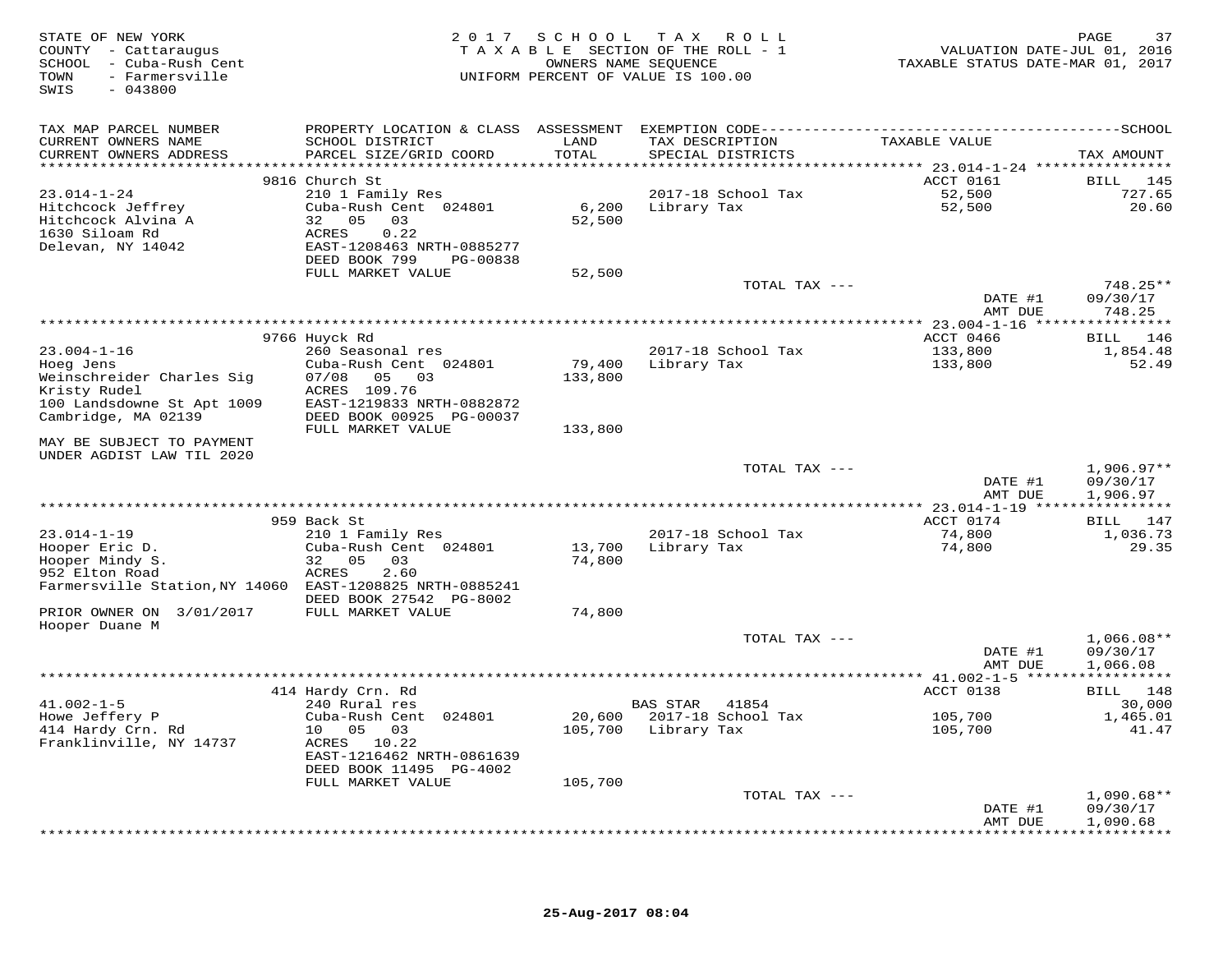| STATE OF NEW YORK<br>COUNTY - Cattaraugus<br>- Cuba-Rush Cent<br>SCHOOL<br>- Farmersville<br>TOWN<br>$-043800$<br>SWIS | 2 0 1 7                                                 | SCHOOL             | T A X<br>R O L L<br>TAXABLE SECTION OF THE ROLL - 1<br>OWNERS NAME SEQUENCE<br>UNIFORM PERCENT OF VALUE IS 100.00 | TAXABLE STATUS DATE-MAR 01, 2017          | 38<br>PAGE<br>VALUATION DATE-JUL 01, 2016 |
|------------------------------------------------------------------------------------------------------------------------|---------------------------------------------------------|--------------------|-------------------------------------------------------------------------------------------------------------------|-------------------------------------------|-------------------------------------------|
|                                                                                                                        |                                                         |                    |                                                                                                                   |                                           |                                           |
| TAX MAP PARCEL NUMBER<br>CURRENT OWNERS NAME                                                                           | PROPERTY LOCATION & CLASS<br>SCHOOL DISTRICT            | ASSESSMENT<br>LAND | TAX DESCRIPTION                                                                                                   | TAXABLE VALUE                             |                                           |
| CURRENT OWNERS ADDRESS                                                                                                 | PARCEL SIZE/GRID COORD                                  | TOTAL              | SPECIAL DISTRICTS                                                                                                 |                                           | TAX AMOUNT                                |
| ***********************                                                                                                |                                                         |                    |                                                                                                                   |                                           |                                           |
|                                                                                                                        | Hardy Corners Rd                                        |                    |                                                                                                                   | ACCT 0457                                 | <b>BILL</b><br>149                        |
| $41.002 - 1 - 7$<br>Howe Jeffrey P                                                                                     | 322 Rural vac>10<br>Cuba-Rush Cent 024801               | 30,000             | 2017-18 School Tax<br>Library Tax                                                                                 | 30,000<br>30,000                          | 415.80<br>11.77                           |
| 414 Hardy Crn Rd                                                                                                       | 10<br>05<br>03                                          | 30,000             |                                                                                                                   |                                           |                                           |
| Franklinville, NY 14737                                                                                                | 22.39<br>ACRES                                          |                    |                                                                                                                   |                                           |                                           |
|                                                                                                                        | EAST-1216825 NRTH-0860345                               |                    |                                                                                                                   |                                           |                                           |
|                                                                                                                        | DEED BOOK 11495 PG-4002                                 |                    |                                                                                                                   |                                           |                                           |
|                                                                                                                        | FULL MARKET VALUE                                       | 30,000             |                                                                                                                   |                                           |                                           |
|                                                                                                                        |                                                         |                    | TOTAL TAX ---                                                                                                     | DATE #1                                   | $427.57**$<br>09/30/17                    |
|                                                                                                                        |                                                         |                    |                                                                                                                   | AMT DUE                                   | 427.57                                    |
|                                                                                                                        |                                                         |                    | ***********************************                                                                               | ** $23.014 - 1 - 53.1$ ***                | ***********                               |
|                                                                                                                        | 1054 Co Rd 21                                           |                    |                                                                                                                   | ACCT 0463                                 | BILL 150                                  |
| $23.014 - 1 - 53.1$                                                                                                    | 210 1 Family Res                                        |                    | <b>BAS STAR</b><br>41854                                                                                          |                                           | 30,000                                    |
| Hoxie Stephen<br>PO Box 106                                                                                            | Cuba-Rush Cent 024801<br>05<br>32<br>03                 | 6,700<br>54,700    | 2017-18 School Tax<br>Library Tax                                                                                 | 54,700<br>54,700                          | 758.15<br>21.46                           |
| Farmersville Sta., NY 14060                                                                                            | 82.50 DPTH 140.00<br>FRNT                               |                    |                                                                                                                   |                                           |                                           |
|                                                                                                                        | ACRES<br>0.24                                           |                    |                                                                                                                   |                                           |                                           |
|                                                                                                                        | EAST-1207592 NRTH-0883989                               |                    |                                                                                                                   |                                           |                                           |
|                                                                                                                        | DEED BOOK 12385 PG-7001                                 |                    |                                                                                                                   |                                           |                                           |
|                                                                                                                        | FULL MARKET VALUE                                       | 54,700             |                                                                                                                   |                                           | 363.80**                                  |
|                                                                                                                        |                                                         |                    | TOTAL TAX ---                                                                                                     | DATE #1                                   | 09/30/17                                  |
|                                                                                                                        |                                                         |                    |                                                                                                                   | AMT DUE                                   | 363.80                                    |
|                                                                                                                        |                                                         |                    |                                                                                                                   |                                           |                                           |
|                                                                                                                        | 9080 Stebbins Rd                                        |                    |                                                                                                                   | <b>ACCT 1066</b>                          | 151<br>BILL                               |
| $32.002 - 1 - 11.18$                                                                                                   | 312 Vac w/imprv                                         |                    | 2017-18 School Tax                                                                                                | 29,100                                    | 403.33                                    |
| Hughes David M<br>Cammelleri Jessica P                                                                                 | Cuba-Rush Cent 024801<br>ACRES<br>10.15                 | 20,500<br>29,100   | Library Tax                                                                                                       | 29,100                                    | 11.42                                     |
| 709 Linwood Ave                                                                                                        | EAST-1214905 NRTH-0872502                               |                    |                                                                                                                   |                                           |                                           |
| Buffalo, NY 14209                                                                                                      | DEED BOOK 16786 PG-8001                                 |                    |                                                                                                                   |                                           |                                           |
|                                                                                                                        | FULL MARKET VALUE                                       | 29,100             |                                                                                                                   |                                           |                                           |
|                                                                                                                        |                                                         |                    | TOTAL TAX ---                                                                                                     |                                           | 414.75**                                  |
|                                                                                                                        |                                                         |                    |                                                                                                                   | DATE #1                                   | 09/30/17                                  |
|                                                                                                                        |                                                         |                    |                                                                                                                   | AMT DUE<br>************ 41.002-1-3.4 **** | 414.75<br>*******                         |
|                                                                                                                        | 8362 Stebbins Rd                                        |                    |                                                                                                                   | ACCT 0959                                 | 152<br>BILL                               |
| $41.002 - 1 - 3.4$                                                                                                     | 312 Vac w/imprv                                         |                    | 2017-18 School Tax                                                                                                | 20,400                                    | 282.75                                    |
| Hunger Michael                                                                                                         | Cuba-Rush Cent 024801                                   | 12,400             | Library Tax                                                                                                       | 20,400                                    | 8.00                                      |
| Hunger Jeannette                                                                                                       | 18<br>05<br>04                                          | 20,400             |                                                                                                                   |                                           |                                           |
| 397 Benzinger St                                                                                                       | ACRES<br>3.90                                           |                    |                                                                                                                   |                                           |                                           |
| Buffalo, NY 14206                                                                                                      | EAST-1214262 NRTH-0862275<br>DEED BOOK 1024<br>$PG-983$ |                    |                                                                                                                   |                                           |                                           |
|                                                                                                                        | FULL MARKET VALUE                                       | 20,400             |                                                                                                                   |                                           |                                           |
|                                                                                                                        |                                                         |                    | TOTAL TAX ---                                                                                                     |                                           | $290.75**$                                |
|                                                                                                                        |                                                         |                    |                                                                                                                   | DATE #1                                   | 09/30/17                                  |
|                                                                                                                        |                                                         |                    |                                                                                                                   | AMT DUE                                   | 290.75<br>* * * * * * * *                 |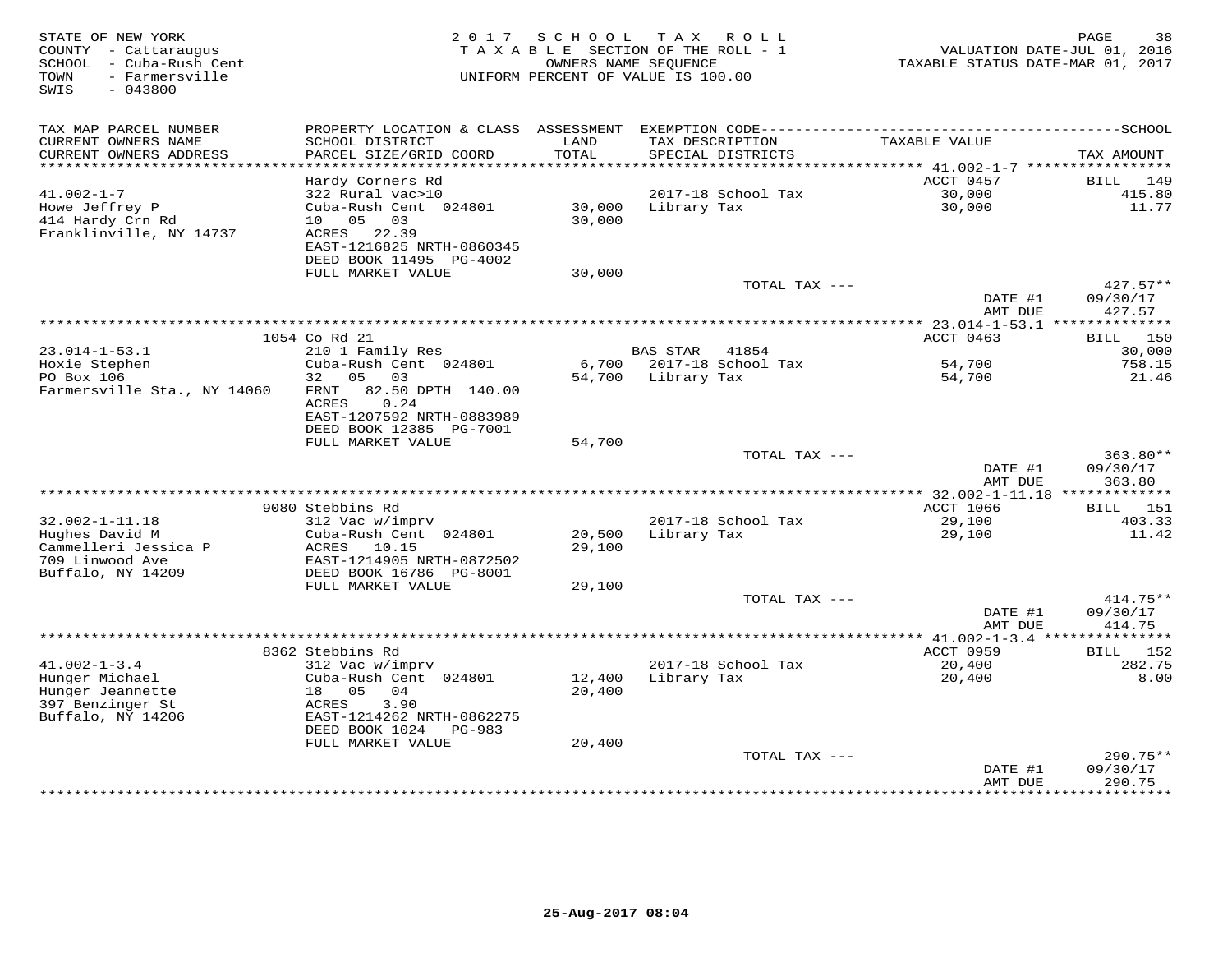| STATE OF NEW YORK<br>COUNTY - Cattaraugus<br>SCHOOL<br>- Cuba-Rush Cent<br>- Farmersville<br>TOWN<br>$-043800$<br>SWIS | 2 0 1 7                                                                                      | SCHOOL | TAX ROLL<br>TAXABLE SECTION OF THE ROLL - 1<br>OWNERS NAME SEQUENCE<br>UNIFORM PERCENT OF VALUE IS 100.00 | VALUATION DATE-JUL 01, 2016<br>TAXABLE STATUS DATE-MAR 01, 2017 | 39<br>PAGE             |
|------------------------------------------------------------------------------------------------------------------------|----------------------------------------------------------------------------------------------|--------|-----------------------------------------------------------------------------------------------------------|-----------------------------------------------------------------|------------------------|
| TAX MAP PARCEL NUMBER                                                                                                  | PROPERTY LOCATION & CLASS ASSESSMENT EXEMPTION CODE-----------------------------------SCHOOL |        |                                                                                                           |                                                                 |                        |
| CURRENT OWNERS NAME                                                                                                    | SCHOOL DISTRICT                                                                              | LAND   | TAX DESCRIPTION                                                                                           | TAXABLE VALUE                                                   |                        |
| CURRENT OWNERS ADDRESS<br>***********************                                                                      | PARCEL SIZE/GRID COORD                                                                       | TOTAL  | SPECIAL DISTRICTS                                                                                         |                                                                 | TAX AMOUNT             |
|                                                                                                                        |                                                                                              |        |                                                                                                           | ACCT 0392                                                       |                        |
| $23.014 - 1 - 8$                                                                                                       | 9890 Galen Hill Rd<br>210 1 Family Res                                                       |        | 41854<br>BAS STAR                                                                                         |                                                                 | BILL 153<br>30,000     |
| Hurd Jeffrey R                                                                                                         | Cuba-Rush Cent 024801                                                                        |        | 12,300 2017-18 School Tax                                                                                 | 80,700                                                          | 1,118.51               |
| Hurd Betty J                                                                                                           | 32<br>05<br>03                                                                               | 80,700 | Library Tax                                                                                               | 80,700                                                          | 31.66                  |
| PO Box 83                                                                                                              | 3.84<br>ACRES                                                                                |        |                                                                                                           |                                                                 |                        |
| Farmersville Station, NY 14060 EAST-1208618 NRTH-0886308                                                               |                                                                                              |        |                                                                                                           |                                                                 |                        |
|                                                                                                                        | DEED BOOK 893<br>PG-00507                                                                    |        |                                                                                                           |                                                                 |                        |
|                                                                                                                        | FULL MARKET VALUE                                                                            | 80,700 |                                                                                                           |                                                                 |                        |
|                                                                                                                        |                                                                                              |        | TOTAL TAX ---                                                                                             |                                                                 | $734.37**$             |
|                                                                                                                        |                                                                                              |        |                                                                                                           | DATE #1<br>AMT DUE                                              | 09/30/17<br>734.37     |
|                                                                                                                        |                                                                                              |        |                                                                                                           | $** 23.003 - 1 - 11.2$                                          | ************           |
|                                                                                                                        | 883 Tarbell Rd                                                                               |        |                                                                                                           | ACCT 0867                                                       | <b>BILL</b><br>154     |
| $23.003 - 1 - 11.2$                                                                                                    | 210 1 Family Res                                                                             |        | 2017-18 School Tax                                                                                        | 90,900                                                          | 1,259.88               |
| Idem Michael                                                                                                           | Cuba-Rush Cent 024801                                                                        | 25,300 | Library Tax                                                                                               | 90,900                                                          | 35.66                  |
| 883 Tarbell Rd                                                                                                         | 05<br>03<br>31                                                                               | 90,900 |                                                                                                           |                                                                 |                        |
| Farmersville Sta., NY 14060                                                                                            | ACRES 16.00                                                                                  |        |                                                                                                           |                                                                 |                        |
|                                                                                                                        | EAST-1209359 NRTH-0883226                                                                    |        |                                                                                                           |                                                                 |                        |
|                                                                                                                        | DEED BOOK 908<br>PG-00650<br>FULL MARKET VALUE                                               | 90,900 |                                                                                                           |                                                                 |                        |
|                                                                                                                        |                                                                                              |        | TOTAL TAX ---                                                                                             |                                                                 | $1,295.54**$           |
|                                                                                                                        |                                                                                              |        |                                                                                                           | DATE #1                                                         | 09/30/17               |
|                                                                                                                        |                                                                                              |        |                                                                                                           | AMT DUE                                                         | 1,295.54               |
|                                                                                                                        |                                                                                              |        |                                                                                                           |                                                                 |                        |
|                                                                                                                        | NYS Rte 98                                                                                   |        |                                                                                                           | ACCT 0272                                                       | 155<br>BILL            |
| $23.014 - 1 - 44$                                                                                                      | 314 Rural vac<10                                                                             |        | 2017-18 School Tax                                                                                        | 7,900                                                           | 109.49                 |
| Idem Michael<br>883 Tarbell Rd                                                                                         | Cuba-Rush Cent 024801<br>0.3                                                                 | 7,900  | Library Tax                                                                                               | 7,900                                                           | 3.10                   |
| Farmersville Sta., NY 14060                                                                                            | 05<br>31/32<br>FRNT 297.00 DPTH 106.00                                                       | 7,900  |                                                                                                           |                                                                 |                        |
|                                                                                                                        | 0.72<br>ACRES                                                                                |        |                                                                                                           |                                                                 |                        |
|                                                                                                                        | EAST-1209111 NRTH-0883700                                                                    |        |                                                                                                           |                                                                 |                        |
|                                                                                                                        | DEED BOOK 908<br>PG-00650                                                                    |        |                                                                                                           |                                                                 |                        |
|                                                                                                                        | FULL MARKET VALUE                                                                            | 7,900  |                                                                                                           |                                                                 |                        |
|                                                                                                                        |                                                                                              |        | TOTAL TAX ---                                                                                             |                                                                 | $112.59**$             |
|                                                                                                                        |                                                                                              |        |                                                                                                           | DATE #1                                                         | 09/30/17               |
|                                                                                                                        |                                                                                              |        |                                                                                                           | AMT DUE                                                         | 112.59<br>***********  |
|                                                                                                                        | 1087 Siloam Rd                                                                               |        |                                                                                                           | ACCT 0541                                                       | BILL 156               |
| $23.003 - 1 - 6$                                                                                                       | 210 1 Family Res                                                                             |        | <b>BAS STAR</b><br>41854                                                                                  |                                                                 | 30,000                 |
| Jackson John C                                                                                                         | Cuba-Rush Cent 024801                                                                        | 9,300  | 2017-18 School Tax                                                                                        | 70,400                                                          | 975.75                 |
| Jackson Barbara J                                                                                                      | 32 05<br>03                                                                                  | 70,400 | Library Tax                                                                                               | 70,400                                                          | 27.62                  |
| 1087 Siloam Rd                                                                                                         | ACRES<br>1.86                                                                                |        |                                                                                                           |                                                                 |                        |
| Freedom, NY 14065                                                                                                      | EAST-1207401 NRTH-0885808                                                                    |        |                                                                                                           |                                                                 |                        |
|                                                                                                                        | DEED BOOK 802<br>PG-00826                                                                    |        |                                                                                                           |                                                                 |                        |
|                                                                                                                        | FULL MARKET VALUE                                                                            | 70,400 |                                                                                                           |                                                                 |                        |
|                                                                                                                        |                                                                                              |        | TOTAL TAX ---                                                                                             | DATE #1                                                         | $587.57**$<br>09/30/17 |
|                                                                                                                        |                                                                                              |        |                                                                                                           | AMT DUE                                                         | 587.57                 |
|                                                                                                                        |                                                                                              |        | ******************************                                                                            | ************                                                    | ********               |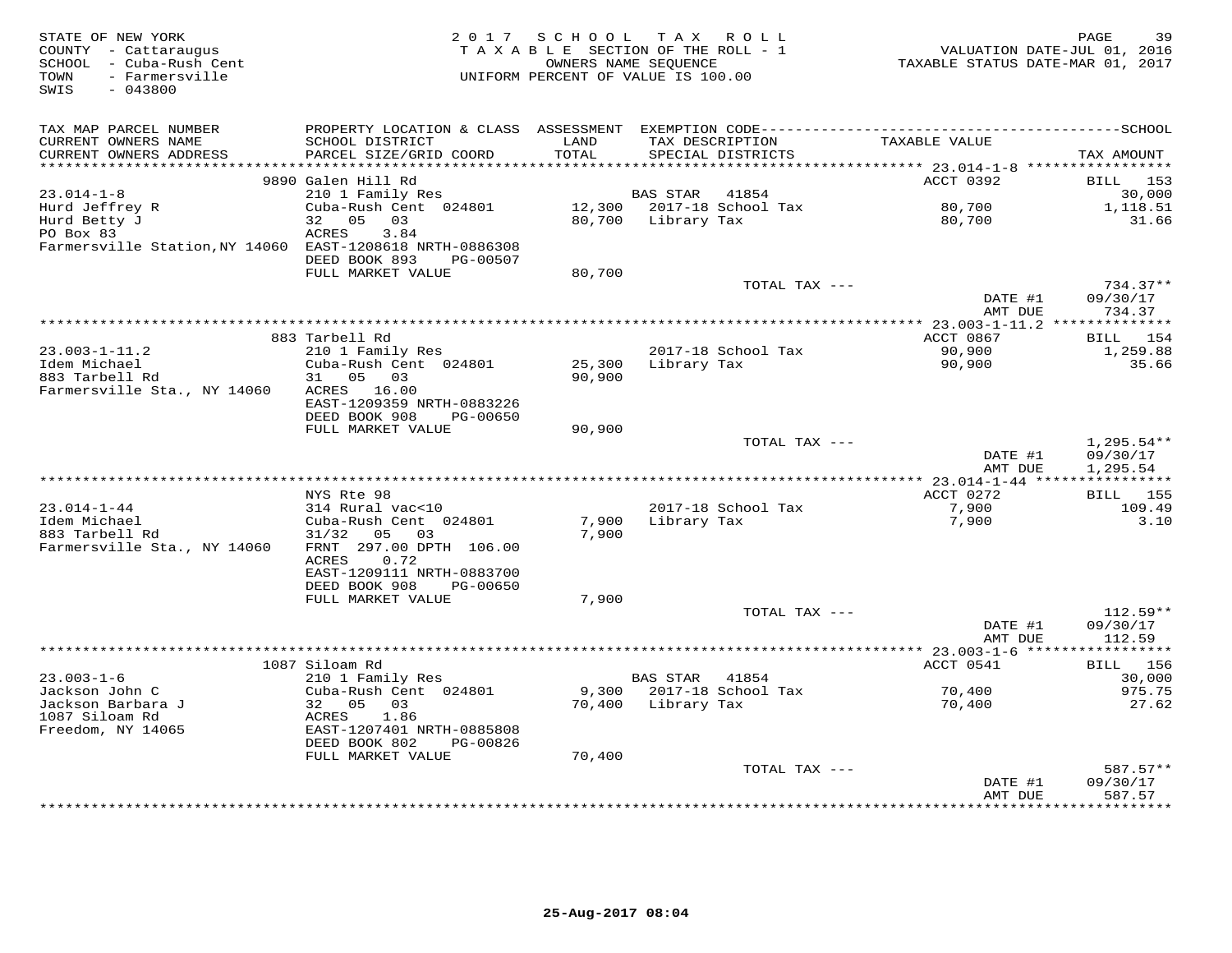| STATE OF NEW YORK<br>COUNTY - Cattaraugus<br>SCHOOL - Cuba-Rush Cent<br>- Farmersville<br>TOWN<br>$-043800$<br>SWIS | 2 0 1 7                                      | TAXABLE SECTION OF THE ROLL - 1<br>UNIFORM PERCENT OF VALUE IS 100.00 | SCHOOL TAX ROLL<br>OWNERS NAME SEQUENCE |                    | VALUATION DATE-JUL 01, 2016<br>TAXABLE STATUS DATE-MAR 01, 2017 | PAGE<br>40                |
|---------------------------------------------------------------------------------------------------------------------|----------------------------------------------|-----------------------------------------------------------------------|-----------------------------------------|--------------------|-----------------------------------------------------------------|---------------------------|
| TAX MAP PARCEL NUMBER                                                                                               | PROPERTY LOCATION & CLASS ASSESSMENT         |                                                                       |                                         |                    |                                                                 |                           |
| CURRENT OWNERS NAME<br>CURRENT OWNERS ADDRESS                                                                       | SCHOOL DISTRICT<br>PARCEL SIZE/GRID COORD    | LAND<br>TOTAL                                                         | TAX DESCRIPTION<br>SPECIAL DISTRICTS    |                    | TAXABLE VALUE                                                   | TAX AMOUNT                |
|                                                                                                                     | Healy Rd                                     | ******                                                                |                                         |                    | ******** 41.001-1-32.4 *********<br>ACCT 0732                   | 157<br>BILL               |
| $41.001 - 1 - 32.4$                                                                                                 | 314 Rural vac<10                             |                                                                       |                                         | 2017-18 School Tax | 11,500                                                          | 159.39                    |
| Johnston Robert                                                                                                     | Cuba-Rush Cent 024801                        | 11,500                                                                | Library Tax                             |                    | 11,500                                                          | 4.51                      |
| Johnston Debra                                                                                                      | 05<br>03<br>35                               | 11,500                                                                |                                         |                    |                                                                 |                           |
| 1397 Hardy Corners Rd                                                                                               | 3.30<br>ACRES                                |                                                                       |                                         |                    |                                                                 |                           |
| Franklinville, NY 14737                                                                                             | EAST-1204283 NRTH-0861532                    |                                                                       |                                         |                    |                                                                 |                           |
|                                                                                                                     | DEED BOOK 16700 PG-3003<br>FULL MARKET VALUE | 11,500                                                                |                                         |                    |                                                                 |                           |
|                                                                                                                     |                                              |                                                                       |                                         | TOTAL TAX ---      |                                                                 | $163.90**$                |
|                                                                                                                     |                                              |                                                                       |                                         |                    | DATE #1                                                         | 09/30/17                  |
|                                                                                                                     |                                              |                                                                       |                                         |                    | AMT DUE                                                         | 163.90                    |
|                                                                                                                     |                                              |                                                                       |                                         |                    |                                                                 |                           |
| $41.001 - 1 - 33$                                                                                                   | 1297 Hardy Crn. Rd<br>210 1 Family Res       |                                                                       | ENH STAR                                | 41834              | ACCT 0543                                                       | <b>BILL</b> 158<br>65,500 |
| Johnston Robert                                                                                                     | Cuba-Rush Cent 024801                        | 15,400                                                                |                                         | 2017-18 School Tax | 108,500                                                         | 1,503.82                  |
| Johnston Debra                                                                                                      | 0.3<br>34 05                                 | 108,500                                                               | Library Tax                             |                    | 108,500                                                         | 42.57                     |
| 1297 Hardy Corners RD                                                                                               | 5.95<br>ACRES                                |                                                                       |                                         |                    |                                                                 |                           |
| Franklinville, NY 14737                                                                                             | EAST-1203888 NRTH-0861508                    |                                                                       |                                         |                    |                                                                 |                           |
|                                                                                                                     | DEED BOOK 16054 PG-9001                      |                                                                       |                                         |                    |                                                                 |                           |
|                                                                                                                     | FULL MARKET VALUE                            | 108,500                                                               |                                         | TOTAL TAX ---      |                                                                 | 638.55**                  |
|                                                                                                                     |                                              |                                                                       |                                         |                    | DATE #1                                                         | 09/30/17                  |
|                                                                                                                     |                                              |                                                                       |                                         |                    | AMT DUE                                                         | 638.55                    |
|                                                                                                                     |                                              |                                                                       |                                         |                    |                                                                 |                           |
|                                                                                                                     | 1152 Elton Rd                                |                                                                       |                                         |                    | ACCT 0216                                                       | 159<br>BILL               |
| $23.003 - 1 - 20$<br>Jones Lee R                                                                                    | 210 1 Family Res<br>Cuba-Rush Cent 024801    | 10,300                                                                | <b>BAS STAR</b>                         | 41854              |                                                                 | 30,000<br>795.57          |
| 1152 Elton Rd                                                                                                       | 03<br>39<br>0.5                              | 57,400                                                                | Library Tax                             | 2017-18 School Tax | 57,400<br>57,400                                                | 22.52                     |
| Franklinville, NY 14737                                                                                             | ACRES<br>2.51                                |                                                                       |                                         |                    |                                                                 |                           |
|                                                                                                                     | EAST-1206236 NRTH-0883269                    |                                                                       |                                         |                    |                                                                 |                           |
|                                                                                                                     | DEED BOOK 16214 PG-7001                      |                                                                       |                                         |                    |                                                                 |                           |
|                                                                                                                     | FULL MARKET VALUE                            | 57,400                                                                |                                         |                    |                                                                 |                           |
|                                                                                                                     |                                              |                                                                       |                                         | TOTAL TAX ---      | DATE #1                                                         | 402.29**<br>09/30/17      |
|                                                                                                                     |                                              |                                                                       |                                         |                    | AMT DUE                                                         | 402.29                    |
|                                                                                                                     |                                              |                                                                       |                                         |                    | *************** 23.014-1-60 *****************                   |                           |
|                                                                                                                     | 1014 Elton Rd                                |                                                                       |                                         |                    | ACCT 0029                                                       | BILL 160                  |
| $23.014 - 1 - 60$                                                                                                   | 210 1 Family Res                             |                                                                       | <b>BAS STAR</b>                         | 41854              |                                                                 | 30,000                    |
| Jones Michael                                                                                                       | Cuba-Rush Cent 024801                        | 7,400                                                                 |                                         | 2017-18 School Tax | 80,800                                                          | 1,119.89                  |
| Jones Tracy<br>PO Box 85                                                                                            | 05<br>03<br>32<br>FRNT<br>77.56 DPTH 206.00  | 80,800                                                                | Library Tax                             |                    | 80,800                                                          | 31.70                     |
| Farmersville Station, NY 14060 ACRES                                                                                | 0.41                                         |                                                                       |                                         |                    |                                                                 |                           |
|                                                                                                                     | EAST-1208096 NRTH-0884472                    |                                                                       |                                         |                    |                                                                 |                           |
|                                                                                                                     | DEED BOOK 00987 PG-00659                     |                                                                       |                                         |                    |                                                                 |                           |
|                                                                                                                     | FULL MARKET VALUE                            | 80,800                                                                |                                         |                    |                                                                 |                           |
|                                                                                                                     |                                              |                                                                       |                                         | TOTAL TAX ---      |                                                                 | $735.79**$                |
|                                                                                                                     |                                              |                                                                       |                                         |                    | DATE #1                                                         | 09/30/17                  |
|                                                                                                                     |                                              |                                                                       |                                         |                    | AMT DUE                                                         | 735.79<br>* * * * * * * * |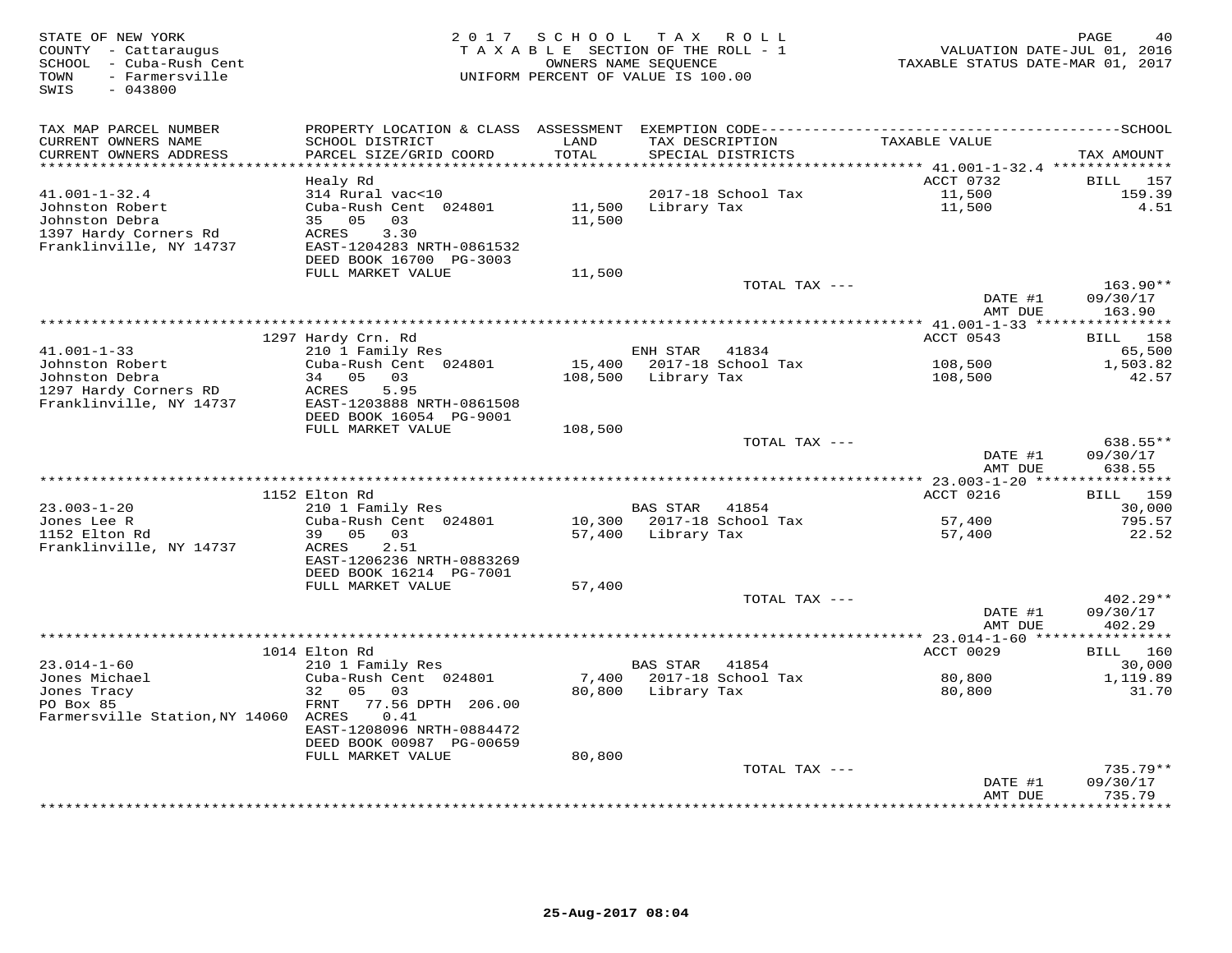| STATE OF NEW YORK<br>COUNTY - Cattaraugus<br>SCHOOL - Cuba-Rush Cent<br>- Farmersville<br>TOWN<br>$-043800$<br>SWIS | 2 0 1 7                                                                                 | SCHOOL TAX ROLL<br>TAXABLE SECTION OF THE ROLL - 1<br>OWNERS NAME SEQUENCE<br>UNIFORM PERCENT OF VALUE IS 100.00 |                 |                                      | TAXABLE STATUS DATE-MAR 01, 2017 | PAGE<br>41<br>VALUATION DATE-JUL 01, 2016 |
|---------------------------------------------------------------------------------------------------------------------|-----------------------------------------------------------------------------------------|------------------------------------------------------------------------------------------------------------------|-----------------|--------------------------------------|----------------------------------|-------------------------------------------|
| TAX MAP PARCEL NUMBER                                                                                               |                                                                                         |                                                                                                                  |                 |                                      |                                  |                                           |
| CURRENT OWNERS NAME<br>CURRENT OWNERS ADDRESS                                                                       | SCHOOL DISTRICT<br>PARCEL SIZE/GRID COORD                                               | LAND<br>TOTAL                                                                                                    |                 | TAX DESCRIPTION<br>SPECIAL DISTRICTS | TAXABLE VALUE                    | TAX AMOUNT                                |
| ***********************                                                                                             | *******************************                                                         |                                                                                                                  |                 |                                      |                                  |                                           |
|                                                                                                                     | 9892 NYS Rte 98                                                                         |                                                                                                                  |                 |                                      | ACCT 0451                        | BILL 161                                  |
| $23.004 - 1 - 3$                                                                                                    | 210 1 Family Res                                                                        |                                                                                                                  | BAS STAR        | 41854                                |                                  | 30,000                                    |
| Jones Timothy W                                                                                                     | Cuba-Rush Cent 024801                                                                   | 7,900                                                                                                            |                 | 2017-18 School Tax                   | 125,200                          | 1,735.28                                  |
| 9892 NYS Route 98<br>Farmersville Station, NY 14060 FRNT 200.00 DPTH 167.00                                         | 24 05 03<br><b>ACRES</b><br>0.78<br>EAST-1212951 NRTH-0885896<br>DEED BOOK 7577 PG-8004 | 125,200                                                                                                          | Library Tax     |                                      | 125,200                          | 49.12                                     |
|                                                                                                                     | FULL MARKET VALUE                                                                       | 125,200                                                                                                          |                 |                                      |                                  |                                           |
|                                                                                                                     |                                                                                         |                                                                                                                  |                 | TOTAL TAX ---                        |                                  | $1,368.60**$                              |
|                                                                                                                     |                                                                                         |                                                                                                                  |                 |                                      | DATE #1<br>AMT DUE               | 09/30/17<br>1,368.60                      |
|                                                                                                                     |                                                                                         |                                                                                                                  |                 |                                      |                                  |                                           |
| $41.002 - 1 - 1.3$                                                                                                  | 784 Hardy Crn Rd                                                                        |                                                                                                                  |                 |                                      | ACCT 0907                        | BILL 162<br>228.69                        |
| Jung Robert J                                                                                                       | 270 Mfg housing<br>Cuba-Rush Cent 024801                                                | 9,700                                                                                                            | Library Tax     | 2017-18 School Tax                   | 16,500<br>16,500                 | 6.47                                      |
| Jung David M                                                                                                        | 18 5 3                                                                                  | 16,500                                                                                                           |                 |                                      |                                  |                                           |
| 17 Gratton St                                                                                                       | ACRES<br>2.15                                                                           |                                                                                                                  |                 |                                      |                                  |                                           |
| Sloan, NY 14206                                                                                                     | EAST-1211096 NRTH-0860991                                                               |                                                                                                                  |                 |                                      |                                  |                                           |
|                                                                                                                     | DEED BOOK 940<br>PG-72                                                                  |                                                                                                                  |                 |                                      |                                  |                                           |
|                                                                                                                     | FULL MARKET VALUE                                                                       | 16,500                                                                                                           |                 |                                      |                                  |                                           |
|                                                                                                                     |                                                                                         |                                                                                                                  |                 | TOTAL TAX ---                        | DATE #1                          | 235.16**<br>09/30/17                      |
|                                                                                                                     |                                                                                         |                                                                                                                  |                 |                                      | AMT DUE                          | 235.16                                    |
|                                                                                                                     | 9740 School St                                                                          |                                                                                                                  |                 |                                      | ACCT 0244                        | BILL 163                                  |
| $23.014 - 1 - 47$                                                                                                   | 210 1 Family Res                                                                        |                                                                                                                  | <b>BAS STAR</b> | 41854                                |                                  | 30,000                                    |
| Kamrowski Chris                                                                                                     | Cuba-Rush Cent 024801                                                                   | 9,100                                                                                                            |                 | 2017-18 School Tax                   | 112,600                          | 1,560.64                                  |
| Kamrowski Renee                                                                                                     | 32 05 03                                                                                | 112,600                                                                                                          | Library Tax     |                                      | 112,600                          | 44.18                                     |
| 9740 School St                                                                                                      | Inc. $23.014 - 1 - 46$                                                                  |                                                                                                                  |                 |                                      |                                  |                                           |
| Farmersville Station, NY 14060 ACRES                                                                                | 1.75                                                                                    |                                                                                                                  |                 |                                      |                                  |                                           |
|                                                                                                                     | EAST-1208459 NRTH-0884016                                                               |                                                                                                                  |                 |                                      |                                  |                                           |
|                                                                                                                     | DEED BOOK 756<br>PG-2001                                                                |                                                                                                                  |                 |                                      |                                  |                                           |
|                                                                                                                     | FULL MARKET VALUE                                                                       | 112,600                                                                                                          |                 | TOTAL TAX ---                        |                                  | $1,189.02**$                              |
|                                                                                                                     |                                                                                         |                                                                                                                  |                 |                                      | DATE #1                          | 09/30/17                                  |
|                                                                                                                     |                                                                                         |                                                                                                                  |                 |                                      | AMT DUE                          | 1,189.02                                  |
|                                                                                                                     |                                                                                         |                                                                                                                  |                 |                                      |                                  |                                           |
|                                                                                                                     | Siloam Rd                                                                               |                                                                                                                  |                 |                                      | ACCT 0276                        | BILL 164                                  |
| $23.003 - 1 - 7.1$                                                                                                  | 322 Rural vac>10                                                                        |                                                                                                                  |                 | 2017-18 School Tax                   | 41,100                           | 569.65                                    |
| Kamrowski Renee                                                                                                     | Cuba-Rush Cent 024801                                                                   | 41,100                                                                                                           | Library Tax     |                                      | 41,100                           | 16.12                                     |
| 9740 School Rd                                                                                                      | 32 05<br>03                                                                             | 41,100                                                                                                           |                 |                                      |                                  |                                           |
| Farmersville Station, NY 14060 ACRES 37.75                                                                          |                                                                                         |                                                                                                                  |                 |                                      |                                  |                                           |
|                                                                                                                     | EAST-1207752 NRTH-0886941<br>DEED BOOK 18437 PG-8001                                    |                                                                                                                  |                 |                                      |                                  |                                           |
|                                                                                                                     | FULL MARKET VALUE                                                                       | 41,100                                                                                                           |                 |                                      |                                  |                                           |
|                                                                                                                     |                                                                                         |                                                                                                                  |                 | TOTAL TAX ---                        |                                  | $585.77**$                                |
|                                                                                                                     |                                                                                         |                                                                                                                  |                 |                                      | DATE #1                          | 09/30/17                                  |
|                                                                                                                     |                                                                                         |                                                                                                                  |                 |                                      | AMT DUE                          | 585.77                                    |
|                                                                                                                     |                                                                                         |                                                                                                                  |                 | ********************************     | * * * * * * * * * *              | * * * * * * * * ·                         |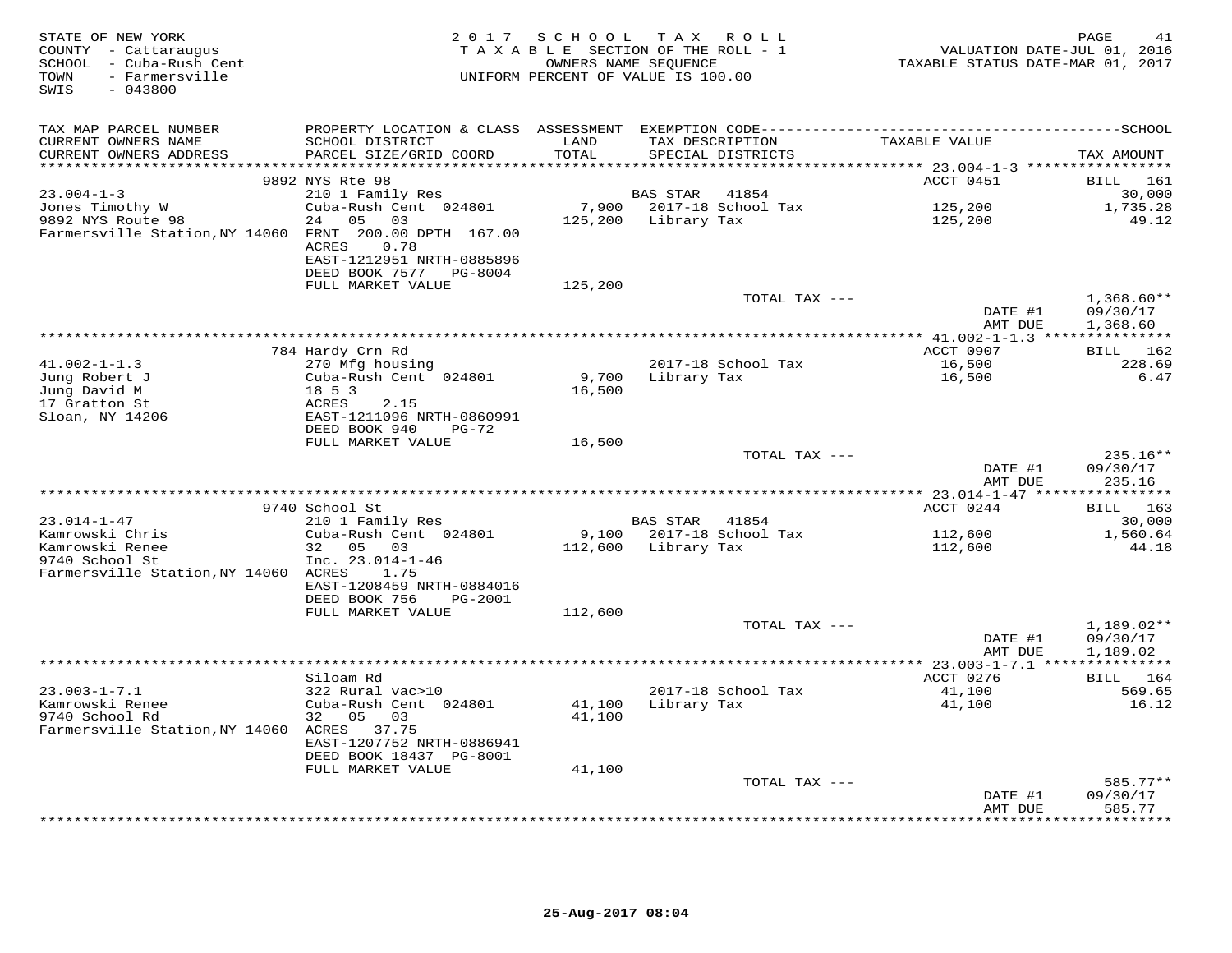| STATE OF NEW YORK<br>COUNTY - Cattaraugus<br>SCHOOL - Cuba-Rush Cent<br>- Farmersville<br>TOWN<br>SWIS<br>$-043800$ | 2 0 1 7                                               | SCHOOL<br>TAXABLE SECTION OF THE ROLL - 1<br>OWNERS NAME SEOUENCE<br>UNIFORM PERCENT OF VALUE IS 100.00 |                 | TAX ROLL                             | TAXABLE STATUS DATE-MAR 01, 2017                                          | PAGE<br>42<br>VALUATION DATE-JUL 01, 2016 |
|---------------------------------------------------------------------------------------------------------------------|-------------------------------------------------------|---------------------------------------------------------------------------------------------------------|-----------------|--------------------------------------|---------------------------------------------------------------------------|-------------------------------------------|
| TAX MAP PARCEL NUMBER                                                                                               |                                                       |                                                                                                         |                 |                                      |                                                                           |                                           |
| CURRENT OWNERS NAME<br>CURRENT OWNERS ADDRESS<br>*******************                                                | SCHOOL DISTRICT<br>PARCEL SIZE/GRID COORD             | LAND<br>TOTAL<br>*********                                                                              |                 | TAX DESCRIPTION<br>SPECIAL DISTRICTS | TAXABLE VALUE<br>************************** 32.002-1-11.4 *************** | TAX AMOUNT                                |
|                                                                                                                     | 594 West Branch Rd                                    |                                                                                                         |                 |                                      | ACCT 0893                                                                 | BILL<br>165                               |
| $32.002 - 1 - 11.4$                                                                                                 | 240 Rural res                                         |                                                                                                         | BUS C/T/S 47610 |                                      |                                                                           | 6,000                                     |
| Karaszewski James P                                                                                                 | Cuba-Rush Cent 024801                                 |                                                                                                         | 26,600 BAS STAR | 41854                                |                                                                           | 30,000                                    |
| 594 West Branch Rd                                                                                                  | 21 05<br>03                                           | 143,100                                                                                                 |                 | 2017-18 School Tax                   | 137,100                                                                   | 1,900.22                                  |
| Franklinville, NY 14737                                                                                             | Ff 250.00                                             |                                                                                                         | Library Tax     |                                      | 137,100                                                                   | 53.79                                     |
|                                                                                                                     | ACRES 17.85                                           |                                                                                                         |                 |                                      |                                                                           |                                           |
|                                                                                                                     | EAST-1213737 NRTH-0875053<br>DEED BOOK 00983 PG-00593 |                                                                                                         |                 |                                      |                                                                           |                                           |
|                                                                                                                     | FULL MARKET VALUE                                     | 143,100                                                                                                 |                 |                                      |                                                                           |                                           |
|                                                                                                                     |                                                       |                                                                                                         |                 | TOTAL TAX $---$                      |                                                                           | $1,538.20**$                              |
|                                                                                                                     |                                                       |                                                                                                         |                 |                                      | DATE #1                                                                   | 09/30/17                                  |
|                                                                                                                     |                                                       |                                                                                                         |                 |                                      | AMT DUE                                                                   | 1,538.20                                  |
|                                                                                                                     |                                                       |                                                                                                         |                 |                                      |                                                                           |                                           |
|                                                                                                                     | West Branch Rd                                        |                                                                                                         |                 |                                      | ACCT 1189                                                                 | 166<br>BILL                               |
| $32.002 - 1 - 11.19$                                                                                                | 314 Rural vac<10                                      |                                                                                                         |                 | 2017-18 School Tax                   | 8,800                                                                     | 121.97                                    |
| Karaszewski James P<br>594 West Branch Rd                                                                           | Cuba-Rush Cent 024801<br>ACRES<br>1.55                | 8,800<br>8,800                                                                                          | Library Tax     |                                      | 8,800                                                                     | 3.45                                      |
| Franklinville, NY 14737                                                                                             | EAST-1214049 NRTH-0873759                             |                                                                                                         |                 |                                      |                                                                           |                                           |
|                                                                                                                     | DEED BOOK 18221 PG-6002                               |                                                                                                         |                 |                                      |                                                                           |                                           |
|                                                                                                                     | FULL MARKET VALUE                                     | 8,800                                                                                                   |                 |                                      |                                                                           |                                           |
|                                                                                                                     |                                                       |                                                                                                         |                 | TOTAL TAX ---                        |                                                                           | 125.42**                                  |
|                                                                                                                     |                                                       |                                                                                                         |                 |                                      | DATE #1                                                                   | 09/30/17                                  |
|                                                                                                                     |                                                       |                                                                                                         |                 |                                      | AMT DUE                                                                   | 125.42                                    |
|                                                                                                                     |                                                       |                                                                                                         |                 |                                      |                                                                           |                                           |
| $23.014 - 1 - 2.2$                                                                                                  | 9921 Galen Hill Rd<br>210 1 Family Res                |                                                                                                         | BAS STAR        | 41854                                | ACCT 0464                                                                 | <b>BILL</b> 167<br>30,000                 |
| Karcher Robert J                                                                                                    | Cuba-Rush Cent 024801                                 | 8,600                                                                                                   |                 | 2017-18 School Tax                   | 43,600                                                                    | 604.30                                    |
| 9921 Galen Hill Rd                                                                                                  | 32 05<br>03                                           | 43,600                                                                                                  | Library Tax     |                                      | 43,600                                                                    | 17.11                                     |
| Freedom, NY 14065                                                                                                   | 1.38<br>ACRES                                         |                                                                                                         |                 |                                      |                                                                           |                                           |
|                                                                                                                     | EAST-1208193 NRTH-0886420                             |                                                                                                         |                 |                                      |                                                                           |                                           |
|                                                                                                                     | DEED BOOK 17408 PG-3002                               |                                                                                                         |                 |                                      |                                                                           |                                           |
|                                                                                                                     | FULL MARKET VALUE                                     | 43,600                                                                                                  |                 |                                      |                                                                           |                                           |
|                                                                                                                     |                                                       |                                                                                                         |                 | TOTAL TAX ---                        |                                                                           | $205.61**$                                |
|                                                                                                                     |                                                       |                                                                                                         |                 |                                      | DATE #1                                                                   | 09/30/17                                  |
|                                                                                                                     |                                                       |                                                                                                         |                 |                                      | AMT DUE                                                                   | 205.61                                    |
|                                                                                                                     | Bush Hill Rd                                          |                                                                                                         |                 |                                      | ACCT 0991                                                                 | BILL<br>168                               |
| $32.004 - 2 - 14.3$                                                                                                 | 322 Rural vac>10                                      |                                                                                                         |                 | 2017-18 School Tax                   | 145,800                                                                   | 2,020.80                                  |
| Keem Patrick J                                                                                                      | Cuba-Rush Cent 024801                                 | 145,800                                                                                                 | Library Tax     |                                      | 145,800                                                                   | 57.20                                     |
| Keem Michael J                                                                                                      | 11/12<br>05 03                                        | 145,800                                                                                                 |                 |                                      |                                                                           |                                           |
| 8 Highbrook Ct                                                                                                      | ACRES 230.65                                          |                                                                                                         |                 |                                      |                                                                           |                                           |
| Orchard Park, NY 14127                                                                                              | EAST-1217587 NRTH-0868621                             |                                                                                                         |                 |                                      |                                                                           |                                           |
|                                                                                                                     | DEED BOOK 974<br>$PG-739$                             |                                                                                                         |                 |                                      |                                                                           |                                           |
|                                                                                                                     | FULL MARKET VALUE                                     | 145,800                                                                                                 |                 |                                      |                                                                           |                                           |
|                                                                                                                     |                                                       |                                                                                                         |                 | TOTAL TAX ---                        | DATE #1                                                                   | $2,078.00**$<br>09/30/17                  |
|                                                                                                                     |                                                       |                                                                                                         |                 |                                      | AMT DUE                                                                   | 2,078.00                                  |
|                                                                                                                     |                                                       |                                                                                                         |                 |                                      | ************                                                              | ***********                               |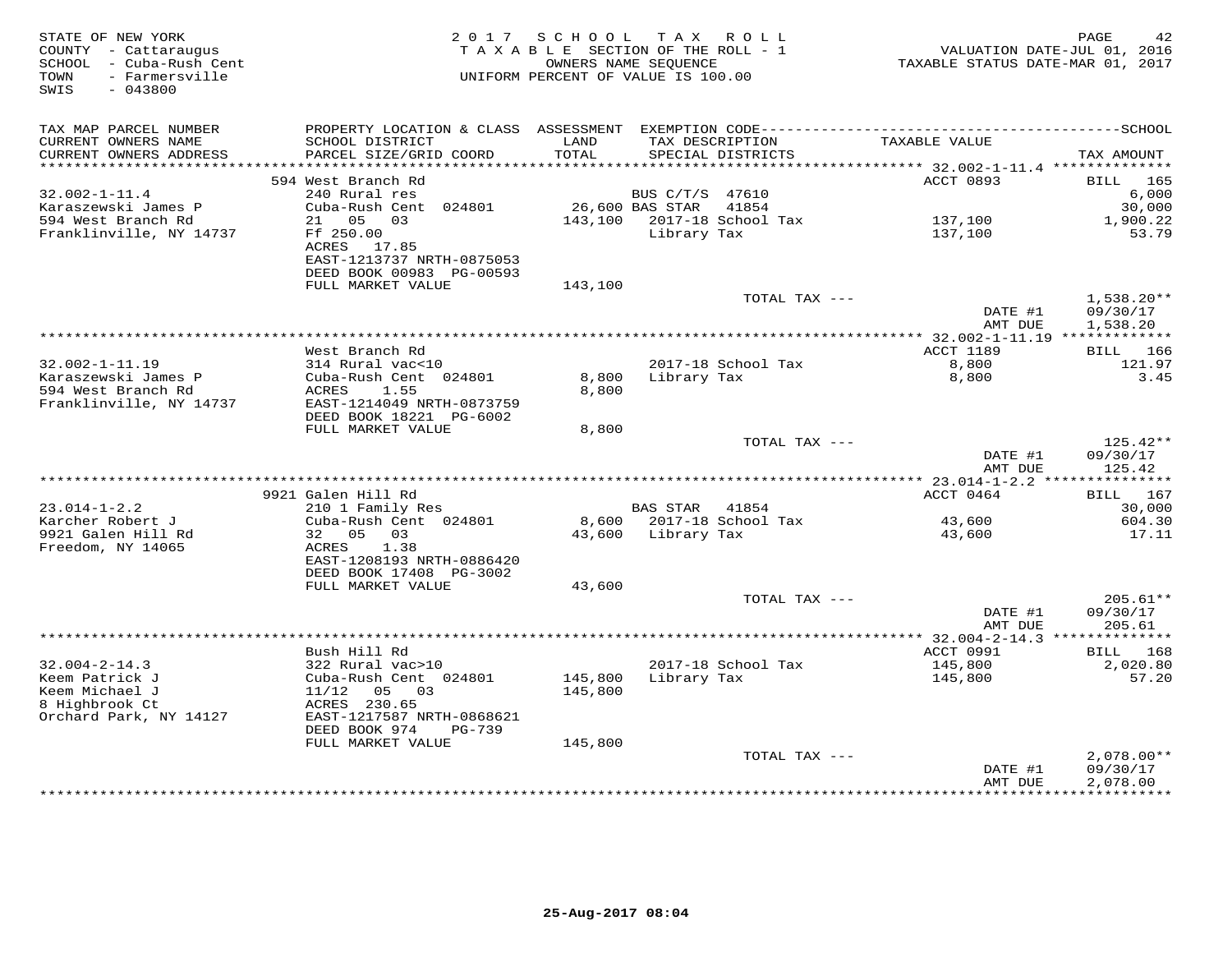| STATE OF NEW YORK<br>COUNTY - Cattaraugus<br>- Cuba-Rush Cent<br>SCHOOL<br>- Farmersville<br>TOWN<br>SWIS<br>$-043800$ | 2 0 1 7                                      | SCHOOL<br>OWNERS NAME SEOUENCE | T A X<br>TAXABLE SECTION OF THE ROLL - 1<br>UNIFORM PERCENT OF VALUE IS 100.00 | R O L L       | VALUATION DATE-JUL 01, 2016<br>TAXABLE STATUS DATE-MAR 01, 2017 | PAGE<br>43               |
|------------------------------------------------------------------------------------------------------------------------|----------------------------------------------|--------------------------------|--------------------------------------------------------------------------------|---------------|-----------------------------------------------------------------|--------------------------|
| TAX MAP PARCEL NUMBER                                                                                                  |                                              |                                |                                                                                |               |                                                                 |                          |
| CURRENT OWNERS NAME                                                                                                    | SCHOOL DISTRICT                              | LAND                           | TAX DESCRIPTION                                                                |               | TAXABLE VALUE                                                   |                          |
| CURRENT OWNERS ADDRESS                                                                                                 | PARCEL SIZE/GRID COORD                       | TOTAL                          | SPECIAL DISTRICTS                                                              |               |                                                                 | TAX AMOUNT               |
| ********************                                                                                                   |                                              | * * * * * * * * * *            |                                                                                |               | *********** 41.001-1-37 ***********                             |                          |
|                                                                                                                        | 1400 Hardy Corners Rd                        |                                |                                                                                |               | ACCT 0202                                                       | <b>BILL</b><br>169       |
| $41.001 - 1 - 37$<br>Kellogg Gerald                                                                                    | 241 Rural res&ag<br>Cuba-Rush Cent 024801    | 111,000                        | 2017-18 School Tax<br>Library Tax                                              |               | 145,600<br>145,600                                              | 2,018.03<br>57.12        |
| Kathleen Kellogg                                                                                                       | 34<br>05<br>03                               | 145,600                        |                                                                                |               |                                                                 |                          |
| 8061 Healy Rd                                                                                                          | ACRES 148.81                                 |                                |                                                                                |               |                                                                 |                          |
| Franklinville, NY 14737                                                                                                | EAST-1201541 NRTH-0860614                    |                                |                                                                                |               |                                                                 |                          |
|                                                                                                                        | DEED BOOK 414<br>PG-00446                    |                                |                                                                                |               |                                                                 |                          |
|                                                                                                                        | FULL MARKET VALUE                            | 145,600                        |                                                                                |               |                                                                 |                          |
|                                                                                                                        |                                              |                                |                                                                                | TOTAL TAX --- | DATE #1                                                         | $2,075.15**$<br>09/30/17 |
|                                                                                                                        |                                              |                                |                                                                                |               | AMT DUE                                                         | 2,075.15                 |
|                                                                                                                        |                                              |                                |                                                                                |               |                                                                 |                          |
|                                                                                                                        | 710 Bush Hill Rd                             |                                |                                                                                |               | ACCT 0654                                                       | 170<br>BILL              |
| $32.004 - 1 - 4.2$                                                                                                     | 210 1 Family Res                             |                                | ENH STAR                                                                       | 41834         |                                                                 | 65,500                   |
| Kernahan Robert                                                                                                        | Cuba-Rush Cent 024801                        | 15,800                         | 2017-18 School Tax                                                             |               | 122,200                                                         | 1,693.70                 |
| Kernahan Stacey<br>710 Bush Hill Rd                                                                                    | 20 05<br>03<br>6.23                          | 122,200                        | Library Tax                                                                    |               | 122,200                                                         | 47.94                    |
| Franklinville, NY 14737                                                                                                | ACRES<br>EAST-1212532 NRTH-0871452           |                                |                                                                                |               |                                                                 |                          |
|                                                                                                                        | DEED BOOK 3334<br>PG-2001                    |                                |                                                                                |               |                                                                 |                          |
|                                                                                                                        | FULL MARKET VALUE                            | 122,200                        |                                                                                |               |                                                                 |                          |
|                                                                                                                        |                                              |                                |                                                                                | TOTAL TAX --- |                                                                 | 833.81**                 |
|                                                                                                                        |                                              |                                |                                                                                |               | DATE #1                                                         | 09/30/17                 |
|                                                                                                                        |                                              |                                |                                                                                |               | AMT DUE                                                         | 833.81                   |
|                                                                                                                        | 888 Tarbell Rd                               |                                |                                                                                |               | ACCT 0868                                                       | <b>BILL</b> 171          |
| $23.003 - 1 - 11.3$                                                                                                    | 210 1 Family Res                             |                                | <b>BAS STAR</b>                                                                | 41854         |                                                                 | 30,000                   |
| Killingbeck Scott                                                                                                      | Cuba-Rush Cent 024801                        |                                | 13,700 2017-18 School Tax                                                      |               | 70,000                                                          | 970.21                   |
| Killingbeck Jasmine K.                                                                                                 | 05<br>03<br>31                               |                                | 70,000 Library Tax                                                             |               | 70,000                                                          | 27.46                    |
| 888 Tarbell Rd                                                                                                         | ACRES<br>4.80 BANK<br>017                    |                                |                                                                                |               |                                                                 |                          |
| Farmersville Station, NY 14060 EAST-1209709 NRTH-0883589                                                               |                                              |                                |                                                                                |               |                                                                 |                          |
|                                                                                                                        | DEED BOOK 22727 PG-2002<br>FULL MARKET VALUE | 70,000                         |                                                                                |               |                                                                 |                          |
|                                                                                                                        |                                              |                                |                                                                                | TOTAL TAX --- |                                                                 | 581.86**                 |
|                                                                                                                        |                                              |                                |                                                                                |               | DATE #1                                                         | 09/30/17                 |
|                                                                                                                        |                                              |                                |                                                                                |               | AMT DUE                                                         | 581.86                   |
|                                                                                                                        |                                              |                                |                                                                                |               |                                                                 |                          |
|                                                                                                                        | 9790 Church St                               |                                |                                                                                |               | ACCT 0207                                                       | 172<br><b>BILL</b>       |
| $23.014 - 1 - 28$<br>King Shirley M                                                                                    | 210 1 Family Res<br>Cuba-Rush Cent 024801    | 5,600                          | 2017-18 School Tax<br>Library Tax                                              |               | 57,200<br>57,200                                                | 792.80<br>22.44          |
| 9790 Church St                                                                                                         | 32<br>0.5<br>03                              | 57,200                         |                                                                                |               |                                                                 |                          |
| Farmersville Station, NY 14060                                                                                         | ACRES<br>$0.20$ BANK<br>017                  |                                |                                                                                |               |                                                                 |                          |
|                                                                                                                        | EAST-1208425 NRTH-0884874                    |                                |                                                                                |               |                                                                 |                          |
|                                                                                                                        | DEED BOOK 3257 PG-6001                       |                                |                                                                                |               |                                                                 |                          |
|                                                                                                                        | FULL MARKET VALUE                            | 57,200                         |                                                                                |               |                                                                 |                          |
|                                                                                                                        |                                              |                                |                                                                                | TOTAL TAX --- |                                                                 | $815.24**$               |
|                                                                                                                        |                                              |                                |                                                                                |               | DATE #1<br>AMT DUE                                              | 09/30/17<br>815.24       |
|                                                                                                                        |                                              |                                |                                                                                |               | * * * * * * * * * * * * * * *                                   | *********                |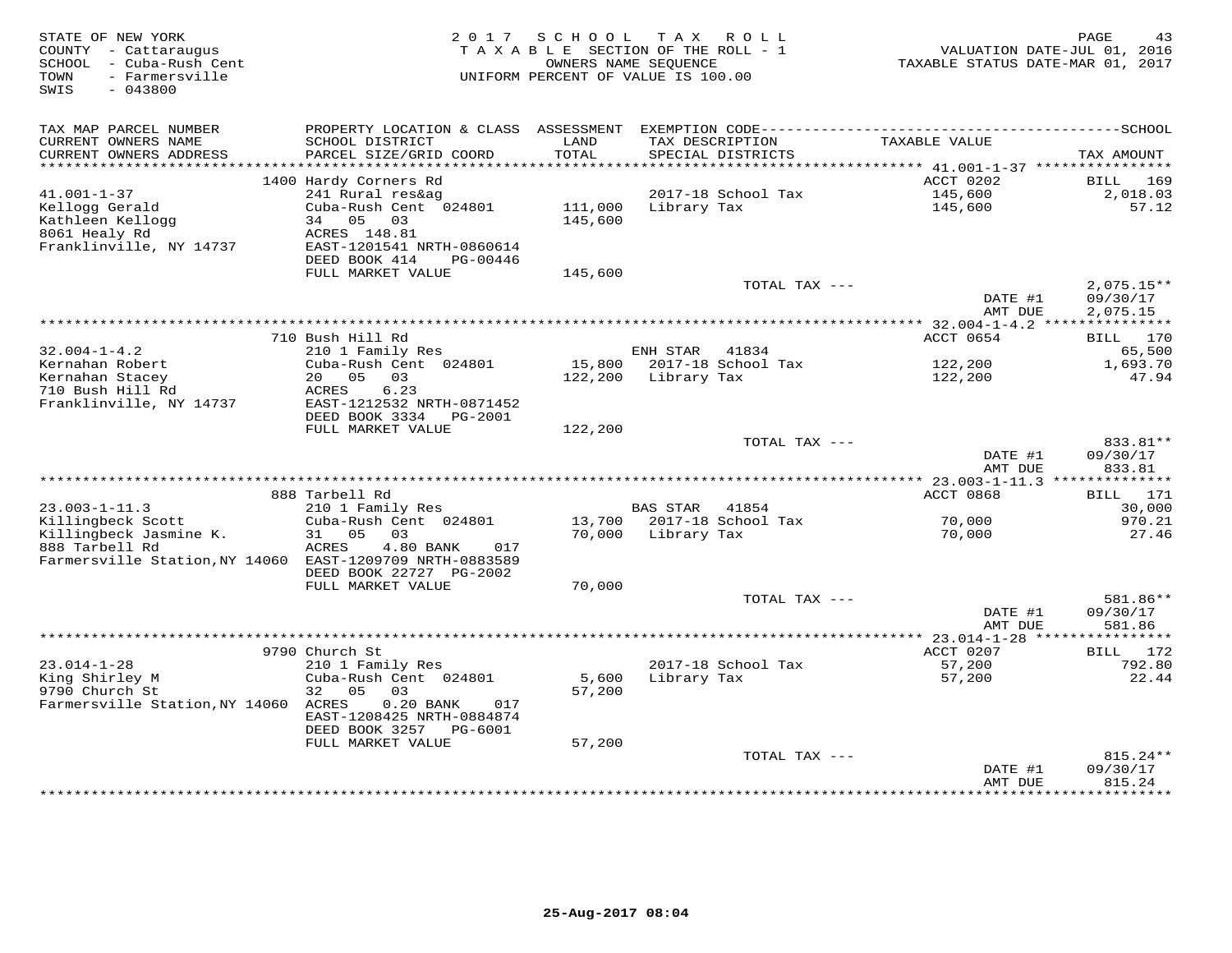| STATE OF NEW YORK<br>COUNTY - Cattaraugus<br>SCHOOL - Cuba-Rush Cent<br>- Farmersville<br>TOWN<br>$-043800$<br>SWIS | 2 0 1 7                                      | S C H O O L        | T A X<br>R O L L<br>TAXABLE SECTION OF THE ROLL - 1<br>OWNERS NAME SEQUENCE<br>UNIFORM PERCENT OF VALUE IS 100.00 | VALUATION DATE-JUL 01, 2016<br>TAXABLE STATUS DATE-MAR 01, 2017 | PAGE<br>44                   |
|---------------------------------------------------------------------------------------------------------------------|----------------------------------------------|--------------------|-------------------------------------------------------------------------------------------------------------------|-----------------------------------------------------------------|------------------------------|
| TAX MAP PARCEL NUMBER<br>CURRENT OWNERS NAME                                                                        | PROPERTY LOCATION & CLASS<br>SCHOOL DISTRICT | ASSESSMENT<br>LAND | TAX DESCRIPTION                                                                                                   | TAXABLE VALUE                                                   |                              |
| CURRENT OWNERS ADDRESS                                                                                              | PARCEL SIZE/GRID COORD                       | TOTAL              | SPECIAL DISTRICTS                                                                                                 |                                                                 | TAX AMOUNT                   |
| **********************                                                                                              |                                              |                    |                                                                                                                   |                                                                 |                              |
| $32.004 - 1 - 24$                                                                                                   | Bush Hill Rd<br>260 Seasonal res             |                    | 2017-18 School Tax                                                                                                | ACCT 0211<br>55,500                                             | <b>BILL</b><br>173<br>769.23 |
| Kipler Daniel                                                                                                       | Cuba-Rush Cent 024801                        | 11,200             | Library Tax                                                                                                       | 55,500                                                          | 21.77                        |
| Kipler Timothy & Karrie                                                                                             | $20 - 05 - 03$                               | 55,500             |                                                                                                                   |                                                                 |                              |
| 183 St. James Pl                                                                                                    | ACRES<br>3.11                                |                    |                                                                                                                   |                                                                 |                              |
| Buffaol, NY 14222                                                                                                   | EAST-1213332 NRTH-0871010                    |                    |                                                                                                                   |                                                                 |                              |
|                                                                                                                     | DEED BOOK 20158 PG-9002<br>FULL MARKET VALUE |                    |                                                                                                                   |                                                                 |                              |
|                                                                                                                     |                                              | 55,500             | TOTAL TAX ---                                                                                                     |                                                                 | $791.00**$                   |
|                                                                                                                     |                                              |                    |                                                                                                                   | DATE #1                                                         | 09/30/17                     |
|                                                                                                                     |                                              |                    |                                                                                                                   | AMT DUE                                                         | 791.00                       |
|                                                                                                                     |                                              |                    | ***********************                                                                                           | ** 41.001-1-7.1                                                 | * * * * * * * * * * *        |
| $41.001 - 1 - 7.1$                                                                                                  | 1119 Hardy Crn. Rd<br>312 Vac w/imprv        |                    | 2017-18 School Tax                                                                                                | ACCT 0437<br>98,400                                             | 174<br>BILL<br>1,363.83      |
| Knox Dale R                                                                                                         | Cuba-Rush Cent 024801                        | 54,800             | Library Tax                                                                                                       | 98,400                                                          | 38.60                        |
| 12910 Schutt Rd                                                                                                     | 05<br>03<br>25/26                            | 98,400             |                                                                                                                   |                                                                 |                              |
| Sardinia, NY 14134                                                                                                  | ACRES<br>60.50                               |                    |                                                                                                                   |                                                                 |                              |
|                                                                                                                     | EAST-1206910 NRTH-0860131                    |                    |                                                                                                                   |                                                                 |                              |
|                                                                                                                     | DEED BOOK 938<br>PG-727<br>FULL MARKET VALUE | 98,400             |                                                                                                                   |                                                                 |                              |
|                                                                                                                     |                                              |                    | TOTAL TAX ---                                                                                                     |                                                                 | $1,402.43**$                 |
|                                                                                                                     |                                              |                    |                                                                                                                   | DATE #1                                                         | 09/30/17                     |
|                                                                                                                     |                                              |                    |                                                                                                                   | AMT DUE                                                         | 1,402.43                     |
|                                                                                                                     | 791 A Bush Hill (Off) Rd                     |                    |                                                                                                                   | ACCT 0016                                                       | ***********                  |
| $32.004 - 1 - 33$                                                                                                   | 260 Seasonal res                             |                    | 2017-18 School Tax                                                                                                | 24,500                                                          | BILL 175<br>339.57           |
| Kosis Mary Ellen                                                                                                    | Cuba-Rush Cent 024801                        | 14,600             | Library Tax                                                                                                       | 24,500                                                          | 9.61                         |
| Kosis Anthony                                                                                                       | 20 05<br>03                                  | 24,500             |                                                                                                                   |                                                                 |                              |
| 87 Mildred Dr                                                                                                       | ACRES<br>6.90                                |                    |                                                                                                                   |                                                                 |                              |
| Cheektowaga, NY 14225                                                                                               | EAST-1210924 NRTH-0870311                    |                    |                                                                                                                   |                                                                 |                              |
|                                                                                                                     | DEED BOOK 24274 PG-7001<br>FULL MARKET VALUE | 24,500             |                                                                                                                   |                                                                 |                              |
|                                                                                                                     |                                              |                    | TOTAL TAX ---                                                                                                     |                                                                 | 349.18**                     |
|                                                                                                                     |                                              |                    |                                                                                                                   | DATE #1                                                         | 09/30/17                     |
|                                                                                                                     |                                              |                    |                                                                                                                   | AMT DUE                                                         | 349.18                       |
|                                                                                                                     |                                              |                    |                                                                                                                   | ******* 32.002-1-11.3 *****                                     | ****                         |
| $32.002 - 1 - 11.3$                                                                                                 | 9079 Stebbins Rd<br>210 1 Family Res         |                    | 2017-18 School Tax                                                                                                | ACCT 0887<br>41,500                                             | 176<br><b>BILL</b><br>575.19 |
| Kostrzebski Michael J.                                                                                              | Cuba-Rush Cent 024801                        | 17,200             | Library Tax                                                                                                       | 41,500                                                          | 16.28                        |
| 9079 Stebbins Rd                                                                                                    | 21<br>05<br>03                               | 41,500             |                                                                                                                   |                                                                 |                              |
| Franklinville, NY 14737                                                                                             | 7.45<br>ACRES                                |                    |                                                                                                                   |                                                                 |                              |
|                                                                                                                     | EAST-1213999 NRTH-0871945                    |                    |                                                                                                                   |                                                                 |                              |
|                                                                                                                     | DEED BOOK 25587 PG-9001<br>FULL MARKET VALUE | 41,500             |                                                                                                                   |                                                                 |                              |
|                                                                                                                     |                                              |                    | TOTAL TAX ---                                                                                                     |                                                                 | 591.47**                     |
|                                                                                                                     |                                              |                    |                                                                                                                   | DATE #1                                                         | 09/30/17                     |
|                                                                                                                     |                                              |                    |                                                                                                                   | AMT DUE<br>* * * * * * * * *                                    | 591.47<br>* * * * * * * *    |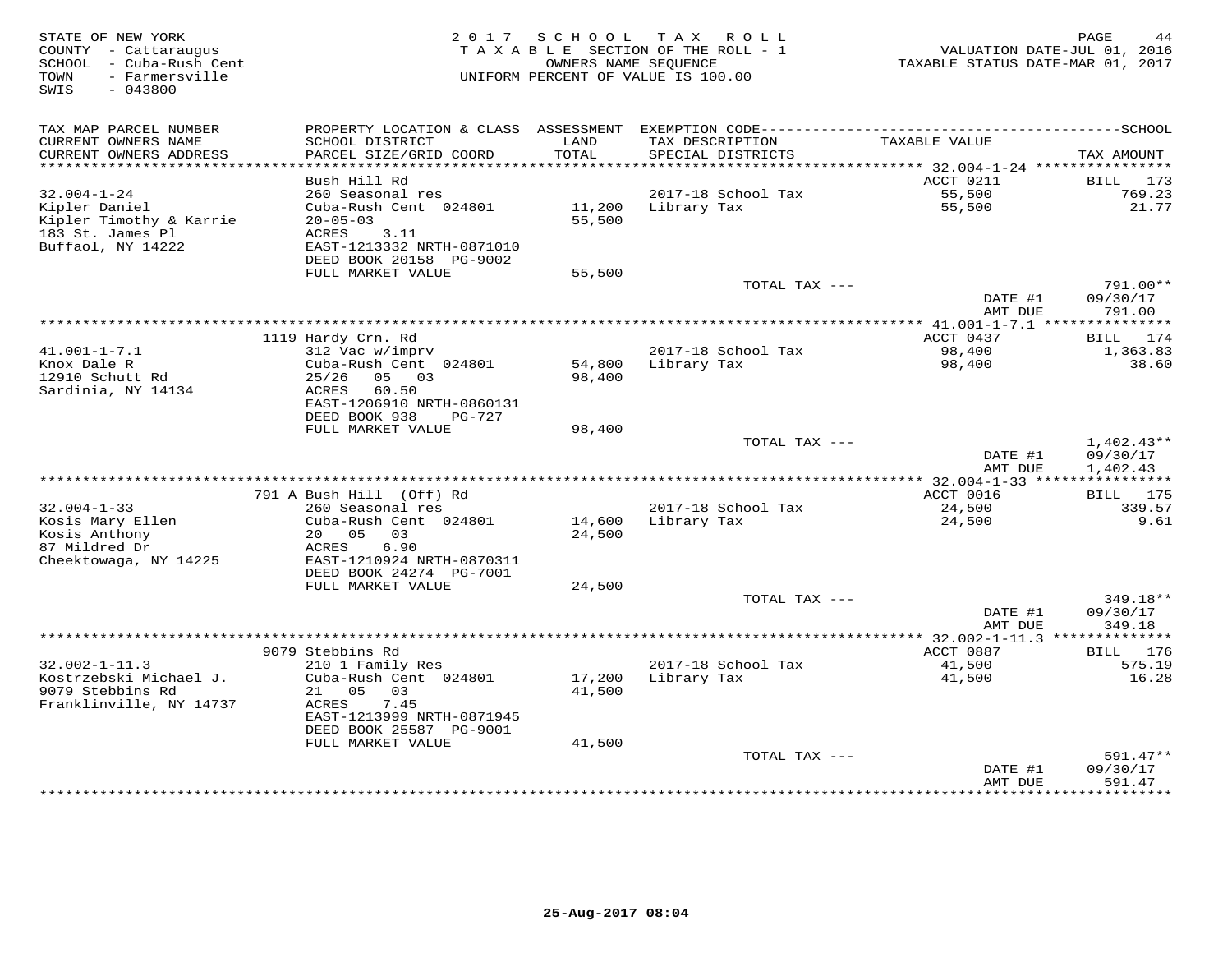| STATE OF NEW YORK<br>COUNTY - Cattaraugus<br>- Cuba-Rush Cent<br>SCHOOL<br>- Farmersville<br>TOWN<br>$-043800$<br>SWIS |                                           | 2017 SCHOOL                    | TAX ROLL<br>TAXABLE SECTION OF THE ROLL - 1<br>OWNERS NAME SEQUENCE<br>UNIFORM PERCENT OF VALUE IS 100.00 | VALUATION DATE-JUL 01, 2016<br>TAXABLE STATUS DATE-MAR 01, 2017 | 45<br>PAGE          |
|------------------------------------------------------------------------------------------------------------------------|-------------------------------------------|--------------------------------|-----------------------------------------------------------------------------------------------------------|-----------------------------------------------------------------|---------------------|
| TAX MAP PARCEL NUMBER                                                                                                  | PROPERTY LOCATION & CLASS                 | ASSESSMENT                     |                                                                                                           |                                                                 |                     |
| CURRENT OWNERS NAME<br>CURRENT OWNERS ADDRESS                                                                          | SCHOOL DISTRICT<br>PARCEL SIZE/GRID COORD | LAND<br>TOTAL<br>* * * * * * * | TAX DESCRIPTION<br>SPECIAL DISTRICTS                                                                      | TAXABLE VALUE                                                   | TAX AMOUNT          |
|                                                                                                                        | 1363 Hardy Crn Rd                         |                                |                                                                                                           | *********** 41.001-1-34 *****************<br>ACCT 0253          | BILL<br>177         |
| $41.001 - 1 - 34$                                                                                                      | 260 Seasonal res                          |                                | 2017-18 School Tax                                                                                        | 27,500                                                          | 381.15              |
| Kowal Shawn                                                                                                            | Cuba-Rush Cent 024801                     | 19,800                         | Library Tax                                                                                               | 27,500                                                          | 10.79               |
| Lipuma Jeffrey                                                                                                         | 34<br>05<br>03                            | 27,500                         |                                                                                                           |                                                                 |                     |
| 16 Oakridge Ave                                                                                                        | 9.60<br>ACRES                             |                                |                                                                                                           |                                                                 |                     |
| Kenmore, NY 14217                                                                                                      | EAST-1203232 NRTH-0861459                 |                                |                                                                                                           |                                                                 |                     |
|                                                                                                                        | DEED BOOK 20771 PG-2001                   |                                |                                                                                                           |                                                                 |                     |
|                                                                                                                        | FULL MARKET VALUE                         | 27,500                         |                                                                                                           |                                                                 |                     |
|                                                                                                                        |                                           |                                | TOTAL TAX ---                                                                                             |                                                                 | 391.94**            |
|                                                                                                                        |                                           |                                |                                                                                                           | DATE #1<br>AMT DUE                                              | 09/30/17<br>391.94  |
|                                                                                                                        |                                           |                                |                                                                                                           | *********** 23.003-1-5.2 ****************                       |                     |
|                                                                                                                        | 1104 Siloam Rd                            |                                |                                                                                                           | ACCT 0552                                                       | 178<br>BILL         |
| $23.003 - 1 - 5.2$                                                                                                     | 260 Seasonal res                          |                                | 2017-18 School Tax                                                                                        | 36,700                                                          | 508.66              |
| Kozak Thomas Sr                                                                                                        | Cuba-Rush Cent 024801                     | 8,000                          | Library Tax                                                                                               | 36,700                                                          | 14.40               |
| 5110 Lynwood Ave                                                                                                       | 05<br>03<br>40                            | 36,700                         |                                                                                                           |                                                                 |                     |
| Buffalo, NY 14219                                                                                                      | FRNT 200.00 DPTH 200.00                   |                                |                                                                                                           |                                                                 |                     |
|                                                                                                                        | ACRES<br>0.92                             |                                |                                                                                                           |                                                                 |                     |
|                                                                                                                        | EAST-1207163 NRTH-0886158                 |                                |                                                                                                           |                                                                 |                     |
|                                                                                                                        | DEED BOOK 756<br>PG-00785                 |                                |                                                                                                           |                                                                 |                     |
|                                                                                                                        | FULL MARKET VALUE                         | 36,700                         | TOTAL TAX ---                                                                                             |                                                                 | $523.06**$          |
|                                                                                                                        |                                           |                                |                                                                                                           | DATE #1                                                         | 09/30/17            |
|                                                                                                                        |                                           |                                |                                                                                                           | AMT DUE                                                         | 523.06              |
|                                                                                                                        |                                           |                                |                                                                                                           |                                                                 |                     |
|                                                                                                                        | 1172 Co Rd 21                             |                                |                                                                                                           | ACCT 0215                                                       | 179<br>BILL         |
| $23.003 - 1 - 22$                                                                                                      | 270 Mfg housing                           |                                | ENH STAR<br>41834                                                                                         |                                                                 | 65,500              |
| Kozak William C                                                                                                        | Cuba-Rush Cent 024801                     | 45,900                         | 2017-18 School Tax                                                                                        | 82,800                                                          | 1,147.61            |
| Kozak Marie E                                                                                                          | $39 - 05 - 03$                            | 82,800                         | Library Tax                                                                                               | 82,800                                                          | 32.48               |
| PO Box 114                                                                                                             | ACRES<br>50.55                            |                                |                                                                                                           |                                                                 |                     |
| Farmersville Station, NY 14060 EAST-0120624 NRTH-0883897                                                               | DEED BOOK 976<br><b>PG-828</b>            |                                |                                                                                                           |                                                                 |                     |
|                                                                                                                        | FULL MARKET VALUE                         | 82,800                         |                                                                                                           |                                                                 |                     |
|                                                                                                                        |                                           |                                | TOTAL TAX ---                                                                                             |                                                                 | $272.26**$          |
|                                                                                                                        |                                           |                                |                                                                                                           | DATE #1                                                         | 09/30/17            |
|                                                                                                                        |                                           |                                |                                                                                                           | AMT DUE                                                         | 272.26              |
|                                                                                                                        |                                           |                                |                                                                                                           | *** 23.003-1-5.3 **                                             | * * * * * * * * * * |
|                                                                                                                        | 1192 Elton Rd                             |                                |                                                                                                           | ACCT 0874                                                       | 180<br>BILL         |
| $23.003 - 1 - 5.3$                                                                                                     | 210 1 Family Res                          |                                | <b>BAS STAR</b><br>41854                                                                                  |                                                                 | 30,000              |
| Kozak William Jr                                                                                                       | Cuba-Rush Cent 024801                     | 17,000                         | 2017-18 School Tax                                                                                        | 121,300                                                         | 1,681.23            |
| Kozak Michelle J                                                                                                       | 40<br>05<br>03<br>7.21                    | 121,300                        | Library Tax                                                                                               | 121,300                                                         | 47.59               |
| 1192 Elton Rd<br>PO Box 193                                                                                            | ACRES<br>EAST-1205345 NRTH-0883454        |                                |                                                                                                           |                                                                 |                     |
| Farmersville Station, NY 14060 DEED BOOK 18580 PG-8002                                                                 |                                           |                                |                                                                                                           |                                                                 |                     |
|                                                                                                                        | FULL MARKET VALUE                         | 121,300                        |                                                                                                           |                                                                 |                     |
|                                                                                                                        |                                           |                                | TOTAL TAX ---                                                                                             |                                                                 | $1,313.01**$        |
|                                                                                                                        |                                           |                                |                                                                                                           | DATE #1                                                         | 09/30/17            |
|                                                                                                                        |                                           |                                |                                                                                                           | AMT DUE                                                         | 1,313.01            |
|                                                                                                                        |                                           |                                | ****************************                                                                              |                                                                 | * * * * * * * * * * |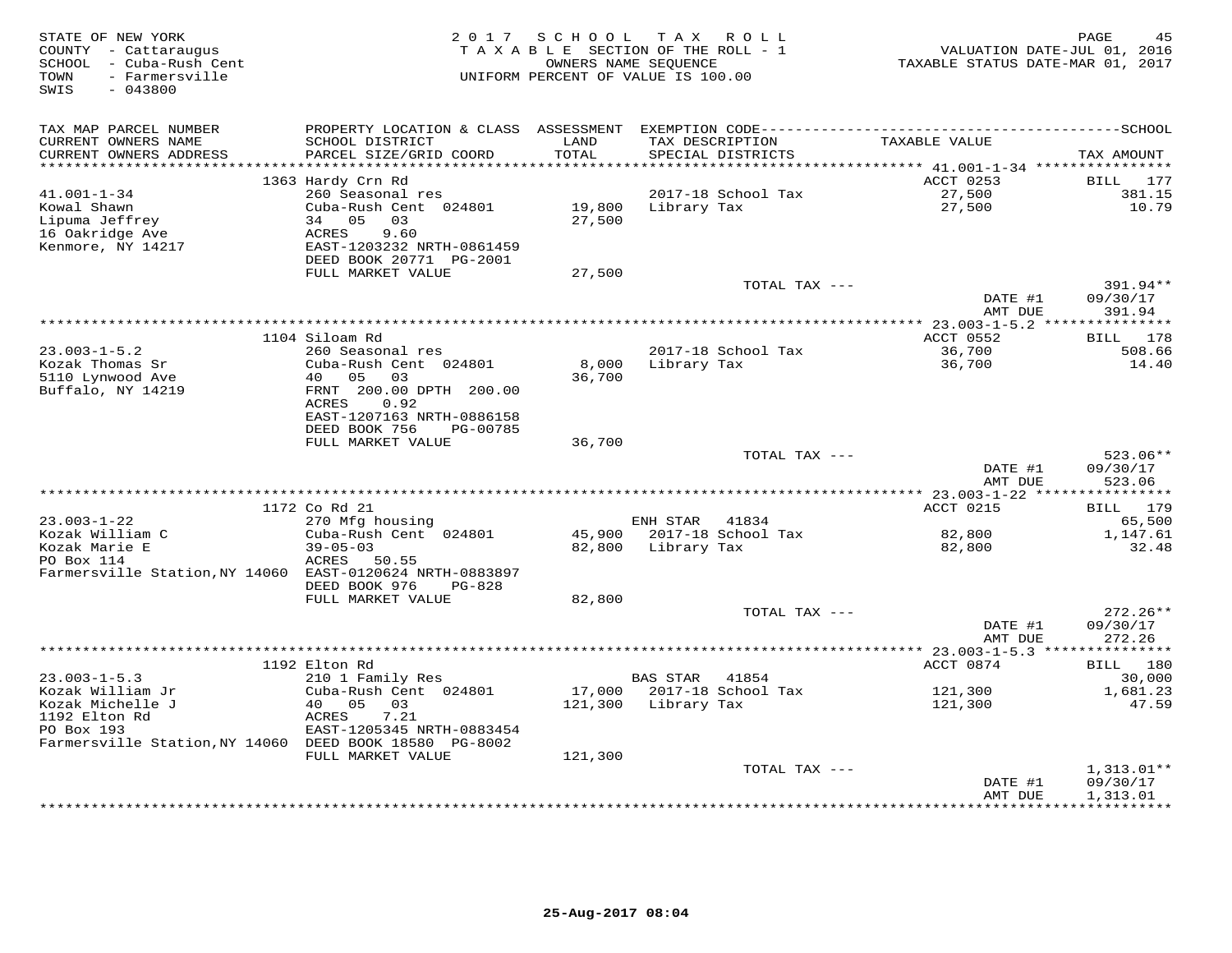| STATE OF NEW YORK<br>COUNTY - Cattaraugus<br>SCHOOL - Cuba-Rush Cent<br>- Farmersville<br>TOWN<br>$-043800$<br>SWIS | 2017                                                                                   | SCHOOL                      | TAX ROLL<br>T A X A B L E SECTION OF THE ROLL - 1<br>OWNERS NAME SEQUENCE<br>UNIFORM PERCENT OF VALUE IS 100.00 | VALUATION DATE-JUL 01, 2016<br>TAXABLE STATUS DATE-MAR 01, 2017 | PAGE<br>46            |
|---------------------------------------------------------------------------------------------------------------------|----------------------------------------------------------------------------------------|-----------------------------|-----------------------------------------------------------------------------------------------------------------|-----------------------------------------------------------------|-----------------------|
|                                                                                                                     |                                                                                        |                             |                                                                                                                 |                                                                 |                       |
| TAX MAP PARCEL NUMBER<br>CURRENT OWNERS NAME<br>CURRENT OWNERS ADDRESS                                              | PROPERTY LOCATION & CLASS<br>SCHOOL DISTRICT<br>PARCEL SIZE/GRID COORD                 | ASSESSMENT<br>LAND<br>TOTAL | TAX DESCRIPTION<br>SPECIAL DISTRICTS                                                                            | TAXABLE VALUE                                                   | TAX AMOUNT            |
| ***********************                                                                                             | *************************                                                              |                             |                                                                                                                 |                                                                 |                       |
|                                                                                                                     | Sand Bank Rd                                                                           |                             |                                                                                                                 | ACCT 1116                                                       | <b>BILL</b><br>181    |
| $23.003 - 1 - 5.6$                                                                                                  | 322 Rural vac>10                                                                       |                             | 2017-18 School Tax                                                                                              | 24,400                                                          | 338.19                |
| Kozak-Krist Traci A<br>12949 Genesee Rd<br>Chaffee, NY 14030                                                        | Cuba-Rush Cent 024801<br>32/40<br>05 03<br>ACRES<br>14.85<br>EAST-1206651 NRTH-0887488 | 24,400<br>24,400            | Library Tax                                                                                                     | 24,400                                                          | 9.57                  |
|                                                                                                                     | DEED BOOK 20953 PG-4001                                                                |                             |                                                                                                                 |                                                                 |                       |
|                                                                                                                     | FULL MARKET VALUE                                                                      | 24,400                      | TOTAL TAX ---                                                                                                   |                                                                 | $347.76**$            |
|                                                                                                                     |                                                                                        |                             |                                                                                                                 | DATE #1<br>AMT DUE                                              | 09/30/17<br>347.76    |
|                                                                                                                     |                                                                                        |                             | ***********************                                                                                         | ** $41.002 - 1 - 3.8$                                           | * * * * * * * * * * * |
|                                                                                                                     | Hardy Crn. Rd                                                                          |                             |                                                                                                                 | ACCT 0972                                                       | 182<br>BILL           |
| $41.002 - 1 - 3.8$                                                                                                  | 314 Rural vac<10                                                                       |                             | 2017-18 School Tax                                                                                              | 10,900                                                          | 151.07                |
| Krajewski Christopher                                                                                               | Cuba-Rush Cent 024801                                                                  | 10,900                      | Library Tax                                                                                                     | 10,900                                                          | 4.28                  |
| 1 Burdette Dr<br>Cheektowaga, NY 14225                                                                              | 18 05<br>03<br>2.90<br>ACRES                                                           | 10,900                      |                                                                                                                 |                                                                 |                       |
|                                                                                                                     | EAST-1212750 NRTH-0861629                                                              |                             |                                                                                                                 |                                                                 |                       |
|                                                                                                                     | DEED BOOK 5880<br>PG-6009                                                              |                             |                                                                                                                 |                                                                 |                       |
|                                                                                                                     | FULL MARKET VALUE                                                                      | 10,900                      | TOTAL TAX ---                                                                                                   |                                                                 | 155.35**              |
|                                                                                                                     |                                                                                        |                             |                                                                                                                 | DATE #1                                                         | 09/30/17              |
|                                                                                                                     |                                                                                        |                             |                                                                                                                 | AMT DUE                                                         | 155.35                |
|                                                                                                                     | 476 Stebbins Rd                                                                        |                             |                                                                                                                 | ACCT 0939                                                       | 183                   |
| $41.002 - 1 - 3.3$                                                                                                  | 260 Seasonal res                                                                       |                             | 2017-18 School Tax                                                                                              | 39,900                                                          | BILL<br>553.02        |
| Kramer Jeffrey                                                                                                      | Cuba-Rush Cent 024801                                                                  | 15,200                      | Library Tax                                                                                                     | 39,900                                                          | 15.65                 |
| Kramer Kevin                                                                                                        | 05 03<br>18                                                                            | 39,900                      |                                                                                                                 |                                                                 |                       |
| 159 Wheeler Street                                                                                                  | 5.80<br><b>ACRES</b>                                                                   |                             |                                                                                                                 |                                                                 |                       |
| Tonawanda, NY 14150                                                                                                 | EAST-1214286 NRTH-0863671                                                              |                             |                                                                                                                 |                                                                 |                       |
|                                                                                                                     | DEED BOOK 26625 PG-6001<br>FULL MARKET VALUE                                           | 39,900                      |                                                                                                                 |                                                                 |                       |
|                                                                                                                     |                                                                                        |                             | TOTAL TAX ---                                                                                                   |                                                                 | $568.67**$            |
|                                                                                                                     |                                                                                        |                             |                                                                                                                 | DATE #1<br>AMT DUE                                              | 09/30/17<br>568.67    |
|                                                                                                                     |                                                                                        |                             |                                                                                                                 | *********** 32.004-1-21 ****                                    |                       |
|                                                                                                                     | 9025 Crestlane Dr                                                                      |                             |                                                                                                                 | ACCT 0562                                                       | 184<br><b>BILL</b>    |
| $32.004 - 1 - 21$                                                                                                   | 312 Vac w/imprv                                                                        |                             | 2017-18 School Tax                                                                                              | 10,900                                                          | 151.07                |
| Kross Carol S<br>Snyder Jason J                                                                                     | Cuba-Rush Cent 024801<br>$-05$<br>20<br>$-03$                                          | 7,500<br>10,900             | Library Tax                                                                                                     | 10,900                                                          | 4.28                  |
| 110 Wigand St                                                                                                       | 2.03<br>ACRES                                                                          |                             |                                                                                                                 |                                                                 |                       |
| W. Seneca, NY 14224                                                                                                 | EAST-1213471 NRTH-0870635                                                              |                             |                                                                                                                 |                                                                 |                       |
|                                                                                                                     | DEED BOOK 11831 PG-8001                                                                |                             |                                                                                                                 |                                                                 |                       |
|                                                                                                                     | FULL MARKET VALUE                                                                      | 10,900                      |                                                                                                                 |                                                                 |                       |
|                                                                                                                     |                                                                                        |                             | TOTAL TAX ---                                                                                                   |                                                                 | $155.35**$            |
|                                                                                                                     |                                                                                        |                             |                                                                                                                 | DATE #1<br>AMT DUE                                              | 09/30/17<br>155.35    |
|                                                                                                                     |                                                                                        |                             |                                                                                                                 | * * * * * * * * *                                               | * * * * * * * *       |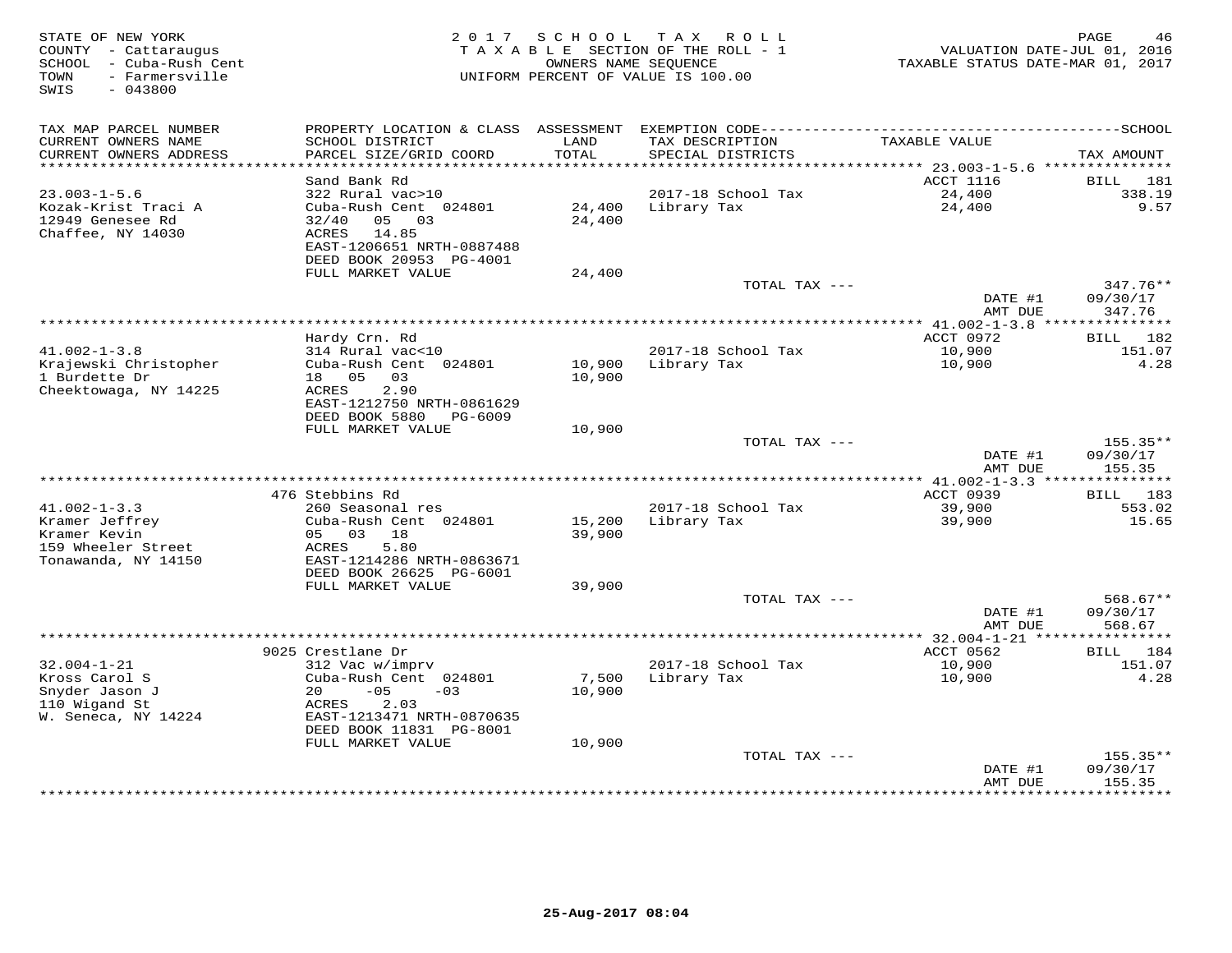| STATE OF NEW YORK<br>COUNTY - Cattaraugus<br>SCHOOL - Cuba-Rush Cent<br>- Farmersville<br>TOWN<br>SWIS<br>$-043800$ | 2017                                         | S C H O O L     | TAX ROLL<br>TAXABLE SECTION OF THE ROLL - 1<br>OWNERS NAME SEQUENCE<br>UNIFORM PERCENT OF VALUE IS 100.00 | VALUATION DATE-JUL 01, 2016<br>TAXABLE STATUS DATE-MAR 01, 2017 | PAGE<br>47           |
|---------------------------------------------------------------------------------------------------------------------|----------------------------------------------|-----------------|-----------------------------------------------------------------------------------------------------------|-----------------------------------------------------------------|----------------------|
| TAX MAP PARCEL NUMBER                                                                                               | PROPERTY LOCATION & CLASS ASSESSMENT         |                 |                                                                                                           |                                                                 |                      |
| CURRENT OWNERS NAME<br>CURRENT OWNERS ADDRESS                                                                       | SCHOOL DISTRICT<br>PARCEL SIZE/GRID COORD    | LAND<br>TOTAL   | TAX DESCRIPTION<br>SPECIAL DISTRICTS                                                                      | TAXABLE VALUE                                                   | TAX AMOUNT           |
| ********************                                                                                                |                                              | *********       |                                                                                                           | ********** $41.001 - 1 - 27$ **********                         |                      |
|                                                                                                                     | 1203 Hardy Crn. Rd                           |                 |                                                                                                           | ACCT 0436                                                       | <b>BILL</b><br>185   |
| $41.001 - 1 - 27$                                                                                                   | 210 1 Family Res                             |                 | 2017-18 School Tax                                                                                        | 36,700                                                          | 508.66               |
| KUBIC AMANDA                                                                                                        | Cuba-Rush Cent 024801                        | 12,800          | Library Tax                                                                                               | 36,700                                                          | 14.40                |
| PO Box 112<br>Rushford, NY 14777                                                                                    | 05<br>34<br>03<br>ACRES<br>4.20              | 36,700          |                                                                                                           |                                                                 |                      |
|                                                                                                                     | EAST-1205439 NRTH-0861403                    |                 |                                                                                                           |                                                                 |                      |
|                                                                                                                     | DEED BOOK 24405 PG-8001                      |                 |                                                                                                           |                                                                 |                      |
|                                                                                                                     | FULL MARKET VALUE                            | 36,700          |                                                                                                           |                                                                 |                      |
|                                                                                                                     |                                              |                 | TOTAL TAX ---                                                                                             |                                                                 | $523.06**$           |
|                                                                                                                     |                                              |                 |                                                                                                           | DATE #1<br>AMT DUE                                              | 09/30/17<br>523.06   |
|                                                                                                                     |                                              |                 | **************                                                                                            | $* 32.002 - 1 - 4.2$ ***                                        | ***********          |
|                                                                                                                     | 9567 Co Line Rd                              |                 |                                                                                                           | ACCT 0603                                                       | BILL 186             |
| $32.002 - 1 - 4.2$                                                                                                  | 322 Rural vac>10                             |                 | 2017-18 School Tax                                                                                        | 22,800                                                          | 316.01               |
| Kulakowski Dennis                                                                                                   | Cuba-Rush Cent 024801<br>07 05 03            | 22,800          | Library Tax                                                                                               | 22,800                                                          | 8.94                 |
| Kulakowski Jacqueline<br>56 Deer Chase Rd                                                                           | ACRES 12.73                                  | 22,800          |                                                                                                           |                                                                 |                      |
| West Seneca, NY 14224                                                                                               | EAST-1221994 NRTH-0880376                    |                 |                                                                                                           |                                                                 |                      |
|                                                                                                                     | DEED BOOK 795<br>PG-00336                    |                 |                                                                                                           |                                                                 |                      |
|                                                                                                                     | FULL MARKET VALUE                            | 22,800          |                                                                                                           |                                                                 |                      |
|                                                                                                                     |                                              |                 | TOTAL TAX ---                                                                                             | DATE #1                                                         | 324.95**<br>09/30/17 |
|                                                                                                                     |                                              |                 |                                                                                                           | AMT DUE                                                         | 324.95               |
|                                                                                                                     |                                              |                 |                                                                                                           |                                                                 |                      |
|                                                                                                                     | 902 Elton Rd                                 |                 |                                                                                                           | ACCT 0226                                                       | 187<br>BILL          |
| $23.014 - 1 - 13$<br>Kurdziel Donald                                                                                | 210 1 Family Res<br>Cuba-Rush Cent 024801    |                 | ENH STAR<br>41834<br>2017-18 School Tax                                                                   |                                                                 | 45,300<br>627.86     |
| PO Box 10                                                                                                           | 05<br>03<br>32                               | 8,500<br>45,300 | Library Tax                                                                                               | 45,300<br>45,300                                                | 17.77                |
| Farmersville Station, NY 14060                                                                                      | ACRES<br>1.31                                |                 |                                                                                                           |                                                                 |                      |
|                                                                                                                     | EAST-1209877 NRTH-0885600                    |                 |                                                                                                           |                                                                 |                      |
|                                                                                                                     | DEED BOOK 3897<br>PG-3001                    |                 |                                                                                                           |                                                                 |                      |
|                                                                                                                     | FULL MARKET VALUE                            | 45,300          | TOTAL TAX ---                                                                                             |                                                                 | $17.77**$            |
|                                                                                                                     |                                              |                 |                                                                                                           | DATE #1                                                         | 09/30/17             |
|                                                                                                                     |                                              |                 |                                                                                                           | AMT DUE                                                         | 17.77                |
|                                                                                                                     | *******************                          |                 |                                                                                                           | ********* 32.002-1-4.1 ***                                      | * * * * * * * *      |
|                                                                                                                     | Hess Rd                                      |                 |                                                                                                           | ACCT 0254                                                       | 188<br>BILL          |
| $32.002 - 1 - 4.1$<br>Lamphron Sophia                                                                               | 322 Rural vac>10<br>Cuba-Rush Cent 024801    | 34,700          | 2017-18 School Tax<br>Library Tax                                                                         | 34,700<br>34,700                                                | 480.94<br>13.61      |
| 5073 Eastbrooke Place                                                                                               | 05<br>03<br>06                               | 34,700          |                                                                                                           |                                                                 |                      |
| Williamsville, NY 14221                                                                                             | 28.65<br>ACRES                               |                 |                                                                                                           |                                                                 |                      |
|                                                                                                                     | EAST-1221958 NRTH-0878939                    |                 |                                                                                                           |                                                                 |                      |
|                                                                                                                     | DEED BOOK 26649 PG-3003<br>FULL MARKET VALUE | 34,700          |                                                                                                           |                                                                 |                      |
|                                                                                                                     |                                              |                 | TOTAL TAX ---                                                                                             |                                                                 | 494.55**             |
|                                                                                                                     |                                              |                 |                                                                                                           | DATE #1                                                         | 09/30/17             |
|                                                                                                                     |                                              |                 |                                                                                                           | AMT DUE                                                         | 494.55               |
|                                                                                                                     |                                              |                 | ++++++++++++++++++++++++                                                                                  |                                                                 | .                    |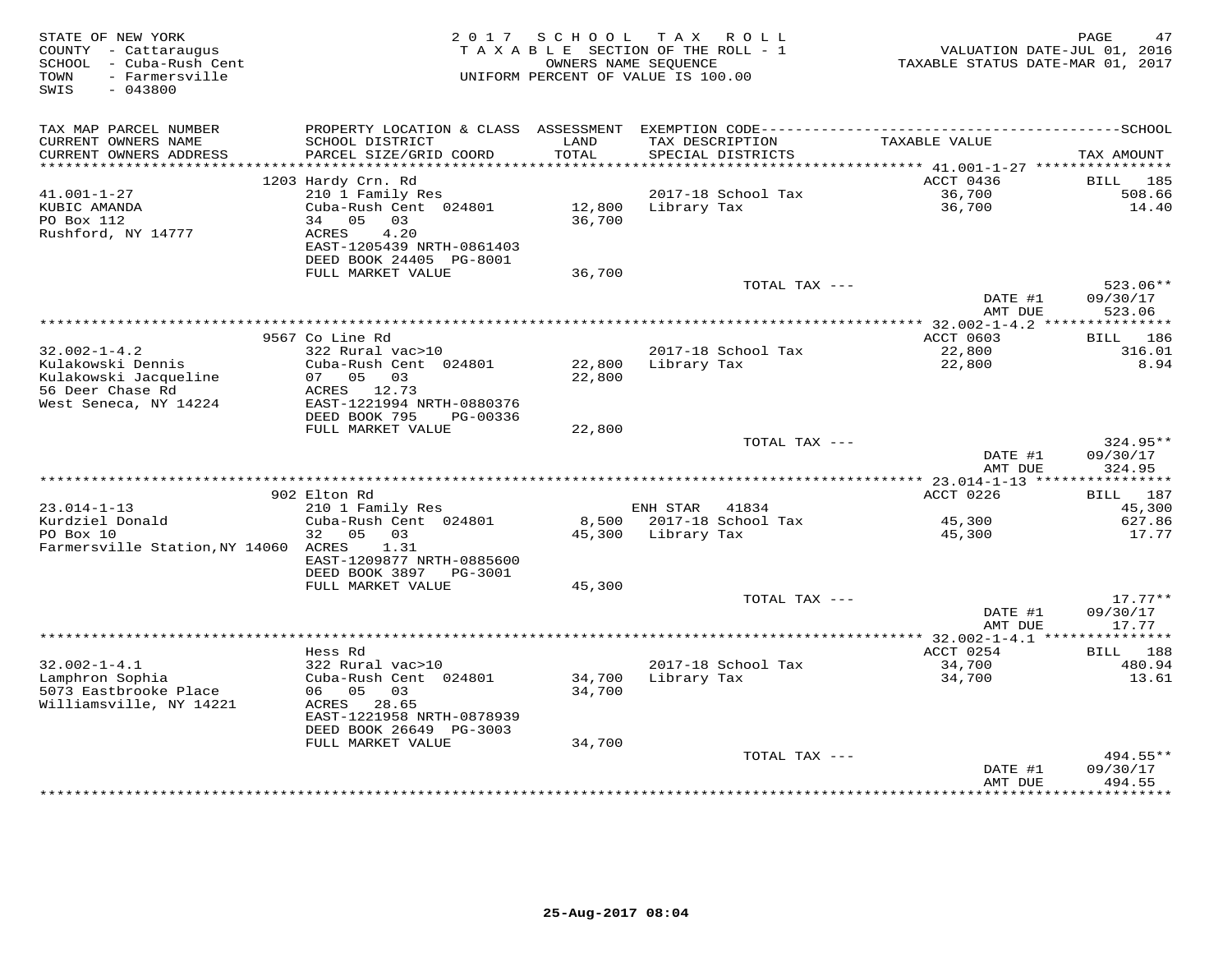| STATE OF NEW YORK<br>COUNTY - Cattaraugus<br>- Cuba-Rush Cent<br>SCHOOL<br>- Farmersville<br>TOWN<br>SWIS<br>$-043800$ | 2 0 1 7                                                                                                                | SCHOOL            | TAX ROLL<br>TAXABLE SECTION OF THE ROLL - 1<br>OWNERS NAME SEOUENCE<br>UNIFORM PERCENT OF VALUE IS 100.00 | VALUATION DATE-JUL 01, 2016<br>TAXABLE STATUS DATE-MAR 01, 2017 | PAGE<br>48                           |
|------------------------------------------------------------------------------------------------------------------------|------------------------------------------------------------------------------------------------------------------------|-------------------|-----------------------------------------------------------------------------------------------------------|-----------------------------------------------------------------|--------------------------------------|
| TAX MAP PARCEL NUMBER<br>CURRENT OWNERS NAME<br>CURRENT OWNERS ADDRESS                                                 | SCHOOL DISTRICT<br>PARCEL SIZE/GRID COORD                                                                              | LAND<br>TOTAL     | TAX DESCRIPTION<br>SPECIAL DISTRICTS                                                                      | TAXABLE VALUE                                                   | TAX AMOUNT                           |
|                                                                                                                        | 8371 Stebbins Rd                                                                                                       |                   |                                                                                                           | ACCT 1102                                                       | 189<br>BILL                          |
| $41.002 - 1 - 3.14$                                                                                                    | 270 Mfg housing                                                                                                        |                   | 2017-18 School Tax                                                                                        | 21,100                                                          | 292.45                               |
| Lange Richard A.<br>Lange Leslie<br>11400 Scotch Rd<br>Freedom, NY 14065                                               | Cuba-Rush Cent 024801<br><b>ACRES</b><br>4.75<br>EAST-1213711 NRTH-0862466<br>DEED BOOK 25825 PG-7001                  | 13,600<br>21,100  | Library Tax                                                                                               | 21,100                                                          | 8.28                                 |
|                                                                                                                        | FULL MARKET VALUE                                                                                                      | 21,100            |                                                                                                           |                                                                 |                                      |
|                                                                                                                        |                                                                                                                        |                   | TOTAL TAX ---                                                                                             | DATE #1<br>AMT DUE                                              | $300.73**$<br>09/30/17<br>300.73     |
|                                                                                                                        |                                                                                                                        |                   |                                                                                                           |                                                                 |                                      |
|                                                                                                                        | Stebbins Rd                                                                                                            |                   |                                                                                                           | ACCT 0482                                                       | 190<br>BILL                          |
| $32.004 - 1 - 7$<br>Leisner Babette L<br>Sigafoos Barbara L<br>Winnicki, Richard Jr.                                   | 314 Rural vac<10<br>Cuba-Rush Cent 024801<br>05<br>12<br>03<br>ACRES<br>4.80                                           | 13,700<br>13,700  | 2017-18 School Tax<br>Library Tax                                                                         | 13,700<br>13,700                                                | 189.88<br>5.37                       |
| 70 McParlin Ave                                                                                                        | EAST-1214180 NRTH-0870900                                                                                              |                   |                                                                                                           |                                                                 |                                      |
| Cheektowaga, NY 14225                                                                                                  | DEED BOOK 1025<br>PG-680<br>FULL MARKET VALUE                                                                          | 13,700            |                                                                                                           |                                                                 |                                      |
|                                                                                                                        |                                                                                                                        |                   | TOTAL TAX ---                                                                                             |                                                                 | 195.25**                             |
|                                                                                                                        |                                                                                                                        |                   |                                                                                                           | DATE #1<br>AMT DUE                                              | 09/30/17<br>195.25                   |
|                                                                                                                        |                                                                                                                        |                   |                                                                                                           |                                                                 | * * * * * * * *                      |
| $32.004 - 1 - 6$                                                                                                       | 567 Bush Hill Rd<br>260 Seasonal res                                                                                   |                   | 2017-18 School Tax                                                                                        | ACCT 0481<br>44,800                                             | 191<br>BILL<br>620.93                |
| Leisner Babette L Jr<br>Sigafoos Barbara L<br>Winnicki Richard J Jr                                                    | Cuba-Rush Cent 024801<br>20<br>0.5<br>03<br>ACRES<br>4.54                                                              | 13,300<br>44,800  | Library Tax                                                                                               | 44,800                                                          | 17.58                                |
| 70 Mc Parlin Ave<br>Cheektowaga, NY 14225                                                                              | EAST-1214178 NRTH-0871187<br>DEED BOOK 934<br><b>PG-811</b>                                                            |                   |                                                                                                           |                                                                 |                                      |
|                                                                                                                        | FULL MARKET VALUE                                                                                                      | 44,800            |                                                                                                           |                                                                 |                                      |
|                                                                                                                        |                                                                                                                        |                   | TOTAL TAX ---                                                                                             |                                                                 | 638.51**                             |
|                                                                                                                        |                                                                                                                        |                   |                                                                                                           | DATE #1<br>AMT DUE                                              | 09/30/17<br>638.51<br>*********      |
|                                                                                                                        | 1194 Siloam Rd                                                                                                         |                   |                                                                                                           | ACCT 1117                                                       | 192<br>BILL                          |
| $23.003 - 1 - 5.5$                                                                                                     | 240 Rural res                                                                                                          |                   | <b>BAS STAR</b><br>41854                                                                                  |                                                                 | 30,000                               |
| Lounsbury Francis L Jr<br>Lounsbury Christina J<br>1194 Siloam Rd<br>Freedom, NY 14065                                 | Cuba-Rush Cent 024801<br>32/40<br>03<br>05<br>29.40<br>ACRES<br>EAST-1206597 NRTH-0886710<br>DEED BOOK 4291<br>PG-4002 | 35,300<br>150,600 | 2017-18 School Tax<br>Library Tax                                                                         | 150,600<br>150,600                                              | 2,087.33<br>59.08                    |
|                                                                                                                        | FULL MARKET VALUE                                                                                                      | 150,600           |                                                                                                           |                                                                 |                                      |
|                                                                                                                        |                                                                                                                        |                   | TOTAL TAX ---                                                                                             | DATE #1<br>AMT DUE                                              | $1,730.60**$<br>09/30/17<br>1,730.60 |
|                                                                                                                        |                                                                                                                        |                   |                                                                                                           |                                                                 |                                      |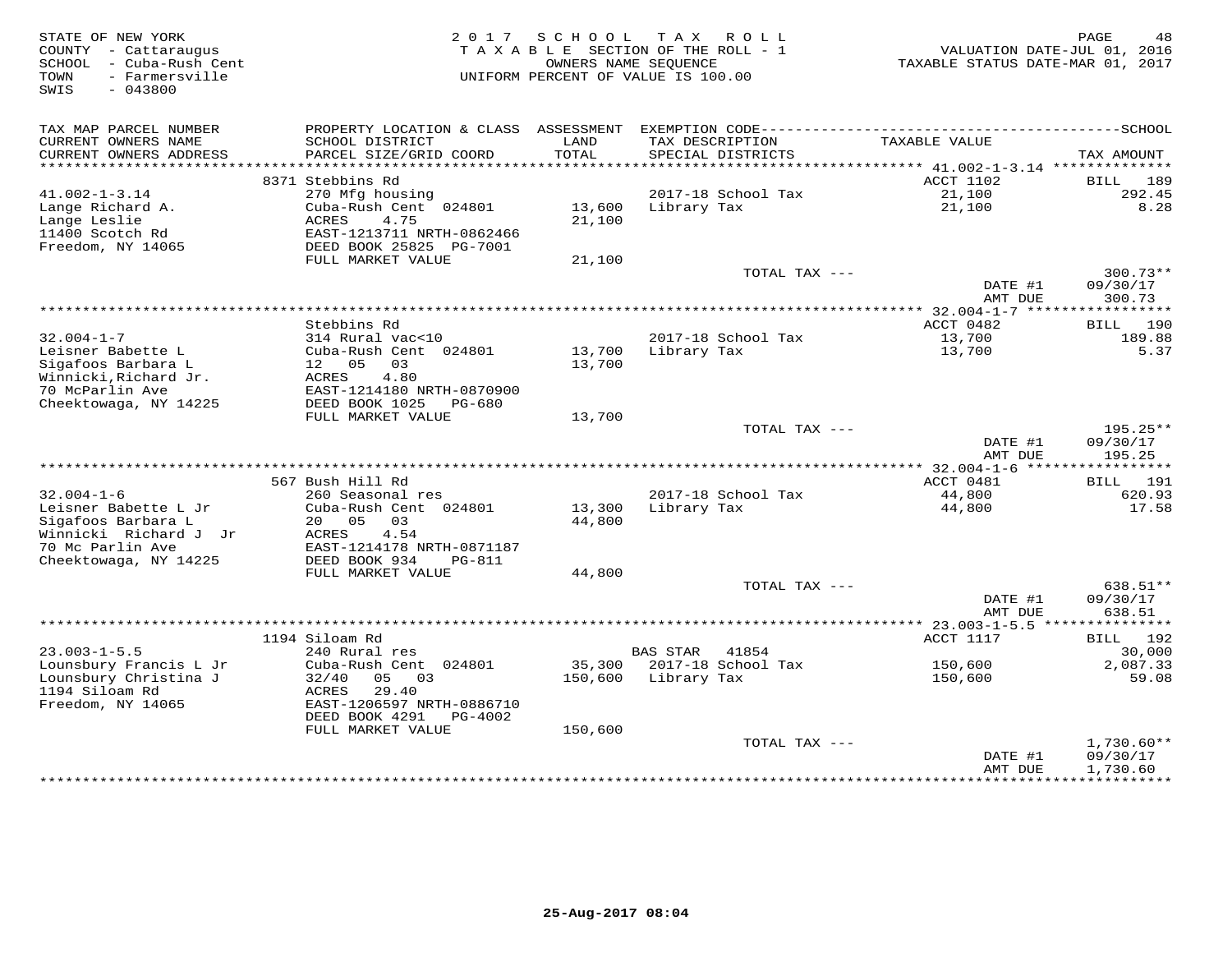| STATE OF NEW YORK<br>COUNTY - Cattaraugus<br>SCHOOL - Cuba-Rush Cent<br>- Farmersville<br>TOWN<br>SWIS<br>$-043800$ |                                               |                 | 2017 SCHOOL TAX ROLL<br>TAXABLE SECTION OF THE ROLL - 1<br>OWNERS NAME SEQUENCE<br>UNIFORM PERCENT OF VALUE IS 100.00 | VALUATION DATE-JUL 01, 2016<br>TAXABLE STATUS DATE-MAR 01, 2017 | PAGE<br>49            |
|---------------------------------------------------------------------------------------------------------------------|-----------------------------------------------|-----------------|-----------------------------------------------------------------------------------------------------------------------|-----------------------------------------------------------------|-----------------------|
| TAX MAP PARCEL NUMBER                                                                                               |                                               |                 |                                                                                                                       |                                                                 |                       |
| CURRENT OWNERS NAME                                                                                                 | SCHOOL DISTRICT                               | LAND            | TAX DESCRIPTION                                                                                                       | TAXABLE VALUE                                                   |                       |
| CURRENT OWNERS ADDRESS                                                                                              | PARCEL SIZE/GRID COORD                        | TOTAL           | SPECIAL DISTRICTS                                                                                                     |                                                                 | TAX AMOUNT            |
| ******************                                                                                                  |                                               | *************   |                                                                                                                       | ******** 32.002-1-10 ****************                           |                       |
|                                                                                                                     | 522 Bush Hill Rd                              |                 |                                                                                                                       | ACCT 0003                                                       | 193<br>BILL           |
| $32.002 - 1 - 10$                                                                                                   | 270 Mfg housing                               |                 | 2017-18 School Tax                                                                                                    | 13,500<br>13,500<br>13,500                                      | 187.11                |
| Lynch Robert E<br>3743 Ridge Rd                                                                                     | Cuba-Rush Cent 024801<br>$-05$<br>12<br>$-03$ | 9,400<br>13,500 | Library Tax                                                                                                           |                                                                 | 5.30                  |
| Lockport, NY 14094                                                                                                  | 1.94<br>ACRES                                 |                 |                                                                                                                       |                                                                 |                       |
|                                                                                                                     | EAST-1215047 NRTH-0871579                     |                 |                                                                                                                       |                                                                 |                       |
|                                                                                                                     | DEED BOOK 3003 PG-3004                        |                 |                                                                                                                       |                                                                 |                       |
|                                                                                                                     | FULL MARKET VALUE                             | 13,500          |                                                                                                                       |                                                                 |                       |
|                                                                                                                     |                                               |                 | TOTAL TAX ---                                                                                                         |                                                                 | 192.41**              |
|                                                                                                                     |                                               |                 |                                                                                                                       | DATE #1                                                         | 09/30/17              |
|                                                                                                                     |                                               |                 |                                                                                                                       | AMT DUE                                                         | 192.41                |
|                                                                                                                     |                                               |                 |                                                                                                                       |                                                                 | * * * * * * * * * * * |
| $41.001 - 1 - 2$                                                                                                    | Peet Hill Rd<br>312 Vac w/imprv               |                 | 2017-18 School Tax                                                                                                    | ACCT 0025<br>14,200                                             | BILL 194<br>196.81    |
| Lysiak Robert D                                                                                                     | Cuba-Rush Cent 024801                         | 13,900          | Library Tax                                                                                                           | 14,200                                                          | 5.57                  |
| Lysiak Margaret                                                                                                     | $-05$<br>34<br>$-03$                          | 14,200          |                                                                                                                       |                                                                 |                       |
| 23 Deer Trl                                                                                                         | ACRES 4.95                                    |                 |                                                                                                                       |                                                                 |                       |
| Cheektowaga, NY 14227                                                                                               | EAST-1205343 NRTH-0863627                     |                 |                                                                                                                       |                                                                 |                       |
|                                                                                                                     | DEED BOOK 894<br>PG-00174                     |                 |                                                                                                                       |                                                                 |                       |
|                                                                                                                     | FULL MARKET VALUE                             | 14,200          |                                                                                                                       |                                                                 |                       |
|                                                                                                                     |                                               |                 | TOTAL TAX ---                                                                                                         |                                                                 | 202.38**              |
|                                                                                                                     |                                               |                 |                                                                                                                       | DATE #1                                                         | 09/30/17              |
| ****************************                                                                                        |                                               |                 |                                                                                                                       | AMT DUE                                                         | 202.38                |
|                                                                                                                     | Hardy Corners Rd                              |                 |                                                                                                                       | ACCT 0741                                                       | BILL 195              |
| $41.002 - 1 - 9.3$                                                                                                  | 105 Vac farmland                              |                 | AG DIST<br>41720                                                                                                      |                                                                 | 51,236                |
| Marshacres, LLC                                                                                                     | Cuba-Rush Cent 024801                         | 117,000         | 2017-18 School Tax                                                                                                    | 65,764                                                          | 911.49                |
| 7017 Fadale Rd                                                                                                      | 05 03<br>01/02                                | 117,000         | Library Tax                                                                                                           | 65,764                                                          | 25.80                 |
| Ellicottville, NY 14731                                                                                             | 97.05<br>ACRES                                |                 |                                                                                                                       |                                                                 |                       |
|                                                                                                                     | EAST-1221370 NRTH-0860549                     |                 |                                                                                                                       |                                                                 |                       |
| MAY BE SUBJECT TO PAYMENT                                                                                           | DEED BOOK 1023 PG-969                         |                 |                                                                                                                       |                                                                 |                       |
| UNDER AGDIST LAW TIL 2021                                                                                           | FULL MARKET VALUE                             | 117,000         |                                                                                                                       |                                                                 |                       |
|                                                                                                                     |                                               |                 | TOTAL TAX ---                                                                                                         |                                                                 | 937.29**              |
|                                                                                                                     |                                               |                 |                                                                                                                       | DATE #1<br>AMT DUE                                              | 09/30/17<br>937.29    |
|                                                                                                                     |                                               |                 |                                                                                                                       |                                                                 |                       |
|                                                                                                                     | 863 Tarbell Rd                                |                 |                                                                                                                       | ACCT 0945                                                       | BILL 196              |
| $23.004 - 1 - 24.2$                                                                                                 | 210 1 Family Res                              |                 | BAS STAR 41854                                                                                                        |                                                                 | 30,000                |
| Martin Rebecca A                                                                                                    | Cuba-Rush Cent 024801                         | 8,000           | 2017-18 School Tax                                                                                                    | 92,800                                                          | 1,286.21              |
| Martin Roy                                                                                                          | 31 05 03                                      |                 | 92,800 Library Tax                                                                                                    | 92,800                                                          | 36.41                 |
| 863 Tarbell Rd                                                                                                      | FRNT 230.00 DPTH 240.00                       |                 |                                                                                                                       |                                                                 |                       |
| Farmersville Station, NY 14060 ACRES                                                                                | 0.88                                          |                 |                                                                                                                       |                                                                 |                       |
|                                                                                                                     | EAST-1210080 NRTH-0883040                     |                 |                                                                                                                       |                                                                 |                       |
|                                                                                                                     | DEED BOOK 4877 PG-4002<br>FULL MARKET VALUE   | 92,800          |                                                                                                                       |                                                                 |                       |
|                                                                                                                     |                                               |                 | TOTAL TAX ---                                                                                                         |                                                                 | $906.82**$            |
|                                                                                                                     |                                               |                 |                                                                                                                       | DATE #1                                                         | 09/30/17              |
|                                                                                                                     |                                               |                 |                                                                                                                       | AMT DUE                                                         | 906.82                |
|                                                                                                                     |                                               |                 |                                                                                                                       |                                                                 | *********             |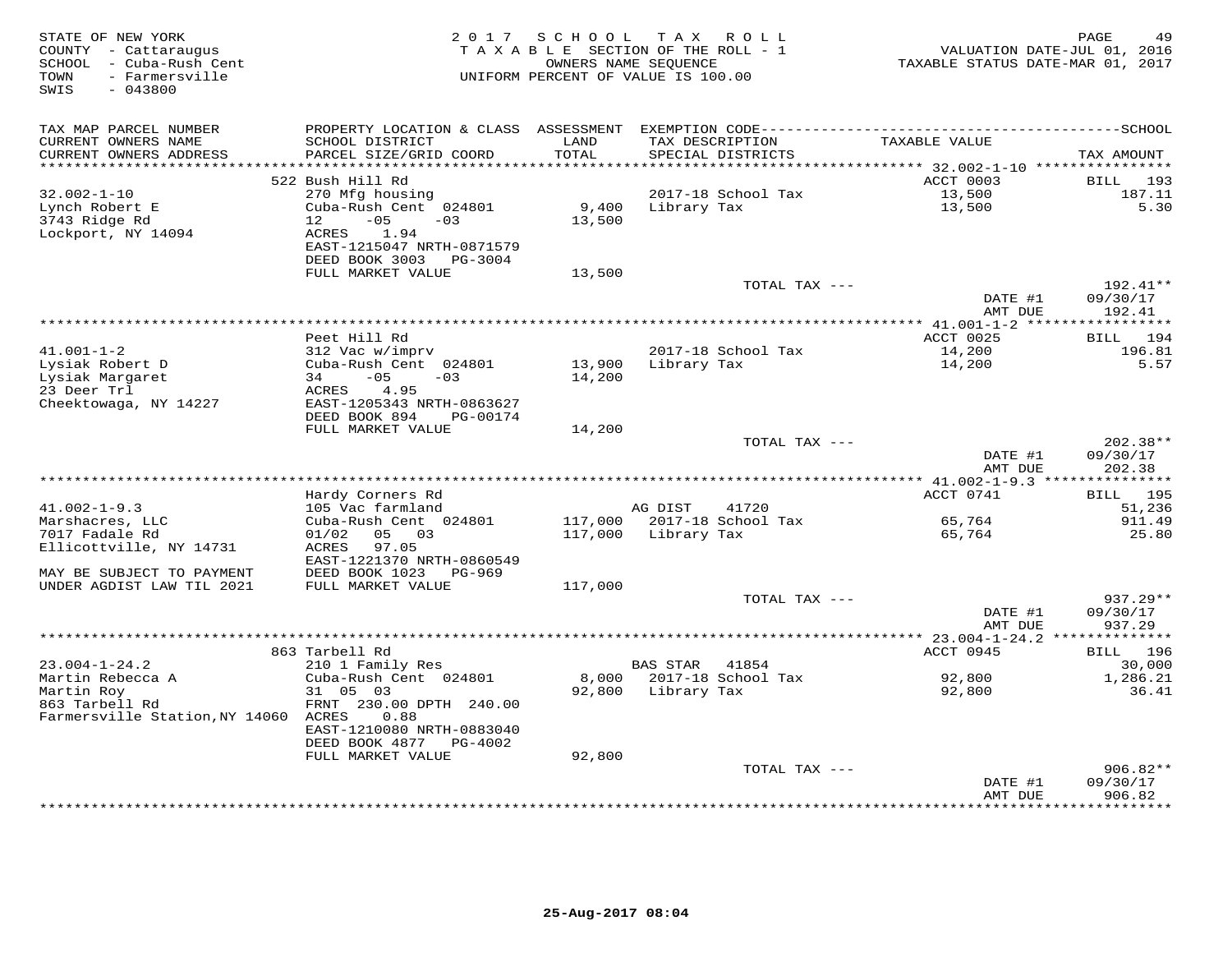| STATE OF NEW YORK<br>COUNTY - Cattaraugus<br>SCHOOL - Cuba-Rush Cent<br>- Farmersville<br>TOWN<br>SWIS<br>$-043800$ | 2 0 1 7                                               | SCHOOL | TAX ROLL<br>TAXABLE SECTION OF THE ROLL - 1<br>OWNERS NAME SEQUENCE<br>UNIFORM PERCENT OF VALUE IS 100.00 | TAXABLE STATUS DATE-MAR 01, 2017              | 50<br>PAGE<br>VALUATION DATE-JUL 01, 2016 |
|---------------------------------------------------------------------------------------------------------------------|-------------------------------------------------------|--------|-----------------------------------------------------------------------------------------------------------|-----------------------------------------------|-------------------------------------------|
| TAX MAP PARCEL NUMBER                                                                                               | PROPERTY LOCATION & CLASS ASSESSMENT                  |        |                                                                                                           |                                               |                                           |
| CURRENT OWNERS NAME                                                                                                 | SCHOOL DISTRICT                                       | LAND   | TAX DESCRIPTION                                                                                           | TAXABLE VALUE                                 |                                           |
| CURRENT OWNERS ADDRESS<br>*******************                                                                       | PARCEL SIZE/GRID COORD                                | TOTAL  | SPECIAL DISTRICTS                                                                                         |                                               | TAX AMOUNT                                |
|                                                                                                                     | Tarbell Rd                                            |        |                                                                                                           | ******** 23.004-1-24.4 *********<br>ACCT 1123 | 197<br><b>BILL</b>                        |
| $23.004 - 1 - 24.4$                                                                                                 | 314 Rural vac<10                                      |        | 2017-18 School Tax                                                                                        | 700                                           | 9.70                                      |
| Martin Rebecca A                                                                                                    | Cuba-Rush Cent 024801                                 | 700    | Library Tax                                                                                               | 700                                           | 0.27                                      |
| Martin Roy                                                                                                          | 2nd to last course missin                             | 700    |                                                                                                           |                                               |                                           |
| 863 Tarbell Rd                                                                                                      | 80.00 DPTH 265.00<br>FRNT                             |        |                                                                                                           |                                               |                                           |
| Farmersville Station, NY 14060 ACRES                                                                                | 0.49                                                  |        |                                                                                                           |                                               |                                           |
|                                                                                                                     | EAST-1210124 NRTH-0882870<br>DEED BOOK 4877           |        |                                                                                                           |                                               |                                           |
|                                                                                                                     | PG-4002<br>FULL MARKET VALUE                          | 700    |                                                                                                           |                                               |                                           |
|                                                                                                                     |                                                       |        | TOTAL TAX ---                                                                                             |                                               | $9.97**$                                  |
|                                                                                                                     |                                                       |        |                                                                                                           | DATE #1                                       | 09/30/17                                  |
|                                                                                                                     |                                                       |        |                                                                                                           | AMT DUE                                       | 9.97                                      |
|                                                                                                                     |                                                       |        |                                                                                                           |                                               | *******                                   |
| $32.001 - 1 - 6$                                                                                                    | 9322 NYS Rte 98<br>312 Vac w/imprv                    |        | 2017-18 School Tax                                                                                        | ACCT 0273<br>40,000                           | 198<br>BILL<br>554.40                     |
| Marzec Steven R Jr.                                                                                                 | Cuba-Rush Cent 024801                                 | 27,400 | Library Tax                                                                                               | 40,000                                        | 15.69                                     |
| 223 Ponce De Leon Unit 2A                                                                                           | 30<br>05<br>03                                        | 40,000 |                                                                                                           |                                               |                                           |
| Atlanta, GA 30308                                                                                                   | ACRES<br>18.80                                        |        |                                                                                                           |                                               |                                           |
|                                                                                                                     | EAST-1207752 NRTH-0876771                             |        |                                                                                                           |                                               |                                           |
|                                                                                                                     | DEED BOOK 24630 PG-5001                               |        |                                                                                                           |                                               |                                           |
|                                                                                                                     | FULL MARKET VALUE                                     | 40,000 | TOTAL TAX ---                                                                                             |                                               | $570.09**$                                |
|                                                                                                                     |                                                       |        |                                                                                                           | DATE #1                                       | 09/30/17                                  |
|                                                                                                                     |                                                       |        |                                                                                                           | AMT DUE                                       | 570.09                                    |
|                                                                                                                     |                                                       |        |                                                                                                           |                                               |                                           |
|                                                                                                                     | Stebbins Rd                                           |        |                                                                                                           | ACCT 1002                                     | 199<br>BILL                               |
| $32.002 - 1 - 11.7$                                                                                                 | 312 Vac w/imprv                                       |        | 2017-18 School Tax                                                                                        | 37,700                                        | 522.52                                    |
| McCarthy Jeanie M                                                                                                   | Cuba-Rush Cent 024801                                 | 20,200 | Library Tax                                                                                               | 37,700                                        | 14.79                                     |
| 9157 Stebbins Rd<br>Franklinville, NY 14737                                                                         | 05<br>03<br>21<br>ACRES<br>9.85                       | 37,700 |                                                                                                           |                                               |                                           |
|                                                                                                                     | EAST-1213995 NRTH-0872701                             |        |                                                                                                           |                                               |                                           |
|                                                                                                                     | DEED BOOK 1014<br>PG-406                              |        |                                                                                                           |                                               |                                           |
|                                                                                                                     | FULL MARKET VALUE                                     | 37,700 |                                                                                                           |                                               |                                           |
|                                                                                                                     |                                                       |        | TOTAL TAX ---                                                                                             |                                               | $537.31**$                                |
|                                                                                                                     |                                                       |        |                                                                                                           | DATE #1                                       | 09/30/17                                  |
|                                                                                                                     | . <b>.</b>                                            |        |                                                                                                           | AMT DUE<br>** $32.002 - 1 - 11.14$ *          | 537.31                                    |
|                                                                                                                     | 9157 Stebbins Rd                                      |        |                                                                                                           | ACCT 1031                                     | 200<br>BILL                               |
| $32.002 - 1 - 11.14$                                                                                                | 270 Mfg housing                                       |        | <b>BAS STAR</b><br>41854                                                                                  |                                               | 30,000                                    |
| McCarthy Jeanie M                                                                                                   | Cuba-Rush Cent 024801                                 | 20,100 | 2017-18 School Tax                                                                                        | 51,000                                        | 706.86                                    |
| 9157 Stebbins Rd                                                                                                    | 21<br>05<br>03                                        | 51,000 | Library Tax                                                                                               | 51,000                                        | 20.01                                     |
| Franklinville, NY 14737                                                                                             | 9.85<br>ACRES                                         |        |                                                                                                           |                                               |                                           |
|                                                                                                                     | EAST-1214001 NRTH-0873106<br>DEED BOOK 00996 PG-00331 |        |                                                                                                           |                                               |                                           |
|                                                                                                                     | FULL MARKET VALUE                                     | 51,000 |                                                                                                           |                                               |                                           |
|                                                                                                                     |                                                       |        | TOTAL TAX ---                                                                                             |                                               | $311.07**$                                |
|                                                                                                                     |                                                       |        |                                                                                                           | DATE #1                                       | 09/30/17                                  |
|                                                                                                                     |                                                       |        |                                                                                                           | AMT DUE                                       | 311.07                                    |
|                                                                                                                     |                                                       |        | **********************                                                                                    |                                               | * * * * * * * *                           |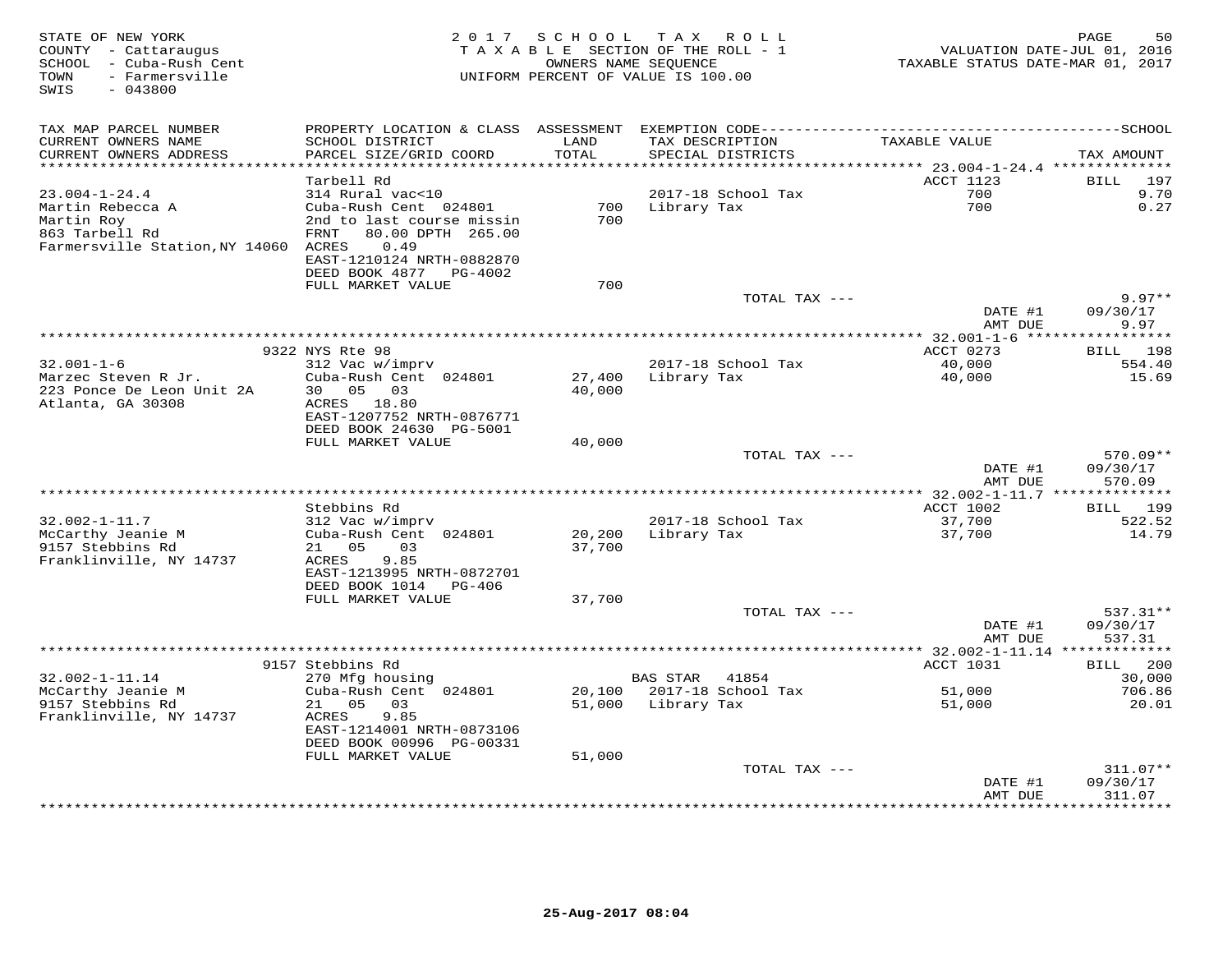| STATE OF NEW YORK<br>COUNTY - Cattaraugus<br>SCHOOL - Cuba-Rush Cent<br>- Farmersville<br>TOWN<br>$-043800$<br>SWIS | 2017                                                      | SCHOOL           | T A X<br>ROLL ROLL<br>TAXABLE SECTION OF THE ROLL - 1<br>OWNERS NAME SEOUENCE<br>UNIFORM PERCENT OF VALUE IS 100.00 | VALUATION DATE-JUL 01, 2016<br>TAXABLE STATUS DATE-MAR 01, 2017 | PAGE<br>51                         |
|---------------------------------------------------------------------------------------------------------------------|-----------------------------------------------------------|------------------|---------------------------------------------------------------------------------------------------------------------|-----------------------------------------------------------------|------------------------------------|
| TAX MAP PARCEL NUMBER                                                                                               | PROPERTY LOCATION & CLASS                                 | ASSESSMENT       |                                                                                                                     |                                                                 |                                    |
| CURRENT OWNERS NAME<br>CURRENT OWNERS ADDRESS<br>***********************                                            | SCHOOL DISTRICT<br>PARCEL SIZE/GRID COORD                 | LAND<br>TOTAL    | TAX DESCRIPTION<br>SPECIAL DISTRICTS                                                                                | TAXABLE VALUE                                                   | TAX AMOUNT                         |
|                                                                                                                     | Elton Rd                                                  |                  |                                                                                                                     | ACCT 0294                                                       | <b>BILL</b><br>201                 |
| $23.003 - 1 - 3.1$                                                                                                  | 322 Rural vac>10                                          |                  | 2017-18 School Tax                                                                                                  | 12,600                                                          | 174.64                             |
| McCluer Samuel<br>1216 Elton Rd<br>PO Box 94                                                                        | Cuba-Rush Cent 024801<br>05<br>40<br>03<br>ACRES<br>25.57 | 12,600<br>12,600 | Library Tax                                                                                                         | 12,600                                                          | 4.94                               |
| Farmersville Station, NY 14060                                                                                      | EAST-1204575 NRTH-0884149<br>DEED BOOK 888<br>PG-00149    |                  |                                                                                                                     |                                                                 |                                    |
|                                                                                                                     | FULL MARKET VALUE                                         | 12,600           |                                                                                                                     |                                                                 |                                    |
|                                                                                                                     |                                                           |                  | TOTAL TAX ---                                                                                                       | DATE #1<br>AMT DUE                                              | $179.58**$<br>09/30/17<br>179.58   |
|                                                                                                                     |                                                           |                  | ******************                                                                                                  | $**$ 41.001-1-6.1 ***                                           |                                    |
|                                                                                                                     | 1191 Hardy Crn. Rd                                        |                  |                                                                                                                     | ACCT 0288                                                       | 202<br>BILL                        |
| $41.001 - 1 - 6.1$                                                                                                  | 260 Seasonal res                                          |                  | AG DIST<br>41720                                                                                                    |                                                                 | 8,452                              |
| Milgate Danial P<br>121 Little Tree Ln                                                                              | Cuba-Rush Cent 024801<br>34 05<br>03                      | 35,400<br>98,400 | 2017-18 School Tax<br>Library Tax                                                                                   | 89,948<br>89,948                                                | 1,246.69<br>35.29                  |
| Hilton, NY 14468                                                                                                    | 28.60<br>ACRES<br>EAST-1205943 NRTH-0860700               |                  |                                                                                                                     |                                                                 |                                    |
| MAY BE SUBJECT TO PAYMENT                                                                                           | DEED BOOK 193<br>PG-3004                                  |                  |                                                                                                                     |                                                                 |                                    |
| UNDER AGDIST LAW TIL 2021                                                                                           | FULL MARKET VALUE                                         | 98,400           |                                                                                                                     |                                                                 |                                    |
|                                                                                                                     |                                                           |                  | TOTAL TAX ---                                                                                                       | DATE #1<br>AMT DUE                                              | 1,281.98**<br>09/30/17<br>1,281.98 |
|                                                                                                                     |                                                           |                  |                                                                                                                     |                                                                 |                                    |
|                                                                                                                     | 680 Bush Hill Rd                                          |                  |                                                                                                                     | ACCT 0162                                                       | BILL 203                           |
| $32.004 - 1 - 4.1$<br>Miller Elizabeth I                                                                            | 260 Seasonal res<br>Cuba-Rush Cent 024801                 | 11,200           | 2017-18 School Tax<br>Library Tax                                                                                   | 64,800<br>64,800                                                | 898.13<br>25.42                    |
| 46 Ellsworth Dr                                                                                                     | $-05$<br>20<br>$-03$                                      | 64,800           |                                                                                                                     |                                                                 |                                    |
| Cheektowaga, NY 14225                                                                                               | 3.11<br>ACRES<br>EAST-1212836 NRTH-0871488                |                  |                                                                                                                     |                                                                 |                                    |
|                                                                                                                     | DEED BOOK 21613 PG-9002                                   |                  |                                                                                                                     |                                                                 |                                    |
|                                                                                                                     | FULL MARKET VALUE                                         | 64,800           |                                                                                                                     |                                                                 |                                    |
|                                                                                                                     |                                                           |                  | TOTAL TAX ---                                                                                                       | DATE #1<br>AMT DUE                                              | $923.55**$<br>09/30/17<br>923.55   |
|                                                                                                                     |                                                           |                  |                                                                                                                     | ************ 41.001-1-12 *****                                  | *******                            |
|                                                                                                                     | 1003 Hardy Crn. Rd                                        |                  |                                                                                                                     | ACCT 0551                                                       | 204<br><b>BILL</b>                 |
| $41.001 - 1 - 12$<br>Miller Michael J Sr                                                                            | 312 Vac w/imprv                                           |                  | 2017-18 School Tax                                                                                                  | 31,700                                                          | 439.36                             |
| 20 Fairbanks Ave<br>Tonawanda, NY 14223                                                                             | Cuba-Rush Cent 024801<br>05<br>04<br>26<br>ACRES<br>6.82  | 16,500<br>31,700 | Library Tax                                                                                                         | 31,700                                                          | 12.44                              |
|                                                                                                                     | EAST-1208029 NRTH-0860587<br>DEED BOOK 6063<br>PG-5003    |                  |                                                                                                                     |                                                                 |                                    |
|                                                                                                                     | FULL MARKET VALUE                                         | 31,700           |                                                                                                                     |                                                                 |                                    |
|                                                                                                                     |                                                           |                  | TOTAL TAX ---                                                                                                       | DATE #1<br>AMT DUE                                              | 451.80**<br>09/30/17<br>451.80     |
|                                                                                                                     |                                                           |                  |                                                                                                                     | * * * * * * * *                                                 | * * * * * * * *                    |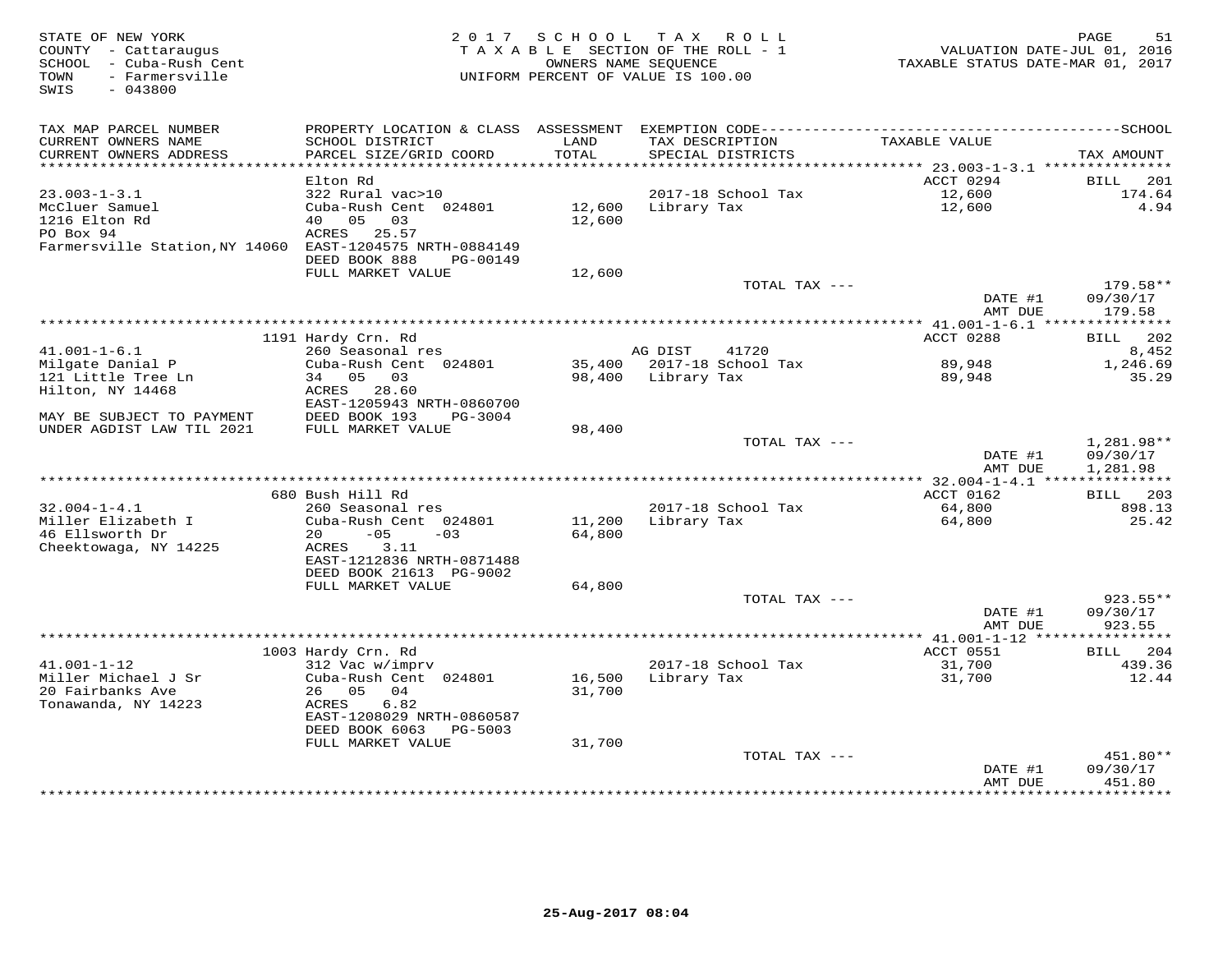| STATE OF NEW YORK<br>COUNTY - Cattaraugus<br>SCHOOL - Cuba-Rush Cent<br>- Farmersville<br>TOWN<br>SWIS<br>$-043800$ | 2 0 1 7                                              | SCHOOL<br>TAXABLE SECTION OF THE ROLL - 1<br>OWNERS NAME SEOUENCE<br>UNIFORM PERCENT OF VALUE IS 100.00 |                 | TAX ROLL                             | TAXABLE STATUS DATE-MAR 01, 2017 | PAGE<br>52<br>VALUATION DATE-JUL 01, 2016 |
|---------------------------------------------------------------------------------------------------------------------|------------------------------------------------------|---------------------------------------------------------------------------------------------------------|-----------------|--------------------------------------|----------------------------------|-------------------------------------------|
| TAX MAP PARCEL NUMBER                                                                                               |                                                      |                                                                                                         |                 |                                      |                                  |                                           |
| CURRENT OWNERS NAME<br>CURRENT OWNERS ADDRESS<br>***********************                                            | SCHOOL DISTRICT<br>PARCEL SIZE/GRID COORD            | LAND<br>TOTAL                                                                                           |                 | TAX DESCRIPTION<br>SPECIAL DISTRICTS | TAXABLE VALUE                    | TAX AMOUNT                                |
|                                                                                                                     | 9767 Huyck Rd                                        |                                                                                                         |                 |                                      | ACCT 0485                        | BILL<br>-205                              |
| $23.004 - 1 - 6.1$                                                                                                  | 240 Rural res                                        |                                                                                                         | <b>BAS STAR</b> | 41854                                |                                  | 30,000                                    |
| Monette Robert . K                                                                                                  | Cuba-Rush Cent 024801                                | 67,600                                                                                                  |                 | 2017-18 School Tax                   | 192,000                          | 2,661.13                                  |
| Monette Sharon M                                                                                                    | 16 05<br>03                                          | 192,000                                                                                                 | Library Tax     |                                      | 192,000                          | 75.33                                     |
| 9775 Huyck Rd                                                                                                       | ACRES 79.10                                          |                                                                                                         |                 |                                      |                                  |                                           |
| Farmersville Station, NY 14060 EAST-1217971 NRTH-0884810                                                            | DEED BOOK 19816 PG-8001                              |                                                                                                         |                 |                                      |                                  |                                           |
|                                                                                                                     | FULL MARKET VALUE                                    | 192,000                                                                                                 |                 |                                      |                                  |                                           |
|                                                                                                                     |                                                      |                                                                                                         |                 | TOTAL TAX ---                        |                                  | $2,320.66**$                              |
|                                                                                                                     |                                                      |                                                                                                         |                 |                                      | DATE #1<br>AMT DUE               | 09/30/17<br>2,320.66                      |
|                                                                                                                     | 9675 Hyuck Rd                                        |                                                                                                         |                 |                                      | ACCT 0767                        | BILL<br>206                               |
| $23.004 - 1 - 20.3$                                                                                                 | 260 Seasonal res                                     |                                                                                                         |                 | 2017-18 School Tax                   | 34,400                           | 476.79                                    |
| Monkelbaan Jason                                                                                                    | Cuba-Rush Cent 024801                                | 21,900                                                                                                  | Library Tax     |                                      | 34,400                           | 13.50                                     |
| Mott Deborah                                                                                                        | 15/23<br>03 03                                       | 34,400                                                                                                  |                 |                                      |                                  |                                           |
| 3659 Meadowbrook Acres                                                                                              | 11.50<br>ACRES                                       |                                                                                                         |                 |                                      |                                  |                                           |
| North Tonawanda, NY 14120                                                                                           | EAST-1217065 NRTH-0882599<br>DEED BOOK 20385 PG-9001 |                                                                                                         |                 |                                      |                                  |                                           |
|                                                                                                                     | FULL MARKET VALUE                                    | 34,400                                                                                                  |                 |                                      |                                  |                                           |
|                                                                                                                     |                                                      |                                                                                                         |                 | TOTAL TAX ---                        |                                  | 490.29**                                  |
|                                                                                                                     |                                                      |                                                                                                         |                 |                                      | DATE #1<br>AMT DUE               | 09/30/17<br>490.29                        |
|                                                                                                                     |                                                      |                                                                                                         |                 |                                      |                                  |                                           |
| $41.002 - 1 - 3.15$                                                                                                 | Harding Crn. Rd<br>314 Rural vac<10                  |                                                                                                         |                 | 2017-18 School Tax                   | 6.000                            | BILL 207<br>83.16                         |
| Moran Burt                                                                                                          | Cuba-Rush Cent 024801                                | 6,000                                                                                                   | Library Tax     |                                      | 6,000                            | 2.35                                      |
| 55 Summit St                                                                                                        | ACRES<br>1.00                                        | 6.000                                                                                                   |                 |                                      |                                  |                                           |
| Tonawanda, NY 14150                                                                                                 | EAST-1212537 NRTH-0860201                            |                                                                                                         |                 |                                      |                                  |                                           |
|                                                                                                                     | DEED BOOK 26447 PG-4001                              |                                                                                                         |                 |                                      |                                  |                                           |
|                                                                                                                     | FULL MARKET VALUE                                    | 6,000                                                                                                   |                 | TOTAL TAX ---                        |                                  | $85.51**$                                 |
|                                                                                                                     |                                                      |                                                                                                         |                 |                                      | DATE #1                          | 09/30/17                                  |
|                                                                                                                     |                                                      |                                                                                                         |                 |                                      | AMT DUE                          | 85.51                                     |
|                                                                                                                     |                                                      |                                                                                                         |                 |                                      |                                  |                                           |
|                                                                                                                     | 9887 Galen Hill Rd                                   |                                                                                                         |                 |                                      | ACCT 0832                        | BILL<br>208                               |
| $23.014 - 1 - 2.3$<br>Morgan Brent J                                                                                | 210 1 Family Res<br>Cuba-Rush Cent 024801            |                                                                                                         | <b>BAS STAR</b> | 41854<br>8,000 2017-18 School Tax    | 89,400                           | 30,000<br>1,239.09                        |
| 9887 Galen Hill Rd                                                                                                  | 32<br>0.5<br>0.3                                     | 89,400                                                                                                  | Library Tax     |                                      | 89,400                           | 35.07                                     |
| Freedom, NY 14065                                                                                                   | 1.00<br>ACRES                                        |                                                                                                         |                 |                                      |                                  |                                           |
|                                                                                                                     | EAST-1208216 NRTH-0886210                            |                                                                                                         |                 |                                      |                                  |                                           |
|                                                                                                                     | DEED BOOK 19344 PG-6001                              |                                                                                                         |                 |                                      |                                  |                                           |
|                                                                                                                     | FULL MARKET VALUE                                    | 89,400                                                                                                  |                 | TOTAL TAX ---                        |                                  | 858.36**                                  |
|                                                                                                                     |                                                      |                                                                                                         |                 |                                      | DATE #1                          | 09/30/17                                  |
|                                                                                                                     |                                                      |                                                                                                         |                 |                                      | AMT DUE                          | 858.36                                    |
|                                                                                                                     |                                                      |                                                                                                         |                 |                                      |                                  |                                           |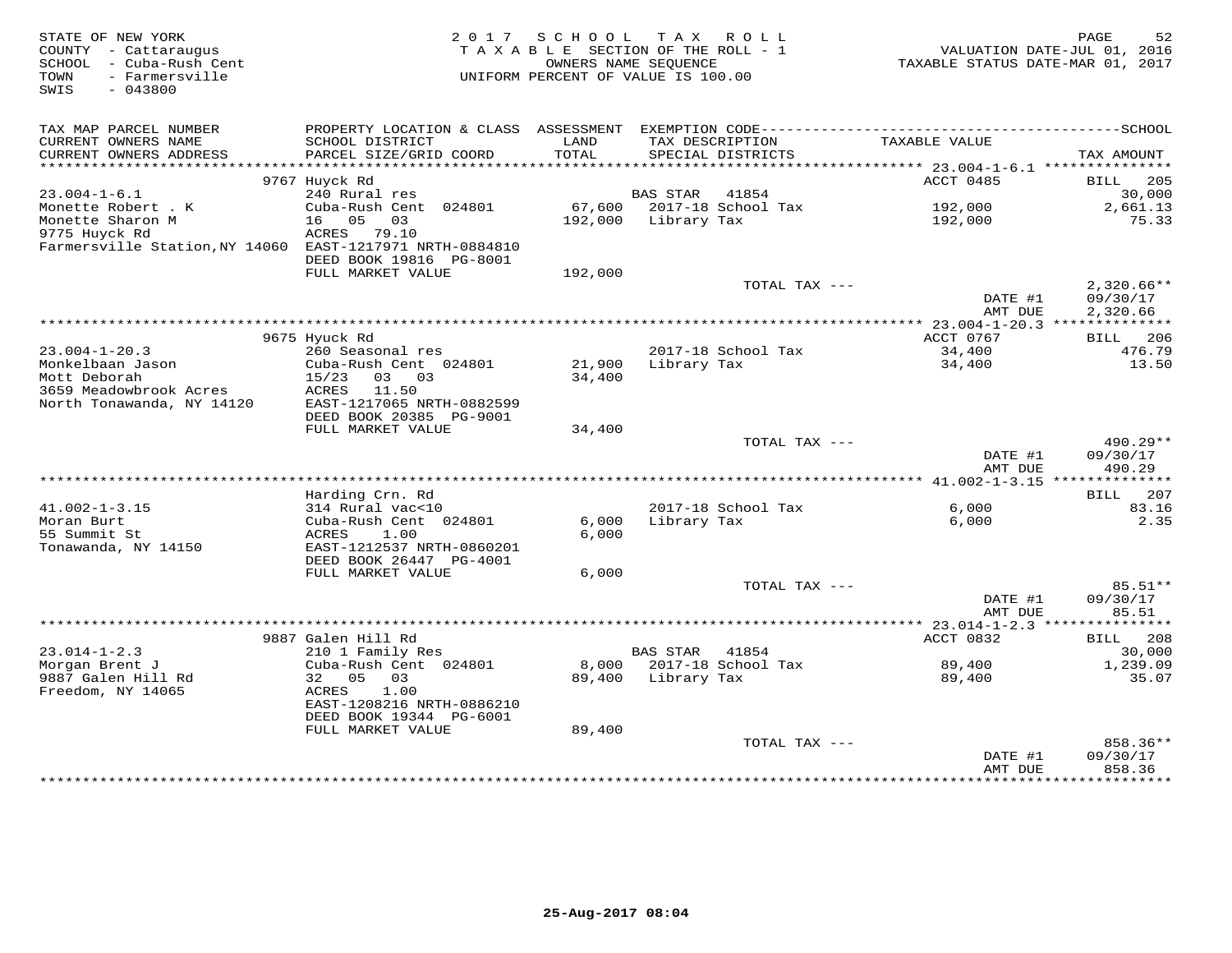| STATE OF NEW YORK<br>COUNTY - Cattaraugus<br>SCHOOL - Cuba-Rush Cent<br>- Farmersville<br>TOWN<br>$-043800$<br>SWIS |                                                        | 2017 SCHOOL   | TAX ROLL<br>TAXABLE SECTION OF THE ROLL - 1<br>OWNERS NAME SEQUENCE<br>UNIFORM PERCENT OF VALUE IS 100.00 | VALUATION DATE-JUL 01, 2016<br>TAXABLE STATUS DATE-MAR 01, 2017 | 53<br>PAGE             |
|---------------------------------------------------------------------------------------------------------------------|--------------------------------------------------------|---------------|-----------------------------------------------------------------------------------------------------------|-----------------------------------------------------------------|------------------------|
| TAX MAP PARCEL NUMBER                                                                                               | PROPERTY LOCATION & CLASS ASSESSMENT                   |               |                                                                                                           |                                                                 |                        |
| CURRENT OWNERS NAME<br>CURRENT OWNERS ADDRESS                                                                       | SCHOOL DISTRICT<br>PARCEL SIZE/GRID COORD              | LAND<br>TOTAL | TAX DESCRIPTION<br>SPECIAL DISTRICTS                                                                      | TAXABLE VALUE                                                   | TAX AMOUNT             |
|                                                                                                                     | Peet Hill Rd                                           |               |                                                                                                           | ********* 41.001-1-3 ***********<br>ACCT 0555                   | 209<br>BILL            |
| $41.001 - 1 - 3$                                                                                                    | 314 Rural vac<10                                       |               | 2017-18 School Tax                                                                                        | 14,200                                                          | 196.81                 |
| Mrugacz Thomas                                                                                                      | Cuba-Rush Cent 024801                                  | 14,200        | Library Tax                                                                                               | 14,200                                                          | 5.57                   |
| Kwiatkowski Matty                                                                                                   | 05<br>03<br>34                                         | 14,200        |                                                                                                           |                                                                 |                        |
| 790 Shultz Rd<br>Elma, NY 14059                                                                                     | 5.11<br>ACRES                                          |               |                                                                                                           |                                                                 |                        |
|                                                                                                                     | EAST-1205230 NRTH-0863302<br>DEED BOOK 767<br>PG-00127 |               |                                                                                                           |                                                                 |                        |
|                                                                                                                     | FULL MARKET VALUE                                      | 14,200        |                                                                                                           |                                                                 |                        |
|                                                                                                                     |                                                        |               | TOTAL TAX ---                                                                                             |                                                                 | 202.38**               |
|                                                                                                                     |                                                        |               |                                                                                                           | DATE #1                                                         | 09/30/17               |
|                                                                                                                     |                                                        |               |                                                                                                           | AMT DUE                                                         | 202.38                 |
|                                                                                                                     | Hardy Crn. Rd                                          |               |                                                                                                           | <b>ACCT 0356</b>                                                | 210<br><b>BILL</b>     |
| $41.002 - 1 - 9.1$                                                                                                  | 322 Rural vac>10                                       |               | 2017-18 School Tax                                                                                        | 147,600                                                         | 2,045.75               |
| Mullenax Robert A                                                                                                   | Cuba-Rush Cent 024801                                  | 147,600       | Library Tax                                                                                               | 147,600                                                         | 57.91                  |
| Bunea Robert D                                                                                                      | 02 05<br>03                                            | 147,600       |                                                                                                           |                                                                 |                        |
| 2162 Clearview Dr<br>Warren, OH 44483                                                                               | ACRES 234.20<br>EAST-1220302 NRTH-0862250              |               |                                                                                                           |                                                                 |                        |
|                                                                                                                     | DEED BOOK 12010 PG-6001                                |               |                                                                                                           |                                                                 |                        |
|                                                                                                                     | FULL MARKET VALUE                                      | 147,600       |                                                                                                           |                                                                 |                        |
|                                                                                                                     |                                                        |               | TOTAL TAX ---                                                                                             |                                                                 | $2,103.66**$           |
|                                                                                                                     |                                                        |               |                                                                                                           | DATE #1                                                         | 09/30/17               |
|                                                                                                                     |                                                        |               |                                                                                                           | AMT DUE                                                         | 2,103.66               |
|                                                                                                                     | 709 Bush Hill Rd                                       |               |                                                                                                           | ACCT 0758                                                       | 211<br>BILL            |
| $32.004 - 1 - 26.3$                                                                                                 | 260 Seasonal res                                       |               | 2017-18 School Tax                                                                                        | 87,800                                                          | 1,216.91               |
| Munt Ronald E                                                                                                       | Cuba-Rush Cent 024801                                  | 25,100        | Library Tax                                                                                               | 87,800                                                          | 34.45                  |
| Munt Norma J<br>36 Somerton Ave                                                                                     | 20<br>05<br>03<br>15.75                                | 87,800        |                                                                                                           |                                                                 |                        |
| Kenmore, NY 14217                                                                                                   | ACRES<br>EAST-1212552 NRTH-0870259                     |               |                                                                                                           |                                                                 |                        |
|                                                                                                                     | DEED BOOK 940<br>PG-454                                |               |                                                                                                           |                                                                 |                        |
|                                                                                                                     | FULL MARKET VALUE                                      | 87,800        |                                                                                                           |                                                                 |                        |
|                                                                                                                     |                                                        |               | TOTAL TAX ---                                                                                             |                                                                 | 1,251.36**             |
|                                                                                                                     |                                                        |               |                                                                                                           | DATE #1<br>AMT DUE                                              | 09/30/17<br>1,251.36   |
|                                                                                                                     |                                                        |               |                                                                                                           | *** 41.001-1-15.5 ***************                               |                        |
|                                                                                                                     | 909 Hardy Crn. Rd                                      |               |                                                                                                           | ACCT 0799                                                       | 212<br><b>BILL</b>     |
| $41.001 - 1 - 15.5$                                                                                                 | 270 Mfg housing                                        |               | 2017-18 School Tax                                                                                        | 34,400                                                          | 476.79                 |
| MURPHY BRIAN                                                                                                        | Cuba-Rush Cent 024801<br>05                            | 13,700        | Library Tax                                                                                               | 34,400                                                          | 13.50                  |
| MURPHY ASHLEY J.<br>7 MAGNOLIA STREET                                                                               | 26<br>03<br>ACRES<br>4.80                              | 34,400        |                                                                                                           |                                                                 |                        |
| LACKAWANNA, NY 14218                                                                                                | EAST-1209364 NRTH-0860526                              |               |                                                                                                           |                                                                 |                        |
|                                                                                                                     | DEED BOOK 27536 PG-2001                                |               |                                                                                                           |                                                                 |                        |
| PRIOR OWNER ON 3/01/2017                                                                                            | FULL MARKET VALUE                                      | 34,400        |                                                                                                           |                                                                 |                        |
| Kowalski Mark B                                                                                                     |                                                        |               |                                                                                                           |                                                                 |                        |
|                                                                                                                     |                                                        |               | TOTAL TAX ---                                                                                             | DATE #1                                                         | $490.29**$<br>09/30/17 |
|                                                                                                                     |                                                        |               |                                                                                                           | AMT DUE                                                         | 490.29                 |
|                                                                                                                     |                                                        |               |                                                                                                           |                                                                 | * * * * * * * *        |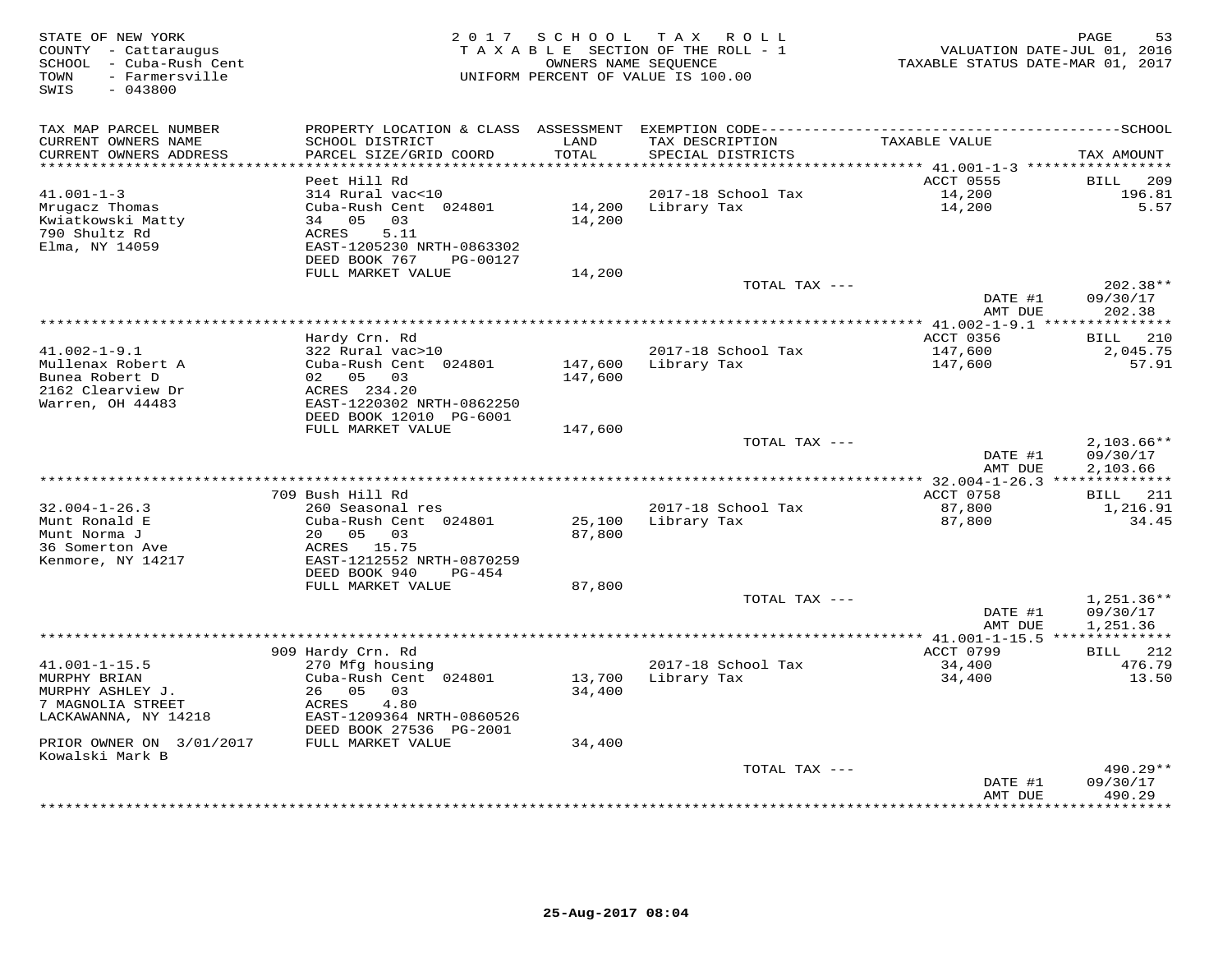| STATE OF NEW YORK<br>COUNTY - Cattaraugus<br>SCHOOL - Cuba-Rush Cent<br>- Farmersville<br>TOWN<br>$-043800$<br>SWIS |                                                | 2017 SCHOOL     | TAX ROLL<br>TAXABLE SECTION OF THE ROLL - 1<br>OWNERS NAME SEQUENCE<br>UNIFORM PERCENT OF VALUE IS 100.00 | VALUATION DATE-JUL 01, 2016<br>TAXABLE STATUS DATE-MAR 01, 2017 | 54<br>PAGE             |
|---------------------------------------------------------------------------------------------------------------------|------------------------------------------------|-----------------|-----------------------------------------------------------------------------------------------------------|-----------------------------------------------------------------|------------------------|
| TAX MAP PARCEL NUMBER                                                                                               |                                                |                 |                                                                                                           |                                                                 |                        |
| CURRENT OWNERS NAME                                                                                                 | SCHOOL DISTRICT                                | LAND            | TAX DESCRIPTION                                                                                           | TAXABLE VALUE                                                   |                        |
| CURRENT OWNERS ADDRESS                                                                                              | PARCEL SIZE/GRID COORD                         | TOTAL           | SPECIAL DISTRICTS                                                                                         |                                                                 | TAX AMOUNT             |
|                                                                                                                     | 478 Hess Rd                                    |                 |                                                                                                           | ACCT 0787                                                       | 213<br>BILL            |
| $23.004 - 1 - 20.4$                                                                                                 | 260 Seasonal res                               |                 | 2017-18 School Tax                                                                                        | 67,600                                                          | 936.94                 |
| Muscalino John O                                                                                                    | Cuba-Rush Cent 024801                          | 25,100          | Library Tax                                                                                               | 67,600                                                          | 26.52                  |
| 30 Provincetown Ln Apt 4                                                                                            | 03<br>15/23<br>05                              | 67,600          |                                                                                                           |                                                                 |                        |
| Orchard Park, NY 14127                                                                                              | ACRES<br>15.85                                 |                 |                                                                                                           |                                                                 |                        |
|                                                                                                                     | EAST-1216274 NRTH-0880899                      |                 |                                                                                                           |                                                                 |                        |
|                                                                                                                     | DEED BOOK 26283 PG-7001<br>FULL MARKET VALUE   | 67,600          |                                                                                                           |                                                                 |                        |
|                                                                                                                     |                                                |                 | TOTAL TAX ---                                                                                             |                                                                 | $963.46**$             |
|                                                                                                                     |                                                |                 |                                                                                                           | DATE #1                                                         | 09/30/17               |
|                                                                                                                     |                                                |                 |                                                                                                           | AMT DUE                                                         | 963.46                 |
|                                                                                                                     |                                                |                 |                                                                                                           |                                                                 |                        |
|                                                                                                                     | 9781 NYS Rte 98                                |                 |                                                                                                           | ACCT 0132                                                       | 214<br>BILL            |
| $23.014 - 1 - 40$<br>Nazzaro Joseph                                                                                 | 210 1 Family Res<br>Cuba-Rush Cent 024801      | 7,000           | 2017-18 School Tax<br>Library Tax                                                                         | 27,100<br>27,100                                                | 375.61<br>10.63        |
| 9781 NYS Rte. 98                                                                                                    | 05<br>32<br>03                                 | 27,100          |                                                                                                           |                                                                 |                        |
| Farmersville Station, NY 14060                                                                                      | FRNT<br>90.00 DPTH 125.00                      |                 |                                                                                                           |                                                                 |                        |
|                                                                                                                     | 0.26<br>ACRES                                  |                 |                                                                                                           |                                                                 |                        |
|                                                                                                                     | EAST-1209020 NRTH-0883998                      |                 |                                                                                                           |                                                                 |                        |
|                                                                                                                     | DEED BOOK 1086<br>PG-9001<br>FULL MARKET VALUE | 27,100          |                                                                                                           |                                                                 |                        |
|                                                                                                                     |                                                |                 | TOTAL TAX ---                                                                                             |                                                                 | 386.24**               |
|                                                                                                                     |                                                |                 |                                                                                                           | DATE #1<br>AMT DUE                                              | 09/30/17<br>386.24     |
|                                                                                                                     |                                                |                 |                                                                                                           |                                                                 | *********              |
|                                                                                                                     | 9828 Huyck Rd                                  |                 |                                                                                                           | ACCT 0123                                                       | 215<br>BILL            |
| $23.004 - 1 - 14$                                                                                                   | 210 1 Family Res                               |                 | BAS STAR<br>41854                                                                                         |                                                                 | 30,000                 |
| Neamon Karl D<br>Neamon Laurie                                                                                      | Cuba-Rush Cent 024801<br>0.5<br>08<br>0.3      | 8,800<br>48,100 | 2017-18 School Tax<br>Library Tax                                                                         | 48,100<br>48,100                                                | 666.67<br>18.87        |
| 9828 Huyck Rd                                                                                                       | 1.52<br>ACRES                                  |                 |                                                                                                           |                                                                 |                        |
| Farmersville Station, NY 14060 EAST-1219711 NRTH-0884634                                                            |                                                |                 |                                                                                                           |                                                                 |                        |
|                                                                                                                     | DEED BOOK 27527 PG-6001                        |                 |                                                                                                           |                                                                 |                        |
| PRIOR OWNER ON<br>3/01/2017                                                                                         | FULL MARKET VALUE                              | 48,100          |                                                                                                           |                                                                 |                        |
| Neamon Karl D                                                                                                       |                                                |                 | TOTAL TAX ---                                                                                             |                                                                 | $269.74**$             |
|                                                                                                                     |                                                |                 |                                                                                                           | DATE #1                                                         | 09/30/17               |
|                                                                                                                     |                                                |                 |                                                                                                           | AMT DUE                                                         | 269.74                 |
|                                                                                                                     |                                                |                 |                                                                                                           | *********** 23.014-1-5.1 ****************                       |                        |
|                                                                                                                     | 9877 Galen Hill Rd                             |                 |                                                                                                           | ACCT 0019                                                       | 216<br>BILL            |
| $23.014 - 1 - 5.1$<br>Newland Rick                                                                                  | 210 1 Family Res<br>Cuba-Rush Cent 024801      | 7,200           | <b>BAS STAR</b><br>41854<br>2017-18 School Tax                                                            | 42,900                                                          | 30,000<br>594.60       |
| 9877 Galen Hill Rd                                                                                                  | 32<br>05<br>03                                 | 42,900          | Library Tax                                                                                               | 42,900                                                          | 16.83                  |
| Freedom, NY 14065                                                                                                   | 0.34<br>ACRES                                  |                 |                                                                                                           |                                                                 |                        |
|                                                                                                                     | EAST-1208222 NRTH-0886055                      |                 |                                                                                                           |                                                                 |                        |
|                                                                                                                     | DEED BOOK 941<br><b>PG-751</b>                 |                 |                                                                                                           |                                                                 |                        |
|                                                                                                                     | FULL MARKET VALUE                              | 42,900          |                                                                                                           |                                                                 |                        |
|                                                                                                                     |                                                |                 | TOTAL TAX ---                                                                                             | DATE #1                                                         | $195.62**$<br>09/30/17 |
|                                                                                                                     |                                                |                 |                                                                                                           | AMT DUE                                                         | 195.62                 |
|                                                                                                                     |                                                |                 | ***************************                                                                               | *********                                                       | * * * * * * * *        |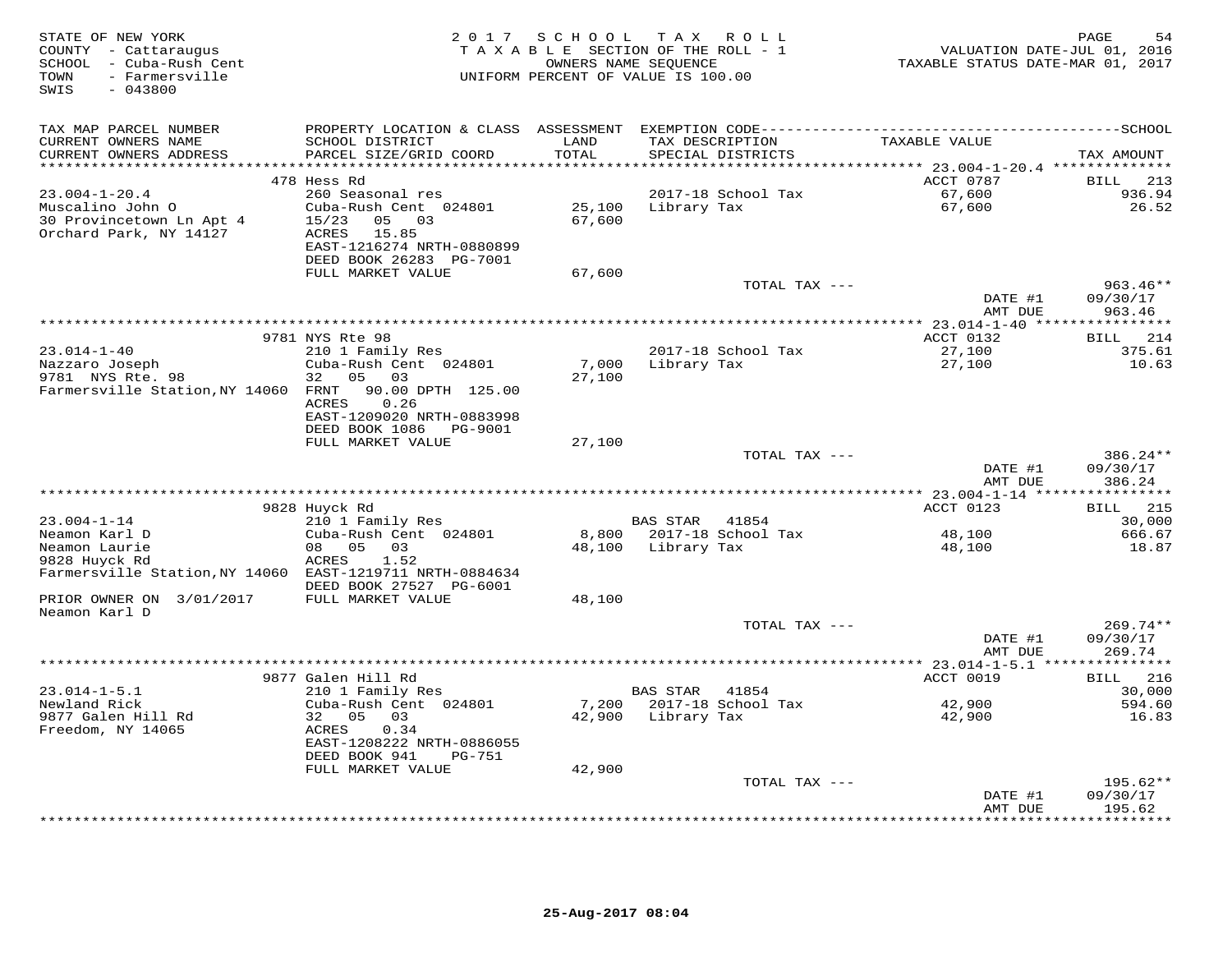| STATE OF NEW YORK<br>COUNTY - Cattaraugus<br>SCHOOL - Cuba-Rush Cent<br>TOWN<br>- Farmersville<br>$-043800$<br>SWIS | 2 0 1 7                                              | SCHOOL  | TAX ROLL<br>TAXABLE SECTION OF THE ROLL - 1<br>OWNERS NAME SEQUENCE<br>UNIFORM PERCENT OF VALUE IS 100.00 | TAXABLE STATUS DATE-MAR 01, 2017                           | PAGE<br>55<br>VALUATION DATE-JUL 01, 2016 |
|---------------------------------------------------------------------------------------------------------------------|------------------------------------------------------|---------|-----------------------------------------------------------------------------------------------------------|------------------------------------------------------------|-------------------------------------------|
| TAX MAP PARCEL NUMBER                                                                                               | PROPERTY LOCATION & CLASS ASSESSMENT                 |         | EXEMPTION CODE---------------------------                                                                 |                                                            | -------------SCHOOL                       |
| CURRENT OWNERS NAME                                                                                                 | SCHOOL DISTRICT                                      | LAND    | TAX DESCRIPTION                                                                                           | TAXABLE VALUE                                              |                                           |
| CURRENT OWNERS ADDRESS                                                                                              | PARCEL SIZE/GRID COORD                               | TOTAL   | SPECIAL DISTRICTS                                                                                         |                                                            | TAX AMOUNT                                |
| **********************                                                                                              | ************************                             | ******* |                                                                                                           | ***************************** 41.002-1-19 **************** |                                           |
| $41.002 - 1 - 19$                                                                                                   | 8063 Hardy Crn Rd<br>270 Mfg housing                 |         | 2017-18 School Tax                                                                                        | ACCT 0106<br>14,200                                        | 217<br><b>BILL</b><br>196.81              |
| Newton John                                                                                                         | Cuba-Rush Cent 024801                                | 7,200   | Library Tax                                                                                               | 14,200                                                     | 5.57                                      |
| Peters Frederick J                                                                                                  | 05<br>03<br>01                                       | 14,200  |                                                                                                           |                                                            |                                           |
| 5 Mechanic St                                                                                                       | FRNT 174.00 DPTH<br>60.00                            |         |                                                                                                           |                                                            |                                           |
| Middlelport, NY 14105                                                                                               | ACRES<br>0.34                                        |         |                                                                                                           |                                                            |                                           |
|                                                                                                                     | EAST-1222410 NRTH-0856947                            |         |                                                                                                           |                                                            |                                           |
|                                                                                                                     | DEED BOOK 20029 PG-5001                              |         |                                                                                                           |                                                            |                                           |
|                                                                                                                     | FULL MARKET VALUE                                    | 14,200  |                                                                                                           |                                                            |                                           |
|                                                                                                                     |                                                      |         | TOTAL TAX ---                                                                                             |                                                            | $202.38**$                                |
|                                                                                                                     |                                                      |         |                                                                                                           | DATE #1<br>AMT DUE                                         | 09/30/17<br>202.38                        |
|                                                                                                                     |                                                      |         |                                                                                                           |                                                            |                                           |
|                                                                                                                     | Hardy Crn Rd                                         |         |                                                                                                           | ACCT 0533                                                  | 218<br>BILL                               |
| $41.002 - 1 - 17$                                                                                                   | 105 Vac farmland                                     |         | 2017-18 School Tax                                                                                        | 85,000                                                     | 1,178.11                                  |
| Newton John F                                                                                                       | Cuba-Rush Cent 024801                                | 85,000  | Library Tax                                                                                               | 85,000                                                     | 33.35                                     |
| Newton Peters                                                                                                       | 01/09<br>05 03                                       | 85,000  |                                                                                                           |                                                            |                                           |
| 5 Mechanic St                                                                                                       | ACRES 147.45                                         |         |                                                                                                           |                                                            |                                           |
| Middleport, NY 14150                                                                                                | EAST-1218666 NRTH-0858106                            |         |                                                                                                           |                                                            |                                           |
|                                                                                                                     | DEED BOOK 998<br>$PG-92$<br>FULL MARKET VALUE        | 85,000  |                                                                                                           |                                                            |                                           |
|                                                                                                                     |                                                      |         | TOTAL TAX ---                                                                                             |                                                            | $1,211.46**$                              |
|                                                                                                                     |                                                      |         |                                                                                                           | DATE #1                                                    | 09/30/17                                  |
|                                                                                                                     |                                                      |         |                                                                                                           | AMT DUE                                                    | 1,211.46                                  |
|                                                                                                                     |                                                      |         |                                                                                                           |                                                            |                                           |
|                                                                                                                     | County Line Rd                                       |         | 41720                                                                                                     | ACCT 0303                                                  | 219<br><b>BILL</b>                        |
| $23.004 - 1 - 17.1$<br>Nichols Douglas A                                                                            | 105 Vac farmland<br>Cuba-Rush Cent 024801            | 51,800  | AG DIST<br>2017-18 School Tax                                                                             | 18,280                                                     | 33,520<br>253.36                          |
| Nichols Leland                                                                                                      | 07 05<br>03                                          | 51,800  | Library Tax                                                                                               | 18,280                                                     | 7.17                                      |
| 144 Route 243                                                                                                       | ACRES<br>46.45                                       |         |                                                                                                           |                                                            |                                           |
| Farmersville Station, NY 14061 EAST-1221812 NRTH-0882940                                                            |                                                      |         |                                                                                                           |                                                            |                                           |
|                                                                                                                     | DEED BOOK 1023<br><b>PG-515</b>                      |         |                                                                                                           |                                                            |                                           |
| MAY BE SUBJECT TO PAYMENT                                                                                           | FULL MARKET VALUE                                    | 51,800  |                                                                                                           |                                                            |                                           |
| UNDER AGDIST LAW TIL 2021                                                                                           |                                                      |         |                                                                                                           |                                                            |                                           |
|                                                                                                                     |                                                      |         | TOTAL TAX ---                                                                                             | DATE #1                                                    | $260.53**$<br>09/30/17                    |
|                                                                                                                     |                                                      |         |                                                                                                           | AMT DUE                                                    | 260.53                                    |
|                                                                                                                     |                                                      |         |                                                                                                           | ********** 23.004-1-17.2 **************                    |                                           |
|                                                                                                                     | 9717 County Line Rd                                  |         |                                                                                                           | ACCT 0890                                                  | 220<br>BILL                               |
| $23.004 - 1 - 17.2$                                                                                                 | 270 Mfg housing                                      |         | <b>BAS STAR</b><br>41854                                                                                  |                                                            | 30,000                                    |
| Nichols John A                                                                                                      | Cuba-Rush Cent 024801                                | 10,400  | 2017-18 School Tax                                                                                        | 41,800                                                     | 579.35                                    |
| 9717 County Line Rd                                                                                                 | 07 05 03                                             | 41,800  | Library Tax                                                                                               | 41,800                                                     | 16.40                                     |
| Farmersville Sta, NY 14060                                                                                          | ACRES<br>2.60                                        |         |                                                                                                           |                                                            |                                           |
|                                                                                                                     | EAST-1222317 NRTH-0883150<br>DEED BOOK 13721 PG-3001 |         |                                                                                                           |                                                            |                                           |
|                                                                                                                     | FULL MARKET VALUE                                    | 41,800  |                                                                                                           |                                                            |                                           |
|                                                                                                                     |                                                      |         | TOTAL TAX ---                                                                                             |                                                            | $179.95**$                                |
|                                                                                                                     |                                                      |         |                                                                                                           | DATE #1                                                    | 09/30/17                                  |
|                                                                                                                     |                                                      |         |                                                                                                           | AMT DUE                                                    | 179.95                                    |
|                                                                                                                     |                                                      |         | ***************************                                                                               |                                                            | * * * * * * * *                           |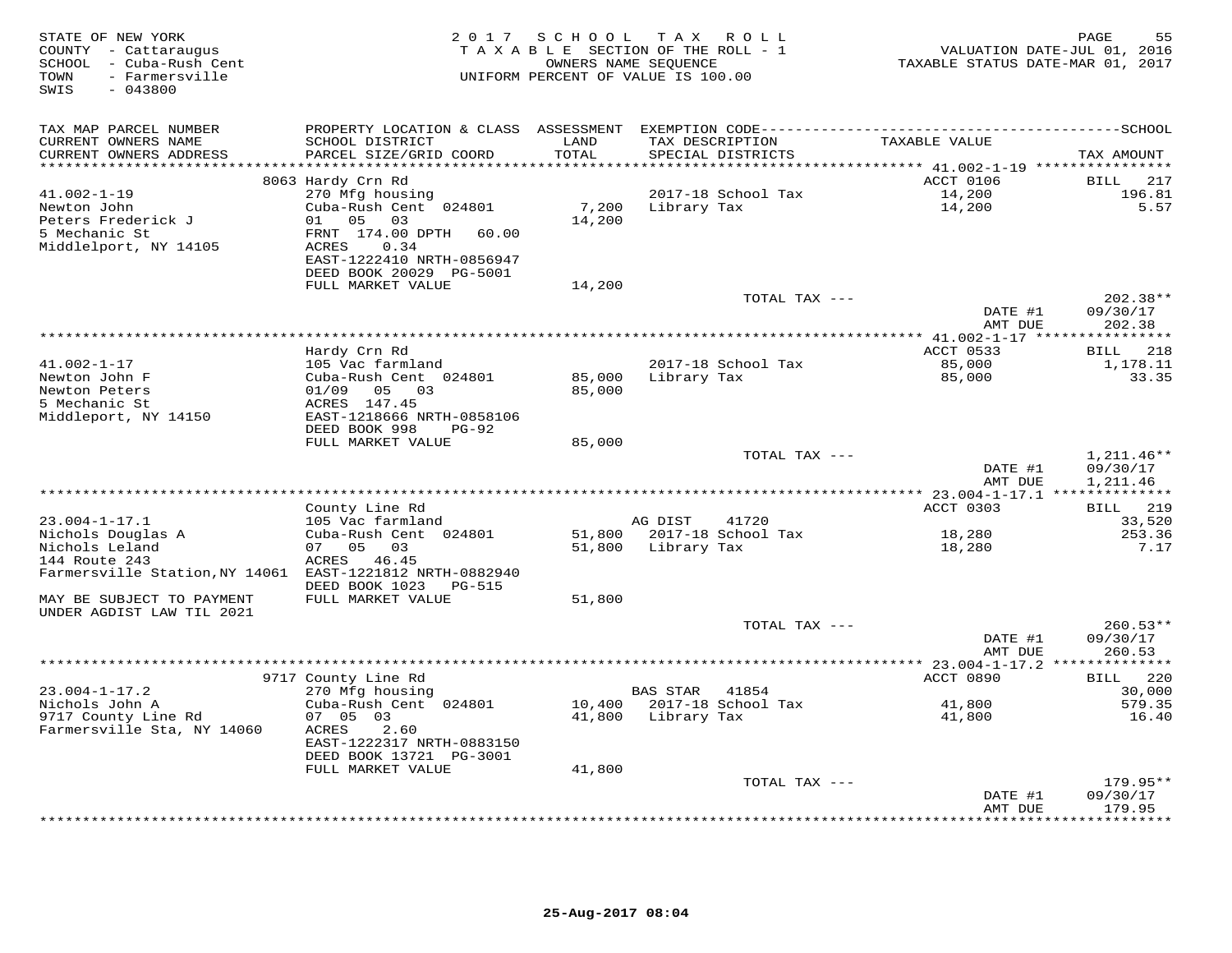| STATE OF NEW YORK<br>COUNTY - Cattaraugus<br>SCHOOL - Cuba-Rush Cent<br>- Farmersville<br>TOWN<br>$-043800$<br>SWIS | 2 0 1 7                                       | SCHOOL<br>TAXABLE SECTION OF THE ROLL - 1<br>OWNERS NAME SEQUENCE<br>UNIFORM PERCENT OF VALUE IS 100.00 |                  | TAX ROLL                             | VALUATION DATE-JUL 01, 2016<br>TAXABLE STATUS DATE-MAR 01, 2017 | 56<br>PAGE                |
|---------------------------------------------------------------------------------------------------------------------|-----------------------------------------------|---------------------------------------------------------------------------------------------------------|------------------|--------------------------------------|-----------------------------------------------------------------|---------------------------|
| TAX MAP PARCEL NUMBER                                                                                               | PROPERTY LOCATION & CLASS                     | ASSESSMENT                                                                                              |                  |                                      |                                                                 |                           |
| CURRENT OWNERS NAME<br>CURRENT OWNERS ADDRESS                                                                       | SCHOOL DISTRICT<br>PARCEL SIZE/GRID COORD     | LAND<br>TOTAL                                                                                           |                  | TAX DESCRIPTION<br>SPECIAL DISTRICTS | TAXABLE VALUE<br>********* 23.004-1-15 **********               | TAX AMOUNT                |
|                                                                                                                     | 9849 Huyck Rd                                 |                                                                                                         |                  |                                      | ACCT 0411                                                       | 221<br>BILL               |
| $23.004 - 1 - 15$                                                                                                   | 240 Rural res                                 |                                                                                                         | AG BLDG          | 41700                                |                                                                 | 8,000                     |
| Nichols Norman D                                                                                                    | Cuba-Rush Cent 024801                         |                                                                                                         | 78,300 AG DIST   | 41720                                |                                                                 | 30,126                    |
| Nichols Diane                                                                                                       | 05<br>03<br>08                                |                                                                                                         | 158,000 BAS STAR | 41854                                |                                                                 | 30,000                    |
| 9849 Huyck Rd                                                                                                       | ACRES<br>73.63                                |                                                                                                         |                  | 2017-18 School Tax                   | 119,874                                                         | 1,661.46                  |
| Farmersville Station, NY 14060                                                                                      | EAST-1220256 NRTH-0884599                     |                                                                                                         | Library Tax      |                                      | 119,874                                                         | 47.03                     |
| MAY BE SUBJECT TO PAYMENT                                                                                           | DEED BOOK 00992 PG-00838<br>FULL MARKET VALUE | 158,000                                                                                                 |                  |                                      |                                                                 |                           |
| UNDER AGDIST LAW TIL 2028                                                                                           |                                               |                                                                                                         |                  | TOTAL TAX ---                        |                                                                 | $1,292.69**$              |
|                                                                                                                     |                                               |                                                                                                         |                  |                                      | DATE #1<br>AMT DUE                                              | 09/30/17<br>1,292.69      |
| ******************************                                                                                      |                                               |                                                                                                         |                  |                                      |                                                                 |                           |
|                                                                                                                     | Hardy Corners Rd                              |                                                                                                         |                  |                                      | ACCT 0658                                                       | 222<br>BILL               |
| $41.002 - 1 - 11.3$<br>Nottingham Wayne A                                                                           | 314 Rural vac<10<br>Cuba-Rush Cent 024801     | 14,700                                                                                                  | Library Tax      | 2017-18 School Tax                   | 14,700<br>14,700                                                | 203.74<br>5.77            |
| Nottingham Linda S                                                                                                  | 01/02<br>05<br>03                             | 14,700                                                                                                  |                  |                                      |                                                                 |                           |
| 501 Cherry St                                                                                                       | 5.49<br>ACRES                                 |                                                                                                         |                  |                                      |                                                                 |                           |
| Olean, NY 14760                                                                                                     | EAST-1219543 NRTH-0859363                     |                                                                                                         |                  |                                      |                                                                 |                           |
|                                                                                                                     | DEED BOOK 967<br>PG-1029                      |                                                                                                         |                  |                                      |                                                                 |                           |
|                                                                                                                     | FULL MARKET VALUE                             | 14,700                                                                                                  |                  |                                      |                                                                 |                           |
|                                                                                                                     |                                               |                                                                                                         |                  | TOTAL TAX ---                        |                                                                 | $209.51**$                |
|                                                                                                                     |                                               |                                                                                                         |                  |                                      | DATE #1                                                         | 09/30/17                  |
|                                                                                                                     |                                               |                                                                                                         |                  |                                      | AMT DUE                                                         | 209.51<br>*************** |
|                                                                                                                     | 204 Hardy Crn. Rd                             |                                                                                                         |                  |                                      | ACCT 0730                                                       | 223<br>BILL               |
| $41.002 - 1 - 9.2$                                                                                                  | 270 Mfg housing                               |                                                                                                         |                  | 2017-18 School Tax                   | 39,900                                                          | 553.02                    |
| Nottingham Wayne A Sr                                                                                               | Cuba-Rush Cent 024801                         | 13,700                                                                                                  | Library Tax      |                                      | 39,900                                                          | 15.65                     |
| 204 Hardy Crn. Rd                                                                                                   | 02<br>05<br>03                                | 39,900                                                                                                  |                  |                                      |                                                                 |                           |
| Franklinville, NY 14737                                                                                             | 4.80<br>ACRES                                 |                                                                                                         |                  |                                      |                                                                 |                           |
|                                                                                                                     | EAST-1219527 NRTH-0860385                     |                                                                                                         |                  |                                      |                                                                 |                           |
|                                                                                                                     | DEED BOOK 810<br>PG-01006                     |                                                                                                         |                  |                                      |                                                                 |                           |
|                                                                                                                     | FULL MARKET VALUE                             | 39,900                                                                                                  |                  |                                      |                                                                 |                           |
|                                                                                                                     |                                               |                                                                                                         |                  | TOTAL TAX ---                        |                                                                 | $568.67**$                |
|                                                                                                                     |                                               |                                                                                                         |                  |                                      | DATE #1<br>AMT DUE                                              | 09/30/17<br>568.67        |
|                                                                                                                     |                                               |                                                                                                         |                  |                                      | ** 41.002-1-9.4                                                 |                           |
|                                                                                                                     | 212 Hardy Crn. Rd                             |                                                                                                         |                  |                                      | ACCT 0781                                                       | 224<br>BILL               |
| $41.002 - 1 - 9.4$                                                                                                  | 314 Rural vac<10                              |                                                                                                         |                  | 2017-18 School Tax                   | 16,400                                                          | 227.31                    |
| Nottingham Wayne A Sr                                                                                               | Cuba-Rush Cent 024801                         | 16,400                                                                                                  | Library Tax      |                                      | 16,400                                                          | 6.43                      |
| 204 Hardy Crn. Rd                                                                                                   | 02 03<br>03                                   | 16,400                                                                                                  |                  |                                      |                                                                 |                           |
| Franklinville, NY 14737                                                                                             | 6.75<br>ACRES                                 |                                                                                                         |                  |                                      |                                                                 |                           |
|                                                                                                                     | EAST-1219198 NRTH-0860494                     |                                                                                                         |                  |                                      |                                                                 |                           |
|                                                                                                                     | DEED BOOK 846<br>PG-00980                     |                                                                                                         |                  |                                      |                                                                 |                           |
|                                                                                                                     | FULL MARKET VALUE                             | 16,400                                                                                                  |                  |                                      |                                                                 | $233.74**$                |
|                                                                                                                     |                                               |                                                                                                         |                  | TOTAL TAX ---                        | DATE #1                                                         | 09/30/17                  |
|                                                                                                                     |                                               |                                                                                                         |                  |                                      | AMT DUE                                                         | 233.74                    |
|                                                                                                                     |                                               |                                                                                                         |                  |                                      | * * * * * * * * *                                               | .                         |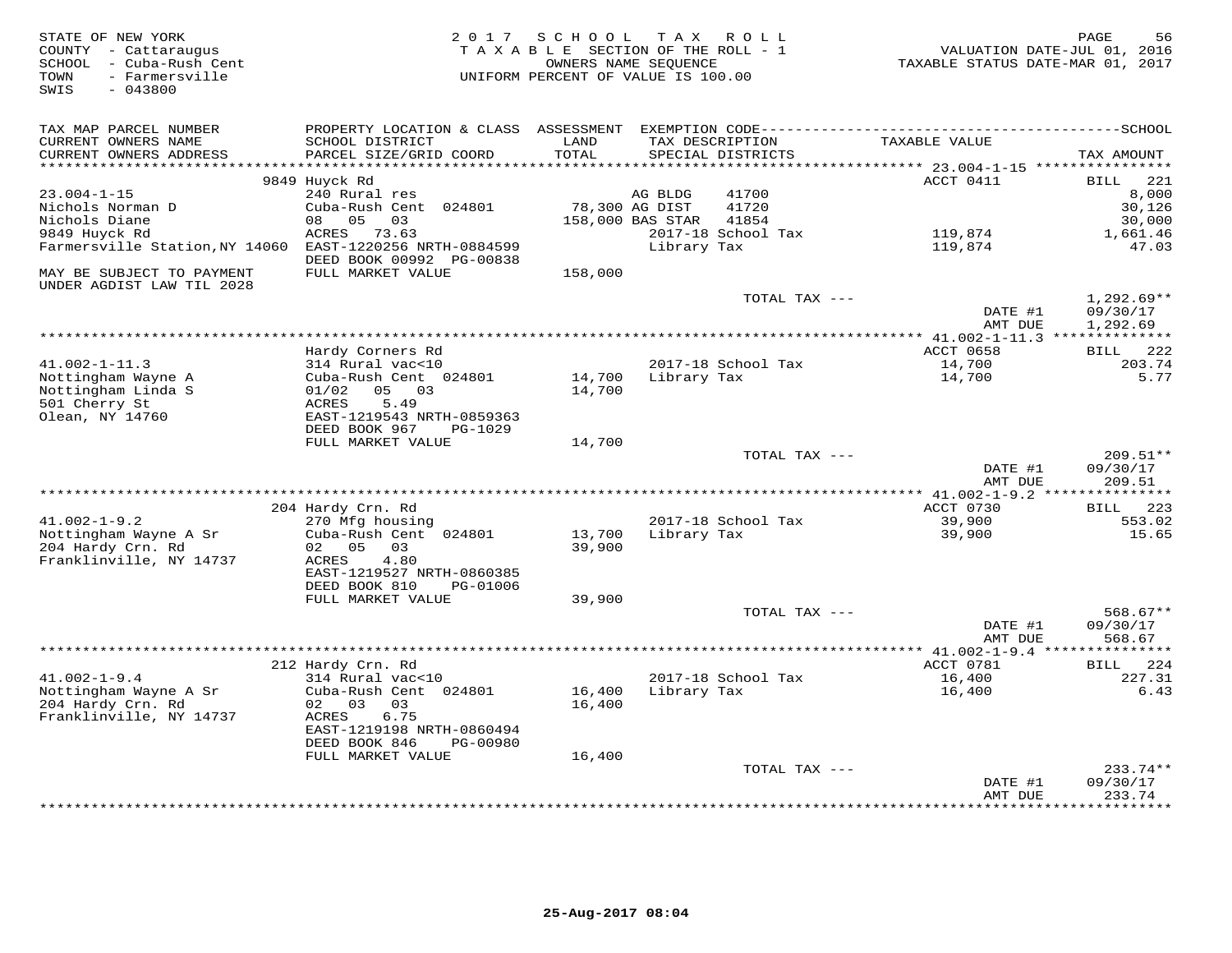| STATE OF NEW YORK<br>COUNTY - Cattaraugus<br>SCHOOL - Cuba-Rush Cent<br>- Farmersville<br>TOWN<br>$-043800$<br>SWIS | 2 0 1 7                                                                                                                            | SCHOOL TAX ROLL<br>TAXABLE SECTION OF THE ROLL - 1<br>OWNERS NAME SEQUENCE<br>UNIFORM PERCENT OF VALUE IS 100.00 |                 |                                      | VALUATION DATE-JUL 01, 2016<br>TAXABLE STATUS DATE-MAR 01, 2017 | 57<br>PAGE                           |
|---------------------------------------------------------------------------------------------------------------------|------------------------------------------------------------------------------------------------------------------------------------|------------------------------------------------------------------------------------------------------------------|-----------------|--------------------------------------|-----------------------------------------------------------------|--------------------------------------|
| TAX MAP PARCEL NUMBER<br>CURRENT OWNERS NAME<br>CURRENT OWNERS ADDRESS                                              | SCHOOL DISTRICT<br>PARCEL SIZE/GRID COORD                                                                                          | LAND<br>TOTAL                                                                                                    |                 | TAX DESCRIPTION<br>SPECIAL DISTRICTS | TAXABLE VALUE                                                   | TAX AMOUNT                           |
|                                                                                                                     |                                                                                                                                    |                                                                                                                  |                 |                                      |                                                                 |                                      |
|                                                                                                                     | 9850 NYS Rte 98                                                                                                                    |                                                                                                                  |                 |                                      | ACCT 0920                                                       | 225<br>BILL                          |
| $23.004 - 1 - 1.5$                                                                                                  | 210 1 Family Res                                                                                                                   |                                                                                                                  | ENH STAR        | 41834                                |                                                                 | 64,900                               |
| Ostrowski Robert J Sr<br>9850 Rte. 98<br>Farmersville Station, NY 14060 ACRES                                       | Cuba-Rush Cent 024801<br>24 05 04<br>1.15<br>EAST-1211204 NRTH-0885480<br>DEED BOOK 942<br>PG-434                                  | 64,900                                                                                                           | Library Tax     | 8,200 2017-18 School Tax             | 64,900<br>64,900                                                | 899.52<br>25.46                      |
|                                                                                                                     | FULL MARKET VALUE                                                                                                                  | 64,900                                                                                                           |                 |                                      |                                                                 |                                      |
|                                                                                                                     |                                                                                                                                    |                                                                                                                  |                 | TOTAL TAX ---                        | DATE #1                                                         | $25.46**$<br>09/30/17                |
|                                                                                                                     |                                                                                                                                    |                                                                                                                  |                 |                                      | AMT DUE                                                         | 25.46                                |
|                                                                                                                     | 9718 NYS Rte 98                                                                                                                    |                                                                                                                  |                 |                                      | ACCT 0271                                                       | 226<br>BILL                          |
| $23.003 - 1 - 11.1$                                                                                                 | 220 2 Family Res                                                                                                                   |                                                                                                                  | <b>BAS STAR</b> | 41854                                |                                                                 | 30,000                               |
| Owens Daniel R                                                                                                      | Cuba-Rush Cent 024801                                                                                                              | 38,000                                                                                                           |                 | 2017-18 School Tax                   | 182,100                                                         | 2,523.92                             |
| 9718 NYS Rte. 98<br>Franklinville, NY 14737                                                                         | 31 05 03<br>See L 1033 P 186 Map 2527<br>33.20 BANK<br>ACRES<br>017<br>EAST-1209261 NRTH-0882407<br>DEED BOOK 1033 PG-186          | 182,100                                                                                                          | Library Tax     |                                      | 182,100                                                         | 71.44                                |
|                                                                                                                     | FULL MARKET VALUE                                                                                                                  | 182,100                                                                                                          |                 | TOTAL TAX ---                        |                                                                 |                                      |
|                                                                                                                     |                                                                                                                                    |                                                                                                                  |                 |                                      | DATE #1<br>AMT DUE                                              | $2,179.56**$<br>09/30/17<br>2,179.56 |
|                                                                                                                     |                                                                                                                                    |                                                                                                                  |                 |                                      |                                                                 |                                      |
| $23.003 - 1 - 7.4$                                                                                                  | 1032 Siloam Rd<br>210 1 Family Res                                                                                                 |                                                                                                                  | ENH STAR        | 41834                                | ACCT 0997                                                       | BILL 227<br>65,500                   |
| Owens Elbert C                                                                                                      | Cuba-Rush Cent 024801                                                                                                              | 7,900                                                                                                            |                 | 2017-18 School Tax                   | 92,600                                                          | 1,283.44                             |
| Owens Ruth A<br>PO Box 21<br>Farmersville Station, NY 14060 ACRES                                                   | 32 05<br>03<br>FRNT 285.00 DPTH 133.00<br>0.87 BANK<br>045<br>EAST-1207998 NRTH-0885930<br>DEED BOOK 978<br>PG-1132                | 92,600                                                                                                           | Library Tax     |                                      | 92,600                                                          | 36.33                                |
|                                                                                                                     | FULL MARKET VALUE                                                                                                                  | 92,600                                                                                                           |                 |                                      |                                                                 |                                      |
|                                                                                                                     |                                                                                                                                    |                                                                                                                  |                 | TOTAL TAX ---                        | DATE #1<br>AMT DUE                                              | 411.94**<br>09/30/17<br>411.94       |
|                                                                                                                     |                                                                                                                                    |                                                                                                                  |                 |                                      |                                                                 |                                      |
|                                                                                                                     | 9861 Galen Hill Rd                                                                                                                 |                                                                                                                  |                 |                                      | ACCT 0156                                                       | BILL 228                             |
| $23.014 - 1 - 7$                                                                                                    | 210 1 Family Res                                                                                                                   |                                                                                                                  | <b>BAS STAR</b> | 41854                                |                                                                 | 30,000                               |
| Owens Gregory J<br>9861 Galen Hill Rd<br>Freedom, NY 14065                                                          | Cuba-Rush Cent 024801<br>32 05<br>03<br>ACRES<br>0.58<br>EAST-1208229 NRTH-0885865<br>DEED BOOK 19857 PG-9001<br>FULL MARKET VALUE | 7,700<br>99,300<br>99,300                                                                                        | Library Tax     | 2017-18 School Tax                   | 99,300<br>99,300                                                | 1,376.31<br>38.96                    |
|                                                                                                                     |                                                                                                                                    |                                                                                                                  |                 | TOTAL TAX ---                        |                                                                 | 999.46**                             |
|                                                                                                                     |                                                                                                                                    |                                                                                                                  |                 |                                      | DATE #1<br>AMT DUE                                              | 09/30/17<br>999.46                   |
|                                                                                                                     |                                                                                                                                    |                                                                                                                  |                 |                                      | *************                                                   | * * * * * * * *                      |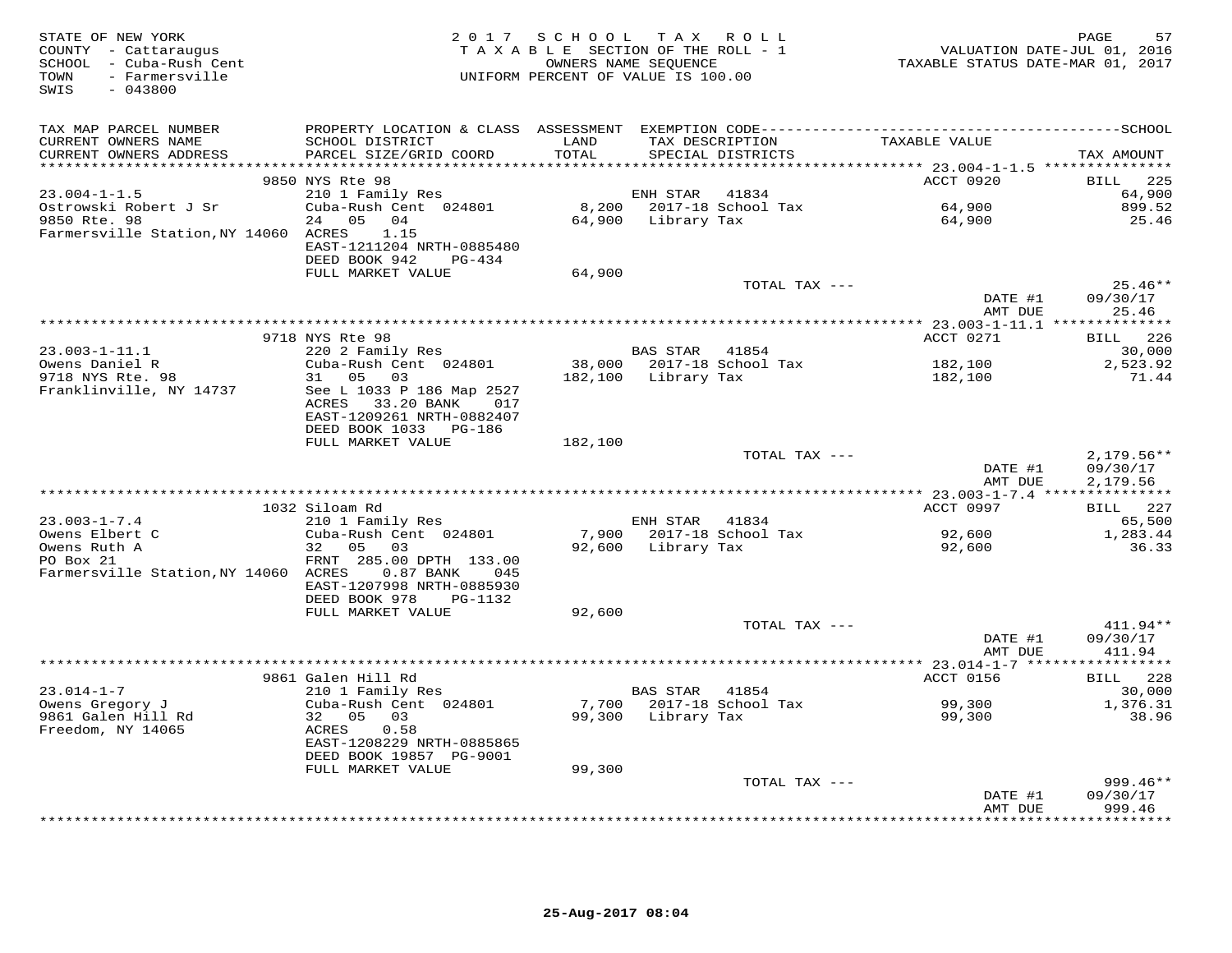| STATE OF NEW YORK<br>COUNTY - Cattaraugus<br>SCHOOL - Cuba-Rush Cent<br>TOWN<br>- Farmersville<br>SWIS<br>$-043800$ |                                                                                                                            | 2017 SCHOOL      | TAX ROLL<br>TAXABLE SECTION OF THE ROLL - 1<br>OWNERS NAME SEQUENCE<br>UNIFORM PERCENT OF VALUE IS 100.00 | VALUATION DATE-JUL 01, 2016<br>TAXABLE STATUS DATE-MAR 01, 2017 | PAGE<br>58                            |
|---------------------------------------------------------------------------------------------------------------------|----------------------------------------------------------------------------------------------------------------------------|------------------|-----------------------------------------------------------------------------------------------------------|-----------------------------------------------------------------|---------------------------------------|
| TAX MAP PARCEL NUMBER<br>CURRENT OWNERS NAME<br>CURRENT OWNERS ADDRESS<br>**********************                    | SCHOOL DISTRICT<br>PARCEL SIZE/GRID COORD                                                                                  | LAND<br>TOTAL    | TAX DESCRIPTION<br>SPECIAL DISTRICTS                                                                      | TAXABLE VALUE                                                   | TAX AMOUNT                            |
|                                                                                                                     | 9796 Church St                                                                                                             |                  |                                                                                                           | ACCT 0313                                                       | <b>BILL</b><br>229                    |
| $23.014 - 1 - 27$                                                                                                   | 210 1 Family Res                                                                                                           |                  | 2017-18 School Tax                                                                                        | 62,500                                                          | 866.25                                |
| Owens Richard L<br>2797 California Hill Rd<br>Delevan, NY 14042                                                     | Cuba-Rush Cent 024801<br>0.5<br>0.3<br>32<br>ACRES<br>0.20<br>EAST-1208425 NRTH-0884979<br>DEED BOOK 18009 PG-4001         | 5,600<br>62,500  | Library Tax                                                                                               | 62,500                                                          | 24.52                                 |
|                                                                                                                     | FULL MARKET VALUE                                                                                                          | 62,500           |                                                                                                           |                                                                 |                                       |
|                                                                                                                     |                                                                                                                            |                  | TOTAL TAX ---                                                                                             | DATE #1<br>AMT DUE                                              | 890.77**<br>09/30/17<br>890.77        |
|                                                                                                                     |                                                                                                                            |                  |                                                                                                           | *************** 32.002-1-11.10 **************<br>ACCT 1023      |                                       |
| $32.002 - 1 - 11.10$                                                                                                | 593 West Branch Rd<br>270 Mfg housing                                                                                      |                  | 2017-18 School Tax                                                                                        | 35,700                                                          | 230<br>BILL<br>494.80                 |
| Pasternak Martin A                                                                                                  | Cuba-Rush Cent 024801                                                                                                      | 17,700           | Library Tax                                                                                               | 35,700                                                          | 14.01                                 |
| Pasternak Mary J<br>480 N Ivyhurst Rd<br>Amherst, NY 14226                                                          | 21 05 03<br>Ff 510.00<br>ACRES<br>7.85<br>EAST-1213689 NRTH-0873660<br>DEED BOOK 14504 PG-3001                             | 35,700           |                                                                                                           |                                                                 |                                       |
|                                                                                                                     | FULL MARKET VALUE                                                                                                          | 35,700           |                                                                                                           |                                                                 |                                       |
|                                                                                                                     |                                                                                                                            |                  | TOTAL TAX ---                                                                                             | DATE #1                                                         | 508.81**<br>09/30/17                  |
|                                                                                                                     |                                                                                                                            |                  |                                                                                                           | AMT DUE                                                         | 508.81<br>***********                 |
|                                                                                                                     | 8833 Stebbins aka Crestlane Rd                                                                                             |                  |                                                                                                           | ********** 32.004-1-15 ****<br>ACCT 0395                        | BILL<br>231                           |
| $32.004 - 1 - 15$                                                                                                   | 240 Rural res                                                                                                              |                  | 2017-18 School Tax                                                                                        | 71,700                                                          | 993.77                                |
| Pasternak Michael R.<br>771 Bush Hill Rd<br>Franklinville, NY 14737                                                 | Cuba-Rush Cent 024801<br>03<br>12<br>05<br>ACRES 11.29 BANK<br>017<br>EAST-1213475 NRTH-0868361<br>DEED BOOK 26371 PG-8002 | 19,700<br>71,700 | Library Tax                                                                                               | 71,700                                                          | 28.13                                 |
|                                                                                                                     | FULL MARKET VALUE                                                                                                          | 71,700           |                                                                                                           |                                                                 |                                       |
|                                                                                                                     |                                                                                                                            |                  | TOTAL TAX ---                                                                                             | DATE #1<br>AMT DUE                                              | 1,021.90**<br>09/30/17<br>1,021.90    |
|                                                                                                                     |                                                                                                                            |                  | ************************                                                                                  | ** $32.004 - 1 - 3.1$ **                                        | ***********                           |
| $32.004 - 1 - 3.1$                                                                                                  | 771 Bush Hill Rd                                                                                                           |                  |                                                                                                           | ACCT 0134                                                       | 232<br>BILL                           |
| Pasternak Michael T                                                                                                 | 210 1 Family Res<br>Cuba-Rush Cent 024801                                                                                  | 10,200           | <b>BAS STAR</b><br>41854<br>2017-18 School Tax                                                            | 72,400                                                          | 30,000<br>1,003.47                    |
| 771 Bush Hill Rd<br>Franklinville, NY 14737                                                                         | 20 05<br>03<br>ACRES<br>2.45 BANK<br>017<br>EAST-1211649 NRTH-0870788<br>DEED BOOK 8120<br>PG-5002<br>FULL MARKET VALUE    | 72,400<br>72,400 | Library Tax                                                                                               | 72,400                                                          | 28.40                                 |
|                                                                                                                     |                                                                                                                            |                  | TOTAL TAX ---                                                                                             |                                                                 | $616.07**$                            |
|                                                                                                                     |                                                                                                                            |                  |                                                                                                           | DATE #1<br>AMT DUE                                              | 09/30/17<br>616.07<br>* * * * * * * * |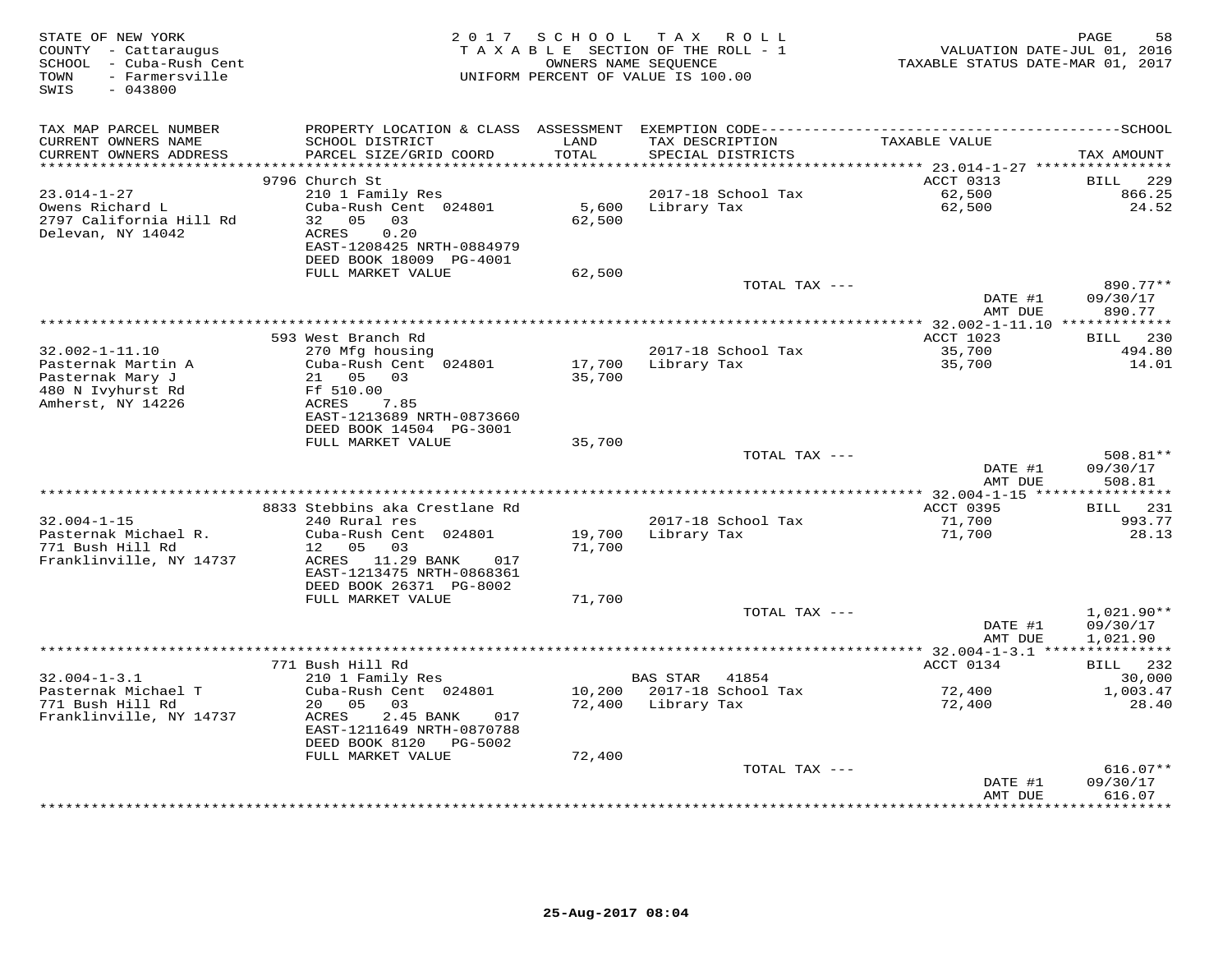| STATE OF NEW YORK<br>COUNTY - Cattaraugus<br>SCHOOL - Cuba-Rush Cent<br>- Farmersville<br>TOWN<br>$-043800$<br>SWIS | 2 0 1 7                                                                                                                                                                          | SCHOOL<br>TAXABLE SECTION OF THE ROLL - 1<br>OWNERS NAME SEOUENCE<br>UNIFORM PERCENT OF VALUE IS 100.00 |                 | TAX ROLL                             | VALUATION DATE-JUL 01, 2016<br>TAXABLE STATUS DATE-MAR 01, 2017 | 59<br>PAGE                            |
|---------------------------------------------------------------------------------------------------------------------|----------------------------------------------------------------------------------------------------------------------------------------------------------------------------------|---------------------------------------------------------------------------------------------------------|-----------------|--------------------------------------|-----------------------------------------------------------------|---------------------------------------|
| TAX MAP PARCEL NUMBER<br>CURRENT OWNERS NAME<br>CURRENT OWNERS ADDRESS                                              | SCHOOL DISTRICT<br>PARCEL SIZE/GRID COORD                                                                                                                                        | LAND<br>TOTAL                                                                                           |                 | TAX DESCRIPTION<br>SPECIAL DISTRICTS | TAXABLE VALUE                                                   | TAX AMOUNT                            |
| **********************                                                                                              |                                                                                                                                                                                  |                                                                                                         |                 |                                      |                                                                 |                                       |
| $32.004 - 1 - 26.1$<br>Paulino Robert C<br>Paulino Mary C<br>3104 S Creek Rd<br>Hamburg, NY 14075                   | 691 Bush Hill Rd<br>260 Seasonal res<br>Cuba-Rush Cent 024801<br>20 05<br>03<br>ACRES 34.85<br>EAST-1212747 NRTH-0868789<br>DEED BOOK 745<br>PG-00627<br>FULL MARKET VALUE       | 36,900<br>68,300<br>68,300                                                                              | Library Tax     | 2017-18 School Tax                   | ACCT 0317<br>68,300<br>68,300                                   | 233<br><b>BILL</b><br>946.64<br>26.80 |
|                                                                                                                     |                                                                                                                                                                                  |                                                                                                         |                 | TOTAL TAX ---                        |                                                                 | 973.44**                              |
|                                                                                                                     |                                                                                                                                                                                  |                                                                                                         |                 |                                      | DATE #1<br>AMT DUE                                              | 09/30/17<br>973.44                    |
|                                                                                                                     |                                                                                                                                                                                  |                                                                                                         |                 |                                      | ** 23.014-1-23 ****                                             | **********                            |
| $23.014 - 1 - 23$                                                                                                   | 9826 Church St<br>210 1 Family Res                                                                                                                                               |                                                                                                         | BAS STAR 41854  |                                      | ACCT 0300                                                       | 234<br>BILL<br>30,000                 |
| Perkins Jonathan G                                                                                                  | Cuba-Rush Cent 024801                                                                                                                                                            |                                                                                                         |                 | 7,600 2017-18 School Tax             | 55,700                                                          | 772.01                                |
| 9826 Church St<br>Farmersville Station, NY 14060 ACRES                                                              | 05<br>03<br>32<br>0.52 BANK<br>017<br>EAST-1208430 NRTH-0885392<br>DEED BOOK 20547 PG-3001                                                                                       | 55,700                                                                                                  | Library Tax     |                                      | 55,700                                                          | 21.85                                 |
|                                                                                                                     | FULL MARKET VALUE                                                                                                                                                                | 55,700                                                                                                  |                 | TOTAL TAX ---                        |                                                                 | 378.05**                              |
|                                                                                                                     |                                                                                                                                                                                  |                                                                                                         |                 |                                      | DATE #1<br>AMT DUE                                              | 09/30/17<br>378.05                    |
|                                                                                                                     |                                                                                                                                                                                  |                                                                                                         |                 |                                      |                                                                 |                                       |
|                                                                                                                     | 9744 Church St                                                                                                                                                                   |                                                                                                         |                 |                                      | ACCT 0184                                                       | 235<br>BILL                           |
| $23.014 - 1 - 38$<br>Peters Lori J                                                                                  | 210 1 Family Res<br>Cuba-Rush Cent 024801                                                                                                                                        | 9,900                                                                                                   | <b>BAS STAR</b> | 41854<br>2017-18 School Tax          | 56,900                                                          | 30,000<br>788.64                      |
| Morgan Daniel J<br>9744 Church St<br>Farmersville Station, NY 14060 EAST-1208684 NRTH-0884482                       | 32<br>0.5<br>0.3<br>ACRES<br>2.25 BANK<br>017<br>DEED BOOK 10739 PG-9002                                                                                                         | 56,900                                                                                                  | Library Tax     |                                      | 56,900                                                          | 22.32                                 |
|                                                                                                                     | FULL MARKET VALUE                                                                                                                                                                | 56,900                                                                                                  |                 |                                      |                                                                 |                                       |
|                                                                                                                     |                                                                                                                                                                                  |                                                                                                         |                 | TOTAL TAX ---                        | DATE #1<br>AMT DUE                                              | 395.16**<br>09/30/17<br>395.16        |
|                                                                                                                     | 9871 Galen Hill Rd                                                                                                                                                               |                                                                                                         |                 |                                      | *** 23.014-1-6 ******************<br>ACCT 0155                  | 236<br>BILL                           |
| $23.014 - 1 - 6$<br>Phillippi Michelle L.<br>9871 Galen Hill Rd<br>Freedom, NY 14065                                | 210 1 Family Res<br>Cuba-Rush Cent 024801<br>32 05 03<br>FRNT<br>98.00 DPTH 189.50<br>ACRES<br>0.43<br>EAST-1208225 NRTH-0885958<br>DEED BOOK 25755 PG-7001<br>FULL MARKET VALUE | 7,400<br>78,400<br>78,400                                                                               | Library Tax     | 2017-18 School Tax                   | 78,400<br>78,400                                                | 1,086.63<br>30.76                     |
|                                                                                                                     |                                                                                                                                                                                  |                                                                                                         |                 | TOTAL TAX ---                        |                                                                 | $1,117.39**$                          |
|                                                                                                                     |                                                                                                                                                                                  |                                                                                                         |                 |                                      | DATE #1<br>AMT DUE                                              | 09/30/17<br>1,117.39                  |
|                                                                                                                     |                                                                                                                                                                                  |                                                                                                         |                 |                                      | * * * * * * * * * * * * *                                       | **********                            |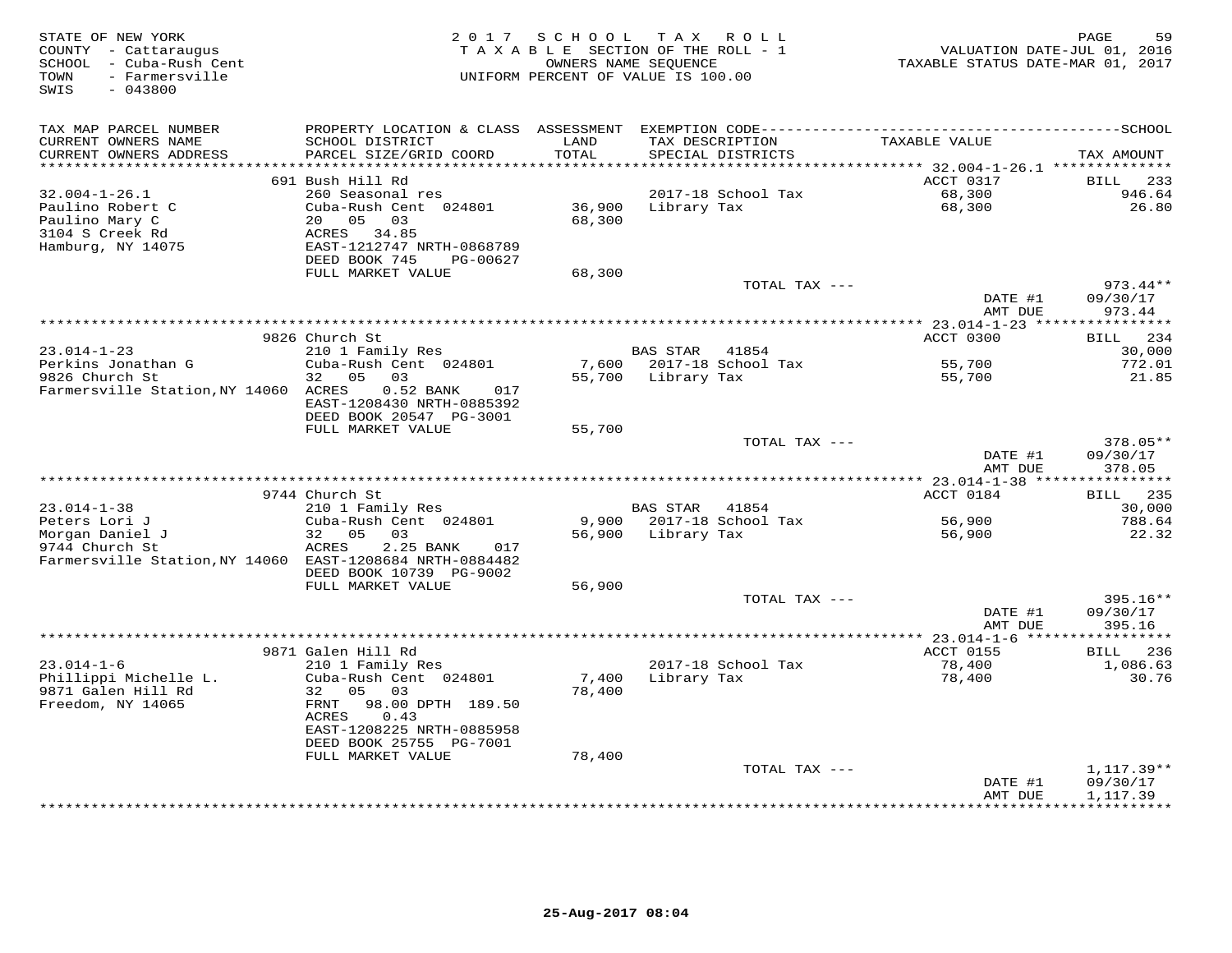| STATE OF NEW YORK<br>COUNTY - Cattaraugus<br>- Cuba-Rush Cent<br>SCHOOL<br>- Farmersville<br>TOWN<br>SWIS<br>$-043800$ | 2 0 1 7                                                                                                                                                   | SCHOOL                   | T A X<br>R O L L<br>TAXABLE SECTION OF THE ROLL - 1<br>OWNERS NAME SEQUENCE<br>UNIFORM PERCENT OF VALUE IS 100.00 | TAXABLE STATUS DATE-MAR 01, 2017                                              | 60<br>PAGE<br>VALUATION DATE-JUL 01, 2016 |
|------------------------------------------------------------------------------------------------------------------------|-----------------------------------------------------------------------------------------------------------------------------------------------------------|--------------------------|-------------------------------------------------------------------------------------------------------------------|-------------------------------------------------------------------------------|-------------------------------------------|
| TAX MAP PARCEL NUMBER                                                                                                  | PROPERTY LOCATION & CLASS ASSESSMENT                                                                                                                      |                          |                                                                                                                   |                                                                               |                                           |
| CURRENT OWNERS NAME<br>CURRENT OWNERS ADDRESS<br>*********************                                                 | SCHOOL DISTRICT<br>PARCEL SIZE/GRID COORD<br>***********************                                                                                      | LAND<br>TOTAL<br>******* | TAX DESCRIPTION<br>SPECIAL DISTRICTS                                                                              | TAXABLE VALUE                                                                 | TAX AMOUNT                                |
|                                                                                                                        | 9017 Co Line Rd                                                                                                                                           |                          |                                                                                                                   | ***********************************72.002-1-7 ******************<br>ACCT 0061 | <b>BILL</b><br>237                        |
| $32.002 - 1 - 7$<br>Phillips Paul A<br>Crumley Jonathan<br>33 Summertime Trl<br>Hilton, NY 14468                       | 260 Seasonal res<br>Cuba-Rush Cent 024801<br>05<br>05<br>03<br>ACRES 146.29<br>EAST-1220339 NRTH-0872959<br>DEED BOOK 14470 PG-6001                       | 103,600<br>133,200       | 2017-18 School Tax<br>Library Tax                                                                                 | 133,200<br>133,200                                                            | 1,846.16<br>52.26                         |
| MAY BE SUBJECT TO PAYMENT<br>UNDER AGDIST LAW TIL 2019                                                                 | FULL MARKET VALUE                                                                                                                                         | 133,200                  |                                                                                                                   |                                                                               |                                           |
|                                                                                                                        |                                                                                                                                                           |                          | TOTAL TAX ---                                                                                                     | DATE #1                                                                       | $1,898.42**$<br>09/30/17                  |
|                                                                                                                        |                                                                                                                                                           |                          |                                                                                                                   | AMT DUE<br>******** 32.002-1-14 **                                            | 1,898.42                                  |
|                                                                                                                        | 644 West Branch Rd                                                                                                                                        |                          |                                                                                                                   | ACCT 0537                                                                     | <b>BILL</b><br>238                        |
| $32.002 - 1 - 14$<br>Pinney Corinna<br>644 West Branch Rd<br>Franklinville, NY 14737                                   | 270 Mfg housing<br>Cuba-Rush Cent 024801<br>05<br>04<br>21<br>Ff 280.00<br>ACRES<br>3.00                                                                  | 11,000<br>59,300         | 2017-18 School Tax<br>Library Tax                                                                                 | 59,300<br>59,300                                                              | 821.90<br>23.26                           |
|                                                                                                                        | EAST-1213124 NRTH-0874573<br>DEED BOOK 23458 PG-2002<br>FULL MARKET VALUE                                                                                 | 59,300                   |                                                                                                                   |                                                                               |                                           |
|                                                                                                                        |                                                                                                                                                           |                          | TOTAL TAX ---                                                                                                     |                                                                               | 845.16**                                  |
|                                                                                                                        |                                                                                                                                                           |                          |                                                                                                                   | DATE #1<br>AMT DUE                                                            | 09/30/17<br>845.16                        |
|                                                                                                                        |                                                                                                                                                           |                          |                                                                                                                   | ******** 32.004-2-13.5                                                        | ********                                  |
| $32.004 - 2 - 13.5$                                                                                                    | Agett (Off) Rd<br>322 Rural vac>10                                                                                                                        |                          | 2017-18 School Tax                                                                                                | <b>ACCT 1159</b><br>36,200                                                    | BILL<br>239<br>501.73                     |
| Piotrowski Daryle E<br>508 Wall St<br>N.Tonawanda, NY 14120                                                            | Cuba-Rush Cent 024801<br>03 05<br>03<br>ACRES 41.35<br>EAST-1220881 NRTH-0863759                                                                          | 36,200<br>36,200         | Library Tax                                                                                                       | 36,200                                                                        | 14.20                                     |
|                                                                                                                        | DEED BOOK 12680 PG-3002<br>FULL MARKET VALUE                                                                                                              | 36,200                   |                                                                                                                   |                                                                               |                                           |
|                                                                                                                        |                                                                                                                                                           |                          | TOTAL TAX ---                                                                                                     | DATE #1<br>AMT DUE                                                            | $515.93**$<br>09/30/17<br>515.93          |
|                                                                                                                        |                                                                                                                                                           |                          |                                                                                                                   | **** 41.001-1-15.10 *************                                             |                                           |
| $41.001 - 1 - 15.10$<br>Pliszka Joseph<br>Pliszka Luigina<br>88 Meadowbrook Pkwy<br>Cheektowaga, NY 14202              | Hardy Crn. Rd<br>314 Rural vac<10<br>Cuba-Rush Cent 024801<br>17/18 05 03<br>2.75<br>ACRES<br>EAST-1210446 NRTH-0859992<br>DEED BOOK 954<br><b>PG-719</b> | 4,100<br>4,100           | 2017-18 School Tax<br>Library Tax                                                                                 | ACCT 0942<br>4,100<br>4,100                                                   | 240<br>BILL<br>56.83<br>1.61              |
|                                                                                                                        | FULL MARKET VALUE                                                                                                                                         | 4,100                    |                                                                                                                   |                                                                               |                                           |
|                                                                                                                        |                                                                                                                                                           |                          | TOTAL TAX ---                                                                                                     | DATE #1<br>AMT DUE                                                            | $58.44**$<br>09/30/17<br>58.44            |
|                                                                                                                        |                                                                                                                                                           |                          |                                                                                                                   | * * * * * * * * ·                                                             | . * * * * * * ·                           |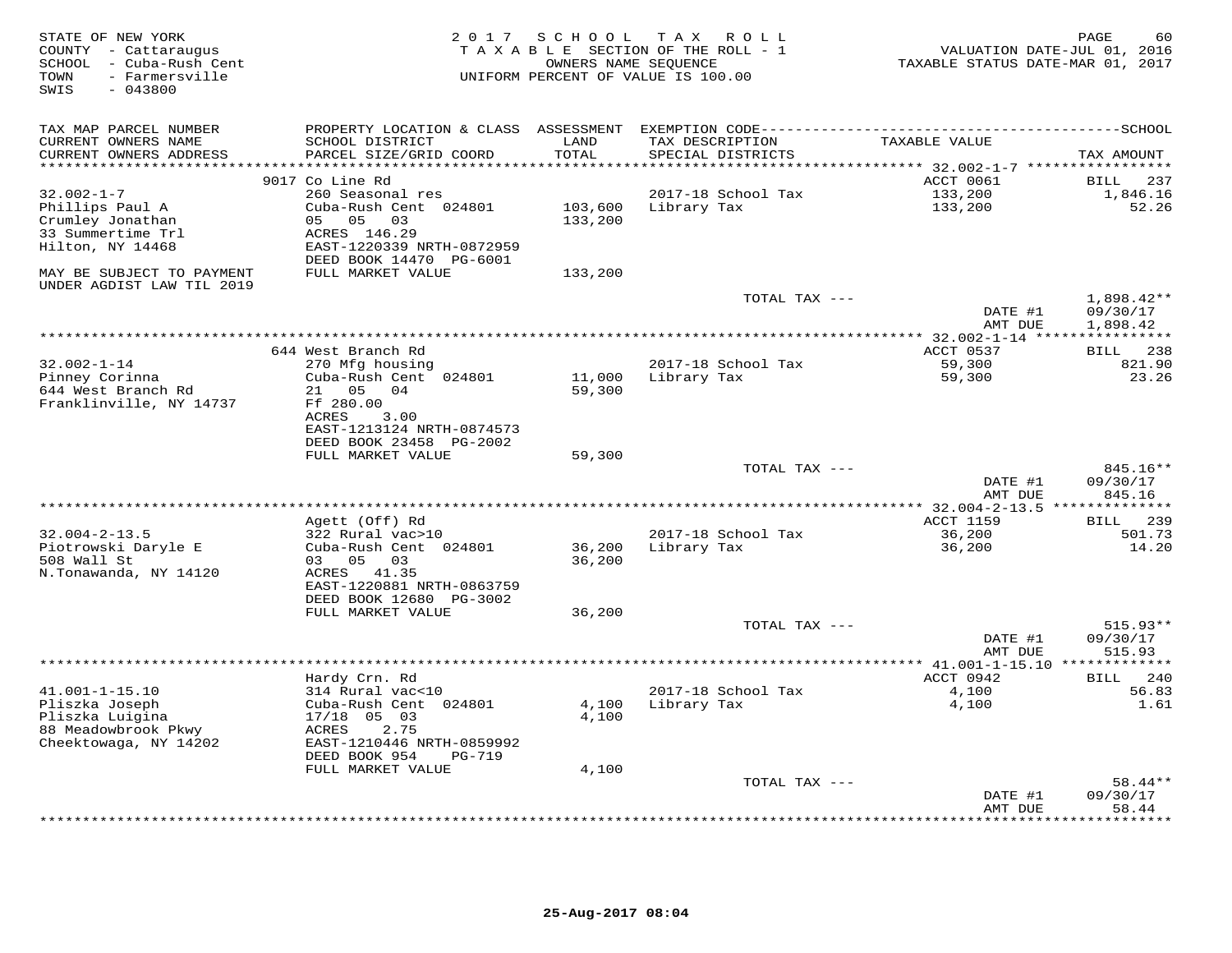| STATE OF NEW YORK<br>COUNTY - Cattaraugus<br>- Cuba-Rush Cent<br>SCHOOL<br>- Farmersville<br>TOWN<br>SWIS<br>$-043800$ | 2 0 1 7                                                                                                                                   | SCHOOL           | T A X<br>R O L L<br>TAXABLE SECTION OF THE ROLL - 1<br>OWNERS NAME SEQUENCE<br>UNIFORM PERCENT OF VALUE IS 100.00 | TAXABLE STATUS DATE-MAR 01, 2017      | PAGE<br>61<br>VALUATION DATE-JUL 01, 2016 |
|------------------------------------------------------------------------------------------------------------------------|-------------------------------------------------------------------------------------------------------------------------------------------|------------------|-------------------------------------------------------------------------------------------------------------------|---------------------------------------|-------------------------------------------|
| TAX MAP PARCEL NUMBER<br>CURRENT OWNERS NAME<br>CURRENT OWNERS ADDRESS                                                 | SCHOOL DISTRICT<br>PARCEL SIZE/GRID COORD                                                                                                 | LAND<br>TOTAL    | TAX DESCRIPTION<br>SPECIAL DISTRICTS                                                                              | TAXABLE VALUE                         | TAX AMOUNT                                |
|                                                                                                                        |                                                                                                                                           | *****            |                                                                                                                   | ****** 41.001-1-15.2 *********        |                                           |
|                                                                                                                        | 817 Hardy Crn. Rd                                                                                                                         |                  |                                                                                                                   | ACCT 0611                             | BILL<br>241                               |
| 41.001-1-15.2<br>Pliszka Joseph P<br>Pliszka Lugina<br>88 Meadowbrook Pkwy<br>Cheektowaga, NY 14206                    | 270 Mfg housing<br>Cuba-Rush Cent 024801<br>05<br>17/18<br>03<br>39.10<br>ACRES<br>EAST-1210862 NRTH-0859805<br>DEED BOOK 865<br>PG-00482 | 42,000<br>49,600 | 2017-18 School Tax<br>Library Tax                                                                                 | 49,600<br>49,600                      | 687.46<br>19.46                           |
|                                                                                                                        | FULL MARKET VALUE                                                                                                                         | 49,600           |                                                                                                                   |                                       |                                           |
|                                                                                                                        |                                                                                                                                           |                  | TOTAL TAX ---                                                                                                     | DATE #1<br>AMT DUE                    | 706.92**<br>09/30/17<br>706.92            |
|                                                                                                                        |                                                                                                                                           |                  |                                                                                                                   |                                       |                                           |
|                                                                                                                        | 1524 Hardy Corners Rd                                                                                                                     |                  |                                                                                                                   | ACCT 0176                             | 242<br>BILL                               |
| $40.002 - 1 - 4$<br>Poepperling David D.                                                                               | 260 Seasonal res<br>Cuba-Rush Cent 024801                                                                                                 | 12,700           | 2017-18 School Tax<br>Library Tax                                                                                 | 61,500<br>61,500                      | 852.39<br>24.13                           |
| Poepperling Terri A.<br>328 Cedar Hollow Road<br>Laceyville, PA 18623                                                  | 05<br>04<br>02<br>4.14<br>ACRES<br>EAST-1200130 NRTH-0861499<br>DEED BOOK 25252 PG-5004                                                   | 61,500           |                                                                                                                   |                                       |                                           |
|                                                                                                                        | FULL MARKET VALUE                                                                                                                         | 61,500           | TOTAL TAX ---                                                                                                     |                                       | $876.52**$                                |
|                                                                                                                        |                                                                                                                                           |                  |                                                                                                                   | DATE #1<br>AMT DUE                    | 09/30/17<br>876.52                        |
|                                                                                                                        |                                                                                                                                           |                  |                                                                                                                   |                                       |                                           |
|                                                                                                                        | 9730 School St                                                                                                                            |                  |                                                                                                                   | ACCT 0277                             | 243<br>BILL                               |
| $23.014 - 1 - 50$                                                                                                      | 210 1 Family Res                                                                                                                          |                  | <b>BAS STAR</b><br>41854                                                                                          |                                       | 30,000                                    |
| Prutsman John<br>9730 School St<br>Farmersville Station, NY 14060 ACRES                                                | Cuba-Rush Cent 024801<br>32<br>05<br>03<br>2.32 BANK<br>017                                                                               | 10,000<br>81,600 | 2017-18 School Tax<br>Library Tax                                                                                 | 81,600<br>81,600                      | 1,130.98<br>32.01                         |
|                                                                                                                        | EAST-1208251 NRTH-0884006<br>DEED BOOK 4277 PG-9001                                                                                       |                  |                                                                                                                   |                                       |                                           |
|                                                                                                                        | FULL MARKET VALUE                                                                                                                         | 81,600           |                                                                                                                   |                                       |                                           |
|                                                                                                                        |                                                                                                                                           |                  | TOTAL TAX ---                                                                                                     | DATE #1<br>AMT DUE                    | 747.19**<br>09/30/17<br>747.19            |
|                                                                                                                        |                                                                                                                                           |                  | ************************************                                                                              | $******$ 23.004-1-9.2 *************** |                                           |
| $23.004 - 1 - 9.2$                                                                                                     | Huyck Rd<br>314 Rural vac<10                                                                                                              |                  | 2017-18 School Tax                                                                                                | ACCT 0362<br>8,000                    | 244<br>BILL<br>110.88                     |
| Pszeniczny Leonard S<br>5668 Old Lake Shore Rd<br>Lakeview, NY 14085                                                   | Cuba-Rush Cent 024801<br>05<br>08<br>03<br>FRNT 390.00 DPTH 208.00<br>ACRES<br>0.93                                                       | 8,000<br>8,000   | Library Tax                                                                                                       | 8,000                                 | 3.14                                      |
|                                                                                                                        | EAST-1222380 NRTH-0887570<br>DEED BOOK 14155 PG-6014                                                                                      |                  |                                                                                                                   |                                       |                                           |
|                                                                                                                        | FULL MARKET VALUE                                                                                                                         | 8,000            |                                                                                                                   |                                       |                                           |
|                                                                                                                        |                                                                                                                                           |                  | TOTAL TAX ---                                                                                                     | DATE #1<br>AMT DUE                    | $114.02**$<br>09/30/17<br>114.02          |
|                                                                                                                        |                                                                                                                                           |                  |                                                                                                                   |                                       | * * * * * * * *                           |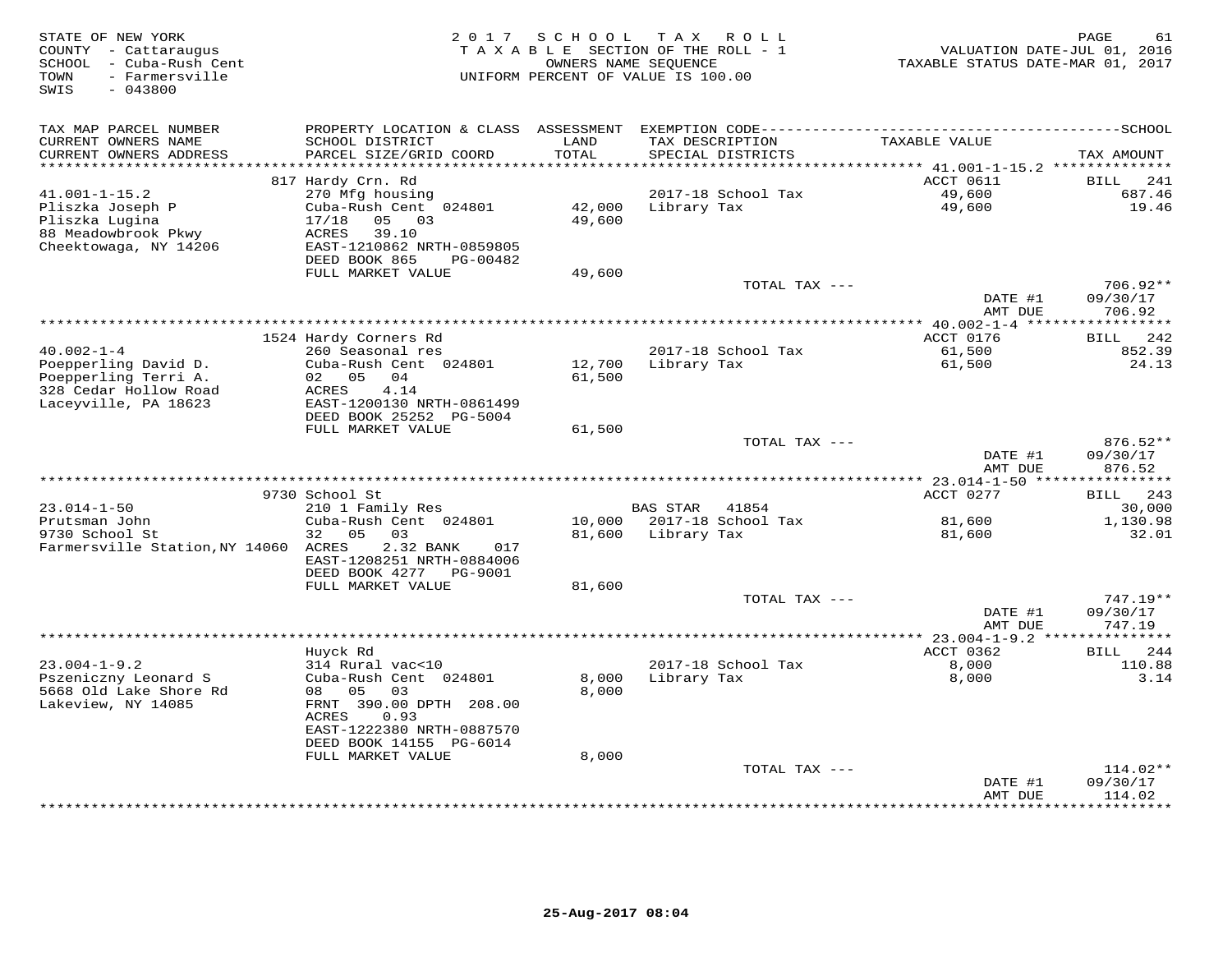| STATE OF NEW YORK<br>COUNTY - Cattaraugus<br>SCHOOL - Cuba-Rush Cent<br>- Farmersville<br>TOWN<br>SWIS<br>$-043800$ | 2 0 1 7                                                                                                                                     | SCHOOL               | TAX ROLL<br>TAXABLE SECTION OF THE ROLL - 1<br>OWNERS NAME SEQUENCE<br>UNIFORM PERCENT OF VALUE IS 100.00 | TAXABLE STATUS DATE-MAR 01, 2017     | PAGE<br>62<br>VALUATION DATE-JUL 01, 2016 |
|---------------------------------------------------------------------------------------------------------------------|---------------------------------------------------------------------------------------------------------------------------------------------|----------------------|-----------------------------------------------------------------------------------------------------------|--------------------------------------|-------------------------------------------|
| TAX MAP PARCEL NUMBER                                                                                               | PROPERTY LOCATION & CLASS ASSESSMENT                                                                                                        |                      |                                                                                                           |                                      |                                           |
| CURRENT OWNERS NAME<br>CURRENT OWNERS ADDRESS                                                                       | SCHOOL DISTRICT<br>PARCEL SIZE/GRID COORD                                                                                                   | LAND<br>TOTAL        | TAX DESCRIPTION<br>SPECIAL DISTRICTS                                                                      | TAXABLE VALUE                        | TAX AMOUNT                                |
|                                                                                                                     |                                                                                                                                             | ******               |                                                                                                           | ******* 32.002-1-11.2 ************** |                                           |
| $32.002 - 1 - 11.2$<br>Raslawsky Amanda<br>Raslawsky Tracy<br>1259 French Rd Apt 3<br>Depew, NY 14043               | 572 West Branch Rd<br>270 Mfg housing<br>Cuba-Rush Cent 024801<br>21<br>05<br>03<br>Ff 300.00<br>ACRES<br>1.32<br>EAST-1214200 NRTH-0874016 | 8,500<br>15,900      | 2017-18 School Tax<br>Library Tax                                                                         | ACCT 0599<br>15,900<br>15,900        | BILL<br>245<br>220.38<br>6.24             |
|                                                                                                                     | DEED BOOK 19513 PG-2007                                                                                                                     |                      |                                                                                                           |                                      |                                           |
|                                                                                                                     | FULL MARKET VALUE                                                                                                                           | 15,900               | TOTAL TAX ---                                                                                             |                                      | $226.62**$                                |
|                                                                                                                     |                                                                                                                                             |                      |                                                                                                           | DATE #1<br>AMT DUE                   | 09/30/17<br>226.62                        |
|                                                                                                                     |                                                                                                                                             | ******************** |                                                                                                           | *** 40.002-1-12.1 **                 | * * * * * * * * *                         |
| $40.002 - 1 - 12.1$                                                                                                 | 1782 Hardy Corners Rd<br>210 1 Family Res                                                                                                   |                      | <b>BAS STAR</b><br>41854                                                                                  | ACCT 1078                            | BILL<br>246<br>30,000                     |
| Reiss Peter                                                                                                         | Cuba-Rush Cent 024801                                                                                                                       | 21,500               | 2017-18 School Tax                                                                                        | 112,700                              | 1,562.03                                  |
| Reiss Jacqueline<br>1782 Hardy Corner Rd<br>Franklinville, NY 14737                                                 | 17<br>05<br>04<br>ACRES 11.00 BANK<br>005<br>EAST-1196072 NRTH-0859538<br>DEED BOOK 8375<br>PG-4001                                         | 112,700              | Library Tax                                                                                               | 112,700                              | 44.21                                     |
|                                                                                                                     | FULL MARKET VALUE                                                                                                                           | 112,700              |                                                                                                           |                                      |                                           |
|                                                                                                                     |                                                                                                                                             |                      | TOTAL TAX ---                                                                                             | DATE #1<br>AMT DUE                   | 1,190.44**<br>09/30/17<br>1,190.44        |
|                                                                                                                     |                                                                                                                                             |                      |                                                                                                           |                                      |                                           |
|                                                                                                                     | 730 Hardy Crn. Rd                                                                                                                           |                      |                                                                                                           | ACCT 1079                            | 247<br><b>BILL</b>                        |
| $40.002 - 1 - 12.2$<br>Reiss Peter J<br>Reiss Jacqueline                                                            | 322 Rural vac>10<br>Cuba-Rush Cent 024801<br>17 05<br>04                                                                                    | 23,600<br>23,600     | 2017-18 School Tax<br>Library Tax                                                                         | 23,600<br>23,600                     | 327.10<br>9.26                            |
| 1782 Hardy Corners Rd<br>Franklinville, NY 14737                                                                    | ACRES 13.75<br>EAST-1196792 NRTH-0859593<br>DEED BOOK 10449 PG-3001                                                                         |                      |                                                                                                           |                                      |                                           |
|                                                                                                                     | FULL MARKET VALUE                                                                                                                           | 23,600               |                                                                                                           |                                      |                                           |
|                                                                                                                     |                                                                                                                                             |                      | TOTAL TAX ---                                                                                             | DATE #1                              | $336.36**$<br>09/30/17                    |
|                                                                                                                     |                                                                                                                                             |                      |                                                                                                           | AMT DUE                              | 336.36                                    |
|                                                                                                                     | 9335 NYS Rte 98                                                                                                                             |                      |                                                                                                           | ACCT 0432                            | 248<br><b>BILL</b>                        |
| $32.001 - 1 - 5.1$                                                                                                  | 312 Vac w/imprv                                                                                                                             |                      | AG DIST<br>41720                                                                                          |                                      | 25,170                                    |
| Ressman David<br>Ressman Barbara<br>720 Gardenwood                                                                  | Cuba-Rush Cent 024801<br>30<br>05<br>03<br>See L 1033 P 178 Map 2523                                                                        | 53,200<br>58,800     | 2017-18 School Tax<br>Library Tax                                                                         | 33,630<br>33,630                     | 466.11<br>13.19                           |
| Lockport, NY 14094<br>MAY BE SUBJECT TO PAYMENT                                                                     | ACRES<br>37.40<br>EAST-1206900 NRTH-0876504<br>DEED BOOK 1033<br>PG-178                                                                     |                      |                                                                                                           |                                      |                                           |
| UNDER AGDIST LAW TIL 2021                                                                                           | FULL MARKET VALUE                                                                                                                           | 58,800               |                                                                                                           |                                      |                                           |
|                                                                                                                     |                                                                                                                                             |                      | TOTAL TAX ---                                                                                             |                                      | $479.30**$                                |
|                                                                                                                     |                                                                                                                                             |                      |                                                                                                           | DATE #1<br>AMT DUE                   | 09/30/17<br>479.30<br>* * * * * * *       |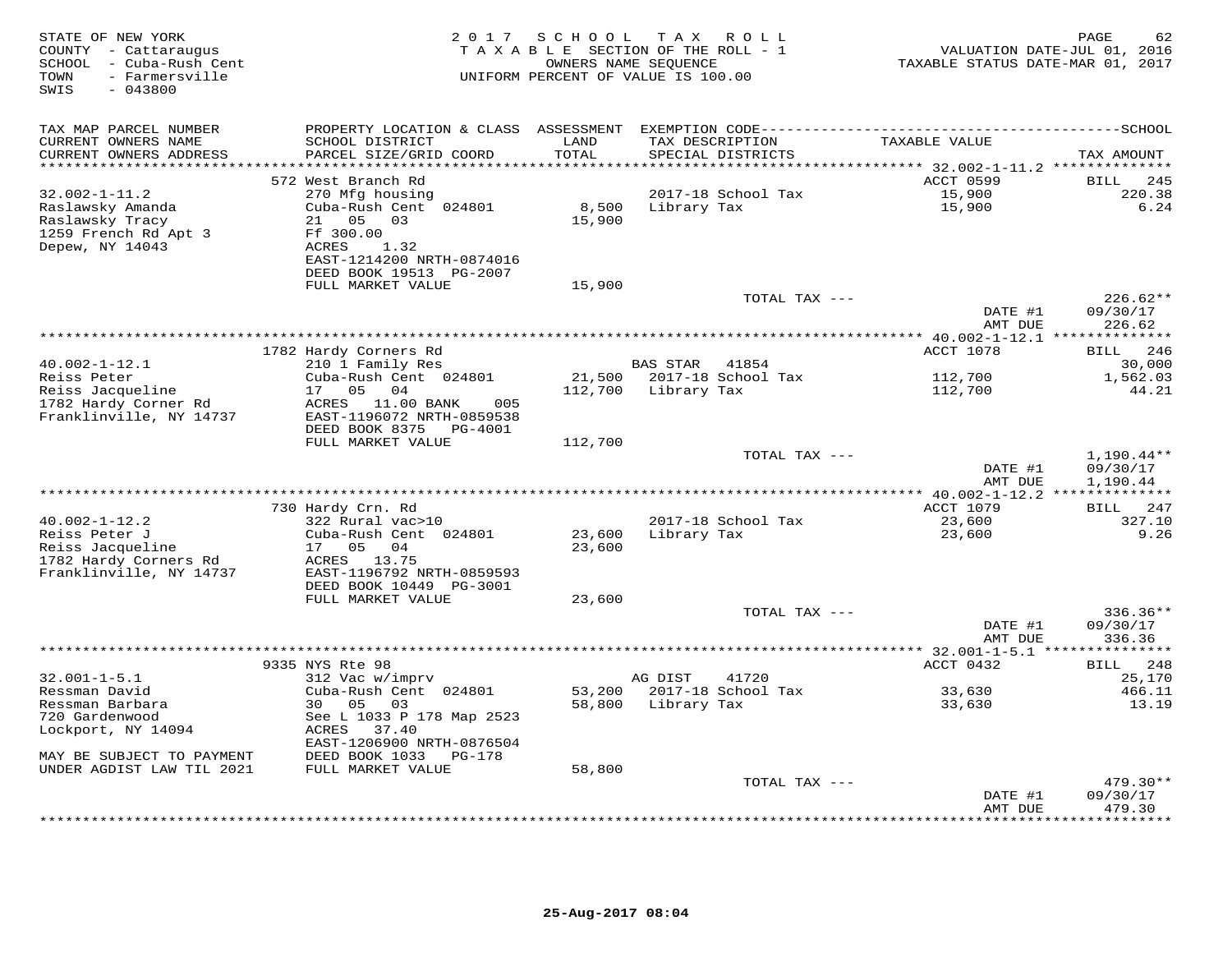| STATE OF NEW YORK<br>COUNTY - Cattaraugus<br>SCHOOL - Cuba-Rush Cent<br>- Farmersville<br>TOWN<br>SWIS<br>$-043800$ | 2 0 1 7                                              | SCHOOL | TAX ROLL<br>TAXABLE SECTION OF THE ROLL - 1<br>OWNERS NAME SEQUENCE<br>UNIFORM PERCENT OF VALUE IS 100.00 | VALUATION DATE-JUL 01, 2016<br>TAXABLE STATUS DATE-MAR 01, 2017 | PAGE<br>63                   |
|---------------------------------------------------------------------------------------------------------------------|------------------------------------------------------|--------|-----------------------------------------------------------------------------------------------------------|-----------------------------------------------------------------|------------------------------|
| TAX MAP PARCEL NUMBER                                                                                               |                                                      |        |                                                                                                           |                                                                 |                              |
| CURRENT OWNERS NAME                                                                                                 | SCHOOL DISTRICT                                      | LAND   | TAX DESCRIPTION                                                                                           | TAXABLE VALUE                                                   |                              |
| CURRENT OWNERS ADDRESS<br>***********************                                                                   | PARCEL SIZE/GRID COORD                               | TOTAL  | SPECIAL DISTRICTS                                                                                         |                                                                 | TAX AMOUNT                   |
|                                                                                                                     | 1038 Elton Rd                                        |        |                                                                                                           | ACCT 0195                                                       | 249<br>BILL                  |
| $23.014 - 1 - 57$                                                                                                   | 270 Mfg housing                                      |        | ENH STAR<br>41834                                                                                         |                                                                 | 27,100                       |
| Richardson Brian                                                                                                    | Cuba-Rush Cent 024801                                | 7,500  | 2017-18 School Tax                                                                                        | 27,100                                                          | 375.61                       |
| Richardson Loretta F                                                                                                | 32 05<br>03                                          | 27,100 | Library Tax                                                                                               | 27,100                                                          | 10.63                        |
| 1036 Elton Rd                                                                                                       | FRNT<br>66.00 DPTH 305.00                            |        |                                                                                                           |                                                                 |                              |
| PO Box 112                                                                                                          | ACRES<br>0.46                                        |        |                                                                                                           |                                                                 |                              |
| Farmersville Station, NY 14060 EAST-1207747 NRTH-0884233                                                            |                                                      |        |                                                                                                           |                                                                 |                              |
|                                                                                                                     | DEED BOOK 931<br>PG-01028                            |        |                                                                                                           |                                                                 |                              |
|                                                                                                                     | FULL MARKET VALUE                                    | 27,100 |                                                                                                           |                                                                 |                              |
|                                                                                                                     |                                                      |        | TOTAL TAX ---                                                                                             | DATE #1                                                         | $10.63**$<br>09/30/17        |
|                                                                                                                     |                                                      |        |                                                                                                           | AMT DUE                                                         | 10.63                        |
|                                                                                                                     |                                                      |        |                                                                                                           |                                                                 |                              |
|                                                                                                                     | 814 Hardy Crn Rd                                     |        |                                                                                                           | ACCT 0817                                                       | 250<br>BILL                  |
| $41.001 - 1 - 15.8$                                                                                                 | 260 Seasonal res                                     |        | 2017-18 School Tax                                                                                        | 54,400                                                          | 753.99                       |
| Risius James E                                                                                                      | Cuba-Rush Cent 024801                                | 32,000 | Library Tax                                                                                               | 54,400                                                          | 21.34                        |
| 1342 Sission Dr                                                                                                     | 18  05  03                                           | 54,400 |                                                                                                           |                                                                 |                              |
| North Towawanda, NY 14120                                                                                           | ACRES 25.00                                          |        |                                                                                                           |                                                                 |                              |
|                                                                                                                     | EAST-1210783 NRTH-0862541<br>DEED BOOK 16534 PG-3002 |        |                                                                                                           |                                                                 |                              |
|                                                                                                                     | FULL MARKET VALUE                                    | 54,400 |                                                                                                           |                                                                 |                              |
|                                                                                                                     |                                                      |        | TOTAL TAX ---                                                                                             |                                                                 | $775.33**$                   |
|                                                                                                                     |                                                      |        |                                                                                                           | DATE #1<br>AMT DUE                                              | 09/30/17<br>775.33           |
|                                                                                                                     |                                                      |        |                                                                                                           |                                                                 |                              |
|                                                                                                                     | 9181 Stebbins Rd                                     |        |                                                                                                           | <b>ACCT 1030</b>                                                | 251<br><b>BILL</b>           |
| $32.002 - 1 - 11.13$                                                                                                | 270 Mfg housing                                      |        | 2017-18 School Tax                                                                                        | 42,500                                                          | 589.05                       |
| Rivera Peter A                                                                                                      | Cuba-Rush Cent 024801                                | 12,300 | Library Tax                                                                                               | 42,500                                                          | 16.67                        |
| Rivera Terrida A<br>117 W Green St                                                                                  | 21 05<br>03<br>3.85<br>ACRES                         | 42,500 |                                                                                                           |                                                                 |                              |
| Olean, NY 14760                                                                                                     | EAST-1214241 NRTH-0873442                            |        |                                                                                                           |                                                                 |                              |
|                                                                                                                     | DEED BOOK 00996 PG-00031                             |        |                                                                                                           |                                                                 |                              |
|                                                                                                                     | FULL MARKET VALUE                                    | 42,500 |                                                                                                           |                                                                 |                              |
|                                                                                                                     |                                                      |        | TOTAL TAX ---                                                                                             |                                                                 | 605.72**                     |
|                                                                                                                     |                                                      |        |                                                                                                           | DATE #1                                                         | 09/30/17                     |
|                                                                                                                     |                                                      |        |                                                                                                           | AMT DUE                                                         | 605.72                       |
|                                                                                                                     |                                                      |        |                                                                                                           | *********** 23.014-1-64 ****                                    | * * * * * * * * * *          |
| $23.014 - 1 - 64$                                                                                                   | 9775 Church St<br>210 1 Family Res                   |        | ENH STAR<br>41834                                                                                         | ACCT 0364                                                       | <b>BILL</b><br>252<br>65,500 |
| Roblee Cheryl                                                                                                       | Cuba-Rush Cent 024801                                | 11,900 | 2017-18 School Tax                                                                                        | 85,600                                                          | 1,186.42                     |
| PO Box 22                                                                                                           | 32<br>05<br>03                                       |        | 85,600 Library Tax                                                                                        | 85,600                                                          | 33.58                        |
| Farmersville, NY 14060                                                                                              | FRNT 174.00 DPTH 210.00                              |        |                                                                                                           |                                                                 |                              |
|                                                                                                                     | ACRES<br>0.88                                        |        |                                                                                                           |                                                                 |                              |
|                                                                                                                     | EAST-1208205 NRTH-0884748                            |        |                                                                                                           |                                                                 |                              |
|                                                                                                                     | DEED BOOK 911<br>PG-1131                             |        |                                                                                                           |                                                                 |                              |
|                                                                                                                     | FULL MARKET VALUE                                    | 85,600 |                                                                                                           |                                                                 |                              |
|                                                                                                                     |                                                      |        | TOTAL TAX ---                                                                                             | DATE #1                                                         | $312.17**$<br>09/30/17       |
|                                                                                                                     |                                                      |        |                                                                                                           | AMT DUE                                                         | 312.17                       |
|                                                                                                                     |                                                      |        | ***********************************                                                                       |                                                                 | * * * * * * * *              |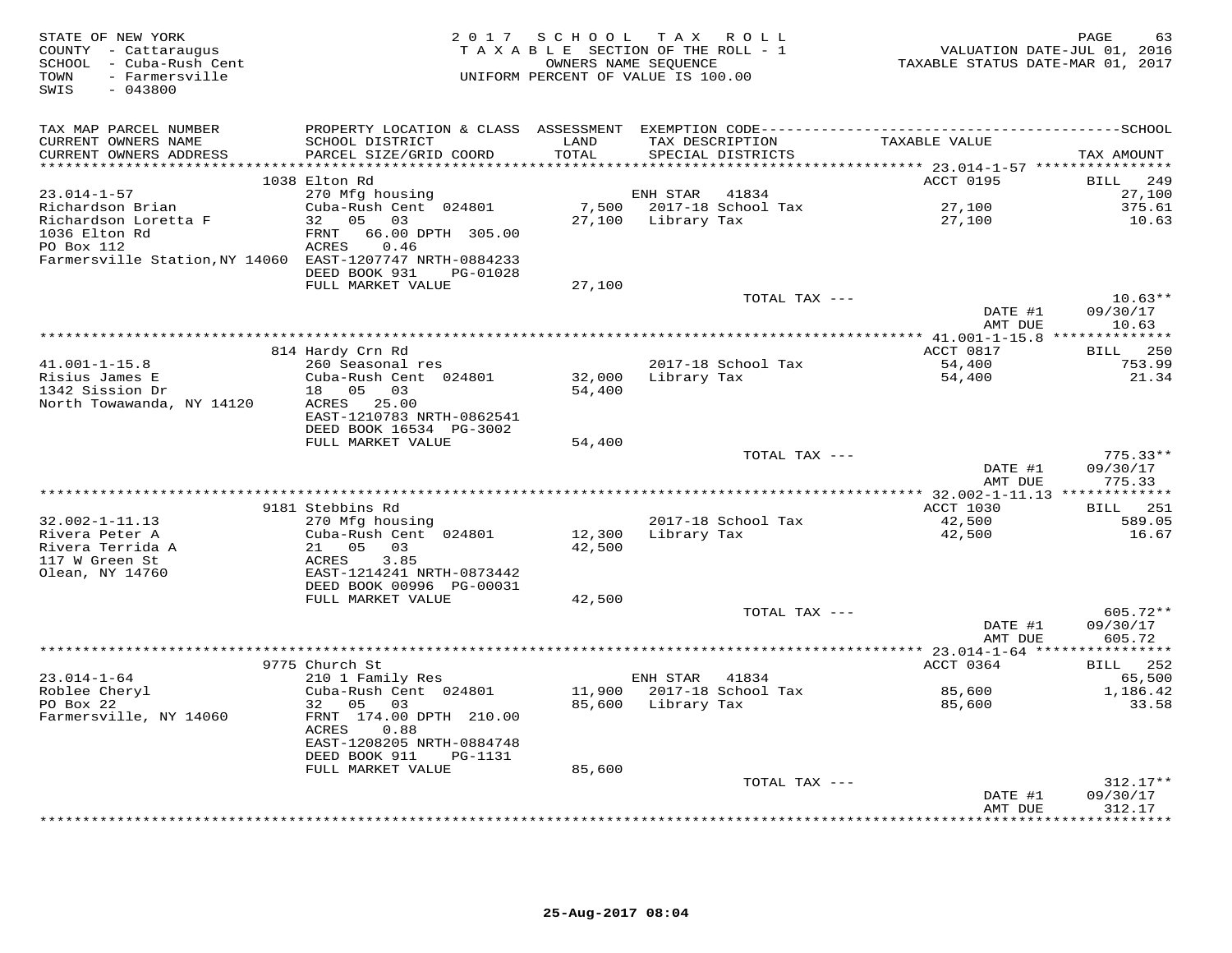| STATE OF NEW YORK<br>COUNTY - Cattaraugus<br>SCHOOL - Cuba-Rush Cent<br>- Farmersville<br>TOWN<br>SWIS<br>$-043800$ |                                                                                     | 2017 SCHOOL                    | TAX ROLL<br>TAXABLE SECTION OF THE ROLL - 1<br>OWNERS NAME SEQUENCE<br>UNIFORM PERCENT OF VALUE IS 100.00 | VALUATION DATE-JUL 01, 2016<br>TAXABLE STATUS DATE-MAR 01, 2017 | PAGE<br>64                       |
|---------------------------------------------------------------------------------------------------------------------|-------------------------------------------------------------------------------------|--------------------------------|-----------------------------------------------------------------------------------------------------------|-----------------------------------------------------------------|----------------------------------|
| TAX MAP PARCEL NUMBER                                                                                               | PROPERTY LOCATION & CLASS                                                           | ASSESSMENT                     |                                                                                                           |                                                                 |                                  |
| CURRENT OWNERS NAME<br>CURRENT OWNERS ADDRESS<br>**********************                                             | SCHOOL DISTRICT<br>PARCEL SIZE/GRID COORD<br>*********************                  | LAND<br>TOTAL<br>************* | TAX DESCRIPTION<br>SPECIAL DISTRICTS<br>**********************                                            | TAXABLE VALUE                                                   | TAX AMOUNT                       |
|                                                                                                                     | 1164 Co Rd 21                                                                       |                                |                                                                                                           | ********** 23.003-1-21 *****************<br>ACCT 0148           | 253<br>BILL                      |
| $23.003 - 1 - 21$                                                                                                   | 270 Mfg housing                                                                     |                                | 2017-18 School Tax                                                                                        | 10,100                                                          | 139.99                           |
| Roblee Kevin<br>Roblee Frances<br>10019 Galen Hill Rd<br>Freedom, NY 14065                                          | Cuba-Rush Cent 024801<br>40<br>05<br>03<br>FRNT 208.70 DPTH 208.00<br>ACRES<br>1.00 | 8,000<br>10,100                | Library Tax                                                                                               | 10,100                                                          | 3.96                             |
|                                                                                                                     | EAST-1205898 NRTH-0883129<br>DEED BOOK 1018<br>PG-1061                              |                                |                                                                                                           |                                                                 |                                  |
|                                                                                                                     | FULL MARKET VALUE                                                                   | 10,100                         | TOTAL TAX ---                                                                                             |                                                                 | 143.95**                         |
|                                                                                                                     |                                                                                     |                                |                                                                                                           | DATE #1<br>AMT DUE                                              | 09/30/17<br>143.95               |
|                                                                                                                     |                                                                                     |                                |                                                                                                           |                                                                 |                                  |
|                                                                                                                     | Hardys Corners Rd                                                                   |                                |                                                                                                           | ACCT 1111                                                       | 254<br>BILL                      |
| $40.002 - 1 - 5.6$                                                                                                  | 322 Rural vac>10                                                                    |                                | 2017-18 School Tax                                                                                        | 66,300                                                          | 918.92                           |
| Rogacki Joseph S                                                                                                    | Cuba-Rush Cent 024801                                                               | 66,300                         | Library Tax                                                                                               | 66,300                                                          | 26.01                            |
| Rogacki Roberta M<br>1904 Rte.238                                                                                   | ACRES<br>83.65<br>EAST-1200026 NRTH-0862209                                         | 66,300                         |                                                                                                           |                                                                 |                                  |
| Warsaw, NY 14569                                                                                                    | DEED BOOK 3234<br>PG-6003                                                           |                                |                                                                                                           |                                                                 |                                  |
|                                                                                                                     | FULL MARKET VALUE                                                                   | 66,300                         |                                                                                                           |                                                                 |                                  |
|                                                                                                                     |                                                                                     |                                | TOTAL TAX ---                                                                                             |                                                                 | 944.93**                         |
|                                                                                                                     |                                                                                     |                                |                                                                                                           | DATE #1                                                         | 09/30/17                         |
| ************************                                                                                            |                                                                                     |                                |                                                                                                           | AMT DUE<br>*** $40.002 - 1 - 5.4$ ****                          | 944.93<br>* * * * * * * * *      |
|                                                                                                                     | 1671 Hardys Corners Rd                                                              |                                |                                                                                                           | ACCT 1109                                                       | 255<br>BILL                      |
| $40.002 - 1 - 5.4$                                                                                                  | 240 Rural res                                                                       |                                | <b>BAS STAR</b><br>41854                                                                                  |                                                                 | 30,000                           |
| Rogacki Stanley J                                                                                                   | Cuba-Rush Cent 024801                                                               | 67,000                         | 2017-18 School Tax                                                                                        | 153,600                                                         | 2,128.91                         |
| Rogacki Vickee A                                                                                                    | <b>ACRES</b><br>85.00                                                               | 153,600                        | Library Tax                                                                                               | 153,600                                                         | 60.26                            |
| 1671 Hardys Crn Rd                                                                                                  | EAST-1197503 NRTH-0858891                                                           |                                |                                                                                                           |                                                                 |                                  |
| Franklinville, NY 14737                                                                                             | DEED BOOK 3234<br>PG-6001<br>FULL MARKET VALUE                                      |                                |                                                                                                           |                                                                 |                                  |
|                                                                                                                     |                                                                                     | 153,600                        | TOTAL TAX ---                                                                                             |                                                                 | $1,773.37**$                     |
|                                                                                                                     |                                                                                     |                                |                                                                                                           | DATE #1<br>AMT DUE                                              | 09/30/17<br>1,773.37             |
|                                                                                                                     |                                                                                     |                                |                                                                                                           | *********** 32.002-1-15.1 ***                                   | ***********                      |
|                                                                                                                     | 686 West Branch Rd                                                                  |                                |                                                                                                           | ACCT 0370                                                       | 256<br>BILL                      |
| $32.002 - 1 - 15.1$                                                                                                 | 240 Rural res                                                                       |                                | <b>BAS STAR</b><br>41854                                                                                  |                                                                 | 30,000                           |
| Rose Jon L<br>Rose Beverly M                                                                                        | Cuba-Rush Cent 024801<br>21<br>05<br>03                                             | 47,600<br>84,800               | 2017-18 School Tax<br>Library Tax                                                                         | 84,800<br>84,800                                                | 1,175.33<br>33.27                |
| 686 W Branch Rd                                                                                                     | Ff 1245.00                                                                          |                                |                                                                                                           |                                                                 |                                  |
| Franklinville, NY 14737                                                                                             | ACRES<br>42.15<br>EAST-1212625 NRTH-0875261                                         |                                |                                                                                                           |                                                                 |                                  |
|                                                                                                                     | DEED BOOK 17931 PG-4001                                                             |                                |                                                                                                           |                                                                 |                                  |
|                                                                                                                     | FULL MARKET VALUE                                                                   | 84,800                         |                                                                                                           |                                                                 |                                  |
|                                                                                                                     |                                                                                     |                                | TOTAL TAX ---                                                                                             | DATE #1<br>AMT DUE                                              | $792.80**$<br>09/30/17<br>792.80 |
|                                                                                                                     |                                                                                     |                                |                                                                                                           |                                                                 |                                  |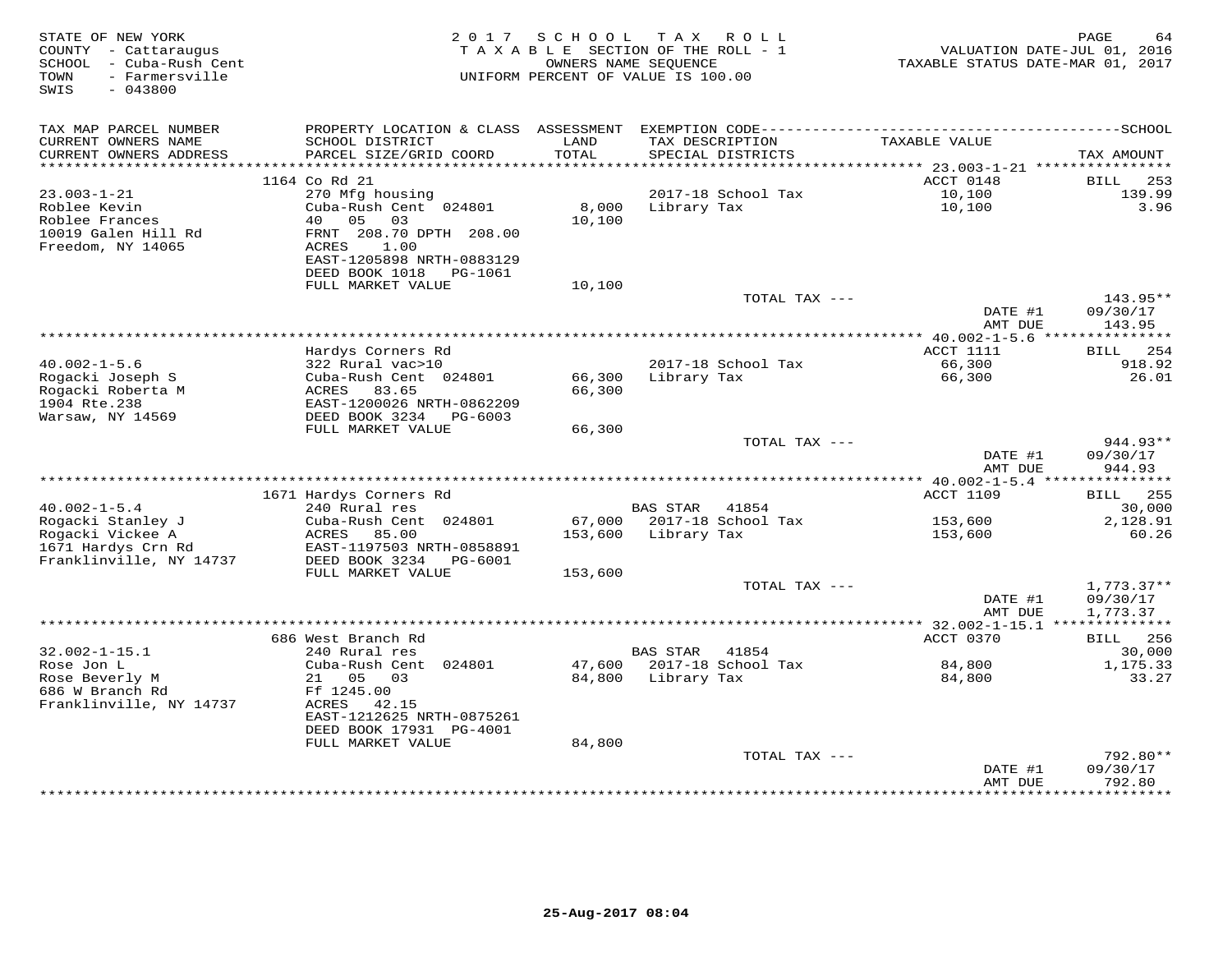| STATE OF NEW YORK<br>COUNTY - Cattaraugus<br>SCHOOL - Cuba-Rush Cent<br>- Farmersville<br>TOWN<br>$-043800$<br>SWIS | 2017                                                                                                                  | S C H O O L      | TAX ROLL<br>TAXABLE SECTION OF THE ROLL - 1<br>OWNERS NAME SEQUENCE<br>UNIFORM PERCENT OF VALUE IS 100.00 | VALUATION DATE-JUL 01, 2016<br>TAXABLE STATUS DATE-MAR 01, 2017 | PAGE<br>65                       |
|---------------------------------------------------------------------------------------------------------------------|-----------------------------------------------------------------------------------------------------------------------|------------------|-----------------------------------------------------------------------------------------------------------|-----------------------------------------------------------------|----------------------------------|
| TAX MAP PARCEL NUMBER                                                                                               | PROPERTY LOCATION & CLASS                                                                                             | ASSESSMENT       |                                                                                                           |                                                                 |                                  |
| CURRENT OWNERS NAME<br>CURRENT OWNERS ADDRESS<br>**********************                                             | SCHOOL DISTRICT<br>PARCEL SIZE/GRID COORD                                                                             | LAND<br>TOTAL    | TAX DESCRIPTION<br>SPECIAL DISTRICTS                                                                      | TAXABLE VALUE                                                   | TAX AMOUNT                       |
|                                                                                                                     | Hardy Corners Rd                                                                                                      |                  |                                                                                                           | ACCT 0662                                                       | <b>BILL</b><br>257               |
| $41.002 - 1 - 11.4$                                                                                                 | 314 Rural vac<10                                                                                                      |                  | 2017-18 School Tax                                                                                        | 14,400                                                          | 199.59                           |
| Rose Mark K Sr<br>173 Hardys Corners Rd<br>Franklinville, NY 14737                                                  | Cuba-Rush Cent 024801<br>05<br>03<br>01<br>ACRES<br>5.25<br>EAST-1219743 NRTH-0859335<br>DEED BOOK 00985 PG-00125     | 14,400<br>14,400 | Library Tax                                                                                               | 14,400                                                          | 5.65                             |
|                                                                                                                     | FULL MARKET VALUE                                                                                                     | 14,400           |                                                                                                           |                                                                 |                                  |
|                                                                                                                     |                                                                                                                       |                  | TOTAL TAX ---                                                                                             | DATE #1                                                         | $205.24**$<br>09/30/17           |
|                                                                                                                     |                                                                                                                       |                  |                                                                                                           | AMT DUE                                                         | 205.24                           |
|                                                                                                                     |                                                                                                                       |                  | ***************                                                                                           | $*$ 41.002-1-12 $**$                                            | ********                         |
| $41.002 - 1 - 12$                                                                                                   | 173 Hardy Crn. Rd<br>210 1 Family Res                                                                                 |                  | <b>BAS STAR</b><br>41854                                                                                  | ACCT 0566                                                       | 258<br>BILL<br>30,000            |
| Rose Mark K Sr                                                                                                      | Cuba-Rush Cent 024801                                                                                                 | 13,900           | 2017-18 School Tax                                                                                        | 56,600                                                          | 784.48                           |
| Rose Patricia A                                                                                                     | 05<br>03<br>02                                                                                                        | 56,600           | Library Tax                                                                                               | 56,600                                                          | 22.21                            |
| 173 Hardy Crn. Rd<br>Franklinville, NY 14737                                                                        | 4.95 BANK<br>ACRES<br>017<br>EAST-1219944 NRTH-0859333<br>DEED BOOK 1028<br><b>PG-570</b>                             |                  |                                                                                                           |                                                                 |                                  |
|                                                                                                                     | FULL MARKET VALUE                                                                                                     | 56,600           |                                                                                                           |                                                                 |                                  |
|                                                                                                                     |                                                                                                                       |                  | TOTAL TAX ---                                                                                             | DATE #1<br>AMT DUE                                              | 390.89**<br>09/30/17<br>390.89   |
|                                                                                                                     |                                                                                                                       |                  |                                                                                                           |                                                                 |                                  |
| $41.002 - 1 - 8.3$                                                                                                  | 297 Hardy Crn. Rd<br>260 Seasonal res                                                                                 |                  | 2017-18 School Tax                                                                                        | ACCT 0751<br>67,200                                             | 259<br>BILL<br>931.40            |
| Rosinski Allan M                                                                                                    | Cuba-Rush Cent 024801                                                                                                 | 31,000           | Library Tax                                                                                               | 67,200                                                          | 26.36                            |
| Rosinski Diane M<br>37 Mullen St<br>Tonawanda, NY 14150                                                             | 05<br>03<br>09/10<br>23.65<br>ACRES<br>EAST-1218027 NRTH-0859644<br>DEED BOOK 832<br>PG-00759                         | 67,200           |                                                                                                           |                                                                 |                                  |
|                                                                                                                     | FULL MARKET VALUE                                                                                                     | 67,200           |                                                                                                           |                                                                 |                                  |
|                                                                                                                     |                                                                                                                       |                  | TOTAL TAX ---                                                                                             | DATE #1<br>AMT DUE                                              | $957.76**$<br>09/30/17<br>957.76 |
|                                                                                                                     |                                                                                                                       |                  |                                                                                                           | ************ 41.002-1-8.5 ****                                  | ****                             |
|                                                                                                                     | Hardy Crn. Rd                                                                                                         |                  |                                                                                                           | ACCT 1120                                                       | 260<br><b>BILL</b>               |
| $41.002 - 1 - 8.5$                                                                                                  | 314 Rural vac<10                                                                                                      |                  | 2017-18 School Tax                                                                                        | 13,700                                                          | 189.88                           |
| Rosinski James L<br>265 Hardy Corners Rd<br>Franklinville, NY 14737                                                 | Cuba-Rush Cent 024801<br>03<br>09/10<br>05<br>4.80<br>ACRES<br>EAST-1218416 NRTH-0859569<br>DEED BOOK 4222<br>PG-3002 | 13,700<br>13,700 | Library Tax                                                                                               | 13,700                                                          | 5.37                             |
|                                                                                                                     | FULL MARKET VALUE                                                                                                     | 13,700           | TOTAL TAX ---                                                                                             |                                                                 | $195.25**$                       |
|                                                                                                                     |                                                                                                                       |                  |                                                                                                           | DATE #1<br>AMT DUE                                              | 09/30/17<br>195.25               |
|                                                                                                                     |                                                                                                                       |                  |                                                                                                           | ********                                                        | * * * * * * * *                  |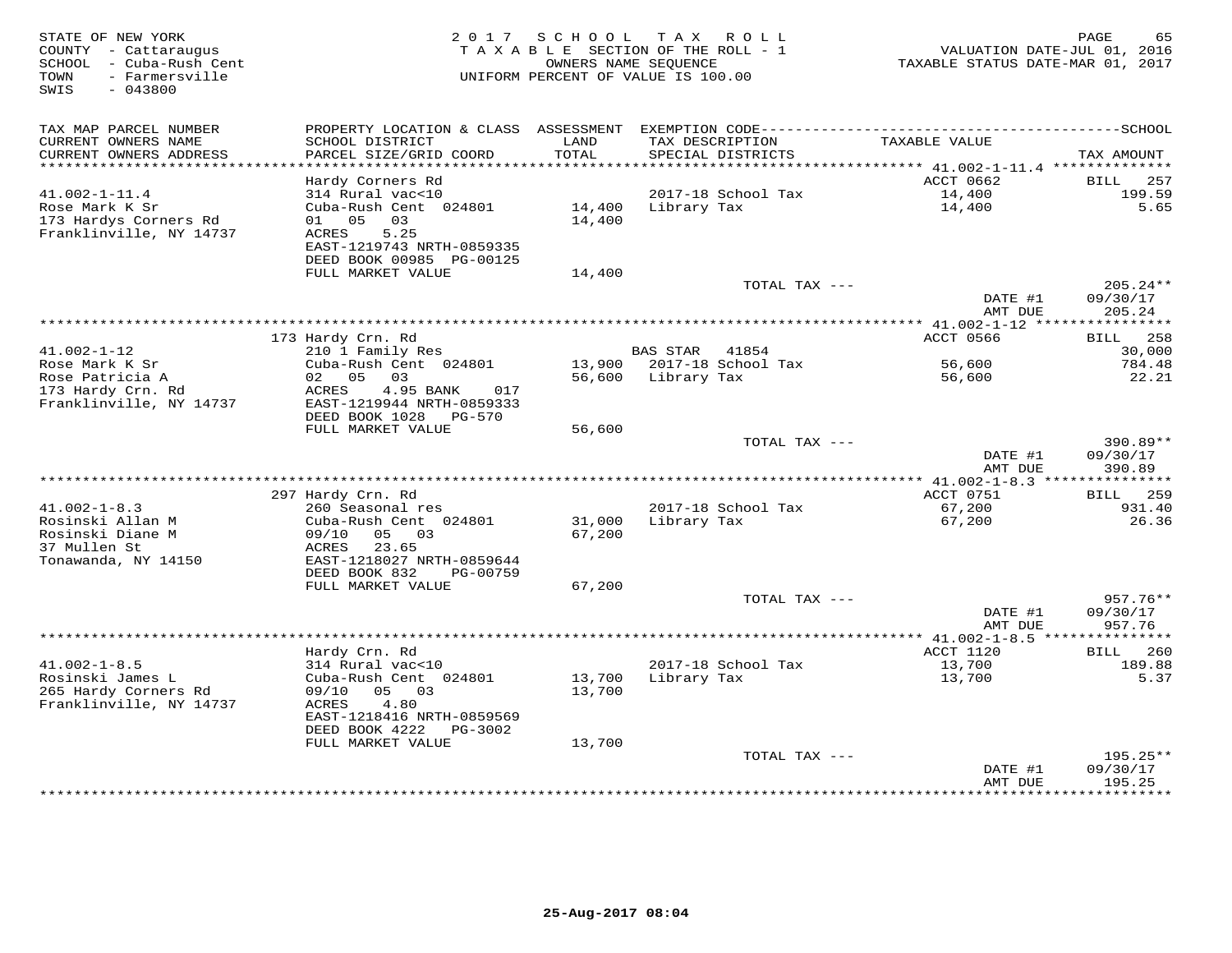| STATE OF NEW YORK<br>COUNTY - Cattaraugus<br>SCHOOL - Cuba-Rush Cent<br>- Farmersville<br>TOWN<br>$-043800$<br>SWIS | 2 0 1 7                                                                        | SCHOOL                        | T A X<br>R O L L<br>TAXABLE SECTION OF THE ROLL - 1<br>OWNERS NAME SEQUENCE<br>UNIFORM PERCENT OF VALUE IS 100.00 | VALUATION DATE-JUL 01, 2016<br>TAXABLE STATUS DATE-MAR 01, 2017 | PAGE<br>66                     |
|---------------------------------------------------------------------------------------------------------------------|--------------------------------------------------------------------------------|-------------------------------|-------------------------------------------------------------------------------------------------------------------|-----------------------------------------------------------------|--------------------------------|
| TAX MAP PARCEL NUMBER                                                                                               | PROPERTY LOCATION & CLASS ASSESSMENT EXEMPTION CODE--------------------------- |                               |                                                                                                                   |                                                                 | --------------SCHOOL           |
| CURRENT OWNERS NAME                                                                                                 | SCHOOL DISTRICT                                                                | LAND                          | TAX DESCRIPTION                                                                                                   | TAXABLE VALUE                                                   |                                |
| CURRENT OWNERS ADDRESS<br>**********************                                                                    | PARCEL SIZE/GRID COORD<br>************************                             | TOTAL<br>******************** | SPECIAL DISTRICTS                                                                                                 |                                                                 | TAX AMOUNT                     |
|                                                                                                                     | 265 Hardy Crn. Rd                                                              |                               |                                                                                                                   | ACCT 0373                                                       | BILL<br>261                    |
| $41.002 - 1 - 10$                                                                                                   | 210 1 Family Res                                                               |                               | 41854<br>BAS STAR                                                                                                 |                                                                 | 30,000                         |
| Rosinski James L                                                                                                    | Cuba-Rush Cent 024801                                                          | 20,500                        | 2017-18 School Tax                                                                                                | 69,000                                                          | 956.35                         |
| 265 Hardy Crn. Rd                                                                                                   | 01<br>05<br>03                                                                 | 69,000                        | Library Tax                                                                                                       | 69,000                                                          | 27.07                          |
| Franklinville, NY 14737                                                                                             | ACRES 10.20                                                                    |                               |                                                                                                                   |                                                                 |                                |
|                                                                                                                     | EAST-1218645 NRTH-0859489<br>DEED BOOK 4111<br>PG-3002                         |                               |                                                                                                                   |                                                                 |                                |
|                                                                                                                     | FULL MARKET VALUE                                                              | 69,000                        |                                                                                                                   |                                                                 |                                |
|                                                                                                                     |                                                                                |                               | TOTAL TAX ---                                                                                                     |                                                                 | $567.61**$                     |
|                                                                                                                     |                                                                                |                               |                                                                                                                   | DATE #1                                                         | 09/30/17                       |
|                                                                                                                     |                                                                                |                               | ************************                                                                                          | AMT DUE                                                         | 567.61                         |
|                                                                                                                     |                                                                                |                               |                                                                                                                   | $32.004 - 2 - 13.1$<br>ACCT 0358                                | ********<br><b>BILL</b><br>262 |
| $32.004 - 2 - 13.1$                                                                                                 | Agett (OFF) Rd<br>260 Seasonal res                                             |                               | 2017-18 School Tax                                                                                                | 33,700                                                          | 467.08                         |
| Rovillo Christopher J                                                                                               | Cuba-Rush Cent 024801                                                          | 24,700                        | Library Tax                                                                                                       | 33,700                                                          | 13.22                          |
| 9687 Old Lakeshore Rd                                                                                               | 03 05<br>03                                                                    | 33,700                        |                                                                                                                   |                                                                 |                                |
| Angola, NY 14006                                                                                                    | ACRES 15.20                                                                    |                               |                                                                                                                   |                                                                 |                                |
|                                                                                                                     | EAST-1222223 NRTH-0864437<br>DEED BOOK 00997 PG-01106                          |                               |                                                                                                                   |                                                                 |                                |
|                                                                                                                     | FULL MARKET VALUE                                                              | 33,700                        |                                                                                                                   |                                                                 |                                |
|                                                                                                                     |                                                                                |                               | TOTAL TAX ---                                                                                                     |                                                                 | 480.30**                       |
|                                                                                                                     |                                                                                |                               |                                                                                                                   | DATE #1                                                         | 09/30/17                       |
|                                                                                                                     |                                                                                |                               |                                                                                                                   | AMT DUE                                                         | 480.30<br>* * * * * * * * * *  |
|                                                                                                                     | West Branch Rd                                                                 |                               |                                                                                                                   | ************* 32.002-1-11.9<br>ACCT 1021                        | 263<br><b>BILL</b>             |
| $32.002 - 1 - 11.9$                                                                                                 | 322 Rural vac>10                                                               |                               | 2017-18 School Tax                                                                                                | 31,800                                                          | 440.75                         |
| Rufe Rodney                                                                                                         | Cuba-Rush Cent 024801                                                          | 31,800                        | Library Tax                                                                                                       | 31,800                                                          | 12.48                          |
| 141 Gallery Ln                                                                                                      | 13 05<br>0.3                                                                   | 31,800                        |                                                                                                                   |                                                                 |                                |
| Mount Bethel, PA 18360                                                                                              | Ff 470.00                                                                      |                               |                                                                                                                   |                                                                 |                                |
|                                                                                                                     | ACRES<br>24.70<br>EAST-1215700 NRTH-0874432                                    |                               |                                                                                                                   |                                                                 |                                |
|                                                                                                                     | DEED BOOK 980<br><b>PG-105</b>                                                 |                               |                                                                                                                   |                                                                 |                                |
|                                                                                                                     | FULL MARKET VALUE                                                              | 31,800                        |                                                                                                                   |                                                                 |                                |
|                                                                                                                     |                                                                                |                               | TOTAL TAX ---                                                                                                     |                                                                 | 453.23**                       |
|                                                                                                                     |                                                                                |                               |                                                                                                                   | DATE #1                                                         | 09/30/17                       |
|                                                                                                                     |                                                                                |                               |                                                                                                                   | AMT DUE                                                         | 453.23                         |
|                                                                                                                     | West Branch Rd                                                                 |                               |                                                                                                                   | ACCT 1126                                                       | 264<br><b>BILL</b>             |
| $32.004 - 2 - 8.5$                                                                                                  | 322 Rural vac>10                                                               |                               | 2017-18 School Tax                                                                                                | 32,200                                                          | 446.29                         |
| Ruminski Michael                                                                                                    | Cuba-Rush Cent 024801                                                          | 32,200                        | Library Tax                                                                                                       | 32,200                                                          | 12.63                          |
| 270 Canada St                                                                                                       | 03/04<br>05<br>04                                                              | 32,200                        |                                                                                                                   |                                                                 |                                |
| Holland, NY 14080                                                                                                   | 25.30<br>ACRES                                                                 |                               |                                                                                                                   |                                                                 |                                |
|                                                                                                                     | EAST-1220615 NRTH-0869315<br>DEED BOOK 4227<br>PG-6001                         |                               |                                                                                                                   |                                                                 |                                |
|                                                                                                                     | FULL MARKET VALUE                                                              | 32,200                        |                                                                                                                   |                                                                 |                                |
|                                                                                                                     |                                                                                |                               | TOTAL TAX ---                                                                                                     |                                                                 | 458.92**                       |
|                                                                                                                     |                                                                                |                               |                                                                                                                   | DATE #1                                                         | 09/30/17                       |
|                                                                                                                     |                                                                                |                               |                                                                                                                   | AMT DUE                                                         | 458.92<br>********             |
|                                                                                                                     |                                                                                |                               |                                                                                                                   |                                                                 |                                |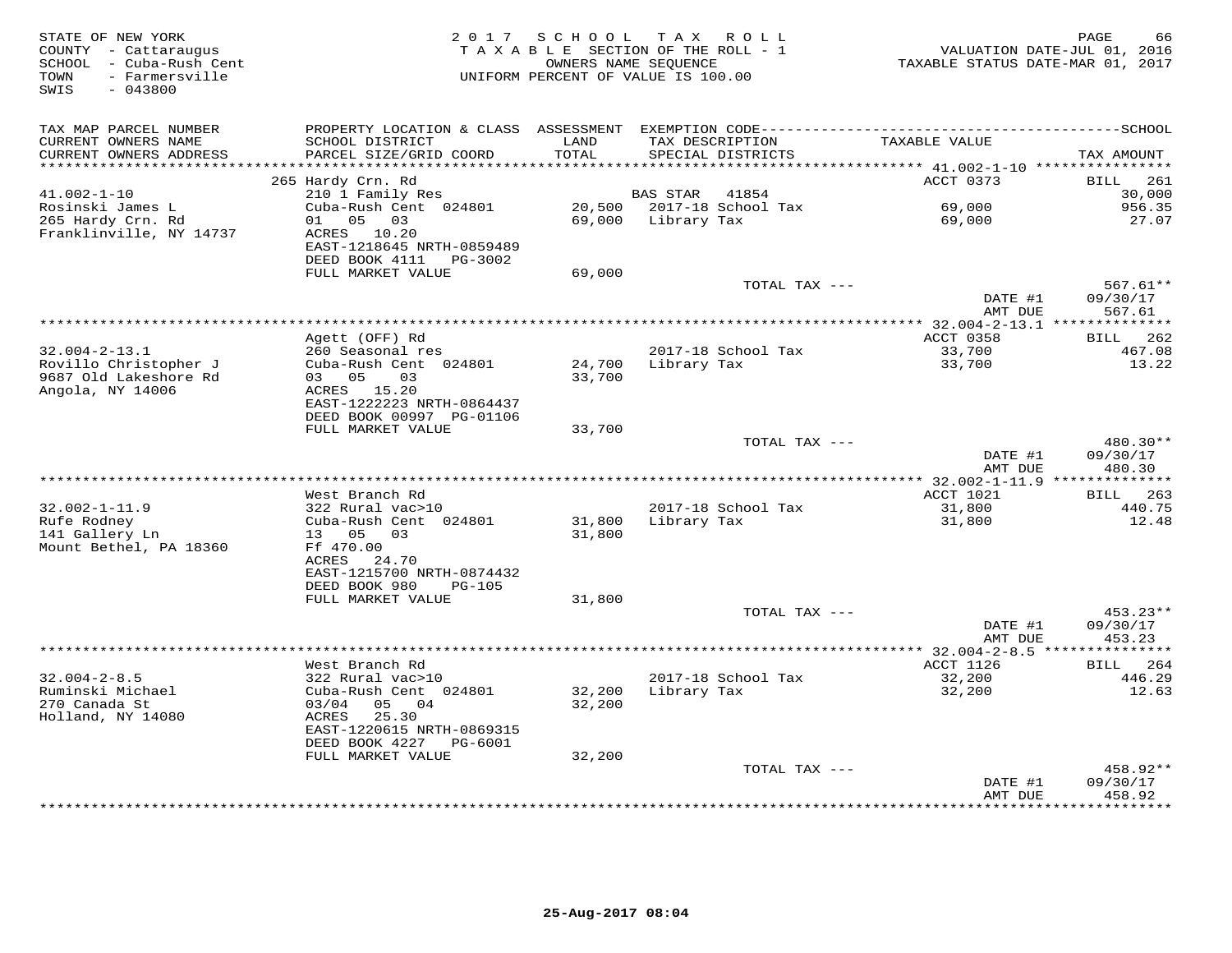| STATE OF NEW YORK<br>COUNTY - Cattaraugus<br>SCHOOL - Cuba-Rush Cent<br>- Farmersville<br>TOWN<br>SWIS<br>$-043800$ |                                                                        | 2017 SCHOOL TAX ROLL<br>TAXABLE SECTION OF THE ROLL - 1<br>OWNERS NAME SEOUENCE<br>UNIFORM PERCENT OF VALUE IS 100.00 |             |                                      | VALUATION DATE-JUL 01, 2016<br>TAXABLE STATUS DATE-MAR 01, 2017 | PAGE<br>67                           |
|---------------------------------------------------------------------------------------------------------------------|------------------------------------------------------------------------|-----------------------------------------------------------------------------------------------------------------------|-------------|--------------------------------------|-----------------------------------------------------------------|--------------------------------------|
| TAX MAP PARCEL NUMBER<br>CURRENT OWNERS NAME<br>CURRENT OWNERS ADDRESS                                              | SCHOOL DISTRICT<br>PARCEL SIZE/GRID COORD                              | LAND<br>TOTAL                                                                                                         |             | TAX DESCRIPTION<br>SPECIAL DISTRICTS | TAXABLE VALUE                                                   | TAX AMOUNT                           |
| *************************                                                                                           |                                                                        |                                                                                                                       |             |                                      |                                                                 |                                      |
|                                                                                                                     | 1682 Hardy Corners Rd                                                  |                                                                                                                       |             |                                      | ACCT 0586                                                       | BILL<br>265                          |
| $40.002 - 1 - 5.2$<br>Russ Richard                                                                                  | 240 Rural res<br>Cuba-Rush Cent 024801                                 | 36,600                                                                                                                | ENH STAR    | 41834<br>2017-18 School Tax          | 167,800                                                         | 65,500<br>2,325.72                   |
| Russ Barbara<br>1682 Hardy Corners Rd<br>Franklinville, NY 14737                                                    | 02 05 04<br>ACRES 31.15<br>EAST-1197777 NRTH-0860212                   | 167,800                                                                                                               | Library Tax |                                      | 167,800                                                         | 65.83                                |
|                                                                                                                     | DEED BOOK 769<br>PG-00542                                              |                                                                                                                       |             |                                      |                                                                 |                                      |
|                                                                                                                     | FULL MARKET VALUE                                                      | 167,800                                                                                                               |             |                                      |                                                                 |                                      |
|                                                                                                                     |                                                                        |                                                                                                                       |             | TOTAL TAX ---                        | DATE #1<br>AMT DUE                                              | $1,483.72**$<br>09/30/17<br>1,483.72 |
|                                                                                                                     |                                                                        |                                                                                                                       |             |                                      | ************** 40.002-1-5.7 ****                                | ***********                          |
|                                                                                                                     | 1596 Hardy Corner Rd                                                   |                                                                                                                       |             |                                      |                                                                 | BILL<br>266                          |
| $40.002 - 1 - 5.7$<br>Russ Robert R                                                                                 | 312 Vac w/imprv<br>Cuba-Rush Cent 024801                               | 30,500                                                                                                                | Library Tax | 2017-18 School Tax                   | 155,600<br>155,600                                              | 2,156.63<br>61.05                    |
| Russ Kathleen A<br>1596 Hardy Crn. Rd                                                                               | ACRES<br>23.00<br>EAST-1198949 NRTH-0860749                            | 155,600                                                                                                               |             |                                      |                                                                 |                                      |
| Franlinville, NY 14737                                                                                              | DEED BOOK 24129 PG-5001                                                |                                                                                                                       |             |                                      |                                                                 |                                      |
|                                                                                                                     | FULL MARKET VALUE                                                      | 155,600                                                                                                               |             |                                      |                                                                 |                                      |
|                                                                                                                     |                                                                        |                                                                                                                       |             | TOTAL TAX ---                        | DATE #1<br>AMT DUE                                              | $2,217.68**$<br>09/30/17<br>2,217.68 |
|                                                                                                                     |                                                                        |                                                                                                                       |             |                                      |                                                                 |                                      |
|                                                                                                                     | 171 West Branch Rd                                                     |                                                                                                                       |             |                                      | ACCT 0377                                                       | 267<br>BILL                          |
| $32.004 - 2 - 8.1$                                                                                                  | 240 Rural res                                                          |                                                                                                                       | ENH STAR    | 41834                                |                                                                 | 65,500                               |
| Rutecki William A<br>Rutecki Barbara L<br>171 W Branch Rd                                                           | Cuba-Rush Cent 024801<br>03/04 05<br>04                                | 118,700<br>172,100                                                                                                    | Library Tax | 2017-18 School Tax                   | 172,100<br>172,100                                              | 2,385.32<br>67.52                    |
| Franklinville, NY 14737                                                                                             | ACRES 212.95<br>EAST-1219683 NRTH-0868110<br>DEED BOOK 4227<br>PG-6001 |                                                                                                                       |             |                                      |                                                                 |                                      |
|                                                                                                                     | FULL MARKET VALUE                                                      | 172,100                                                                                                               |             |                                      |                                                                 |                                      |
|                                                                                                                     |                                                                        |                                                                                                                       |             | TOTAL TAX ---                        |                                                                 | $1,545.00**$                         |
|                                                                                                                     |                                                                        |                                                                                                                       |             |                                      | DATE #1<br>AMT DUE                                              | 09/30/17<br>1,545.00                 |
|                                                                                                                     |                                                                        |                                                                                                                       |             |                                      |                                                                 |                                      |
| $23.004 - 1 - 1.1$                                                                                                  | NYS Rte 98<br>105 Vac farmland                                         |                                                                                                                       |             | 2017-18 School Tax                   | ACCT 0694<br>67,500                                             | BILL<br>268<br>935.55                |
| Sampson Aaron<br>Slazak Elizabeth<br>PO Box 4                                                                       | Cuba-Rush Cent 024801<br>24/32<br>05 03<br>ACRES<br>63.40              | 67,500<br>67,500                                                                                                      | Library Tax |                                      | 67,500                                                          | 26.48                                |
| Chaffee, NY 14030                                                                                                   | EAST-1210377 NRTH-0887085<br>DEED BOOK 26380 PG-4002                   |                                                                                                                       |             |                                      |                                                                 |                                      |
|                                                                                                                     | FULL MARKET VALUE                                                      | 67,500                                                                                                                |             |                                      |                                                                 |                                      |
|                                                                                                                     |                                                                        |                                                                                                                       |             | TOTAL TAX ---                        | DATE #1<br>AMT DUE                                              | $962.03**$<br>09/30/17<br>962.03     |
|                                                                                                                     |                                                                        |                                                                                                                       |             |                                      |                                                                 | **********                           |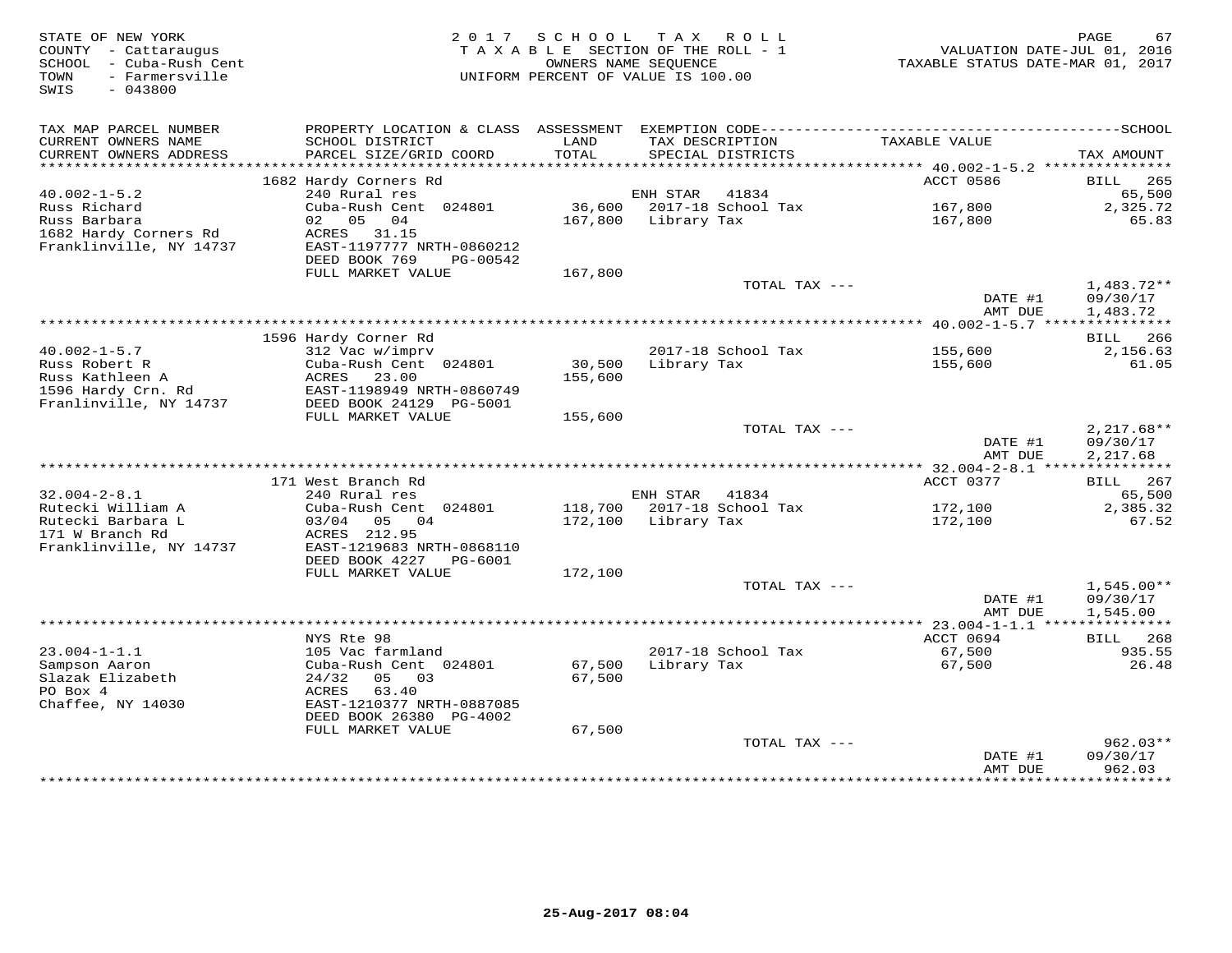| STATE OF NEW YORK<br>COUNTY - Cattaraugus<br>SCHOOL - Cuba-Rush Cent<br>- Farmersville<br>TOWN<br>SWIS<br>$-043800$ | 2 0 1 7                                                                                             |               | SCHOOL TAX ROLL<br>TAXABLE SECTION OF THE ROLL - 1<br>OWNERS NAME SEOUENCE<br>UNIFORM PERCENT OF VALUE IS 100.00 | VALUATION DATE-JUL 01, 2016<br>TAXABLE STATUS DATE-MAR 01, 2017 | PAGE<br>68             |
|---------------------------------------------------------------------------------------------------------------------|-----------------------------------------------------------------------------------------------------|---------------|------------------------------------------------------------------------------------------------------------------|-----------------------------------------------------------------|------------------------|
| TAX MAP PARCEL NUMBER                                                                                               | PROPERTY LOCATION & CLASS ASSESSMENT EXEMPTION CODE-----------------------------------SCHOOL        |               |                                                                                                                  |                                                                 |                        |
| CURRENT OWNERS NAME<br>CURRENT OWNERS ADDRESS                                                                       | SCHOOL DISTRICT<br>PARCEL SIZE/GRID COORD                                                           | LAND<br>TOTAL | TAX DESCRIPTION<br>SPECIAL DISTRICTS                                                                             | TAXABLE VALUE                                                   | TAX AMOUNT             |
|                                                                                                                     |                                                                                                     | *********     |                                                                                                                  | ******** 23.004-1-2 ******************                          |                        |
|                                                                                                                     | 9864 NYS Rte 98                                                                                     |               |                                                                                                                  | ACCT 0386                                                       | 269<br>BILL            |
| $23.004 - 1 - 2$                                                                                                    | 240 Rural res                                                                                       |               | AGED C/T/S 41800                                                                                                 |                                                                 | 56,650                 |
| Sampson Aaron<br>Slazak Elizabeth                                                                                   | Cuba-Rush Cent 024801<br>24 05<br>03                                                                | 113,300       | 63,900 ENH STAR<br>41834<br>2017-18 School Tax                                                                   | 56,650                                                          | 56,650<br>785.17       |
| PO Box 4<br>Chaffee, NY 14030                                                                                       | See L 1033 P 192 Map 2530<br>78.70<br>ACRES<br>EAST-1212491 NRTH-0884814<br>DEED BOOK 26380 PG-4002 |               | Library Tax                                                                                                      | 56,650                                                          | 22.22                  |
|                                                                                                                     | FULL MARKET VALUE                                                                                   | 113,300       |                                                                                                                  |                                                                 |                        |
|                                                                                                                     |                                                                                                     |               | TOTAL TAX ---                                                                                                    |                                                                 | $22.22**$              |
|                                                                                                                     |                                                                                                     |               |                                                                                                                  | DATE #1<br>AMT DUE                                              | 09/30/17<br>22.22      |
|                                                                                                                     |                                                                                                     |               |                                                                                                                  |                                                                 |                        |
|                                                                                                                     | 726 Tarbell Rd                                                                                      |               |                                                                                                                  | ACCT 0379                                                       | <b>BILL</b><br>270     |
| $23.004 - 1 - 22$<br>Sampson Alvin J                                                                                | 210 1 Family Res<br>Cuba-Rush Cent 024801                                                           | 8,000         | ENH STAR<br>41834<br>2017-18 School Tax                                                                          | 52,700                                                          | 52,700<br>730.43       |
| Sampson Janice M                                                                                                    | 23 05 03                                                                                            | 52,700        | Library Tax                                                                                                      | 52,700                                                          | 20.68                  |
| 726 Tarbell Hill Rd                                                                                                 | FRNT 209.00 DPTH 184.00                                                                             |               |                                                                                                                  |                                                                 |                        |
| Farmersville Station, NY 14060 ACRES                                                                                | 0.88                                                                                                |               |                                                                                                                  |                                                                 |                        |
|                                                                                                                     | EAST-1212186 NRTH-0882337                                                                           |               |                                                                                                                  |                                                                 |                        |
|                                                                                                                     | DEED BOOK 729<br>PG-01120                                                                           |               |                                                                                                                  |                                                                 |                        |
|                                                                                                                     | FULL MARKET VALUE                                                                                   | 52,700        | TOTAL TAX ---                                                                                                    |                                                                 | $20.68**$              |
|                                                                                                                     |                                                                                                     |               |                                                                                                                  | DATE #1<br>AMT DUE                                              | 09/30/17<br>20.68      |
|                                                                                                                     |                                                                                                     |               |                                                                                                                  |                                                                 |                        |
|                                                                                                                     | 866 Tarbell Rd                                                                                      |               |                                                                                                                  | ACCT 0385                                                       | 271<br>BILL            |
| $23.003 - 1 - 10$                                                                                                   | 210 1 Family Res                                                                                    |               | AGED C/T/S 41800                                                                                                 |                                                                 | 33,300                 |
| Sampson Carol L                                                                                                     | Cuba-Rush Cent 024801                                                                               |               | 8,200 ENH STAR<br>41834                                                                                          |                                                                 | 33,300                 |
| 866 Tarbell Rd                                                                                                      | 31<br>05 03                                                                                         |               | 66,600 2017-18 School Tax                                                                                        | 33,300                                                          | 461.54                 |
| Farmersville Station, NY 14060 FRNT 270.00 DPTH 180.00                                                              | ACRES<br>1.12                                                                                       |               | Library Tax                                                                                                      | 33,300                                                          | 13.06                  |
|                                                                                                                     | EAST-1210097 NRTH-0883253                                                                           |               |                                                                                                                  |                                                                 |                        |
|                                                                                                                     | DEED BOOK 730<br>PG-00238                                                                           |               |                                                                                                                  |                                                                 |                        |
|                                                                                                                     | FULL MARKET VALUE                                                                                   | 66,600        |                                                                                                                  |                                                                 |                        |
|                                                                                                                     |                                                                                                     |               | TOTAL TAX ---                                                                                                    |                                                                 | $13.06**$              |
|                                                                                                                     |                                                                                                     |               |                                                                                                                  | DATE #1                                                         | 09/30/17               |
|                                                                                                                     |                                                                                                     |               |                                                                                                                  | AMT DUE                                                         | 13.06                  |
|                                                                                                                     | Tarbell Rd                                                                                          |               |                                                                                                                  | ACCT 0383                                                       | 272<br><b>BILL</b>     |
| $23.004 - 1 - 24.1$                                                                                                 | 312 Vac w/imprv                                                                                     |               | AG DISTOUT 41730                                                                                                 |                                                                 | 24,150                 |
| Sampson Carol L                                                                                                     | Cuba-Rush Cent 024801                                                                               |               | 109,900 2017-18 School Tax                                                                                       | 116,550                                                         | 1,615.39               |
| 866 Tarbell Rd                                                                                                      | 23/31<br>05<br>03                                                                                   | 140,700       | Library Tax                                                                                                      | 116,550                                                         | 45.73                  |
| Farmersville Station, NY 14060 ACRES 116.00                                                                         | EAST-1210880 NRTH-0881342                                                                           |               |                                                                                                                  |                                                                 |                        |
| MAY BE SUBJECT TO PAYMENT                                                                                           | DEED BOOK 792<br>PG-01139                                                                           |               |                                                                                                                  |                                                                 |                        |
| UNDER AGDIST LAW TIL 2024                                                                                           | FULL MARKET VALUE                                                                                   | 140,700       |                                                                                                                  |                                                                 |                        |
|                                                                                                                     |                                                                                                     |               | TOTAL TAX ---                                                                                                    |                                                                 | $1,661.12**$           |
|                                                                                                                     |                                                                                                     |               |                                                                                                                  | DATE #1                                                         | 09/30/17               |
|                                                                                                                     |                                                                                                     |               |                                                                                                                  | AMT DUE                                                         | 1,661.12<br>********** |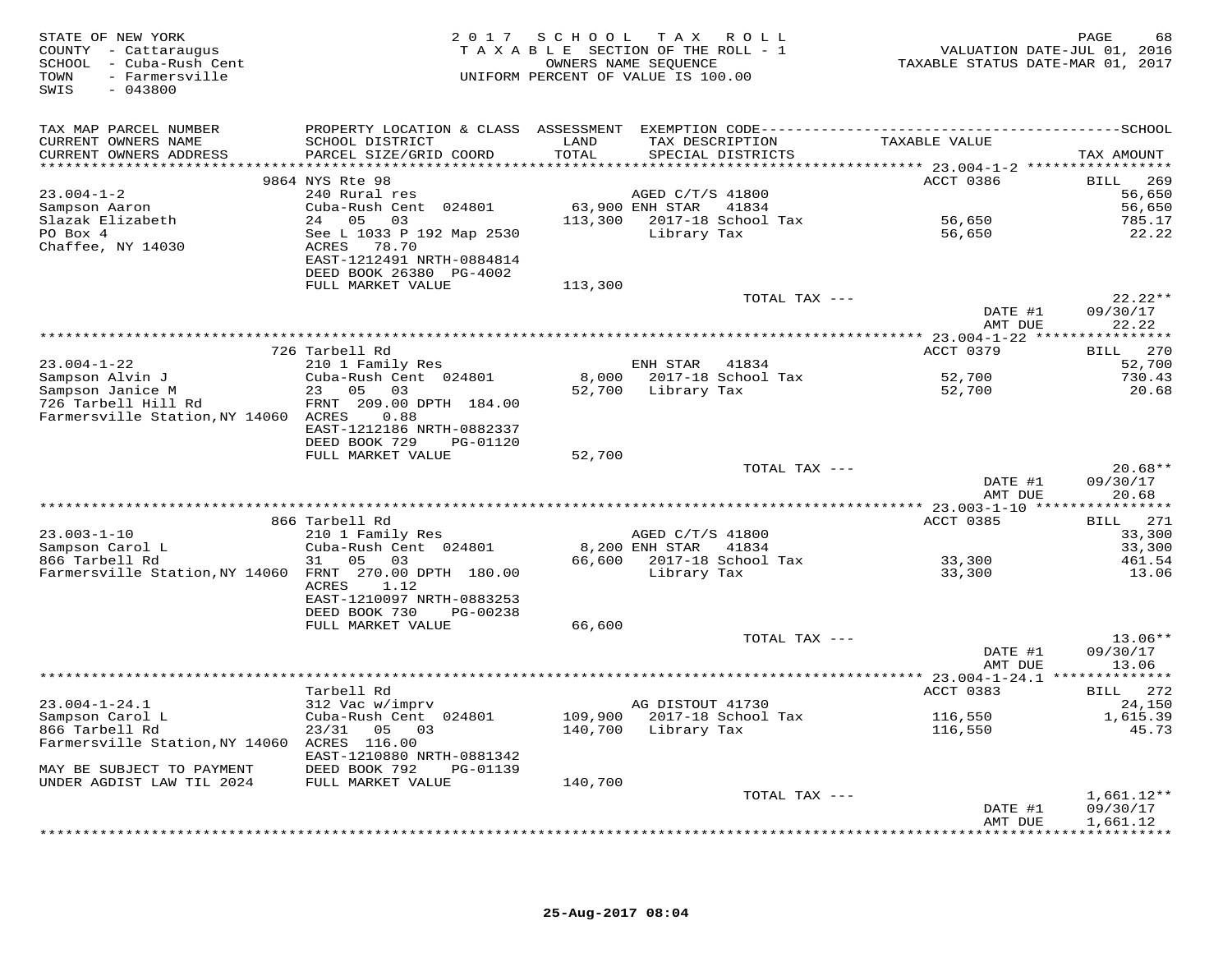| STATE OF NEW YORK<br>COUNTY - Cattaraugus<br>SCHOOL - Cuba-Rush Cent<br>- Farmersville<br>TOWN<br>$-043800$<br>SWIS | 2 0 1 7                                   | SCHOOL<br>OWNERS NAME SEQUENCE | TAX ROLL<br>TAXABLE SECTION OF THE ROLL - 1<br>UNIFORM PERCENT OF VALUE IS 100.00 | VALUATION DATE-JUL 01, 2016<br>TAXABLE STATUS DATE-MAR 01, 2017 | 69<br>PAGE                  |
|---------------------------------------------------------------------------------------------------------------------|-------------------------------------------|--------------------------------|-----------------------------------------------------------------------------------|-----------------------------------------------------------------|-----------------------------|
| TAX MAP PARCEL NUMBER                                                                                               | PROPERTY LOCATION & CLASS ASSESSMENT      |                                |                                                                                   |                                                                 |                             |
| CURRENT OWNERS NAME                                                                                                 | SCHOOL DISTRICT                           | LAND                           | TAX DESCRIPTION                                                                   | TAXABLE VALUE                                                   |                             |
| CURRENT OWNERS ADDRESS                                                                                              | PARCEL SIZE/GRID COORD                    | TOTAL                          | SPECIAL DISTRICTS                                                                 |                                                                 | TAX AMOUNT                  |
| ************************                                                                                            |                                           |                                |                                                                                   |                                                                 |                             |
| $23.003 - 1 - 9$                                                                                                    | 911 NYS Rte 98<br>120 Field crops         |                                | 2017-18 School Tax                                                                | ACCT 0381<br>40,300                                             | 273<br>BILL<br>558.56       |
| Sampson Ruth                                                                                                        | Cuba-Rush Cent 024801                     | 39,300                         | Library Tax                                                                       | 40,300                                                          | 15.81                       |
| 812 Tarbell Hill Rd                                                                                                 | 32 05 03                                  | 40,300                         |                                                                                   |                                                                 |                             |
| Farmersville Station, NY 14060 See L1033 P 188 Map 2528                                                             |                                           |                                |                                                                                   |                                                                 |                             |
|                                                                                                                     | ACRES<br>38.25                            |                                |                                                                                   |                                                                 |                             |
|                                                                                                                     | EAST-1210116 NRTH-0884546                 |                                |                                                                                   |                                                                 |                             |
|                                                                                                                     | DEED BOOK 1033<br>PG-188                  |                                |                                                                                   |                                                                 |                             |
|                                                                                                                     | FULL MARKET VALUE                         | 40,300                         | TOTAL TAX ---                                                                     |                                                                 | $574.37**$                  |
|                                                                                                                     |                                           |                                |                                                                                   | DATE #1                                                         | 09/30/17                    |
|                                                                                                                     |                                           |                                |                                                                                   | AMT DUE                                                         | 574.37                      |
|                                                                                                                     |                                           |                                |                                                                                   | ************ 23.004-1-1.2 ***                                   |                             |
| $23.004 - 1 - 1.2$                                                                                                  | NYS Rte 98<br>312 Vac w/imprv             |                                | 2017-18 School Tax                                                                | <b>ACCT 0693</b><br>97,100                                      | 274<br>BILL                 |
| Sampson Ruth M                                                                                                      | Cuba-Rush Cent 024801                     | 82,500                         | Library Tax                                                                       | 97,100                                                          | 1,345.81<br>38.09           |
| 812 Tarbell Hill Rd                                                                                                 | 23/24/32<br>05<br>03                      | 97,100                         |                                                                                   |                                                                 |                             |
| Farmersville Station, NY 14060                                                                                      | ACRES<br>73.50                            |                                |                                                                                   |                                                                 |                             |
|                                                                                                                     | EAST-1211135 NRTH-0884107                 |                                |                                                                                   |                                                                 |                             |
|                                                                                                                     | DEED BOOK 792<br>PG-01143                 |                                |                                                                                   |                                                                 |                             |
|                                                                                                                     | FULL MARKET VALUE                         | 97,100                         | TOTAL TAX ---                                                                     |                                                                 | $1,383.90**$                |
|                                                                                                                     |                                           |                                |                                                                                   | DATE #1                                                         | 09/30/17                    |
|                                                                                                                     |                                           |                                |                                                                                   | AMT DUE                                                         | 1,383.90                    |
|                                                                                                                     |                                           |                                |                                                                                   | ************* 23.004-1-1.3 ***************                      |                             |
|                                                                                                                     | 812 Tarbell Rd                            |                                |                                                                                   | ACCT 0380                                                       | 275<br><b>BILL</b>          |
| $23.004 - 1 - 1.3$<br>Sampson Ruth Marie                                                                            | 210 1 Family Res<br>Cuba-Rush Cent 024801 | 9,200                          | 2017-18 School Tax                                                                | 46,600                                                          | 645.88<br>18.28             |
| 812 Tarbell Rd                                                                                                      | 05<br>03<br>23                            | 46,600                         | Library Tax                                                                       | 46,600                                                          |                             |
| Farmersville Station, NY 14060 ACRES                                                                                | 1.79                                      |                                |                                                                                   |                                                                 |                             |
|                                                                                                                     | EAST-1210755 NRTH-0882909                 |                                |                                                                                   |                                                                 |                             |
|                                                                                                                     | DEED BOOK 792<br>PG-01145                 |                                |                                                                                   |                                                                 |                             |
|                                                                                                                     | FULL MARKET VALUE                         | 46,600                         |                                                                                   |                                                                 |                             |
|                                                                                                                     |                                           |                                | TOTAL TAX ---                                                                     | DATE #1                                                         | $664.16**$<br>09/30/17      |
|                                                                                                                     |                                           |                                |                                                                                   | AMT DUE                                                         | 664.16                      |
|                                                                                                                     |                                           |                                |                                                                                   |                                                                 | **********                  |
|                                                                                                                     | 922 Elton Rd                              |                                |                                                                                   | ACCT 0387                                                       | 276<br><b>BILL</b>          |
| $23.014 - 1 - 12$                                                                                                   | 210 1 Family Res                          |                                | ENH STAR<br>41834                                                                 |                                                                 | 65,500                      |
| Sanders George                                                                                                      | Cuba-Rush Cent 024801                     | 13,600                         | 2017-18 School Tax                                                                | 84,400                                                          | 1,169.79                    |
| Sanders Theodora<br>922 Elton Rd                                                                                    | 32 05<br>03<br>4.71<br>ACRES              | 84,400                         | Library Tax                                                                       | 84,400                                                          | 33.11                       |
| Farmersville Station, NY 14060 EAST-1209598 NRTH-0885873                                                            |                                           |                                |                                                                                   |                                                                 |                             |
|                                                                                                                     | DEED BOOK 697<br>PG-01039                 |                                |                                                                                   |                                                                 |                             |
|                                                                                                                     | FULL MARKET VALUE                         | 84,400                         |                                                                                   |                                                                 |                             |
|                                                                                                                     |                                           |                                | TOTAL TAX ---                                                                     |                                                                 | $295.07**$                  |
|                                                                                                                     |                                           |                                |                                                                                   | DATE #1                                                         | 09/30/17                    |
|                                                                                                                     |                                           |                                | ***********************                                                           | AMT DUE                                                         | 295.07<br>* * * * * * * * * |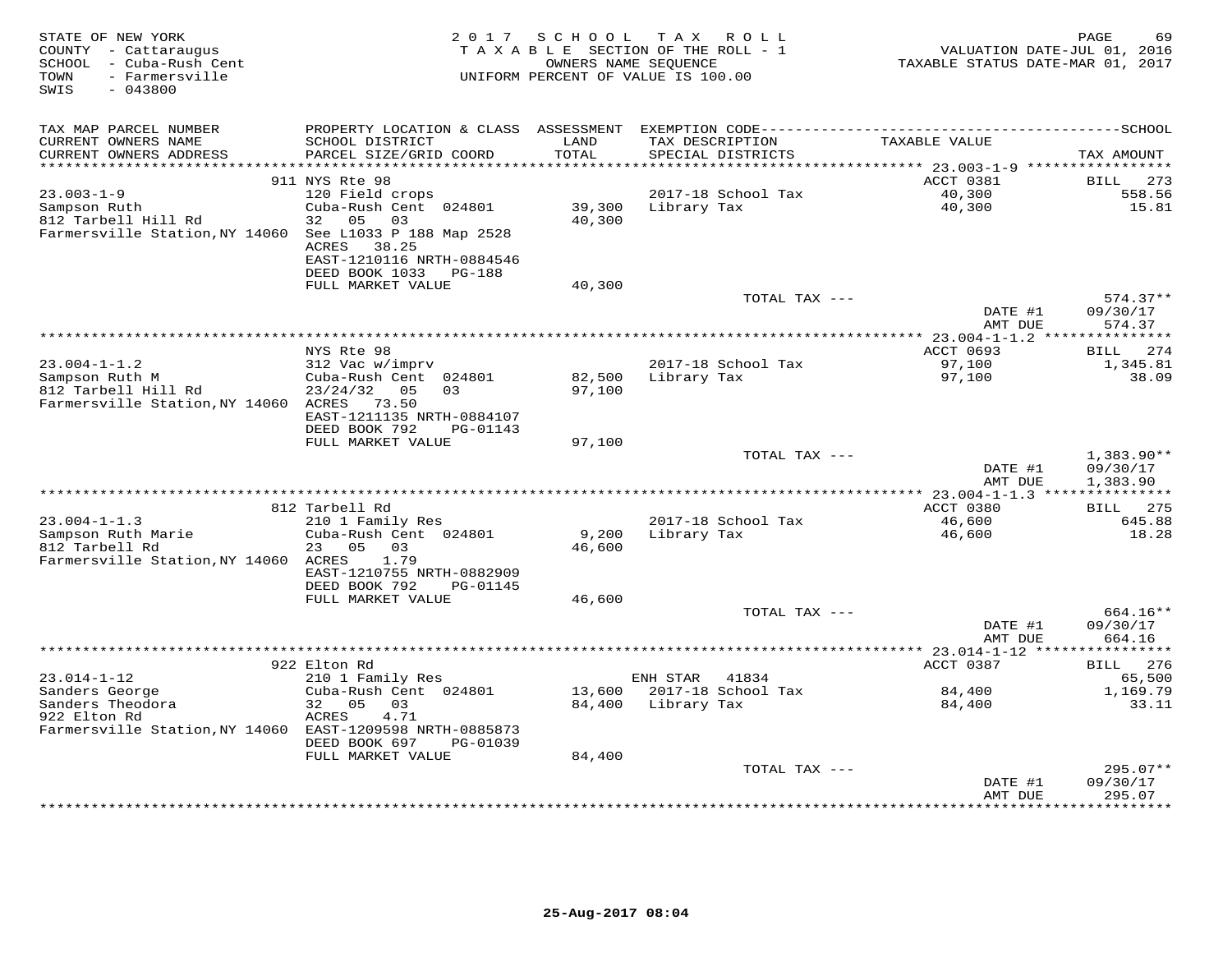| STATE OF NEW YORK<br>COUNTY - Cattaraugus<br>SCHOOL - Cuba-Rush Cent<br>- Farmersville<br>TOWN<br>SWIS<br>$-043800$             |                                                                                                                                           | 2017 SCHOOL      | T A X<br>R O L L<br>TAXABLE SECTION OF THE ROLL - 1<br>OWNERS NAME SEQUENCE<br>UNIFORM PERCENT OF VALUE IS 100.00                    | VALUATION DATE-JUL 01, 2016<br>TAXABLE STATUS DATE-MAR 01, 2017 | 70<br>PAGE                       |
|---------------------------------------------------------------------------------------------------------------------------------|-------------------------------------------------------------------------------------------------------------------------------------------|------------------|--------------------------------------------------------------------------------------------------------------------------------------|-----------------------------------------------------------------|----------------------------------|
| TAX MAP PARCEL NUMBER<br>CURRENT OWNERS NAME<br>CURRENT OWNERS ADDRESS                                                          | SCHOOL DISTRICT<br>PARCEL SIZE/GRID COORD                                                                                                 | LAND<br>TOTAL    | PROPERTY LOCATION & CLASS ASSESSMENT EXEMPTION CODE-----------------------------------SCHOOL<br>TAX DESCRIPTION<br>SPECIAL DISTRICTS | TAXABLE VALUE                                                   | TAX AMOUNT                       |
|                                                                                                                                 |                                                                                                                                           | *******          |                                                                                                                                      | ******* 32.004-1-14 ***********                                 |                                  |
|                                                                                                                                 | 9031 Crestlane Dr                                                                                                                         |                  |                                                                                                                                      | ACCT 0289                                                       | 277<br>BILL                      |
| $32.004 - 1 - 14$<br>Sannicola Emil F<br>2192 Katherine Dr<br>Wheatfield, NY 14304                                              | 270 Mfg housing<br>Cuba-Rush Cent 024801<br>12 05<br>03<br><b>ACRES</b><br>2.43<br>EAST-1213680 NRTH-0868007<br>DEED BOOK 8808<br>PG-5001 | 8,100<br>17,700  | 2017-18 School Tax<br>Library Tax                                                                                                    | 17,700<br>17,700                                                | 245.32<br>6.94                   |
|                                                                                                                                 | FULL MARKET VALUE                                                                                                                         | 17,700           |                                                                                                                                      |                                                                 |                                  |
|                                                                                                                                 |                                                                                                                                           |                  | TOTAL TAX ---                                                                                                                        | DATE #1<br>AMT DUE                                              | 252.26**<br>09/30/17<br>252.26   |
|                                                                                                                                 |                                                                                                                                           |                  |                                                                                                                                      | ************ 32.004-1-4.3 ****************                      |                                  |
|                                                                                                                                 | 664 Bush Hill Rd                                                                                                                          |                  |                                                                                                                                      | ACCT 0663                                                       | BILL 278                         |
| $32.004 - 1 - 4.3$<br>Schieno Jacob<br>LaFrance Anthony                                                                         | 312 Vac w/imprv<br>Cuba-Rush Cent 024801<br>20  05  03                                                                                    | 10,900<br>11,900 | 2017-18 School Tax<br>Library Tax                                                                                                    | 11,900<br>11,900                                                | 164.93<br>4.67                   |
| 6538 Wellington Dr.<br>Derby, NY 14075                                                                                          | 2.90<br>ACRES<br>EAST-1213039 NRTH-0871493<br>DEED BOOK 27607 PG-8001                                                                     |                  |                                                                                                                                      |                                                                 |                                  |
| PRIOR OWNER ON 3/01/2017<br>HOSKINS JAMES                                                                                       | FULL MARKET VALUE                                                                                                                         | 11,900           |                                                                                                                                      |                                                                 |                                  |
|                                                                                                                                 |                                                                                                                                           |                  | TOTAL TAX ---                                                                                                                        | DATE #1<br>AMT DUE                                              | $169.60**$<br>09/30/17<br>169.60 |
|                                                                                                                                 |                                                                                                                                           |                  |                                                                                                                                      |                                                                 |                                  |
|                                                                                                                                 | Siloam Rd                                                                                                                                 |                  |                                                                                                                                      | ACCT 1048                                                       | <b>BILL</b><br>279               |
| $23.003 - 1 - 5.4$                                                                                                              | 105 Vac farmland                                                                                                                          |                  | AG DISTOUT 41730                                                                                                                     |                                                                 | 46,371                           |
| Schwab Dairy Farm Property, LLC Cuba-Rush Cent 024801<br>10090 Pigeon Hill Rd<br>Delevan, NY 14042<br>MAY BE SUBJECT TO PAYMENT | $32/40$ 05 03<br>ACRES<br>52.40<br>EAST-1206538 NRTH-0885350<br>DEED BOOK 17225 PG-2005                                                   | 69,700<br>69,700 | 2017-18 School Tax<br>Library Tax                                                                                                    | 23,329<br>23,329                                                | 323.34<br>9.15                   |
| UNDER AGDIST LAW TIL 2024                                                                                                       | FULL MARKET VALUE                                                                                                                         | 69,700           |                                                                                                                                      |                                                                 |                                  |
|                                                                                                                                 |                                                                                                                                           |                  | TOTAL TAX ---                                                                                                                        | DATE #1<br>AMT DUE                                              | $332.49**$<br>09/30/17<br>332.49 |
|                                                                                                                                 |                                                                                                                                           |                  |                                                                                                                                      |                                                                 | ***********                      |
|                                                                                                                                 | 8145 Hardy Crn. Rd                                                                                                                        |                  |                                                                                                                                      | ACCT 0097                                                       | 280<br><b>BILL</b>               |
| $41.002 - 1 - 18$                                                                                                               | 240 Rural res                                                                                                                             |                  | ENH STAR<br>41834                                                                                                                    |                                                                 | 44,000                           |
| Schwartz James M<br>8145 Hardy Cr. Rd                                                                                           | Cuba-Rush Cent 024801<br>01 05<br>03                                                                                                      | 23,400<br>44,000 | 2017-18 School Tax<br>Library Tax                                                                                                    | 44,000<br>44,000                                                | 609.84<br>17.26                  |
| Cuba, NY 14727                                                                                                                  | ACRES 13.47<br>EAST-1222094 NRTH-0858354<br>DEED BOOK 907<br>PG-00654                                                                     |                  |                                                                                                                                      |                                                                 |                                  |
|                                                                                                                                 | FULL MARKET VALUE                                                                                                                         | 44,000           |                                                                                                                                      |                                                                 |                                  |
|                                                                                                                                 |                                                                                                                                           |                  | TOTAL TAX ---                                                                                                                        | DATE #1                                                         | $17.26**$<br>09/30/17<br>17.26   |
|                                                                                                                                 |                                                                                                                                           |                  | ****************************                                                                                                         | AMT DUE<br>*************                                        | * * * * * * * *                  |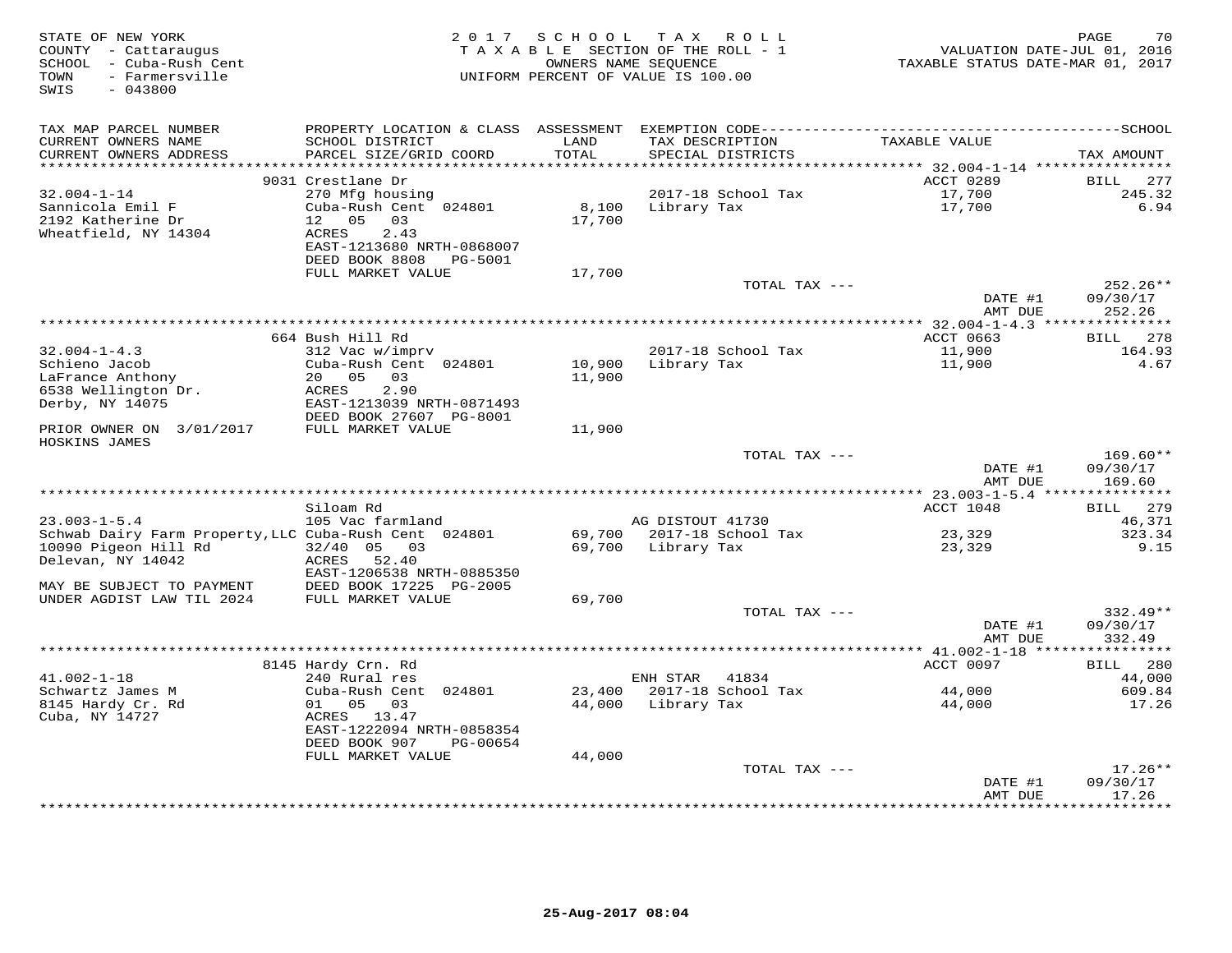| TAX MAP PARCEL NUMBER<br>PROPERTY LOCATION & CLASS ASSESSMENT<br>CURRENT OWNERS NAME<br>SCHOOL DISTRICT<br>TAX DESCRIPTION<br>TAXABLE VALUE<br>LAND<br>CURRENT OWNERS ADDRESS<br>PARCEL SIZE/GRID COORD<br>TOTAL<br>SPECIAL DISTRICTS<br>TAX AMOUNT<br>***************<br>******<br>***** 41.002-1-21.4 ***************<br>126 Clark Rd<br>ACCT 1001<br><b>BILL</b><br>281<br>280 Res Multiple<br><b>BAS STAR</b><br>30,000<br>$41.002 - 1 - 21.4$<br>41854<br>Seymour Douglas P<br>Cuba-Rush Cent 024801<br>21,000<br>2017-18 School Tax<br>112,300<br>1,556.49<br>Seymour Nancy D<br>05<br>03<br>Library Tax<br>01<br>112,300<br>112,300<br>44.06<br>PO Box 346<br>ACRES<br>10.60<br>Rushford, NY 14777<br>EAST-1220586 NRTH-0856270<br>DEED BOOK 976<br>PG-228<br>FULL MARKET VALUE<br>112,300<br>TOTAL TAX ---<br>$1,184.74**$<br>DATE #1<br>09/30/17<br>1,184.74<br>AMT DUE<br>********** 41.002-1-1.1 ****************<br>ACCT 0011<br>Hardy Crn. Rd<br>282<br>BILL<br>$41.002 - 1 - 1.1$<br>322 Rural vac>10<br>2017-18 School Tax<br>32,100<br>444.91<br>Shinn Thomas<br>Cuba-Rush Cent 024801<br>Library Tax<br>12.59<br>32,100<br>32,100<br>Shinn Donna<br>18 05<br>03<br>32,100<br>ACRES 25.15<br>305 Retreat Rd<br>EAST-1212232 NRTH-0862544<br>Southampton, NJ 08088<br>DEED BOOK 16668 PG-4001<br>FULL MARKET VALUE<br>32,100<br>TOTAL TAX ---<br>$457.50**$<br>DATE #1<br>09/30/17<br>457.50<br>AMT DUE<br>**** 41.002-1-1.4 ***************<br>ACCT 1103<br>704 Hardy Crn. Rd<br>283<br>BILL<br>$41.002 - 1 - 1.4$<br>107,600<br>1,491.34<br>260 Seasonal res<br>2017-18 School Tax<br>Shinn Thomas M<br>Cuba-Rush Cent 024801<br>32,000<br>Library Tax<br>42.21<br>107,600<br>Shinn Kenneth W<br>18<br>0.5<br>0.3<br>107,600<br>305 Retreat Rd<br>25.00 BANK<br>ACRES<br>017<br>South Ampton, NJ 08088<br>EAST-1212032 NRTH-0862541<br>DEED BOOK 1836<br>PG-4003<br>FULL MARKET VALUE<br>107,600<br>TOTAL TAX ---<br>$1,533.55**$<br>DATE #1<br>09/30/17<br>AMT DUE<br>1,533.55<br>***********<br>9786 NYS Rte 98<br>ACCT 0071<br>284<br>BILL<br>$23.014 - 1 - 43$<br>210 1 Family Res<br><b>BAS STAR</b><br>41854<br>30,000<br>Silsby Dianna<br>Cuba-Rush Cent 024801<br>9,600<br>2017-18 School Tax<br>78,200<br>1,083.86<br>9786 Rte 98<br>05<br>32<br>03<br>78,200<br>Library Tax<br>78,200<br>30.68<br>Farmersville Station, NY 14060<br>2.07<br>ACRES<br>EAST-1209280 NRTH-0883910<br>DEED BOOK 936<br><b>PG-800</b><br>FULL MARKET VALUE<br>78,200<br>698.74**<br>TOTAL TAX ---<br>09/30/17<br>DATE #1<br>AMT DUE<br>698.74<br>* * * * * * * * * | STATE OF NEW YORK<br>COUNTY - Cattaraugus<br>SCHOOL - Cuba-Rush Cent<br>- Farmersville<br>TOWN<br>$-043800$<br>SWIS | 2017 | SCHOOL<br>OWNERS NAME SEQUENCE | T A X<br>R O L L<br>TAXABLE SECTION OF THE ROLL - 1<br>UNIFORM PERCENT OF VALUE IS 100.00 | VALUATION DATE-JUL 01, 2016<br>TAXABLE STATUS DATE-MAR 01, 2017 | 71<br>PAGE |
|--------------------------------------------------------------------------------------------------------------------------------------------------------------------------------------------------------------------------------------------------------------------------------------------------------------------------------------------------------------------------------------------------------------------------------------------------------------------------------------------------------------------------------------------------------------------------------------------------------------------------------------------------------------------------------------------------------------------------------------------------------------------------------------------------------------------------------------------------------------------------------------------------------------------------------------------------------------------------------------------------------------------------------------------------------------------------------------------------------------------------------------------------------------------------------------------------------------------------------------------------------------------------------------------------------------------------------------------------------------------------------------------------------------------------------------------------------------------------------------------------------------------------------------------------------------------------------------------------------------------------------------------------------------------------------------------------------------------------------------------------------------------------------------------------------------------------------------------------------------------------------------------------------------------------------------------------------------------------------------------------------------------------------------------------------------------------------------------------------------------------------------------------------------------------------------------------------------------------------------------------------------------------------------------------------------------------------------------------------------------------------------------------------------------------------------------------------------------------------------------------------------------------------------------------------------------------|---------------------------------------------------------------------------------------------------------------------|------|--------------------------------|-------------------------------------------------------------------------------------------|-----------------------------------------------------------------|------------|
|                                                                                                                                                                                                                                                                                                                                                                                                                                                                                                                                                                                                                                                                                                                                                                                                                                                                                                                                                                                                                                                                                                                                                                                                                                                                                                                                                                                                                                                                                                                                                                                                                                                                                                                                                                                                                                                                                                                                                                                                                                                                                                                                                                                                                                                                                                                                                                                                                                                                                                                                                                          |                                                                                                                     |      |                                |                                                                                           |                                                                 |            |
|                                                                                                                                                                                                                                                                                                                                                                                                                                                                                                                                                                                                                                                                                                                                                                                                                                                                                                                                                                                                                                                                                                                                                                                                                                                                                                                                                                                                                                                                                                                                                                                                                                                                                                                                                                                                                                                                                                                                                                                                                                                                                                                                                                                                                                                                                                                                                                                                                                                                                                                                                                          |                                                                                                                     |      |                                |                                                                                           |                                                                 |            |
|                                                                                                                                                                                                                                                                                                                                                                                                                                                                                                                                                                                                                                                                                                                                                                                                                                                                                                                                                                                                                                                                                                                                                                                                                                                                                                                                                                                                                                                                                                                                                                                                                                                                                                                                                                                                                                                                                                                                                                                                                                                                                                                                                                                                                                                                                                                                                                                                                                                                                                                                                                          |                                                                                                                     |      |                                |                                                                                           |                                                                 |            |
|                                                                                                                                                                                                                                                                                                                                                                                                                                                                                                                                                                                                                                                                                                                                                                                                                                                                                                                                                                                                                                                                                                                                                                                                                                                                                                                                                                                                                                                                                                                                                                                                                                                                                                                                                                                                                                                                                                                                                                                                                                                                                                                                                                                                                                                                                                                                                                                                                                                                                                                                                                          |                                                                                                                     |      |                                |                                                                                           |                                                                 |            |
|                                                                                                                                                                                                                                                                                                                                                                                                                                                                                                                                                                                                                                                                                                                                                                                                                                                                                                                                                                                                                                                                                                                                                                                                                                                                                                                                                                                                                                                                                                                                                                                                                                                                                                                                                                                                                                                                                                                                                                                                                                                                                                                                                                                                                                                                                                                                                                                                                                                                                                                                                                          |                                                                                                                     |      |                                |                                                                                           |                                                                 |            |
|                                                                                                                                                                                                                                                                                                                                                                                                                                                                                                                                                                                                                                                                                                                                                                                                                                                                                                                                                                                                                                                                                                                                                                                                                                                                                                                                                                                                                                                                                                                                                                                                                                                                                                                                                                                                                                                                                                                                                                                                                                                                                                                                                                                                                                                                                                                                                                                                                                                                                                                                                                          |                                                                                                                     |      |                                |                                                                                           |                                                                 |            |
|                                                                                                                                                                                                                                                                                                                                                                                                                                                                                                                                                                                                                                                                                                                                                                                                                                                                                                                                                                                                                                                                                                                                                                                                                                                                                                                                                                                                                                                                                                                                                                                                                                                                                                                                                                                                                                                                                                                                                                                                                                                                                                                                                                                                                                                                                                                                                                                                                                                                                                                                                                          |                                                                                                                     |      |                                |                                                                                           |                                                                 |            |
|                                                                                                                                                                                                                                                                                                                                                                                                                                                                                                                                                                                                                                                                                                                                                                                                                                                                                                                                                                                                                                                                                                                                                                                                                                                                                                                                                                                                                                                                                                                                                                                                                                                                                                                                                                                                                                                                                                                                                                                                                                                                                                                                                                                                                                                                                                                                                                                                                                                                                                                                                                          |                                                                                                                     |      |                                |                                                                                           |                                                                 |            |
|                                                                                                                                                                                                                                                                                                                                                                                                                                                                                                                                                                                                                                                                                                                                                                                                                                                                                                                                                                                                                                                                                                                                                                                                                                                                                                                                                                                                                                                                                                                                                                                                                                                                                                                                                                                                                                                                                                                                                                                                                                                                                                                                                                                                                                                                                                                                                                                                                                                                                                                                                                          |                                                                                                                     |      |                                |                                                                                           |                                                                 |            |
|                                                                                                                                                                                                                                                                                                                                                                                                                                                                                                                                                                                                                                                                                                                                                                                                                                                                                                                                                                                                                                                                                                                                                                                                                                                                                                                                                                                                                                                                                                                                                                                                                                                                                                                                                                                                                                                                                                                                                                                                                                                                                                                                                                                                                                                                                                                                                                                                                                                                                                                                                                          |                                                                                                                     |      |                                |                                                                                           |                                                                 |            |
|                                                                                                                                                                                                                                                                                                                                                                                                                                                                                                                                                                                                                                                                                                                                                                                                                                                                                                                                                                                                                                                                                                                                                                                                                                                                                                                                                                                                                                                                                                                                                                                                                                                                                                                                                                                                                                                                                                                                                                                                                                                                                                                                                                                                                                                                                                                                                                                                                                                                                                                                                                          |                                                                                                                     |      |                                |                                                                                           |                                                                 |            |
|                                                                                                                                                                                                                                                                                                                                                                                                                                                                                                                                                                                                                                                                                                                                                                                                                                                                                                                                                                                                                                                                                                                                                                                                                                                                                                                                                                                                                                                                                                                                                                                                                                                                                                                                                                                                                                                                                                                                                                                                                                                                                                                                                                                                                                                                                                                                                                                                                                                                                                                                                                          |                                                                                                                     |      |                                |                                                                                           |                                                                 |            |
|                                                                                                                                                                                                                                                                                                                                                                                                                                                                                                                                                                                                                                                                                                                                                                                                                                                                                                                                                                                                                                                                                                                                                                                                                                                                                                                                                                                                                                                                                                                                                                                                                                                                                                                                                                                                                                                                                                                                                                                                                                                                                                                                                                                                                                                                                                                                                                                                                                                                                                                                                                          |                                                                                                                     |      |                                |                                                                                           |                                                                 |            |
|                                                                                                                                                                                                                                                                                                                                                                                                                                                                                                                                                                                                                                                                                                                                                                                                                                                                                                                                                                                                                                                                                                                                                                                                                                                                                                                                                                                                                                                                                                                                                                                                                                                                                                                                                                                                                                                                                                                                                                                                                                                                                                                                                                                                                                                                                                                                                                                                                                                                                                                                                                          |                                                                                                                     |      |                                |                                                                                           |                                                                 |            |
|                                                                                                                                                                                                                                                                                                                                                                                                                                                                                                                                                                                                                                                                                                                                                                                                                                                                                                                                                                                                                                                                                                                                                                                                                                                                                                                                                                                                                                                                                                                                                                                                                                                                                                                                                                                                                                                                                                                                                                                                                                                                                                                                                                                                                                                                                                                                                                                                                                                                                                                                                                          |                                                                                                                     |      |                                |                                                                                           |                                                                 |            |
|                                                                                                                                                                                                                                                                                                                                                                                                                                                                                                                                                                                                                                                                                                                                                                                                                                                                                                                                                                                                                                                                                                                                                                                                                                                                                                                                                                                                                                                                                                                                                                                                                                                                                                                                                                                                                                                                                                                                                                                                                                                                                                                                                                                                                                                                                                                                                                                                                                                                                                                                                                          |                                                                                                                     |      |                                |                                                                                           |                                                                 |            |
|                                                                                                                                                                                                                                                                                                                                                                                                                                                                                                                                                                                                                                                                                                                                                                                                                                                                                                                                                                                                                                                                                                                                                                                                                                                                                                                                                                                                                                                                                                                                                                                                                                                                                                                                                                                                                                                                                                                                                                                                                                                                                                                                                                                                                                                                                                                                                                                                                                                                                                                                                                          |                                                                                                                     |      |                                |                                                                                           |                                                                 |            |
|                                                                                                                                                                                                                                                                                                                                                                                                                                                                                                                                                                                                                                                                                                                                                                                                                                                                                                                                                                                                                                                                                                                                                                                                                                                                                                                                                                                                                                                                                                                                                                                                                                                                                                                                                                                                                                                                                                                                                                                                                                                                                                                                                                                                                                                                                                                                                                                                                                                                                                                                                                          |                                                                                                                     |      |                                |                                                                                           |                                                                 |            |
|                                                                                                                                                                                                                                                                                                                                                                                                                                                                                                                                                                                                                                                                                                                                                                                                                                                                                                                                                                                                                                                                                                                                                                                                                                                                                                                                                                                                                                                                                                                                                                                                                                                                                                                                                                                                                                                                                                                                                                                                                                                                                                                                                                                                                                                                                                                                                                                                                                                                                                                                                                          |                                                                                                                     |      |                                |                                                                                           |                                                                 |            |
|                                                                                                                                                                                                                                                                                                                                                                                                                                                                                                                                                                                                                                                                                                                                                                                                                                                                                                                                                                                                                                                                                                                                                                                                                                                                                                                                                                                                                                                                                                                                                                                                                                                                                                                                                                                                                                                                                                                                                                                                                                                                                                                                                                                                                                                                                                                                                                                                                                                                                                                                                                          |                                                                                                                     |      |                                |                                                                                           |                                                                 |            |
|                                                                                                                                                                                                                                                                                                                                                                                                                                                                                                                                                                                                                                                                                                                                                                                                                                                                                                                                                                                                                                                                                                                                                                                                                                                                                                                                                                                                                                                                                                                                                                                                                                                                                                                                                                                                                                                                                                                                                                                                                                                                                                                                                                                                                                                                                                                                                                                                                                                                                                                                                                          |                                                                                                                     |      |                                |                                                                                           |                                                                 |            |
|                                                                                                                                                                                                                                                                                                                                                                                                                                                                                                                                                                                                                                                                                                                                                                                                                                                                                                                                                                                                                                                                                                                                                                                                                                                                                                                                                                                                                                                                                                                                                                                                                                                                                                                                                                                                                                                                                                                                                                                                                                                                                                                                                                                                                                                                                                                                                                                                                                                                                                                                                                          |                                                                                                                     |      |                                |                                                                                           |                                                                 |            |
|                                                                                                                                                                                                                                                                                                                                                                                                                                                                                                                                                                                                                                                                                                                                                                                                                                                                                                                                                                                                                                                                                                                                                                                                                                                                                                                                                                                                                                                                                                                                                                                                                                                                                                                                                                                                                                                                                                                                                                                                                                                                                                                                                                                                                                                                                                                                                                                                                                                                                                                                                                          |                                                                                                                     |      |                                |                                                                                           |                                                                 |            |
|                                                                                                                                                                                                                                                                                                                                                                                                                                                                                                                                                                                                                                                                                                                                                                                                                                                                                                                                                                                                                                                                                                                                                                                                                                                                                                                                                                                                                                                                                                                                                                                                                                                                                                                                                                                                                                                                                                                                                                                                                                                                                                                                                                                                                                                                                                                                                                                                                                                                                                                                                                          |                                                                                                                     |      |                                |                                                                                           |                                                                 |            |
|                                                                                                                                                                                                                                                                                                                                                                                                                                                                                                                                                                                                                                                                                                                                                                                                                                                                                                                                                                                                                                                                                                                                                                                                                                                                                                                                                                                                                                                                                                                                                                                                                                                                                                                                                                                                                                                                                                                                                                                                                                                                                                                                                                                                                                                                                                                                                                                                                                                                                                                                                                          |                                                                                                                     |      |                                |                                                                                           |                                                                 |            |
|                                                                                                                                                                                                                                                                                                                                                                                                                                                                                                                                                                                                                                                                                                                                                                                                                                                                                                                                                                                                                                                                                                                                                                                                                                                                                                                                                                                                                                                                                                                                                                                                                                                                                                                                                                                                                                                                                                                                                                                                                                                                                                                                                                                                                                                                                                                                                                                                                                                                                                                                                                          |                                                                                                                     |      |                                |                                                                                           |                                                                 |            |
|                                                                                                                                                                                                                                                                                                                                                                                                                                                                                                                                                                                                                                                                                                                                                                                                                                                                                                                                                                                                                                                                                                                                                                                                                                                                                                                                                                                                                                                                                                                                                                                                                                                                                                                                                                                                                                                                                                                                                                                                                                                                                                                                                                                                                                                                                                                                                                                                                                                                                                                                                                          |                                                                                                                     |      |                                |                                                                                           |                                                                 |            |
|                                                                                                                                                                                                                                                                                                                                                                                                                                                                                                                                                                                                                                                                                                                                                                                                                                                                                                                                                                                                                                                                                                                                                                                                                                                                                                                                                                                                                                                                                                                                                                                                                                                                                                                                                                                                                                                                                                                                                                                                                                                                                                                                                                                                                                                                                                                                                                                                                                                                                                                                                                          |                                                                                                                     |      |                                |                                                                                           |                                                                 |            |
|                                                                                                                                                                                                                                                                                                                                                                                                                                                                                                                                                                                                                                                                                                                                                                                                                                                                                                                                                                                                                                                                                                                                                                                                                                                                                                                                                                                                                                                                                                                                                                                                                                                                                                                                                                                                                                                                                                                                                                                                                                                                                                                                                                                                                                                                                                                                                                                                                                                                                                                                                                          |                                                                                                                     |      |                                |                                                                                           |                                                                 |            |
|                                                                                                                                                                                                                                                                                                                                                                                                                                                                                                                                                                                                                                                                                                                                                                                                                                                                                                                                                                                                                                                                                                                                                                                                                                                                                                                                                                                                                                                                                                                                                                                                                                                                                                                                                                                                                                                                                                                                                                                                                                                                                                                                                                                                                                                                                                                                                                                                                                                                                                                                                                          |                                                                                                                     |      |                                |                                                                                           |                                                                 |            |
|                                                                                                                                                                                                                                                                                                                                                                                                                                                                                                                                                                                                                                                                                                                                                                                                                                                                                                                                                                                                                                                                                                                                                                                                                                                                                                                                                                                                                                                                                                                                                                                                                                                                                                                                                                                                                                                                                                                                                                                                                                                                                                                                                                                                                                                                                                                                                                                                                                                                                                                                                                          |                                                                                                                     |      |                                |                                                                                           |                                                                 |            |
|                                                                                                                                                                                                                                                                                                                                                                                                                                                                                                                                                                                                                                                                                                                                                                                                                                                                                                                                                                                                                                                                                                                                                                                                                                                                                                                                                                                                                                                                                                                                                                                                                                                                                                                                                                                                                                                                                                                                                                                                                                                                                                                                                                                                                                                                                                                                                                                                                                                                                                                                                                          |                                                                                                                     |      |                                |                                                                                           |                                                                 |            |
|                                                                                                                                                                                                                                                                                                                                                                                                                                                                                                                                                                                                                                                                                                                                                                                                                                                                                                                                                                                                                                                                                                                                                                                                                                                                                                                                                                                                                                                                                                                                                                                                                                                                                                                                                                                                                                                                                                                                                                                                                                                                                                                                                                                                                                                                                                                                                                                                                                                                                                                                                                          |                                                                                                                     |      |                                |                                                                                           |                                                                 |            |
|                                                                                                                                                                                                                                                                                                                                                                                                                                                                                                                                                                                                                                                                                                                                                                                                                                                                                                                                                                                                                                                                                                                                                                                                                                                                                                                                                                                                                                                                                                                                                                                                                                                                                                                                                                                                                                                                                                                                                                                                                                                                                                                                                                                                                                                                                                                                                                                                                                                                                                                                                                          |                                                                                                                     |      |                                |                                                                                           |                                                                 |            |
|                                                                                                                                                                                                                                                                                                                                                                                                                                                                                                                                                                                                                                                                                                                                                                                                                                                                                                                                                                                                                                                                                                                                                                                                                                                                                                                                                                                                                                                                                                                                                                                                                                                                                                                                                                                                                                                                                                                                                                                                                                                                                                                                                                                                                                                                                                                                                                                                                                                                                                                                                                          |                                                                                                                     |      |                                |                                                                                           |                                                                 |            |
|                                                                                                                                                                                                                                                                                                                                                                                                                                                                                                                                                                                                                                                                                                                                                                                                                                                                                                                                                                                                                                                                                                                                                                                                                                                                                                                                                                                                                                                                                                                                                                                                                                                                                                                                                                                                                                                                                                                                                                                                                                                                                                                                                                                                                                                                                                                                                                                                                                                                                                                                                                          |                                                                                                                     |      |                                |                                                                                           |                                                                 |            |
|                                                                                                                                                                                                                                                                                                                                                                                                                                                                                                                                                                                                                                                                                                                                                                                                                                                                                                                                                                                                                                                                                                                                                                                                                                                                                                                                                                                                                                                                                                                                                                                                                                                                                                                                                                                                                                                                                                                                                                                                                                                                                                                                                                                                                                                                                                                                                                                                                                                                                                                                                                          |                                                                                                                     |      |                                |                                                                                           |                                                                 |            |
|                                                                                                                                                                                                                                                                                                                                                                                                                                                                                                                                                                                                                                                                                                                                                                                                                                                                                                                                                                                                                                                                                                                                                                                                                                                                                                                                                                                                                                                                                                                                                                                                                                                                                                                                                                                                                                                                                                                                                                                                                                                                                                                                                                                                                                                                                                                                                                                                                                                                                                                                                                          |                                                                                                                     |      |                                |                                                                                           |                                                                 |            |
|                                                                                                                                                                                                                                                                                                                                                                                                                                                                                                                                                                                                                                                                                                                                                                                                                                                                                                                                                                                                                                                                                                                                                                                                                                                                                                                                                                                                                                                                                                                                                                                                                                                                                                                                                                                                                                                                                                                                                                                                                                                                                                                                                                                                                                                                                                                                                                                                                                                                                                                                                                          |                                                                                                                     |      |                                |                                                                                           |                                                                 |            |
|                                                                                                                                                                                                                                                                                                                                                                                                                                                                                                                                                                                                                                                                                                                                                                                                                                                                                                                                                                                                                                                                                                                                                                                                                                                                                                                                                                                                                                                                                                                                                                                                                                                                                                                                                                                                                                                                                                                                                                                                                                                                                                                                                                                                                                                                                                                                                                                                                                                                                                                                                                          |                                                                                                                     |      |                                |                                                                                           |                                                                 |            |
|                                                                                                                                                                                                                                                                                                                                                                                                                                                                                                                                                                                                                                                                                                                                                                                                                                                                                                                                                                                                                                                                                                                                                                                                                                                                                                                                                                                                                                                                                                                                                                                                                                                                                                                                                                                                                                                                                                                                                                                                                                                                                                                                                                                                                                                                                                                                                                                                                                                                                                                                                                          |                                                                                                                     |      |                                |                                                                                           |                                                                 |            |
|                                                                                                                                                                                                                                                                                                                                                                                                                                                                                                                                                                                                                                                                                                                                                                                                                                                                                                                                                                                                                                                                                                                                                                                                                                                                                                                                                                                                                                                                                                                                                                                                                                                                                                                                                                                                                                                                                                                                                                                                                                                                                                                                                                                                                                                                                                                                                                                                                                                                                                                                                                          |                                                                                                                     |      |                                |                                                                                           |                                                                 |            |
|                                                                                                                                                                                                                                                                                                                                                                                                                                                                                                                                                                                                                                                                                                                                                                                                                                                                                                                                                                                                                                                                                                                                                                                                                                                                                                                                                                                                                                                                                                                                                                                                                                                                                                                                                                                                                                                                                                                                                                                                                                                                                                                                                                                                                                                                                                                                                                                                                                                                                                                                                                          |                                                                                                                     |      |                                |                                                                                           |                                                                 |            |
|                                                                                                                                                                                                                                                                                                                                                                                                                                                                                                                                                                                                                                                                                                                                                                                                                                                                                                                                                                                                                                                                                                                                                                                                                                                                                                                                                                                                                                                                                                                                                                                                                                                                                                                                                                                                                                                                                                                                                                                                                                                                                                                                                                                                                                                                                                                                                                                                                                                                                                                                                                          |                                                                                                                     |      |                                |                                                                                           |                                                                 |            |
|                                                                                                                                                                                                                                                                                                                                                                                                                                                                                                                                                                                                                                                                                                                                                                                                                                                                                                                                                                                                                                                                                                                                                                                                                                                                                                                                                                                                                                                                                                                                                                                                                                                                                                                                                                                                                                                                                                                                                                                                                                                                                                                                                                                                                                                                                                                                                                                                                                                                                                                                                                          |                                                                                                                     |      |                                |                                                                                           |                                                                 |            |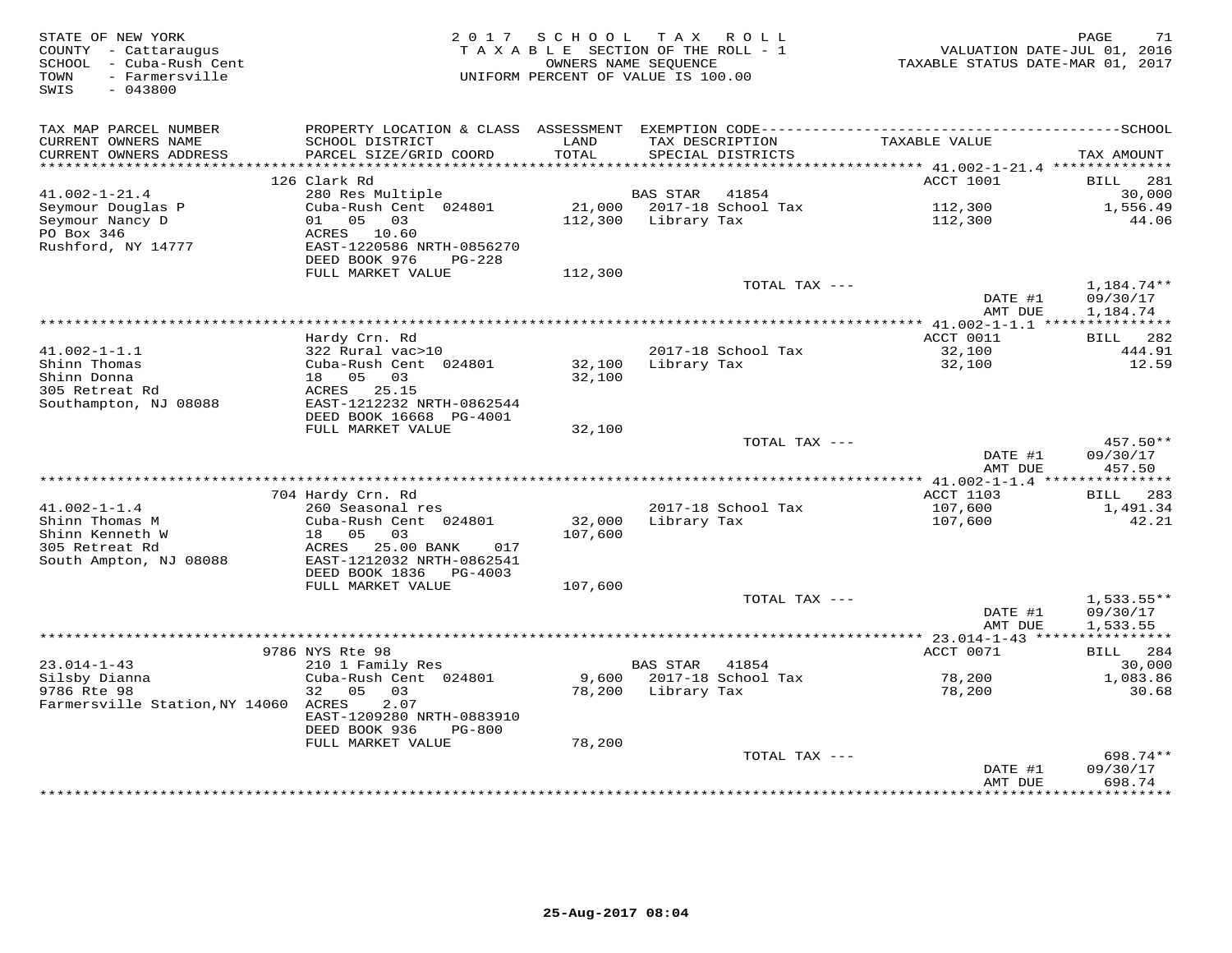| STATE OF NEW YORK<br>COUNTY - Cattaraugus<br>SCHOOL - Cuba-Rush Cent<br>TOWN<br>- Farmersville<br>SWIS<br>$-043800$ | 2 0 1 7                                        | SCHOOL TAX ROLL<br>TAXABLE SECTION OF THE ROLL - 1<br>OWNERS NAME SEQUENCE<br>UNIFORM PERCENT OF VALUE IS 100.00 |                 |                    | VALUATION DATE-JUL 01, 2016<br>TAXABLE STATUS DATE-MAR 01, 2017 | 72<br>PAGE            |
|---------------------------------------------------------------------------------------------------------------------|------------------------------------------------|------------------------------------------------------------------------------------------------------------------|-----------------|--------------------|-----------------------------------------------------------------|-----------------------|
| TAX MAP PARCEL NUMBER                                                                                               |                                                |                                                                                                                  |                 |                    |                                                                 |                       |
| CURRENT OWNERS NAME<br>CURRENT OWNERS ADDRESS                                                                       | SCHOOL DISTRICT<br>PARCEL SIZE/GRID COORD      | LAND<br>TOTAL                                                                                                    | TAX DESCRIPTION | SPECIAL DISTRICTS  | TAXABLE VALUE                                                   | TAX AMOUNT            |
|                                                                                                                     |                                                | ******                                                                                                           |                 |                    | ******* 41.001-1-15.9 **************                            |                       |
| $41.001 - 1 - 15.9$                                                                                                 | 830 Hardy Crn. Rd                              |                                                                                                                  | <b>BAS STAR</b> | 41854              | ACCT 0844                                                       | 285<br>BILL<br>30,000 |
| Sim Andrew                                                                                                          | 270 Mfg housing<br>Cuba-Rush Cent 024801       | 31,000                                                                                                           |                 | 2017-18 School Tax | 57,600                                                          | 798.34                |
| 830 Hardy Corners Rd                                                                                                | 18/26<br>05 03                                 | 57,600                                                                                                           | Library Tax     |                    | 57,600                                                          | 22.60                 |
| Franklinville, NY 14737                                                                                             | 23.70<br>ACRES<br>EAST-1210350 NRTH-0862559    |                                                                                                                  |                 |                    |                                                                 |                       |
|                                                                                                                     | DEED BOOK 20511 PG-2001                        |                                                                                                                  |                 |                    |                                                                 |                       |
|                                                                                                                     | FULL MARKET VALUE                              | 57,600                                                                                                           |                 |                    |                                                                 |                       |
|                                                                                                                     |                                                |                                                                                                                  |                 | TOTAL TAX ---      |                                                                 | 405.14**              |
|                                                                                                                     |                                                |                                                                                                                  |                 |                    | DATE #1<br>AMT DUE                                              | 09/30/17<br>405.14    |
|                                                                                                                     |                                                |                                                                                                                  |                 |                    | $***$ 41.001-1-28 ****                                          | * * * * * * * * * * * |
| $41.001 - 1 - 28$                                                                                                   | 1231 Hardy Crn. Rd                             |                                                                                                                  |                 |                    | ACCT 0151<br>36,400                                             | 286<br>BILL           |
| Siminski Sharon E                                                                                                   | 260 Seasonal res<br>Cuba-Rush Cent 024801      | 19,100                                                                                                           | Library Tax     | 2017-18 School Tax | 36,400                                                          | 504.51<br>14.28       |
| 8489 County Rd                                                                                                      | 34 05<br>03                                    | 36,400                                                                                                           |                 |                    |                                                                 |                       |
| East Amherst, NY 14051                                                                                              | ACRES<br>9.01                                  |                                                                                                                  |                 |                    |                                                                 |                       |
|                                                                                                                     | EAST-1205019 NRTH-0861436                      |                                                                                                                  |                 |                    |                                                                 |                       |
|                                                                                                                     | DEED BOOK 4843<br>PG-6002                      |                                                                                                                  |                 |                    |                                                                 |                       |
|                                                                                                                     | FULL MARKET VALUE                              | 36,400                                                                                                           |                 |                    |                                                                 |                       |
|                                                                                                                     |                                                |                                                                                                                  |                 | TOTAL TAX ---      | DATE #1                                                         | 518.79**<br>09/30/17  |
|                                                                                                                     |                                                |                                                                                                                  |                 |                    | AMT DUE                                                         | 518.79                |
| ******************************                                                                                      |                                                |                                                                                                                  |                 |                    |                                                                 |                       |
|                                                                                                                     | NYS Rte 98                                     |                                                                                                                  |                 |                    | ACCT 1181                                                       | 287<br>BILL           |
| $23.003 - 1 - 15.1$                                                                                                 | 105 Vac farmland                               |                                                                                                                  | AG DIST         | 41720              |                                                                 | 15,290                |
| Slabaugh Sam A.                                                                                                     | Cuba-Rush Cent 024801                          | 44,900                                                                                                           |                 | 2017-18 School Tax | 29,610                                                          | 410.40                |
| Slabaugh Elizabeth<br>9526 Older Hill Road                                                                          | 05<br>03<br>31<br>ACRES<br>43.05               | 44,900                                                                                                           | Library Tax     |                    | 29,610                                                          | 11.62                 |
| Franklinville, NY 14737                                                                                             | EAST-1207188 NRTH-0880426                      |                                                                                                                  |                 |                    |                                                                 |                       |
|                                                                                                                     | DEED BOOK 23341 PG-8001                        |                                                                                                                  |                 |                    |                                                                 |                       |
| MAY BE SUBJECT TO PAYMENT                                                                                           | FULL MARKET VALUE                              | 44,900                                                                                                           |                 |                    |                                                                 |                       |
| UNDER AGDIST LAW TIL 2021                                                                                           |                                                |                                                                                                                  |                 |                    |                                                                 |                       |
|                                                                                                                     |                                                |                                                                                                                  |                 | TOTAL TAX ---      |                                                                 | 422.02**              |
|                                                                                                                     |                                                |                                                                                                                  |                 |                    | DATE #1                                                         | 09/30/17              |
|                                                                                                                     |                                                |                                                                                                                  |                 |                    | AMT DUE                                                         | 422.02<br>*********** |
|                                                                                                                     | 949 Back St                                    |                                                                                                                  |                 |                    | ACCT 0133                                                       | <b>BILL</b><br>288    |
| $23.014 - 1 - 18$                                                                                                   | 447 Truck termnl                               |                                                                                                                  |                 | 2017-18 School Tax | 95,500                                                          | 1,323.64              |
| Slocum David W Inc                                                                                                  | Cuba-Rush Cent 024801                          | 7,400                                                                                                            | Library Tax     |                    | 95,500                                                          | 37.47                 |
| 948 Back St                                                                                                         | 32 05<br>03                                    | 95,500                                                                                                           |                 |                    |                                                                 |                       |
| PO Box 157                                                                                                          | FRNT 114.50 DPTH 152.00                        |                                                                                                                  |                 |                    |                                                                 |                       |
| Farmersville StationNY 14060 EAST-1208922 NRTH-0885400                                                              |                                                |                                                                                                                  |                 |                    |                                                                 |                       |
|                                                                                                                     | DEED BOOK 771<br>PG-00322<br>FULL MARKET VALUE | 95,500                                                                                                           |                 |                    |                                                                 |                       |
|                                                                                                                     |                                                |                                                                                                                  |                 | TOTAL TAX ---      |                                                                 | $1,361.11**$          |
|                                                                                                                     |                                                |                                                                                                                  |                 |                    | DATE #1                                                         | 09/30/17              |
|                                                                                                                     |                                                |                                                                                                                  |                 |                    | AMT DUE                                                         | 1,361.11              |
|                                                                                                                     |                                                |                                                                                                                  |                 |                    |                                                                 | **********            |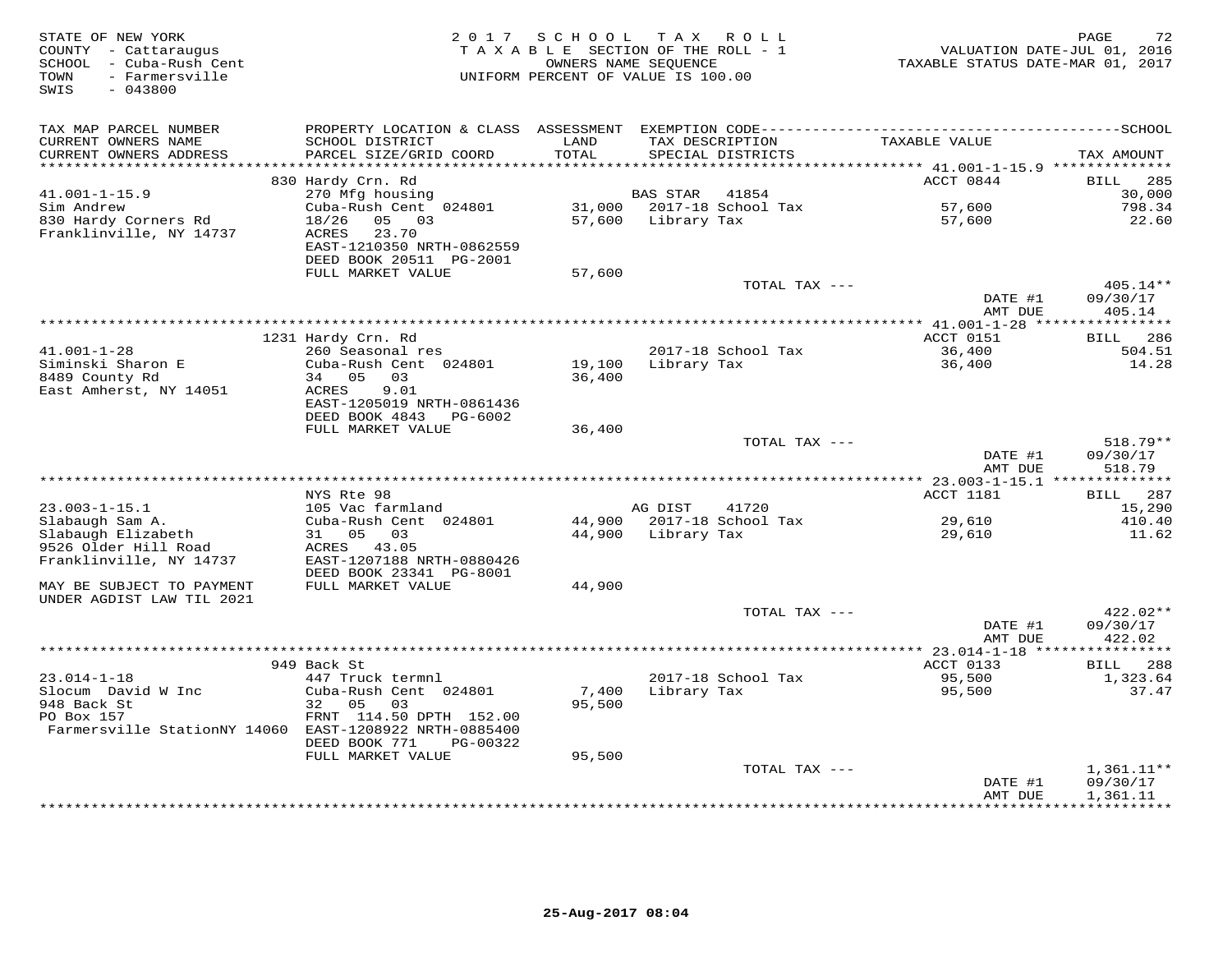| STATE OF NEW YORK<br>COUNTY - Cattaraugus<br>SCHOOL - Cuba-Rush Cent<br>TOWN<br>- Farmersville<br>SWIS<br>$-043800$ |                                                |                   | 2017 SCHOOL TAX ROLL<br>TAXABLE SECTION OF THE ROLL - 1<br>OWNERS NAME SEQUENCE<br>UNIFORM PERCENT OF VALUE IS 100.00 | VALUATION DATE-JUL 01, 2016<br>TAXABLE STATUS DATE-MAR 01, 2017 | PAGE<br>73               |
|---------------------------------------------------------------------------------------------------------------------|------------------------------------------------|-------------------|-----------------------------------------------------------------------------------------------------------------------|-----------------------------------------------------------------|--------------------------|
| TAX MAP PARCEL NUMBER                                                                                               |                                                |                   |                                                                                                                       |                                                                 |                          |
| CURRENT OWNERS NAME<br>CURRENT OWNERS ADDRESS                                                                       | SCHOOL DISTRICT<br>PARCEL SIZE/GRID COORD      | LAND<br>TOTAL     | TAX DESCRIPTION<br>SPECIAL DISTRICTS                                                                                  | TAXABLE VALUE                                                   | TAX AMOUNT               |
| **********************                                                                                              |                                                | ************      |                                                                                                                       |                                                                 |                          |
|                                                                                                                     | 964 Co Rd 21                                   |                   |                                                                                                                       | ACCT 0455                                                       | 289<br>BILL              |
| $23.014 - 1 - 34$                                                                                                   | 312 Vac w/imprv                                |                   | 2017-18 School Tax                                                                                                    | 1,500                                                           | 20.79                    |
| Slocum David                                                                                                        | Cuba-Rush Cent 024801                          | 1,000             | Library Tax                                                                                                           | 1,500                                                           | 0.59                     |
| 948 Back St                                                                                                         | 32<br>05<br>03                                 | 1,500             |                                                                                                                       |                                                                 |                          |
| Farmersville Station, NY 14060 FRNT 173.00 DPTH 162.00                                                              |                                                |                   |                                                                                                                       |                                                                 |                          |
|                                                                                                                     | ACRES<br>0.64                                  |                   |                                                                                                                       |                                                                 |                          |
|                                                                                                                     | EAST-1208830 NRTH-0885053                      |                   |                                                                                                                       |                                                                 |                          |
|                                                                                                                     | DEED BOOK 6608<br>PG-7001<br>FULL MARKET VALUE | 1,500             |                                                                                                                       |                                                                 |                          |
|                                                                                                                     |                                                |                   | TOTAL TAX ---                                                                                                         |                                                                 | 21.38**                  |
|                                                                                                                     |                                                |                   |                                                                                                                       | DATE #1                                                         | 09/30/17                 |
|                                                                                                                     |                                                |                   |                                                                                                                       | AMT DUE                                                         | 21.38                    |
|                                                                                                                     |                                                |                   |                                                                                                                       |                                                                 |                          |
|                                                                                                                     | 948 Back St                                    |                   |                                                                                                                       | ACCT 0684                                                       | 290<br>BILL              |
| $23.014 - 1 - 9.2$                                                                                                  | 447 Truck termnl                               |                   | 2017-18 School Tax                                                                                                    | 137,900                                                         | 1,911.30                 |
| Slocum David W<br>PO Box 157                                                                                        | Cuba-Rush Cent 024801<br>32<br>05<br>03        | 11,500<br>137,900 | Library Tax                                                                                                           | 137,900                                                         | 54.10                    |
| Farmersville Station, NY 14060 ACRES                                                                                | 3.30                                           |                   |                                                                                                                       |                                                                 |                          |
|                                                                                                                     | EAST-1208802 NRTH-0885681                      |                   |                                                                                                                       |                                                                 |                          |
|                                                                                                                     | DEED BOOK 15966 PG-5001                        |                   |                                                                                                                       |                                                                 |                          |
|                                                                                                                     | FULL MARKET VALUE                              | 137,900           |                                                                                                                       |                                                                 |                          |
|                                                                                                                     |                                                |                   | TOTAL TAX ---                                                                                                         |                                                                 | $1,965.40**$             |
|                                                                                                                     |                                                |                   |                                                                                                                       | DATE #1                                                         | 09/30/17                 |
|                                                                                                                     |                                                |                   |                                                                                                                       | AMT DUE                                                         | 1,965.40                 |
|                                                                                                                     | 934 Back St                                    |                   |                                                                                                                       | ACCT 0407                                                       | BILL 291                 |
| $23.014 - 1 - 10$                                                                                                   | 210 1 Family Res                               |                   | BAS STAR<br>41854                                                                                                     |                                                                 | 30,000                   |
| Slocum David W                                                                                                      | Cuba-Rush Cent 024801                          | 8,400             | 2017-18 School Tax                                                                                                    | 95,400                                                          | 1,322.25                 |
| Slocum Donna                                                                                                        | 32 05<br>03                                    |                   | 95,400 Library Tax                                                                                                    | 95,400                                                          | 37.43                    |
| PO Box 157                                                                                                          | ACRES<br>1.25                                  |                   |                                                                                                                       |                                                                 |                          |
| Farmersville Station, NY 14060 EAST-1209080 NRTH-0885715                                                            |                                                |                   |                                                                                                                       |                                                                 |                          |
|                                                                                                                     | DEED BOOK 15966 PG-5001                        |                   |                                                                                                                       |                                                                 |                          |
|                                                                                                                     | FULL MARKET VALUE                              | 95,400            |                                                                                                                       |                                                                 |                          |
|                                                                                                                     |                                                |                   | TOTAL TAX ---                                                                                                         |                                                                 | 943.88**                 |
|                                                                                                                     |                                                |                   |                                                                                                                       | DATE #1<br>AMT DUE                                              | 09/30/17<br>943.88       |
|                                                                                                                     |                                                |                   |                                                                                                                       |                                                                 |                          |
|                                                                                                                     | 939 Back St                                    |                   |                                                                                                                       | ACCT 0131                                                       | 292<br><b>BILL</b>       |
| $23.014 - 1 - 17$                                                                                                   | 210 1 Family Res                               |                   | <b>BAS STAR</b><br>41854                                                                                              |                                                                 | 30,000                   |
| Slocum Kimberly L                                                                                                   | Cuba-Rush Cent 024801                          | 7,100             | 2017-18 School Tax                                                                                                    | 125,200                                                         | 1,735.28                 |
| PO Box 115                                                                                                          | 32<br>05<br>03                                 | 125,200           | Library Tax                                                                                                           | 125,200                                                         | 49.12                    |
| Farmersville Station, NY 14060 FRNT                                                                                 | 89.86 DPTH 155.54                              |                   |                                                                                                                       |                                                                 |                          |
|                                                                                                                     | EAST-1209021 NRTH-0885401                      |                   |                                                                                                                       |                                                                 |                          |
|                                                                                                                     | DEED BOOK 3834 PG-6001                         |                   |                                                                                                                       |                                                                 |                          |
|                                                                                                                     | FULL MARKET VALUE                              | 125,200           | TOTAL TAX ---                                                                                                         |                                                                 |                          |
|                                                                                                                     |                                                |                   |                                                                                                                       | DATE #1                                                         | $1,368.60**$<br>09/30/17 |
|                                                                                                                     |                                                |                   |                                                                                                                       | AMT DUE                                                         | 1,368.60                 |
|                                                                                                                     |                                                |                   |                                                                                                                       |                                                                 | ************             |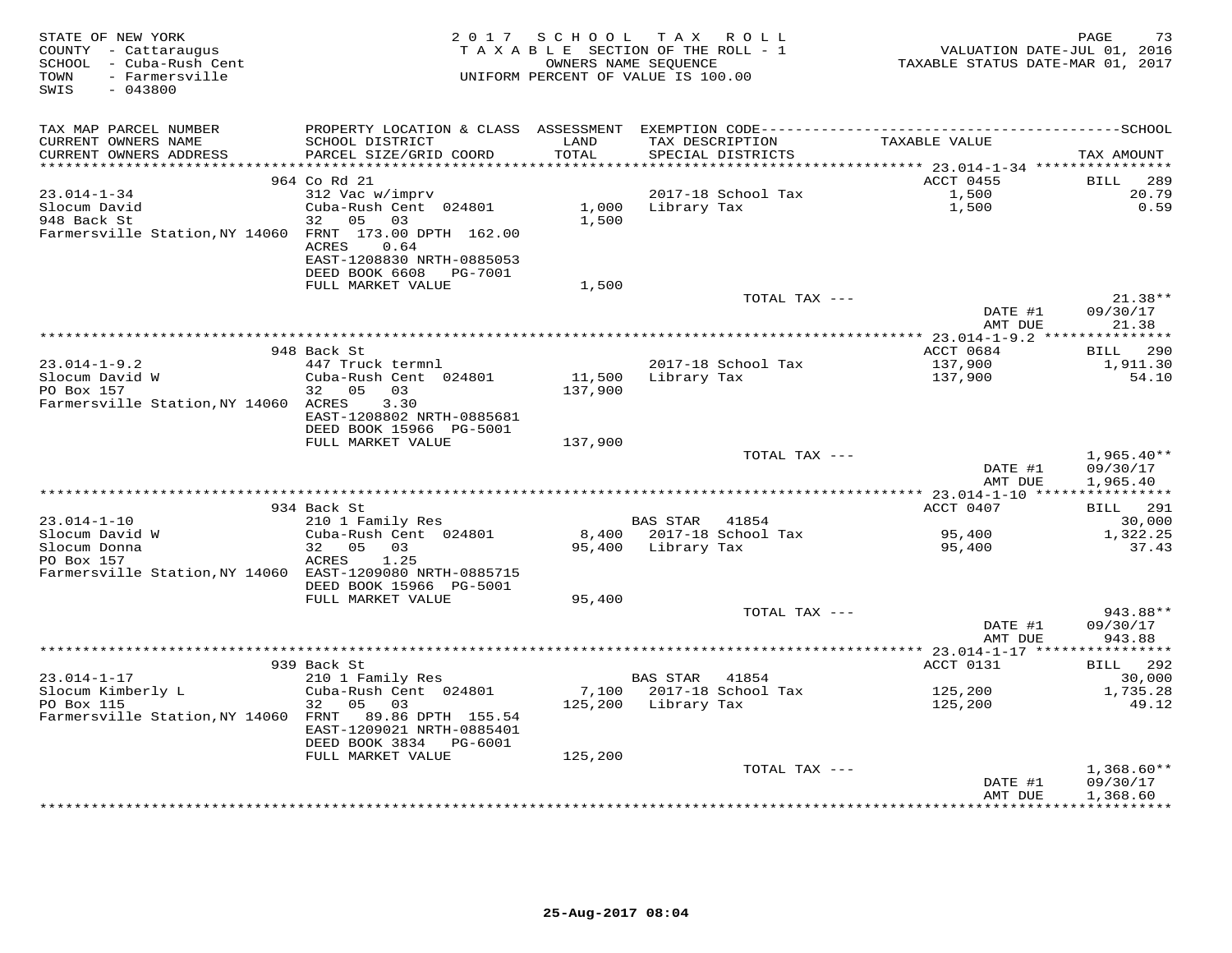| STATE OF NEW YORK<br>COUNTY - Cattaraugus                              | 2017                                      | SCHOOL TAX ROLL<br>TAXABLE SECTION OF THE ROLL - 1         |                 |                                      | VALUATION DATE-JUL 01, 2016             | 74<br>PAGE          |
|------------------------------------------------------------------------|-------------------------------------------|------------------------------------------------------------|-----------------|--------------------------------------|-----------------------------------------|---------------------|
| SCHOOL - Cuba-Rush Cent<br>TOWN<br>- Farmersville<br>$-043800$<br>SWIS |                                           | OWNERS NAME SEQUENCE<br>UNIFORM PERCENT OF VALUE IS 100.00 |                 |                                      | TAXABLE STATUS DATE-MAR 01, 2017        |                     |
|                                                                        |                                           |                                                            |                 |                                      |                                         |                     |
| TAX MAP PARCEL NUMBER                                                  |                                           |                                                            |                 |                                      |                                         |                     |
| CURRENT OWNERS NAME<br>CURRENT OWNERS ADDRESS                          | SCHOOL DISTRICT<br>PARCEL SIZE/GRID COORD | LAND<br>TOTAL                                              |                 | TAX DESCRIPTION<br>SPECIAL DISTRICTS | TAXABLE VALUE                           | TAX AMOUNT          |
| ************************                                               |                                           |                                                            |                 |                                      |                                         |                     |
|                                                                        | 839 Bush Hill Rd                          |                                                            |                 |                                      | ACCT 0141                               | 293<br><b>BILL</b>  |
| $32.004 - 1 - 36$                                                      | 210 1 Family Res                          |                                                            | AGED S          | 41804                                |                                         | 13,450              |
| Smith Beverly                                                          | Cuba-Rush Cent 024801                     |                                                            | 10,800 ENH STAR | 41834                                |                                         | 40,350              |
| Waldron Ronald & Roger                                                 | 20  05  03                                |                                                            |                 | 53,800 2017-18 School Tax            | 40,350                                  | 559.25              |
| 839 Bush Hill Rd                                                       | 2.84<br>ACRES                             |                                                            | Library Tax     |                                      | 40,350                                  | 15.83               |
| Franklinville, NY 14737                                                | EAST-1210571 NRTH-0870458                 |                                                            |                 |                                      |                                         |                     |
|                                                                        | DEED BOOK 13785 PG-6001                   |                                                            |                 |                                      |                                         |                     |
|                                                                        | FULL MARKET VALUE                         | 53,800                                                     |                 |                                      |                                         |                     |
|                                                                        |                                           |                                                            |                 | TOTAL TAX ---                        |                                         | $15.83**$           |
|                                                                        |                                           |                                                            |                 |                                      | DATE #1                                 | 09/30/17            |
|                                                                        |                                           |                                                            |                 |                                      | AMT DUE                                 | 15.83               |
|                                                                        | Co Rd 21                                  |                                                            |                 |                                      | ACCT 0413                               | BILL 294            |
| $23.014 - 1 - 51$                                                      | 314 Rural vac<10                          |                                                            |                 | 2017-18 School Tax                   | 3,700                                   | 51.28               |
| Smith Dean L                                                           | Cuba-Rush Cent 024801                     | 3,700                                                      |                 | Library Tax                          | 3,700                                   | 1.45                |
| 1024 Elton Rd                                                          | 32 05<br>03                               | 3,700                                                      |                 |                                      |                                         |                     |
| PO Box 1                                                               | ACRES<br>0.44                             |                                                            |                 |                                      |                                         |                     |
| Farmersville Station, NY 14060 EAST-1207785 NRTH-0883806               |                                           |                                                            |                 |                                      |                                         |                     |
|                                                                        | DEED BOOK 00994 PG-00827                  |                                                            |                 |                                      |                                         |                     |
|                                                                        | FULL MARKET VALUE                         | 3,700                                                      |                 |                                      |                                         |                     |
|                                                                        |                                           |                                                            |                 | TOTAL TAX ---                        |                                         | $52.73**$           |
|                                                                        |                                           |                                                            |                 |                                      | DATE #1                                 | 09/30/17<br>52.73   |
|                                                                        |                                           |                                                            |                 |                                      | AMT DUE<br>*********** 23.014-1-58 **** | * * * * * * * *     |
|                                                                        | 1024 Co Rd 21                             |                                                            |                 |                                      | ACCT 0414                               | 295<br><b>BILL</b>  |
| $23.014 - 1 - 58$                                                      | 210 1 Family Res                          |                                                            |                 | 2017-18 School Tax                   | 49,500                                  | 686.07              |
| Smith Dean L                                                           | Cuba-Rush Cent 024801                     | 7,100                                                      | Library Tax     |                                      | 49,500                                  | 19.42               |
| 1020 Elton Rd                                                          | 05 03<br>32                               | 49,500                                                     |                 |                                      |                                         |                     |
| Farmersville Station, NY 14060 FRNT                                    | 66.00 DPTH 206.00                         |                                                            |                 |                                      |                                         |                     |
|                                                                        | ACRES<br>0.31                             |                                                            |                 |                                      |                                         |                     |
|                                                                        | EAST-1207988 NRTH-0884380                 |                                                            |                 |                                      |                                         |                     |
|                                                                        | DEED BOOK 00994 PG-00827                  |                                                            |                 |                                      |                                         |                     |
|                                                                        | FULL MARKET VALUE                         | 49,500                                                     |                 |                                      |                                         |                     |
|                                                                        |                                           |                                                            |                 | TOTAL TAX ---                        |                                         | $705.49**$          |
|                                                                        |                                           |                                                            |                 |                                      | DATE #1                                 | 09/30/17<br>705.49  |
|                                                                        |                                           |                                                            |                 |                                      | AMT DUE                                 |                     |
|                                                                        | 537 West Branch Rd                        |                                                            |                 |                                      | ACCT 1043                               | BILL 296            |
| $32.002 - 1 - 11.16$                                                   | 312 Vac w/imprv                           |                                                            |                 | 2017-18 School Tax                   | 19,900                                  | 275.82              |
| Smith Drew A                                                           | Cuba-Rush Cent 024801                     | 19,300                                                     | Library Tax     |                                      | 19,900                                  | 7.81                |
| 9884 Co Rte 7B                                                         | $13 \quad 5 \quad 3$                      | 19,900                                                     |                 |                                      |                                         |                     |
| Cuba, NY 14727                                                         | 9.15<br>ACRES                             |                                                            |                 |                                      |                                         |                     |
|                                                                        | EAST-1214884 NRTH-0873178                 |                                                            |                 |                                      |                                         |                     |
|                                                                        | DEED BOOK 26858 PG-2001                   |                                                            |                 |                                      |                                         |                     |
|                                                                        | FULL MARKET VALUE                         | 19,900                                                     |                 |                                      |                                         |                     |
|                                                                        |                                           |                                                            |                 | TOTAL TAX ---                        |                                         | $283.63**$          |
|                                                                        |                                           |                                                            |                 |                                      | DATE #1                                 | 09/30/17            |
|                                                                        |                                           |                                                            |                 |                                      | AMT DUE<br>***************              | 283.63<br>********* |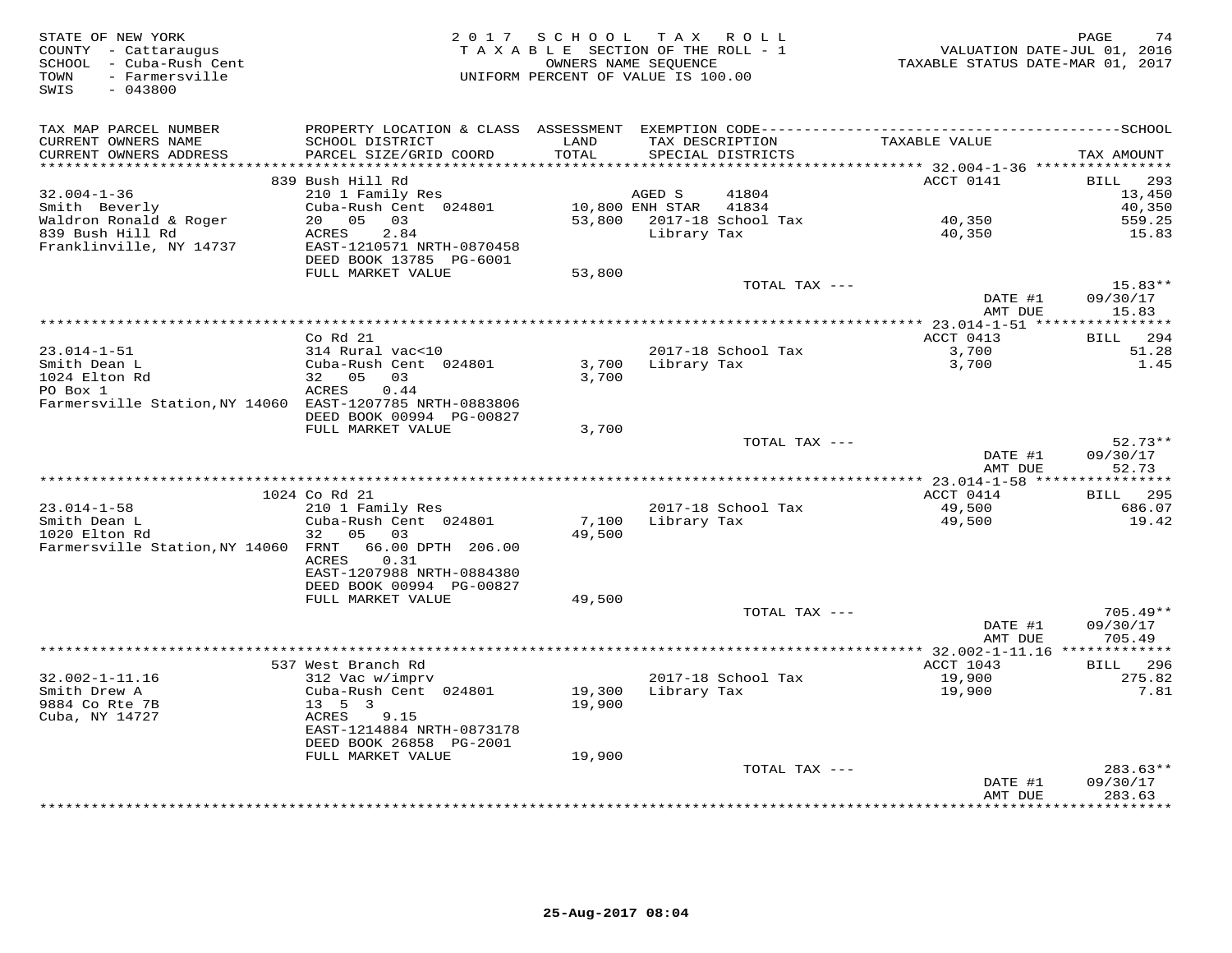| STATE OF NEW YORK<br>COUNTY - Cattaraugus<br>SCHOOL - Cuba-Rush Cent<br>- Farmersville<br>TOWN<br>SWIS<br>$-043800$ | 2 0 1 7                                                                                                                                                                                     | SCHOOL                       | T A X<br>R O L L<br>TAXABLE SECTION OF THE ROLL - 1<br>OWNERS NAME SEQUENCE<br>UNIFORM PERCENT OF VALUE IS 100.00 | VALUATION DATE-JUL 01, 2016<br>TAXABLE STATUS DATE-MAR 01, 2017 | 75<br>PAGE                     |
|---------------------------------------------------------------------------------------------------------------------|---------------------------------------------------------------------------------------------------------------------------------------------------------------------------------------------|------------------------------|-------------------------------------------------------------------------------------------------------------------|-----------------------------------------------------------------|--------------------------------|
| TAX MAP PARCEL NUMBER                                                                                               |                                                                                                                                                                                             |                              |                                                                                                                   |                                                                 |                                |
| CURRENT OWNERS NAME<br>CURRENT OWNERS ADDRESS<br>**********************                                             | SCHOOL DISTRICT<br>PARCEL SIZE/GRID COORD<br>*****************************                                                                                                                  | LAND<br>TOTAL<br>*********** | TAX DESCRIPTION<br>SPECIAL DISTRICTS                                                                              | TAXABLE VALUE                                                   | TAX AMOUNT                     |
|                                                                                                                     |                                                                                                                                                                                             |                              |                                                                                                                   | ACCT 0412                                                       |                                |
| $23.014 - 1 - 56$<br>Smith Howard R L<br>PO Box 233<br>Holland, NY 14080                                            | 1042 Co Rd 21<br>210 1 Family Res<br>Cuba-Rush Cent 024801<br>05<br>32<br>03<br><b>FRNT</b><br>66.00 DPTH 350.00<br>0.53<br>ACRES<br>EAST-1207679 NRTH-0884208<br>DEED BOOK 1003<br>PG-1148 | 7,600<br>60,000              | 2017-18 School Tax<br>Library Tax                                                                                 | 60,000<br>60,000                                                | BILL<br>297<br>831.60<br>23.54 |
|                                                                                                                     | FULL MARKET VALUE                                                                                                                                                                           | 60,000                       |                                                                                                                   |                                                                 |                                |
|                                                                                                                     |                                                                                                                                                                                             |                              | TOTAL TAX ---                                                                                                     | DATE #1                                                         | 855.14**<br>09/30/17           |
|                                                                                                                     |                                                                                                                                                                                             |                              |                                                                                                                   | AMT DUE                                                         | 855.14                         |
|                                                                                                                     | *******************<br>649 Bush Hill Rd                                                                                                                                                     | ***************************  |                                                                                                                   | *********** 32.004-1-26.2 **************<br>ACCT 0729           | 298<br><b>BILL</b>             |
| $32.004 - 1 - 26.2$<br>Smith Ronald H<br>Smith Donna M<br>159 Briarwood                                             | 260 Seasonal res<br>Cuba-Rush Cent 024801<br>20<br>05<br>03<br>ACRES 10.20                                                                                                                  | 20,500<br>56,600             | 2017-18 School Tax<br>Library Tax                                                                                 | 56,600<br>56,600                                                | 784.48<br>22.21                |
| West Seneca, NY 14224                                                                                               | EAST-1212988 NRTH-0870360<br>DEED BOOK 820<br>PG-01015                                                                                                                                      |                              |                                                                                                                   |                                                                 |                                |
|                                                                                                                     | FULL MARKET VALUE                                                                                                                                                                           | 56,600                       |                                                                                                                   |                                                                 |                                |
|                                                                                                                     |                                                                                                                                                                                             |                              | TOTAL TAX ---                                                                                                     | DATE #1                                                         | $806.69**$<br>09/30/17         |
|                                                                                                                     |                                                                                                                                                                                             |                              |                                                                                                                   | AMT DUE                                                         | 806.69                         |
|                                                                                                                     | 9614 NYS Rte 98                                                                                                                                                                             |                              | 44 PCT OF VALUE USED FOR EXEMPTION PURPOSES ACCT 0416                                                             |                                                                 | 299<br>BILL                    |
| $23.003 - 1 - 12$                                                                                                   | 240 Rural res                                                                                                                                                                               |                              | AG DIST<br>41720                                                                                                  |                                                                 | 40,600                         |
| Smith Rowena<br>Smith Lyle C                                                                                        | Cuba-Rush Cent 024801<br>31 05<br>03                                                                                                                                                        |                              | 92,100 AGED C/T/S 41800<br>126,800 ENH STAR<br>41834                                                              |                                                                 | 27,896<br>58,304               |
| 9614 NYS Rte 98<br>Franklinville, NY 14737                                                                          | ACRES<br>86.10<br>EAST-1209071 NRTH-0880743<br>DEED BOOK 728<br>PG-00674                                                                                                                    |                              | 2017-18 School Tax<br>Library Tax                                                                                 | 58,304<br>58,304                                                | 808.10<br>22.87                |
| MAY BE SUBJECT TO PAYMENT<br>UNDER AGDIST LAW TIL 2021                                                              | FULL MARKET VALUE                                                                                                                                                                           | 126,800                      |                                                                                                                   |                                                                 |                                |
|                                                                                                                     |                                                                                                                                                                                             |                              | TOTAL TAX ---                                                                                                     | DATE #1<br>AMT DUE                                              | $22.87**$<br>09/30/17<br>22.87 |
|                                                                                                                     |                                                                                                                                                                                             |                              |                                                                                                                   | $* 41.002 - 1 - 20$ ***                                         | *********                      |
|                                                                                                                     | 8095 Hardy Crn. Rd                                                                                                                                                                          |                              |                                                                                                                   | ACCT 0323                                                       | 300<br><b>BILL</b>             |
| $41.002 - 1 - 20$<br>Snyder William A<br>Snyder Eileen<br>188 Bennington Rd<br>Snyder, NY 14226                     | 240 Rural res<br>Cuba-Rush Cent 024801<br>01 05<br>03<br>80.30<br>ACRES<br>EAST-1220427 NRTH-0857467<br>DEED BOOK 15907 PG-4001                                                             | 67,000<br>109,400            | 2017-18 School Tax<br>Library Tax                                                                                 | 109,400<br>109,400                                              | 1,516.29<br>42.92              |
|                                                                                                                     | FULL MARKET VALUE                                                                                                                                                                           | 109,400                      |                                                                                                                   |                                                                 |                                |
|                                                                                                                     |                                                                                                                                                                                             |                              | TOTAL TAX ---                                                                                                     |                                                                 | $1,559.21**$                   |
|                                                                                                                     |                                                                                                                                                                                             |                              | ********************************                                                                                  | DATE #1<br>AMT DUE                                              | 09/30/17<br>1,559.21           |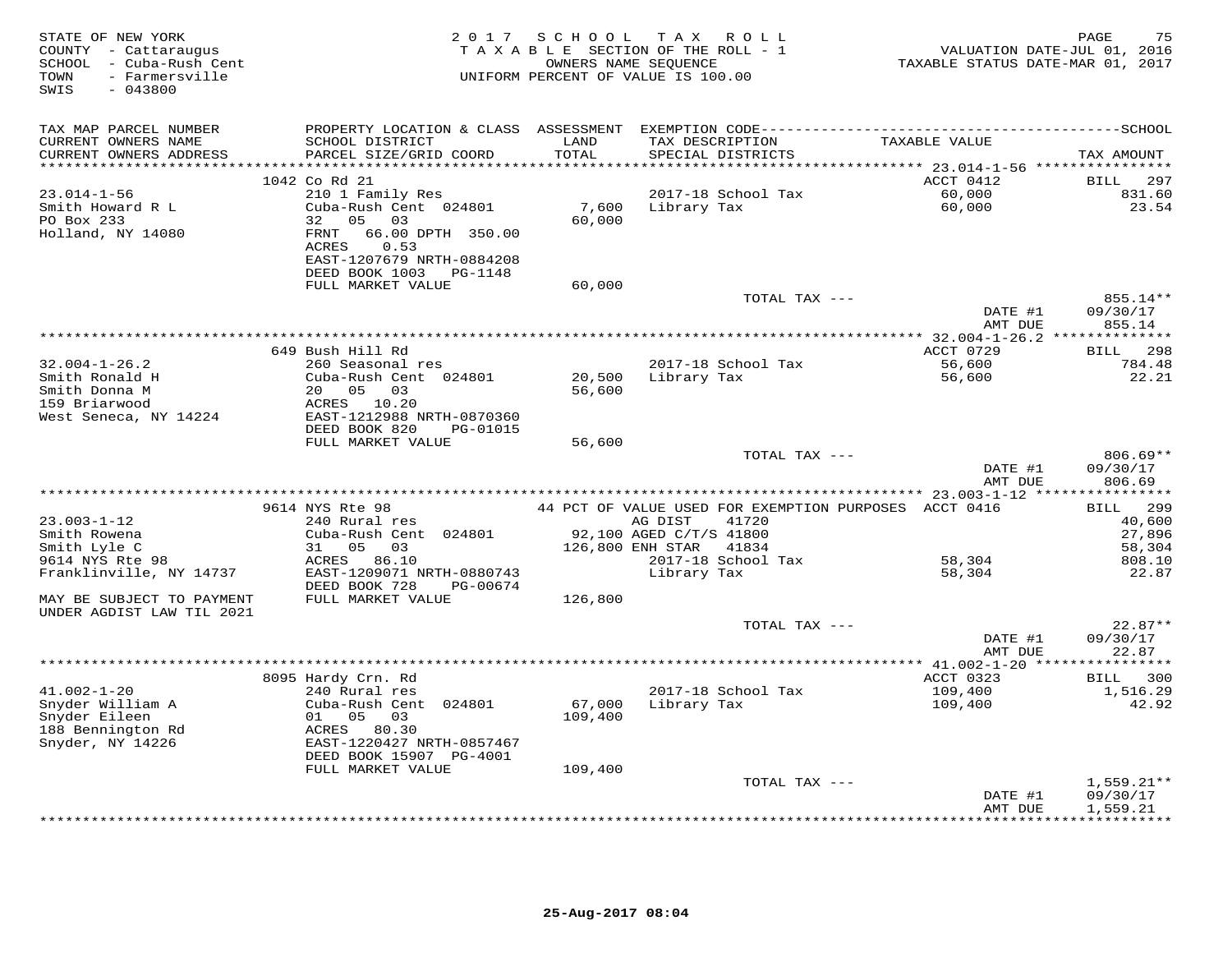| STATE OF NEW YORK<br>COUNTY - Cattaraugus<br>SCHOOL - Cuba-Rush Cent<br>- Farmersville<br>TOWN<br>SWIS<br>$-043800$ | 2 0 1 7                                                                                                                                             | SCHOOL               | TAX ROLL<br>TAXABLE SECTION OF THE ROLL - 1<br>OWNERS NAME SEQUENCE<br>UNIFORM PERCENT OF VALUE IS 100.00 | VALUATION DATE-JUL 01, 2016<br>TAXABLE STATUS DATE-MAR 01, 2017 | PAGE<br>76                                  |
|---------------------------------------------------------------------------------------------------------------------|-----------------------------------------------------------------------------------------------------------------------------------------------------|----------------------|-----------------------------------------------------------------------------------------------------------|-----------------------------------------------------------------|---------------------------------------------|
| TAX MAP PARCEL NUMBER<br>CURRENT OWNERS NAME<br>CURRENT OWNERS ADDRESS                                              | SCHOOL DISTRICT<br>PARCEL SIZE/GRID COORD                                                                                                           | LAND<br><b>TOTAL</b> | TAX DESCRIPTION<br>SPECIAL DISTRICTS                                                                      | TAXABLE VALUE                                                   | TAX AMOUNT                                  |
| ************************                                                                                            |                                                                                                                                                     |                      |                                                                                                           |                                                                 |                                             |
| $41.002 - 1 - 23$<br>Sokolowski Bernard<br>Sokolowski James<br>17 Barnett Dr<br>West Seneca, NY 14224               | 264 Clark Rd<br>260 Seasonal res<br>Cuba-Rush Cent 024801<br>01<br>05 03<br>50.00 DPTH 100.00<br>FRNT<br>0.11<br>ACRES<br>EAST-1218473 NRTH-0855980 | 3,100<br>30,400      | 2017-18 School Tax<br>Library Tax                                                                         | ACCT 0091<br>30,400<br>30,400                                   | BILL 301<br>421.35<br>11.93                 |
|                                                                                                                     | DEED BOOK 00982 PG-01062                                                                                                                            |                      |                                                                                                           |                                                                 |                                             |
|                                                                                                                     | FULL MARKET VALUE                                                                                                                                   | 30,400               | TOTAL TAX ---                                                                                             | DATE #1                                                         | 433.28**<br>09/30/17                        |
|                                                                                                                     |                                                                                                                                                     |                      |                                                                                                           | AMT DUE                                                         | 433.28                                      |
|                                                                                                                     |                                                                                                                                                     |                      |                                                                                                           | ********** 40.002-1-5.3 ****************                        |                                             |
|                                                                                                                     | 1799 Hardy Crn. Rd                                                                                                                                  |                      |                                                                                                           | ACCT 0740                                                       | 302<br><b>BILL</b>                          |
| $40.002 - 1 - 5.3$<br>Spear Peter J<br>Spear Molly M<br>1799 Hardy Corners Rd                                       | 210 1 Family Res<br>Cuba-Rush Cent 024801<br>09 05 04<br>Ff 305.17                                                                                  | 113,400              | BAS STAR<br>41854<br>15,100 2017-18 School Tax<br>Library Tax                                             | 113,400<br>113,400                                              | 30,000<br>1,571.73<br>44.49                 |
| Franklinville, NY 14737                                                                                             | ACRES<br>5.75 BANK<br>017<br>EAST-1195935 NRTH-0858545<br>DEED BOOK 00995 PG-01149<br>FULL MARKET VALUE                                             | 113,400              |                                                                                                           |                                                                 |                                             |
|                                                                                                                     |                                                                                                                                                     |                      | TOTAL TAX ---                                                                                             |                                                                 | $1,200.42**$                                |
|                                                                                                                     |                                                                                                                                                     |                      |                                                                                                           | DATE #1<br>AMT DUE                                              | 09/30/17<br>1,200.42                        |
|                                                                                                                     |                                                                                                                                                     |                      |                                                                                                           | ***************** 32.001-1-7 ******************                 |                                             |
| $32.001 - 1 - 7$                                                                                                    | 9296 NYS Rte 98<br>210 1 Family Res                                                                                                                 |                      | BAS STAR<br>41854                                                                                         | ACCT 0441                                                       | <b>BILL</b><br>303<br>30,000                |
| Spittler Matthew<br>Lehere Cortney<br>9296 NYS Rte 98                                                               | Cuba-Rush Cent 024801<br>05 03<br>30<br>0.58<br>ACRES                                                                                               | 78,000               | 7,700 2017-18 School Tax<br>Library Tax                                                                   | 78,000<br>78,000                                                | 1,081.09<br>30.60                           |
| Franklinville, NY 14737                                                                                             | EAST-1207618 NRTH-0875822<br>DEED BOOK 8311<br>PG-9002<br>FULL MARKET VALUE                                                                         | 78,000               |                                                                                                           |                                                                 |                                             |
|                                                                                                                     |                                                                                                                                                     |                      | TOTAL TAX ---                                                                                             | DATE #1<br>AMT DUE                                              | 695.88**<br>09/30/17<br>695.88              |
|                                                                                                                     |                                                                                                                                                     |                      |                                                                                                           | ** 41.002-1-3.2 ****************                                |                                             |
| $41.002 - 1 - 3.2$<br>Stahl Craig M<br>63 Ranch Trl<br>Williamsville, NY 14221                                      | 8398 Stebbins Rd<br>260 Seasonal res<br>Cuba-Rush Cent 024801<br>18  05  03<br>ACRES 12.70<br>EAST-1214256 NRTH-0862960<br>DEED BOOK 13997 PG-8002  | 22,800<br>47,700     | 2017-18 School Tax<br>Library Tax                                                                         | ACCT 0733<br>47,700<br>47,700                                   | 304<br>BILL<br>661.13<br>18.71              |
|                                                                                                                     | FULL MARKET VALUE                                                                                                                                   | 47,700               |                                                                                                           |                                                                 |                                             |
|                                                                                                                     |                                                                                                                                                     |                      | TOTAL TAX ---<br>************************************                                                     | DATE #1<br>AMT DUE<br>***************                           | 679.84**<br>09/30/17<br>679.84<br>********* |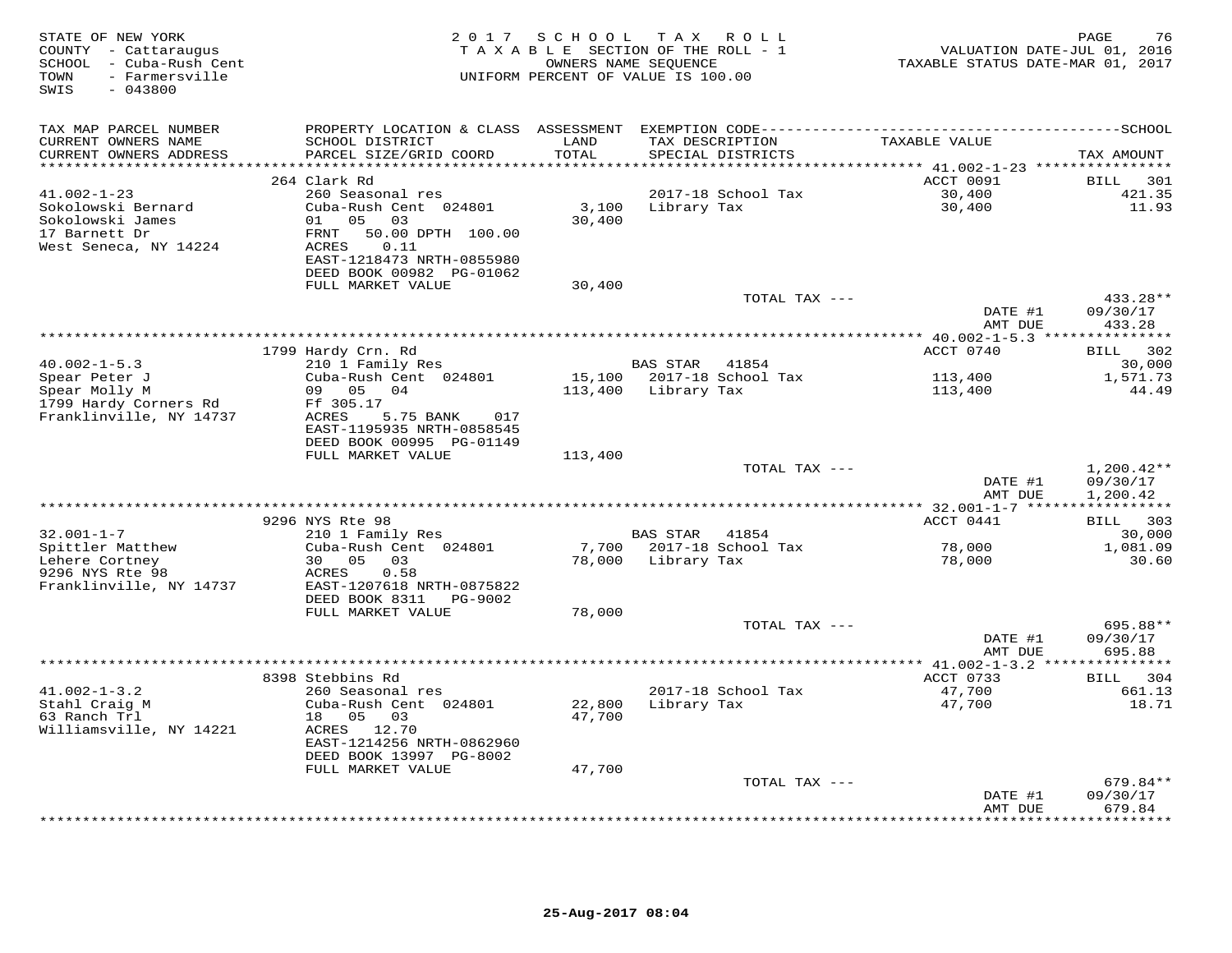| STATE OF NEW YORK<br>COUNTY - Cattaraugus<br>SCHOOL - Cuba-Rush Cent<br>- Farmersville<br>TOWN<br>$-043800$<br>SWIS | 2 0 1 7                                                                                                                                                  | S C H O O L                | TAX ROLL<br>TAXABLE SECTION OF THE ROLL - 1<br>OWNERS NAME SEOUENCE<br>UNIFORM PERCENT OF VALUE IS 100.00 | VALUATION DATE-JUL 01, 2016<br>TAXABLE STATUS DATE-MAR 01, 2017        | 77<br>PAGE                            |
|---------------------------------------------------------------------------------------------------------------------|----------------------------------------------------------------------------------------------------------------------------------------------------------|----------------------------|-----------------------------------------------------------------------------------------------------------|------------------------------------------------------------------------|---------------------------------------|
| TAX MAP PARCEL NUMBER<br>CURRENT OWNERS NAME                                                                        | SCHOOL DISTRICT                                                                                                                                          | LAND                       | TAX DESCRIPTION                                                                                           | TAXABLE VALUE                                                          |                                       |
| CURRENT OWNERS ADDRESS<br>********************                                                                      | PARCEL SIZE/GRID COORD                                                                                                                                   | TOTAL<br>* * * * * * * *   | SPECIAL DISTRICTS                                                                                         |                                                                        | TAX AMOUNT                            |
|                                                                                                                     | 9101 Stebbins Rd                                                                                                                                         |                            |                                                                                                           | *************************** 32.004-1-5.2 ****************<br>ACCT 1190 | <b>BILL</b><br>305                    |
| $32.004 - 1 - 5.2$<br>Sterry James F<br>Sterry Sandra L<br>301 Mill St<br>Springville, NY 14141                     | 312 Vac w/imprv<br>Cuba-Rush Cent 024801<br>03<br>20<br>03<br><b>ACRES</b><br>5.45<br>EAST-1214258 NRTH-0871575<br>DEED BOOK 18528 PG-4001               | 14,700<br>15,000           | 2017-18 School Tax<br>Library Tax                                                                         | 15,000<br>15,000                                                       | 207.90<br>5.88                        |
|                                                                                                                     | FULL MARKET VALUE                                                                                                                                        | 15,000                     | TOTAL TAX ---                                                                                             |                                                                        | 213.78**                              |
|                                                                                                                     |                                                                                                                                                          |                            |                                                                                                           | DATE #1<br>AMT DUE                                                     | 09/30/17<br>213.78                    |
|                                                                                                                     |                                                                                                                                                          |                            | *************************                                                                                 | $32.004 - 2 - 8.2$ **                                                  | *********                             |
|                                                                                                                     | West Branch Rd                                                                                                                                           |                            |                                                                                                           | ACCT 0885                                                              | 306<br>BILL                           |
| $32.004 - 2 - 8.2$                                                                                                  | 270 Mfg housing                                                                                                                                          |                            | 2017-18 School Tax                                                                                        | 27,700                                                                 | 383.92<br>10.87                       |
| Sturtevant Steven R<br>Sturtevant Norma<br>7759 Akron Rd<br>Lockport, NY 14094                                      | Cuba-Rush Cent 024801<br>05<br>03<br>04<br>ACRES 11.00<br>EAST-1220614 NRTH-0870739<br>DEED BOOK 1015<br>PG-735                                          | 21,500<br>27,700           | Library Tax                                                                                               | 27,700                                                                 |                                       |
|                                                                                                                     | FULL MARKET VALUE                                                                                                                                        | 27,700                     |                                                                                                           |                                                                        |                                       |
|                                                                                                                     |                                                                                                                                                          |                            | TOTAL TAX ---                                                                                             | DATE #1<br>AMT DUE                                                     | $394.79**$<br>09/30/17<br>394.79      |
|                                                                                                                     |                                                                                                                                                          |                            |                                                                                                           |                                                                        |                                       |
|                                                                                                                     | West Branch Rd                                                                                                                                           |                            |                                                                                                           | ACCT 0967                                                              | 307<br>BILL                           |
| $32.004 - 2 - 8.3$<br>Sturtevant Steven R.<br>Sturtevant Norma L.<br>7759 Akron Road<br>Lockport, NY 14094          | 314 Rural vac<10<br>Cuba-Rush Cent 024801<br>05<br>03<br>$\overline{4}$<br>6.50<br>ACRES<br>EAST-1220202 NRTH-0870701<br>DEED BOOK 28002 PG-3001         | 16,100<br>16,100           | 2017-18 School Tax<br>Library Tax                                                                         | 16,100<br>16,100                                                       | 223.15<br>6.32                        |
| PRIOR OWNER ON 3/01/2017                                                                                            | FULL MARKET VALUE                                                                                                                                        | 16,100                     |                                                                                                           |                                                                        |                                       |
| Feuersanger Johann H                                                                                                |                                                                                                                                                          |                            | TOTAL TAX ---                                                                                             | DATE #1<br>AMT DUE                                                     | $229.47**$<br>09/30/17<br>229.47      |
|                                                                                                                     |                                                                                                                                                          |                            |                                                                                                           |                                                                        | *********                             |
|                                                                                                                     | Stebbins Rd                                                                                                                                              |                            |                                                                                                           | ACCT 0961                                                              | 308<br>BILL                           |
| $41.002 - 1 - 3.6$<br>SUMMERS CRAIG A.<br>SUMMERS ESTHER<br>1101 Iroquois Ave #2428<br>Naperville, IL 60563         | 312 Vac w/imprv<br>Cuba-Rush Cent 024801<br>05<br>18<br>03<br>ACRES<br>3.45<br>EAST-1214259 NRTH-0861706<br>DEED BOOK 26852 PG-8002<br>FULL MARKET VALUE | 11,700<br>12,600<br>12,600 | 2017-18 School Tax<br>Library Tax                                                                         | 12,600<br>12,600                                                       | 174.64<br>4.94                        |
|                                                                                                                     |                                                                                                                                                          |                            | TOTAL TAX ---                                                                                             |                                                                        | $179.58**$                            |
|                                                                                                                     |                                                                                                                                                          |                            |                                                                                                           | DATE #1<br>AMT DUE<br>********                                         | 09/30/17<br>179.58<br>* * * * * * * * |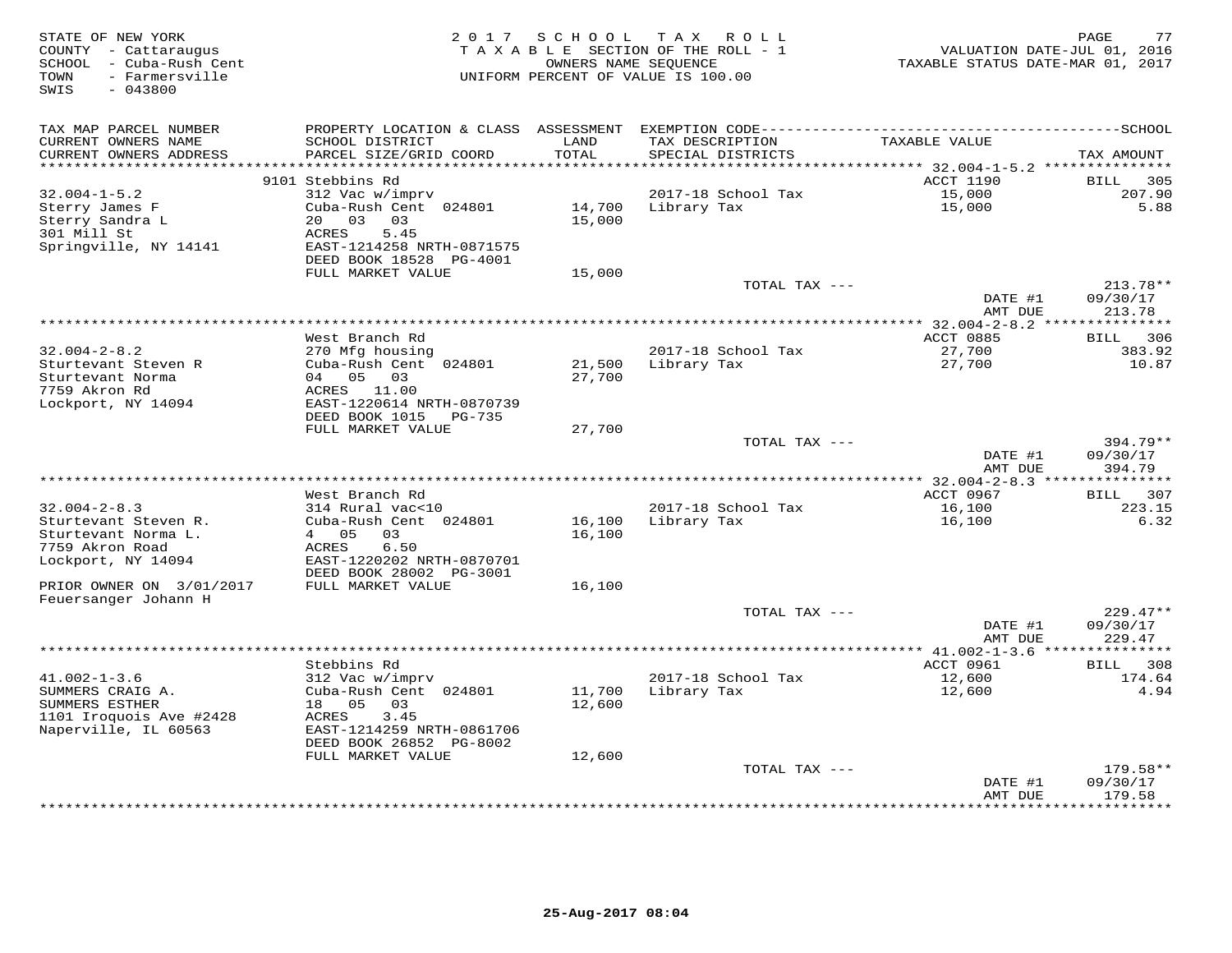| STATE OF NEW YORK<br>COUNTY - Cattaraugus<br>SCHOOL - Cuba-Rush Cent<br>- Farmersville<br>TOWN<br>$-043800$<br>SWIS | 2 0 1 7                                                                | SCHOOL<br>TAXABLE SECTION OF THE ROLL - 1<br>OWNERS NAME SEQUENCE<br>UNIFORM PERCENT OF VALUE IS 100.00 |                  | TAX ROLL                             | TAXABLE STATUS DATE-MAR 01, 2017 | 78<br>PAGE<br>VALUATION DATE-JUL 01, 2016 |
|---------------------------------------------------------------------------------------------------------------------|------------------------------------------------------------------------|---------------------------------------------------------------------------------------------------------|------------------|--------------------------------------|----------------------------------|-------------------------------------------|
|                                                                                                                     |                                                                        |                                                                                                         |                  |                                      |                                  |                                           |
| TAX MAP PARCEL NUMBER<br>CURRENT OWNERS NAME<br>CURRENT OWNERS ADDRESS                                              | PROPERTY LOCATION & CLASS<br>SCHOOL DISTRICT<br>PARCEL SIZE/GRID COORD | ASSESSMENT<br>LAND<br>TOTAL                                                                             |                  | TAX DESCRIPTION<br>SPECIAL DISTRICTS | TAXABLE VALUE                    | TAX AMOUNT                                |
| **********************                                                                                              | *************************                                              |                                                                                                         |                  |                                      |                                  |                                           |
|                                                                                                                     | 725 Tarbell Rd                                                         |                                                                                                         |                  |                                      | ACCT 0382                        | 309<br>BILL                               |
| $23.004 - 1 - 23$                                                                                                   | 112 Dairy farm                                                         |                                                                                                         | AG BLDG          | 41700                                |                                  | 1,000                                     |
| Swartzentruber Levi E                                                                                               | Cuba-Rush Cent 024801                                                  | 145,900 AG DIST                                                                                         |                  | 41720                                |                                  | 61,450                                    |
| Swartzentruber Lizzie L<br>725 Tarbell Rd                                                                           | 05 03<br>23<br>ACRES 148.36                                            |                                                                                                         | 261,500 BAS STAR | 41854<br>2017-18 School Tax          | 199,050                          | 30,000<br>2,758.85                        |
| Farmersville Station, NY 14060                                                                                      | EAST-1212589 NRTH-0882115                                              |                                                                                                         | Library Tax      |                                      | 199,050                          | 78.09                                     |
|                                                                                                                     | DEED BOOK 20634 PG-8003                                                |                                                                                                         |                  |                                      |                                  |                                           |
| MAY BE SUBJECT TO PAYMENT                                                                                           | FULL MARKET VALUE                                                      | 261,500                                                                                                 |                  |                                      |                                  |                                           |
| UNDER AGDIST LAW TIL 2027                                                                                           |                                                                        |                                                                                                         |                  |                                      |                                  |                                           |
|                                                                                                                     |                                                                        |                                                                                                         |                  | TOTAL TAX ---                        | DATE #1                          | $2,421.14**$<br>09/30/17                  |
|                                                                                                                     |                                                                        |                                                                                                         |                  |                                      | AMT DUE                          | 2,421.14                                  |
| ******************************                                                                                      | Stebbins & Bush Rd                                                     |                                                                                                         |                  |                                      |                                  | 310                                       |
| $32.002 - 1 - 11.17$                                                                                                | 314 Rural vac<10                                                       |                                                                                                         |                  | 2017-18 School Tax                   | ACCT 1054<br>16,700              | BILL<br>231.46                            |
| Tatar John                                                                                                          | Cuba-Rush Cent 024801                                                  | 16,700                                                                                                  | Library Tax      |                                      | 16,700                           | 6.55                                      |
| Tatar Patricia                                                                                                      | <b>ACRES</b><br>9.43                                                   | 16,700                                                                                                  |                  |                                      |                                  |                                           |
| 9644 Main St                                                                                                        | EAST-1214897 NRTH-0871869                                              |                                                                                                         |                  |                                      |                                  |                                           |
| Machias, NY 14101                                                                                                   | DEED BOOK 1005<br>PG-135                                               |                                                                                                         |                  |                                      |                                  |                                           |
|                                                                                                                     | FULL MARKET VALUE                                                      | 16,700                                                                                                  |                  |                                      |                                  |                                           |
|                                                                                                                     |                                                                        |                                                                                                         |                  | TOTAL TAX ---                        | DATE #1                          | 238.01**<br>09/30/17                      |
|                                                                                                                     |                                                                        |                                                                                                         |                  |                                      | AMT DUE                          | 238.01                                    |
|                                                                                                                     | Co Line Rd                                                             |                                                                                                         |                  |                                      | ACCT 0126                        | 311<br>BILL                               |
| $32.002 - 1 - 6$                                                                                                    | 322 Rural vac>10                                                       |                                                                                                         |                  | 2017-18 School Tax                   | 56,100                           | 777.55                                    |
| The Giorgini Partnership                                                                                            | Cuba-Rush Cent 024801                                                  | 56,100                                                                                                  | Library Tax      |                                      | 56,100                           | 22.01                                     |
| 50 Kern Rd                                                                                                          | $-05$<br>05<br>$-03$                                                   | 56,100                                                                                                  |                  |                                      |                                  |                                           |
| Cowelsville, NY 14037                                                                                               | ACRES 63.25                                                            |                                                                                                         |                  |                                      |                                  |                                           |
|                                                                                                                     | EAST-1221713 NRTH-0873603<br>DEED BOOK 1027<br>PG-349                  |                                                                                                         |                  |                                      |                                  |                                           |
|                                                                                                                     | FULL MARKET VALUE                                                      | 56,100                                                                                                  |                  |                                      |                                  |                                           |
|                                                                                                                     |                                                                        |                                                                                                         |                  | TOTAL TAX ---                        |                                  | $799.56**$                                |
|                                                                                                                     |                                                                        |                                                                                                         |                  |                                      | DATE #1                          | 09/30/17                                  |
|                                                                                                                     |                                                                        |                                                                                                         |                  |                                      | AMT DUE                          | 799.56                                    |
|                                                                                                                     |                                                                        |                                                                                                         |                  |                                      |                                  |                                           |
|                                                                                                                     | Hardy Crn. Rd                                                          |                                                                                                         |                  |                                      | ACCT 0188                        | 312<br><b>BILL</b>                        |
| $41.002 - 1 - 13$<br>Tilton Kevin R                                                                                 | 314 Rural vac<10<br>Cuba-Rush Cent 024801                              | 12,800                                                                                                  | Library Tax      | 2017-18 School Tax                   | 12,800<br>12,800                 | 177.41<br>5.02                            |
| Tilton Pamela J                                                                                                     | 05 03<br>01/02                                                         | 12,800                                                                                                  |                  |                                      |                                  |                                           |
| 107 Hardy Crn. Rd                                                                                                   | ACRES<br>4.17                                                          |                                                                                                         |                  |                                      |                                  |                                           |
| Franklinville, NY 14737                                                                                             | EAST-1220733 NRTH-0859739                                              |                                                                                                         |                  |                                      |                                  |                                           |
|                                                                                                                     | DEED BOOK 5228<br>PG-9001                                              |                                                                                                         |                  |                                      |                                  |                                           |
|                                                                                                                     | FULL MARKET VALUE                                                      | 12,800                                                                                                  |                  |                                      |                                  | $182.43**$                                |
|                                                                                                                     |                                                                        |                                                                                                         |                  | TOTAL TAX ---                        | DATE #1                          | 09/30/17                                  |
|                                                                                                                     |                                                                        |                                                                                                         |                  |                                      | AMT DUE                          | 182.43                                    |
|                                                                                                                     |                                                                        |                                                                                                         |                  |                                      |                                  | *********                                 |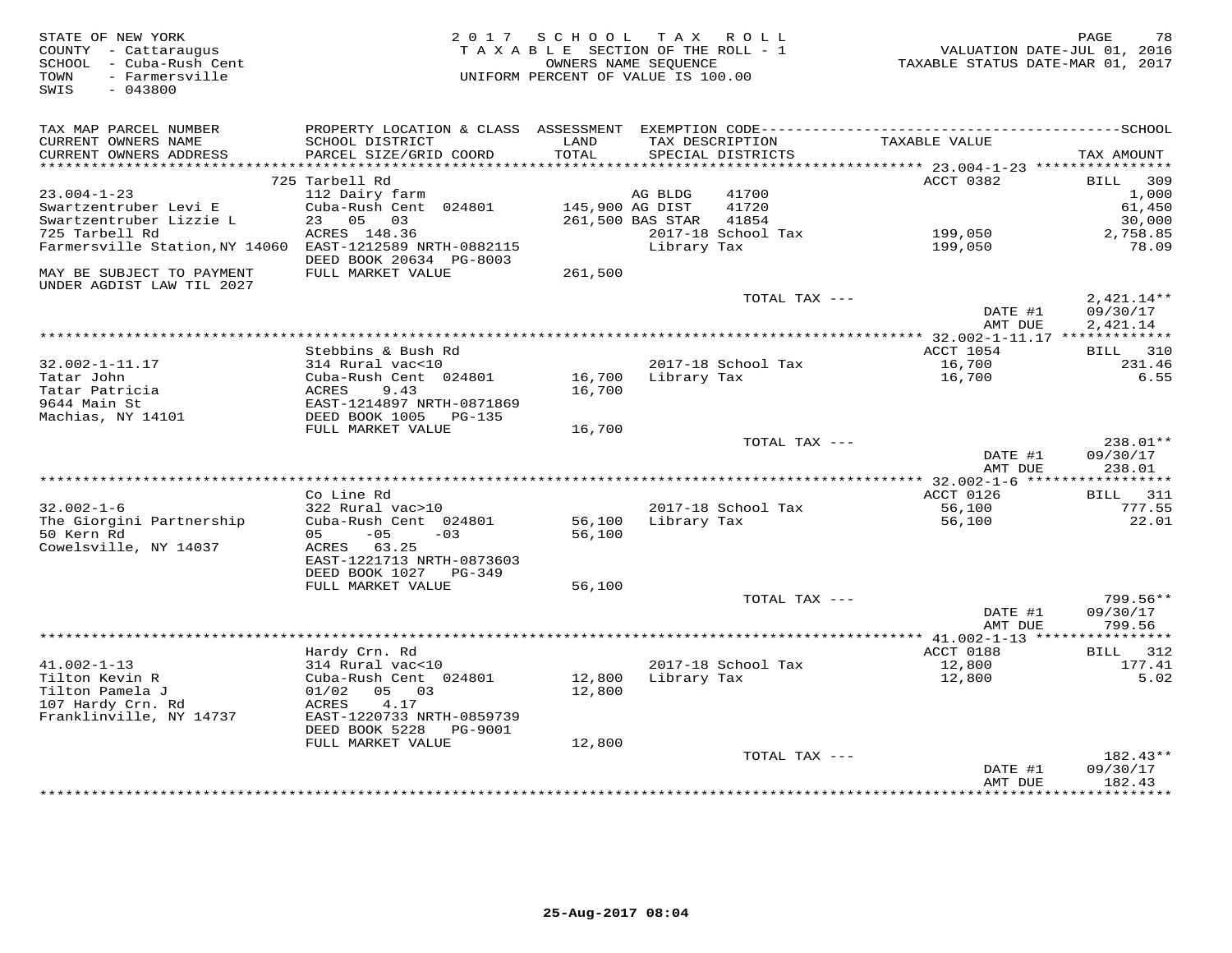| STATE OF NEW YORK<br>COUNTY - Cattaraugus<br>SCHOOL - Cuba-Rush Cent<br>TOWN<br>- Farmersville<br>$-043800$<br>SWIS |                                                                                                                                           | 2017 SCHOOL TAX ROLL<br>TAXABLE SECTION OF THE ROLL - 1<br>OWNERS NAME SEQUENCE<br>UNIFORM PERCENT OF VALUE IS 100.00 |                 |                                   | VALUATION DATE-JUL 01, 2016<br>TAXABLE STATUS DATE-MAR 01, 2017 | 79<br>PAGE               |
|---------------------------------------------------------------------------------------------------------------------|-------------------------------------------------------------------------------------------------------------------------------------------|-----------------------------------------------------------------------------------------------------------------------|-----------------|-----------------------------------|-----------------------------------------------------------------|--------------------------|
| TAX MAP PARCEL NUMBER<br>CURRENT OWNERS NAME<br>CURRENT OWNERS ADDRESS                                              | PROPERTY LOCATION & CLASS ASSESSMENT EXEMPTION CODE-----------------------------------SCHOOL<br>SCHOOL DISTRICT<br>PARCEL SIZE/GRID COORD | LAND<br>TOTAL                                                                                                         | TAX DESCRIPTION | SPECIAL DISTRICTS                 | TAXABLE VALUE                                                   | TAX AMOUNT               |
|                                                                                                                     |                                                                                                                                           | *******                                                                                                               |                 |                                   | ******** 41.002-1-14 ***********                                |                          |
|                                                                                                                     | 107 Hardy Crn. Rd                                                                                                                         |                                                                                                                       |                 |                                   | ACCT 0175                                                       | <b>BILL</b><br>313       |
| $41.002 - 1 - 14$<br>Tilton Pamela J                                                                                | 210 1 Family Res<br>Cuba-Rush Cent 024801                                                                                                 |                                                                                                                       | BAS STAR        | 41854<br>9,200 2017-18 School Tax | 98,900                                                          | 30,000<br>1,370.76       |
| Tilton Kevin R<br>107 Hardy Crn. Rd<br>Franklinville, NY 14737                                                      | 01/02<br>05 03<br><b>ACRES</b><br>1.80 BANK<br>044<br>EAST-1221045 NRTH-0859812<br>DEED BOOK 2860 PG-8001                                 | 98,900                                                                                                                | Library Tax     |                                   | 98,900                                                          | 38.80                    |
|                                                                                                                     | FULL MARKET VALUE                                                                                                                         | 98,900                                                                                                                |                 | TOTAL TAX ---                     |                                                                 | 993.76**                 |
|                                                                                                                     |                                                                                                                                           |                                                                                                                       |                 |                                   | DATE #1<br>AMT DUE                                              | 09/30/17<br>993.76       |
|                                                                                                                     |                                                                                                                                           |                                                                                                                       |                 |                                   |                                                                 |                          |
|                                                                                                                     | 969 Elton Rd                                                                                                                              |                                                                                                                       |                 |                                   | ACCT 0250                                                       | BILL 314                 |
| $23.014 - 1 - 36$                                                                                                   | 314 Rural vac<10                                                                                                                          |                                                                                                                       |                 | 2017-18 School Tax                | 7,900                                                           | 109.49                   |
| Tingue Barry<br>Back St                                                                                             | Cuba-Rush Cent 024801<br>32 05<br>03                                                                                                      | 7,900<br>7,900                                                                                                        |                 | Library Tax                       | 7,900                                                           | 3.10                     |
| PO Box 5                                                                                                            | FRNT 229.72 DPTH 153.12                                                                                                                   |                                                                                                                       |                 |                                   |                                                                 |                          |
| Farmersville Station, NY 14060 ACRES                                                                                | 0.80                                                                                                                                      |                                                                                                                       |                 |                                   |                                                                 |                          |
|                                                                                                                     | EAST-1208901 NRTH-0884755<br>DEED BOOK 941<br>PG-269                                                                                      |                                                                                                                       |                 |                                   |                                                                 |                          |
|                                                                                                                     | FULL MARKET VALUE                                                                                                                         | 7,900                                                                                                                 |                 |                                   |                                                                 |                          |
|                                                                                                                     |                                                                                                                                           |                                                                                                                       |                 | TOTAL TAX ---                     | DATE #1                                                         | $112.59**$<br>09/30/17   |
|                                                                                                                     |                                                                                                                                           |                                                                                                                       |                 |                                   | AMT DUE                                                         | 112.59                   |
|                                                                                                                     |                                                                                                                                           |                                                                                                                       |                 |                                   |                                                                 |                          |
| $23.014 - 1 - 21$                                                                                                   | 979 Back St<br>210 1 Family Res                                                                                                           |                                                                                                                       | BAS STAR        | 41854                             | ACCT 0009                                                       | BILL 315<br>30,000       |
| Tingue Barry D                                                                                                      | Cuba-Rush Cent 024801                                                                                                                     | 7,700                                                                                                                 |                 | 2017-18 School Tax                | 54,700                                                          | 758.15                   |
| Tingue Karen J                                                                                                      | 32 05<br>03                                                                                                                               | 54,700                                                                                                                | Library Tax     |                                   | 54,700                                                          | 21.46                    |
| 971 Back St                                                                                                         | ACRES<br>0.58                                                                                                                             |                                                                                                                       |                 |                                   |                                                                 |                          |
| Farmersville Station, NY 14060 EAST-1208591 NRTH-0885288                                                            |                                                                                                                                           |                                                                                                                       |                 |                                   |                                                                 |                          |
|                                                                                                                     | FULL MARKET VALUE                                                                                                                         | 54,700                                                                                                                |                 | TOTAL TAX ---                     |                                                                 | $363.80**$               |
|                                                                                                                     |                                                                                                                                           |                                                                                                                       |                 |                                   | DATE #1<br>AMT DUE                                              | 09/30/17<br>363.80       |
|                                                                                                                     |                                                                                                                                           |                                                                                                                       |                 |                                   |                                                                 |                          |
|                                                                                                                     | 983 Back St                                                                                                                               |                                                                                                                       |                 |                                   | ACCT 0157                                                       | BILL 316                 |
| $23.014 - 1 - 22$<br>Tingue Barry D                                                                                 | 314 Rural vac<10<br>Cuba-Rush Cent 024801                                                                                                 | 3,500                                                                                                                 | Library Tax     | 2017-18 School Tax                | 3,500<br>3,500                                                  | 48.51<br>1.37            |
| Tingue Karen                                                                                                        | 32 05 03                                                                                                                                  | 3,500                                                                                                                 |                 |                                   |                                                                 |                          |
| 977 Back St                                                                                                         | FRNT<br>63.00 DPTH 180.00                                                                                                                 |                                                                                                                       |                 |                                   |                                                                 |                          |
| Farmersville Station, NY 14060 ACRES                                                                                | 0.26                                                                                                                                      |                                                                                                                       |                 |                                   |                                                                 |                          |
|                                                                                                                     | EAST-1208525 NRTH-0885392                                                                                                                 |                                                                                                                       |                 |                                   |                                                                 |                          |
|                                                                                                                     | DEED BOOK 00993 PG-01030                                                                                                                  |                                                                                                                       |                 |                                   |                                                                 |                          |
|                                                                                                                     | FULL MARKET VALUE                                                                                                                         | 3,500                                                                                                                 |                 | TOTAL TAX ---                     |                                                                 | 49.88**                  |
|                                                                                                                     |                                                                                                                                           |                                                                                                                       |                 |                                   | DATE #1                                                         | 09/30/17                 |
|                                                                                                                     |                                                                                                                                           |                                                                                                                       |                 |                                   | AMT DUE<br>· * * * * * * * * * * * * *                          | 49.88<br>* * * * * * * * |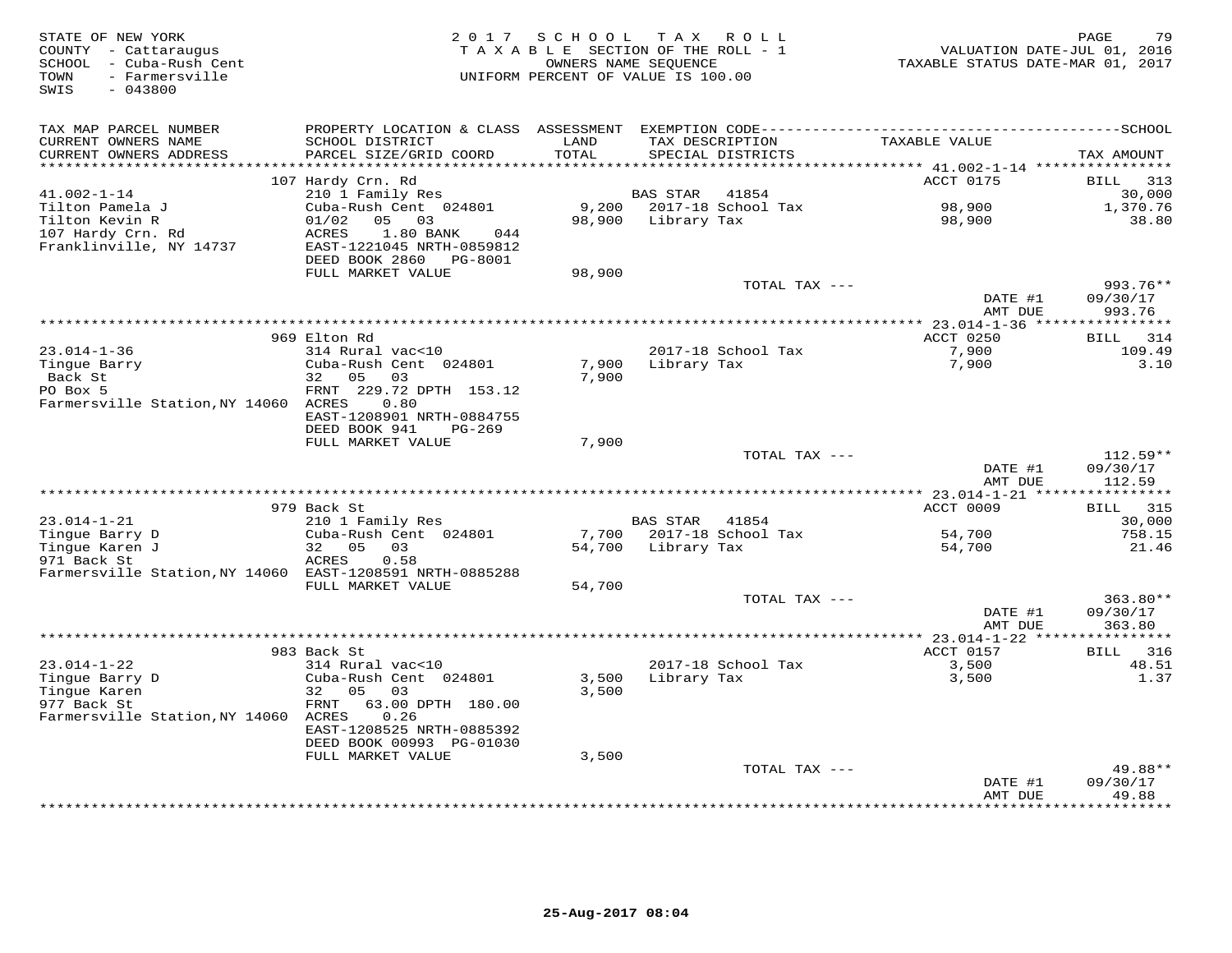| STATE OF NEW YORK<br>COUNTY - Cattaraugus<br>SCHOOL - Cuba-Rush Cent<br>- Farmersville<br>TOWN<br>$-043800$<br>SWIS | 2 0 1 7                                                                           | SCHOOL           | TAX ROLL<br>T A X A B L E SECTION OF THE ROLL - 1<br>OWNERS NAME SEQUENCE<br>UNIFORM PERCENT OF VALUE IS 100.00 | VALUATION DATE-JUL 01, 2016<br>TAXABLE STATUS DATE-MAR 01, 2017 | 80<br>PAGE                     |
|---------------------------------------------------------------------------------------------------------------------|-----------------------------------------------------------------------------------|------------------|-----------------------------------------------------------------------------------------------------------------|-----------------------------------------------------------------|--------------------------------|
| TAX MAP PARCEL NUMBER<br>CURRENT OWNERS NAME                                                                        | PROPERTY LOCATION & CLASS ASSESSMENT<br>SCHOOL DISTRICT                           | LAND             | TAX DESCRIPTION                                                                                                 | TAXABLE VALUE                                                   |                                |
| CURRENT OWNERS ADDRESS<br>***********************                                                                   | PARCEL SIZE/GRID COORD<br>*************************                               | TOTAL            | SPECIAL DISTRICTS                                                                                               |                                                                 | TAX AMOUNT                     |
|                                                                                                                     | Stebbins Rd                                                                       |                  |                                                                                                                 | ACCT 0995                                                       | 317<br><b>BILL</b>             |
| $32.004 - 2 - 14.4$                                                                                                 | 314 Rural vac<10                                                                  |                  | 2017-18 School Tax                                                                                              | 200                                                             | 2.77                           |
| Tinque Pamela S<br>11644 Worden Rd<br>Delevan, NY 14042                                                             | Cuba-Rush Cent 024801<br>12 <sup>°</sup><br>05<br>03<br>26.80 DPTH 200.00<br>FRNT | 200<br>200       | Library Tax                                                                                                     | 200                                                             | 0.08                           |
|                                                                                                                     | EAST-1216887 NRTH-0871710<br>DEED BOOK 972<br>PG-307                              |                  |                                                                                                                 |                                                                 |                                |
|                                                                                                                     | FULL MARKET VALUE                                                                 | 200              |                                                                                                                 |                                                                 |                                |
|                                                                                                                     |                                                                                   |                  | TOTAL TAX ---                                                                                                   |                                                                 | $2.85**$                       |
|                                                                                                                     | * * * * * * * * * * * * *                                                         |                  | *********************************                                                                               | DATE #1<br>AMT DUE<br>******* 23.014-1-11 ***                   | 09/30/17<br>2.85<br>*******    |
|                                                                                                                     | 908 Back St                                                                       |                  |                                                                                                                 | ACCT 0285                                                       | 318<br>BILL                    |
| $23.014 - 1 - 11$                                                                                                   | 210 1 Family Res                                                                  |                  | <b>BAS STAR</b><br>41854                                                                                        |                                                                 | 30,000                         |
| Titus Brian J                                                                                                       | Cuba-Rush Cent 024801                                                             | 9,400            | 2017-18 School Tax                                                                                              | 92,400                                                          | 1,280.67                       |
| Titus Karen E<br>PO Box 63<br>Farmersville Station, NY 14060 EAST-1209369 NRTH-0885829                              | 32 05<br>03<br>1.91<br>ACRES                                                      | 92,400           | Library Tax                                                                                                     | 92,400                                                          | 36.25                          |
|                                                                                                                     | DEED BOOK 844<br>PG-00994                                                         |                  |                                                                                                                 |                                                                 |                                |
|                                                                                                                     | FULL MARKET VALUE                                                                 | 92,400           |                                                                                                                 |                                                                 |                                |
|                                                                                                                     |                                                                                   |                  | TOTAL TAX ---                                                                                                   | DATE #1<br>AMT DUE                                              | 901.12**<br>09/30/17<br>901.12 |
|                                                                                                                     |                                                                                   |                  |                                                                                                                 |                                                                 |                                |
|                                                                                                                     | 1202 Hardy Crn. Rd                                                                |                  |                                                                                                                 | ACCT 0442                                                       | <b>BILL</b> 319                |
| $41.001 - 1 - 4$<br>Tomczak Ann Marie                                                                               | 240 Rural res<br>Cuba-Rush Cent 024801                                            | 38,200           | ENH STAR 41834<br>2017-18 School Tax                                                                            | 118,400                                                         | 65,500<br>1,641.03             |
| 1202 Hardy Corners Rd<br>Franklinville, NY 14737                                                                    | 34 05<br>03<br>ACRES<br>33.53                                                     | 118,400          | Library Tax                                                                                                     | 118,400                                                         | 46.45                          |
|                                                                                                                     | EAST-1205066 NRTH-0862469<br>DEED BOOK 718<br>$PG-628$                            |                  |                                                                                                                 |                                                                 |                                |
|                                                                                                                     | FULL MARKET VALUE                                                                 | 118,400          |                                                                                                                 |                                                                 |                                |
|                                                                                                                     |                                                                                   |                  | TOTAL TAX ---                                                                                                   | DATE #1                                                         | $779.65**$<br>09/30/17         |
|                                                                                                                     |                                                                                   |                  |                                                                                                                 | AMT DUE                                                         | 779.65<br>***********          |
|                                                                                                                     | 791 D Bush Hill (Off) Rd                                                          |                  |                                                                                                                 | *************** 32.004-1-29 ****<br>ACCT 0445                   | 320<br>BILL                    |
| $32.004 - 1 - 29$                                                                                                   | 260 Seasonal res                                                                  |                  | 2017-18 School Tax                                                                                              | 48,600                                                          | 673.60                         |
| Trawinski Adam Stanley<br>Camacho C                                                                                 | Cuba-Rush Cent 024801<br>19 05<br>03                                              | 42,300<br>48,600 | Library Tax                                                                                                     | 48,600                                                          | 19.07                          |
| 10856 Blanchard Rd<br>Holland, NY 14080                                                                             | ACRES 42.60<br>EAST-1211388 NRTH-0867353<br>DEED BOOK 1017 PG-843                 |                  |                                                                                                                 |                                                                 |                                |
|                                                                                                                     | FULL MARKET VALUE                                                                 | 48,600           |                                                                                                                 |                                                                 |                                |
|                                                                                                                     |                                                                                   |                  | TOTAL TAX ---                                                                                                   | DATE #1                                                         | 692.67**<br>09/30/17           |
|                                                                                                                     |                                                                                   |                  |                                                                                                                 | AMT DUE                                                         | 692.67<br>* * * * * * * *      |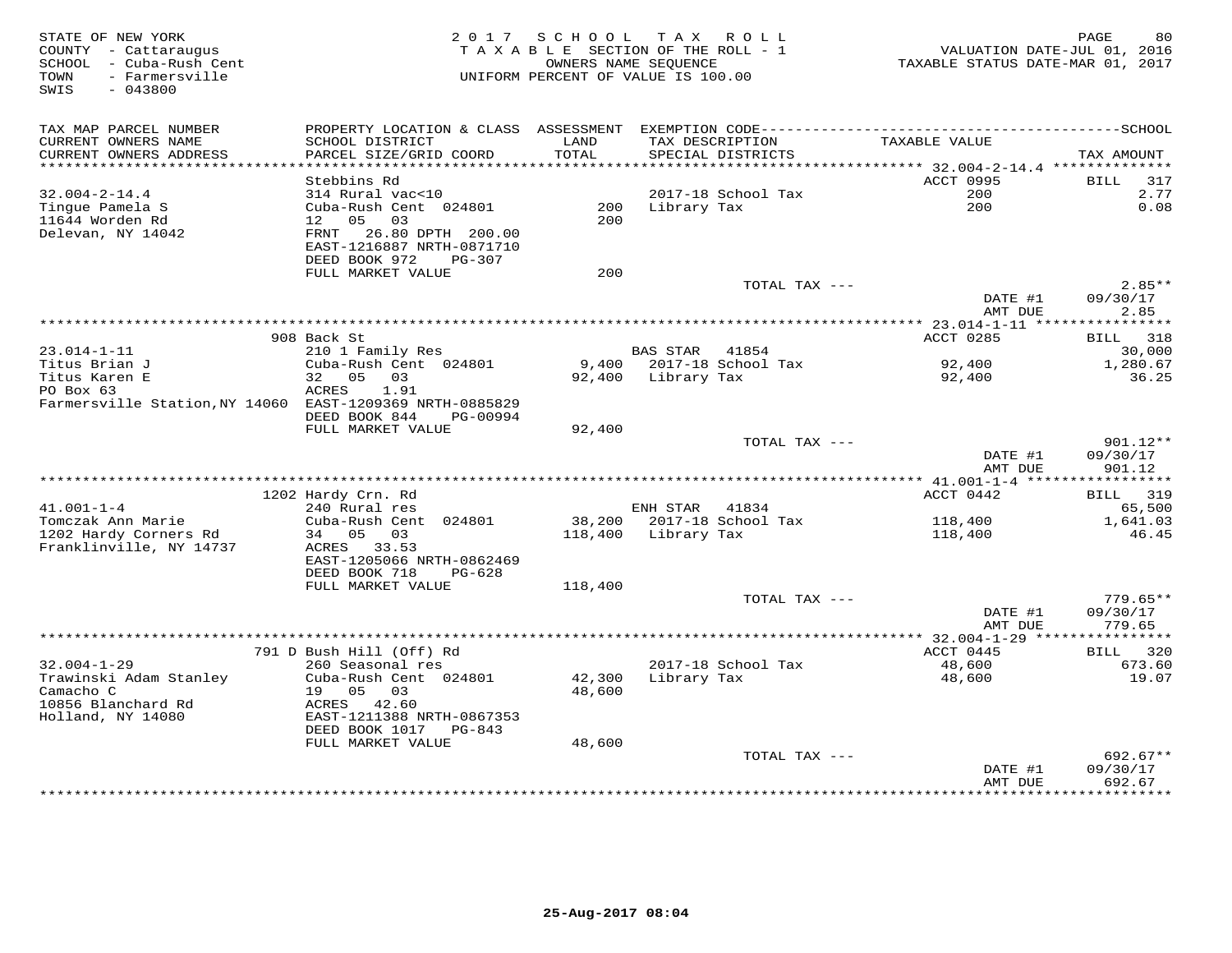| STATE OF NEW YORK<br>COUNTY - Cattaraugus<br>- Cuba-Rush Cent<br>SCHOOL<br>- Farmersville<br>TOWN<br>SWIS<br>$-043800$ | 2017                                          | S C H O O L     | T A X<br>R O L L<br>TAXABLE SECTION OF THE ROLL - 1<br>OWNERS NAME SEQUENCE<br>UNIFORM PERCENT OF VALUE IS 100.00 | VALUATION DATE-JUL 01, 2016<br>TAXABLE STATUS DATE-MAR 01, 2017 | PAGE<br>81                   |
|------------------------------------------------------------------------------------------------------------------------|-----------------------------------------------|-----------------|-------------------------------------------------------------------------------------------------------------------|-----------------------------------------------------------------|------------------------------|
| TAX MAP PARCEL NUMBER                                                                                                  |                                               |                 |                                                                                                                   |                                                                 |                              |
| CURRENT OWNERS NAME<br>CURRENT OWNERS ADDRESS                                                                          | SCHOOL DISTRICT<br>PARCEL SIZE/GRID COORD     | LAND<br>TOTAL   | TAX DESCRIPTION<br>SPECIAL DISTRICTS                                                                              | TAXABLE VALUE                                                   | TAX AMOUNT                   |
| ******************                                                                                                     | 8751 Stebbins Rd                              | * * * * * * * * |                                                                                                                   | ********** 32.004-1-27.1 *********<br>ACCT 0446                 |                              |
| $32.004 - 1 - 27.1$                                                                                                    | 260 Seasonal res                              |                 | 2017-18 School Tax                                                                                                | 71,600                                                          | <b>BILL</b><br>321<br>992.38 |
| Trzepacz Bruce J.                                                                                                      | Cuba-Rush Cent 024801                         | 42,600          | Library Tax                                                                                                       | 71,600                                                          | 28.09                        |
| Trzepacz Donald Jr.                                                                                                    | 19<br>$-05$<br>$-03$                          | 71,600          |                                                                                                                   |                                                                 |                              |
| 11465 Bullis Road                                                                                                      | ACRES<br>40.10                                |                 |                                                                                                                   |                                                                 |                              |
| Marilla, NY 14102                                                                                                      | EAST-1213410 NRTH-0867354                     |                 |                                                                                                                   |                                                                 |                              |
|                                                                                                                        | DEED BOOK 27083 PG-7001<br>FULL MARKET VALUE  | 71,600          |                                                                                                                   |                                                                 |                              |
|                                                                                                                        |                                               |                 | TOTAL TAX ---                                                                                                     |                                                                 | $1,020.47**$                 |
|                                                                                                                        |                                               |                 |                                                                                                                   | DATE #1                                                         | 09/30/17                     |
|                                                                                                                        |                                               |                 |                                                                                                                   | AMT DUE                                                         | 1,020.47                     |
|                                                                                                                        | * * * * * * * * * * * * * *                   |                 | *********************************                                                                                 | ** 41.001-1-29 *****                                            | ***********                  |
| $41.001 - 1 - 29$                                                                                                      | 8239 Healy Rd<br>270 Mfg housing              |                 | 2017-18 School Tax                                                                                                | ACCT 0616<br>27,100                                             | 322<br>BILL<br>375.61        |
| Trzybinski David                                                                                                       | Cuba-Rush Cent 024801                         | 26,600          | Library Tax                                                                                                       | 27,100                                                          | 10.63                        |
| 110 Wallace Ave                                                                                                        | 34 05<br>03                                   | 27,100          |                                                                                                                   |                                                                 |                              |
| Cheektowaga, NY 14227-1306                                                                                             | ACRES 17.81                                   |                 |                                                                                                                   |                                                                 |                              |
|                                                                                                                        | EAST-1203662 NRTH-0860141                     |                 |                                                                                                                   |                                                                 |                              |
|                                                                                                                        | DEED BOOK 934<br>PG-1133<br>FULL MARKET VALUE | 27,100          |                                                                                                                   |                                                                 |                              |
|                                                                                                                        |                                               |                 | TOTAL TAX ---                                                                                                     |                                                                 | 386.24**                     |
|                                                                                                                        |                                               |                 |                                                                                                                   | DATE #1                                                         | 09/30/17                     |
|                                                                                                                        |                                               |                 |                                                                                                                   | AMT DUE                                                         | 386.24                       |
|                                                                                                                        | Stebbins Rd                                   |                 |                                                                                                                   |                                                                 | 323<br>BILL                  |
| $32.004 - 1 - 27.4$                                                                                                    | 314 Rural vac<10                              |                 | 2017-18 School Tax                                                                                                | 16,200                                                          | 224.53                       |
| TTC Enterprises, LLC                                                                                                   | Cuba-Rush Cent 024801                         | 16,200          | Library Tax                                                                                                       | 16,200                                                          | 6.36                         |
| 61 Dellwood Drive                                                                                                      | 05<br>03                                      | 16,200          |                                                                                                                   |                                                                 |                              |
| Elma, NY 14059                                                                                                         | 6.55 BANK<br>ACRES<br>005                     |                 |                                                                                                                   |                                                                 |                              |
|                                                                                                                        | EAST-1214177 NRTH-0867317                     |                 |                                                                                                                   |                                                                 |                              |
|                                                                                                                        | DEED BOOK 26916 PG-9001<br>FULL MARKET VALUE  | 16,200          |                                                                                                                   |                                                                 |                              |
|                                                                                                                        |                                               |                 | TOTAL TAX ---                                                                                                     |                                                                 | 230.89**                     |
|                                                                                                                        |                                               |                 |                                                                                                                   | DATE #1                                                         | 09/30/17                     |
|                                                                                                                        |                                               |                 |                                                                                                                   | AMT DUE                                                         | 230.89                       |
|                                                                                                                        | 840 Bush Hill Rd                              |                 |                                                                                                                   | ************ 32.004-1-1 *****<br>ACCT 0077                      | ********<br>324<br>BILL      |
| $32.004 - 1 - 1$                                                                                                       | 312 Vac w/imprv                               |                 | 2017-18 School Tax                                                                                                | 33,600                                                          | 465.70                       |
| Tyczka Robert                                                                                                          | Cuba-Rush Cent 024801                         | 16,300          | Library Tax                                                                                                       | 33,600                                                          | 13.18                        |
| Tyczka Mildred                                                                                                         | 20<br>05<br>03                                | 33,600          |                                                                                                                   |                                                                 |                              |
| 37 Sunbriar Dr                                                                                                         | ACRES<br>6.67                                 |                 |                                                                                                                   |                                                                 |                              |
| W. Seneca, NY 14224                                                                                                    | EAST-1210628 NRTH-0871296                     |                 |                                                                                                                   |                                                                 |                              |
|                                                                                                                        | DEED BOOK 10664 PG-6003<br>FULL MARKET VALUE  | 33,600          |                                                                                                                   |                                                                 |                              |
|                                                                                                                        |                                               |                 | TOTAL TAX ---                                                                                                     |                                                                 | 478.88**                     |
|                                                                                                                        |                                               |                 |                                                                                                                   | DATE #1                                                         | 09/30/17                     |
|                                                                                                                        |                                               |                 |                                                                                                                   | AMT DUE<br>* * * * * * * * * ·                                  | 478.88<br>* * * * * * * *    |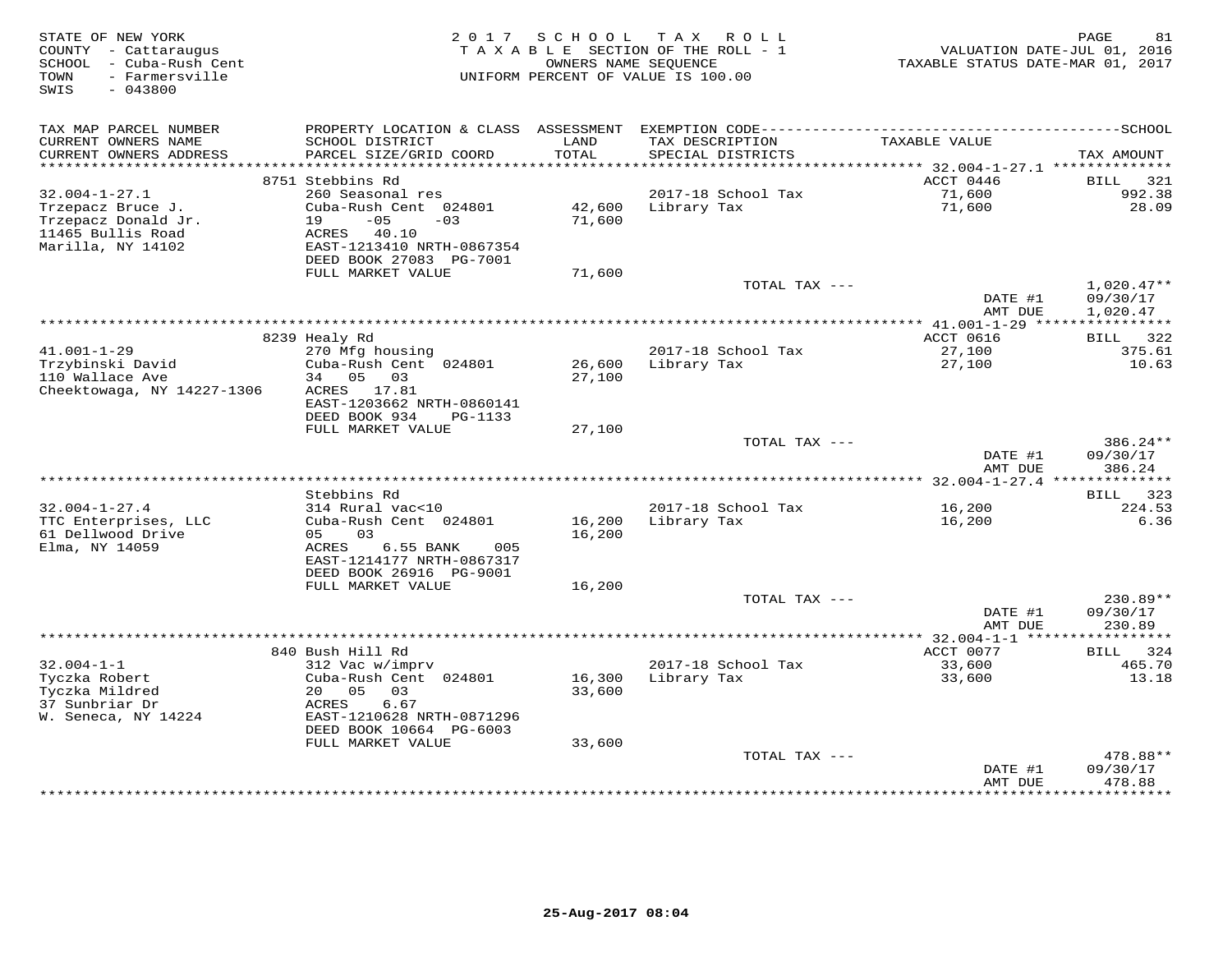| TAX MAP PARCEL NUMBER<br>PROPERTY LOCATION & CLASS ASSESSMENT<br>SCHOOL DISTRICT<br>TAXABLE VALUE<br>CURRENT OWNERS NAME<br>LAND<br>TAX DESCRIPTION<br>PARCEL SIZE/GRID COORD<br>TOTAL<br>CURRENT OWNERS ADDRESS<br>SPECIAL DISTRICTS<br>TAX AMOUNT<br>******<br>******* 23.004-1-13 ****************<br>ACCT 0337<br>Huyck Rd<br>BILL<br>325<br>$23.004 - 1 - 13$<br>314 Rural vac<10<br>2017-18 School Tax<br>8,400<br>116.42<br>Vetter Jeffrey H<br>Cuba-Rush Cent 024801<br>8,400<br>Library Tax<br>8,400<br>3.30<br>Vetter Erin E<br>08 05<br>03<br>8,400<br>1787 North Forest Rd<br>1.26<br>ACRES<br>Williamsville, NY 14221<br>EAST-1219427 NRTH-0884769<br>DEED BOOK 22532 PG-4001<br>FULL MARKET VALUE<br>8,400<br>119.72**<br>TOTAL TAX ---<br>DATE #1<br>09/30/17<br>119.72<br>AMT DUE<br>*** 23.014-1-20 ****<br>**********<br>971 Back St<br>ACCT 0452<br>326<br>BILL<br>$23.014 - 1 - 20$<br>ENH STAR 41834<br>56,600<br>210 1 Family Res<br>Vickman Donna M<br>Cuba-Rush Cent 024801<br>7,400<br>2017-18 School Tax<br>56,600<br>784.48<br>Vickman Robert D<br>32<br>05<br>03<br>56,600<br>Library Tax<br>56,600<br>22.21<br>971 Back St<br>FRNT 120.00 DPTH 152.00<br>Farmersville Station, NY 14060 ACRES<br>0.42<br>EAST-1208686 NRTH-0885404<br>DEED BOOK 742<br>PG-00905<br>FULL MARKET VALUE<br>56,600<br>$22.21**$<br>TOTAL TAX ---<br>09/30/17<br>DATE #1<br>22.21<br>AMT DUE<br>ACCT 0998<br>BILL 327<br>Church St<br>$23.003 - 1 - 7.5$<br>314 Rural vac<10<br>2017-18 School Tax<br>3,900<br>54.05<br>Vickman Kenneth W<br>Cuba-Rush Cent 024801<br>Library Tax<br>3,900<br>3,900<br>1.53<br>Vickman Nancy J<br>32 05<br>03<br>3,900<br>9809 Church St<br>0.65<br>ACRES<br>Farmersville Station, NY 14060 EAST-1208116 NRTH-0885112<br>DEED BOOK 2255<br>PG-9001<br>FULL MARKET VALUE<br>3,900<br>TOTAL TAX ---<br>55.58**<br>DATE #1<br>09/30/17<br>55.58<br>AMT DUE<br>*********** 23.003-1-7.3 ***<br>1047 Siloam Rd<br>ACCT 0996<br>328<br>BILL<br>$23.003 - 1 - 7.3$<br>30,000<br>210 1 Family Res<br><b>BAS STAR</b><br>41854<br>Vickman Kenneth W Jr<br>Cuba-Rush Cent 024801<br>10,700<br>2017-18 School Tax<br>70,400<br>975.75<br>32 05<br>70,400<br>70,400<br>Vickman Melissa A<br>03<br>Library Tax<br>27.62<br>1047 Siloam Rd<br>2.80<br>ACRES<br>Freedom, NY 14065<br>EAST-1207735 NRTH-0885696<br>DEED BOOK 977<br>$PG-84$<br>FULL MARKET VALUE<br>70,400<br>$587.57**$<br>TOTAL TAX ---<br>09/30/17<br>DATE #1<br>AMT DUE<br>587.57<br>***********************<br>******* | STATE OF NEW YORK<br>COUNTY - Cattaraugus<br>SCHOOL - Cuba-Rush Cent<br>TOWN<br>- Farmersville<br>SWIS<br>$-043800$ | 2 0 1 7 | SCHOOL | TAX ROLL<br>TAXABLE SECTION OF THE ROLL - 1<br>OWNERS NAME SEQUENCE<br>UNIFORM PERCENT OF VALUE IS 100.00 | VALUATION DATE-JUL 01, 2016<br>TAXABLE STATUS DATE-MAR 01, 2017 | PAGE<br>82 |
|---------------------------------------------------------------------------------------------------------------------------------------------------------------------------------------------------------------------------------------------------------------------------------------------------------------------------------------------------------------------------------------------------------------------------------------------------------------------------------------------------------------------------------------------------------------------------------------------------------------------------------------------------------------------------------------------------------------------------------------------------------------------------------------------------------------------------------------------------------------------------------------------------------------------------------------------------------------------------------------------------------------------------------------------------------------------------------------------------------------------------------------------------------------------------------------------------------------------------------------------------------------------------------------------------------------------------------------------------------------------------------------------------------------------------------------------------------------------------------------------------------------------------------------------------------------------------------------------------------------------------------------------------------------------------------------------------------------------------------------------------------------------------------------------------------------------------------------------------------------------------------------------------------------------------------------------------------------------------------------------------------------------------------------------------------------------------------------------------------------------------------------------------------------------------------------------------------------------------------------------------------------------------------------------------------------------------------------------------------------------------------------------------------------------------------------------------------------------------------------------------------------------|---------------------------------------------------------------------------------------------------------------------|---------|--------|-----------------------------------------------------------------------------------------------------------|-----------------------------------------------------------------|------------|
|                                                                                                                                                                                                                                                                                                                                                                                                                                                                                                                                                                                                                                                                                                                                                                                                                                                                                                                                                                                                                                                                                                                                                                                                                                                                                                                                                                                                                                                                                                                                                                                                                                                                                                                                                                                                                                                                                                                                                                                                                                                                                                                                                                                                                                                                                                                                                                                                                                                                                                                     |                                                                                                                     |         |        |                                                                                                           |                                                                 |            |
|                                                                                                                                                                                                                                                                                                                                                                                                                                                                                                                                                                                                                                                                                                                                                                                                                                                                                                                                                                                                                                                                                                                                                                                                                                                                                                                                                                                                                                                                                                                                                                                                                                                                                                                                                                                                                                                                                                                                                                                                                                                                                                                                                                                                                                                                                                                                                                                                                                                                                                                     |                                                                                                                     |         |        |                                                                                                           |                                                                 |            |
|                                                                                                                                                                                                                                                                                                                                                                                                                                                                                                                                                                                                                                                                                                                                                                                                                                                                                                                                                                                                                                                                                                                                                                                                                                                                                                                                                                                                                                                                                                                                                                                                                                                                                                                                                                                                                                                                                                                                                                                                                                                                                                                                                                                                                                                                                                                                                                                                                                                                                                                     |                                                                                                                     |         |        |                                                                                                           |                                                                 |            |
|                                                                                                                                                                                                                                                                                                                                                                                                                                                                                                                                                                                                                                                                                                                                                                                                                                                                                                                                                                                                                                                                                                                                                                                                                                                                                                                                                                                                                                                                                                                                                                                                                                                                                                                                                                                                                                                                                                                                                                                                                                                                                                                                                                                                                                                                                                                                                                                                                                                                                                                     |                                                                                                                     |         |        |                                                                                                           |                                                                 |            |
|                                                                                                                                                                                                                                                                                                                                                                                                                                                                                                                                                                                                                                                                                                                                                                                                                                                                                                                                                                                                                                                                                                                                                                                                                                                                                                                                                                                                                                                                                                                                                                                                                                                                                                                                                                                                                                                                                                                                                                                                                                                                                                                                                                                                                                                                                                                                                                                                                                                                                                                     |                                                                                                                     |         |        |                                                                                                           |                                                                 |            |
|                                                                                                                                                                                                                                                                                                                                                                                                                                                                                                                                                                                                                                                                                                                                                                                                                                                                                                                                                                                                                                                                                                                                                                                                                                                                                                                                                                                                                                                                                                                                                                                                                                                                                                                                                                                                                                                                                                                                                                                                                                                                                                                                                                                                                                                                                                                                                                                                                                                                                                                     |                                                                                                                     |         |        |                                                                                                           |                                                                 |            |
|                                                                                                                                                                                                                                                                                                                                                                                                                                                                                                                                                                                                                                                                                                                                                                                                                                                                                                                                                                                                                                                                                                                                                                                                                                                                                                                                                                                                                                                                                                                                                                                                                                                                                                                                                                                                                                                                                                                                                                                                                                                                                                                                                                                                                                                                                                                                                                                                                                                                                                                     |                                                                                                                     |         |        |                                                                                                           |                                                                 |            |
|                                                                                                                                                                                                                                                                                                                                                                                                                                                                                                                                                                                                                                                                                                                                                                                                                                                                                                                                                                                                                                                                                                                                                                                                                                                                                                                                                                                                                                                                                                                                                                                                                                                                                                                                                                                                                                                                                                                                                                                                                                                                                                                                                                                                                                                                                                                                                                                                                                                                                                                     |                                                                                                                     |         |        |                                                                                                           |                                                                 |            |
|                                                                                                                                                                                                                                                                                                                                                                                                                                                                                                                                                                                                                                                                                                                                                                                                                                                                                                                                                                                                                                                                                                                                                                                                                                                                                                                                                                                                                                                                                                                                                                                                                                                                                                                                                                                                                                                                                                                                                                                                                                                                                                                                                                                                                                                                                                                                                                                                                                                                                                                     |                                                                                                                     |         |        |                                                                                                           |                                                                 |            |
|                                                                                                                                                                                                                                                                                                                                                                                                                                                                                                                                                                                                                                                                                                                                                                                                                                                                                                                                                                                                                                                                                                                                                                                                                                                                                                                                                                                                                                                                                                                                                                                                                                                                                                                                                                                                                                                                                                                                                                                                                                                                                                                                                                                                                                                                                                                                                                                                                                                                                                                     |                                                                                                                     |         |        |                                                                                                           |                                                                 |            |
|                                                                                                                                                                                                                                                                                                                                                                                                                                                                                                                                                                                                                                                                                                                                                                                                                                                                                                                                                                                                                                                                                                                                                                                                                                                                                                                                                                                                                                                                                                                                                                                                                                                                                                                                                                                                                                                                                                                                                                                                                                                                                                                                                                                                                                                                                                                                                                                                                                                                                                                     |                                                                                                                     |         |        |                                                                                                           |                                                                 |            |
|                                                                                                                                                                                                                                                                                                                                                                                                                                                                                                                                                                                                                                                                                                                                                                                                                                                                                                                                                                                                                                                                                                                                                                                                                                                                                                                                                                                                                                                                                                                                                                                                                                                                                                                                                                                                                                                                                                                                                                                                                                                                                                                                                                                                                                                                                                                                                                                                                                                                                                                     |                                                                                                                     |         |        |                                                                                                           |                                                                 |            |
|                                                                                                                                                                                                                                                                                                                                                                                                                                                                                                                                                                                                                                                                                                                                                                                                                                                                                                                                                                                                                                                                                                                                                                                                                                                                                                                                                                                                                                                                                                                                                                                                                                                                                                                                                                                                                                                                                                                                                                                                                                                                                                                                                                                                                                                                                                                                                                                                                                                                                                                     |                                                                                                                     |         |        |                                                                                                           |                                                                 |            |
|                                                                                                                                                                                                                                                                                                                                                                                                                                                                                                                                                                                                                                                                                                                                                                                                                                                                                                                                                                                                                                                                                                                                                                                                                                                                                                                                                                                                                                                                                                                                                                                                                                                                                                                                                                                                                                                                                                                                                                                                                                                                                                                                                                                                                                                                                                                                                                                                                                                                                                                     |                                                                                                                     |         |        |                                                                                                           |                                                                 |            |
|                                                                                                                                                                                                                                                                                                                                                                                                                                                                                                                                                                                                                                                                                                                                                                                                                                                                                                                                                                                                                                                                                                                                                                                                                                                                                                                                                                                                                                                                                                                                                                                                                                                                                                                                                                                                                                                                                                                                                                                                                                                                                                                                                                                                                                                                                                                                                                                                                                                                                                                     |                                                                                                                     |         |        |                                                                                                           |                                                                 |            |
|                                                                                                                                                                                                                                                                                                                                                                                                                                                                                                                                                                                                                                                                                                                                                                                                                                                                                                                                                                                                                                                                                                                                                                                                                                                                                                                                                                                                                                                                                                                                                                                                                                                                                                                                                                                                                                                                                                                                                                                                                                                                                                                                                                                                                                                                                                                                                                                                                                                                                                                     |                                                                                                                     |         |        |                                                                                                           |                                                                 |            |
|                                                                                                                                                                                                                                                                                                                                                                                                                                                                                                                                                                                                                                                                                                                                                                                                                                                                                                                                                                                                                                                                                                                                                                                                                                                                                                                                                                                                                                                                                                                                                                                                                                                                                                                                                                                                                                                                                                                                                                                                                                                                                                                                                                                                                                                                                                                                                                                                                                                                                                                     |                                                                                                                     |         |        |                                                                                                           |                                                                 |            |
|                                                                                                                                                                                                                                                                                                                                                                                                                                                                                                                                                                                                                                                                                                                                                                                                                                                                                                                                                                                                                                                                                                                                                                                                                                                                                                                                                                                                                                                                                                                                                                                                                                                                                                                                                                                                                                                                                                                                                                                                                                                                                                                                                                                                                                                                                                                                                                                                                                                                                                                     |                                                                                                                     |         |        |                                                                                                           |                                                                 |            |
|                                                                                                                                                                                                                                                                                                                                                                                                                                                                                                                                                                                                                                                                                                                                                                                                                                                                                                                                                                                                                                                                                                                                                                                                                                                                                                                                                                                                                                                                                                                                                                                                                                                                                                                                                                                                                                                                                                                                                                                                                                                                                                                                                                                                                                                                                                                                                                                                                                                                                                                     |                                                                                                                     |         |        |                                                                                                           |                                                                 |            |
|                                                                                                                                                                                                                                                                                                                                                                                                                                                                                                                                                                                                                                                                                                                                                                                                                                                                                                                                                                                                                                                                                                                                                                                                                                                                                                                                                                                                                                                                                                                                                                                                                                                                                                                                                                                                                                                                                                                                                                                                                                                                                                                                                                                                                                                                                                                                                                                                                                                                                                                     |                                                                                                                     |         |        |                                                                                                           |                                                                 |            |
|                                                                                                                                                                                                                                                                                                                                                                                                                                                                                                                                                                                                                                                                                                                                                                                                                                                                                                                                                                                                                                                                                                                                                                                                                                                                                                                                                                                                                                                                                                                                                                                                                                                                                                                                                                                                                                                                                                                                                                                                                                                                                                                                                                                                                                                                                                                                                                                                                                                                                                                     |                                                                                                                     |         |        |                                                                                                           |                                                                 |            |
|                                                                                                                                                                                                                                                                                                                                                                                                                                                                                                                                                                                                                                                                                                                                                                                                                                                                                                                                                                                                                                                                                                                                                                                                                                                                                                                                                                                                                                                                                                                                                                                                                                                                                                                                                                                                                                                                                                                                                                                                                                                                                                                                                                                                                                                                                                                                                                                                                                                                                                                     |                                                                                                                     |         |        |                                                                                                           |                                                                 |            |
|                                                                                                                                                                                                                                                                                                                                                                                                                                                                                                                                                                                                                                                                                                                                                                                                                                                                                                                                                                                                                                                                                                                                                                                                                                                                                                                                                                                                                                                                                                                                                                                                                                                                                                                                                                                                                                                                                                                                                                                                                                                                                                                                                                                                                                                                                                                                                                                                                                                                                                                     |                                                                                                                     |         |        |                                                                                                           |                                                                 |            |
|                                                                                                                                                                                                                                                                                                                                                                                                                                                                                                                                                                                                                                                                                                                                                                                                                                                                                                                                                                                                                                                                                                                                                                                                                                                                                                                                                                                                                                                                                                                                                                                                                                                                                                                                                                                                                                                                                                                                                                                                                                                                                                                                                                                                                                                                                                                                                                                                                                                                                                                     |                                                                                                                     |         |        |                                                                                                           |                                                                 |            |
|                                                                                                                                                                                                                                                                                                                                                                                                                                                                                                                                                                                                                                                                                                                                                                                                                                                                                                                                                                                                                                                                                                                                                                                                                                                                                                                                                                                                                                                                                                                                                                                                                                                                                                                                                                                                                                                                                                                                                                                                                                                                                                                                                                                                                                                                                                                                                                                                                                                                                                                     |                                                                                                                     |         |        |                                                                                                           |                                                                 |            |
|                                                                                                                                                                                                                                                                                                                                                                                                                                                                                                                                                                                                                                                                                                                                                                                                                                                                                                                                                                                                                                                                                                                                                                                                                                                                                                                                                                                                                                                                                                                                                                                                                                                                                                                                                                                                                                                                                                                                                                                                                                                                                                                                                                                                                                                                                                                                                                                                                                                                                                                     |                                                                                                                     |         |        |                                                                                                           |                                                                 |            |
|                                                                                                                                                                                                                                                                                                                                                                                                                                                                                                                                                                                                                                                                                                                                                                                                                                                                                                                                                                                                                                                                                                                                                                                                                                                                                                                                                                                                                                                                                                                                                                                                                                                                                                                                                                                                                                                                                                                                                                                                                                                                                                                                                                                                                                                                                                                                                                                                                                                                                                                     |                                                                                                                     |         |        |                                                                                                           |                                                                 |            |
|                                                                                                                                                                                                                                                                                                                                                                                                                                                                                                                                                                                                                                                                                                                                                                                                                                                                                                                                                                                                                                                                                                                                                                                                                                                                                                                                                                                                                                                                                                                                                                                                                                                                                                                                                                                                                                                                                                                                                                                                                                                                                                                                                                                                                                                                                                                                                                                                                                                                                                                     |                                                                                                                     |         |        |                                                                                                           |                                                                 |            |
|                                                                                                                                                                                                                                                                                                                                                                                                                                                                                                                                                                                                                                                                                                                                                                                                                                                                                                                                                                                                                                                                                                                                                                                                                                                                                                                                                                                                                                                                                                                                                                                                                                                                                                                                                                                                                                                                                                                                                                                                                                                                                                                                                                                                                                                                                                                                                                                                                                                                                                                     |                                                                                                                     |         |        |                                                                                                           |                                                                 |            |
|                                                                                                                                                                                                                                                                                                                                                                                                                                                                                                                                                                                                                                                                                                                                                                                                                                                                                                                                                                                                                                                                                                                                                                                                                                                                                                                                                                                                                                                                                                                                                                                                                                                                                                                                                                                                                                                                                                                                                                                                                                                                                                                                                                                                                                                                                                                                                                                                                                                                                                                     |                                                                                                                     |         |        |                                                                                                           |                                                                 |            |
|                                                                                                                                                                                                                                                                                                                                                                                                                                                                                                                                                                                                                                                                                                                                                                                                                                                                                                                                                                                                                                                                                                                                                                                                                                                                                                                                                                                                                                                                                                                                                                                                                                                                                                                                                                                                                                                                                                                                                                                                                                                                                                                                                                                                                                                                                                                                                                                                                                                                                                                     |                                                                                                                     |         |        |                                                                                                           |                                                                 |            |
|                                                                                                                                                                                                                                                                                                                                                                                                                                                                                                                                                                                                                                                                                                                                                                                                                                                                                                                                                                                                                                                                                                                                                                                                                                                                                                                                                                                                                                                                                                                                                                                                                                                                                                                                                                                                                                                                                                                                                                                                                                                                                                                                                                                                                                                                                                                                                                                                                                                                                                                     |                                                                                                                     |         |        |                                                                                                           |                                                                 |            |
|                                                                                                                                                                                                                                                                                                                                                                                                                                                                                                                                                                                                                                                                                                                                                                                                                                                                                                                                                                                                                                                                                                                                                                                                                                                                                                                                                                                                                                                                                                                                                                                                                                                                                                                                                                                                                                                                                                                                                                                                                                                                                                                                                                                                                                                                                                                                                                                                                                                                                                                     |                                                                                                                     |         |        |                                                                                                           |                                                                 |            |
|                                                                                                                                                                                                                                                                                                                                                                                                                                                                                                                                                                                                                                                                                                                                                                                                                                                                                                                                                                                                                                                                                                                                                                                                                                                                                                                                                                                                                                                                                                                                                                                                                                                                                                                                                                                                                                                                                                                                                                                                                                                                                                                                                                                                                                                                                                                                                                                                                                                                                                                     |                                                                                                                     |         |        |                                                                                                           |                                                                 |            |
|                                                                                                                                                                                                                                                                                                                                                                                                                                                                                                                                                                                                                                                                                                                                                                                                                                                                                                                                                                                                                                                                                                                                                                                                                                                                                                                                                                                                                                                                                                                                                                                                                                                                                                                                                                                                                                                                                                                                                                                                                                                                                                                                                                                                                                                                                                                                                                                                                                                                                                                     |                                                                                                                     |         |        |                                                                                                           |                                                                 |            |
|                                                                                                                                                                                                                                                                                                                                                                                                                                                                                                                                                                                                                                                                                                                                                                                                                                                                                                                                                                                                                                                                                                                                                                                                                                                                                                                                                                                                                                                                                                                                                                                                                                                                                                                                                                                                                                                                                                                                                                                                                                                                                                                                                                                                                                                                                                                                                                                                                                                                                                                     |                                                                                                                     |         |        |                                                                                                           |                                                                 |            |
|                                                                                                                                                                                                                                                                                                                                                                                                                                                                                                                                                                                                                                                                                                                                                                                                                                                                                                                                                                                                                                                                                                                                                                                                                                                                                                                                                                                                                                                                                                                                                                                                                                                                                                                                                                                                                                                                                                                                                                                                                                                                                                                                                                                                                                                                                                                                                                                                                                                                                                                     |                                                                                                                     |         |        |                                                                                                           |                                                                 |            |
|                                                                                                                                                                                                                                                                                                                                                                                                                                                                                                                                                                                                                                                                                                                                                                                                                                                                                                                                                                                                                                                                                                                                                                                                                                                                                                                                                                                                                                                                                                                                                                                                                                                                                                                                                                                                                                                                                                                                                                                                                                                                                                                                                                                                                                                                                                                                                                                                                                                                                                                     |                                                                                                                     |         |        |                                                                                                           |                                                                 |            |
|                                                                                                                                                                                                                                                                                                                                                                                                                                                                                                                                                                                                                                                                                                                                                                                                                                                                                                                                                                                                                                                                                                                                                                                                                                                                                                                                                                                                                                                                                                                                                                                                                                                                                                                                                                                                                                                                                                                                                                                                                                                                                                                                                                                                                                                                                                                                                                                                                                                                                                                     |                                                                                                                     |         |        |                                                                                                           |                                                                 |            |
|                                                                                                                                                                                                                                                                                                                                                                                                                                                                                                                                                                                                                                                                                                                                                                                                                                                                                                                                                                                                                                                                                                                                                                                                                                                                                                                                                                                                                                                                                                                                                                                                                                                                                                                                                                                                                                                                                                                                                                                                                                                                                                                                                                                                                                                                                                                                                                                                                                                                                                                     |                                                                                                                     |         |        |                                                                                                           |                                                                 |            |
|                                                                                                                                                                                                                                                                                                                                                                                                                                                                                                                                                                                                                                                                                                                                                                                                                                                                                                                                                                                                                                                                                                                                                                                                                                                                                                                                                                                                                                                                                                                                                                                                                                                                                                                                                                                                                                                                                                                                                                                                                                                                                                                                                                                                                                                                                                                                                                                                                                                                                                                     |                                                                                                                     |         |        |                                                                                                           |                                                                 |            |
|                                                                                                                                                                                                                                                                                                                                                                                                                                                                                                                                                                                                                                                                                                                                                                                                                                                                                                                                                                                                                                                                                                                                                                                                                                                                                                                                                                                                                                                                                                                                                                                                                                                                                                                                                                                                                                                                                                                                                                                                                                                                                                                                                                                                                                                                                                                                                                                                                                                                                                                     |                                                                                                                     |         |        |                                                                                                           |                                                                 |            |
|                                                                                                                                                                                                                                                                                                                                                                                                                                                                                                                                                                                                                                                                                                                                                                                                                                                                                                                                                                                                                                                                                                                                                                                                                                                                                                                                                                                                                                                                                                                                                                                                                                                                                                                                                                                                                                                                                                                                                                                                                                                                                                                                                                                                                                                                                                                                                                                                                                                                                                                     |                                                                                                                     |         |        |                                                                                                           |                                                                 |            |
|                                                                                                                                                                                                                                                                                                                                                                                                                                                                                                                                                                                                                                                                                                                                                                                                                                                                                                                                                                                                                                                                                                                                                                                                                                                                                                                                                                                                                                                                                                                                                                                                                                                                                                                                                                                                                                                                                                                                                                                                                                                                                                                                                                                                                                                                                                                                                                                                                                                                                                                     |                                                                                                                     |         |        |                                                                                                           |                                                                 |            |
|                                                                                                                                                                                                                                                                                                                                                                                                                                                                                                                                                                                                                                                                                                                                                                                                                                                                                                                                                                                                                                                                                                                                                                                                                                                                                                                                                                                                                                                                                                                                                                                                                                                                                                                                                                                                                                                                                                                                                                                                                                                                                                                                                                                                                                                                                                                                                                                                                                                                                                                     |                                                                                                                     |         |        |                                                                                                           |                                                                 |            |
|                                                                                                                                                                                                                                                                                                                                                                                                                                                                                                                                                                                                                                                                                                                                                                                                                                                                                                                                                                                                                                                                                                                                                                                                                                                                                                                                                                                                                                                                                                                                                                                                                                                                                                                                                                                                                                                                                                                                                                                                                                                                                                                                                                                                                                                                                                                                                                                                                                                                                                                     |                                                                                                                     |         |        |                                                                                                           |                                                                 |            |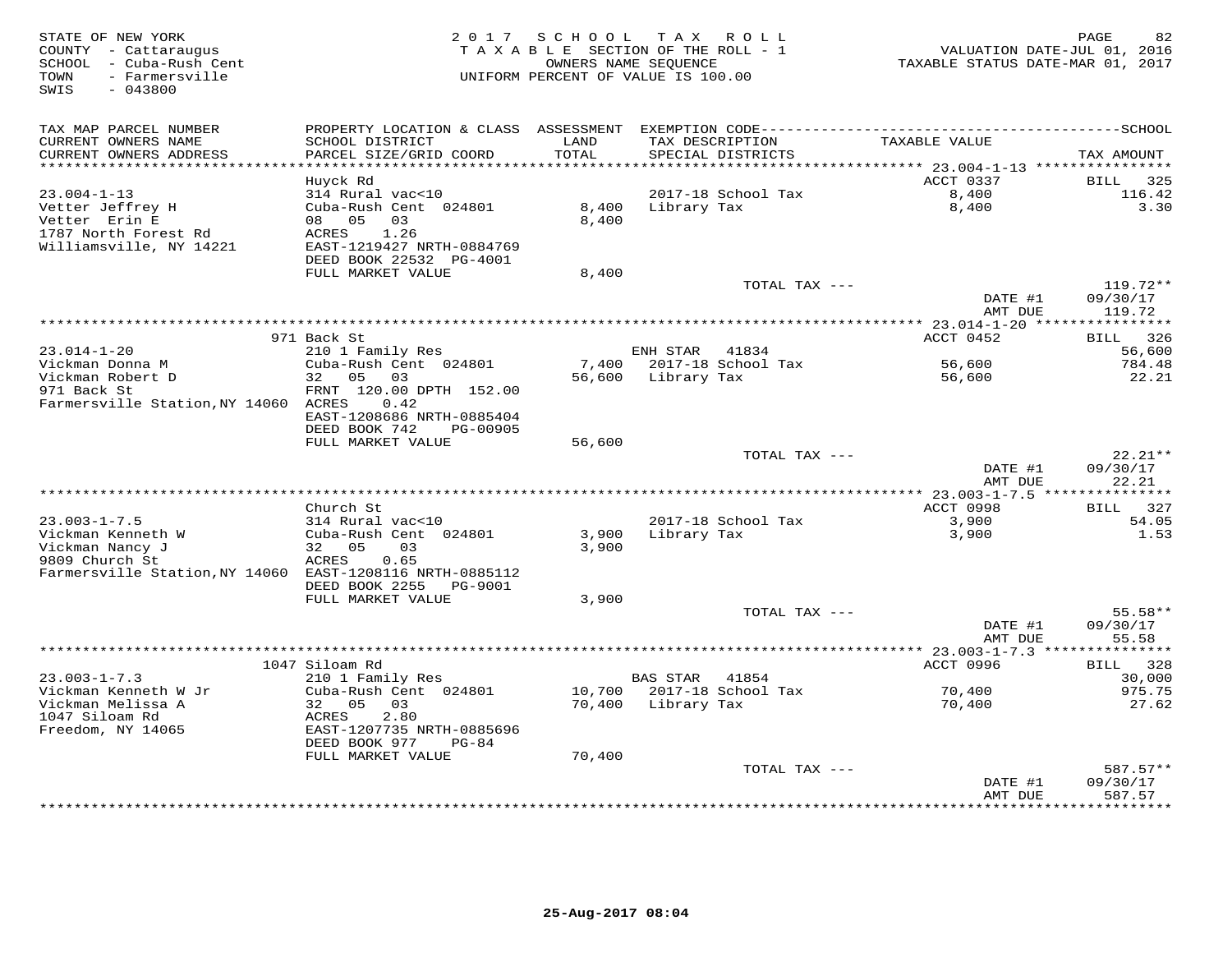| STATE OF NEW YORK<br>COUNTY - Cattaraugus<br>SCHOOL - Cuba-Rush Cent<br>- Farmersville<br>TOWN<br>SWIS<br>$-043800$ | 2 0 1 7                                                                                   | SCHOOL<br>TAXABLE SECTION OF THE ROLL - 1<br>UNIFORM PERCENT OF VALUE IS 100.00 | OWNERS NAME SEQUENCE | TAX ROLL                             | VALUATION DATE-JUL 01, 2016<br>TAXABLE STATUS DATE-MAR 01, 2017 | PAGE<br>83             |
|---------------------------------------------------------------------------------------------------------------------|-------------------------------------------------------------------------------------------|---------------------------------------------------------------------------------|----------------------|--------------------------------------|-----------------------------------------------------------------|------------------------|
| TAX MAP PARCEL NUMBER                                                                                               |                                                                                           |                                                                                 |                      |                                      |                                                                 |                        |
| CURRENT OWNERS NAME<br>CURRENT OWNERS ADDRESS<br>******************                                                 | SCHOOL DISTRICT<br>PARCEL SIZE/GRID COORD                                                 | LAND<br>TOTAL<br>******                                                         |                      | TAX DESCRIPTION<br>SPECIAL DISTRICTS | TAXABLE VALUE                                                   | TAX AMOUNT             |
|                                                                                                                     | 9809 Church St                                                                            |                                                                                 |                      |                                      | ******* 23.014-1-69 ****************<br>ACCT 0450               | 329<br><b>BILL</b>     |
| $23.014 - 1 - 69$                                                                                                   | 210 1 Family Res                                                                          |                                                                                 | AGED S               | 41804                                |                                                                 | 3,450                  |
| Vickman Nancy                                                                                                       | Cuba-Rush Cent 024801                                                                     |                                                                                 | 7,600 ENH STAR       | 41834                                |                                                                 | 65,500                 |
| Vickman Kenneth                                                                                                     | 32<br>05<br>03                                                                            | 69,000                                                                          |                      | 2017-18 School Tax                   | 65,550                                                          | 908.53                 |
| 9809 Church St<br>Farmersville Station, NY 14060 ACRES                                                              | FRNT 180.00 DPTH 125.00<br>0.52<br>EAST-1208254 NRTH-0885117<br>DEED BOOK 713<br>PG-00570 |                                                                                 | Library Tax          |                                      | 65,550                                                          | 25.72                  |
|                                                                                                                     | FULL MARKET VALUE                                                                         | 69,000                                                                          |                      |                                      |                                                                 |                        |
|                                                                                                                     |                                                                                           |                                                                                 |                      | TOTAL TAX ---                        |                                                                 | $26.41**$              |
|                                                                                                                     |                                                                                           |                                                                                 |                      |                                      | DATE #1<br>AMT DUE                                              | 09/30/17<br>26.41      |
|                                                                                                                     |                                                                                           |                                                                                 |                      |                                      | ACCT 0621                                                       |                        |
| $41.002 - 1 - 11.1$                                                                                                 | 211 Hardy Crn. Rd<br>210 1 Family Res                                                     |                                                                                 | <b>BAS STAR</b>      | 41854                                |                                                                 | 330<br>BILL<br>30,000  |
| Vinovrski John Jr                                                                                                   | Cuba-Rush Cent 024801                                                                     | 15,100                                                                          |                      | 2017-18 School Tax                   | 68,000                                                          | 942.48                 |
| Vinovrski Dorothy A                                                                                                 | 01<br>05<br>03                                                                            | 68,000                                                                          | Library Tax          |                                      | 68,000                                                          | 26.68                  |
| 211 Hardy Crn. Rd<br>Franklinville, NY 14737                                                                        | 5.73 BANK<br>ACRES<br>017<br>EAST-1219333 NRTH-0859392<br>DEED BOOK 947<br>PG-831         |                                                                                 |                      |                                      |                                                                 |                        |
|                                                                                                                     | FULL MARKET VALUE                                                                         | 68,000                                                                          |                      |                                      |                                                                 |                        |
|                                                                                                                     |                                                                                           |                                                                                 |                      | TOTAL TAX ---                        | DATE #1                                                         | $553.36**$<br>09/30/17 |
|                                                                                                                     |                                                                                           |                                                                                 |                      |                                      | AMT DUE                                                         | 553.36                 |
|                                                                                                                     | 9800 Church St                                                                            |                                                                                 |                      |                                      | ACCT 0454                                                       | 331<br><b>BILL</b>     |
| $23.014 - 1 - 26$                                                                                                   | 210 1 Family Res                                                                          |                                                                                 | AGED S               | 41804                                |                                                                 | 6,000                  |
| Vosburg (L/U) Vernon M                                                                                              | Cuba-Rush Cent 024801                                                                     |                                                                                 | 5,900 ENH STAR       | 41834                                |                                                                 | 54,000                 |
| Vosburg Gary                                                                                                        | 32 05<br>03                                                                               | 60,000                                                                          |                      | 2017-18 School Tax                   | 54,000                                                          | 748.44                 |
| Veron Vosburg                                                                                                       | 0.21<br>ACRES                                                                             |                                                                                 | Library Tax          |                                      | 54,000                                                          | 21.19                  |
| 9800 Church St                                                                                                      | EAST-1208424 NRTH-0885060                                                                 |                                                                                 |                      |                                      |                                                                 |                        |
| Farmersville Sta., NY 14060                                                                                         | DEED BOOK 16443 PG-8001                                                                   |                                                                                 |                      |                                      |                                                                 |                        |
|                                                                                                                     | FULL MARKET VALUE                                                                         | 60,000                                                                          |                      | TOTAL TAX ---                        |                                                                 | $21.19**$              |
|                                                                                                                     |                                                                                           |                                                                                 |                      |                                      | DATE #1<br>AMT DUE                                              | 09/30/17<br>21.19      |
|                                                                                                                     |                                                                                           |                                                                                 |                      |                                      |                                                                 |                        |
|                                                                                                                     | 9795 NYS Rte 98                                                                           |                                                                                 |                      |                                      | ACCT 0544                                                       | <b>BILL</b><br>332     |
| $23.014 - 1 - 41$                                                                                                   | 270 Mfg housing                                                                           |                                                                                 |                      | 2017-18 School Tax                   | 21,400                                                          | 296.61                 |
| Vosburg Gary                                                                                                        | Cuba-Rush Cent 024801                                                                     | 5,900                                                                           | Library Tax          |                                      | 21,400                                                          | 8.40                   |
| Vosburg Sheila                                                                                                      | 32 05<br>03<br>ACRES<br>0.21                                                              | 21,400                                                                          |                      |                                      |                                                                 |                        |
| 10587 Marble Springs Rd<br>Delevan, NY 14042-9641                                                                   | EAST-1209330 NRTH-0884371<br>DEED BOOK 808<br>PG-00560                                    |                                                                                 |                      |                                      |                                                                 |                        |
|                                                                                                                     | FULL MARKET VALUE                                                                         | 21,400                                                                          |                      |                                      |                                                                 |                        |
|                                                                                                                     |                                                                                           |                                                                                 |                      | TOTAL TAX ---                        |                                                                 | $305.01**$             |
|                                                                                                                     |                                                                                           |                                                                                 |                      |                                      | DATE #1<br>AMT DUE                                              | 09/30/17<br>305.01     |
|                                                                                                                     |                                                                                           |                                                                                 |                      | *******************************      |                                                                 | * * * * * * *          |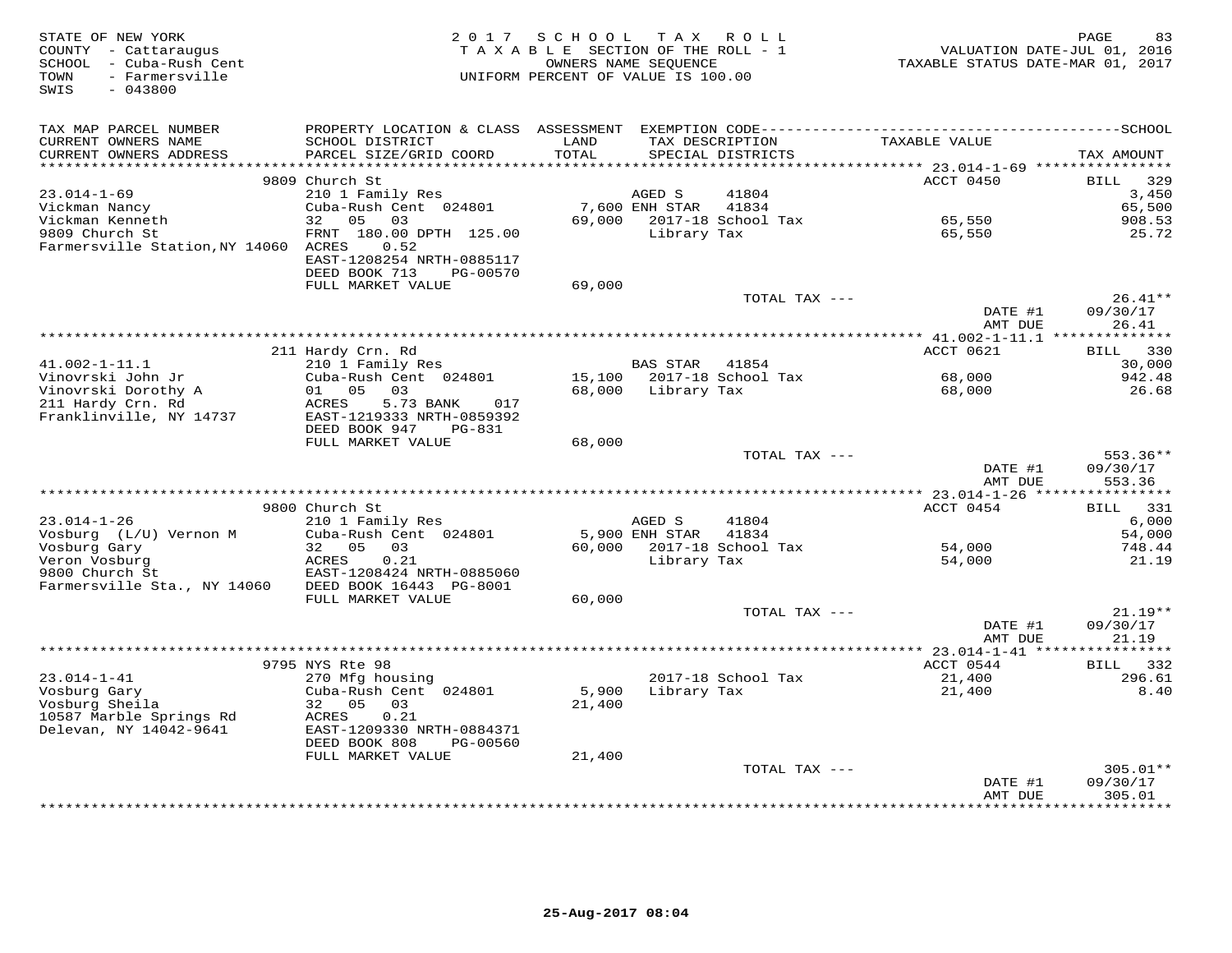| STATE OF NEW YORK<br>COUNTY - Cattaraugus<br>- Cuba-Rush Cent<br>SCHOOL<br>- Farmersville<br>TOWN<br>$-043800$<br>SWIS | 2 0 1 7                                    | S C H O O L<br>OWNERS NAME SEQUENCE | T A X<br>R O L L<br>TAXABLE SECTION OF THE ROLL - 1<br>UNIFORM PERCENT OF VALUE IS 100.00 | VALUATION DATE-JUL 01,<br>TAXABLE STATUS DATE-MAR 01, 2017 | 84<br>PAGE<br>2016     |
|------------------------------------------------------------------------------------------------------------------------|--------------------------------------------|-------------------------------------|-------------------------------------------------------------------------------------------|------------------------------------------------------------|------------------------|
| TAX MAP PARCEL NUMBER                                                                                                  |                                            |                                     |                                                                                           |                                                            |                        |
| CURRENT OWNERS NAME                                                                                                    | SCHOOL DISTRICT                            | LAND                                | TAX DESCRIPTION                                                                           | TAXABLE VALUE                                              |                        |
| CURRENT OWNERS ADDRESS                                                                                                 | PARCEL SIZE/GRID COORD                     | TOTAL                               | SPECIAL DISTRICTS                                                                         |                                                            | TAX AMOUNT             |
|                                                                                                                        |                                            | ******                              |                                                                                           | ****** 23.003-1-7.2 **********                             |                        |
|                                                                                                                        | 1050 Siloam Rd                             |                                     |                                                                                           | ACCT 0905                                                  | <b>BILL</b><br>333     |
| $23.003 - 1 - 7.2$                                                                                                     | 210 1 Family Res                           |                                     | <b>BAS STAR</b><br>41854                                                                  |                                                            | 30,000                 |
| Wagner Douglas                                                                                                         | Cuba-Rush Cent 024801                      | 8,600                               | 2017-18 School Tax                                                                        | 98,000                                                     | 1,358.29               |
| Wagner Lisa                                                                                                            | 32<br>05<br>03<br><b>ACRES</b><br>017      | 98,000                              | Library Tax                                                                               | 98,000                                                     | 38.45                  |
| 1050 Siloam Rd<br>PO Box 51                                                                                            | 1.40 BANK<br>EAST-1207759 NRTH-0886055     |                                     |                                                                                           |                                                            |                        |
| Farmersville Station, NY 14060 DEED BOOK 937                                                                           | $PG-370$                                   |                                     |                                                                                           |                                                            |                        |
|                                                                                                                        | FULL MARKET VALUE                          | 98,000                              |                                                                                           |                                                            |                        |
|                                                                                                                        |                                            |                                     | TOTAL TAX ---                                                                             |                                                            | 980.93**               |
|                                                                                                                        |                                            |                                     |                                                                                           | DATE #1                                                    | 09/30/17               |
|                                                                                                                        |                                            |                                     |                                                                                           | AMT DUE                                                    | 980.93                 |
|                                                                                                                        |                                            |                                     | ************************                                                                  | $* 23.004 - 1 - 20.6$                                      | **************         |
| $23.004 - 1 - 20.6$                                                                                                    | Hyuck Rd<br>312 Vac w/imprv                |                                     | 2017-18 School Tax                                                                        | ACCT 0983<br>47,100                                        | 334<br>BILL<br>652.81  |
| Walczak Dennis                                                                                                         | Cuba-Rush Cent 024801                      | 40,400                              | Library Tax                                                                               | 47,100                                                     | 18.48                  |
| Walczak Donna                                                                                                          | 15 05<br>03                                | 47,100                              |                                                                                           |                                                            |                        |
| 43 Stutzman Rd                                                                                                         | 36.80<br>ACRES                             |                                     |                                                                                           |                                                            |                        |
| Bowmansville, NY 14026                                                                                                 | EAST-1216036 NRTH-0881898                  |                                     |                                                                                           |                                                            |                        |
|                                                                                                                        | DEED BOOK 12244 PG-3001                    |                                     |                                                                                           |                                                            |                        |
|                                                                                                                        | FULL MARKET VALUE                          | 47,100                              |                                                                                           |                                                            |                        |
|                                                                                                                        |                                            |                                     | TOTAL TAX ---                                                                             | DATE #1                                                    | $671.29**$<br>09/30/17 |
|                                                                                                                        |                                            |                                     |                                                                                           | AMT DUE                                                    | 671.29                 |
|                                                                                                                        |                                            |                                     |                                                                                           |                                                            |                        |
|                                                                                                                        | 517 Hardy Corners Rd                       |                                     |                                                                                           | <b>ACCT 1061</b>                                           | 335<br>BILL            |
| $41.002 - 1 - 3.12$                                                                                                    | 312 Vac w/imprv                            |                                     | 2017-18 School Tax                                                                        | 12,500                                                     | 173.25                 |
| Walsh Neal G                                                                                                           | Cuba-Rush Cent 024801                      | 12,100                              | Library Tax                                                                               | 12,500                                                     | 4.90                   |
| Walsh Debra J                                                                                                          | 05 03<br>17/18                             | 12,500                              |                                                                                           |                                                            |                        |
| 338 N Bryant St<br>Depew, NY 14043                                                                                     | 3.75<br>ACRES<br>EAST-1214296 NRTH-0861071 |                                     |                                                                                           |                                                            |                        |
|                                                                                                                        | DEED BOOK 19417 PG-7002                    |                                     |                                                                                           |                                                            |                        |
|                                                                                                                        | FULL MARKET VALUE                          | 12,500                              |                                                                                           |                                                            |                        |
|                                                                                                                        |                                            |                                     | TOTAL TAX ---                                                                             |                                                            | 178.15**               |
|                                                                                                                        |                                            |                                     |                                                                                           | DATE #1                                                    | 09/30/17               |
|                                                                                                                        |                                            |                                     |                                                                                           | AMT DUE                                                    | 178.15                 |
|                                                                                                                        |                                            |                                     |                                                                                           | ************* 41.001-1-11 *****                            | ***********            |
| $41.001 - 1 - 11$                                                                                                      | 1025 Hardy Crn. Rd<br>210 1 Family Res     |                                     | AGED C/T/S 41800                                                                          | ACCT 0459                                                  | 336<br>BILL<br>42,800  |
| Warner James L Jr                                                                                                      | Cuba-Rush Cent 024801                      |                                     | 16,700 ENH STAR<br>41834                                                                  |                                                            | 42,800                 |
| Keller Diana C                                                                                                         | 05<br>26<br>03                             | 85,600                              | 2017-18 School Tax                                                                        | 42,800                                                     | 593.21                 |
| Carol Warner                                                                                                           | ACRES<br>7.01                              |                                     | Library Tax                                                                               | 42,800                                                     | 16.79                  |
| 12 Bloomer Rd                                                                                                          | EAST-1207782 NRTH-0860520                  |                                     |                                                                                           |                                                            |                        |
| Mayville, NY 14757                                                                                                     | DEED BOOK 100<br>PG-4001                   |                                     |                                                                                           |                                                            |                        |
|                                                                                                                        | FULL MARKET VALUE                          | 85,600                              |                                                                                           |                                                            |                        |
|                                                                                                                        |                                            |                                     | TOTAL TAX ---                                                                             | DATE #1                                                    | $16.79**$<br>09/30/17  |
|                                                                                                                        |                                            |                                     |                                                                                           | AMT DUE                                                    | 16.79                  |
|                                                                                                                        |                                            |                                     |                                                                                           |                                                            | * * * * * * *          |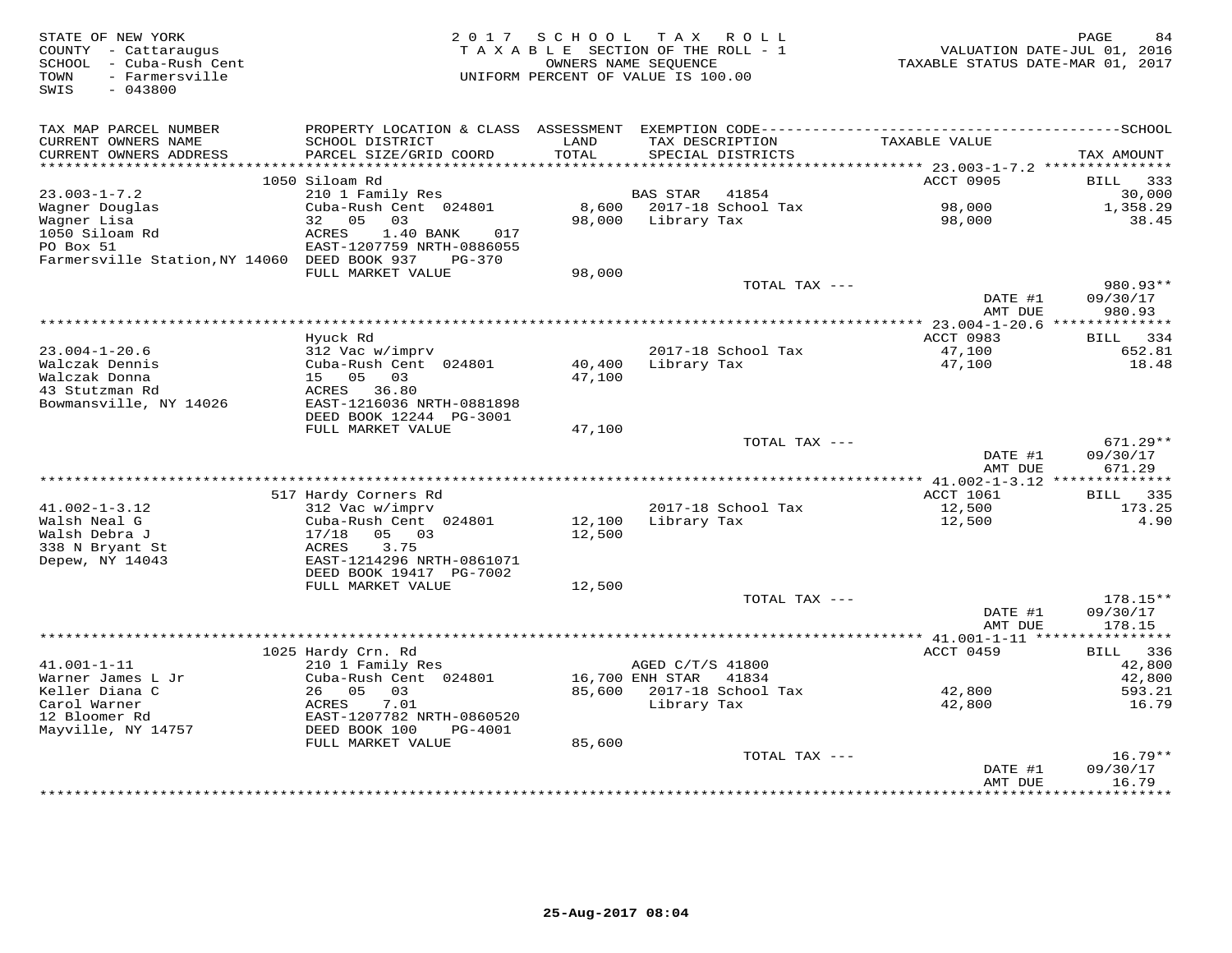| STATE OF NEW YORK<br>COUNTY - Cattaraugus<br>SCHOOL - Cuba-Rush Cent<br>- Farmersville<br>TOWN<br>SWIS<br>$-043800$ | 2 0 1 7                   |                 | SCHOOL TAX ROLL<br>TAXABLE SECTION OF THE ROLL - 1<br>OWNERS NAME SEQUENCE<br>UNIFORM PERCENT OF VALUE IS 100.00 | VALUATION DATE-JUL 01, 2016<br>TAXABLE STATUS DATE-MAR 01, 2017 | PAGE<br>85         |
|---------------------------------------------------------------------------------------------------------------------|---------------------------|-----------------|------------------------------------------------------------------------------------------------------------------|-----------------------------------------------------------------|--------------------|
| TAX MAP PARCEL NUMBER                                                                                               |                           |                 |                                                                                                                  |                                                                 |                    |
| CURRENT OWNERS NAME                                                                                                 | SCHOOL DISTRICT           | LAND            | TAX DESCRIPTION                                                                                                  | TAXABLE VALUE                                                   |                    |
| CURRENT OWNERS ADDRESS                                                                                              | PARCEL SIZE/GRID COORD    | TOTAL<br>****** | SPECIAL DISTRICTS                                                                                                |                                                                 | TAX AMOUNT         |
|                                                                                                                     | Co Rd 21                  |                 |                                                                                                                  | ******** 23.003-1-17.1 **************<br>ACCT 0461              | BILL<br>337        |
| $23.003 - 1 - 17.1$                                                                                                 | 312 Vac w/imprv           |                 | 2017-18 School Tax                                                                                               | 4,100                                                           | 56.83              |
| Warner Rick J                                                                                                       | Cuba-Rush Cent 024801     | 2,300           | Library Tax                                                                                                      | 4,100                                                           | 1.61               |
| Warner Victoria C                                                                                                   | $-05$<br>31<br>$-03$      | 4,100           |                                                                                                                  |                                                                 |                    |
| 1058 Elton Rd                                                                                                       | 5.75<br>ACRES             |                 |                                                                                                                  |                                                                 |                    |
| Farmersville, NY 14060                                                                                              | EAST-1206923 NRTH-0883650 |                 |                                                                                                                  |                                                                 |                    |
|                                                                                                                     | DEED BOOK 15449 PG-7002   |                 |                                                                                                                  |                                                                 |                    |
|                                                                                                                     | FULL MARKET VALUE         | 4,100           |                                                                                                                  |                                                                 |                    |
|                                                                                                                     |                           |                 | TOTAL TAX ---                                                                                                    |                                                                 | 58.44**            |
|                                                                                                                     |                           |                 |                                                                                                                  | DATE #1                                                         | 09/30/17           |
|                                                                                                                     |                           |                 | ***********************                                                                                          | AMT DUE                                                         | 58.44<br>********  |
|                                                                                                                     | 1124 Co Rd 21             |                 |                                                                                                                  | $*$ * 23.003-1-18 ****<br>ACCT 0389                             | <b>BILL</b><br>338 |
| $23.003 - 1 - 18$                                                                                                   | 314 Rural vac<10          |                 | 2017-18 School Tax                                                                                               | 1,500                                                           | 20.79              |
| Warner Rick J                                                                                                       | Cuba-Rush Cent 024801     | 1,500           | Library Tax                                                                                                      | 1,500                                                           | 0.59               |
| 1058 Elton Rd Rd                                                                                                    | 05 03<br>32               | 1,500           |                                                                                                                  |                                                                 |                    |
| Farmersville Station, NY 14060 ACRES                                                                                | 1.02                      |                 |                                                                                                                  |                                                                 |                    |
|                                                                                                                     | EAST-1206563 NRTH-0883431 |                 |                                                                                                                  |                                                                 |                    |
|                                                                                                                     | DEED BOOK 21822 PG-9001   |                 |                                                                                                                  |                                                                 |                    |
|                                                                                                                     | FULL MARKET VALUE         | 1,500           |                                                                                                                  |                                                                 |                    |
|                                                                                                                     |                           |                 | TOTAL TAX ---                                                                                                    |                                                                 | 21.38**            |
|                                                                                                                     |                           |                 |                                                                                                                  | DATE #1                                                         | 09/30/17           |
|                                                                                                                     |                           |                 |                                                                                                                  | AMT DUE                                                         | 21.38              |
|                                                                                                                     | 1058 Co Rd 21             |                 |                                                                                                                  | ACCT 0462                                                       | 339<br>BILL        |
| $23.014 - 1 - 53.2$                                                                                                 | 210 1 Family Res          |                 | <b>BAS STAR</b><br>41854                                                                                         |                                                                 | 30,000             |
| Warner Rick J                                                                                                       | Cuba-Rush Cent 024801     | 7,100           | 2017-18 School Tax                                                                                               | 77,900                                                          | 1,079.70           |
| Warner Victoria C                                                                                                   | 05 03<br>32               | 77,900          | Library Tax                                                                                                      | 77,900                                                          | 30.56              |
| 1058 Elton Rd                                                                                                       | 97.00 DPTH 135.00<br>FRNT |                 |                                                                                                                  |                                                                 |                    |
| Farmersville Station, NY 14060 ACRES                                                                                | 0.30                      |                 |                                                                                                                  |                                                                 |                    |
|                                                                                                                     | EAST-1207534 NRTH-0883928 |                 |                                                                                                                  |                                                                 |                    |
|                                                                                                                     | DEED BOOK 953<br>PG-449   |                 |                                                                                                                  |                                                                 |                    |
|                                                                                                                     | FULL MARKET VALUE         | 77,900          | TOTAL TAX ---                                                                                                    |                                                                 | 694.46**           |
|                                                                                                                     |                           |                 |                                                                                                                  | DATE #1                                                         | 09/30/17           |
|                                                                                                                     |                           |                 |                                                                                                                  | AMT DUE                                                         | 694.46             |
|                                                                                                                     |                           |                 | **********************                                                                                           | **** 23.014-1-55.2 *                                            |                    |
|                                                                                                                     | Co Rd 21                  |                 |                                                                                                                  | ACCT 0768                                                       | <b>BILL</b><br>340 |
| $23.014 - 1 - 55.2$                                                                                                 | 314 Rural vac<10          |                 | 2017-18 School Tax                                                                                               | 2,800                                                           | 38.81              |
| Warner Rick J                                                                                                       | Cuba-Rush Cent 024801     | 2,800           | Library Tax                                                                                                      | 2,800                                                           | 1.10               |
| Warner Victoria C                                                                                                   | $32 - 05 - 03$            | 2,800           |                                                                                                                  |                                                                 |                    |
| 1058 Elton Rd                                                                                                       | ACRES<br>2.50             |                 |                                                                                                                  |                                                                 |                    |
| Farmersville, NY 14060                                                                                              | EAST-1207390 NRTH-0884052 |                 |                                                                                                                  |                                                                 |                    |
|                                                                                                                     | DEED BOOK 15449 PG-7002   |                 |                                                                                                                  |                                                                 |                    |
|                                                                                                                     | FULL MARKET VALUE         | 2,800           | TOTAL TAX ---                                                                                                    |                                                                 | $39.91**$          |
|                                                                                                                     |                           |                 |                                                                                                                  | DATE #1                                                         | 09/30/17           |
|                                                                                                                     |                           |                 |                                                                                                                  | AMT DUE                                                         | 39.91              |
|                                                                                                                     |                           |                 | ****************************                                                                                     |                                                                 | ******             |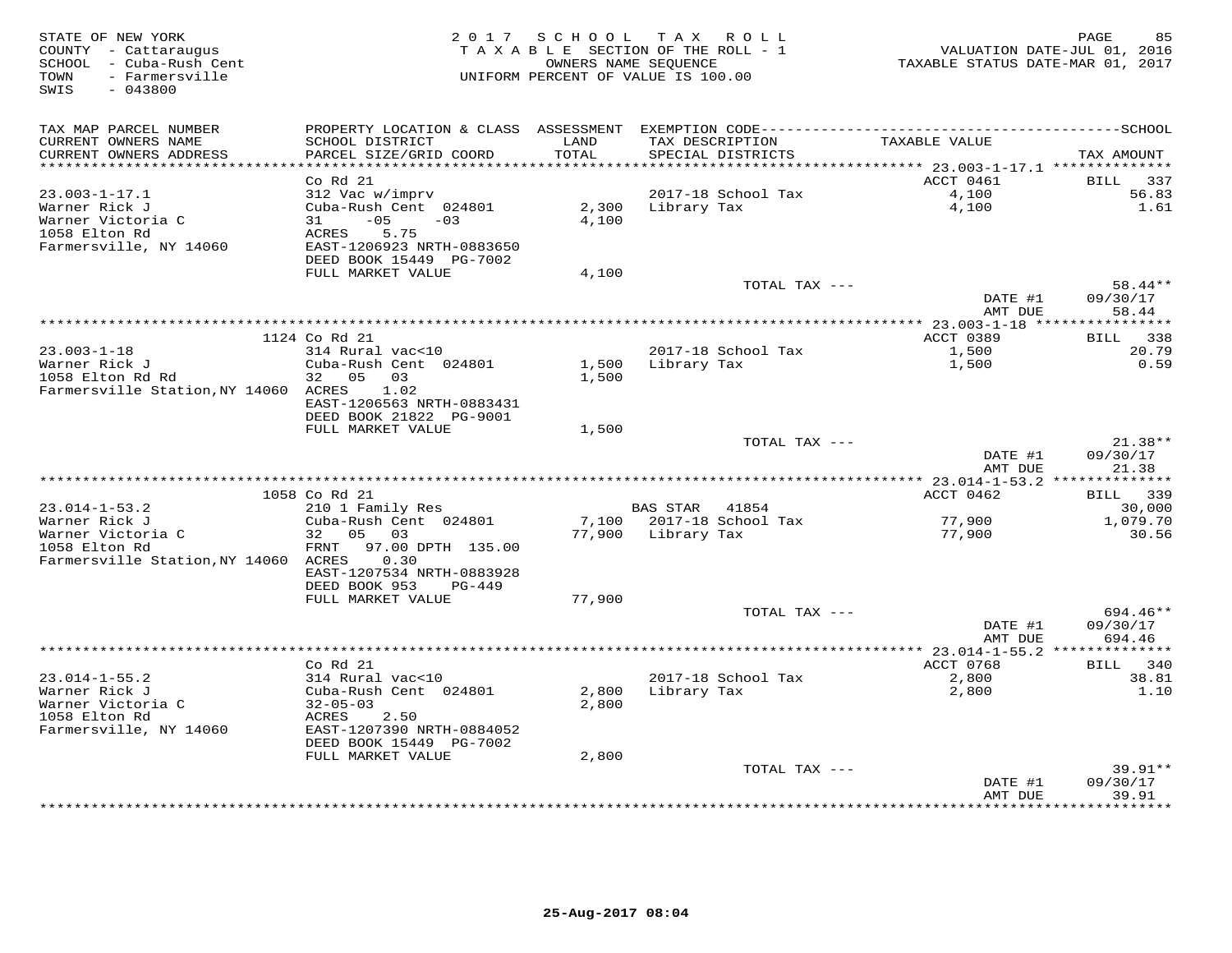| STATE OF NEW YORK<br>COUNTY - Cattaraugus<br>SCHOOL - Cuba-Rush Cent<br>- Farmersville<br>TOWN<br>$-043800$<br>SWIS | 2 0 1 7                                              | SCHOOL<br>TAXABLE SECTION OF THE ROLL - 1<br>OWNERS NAME SEOUENCE<br>UNIFORM PERCENT OF VALUE IS 100.00 |                                            | TAX ROLL                             | VALUATION DATE-JUL 01, 2016<br>TAXABLE STATUS DATE-MAR 01, 2017 | PAGE<br>86              |
|---------------------------------------------------------------------------------------------------------------------|------------------------------------------------------|---------------------------------------------------------------------------------------------------------|--------------------------------------------|--------------------------------------|-----------------------------------------------------------------|-------------------------|
| TAX MAP PARCEL NUMBER                                                                                               |                                                      |                                                                                                         |                                            |                                      |                                                                 |                         |
| CURRENT OWNERS NAME<br>CURRENT OWNERS ADDRESS                                                                       | SCHOOL DISTRICT<br>PARCEL SIZE/GRID COORD            | LAND<br>TOTAL                                                                                           |                                            | TAX DESCRIPTION<br>SPECIAL DISTRICTS | TAXABLE VALUE                                                   | TAX AMOUNT              |
|                                                                                                                     |                                                      |                                                                                                         |                                            |                                      |                                                                 |                         |
|                                                                                                                     | 1044 Co Rd 21                                        |                                                                                                         |                                            |                                      | ACCT 0460                                                       | 341<br>BILL             |
| $23.014 - 1 - 54$<br>Warner Sharon L                                                                                | 210 1 Family Res<br>Cuba-Rush Cent 024801            | 5,600                                                                                                   | ENH STAR                                   | 41834<br>2017-18 School Tax          | 63,600                                                          | 63,600<br>881.50        |
| Warner Ronald                                                                                                       | 32 05<br>03                                          | 63,600                                                                                                  | Library Tax                                |                                      | 63,600                                                          | 24.95                   |
| 1044 Co Rd 21                                                                                                       | 66.00 DPTH 135.00<br>FRNT                            |                                                                                                         |                                            |                                      |                                                                 |                         |
| PO Box 194                                                                                                          | 0.20<br>ACRES                                        |                                                                                                         |                                            |                                      |                                                                 |                         |
| Farmersville Station, NY 14060 EAST-1207648 NRTH-0884037                                                            |                                                      |                                                                                                         |                                            |                                      |                                                                 |                         |
|                                                                                                                     | DEED BOOK 1028<br>$PG-1$                             |                                                                                                         |                                            |                                      |                                                                 |                         |
|                                                                                                                     | FULL MARKET VALUE                                    | 63,600                                                                                                  |                                            |                                      |                                                                 |                         |
|                                                                                                                     |                                                      |                                                                                                         |                                            | TOTAL TAX ---                        |                                                                 | $24.95**$               |
|                                                                                                                     |                                                      |                                                                                                         |                                            |                                      | DATE #1                                                         | 09/30/17                |
|                                                                                                                     |                                                      |                                                                                                         |                                            |                                      | AMT DUE                                                         | 24.95                   |
|                                                                                                                     | 529 Tarbell Rd                                       |                                                                                                         |                                            |                                      | ACCT 0047                                                       | 342<br>BILL             |
| $23.004 - 1 - 20.1$                                                                                                 | 312 Vac w/imprv                                      |                                                                                                         |                                            | 2017-18 School Tax                   | 93,300                                                          | 1,293.14                |
| Weatherston Mark                                                                                                    | Cuba-Rush Cent 024801                                | 83,300                                                                                                  | Library Tax                                |                                      | 93,300                                                          | 36.60                   |
| 223 Colonial Dr                                                                                                     | 15/23<br>05 03                                       | 93,300                                                                                                  |                                            |                                      |                                                                 |                         |
| Grand Island, NY 14072                                                                                              | ACRES 110.55                                         |                                                                                                         |                                            |                                      |                                                                 |                         |
|                                                                                                                     | EAST-1214008 NRTH-0880791                            |                                                                                                         |                                            |                                      |                                                                 |                         |
|                                                                                                                     | DEED BOOK 20237 PG-3001                              |                                                                                                         |                                            |                                      |                                                                 |                         |
|                                                                                                                     | FULL MARKET VALUE                                    | 93,300                                                                                                  |                                            | TOTAL TAX ---                        |                                                                 | $1,329.74**$            |
|                                                                                                                     |                                                      |                                                                                                         |                                            |                                      | DATE #1                                                         | 09/30/17                |
|                                                                                                                     |                                                      |                                                                                                         |                                            |                                      | AMT DUE                                                         | 1,329.74                |
|                                                                                                                     |                                                      |                                                                                                         |                                            |                                      |                                                                 |                         |
|                                                                                                                     | 656 Hardy Crn. Rd                                    |                                                                                                         |                                            |                                      | <b>ACCT 1060</b>                                                | <b>BILL</b><br>343      |
| $41.002 - 1 - 3.11$                                                                                                 | 112 Dairy farm                                       |                                                                                                         | AG BLDG                                    | 41700                                |                                                                 | 15,200                  |
| Weaver Jonas A.                                                                                                     | Cuba-Rush Cent 024801                                |                                                                                                         | 90,500 BAS STAR                            | 41854                                |                                                                 | 30,000                  |
| Weaver Lizzie E.                                                                                                    | 05 03<br>17/18                                       | 154,100                                                                                                 |                                            | 2017-18 School Tax                   | 138,900                                                         | 1,925.16                |
| 656 Hardy Corners Rd                                                                                                | ACRES<br>99.25                                       |                                                                                                         | Library Tax                                |                                      | 138,900                                                         | 54.49                   |
| Franklinville, NY 14737                                                                                             | EAST-0564435 NRTH-0860686<br>DEED BOOK 20820 PG-9002 |                                                                                                         |                                            |                                      |                                                                 |                         |
| MAY BE SUBJECT TO PAYMENT                                                                                           | FULL MARKET VALUE                                    | 154,100                                                                                                 |                                            |                                      |                                                                 |                         |
| UNDER RPTL483 UNTIL 2026                                                                                            |                                                      |                                                                                                         |                                            |                                      |                                                                 |                         |
|                                                                                                                     |                                                      |                                                                                                         |                                            | TOTAL TAX ---                        |                                                                 | $1,563.85**$            |
|                                                                                                                     |                                                      |                                                                                                         |                                            |                                      | DATE #1                                                         | 09/30/17                |
|                                                                                                                     |                                                      |                                                                                                         |                                            |                                      | AMT DUE                                                         | 1,563.85                |
|                                                                                                                     |                                                      |                                                                                                         |                                            |                                      |                                                                 |                         |
|                                                                                                                     | 382 Hardy Crn. Rd                                    |                                                                                                         |                                            |                                      | ACCT 0468                                                       | 344<br><b>BILL</b>      |
| $41.002 - 1 - 6$<br>Werth Christopher C                                                                             | 240 Rural res<br>Cuba-Rush Cent 024801               |                                                                                                         | AGED C/T/S 41800<br>105,200 ENH STAR 41834 |                                      |                                                                 | 102,550<br>65,500       |
| Werth Patricia M L/U                                                                                                | 10 05<br>03                                          | 205,100                                                                                                 |                                            | 2017-18 School Tax                   | 102,550                                                         | 1,421.35                |
| 382 Hardy Corners Rd                                                                                                | ACRES 161.49                                         |                                                                                                         | Library Tax                                |                                      | 102,550                                                         | 40.23                   |
| Franklinville, NY 14737                                                                                             | EAST-1217242 NRTH-0863889                            |                                                                                                         |                                            |                                      |                                                                 |                         |
|                                                                                                                     | DEED BOOK 14994 PG-2001                              |                                                                                                         |                                            |                                      |                                                                 |                         |
|                                                                                                                     | FULL MARKET VALUE                                    | 205,100                                                                                                 |                                            |                                      |                                                                 |                         |
|                                                                                                                     |                                                      |                                                                                                         |                                            | TOTAL TAX ---                        |                                                                 | 553.75**                |
|                                                                                                                     |                                                      |                                                                                                         |                                            |                                      | DATE #1                                                         | 09/30/17                |
|                                                                                                                     |                                                      |                                                                                                         |                                            |                                      | AMT DUE                                                         | 553.75<br>* * * * * * * |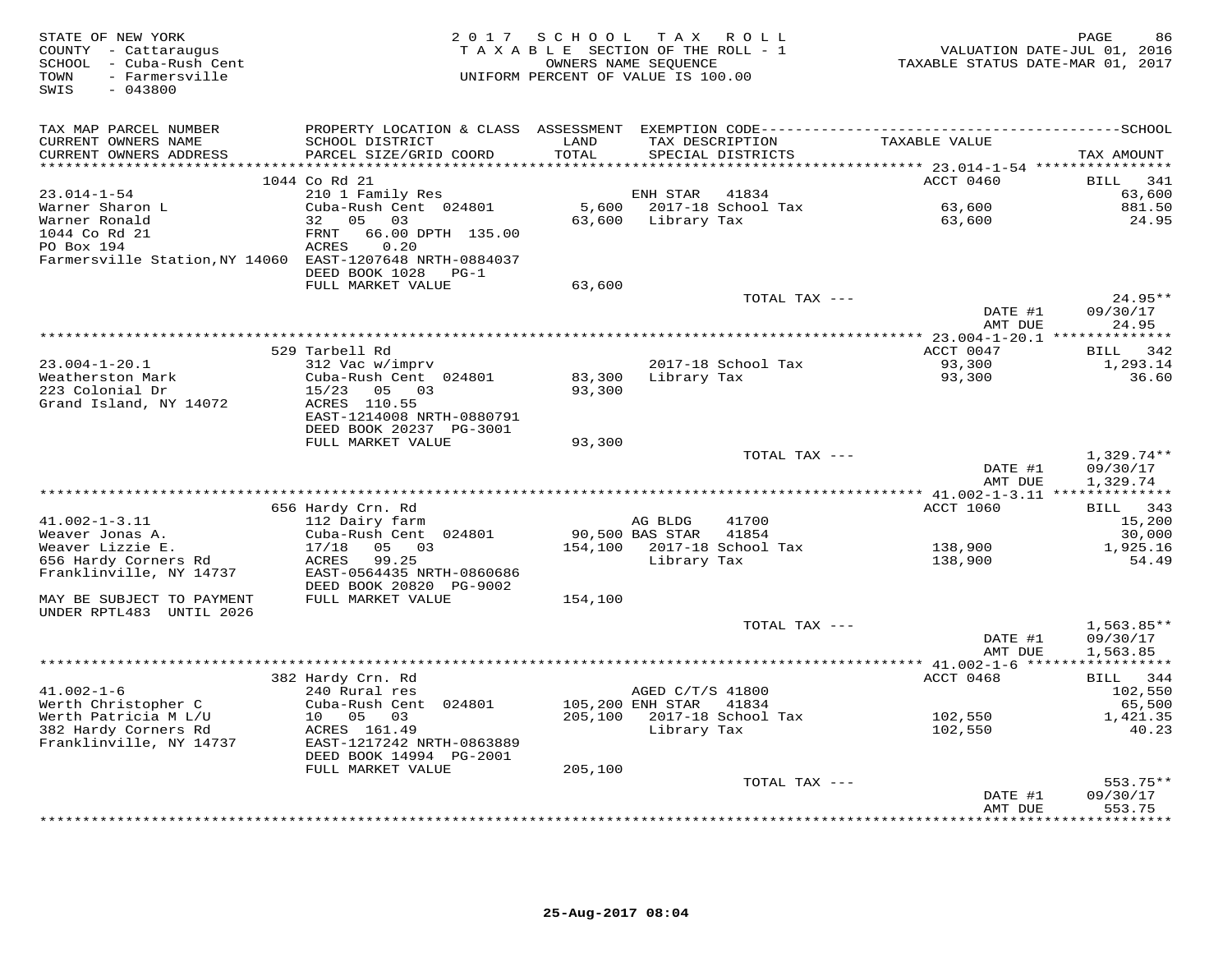| STATE OF NEW YORK<br>COUNTY - Cattaraugus<br>SCHOOL - Cuba-Rush Cent<br>- Farmersville<br>TOWN<br>$-043800$<br>SWIS | 2 0 1 7                                                                                                                                                   | SCHOOL           | T A X<br>R O L L<br>T A X A B L E SECTION OF THE ROLL - 1<br>OWNERS NAME SEQUENCE<br>UNIFORM PERCENT OF VALUE IS 100.00 | TAXABLE STATUS DATE-MAR 01, 2017       | 87<br>PAGE<br>VALUATION DATE-JUL 01, 2016 |
|---------------------------------------------------------------------------------------------------------------------|-----------------------------------------------------------------------------------------------------------------------------------------------------------|------------------|-------------------------------------------------------------------------------------------------------------------------|----------------------------------------|-------------------------------------------|
| TAX MAP PARCEL NUMBER<br>CURRENT OWNERS NAME<br>CURRENT OWNERS ADDRESS                                              | SCHOOL DISTRICT<br>PARCEL SIZE/GRID COORD                                                                                                                 | LAND<br>TOTAL    | TAX DESCRIPTION<br>SPECIAL DISTRICTS                                                                                    | TAXABLE VALUE                          | TAX AMOUNT                                |
|                                                                                                                     |                                                                                                                                                           |                  |                                                                                                                         | ******* 32.004-2-5 *****               |                                           |
|                                                                                                                     | Bush Hill Rd                                                                                                                                              |                  |                                                                                                                         | ACCT 0470                              | 345<br>BILL                               |
| $32.004 - 2 - 5$<br>Wilczak Frank<br>Dorothy<br>224 Shanley St<br>Buffalo, NY 14206                                 | 314 Rural vac<10<br>Cuba-Rush Cent 024801<br>$-05$<br>12 <sup>7</sup><br>$-03$<br>5.22<br>ACRES<br>EAST-1216370 NRTH-0871693<br>DEED BOOK 720<br>PG-00070 | 14,300<br>14,300 | 2017-18 School Tax<br>Library Tax                                                                                       | 14,300<br>14,300                       | 198.20<br>5.61                            |
|                                                                                                                     | FULL MARKET VALUE                                                                                                                                         | 14,300           |                                                                                                                         |                                        |                                           |
|                                                                                                                     |                                                                                                                                                           |                  | TOTAL TAX ---                                                                                                           | DATE #1<br>AMT DUE                     | 203.81**<br>09/30/17<br>203.81            |
|                                                                                                                     |                                                                                                                                                           |                  | *************************                                                                                               | ********* 32.002-1-15.3 ************** |                                           |
|                                                                                                                     | 732 West Branch Rd                                                                                                                                        |                  |                                                                                                                         | <b>ACCT 1015</b>                       | <b>BILL</b><br>346                        |
| $32.002 - 1 - 15.3$<br>Woodruff Joan<br>Ballard Carrie M                                                            | 312 Vac w/imprv<br>Cuba-Rush Cent 024801<br>05<br>03<br>21                                                                                                | 8,000<br>8,500   | 2017-18 School Tax<br>Library Tax                                                                                       | 8,500<br>8,500                         | 117.81<br>3.33                            |
| 8882 Stebbins Rd<br>Franklinville, NY 14737                                                                         | FRNT 225.00 DPTH 200.00<br>ACRES<br>1.00<br>EAST-1211720 NRTH-0875153<br>DEED BOOK 21604 PG-7001                                                          |                  |                                                                                                                         |                                        |                                           |
|                                                                                                                     | FULL MARKET VALUE                                                                                                                                         | 8,500            |                                                                                                                         |                                        |                                           |
|                                                                                                                     |                                                                                                                                                           |                  | TOTAL TAX ---                                                                                                           | DATE #1<br>AMT DUE                     | 121.14**<br>09/30/17<br>121.14            |
|                                                                                                                     |                                                                                                                                                           |                  |                                                                                                                         |                                        |                                           |
|                                                                                                                     | 8246 Healy Rd                                                                                                                                             |                  |                                                                                                                         | ACCT 0236                              | BILL 347                                  |
| $41.001 - 1 - 24$<br>Wrona Lawrence J                                                                               | 260 Seasonal res<br>Cuba-Rush Cent 024801                                                                                                                 | 16,400           | 2017-18 School Tax<br>Library Tax                                                                                       | 40,300<br>40,300                       | 558.56<br>15.81                           |
| Bertozzi Eric J<br>16 Chippewa Ct<br>West Seneca, NY 14224                                                          | 34 05<br>03<br>6.71<br>ACRES<br>EAST-1205015 NRTH-0860271<br>DEED BOOK 777<br>PG-4001                                                                     | 40,300           |                                                                                                                         |                                        |                                           |
|                                                                                                                     | FULL MARKET VALUE                                                                                                                                         | 40,300           |                                                                                                                         |                                        |                                           |
|                                                                                                                     |                                                                                                                                                           |                  | TOTAL TAX ---                                                                                                           | DATE #1<br>AMT DUE                     | $574.37**$<br>09/30/17<br>574.37          |
|                                                                                                                     |                                                                                                                                                           |                  | *******************************                                                                                         | *********** 32.004-1-27.2 *            | ***********                               |
|                                                                                                                     | 8745 Stebbins Rd                                                                                                                                          |                  |                                                                                                                         | ACCT 0927                              | 348<br>BILL                               |
| $32.004 - 1 - 27.2$<br>Yates Kevin                                                                                  | 270 Mfg housing<br>Cuba-Rush Cent 024801                                                                                                                  | 11,500           | ENH STAR<br>41834<br>2017-18 School Tax                                                                                 | 107,800                                | 65,500<br>1,494.12                        |
| Yates Cheryl<br>8745 Stebbins Rd<br>Franklinville, NY 14737                                                         | 03<br>05<br>ACRES<br>3.35 BANK<br>005<br>EAST-1214370 NRTH-0867606                                                                                        | 107,800          | Library Tax                                                                                                             | 107,800                                | 42.29                                     |
|                                                                                                                     | DEED BOOK 26916 PG-9001                                                                                                                                   |                  |                                                                                                                         |                                        |                                           |
|                                                                                                                     | FULL MARKET VALUE                                                                                                                                         | 107,800          |                                                                                                                         |                                        |                                           |
|                                                                                                                     |                                                                                                                                                           |                  | TOTAL TAX ---                                                                                                           | DATE #1<br>AMT DUE                     | 628.57**<br>09/30/17<br>628.57            |
|                                                                                                                     |                                                                                                                                                           |                  | ***************************                                                                                             |                                        | * * * * * * * * *                         |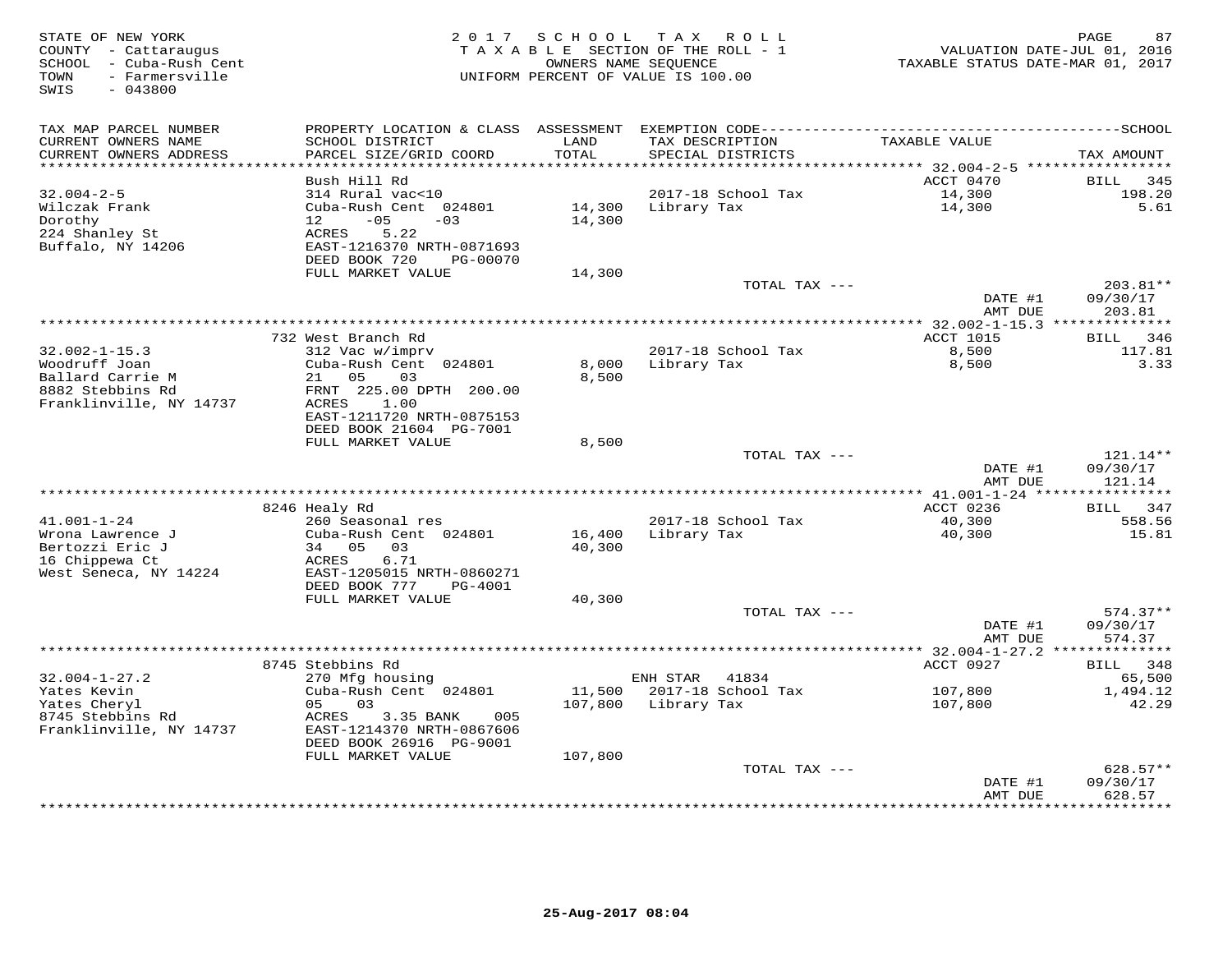| STATE OF NEW YORK<br>COUNTY - Cattaraugus<br>- Cuba-Rush Cent<br>SCHOOL<br>- Farmersville<br>TOWN<br>SWIS<br>$-043800$ | 2 0 1 7                                                   | S C H O O L      | TAX ROLL<br>TAXABLE SECTION OF THE ROLL - 1<br>OWNERS NAME SEOUENCE<br>UNIFORM PERCENT OF VALUE IS 100.00 | VALUATION DATE-JUL 01, 2016<br>TAXABLE STATUS DATE-MAR 01, 2017 | PAGE<br>88                   |
|------------------------------------------------------------------------------------------------------------------------|-----------------------------------------------------------|------------------|-----------------------------------------------------------------------------------------------------------|-----------------------------------------------------------------|------------------------------|
| TAX MAP PARCEL NUMBER<br>CURRENT OWNERS NAME                                                                           | PROPERTY LOCATION & CLASS ASSESSMENT<br>SCHOOL DISTRICT   | LAND             | TAX DESCRIPTION                                                                                           | TAXABLE VALUE                                                   |                              |
| CURRENT OWNERS ADDRESS<br>**********************                                                                       | PARCEL SIZE/GRID COORD<br>****************                | TOTAL            | SPECIAL DISTRICTS                                                                                         |                                                                 | TAX AMOUNT                   |
|                                                                                                                        | 8267 Healy Rd                                             |                  |                                                                                                           | ACCT 0528                                                       | <b>BILL</b><br>349           |
| $41.001 - 1 - 31$                                                                                                      | 260 Seasonal res                                          |                  | 2017-18 School Tax                                                                                        | 45,300                                                          | 627.86                       |
| Zaenglein Paul<br>Zaenglein Dorothy<br>125 North America Dr                                                            | Cuba-Rush Cent 024801<br>34<br>0.5<br>03<br>ACRES<br>9.90 | 20,200<br>45,300 | Library Tax                                                                                               | 45,300                                                          | 17.77                        |
| West Seneca, NY 14224                                                                                                  | EAST-1203630 NRTH-0860798<br>DEED BOOK 961<br>$PG-4$      |                  |                                                                                                           |                                                                 |                              |
|                                                                                                                        | FULL MARKET VALUE                                         | 45,300           | TOTAL TAX ---                                                                                             |                                                                 | 645.63**                     |
|                                                                                                                        |                                                           |                  |                                                                                                           | DATE #1<br>AMT DUE                                              | 09/30/17<br>645.63           |
|                                                                                                                        | ***************                                           |                  | ************************************                                                                      | ******** 41.001-1-32.1 **************                           |                              |
|                                                                                                                        | 8275 Healy Rd                                             |                  |                                                                                                           | ACCT 0251                                                       | 350<br>BILL                  |
| $41.001 - 1 - 32.1$<br>Zaenglein Peter                                                                                 | 314 Rural vac<10<br>Cuba-Rush Cent 024801                 | 20,100           | 2017-18 School Tax<br>Library Tax                                                                         | 20,100<br>20,100                                                | 278.59<br>7.89               |
| Zaenglein Susan                                                                                                        | 35 05<br>03                                               | 20,100           |                                                                                                           |                                                                 |                              |
| 588 Commercial Street                                                                                                  | 9.85<br>ACRES                                             |                  |                                                                                                           |                                                                 |                              |
| Farnham, NY 14061                                                                                                      | EAST-1203622 NRTH-0861085                                 |                  |                                                                                                           |                                                                 |                              |
|                                                                                                                        | DEED BOOK 26155 PG-6001                                   |                  |                                                                                                           |                                                                 |                              |
|                                                                                                                        | FULL MARKET VALUE                                         | 20,100           | TOTAL TAX ---                                                                                             |                                                                 | 286.48**                     |
|                                                                                                                        |                                                           |                  |                                                                                                           | DATE #1<br>AMT DUE                                              | 09/30/17<br>286.48           |
|                                                                                                                        |                                                           |                  |                                                                                                           |                                                                 |                              |
|                                                                                                                        | 1159 Hardy Crn. Rd                                        |                  |                                                                                                           | ACCT 0596                                                       | BILL<br>351                  |
| $41.001 - 1 - 6.2$<br>Zandi Daniel                                                                                     | 210 1 Family Res<br>Cuba-Rush Cent 024801                 |                  | <b>BAS STAR</b><br>41854<br>9,000 2017-18 School Tax                                                      | 81,400                                                          | 30,000<br>1,128.21           |
| Zandi Lori                                                                                                             | 26<br>05<br>03                                            | 81,400           | Library Tax                                                                                               | 81,400                                                          | 31.93                        |
| 1159 Hardy Corners Rd                                                                                                  | ACRES<br>1.67                                             |                  |                                                                                                           |                                                                 |                              |
| Franklinville, NY 14737                                                                                                | EAST-1205966 NRTH-0861527                                 |                  |                                                                                                           |                                                                 |                              |
|                                                                                                                        | DEED BOOK 865<br>PG-00456<br>FULL MARKET VALUE            | 81,400           |                                                                                                           |                                                                 |                              |
|                                                                                                                        |                                                           |                  | TOTAL TAX ---                                                                                             |                                                                 | 744.34**                     |
|                                                                                                                        |                                                           |                  |                                                                                                           | DATE #1<br>AMT DUE                                              | 09/30/17<br>744.34           |
|                                                                                                                        |                                                           |                  |                                                                                                           | *********** 32.004-2-8.6 ***                                    | **********                   |
| $32.004 - 2 - 8.6$                                                                                                     | West Branch Rd<br>314 Rural vac<10                        |                  | 2017-18 School Tax                                                                                        | ACCT 1151<br>15,700                                             | 352<br><b>BILL</b><br>217.60 |
| Zandi Matthew                                                                                                          | Cuba-Rush Cent 024801                                     | 15,700           | Library Tax                                                                                               | 15,700                                                          | 6.16                         |
| 1159 Hardy's Corner Rd                                                                                                 | 03/04<br>05<br>04                                         | 15,700           |                                                                                                           |                                                                 |                              |
| Franklinville, NY 14737                                                                                                | ACRES<br>6.15<br>EAST-1218806 NRTH-0870503                |                  |                                                                                                           |                                                                 |                              |
|                                                                                                                        | DEED BOOK 10321 PG-9001<br>FULL MARKET VALUE              | 15,700           |                                                                                                           |                                                                 |                              |
|                                                                                                                        |                                                           |                  | TOTAL TAX ---                                                                                             |                                                                 | $223.76**$                   |
|                                                                                                                        |                                                           |                  |                                                                                                           | DATE #1<br>AMT DUE                                              | 09/30/17<br>223.76           |
|                                                                                                                        |                                                           |                  |                                                                                                           |                                                                 | ***********                  |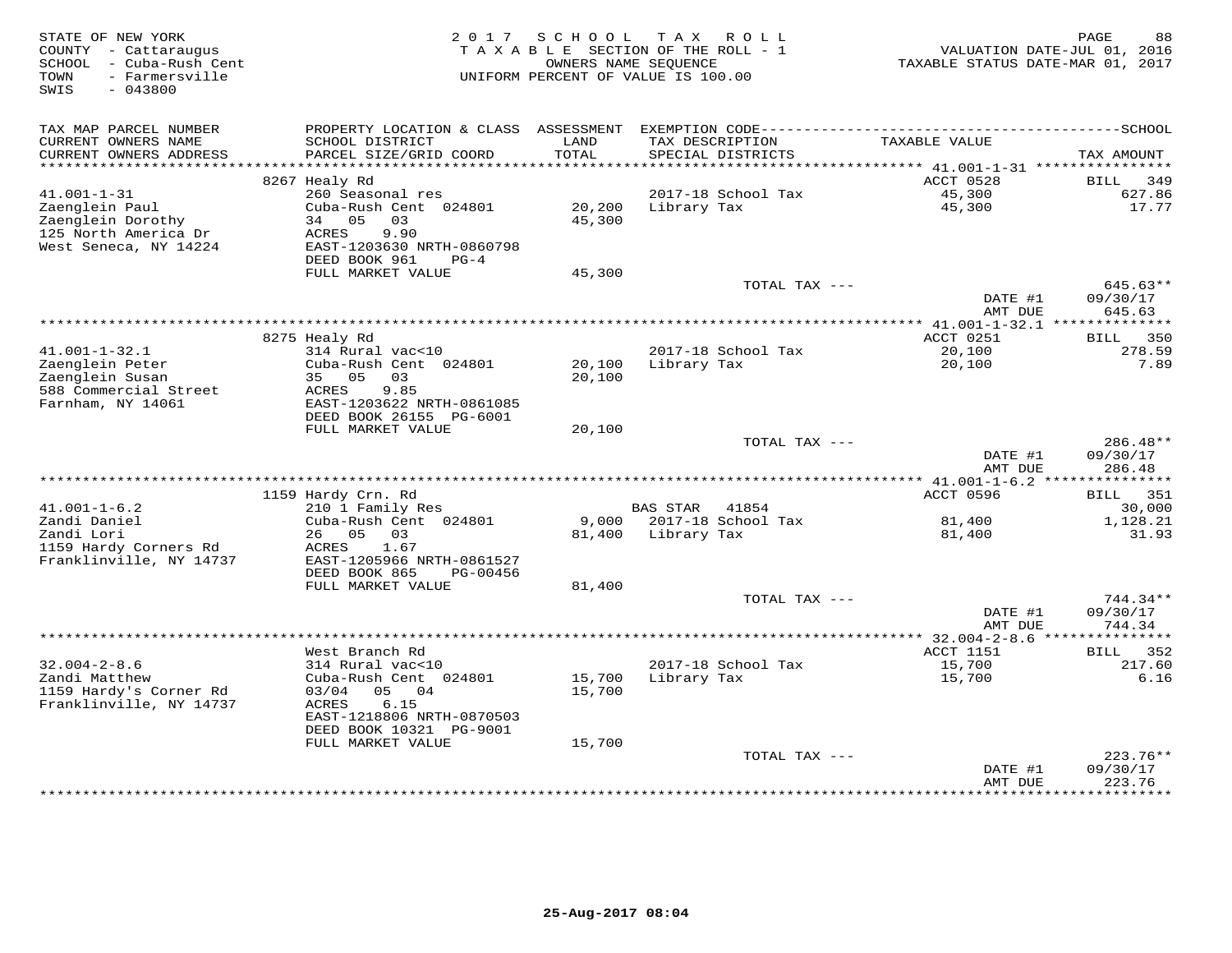| STATE OF NEW YORK<br>COUNTY - Cattaraugus<br>SCHOOL - Cuba-Rush Cent<br>- Farmersville<br>TOWN<br>$-043800$<br>SWIS | 2 0 1 7                                                                                                                    | SCHOOL           | TAX ROLL<br>TAXABLE SECTION OF THE ROLL - 1<br>OWNERS NAME SEOUENCE<br>UNIFORM PERCENT OF VALUE IS 100.00 | VALUATION DATE-JUL 01, 2016<br>TAXABLE STATUS DATE-MAR 01, 2017 | 89<br>PAGE                           |
|---------------------------------------------------------------------------------------------------------------------|----------------------------------------------------------------------------------------------------------------------------|------------------|-----------------------------------------------------------------------------------------------------------|-----------------------------------------------------------------|--------------------------------------|
| TAX MAP PARCEL NUMBER<br>CURRENT OWNERS NAME                                                                        | SCHOOL DISTRICT                                                                                                            | LAND             | PROPERTY LOCATION & CLASS ASSESSMENT EXEMPTION CODE----------------------------<br>TAX DESCRIPTION        | TAXABLE VALUE                                                   | --------------SCHOOL                 |
| CURRENT OWNERS ADDRESS                                                                                              | PARCEL SIZE/GRID COORD                                                                                                     | TOTAL            | SPECIAL DISTRICTS                                                                                         |                                                                 | TAX AMOUNT                           |
| **********************                                                                                              | ************************                                                                                                   | **************   |                                                                                                           | ********************************* 32.002-1-11.8 **************  |                                      |
|                                                                                                                     | 517 West Branch Rd                                                                                                         |                  |                                                                                                           | ACCT 1020                                                       | 353<br>BILL                          |
| $32.002 - 1 - 11.8$<br>Zarcone Margaret T.<br>Zarcone Carl<br>PO Box 11<br>Farmersville Station, NY 14060 ACRES     | 260 Seasonal res<br>Cuba-Rush Cent 024801<br>05<br>03<br>13<br>Ff 785.00<br>10.85 BANK<br>017<br>EAST-1215537 NRTH-0872735 | 21,300<br>73,300 | 2017-18 School Tax<br>Library Tax                                                                         | 73,300<br>73,300                                                | 1,015.94<br>28.76                    |
|                                                                                                                     | DEED BOOK 26965 PG-9001                                                                                                    |                  |                                                                                                           |                                                                 |                                      |
|                                                                                                                     | FULL MARKET VALUE                                                                                                          | 73,300           |                                                                                                           |                                                                 |                                      |
|                                                                                                                     |                                                                                                                            |                  | TOTAL TAX ---                                                                                             | DATE #1<br>AMT DUE                                              | $1,044.70**$<br>09/30/17<br>1,044.70 |
|                                                                                                                     |                                                                                                                            |                  |                                                                                                           |                                                                 | * * * * * * * * *                    |
|                                                                                                                     | Stebbins Rd                                                                                                                |                  |                                                                                                           | ACCT 0960                                                       | BILL<br>354                          |
| $41.002 - 1 - 3.5$<br>Zatkos William D<br>Zatkos Jennifer L<br>3779 Trails End Ln<br>North Tonawanda, NY 14120      | 270 Mfg housing<br>Cuba-Rush Cent 024801<br>05<br>18<br>03<br>ACRES<br>3.20<br>EAST-1214260 NRTH-0861984                   | 11,300<br>20,000 | 2017-18 School Tax<br>Library Tax                                                                         | 20,000<br>20,000                                                | 277.20<br>7.85                       |
|                                                                                                                     | DEED BOOK 21312 PG-4003                                                                                                    |                  |                                                                                                           |                                                                 |                                      |
|                                                                                                                     | FULL MARKET VALUE                                                                                                          | 20,000           | TOTAL TAX ---                                                                                             |                                                                 | $285.05**$                           |
|                                                                                                                     |                                                                                                                            |                  |                                                                                                           | DATE #1<br>AMT DUE                                              | 09/30/17<br>285.05                   |
|                                                                                                                     |                                                                                                                            |                  |                                                                                                           |                                                                 |                                      |
| $23.003 - 1 - 13$                                                                                                   | 9494 NYS Rte 98<br>270 Mfg housing                                                                                         |                  | <b>BAS STAR</b><br>41854                                                                                  | ACCT 0222                                                       | 355<br><b>BILL</b><br>30,000         |
| Zink Justin S<br>9494 NYS Rte 98                                                                                    | Cuba-Rush Cent 024801<br>31<br>0.5<br>03                                                                                   | 9,200<br>38,200  | 2017-18 School Tax<br>Library Tax                                                                         | 38,200<br>38,200                                                | 529.45<br>14.99                      |
| Franklinville, NY 14737                                                                                             | 1.81<br>ACRES<br>EAST-1207953 NRTH-0880235<br>DEED BOOK 10500 PG-3001                                                      |                  |                                                                                                           |                                                                 |                                      |
|                                                                                                                     | FULL MARKET VALUE                                                                                                          | 38,200           | TOTAL TAX ---                                                                                             |                                                                 | 128.64**                             |
|                                                                                                                     |                                                                                                                            |                  |                                                                                                           | DATE #1<br>AMT DUE                                              | 09/30/17<br>128.64                   |
|                                                                                                                     |                                                                                                                            |                  |                                                                                                           | ***************** 32.004-1-2 **                                 |                                      |
| $32.004 - 1 - 2$                                                                                                    | 804 Bush Hill Rd                                                                                                           |                  | 2017-18 School Tax                                                                                        | ACCT 0262                                                       | 356<br>BILL<br>571.04                |
| Zuppa Joseph A<br>Hens-Zuppa Katherine J<br>174 Margaret Rd                                                         | 260 Seasonal res<br>Cuba-Rush Cent 024801<br>20<br>05<br>08<br>8.16<br>ACRES                                               | 18,100<br>41,200 | Library Tax                                                                                               | 41,200<br>41,200                                                | 16.16                                |
| Amherst, NY 14226                                                                                                   | EAST-1210981 NRTH-0871329<br>DEED BOOK 18473 PG-7001<br>FULL MARKET VALUE                                                  | 41,200           |                                                                                                           |                                                                 |                                      |
|                                                                                                                     |                                                                                                                            |                  | TOTAL TAX ---                                                                                             |                                                                 | $587.20**$                           |
|                                                                                                                     |                                                                                                                            |                  |                                                                                                           | DATE #1<br>AMT DUE                                              | 09/30/17<br>587.20                   |
|                                                                                                                     |                                                                                                                            |                  | ***************************                                                                               |                                                                 | . * * * * * * * ·                    |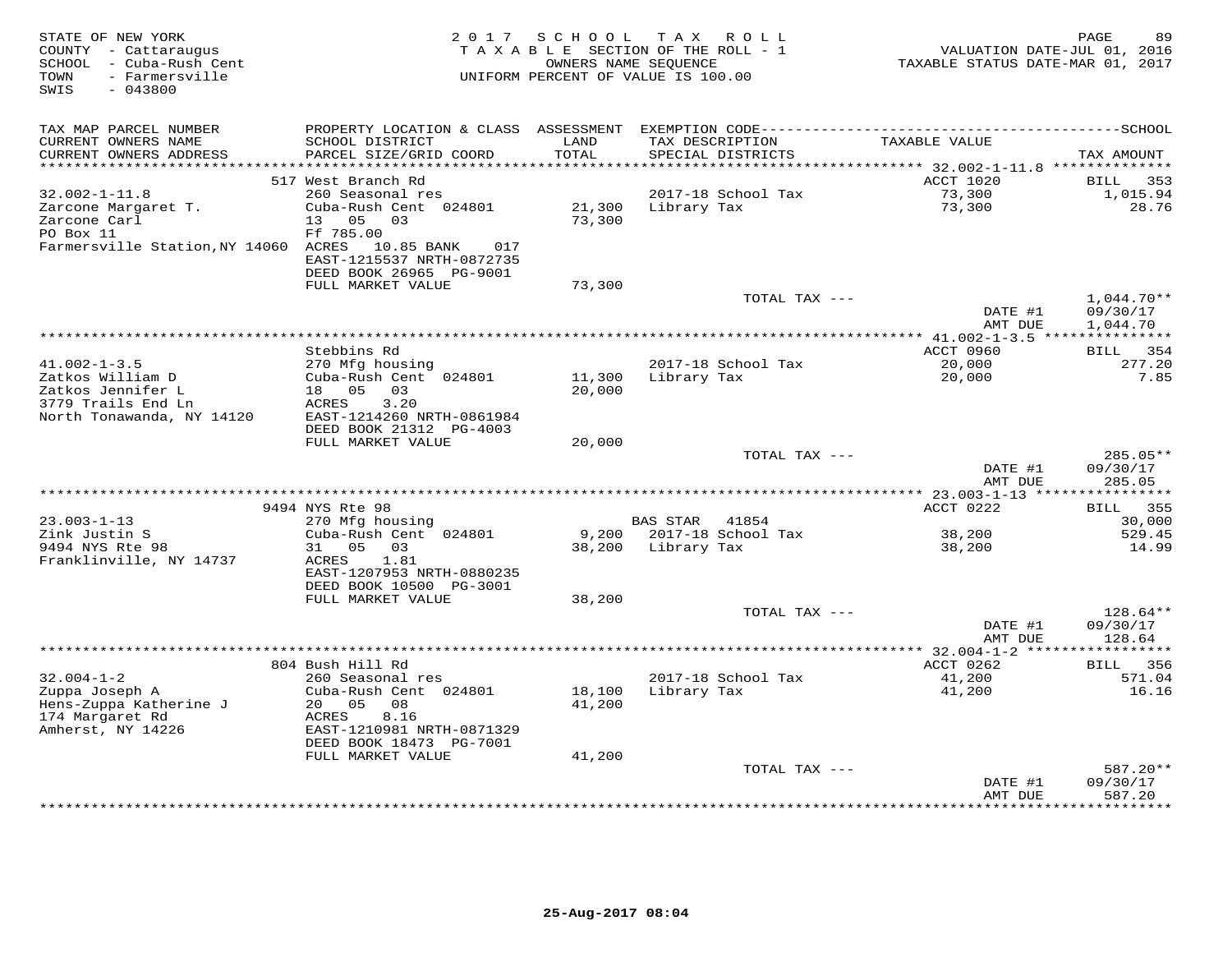| STATE OF NEW YORK       | 2017 SCHOOL TAX ROLL               | 90<br>PAGE                       |
|-------------------------|------------------------------------|----------------------------------|
| COUNTY - Cattaraugus    | TAXABLE SECTION OF THE ROLL - 1    | VALUATION DATE-JUL 01, 2016      |
| SCHOOL - Cuba-Rush Cent |                                    | TAXABLE STATUS DATE-MAR 01, 2017 |
| TOWN<br>- Farmersville  | UNIFORM PERCENT OF VALUE IS 100.00 | RPS155/V04/L015                  |
| SWIS<br>- 043800        |                                    | CURRENT DATE 8/25/2017           |
|                         |                                    |                                  |
|                         | ROLL SUB SECTION- - TOTALS         |                                  |

## \*\*\* S P E C I A L D I S T R I C T S U M M A R Y \*\*\*

|      |                     | <b>ጥ</b> ଠጥ አ<br>- U I AL' | $\pi$<br>. U L' | N.S                 | )R EI<br>ΑL        | 13251050      |                                 | <b>TOTA</b> |
|------|---------------------|----------------------------|-----------------|---------------------|--------------------|---------------|---------------------------------|-------------|
| CODE | NIAMT<br>. סידים דר | PARO                       | TVDF            | <b>TTTT</b><br>ALUR | T T T<br>الالالتدم | <b>AMOUNT</b> | $+ + + + +$<br>$\Delta$<br>ALUP | TAY<br>∸∽∸  |

#### NO SPECIAL DISTRICTS AT THIS LEVEL

\*\*\* S C H O O L D I S T R I C T S U M M A R Y \*\*\*

| CODE   | DISTRICT NAME                    | TOTAL<br>PARCELS | ASSESSED<br>LAND | ASSESSED<br>TOTAL | EXEMPT<br>AMOUNT | TOTAL<br>TAXABLE |              |
|--------|----------------------------------|------------------|------------------|-------------------|------------------|------------------|--------------|
|        |                                  |                  |                  |                   | STAR AMOUNT      | STAR TAXABLE     | TOTAL TAX    |
|        | Cuba-Rush Cent                   | 356              | 9861,000         | 22222,600         | 1047,113         | 21,175,487       |              |
| 024801 |                                  |                  |                  |                   | 4210,884         | 16,964,603       | 243, 438. 15 |
|        | SUB-TOTAL                        | 356              | 9861,000         | 22222,600         | 1047,113         | 21, 175, 487     |              |
|        | $S \cup B - T \cup T A L (CONT)$ |                  |                  |                   | 4210,884         | 16,964,603       | 243, 438. 15 |
|        | TOTAL                            | 356              | 9861,000         | 22222,600         | 1047,113         | 21,175,487       |              |
|        | T O T A L (CONT)                 |                  |                  |                   | 4210,884         | 16,964,603       | 243, 438. 15 |

## \*\*\* S Y S T E M C O D E S S U M M A R Y \*\*\*

#### NO SYSTEM EXEMPTIONS AT THIS LEVEL

## \*\*\* E X E M P T I O N S U M M A R Y \*\*\*

| DESCRIPTION          | PARCELS | SCHOOL            |
|----------------------|---------|-------------------|
| AG BLDG<br>AG DIST   | 5<br>16 | 60,200<br>548,886 |
| AG DISTOUT           | 5       | 115,211           |
| AGED C/T/S<br>AGED S | 5<br>4  | 263,196<br>53,620 |
|                      |         | TOTAL             |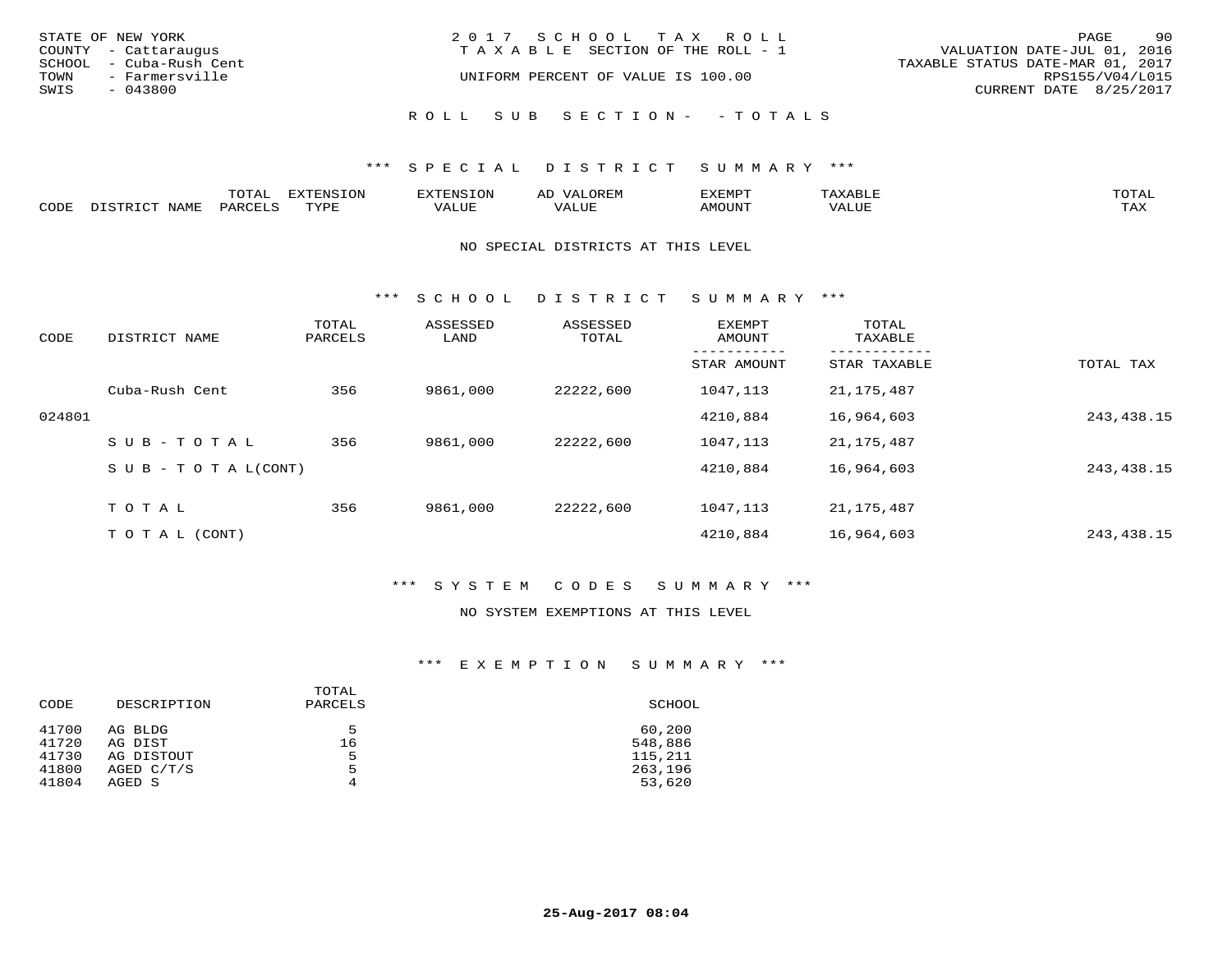|      | STATE OF NEW YORK       | 2017 SCHOOL TAX ROLL                                           | PAGE            | 91 |
|------|-------------------------|----------------------------------------------------------------|-----------------|----|
|      | COUNTY - Cattaraugus    | VALUATION DATE-JUL 01, 2016<br>TAXABLE SECTION OF THE ROLL - 1 |                 |    |
|      | SCHOOL - Cuba-Rush Cent | TAXABLE STATUS DATE-MAR 01, 2017                               |                 |    |
| TOWN | - Farmersville          | UNIFORM PERCENT OF VALUE IS 100.00                             | RPS155/V04/L015 |    |
| SWIS | - 043800                | CURRENT DATE 8/25/2017                                         |                 |    |
|      |                         |                                                                |                 |    |

ROLL SUB SECTION - - TOTALS

## \*\*\* E X E M P T I O N S U M M A R Y \*\*\*

| CODE  | DESCRIPTION | TOTAL<br>PARCELS | SCHOOL   |
|-------|-------------|------------------|----------|
| 41834 | ENH STAR    | 37               | 2176,784 |
| 41854 | BAS STAR    | 68               | 2034,100 |
| 47610 | BUS C/T/S   |                  | 6.000    |
|       | TOTAL       | 141              | 5257,997 |

| ROLL<br><b>SEC</b> | DESCRIPTION                | TOTAL<br>PARCELS | ASSESSED<br>LAND | ASSESSED<br>TOTAL | <b>EXEMPT</b><br>AMOUNT | TOTAL<br>TAXABLE         | TOTAL<br>TAX |
|--------------------|----------------------------|------------------|------------------|-------------------|-------------------------|--------------------------|--------------|
|                    |                            |                  |                  |                   | STAR AMOUNT             | STAR TAXABLE             |              |
|                    | 2017-18 School Tax         |                  | 9861,000         | 22222,600         | 1,047,113<br>4210,884   | 21,175,487<br>16,964,603 | 235,130.56   |
|                    | Library Tax                |                  | 9861,000         | 22222,600         | 1,047,113               | 21,175,487<br>21,175,487 | 8,307.59     |
|                    | SPEC DIST TAXES<br>TAXABLE | 356              |                  |                   |                         |                          | 243, 438. 15 |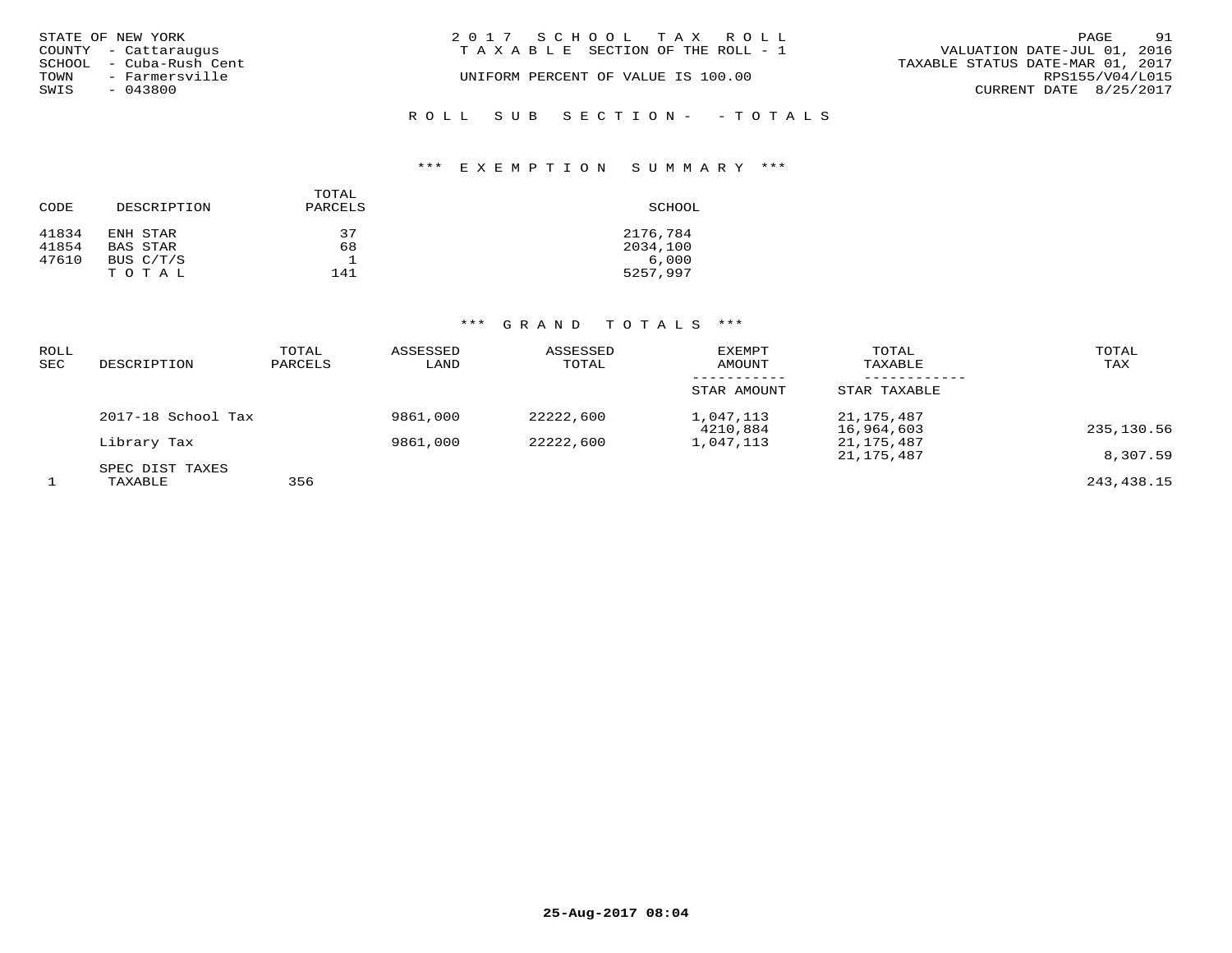| STATE OF NEW YORK       |                           |                | 2017 SCHOOL TAX ROLL               |                                                          | PAGE<br>92                       |
|-------------------------|---------------------------|----------------|------------------------------------|----------------------------------------------------------|----------------------------------|
| COUNTY - Cattaraugus    |                           |                | TAXABLE SECTION OF THE ROLL - 1    | SUB-SECT - 1 VALUATION DATE-JUL 01, 2016                 |                                  |
| SCHOOL - Cuba-Rush Cent |                           |                | OWNERS NAME SEQUENCE               |                                                          | TAXABLE STATUS DATE-MAR 01, 2017 |
| - Farmersville<br>TOWN  |                           |                | UNIFORM PERCENT OF VALUE IS 100.00 |                                                          |                                  |
| SWIS<br>$-043800$       |                           |                |                                    |                                                          |                                  |
|                         |                           |                |                                    |                                                          |                                  |
|                         |                           |                |                                    |                                                          |                                  |
| TAX MAP PARCEL NUMBER   |                           |                |                                    |                                                          |                                  |
| CURRENT OWNERS NAME     | SCHOOL DISTRICT           | LAND           | TAX DESCRIPTION                    | TAXABLE VALUE                                            |                                  |
| CURRENT OWNERS ADDRESS  | PARCEL SIZE/GRID COORD    | TOTAL          | SPECIAL DISTRICTS                  |                                                          | TAX AMOUNT                       |
| ********************    |                           |                |                                    | *************************** 41.002-1-3.1/2 ************* |                                  |
|                         | $Co$ Rd $46$              |                |                                    | ACCT 0718                                                | BILL 357                         |
| $41.002 - 1 - 3.1/2$    | 734 Junk well             |                | 2017-18 School Tax                 | 0.00                                                     | 0.00                             |
| Bergsten Energies Group | Cuba-Rush Cent 024801     |                | 0 Library Tax                      | 0.00                                                     | 0.00                             |
| Attn: Tom Frost         | 17/18 05 03               | $\Omega$       |                                    |                                                          |                                  |
| 301 S Washington St     | Cobado                    |                |                                    |                                                          |                                  |
| Alexandria, VA 22314    | ACRES<br>0.01             |                |                                    |                                                          |                                  |
|                         | EAST-1212790 NRTH-0860187 |                |                                    |                                                          |                                  |
|                         |                           | $\Omega$       |                                    |                                                          |                                  |
|                         | FULL MARKET VALUE         |                | TOTAL TAX ---                      |                                                          | $0.00**$                         |
|                         |                           |                |                                    |                                                          |                                  |
|                         |                           |                |                                    |                                                          |                                  |
|                         | Stebbins Rd               |                |                                    | ACCT 0794                                                | <b>BILL</b> 358                  |
| $32.004 - 2 - 15.71$    | 732 Oil-forced            |                | 2017-18 School Tax                 | 1,200                                                    | 16.63                            |
| Emerald Oil Co          | Cuba-Rush Cent 024801     |                | 0 Library Tax                      | 1,200                                                    | 0.47                             |
| Robert Eberling Pres    | 30 BBLS                   | 1,200          |                                    |                                                          |                                  |
| PO Box 50               | Tingue                    |                |                                    |                                                          |                                  |
| Richburg, NY 14774      | Strarner                  |                |                                    |                                                          |                                  |
|                         | 0.01<br>ACRES             |                |                                    |                                                          |                                  |
|                         | EAST-1215560 NRTH-0868637 |                |                                    |                                                          |                                  |
|                         | FULL MARKET VALUE         | 1,200          |                                    |                                                          |                                  |
|                         |                           |                | TOTAL TAX ---                      |                                                          | $17.10**$                        |
|                         |                           |                |                                    | DATE #1                                                  | 09/30/17                         |
|                         |                           |                |                                    | AMT DUE                                                  | 17.10                            |
|                         |                           |                |                                    | *********** 32.004-2-7.1/1 **************                |                                  |
|                         | Keem-Sadler               |                |                                    | ACCT 0952                                                | <b>BILL</b> 359                  |
| $32.004 - 2 - 7.1/1$    | 732 Oil-forced            |                | 2017-18 School Tax                 | 229                                                      | 3.17                             |
| Emerald Oil Co.         | Cuba-Rush Cent 024801     | $\overline{O}$ | Library Tax                        | 229                                                      | 0.09                             |
| Robert Eberling Pres    | 15 BBLS                   | 229            |                                    |                                                          |                                  |
| PO Box 50               | Sadler 1                  |                |                                    |                                                          |                                  |
| Richburg, NY 14774      | ACRES<br>0.01             |                |                                    |                                                          |                                  |
|                         | FULL MARKET VALUE         | 229            |                                    |                                                          |                                  |
|                         |                           |                | TOTAL TAX ---                      |                                                          | $3.26**$                         |
|                         |                           |                |                                    | DATE #1                                                  | 09/30/17                         |
|                         |                           |                |                                    | AMT DUE                                                  | 3.26                             |
|                         |                           |                |                                    |                                                          |                                  |
|                         | $Co$ Rd $46$              |                |                                    | ACCT 0719                                                | BILL 360                         |
| $41.001 - 1 - 15.1/2$   | 734 Junk well             |                | 2017-18 School Tax                 | 0.00                                                     | 0.00                             |
| Emerald Oil Co.         | Cuba-Rush Cent 024801     | $\circ$        | Library Tax                        | 0.00                                                     | 0.00                             |
| Robert Eberling Pres    | 17/18/25/26<br>05 03      | $\Omega$       |                                    |                                                          |                                  |
| PO Box 50               | Marble                    |                |                                    |                                                          |                                  |
| Richburg, NY 14774      | ACRES<br>0.01             |                |                                    |                                                          |                                  |
|                         | EAST-1210390 NRTH-0860667 |                |                                    |                                                          |                                  |
|                         | FULL MARKET VALUE         | $\mathbf 0$    |                                    |                                                          |                                  |
|                         |                           |                | TOTAL TAX ---                      |                                                          | $0.00**$                         |
|                         |                           |                |                                    |                                                          |                                  |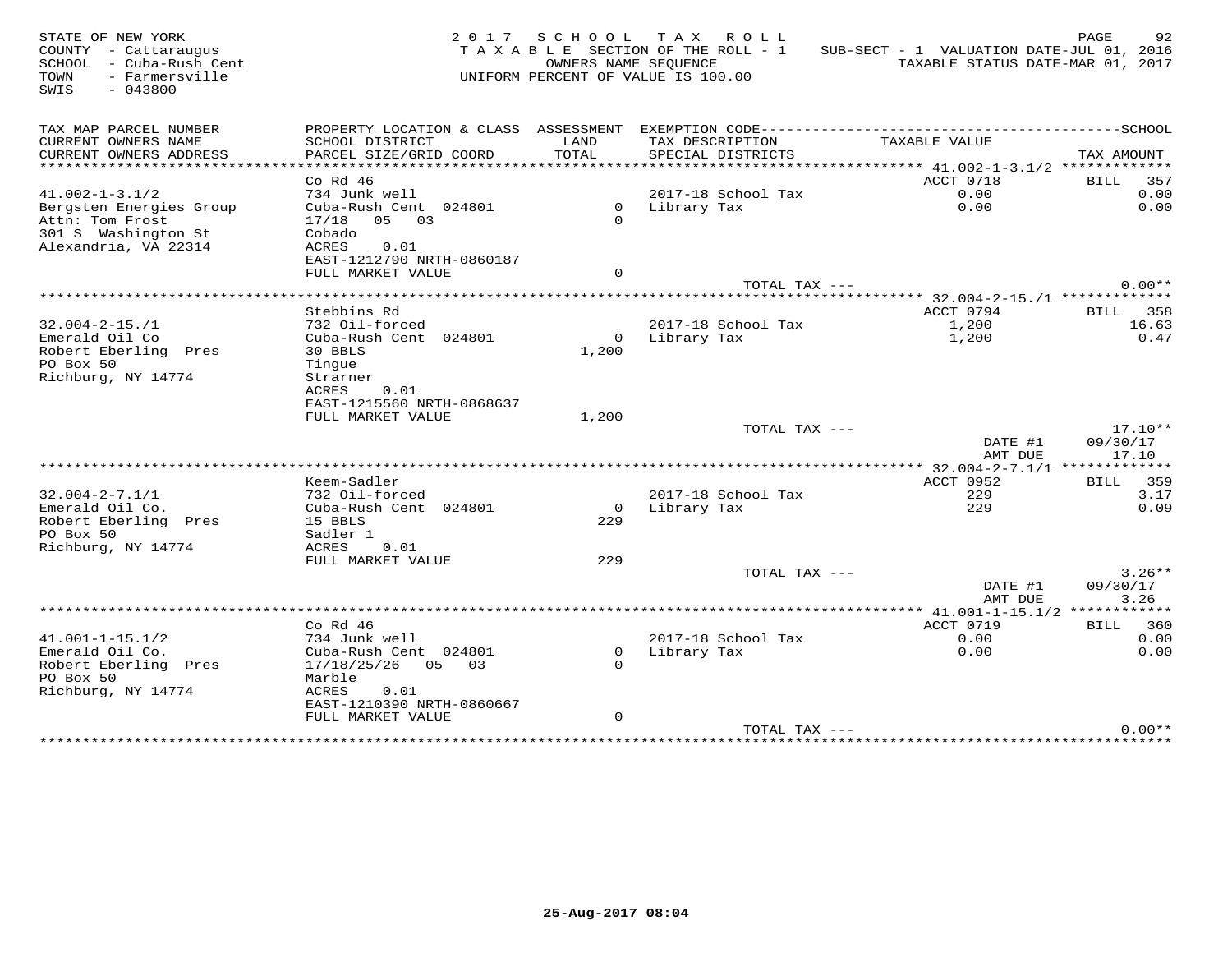| STATE OF NEW YORK<br>COUNTY<br>- Cattaraugus<br>- Cuba-Rush Cent<br>SCHOOL<br>TOWN<br>- Farmersville<br>$-043800$<br>SWIS | 2 0 1 7                                        | OWNERS NAME SEOUENCE | SCHOOL TAX ROLL<br>TAXABLE SECTION OF THE ROLL - 1<br>UNIFORM PERCENT OF VALUE IS 100.00 | SUB-SECT - 1 VALUATION DATE-JUL 01, 2016 | 93<br>PAGE<br>TAXABLE STATUS DATE-MAR 01, 2017 |
|---------------------------------------------------------------------------------------------------------------------------|------------------------------------------------|----------------------|------------------------------------------------------------------------------------------|------------------------------------------|------------------------------------------------|
| TAX MAP PARCEL NUMBER                                                                                                     | PROPERTY LOCATION & CLASS ASSESSMENT           |                      |                                                                                          |                                          |                                                |
| CURRENT OWNERS NAME                                                                                                       | SCHOOL DISTRICT                                | LAND                 | TAX DESCRIPTION                                                                          | TAXABLE VALUE                            |                                                |
| CURRENT OWNERS ADDRESS                                                                                                    | PARCEL SIZE/GRID COORD                         | TOTAL                | SPECIAL DISTRICTS                                                                        |                                          | TAX AMOUNT                                     |
|                                                                                                                           |                                                |                      |                                                                                          | ****************** 41.002-1-6./1         | **************                                 |
|                                                                                                                           | Hardy Corners Rd                               |                      |                                                                                          | ACCT 0720                                | 361<br>BILL                                    |
| $41.002 - 1 - 6.71$                                                                                                       | 732 Oil-forced                                 |                      | 2017-18 School Tax                                                                       | 0.00                                     | 0.00                                           |
| Emerald Oil Co.                                                                                                           | Cuba-Rush Cent 024801                          | 0                    | Library Tax                                                                              | 0.00                                     | 0.00                                           |
| Robert Eberling Pres                                                                                                      | $10/11$ 05 03                                  | $\circ$              |                                                                                          |                                          |                                                |
| PO Box 50<br>Richburg, NY 14774                                                                                           | Werth, William<br>23 BBLS                      |                      |                                                                                          |                                          |                                                |
|                                                                                                                           | ACRES<br>0.01                                  |                      |                                                                                          |                                          |                                                |
|                                                                                                                           | EAST-1217040 NRTH-0863807                      |                      |                                                                                          |                                          |                                                |
|                                                                                                                           | FULL MARKET VALUE                              | $\circ$              |                                                                                          |                                          |                                                |
|                                                                                                                           |                                                |                      | $TOTAL$ $TAX$ $---$                                                                      |                                          | $0.00**$                                       |
|                                                                                                                           |                                                |                      |                                                                                          |                                          |                                                |
|                                                                                                                           | Richardson, Gertrude                           |                      |                                                                                          | ACCT 0763                                | 362<br>BILL                                    |
| $41.002 - 1 - 9.1/21$                                                                                                     | 734 Junk well                                  |                      | 2017-18 School Tax                                                                       | 0.00                                     | 0.00                                           |
| Fairmont Oil Company                                                                                                      | Cuba-Rush Cent 024801                          | 0                    | Library Tax                                                                              | 0.00                                     | 0.00                                           |
| PO Box 268                                                                                                                | Richardson                                     | $\Omega$             |                                                                                          |                                          |                                                |
| Sugar Grove, PA 16350                                                                                                     | 1986 Production-0                              |                      |                                                                                          |                                          |                                                |
|                                                                                                                           | 0.01<br>ACRES                                  |                      |                                                                                          |                                          |                                                |
|                                                                                                                           | EAST-1220560 NRTH-0861827<br>FULL MARKET VALUE | $\mathbf 0$          |                                                                                          |                                          |                                                |
|                                                                                                                           |                                                |                      | TOTAL TAX ---                                                                            |                                          | $0.00**$                                       |
|                                                                                                                           |                                                |                      |                                                                                          |                                          |                                                |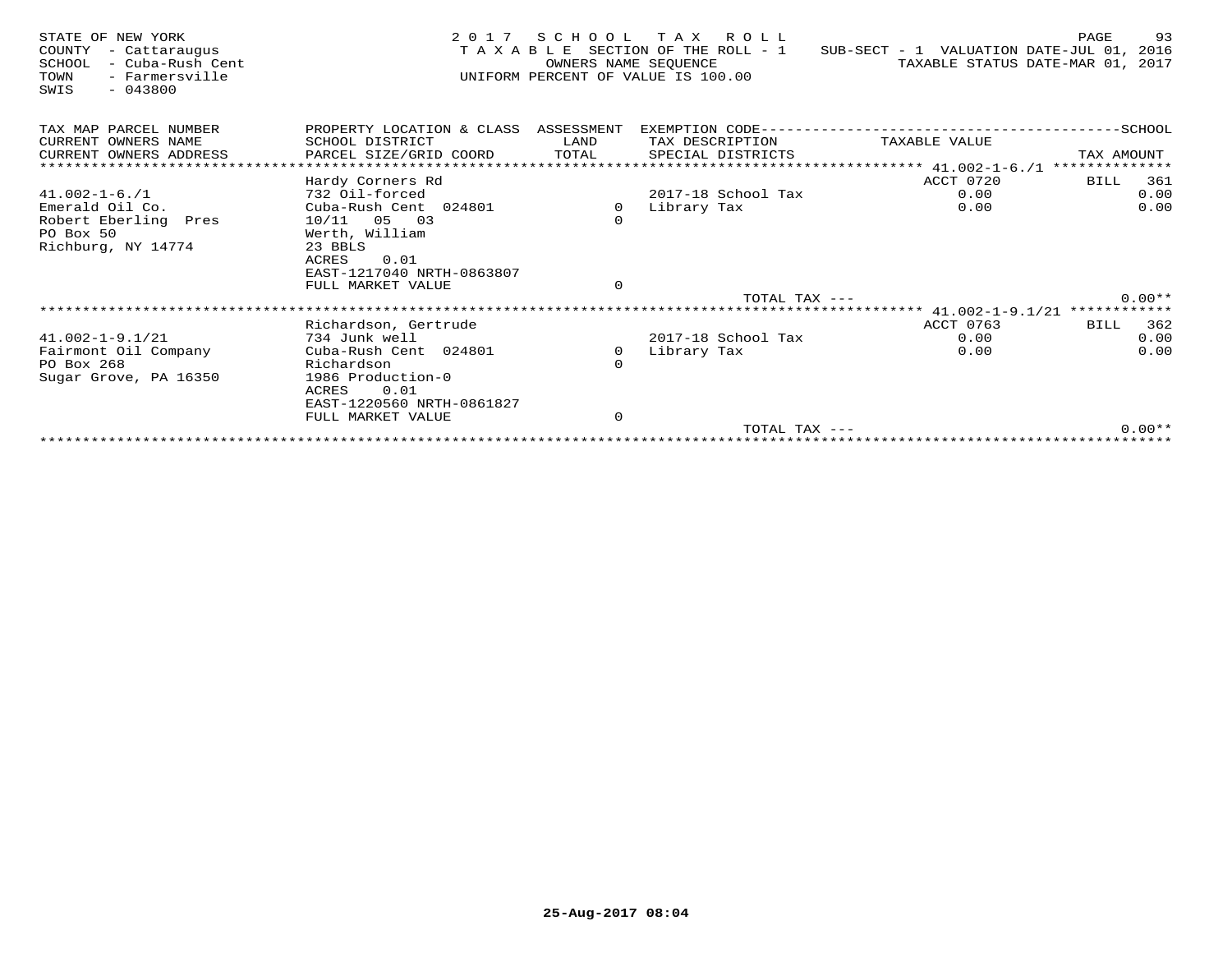| STATE OF NEW YORK<br>COUNTY - Cattaraugus<br>SCHOOL - Cuba-Rush Cent<br>TOWN<br>- Farmersville<br>SWIS<br>- 043800 | 2017 SCHOOL TAX ROLL<br>SUB-SECT - 1 VALUATION DATE-JUL 01, 2016<br>T A X A B L E SECTION OF THE ROLL - 1<br>TAXABLE STATUS DATE-MAR 01, 2017 | 94<br>PAGE<br>RPS155/V04/L015<br>CURRENT DATE 8/25/2017 |
|--------------------------------------------------------------------------------------------------------------------|-----------------------------------------------------------------------------------------------------------------------------------------------|---------------------------------------------------------|
|                                                                                                                    | ROLL SUB SECTION-1-TOTALS                                                                                                                     |                                                         |

## \*\*\* S P E C I A L D I S T R I C T S U M M A R Y \*\*\*

|      |             | $m \wedge m$<br>.UIAL |      |                                   | AL | יסאיז ציז |     | mom <sub>n</sub> |
|------|-------------|-----------------------|------|-----------------------------------|----|-----------|-----|------------------|
| CODE | <b>NAME</b> | PARCE <sup>-</sup>    | TVDI | $- - - -$<br>$T_{\rm m}$<br>'ALUE |    | MOUN.     | uur | ГAX              |

#### NO SPECIAL DISTRICTS AT THIS LEVEL

\*\*\* S C H O O L D I S T R I C T S U M M A R Y \*\*\*

| CODE   | DISTRICT NAME                    | TOTAL<br>PARCELS | ASSESSED<br>LAND | ASSESSED<br>TOTAL | EXEMPT<br>AMOUNT | TOTAL<br>TAXABLE |           |
|--------|----------------------------------|------------------|------------------|-------------------|------------------|------------------|-----------|
|        |                                  |                  |                  |                   | STAR AMOUNT      | STAR TAXABLE     | TOTAL TAX |
|        | Cuba-Rush Cent                   | 6                |                  | 1,429             |                  | 1,429            |           |
| 024801 |                                  |                  |                  |                   |                  | 1,429            | 20.36     |
|        | SUB-TOTAL                        | 6                |                  | 1,429             |                  | 1,429            |           |
|        | $S \cup B - T \cup T A L (CONT)$ |                  |                  |                   |                  | 1,429            | 20.36     |
|        | TOTAL                            | 6                |                  | 1,429             |                  | 1,429            |           |
|        | TO TAL (CONT)                    |                  |                  |                   |                  | 1,429            | 20.36     |

\*\*\* S Y S T E M C O D E S S U M M A R Y \*\*\*

NO SYSTEM EXEMPTIONS AT THIS LEVEL

\*\*\* E X E M P T I O N S U M M A R Y \*\*\*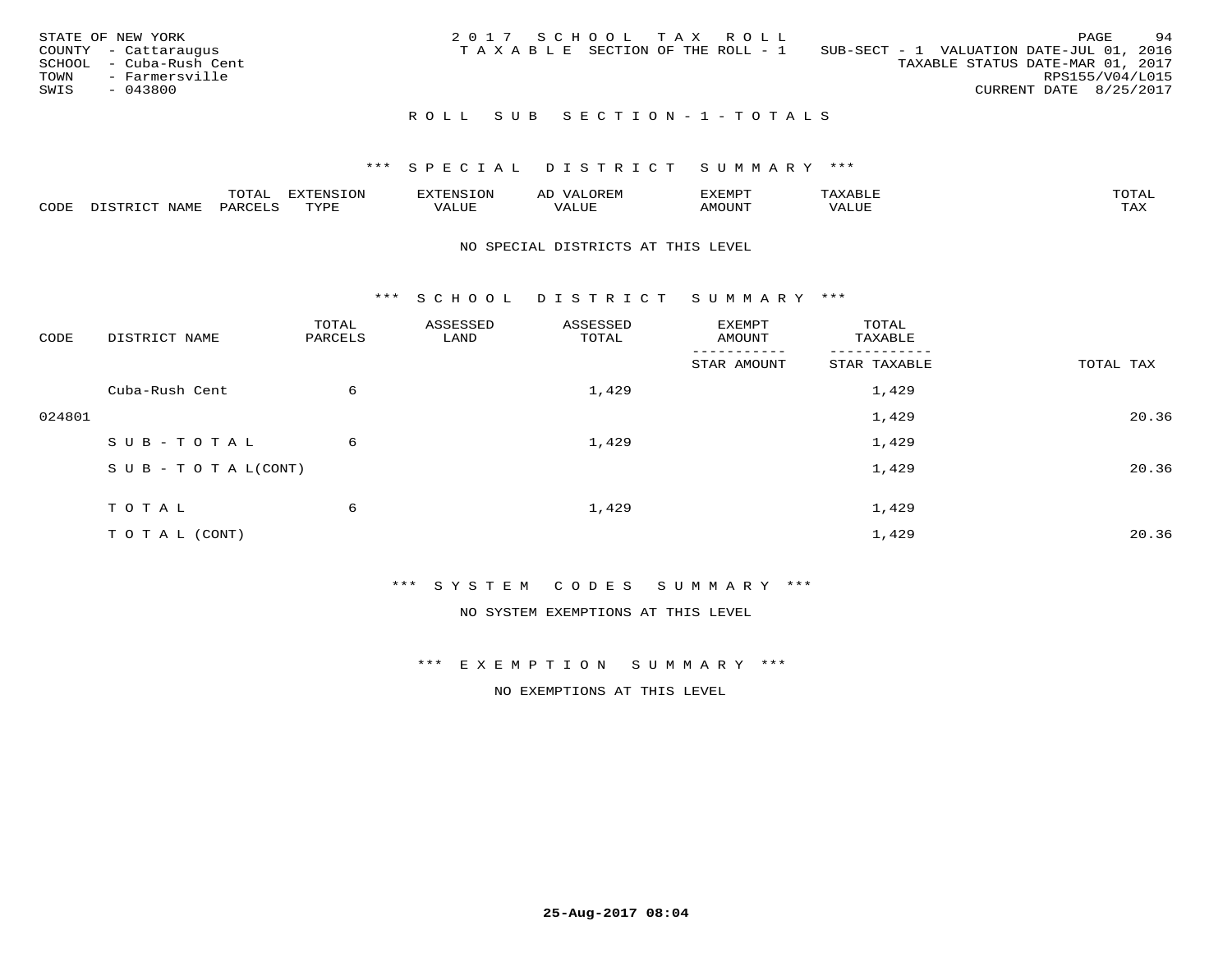| STATE OF NEW YORK<br>COUNTY - Cattaraugus<br>- Cuba-Rush Cent<br>SCHOOL<br>- Farmersville<br>TOWN<br>SWIS<br>$-043800$ | 2017 SCHOOL TAX ROLL<br>TAXABLE SECTION OF THE ROLL - 1 | 95<br>PAGE<br>SUB-SECT - 1 VALUATION DATE-JUL 01, 2016<br>TAXABLE STATUS DATE-MAR 01, 2017<br>RPS155/V04/L015<br>CURRENT DATE 8/25/2017 |
|------------------------------------------------------------------------------------------------------------------------|---------------------------------------------------------|-----------------------------------------------------------------------------------------------------------------------------------------|
|                                                                                                                        | ROLL SUB SECTION-1-TOTALS                               |                                                                                                                                         |

| ROLL<br>SEC | DESCRIPTION        | TOTAL<br>PARCELS | ASSESSED<br>LAND | ASSESSED<br>TOTAL | EXEMPT<br>AMOUNT | TOTAL<br>TAXABLE | TOTAL<br>TAX |
|-------------|--------------------|------------------|------------------|-------------------|------------------|------------------|--------------|
|             |                    |                  |                  |                   | STAR AMOUNT      | STAR TAXABLE     |              |
|             | 2017-18 School Tax |                  |                  | 1,429             |                  | 1,429            |              |
|             |                    |                  |                  |                   |                  | 1,429            | 19.80        |
|             | Library Tax        |                  |                  | 1,429             |                  | 1,429            |              |
|             |                    |                  |                  |                   |                  | 1,429            | .56          |
|             | SPEC DIST TAXES    |                  |                  |                   |                  |                  |              |
|             | TAXABLE            |                  |                  |                   |                  |                  | 20.36        |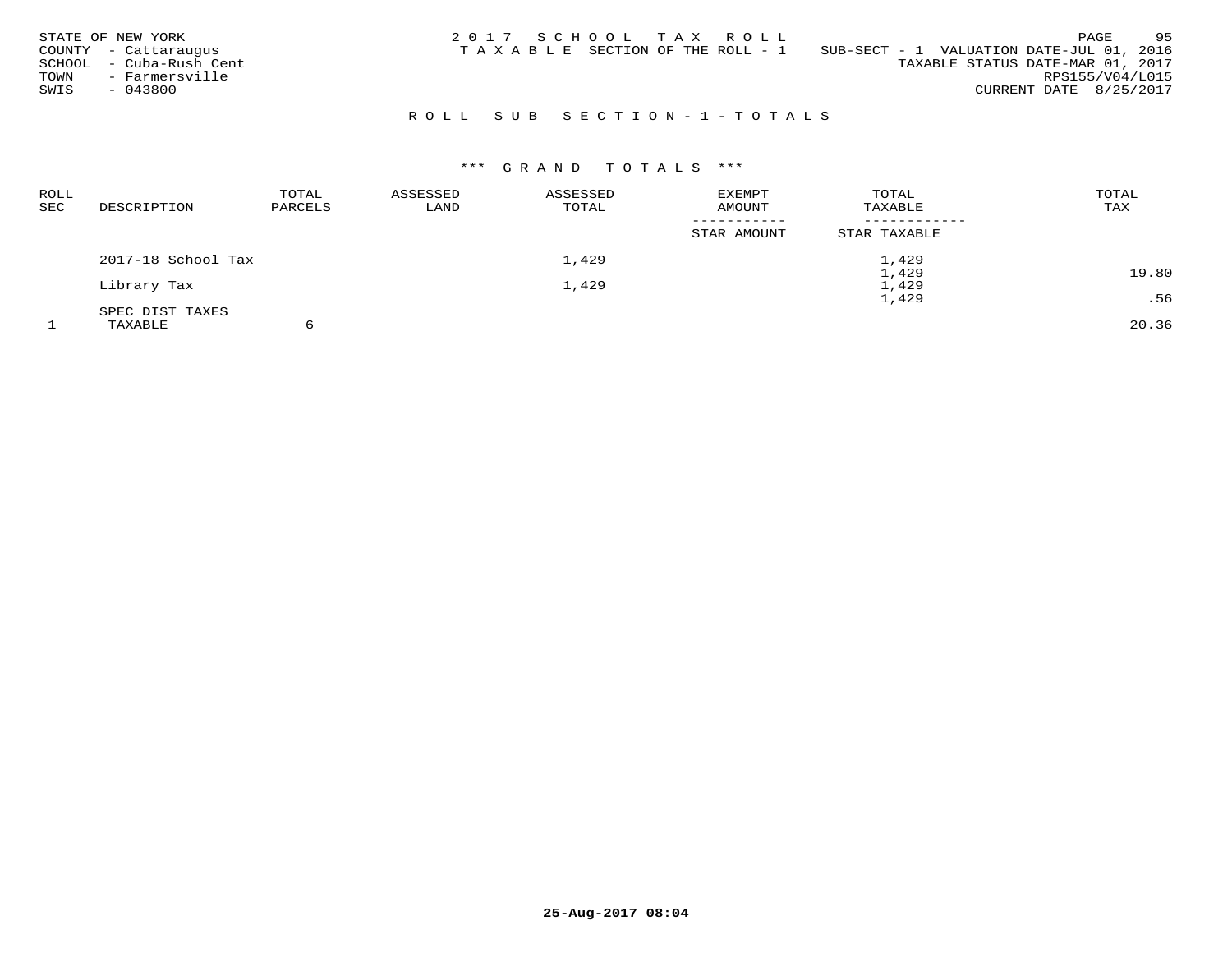| STATE OF NEW YORK       | 2017 SCHOOL TAX ROLL                  | 96<br>PAGE                       |
|-------------------------|---------------------------------------|----------------------------------|
| COUNTY - Cattaraugus    | T A X A B L E SECTION OF THE ROLL - 1 | VALUATION DATE-JUL 01, 2016      |
| SCHOOL - Cuba-Rush Cent |                                       | TAXABLE STATUS DATE-MAR 01, 2017 |
| TOWN<br>- Farmersville  |                                       | RPS155/V04/L015                  |
| SWIS<br>$-043800$       |                                       | CURRENT DATE 8/25/2017           |
|                         |                                       |                                  |

# ROLL SECTION TOTALS

## \*\*\* S P E C I A L D I S T R I C T S U M M A R Y \*\*\*

|      |      | momn:<br>UIAL | <b>EXTENSION</b> | <b>EXTENSION</b> | JOREM<br>سد | EXEMPT | XABLE<br>△ | $m \wedge m \wedge n$<br>UTAL |
|------|------|---------------|------------------|------------------|-------------|--------|------------|-------------------------------|
| CODE | NAME | PARCELS       | TVDF             | VALUE.           | VALUE       | AMOUNT | VALUE      | <b>TAY</b><br>⊥⇔∆             |

#### NO SPECIAL DISTRICTS AT THIS LEVEL

\*\*\* S C H O O L D I S T R I C T S U M M A R Y \*\*\*

| CODE   | DISTRICT NAME                    | TOTAL<br>PARCELS | ASSESSED<br>LAND | ASSESSED<br>TOTAL | <b>EXEMPT</b><br>AMOUNT | TOTAL<br>TAXABLE |            |
|--------|----------------------------------|------------------|------------------|-------------------|-------------------------|------------------|------------|
|        |                                  |                  |                  |                   | STAR AMOUNT             | STAR TAXABLE     | TOTAL TAX  |
|        | Cuba-Rush Cent                   | 362              | 9861,000         | 22224,029         | 1047,113                | 21,176,916       |            |
| 024801 |                                  |                  |                  |                   | 4210,884                | 16,966,032       | 243,458.51 |
|        | SUB-TOTAL                        | 362              | 9861,000         | 22224,029         | 1047,113                | 21,176,916       |            |
|        | $S \cup B - T \cup T A L (CONT)$ |                  |                  |                   | 4210,884                | 16,966,032       | 243,458.51 |
|        | TOTAL                            | 362              | 9861,000         | 22224,029         | 1047,113                | 21,176,916       |            |
|        | T O T A L (CONT)                 |                  |                  |                   | 4210,884                | 16,966,032       | 243,458.51 |

#### \*\*\* S Y S T E M C O D E S S U M M A R Y \*\*\*

#### NO SYSTEM EXEMPTIONS AT THIS LEVEL

## \*\*\* E X E M P T I O N S U M M A R Y \*\*\*

| DESCRIPTION | PARCELS | SCHOOL  |
|-------------|---------|---------|
| AG BLDG     | 5       | 60,200  |
| AG DIST     | 16      | 548,886 |
| AG DISTOUT  | 5       | 115,211 |
| AGED C/T/S  | 5       | 263,196 |
| AGED S      | 4       | 53,620  |
|             |         | TOTAL   |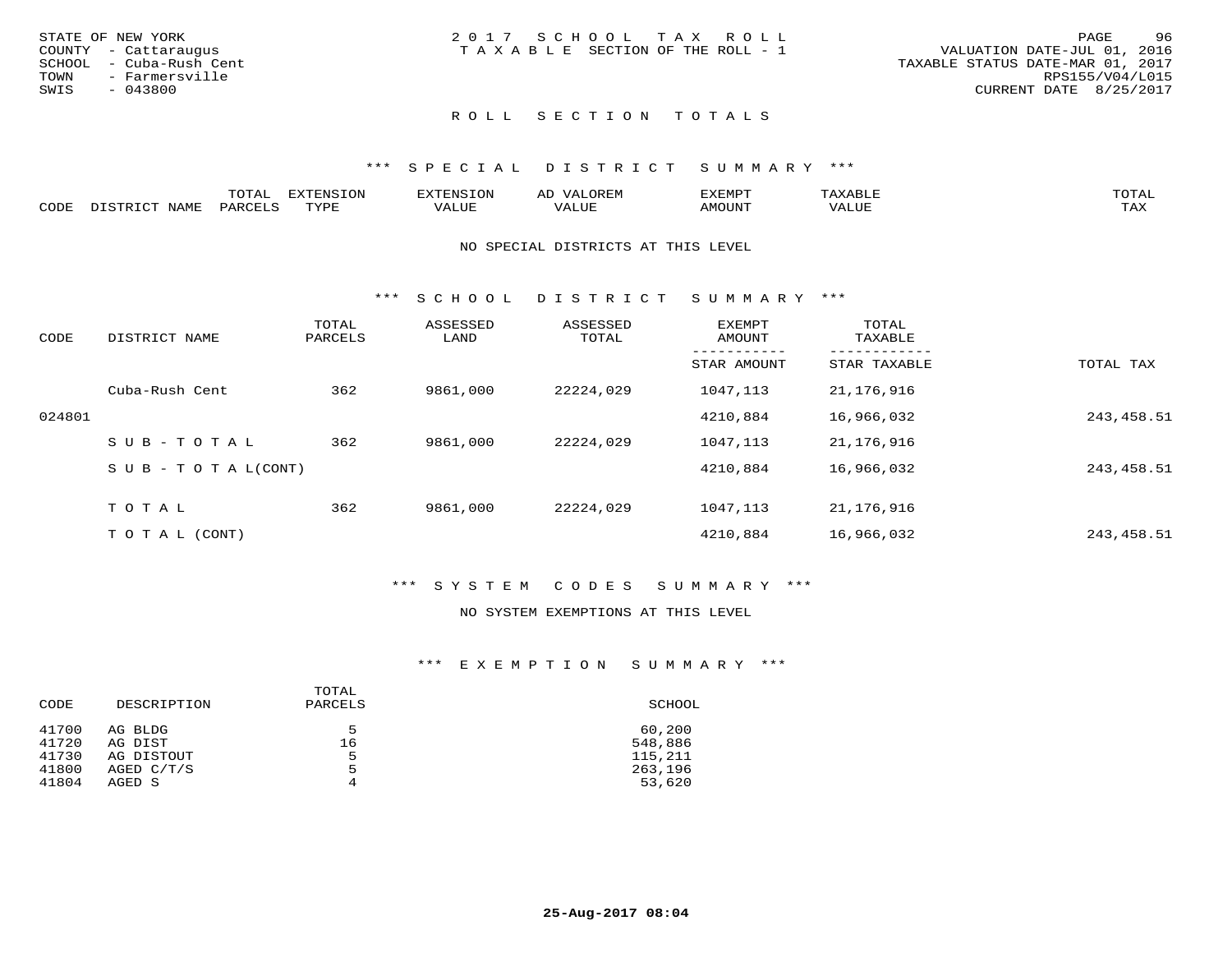| STATE OF NEW YORK |  |                  |  |
|-------------------|--|------------------|--|
| COUNTY            |  | - Cattaraugus    |  |
| SCHOOL            |  | - Cuba-Rush Cent |  |
| TOWN              |  | - Farmersville   |  |
| SWIS              |  | $-043800$        |  |

## ROLL SECTION TOTALS

#### \*\*\* E X E M P T I O N S U M M A R Y \*\*\*

|       |             | TOTAL   |          |
|-------|-------------|---------|----------|
| CODE  | DESCRIPTION | PARCELS | SCHOOL   |
| 41834 | ENH STAR    | 37      | 2176,784 |
| 41854 | BAS STAR    | 68      | 2034,100 |
| 47610 | BUS C/T/S   |         | 6,000    |
|       | TOTAL       | 141     | 5257,997 |

| <b>ROLL</b><br><b>SEC</b> | DESCRIPTION                | TOTAL<br>PARCELS | ASSESSED<br>LAND | ASSESSED<br>TOTAL | <b>EXEMPT</b><br>AMOUNT | TOTAL<br>TAXABLE         | TOTAL<br>TAX |
|---------------------------|----------------------------|------------------|------------------|-------------------|-------------------------|--------------------------|--------------|
|                           |                            |                  |                  |                   | STAR AMOUNT             | STAR TAXABLE             |              |
|                           | 2017-18 School Tax         |                  | 9861,000         | 22224,029         | 1,047,113<br>4210,884   | 21,176,916<br>16,966,032 | 235,150.36   |
|                           | Library Tax                |                  | 9861,000         | 22224,029         | 1,047,113               | 21,176,916<br>21,176,916 | 8,308.15     |
|                           | SPEC DIST TAXES<br>TAXABLE | 362              |                  |                   |                         |                          | 243,458.51   |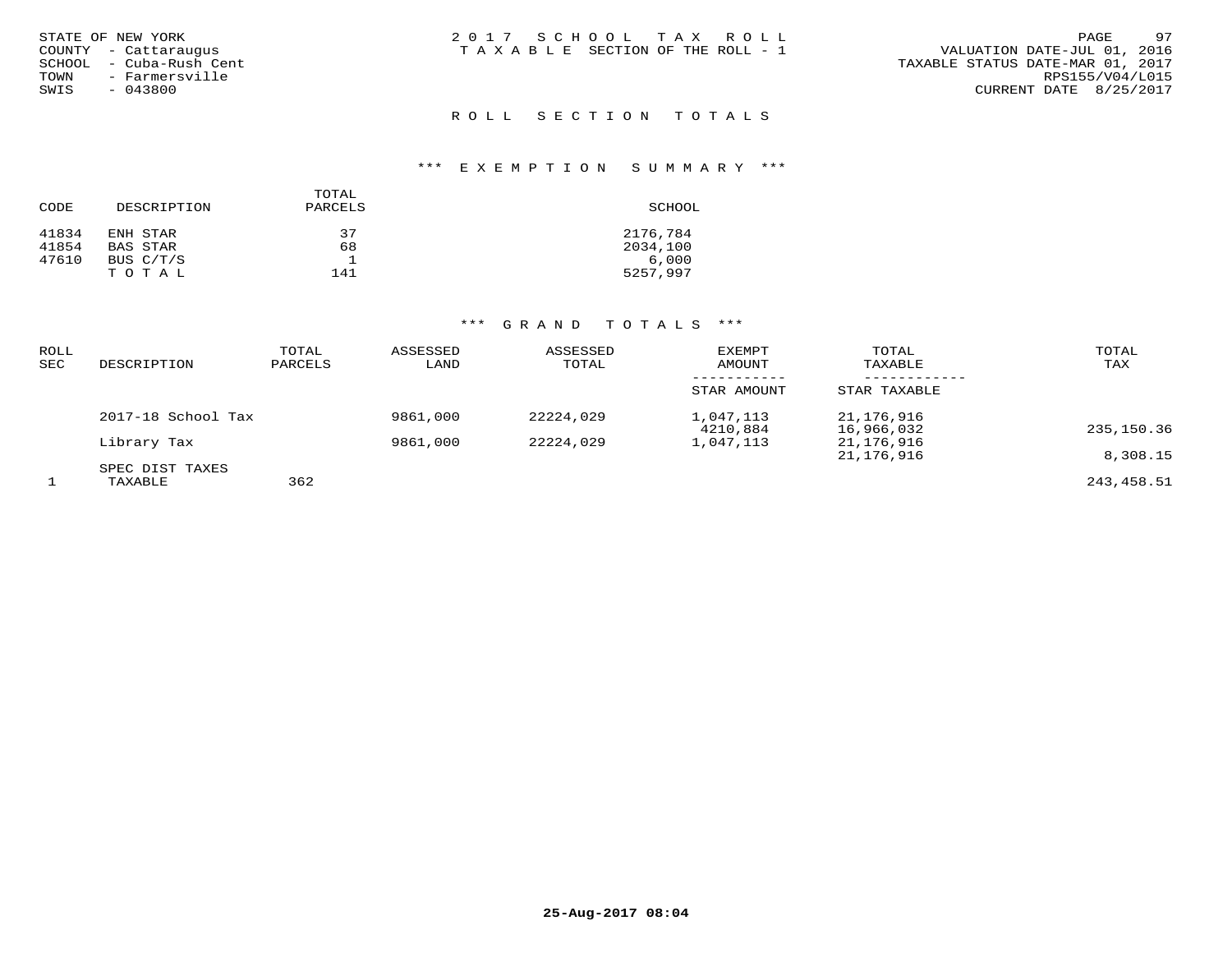| STATE OF NEW YORK<br>- Cattaraugus<br>COUNTY<br>SCHOOL<br>- Cuba-Rush Cent<br>- Farmersville<br>TOWN<br>$-043800$<br>SWIS | 2017<br>ROLL SUB-SECT - N- SECTION 534                 | SCHOOL             | T A X<br>R O L L<br>STATE OWNED LAND SECTION OF THE ROLL - 3<br>RPTL REFORESTATION<br>OWNERS NAME SEQUENCE<br>UNIFORM PERCENT OF VALUE IS 100.00 | SUB-SECT - N VALUATION DATE-JUL 01, 2016    | PAGE<br>98<br>TAXABLE STATUS DATE-MAR 01, 2017 |
|---------------------------------------------------------------------------------------------------------------------------|--------------------------------------------------------|--------------------|--------------------------------------------------------------------------------------------------------------------------------------------------|---------------------------------------------|------------------------------------------------|
| TAX MAP PARCEL NUMBER                                                                                                     | PROPERTY LOCATION & CLASS ASSESSMENT                   |                    | EXEMPTION CODE------------                                                                                                                       |                                             | $---SCHOOL$                                    |
| CURRENT OWNERS NAME                                                                                                       | SCHOOL DISTRICT                                        | LAND               | TAX DESCRIPTION                                                                                                                                  | TAXABLE VALUE                               |                                                |
| CURRENT OWNERS ADDRESS                                                                                                    | PARCEL SIZE/GRID COORD                                 | TOTAL              | SPECIAL DISTRICTS                                                                                                                                |                                             | TAX AMOUNT                                     |
| ********************                                                                                                      |                                                        | **********         |                                                                                                                                                  | ******************************* 23.004-1-18 | ****************                               |
|                                                                                                                           | Co Line Rd                                             |                    |                                                                                                                                                  | ACCT 0210002                                |                                                |
| $23.004 - 1 - 18$                                                                                                         | 932 Forest s532b                                       |                    | 2017-18 School Tax                                                                                                                               | 417,000                                     | 5,779.65                                       |
| State Of New York<br>Attn: County Treasurer                                                                               | Cuba-Rush Cent 024801<br>06<br>05<br>03                | 417,000<br>417,000 | Library Tax                                                                                                                                      | 417,000                                     | 163.60                                         |
| Cattaraugus County                                                                                                        | Cattaragus Reforest                                    |                    |                                                                                                                                                  |                                             |                                                |
| 303 Court St                                                                                                              | Area 14 - 0514                                         |                    |                                                                                                                                                  |                                             |                                                |
| Little Valley, NY 14755                                                                                                   | ACRES 308.70                                           |                    |                                                                                                                                                  |                                             |                                                |
|                                                                                                                           | EAST-1219795 NRTH-0878920                              |                    |                                                                                                                                                  |                                             |                                                |
|                                                                                                                           | DEED BOOK 350<br>PG-00547                              |                    |                                                                                                                                                  |                                             |                                                |
|                                                                                                                           | FULL MARKET VALUE                                      | 417,000            |                                                                                                                                                  |                                             |                                                |
|                                                                                                                           |                                                        |                    | TOTAL TAX ---                                                                                                                                    |                                             | $5,943.25**$                                   |
|                                                                                                                           |                                                        |                    |                                                                                                                                                  | DATE #1                                     | 09/30/17                                       |
|                                                                                                                           |                                                        |                    |                                                                                                                                                  | AMT DUE<br>$23.004 - 1 - 19$                | 5,943.25                                       |
|                                                                                                                           | Huyck Rd                                               |                    |                                                                                                                                                  | ACCT 0200002                                |                                                |
| $23.004 - 1 - 19$                                                                                                         | 932 Forest s532b                                       |                    | 2017-18 School Tax                                                                                                                               | 697,600                                     | 9,668.79                                       |
| State Of New York                                                                                                         | Cuba-Rush Cent 024801                                  | 697,600            | Library Tax                                                                                                                                      | 697,600                                     | 273.68                                         |
| Attn: County Treasurer                                                                                                    | 15 05<br>03                                            | 697,600            |                                                                                                                                                  |                                             |                                                |
| Cattaraugus County                                                                                                        | Cattaragus Reforest                                    |                    |                                                                                                                                                  |                                             |                                                |
| 303 Court St                                                                                                              | Area 14 - 0513                                         |                    |                                                                                                                                                  |                                             |                                                |
| Little Valley, NY 14755                                                                                                   | ACRES 505.11                                           |                    |                                                                                                                                                  |                                             |                                                |
|                                                                                                                           | EAST-1216502 NRTH-0879760                              |                    |                                                                                                                                                  |                                             |                                                |
|                                                                                                                           | DEED BOOK 345<br>PG-00287                              |                    |                                                                                                                                                  |                                             |                                                |
|                                                                                                                           | FULL MARKET VALUE                                      | 697,600            | TOTAL TAX ---                                                                                                                                    |                                             | $9,942.47**$                                   |
|                                                                                                                           |                                                        |                    |                                                                                                                                                  | DATE #1                                     | 09/30/17                                       |
|                                                                                                                           |                                                        |                    |                                                                                                                                                  | AMT DUE                                     | 9,942.47                                       |
| ***********************                                                                                                   |                                                        |                    |                                                                                                                                                  | $32.002 - 1 - 4.4$                          |                                                |
|                                                                                                                           | Co Line Rd                                             |                    |                                                                                                                                                  | ACCT 0220002                                |                                                |
| $32.002 - 1 - 4.4$                                                                                                        | 932 Forest s532b                                       |                    | 2017-18 School Tax                                                                                                                               | 80,700                                      | 1,118.51                                       |
| State Of New York                                                                                                         | Cuba-Rush Cent 024801                                  | 80,700             | Library Tax                                                                                                                                      | 80,700                                      | 31.66                                          |
| Attn: County Treasurer                                                                                                    | 06 05<br>03                                            | 80,700             |                                                                                                                                                  |                                             |                                                |
| Cattaraugus County                                                                                                        | 0762                                                   |                    |                                                                                                                                                  |                                             |                                                |
| 303 Court St                                                                                                              | ACRES 110.22                                           |                    |                                                                                                                                                  |                                             |                                                |
| Little Valley, NY 14755                                                                                                   | EAST-1221547 NRTH-0877117<br>DEED BOOK 847<br>PG-00676 |                    |                                                                                                                                                  |                                             |                                                |
|                                                                                                                           | FULL MARKET VALUE                                      | 80,700             |                                                                                                                                                  |                                             |                                                |
|                                                                                                                           |                                                        |                    | TOTAL TAX ---                                                                                                                                    |                                             | $1,150.17**$                                   |
|                                                                                                                           |                                                        |                    |                                                                                                                                                  | DATE #1                                     | 09/30/17                                       |
|                                                                                                                           |                                                        |                    |                                                                                                                                                  | AMT DUE                                     | 1,150.17                                       |
|                                                                                                                           |                                                        |                    |                                                                                                                                                  | * * * * * * * * * * * * * * *               | ***********                                    |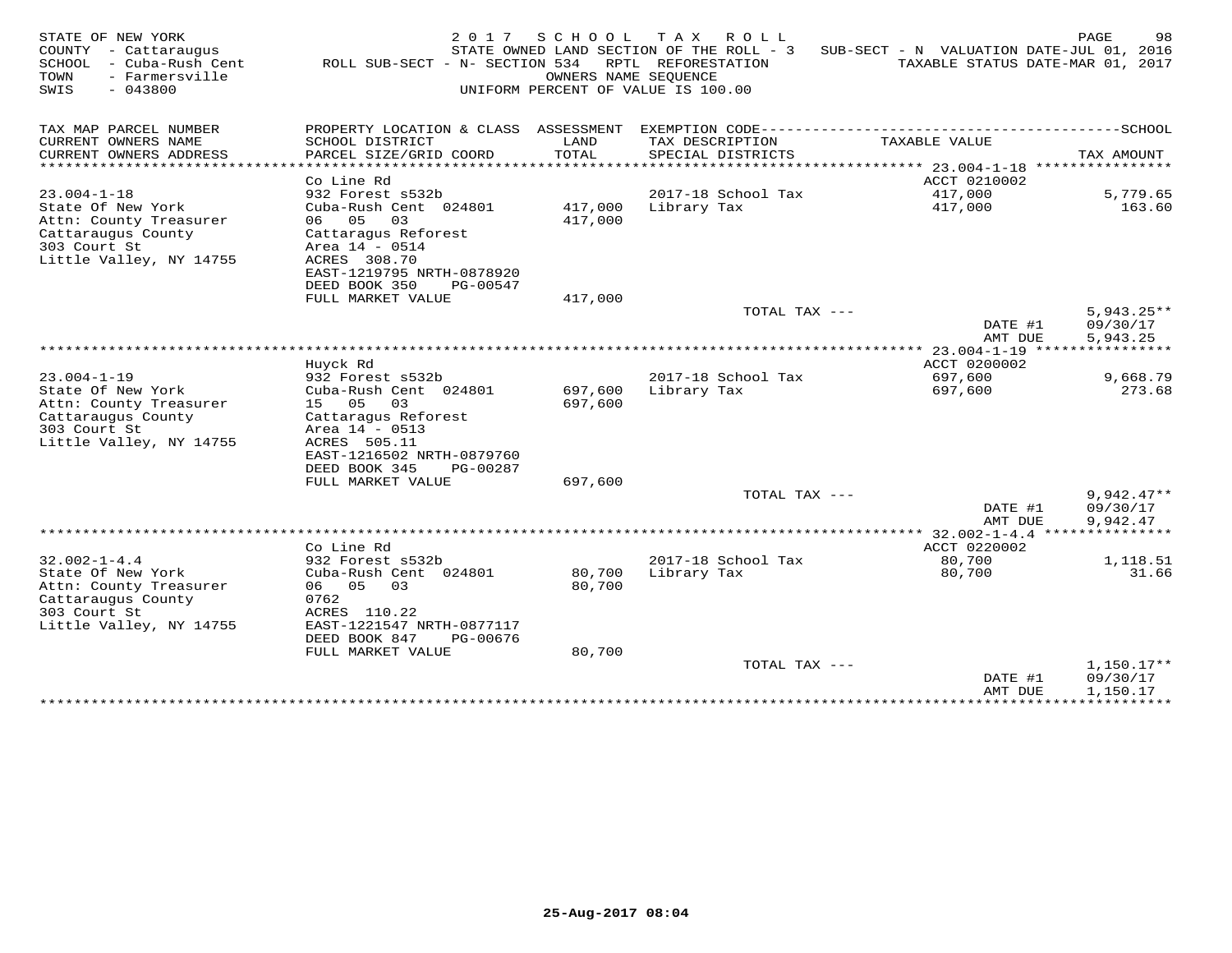| TAX MAP PARCEL NUMBER<br>--------SCHOOL<br>PROPERTY LOCATION & CLASS ASSESSMENT<br>EXEMPTION CODE----------------------------<br>CURRENT OWNERS NAME<br>SCHOOL DISTRICT<br>LAND<br>TAX DESCRIPTION<br>TAXABLE VALUE<br>PARCEL SIZE/GRID COORD<br>TOTAL<br>CURRENT OWNERS ADDRESS<br>SPECIAL DISTRICTS<br>TAX AMOUNT<br><b>++++++</b><br>****** 32.004-1-28<br>****************<br>Stebbins Rd<br>ACCT 0110003<br>$32.004 - 1 - 28$<br>932 Forest s532b<br>2017-18 School Tax<br>768,500<br>10,651.47<br>State Of New York<br>Cuba-Rush Cent 024801<br>301.50<br>768,500<br>Library Tax<br>768,500<br>Attn: County Treasurer<br>18 05<br>03<br>768,500<br>Cattaraugus County<br>Cattaragus Reforest<br>303 Court St<br>Area 7 - 0504<br>Little Valley, NY 14755<br>ACRES 501.80<br>EAST-1213658 NRTH-0865392<br>DEED BOOK 332<br>PG-00533<br>FULL MARKET VALUE<br>768,500<br>TOTAL TAX ---<br>$10,952.97**$<br>DATE #1<br>09/30/17<br>10,952.97<br>AMT DUE<br>************** 41.001-1-16 *****************<br>Co Rd $46$ (Off)<br>ACCT 0190001<br>$41.001 - 1 - 16$<br>932 Forest s532b<br>2017-18 School Tax<br>193,700<br>2,684.70<br>State Of New York<br>193,700<br>75.99<br>Cuba-Rush Cent 024801<br>Library Tax<br>193,700<br>25 05<br>Attn: County Treasurer<br>03<br>193,700<br>Cattaraugus County<br>Cattaragus Reforest<br>303 Court St<br>Area $7 - 0512$<br>Little Valley, NY 14755<br>ACRES 227.00<br>EAST-1208774 NRTH-0857854<br>DEED BOOK 456<br>PG-00117<br>FULL MARKET VALUE<br>193,700<br>$2,760.69**$<br>TOTAL TAX ---<br>DATE #1<br>09/30/17<br>AMT DUE<br>2,760.69<br>********** 41.002-1-4 ******<br>***********<br>ACCT 0140002<br>Hardy Corners Rd<br>$41.002 - 1 - 4$<br>2017-18 School Tax<br>932 Forest s532b<br>376,200<br>5,214.16<br>State Of New York<br>Library Tax<br>Cuba-Rush Cent 024801<br>376,200<br>376,200<br>147.59<br>Attn: County Treasurer<br>05<br>376,200<br>10<br>03<br>Cattaraugus County<br>Cattaraqus Reforest<br>303 Court St<br>Area 7 - 0507<br>Little Valley, NY 14755<br>ACRES 292.00<br>EAST-1215450 NRTH-0860322<br>DEED BOOK 362<br>PG-00289<br>FULL MARKET VALUE<br>376,200<br>$5,361.75**$<br>TOTAL TAX ---<br>DATE #1<br>09/30/17<br>5,361.75<br>AMT DUE | STATE OF NEW YORK<br>COUNTY<br>- Cattaraugus<br>SCHOOL<br>- Cuba-Rush Cent<br>- Farmersville<br>TOWN<br>$-043800$<br>SWIS | 2017<br>ROLL SUB-SECT - N- SECTION 534 | SCHOOL<br>OWNERS NAME SEOUENCE | T A X<br>ROLL<br>STATE OWNED LAND SECTION OF THE ROLL - 3<br>RPTL REFORESTATION<br>UNIFORM PERCENT OF VALUE IS 100.00 | SUB-SECT - N VALUATION DATE-JUL 01, 2016<br>TAXABLE STATUS DATE-MAR 01, 2017 | PAGE<br>99 |
|-----------------------------------------------------------------------------------------------------------------------------------------------------------------------------------------------------------------------------------------------------------------------------------------------------------------------------------------------------------------------------------------------------------------------------------------------------------------------------------------------------------------------------------------------------------------------------------------------------------------------------------------------------------------------------------------------------------------------------------------------------------------------------------------------------------------------------------------------------------------------------------------------------------------------------------------------------------------------------------------------------------------------------------------------------------------------------------------------------------------------------------------------------------------------------------------------------------------------------------------------------------------------------------------------------------------------------------------------------------------------------------------------------------------------------------------------------------------------------------------------------------------------------------------------------------------------------------------------------------------------------------------------------------------------------------------------------------------------------------------------------------------------------------------------------------------------------------------------------------------------------------------------------------------------------------------------------------------------------------------------------------------------------------------------------------------------------------------------------------------------------------------------------------------------------------------------------------------------|---------------------------------------------------------------------------------------------------------------------------|----------------------------------------|--------------------------------|-----------------------------------------------------------------------------------------------------------------------|------------------------------------------------------------------------------|------------|
|                                                                                                                                                                                                                                                                                                                                                                                                                                                                                                                                                                                                                                                                                                                                                                                                                                                                                                                                                                                                                                                                                                                                                                                                                                                                                                                                                                                                                                                                                                                                                                                                                                                                                                                                                                                                                                                                                                                                                                                                                                                                                                                                                                                                                       |                                                                                                                           |                                        |                                |                                                                                                                       |                                                                              |            |
|                                                                                                                                                                                                                                                                                                                                                                                                                                                                                                                                                                                                                                                                                                                                                                                                                                                                                                                                                                                                                                                                                                                                                                                                                                                                                                                                                                                                                                                                                                                                                                                                                                                                                                                                                                                                                                                                                                                                                                                                                                                                                                                                                                                                                       |                                                                                                                           |                                        |                                |                                                                                                                       |                                                                              |            |
|                                                                                                                                                                                                                                                                                                                                                                                                                                                                                                                                                                                                                                                                                                                                                                                                                                                                                                                                                                                                                                                                                                                                                                                                                                                                                                                                                                                                                                                                                                                                                                                                                                                                                                                                                                                                                                                                                                                                                                                                                                                                                                                                                                                                                       |                                                                                                                           |                                        |                                |                                                                                                                       |                                                                              |            |
|                                                                                                                                                                                                                                                                                                                                                                                                                                                                                                                                                                                                                                                                                                                                                                                                                                                                                                                                                                                                                                                                                                                                                                                                                                                                                                                                                                                                                                                                                                                                                                                                                                                                                                                                                                                                                                                                                                                                                                                                                                                                                                                                                                                                                       |                                                                                                                           |                                        |                                |                                                                                                                       |                                                                              |            |
|                                                                                                                                                                                                                                                                                                                                                                                                                                                                                                                                                                                                                                                                                                                                                                                                                                                                                                                                                                                                                                                                                                                                                                                                                                                                                                                                                                                                                                                                                                                                                                                                                                                                                                                                                                                                                                                                                                                                                                                                                                                                                                                                                                                                                       |                                                                                                                           |                                        |                                |                                                                                                                       |                                                                              |            |
|                                                                                                                                                                                                                                                                                                                                                                                                                                                                                                                                                                                                                                                                                                                                                                                                                                                                                                                                                                                                                                                                                                                                                                                                                                                                                                                                                                                                                                                                                                                                                                                                                                                                                                                                                                                                                                                                                                                                                                                                                                                                                                                                                                                                                       |                                                                                                                           |                                        |                                |                                                                                                                       |                                                                              |            |
|                                                                                                                                                                                                                                                                                                                                                                                                                                                                                                                                                                                                                                                                                                                                                                                                                                                                                                                                                                                                                                                                                                                                                                                                                                                                                                                                                                                                                                                                                                                                                                                                                                                                                                                                                                                                                                                                                                                                                                                                                                                                                                                                                                                                                       |                                                                                                                           |                                        |                                |                                                                                                                       |                                                                              |            |
|                                                                                                                                                                                                                                                                                                                                                                                                                                                                                                                                                                                                                                                                                                                                                                                                                                                                                                                                                                                                                                                                                                                                                                                                                                                                                                                                                                                                                                                                                                                                                                                                                                                                                                                                                                                                                                                                                                                                                                                                                                                                                                                                                                                                                       |                                                                                                                           |                                        |                                |                                                                                                                       |                                                                              |            |
|                                                                                                                                                                                                                                                                                                                                                                                                                                                                                                                                                                                                                                                                                                                                                                                                                                                                                                                                                                                                                                                                                                                                                                                                                                                                                                                                                                                                                                                                                                                                                                                                                                                                                                                                                                                                                                                                                                                                                                                                                                                                                                                                                                                                                       |                                                                                                                           |                                        |                                |                                                                                                                       |                                                                              |            |
|                                                                                                                                                                                                                                                                                                                                                                                                                                                                                                                                                                                                                                                                                                                                                                                                                                                                                                                                                                                                                                                                                                                                                                                                                                                                                                                                                                                                                                                                                                                                                                                                                                                                                                                                                                                                                                                                                                                                                                                                                                                                                                                                                                                                                       |                                                                                                                           |                                        |                                |                                                                                                                       |                                                                              |            |
|                                                                                                                                                                                                                                                                                                                                                                                                                                                                                                                                                                                                                                                                                                                                                                                                                                                                                                                                                                                                                                                                                                                                                                                                                                                                                                                                                                                                                                                                                                                                                                                                                                                                                                                                                                                                                                                                                                                                                                                                                                                                                                                                                                                                                       |                                                                                                                           |                                        |                                |                                                                                                                       |                                                                              |            |
|                                                                                                                                                                                                                                                                                                                                                                                                                                                                                                                                                                                                                                                                                                                                                                                                                                                                                                                                                                                                                                                                                                                                                                                                                                                                                                                                                                                                                                                                                                                                                                                                                                                                                                                                                                                                                                                                                                                                                                                                                                                                                                                                                                                                                       |                                                                                                                           |                                        |                                |                                                                                                                       |                                                                              |            |
|                                                                                                                                                                                                                                                                                                                                                                                                                                                                                                                                                                                                                                                                                                                                                                                                                                                                                                                                                                                                                                                                                                                                                                                                                                                                                                                                                                                                                                                                                                                                                                                                                                                                                                                                                                                                                                                                                                                                                                                                                                                                                                                                                                                                                       |                                                                                                                           |                                        |                                |                                                                                                                       |                                                                              |            |
|                                                                                                                                                                                                                                                                                                                                                                                                                                                                                                                                                                                                                                                                                                                                                                                                                                                                                                                                                                                                                                                                                                                                                                                                                                                                                                                                                                                                                                                                                                                                                                                                                                                                                                                                                                                                                                                                                                                                                                                                                                                                                                                                                                                                                       |                                                                                                                           |                                        |                                |                                                                                                                       |                                                                              |            |
|                                                                                                                                                                                                                                                                                                                                                                                                                                                                                                                                                                                                                                                                                                                                                                                                                                                                                                                                                                                                                                                                                                                                                                                                                                                                                                                                                                                                                                                                                                                                                                                                                                                                                                                                                                                                                                                                                                                                                                                                                                                                                                                                                                                                                       |                                                                                                                           |                                        |                                |                                                                                                                       |                                                                              |            |
| ***********<br>**********                                                                                                                                                                                                                                                                                                                                                                                                                                                                                                                                                                                                                                                                                                                                                                                                                                                                                                                                                                                                                                                                                                                                                                                                                                                                                                                                                                                                                                                                                                                                                                                                                                                                                                                                                                                                                                                                                                                                                                                                                                                                                                                                                                                             |                                                                                                                           |                                        |                                |                                                                                                                       |                                                                              |            |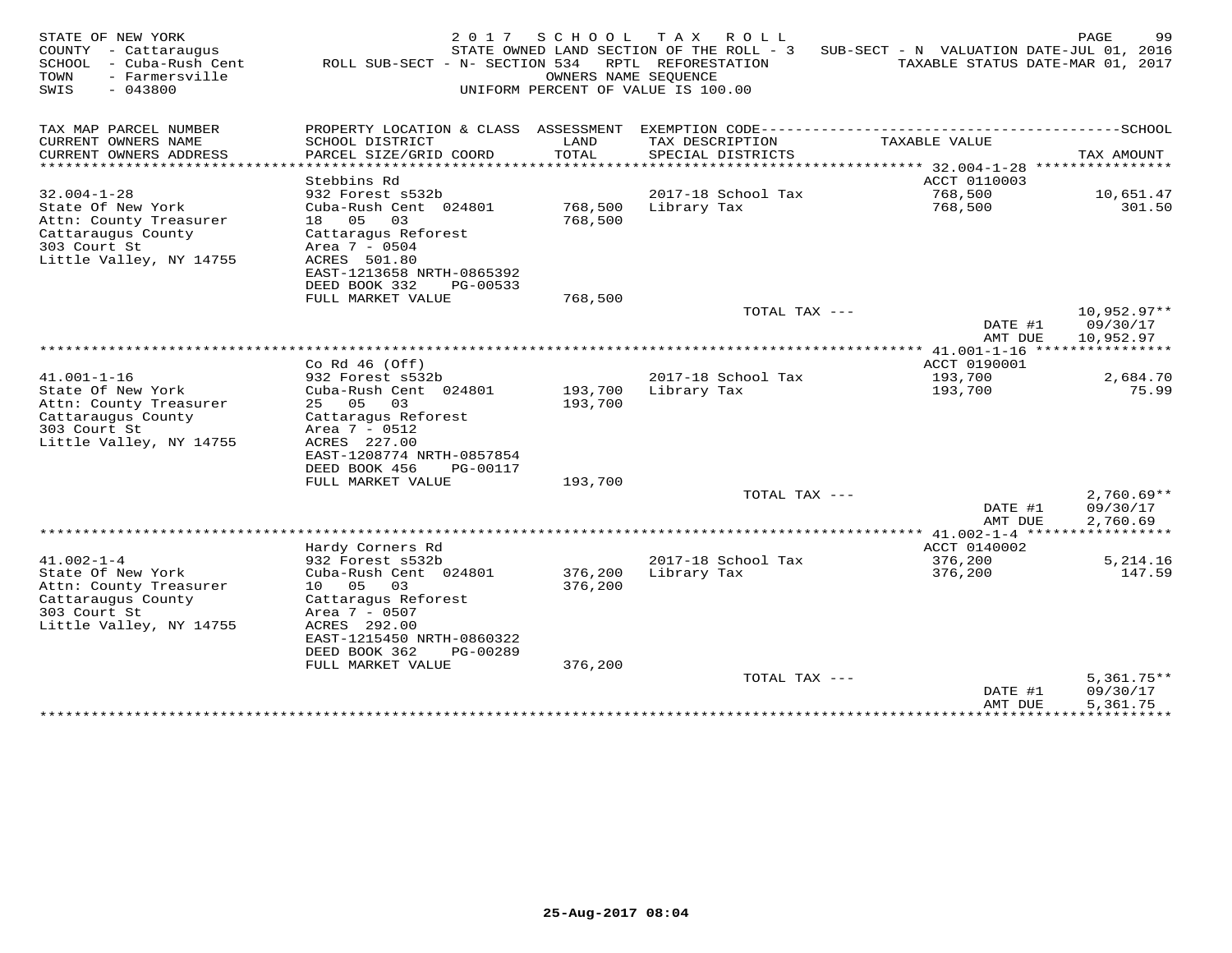| STATE OF NEW YORK<br>COUNTY - Cattaraugus<br>- Cuba-Rush Cent<br>SCHOOL<br>TOWN<br>- Farmersville<br>SWIS<br>$-043800$            | 2 0 1 7<br>ROLL SUB-SECT - N- SECTION 534                                                                                                                                             | SCHOOL<br>OWNERS NAME SEOUENCE | T A X<br>R O L L<br>STATE OWNED LAND SECTION OF THE ROLL - 3<br>RPTL REFORESTATION<br>UNIFORM PERCENT OF VALUE IS 100.00 | SUB-SECT - N VALUATION DATE-JUL 01, 2016 | 100<br>PAGE<br>TAXABLE STATUS DATE-MAR 01, 2017 |
|-----------------------------------------------------------------------------------------------------------------------------------|---------------------------------------------------------------------------------------------------------------------------------------------------------------------------------------|--------------------------------|--------------------------------------------------------------------------------------------------------------------------|------------------------------------------|-------------------------------------------------|
| TAX MAP PARCEL NUMBER<br>CURRENT OWNERS NAME<br>CURRENT OWNERS ADDRESS                                                            | PROPERTY LOCATION & CLASS ASSESSMENT<br>SCHOOL DISTRICT<br>PARCEL SIZE/GRID COORD                                                                                                     | LAND<br>TOTAL                  | TAX DESCRIPTION<br>SPECIAL DISTRICTS                                                                                     | TAXABLE VALUE                            | TAX AMOUNT                                      |
|                                                                                                                                   | Clark Rd                                                                                                                                                                              | * * * * * *                    |                                                                                                                          | ****** 41.002-1-25<br>ACCT 0160001       |                                                 |
| $41.002 - 1 - 25$                                                                                                                 | 932 Forest s532b                                                                                                                                                                      |                                | 2017-18 School Tax                                                                                                       | 78,800                                   | 1,092.17                                        |
| State Of New York<br>Attn: County Treasurer<br>Cattaraugus County<br>303 Court St<br>Little Valley, NY 14755                      | Cuba-Rush Cent 024801<br>01 05<br>03<br>Cattaragus Reforest<br>Area 7 - 0509<br>ACRES 40.00<br>EAST-1215280 NRTH-0856442<br>DEED BOOK 608<br>PG-00070                                 | 78,800<br>78,800               | Library Tax                                                                                                              | 78,800                                   | 30.91                                           |
|                                                                                                                                   | FULL MARKET VALUE                                                                                                                                                                     | 78,800                         |                                                                                                                          |                                          |                                                 |
|                                                                                                                                   |                                                                                                                                                                                       |                                | TOTAL TAX ---                                                                                                            | DATE #1<br>AMT DUE                       | 1,123.08**<br>09/30/17<br>1,123.08              |
|                                                                                                                                   |                                                                                                                                                                                       |                                |                                                                                                                          |                                          |                                                 |
| $41.002 - 1 - 26$                                                                                                                 | Co Rd $46$ (Off)<br>932 Forest s532b                                                                                                                                                  |                                | 2017-18 School Tax                                                                                                       | ACCT 0101001<br>51,700                   | 716.57                                          |
| State Of New York<br>Attn: County Treasurer<br>Cattaraugus County<br>303 Court St<br>Little Valley, NY 14755                      | Cuba-Rush Cent 024801<br>17 05<br>03<br>Cattaragus Reforest<br>Area 7 - 0483<br>ACRES 26.25<br>EAST-1213907 NRTH-0857333<br>DEED BOOK 753<br>PG-00523                                 | 51,700<br>51,700               | Library Tax                                                                                                              | 51,700                                   | 20.28                                           |
|                                                                                                                                   | FULL MARKET VALUE                                                                                                                                                                     | 51,700                         |                                                                                                                          |                                          |                                                 |
|                                                                                                                                   |                                                                                                                                                                                       |                                | TOTAL TAX ---                                                                                                            | DATE #1<br>AMT DUE                       | 736.85**<br>09/30/17<br>736.85                  |
|                                                                                                                                   |                                                                                                                                                                                       |                                |                                                                                                                          | ************* 41.002-1-27 ******         | * * * * * * * * *                               |
| $41.002 - 1 - 27$<br>State Of New York<br>Attn: County Treasurer<br>Cattaraugus County<br>303 Court St<br>Little Valley, NY 14755 | Clark Rd<br>932 Forest s532b<br>Cuba-Rush Cent 024801<br>17 05<br>03<br>Cattaragus Reforest<br>Area 7 - 0510<br>ACRES 74.64<br>EAST-1213156 NRTH-0856673<br>DEED BOOK 379<br>PG-00508 | 77,200<br>77,200               | 2017-18 School Tax<br>Library Tax                                                                                        | ACCT 0170001<br>77,200<br>77,200         | 1,070.00<br>30.29                               |
|                                                                                                                                   | FULL MARKET VALUE                                                                                                                                                                     | 77,200                         | TOTAL TAX ---                                                                                                            |                                          | $1,100.29**$                                    |
|                                                                                                                                   |                                                                                                                                                                                       |                                |                                                                                                                          | DATE #1<br>AMT DUE<br>**************     | 09/30/17<br>1,100.29<br>**********              |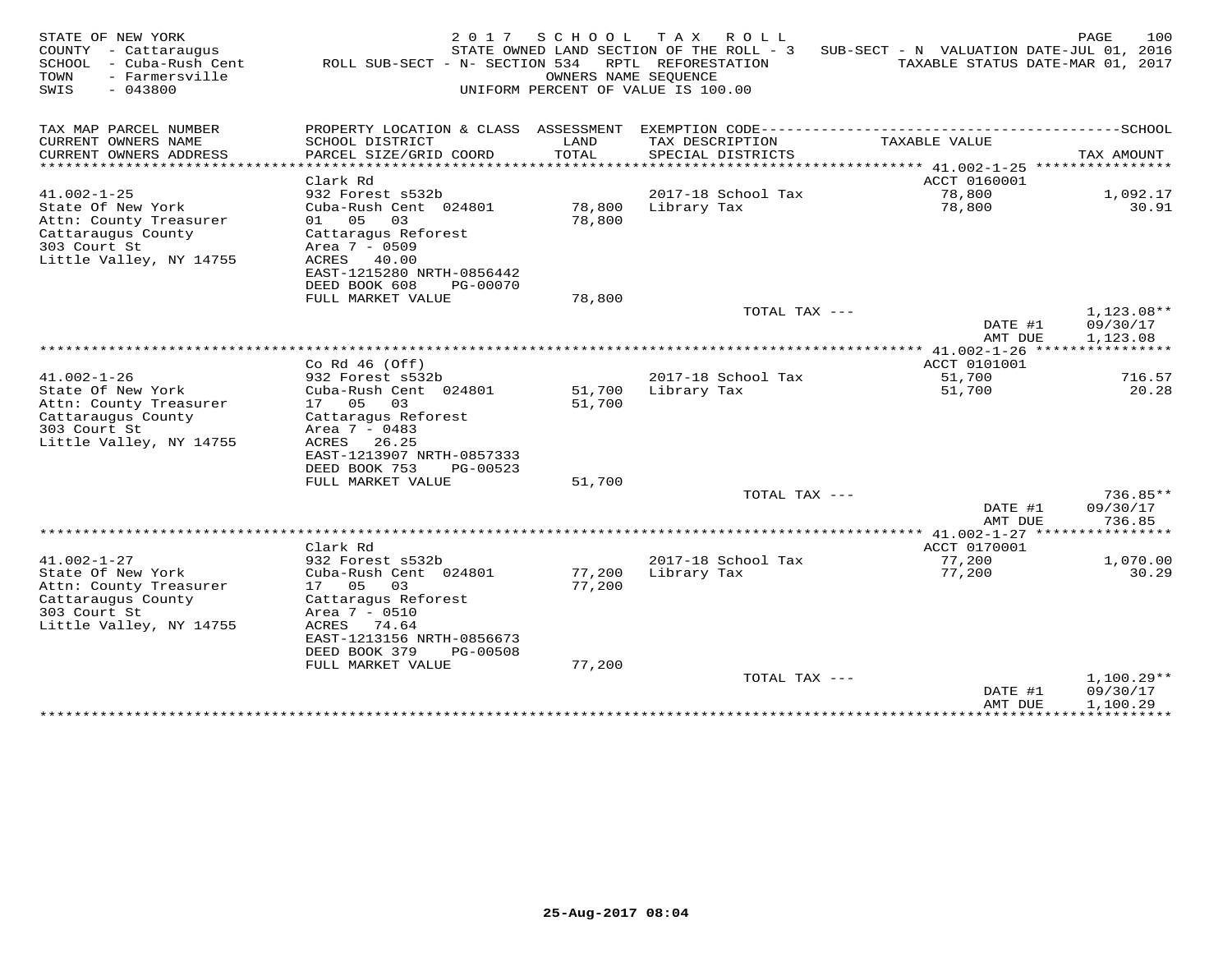| STATE OF NEW YORK<br>COUNTY<br>- Cattaraugus<br>- Cuba-Rush Cent<br>SCHOOL<br>- Farmersville<br>TOWN<br>$-043800$<br>SWIS | 2017<br>ROLL SUB-SECT - N- SECTION 534 | SCHOOL<br>RPTL<br>OWNERS NAME SEOUENCE | T A X<br>R O L L<br>STATE OWNED LAND SECTION OF THE ROLL - 3<br>REFORESTATION<br>UNIFORM PERCENT OF VALUE IS 100.00 | SUB-SECT - N VALUATION DATE-JUL 01, | PAGE<br>101<br>2016<br>TAXABLE STATUS DATE-MAR 01, 2017 |
|---------------------------------------------------------------------------------------------------------------------------|----------------------------------------|----------------------------------------|---------------------------------------------------------------------------------------------------------------------|-------------------------------------|---------------------------------------------------------|
| TAX MAP PARCEL NUMBER                                                                                                     | PROPERTY LOCATION & CLASS ASSESSMENT   |                                        | EXEMPTION CODE--                                                                                                    |                                     | $-$ SCHOOL                                              |
| CURRENT OWNERS NAME                                                                                                       | SCHOOL DISTRICT                        | LAND                                   | TAX DESCRIPTION                                                                                                     | TAXABLE VALUE                       |                                                         |
| CURRENT OWNERS ADDRESS                                                                                                    | PARCEL SIZE/GRID COORD                 | TOTAL                                  | SPECIAL DISTRICTS                                                                                                   |                                     | TAX AMOUNT                                              |
|                                                                                                                           |                                        |                                        |                                                                                                                     | ***************** 41.002-1-28       | ****************                                        |
|                                                                                                                           | Co Rd $46$ (Off)                       |                                        |                                                                                                                     | ACCT 0180001                        |                                                         |
| $41.002 - 1 - 28$                                                                                                         | 932 Forest s532b                       |                                        | 2017-18 School Tax                                                                                                  | 72,600                              | 1,006.24                                                |
| State Of New York                                                                                                         | Cuba-Rush Cent 024801                  | 72,600                                 | Library Tax                                                                                                         | 72,600                              | 28.48                                                   |
| Attn: County Treasurer                                                                                                    | 03<br>17 05                            | 72,600                                 |                                                                                                                     |                                     |                                                         |
| Cattaraugus County                                                                                                        | Cattaragus Reforest                    |                                        |                                                                                                                     |                                     |                                                         |
| 303 Court St                                                                                                              | Area 7 - 0511                          |                                        |                                                                                                                     |                                     |                                                         |
| Little Valley, NY 14755                                                                                                   | 62.24<br>ACRES                         |                                        |                                                                                                                     |                                     |                                                         |
|                                                                                                                           | EAST-1211305 NRTH-0856584              |                                        |                                                                                                                     |                                     |                                                         |
|                                                                                                                           | DEED BOOK 378<br>PG-00468              |                                        |                                                                                                                     |                                     |                                                         |
|                                                                                                                           | FULL MARKET VALUE                      | 72,600                                 |                                                                                                                     |                                     |                                                         |
|                                                                                                                           |                                        |                                        | TOTAL TAX ---                                                                                                       |                                     | $1,034.72**$                                            |
|                                                                                                                           |                                        |                                        |                                                                                                                     | DATE #1                             | 09/30/17                                                |
|                                                                                                                           |                                        |                                        |                                                                                                                     | AMT DUE                             | 1,034.72                                                |
|                                                                                                                           |                                        |                                        |                                                                                                                     |                                     | ********************************                        |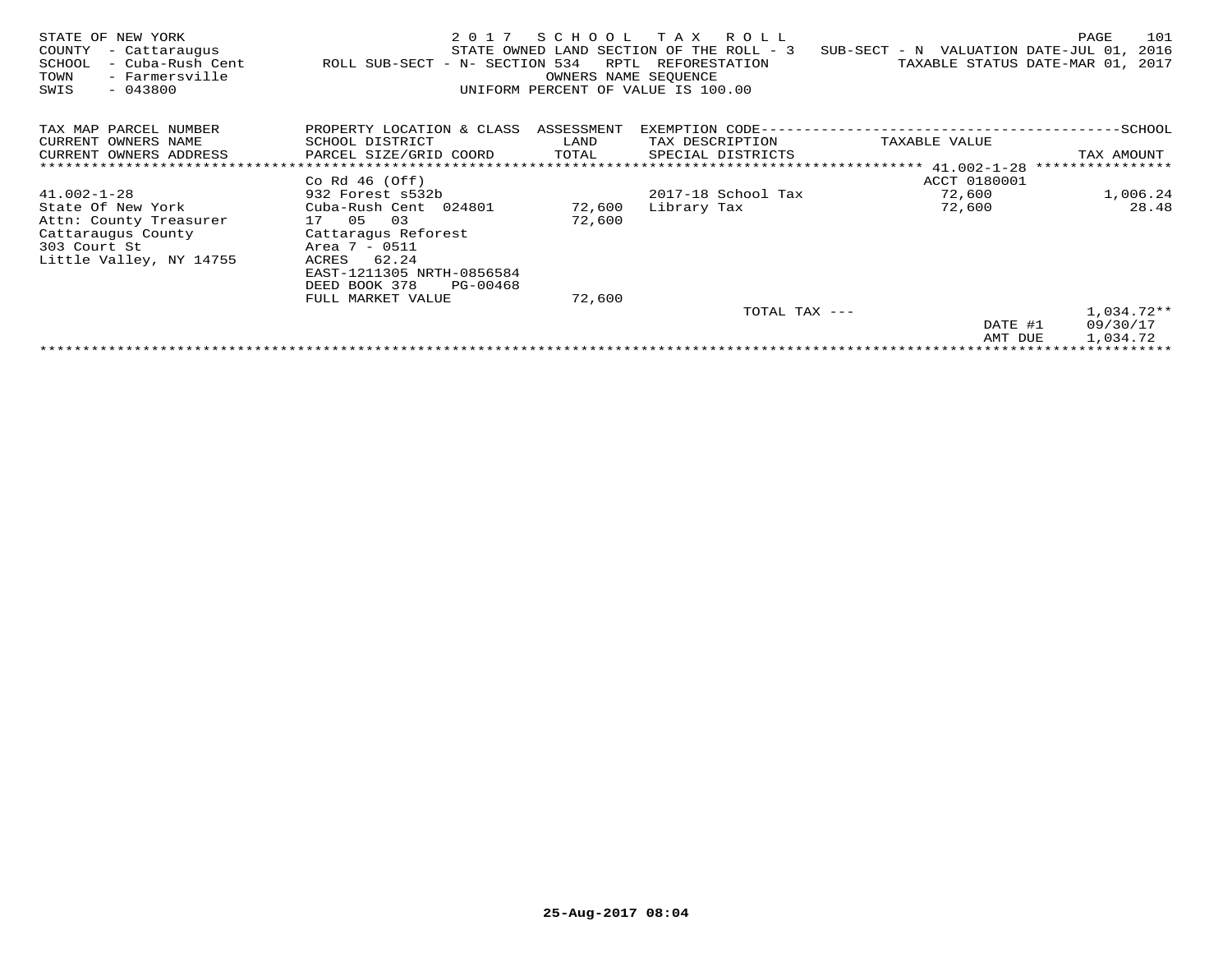|      | STATE OF NEW YORK       |                                                   | 2017 SCHOOL TAX ROLL                     |  |  |                                          |                        | PAGE | 102 |
|------|-------------------------|---------------------------------------------------|------------------------------------------|--|--|------------------------------------------|------------------------|------|-----|
|      | COUNTY - Cattaraugus    |                                                   | STATE OWNED LAND SECTION OF THE ROLL - 3 |  |  | SUB-SECT - N VALUATION DATE-JUL 01, 2016 |                        |      |     |
|      | SCHOOL - Cuba-Rush Cent | ROLL SUB-SECT - N- SECTION 534 RPTL REFORESTATION |                                          |  |  | TAXABLE STATUS DATE-MAR 01, 2017         |                        |      |     |
| TOWN | - Farmersville          |                                                   |                                          |  |  |                                          | RPS155/V04/L015        |      |     |
| SWIS | - 043800                |                                                   | UNIFORM PERCENT OF VALUE IS 100.00       |  |  |                                          | CURRENT DATE 8/25/2017 |      |     |
|      |                         |                                                   |                                          |  |  |                                          |                        |      |     |

## R O L L S U B S E C T I O N - N - T O T A L S

## \*\*\* S P E C I A L D I S T R I C T S U M M A R Y \*\*\*

|      |      | $n \wedge m \wedge n$ | .OP             | <b>FNC</b> | AL'              | ے ا  |       | $m \wedge m \wedge n$ |
|------|------|-----------------------|-----------------|------------|------------------|------|-------|-----------------------|
| CODE | NAMF | 44R <sub>1</sub>      | $m \tau \tau n$ | $- - - -$  | $\cdots$<br>ALUP | OUN. | VALUE | $- - - -$<br>. ris    |

#### NO SPECIAL DISTRICTS AT THIS LEVEL

\*\*\* S C H O O L D I S T R I C T S U M M A R Y \*\*\*

| CODE   | DISTRICT NAME                    | TOTAL<br>PARCELS | ASSESSED<br>LAND | ASSESSED<br>TOTAL | EXEMPT<br>AMOUNT | TOTAL<br>TAXABLE |           |
|--------|----------------------------------|------------------|------------------|-------------------|------------------|------------------|-----------|
|        |                                  |                  |                  |                   | STAR AMOUNT      | STAR TAXABLE     | TOTAL TAX |
|        | Cuba-Rush Cent                   | 10               | 2814,000         | 2814,000          |                  | 2,814,000        |           |
| 024801 |                                  |                  |                  |                   |                  | 2,814,000        | 40,106.24 |
|        | SUB-TOTAL                        | 10               | 2814,000         | 2814,000          |                  | 2,814,000        |           |
|        | $S \cup B - T \cup T A L (CONT)$ |                  |                  |                   |                  | 2,814,000        | 40,106.24 |
|        | TOTAL                            | 10               | 2814,000         | 2814,000          |                  | 2,814,000        |           |
|        | T O T A L (CONT)                 |                  |                  |                   |                  | 2,814,000        | 40,106.24 |

## \*\*\* S Y S T E M C O D E S S U M M A R Y \*\*\*

NO SYSTEM EXEMPTIONS AT THIS LEVEL

\*\*\* E X E M P T I O N S U M M A R Y \*\*\*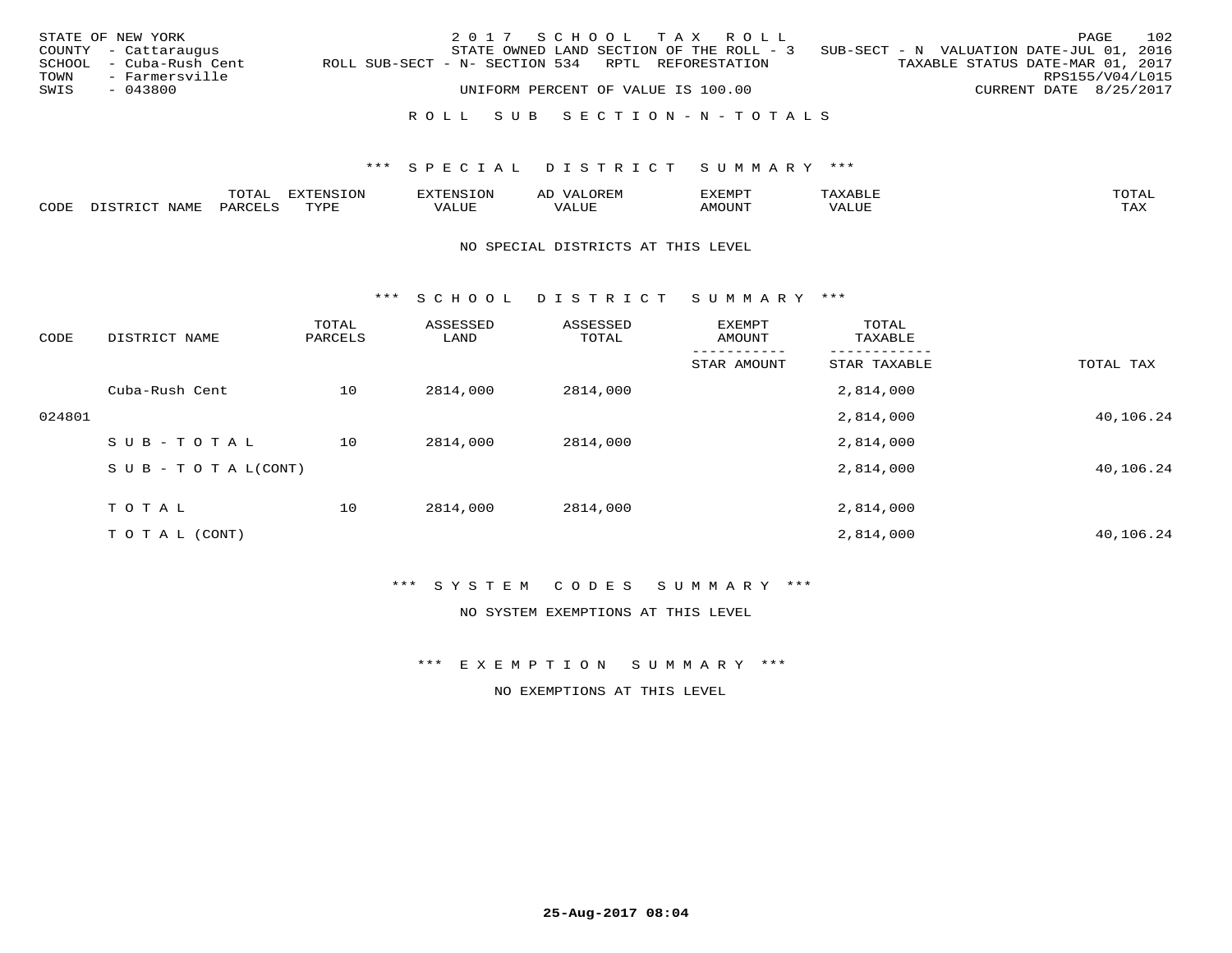| STATE OF NEW YORK       |                |                                                   | 2017 SCHOOL TAX ROLL                     |  |                                          |                                  |                        | PAGE | 103 |
|-------------------------|----------------|---------------------------------------------------|------------------------------------------|--|------------------------------------------|----------------------------------|------------------------|------|-----|
| COUNTY - Cattaraugus    |                |                                                   | STATE OWNED LAND SECTION OF THE ROLL - 3 |  | SUB-SECT - N VALUATION DATE-JUL 01, 2016 |                                  |                        |      |     |
| SCHOOL - Cuba-Rush Cent |                | ROLL SUB-SECT - N- SECTION 534 RPTL REFORESTATION |                                          |  |                                          | TAXABLE STATUS DATE-MAR 01, 2017 |                        |      |     |
| TOWN                    | - Farmersville |                                                   |                                          |  |                                          |                                  | RPS155/V04/L015        |      |     |
| - 043800<br>SWIS        |                |                                                   | UNIFORM PERCENT OF VALUE IS 100.00       |  |                                          |                                  | CURRENT DATE 8/25/2017 |      |     |

## R O L L S U B S E C T I O N - N - T O T A L S

# \*\*\* G R A N D T O T A L S \*\*\*

| <b>ROLL</b><br>SEC | DESCRIPTION        | TOTAL<br>PARCELS | ASSESSED<br>LAND | ASSESSED<br>TOTAL | EXEMPT<br>AMOUNT | TOTAL<br>TAXABLE       | TOTAL<br>TAX |
|--------------------|--------------------|------------------|------------------|-------------------|------------------|------------------------|--------------|
|                    |                    |                  |                  |                   | STAR AMOUNT      | STAR TAXABLE           |              |
|                    | 2017-18 School Tax |                  | 2814,000         | 2814,000          |                  | 2,814,000              |              |
|                    | Library Tax        |                  | 2814,000         | 2814,000          |                  | 2,814,000<br>2,814,000 | 39,002.26    |
|                    |                    |                  |                  |                   |                  | 2,814,000              | 1,103.98     |
|                    | SPEC DIST TAXES    |                  |                  |                   |                  |                        |              |
|                    | STATE OWNED LAND   | 10               |                  |                   |                  |                        | 40,106.24    |

**25-Aug-2017 08:04**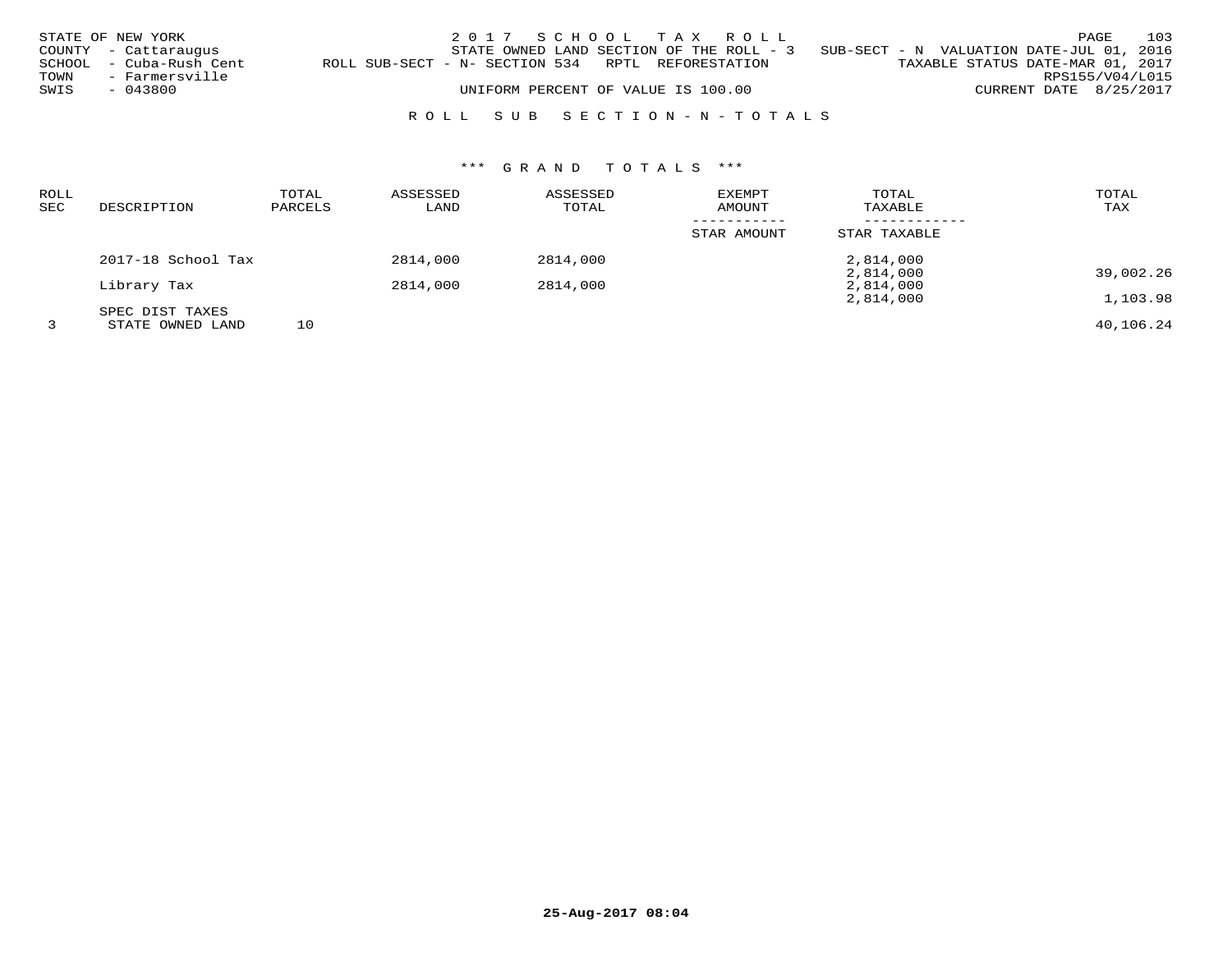| STATE OF NEW YORK<br>COUNTY<br>- Cattaraugus<br>- Cuba-Rush Cent<br>SCHOOL<br>- Farmersville<br>TOWN<br>$-043800$<br>SWIS | 2017<br>ROLL SUB-SECT - Y- SECTION 545 | RPTL<br>OWNERS NAME SEOUENCE | SCHOOL TAX ROLL<br>STATE OWNED LAND SECTION OF THE ROLL - 3<br>TRANSITION ASSESSMENTS<br>UNIFORM PERCENT OF VALUE IS 100.00 | $SUB-SECTION - Y$ VALUATION DATE-JUL 01,<br>TAXABLE STATUS DATE-MAR 01, | 104<br>PAGE<br>2016<br>2017 |
|---------------------------------------------------------------------------------------------------------------------------|----------------------------------------|------------------------------|-----------------------------------------------------------------------------------------------------------------------------|-------------------------------------------------------------------------|-----------------------------|
| TAX MAP PARCEL NUMBER                                                                                                     | PROPERTY LOCATION & CLASS              | ASSESSMENT                   | EXEMPTION CODE--                                                                                                            |                                                                         | -SCHOOL                     |
| CURRENT OWNERS NAME                                                                                                       | SCHOOL DISTRICT                        | LAND                         | TAX DESCRIPTION                                                                                                             | TAXABLE VALUE                                                           |                             |
| CURRENT OWNERS ADDRESS                                                                                                    | PARCEL SIZE/GRID COORD                 | TOTAL                        | SPECIAL DISTRICTS                                                                                                           |                                                                         | TAX AMOUNT                  |
|                                                                                                                           |                                        |                              |                                                                                                                             |                                                                         | ***************             |
|                                                                                                                           | SCHOOL Transition Assessment           |                              |                                                                                                                             | ACCT 8026401                                                            |                             |
| $333.000 - 38 - 3$                                                                                                        | 993 Transition t                       |                              | 2017-18 School Tax                                                                                                          | 0.00                                                                    | 0.00                        |
| State Of New York                                                                                                         | Cuba-Rush Cent 024801                  |                              | Library Tax                                                                                                                 | 0.00                                                                    | 0.00                        |
| Attn: County Treasurer                                                                                                    | 0.01<br>ACRES                          | $\mathbf 0$                  |                                                                                                                             |                                                                         |                             |
| Cattaraugus County                                                                                                        | FULL MARKET VALUE                      | 0                            |                                                                                                                             |                                                                         |                             |
| 303 Court St                                                                                                              |                                        |                              |                                                                                                                             |                                                                         |                             |
| Little Valley, NY 14755                                                                                                   |                                        |                              |                                                                                                                             |                                                                         |                             |
|                                                                                                                           |                                        |                              | TOTAL TAX ---                                                                                                               |                                                                         | $0.00**$                    |
|                                                                                                                           |                                        |                              |                                                                                                                             |                                                                         |                             |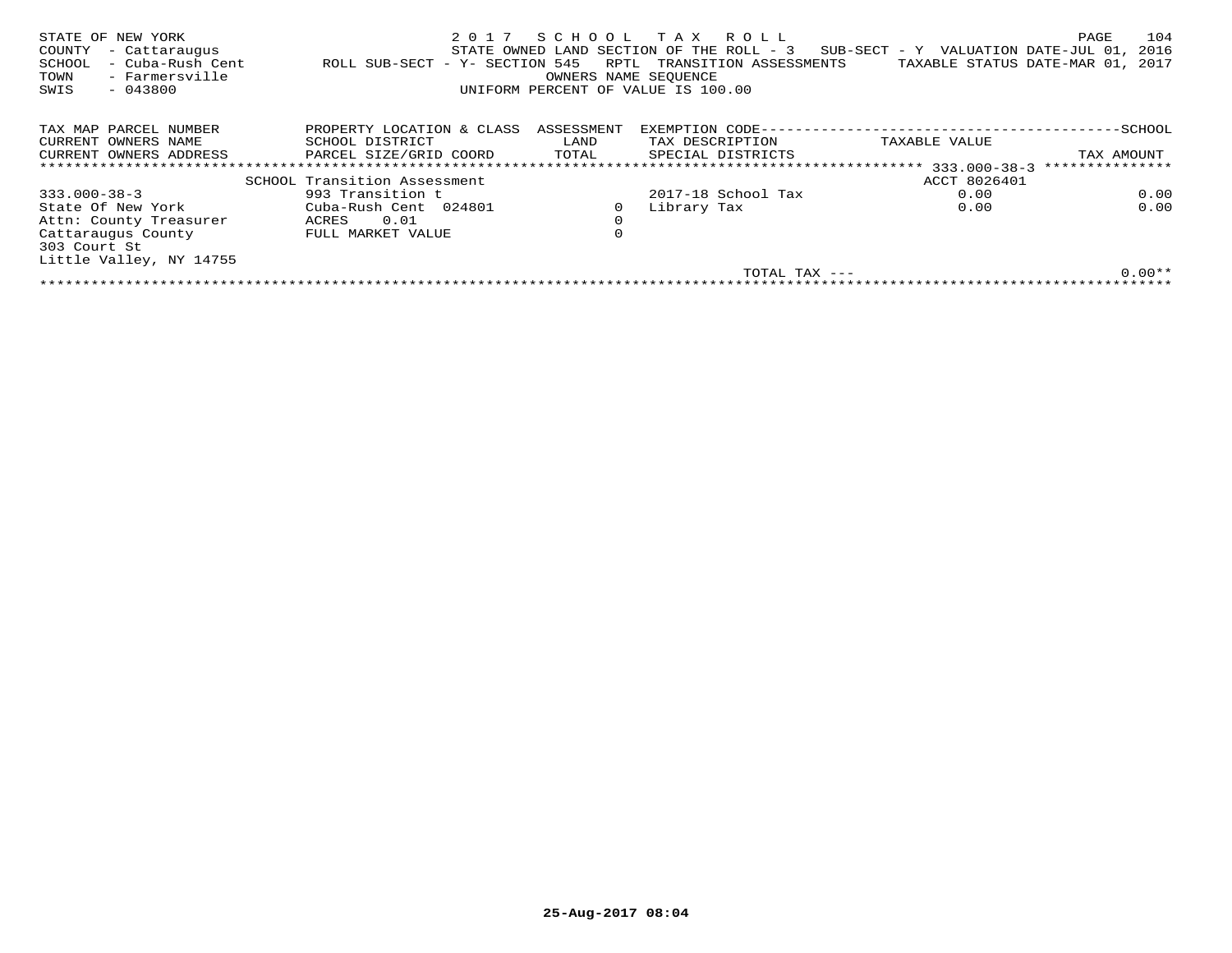|      | STATE OF NEW YORK       |                                                            |  |  |                                    | 2017 SCHOOL TAX ROLL |                                                                                   |                                  |                        | PAGE | 105 |
|------|-------------------------|------------------------------------------------------------|--|--|------------------------------------|----------------------|-----------------------------------------------------------------------------------|----------------------------------|------------------------|------|-----|
|      | COUNTY - Cattaraugus    |                                                            |  |  |                                    |                      | STATE OWNED LAND SECTION OF THE ROLL - 3 SUB-SECT - Y VALUATION DATE-JUL 01, 2016 |                                  |                        |      |     |
|      | SCHOOL - Cuba-Rush Cent | ROLL SUB-SECT - Y- SECTION 545 RPTL TRANSITION ASSESSMENTS |  |  |                                    |                      |                                                                                   | TAXABLE STATUS DATE-MAR 01, 2017 |                        |      |     |
| TOWN | - Farmersville          |                                                            |  |  |                                    |                      |                                                                                   |                                  | RPS155/V04/L015        |      |     |
| SWIS | - 043800                |                                                            |  |  | UNIFORM PERCENT OF VALUE IS 100.00 |                      |                                                                                   |                                  | CURRENT DATE 8/25/2017 |      |     |
|      |                         |                                                            |  |  |                                    |                      |                                                                                   |                                  |                        |      |     |

## R O L L S U B S E C T I O N - Y - T O T A L S

## \*\*\* S P E C I A L D I S T R I C T S U M M A R Y \*\*\*

|      |      | momz.<br>.UIAL | $\pi$<br>-UP |                   |      | .XEMP'             | ൧<br><b>BU</b> | mom <sub>n</sub> |
|------|------|----------------|--------------|-------------------|------|--------------------|----------------|------------------|
| CODE | NAMF | 'AR(           | TVDI         | - --<br>الالتسلام | ALUE | AMOUN <sup>T</sup> | VALUE          | TAX              |

#### NO SPECIAL DISTRICTS AT THIS LEVEL

\*\*\* S C H O O L D I S T R I C T S U M M A R Y \*\*\*

| CODE   | DISTRICT NAME             | TOTAL<br>PARCELS | ASSESSED<br>LAND | ASSESSED<br>TOTAL | EXEMPT<br>AMOUNT                   | TOTAL<br>TAXABLE |           |
|--------|---------------------------|------------------|------------------|-------------------|------------------------------------|------------------|-----------|
|        |                           |                  |                  |                   | STAR AMOUNT                        | STAR TAXABLE     | TOTAL TAX |
|        | Cuba-Rush Cent            | 1                |                  |                   |                                    |                  |           |
| 024801 |                           |                  |                  |                   |                                    |                  |           |
|        | $SUB - TO T AL$           | 1                |                  |                   |                                    |                  |           |
|        | S U B - T O T A $L(CONT)$ |                  |                  |                   |                                    |                  |           |
|        | TOTAL                     | $\mathbf 1$      |                  |                   |                                    |                  |           |
|        | T O T A L (CONT)          |                  |                  |                   |                                    |                  |           |
|        |                           |                  |                  |                   |                                    |                  |           |
|        |                           |                  |                  |                   | *** SYSTEM CODES SUMMARY ***       |                  |           |
|        |                           |                  |                  |                   | NO SYSTEM EXEMPTIONS AT THIS LEVEL |                  |           |

\*\*\* E X E M P T I O N S U M M A R Y \*\*\*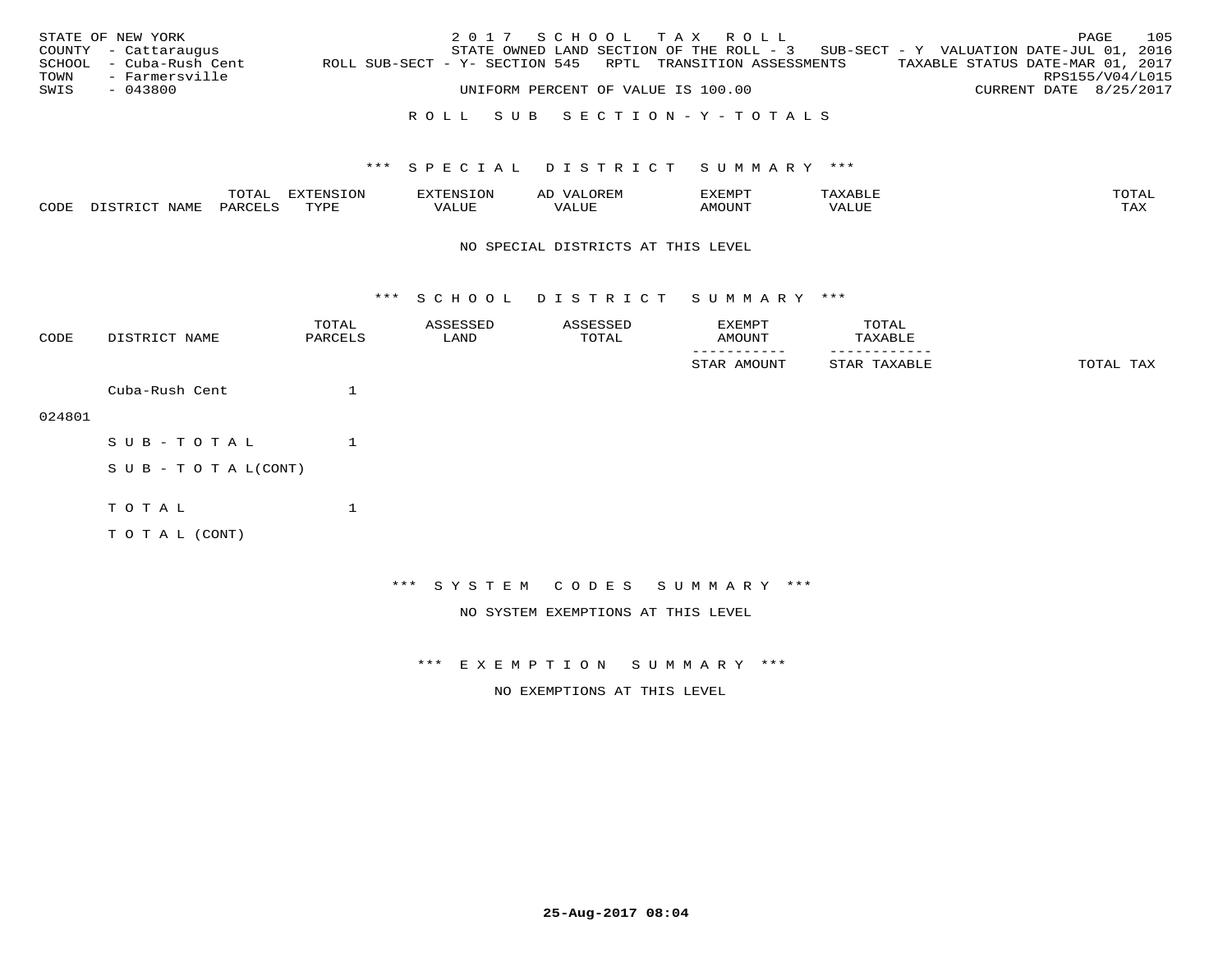|      | STATE OF NEW YORK       |                                                            |  |  | 2017 SCHOOL TAX ROLL               |                                                                                     |  |                                  | PAGE | 106 |
|------|-------------------------|------------------------------------------------------------|--|--|------------------------------------|-------------------------------------------------------------------------------------|--|----------------------------------|------|-----|
|      | COUNTY - Cattaraugus    |                                                            |  |  |                                    | STATE OWNED LAND SECTION OF THE ROLL - $3$ SUB-SECT - Y VALUATION DATE-JUL 01, 2016 |  |                                  |      |     |
|      | SCHOOL - Cuba-Rush Cent | ROLL SUB-SECT - Y- SECTION 545 RPTL TRANSITION ASSESSMENTS |  |  |                                    |                                                                                     |  | TAXABLE STATUS DATE-MAR 01, 2017 |      |     |
| TOWN | - Farmersville          |                                                            |  |  |                                    |                                                                                     |  | RPS155/V04/L015                  |      |     |
| SWIS | - 043800                |                                                            |  |  | UNIFORM PERCENT OF VALUE IS 100.00 |                                                                                     |  | CURRENT DATE 8/25/2017           |      |     |
|      |                         |                                                            |  |  |                                    |                                                                                     |  |                                  |      |     |

## R O L L S U B S E C T I O N - Y - T O T A L S

# \*\*\* G R A N D T O T A L S \*\*\*

| ROLL       | TOTAL                |      |       | <b>EXEMPT</b> | TOTAL                 | TOTAL |
|------------|----------------------|------|-------|---------------|-----------------------|-------|
| <b>SEC</b> | <sup>1</sup> יהור תת | LAND | TOTAL | AMOUNT        | <b><i>FAXABLE</i></b> | TAX   |
|            |                      |      |       | -----------   | ------------          |       |
|            |                      |      |       | LMOUN.        | <b>XABLE</b>          |       |
|            |                      |      |       |               |                       |       |

RS 3 TOTAL

SPEC DIST TAXES 3 STATE OWNED LAND 1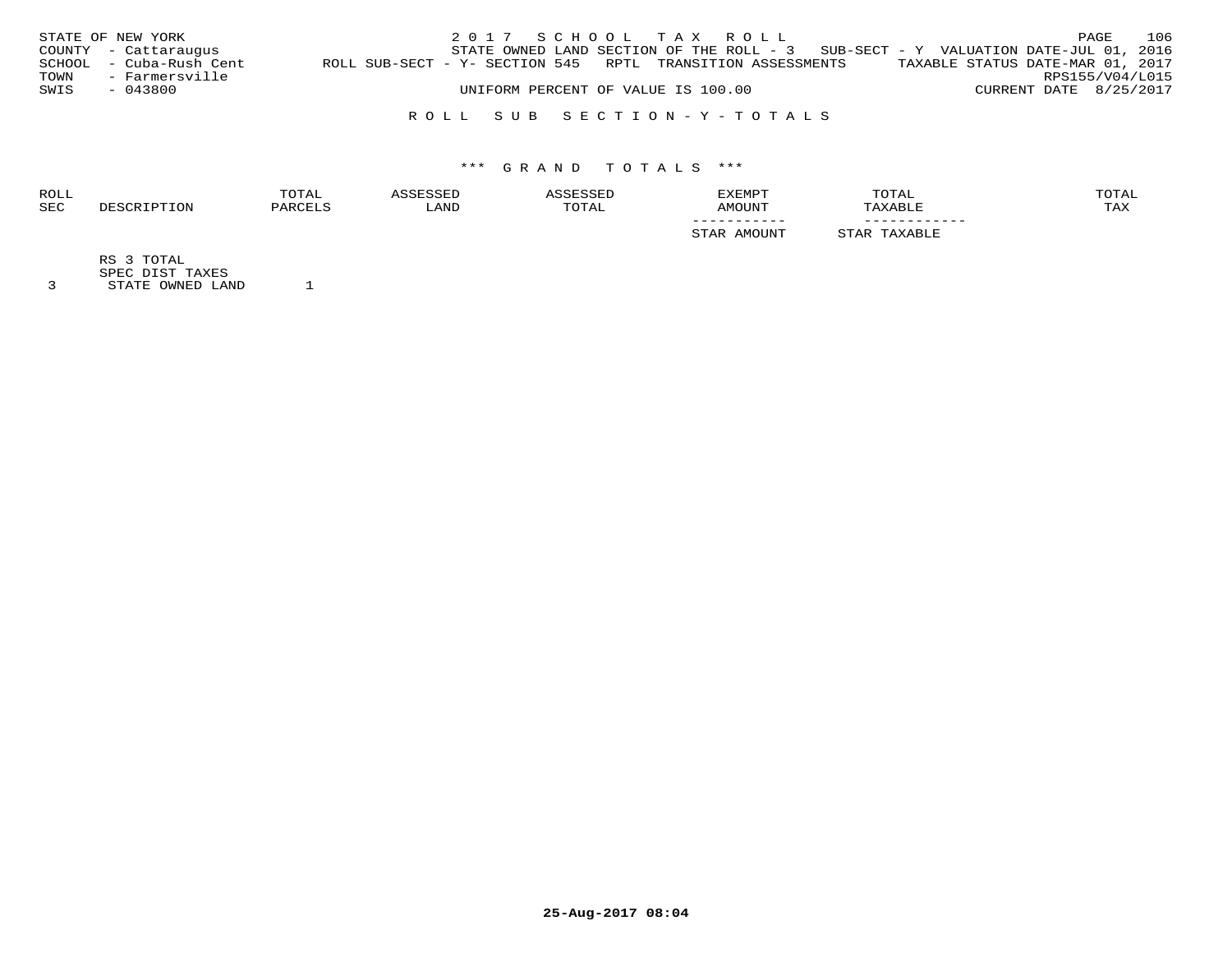|      | STATE OF NEW YORK       | 2017 SCHOOL TAX ROLL                                                    | PAGE                   | 107 |
|------|-------------------------|-------------------------------------------------------------------------|------------------------|-----|
|      | COUNTY - Cattaraugus    | VALUATION DATE-JUL 01, 2016<br>STATE OWNED LAND SECTION OF THE ROLL - 3 |                        |     |
|      | SCHOOL - Cuba-Rush Cent | TAXABLE STATUS DATE-MAR 01, 2017                                        |                        |     |
| TOWN | - Farmersville          |                                                                         | RPS155/V04/L015        |     |
| SWIS | $-043800$               | UNIFORM PERCENT OF VALUE IS 100.00                                      | CURRENT DATE 8/25/2017 |     |
|      |                         | ROLL SECTION TOTALS                                                     |                        |     |

## \*\*\* S P E C I A L D I S T R I C T S U M M A R Y \*\*\*

|      |              | ™∩™™<br>LUIAL | <b>DIZODATO TOM</b><br><b>1115</b><br>- UIY | .N.                 | AL<br>JR BIV | ,,, <del>,</del> ,,,,,,, | AXABLE                        | π∩πΔ       |
|------|--------------|---------------|---------------------------------------------|---------------------|--------------|--------------------------|-------------------------------|------------|
| CODE | <b>NTAMT</b> | PAR(          | TVDF                                        | $T$ $T$ $T$<br>ALUP | T T T T      | <b>AMOUNT</b>            | T T T T<br>$\Delta$ .<br>Alur | TAY<br>∸∽∸ |

#### NO SPECIAL DISTRICTS AT THIS LEVEL

\*\*\* S C H O O L D I S T R I C T S U M M A R Y \*\*\*

| CODE   | DISTRICT NAME                    | TOTAL<br>PARCELS | ASSESSED<br>LAND | ASSESSED<br>TOTAL | EXEMPT<br>AMOUNT | TOTAL<br>TAXABLE |           |
|--------|----------------------------------|------------------|------------------|-------------------|------------------|------------------|-----------|
|        |                                  |                  |                  |                   | STAR AMOUNT      | STAR TAXABLE     | TOTAL TAX |
|        | Cuba-Rush Cent                   | 11               | 2814,000         | 2814,000          |                  | 2,814,000        |           |
| 024801 |                                  |                  |                  |                   |                  | 2,814,000        | 40,106.24 |
|        | SUB-TOTAL                        | 11               | 2814,000         | 2814,000          |                  | 2,814,000        |           |
|        | $S \cup B - T \cup T A L (CONT)$ |                  |                  |                   |                  | 2,814,000        | 40,106.24 |
|        | TOTAL                            | 11               | 2814,000         | 2814,000          |                  | 2,814,000        |           |
|        | T O T A L (CONT)                 |                  |                  |                   |                  | 2,814,000        | 40,106.24 |

## \*\*\* S Y S T E M C O D E S S U M M A R Y \*\*\*

NO SYSTEM EXEMPTIONS AT THIS LEVEL

\*\*\* E X E M P T I O N S U M M A R Y \*\*\*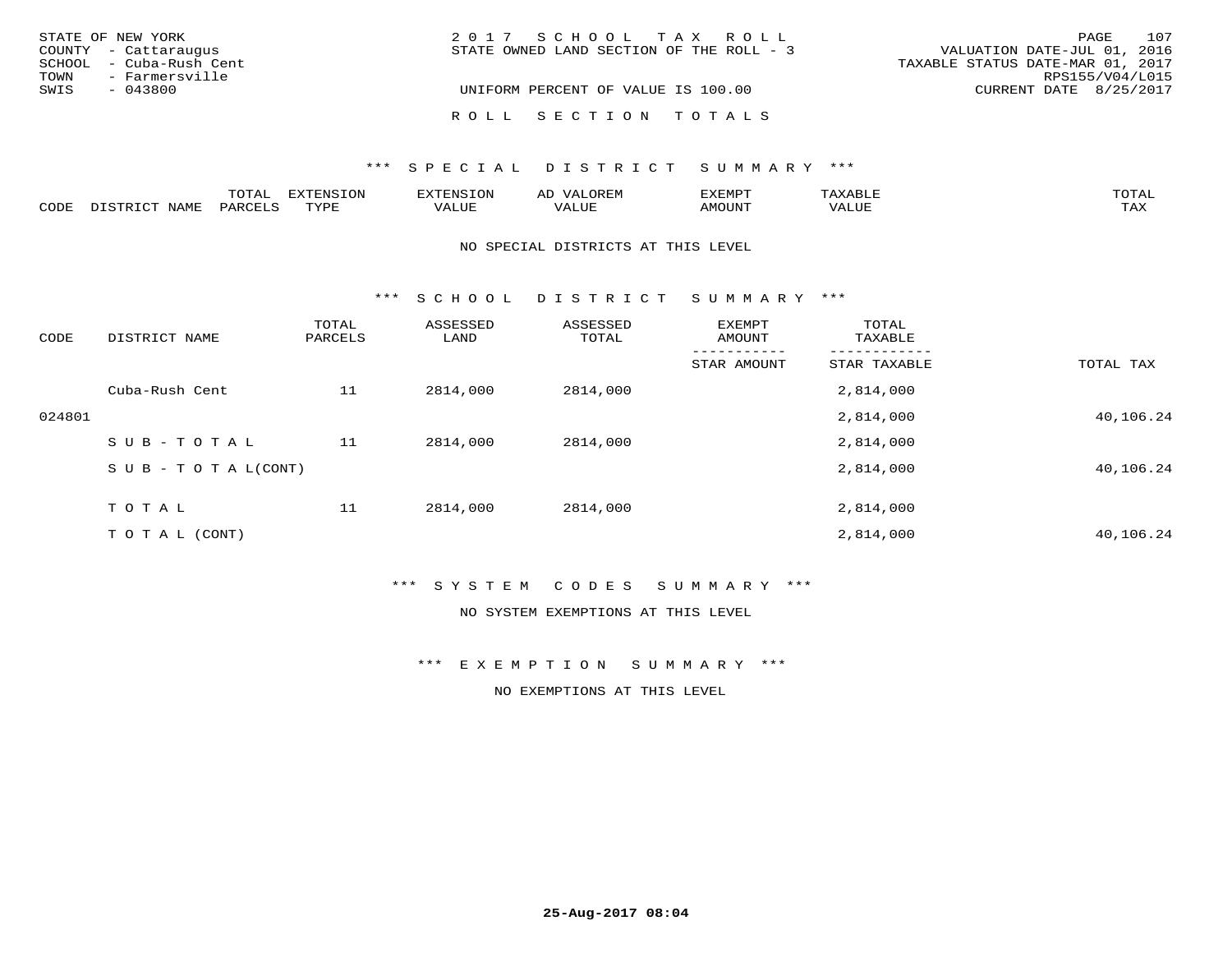|      | STATE OF NEW YORK       | 2017 SCHOOL TAX ROLL                                                    | PAGE            | 108 |
|------|-------------------------|-------------------------------------------------------------------------|-----------------|-----|
|      | COUNTY - Cattaraugus    | STATE OWNED LAND SECTION OF THE ROLL - 3<br>VALUATION DATE-JUL 01, 2016 |                 |     |
|      | SCHOOL - Cuba-Rush Cent | TAXABLE STATUS DATE-MAR 01, 2017                                        |                 |     |
| TOWN | - Farmersville          |                                                                         | RPS155/V04/L015 |     |
| SWIS | $-043800$               | UNIFORM PERCENT OF VALUE IS 100.00<br>CURRENT DATE 8/25/2017            |                 |     |
|      |                         | ROLL SECTION TOTALS                                                     |                 |     |

| ROLL<br><b>SEC</b> | DESCRIPTION                         | TOTAL<br>PARCELS | ASSESSED<br>LAND | ASSESSED<br>TOTAL | EXEMPT<br>AMOUNT | TOTAL<br>TAXABLE       | TOTAL<br>TAX |
|--------------------|-------------------------------------|------------------|------------------|-------------------|------------------|------------------------|--------------|
|                    |                                     |                  |                  |                   | STAR AMOUNT      | STAR TAXABLE           |              |
|                    | 2017-18 School Tax                  |                  | 2814,000         | 2814,000          |                  | 2,814,000              |              |
|                    | Library Tax                         |                  | 2814,000         | 2814,000          |                  | 2,814,000<br>2,814,000 | 39,002.26    |
|                    |                                     |                  |                  |                   |                  | 2,814,000              | 1,103.98     |
|                    | SPEC DIST TAXES<br>STATE OWNED LAND | 11               |                  |                   |                  |                        | 40,106.24    |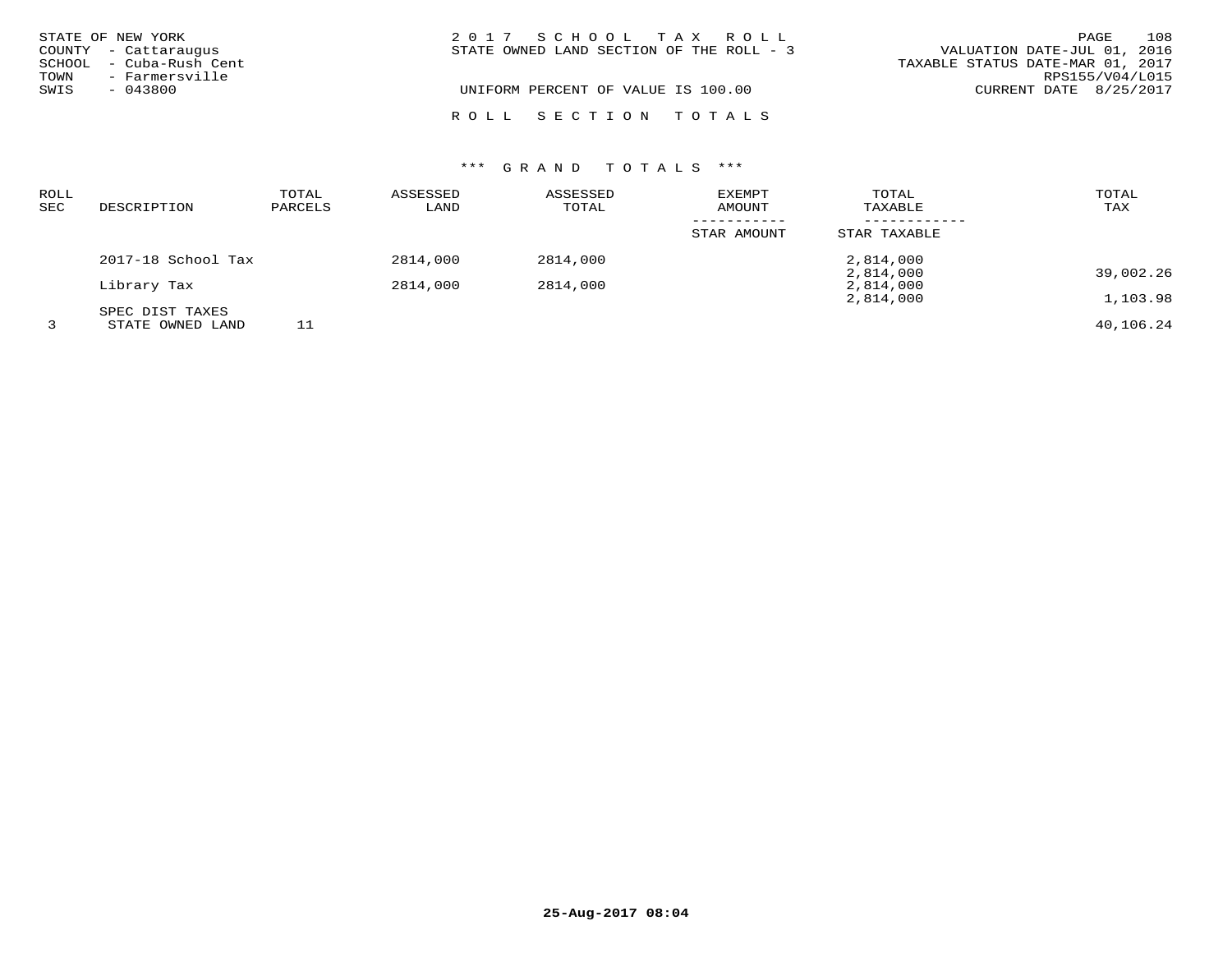| STATE OF NEW YORK<br>COUNTY<br>- Cattaraugus<br>SCHOOL<br>- Cuba-Rush Cent<br>- Farmersville<br>TOWN<br>SWIS<br>$-043800$ | 2 0 1 7                              | S C H O O L<br>OWNERS NAME SEOUENCE | T A X<br>R O L L<br>SPECIAL FRANCHISE SECTION OF THE ROLL - 5<br>UNIFORM PERCENT OF VALUE IS 100.00 | VALUATION DATE-JUL 01,<br>TAXABLE STATUS DATE-MAR 01, 2017 | 109<br>PAGE<br>2016 |
|---------------------------------------------------------------------------------------------------------------------------|--------------------------------------|-------------------------------------|-----------------------------------------------------------------------------------------------------|------------------------------------------------------------|---------------------|
| TAX MAP PARCEL NUMBER                                                                                                     | PROPERTY LOCATION & CLASS ASSESSMENT |                                     | EXEMPTION CODE---                                                                                   |                                                            | $-SCHOOL$           |
| CURRENT OWNERS NAME                                                                                                       | SCHOOL DISTRICT                      | LAND                                | TAX DESCRIPTION                                                                                     | TAXABLE VALUE                                              |                     |
| CURRENT OWNERS ADDRESS                                                                                                    | PARCEL SIZE/GRID COORD               | TOTAL                               | SPECIAL DISTRICTS                                                                                   |                                                            | TAX AMOUNT          |
|                                                                                                                           |                                      |                                     |                                                                                                     | ********************* 538.000-9901-132.350/188 ***         |                     |
|                                                                                                                           | Special Franchise                    |                                     |                                                                                                     | ACCT 0701                                                  | 363<br>BILL         |
| 538.000-9901-132.350/188                                                                                                  | 861 Elec & gas                       |                                     | 2017-18 School Tax                                                                                  | 352,077                                                    | 4,879.81            |
| Niagara Mohawk Power Corp                                                                                                 | Cuba-Rush Cent 024801                | $\Omega$                            | Library Tax                                                                                         | 352,077                                                    | 138.13              |
| Real Estate Tax Dept                                                                                                      | Town Of Farmersville                 | 352,077                             |                                                                                                     |                                                            |                     |
| 300 Erie Boulevard West                                                                                                   | 0.4000 Cuba/rushford                 |                                     |                                                                                                     |                                                            |                     |
| Syracuse, NY 13202                                                                                                        | 0.01<br>ACRES<br>FULL MARKET VALUE   | 352,077                             |                                                                                                     |                                                            |                     |
|                                                                                                                           |                                      |                                     | TOTAL TAX ---                                                                                       |                                                            | $5,017.94**$        |
|                                                                                                                           |                                      |                                     |                                                                                                     | DATE #1                                                    | 09/30/17            |
|                                                                                                                           |                                      |                                     |                                                                                                     | AMT DUE                                                    | 5,017.94            |
|                                                                                                                           |                                      |                                     |                                                                                                     | 538.000-9901-631.900/188 ***                               |                     |
|                                                                                                                           | Special Franchise                    |                                     |                                                                                                     | ACCT 0703                                                  | 364<br>BILL         |
| 538.000-9901-631.900/188                                                                                                  | 866 Telephone                        |                                     | $2017-18$ School Tax                                                                                | 13,029                                                     | 180.58              |
| Verizon New York Inc                                                                                                      | Cuba-Rush Cent 024801                | $\Omega$                            | Library Tax                                                                                         | 13,029                                                     | 5.11                |
| Prop Tax Compliance                                                                                                       | Town Of Farmersville                 | 13,029                              |                                                                                                     |                                                            |                     |
| Duff & Phelps                                                                                                             | 0.1700 Cuba/rushford                 |                                     |                                                                                                     |                                                            |                     |
| PO Box 2749                                                                                                               | ACRES<br>0.01                        |                                     |                                                                                                     |                                                            |                     |
| Addison, TX 75001                                                                                                         | FULL MARKET VALUE                    | 13,029                              |                                                                                                     |                                                            |                     |
|                                                                                                                           |                                      |                                     | TOTAL TAX ---                                                                                       |                                                            | $185.69**$          |
|                                                                                                                           |                                      |                                     |                                                                                                     | DATE #1                                                    | 09/30/17            |
|                                                                                                                           |                                      |                                     |                                                                                                     | AMT DUE                                                    | 185.69              |
|                                                                                                                           |                                      |                                     |                                                                                                     | *******************************                            |                     |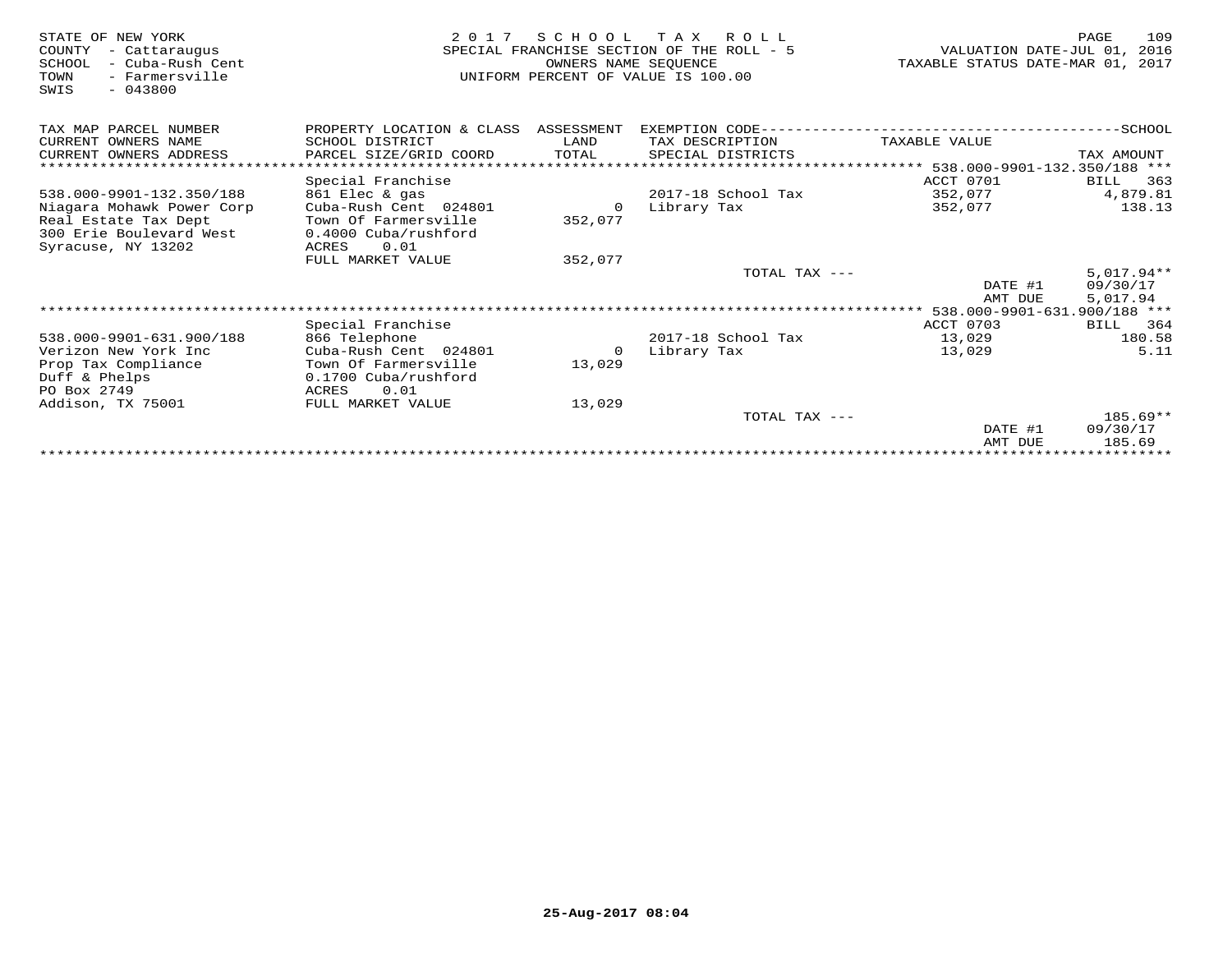| STATE OF NEW YORK<br>COUNTY - Cattaraugus<br>SCHOOL - Cuba-Rush Cent<br>TOWN<br>- Farmersville<br>SWIS<br>- 043800 | 2017 SCHOOL TAX ROLL<br>SPECIAL FRANCHISE SECTION OF THE ROLL - 5 | 110<br>PAGE<br>VALUATION DATE-JUL 01, 2016<br>TAXABLE STATUS DATE-MAR 01, 2017<br>RPS155/V04/L015<br>CURRENT DATE 8/25/2017 |
|--------------------------------------------------------------------------------------------------------------------|-------------------------------------------------------------------|-----------------------------------------------------------------------------------------------------------------------------|
|                                                                                                                    | ROLL SUB SECTION- - TOTALS                                        |                                                                                                                             |

|      |            | ----<br><del>ப</del><br>. | EXTENSION | <b>ENSION</b> | ΑL<br>$\cdots$ | ZXEMPT |                                  | TOTAL |
|------|------------|---------------------------|-----------|---------------|----------------|--------|----------------------------------|-------|
| CODE | NAMF.<br>ー | ᄭᇚᅎᄧᅚ<br>YARL             | TVDF      | 7ALUE         | 7ALUE          | MOUN.  | $T$ , $T$ , $T$ , $T$<br>ALUL VA | TAX   |

#### NO SPECIAL DISTRICTS AT THIS LEVEL

\*\*\* S C H O O L D I S T R I C T S U M M A R Y \*\*\*

| CODE   | DISTRICT NAME                    | TOTAL<br>PARCELS | ASSESSED<br>LAND | ASSESSED<br>TOTAL | EXEMPT<br>AMOUNT | TOTAL<br>TAXABLE |           |
|--------|----------------------------------|------------------|------------------|-------------------|------------------|------------------|-----------|
|        |                                  |                  |                  |                   | STAR AMOUNT      | STAR TAXABLE     | TOTAL TAX |
|        | Cuba-Rush Cent                   | 2                |                  | 365,106           |                  | 365,106          |           |
| 024801 |                                  |                  |                  |                   |                  | 365,106          | 5,203.63  |
|        | SUB-TOTAL                        | 2                |                  | 365,106           |                  | 365,106          |           |
|        | $S \cup B - T \cup T A L (CONT)$ |                  |                  |                   |                  | 365,106          | 5,203.63  |
|        | T O T A L                        | 2                |                  | 365,106           |                  | 365,106          |           |
|        | T O T A L (CONT)                 |                  |                  |                   |                  | 365,106          | 5,203.63  |

#### \*\*\* S Y S T E M C O D E S S U M M A R Y \*\*\*

NO SYSTEM EXEMPTIONS AT THIS LEVEL

#### \*\*\* E X E M P T I O N S U M M A R Y \*\*\*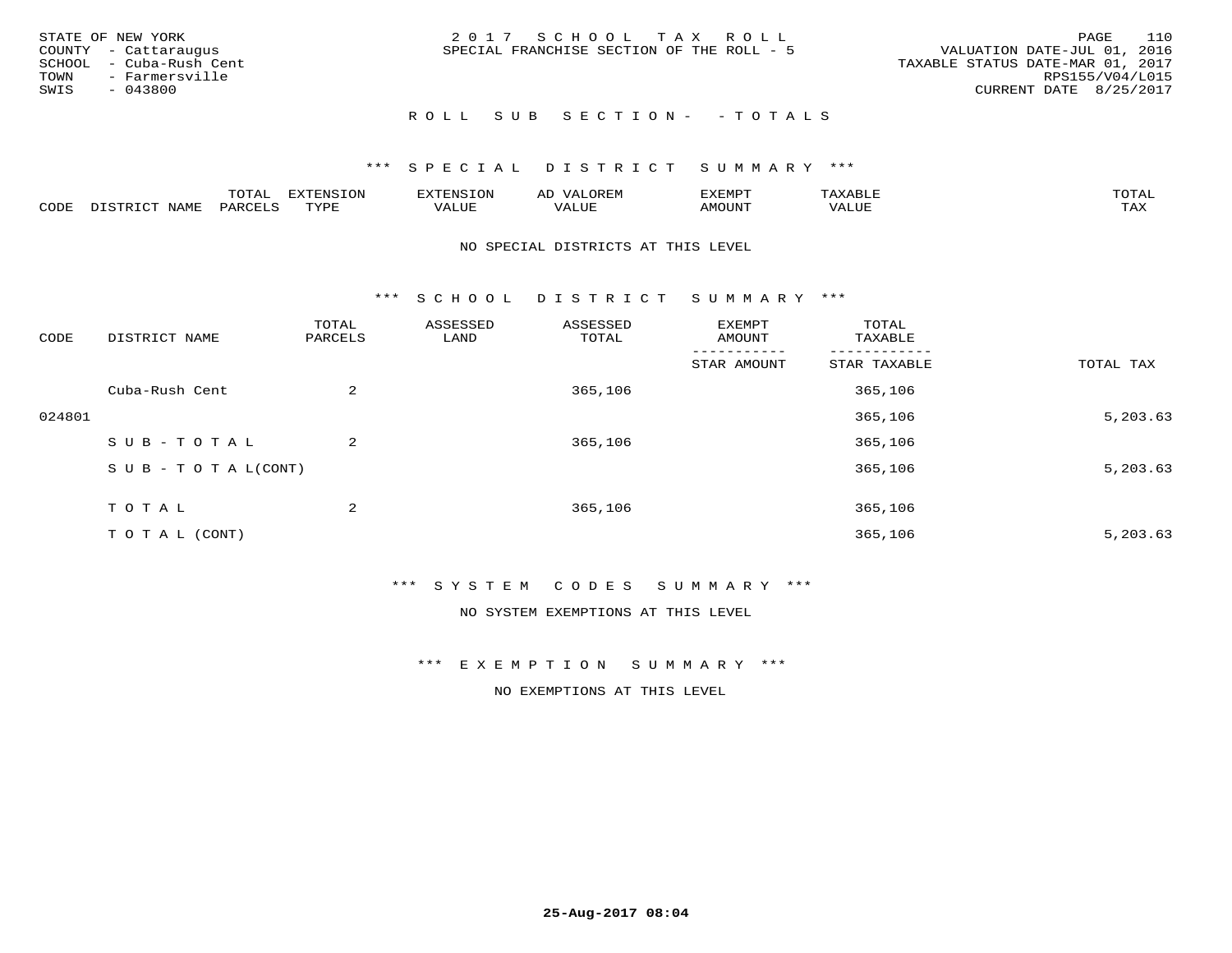| STATE OF NEW YORK    |
|----------------------|
| COUNTY - Cattaraugus |
| - Cuba-Rush Cent     |
| - Farmersville       |
| $-043800$            |
|                      |

STATE OF NEW YORK 2 0 1 7 S C H O O L T A X R O L L PAGE 111SPECIAL FRANCHISE SECTION OF THE ROLL - 5

# ROLL SUB SECTION - - TOTALS

| ROLL<br>SEC | DESCRIPTION        | TOTAL<br>PARCELS | ASSESSED<br>LAND | ASSESSED<br>TOTAL | <b>EXEMPT</b><br>AMOUNT | TOTAL<br>TAXABLE | TOTAL<br>TAX |
|-------------|--------------------|------------------|------------------|-------------------|-------------------------|------------------|--------------|
|             |                    |                  |                  |                   |                         |                  |              |
|             |                    |                  |                  |                   | STAR AMOUNT             | STAR TAXABLE     |              |
|             | 2017-18 School Tax |                  |                  | 365,106           |                         | 365,106          |              |
|             |                    |                  |                  |                   |                         | 365,106          | 5,060.39     |
|             | Library Tax        |                  |                  | 365,106           |                         | 365,106          |              |
|             |                    |                  |                  |                   |                         | 365,106          | 143.24       |
|             | SPEC DIST TAXES    |                  |                  |                   |                         |                  |              |
|             | SPECIAL FRANCHISE  |                  |                  |                   |                         |                  | 5,203.63     |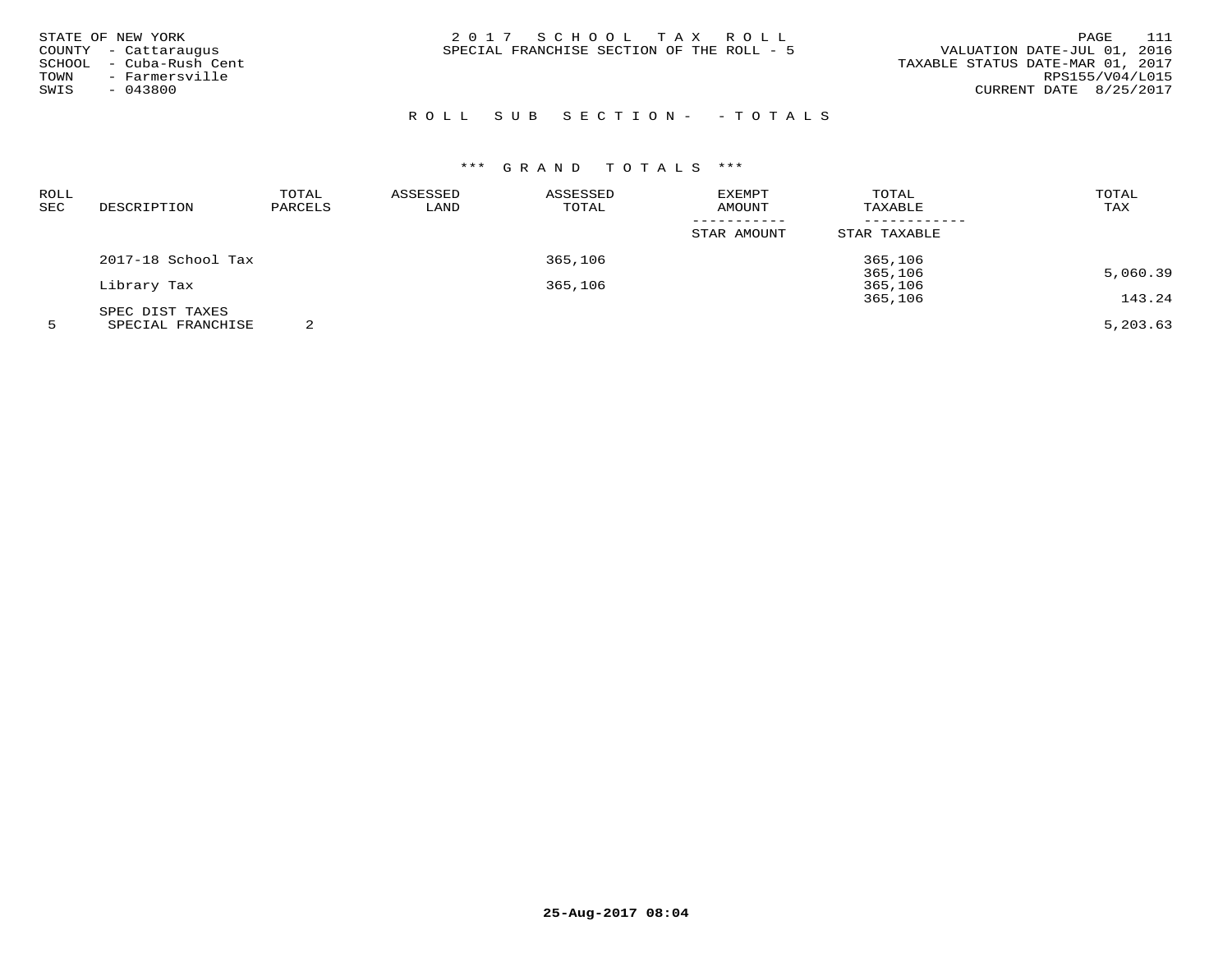| STATE OF NEW YORK       | 2017 SCHOOL TAX ROLL                      | 112<br>PAGE                      |
|-------------------------|-------------------------------------------|----------------------------------|
| COUNTY - Cattaraugus    | SPECIAL FRANCHISE SECTION OF THE ROLL - 5 | VALUATION DATE-JUL 01, 2016      |
| SCHOOL - Cuba-Rush Cent |                                           | TAXABLE STATUS DATE-MAR 01, 2017 |
| TOWN<br>- Farmersville  |                                           | RPS155/V04/L015                  |
| SWIS<br>$-043800$       |                                           | CURRENT DATE 8/25/2017           |
|                         |                                           |                                  |

# ROLL SECTION TOTALS

#### \*\*\* S P E C I A L D I S T R I C T S U M M A R Y \*\*\*

|      |            | $m \wedge m \wedge n$<br>UIAL | <b>EXTENSION</b><br>∟ບ⊥ | TENSION            | $\sim$ $\sim$ $\sim$ $\sim$<br>ΑIJ<br>$J \times F_{1}$ iv | EXEMPT        | $\Delta \times \Delta$<br>AABH | $m \wedge m \wedge n$<br>$\Delta$ |
|------|------------|-------------------------------|-------------------------|--------------------|-----------------------------------------------------------|---------------|--------------------------------|-----------------------------------|
| CODE | <b>NAM</b> | PARO<br>.                     | TVDF                    | $- - - -$<br>VALUI | - ---<br>VALUE                                            | <b>AMOUNT</b> | VALUE                          | .<br>∸∽∽                          |

#### NO SPECIAL DISTRICTS AT THIS LEVEL

\*\*\* S C H O O L D I S T R I C T S U M M A R Y \*\*\*

| CODE   | DISTRICT NAME                    | TOTAL<br>PARCELS | ASSESSED<br>LAND | ASSESSED<br>TOTAL | EXEMPT<br>AMOUNT | TOTAL<br>TAXABLE |           |
|--------|----------------------------------|------------------|------------------|-------------------|------------------|------------------|-----------|
|        |                                  |                  |                  |                   | STAR AMOUNT      | STAR TAXABLE     | TOTAL TAX |
|        | Cuba-Rush Cent                   | 2                |                  | 365,106           |                  | 365,106          |           |
| 024801 |                                  |                  |                  |                   |                  | 365,106          | 5,203.63  |
|        | SUB-TOTAL                        | 2                |                  | 365,106           |                  | 365,106          |           |
|        | $S \cup B - T \cup T A L (CONT)$ |                  |                  |                   |                  | 365,106          | 5,203.63  |
|        | TOTAL                            | 2                |                  | 365,106           |                  | 365,106          |           |
|        | T O T A L (CONT)                 |                  |                  |                   |                  | 365,106          | 5,203.63  |

#### \*\*\* S Y S T E M C O D E S S U M M A R Y \*\*\*

NO SYSTEM EXEMPTIONS AT THIS LEVEL

#### \*\*\* E X E M P T I O N S U M M A R Y \*\*\*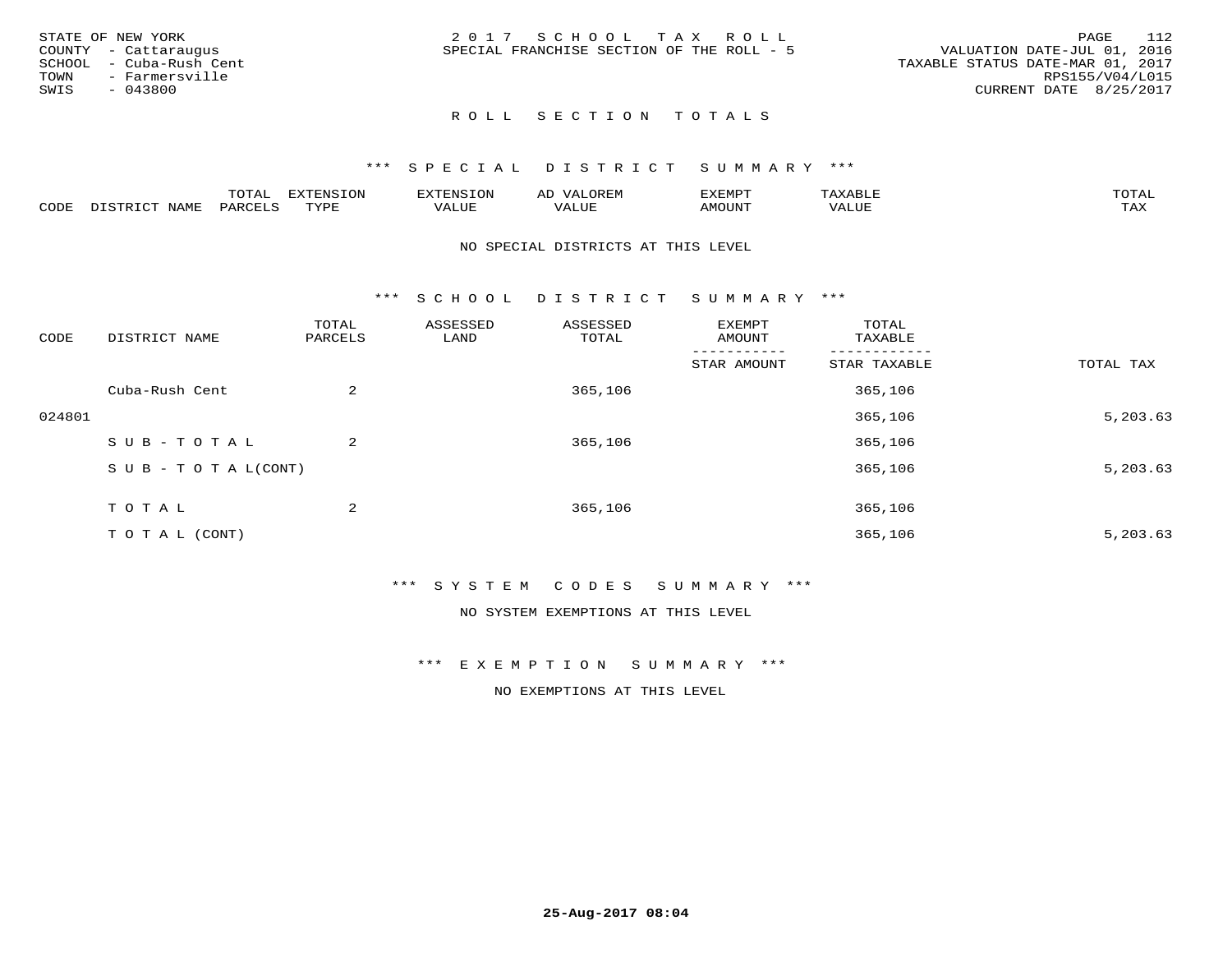| STATE OF NEW YORK       | 2017 SCHOOL TAX ROLL                      | - 113<br>PAGE                    |
|-------------------------|-------------------------------------------|----------------------------------|
| COUNTY - Cattaraugus    | SPECIAL FRANCHISE SECTION OF THE ROLL - 5 | VALUATION DATE-JUL 01, 2016      |
| SCHOOL - Cuba-Rush Cent |                                           | TAXABLE STATUS DATE-MAR 01, 2017 |
| - Farmersville<br>TOWN  |                                           | RPS155/V04/L015                  |
| $-043800$<br>SWIS       |                                           | CURRENT DATE 8/25/2017           |
|                         |                                           |                                  |

# CURRENT DATE 8/25/2017

# ROLL SECTION TOTALS

# \*\*\* G R A N D T O T A L S \*\*\*

| ROLL<br><b>SEC</b> | DESCRIPTION        | TOTAL<br>PARCELS | ASSESSED<br>LAND | ASSESSED<br>TOTAL | EXEMPT<br>AMOUNT | TOTAL<br>TAXABLE | TOTAL<br>TAX |
|--------------------|--------------------|------------------|------------------|-------------------|------------------|------------------|--------------|
|                    |                    |                  |                  |                   | STAR AMOUNT      | STAR TAXABLE     |              |
|                    | 2017-18 School Tax |                  |                  | 365,106           |                  | 365,106          |              |
|                    |                    |                  |                  |                   |                  | 365,106          | 5,060.39     |
|                    | Library Tax        |                  |                  | 365,106           |                  | 365,106          |              |
|                    |                    |                  |                  |                   |                  | 365,106          | 143.24       |
|                    | SPEC DIST TAXES    |                  |                  |                   |                  |                  |              |
|                    | -----------------  | $\sim$           |                  |                   |                  |                  | $   -$       |

5 SPECIAL FRANCHISE 2 5,203.63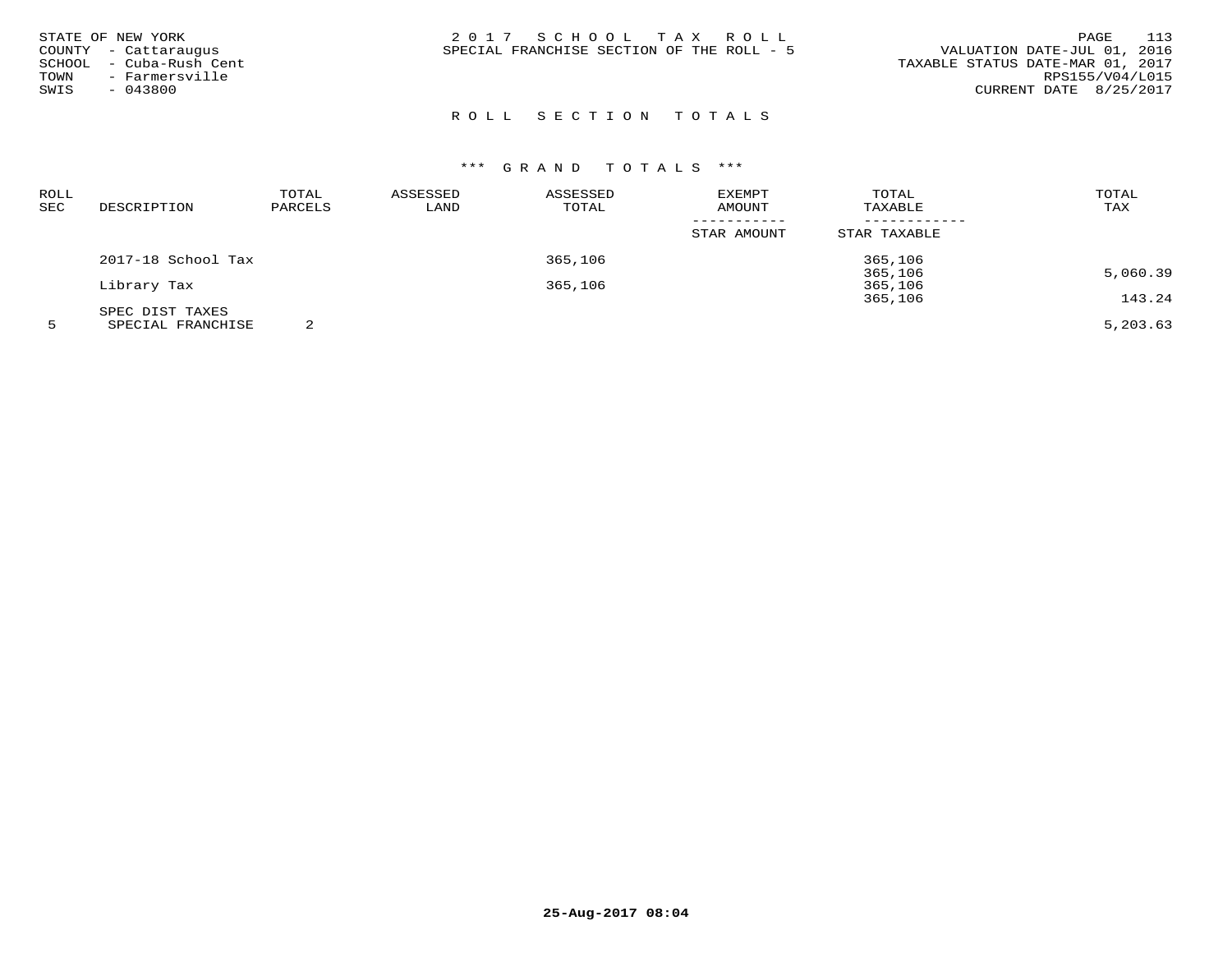| STATE OF NEW YORK<br>COUNTY - Cattaraugus<br>SCHOOL - Cuba-Rush Cent<br>- Farmersville<br>TOWN<br>SWIS<br>$-043800$          |                                                                                                                                                                                        | OWNERS NAME SEQUENCE      | 2017 SCHOOL TAX ROLL<br>UTILITY & R.R. SECTION OF THE ROLL - 6<br>UNIFORM PERCENT OF VALUE IS 100.00 | VALUATION DATE-JUL 01, 2016<br>TAXABLE STATUS DATE-MAR 01, 2017              | PAGE<br>114                          |
|------------------------------------------------------------------------------------------------------------------------------|----------------------------------------------------------------------------------------------------------------------------------------------------------------------------------------|---------------------------|------------------------------------------------------------------------------------------------------|------------------------------------------------------------------------------|--------------------------------------|
| TAX MAP PARCEL NUMBER<br>CURRENT OWNERS NAME<br>CURRENT OWNERS ADDRESS<br>**********************                             | PROPERTY LOCATION & CLASS ASSESSMENT EXEMPTION CODE--------------------------<br>SCHOOL DISTRICT<br>PARCEL SIZE/GRID COORD<br>***********************                                  | LAND<br>TOTAL<br>******** | TAX DESCRIPTION<br>SPECIAL DISTRICTS                                                                 | TAXABLE VALUE                                                                | -------------SCHOOL<br>TAX AMOUNT    |
| $23.003 - 1 - 17.2$<br>Niagara Mohawk Power Corp<br>Real Estate Tax Dept B2<br>300 Erie Boulevard West<br>Syracuse, NY 13202 | 1082 Co Rd 21<br>882 Elec Trans Imp<br>Cuba-Rush Cent 024801<br>Loc #713668<br>1.0000 Cuba/rushford<br>Farmersville Substation<br>FRNT 160.00 DPTH 115.00<br>EAST-1207183 NRTH-0883634 | 7,400<br>173,274          | 2017-18 School Tax<br>Library Tax                                                                    | ************ 23.003-1-17.2 **************<br>ACCT 0515<br>173,274<br>173,274 | BILL<br>365<br>2,401.59<br>67.98     |
|                                                                                                                              | FULL MARKET VALUE                                                                                                                                                                      | 173,274                   | TOTAL TAX ---                                                                                        | DATE #1<br>AMT DUE                                                           | $2,469.57**$<br>09/30/17<br>2,469.57 |
|                                                                                                                              |                                                                                                                                                                                        |                           |                                                                                                      | $**$ 638.000-9901-132.350/100 ***                                            |                                      |
| 638.000-9901-132.350/100<br>Niagara Mohawk Power Corp<br>Real Estate Tax Dept<br>300 Erie Boulvard West                      | Elec Tran Line<br>882 Elec Trans Imp<br>Cuba-Rush Cent 024801<br>Loc #712401<br>1.0000 Cuba/rushford                                                                                   | $\mathbf 0$<br>9,263      | 2017-18 School Tax<br>Library Tax                                                                    | ACCT 1041<br>9,263<br>9,263                                                  | BILL 366<br>128.39<br>3.63           |
| Syracuse, NY 13202                                                                                                           | Farmersvile Tap #801<br>ACRES<br>0.01<br>FULL MARKET VALUE                                                                                                                             | 9,263                     | TOTAL TAX ---                                                                                        |                                                                              | 132.02**                             |
|                                                                                                                              |                                                                                                                                                                                        |                           |                                                                                                      | DATE #1<br>AMT DUE                                                           | 09/30/17<br>132.02                   |
|                                                                                                                              |                                                                                                                                                                                        |                           |                                                                                                      | ** 638.000-9901-132.350/188 ***                                              |                                      |
| 638.000-9901-132.350/188                                                                                                     | Outside Plant<br>884 Elec Dist Out                                                                                                                                                     |                           | 2017-18 School Tax                                                                                   | ACCT 0904                                                                    | BILL<br>367                          |
| Niagara Mohawk Power Corp<br>Real Estate Tax Dept B2<br>300 Erie Blvd West<br>Syracuse, NY 13202                             | Cuba-Rush Cent 024801<br>Loc #888888<br>0.3900 Cuba/rushford<br>Elec Dist<br>ACRES<br>0.01                                                                                             | $\overline{0}$<br>614,520 | Library Tax                                                                                          | 614,520<br>614,520                                                           | 8,517.29<br>241.09                   |
|                                                                                                                              | FULL MARKET VALUE                                                                                                                                                                      | 614,520                   |                                                                                                      |                                                                              |                                      |
|                                                                                                                              |                                                                                                                                                                                        |                           | TOTAL TAX ---                                                                                        | DATE #1<br>AMT DUE                                                           | 8,758.38**<br>09/30/17<br>8,758.38   |
|                                                                                                                              | Elton Rd                                                                                                                                                                               |                           |                                                                                                      | * 23.014-1-72 *<br>ACCT 0522                                                 | BILL 368                             |
| $23.014 - 1 - 72$<br>Rochester & Southern RR<br>200 Meridian Ctr Ste 300                                                     | 843 Non-ceil. rr<br>Cuba-Rush Cent 024801<br>Non-Ceiling Rd (30%)                                                                                                                      | 18,400<br>18,400          | 2017-18 School Tax<br>Library Tax                                                                    | 18,400<br>18,400                                                             | 255.03<br>7.22                       |
| Rochester, NY 14618                                                                                                          | 1.0000 Cuba/rushford<br>2.27 Miles Of Row<br>ACRES<br>16.50<br>EAST-1209391 NRTH-0885368<br>DEED BOOK 862<br>PG-00974<br>FULL MARKET VALUE                                             | 18,400                    |                                                                                                      |                                                                              |                                      |
|                                                                                                                              |                                                                                                                                                                                        |                           | TOTAL TAX ---                                                                                        | DATE #1                                                                      | 262.25**<br>09/30/17                 |
|                                                                                                                              |                                                                                                                                                                                        |                           |                                                                                                      | AMT DUE                                                                      | 262.25<br>********                   |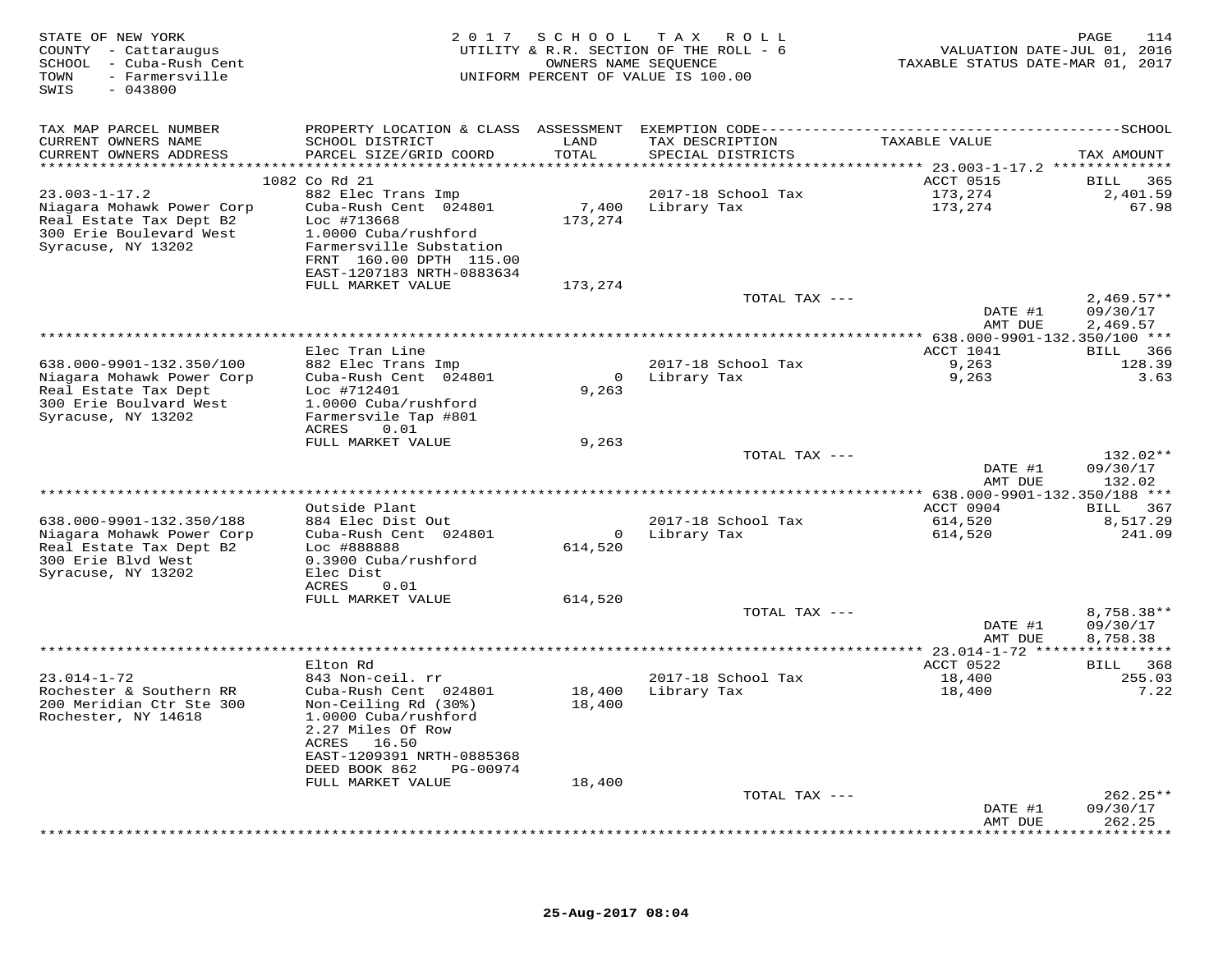| STATE OF NEW YORK<br>- Cattaraugus<br>COUNTY<br>SCHOOL<br>- Cuba-Rush Cent<br>- Farmersville<br>TOWN<br>$-043800$<br>SWIS | 2017                                 | SCHOOL<br>OWNERS NAME SEOUENCE | T A X<br>R O L L<br>UTILITY & R.R. SECTION OF THE ROLL - 6<br>UNIFORM PERCENT OF VALUE IS 100.00 | VALUATION DATE-JUL 01,<br>TAXABLE STATUS DATE-MAR 01, 2017                         | 115<br>PAGE<br>2016 |
|---------------------------------------------------------------------------------------------------------------------------|--------------------------------------|--------------------------------|--------------------------------------------------------------------------------------------------|------------------------------------------------------------------------------------|---------------------|
| TAX MAP PARCEL NUMBER                                                                                                     | PROPERTY LOCATION & CLASS ASSESSMENT |                                | EXEMPTION CODE--                                                                                 | --------------------                                                               | ------------SCHOOL  |
| CURRENT OWNERS NAME                                                                                                       | SCHOOL DISTRICT                      | LAND                           | TAX DESCRIPTION                                                                                  | TAXABLE VALUE                                                                      |                     |
| CURRENT OWNERS ADDRESS                                                                                                    | PARCEL SIZE/GRID COORD               | TOTAL                          | SPECIAL DISTRICTS                                                                                |                                                                                    | TAX AMOUNT          |
|                                                                                                                           |                                      |                                |                                                                                                  | *********************************    638.000-0000-631.900/881                  *** |                     |
|                                                                                                                           | Outside Plant                        |                                |                                                                                                  | ACCT 0705                                                                          | 369<br>BILL         |
| 638.000-0000-631.900/881                                                                                                  | 836 Telecom. eq.                     |                                | 2017-18 School Tax                                                                               | 75,821                                                                             | 1,050.88            |
| Verizon New York Inc                                                                                                      | Cuba-Rush Cent 024801                | 0                              | Library Tax                                                                                      | 75,821                                                                             | 29.75               |
| Prop Tax Compliance                                                                                                       | Loc #888888                          | 75,821                         |                                                                                                  |                                                                                    |                     |
| Duff & Phelps                                                                                                             | 0.2900 Cuba/rushford                 |                                |                                                                                                  |                                                                                    |                     |
| PO Box 2749                                                                                                               | Poles, Wire Cable, Etc               |                                |                                                                                                  |                                                                                    |                     |
| Addisoon, TX 75001                                                                                                        | 0.01<br>ACRES                        |                                |                                                                                                  |                                                                                    |                     |
|                                                                                                                           | FULL MARKET VALUE                    | 75,821                         |                                                                                                  |                                                                                    |                     |
|                                                                                                                           |                                      |                                | TOTAL TAX ---                                                                                    |                                                                                    | $1,080.63**$        |
|                                                                                                                           |                                      |                                |                                                                                                  | DATE #1                                                                            | 09/30/17            |
|                                                                                                                           |                                      |                                |                                                                                                  | AMT DUE                                                                            | 1,080.63            |
|                                                                                                                           |                                      |                                |                                                                                                  |                                                                                    |                     |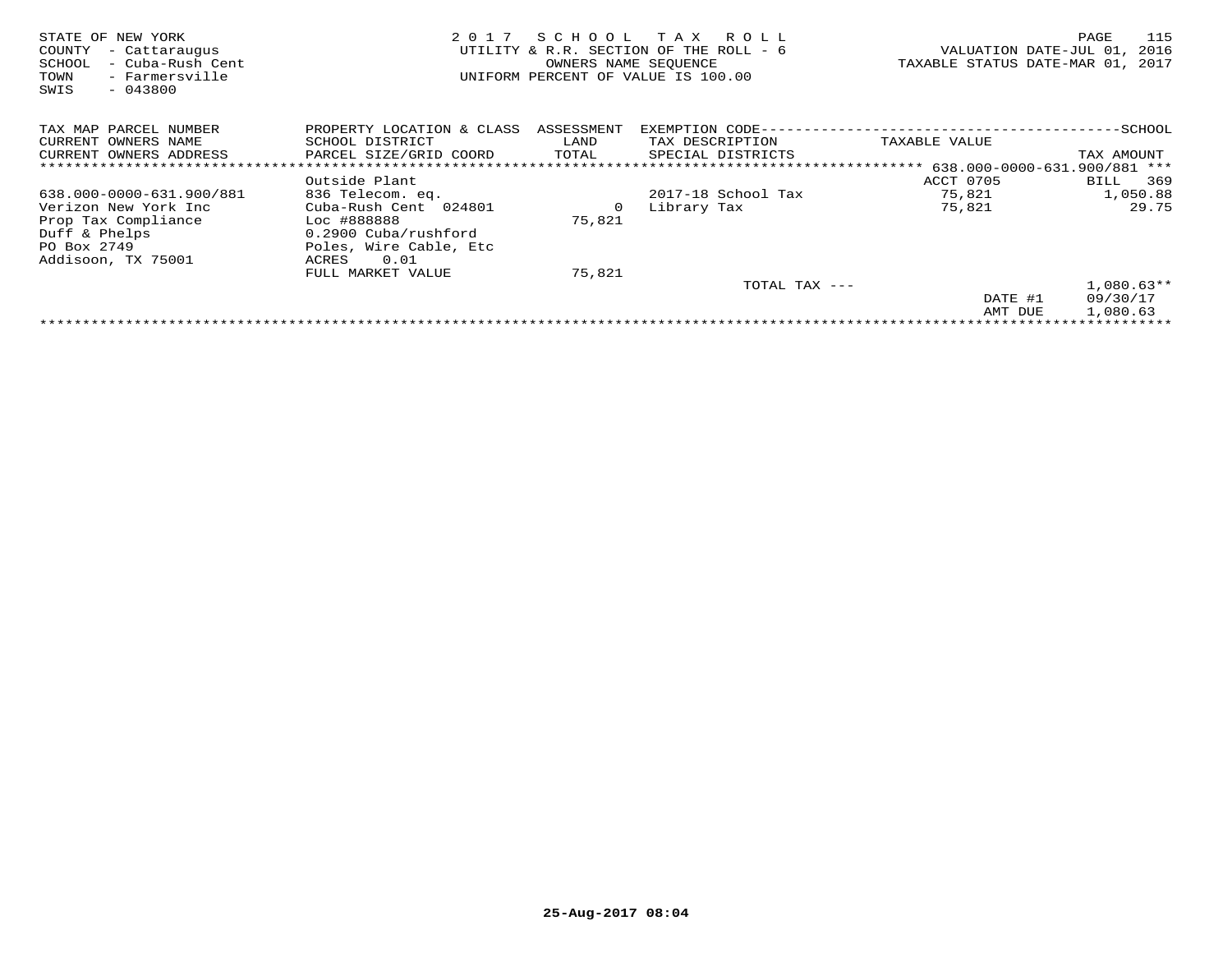| STATE OF NEW YORK       | 2017 SCHOOL TAX ROLL                   | 116<br>PAGE                      |
|-------------------------|----------------------------------------|----------------------------------|
| COUNTY - Cattaraugus    | UTILITY & R.R. SECTION OF THE ROLL - 6 | VALUATION DATE-JUL 01, 2016      |
| SCHOOL - Cuba-Rush Cent |                                        | TAXABLE STATUS DATE-MAR 01, 2017 |
| TOWN - Farmersville     | UNIFORM PERCENT OF VALUE IS 100.00     | RPS155/V04/L015                  |
| SWIS<br>- 043800        |                                        | CURRENT DATE 8/25/2017           |
|                         | ROLL SUB SECTION- - TOTALS             |                                  |

|      | ---- |                        | .         | ⊷         | ◡             |           |
|------|------|------------------------|-----------|-----------|---------------|-----------|
| CODE | ΆR   | $m \times r \cap \tau$ | ۰۰ تا سىد | ۰ تا ساخت | <b>IMOUNT</b> | $- - - -$ |

#### NO SPECIAL DISTRICTS AT THIS LEVEL

\*\*\* S C H O O L D I S T R I C T S U M M A R Y \*\*\*

| CODE   | DISTRICT NAME                    | TOTAL<br>PARCELS | ASSESSED<br>LAND | ASSESSED<br>TOTAL | EXEMPT<br>AMOUNT | TOTAL<br>TAXABLE |           |
|--------|----------------------------------|------------------|------------------|-------------------|------------------|------------------|-----------|
|        |                                  |                  |                  |                   | STAR AMOUNT      | STAR TAXABLE     | TOTAL TAX |
|        | Cuba-Rush Cent                   | 5                | 25,800           | 891,278           |                  | 891,278          |           |
| 024801 |                                  |                  |                  |                   |                  | 891,278          | 12,702.85 |
|        | SUB-TOTAL                        | 5                | 25,800           | 891,278           |                  | 891,278          |           |
|        | $S \cup B - T \cup T A L (CONT)$ |                  |                  |                   |                  | 891,278          | 12,702.85 |
|        | TOTAL                            | 5                | 25,800           | 891,278           |                  | 891,278          |           |
|        | T O T A L (CONT)                 |                  |                  |                   |                  | 891,278          | 12,702.85 |

# \*\*\* S Y S T E M C O D E S S U M M A R Y \*\*\*

NO SYSTEM EXEMPTIONS AT THIS LEVEL

\*\*\* E X E M P T I O N S U M M A R Y \*\*\*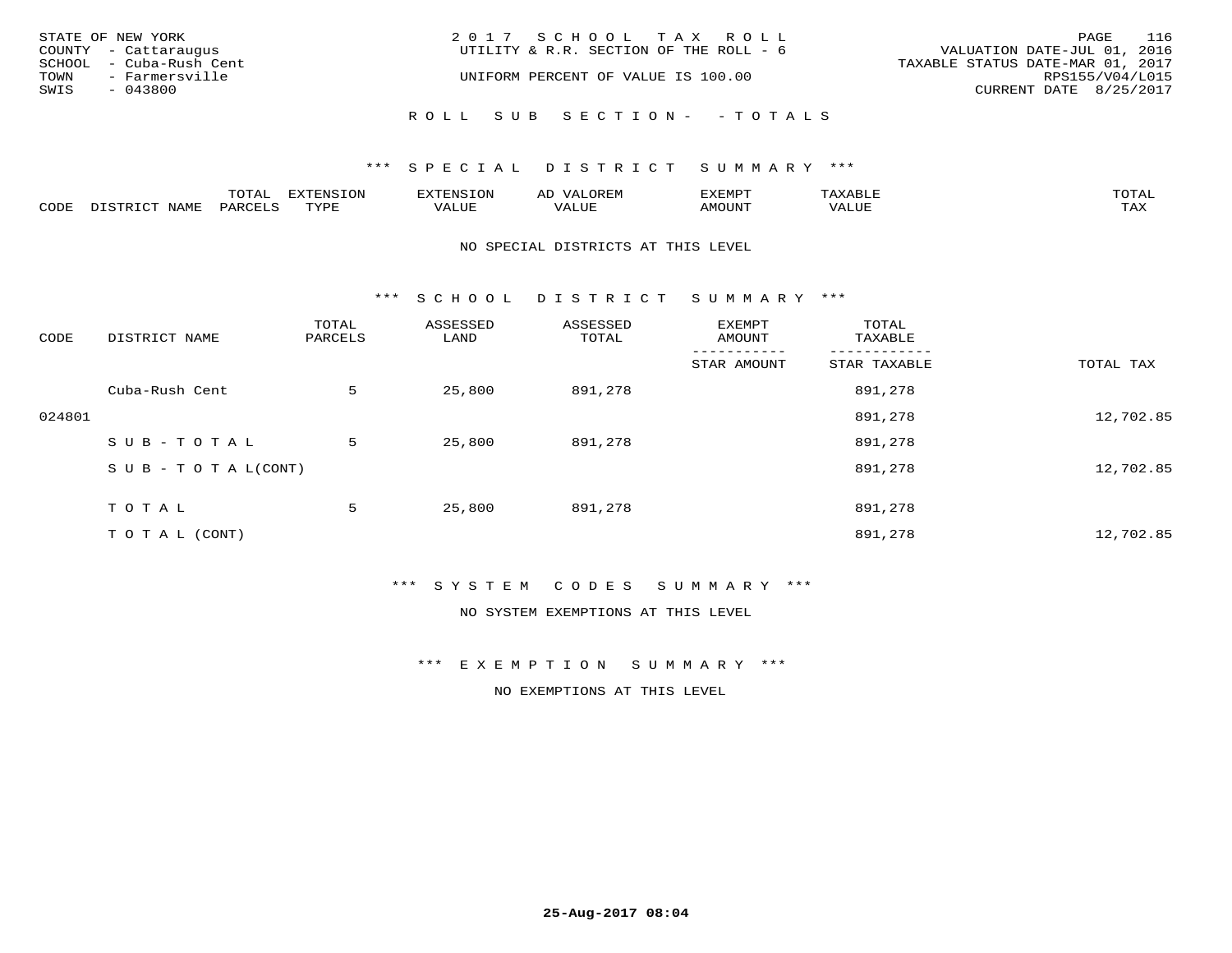| STATE OF NEW YORK |                         | 2017 SCHOOL TAX ROLL                   | 117<br>PAGE                      |
|-------------------|-------------------------|----------------------------------------|----------------------------------|
|                   | COUNTY - Cattaraugus    | UTILITY & R.R. SECTION OF THE ROLL - 6 | VALUATION DATE-JUL 01, 2016      |
|                   | SCHOOL - Cuba-Rush Cent |                                        | TAXABLE STATUS DATE-MAR 01, 2017 |
| TOWN              | - Farmersville          | UNIFORM PERCENT OF VALUE IS 100.00     | RPS155/V04/L015                  |
| SWIS              | - 043800                |                                        | CURRENT DATE 8/25/2017           |
|                   |                         | ROLL SUB SECTION- - TOTALS             |                                  |

| <b>ROLL</b><br><b>SEC</b> | DESCRIPTION        | TOTAL<br>PARCELS | ASSESSED<br>LAND | ASSESSED<br>TOTAL | EXEMPT<br>AMOUNT | TOTAL<br>TAXABLE | TOTAL<br>TAX |
|---------------------------|--------------------|------------------|------------------|-------------------|------------------|------------------|--------------|
|                           |                    |                  |                  |                   | STAR AMOUNT      | STAR TAXABLE     |              |
|                           | 2017-18 School Tax |                  | 25,800           | 891,278           |                  | 891,278          |              |
|                           |                    |                  |                  |                   |                  | 891,278          | 12,353.18    |
|                           | Library Tax        |                  | 25,800           | 891,278           |                  | 891,278          |              |
|                           |                    |                  |                  |                   |                  | 891,278          | 349.67       |
|                           | SPEC DIST TAXES    |                  |                  |                   |                  |                  |              |
| 6                         | UTILITIES & N.C.   |                  |                  |                   |                  |                  | 12,702.85    |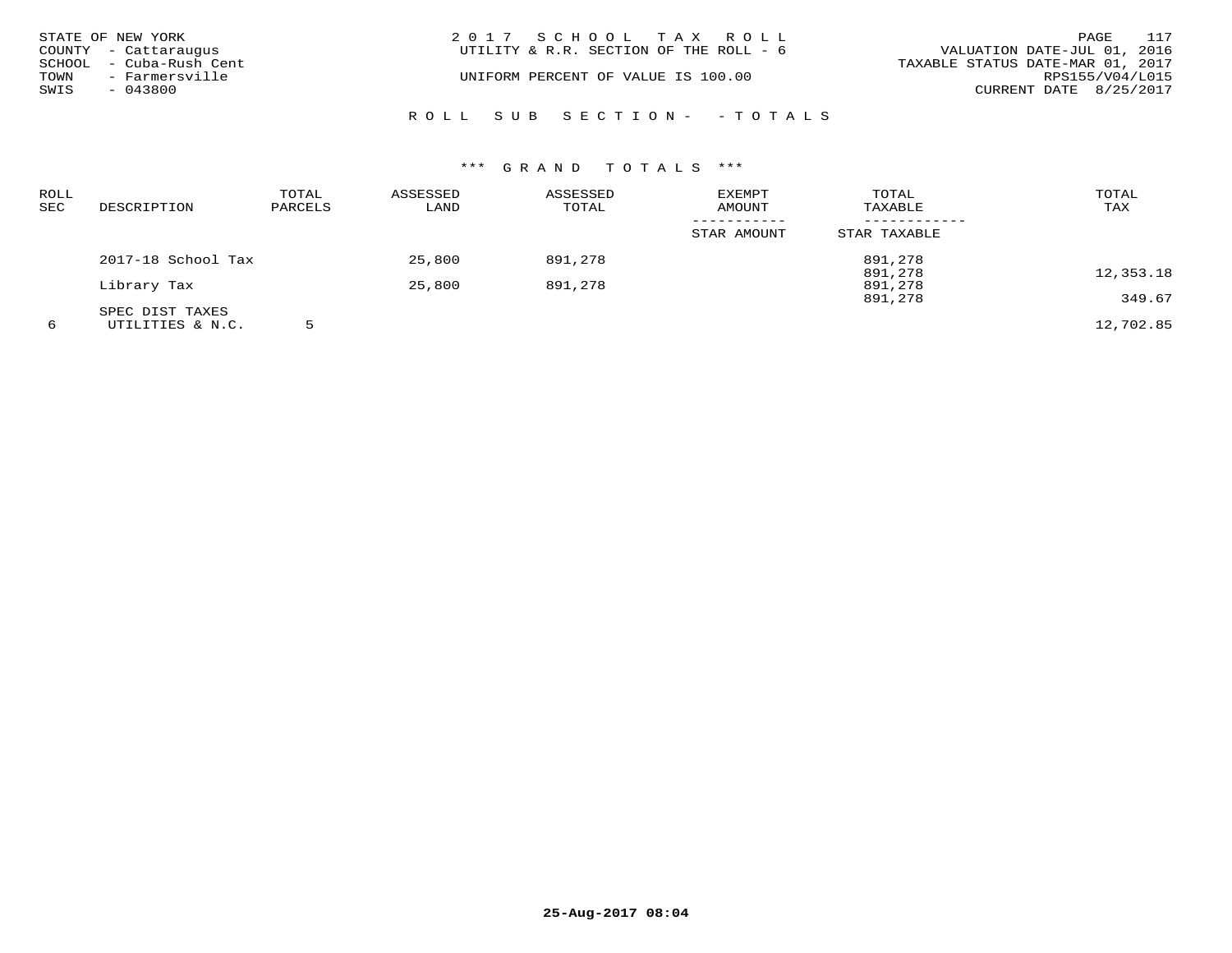|      | STATE OF NEW YORK       | 2017 SCHOOL TAX ROLL                                                  | PAGE                   | 118 |
|------|-------------------------|-----------------------------------------------------------------------|------------------------|-----|
|      | COUNTY - Cattaraugus    | VALUATION DATE-JUL 01, 2016<br>UTILITY & R.R. SECTION OF THE ROLL - 6 |                        |     |
|      | SCHOOL - Cuba-Rush Cent | TAXABLE STATUS DATE-MAR 01, 2017                                      |                        |     |
|      | TOWN - Farmersville     | UNIFORM PERCENT OF VALUE IS 100.00                                    | RPS155/V04/L015        |     |
| SWIS | - 043800                |                                                                       | CURRENT DATE 8/25/2017 |     |
|      |                         |                                                                       |                        |     |
|      |                         | ROLL SECTION TOTALS                                                   |                        |     |

|      |      | $n \wedge m \wedge n$<br>$\cdots$ | <b>FYTFNSION</b><br>$\sim$ | --------<br>$\mathbf{v}$ | $\leftrightarrow$ | ,,, <del>,</del> ,,, <del>,</del><br>ֿישו<br>$\sim$ $\sim$ $\sim$ $\sim$ $\sim$ |       | <b>TOTA</b>       |
|------|------|-----------------------------------|----------------------------|--------------------------|-------------------|---------------------------------------------------------------------------------|-------|-------------------|
| CODE | NAMI | PAR <sub>1</sub>                  | <b>TIVAT</b>               | $- - - -$<br>ᅩᆚᄓᄓ        | ALUL              | TUUOM4                                                                          | 'ALUL | $- - - -$<br>ᄕᅎᅐᅎ |

#### NO SPECIAL DISTRICTS AT THIS LEVEL

\*\*\* S C H O O L D I S T R I C T S U M M A R Y \*\*\*

| CODE   | DISTRICT NAME                    | TOTAL<br>PARCELS | ASSESSED<br>LAND | ASSESSED<br>TOTAL | EXEMPT<br>AMOUNT | TOTAL<br>TAXABLE |           |
|--------|----------------------------------|------------------|------------------|-------------------|------------------|------------------|-----------|
|        |                                  |                  |                  |                   | STAR AMOUNT      | STAR TAXABLE     | TOTAL TAX |
|        | Cuba-Rush Cent                   | 5                | 25,800           | 891,278           |                  | 891,278          |           |
| 024801 |                                  |                  |                  |                   |                  | 891,278          | 12,702.85 |
|        | SUB-TOTAL                        | 5                | 25,800           | 891,278           |                  | 891,278          |           |
|        | $S \cup B - T \cup T A L (CONT)$ |                  |                  |                   |                  | 891,278          | 12,702.85 |
|        | TOTAL                            | 5                | 25,800           | 891,278           |                  | 891,278          |           |
|        | T O T A L (CONT)                 |                  |                  |                   |                  | 891,278          | 12,702.85 |

# \*\*\* S Y S T E M C O D E S S U M M A R Y \*\*\*

NO SYSTEM EXEMPTIONS AT THIS LEVEL

\*\*\* E X E M P T I O N S U M M A R Y \*\*\*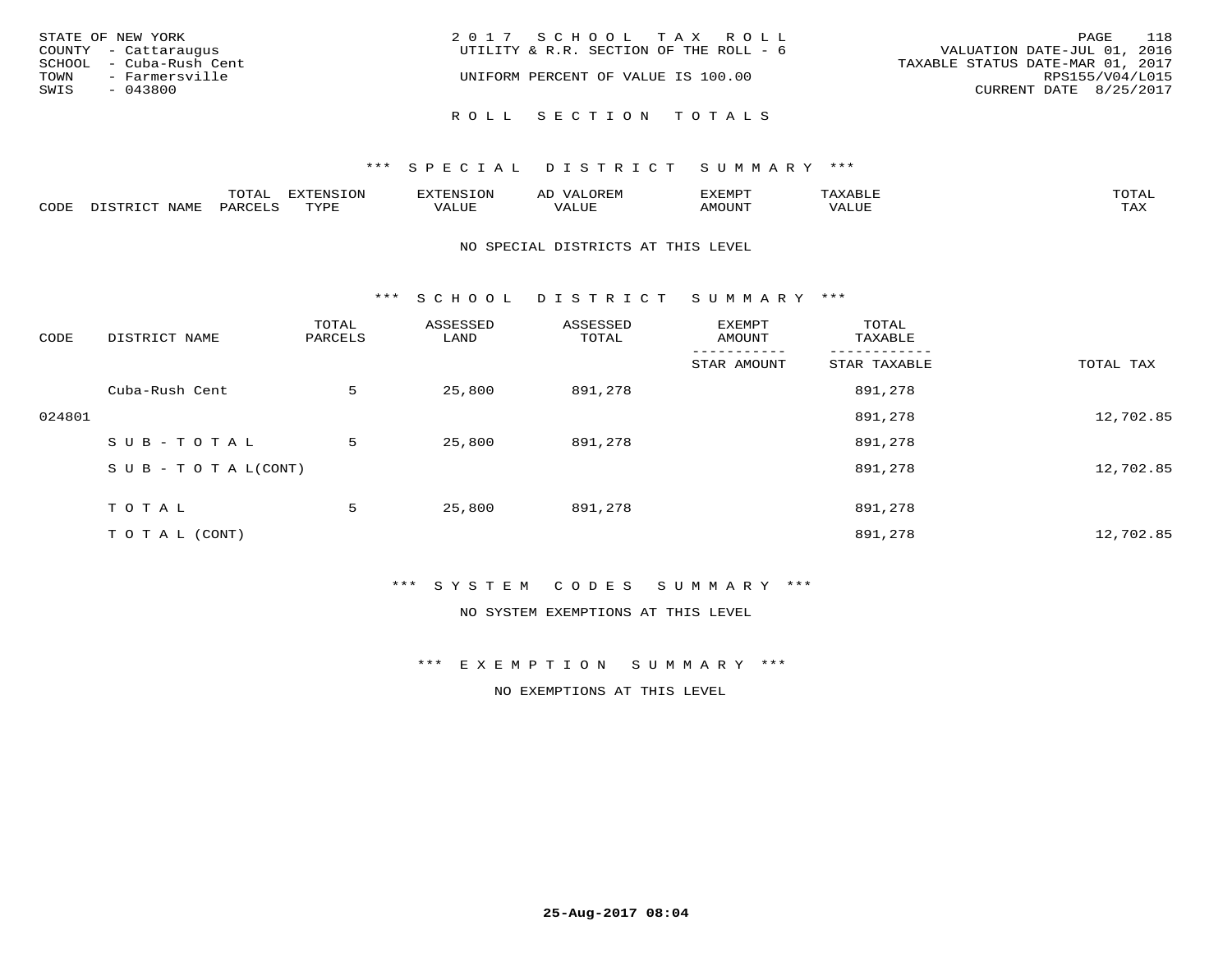| STATE OF NEW YORK<br>COUNTY - Cattaraugus<br>SCHOOL - Cuba-Rush Cent<br>TOWN<br>- Farmersville<br>SWIS<br>$-043800$ | 2017 SCHOOL TAX ROLL<br>UTILITY & R.R. SECTION OF THE ROLL - 6<br>UNIFORM PERCENT OF VALUE IS 100.00 | 119<br>PAGE<br>VALUATION DATE-JUL 01, 2016<br>TAXABLE STATUS DATE-MAR 01, 2017<br>RPS155/V04/L015<br>CURRENT DATE 8/25/2017 |
|---------------------------------------------------------------------------------------------------------------------|------------------------------------------------------------------------------------------------------|-----------------------------------------------------------------------------------------------------------------------------|
|                                                                                                                     | ROLL SECTION TOTALS                                                                                  |                                                                                                                             |

| ROLL<br><b>SEC</b> | DESCRIPTION        | TOTAL<br>PARCELS | ASSESSED<br>LAND | ASSESSED<br>TOTAL | EXEMPT<br>AMOUNT | TOTAL<br>TAXABLE | TOTAL<br>TAX |
|--------------------|--------------------|------------------|------------------|-------------------|------------------|------------------|--------------|
|                    |                    |                  |                  |                   | STAR AMOUNT      | STAR TAXABLE     |              |
|                    | 2017-18 School Tax |                  | 25,800           | 891,278           |                  | 891,278          |              |
|                    |                    |                  |                  |                   |                  | 891,278          | 12,353.18    |
|                    | Library Tax        |                  | 25,800           | 891,278           |                  | 891,278          |              |
|                    |                    |                  |                  |                   |                  | 891,278          | 349.67       |
|                    | SPEC DIST TAXES    |                  |                  |                   |                  |                  |              |
| 6                  | UTILITIES & N.C.   |                  |                  |                   |                  |                  | 12,702.85    |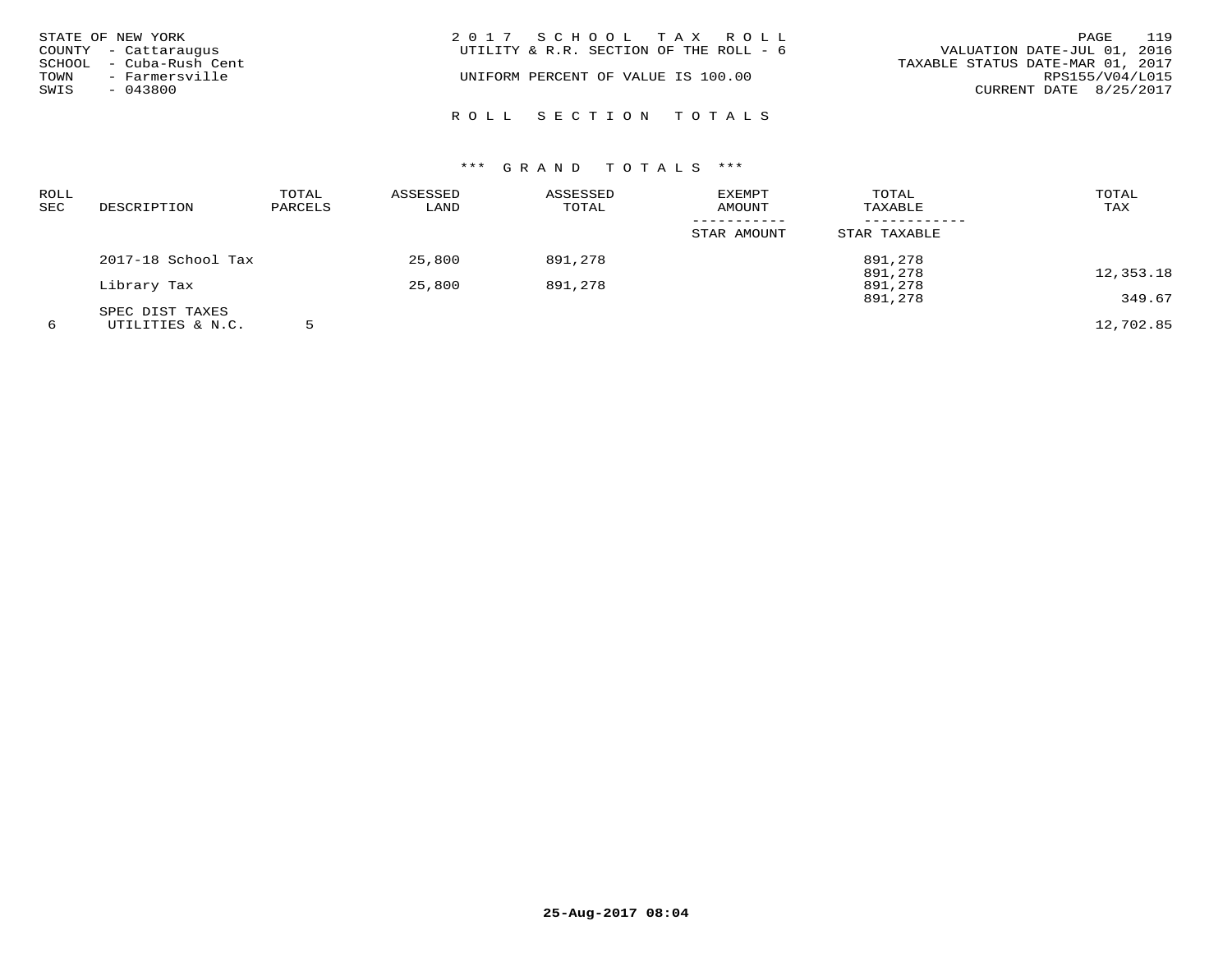| STATE OF NEW YORK<br>COUNTY - Cattaraugus<br>SCHOOL - Cuba-Rush Cent<br>- Farmersville<br>TOWN<br>$-043800$<br>SWIS | 2 0 1 7                                                                                                     | SCHOOL<br>WHOLLY EXEMPT SECTION OF THE ROLL - 8<br>OWNERS NAME SEOUENCE<br>UNIFORM PERCENT OF VALUE IS 100.00 |                    | TAX ROLL                             |               | 120<br>PAGE<br>VALUATION DATE-JUL 01, 2016<br>TAXABLE STATUS DATE-MAR 01, 2017 |
|---------------------------------------------------------------------------------------------------------------------|-------------------------------------------------------------------------------------------------------------|---------------------------------------------------------------------------------------------------------------|--------------------|--------------------------------------|---------------|--------------------------------------------------------------------------------|
| TAX MAP PARCEL NUMBER                                                                                               |                                                                                                             |                                                                                                               |                    |                                      |               |                                                                                |
| CURRENT OWNERS NAME<br>CURRENT OWNERS ADDRESS                                                                       | SCHOOL DISTRICT<br>PARCEL SIZE/GRID COORD                                                                   | LAND<br>TOTAL                                                                                                 |                    | TAX DESCRIPTION<br>SPECIAL DISTRICTS | TAXABLE VALUE | TAX AMOUNT                                                                     |
| *************************                                                                                           |                                                                                                             |                                                                                                               |                    |                                      |               |                                                                                |
| $23.014 - 1 - 66$                                                                                                   | 9791 Church St                                                                                              |                                                                                                               | RELIGIOUS 25110    |                                      | ACCT 5014     | 85,000                                                                         |
| Baptist Church                                                                                                      | 620 Religious<br>Cuba-Rush Cent 024801                                                                      |                                                                                                               |                    | 7,400 2017-18 School Tax             | 0.00          | 0.00                                                                           |
| Farmersville, NY 14060                                                                                              | 32 05 03                                                                                                    |                                                                                                               | 85,000 Library Tax |                                      | 0.00          | 0.00                                                                           |
|                                                                                                                     | FRNT 105.00 DPTH 175.00<br>ACRES<br>0.42<br>EAST-1208227 NRTH-0884925                                       |                                                                                                               |                    |                                      |               |                                                                                |
|                                                                                                                     | FULL MARKET VALUE                                                                                           | 85,000                                                                                                        |                    |                                      |               |                                                                                |
|                                                                                                                     |                                                                                                             |                                                                                                               |                    | TOTAL TAX ---                        |               | $0.00**$                                                                       |
|                                                                                                                     |                                                                                                             |                                                                                                               |                    |                                      |               |                                                                                |
| $23.014 - 1 - 67$                                                                                                   | 9797 Church St                                                                                              |                                                                                                               | PARSONAGE 21600    |                                      | ACCT 5016     | 62,700                                                                         |
| Baptist Parsonage                                                                                                   | 210 1 Family Res<br>Cuba-Rush Cent 024801                                                                   | 6,200                                                                                                         |                    | 2017-18 School Tax                   | 0.00          | 0.00                                                                           |
| 9797 Church St                                                                                                      | 32 05 03                                                                                                    |                                                                                                               | 62,700 Library Tax |                                      | 0.00          | 0.00                                                                           |
| Farmersville, NY 14060                                                                                              | 55.00 DPTH 175.00<br>FRNT<br>0.22<br>ACRES<br>EAST-1208228 NRTH-0885002<br>FULL MARKET VALUE                | 62,700                                                                                                        |                    |                                      |               |                                                                                |
|                                                                                                                     |                                                                                                             |                                                                                                               |                    | TOTAL TAX ---                        |               | $0.00**$                                                                       |
|                                                                                                                     |                                                                                                             |                                                                                                               |                    |                                      |               |                                                                                |
|                                                                                                                     | Church St                                                                                                   |                                                                                                               |                    |                                      | ACCT 0360     |                                                                                |
| $23.014 - 1 - 68.1$                                                                                                 | 314 Rural vac<10                                                                                            |                                                                                                               | RELIGIOUS 25110    |                                      |               | 800                                                                            |
| Farmersville Baptist                                                                                                | Cuba-Rush Cent 024801                                                                                       |                                                                                                               |                    | 800 2017-18 School Tax               | 0.00          | 0.00                                                                           |
| Church<br>9797 Church St<br>Farmersville Station, NY 14060                                                          | 32 05<br>03<br>FRNT 128.00 DPTH 189.50<br>ACRES<br>0.56                                                     | 800                                                                                                           | Library Tax        |                                      | 0.00          | 0.00                                                                           |
|                                                                                                                     | EAST-1208076 NRTH-0884927<br>DEED BOOK 794<br>PG-00254                                                      |                                                                                                               |                    |                                      |               |                                                                                |
|                                                                                                                     | FULL MARKET VALUE                                                                                           | 800                                                                                                           |                    |                                      |               |                                                                                |
|                                                                                                                     |                                                                                                             |                                                                                                               |                    | TOTAL TAX ---                        |               | $0.00**$                                                                       |
|                                                                                                                     | Elton Rd                                                                                                    |                                                                                                               |                    |                                      | ACCT 0408     |                                                                                |
| $23.014 - 1 - 32$                                                                                                   | 331 Com vac w/im                                                                                            |                                                                                                               | FIRE-DEPT 26400    |                                      |               | 8,600                                                                          |
| Farmersville Fire                                                                                                   | Cuba-Rush Cent 024801                                                                                       |                                                                                                               |                    | 7,600 2017-18 School Tax             | 0.00          | 0.00                                                                           |
| Dept Inc<br>Farmersville, NY 14060                                                                                  | 32<br>$-05$<br>$-03$<br>70.00 DPTH 290.00<br>FRNT<br>EAST-1208651 NRTH-0885001<br>DEED BOOK 802<br>PG-00143 | 8,600                                                                                                         | Library Tax        |                                      | 0.00          | 0.00                                                                           |
|                                                                                                                     | FULL MARKET VALUE                                                                                           | 8,600                                                                                                         |                    |                                      |               |                                                                                |
|                                                                                                                     |                                                                                                             |                                                                                                               |                    | TOTAL TAX ---                        |               | $0.00**$                                                                       |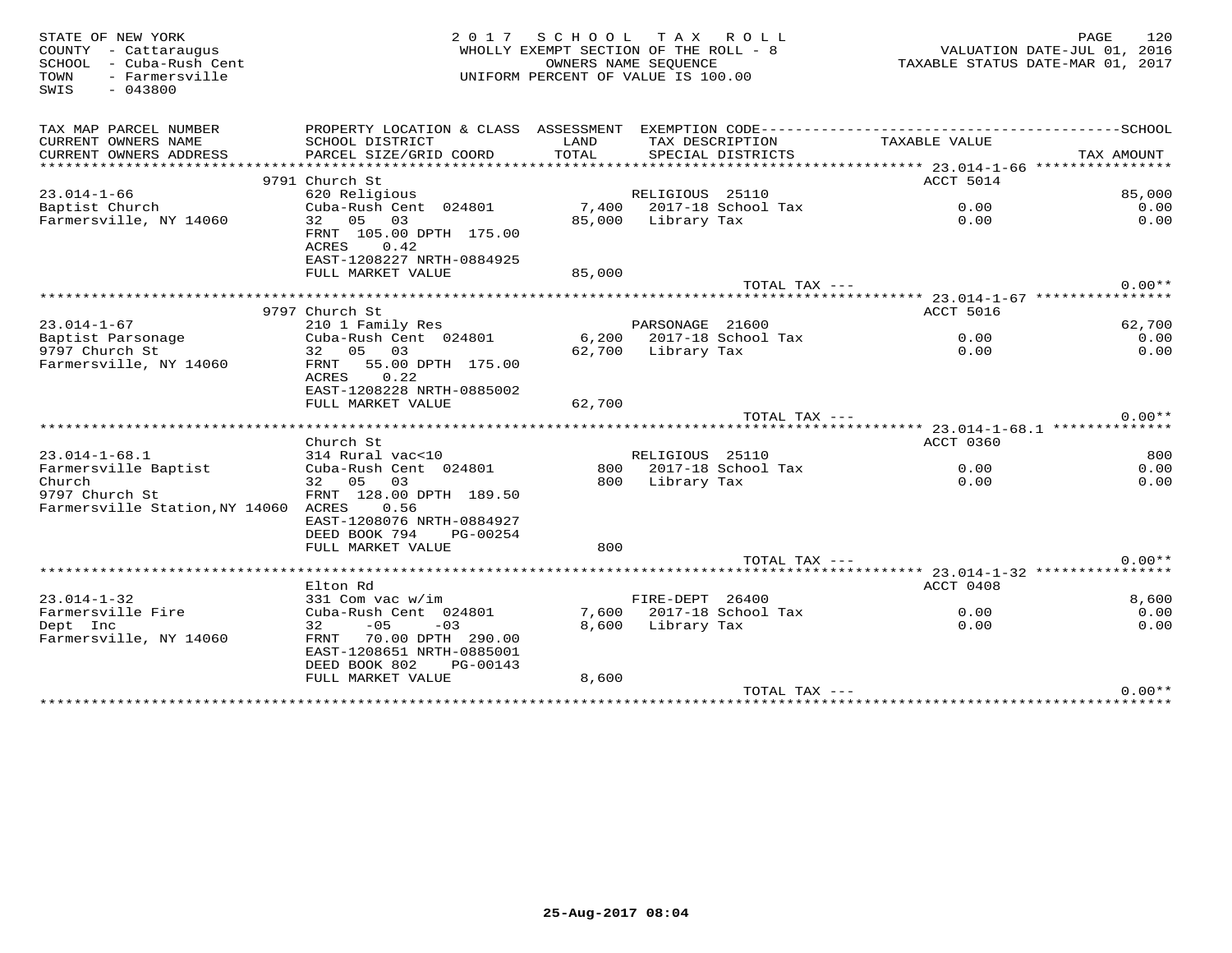STATE OF NEW YORK GREE 121 (2017 SCHOOL TAX ROLL) DAGE 121 PAGE 121<br>COUNTY - Cattaraugus (2016) WHOLLY EXEMPT SECTION OF THE ROLL - 8 (2016) VALUATION DATE-JUL 01, 2016<br>SOHOOL - Cuba-Rush Cent (2017 ) (INTEORN PERCENT OF V SWIS - 043800TAX MAP PARCEL NUMBER PROPERTY LOCATION & CLASS ASSESSMENT EXEMPTION CODE------------------------------------------SCHOOL CURRENT OWNERS NAME SCHOOL DISTRICT LAND TAX DESCRIPTION TAXABLE VALUE CURRENT OWNERS ADDRESS PARCEL SIZE/GRID COORD TOTAL SPECIAL DISTRICTS TAX AMOUNT \*\*\*\*\*\*\*\*\*\*\*\*\*\*\*\*\*\*\*\*\*\*\*\*\*\*\*\*\*\*\*\*\*\*\*\*\*\*\*\*\*\*\*\*\*\*\*\*\*\*\*\*\*\*\*\*\*\*\*\*\*\*\*\*\*\*\*\*\*\*\*\*\*\*\*\*\*\*\*\*\*\*\*\*\*\*\*\*\*\*\*\*\*\*\*\*\*\*\*\*\*\*\* 23.014-1-31 \*\*\*\*\*\*\*\*\*\*\*\*\*\*\*\*extended to the second second second and the second second second second second second second second second second second second second second second second second second second second second second second second second se 23.014-1-31 662 Police/fire FIRE-DEPT 26400 186,700  $0.00$ Farmersville Fire Dept Cuba-Rush Cent 024801 8,100 2017-18 School Tax 0.00 0.00 $0.00$ 980 Elton Rd 32 05 03 186,700 Library Tax 0.00 0.00Farmersville, NY 14060 FRNT 155.00 DPTH 290.00example and the contract of  $\Lambda$ CRES and  $1.03$  EAST-1208567 NRTH-0884925 FULL MARKET VALUE 186,700TOTAL TAX  $---$  0.00\*\* \*\*\*\*\*\*\*\*\*\*\*\*\*\*\*\*\*\*\*\*\*\*\*\*\*\*\*\*\*\*\*\*\*\*\*\*\*\*\*\*\*\*\*\*\*\*\*\*\*\*\*\*\*\*\*\*\*\*\*\*\*\*\*\*\*\*\*\*\*\*\*\*\*\*\*\*\*\*\*\*\*\*\*\*\*\*\*\*\*\*\*\*\*\*\*\*\*\*\*\*\*\*\* 23.004-1-25 \*\*\*\*\*\*\*\*\*\*\*\*\*\*\*\* Co Line Rd ACCT 5009 23.004-1-25 932 Forest s532b NYS OWNED 12100 74,800 $0.00$ State Of New York Cuba-Rush Cent 024801 74,800 2017-18 School Tax 0.00 0.00 $0.00$ Attn: County Treasurer 07 05 03 74,800 Library Tax 0.00 0.00Cattaraugus County Multiple Use 303 Court St Catt 6.1B Little Valley, NY 14755 ACRES 71.65 EAST-1221457 NRTH-0881406 DEED BOOK 644 PG-00598 FULL MARKET VALUE 74,800 TOTAL TAX --- 0.00\*\* \*\*\*\*\*\*\*\*\*\*\*\*\*\*\*\*\*\*\*\*\*\*\*\*\*\*\*\*\*\*\*\*\*\*\*\*\*\*\*\*\*\*\*\*\*\*\*\*\*\*\*\*\*\*\*\*\*\*\*\*\*\*\*\*\*\*\*\*\*\*\*\*\*\*\*\*\*\*\*\*\*\*\*\*\*\*\*\*\*\*\*\*\*\*\*\*\*\*\*\*\*\*\* 32.002-1-8 \*\*\*\*\*\*\*\*\*\*\*\*\*\*\*\*\*West Branch & Bush Rd ACCT 5008 ACCT 5008  $0.00$ <br> $0.00$ 32.002-1-8 932 Forest s532b NYS OWNED 12100 63,200 $0.00$ State Of New York Cuba-Rush Cent 024801 63,200 2017-18 School Tax 0.00 0.00 $0.00$ Attn: County Treasurer 04/05/12/13 05 03 63,200 Library Tax 0.00 0.00Cattaraugus County Multiple Use<br>303 Court St Catt 6.1A Little Valley, NY 14755 ACRES 146.84 EAST-1218127 NRTH-0873542 DEED BOOK 643 PG-00436 FULL MARKET VALUE 63,200 TOTAL TAX --- 0.00\*\* \*\*\*\*\*\*\*\*\*\*\*\*\*\*\*\*\*\*\*\*\*\*\*\*\*\*\*\*\*\*\*\*\*\*\*\*\*\*\*\*\*\*\*\*\*\*\*\*\*\*\*\*\*\*\*\*\*\*\*\*\*\*\*\*\*\*\*\*\*\*\*\*\*\*\*\*\*\*\*\*\*\*\*\*\*\*\*\*\*\*\*\*\*\*\*\*\*\*\*\*\*\*\* 23.014-1-29 \*\*\*\*\*\*\*\*\*\*\*\*\*\*\*\*944 Co Rd 21 مي 1944 Oo Rd 21 مي بين 1944 Oo Rd 21 مي بين 1944 Oo Rd 21 مي بين 1944 Oo Rd 21 مي بين 1952.<br>23.014-1-29 مي 192,100  $0.00$ Us Postal Service Cuba-Rush Cent 024801 8,000 2017-18 School Tax 0.00 0.00 $0.00$ PO Box 8601 32 05 03 92,100 Library Tax 0.00 0.00Philadelphia, PA 19197-0120 FRNT 205.00 DPTH 210.00 EAST-1208436 NRTH-0884724 DEED BOOK 732 PG-00929 FULL MARKET VALUE 92,100TOTAL TAX  $---$  0.00\*\*

\*\*\*\*\*\*\*\*\*\*\*\*\*\*\*\*\*\*\*\*\*\*\*\*\*\*\*\*\*\*\*\*\*\*\*\*\*\*\*\*\*\*\*\*\*\*\*\*\*\*\*\*\*\*\*\*\*\*\*\*\*\*\*\*\*\*\*\*\*\*\*\*\*\*\*\*\*\*\*\*\*\*\*\*\*\*\*\*\*\*\*\*\*\*\*\*\*\*\*\*\*\*\*\*\*\*\*\*\*\*\*\*\*\*\*\*\*\*\*\*\*\*\*\*\*\*\*\*\*\*\*\*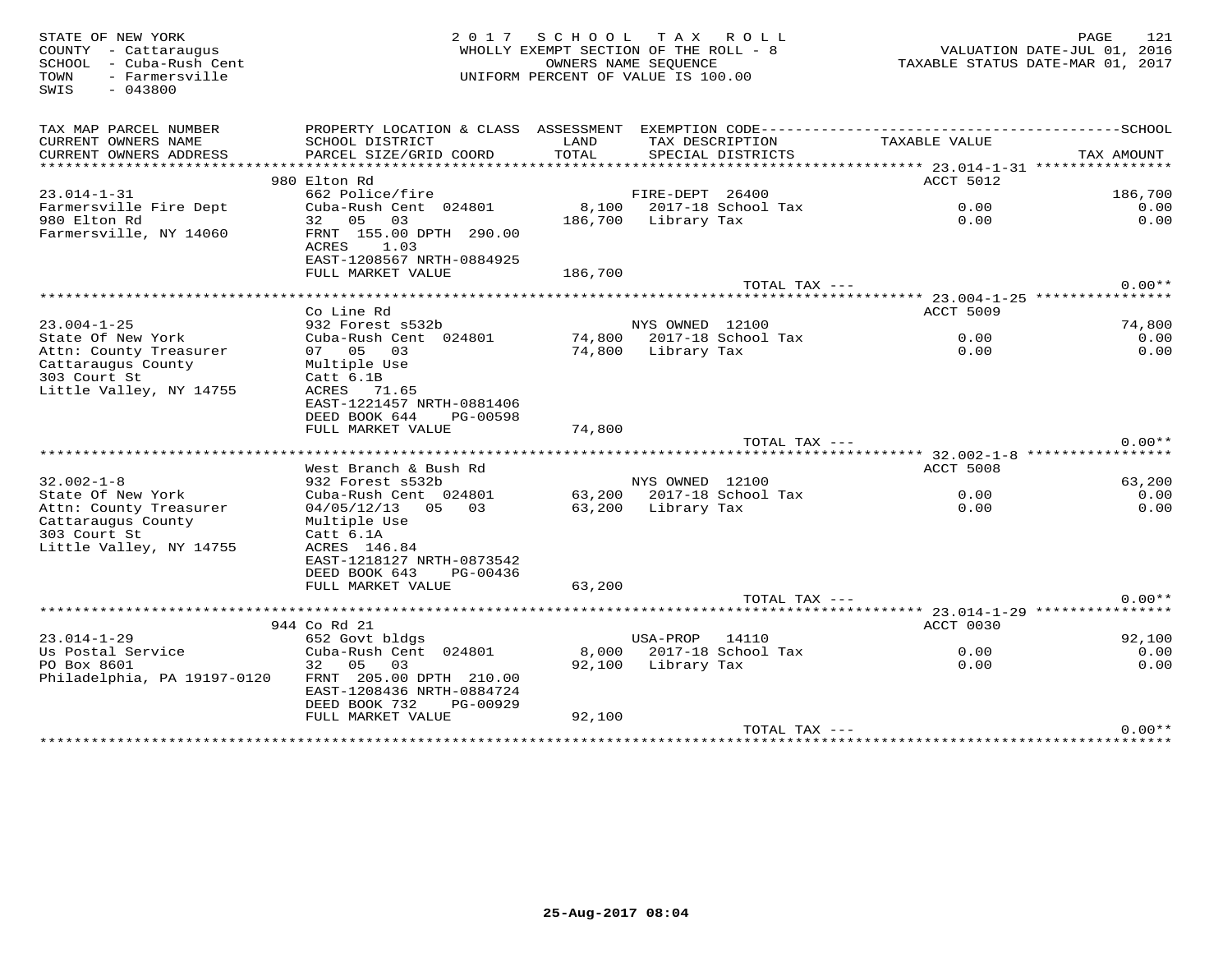| STATE OF NEW YORK<br>COUNTY - Cattaraugus<br>SCHOOL - Cuba-Rush Cent<br>TOWN<br>- Farmersville<br>SWIS<br>- 043800 | 2017 SCHOOL TAX ROLL<br>WHOLLY EXEMPT SECTION OF THE ROLL - 8 | 122<br>PAGE<br>VALUATION DATE-JUL 01, 2016<br>TAXABLE STATUS DATE-MAR 01, 2017<br>RPS155/V04/L015<br>CURRENT DATE 8/25/2017 |
|--------------------------------------------------------------------------------------------------------------------|---------------------------------------------------------------|-----------------------------------------------------------------------------------------------------------------------------|
|                                                                                                                    | ROLL SUB SECTION- - TOTALS                                    |                                                                                                                             |

|                  |      | $m \wedge m$<br>$\sqrt{ }$ |      | ਜੰਨਾਵ |                   | IXEMPT       |       |                     |
|------------------|------|----------------------------|------|-------|-------------------|--------------|-------|---------------------|
| $\gamma$<br>こつレア | NAML | PARTT                      | TVDF | ALUE  | $- - - -$<br>ALUR | <b>MOUNT</b> | VALUE | $m \times r$<br>∸∽∽ |

#### NO SPECIAL DISTRICTS AT THIS LEVEL

\*\*\* S C H O O L D I S T R I C T S U M M A R Y \*\*\*

| CODE   | DISTRICT NAME                    | TOTAL<br>PARCELS | ASSESSED<br>LAND | ASSESSED<br>TOTAL | EXEMPT<br>AMOUNT | TOTAL<br>TAXABLE |           |
|--------|----------------------------------|------------------|------------------|-------------------|------------------|------------------|-----------|
|        |                                  |                  |                  |                   | STAR AMOUNT      | STAR TAXABLE     | TOTAL TAX |
|        | Cuba-Rush Cent                   | 8                | 176,100          | 573,900           | 573,900          |                  |           |
| 024801 |                                  |                  |                  |                   |                  |                  |           |
|        | SUB-TOTAL                        | 8                | 176,100          | 573,900           | 573,900          |                  |           |
|        | $S \cup B - T \cup T A L (CONT)$ |                  |                  |                   |                  |                  |           |
|        |                                  |                  |                  |                   |                  |                  |           |
|        | TOTAL                            | 8                | 176,100          | 573,900           | 573,900          |                  |           |
|        | T O T A L (CONT)                 |                  |                  |                   |                  |                  |           |

# \*\*\* S Y S T E M C O D E S S U M M A R Y \*\*\*

#### NO SYSTEM EXEMPTIONS AT THIS LEVEL

| CODE  | DESCRIPTION | TOTAL<br>PARCELS | SCHOOL  |
|-------|-------------|------------------|---------|
| 12100 | NYS OWNED   |                  | 138,000 |
| 14110 | USA-PROP    |                  | 92,100  |
| 21600 | PARSONAGE   |                  | 62,700  |
| 25110 | RELIGIOUS   | 2                | 85,800  |
| 26400 | FIRE-DEPT   | っ                | 195,300 |
|       |             |                  |         |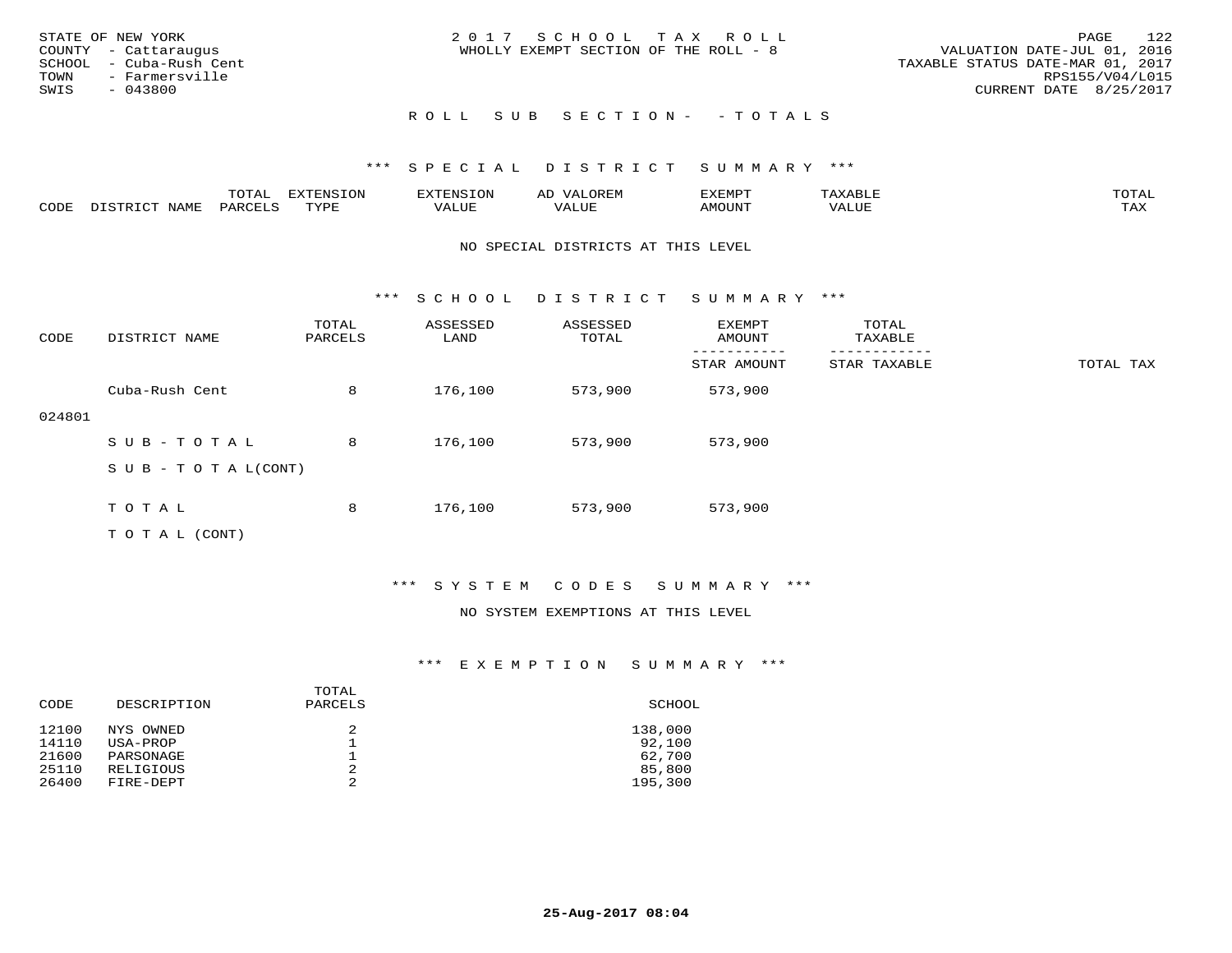| STATE OF NEW YORK<br>COUNTY - Cattarauqus<br>SCHOOL  – Cuba-Rush Cent | 2017 SCHOOL TAX ROLL<br>WHOLLY EXEMPT SECTION OF THE ROLL - 8 | 123<br>PAGE<br>VALUATION DATE-JUL 01, 2016<br>TAXABLE STATUS DATE-MAR 01, 2017 |
|-----------------------------------------------------------------------|---------------------------------------------------------------|--------------------------------------------------------------------------------|
| TOWN<br>- Farmersville<br>SWIS<br>- 043800                            | ROLL SUB SECTION- -TOTALS                                     | RPS155/V04/L015<br>CURRENT DATE 8/25/2017                                      |

# \*\*\* E X E M P T I O N S U M M A R Y \*\*\*

| CODE | DESCRIPTION | TOTAL<br>PARCELS | SCHOOL  |
|------|-------------|------------------|---------|
|      | тотаь       |                  | 573,900 |

| <b>ROLL</b><br><b>SEC</b> | DESCRIPTION                                    | TOTAL<br>PARCELS | ASSESSED<br>LAND | ASSESSED<br>TOTAL | EXEMPT<br>AMOUNT | TOTAL<br>TAXABLE | TOTAL<br>TAX |
|---------------------------|------------------------------------------------|------------------|------------------|-------------------|------------------|------------------|--------------|
|                           |                                                |                  |                  |                   | STAR AMOUNT      | STAR TAXABLE     |              |
| 8                         | RS 8 TOTAL<br>SPEC DIST TAXES<br>WHOLLY EXEMPT | $\circ$          | 176,100          | 573,900           | 573,900          |                  |              |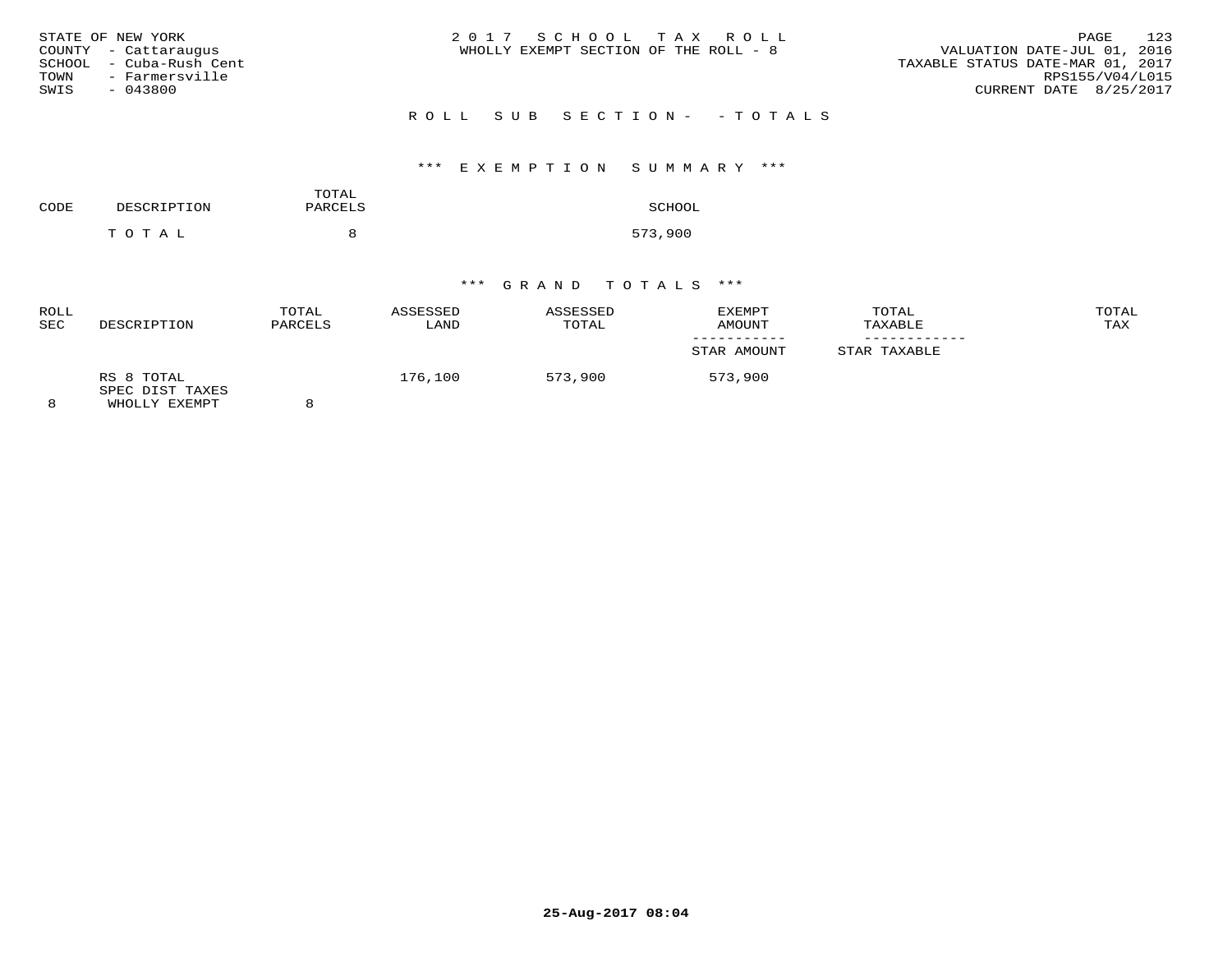|      | STATE OF NEW YORK       | 2017 SCHOOL TAX ROLL                  |                                  | PAGE | 124 |
|------|-------------------------|---------------------------------------|----------------------------------|------|-----|
|      | COUNTY - Cattaraugus    | WHOLLY EXEMPT SECTION OF THE ROLL - 8 | VALUATION DATE-JUL 01, 2016      |      |     |
|      | SCHOOL - Cuba-Rush Cent |                                       | TAXABLE STATUS DATE-MAR 01, 2017 |      |     |
|      | TOWN - Farmersville     |                                       | RPS155/V04/L015                  |      |     |
| SWIS | - 043800                |                                       | CURRENT DATE 8/25/2017           |      |     |
|      |                         |                                       |                                  |      |     |

# ROLL SECTION TOTALS

# \*\*\* S P E C I A L D I S T R I C T S U M M A R Y \*\*\*

|      |                        | momz<br>UIAI | $H12HH111A1A+O11$<br>- OIY | ----------<br>$\sim$ | ⊷     | ,,, <del>,</del> ,,,,,<br>″ –<br>∸∠⊥∟∟∟∟ |                          | $m \wedge m \wedge$ |
|------|------------------------|--------------|----------------------------|----------------------|-------|------------------------------------------|--------------------------|---------------------|
| CODE | <b>NAM<sup>T</sup></b> | PAR(         | TVDF                       | ALUP                 | ക്വധല | TUUOMA                                   | , , , , , , , ,<br>'ALUL | max 37<br>∸⊷        |

#### NO SPECIAL DISTRICTS AT THIS LEVEL

\*\*\* S C H O O L D I S T R I C T S U M M A R Y \*\*\*

| CODE   | DISTRICT NAME                    | TOTAL<br>PARCELS | ASSESSED<br>LAND | ASSESSED<br>TOTAL | EXEMPT<br>AMOUNT | TOTAL<br>TAXABLE |           |
|--------|----------------------------------|------------------|------------------|-------------------|------------------|------------------|-----------|
|        |                                  |                  |                  |                   | STAR AMOUNT      | STAR TAXABLE     | TOTAL TAX |
|        | Cuba-Rush Cent                   | 8                | 176,100          | 573,900           | 573,900          |                  |           |
| 024801 |                                  |                  |                  |                   |                  |                  |           |
|        | SUB-TOTAL                        | 8                | 176,100          | 573,900           | 573,900          |                  |           |
|        | $S \cup B - T \cup T A L (CONT)$ |                  |                  |                   |                  |                  |           |
|        |                                  |                  |                  |                   |                  |                  |           |
|        | TOTAL                            | 8                | 176,100          | 573,900           | 573,900          |                  |           |
|        | T O T A L (CONT)                 |                  |                  |                   |                  |                  |           |

# \*\*\* S Y S T E M C O D E S S U M M A R Y \*\*\*

#### NO SYSTEM EXEMPTIONS AT THIS LEVEL

| CODE  | DESCRIPTION | TOTAL<br>PARCELS | SCHOOL  |
|-------|-------------|------------------|---------|
| 12100 | NYS OWNED   |                  | 138,000 |
| 14110 | USA-PROP    |                  | 92,100  |
| 21600 | PARSONAGE   |                  | 62,700  |
| 25110 | RELIGIOUS   | 2                | 85,800  |
| 26400 | FIRE-DEPT   | っ                | 195,300 |
|       |             |                  |         |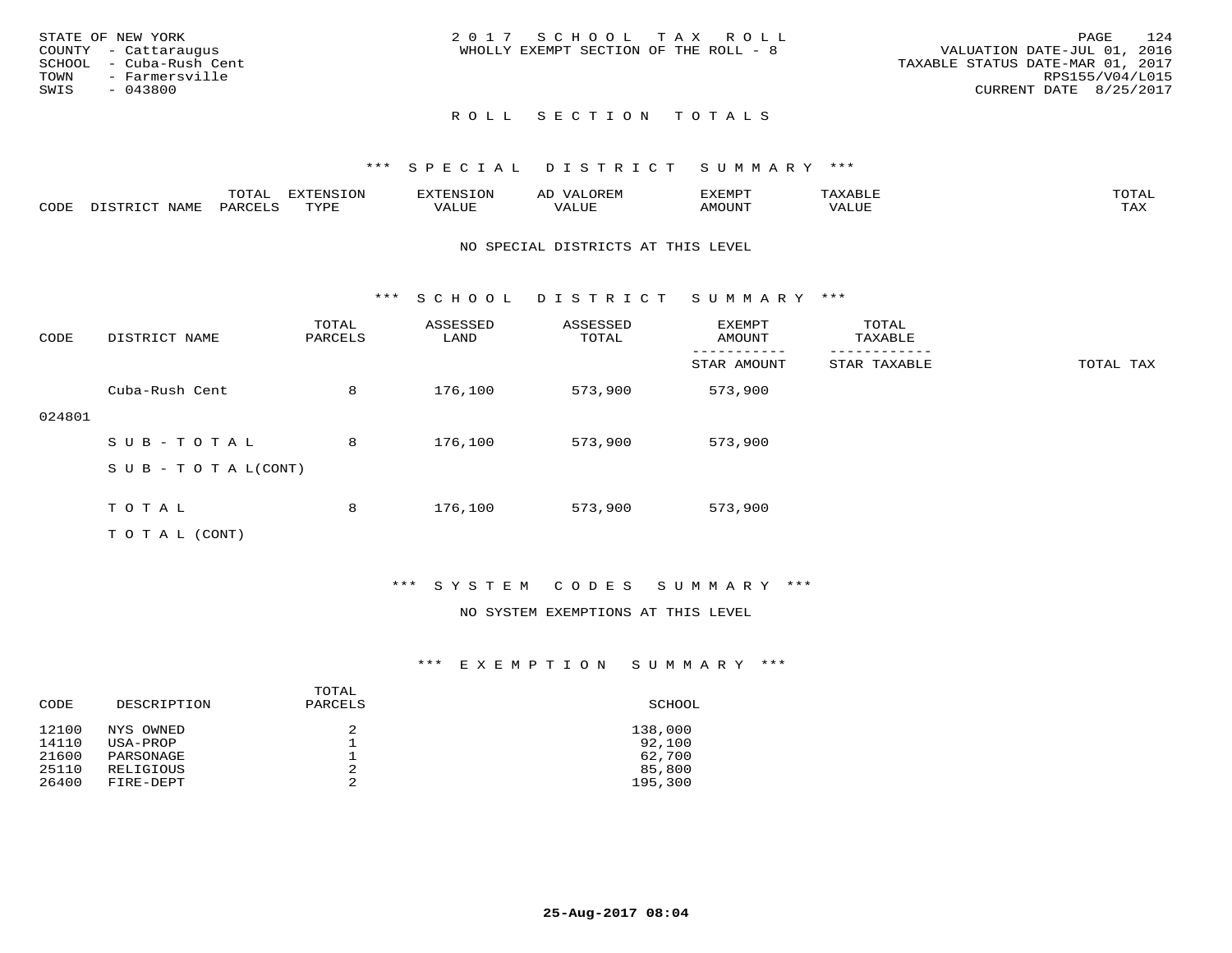| STATE OF NEW YORK<br>COUNTY - Cattarauqus<br>SCHOOL  – Cuba-Rush Cent<br>TOWN<br>- Farmersville<br>SWIS<br>- 043800 | 2017 SCHOOL TAX ROLL<br>WHOLLY EXEMPT SECTION OF THE ROLL - 8 | 125<br>PAGE<br>VALUATION DATE-JUL 01, 2016<br>TAXABLE STATUS DATE-MAR 01, 2017<br>RPS155/V04/L015<br>CURRENT DATE 8/25/2017 |
|---------------------------------------------------------------------------------------------------------------------|---------------------------------------------------------------|-----------------------------------------------------------------------------------------------------------------------------|
|                                                                                                                     | ROLL SECTION TOTALS                                           |                                                                                                                             |

# \*\*\* E X E M P T I O N S U M M A R Y \*\*\*

| CODE | DESCRIPTION | TOTAL<br>PARCELS | SCHOOL  |
|------|-------------|------------------|---------|
|      | T O T A L   | я                | 573,900 |

| <b>ROLL</b><br><b>SEC</b> | DESCRIPTION                                    | TOTAL<br>PARCELS | ASSESSED<br>LAND | ASSESSED<br>TOTAL | EXEMPT<br>AMOUNT | TOTAL<br>TAXABLE | TOTAL<br>TAX |
|---------------------------|------------------------------------------------|------------------|------------------|-------------------|------------------|------------------|--------------|
|                           |                                                |                  |                  |                   | STAR AMOUNT      | STAR TAXABLE     |              |
| 8                         | RS 8 TOTAL<br>SPEC DIST TAXES<br>WHOLLY EXEMPT |                  | 176,100          | 573,900           | 573,900          |                  |              |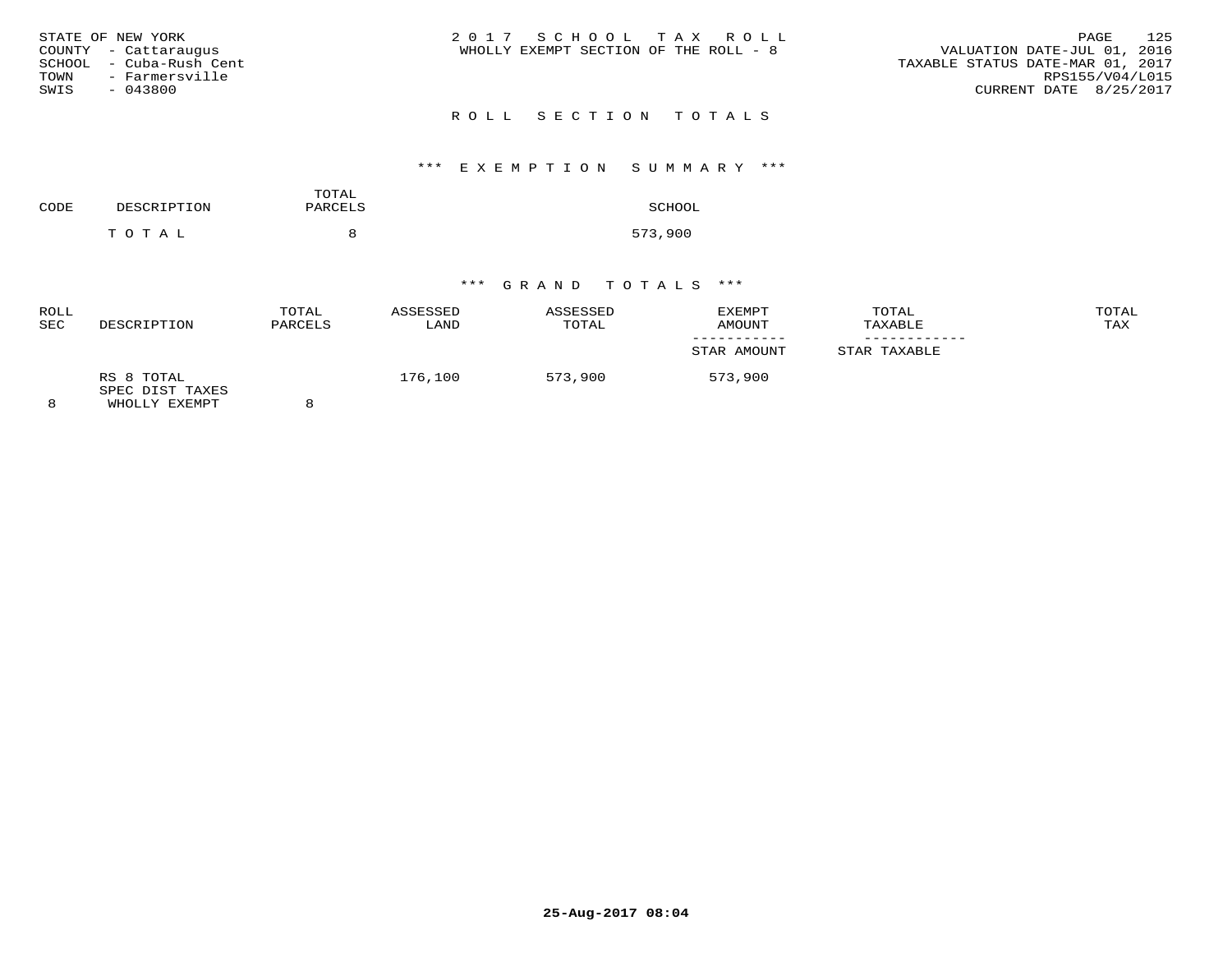| STATE OF NEW YORK       | 2017 SCHOOL TAX ROLL | 126<br>PAGE                      |
|-------------------------|----------------------|----------------------------------|
| COUNTY - Cattaraugus    |                      | VALUATION DATE-JUL 01, 2016      |
| SCHOOL - Cuba-Rush Cent | SWIS TOTALS          | TAXABLE STATUS DATE-MAR 01, 2017 |
| TOWN<br>- Farmersville  |                      | RPS155/V04/L015                  |
| SWIS<br>$-043800$       |                      | CURRENT DATE 8/25/2017           |

|      |             | m^m*`         | <b>FYTFNSTON</b><br>◡◡ |  | $\mathbf{r}$<br>'YFMF | TAX              | ົບ⊥⊏⊾ |
|------|-------------|---------------|------------------------|--|-----------------------|------------------|-------|
| CODE | <b>NAME</b> | <b>DARCET</b> | TVDF                   |  | OUN.                  | .7mm<br>$\cdots$ | L'AX  |

NO SPECIAL DISTRICTS AT THIS LEVEL

\*\*\* S C H O O L D I S T R I C T S U M M A R Y \*\*\*

| CODE   | DISTRICT NAME                    | TOTAL<br>PARCELS | ASSESSED<br>LAND | ASSESSED<br>TOTAL | EXEMPT<br>AMOUNT | TOTAL<br>TAXABLE |          |            |
|--------|----------------------------------|------------------|------------------|-------------------|------------------|------------------|----------|------------|
|        |                                  |                  |                  |                   | STAR AMOUNT      | STAR TAXABLE     | TAX RATE | TOTAL TAX  |
|        | Cuba-Rush Cent                   | 388              | 12876,900        | 26868,313         | 1621,013         | 25, 247, 300     |          |            |
| 024801 |                                  |                  |                  |                   | 4210,884         | 21,036,416       | .392321  | 301,471.23 |
|        | SUB-TOTAL                        | 388              | 12876,900        | 26868,313         | 1621,013         | 25, 247, 300     |          |            |
|        | $S \cup B - T \cup T A L (CONT)$ |                  |                  |                   | 4210,884         | 21,036,416       |          | 301,471.23 |
|        |                                  |                  |                  |                   |                  |                  |          |            |
|        | TOTAL                            | 388              | 12876,900        | 26868,313         | 1621,013         | 25, 247, 300     |          |            |
|        | T O T A L (CONT)                 |                  |                  |                   | 4210,884         | 21,036,416       |          | 301,471.23 |

\*\*\* S Y S T E M C O D E S S U M M A R Y \*\*\*

#### NO SYSTEM EXEMPTIONS AT THIS LEVEL

| CODE  | DESCRIPTION | TOTAL<br>PARCELS | SCHOOL  |
|-------|-------------|------------------|---------|
| 12100 | NYS OWNED   | 2                | 138,000 |
| 14110 | USA-PROP    | ᅩ                | 92,100  |
| 21600 | PARSONAGE   | ᅩ                | 62,700  |
| 25110 | RELIGIOUS   | 2                | 85,800  |
| 26400 | FIRE-DEPT   | 2                | 195,300 |
|       |             |                  |         |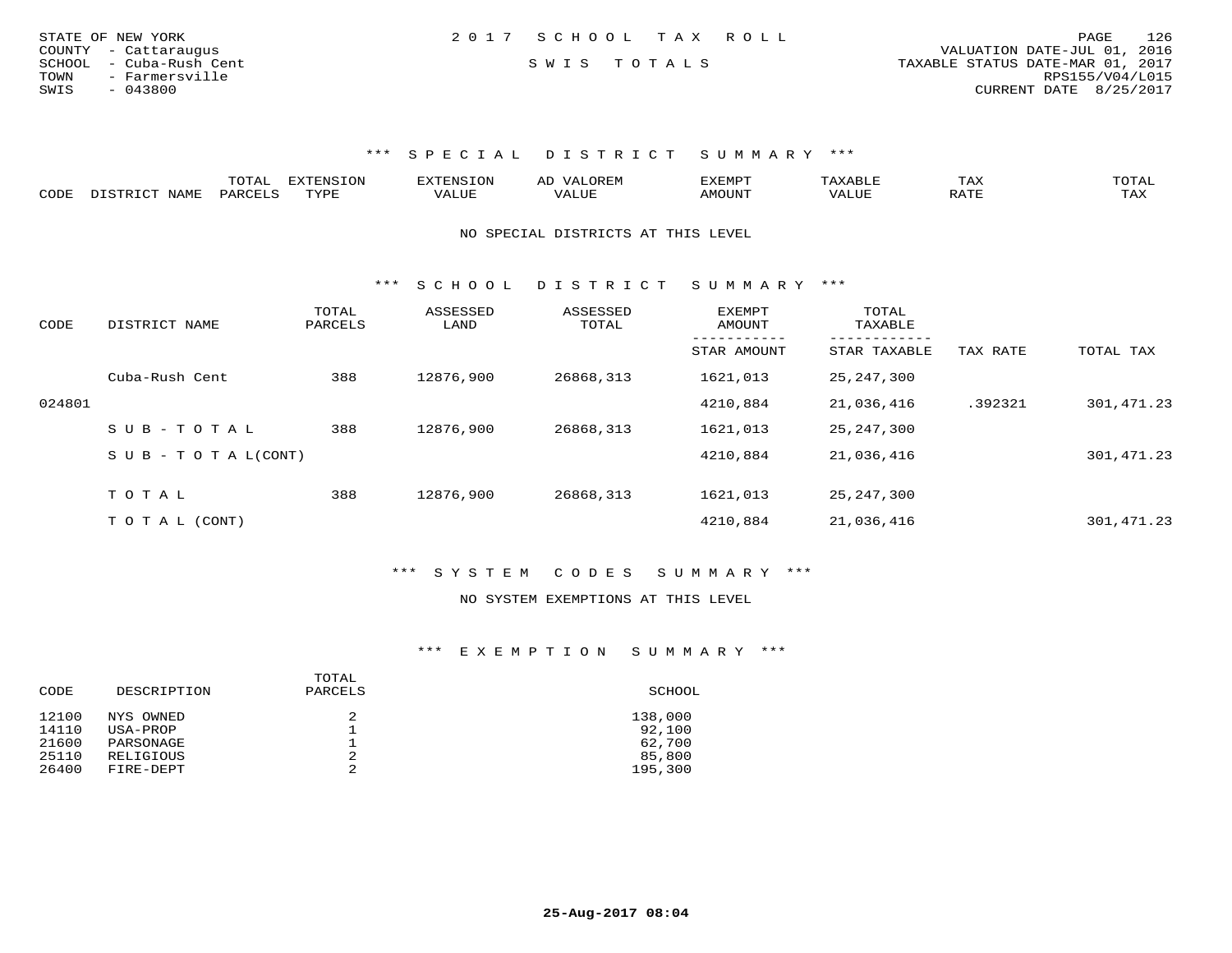|       | TATE OF NEW YORK    |
|-------|---------------------|
|       | DUNTY - Cattarauqus |
| CHOOL | - Cuba-Rush Cent    |
| NWC   | - Farmersville      |
| NIS.  | $-043800$           |

# \*\*\* E X E M P T I O N S U M M A R Y \*\*\*

| CODE  | DESCRIPTION     | TOTAL<br>PARCELS | SCHOOL   |
|-------|-----------------|------------------|----------|
| 41700 | AG BLDG         | 5                | 60,200   |
| 41720 | AG DIST         | 16               | 548,886  |
| 41730 | AG DISTOUT      | 5                | 115,211  |
| 41800 | AGED $C/T/S$    | 5                | 263,196  |
| 41804 | AGED S          | 4                | 53,620   |
| 41834 | ENH STAR        | 37               | 2176,784 |
| 41854 | <b>BAS STAR</b> | 68               | 2034,100 |
| 47610 | BUS C/T/S       |                  | 6.000    |
|       | TOTAL           | 149              | 5831,897 |
|       |                 |                  |          |

| ROLL<br>SEC  | DESCRIPTION                | TOTAL<br>PARCELS | ASSESSED<br>LAND | ASSESSED<br>TOTAL | EXEMPT<br>AMOUNT      | TOTAL<br>TAXABLE         |             |             |
|--------------|----------------------------|------------------|------------------|-------------------|-----------------------|--------------------------|-------------|-------------|
|              |                            |                  |                  |                   | STAR AMOUNT           | STAR TAXABLE             | TAX<br>RATE |             |
|              | 2017-18 School Tax         |                  | 9861,000         | 22224,029         | 1,047,113             | 21,176,916               |             | 235,150.36  |
|              | Library Tax                |                  | 9861,000         | 22224,029         | 4210,884<br>1,047,113 | 16,966,032<br>21,176,916 | 13.860073   |             |
|              |                            |                  |                  |                   |                       | 21,176,916               | 0.392321    | 8,308.15    |
| $\mathbf{1}$ | SPEC DIST TAXES<br>TAXABLE | 362              |                  |                   |                       |                          |             | 243, 458.51 |
|              | 2017-18 School Tax         |                  | 2814,000         | 2814,000          |                       | 2,814,000                |             |             |
|              |                            |                  |                  |                   |                       | 2,814,000                | 13.860073   | 39,002.26   |
|              | Library Tax                |                  | 2814,000         | 2814,000          |                       | 2,814,000                |             |             |
|              | SPEC DIST TAXES            |                  |                  |                   |                       | 2,814,000                | 0.392321    | 1,103.98    |
| 3            | STATE OWNED LAND           | 11               |                  |                   |                       |                          |             | 40,106.24   |
|              | 2017-18 School Tax         |                  |                  | 365,106           |                       | 365,106                  |             |             |
|              |                            |                  |                  |                   |                       | 365,106                  | 13.860073   | 5,060.39    |
|              | Library Tax                |                  |                  | 365,106           |                       | 365,106                  |             |             |
|              |                            |                  |                  |                   |                       | 365,106                  | 0.392321    | 143.24      |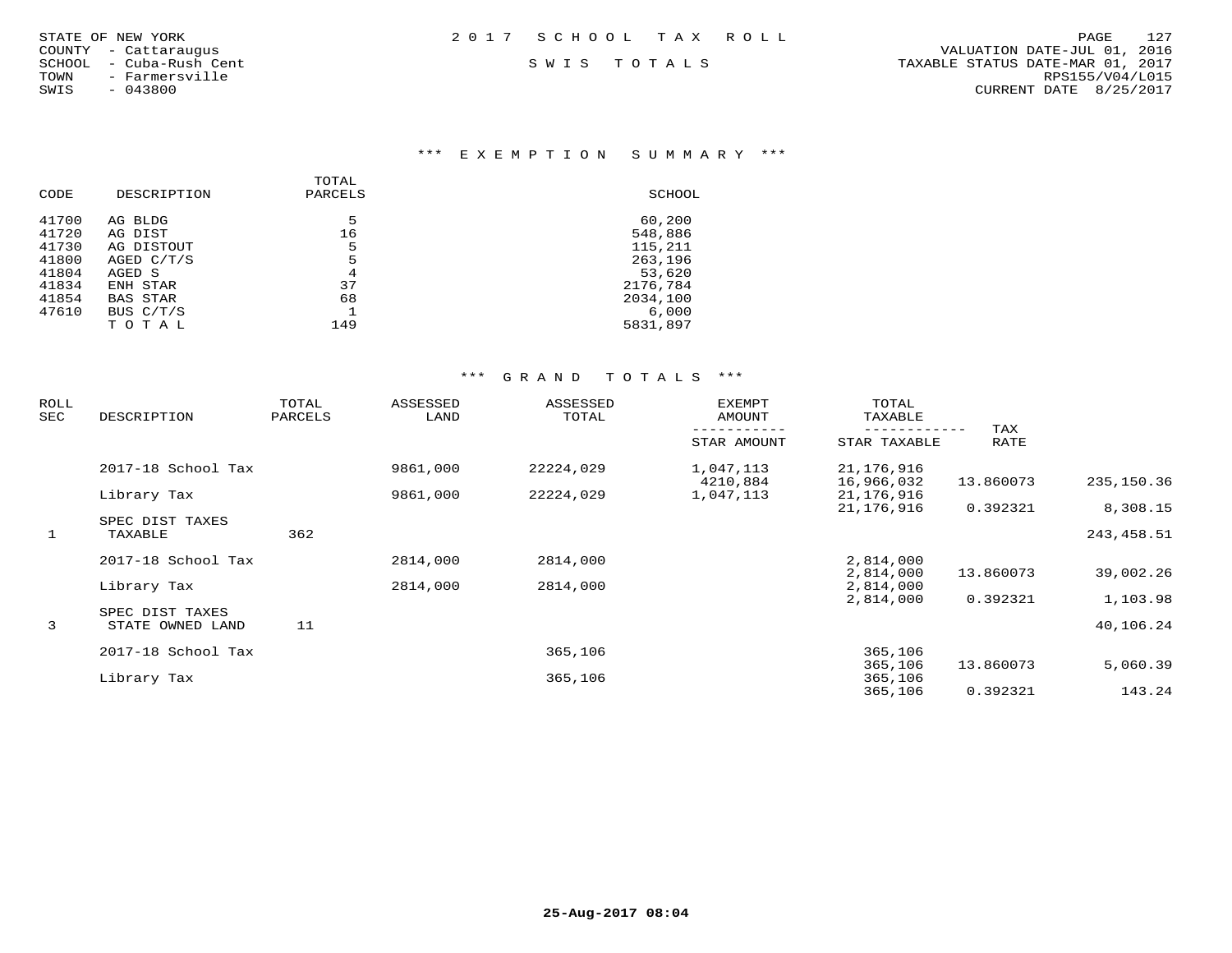| STATE OF NEW YORK |  |                  |  |
|-------------------|--|------------------|--|
| COUNTY            |  | - Cattaraugus    |  |
| SCHOOL            |  | - Cuba-Rush Cent |  |
| TOWN              |  | - Farmersville   |  |
| SWIS              |  | $-043800$        |  |

 COUNTY - Cattaraugus VALUATION DATE-JUL 01, 2016 SCHOOL - Cuba-Rush Cent S W I S T O T A L S TAXABLE STATUS DATE-MAR 01, 2017 TOWN - Farmersville RPS155/V04/L015SWIS - 043800 CURRENT DATE 8/25/2017

| ROLL<br><b>SEC</b> | DESCRIPTION                          | TOTAL<br>PARCELS | ASSESSED<br>LAND | ASSESSED<br>TOTAL | <b>EXEMPT</b><br>AMOUNT | TOTAL<br>TAXABLE             |                    |             |
|--------------------|--------------------------------------|------------------|------------------|-------------------|-------------------------|------------------------------|--------------------|-------------|
|                    |                                      |                  |                  |                   | STAR AMOUNT             | STAR TAXABLE                 | TAX<br><b>RATE</b> |             |
| 5                  | SPEC DIST TAXES<br>SPECIAL FRANCHISE | 2                |                  |                   |                         |                              |                    | 5,203.63    |
|                    |                                      |                  |                  |                   |                         |                              |                    |             |
|                    | 2017-18 School Tax                   |                  | 25,800           | 891,278           |                         | 891,278<br>891,278           | 13.860073          | 12,353.18   |
|                    | Library Tax                          |                  | 25,800           | 891,278           |                         | 891,278<br>891,278           | 0.392321           | 349.67      |
|                    | SPEC DIST TAXES                      |                  |                  |                   |                         |                              |                    |             |
| 6                  | UTILITIES & N.C.                     | 5                |                  |                   |                         |                              |                    | 12,702.85   |
|                    |                                      |                  |                  |                   | 573,900                 |                              |                    |             |
| 8                  | SPEC DIST TAXES<br>WHOLLY EXEMPT     | 8                |                  |                   |                         |                              |                    |             |
|                    |                                      |                  |                  |                   |                         |                              |                    |             |
|                    | 2017-18 School Tax                   |                  | 12876,900        | 26868,313         | 1,621,013<br>4210,884   | 25, 247, 300<br>21,036,416   | 13.860073          | 291,566.19  |
|                    | Library Tax                          |                  | 12876,900        | 26868,313         | 1,621,013               | 25, 247, 300                 |                    |             |
|                    |                                      |                  |                  |                   |                         | 25, 247, 300                 | 0.392321           | 9,905.04    |
|                    | SPEC DIST TAXES                      |                  |                  |                   |                         |                              |                    |             |
| $\star$            | TOTAL<br>SUB                         | 388              |                  |                   |                         |                              |                    | 301, 471.23 |
|                    |                                      |                  |                  |                   |                         |                              |                    |             |
|                    | 2017-18 School Tax                   |                  | 12876,900        | 26868,313         | 1,621,013               | 25, 247, 300                 |                    |             |
|                    |                                      |                  |                  |                   | 4210,884                | 21,036,416                   | 13.860073          | 291,566.19  |
|                    | Library Tax                          |                  | 12876,900        | 26868,313         | 1,621,013               | 25, 247, 300<br>25, 247, 300 | 0.392321           | 9,905.04    |
|                    | SPEC DIST TAXES                      |                  |                  |                   |                         |                              |                    |             |
| $***$              | GRAND TOTAL                          | 388              |                  |                   |                         |                              |                    | 301,471.23  |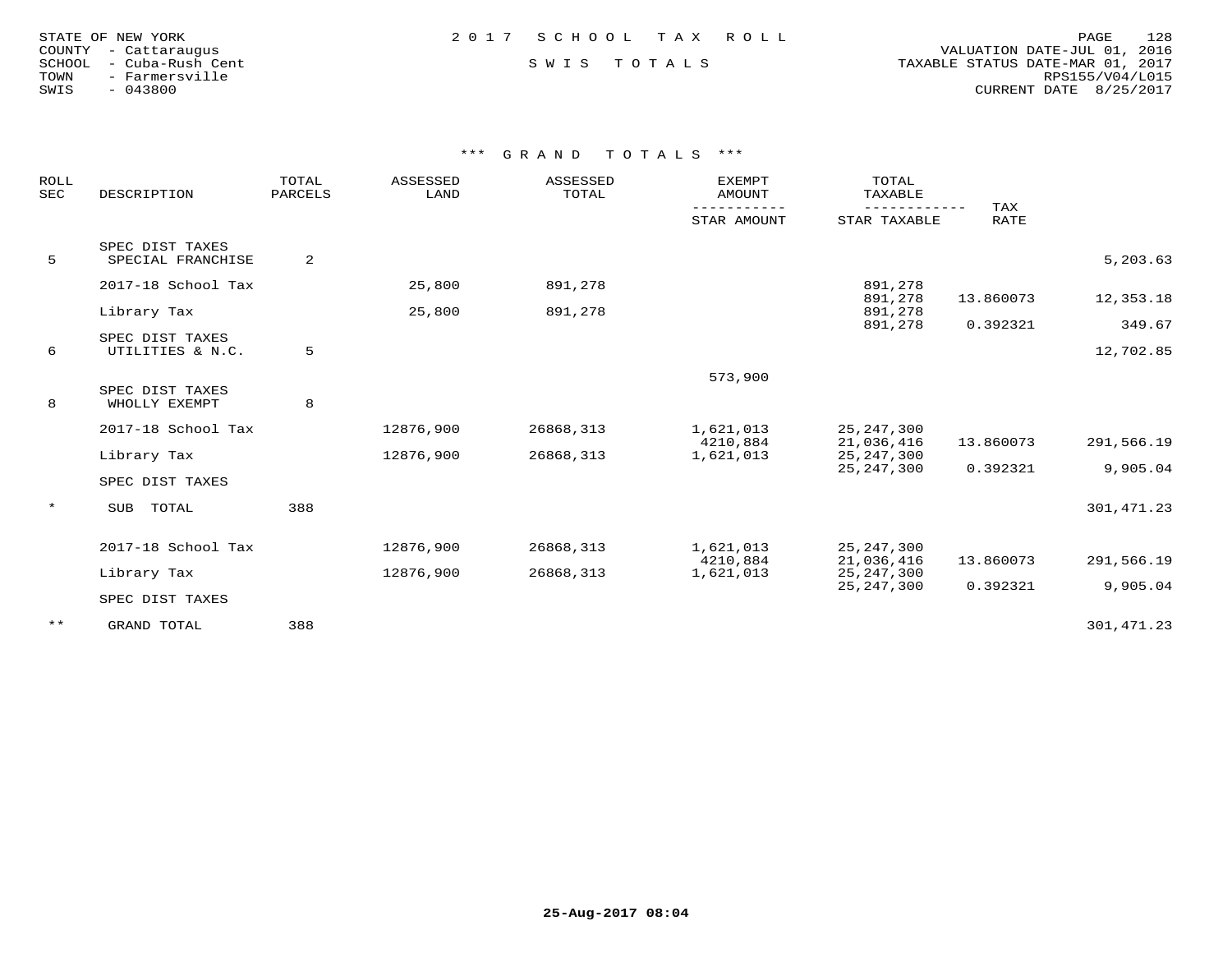| STATE OF NEW YORK<br>COUNTY - Cattaraugus<br>SCHOOL - Cuba-Rush Cent<br>- Freedom<br>TOWN<br>SWIS<br>$-044200$            |                                                                                                                     | 2017 SCHOOL<br>TAXABLE SECTION OF THE ROLL - 1<br>OWNERS NAME SEOUENCE<br>UNIFORM PERCENT OF VALUE IS 100.00 |                 | TAX ROLL                             | TAXABLE STATUS DATE-MAR 01, 2017 | 129<br>PAGE<br>VALUATION DATE-JUL 01, 2016 |
|---------------------------------------------------------------------------------------------------------------------------|---------------------------------------------------------------------------------------------------------------------|--------------------------------------------------------------------------------------------------------------|-----------------|--------------------------------------|----------------------------------|--------------------------------------------|
| TAX MAP PARCEL NUMBER                                                                                                     | PROPERTY LOCATION & CLASS ASSESSMENT EXEMPTION CODE-----------------------------------SCHOOL                        |                                                                                                              |                 |                                      |                                  |                                            |
| CURRENT OWNERS NAME<br>CURRENT OWNERS ADDRESS<br>************************                                                 | SCHOOL DISTRICT<br>PARCEL SIZE/GRID COORD                                                                           | LAND<br>TOTAL                                                                                                |                 | TAX DESCRIPTION<br>SPECIAL DISTRICTS | TAXABLE VALUE                    | TAX AMOUNT                                 |
|                                                                                                                           | 24 Rte 243                                                                                                          |                                                                                                              |                 |                                      | ACCT 0617                        | BILL<br>370                                |
| $23.002 - 2 - 11$                                                                                                         | 210 1 Family Res                                                                                                    |                                                                                                              | <b>BAS STAR</b> | 41854                                |                                  | 30,000                                     |
| Barker Phillip<br>24 Rte 243<br>Farmersville Sta., NY 14060                                                               | Cuba-Rush Cent 024801<br>01 06<br>03<br>3.20<br>ACRES<br>EAST-1222275 NRTH-0888101<br>DEED BOOK 14938 PG-4001       | 11,700<br>85,000                                                                                             | Library Tax     | 2017-18 School Tax                   | 85,000<br>85,000                 | 1,178.11<br>33.35                          |
|                                                                                                                           | FULL MARKET VALUE                                                                                                   | 85,000                                                                                                       |                 |                                      |                                  |                                            |
|                                                                                                                           |                                                                                                                     |                                                                                                              |                 | TOTAL TAX ---                        | DATE #1                          | $795.65**$<br>09/30/17                     |
|                                                                                                                           |                                                                                                                     |                                                                                                              |                 |                                      | AMT DUE                          | 795.65                                     |
|                                                                                                                           | East County Line Rd                                                                                                 |                                                                                                              |                 |                                      | <b>ACCT 1485</b>                 | BILL<br>371                                |
| $14.004 - 1 - 18.12$<br>Bennett Donald G.<br>10396 Osmun Road<br>Farmersville Station, NY 14060 EAST-1220060 NRTH-0865771 | 322 Rural vac>10<br>Cuba-Rush Cent 024801<br>ACRES<br>20.62<br>DEED BOOK 19133 PG-7001                              | 21,900<br>21,900                                                                                             | Library Tax     | 2017-18 School Tax                   | 21,900<br>21,900                 | 303.54<br>8.59                             |
|                                                                                                                           | FULL MARKET VALUE                                                                                                   | 21,900                                                                                                       |                 |                                      |                                  |                                            |
|                                                                                                                           |                                                                                                                     |                                                                                                              |                 | TOTAL TAX ---                        | DATE #1<br>AMT DUE               | $312.13**$<br>09/30/17<br>312.13           |
|                                                                                                                           |                                                                                                                     |                                                                                                              |                 |                                      |                                  |                                            |
|                                                                                                                           | East County Line Rd                                                                                                 |                                                                                                              |                 |                                      | ACCT 1487                        | BILL<br>372                                |
| $23.002 - 1 - 16$                                                                                                         | 322 Rural vac>10                                                                                                    |                                                                                                              |                 | 2017-18 School Tax                   | 16,800                           | 232.85                                     |
| Buchner Bruce R<br>Buchner Mary K<br>7016 Lakeside Dr<br>Niagra Falls, NY 14304                                           | Cuba-Rush Cent 024801<br>ACRES 13.30<br>EAST-1221934 NRTH-0895045<br>DEED BOOK 2752<br>PG-8001                      | 16,800<br>16,800                                                                                             | Library Tax     |                                      | 16,800                           | 6.59                                       |
|                                                                                                                           | FULL MARKET VALUE                                                                                                   | 16,800                                                                                                       |                 |                                      |                                  |                                            |
|                                                                                                                           |                                                                                                                     |                                                                                                              |                 | TOTAL TAX ---                        | DATE #1<br>AMT DUE               | 239.44**<br>09/30/17<br>239.44             |
|                                                                                                                           |                                                                                                                     |                                                                                                              |                 |                                      |                                  |                                            |
|                                                                                                                           | East County Line Rd                                                                                                 |                                                                                                              |                 |                                      | ACCT 0513                        | 373<br>BILL                                |
| $14.004 - 1 - 18.1$<br>Cielencki Kevin                                                                                    | 322 Rural vac>10<br>Cuba-Rush Cent 024801                                                                           | 21,300                                                                                                       | Library Tax     | 2017-18 School Tax                   | 21,300<br>21,300                 | 295.22<br>8.36                             |
| 116 Cunard Rd<br>Buffalo, NY 14216                                                                                        | 03 06 03<br>Ff 390.00<br>ACRES 19.78<br>EAST-1218924 NRTH-0896085<br>DEED BOOK 7509<br>PG-7001<br>FULL MARKET VALUE | 21,300<br>21,300                                                                                             |                 |                                      |                                  |                                            |
|                                                                                                                           |                                                                                                                     |                                                                                                              |                 | TOTAL TAX ---                        |                                  | $303.58**$                                 |
|                                                                                                                           |                                                                                                                     |                                                                                                              |                 |                                      | DATE #1<br>AMT DUE               | 09/30/17<br>303.58                         |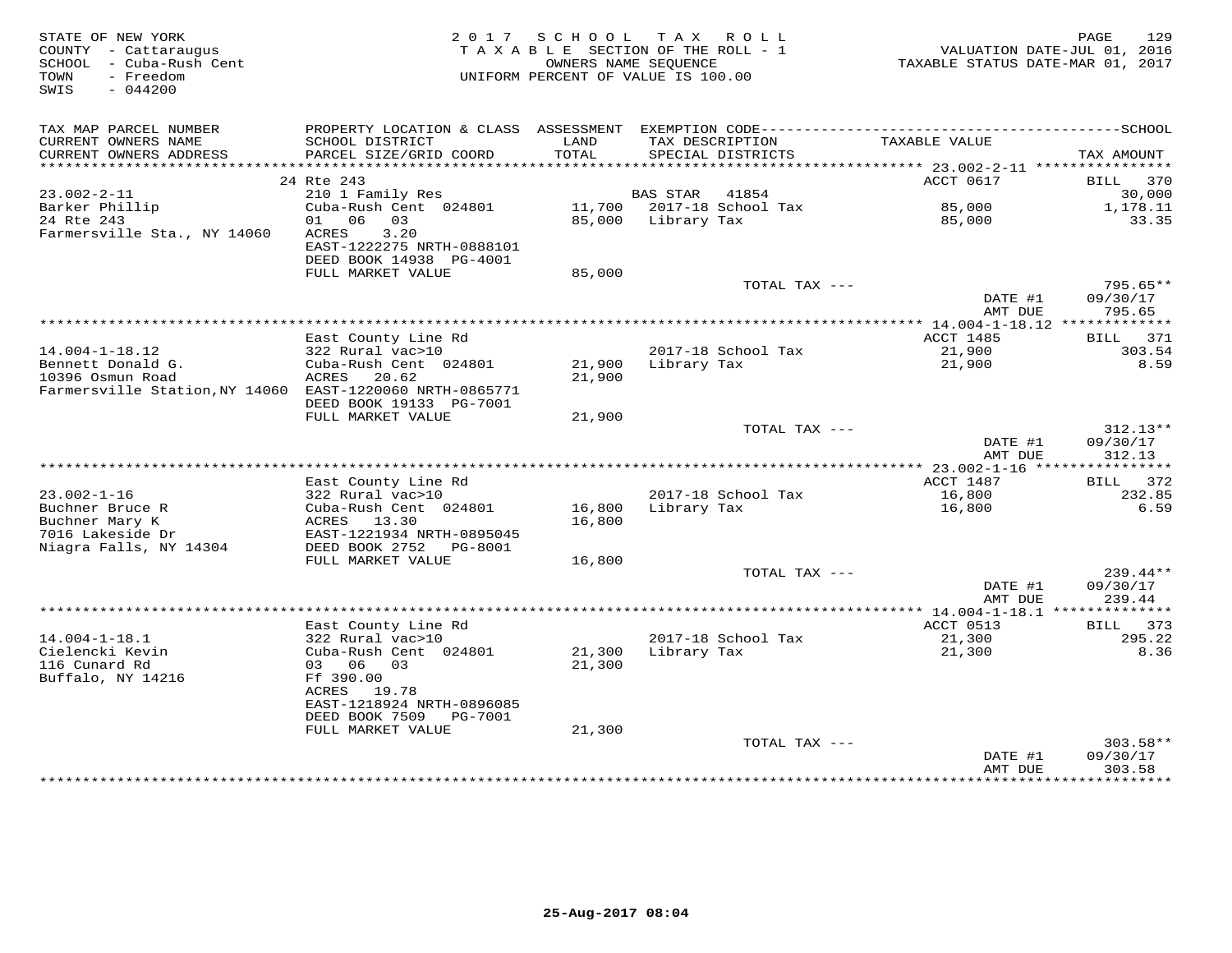STATE OF NEW YORK 2 0 1 7 S C H O O L T A X R O L L PAGE 130 COUNTY - Cattaraugus T A X A B L E SECTION OF THE ROLL - 1 VALUATION DATE-JUL 01, 2016 SCHOOL - Cuba-Rush Cent OWNERS NAME SEQUENCE TAXABLE STATUS DATE-MAR 01, 2017 TOWN - Freedom UNIFORM PERCENT OF VALUE IS 100.00 SWIS - 044200TAX MAP PARCEL NUMBER PROPERTY LOCATION & CLASS ASSESSMENT EXEMPTION CODE------------------------------------------SCHOOL CURRENT OWNERS NAME SCHOOL DISTRICT LAND TAX DESCRIPTION TAXABLE VALUE CURRENT OWNERS ADDRESS PARCEL SIZE/GRID COORD TOTAL SPECIAL DISTRICTS TAX AMOUNT \*\*\*\*\*\*\*\*\*\*\*\*\*\*\*\*\*\*\*\*\*\*\*\*\*\*\*\*\*\*\*\*\*\*\*\*\*\*\*\*\*\*\*\*\*\*\*\*\*\*\*\*\*\*\*\*\*\*\*\*\*\*\*\*\*\*\*\*\*\*\*\*\*\*\*\*\*\*\*\*\*\*\*\*\*\*\*\*\*\*\*\*\*\*\*\*\*\*\*\*\*\*\* 23.002-1-17 \*\*\*\*\*\*\*\*\*\*\*\*\*\*\*\* Town Line Rd ACCT 1488 BILL 374 23.002-1-17 322 Rural vac>10 2017-18 School Tax 41,500 575.19 Cielencki Kevin J Cuba-Rush Cent 024801 41,500 Library Tax 41,500 16.28 116 Cunard Rd ACRES 52.08 41,500 Buffalo, NY 14216 EAST-1220198 NRTH-0894450 DEED BOOK 2792 PG-5001 FULL MARKET VALUE 41,500 TOTAL TAX --- 591.47\*\* DATE #1 09/30/17DATE #1 09/30/17<br>AMT DUE 591.47 AMT DUE 591.47<br>AMT DUE 591.47<br>ACCT 1506 ACCT 1506 BAS Rd<br>Cook Ronald H Cuba-Rush Cent 024801 36,700 Library Tax 36,700 36,700 14.40<br>E. Amherst, NY 14051 DEED BOOK 4885 PG-8002<br>E. Amherst, NY 14051 DEED BOOK 4885 PG-8002 FULL MARKET VALUE 36,700TOTAL TAX  $---$  523.06\*\*  $\text{DMTE}$   $\frac{1}{17}$   $\frac{1}{17}$   $\frac{1}{17}$   $\frac{1}{17}$   $\frac{1}{17}$   $\frac{1}{17}$   $\frac{1}{17}$   $\frac{1}{17}$   $\frac{1}{17}$   $\frac{1}{17}$   $\frac{1}{17}$   $\frac{1}{17}$   $\frac{1}{17}$   $\frac{1}{17}$   $\frac{1}{17}$   $\frac{1}{17}$   $\frac{1}{17}$   $\frac{1}{17}$   $\frac{1}{17}$   $\frac$ am Due 523.06 \*\*\*\*\*\*\*\*\*\*\*\*\*\*\*\*\*\*\*\*\*\*\*\*\*\*\*\*\*\*\*\*\*\*\*\*\*\*\*\*\*\*\*\*\*\*\*\*\*\*\*\*\*\*\*\*\*\*\*\*\*\*\*\*\*\*\*\*\*\*\*\*\*\*\*\*\*\*\*\*\*\*\*\*\*\*\*\*\*\*\*\*\*\*\*\*\*\*\*\*\*\*\* 23.002-2-12.1 \*\*\*\*\*\*\*\*\*\*\*\*\*\* $\text{ACCT}$  0152 BILL 376 Rte 243 ACCT 0152 BILL 37623.120 23.002-2-12.1 105 Vac farmland AG DIST 41720 23,120 1,819.55 Czelusta Daniel P LU Cuba-Rush Cent 024801 154,400 2017-18 School Tax 131,280 1,819.5551.50 Czelusta Patricia LU 09 06 03 154,400 Library Tax 131,280 51.5011686 Cary Road L/p 678-392 Alden, NY 14004 ACRES 164.39 EAST-1216880 NRTH-0888881 MAY BE SUBJECT TO PAYMENT DEED BOOK 27081 PG-4001 UNDER AGDIST LAW TIL 2021 FULL MARKET VALUE 154,400 TOTAL TAX --- 1,871.05\*\*DATE #1 09/30/17 DATE #1 09/30/17AMT DUE 1,871.05 AMT DUE 1,871.05 \*\*\*\*\*\*\*\*\*\*\*\*\*\*\*\*\*\*\*\*\*\*\*\*\*\*\*\*\*\*\*\*\*\*\*\*\*\*\*\*\*\*\*\*\*\*\*\*\*\*\*\*\*\*\*\*\*\*\*\*\*\*\*\*\*\*\*\*\*\*\*\*\*\*\*\*\*\*\*\*\*\*\*\*\*\*\*\*\*\*\*\*\*\*\*\*\*\*\*\*\*\*\* 14.004-1-18.7 \*\*\*\*\*\*\*\*\*\*\*\*\*\* East County Line Rd ACCT 1385 BILL 37714.004-1-18.7 260 Seasonal res 2017-18 School Tax 73,500 1,018.7228.84 Evrard Richard C Cuba-Rush Cent 024801 35,500 Library Tax 73,500 28.84Evrard Tina M 02/03 06 03 73,500 294 Ward Rd L/p 704-557 North Tonawanda, NY 14120 Ff 660.00 ACRES 29.53 EAST-1219731 NRTH-0897765 DEED BOOK 5723 PG-6001 FULL MARKET VALUE 73,500 TOTAL TAX --- 1,047.56\*\* DATE #1 09/30/17 AMT DUE 1,047.56\*\*\*\*\*\*\*\*\*\*\*\*\*\*\*\*\*\*\*\*\*\*\*\*\*\*\*\*\*\*\*\*\*\*\*\*\*\*\*\*\*\*\*\*\*\*\*\*\*\*\*\*\*\*\*\*\*\*\*\*\*\*\*\*\*\*\*\*\*\*\*\*\*\*\*\*\*\*\*\*\*\*\*\*\*\*\*\*\*\*\*\*\*\*\*\*\*\*\*\*\*\*\*\*\*\*\*\*\*\*\*\*\*\*\*\*\*\*\*\*\*\*\*\*\*\*\*\*\*\*\*\*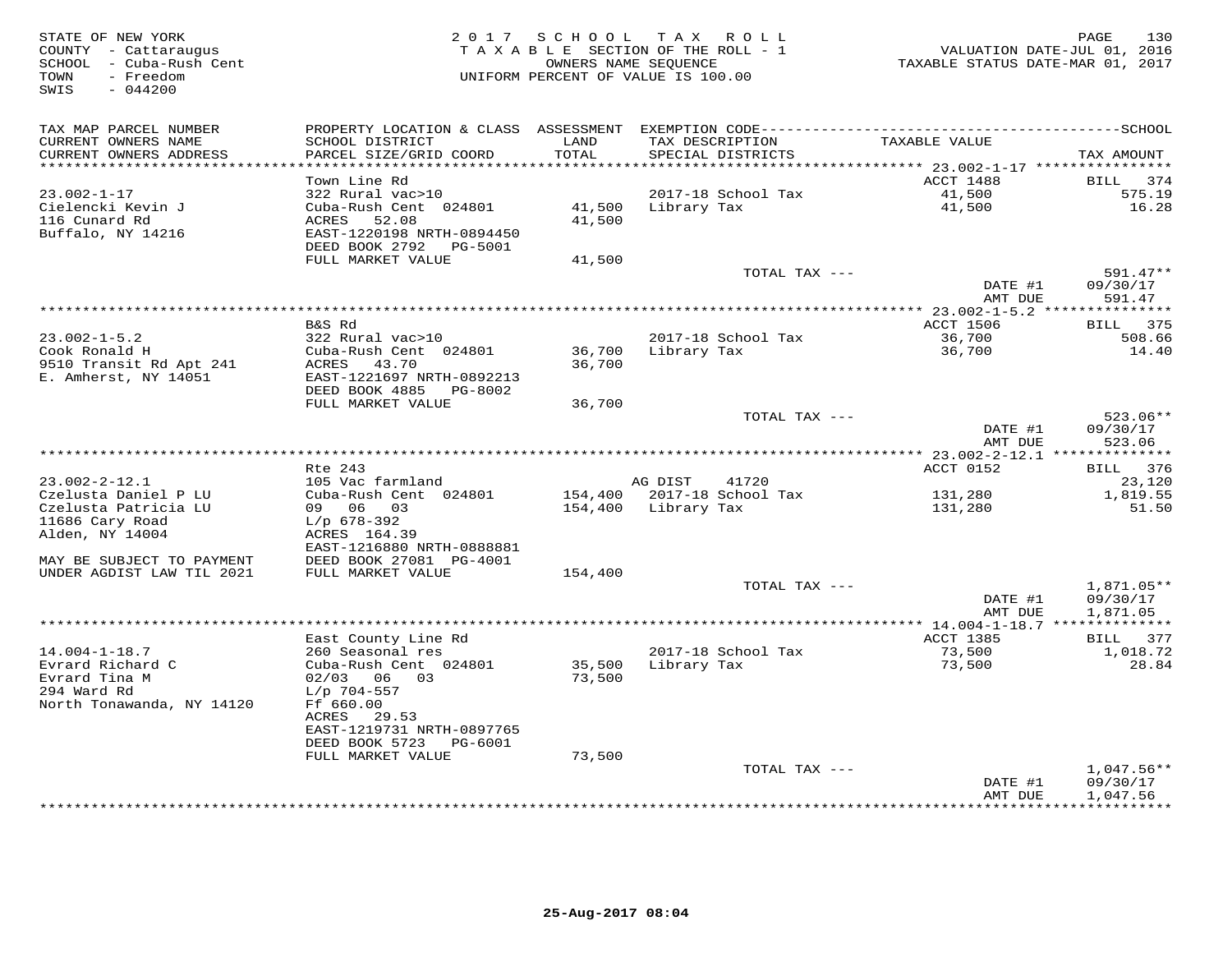| STATE OF NEW YORK<br>COUNTY - Cattaraugus<br>SCHOOL - Cuba-Rush Cent<br>- Freedom<br>TOWN<br>SWIS<br>$-044200$ |                                                        | 2017 SCHOOL TAX ROLL<br>TAXABLE SECTION OF THE ROLL - 1<br>OWNERS NAME SEQUENCE<br>UNIFORM PERCENT OF VALUE IS 100.00 |                  |                                      | VALUATION DATE-JUL 01, 2016<br>TAXABLE STATUS DATE-MAR 01, 2017 | 131<br>PAGE              |
|----------------------------------------------------------------------------------------------------------------|--------------------------------------------------------|-----------------------------------------------------------------------------------------------------------------------|------------------|--------------------------------------|-----------------------------------------------------------------|--------------------------|
| TAX MAP PARCEL NUMBER                                                                                          |                                                        |                                                                                                                       |                  |                                      |                                                                 |                          |
| CURRENT OWNERS NAME<br>CURRENT OWNERS ADDRESS                                                                  | SCHOOL DISTRICT<br>PARCEL SIZE/GRID COORD              | LAND<br>TOTAL                                                                                                         |                  | TAX DESCRIPTION<br>SPECIAL DISTRICTS | TAXABLE VALUE                                                   | TAX AMOUNT               |
|                                                                                                                | 10048 Galen Hill Rd                                    |                                                                                                                       |                  |                                      | ACCT 0214                                                       | BILL 378                 |
| $23.001 - 1 - 11$                                                                                              | 113 Cattle farm                                        |                                                                                                                       | AG DIST          | 41720                                |                                                                 | 60,060                   |
| Finch Thomas R                                                                                                 | Cuba-Rush Cent 024801                                  | 112,900 AGED S                                                                                                        |                  | 41804                                |                                                                 | 30,612                   |
| 930 Elton Rd                                                                                                   | 25 06 03                                               |                                                                                                                       | 162,100 ENH STAR | 41834                                |                                                                 | 65,500                   |
| Farmersville Station, NY 14060 ACRES 109.65                                                                    |                                                        |                                                                                                                       |                  | 2017-18 School Tax                   | 71,428                                                          | 990.00                   |
|                                                                                                                | EAST-1209524 NRTH-0888831                              |                                                                                                                       | Library Tax      |                                      | 71,428                                                          | 28.02                    |
| MAY BE SUBJECT TO PAYMENT                                                                                      | DEED BOOK 14880 PG-6001                                |                                                                                                                       |                  |                                      |                                                                 |                          |
| UNDER AGDIST LAW TIL 2021                                                                                      | FULL MARKET VALUE                                      | 162,100                                                                                                               |                  | TOTAL TAX ---                        |                                                                 | $110.18**$               |
|                                                                                                                |                                                        |                                                                                                                       |                  |                                      | DATE #1                                                         | 09/30/17                 |
|                                                                                                                |                                                        |                                                                                                                       |                  |                                      | AMT DUE                                                         | 110.18                   |
|                                                                                                                |                                                        |                                                                                                                       |                  |                                      |                                                                 |                          |
|                                                                                                                | 122 Rte 243                                            |                                                                                                                       |                  |                                      | ACCT 2                                                          | 379<br>BILL              |
| $23.002 - 2 - 10.1$                                                                                            | 312 Vac w/imprv                                        |                                                                                                                       |                  | 2017-18 School Tax                   | 48,900                                                          | 677.76                   |
| Franco Christopher                                                                                             | Cuba-Rush Cent 024801                                  | 47,900                                                                                                                | Library Tax      |                                      | 48,900                                                          | 19.18                    |
| Franco Tameeka<br>1098 Woodstock Ave                                                                           | 01 06 03<br>ACRES<br>50.00                             | 48,900                                                                                                                |                  |                                      |                                                                 |                          |
| Tonawanda, NY 14150                                                                                            | EAST-1221576 NRTH-0889946                              |                                                                                                                       |                  |                                      |                                                                 |                          |
|                                                                                                                | DEED BOOK 5300<br>PG-2002                              |                                                                                                                       |                  |                                      |                                                                 |                          |
|                                                                                                                | FULL MARKET VALUE                                      | 48,900                                                                                                                |                  |                                      |                                                                 |                          |
|                                                                                                                |                                                        |                                                                                                                       |                  | TOTAL TAX ---                        |                                                                 | 696.94**                 |
|                                                                                                                |                                                        |                                                                                                                       |                  |                                      | DATE #1                                                         | 09/30/17                 |
|                                                                                                                |                                                        |                                                                                                                       |                  |                                      | AMT DUE                                                         | 696.94                   |
|                                                                                                                | E County Line/ Tower Rd                                |                                                                                                                       |                  |                                      | ACCT 1479                                                       | BILL 380                 |
| $14.004 - 1 - 18.10$                                                                                           | 322 Rural vac>10                                       |                                                                                                                       |                  | 2017-18 School Tax                   | 18,700                                                          | 259.18                   |
| Froebel Rodd                                                                                                   | Cuba-Rush Cent 024801                                  | 18,700                                                                                                                | Library Tax      |                                      | 18,700                                                          | 7.34                     |
| 13298 Rail Road St                                                                                             | 02/03 06 03                                            | 18,700                                                                                                                |                  |                                      |                                                                 |                          |
| Alden, NY 14004                                                                                                | $L/p$ 704-557                                          |                                                                                                                       |                  |                                      |                                                                 |                          |
|                                                                                                                | Ff 660.00                                              |                                                                                                                       |                  |                                      |                                                                 |                          |
|                                                                                                                | ACRES 11.30                                            |                                                                                                                       |                  |                                      |                                                                 |                          |
|                                                                                                                | EAST-1220519 NRTH-0897526<br>DEED BOOK 2576<br>PG-5001 |                                                                                                                       |                  |                                      |                                                                 |                          |
|                                                                                                                | FULL MARKET VALUE                                      | 18,700                                                                                                                |                  |                                      |                                                                 |                          |
|                                                                                                                |                                                        |                                                                                                                       |                  | TOTAL TAX ---                        |                                                                 | $266.52**$               |
|                                                                                                                |                                                        |                                                                                                                       |                  |                                      | DATE #1                                                         | 09/30/17                 |
|                                                                                                                |                                                        |                                                                                                                       |                  |                                      | AMT DUE                                                         | 266.52                   |
|                                                                                                                |                                                        |                                                                                                                       |                  |                                      |                                                                 |                          |
|                                                                                                                | 414 B & S Rd                                           |                                                                                                                       |                  |                                      | ACCT 1048                                                       | BILL 381                 |
| $23.002 - 2 - 7.1$<br>Hermann Linda L                                                                          | 240 Rural res<br>Cuba-Rush Cent 024801                 | 56,600                                                                                                                | ENH STAR         | 41834<br>2017-18 School Tax          | 172,900                                                         | 65,500<br>2,396.41       |
| Hermann John M                                                                                                 | 09 06 03                                               | 172,900                                                                                                               | Library Tax      |                                      | 172,900                                                         | 67.83                    |
| 414 B & S Rd                                                                                                   | ACRES 67.20                                            |                                                                                                                       |                  |                                      |                                                                 |                          |
| Farmersville Station, NY 14060 EAST-1217030 NRTH-0890617                                                       |                                                        |                                                                                                                       |                  |                                      |                                                                 |                          |
|                                                                                                                | DEED BOOK 00927 PG-00708                               |                                                                                                                       |                  |                                      |                                                                 |                          |
|                                                                                                                | FULL MARKET VALUE                                      | 172,900                                                                                                               |                  |                                      |                                                                 |                          |
|                                                                                                                |                                                        |                                                                                                                       |                  | TOTAL TAX ---                        |                                                                 | $1,556.40**$             |
|                                                                                                                |                                                        |                                                                                                                       |                  |                                      | DATE #1                                                         | 09/30/17                 |
|                                                                                                                |                                                        |                                                                                                                       |                  |                                      | AMT DUE                                                         | 1,556.40<br>************ |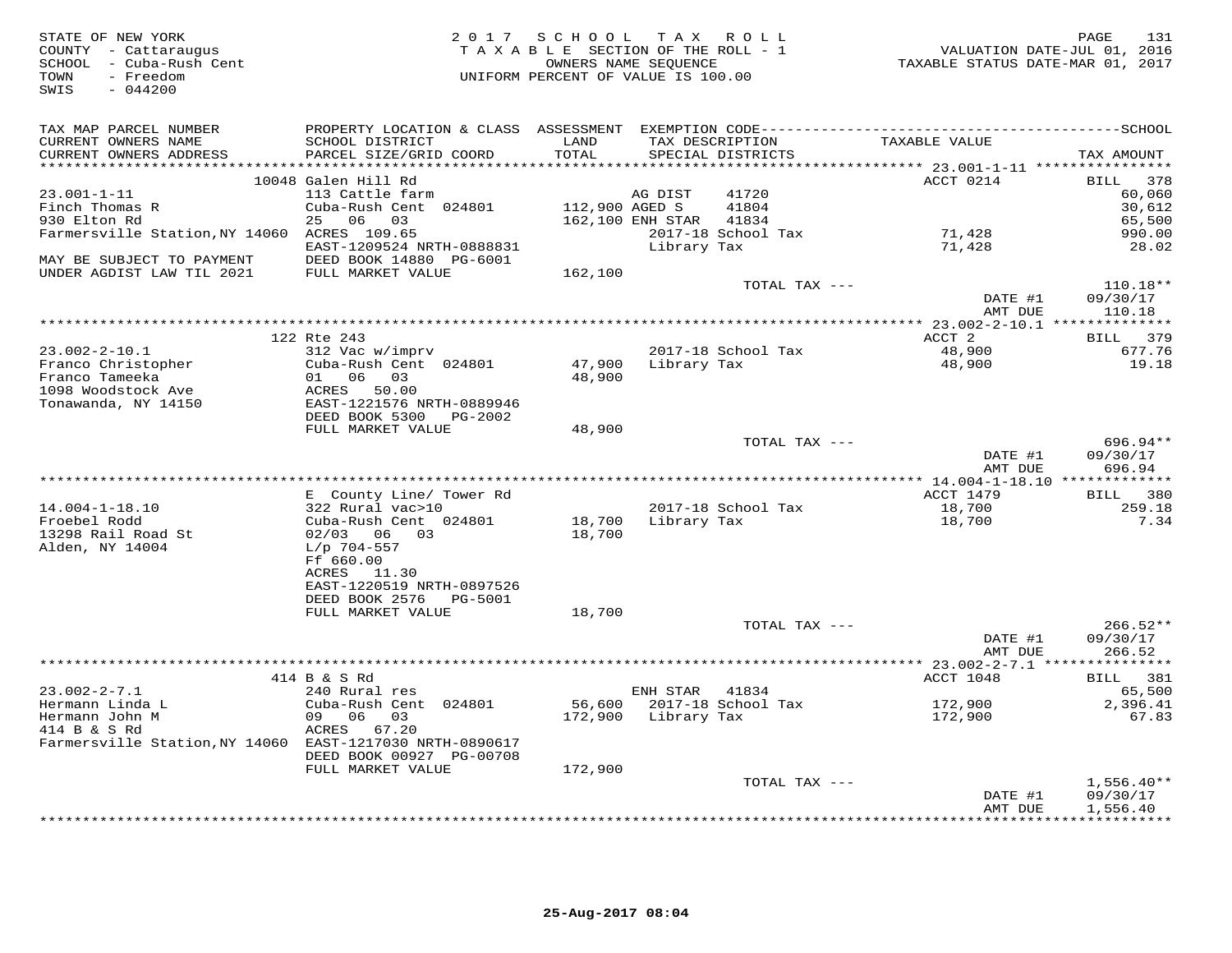| STATE OF NEW YORK<br>COUNTY - Cattaraugus<br>SCHOOL - Cuba-Rush Cent<br>TOWN<br>- Freedom<br>SWIS<br>$-044200$ | 2 0 1 7                                                                                                                           | SCHOOL                     | T A X<br>ROLL<br>TAXABLE SECTION OF THE ROLL - 1<br>OWNERS NAME SEQUENCE<br>UNIFORM PERCENT OF VALUE IS 100.00 | VALUATION DATE-JUL 01, 2016<br>TAXABLE STATUS DATE-MAR 01, 2017 | PAGE<br>132                          |
|----------------------------------------------------------------------------------------------------------------|-----------------------------------------------------------------------------------------------------------------------------------|----------------------------|----------------------------------------------------------------------------------------------------------------|-----------------------------------------------------------------|--------------------------------------|
| TAX MAP PARCEL NUMBER<br>CURRENT OWNERS NAME                                                                   | PROPERTY LOCATION & CLASS ASSESSMENT<br>SCHOOL DISTRICT                                                                           | LAND                       | TAX DESCRIPTION                                                                                                | TAXABLE VALUE                                                   |                                      |
| CURRENT OWNERS ADDRESS<br>**********************                                                               | PARCEL SIZE/GRID COORD<br>***************************                                                                             | TOTAL<br>***********       | SPECIAL DISTRICTS                                                                                              |                                                                 | TAX AMOUNT                           |
|                                                                                                                | 49 Ruff Rd                                                                                                                        |                            |                                                                                                                | ACCT 1491                                                       | 382<br>BILL                          |
| $14.004 - 1 - 18.15$                                                                                           | 210 1 Family Res                                                                                                                  |                            | 2017-18 School Tax                                                                                             | 95,400                                                          | 1,322.25                             |
| King Donald D Jr.<br>6511 Seneca St<br>Elma, NY 14057                                                          | Cuba-Rush Cent 024801<br>ACRES<br>9.67<br>EAST-1221514 NRTH-0897584<br>DEED BOOK 24917 PG-4001                                    | 20,900<br>95,400           | Library Tax                                                                                                    | 95,400                                                          | 37.43                                |
|                                                                                                                | FULL MARKET VALUE                                                                                                                 | 95,400                     |                                                                                                                |                                                                 |                                      |
|                                                                                                                |                                                                                                                                   |                            | TOTAL TAX ---                                                                                                  | DATE #1<br>AMT DUE                                              | $1,359.68**$<br>09/30/17<br>1,359.68 |
|                                                                                                                |                                                                                                                                   |                            |                                                                                                                |                                                                 |                                      |
|                                                                                                                | East County Line Rd                                                                                                               |                            |                                                                                                                | <b>ACCT 1580</b>                                                | <b>BILL</b><br>383                   |
| $14.004 - 1 - 18.17$<br>King Donald D., Jr.<br>6511 Seneca St<br>Elma, NY 14059                                | 314 Rural vac<10<br>Cuba-Rush Cent 024801<br>02/03<br>06<br>03<br>$L/p$ 704-557<br>Ff 660.00                                      | 9,300<br>9,300             | 2017-18 School Tax<br>Library Tax                                                                              | 9,300<br>9,300                                                  | 128.90<br>3.65                       |
|                                                                                                                | <b>ACRES</b><br>4.10<br>EAST-1222182 NRTH-0897583<br>DEED BOOK 24917 PG-4002<br>FULL MARKET VALUE                                 | 9,300                      |                                                                                                                |                                                                 |                                      |
|                                                                                                                |                                                                                                                                   |                            | TOTAL TAX ---                                                                                                  |                                                                 | $132.55**$                           |
|                                                                                                                |                                                                                                                                   |                            |                                                                                                                | DATE #1<br>AMT DUE                                              | 09/30/17<br>132.55                   |
|                                                                                                                |                                                                                                                                   |                            |                                                                                                                |                                                                 |                                      |
| $14.004 - 1 - 18.13$                                                                                           | East County Line Rd<br>322 Rural vac>10                                                                                           |                            | 2017-18 School Tax                                                                                             | ACCT 1486<br>20,500                                             | 384<br><b>BILL</b><br>284.13         |
| Leiffer Ronald C<br>164 Edison St<br>Lackawanna, NY 14218                                                      | Cuba-Rush Cent 024801<br>13.90<br>ACRES<br>EAST-1222028 NRTH-0895824<br>DEED BOOK 4884<br>PG-2001                                 | 20,500<br>20,500           | Library Tax                                                                                                    | 20,500                                                          | 8.04                                 |
|                                                                                                                | FULL MARKET VALUE                                                                                                                 | 20,500                     |                                                                                                                |                                                                 |                                      |
|                                                                                                                |                                                                                                                                   |                            | TOTAL TAX ---                                                                                                  | DATE #1<br>AMT DUE                                              | 292.17**<br>09/30/17<br>292.17       |
|                                                                                                                |                                                                                                                                   |                            |                                                                                                                |                                                                 | ********                             |
|                                                                                                                | B & S Rd                                                                                                                          |                            |                                                                                                                | ACCT 0094                                                       | 385<br><b>BILL</b>                   |
| $23.002 - 1 - 5.1$                                                                                             | 322 Rural vac>10                                                                                                                  |                            | 2017-18 School Tax                                                                                             | 64,000                                                          | 887.04                               |
| Murray Kevin<br>521 Willardshire St<br>Orchard Park, NY 14127                                                  | Cuba-Rush Cent 024801<br>02 06<br>03<br>ACRES 116.09<br>EAST-1220525 NRTH-0893091<br>DEED BOOK 10352 PG-4001<br>FULL MARKET VALUE | 64,000<br>64,000<br>64,000 | Library Tax                                                                                                    | 64,000                                                          | 25.11                                |
|                                                                                                                |                                                                                                                                   |                            | TOTAL TAX ---                                                                                                  |                                                                 | $912.15**$                           |
|                                                                                                                |                                                                                                                                   |                            |                                                                                                                | DATE #1<br>AMT DUE                                              | 09/30/17<br>912.15                   |
|                                                                                                                |                                                                                                                                   |                            |                                                                                                                | ************                                                    | *********                            |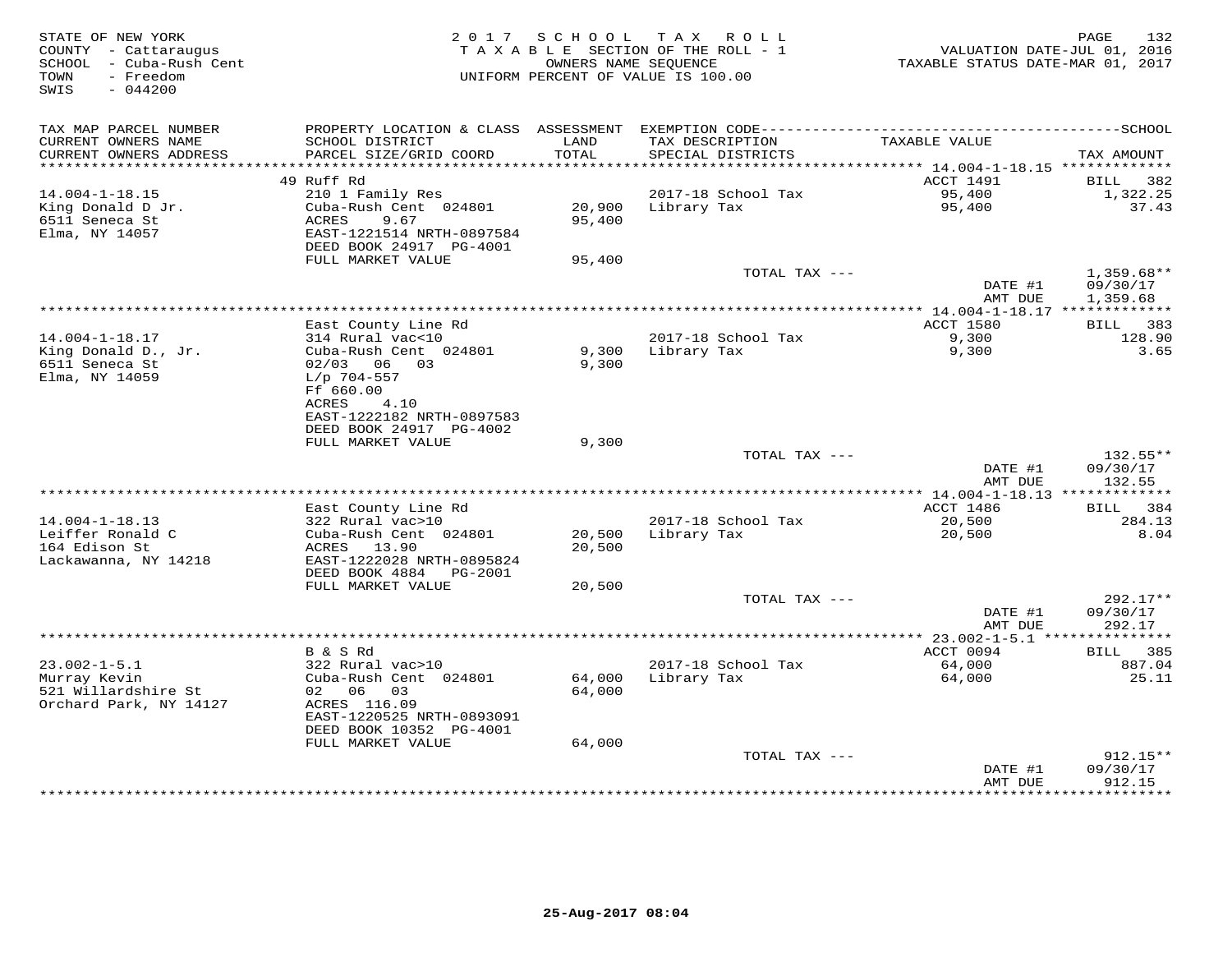| STATE OF NEW YORK<br>COUNTY - Cattaraugus<br>SCHOOL - Cuba-Rush Cent<br>- Freedom<br>TOWN<br>SWIS<br>$-044200$ |                                                      | 2017 SCHOOL TAX ROLL<br>TAXABLE SECTION OF THE ROLL - 1<br>UNIFORM PERCENT OF VALUE IS 100.00 | OWNERS NAME SEQUENCE |                           | VALUATION DATE-JUL 01, 2016<br>TAXABLE STATUS DATE-MAR 01, 2017 | 133<br>PAGE          |
|----------------------------------------------------------------------------------------------------------------|------------------------------------------------------|-----------------------------------------------------------------------------------------------|----------------------|---------------------------|-----------------------------------------------------------------|----------------------|
| TAX MAP PARCEL NUMBER                                                                                          |                                                      |                                                                                               |                      |                           |                                                                 |                      |
| CURRENT OWNERS NAME                                                                                            | SCHOOL DISTRICT                                      | LAND                                                                                          |                      | TAX DESCRIPTION           | TAXABLE VALUE                                                   |                      |
| CURRENT OWNERS ADDRESS<br>**********************                                                               | PARCEL SIZE/GRID COORD                               | TOTAL                                                                                         |                      | SPECIAL DISTRICTS         |                                                                 | TAX AMOUNT           |
|                                                                                                                | 332 B & S Rd                                         |                                                                                               |                      |                           | ACCT 1449                                                       | <b>BILL</b><br>386   |
| $23.002 - 2 - 7.2$                                                                                             | 240 Rural res                                        |                                                                                               | BAS STAR             | 41854                     |                                                                 | 30,000               |
| Myers Scott R                                                                                                  | Cuba-Rush Cent 024801                                |                                                                                               |                      | 25,700 2017-18 School Tax | 109,300                                                         | 1,514.91             |
| Hermann-Myers Jennifer M                                                                                       | 09 06<br>03                                          | 109,300                                                                                       | Library Tax          |                           | 109,300                                                         | 42.88                |
| 332 B & S Rd<br>Farmersville, NY 14060                                                                         | ACRES 15.50 BANK<br>017<br>EAST-1218219 NRTH-0891214 |                                                                                               |                      |                           |                                                                 |                      |
|                                                                                                                | DEED BOOK 1026    PG-771<br>FULL MARKET VALUE        | 109,300                                                                                       |                      |                           |                                                                 |                      |
|                                                                                                                |                                                      |                                                                                               |                      | TOTAL TAX ---             |                                                                 | 1,141.98**           |
|                                                                                                                |                                                      |                                                                                               |                      |                           | DATE #1<br>AMT DUE                                              | 09/30/17<br>1,141.98 |
|                                                                                                                |                                                      |                                                                                               |                      |                           |                                                                 |                      |
|                                                                                                                | 414 Rte 243                                          |                                                                                               |                      |                           | ACCT 0861                                                       | BILL 387             |
| $23.002 - 2 - 12.2$                                                                                            | 210 1 Family Res                                     |                                                                                               | BAS STAR 41854       |                           |                                                                 | 30,000               |
| Nichols Allen T                                                                                                | Cuba-Rush Cent 024801                                |                                                                                               |                      | 8,600 2017-18 School Tax  | 65,800                                                          | 911.99               |
| 414 Rte 243                                                                                                    | 06 03<br>09                                          |                                                                                               | 65,800 Library Tax   |                           | 65,800                                                          | 25.81                |
| Farmersville Station, NY 14060 ACRES                                                                           | 1.35                                                 |                                                                                               |                      |                           |                                                                 |                      |
|                                                                                                                | EAST-1217858 NRTH-0887993<br>DEED BOOK 19583 PG-2002 |                                                                                               |                      |                           |                                                                 |                      |
|                                                                                                                | FULL MARKET VALUE                                    | 65,800                                                                                        |                      |                           |                                                                 |                      |
|                                                                                                                |                                                      |                                                                                               |                      | TOTAL TAX ---             |                                                                 | 522.00**             |
|                                                                                                                |                                                      |                                                                                               |                      |                           | DATE #1                                                         | 09/30/17             |
|                                                                                                                |                                                      |                                                                                               |                      |                           | AMT DUE                                                         | 522.00               |
|                                                                                                                |                                                      |                                                                                               |                      |                           |                                                                 |                      |
|                                                                                                                | 220 Rte 243                                          |                                                                                               |                      |                           | ACCT 0431                                                       | 388<br>BILL          |
| $23.002 - 2 - 9.1$<br>Nichols Douglas A                                                                        | 112 Dairy farm<br>Cuba-Rush Cent 024801              | 236,600 AG BLDG                                                                               | AG BLDG              | 41700<br>41700            |                                                                 | 700,000<br>190,300   |
| Nichols Leland                                                                                                 | 01<br>06 03                                          | 1582,800 AG BLDG                                                                              |                      | 41700                     |                                                                 | 42,100               |
| 144 Route 243                                                                                                  | ACRES 244.30                                         |                                                                                               | AG DIST              | 41720                     |                                                                 | 92,190               |
| Farmersville Station, NY 14061 EAST-1219904 NRTH-0889844                                                       |                                                      |                                                                                               | SILO T/C/S 42100     |                           |                                                                 | 43,700               |
|                                                                                                                | DEED BOOK 1023<br>PG-515                             |                                                                                               |                      | 2017-18 School Tax        | 514,510                                                         | 7,131.15             |
| MAY BE SUBJECT TO PAYMENT                                                                                      | FULL MARKET VALUE                                    |                                                                                               | 1582,800 Library Tax |                           | 514,510                                                         | 201.85               |
| UNDER AGDIST LAW TIL 2027                                                                                      |                                                      |                                                                                               |                      |                           |                                                                 |                      |
|                                                                                                                |                                                      |                                                                                               |                      | TOTAL TAX ---             |                                                                 | $7,333.00**$         |
|                                                                                                                |                                                      |                                                                                               |                      |                           | DATE #1                                                         | 09/30/17             |
|                                                                                                                |                                                      |                                                                                               |                      |                           | AMT DUE<br>*********** 23.002-2-9.2 ***************             | 7,333.00             |
|                                                                                                                | 144 NYS Rte. 243                                     |                                                                                               |                      |                           | ACCT 1148                                                       | BILL 389             |
| $23.002 - 2 - 9.2$                                                                                             | 210 1 Family Res                                     |                                                                                               | <b>BAS STAR</b>      | 41854                     |                                                                 | 30,000               |
| Nichols Douglas A                                                                                              | Cuba-Rush Cent 024801                                | 10,600                                                                                        |                      | 2017-18 School Tax        | 75,300                                                          | 1,043.66             |
| Nichols Betty                                                                                                  | 01 06 03                                             | 75,300                                                                                        | Library Tax          |                           | 75,300                                                          | 29.54                |
| 144 Rte. 243                                                                                                   | 2.55<br>ACRES                                        |                                                                                               |                      |                           |                                                                 |                      |
| Farmersville StatioonNY 14060 EAST-1220831 NRTH-0888050                                                        | DEED BOOK 00926 PG-00803                             |                                                                                               |                      |                           |                                                                 |                      |
|                                                                                                                | FULL MARKET VALUE                                    | 75,300                                                                                        |                      |                           |                                                                 |                      |
|                                                                                                                |                                                      |                                                                                               |                      | TOTAL TAX ---             |                                                                 | $657.40**$           |
|                                                                                                                |                                                      |                                                                                               |                      |                           | DATE #1                                                         | 09/30/17             |
|                                                                                                                |                                                      |                                                                                               |                      |                           | AMT DUE<br>***************                                      | 657.40<br>*********  |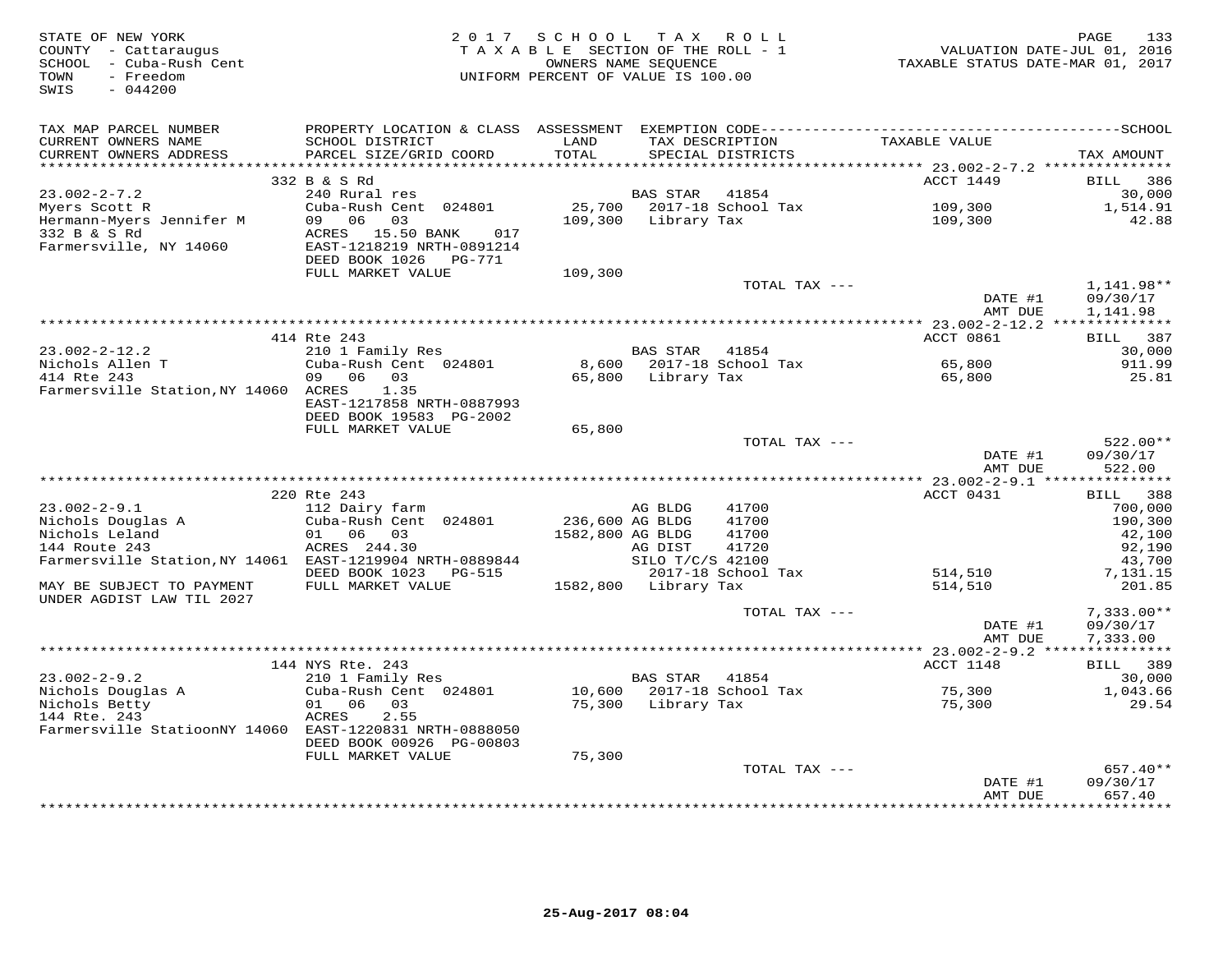| STATE OF NEW YORK<br>COUNTY - Cattaraugus<br>SCHOOL - Cuba-Rush Cent<br>- Freedom<br>TOWN<br>SWIS<br>$-044200$ |                                                                      | 2017 SCHOOL                   | TAX ROLL<br>TAXABLE SECTION OF THE ROLL - 1<br>OWNERS NAME SEQUENCE<br>UNIFORM PERCENT OF VALUE IS 100.00 | VALUATION DATE-JUL 01, 2016<br>TAXABLE STATUS DATE-MAR 01, 2017 | PAGE<br>134           |
|----------------------------------------------------------------------------------------------------------------|----------------------------------------------------------------------|-------------------------------|-----------------------------------------------------------------------------------------------------------|-----------------------------------------------------------------|-----------------------|
| TAX MAP PARCEL NUMBER                                                                                          |                                                                      |                               |                                                                                                           |                                                                 |                       |
| CURRENT OWNERS NAME<br>CURRENT OWNERS ADDRESS<br>***********************                                       | SCHOOL DISTRICT<br>PARCEL SIZE/GRID COORD<br>*********************** | LAND<br>TOTAL<br>************ | TAX DESCRIPTION<br>SPECIAL DISTRICTS                                                                      | TAXABLE VALUE                                                   | TAX AMOUNT            |
|                                                                                                                | Osmum Rd                                                             |                               |                                                                                                           | ACCT 0151                                                       | BILL<br>390           |
| $23.002 - 1 - 4$                                                                                               | 322 Rural vac>10                                                     |                               | 2017-18 School Tax                                                                                        | 31,900                                                          | 442.14                |
| Richart Robert                                                                                                 | Cuba-Rush Cent 024801                                                | 31,900                        | Library Tax                                                                                               | 31,900                                                          | 12.51                 |
| Maggione Wendy                                                                                                 | 02 06 03                                                             | 31,900                        |                                                                                                           |                                                                 |                       |
| 5021 Kraus Rd                                                                                                  | ACRES 24.45                                                          |                               |                                                                                                           |                                                                 |                       |
| Clarence, NY 14031                                                                                             | EAST-1221897 NRTH-0894329<br>DEED BOOK 1024 PG-485                   |                               |                                                                                                           |                                                                 |                       |
|                                                                                                                | FULL MARKET VALUE                                                    | 31,900                        |                                                                                                           |                                                                 |                       |
|                                                                                                                |                                                                      |                               | TOTAL TAX ---                                                                                             |                                                                 | 454.65**              |
|                                                                                                                |                                                                      |                               |                                                                                                           | DATE #1                                                         | 09/30/17              |
|                                                                                                                |                                                                      |                               |                                                                                                           | AMT DUE                                                         | 454.65                |
|                                                                                                                |                                                                      |                               |                                                                                                           |                                                                 |                       |
| $14.004 - 1 - 18.6$                                                                                            | 10575 E County Line/Tower Rd<br>322 Rural vac>10                     |                               | 2017-18 School Tax                                                                                        | ACCT 1384<br>48,200                                             | 391<br>BILL<br>668.06 |
| Roberts Lori                                                                                                   | Cuba-Rush Cent 024801                                                | 48,200                        | Library Tax                                                                                               | 48,200                                                          | 18.91                 |
| Murdoch Stephen                                                                                                | 03 06 03                                                             | 48,200                        |                                                                                                           |                                                                 |                       |
| 465 74th St.                                                                                                   | Ff 1137.00                                                           |                               |                                                                                                           |                                                                 |                       |
| Niagara Falls, NY 14304                                                                                        | ACRES<br>50.50                                                       |                               |                                                                                                           |                                                                 |                       |
|                                                                                                                | EAST-1220442 NRTH-0897022<br>DEED BOOK 25549 PG-6003                 |                               |                                                                                                           |                                                                 |                       |
|                                                                                                                | FULL MARKET VALUE                                                    | 48,200                        |                                                                                                           |                                                                 |                       |
|                                                                                                                |                                                                      |                               | TOTAL TAX ---                                                                                             |                                                                 | 686.97**              |
|                                                                                                                |                                                                      |                               |                                                                                                           | DATE #1                                                         | 09/30/17              |
|                                                                                                                |                                                                      |                               |                                                                                                           | AMT DUE<br>******** 14.004-1-18.11 ***                          | 686.97                |
|                                                                                                                | E County Line / Tower Rd                                             |                               |                                                                                                           | ACCT 1478                                                       | <b>BILL</b><br>392    |
| $14.004 - 1 - 18.11$                                                                                           | 314 Rural vac<10                                                     |                               | 2017-18 School Tax                                                                                        | 15,500                                                          | 214.83                |
| Roberts Lori                                                                                                   | Cuba-Rush Cent 024801                                                | 15,500                        | Library Tax                                                                                               | 15,500                                                          | 6.08                  |
| 465 74th St                                                                                                    | $02/03$ 06 03                                                        | 15,500                        |                                                                                                           |                                                                 |                       |
| Niagara Falls, NY 14304                                                                                        | $L/p$ 704-557<br>Ff 660.00                                           |                               |                                                                                                           |                                                                 |                       |
|                                                                                                                | ACRES<br>5.40                                                        |                               |                                                                                                           |                                                                 |                       |
|                                                                                                                | EAST-1222020 NRTH-0897914                                            |                               |                                                                                                           |                                                                 |                       |
|                                                                                                                | DEED BOOK 19454 PG-9001                                              |                               |                                                                                                           |                                                                 |                       |
|                                                                                                                | FULL MARKET VALUE                                                    | 15,500                        |                                                                                                           |                                                                 |                       |
|                                                                                                                |                                                                      |                               | TOTAL TAX ---                                                                                             |                                                                 | 220.91**<br>09/30/17  |
|                                                                                                                |                                                                      |                               |                                                                                                           | DATE #1<br>AMT DUE                                              | 220.91                |
|                                                                                                                | **************                                                       |                               | *************************                                                                                 | $* 23.001 - 1 - 13 **$                                          | * * * * * * * * * * * |
|                                                                                                                | 10075 Galen Hill Rd                                                  |                               |                                                                                                           | ACCT 0231                                                       | BILL 393              |
| $23.001 - 1 - 13$                                                                                              | 113 Cattle farm                                                      |                               | BAS STAR<br>41854                                                                                         |                                                                 | 30,000                |
| Roblee Kenneth J<br>Roblee Gloria                                                                              | Cuba-Rush Cent 024801<br>25 06 03                                    | 69,900<br>146,600             | 2017-18 School Tax<br>Library Tax                                                                         | 146,600<br>146,600                                              | 2,031.89<br>57.51     |
| 10075 Galen Hill Rd                                                                                            | ACRES 93.76                                                          |                               |                                                                                                           |                                                                 |                       |
| Freedom, NY 14065                                                                                              | EAST-1207472 NRTH-0888974                                            |                               |                                                                                                           |                                                                 |                       |
|                                                                                                                | DEED BOOK 00933 PG-00745                                             |                               |                                                                                                           |                                                                 |                       |
|                                                                                                                | FULL MARKET VALUE                                                    | 146,600                       |                                                                                                           |                                                                 |                       |
|                                                                                                                |                                                                      |                               | TOTAL TAX ---                                                                                             |                                                                 | $1,673.59**$          |
|                                                                                                                |                                                                      |                               |                                                                                                           | DATE #1<br>AMT DUE                                              | 09/30/17<br>1,673.59  |
|                                                                                                                |                                                                      |                               |                                                                                                           | ***********                                                     | *********             |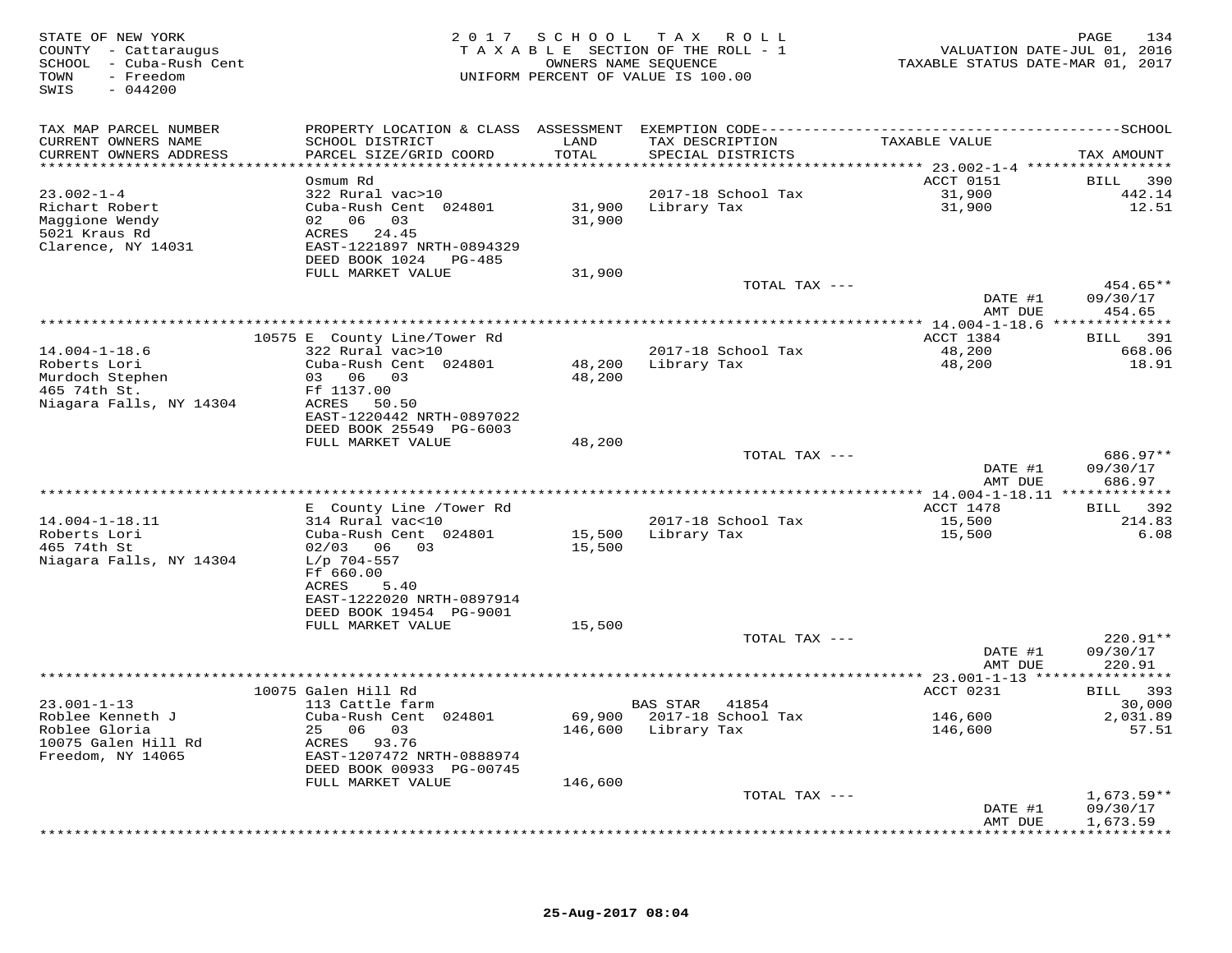| STATE OF NEW YORK<br>COUNTY - Cattaraugus<br>SCHOOL - Cuba-Rush Cent<br>- Freedom<br>TOWN<br>SWIS<br>$-044200$ | 2 0 1 7                                                                                                                                                 |                    | SCHOOL TAX ROLL<br>TAXABLE SECTION OF THE ROLL - 1<br>OWNERS NAME SEQUENCE<br>UNIFORM PERCENT OF VALUE IS 100.00 | TAXABLE STATUS DATE-MAR 01, 2017   | 135<br>PAGE<br>VALUATION DATE-JUL 01, 2016                  |
|----------------------------------------------------------------------------------------------------------------|---------------------------------------------------------------------------------------------------------------------------------------------------------|--------------------|------------------------------------------------------------------------------------------------------------------|------------------------------------|-------------------------------------------------------------|
| TAX MAP PARCEL NUMBER<br>CURRENT OWNERS NAME<br>CURRENT OWNERS ADDRESS                                         | SCHOOL DISTRICT<br>PARCEL SIZE/GRID COORD                                                                                                               | LAND<br>TOTAL      | TAX DESCRIPTION<br>SPECIAL DISTRICTS                                                                             | TAXABLE VALUE                      | TAX AMOUNT                                                  |
|                                                                                                                |                                                                                                                                                         | ******             |                                                                                                                  | ******* 23.001-1-10 ***********    |                                                             |
| $23.001 - 1 - 10$<br>Roblee Kevin P<br>Roblee Frances M<br>10019 Galen Hill Rd<br>Freedom, NY 14065            | Galen Hill Rd<br>314 Rural vac<10<br>Cuba-Rush Cent 024801<br>06<br>03<br>25<br>1.87<br>ACRES<br>EAST-1208152 NRTH-0890141<br>DEED BOOK 748<br>PG-01042 | 9,500<br>9,500     | 2017-18 School Tax<br>Library Tax                                                                                | <b>ACCT 0697</b><br>9,500<br>9,500 | BILL<br>394<br>131.67<br>3.73                               |
|                                                                                                                | FULL MARKET VALUE                                                                                                                                       | 9,500              | TOTAL TAX ---                                                                                                    |                                    | $135.40**$                                                  |
|                                                                                                                |                                                                                                                                                         |                    |                                                                                                                  | DATE #1<br>AMT DUE                 | 09/30/17<br>135.40                                          |
|                                                                                                                |                                                                                                                                                         |                    |                                                                                                                  |                                    |                                                             |
| $23.001 - 1 - 12$                                                                                              | 10019 Galen Hill Rd<br>210 1 Family Res                                                                                                                 |                    | BAS STAR 41854                                                                                                   | ACCT 0497                          | 395<br>BILL<br>30,000                                       |
| Roblee Kevin P                                                                                                 | Cuba-Rush Cent 024801                                                                                                                                   | 8,000              | 2017-18 School Tax                                                                                               | 129,900                            | 1,800.42                                                    |
| Roblee Frances M                                                                                               | 06 04<br>25                                                                                                                                             | 129,900            | Library Tax                                                                                                      | 129,900                            | 50.96                                                       |
| 10019 Galen Hill Rd<br>Freedom, NY 14065                                                                       | ACRES<br>1.02<br>EAST-1208283 NRTH-0887919<br>DEED BOOK 871<br>PG-00465<br>FULL MARKET VALUE                                                            | 129,900            |                                                                                                                  |                                    |                                                             |
|                                                                                                                |                                                                                                                                                         |                    | TOTAL TAX ---                                                                                                    |                                    | $1,435.58**$                                                |
|                                                                                                                |                                                                                                                                                         |                    |                                                                                                                  | DATE #1<br>AMT DUE                 | 09/30/17<br>1,435.58                                        |
|                                                                                                                |                                                                                                                                                         |                    |                                                                                                                  |                                    |                                                             |
| $23.002 - 2 - 3.2$                                                                                             | 10220 Osmun Rd<br>271 Mfg housings                                                                                                                      |                    | 2017-18 School Tax                                                                                               | ACCT 1130<br>47,900                | 396<br>BILL<br>663.90                                       |
| Savage Paul Sr<br>Savage Dolores<br>PO Box 135<br>Freedom, NY 14065                                            | Cuba-Rush Cent 024801<br>17<br>06<br>03<br>$L/p$ 915-1197<br>FRNT 360.00 DPTH 163.00<br>EAST-1214725 NRTH-0890951<br>DEED BOOK 3333<br>PG-2001          | 15,000<br>47,900   | Library Tax                                                                                                      | 47,900                             | 18.79                                                       |
|                                                                                                                | FULL MARKET VALUE                                                                                                                                       | 47,900             |                                                                                                                  |                                    |                                                             |
|                                                                                                                | ******************                                                                                                                                      |                    | TOTAL TAX ---                                                                                                    | DATE #1<br>AMT DUE                 | $682.69**$<br>09/30/17<br>682.69<br>* * * * * * * * * * * * |
|                                                                                                                | 93 Baird Rd                                                                                                                                             |                    |                                                                                                                  | ACCT 1181                          | 397<br>BILL                                                 |
| $14.004 - 1 - 18.8$                                                                                            | 240 Rural res                                                                                                                                           |                    | ENH STAR<br>41834                                                                                                |                                    | 65,500                                                      |
| Scarantino Francis G                                                                                           | Cuba-Rush Cent 024801                                                                                                                                   | 26,000             | 2017-18 School Tax                                                                                               | 122,000                            | 1,690.93                                                    |
| PO Box 25<br>Freedom, NY 14065                                                                                 | 03 06<br>03<br>ACRES 16.05<br>EAST-1221441 NRTH-0898967<br>DEED BOOK 1025<br>PG-359<br>FULL MARKET VALUE                                                | 122,000<br>122,000 | Library Tax                                                                                                      | 122,000                            | 47.86                                                       |
|                                                                                                                |                                                                                                                                                         |                    | TOTAL TAX ---                                                                                                    |                                    | 830.95**                                                    |
|                                                                                                                |                                                                                                                                                         |                    |                                                                                                                  | DATE #1<br>AMT DUE                 | 09/30/17<br>830.95                                          |
|                                                                                                                |                                                                                                                                                         |                    |                                                                                                                  | * * * * * * * * * * * * *          | *********                                                   |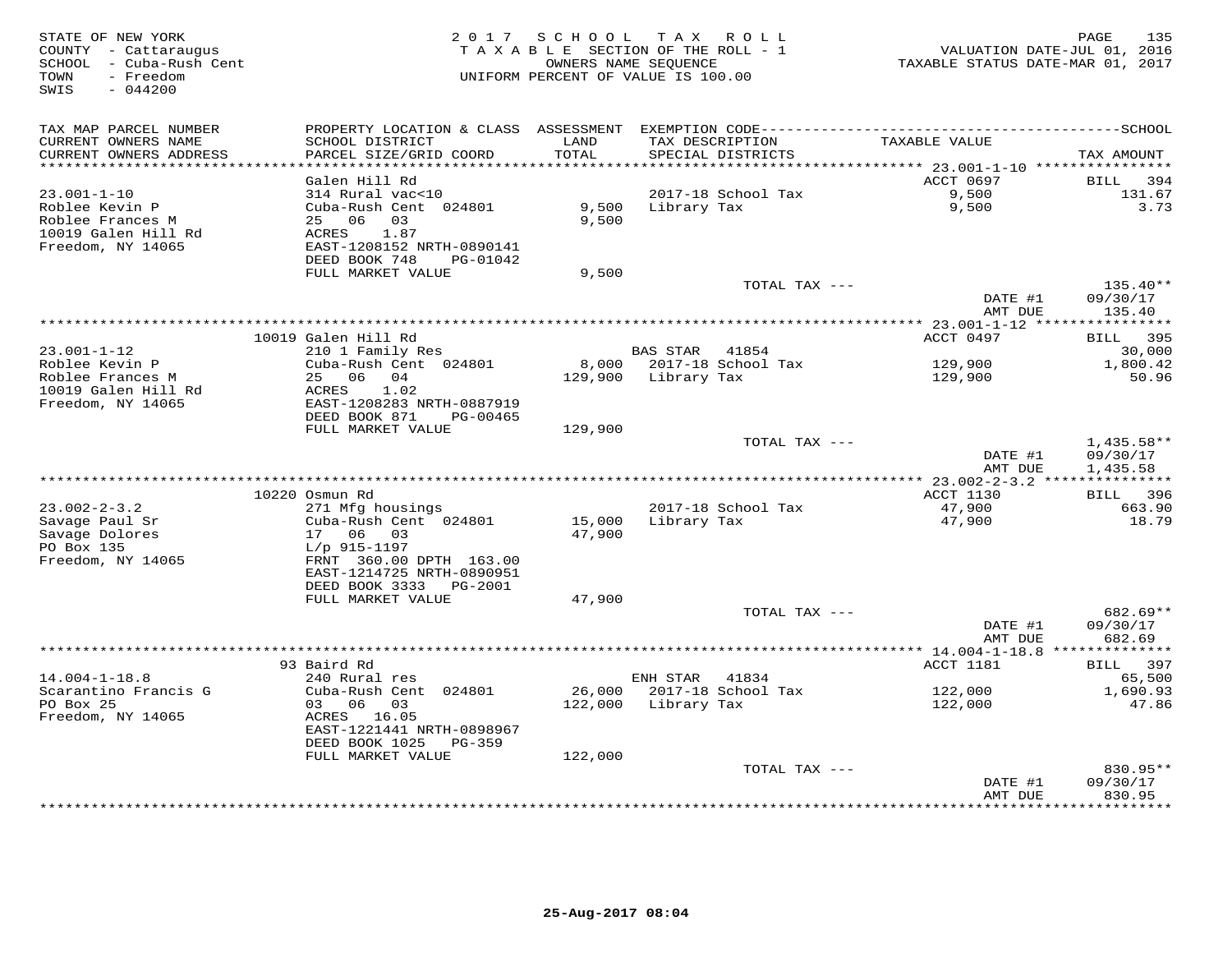| STATE OF NEW YORK<br>COUNTY - Cattaraugus<br>SCHOOL - Cuba-Rush Cent<br>- Freedom<br>TOWN<br>SWIS<br>$-044200$ |                                                |                   | 2017 SCHOOL TAX ROLL<br>TAXABLE SECTION OF THE ROLL - 1<br>OWNERS NAME SEOUENCE<br>UNIFORM PERCENT OF VALUE IS 100.00 | TAXABLE STATUS DATE-MAR 01, 2017 | 136<br>PAGE<br>VALUATION DATE-JUL 01, 2016 |
|----------------------------------------------------------------------------------------------------------------|------------------------------------------------|-------------------|-----------------------------------------------------------------------------------------------------------------------|----------------------------------|--------------------------------------------|
| TAX MAP PARCEL NUMBER                                                                                          |                                                |                   |                                                                                                                       |                                  |                                            |
| CURRENT OWNERS NAME<br>CURRENT OWNERS ADDRESS                                                                  | SCHOOL DISTRICT<br>PARCEL SIZE/GRID COORD      | LAND<br>TOTAL     | TAX DESCRIPTION<br>SPECIAL DISTRICTS                                                                                  | TAXABLE VALUE                    | TAX AMOUNT                                 |
|                                                                                                                |                                                |                   |                                                                                                                       |                                  |                                            |
|                                                                                                                | 88 NYS Rte. 243                                |                   |                                                                                                                       | ACCT 1512                        | BILL 398                                   |
| $23.002 - 2 - 10.2$                                                                                            | 260 Seasonal res                               |                   | 2017-18 School Tax                                                                                                    | 121,100                          | 1,678.45                                   |
| Schmidt Eric<br>Schmidt Bruce                                                                                  | Cuba-Rush Cent 024801<br>ACRES<br>30.00        | 35,800<br>121,100 | Library Tax                                                                                                           | 121,100                          | 47.51                                      |
| 181 Clark St                                                                                                   | EAST-1222226 NRTH-0889463                      |                   |                                                                                                                       |                                  |                                            |
| Kenmore, NY 14223                                                                                              | DEED BOOK 5150<br>PG-5002                      |                   |                                                                                                                       |                                  |                                            |
|                                                                                                                | FULL MARKET VALUE                              | 121,100           |                                                                                                                       |                                  |                                            |
|                                                                                                                |                                                |                   | TOTAL TAX ---                                                                                                         |                                  | $1,725.96**$                               |
|                                                                                                                |                                                |                   |                                                                                                                       | DATE #1                          | 09/30/17                                   |
|                                                                                                                |                                                |                   |                                                                                                                       | AMT DUE                          | 1,725.96                                   |
|                                                                                                                | 88 NYS Rte. 243                                |                   |                                                                                                                       | ACCT 1513                        | BILL 399                                   |
| $23.002 - 2 - 10.3$                                                                                            | 322 Rural vac>10                               |                   | 2017-18 School Tax                                                                                                    | 29,000                           | 401.94                                     |
| Schmidt Eric                                                                                                   | Cuba-Rush Cent 024801                          | 29,000            | Library Tax                                                                                                           | 29,000                           | 11.38                                      |
| Schmidt Bruce                                                                                                  | ACRES 20.33                                    | 29,000            |                                                                                                                       |                                  |                                            |
| 181 Clark St                                                                                                   | EAST-1221576 NRTH-0889946                      |                   |                                                                                                                       |                                  |                                            |
| Kenmore, NY 14223                                                                                              | DEED BOOK 5150<br>PG-5003<br>FULL MARKET VALUE | 29,000            |                                                                                                                       |                                  |                                            |
|                                                                                                                |                                                |                   | TOTAL TAX ---                                                                                                         |                                  | $413.32**$                                 |
|                                                                                                                |                                                |                   |                                                                                                                       | DATE #1                          | 09/30/17                                   |
|                                                                                                                |                                                |                   |                                                                                                                       | AMT DUE                          | 413.32                                     |
|                                                                                                                |                                                |                   |                                                                                                                       |                                  |                                            |
|                                                                                                                | E County Line Rd                               |                   |                                                                                                                       | ACCT 1461                        | <b>BILL</b> 400                            |
| $14.004 - 1 - 18.2$<br>Stromecki Robert                                                                        | 322 Rural vac>10<br>Cuba-Rush Cent 024801      | 53,800            | 2017-18 School Tax<br>Library Tax                                                                                     | 53,800<br>53,800                 | 745.67<br>21.11                            |
| PO Box 45                                                                                                      | 03 06 03                                       | 53,800            |                                                                                                                       |                                  |                                            |
| Freedom, NY 14065                                                                                              | ACRES 61.50                                    |                   |                                                                                                                       |                                  |                                            |
|                                                                                                                | EAST-1221440 NRTH-0898967                      |                   |                                                                                                                       |                                  |                                            |
|                                                                                                                | DEED BOOK 2113 PG-2003                         |                   |                                                                                                                       |                                  |                                            |
|                                                                                                                | FULL MARKET VALUE                              | 53,800            |                                                                                                                       |                                  |                                            |
|                                                                                                                |                                                |                   | TOTAL TAX ---                                                                                                         | DATE #1                          | 766.78**<br>09/30/17                       |
|                                                                                                                |                                                |                   |                                                                                                                       | AMT DUE                          | 766.78                                     |
|                                                                                                                |                                                |                   |                                                                                                                       |                                  |                                            |
|                                                                                                                | 10681 E County Line Rd                         |                   |                                                                                                                       | ACCT 1474                        | BILL 401                                   |
| $14.004 - 1 - 18.9$                                                                                            | 210 1 Family Res                               |                   | BAS STAR 41854                                                                                                        |                                  | 30,000                                     |
| Stromecki Robert                                                                                               | Cuba-Rush Cent 024801                          |                   | 15,400 2017-18 School Tax                                                                                             | 227,300                          | 3,150.39                                   |
| PO Box 45<br>Freedom, NY 14065                                                                                 | 03 06 03<br>ACRES<br>5.35                      |                   | 227,300 Library Tax                                                                                                   | 227,300                          | 89.17                                      |
|                                                                                                                | EAST-1222176 NRTH-0898850                      |                   |                                                                                                                       |                                  |                                            |
|                                                                                                                | DEED BOOK 2113 PG-2003                         |                   |                                                                                                                       |                                  |                                            |
|                                                                                                                | FULL MARKET VALUE                              | 227,300           |                                                                                                                       |                                  |                                            |
|                                                                                                                |                                                |                   | TOTAL TAX ---                                                                                                         |                                  | $2,823.76**$                               |
|                                                                                                                |                                                |                   |                                                                                                                       | DATE #1                          | 09/30/17                                   |
|                                                                                                                |                                                |                   |                                                                                                                       | AMT DUE                          | 2,823.76<br>+ + + + + + + + + + + + +      |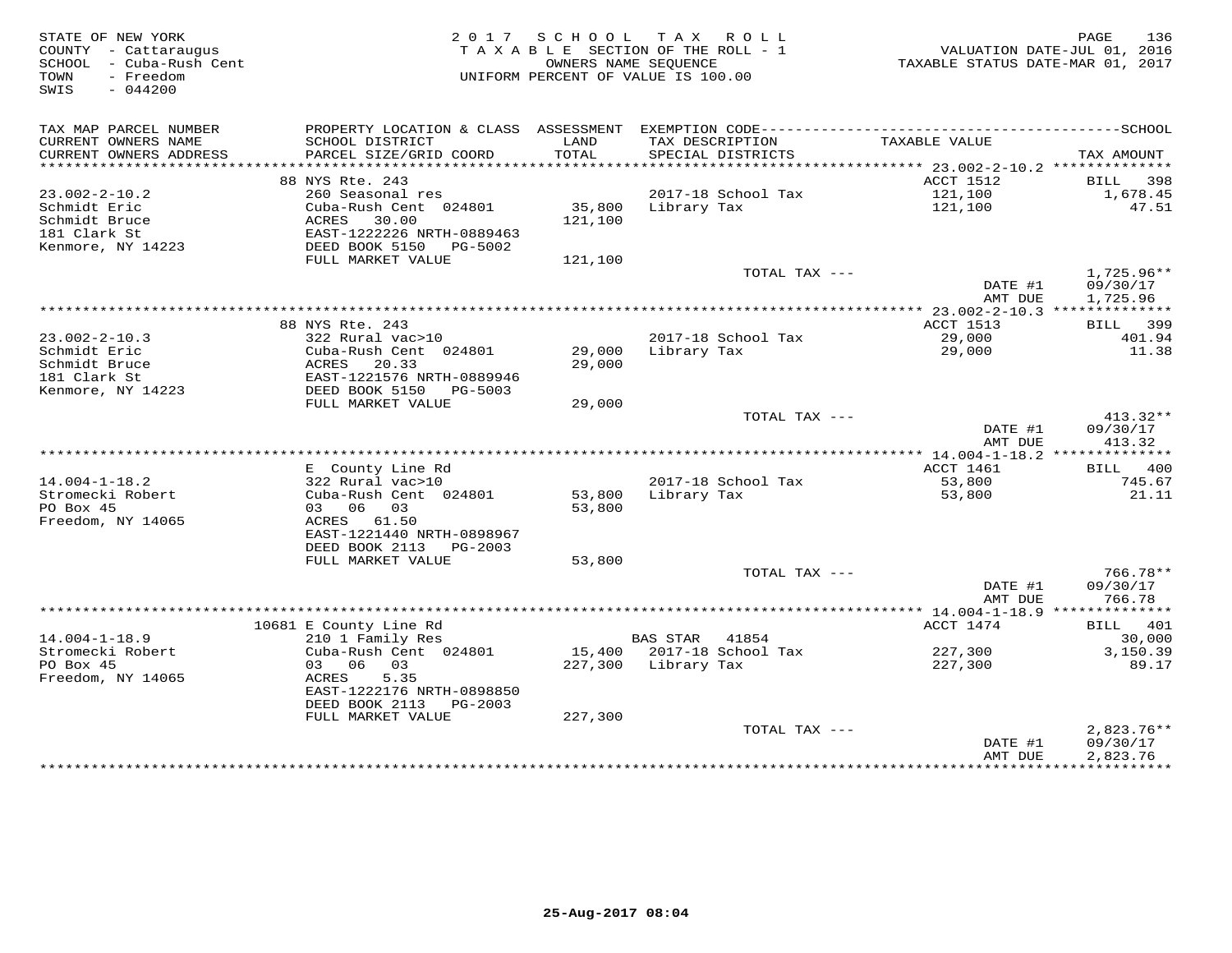| STATE OF NEW YORK<br>COUNTY<br>- Cattaraugus<br>SCHOOL<br>- Cuba-Rush Cent<br>TOWN<br>- Freedom<br>$-044200$<br>SWIS | 2 0 1 7                                         | SCHOOL<br>OWNERS NAME SEOUENCE | TAX ROLL<br>TAXABLE SECTION OF THE ROLL - 1<br>UNIFORM PERCENT OF VALUE IS 100.00 | VALUATION DATE-JUL 01, 2016<br>TAXABLE STATUS DATE-MAR 01, 2017 | 137<br>PAGE           |
|----------------------------------------------------------------------------------------------------------------------|-------------------------------------------------|--------------------------------|-----------------------------------------------------------------------------------|-----------------------------------------------------------------|-----------------------|
| TAX MAP PARCEL NUMBER                                                                                                | PROPERTY LOCATION & CLASS ASSESSMENT            |                                |                                                                                   |                                                                 |                       |
| CURRENT OWNERS NAME                                                                                                  | SCHOOL DISTRICT                                 | LAND                           | TAX DESCRIPTION                                                                   | TAXABLE VALUE                                                   |                       |
| CURRENT OWNERS ADDRESS                                                                                               | PARCEL SIZE/GRID COORD                          | TOTAL                          | SPECIAL DISTRICTS                                                                 |                                                                 | TAX AMOUNT            |
|                                                                                                                      |                                                 |                                |                                                                                   |                                                                 |                       |
| $14.004 - 1 - 18.18$                                                                                                 | 10575 E County Line/Tower Rd<br>312 Vac w/imprv |                                | 2017-18 School Tax                                                                | 48,200                                                          | 402<br>BILL<br>668.06 |
| Williams Daniel H                                                                                                    | Cuba-Rush Cent 024801                           | 39,500                         | Library Tax                                                                       | 48,200                                                          | 18.91                 |
| Williams Susan C                                                                                                     | 03 06 03                                        | 48,200                         |                                                                                   |                                                                 |                       |
| 2634 Four Rod Rd                                                                                                     | Ff 1137.00                                      |                                |                                                                                   |                                                                 |                       |
| East Aurora, NY 14052                                                                                                | 36.00<br>ACRES                                  |                                |                                                                                   |                                                                 |                       |
|                                                                                                                      | EAST-1221246 NRTH-0896605                       |                                |                                                                                   |                                                                 |                       |
|                                                                                                                      | DEED BOOK 22638 PG-9004                         |                                |                                                                                   |                                                                 |                       |
|                                                                                                                      | FULL MARKET VALUE                               | 48,200                         |                                                                                   |                                                                 | 686.97**              |
|                                                                                                                      |                                                 |                                | TOTAL TAX ---                                                                     | DATE #1                                                         | 09/30/17              |
|                                                                                                                      |                                                 |                                |                                                                                   | AMT DUE                                                         | 686.97                |
|                                                                                                                      |                                                 |                                |                                                                                   |                                                                 |                       |
|                                                                                                                      | East County Line Rd                             |                                |                                                                                   | ACCT 1489                                                       | 403<br>BILL           |
| $14.004 - 1 - 18.14$                                                                                                 | 322 Rural vac>10                                |                                | 2017-18 School Tax                                                                | 37,200                                                          | 515.59                |
| Wittenrich Curtis J.                                                                                                 | Cuba-Rush Cent 024801                           | 37,200                         | Library Tax                                                                       | 37,200                                                          | 14.59                 |
| 7439 Route 321                                                                                                       | ACRES 21.51                                     | 37,200                         |                                                                                   |                                                                 |                       |
| N. Kane, PA 16735                                                                                                    | EAST-1219531 NRTH-0895776                       |                                |                                                                                   |                                                                 |                       |
|                                                                                                                      | DEED BOOK 24917 PG-2001<br>FULL MARKET VALUE    | 37,200                         |                                                                                   |                                                                 |                       |
|                                                                                                                      |                                                 |                                | TOTAL TAX ---                                                                     |                                                                 | $530.18**$            |
|                                                                                                                      |                                                 |                                |                                                                                   | DATE #1                                                         | 09/30/17              |
|                                                                                                                      |                                                 |                                |                                                                                   | AMT DUE                                                         | 530.18                |
|                                                                                                                      |                                                 |                                |                                                                                   |                                                                 |                       |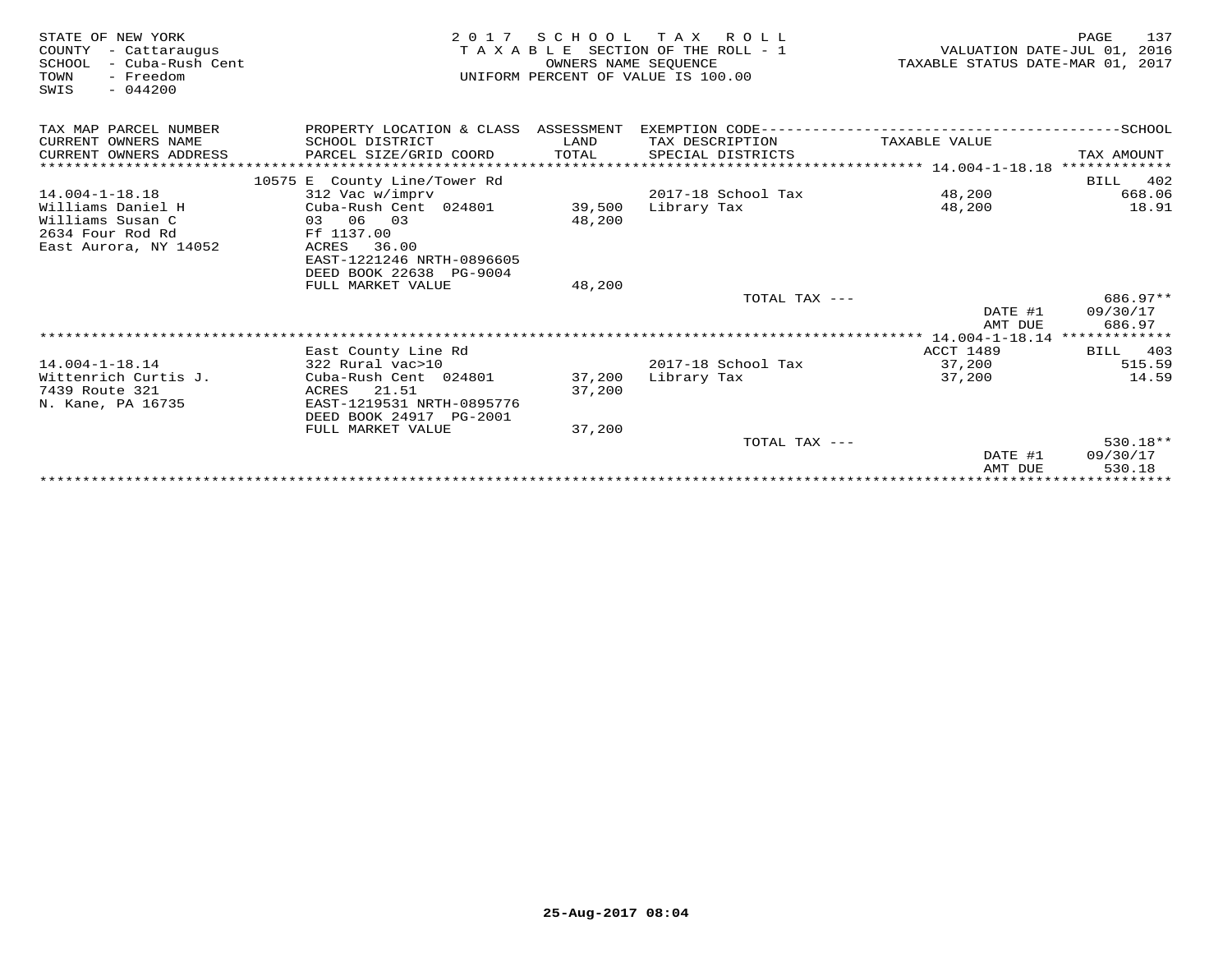| STATE OF NEW YORK<br>COUNTY - Cattaraugus    | 2017 SCHOOL TAX ROLL<br>T A X A B L E SECTION OF THE ROLL - 1 | 138<br>PAGE<br>VALUATION DATE-JUL 01, 2016          |
|----------------------------------------------|---------------------------------------------------------------|-----------------------------------------------------|
| SCHOOL - Cuba-Rush Cent<br>TOWN<br>- Freedom | UNIFORM PERCENT OF VALUE IS 100.00                            | TAXABLE STATUS DATE-MAR 01, 2017<br>RPS155/V04/L015 |
| SWIS<br>$-044200$                            |                                                               | CURRENT DATE 8/25/2017                              |
|                                              | ROLL SUB SECTION- - TOTALS                                    |                                                     |

|      |      | mom n<br>-777 | pszmpato<br>$ \sim$ $\sim$<br>-UP | AL.         | ,,, <del>,</del> ,,, <del>,</del> ,<br>້ |                         | $m \wedge m \wedge n$ |
|------|------|---------------|-----------------------------------|-------------|------------------------------------------|-------------------------|-----------------------|
| CODE | ⊥'⊥⊥ | PARO          | TVDF                              | ۳۰ تا سند د | <b>MOTTNT</b>                            | - ---<br>$'$ $\Delta$ . | $m \times r$<br>- −-  |

#### NO SPECIAL DISTRICTS AT THIS LEVEL

\*\*\* S C H O O L D I S T R I C T S U M M A R Y \*\*\*

| CODE   | DISTRICT NAME                    | TOTAL<br>PARCELS | ASSESSED<br>LAND | ASSESSED<br>TOTAL | <b>EXEMPT</b><br>AMOUNT | TOTAL<br>TAXABLE |           |
|--------|----------------------------------|------------------|------------------|-------------------|-------------------------|------------------|-----------|
|        |                                  |                  |                  |                   | STAR AMOUNT             | STAR TAXABLE     | TOTAL TAX |
|        | Cuba-Rush Cent                   | 34               | 1406,800         | 3944,200          | 1182,082                | 2,762,118        |           |
| 024801 |                                  |                  |                  |                   | 406,500                 | 2,355,618        | 33,732.62 |
|        | SUB-TOTAL                        | 34               | 1406,800         | 3944,200          | 1182,082                | 2,762,118        |           |
|        | $S \cup B - T \cup T A L (CONT)$ |                  |                  |                   | 406,500                 | 2,355,618        | 33,732.62 |
|        | TOTAL                            | 34               | 1406,800         | 3944,200          | 1182,082                | 2,762,118        |           |
|        | T O T A L (CONT)                 |                  |                  |                   | 406,500                 | 2,355,618        | 33,732.62 |

# \*\*\* S Y S T E M C O D E S S U M M A R Y \*\*\*

#### NO SYSTEM EXEMPTIONS AT THIS LEVEL

| CODE  | DESCRIPTION     | TOTAL<br>PARCELS | SCHOOL  |
|-------|-----------------|------------------|---------|
| 41700 | AG BLDG         | ⇁                | 932,400 |
| 41720 | AG DIST         |                  | 175,370 |
| 41804 | AGED S          |                  | 30,612  |
| 41834 | ENH STAR        |                  | 196,500 |
| 41854 | <b>BAS STAR</b> |                  | 210,000 |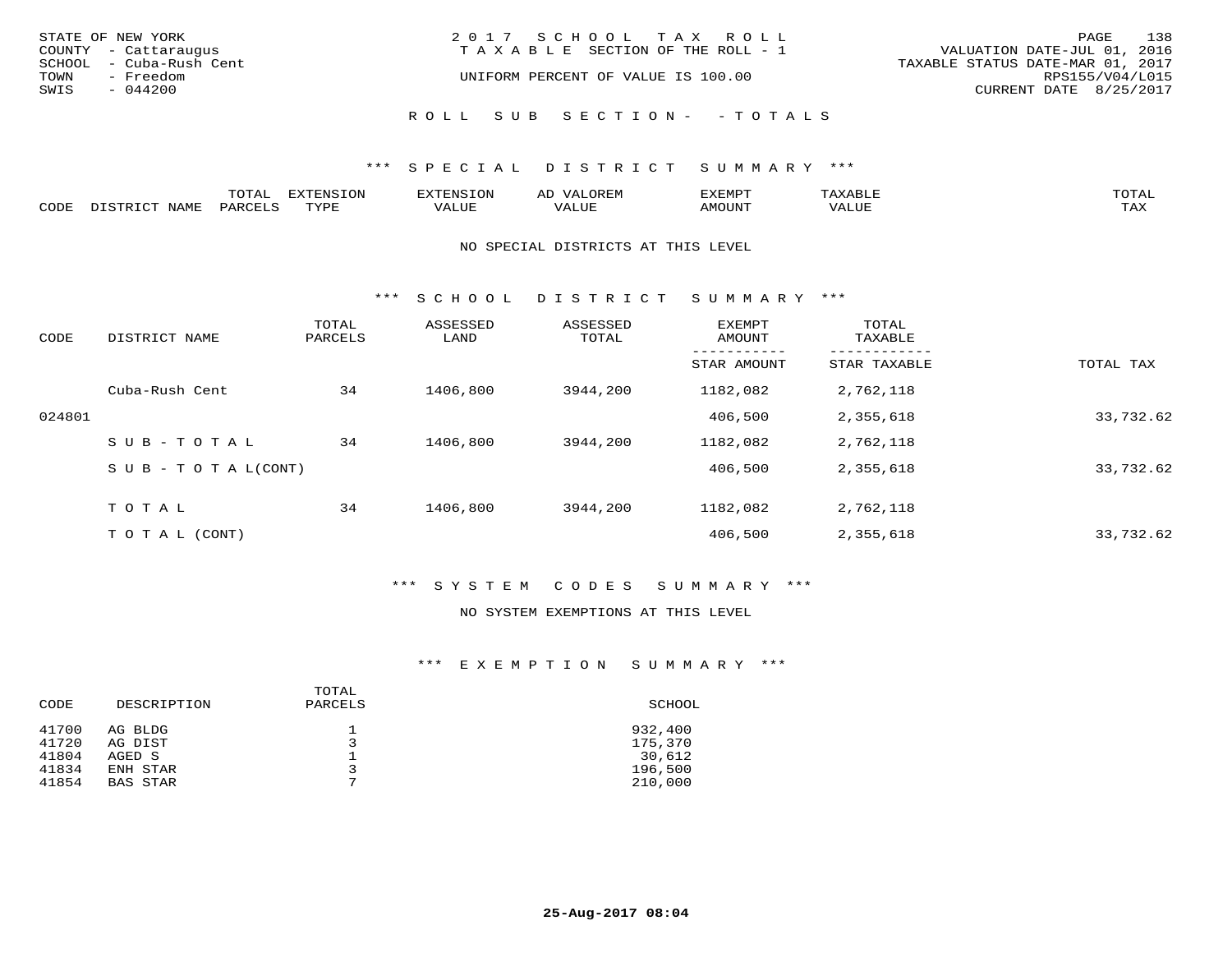|      | STATE OF NEW YORK       | 2017 SCHOOL TAX ROLL                  | PAGE                             | 139 |
|------|-------------------------|---------------------------------------|----------------------------------|-----|
|      | COUNTY - Cattaraugus    | T A X A B L E SECTION OF THE ROLL - 1 | VALUATION DATE-JUL 01, 2016      |     |
|      | SCHOOL - Cuba-Rush Cent |                                       | TAXABLE STATUS DATE-MAR 01, 2017 |     |
| TOWN | - Freedom               | UNIFORM PERCENT OF VALUE IS 100.00    | RPS155/V04/L015                  |     |
| SWIS | $-044200$               |                                       | CURRENT DATE 8/25/2017           |     |
|      |                         |                                       |                                  |     |

ROLL SUB SECTION - - TOTALS

# \*\*\* E X E M P T I O N S U M M A R Y \*\*\*

| CODE  | DESCRIPTION         | TOTAL<br>PARCELS | SCHOOL             |
|-------|---------------------|------------------|--------------------|
| 42100 | SILO T/C/S<br>TOTAL | 16               | 43,700<br>1588,582 |

| ROLL<br>SEC | DESCRIPTION                | TOTAL<br>PARCELS | ASSESSED<br>LAND | ASSESSED<br>TOTAL | EXEMPT<br>AMOUNT     | TOTAL<br>TAXABLE       | TAX  | TOTAL<br>TAX |
|-------------|----------------------------|------------------|------------------|-------------------|----------------------|------------------------|------|--------------|
|             |                            |                  |                  |                   | STAR AMOUNT          | STAR TAXABLE           | RATE |              |
|             | 2017-18 School Tax         |                  | 1406,800         | 3944,200          | 1,182,082<br>406,500 | 2,762,118<br>2,355,618 |      | 32,649.01    |
|             | Library Tax                |                  | 1406,800         | 3944,200          | 1,182,082            | 2,762,118<br>2,762,118 |      | 1,083.61     |
|             | SPEC DIST TAXES<br>TAXABLE | 34               |                  |                   |                      |                        |      | 33,732.62    |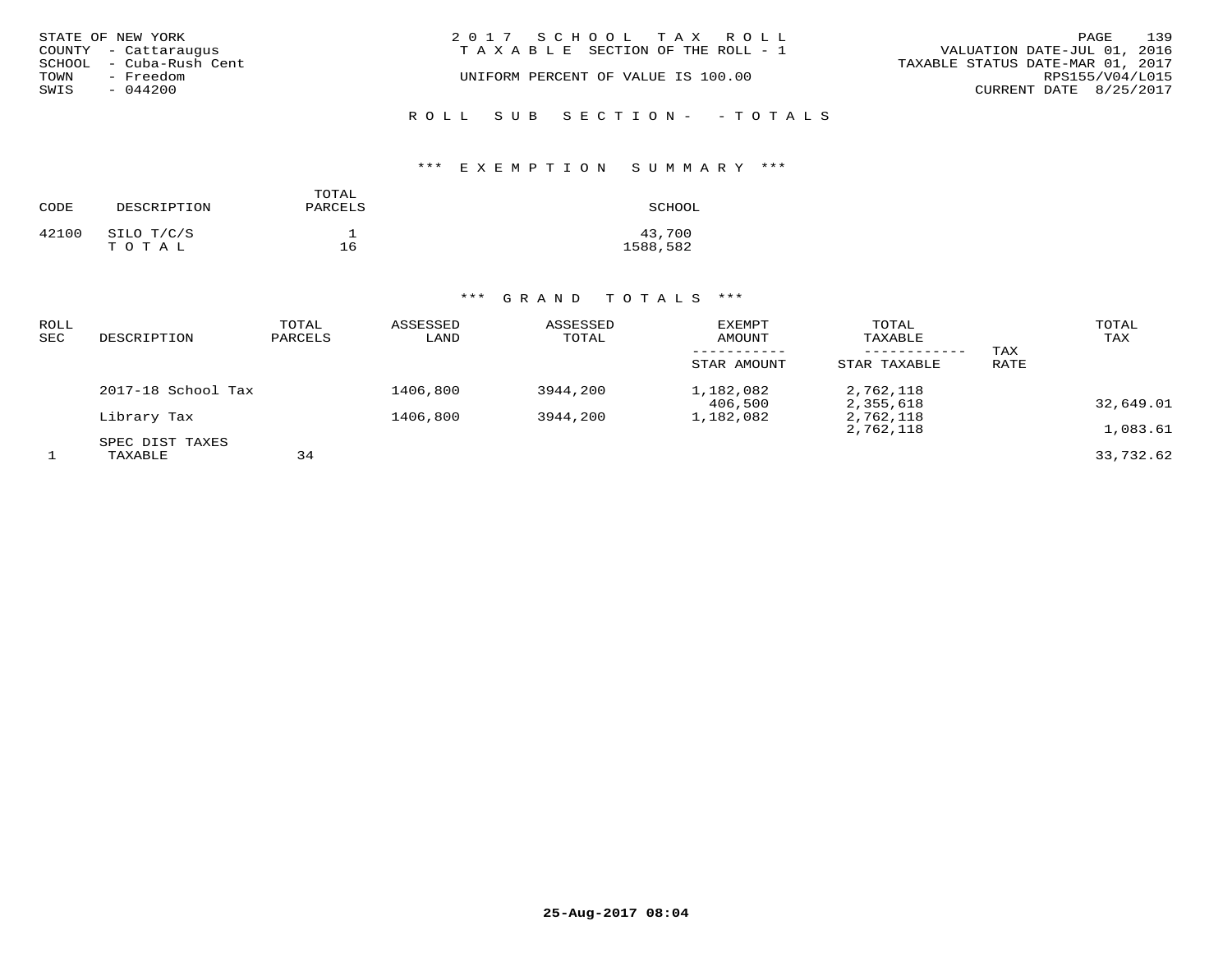| STATE OF NEW YORK       | 2017 SCHOOL TAX ROLL               | 140<br>PAGE                      |
|-------------------------|------------------------------------|----------------------------------|
| COUNTY - Cattaraugus    | TAXABLE SECTION OF THE ROLL - 1    | VALUATION DATE-JUL 01, 2016      |
| SCHOOL - Cuba-Rush Cent |                                    | TAXABLE STATUS DATE-MAR 01, 2017 |
| TOWN<br>- Freedom       | UNIFORM PERCENT OF VALUE IS 100.00 | RPS155/V04/L015                  |
| SWIS<br>$-044200$       |                                    | CURRENT DATE 8/25/2017           |
|                         |                                    |                                  |
|                         | ROLL SECTION TOTALS                |                                  |

|       |      | m^m*<br>∸ ∪ ⊥ <del>⊓</del> | $T \cap N$<br>--- |                 | ىت | YFMDT   |        | $m \wedge m \wedge n$ |
|-------|------|----------------------------|-------------------|-----------------|----|---------|--------|-----------------------|
| JODE: | ᇧᅀᇝᅲ |                            | $m \tau \tau n$   | $-$ - $-$ - $-$ |    | 1077777 | 1 U P. | $m \times r$<br>- ⊷∡  |

#### NO SPECIAL DISTRICTS AT THIS LEVEL

\*\*\* S C H O O L D I S T R I C T S U M M A R Y \*\*\*

| CODE   | DISTRICT NAME                    | TOTAL<br>PARCELS | ASSESSED<br>LAND | ASSESSED<br>TOTAL | <b>EXEMPT</b><br>AMOUNT | TOTAL<br>TAXABLE |           |
|--------|----------------------------------|------------------|------------------|-------------------|-------------------------|------------------|-----------|
|        |                                  |                  |                  |                   | STAR AMOUNT             | STAR TAXABLE     | TOTAL TAX |
|        | Cuba-Rush Cent                   | 34               | 1406,800         | 3944,200          | 1182,082                | 2,762,118        |           |
| 024801 |                                  |                  |                  |                   | 406,500                 | 2,355,618        | 33,732.62 |
|        | SUB-TOTAL                        | 34               | 1406,800         | 3944,200          | 1182,082                | 2,762,118        |           |
|        | $S \cup B - T \cup T A L (CONT)$ |                  |                  |                   | 406,500                 | 2,355,618        | 33,732.62 |
|        | TOTAL                            | 34               | 1406,800         | 3944,200          | 1182,082                | 2,762,118        |           |
|        | T O T A L (CONT)                 |                  |                  |                   | 406,500                 | 2,355,618        | 33,732.62 |

# \*\*\* S Y S T E M C O D E S S U M M A R Y \*\*\*

#### NO SYSTEM EXEMPTIONS AT THIS LEVEL

| DESCRIPTION                 | PARCELS | SCHOOL             |
|-----------------------------|---------|--------------------|
| AG BLDG<br>AG DIST          |         | 932,400<br>175,370 |
| AGED S                      |         | 30,612             |
| ENH STAR<br><b>BAS STAR</b> | ⇁       | 196,500<br>210,000 |
|                             |         | TOTAL              |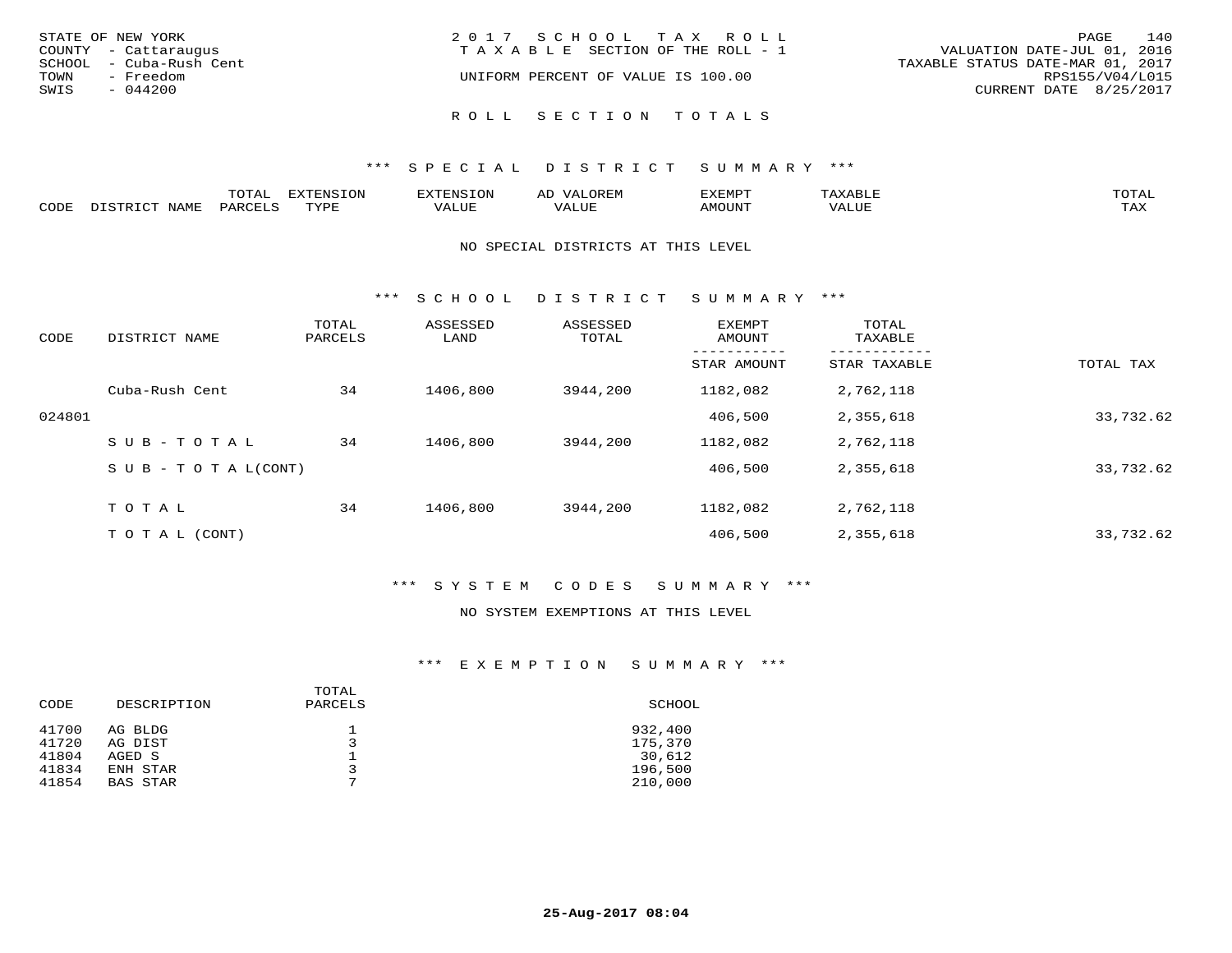|      | STATE OF NEW YORK       | 2017 SCHOOL TAX ROLL                  | 141<br>PAGE                      |
|------|-------------------------|---------------------------------------|----------------------------------|
|      | COUNTY - Cattaraugus    | T A X A B L E SECTION OF THE ROLL - 1 | VALUATION DATE-JUL 01, 2016      |
|      | SCHOOL - Cuba-Rush Cent |                                       | TAXABLE STATUS DATE-MAR 01, 2017 |
| TOWN | - Freedom               | UNIFORM PERCENT OF VALUE IS 100.00    | RPS155/V04/L015                  |
| SWIS | - 044200                |                                       | CURRENT DATE 8/25/2017           |
|      |                         | ROLL SECTION TOTALS                   |                                  |

# \*\*\* E X E M P T I O N S U M M A R Y \*\*\*

| CODE  | DESCRIPTION         | TOTAL<br>PARCELS | SCHOOL             |
|-------|---------------------|------------------|--------------------|
| 42100 | SILO T/C/S<br>TOTAL | 16               | 43,700<br>1588,582 |

| ROLL<br>SEC | DESCRIPTION                | TOTAL<br>PARCELS | ASSESSED<br>LAND | ASSESSED<br>TOTAL | EXEMPT<br>AMOUNT     | TOTAL<br>TAXABLE       | TAX  | TOTAL<br>TAX |
|-------------|----------------------------|------------------|------------------|-------------------|----------------------|------------------------|------|--------------|
|             |                            |                  |                  |                   | STAR AMOUNT          | STAR TAXABLE           | RATE |              |
|             | 2017-18 School Tax         |                  | 1406,800         | 3944,200          | 1,182,082<br>406,500 | 2,762,118<br>2,355,618 |      | 32,649.01    |
|             | Library Tax                |                  | 1406,800         | 3944,200          | 1,182,082            | 2,762,118<br>2,762,118 |      | 1,083.61     |
|             | SPEC DIST TAXES<br>TAXABLE | 34               |                  |                   |                      |                        |      | 33,732.62    |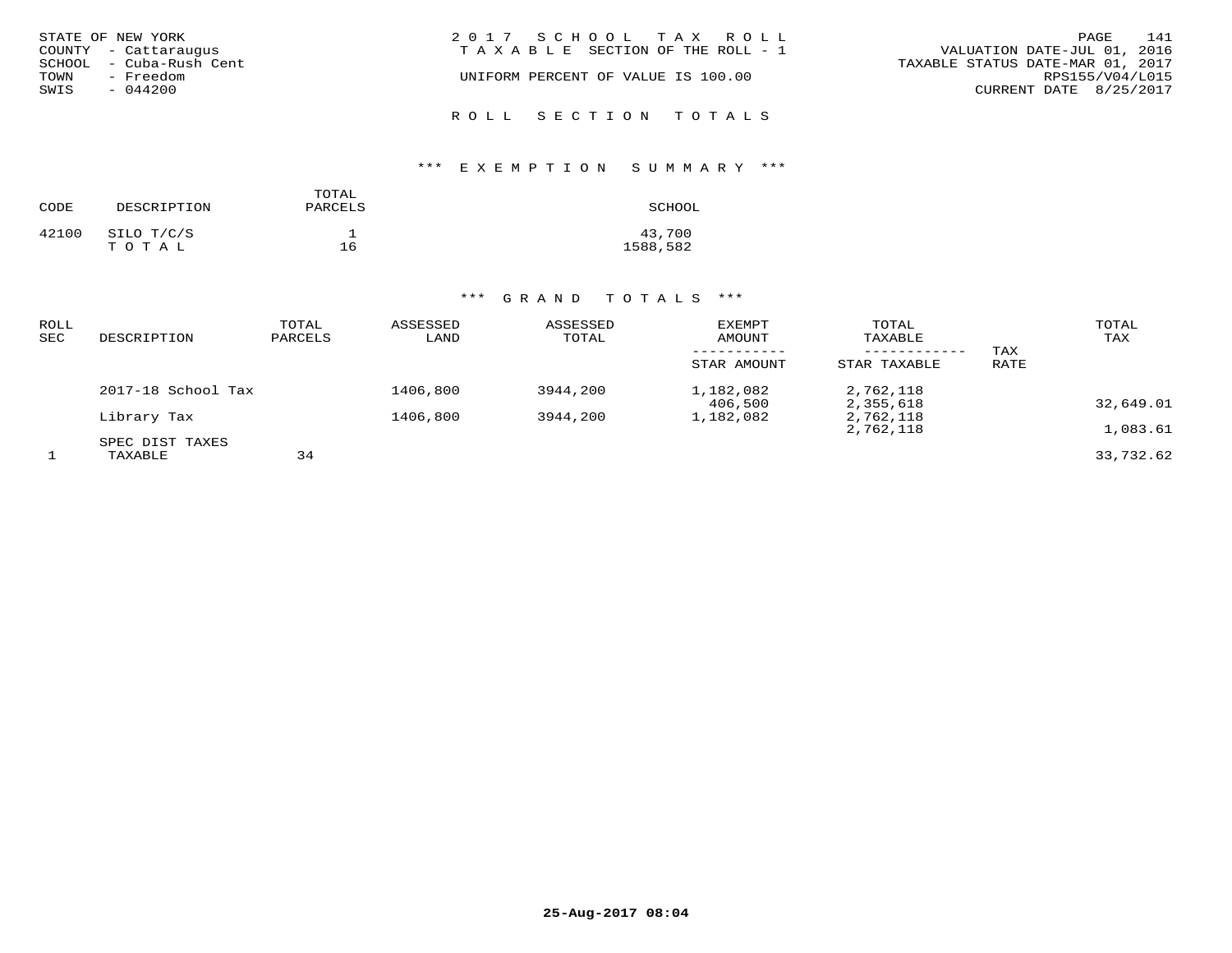| STATE OF NEW YORK<br>COUNTY<br>- Cattaraugus<br>- Cuba-Rush Cent<br>SCHOOL<br>- Freedom<br>TOWN<br>$-044200$<br>SWIS | 2017                                                                              | SCHOOL<br>SPECIAL FRANCHISE SECTION OF THE<br>OWNERS NAME SEQUENCE | T A X<br>R O L L<br>$ROI.I. - 5$<br>UNIFORM PERCENT OF VALUE IS 100.00 | VALUATION DATE-JUL 01,<br>TAXABLE STATUS DATE-MAR 01, | 142<br>PAGE<br>2016<br>2017 |
|----------------------------------------------------------------------------------------------------------------------|-----------------------------------------------------------------------------------|--------------------------------------------------------------------|------------------------------------------------------------------------|-------------------------------------------------------|-----------------------------|
| TAX MAP PARCEL NUMBER                                                                                                | PROPERTY LOCATION & CLASS                                                         | ASSESSMENT                                                         | EXEMPTION CODE-                                                        |                                                       | -SCHOOL                     |
| CURRENT OWNERS NAME                                                                                                  | SCHOOL DISTRICT                                                                   | LAND                                                               | TAX DESCRIPTION                                                        | TAXABLE VALUE                                         |                             |
| CURRENT OWNERS ADDRESS                                                                                               | PARCEL SIZE/GRID COORD                                                            | TOTAL                                                              | SPECIAL DISTRICTS                                                      |                                                       | TAX AMOUNT                  |
|                                                                                                                      |                                                                                   |                                                                    |                                                                        |                                                       |                             |
|                                                                                                                      | Special Franchise                                                                 |                                                                    |                                                                        | ACCT 0890                                             | 404<br>BILL                 |
| 542.000-9901-631.900/188                                                                                             | 866 Telephone                                                                     |                                                                    | 2017-18 School Tax                                                     | 1,581                                                 | 21.91                       |
| Verizon New York Inc<br>PO Box 2749<br>Addison, TX 75001                                                             | Cuba-Rush Cent 024801<br>Town Of Freedom<br>0.0100 Cuba/rushford<br>0.01<br>ACRES | 0<br>1,581                                                         | Library Tax                                                            | 1,581                                                 | 0.62                        |
|                                                                                                                      | FULL MARKET VALUE                                                                 | 1,581                                                              |                                                                        |                                                       |                             |
|                                                                                                                      |                                                                                   |                                                                    | TOTAL TAX ---                                                          |                                                       | $22.53**$                   |
|                                                                                                                      |                                                                                   |                                                                    |                                                                        | DATE #1                                               | 09/30/17                    |
|                                                                                                                      |                                                                                   |                                                                    |                                                                        | AMT DUE                                               | 22.53                       |
|                                                                                                                      |                                                                                   |                                                                    |                                                                        |                                                       |                             |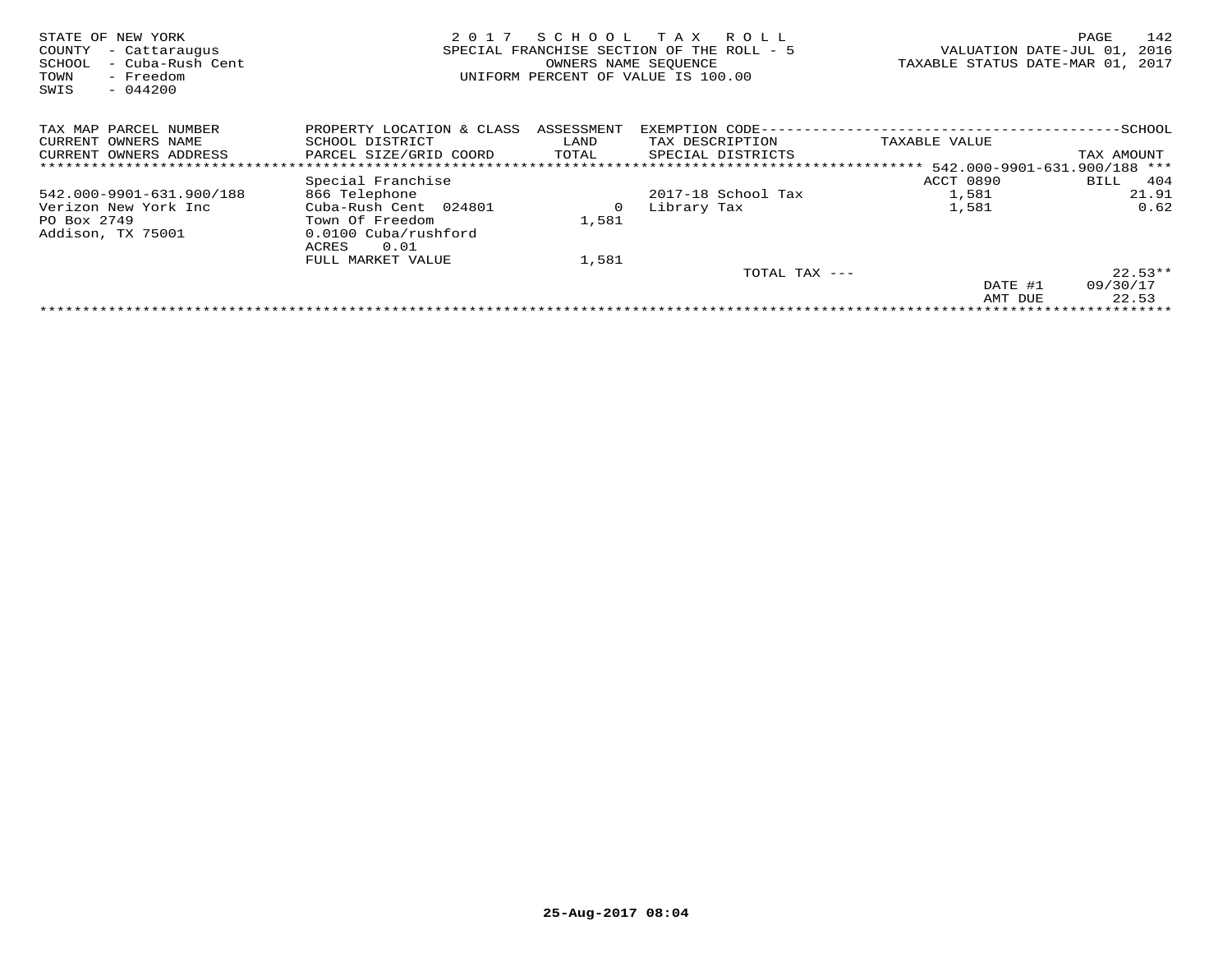|      | STATE OF NEW YORK       | 2017 SCHOOL TAX ROLL                      | PAGE                             | 143             |
|------|-------------------------|-------------------------------------------|----------------------------------|-----------------|
|      | COUNTY - Cattaraugus    | SPECIAL FRANCHISE SECTION OF THE ROLL - 5 | VALUATION DATE-JUL 01, 2016      |                 |
|      | SCHOOL - Cuba-Rush Cent |                                           | TAXABLE STATUS DATE-MAR 01, 2017 |                 |
| TOWN | - Freedom               | UNIFORM PERCENT OF VALUE IS 100.00        |                                  | RPS155/V04/L015 |
| SWIS | $-044200$               |                                           | CURRENT DATE 8/25/2017           |                 |
|      |                         | ROLL SUB SECTION- - TOTALS                |                                  |                 |

|      | $n \wedge m \wedge n$ |                 | <b>MARINE</b> | ΑL                   |                          |                    |                           |
|------|-----------------------|-----------------|---------------|----------------------|--------------------------|--------------------|---------------------------|
| CODE | ΆR                    | $m \tau \tau n$ | اللالا للديات | $\cdots$<br>التلافين | <b>MOTTNTO</b><br>'UUN'. | <b>- ---</b><br>∕∆ | $m \times r$<br>- - - - - |

#### NO SPECIAL DISTRICTS AT THIS LEVEL

\*\*\* S C H O O L D I S T R I C T S U M M A R Y \*\*\*

| CODE   | DISTRICT NAME                    | TOTAL<br>PARCELS | ASSESSED<br>LAND | ASSESSED<br>TOTAL | EXEMPT<br>AMOUNT | TOTAL<br>TAXABLE |           |
|--------|----------------------------------|------------------|------------------|-------------------|------------------|------------------|-----------|
|        |                                  |                  |                  |                   | STAR AMOUNT      | STAR TAXABLE     | TOTAL TAX |
|        | Cuba-Rush Cent                   |                  |                  | 1,581             |                  | 1,581            |           |
| 024801 |                                  |                  |                  |                   |                  | 1,581            | 22.53     |
|        | SUB-TOTAL                        |                  |                  | 1,581             |                  | 1,581            |           |
|        | $S \cup B - T \cup T A L (CONT)$ |                  |                  |                   |                  | 1,581            | 22.53     |
|        | TOTAL                            |                  |                  | 1,581             |                  | 1,581            |           |
|        | TO TAL (CONT)                    |                  |                  |                   |                  | 1,581            | 22.53     |

\*\*\* S Y S T E M C O D E S S U M M A R Y \*\*\*

NO SYSTEM EXEMPTIONS AT THIS LEVEL

\*\*\* E X E M P T I O N S U M M A R Y \*\*\*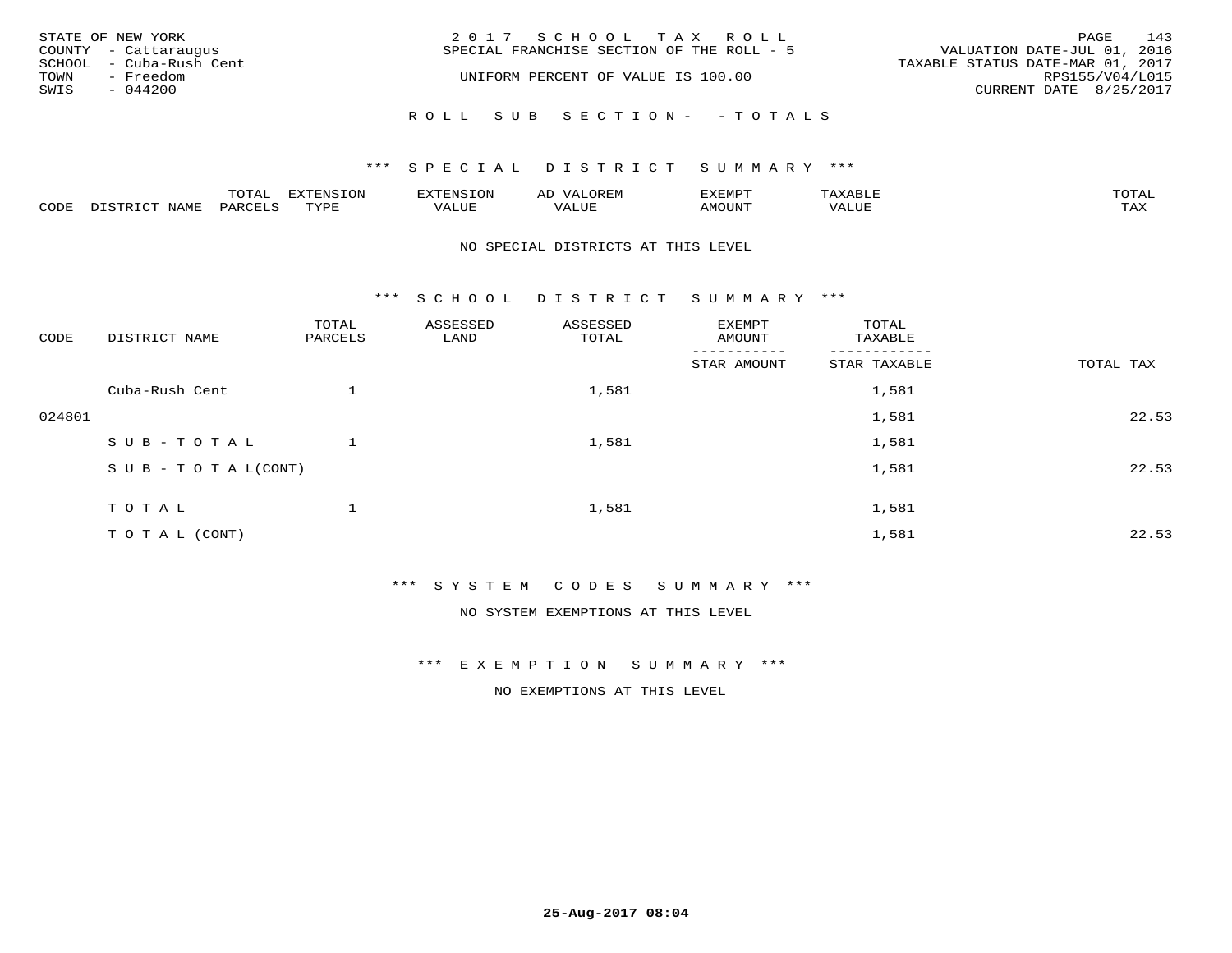| STATE OF NEW YORK       | 2017 SCHOOL TAX ROLL                      | 144<br>PAGE                      |
|-------------------------|-------------------------------------------|----------------------------------|
| COUNTY - Cattaraugus    | SPECIAL FRANCHISE SECTION OF THE ROLL - 5 | VALUATION DATE-JUL 01, 2016      |
| SCHOOL - Cuba-Rush Cent |                                           | TAXABLE STATUS DATE-MAR 01, 2017 |
| TOWN<br>- Freedom       | UNIFORM PERCENT OF VALUE IS 100.00        | RPS155/V04/L015                  |
| SWIS<br>- 044200        |                                           | CURRENT DATE 8/25/2017           |
|                         | ROLL SUB SECTION - - TOTALS               |                                  |

# \*\*\* G R A N D T O T A L S \*\*\*

| ROLL<br>SEC | DESCRIPTION        | TOTAL<br>PARCELS | ASSESSED<br>LAND | ASSESSED<br>TOTAL | <b>EXEMPT</b><br>AMOUNT | TOTAL<br>TAXABLE<br>------------ | TAX  | TOTAL<br>TAX |
|-------------|--------------------|------------------|------------------|-------------------|-------------------------|----------------------------------|------|--------------|
|             |                    |                  |                  |                   | STAR AMOUNT             | STAR TAXABLE                     | RATE |              |
|             | 2017-18 School Tax |                  |                  | 1,581             |                         | 1,581                            |      |              |
|             |                    |                  |                  |                   |                         | 1,581                            |      | 21.91        |
|             | Library Tax        |                  |                  | 1,581             |                         | 1,581                            |      |              |
|             |                    |                  |                  |                   |                         | 1,581                            |      | .62          |
|             | SPEC DIST TAXES    |                  |                  |                   |                         |                                  |      |              |
|             |                    |                  |                  |                   |                         |                                  |      |              |

5 SPECIAL FRANCHISE 1 22.53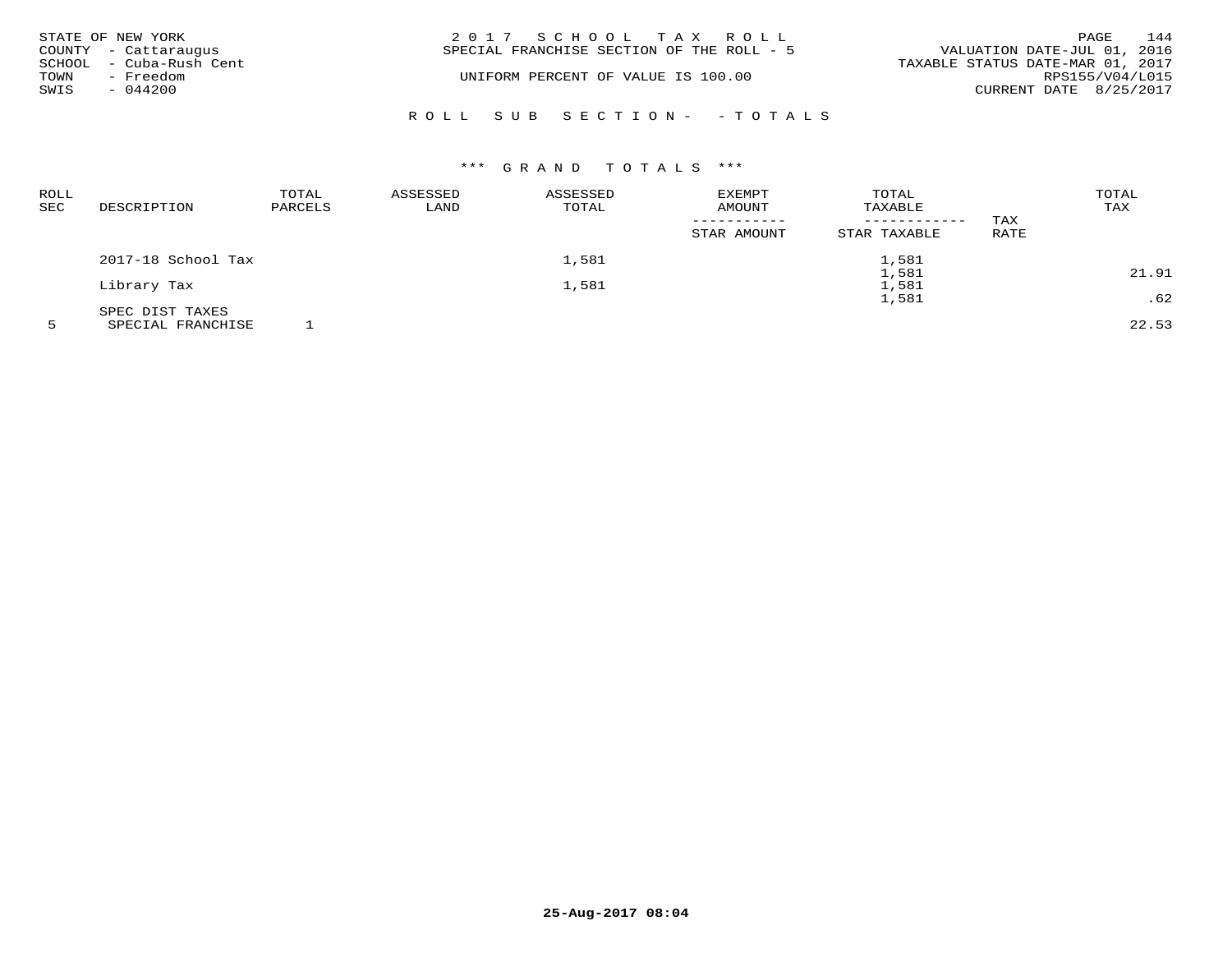| STATE OF NEW YORK |                                                 | 2017 SCHOOL TAX ROLL<br>PAGE                                                                                 | 145             |
|-------------------|-------------------------------------------------|--------------------------------------------------------------------------------------------------------------|-----------------|
|                   | COUNTY - Cattaraugus<br>SCHOOL - Cuba-Rush Cent | VALUATION DATE-JUL 01, 2016<br>SPECIAL FRANCHISE SECTION OF THE ROLL - 5<br>TAXABLE STATUS DATE-MAR 01, 2017 |                 |
| TOWN              | - Freedom                                       | UNIFORM PERCENT OF VALUE IS 100.00                                                                           | RPS155/V04/L015 |
| SWIS              | $-044200$                                       | CURRENT DATE 8/25/2017                                                                                       |                 |
|                   |                                                 |                                                                                                              |                 |
|                   |                                                 | ROLL SECTION TOTALS                                                                                          |                 |

|      |      | $n \wedge m \wedge n$<br>$\cdots$ | <b>FYTFNSION</b><br>$\sim$ | --------<br>$\mathbf{v}$ | $\leftrightarrow$ | ,,, <del>,</del> ,,, <del>,</del><br>ֿישו<br>$\sim$ $\sim$ $\sim$ $\sim$ $\sim$ |       | <b>TOTA</b>       |
|------|------|-----------------------------------|----------------------------|--------------------------|-------------------|---------------------------------------------------------------------------------|-------|-------------------|
| CODE | NAMI | PAR <sub>1</sub>                  | <b>TIVAT</b>               | $- - - -$<br>ᅩᆚᄓᄓ        | ALUL              | TUUOM4                                                                          | 'ALUL | $- - - -$<br>ᄕᅎᅐᅎ |

### NO SPECIAL DISTRICTS AT THIS LEVEL

\*\*\* S C H O O L D I S T R I C T S U M M A R Y \*\*\*

| CODE   | DISTRICT NAME                    | TOTAL<br>PARCELS | ASSESSED<br>LAND | ASSESSED<br>TOTAL | EXEMPT<br>AMOUNT | TOTAL<br>TAXABLE |           |
|--------|----------------------------------|------------------|------------------|-------------------|------------------|------------------|-----------|
|        |                                  |                  |                  |                   | .<br>STAR AMOUNT | STAR TAXABLE     | TOTAL TAX |
|        | Cuba-Rush Cent                   |                  |                  | 1,581             |                  | 1,581            |           |
| 024801 |                                  |                  |                  |                   |                  | 1,581            | 22.53     |
|        | SUB-TOTAL                        |                  |                  | 1,581             |                  | 1,581            |           |
|        | $S \cup B - T \cup T A L (CONT)$ |                  |                  |                   |                  | 1,581            | 22.53     |
|        | TOTAL                            |                  |                  | 1,581             |                  | 1,581            |           |
|        |                                  |                  |                  |                   |                  |                  |           |
|        | T O T A L (CONT)                 |                  |                  |                   |                  | 1,581            | 22.53     |

\*\*\* S Y S T E M C O D E S S U M M A R Y \*\*\*

NO SYSTEM EXEMPTIONS AT THIS LEVEL

\*\*\* E X E M P T I O N S U M M A R Y \*\*\*

NO EXEMPTIONS AT THIS LEVEL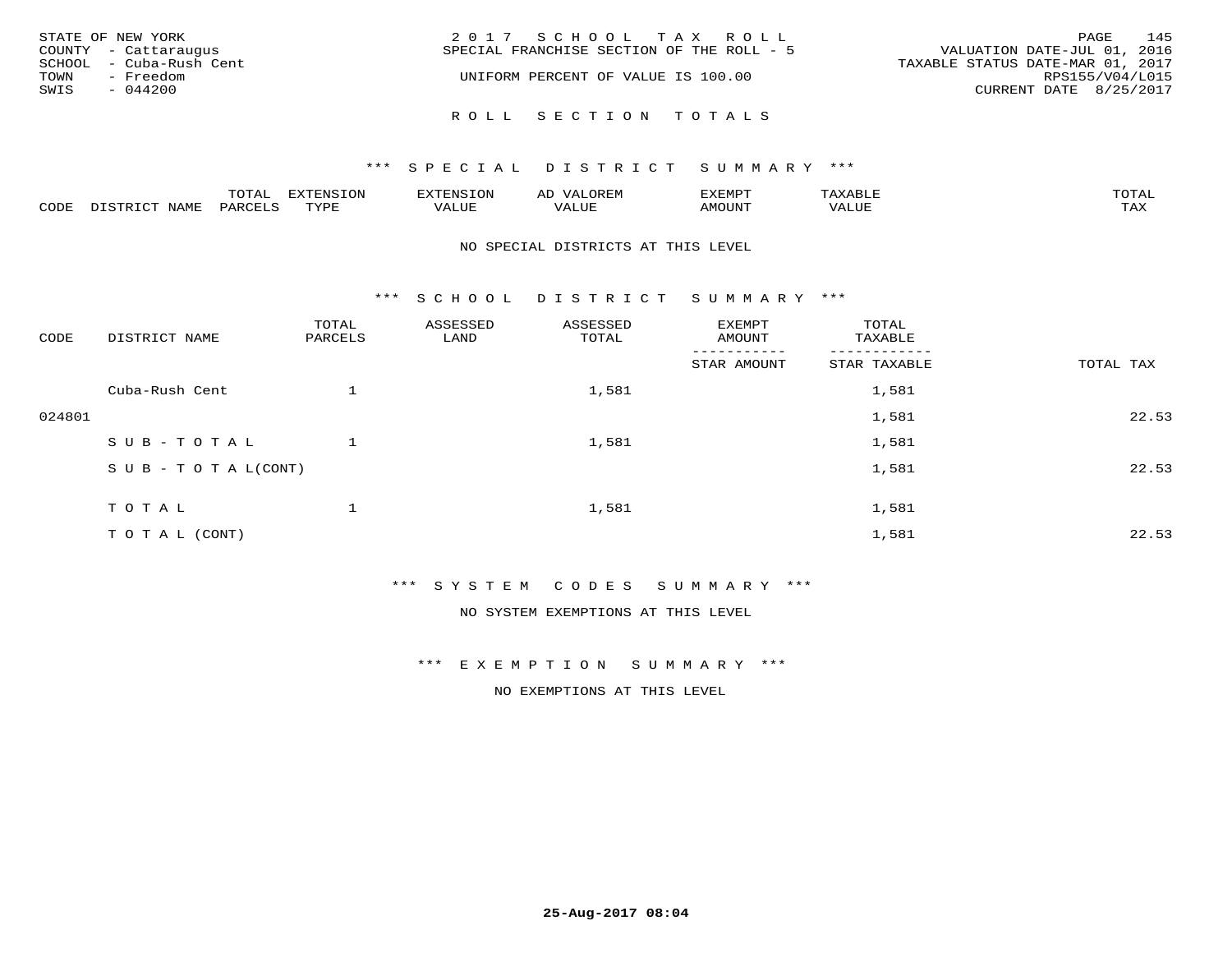|      | STATE OF NEW YORK       | 2017 SCHOOL TAX ROLL                                                     | PAGE            | 146 |
|------|-------------------------|--------------------------------------------------------------------------|-----------------|-----|
|      | COUNTY - Cattaraugus    | VALUATION DATE-JUL 01, 2016<br>SPECIAL FRANCHISE SECTION OF THE ROLL - 5 |                 |     |
|      | SCHOOL - Cuba-Rush Cent | TAXABLE STATUS DATE-MAR 01, 2017                                         |                 |     |
| TOWN | - Freedom               | UNIFORM PERCENT OF VALUE IS 100.00                                       | RPS155/V04/L015 |     |
| SWIS | $-044200$               | CURRENT DATE 8/25/2017                                                   |                 |     |
|      |                         |                                                                          |                 |     |
|      |                         | ROLL SECTION TOTALS                                                      |                 |     |

# \*\*\* G R A N D T O T A L S \*\*\*

| <b>ROLL</b><br><b>SEC</b> | DESCRIPTION        | TOTAL<br>PARCELS | ASSESSED<br>LAND | ASSESSED<br>TOTAL | EXEMPT<br>AMOUNT | TOTAL<br>TAXABLE             |             | TOTAL<br>TAX |
|---------------------------|--------------------|------------------|------------------|-------------------|------------------|------------------------------|-------------|--------------|
|                           |                    |                  |                  |                   | STAR AMOUNT      | ------------<br>STAR TAXABLE | TAX<br>RATE |              |
|                           | 2017-18 School Tax |                  |                  | 1,581             |                  | 1,581                        |             |              |
|                           | Library Tax        |                  |                  | 1,581             |                  | 1,581<br>1,581               |             | 21.91        |
|                           |                    |                  |                  |                   |                  | 1,581                        |             | .62          |
|                           | SPEC DIST TAXES    |                  |                  |                   |                  |                              |             |              |

5 SPECIAL FRANCHISE 1 22.53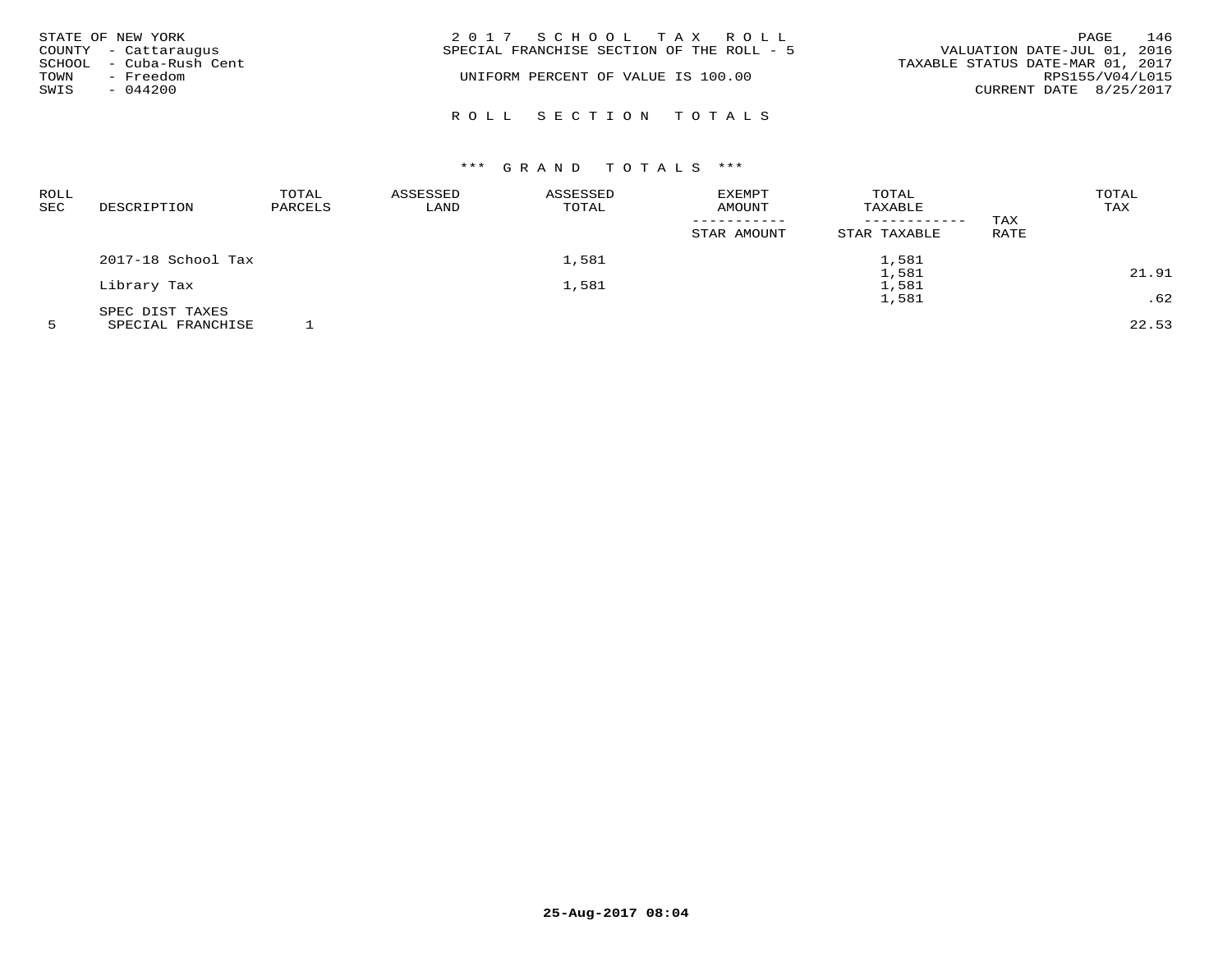| STATE OF NEW YORK<br>COUNTY - Cattaraugus<br>- Cuba-Rush Cent<br>SCHOOL<br>TOWN<br>- Freedom<br>SWIS<br>$-044200$ |                                           | OWNERS NAME SEQUENCE     | 2017 SCHOOL TAX ROLL<br>UTILITY & R.R. SECTION OF THE ROLL - 6<br>UNIFORM PERCENT OF VALUE IS 100.00 | VALUATION DATE-JUL 01, 2016<br>TAXABLE STATUS DATE-MAR 01, 2017 | PAGE<br>147            |
|-------------------------------------------------------------------------------------------------------------------|-------------------------------------------|--------------------------|------------------------------------------------------------------------------------------------------|-----------------------------------------------------------------|------------------------|
| TAX MAP PARCEL NUMBER                                                                                             |                                           |                          | PROPERTY LOCATION & CLASS ASSESSMENT EXEMPTION CODE-----------------------                           |                                                                 | ----------------SCHOOL |
| CURRENT OWNERS NAME<br>CURRENT OWNERS ADDRESS                                                                     | SCHOOL DISTRICT<br>PARCEL SIZE/GRID COORD | LAND<br>TOTAL            | TAX DESCRIPTION<br>SPECIAL DISTRICTS                                                                 | TAXABLE VALUE                                                   | TAX AMOUNT             |
|                                                                                                                   |                                           |                          |                                                                                                      |                                                                 |                        |
|                                                                                                                   | Elec Trans Line                           |                          |                                                                                                      | ACCT 0895                                                       | 405<br>BILL            |
| 642.000-9901-132.350/101                                                                                          | 882 Elec Trans Imp                        |                          | 2017-18 School Tax                                                                                   | 32,856                                                          | 455.39                 |
| Niagara Mohawk Power Corp<br>Real Estate Tax Dept                                                                 | Cuba-Rush Cent 024801<br>Loc #712401      | 32,856                   | 0 Library Tax                                                                                        | 32,856                                                          | 12.89                  |
| 300 Erie Blvd West                                                                                                | 1.0000 Cuba/rushford                      |                          |                                                                                                      |                                                                 |                        |
| Syracuse, NY 13202                                                                                                | Rsville Tap #801                          |                          |                                                                                                      |                                                                 |                        |
|                                                                                                                   | ACRES<br>0.01                             |                          |                                                                                                      |                                                                 |                        |
|                                                                                                                   | FULL MARKET VALUE                         | 32,856                   |                                                                                                      |                                                                 |                        |
|                                                                                                                   |                                           |                          | TOTAL TAX ---                                                                                        |                                                                 | 468.28**               |
|                                                                                                                   |                                           |                          |                                                                                                      | DATE #1                                                         | 09/30/17               |
|                                                                                                                   |                                           |                          |                                                                                                      | AMT DUE                                                         | 468.28                 |
|                                                                                                                   |                                           |                          |                                                                                                      |                                                                 |                        |
|                                                                                                                   | Outside Plant                             |                          |                                                                                                      | ACCT 0662                                                       | <b>BILL</b><br>406     |
| 642.000-9901-132.350/188                                                                                          | 882 Elec Trans Imp                        |                          | 2017-18 School Tax                                                                                   | 15,148                                                          | 209.95<br>5.94         |
| Niagara Mohawk Power Corp                                                                                         | Cuba-Rush Cent 024801<br>Loc #888888      | $\overline{0}$<br>15,148 | Library Tax                                                                                          | 15,148                                                          |                        |
| Real Estate Tax Dept<br>300 Erie Blvd West                                                                        | 0.0329 Cuba/rushford                      |                          |                                                                                                      |                                                                 |                        |
| Syracuse, NY 13202                                                                                                | Elec Dist                                 |                          |                                                                                                      |                                                                 |                        |
|                                                                                                                   | <b>ACRES</b><br>0.01                      |                          |                                                                                                      |                                                                 |                        |
|                                                                                                                   | FULL MARKET VALUE                         | 15,148                   |                                                                                                      |                                                                 |                        |
|                                                                                                                   |                                           |                          | TOTAL TAX ---                                                                                        |                                                                 | $215.89**$             |
|                                                                                                                   |                                           |                          |                                                                                                      | DATE #1                                                         | 09/30/17               |
|                                                                                                                   |                                           |                          |                                                                                                      | AMT DUE                                                         | 215.89                 |
|                                                                                                                   |                                           |                          |                                                                                                      |                                                                 |                        |
|                                                                                                                   | 11642 Bixby Hill Rd                       |                          |                                                                                                      | ACCT 0669                                                       | BILL 407               |
| 642.000-0000-631.900/1881                                                                                         | 836 Telecom. eq.                          |                          | 2017-18 School Tax                                                                                   | 3,580                                                           | 49.62                  |
| Verizon New York Inc                                                                                              | Cuba-Rush Cent 024801                     | $\circ$                  | Library Tax                                                                                          | 3,580                                                           | 1.40                   |
| PO Box 2749                                                                                                       | Loc #888888                               | 3,580                    |                                                                                                      |                                                                 |                        |
| Addison, TX 75001                                                                                                 | $.2440$ Factor                            |                          |                                                                                                      |                                                                 |                        |
|                                                                                                                   | Poles, Wire, Cable, Etc                   |                          |                                                                                                      |                                                                 |                        |
|                                                                                                                   | ACRES<br>0.01                             |                          |                                                                                                      |                                                                 |                        |
|                                                                                                                   | FULL MARKET VALUE                         | 3,580                    |                                                                                                      |                                                                 |                        |
|                                                                                                                   |                                           |                          | TOTAL TAX ---                                                                                        | DATE #1                                                         | $51.02**$<br>09/30/17  |
|                                                                                                                   |                                           |                          |                                                                                                      | AMT DUE                                                         | 51.02                  |
|                                                                                                                   |                                           |                          |                                                                                                      |                                                                 |                        |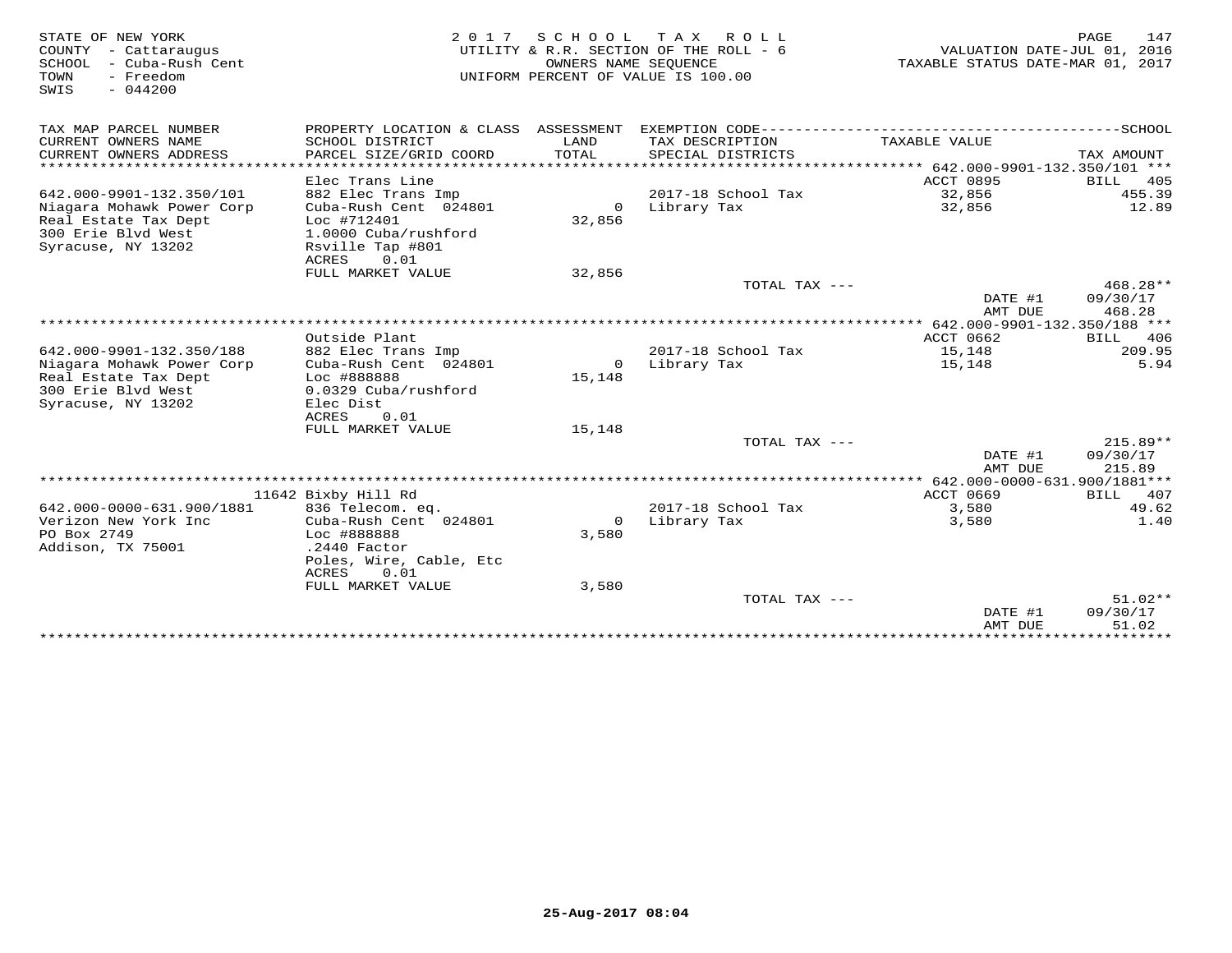|              | STATE OF NEW YORK<br>COUNTY - Cattaraugus<br>SCHOOL - Cuba-Rush Cent | 2017 SCHOOL TAX ROLL<br>VALUATION DATE-JUL 01, 2016<br>UTILITY & R.R. SECTION OF THE ROLL - 6<br>TAXABLE STATUS DATE-MAR 01, 2017 | PAGE            | 148 |
|--------------|----------------------------------------------------------------------|-----------------------------------------------------------------------------------------------------------------------------------|-----------------|-----|
| TOWN<br>SWIS | - Freedom<br>$-044200$                                               | CURRENT DATE 8/25/2017<br>ROLL SUB SECTION- - TOTALS                                                                              | RPS155/V04/L015 |     |

|      |                   | $m \wedge m \wedge n$<br>. $\cup$ 1.1.1.1 | EXTENSION       | <b>ENSION</b>         | ΑD              | 2XEMP7  | '∆ x<br>יו מ | $m \wedge m \wedge n$<br>$\overline{a}$ |
|------|-------------------|-------------------------------------------|-----------------|-----------------------|-----------------|---------|--------------|-----------------------------------------|
| CODE | NAME<br>$ -$<br>ー | ז החומרת הי<br>-ARC                       | TVDF<br>- - - - | -- - ---<br>۰ تا ساخت | , , , , , , , , | NMOTIN' | VALUE        | $m \times r$<br>∸∽∽                     |

### NO SPECIAL DISTRICTS AT THIS LEVEL

\*\*\* S C H O O L D I S T R I C T S U M M A R Y \*\*\*

| CODE   | DISTRICT NAME                    | TOTAL<br>PARCELS | ASSESSED<br>LAND | ASSESSED<br>TOTAL | EXEMPT<br>AMOUNT | TOTAL<br>TAXABLE |           |
|--------|----------------------------------|------------------|------------------|-------------------|------------------|------------------|-----------|
|        |                                  |                  |                  |                   | STAR AMOUNT      | STAR TAXABLE     | TOTAL TAX |
|        | Cuba-Rush Cent                   | 3                |                  | 51,584            |                  | 51,584           |           |
| 024801 |                                  |                  |                  |                   |                  | 51,584           | 735.19    |
|        | SUB-TOTAL                        | 3                |                  | 51,584            |                  | 51,584           |           |
|        | $S \cup B - T \cup T A L (CONT)$ |                  |                  |                   |                  | 51,584           | 735.19    |
|        | TOTAL                            | 3                |                  | 51,584            |                  | 51,584           |           |
|        | T O T A L (CONT)                 |                  |                  |                   |                  | 51,584           | 735.19    |

# \*\*\* S Y S T E M C O D E S S U M M A R Y \*\*\*

NO SYSTEM EXEMPTIONS AT THIS LEVEL

### \*\*\* E X E M P T I O N S U M M A R Y \*\*\*

NO EXEMPTIONS AT THIS LEVEL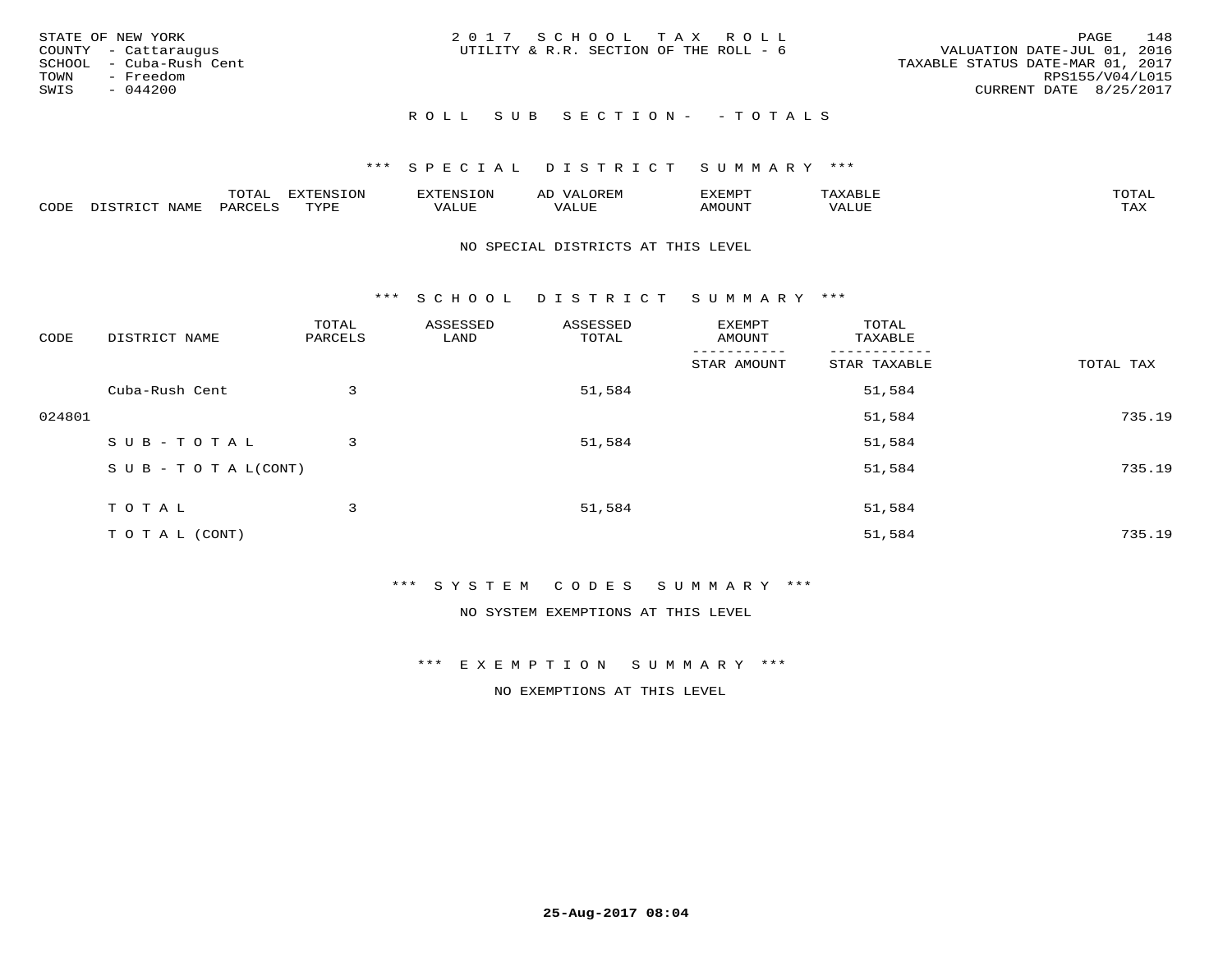| 2017 SCHOOL TAX ROLL<br>UTILITY & R.R. SECTION OF THE ROLL - 6 | 149<br><b>PAGE</b><br>VALUATION DATE-JUL 01, 2016<br>TAXABLE STATUS DATE-MAR 01, 2017<br>RPS155/V04/L015<br>CURRENT DATE 8/25/2017 |
|----------------------------------------------------------------|------------------------------------------------------------------------------------------------------------------------------------|
|                                                                |                                                                                                                                    |
|                                                                |                                                                                                                                    |

# R O L L S U B S E C T I O N - - T O T A L S

| <b>ROLL</b> |                    | TOTAL   | ASSESSED | ASSESSED | <b>EXEMPT</b> | TOTAL        |      | TOTAL  |
|-------------|--------------------|---------|----------|----------|---------------|--------------|------|--------|
| SEC         | DESCRIPTION        | PARCELS | LAND     | TOTAL    | AMOUNT        | TAXABLE      |      | TAX    |
|             |                    |         |          |          |               |              | TAX  |        |
|             |                    |         |          |          | STAR AMOUNT   | STAR TAXABLE | RATE |        |
|             | 2017-18 School Tax |         |          | 51,584   |               | 51,584       |      |        |
|             |                    |         |          |          |               | 51,584       |      | 714.96 |
|             | Library Tax        |         |          | 51,584   |               | 51,584       |      |        |
|             |                    |         |          |          |               | 51,584       |      | 20.23  |
|             | SPEC DIST TAXES    |         |          |          |               |              |      |        |
|             | UTILITIES & N.C.   |         |          |          |               |              |      | 735.19 |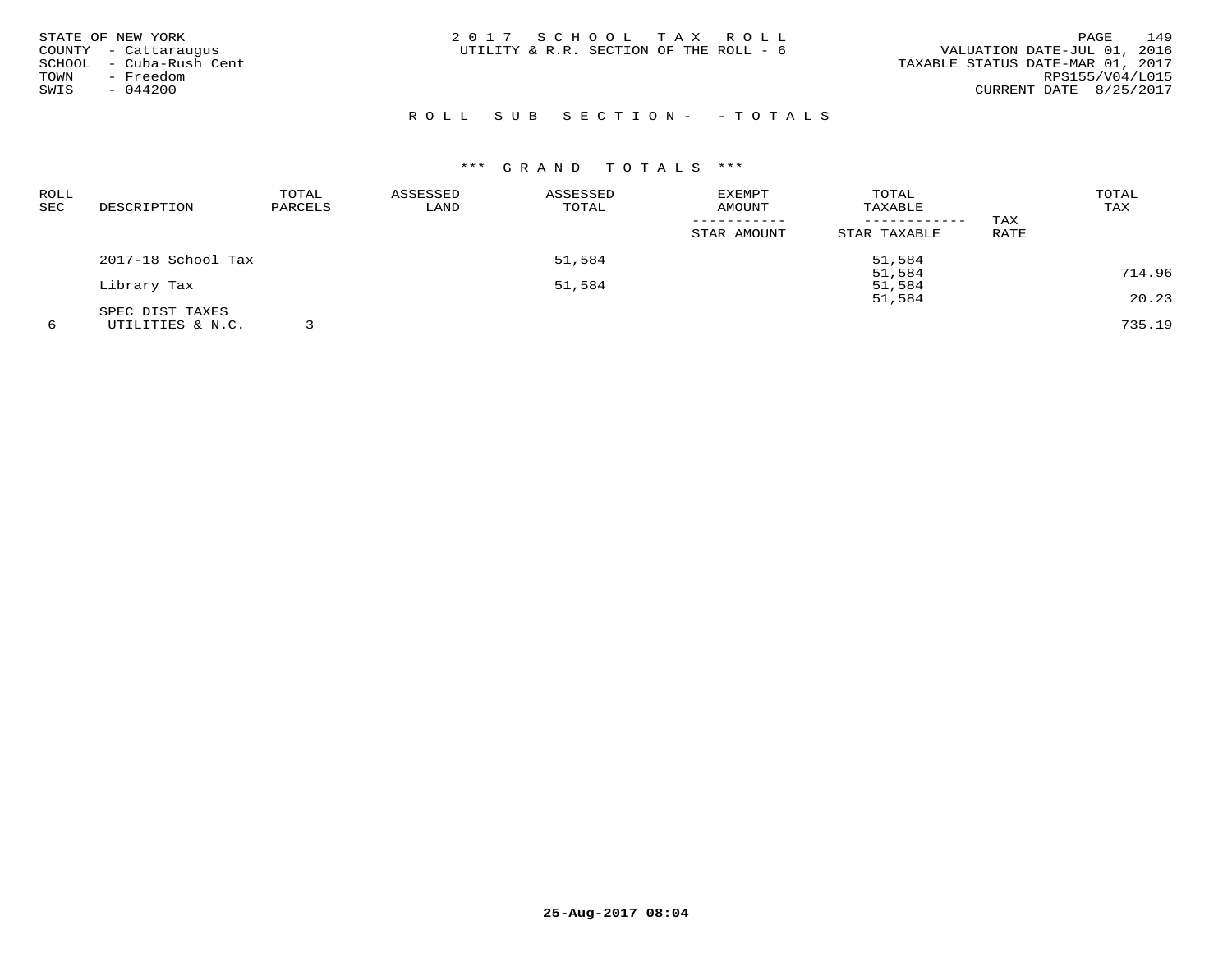| STATE OF NEW YORK       | 2017 SCHOOL TAX ROLL                   | 150<br>PAGE                      |
|-------------------------|----------------------------------------|----------------------------------|
| COUNTY - Cattaraugus    | UTILITY & R.R. SECTION OF THE ROLL - 6 | VALUATION DATE-JUL 01, 2016      |
| SCHOOL - Cuba-Rush Cent |                                        | TAXABLE STATUS DATE-MAR 01, 2017 |
| TOWN<br>- Freedom       |                                        | RPS155/V04/L015                  |
| SWIS<br>$-044200$       |                                        | CURRENT DATE 8/25/2017           |
|                         |                                        |                                  |

### \*\*\* S P E C I A L D I S T R I C T S U M M A R Y \*\*\*

|      |             | m^m <u>a</u> | <b>DVERMOTOM</b><br>. U L' | .              | ΑL    | ם הוא הדעי<br>-∧EMP" |                 | $m \wedge m$<br>$\overline{\phantom{a}}$ |
|------|-------------|--------------|----------------------------|----------------|-------|----------------------|-----------------|------------------------------------------|
| CODE | <b>NTAM</b> | PARO         | TVDF                       | T T T<br>ALUF. | 'Alue | MOUNT                | ALUE<br>77 D. 1 | .<br>∸∽∸                                 |

### NO SPECIAL DISTRICTS AT THIS LEVEL

\*\*\* S C H O O L D I S T R I C T S U M M A R Y \*\*\*

| CODE   | DISTRICT NAME                    | TOTAL<br>PARCELS | ASSESSED<br>LAND | ASSESSED<br>TOTAL | EXEMPT<br>AMOUNT | TOTAL<br>TAXABLE |           |
|--------|----------------------------------|------------------|------------------|-------------------|------------------|------------------|-----------|
|        |                                  |                  |                  |                   | STAR AMOUNT      | STAR TAXABLE     | TOTAL TAX |
|        | Cuba-Rush Cent                   | 3                |                  | 51,584            |                  | 51,584           |           |
| 024801 |                                  |                  |                  |                   |                  | 51,584           | 735.19    |
|        | SUB-TOTAL                        | 3                |                  | 51,584            |                  | 51,584           |           |
|        | $S \cup B - T \cup T A L (CONT)$ |                  |                  |                   |                  | 51,584           | 735.19    |
|        | TOTAL                            | 3                |                  | 51,584            |                  | 51,584           |           |
|        | T O T A L (CONT)                 |                  |                  |                   |                  | 51,584           | 735.19    |

# \*\*\* S Y S T E M C O D E S S U M M A R Y \*\*\*

NO SYSTEM EXEMPTIONS AT THIS LEVEL

### \*\*\* E X E M P T I O N S U M M A R Y \*\*\*

NO EXEMPTIONS AT THIS LEVEL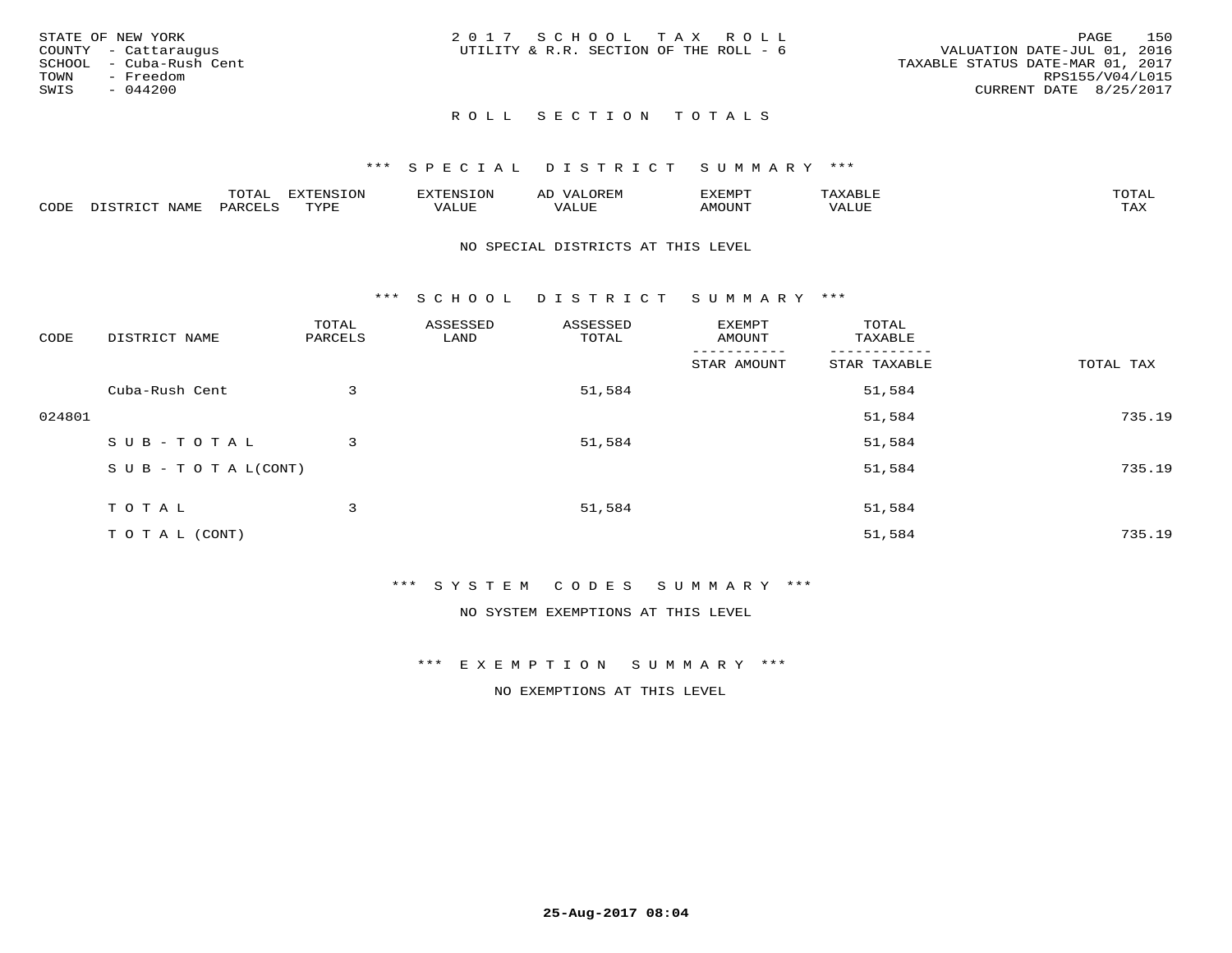| STATE OF NEW YORK<br>COUNTY - Cattaraugus<br>- Cuba-Rush Cent<br>SCHOOL<br>TOWN<br>- Freedom<br>- 044200<br>SWIS | 2017 SCHOOL TAX ROLL<br>UTILITY & R.R. SECTION OF THE ROLL - 6 | 151<br>PAGE<br>VALUATION DATE-JUL 01, 2016<br>TAXABLE STATUS DATE-MAR 01, 2017<br>RPS155/V04/L015<br>CURRENT DATE 8/25/2017 |
|------------------------------------------------------------------------------------------------------------------|----------------------------------------------------------------|-----------------------------------------------------------------------------------------------------------------------------|
|                                                                                                                  |                                                                |                                                                                                                             |

| <b>ROLL</b> |                    | TOTAL   | ASSESSED | ASSESSED | <b>EXEMPT</b> | TOTAL        |             | TOTAL  |
|-------------|--------------------|---------|----------|----------|---------------|--------------|-------------|--------|
| <b>SEC</b>  | DESCRIPTION        | PARCELS | LAND     | TOTAL    | AMOUNT        | TAXABLE      |             | TAX    |
|             |                    |         |          |          |               |              | TAX         |        |
|             |                    |         |          |          | STAR AMOUNT   | STAR TAXABLE | <b>RATE</b> |        |
|             | 2017-18 School Tax |         |          | 51,584   |               | 51,584       |             |        |
|             |                    |         |          |          |               | 51,584       |             | 714.96 |
|             | Library Tax        |         |          | 51,584   |               | 51,584       |             |        |
|             |                    |         |          |          |               | 51,584       |             | 20.23  |
|             | SPEC DIST TAXES    |         |          |          |               |              |             |        |
|             | UTILITIES & N.C.   |         |          |          |               |              |             | 735.19 |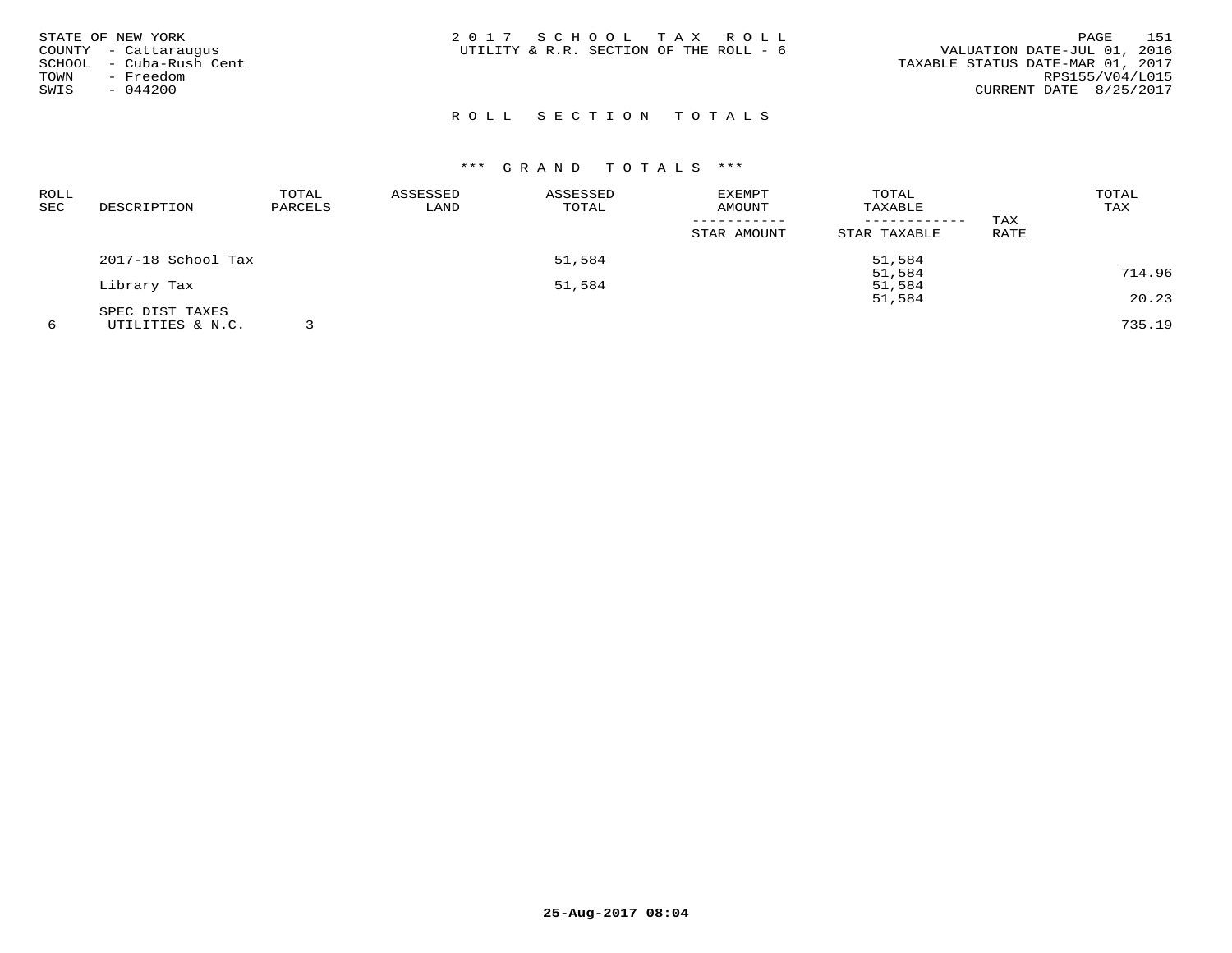| STATE OF NEW YORK       | 2017 SCHOOL TAX ROLL | 152<br>PAGE                      |
|-------------------------|----------------------|----------------------------------|
| COUNTY - Cattaraugus    |                      | VALUATION DATE-JUL 01, 2016      |
| SCHOOL - Cuba-Rush Cent | SWIS TOTALS          | TAXABLE STATUS DATE-MAR 01, 2017 |
| TOWN<br>- Freedom       |                      | RPS155/V04/L015                  |
| SWIS<br>$-044200$       |                      | CURRENT DATE 8/25/2017           |

|      |             | m^m*`<br><u>UIAI</u> | <b>FYTFNSTON</b><br>◡◡ |  | <b>TEMPOR</b><br>'YFMF | TAX              | ົບ⊥⊏⊾ |
|------|-------------|----------------------|------------------------|--|------------------------|------------------|-------|
| CODE | <b>NAME</b> | <b>DARCET</b>        | TVDF                   |  | OUN.                   | .7mm<br>$\cdots$ | L'AX  |

NO SPECIAL DISTRICTS AT THIS LEVEL

\*\*\* S C H O O L D I S T R I C T S U M M A R Y \*\*\*

| CODE   | DISTRICT NAME                    | TOTAL<br>PARCELS | ASSESSED<br>LAND | ASSESSED<br>TOTAL | <b>EXEMPT</b><br>AMOUNT | TOTAL<br>TAXABLE<br>------- |          |           |
|--------|----------------------------------|------------------|------------------|-------------------|-------------------------|-----------------------------|----------|-----------|
|        |                                  |                  |                  |                   | STAR AMOUNT             | STAR TAXABLE                | TAX RATE | TOTAL TAX |
|        | Cuba-Rush Cent                   | 38               | 1406,800         | 3997,365          | 1182,082                | 2,815,283                   |          |           |
| 024801 |                                  |                  |                  |                   | 406,500                 | 2,408,783                   | .392319  | 34,490.34 |
|        | SUB-TOTAL                        | 38               | 1406,800         | 3997,365          | 1182,082                | 2,815,283                   |          |           |
|        | $S \cup B - T \cup T A L (CONT)$ |                  |                  |                   | 406,500                 | 2,408,783                   |          | 34,490.34 |
|        | TOTAL                            | 38               | 1406,800         | 3997,365          | 1182,082                | 2,815,283                   |          |           |
|        |                                  |                  |                  |                   |                         |                             |          |           |
|        | T O T A L (CONT)                 |                  |                  |                   | 406,500                 | 2,408,783                   |          | 34,490.34 |

\*\*\* S Y S T E M C O D E S S U M M A R Y \*\*\*

### NO SYSTEM EXEMPTIONS AT THIS LEVEL

# \*\*\* E X E M P T I O N S U M M A R Y \*\*\*

| CODE  | DESCRIPTION     | TOTAL<br>PARCELS | SCHOOL  |
|-------|-----------------|------------------|---------|
| 41700 | AG BLDG         | ᅩ                | 932,400 |
| 41720 | AG DIST         | 3                | 175,370 |
| 41804 | AGED S          |                  | 30,612  |
| 41834 | ENH STAR        | 3                | 196,500 |
| 41854 | <b>BAS STAR</b> | ⇁                | 210,000 |
|       |                 |                  |         |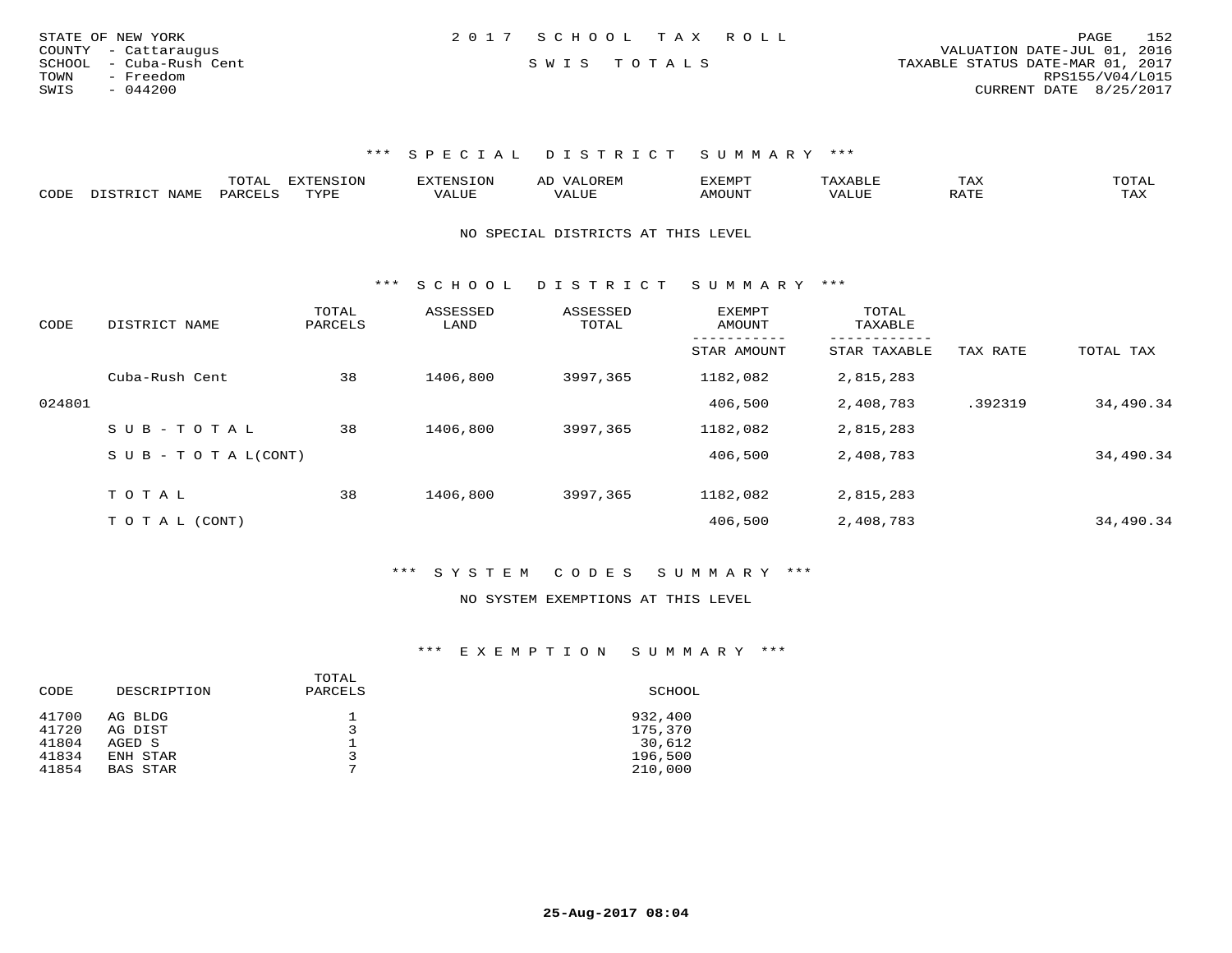| STATE OF NEW YORK |  |           |               |                  |
|-------------------|--|-----------|---------------|------------------|
| COUNTY            |  |           | - Cattaraugus |                  |
| SCHOOL            |  |           |               | - Cuba-Rush Cent |
| TOWN              |  | - Freedom |               |                  |
| SWIS              |  | $-044200$ |               |                  |

\*\*\* E X E M P T I O N S U M M A R Y \*\*\*

| CODE  | DESCRIPTION         | TOTAL<br>PARCELS | SCHOOL             |
|-------|---------------------|------------------|--------------------|
| 42100 | SILO T/C/S<br>TOTAL | 16               | 43,700<br>1588,582 |

| <b>ROLL</b><br><b>SEC</b> | DESCRIPTION                          | TOTAL<br>PARCELS | ASSESSED<br>LAND | ASSESSED<br>TOTAL | <b>EXEMPT</b><br>AMOUNT | TOTAL<br>TAXABLE       |             |            |
|---------------------------|--------------------------------------|------------------|------------------|-------------------|-------------------------|------------------------|-------------|------------|
|                           |                                      |                  |                  |                   | STAR AMOUNT             | STAR TAXABLE           | TAX<br>RATE |            |
|                           | 2017-18 School Tax                   |                  | 1406,800         | 3944,200          | 1,182,082<br>406,500    | 2,762,118<br>2,355,618 | 13.860074   | 32,649.01  |
|                           | Library Tax                          |                  | 1406,800         | 3944,200          | 1,182,082               | 2,762,118              |             |            |
|                           |                                      |                  |                  |                   |                         | 2,762,118              | 0.392319    | 1,083.61   |
| $\mathbf{1}$              | SPEC DIST TAXES<br>TAXABLE           | 34               |                  |                   |                         |                        |             | 33,732.62  |
|                           | 2017-18 School Tax                   |                  |                  | 1,581             |                         | 1,581                  |             |            |
|                           | Library Tax                          |                  |                  | 1,581             |                         | 1,581<br>1,581         | 13.860074   | 21.91      |
|                           |                                      |                  |                  |                   |                         | 1,581                  | 0.392319    | .62        |
| 5                         | SPEC DIST TAXES<br>SPECIAL FRANCHISE | 1                |                  |                   |                         |                        |             | 22.53      |
|                           | 2017-18 School Tax                   |                  |                  | 51,584            |                         | 51,584                 |             |            |
|                           |                                      |                  |                  |                   |                         | 51,584                 | 13.860074   | 714.96     |
|                           | Library Tax                          |                  |                  | 51,584            |                         | 51,584                 |             |            |
|                           | SPEC DIST TAXES                      |                  |                  |                   |                         | 51,584                 | 0.392319    | 20.23      |
| 6                         | UTILITIES & N.C.                     | 3                |                  |                   |                         |                        |             | 735.19     |
|                           | 2017-18 School Tax                   |                  | 1406,800         | 3997,365          | 1,182,082               | 2,815,283              |             |            |
|                           |                                      |                  |                  |                   | 406,500                 | 2,408,783              | 13.860074   | 33, 385.88 |
|                           | Library Tax                          |                  | 1406,800         | 3997,365          | 1,182,082               | 2,815,283              |             |            |
|                           |                                      |                  |                  |                   |                         | 2,815,283              | 0.392319    | 1,104.46   |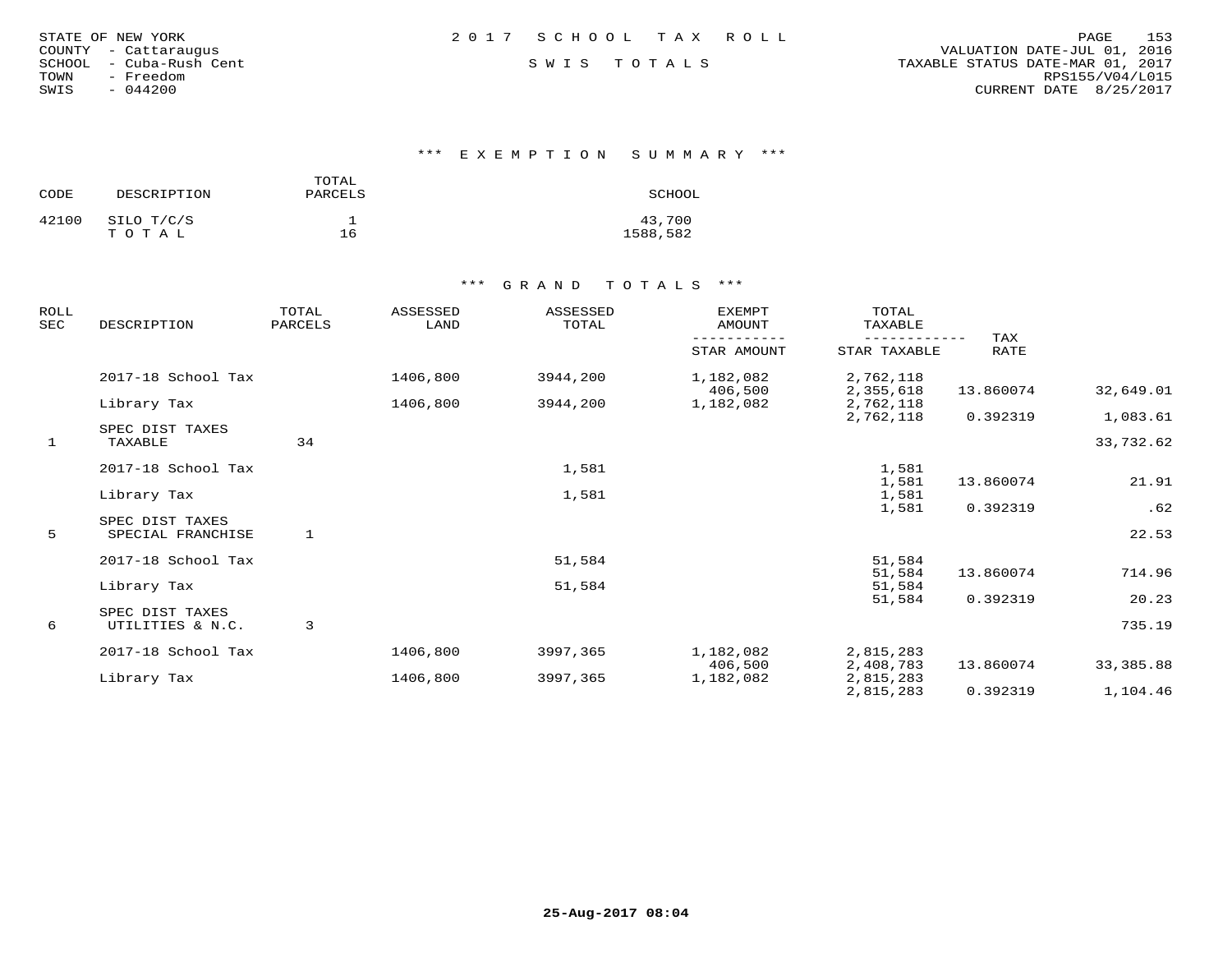| STATE OF NEW YORK       | 2017 SCHOOL TAX ROLL | 154<br>PAGE                      |
|-------------------------|----------------------|----------------------------------|
| COUNTY - Cattaraugus    |                      | VALUATION DATE-JUL 01, 2016      |
| SCHOOL - Cuba-Rush Cent | SWIS TOTALS          | TAXABLE STATUS DATE-MAR 01, 2017 |
| - Freedom<br>TOWN       |                      | RPS155/V04/L015                  |
| $-044200$<br>SWIS       |                      | CURRENT DATE 8/25/2017           |
|                         |                      |                                  |
|                         |                      |                                  |

| ROLL<br>SEC | DESCRIPTION         | TOTAL<br>PARCELS | ASSESSED<br>LAND | ASSESSED<br>TOTAL | <b>EXEMPT</b><br>AMOUNT | TOTAL<br>TAXABLE       |             |           |
|-------------|---------------------|------------------|------------------|-------------------|-------------------------|------------------------|-------------|-----------|
|             |                     |                  |                  |                   | STAR AMOUNT             | STAR TAXABLE           | TAX<br>RATE |           |
|             | SPEC DIST TAXES     |                  |                  |                   |                         |                        |             |           |
| $\star$     | <b>SUB</b><br>TOTAL | 38               |                  |                   |                         |                        |             | 34,490.34 |
|             | 2017-18 School Tax  |                  | 1406,800         | 3997,365          | 1,182,082               | 2,815,283              |             |           |
|             | Library Tax         |                  | 1406,800         | 3997,365          | 406,500<br>1,182,082    | 2,408,783<br>2,815,283 | 13.860074   | 33,385.88 |
|             | SPEC DIST TAXES     |                  |                  |                   |                         | 2,815,283              | 0.392319    | 1,104.46  |
| $***$       | GRAND TOTAL         | 38               |                  |                   |                         |                        |             | 34,490.34 |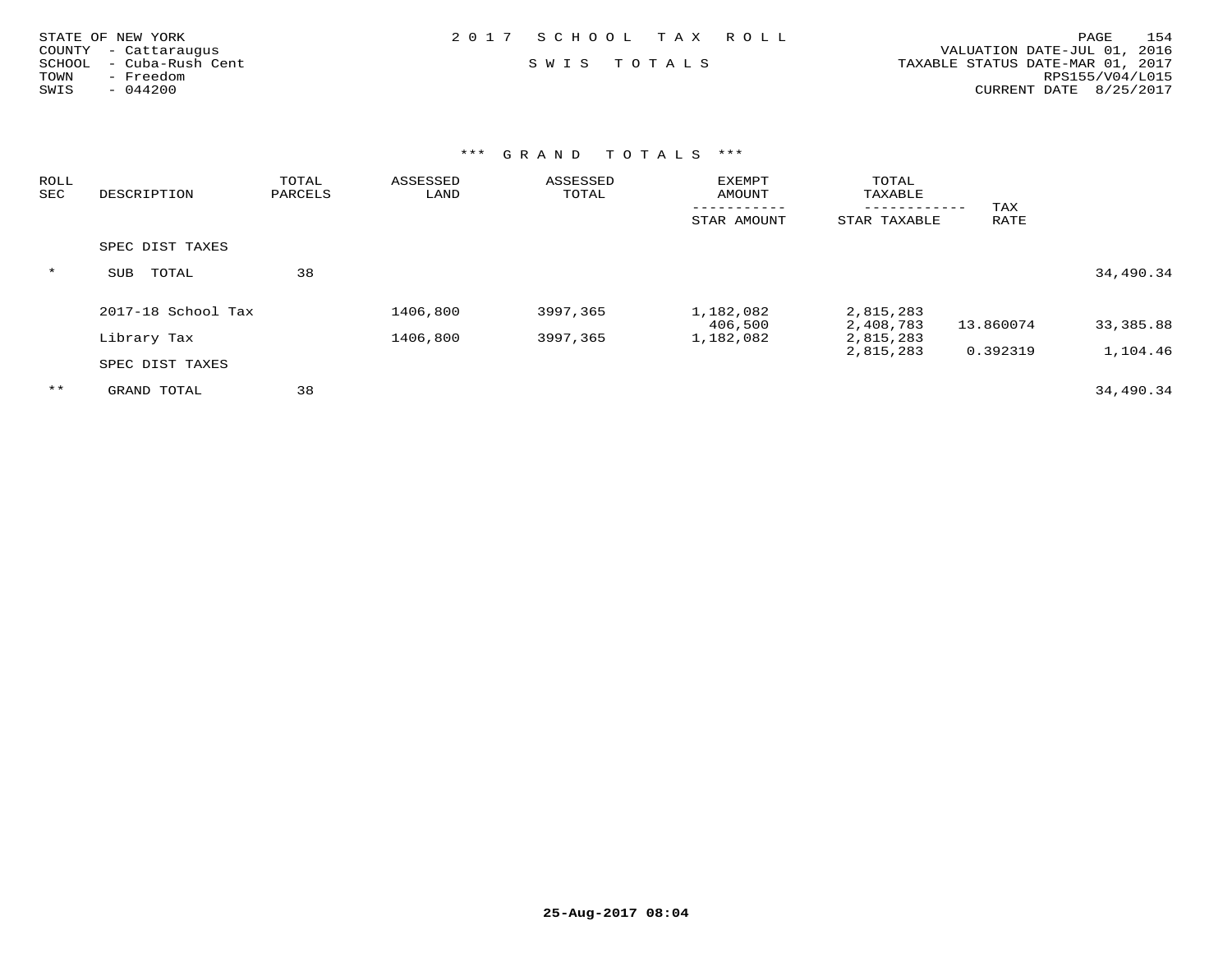| STATE OF NEW YORK<br>COUNTY - Cattaraugus<br>SCHOOL - Cuba-Rush Cent<br>- Hinsdale<br>TOWN<br>SWIS<br>$-044600$ |                                                                                                         |                  | 2017 SCHOOL TAX ROLL<br>TAXABLE SECTION OF THE ROLL - 1<br>OWNERS NAME SEQUENCE<br>UNIFORM PERCENT OF VALUE IS 088.00 | TAXABLE STATUS DATE-MAR 01, 2017                | 155<br>PAGE<br>VALUATION DATE-JUL 01, 2016 |
|-----------------------------------------------------------------------------------------------------------------|---------------------------------------------------------------------------------------------------------|------------------|-----------------------------------------------------------------------------------------------------------------------|-------------------------------------------------|--------------------------------------------|
| TAX MAP PARCEL NUMBER                                                                                           |                                                                                                         |                  |                                                                                                                       |                                                 |                                            |
| CURRENT OWNERS NAME<br>CURRENT OWNERS ADDRESS                                                                   | SCHOOL DISTRICT<br>PARCEL SIZE/GRID COORD                                                               | LAND<br>TOTAL    | TAX DESCRIPTION<br>SPECIAL DISTRICTS                                                                                  | TAXABLE VALUE                                   | TAX AMOUNT                                 |
|                                                                                                                 | 484 Nys Rte 446                                                                                         |                  |                                                                                                                       | ACCT 0119                                       | BILL 408                                   |
| $68.004 - 2 - 4$                                                                                                | 210 1 Family Res                                                                                        |                  | ENH STAR<br>41834                                                                                                     |                                                 | 53,500                                     |
| Anastasia Albert                                                                                                | Cuba-Rush Cent 024801                                                                                   |                  | 13,000 2017-18 School Tax                                                                                             | 53,500                                          | 842.63                                     |
| 484 Nys Rte 446<br>Cuba, NY 14727                                                                               | 11 03 03<br>FRNT 141.74 DPTH<br>ACRES<br>2.00<br>EAST-1215762 NRTH-0803396<br>DEED BOOK 844<br>PG-00756 |                  | 53,500 Library Tax                                                                                                    | 53,500                                          | 23.85                                      |
|                                                                                                                 | FULL MARKET VALUE                                                                                       | 60,795           |                                                                                                                       |                                                 |                                            |
|                                                                                                                 |                                                                                                         |                  | TOTAL TAX ---                                                                                                         |                                                 | $23.85**$                                  |
|                                                                                                                 |                                                                                                         |                  |                                                                                                                       | DATE #1                                         | 09/30/17                                   |
|                                                                                                                 |                                                                                                         |                  |                                                                                                                       | AMT DUE                                         | 23.85                                      |
|                                                                                                                 | Keller Hill Rd N                                                                                        |                  |                                                                                                                       | ACCT 0912                                       | BILL 409                                   |
| $68.004 - 2 - 15.2$                                                                                             | 260 Seasonal res                                                                                        |                  | 2017-18 School Tax                                                                                                    | 27,900                                          | 439.43                                     |
| Anderson Jeffrey<br>6 Whitter Pl<br>Tonawanda, NY 14150                                                         | Cuba-Rush Cent 024801<br>03 03<br>03<br>FRNT 1520.00 DPTH                                               | 12,300<br>27,900 | Library Tax                                                                                                           | 27,900                                          | 12.44                                      |
|                                                                                                                 | ACRES 10.47<br>EAST-1221267 NRTH-0803514<br>DEED BOOK 14319 PG-7001                                     |                  |                                                                                                                       |                                                 |                                            |
|                                                                                                                 | FULL MARKET VALUE                                                                                       | 31,705           |                                                                                                                       |                                                 |                                            |
|                                                                                                                 |                                                                                                         |                  | TOTAL TAX ---                                                                                                         | DATE #1<br>AMT DUE                              | 451.87**<br>09/30/17<br>451.87             |
| ********************                                                                                            |                                                                                                         |                  | ***************************                                                                                           | ***************** 77.002-1-4 ****************** |                                            |
|                                                                                                                 | Keller Hill Rd W (Off)                                                                                  |                  |                                                                                                                       | ACCT 0742                                       | BILL 410                                   |
| $77.002 - 1 - 4$                                                                                                | 260 Seasonal res                                                                                        |                  | 2017-18 School Tax                                                                                                    | 22,000                                          | 346.50                                     |
| Arnold Kristen<br>2190 Dutch Hollow Rd<br>Avon, NY 14414                                                        | Cuba-Rush Cent 024801<br>10 03 03<br>4.29<br>ACRES<br>EAST-1218691 NRTH-0796480                         | 8,700<br>22,000  | Library Tax                                                                                                           | 22,000                                          | 9.81                                       |
|                                                                                                                 | DEED BOOK 8423<br>PG-8001                                                                               |                  |                                                                                                                       |                                                 |                                            |
|                                                                                                                 | FULL MARKET VALUE                                                                                       | 25,000           | TOTAL TAX ---                                                                                                         | DATE #1<br>AMT DUE                              | $356.31**$<br>09/30/17<br>356.31           |
|                                                                                                                 |                                                                                                         |                  |                                                                                                                       |                                                 |                                            |
|                                                                                                                 | 506 Nys Rte 446                                                                                         |                  |                                                                                                                       | ACCT 1243                                       | BILL 411                                   |
| $68.004 - 2 - 3.4$                                                                                              | 270 Mfg housing                                                                                         |                  | 41854<br>BAS STAR                                                                                                     |                                                 | 26,400                                     |
| Baldwin Donald                                                                                                  | Cuba-Rush Cent 024801                                                                                   |                  | 22,400 2017-18 School Tax                                                                                             | 28,000                                          | 441.00                                     |
| Baldwin Jennifer L<br>506 Nys Rte 446<br>Cuba, NY 14727                                                         | 11 03<br>03<br>FRNT 300.00 DPTH 234.24<br>EAST-1215801 NRTH-0802995                                     |                  | 28,000 Library Tax                                                                                                    | 28,000                                          | 12.48                                      |
|                                                                                                                 | DEED BOOK 00936 PG-01178<br>FULL MARKET VALUE                                                           | 31,818           |                                                                                                                       |                                                 |                                            |
|                                                                                                                 |                                                                                                         |                  | TOTAL TAX ---                                                                                                         |                                                 | $37.68**$                                  |
|                                                                                                                 |                                                                                                         |                  |                                                                                                                       | DATE #1<br>AMT DUE                              | 09/30/17<br>37.68                          |
|                                                                                                                 |                                                                                                         |                  |                                                                                                                       |                                                 | * * * * * * * *                            |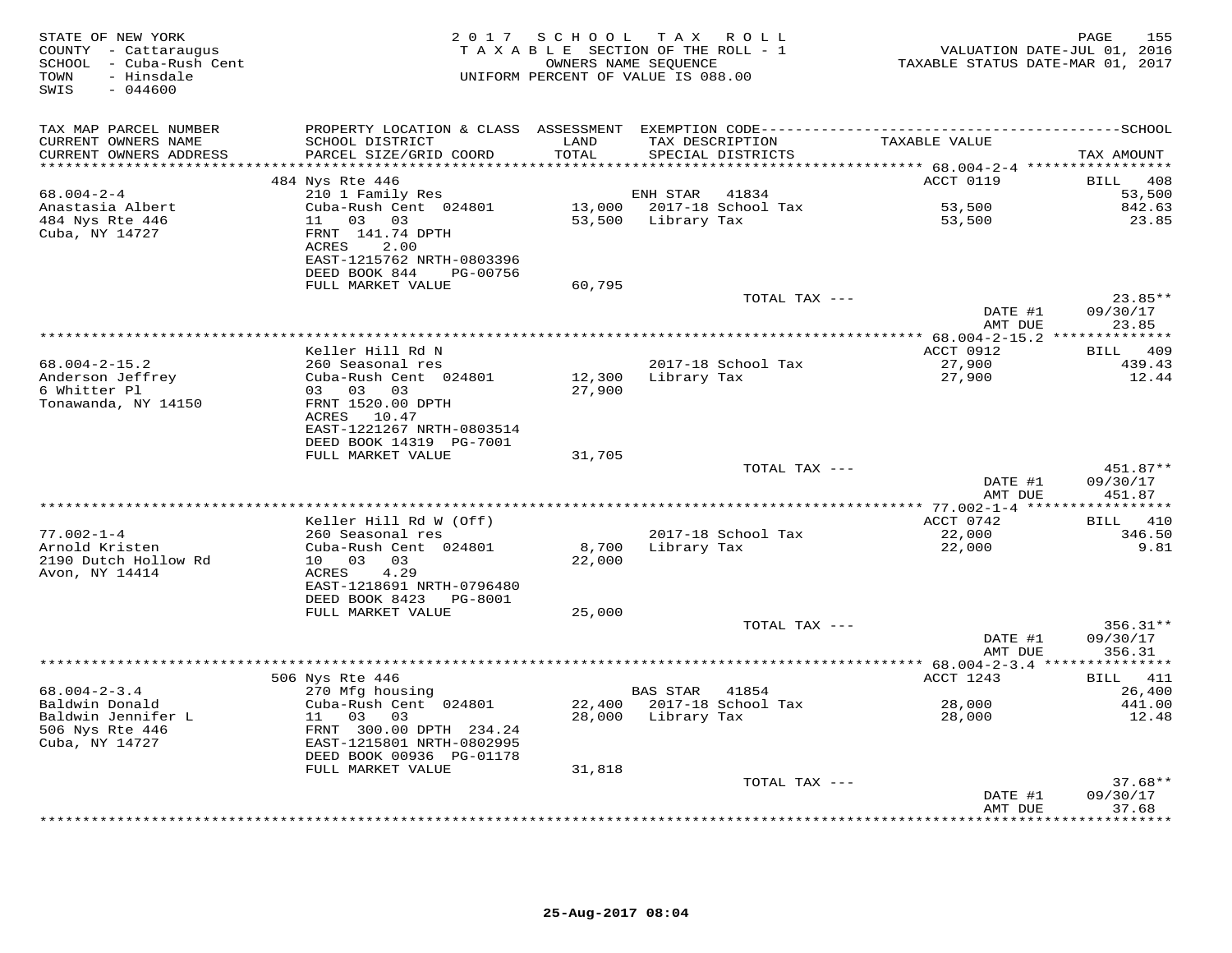| STATE OF NEW YORK<br>COUNTY - Cattaraugus<br>SCHOOL - Cuba-Rush Cent<br>TOWN<br>- Hinsdale<br>$-044600$<br>SWIS | 2017                                                                 | SCHOOL<br>OWNERS NAME SEQUENCE | T A X<br>R O L L<br>TAXABLE SECTION OF THE ROLL - 1<br>UNIFORM PERCENT OF VALUE IS 088.00 | VALUATION DATE-JUL 01, 2016<br>TAXABLE STATUS DATE-MAR 01, 2017 | 156<br>PAGE        |
|-----------------------------------------------------------------------------------------------------------------|----------------------------------------------------------------------|--------------------------------|-------------------------------------------------------------------------------------------|-----------------------------------------------------------------|--------------------|
| TAX MAP PARCEL NUMBER                                                                                           | PROPERTY LOCATION & CLASS ASSESSMENT                                 |                                |                                                                                           |                                                                 |                    |
| CURRENT OWNERS NAME<br>CURRENT OWNERS ADDRESS<br>*********************                                          | SCHOOL DISTRICT<br>PARCEL SIZE/GRID COORD<br>*********************** | LAND<br>TOTAL                  | TAX DESCRIPTION<br>SPECIAL DISTRICTS                                                      | TAXABLE VALUE                                                   | TAX AMOUNT         |
|                                                                                                                 | 304 Nys Rte 446                                                      |                                |                                                                                           | ACCT 1455                                                       | 412<br>BILL        |
| $68.004 - 1 - 4.6$                                                                                              | 210 1 Family Res                                                     |                                | <b>BAS STAR</b><br>41854                                                                  |                                                                 | 26,400             |
| Beatty David J                                                                                                  | Cuba-Rush Cent 024801                                                | 15,700                         | 2017-18 School Tax                                                                        | 72,500                                                          | 1,141.88           |
| Beatty Debra A                                                                                                  | 03<br>12<br>03                                                       | 72,500                         | Library Tax                                                                               | 72,500                                                          | 32.32              |
| 304 NYS Route 446                                                                                               | FRNT 590.00 DPTH                                                     |                                |                                                                                           |                                                                 |                    |
| Cuba, NY 14727                                                                                                  | 4.65<br>ACRES                                                        |                                |                                                                                           |                                                                 |                    |
|                                                                                                                 | EAST-1217062 NRTH-0806856                                            |                                |                                                                                           |                                                                 |                    |
|                                                                                                                 | DEED BOOK 15652 PG-9001<br>FULL MARKET VALUE                         | 82,386                         |                                                                                           |                                                                 |                    |
|                                                                                                                 |                                                                      |                                | TOTAL TAX ---                                                                             |                                                                 | $758.40**$         |
|                                                                                                                 |                                                                      |                                |                                                                                           | DATE #1                                                         | 09/30/17           |
|                                                                                                                 |                                                                      |                                |                                                                                           | AMT DUE                                                         | 758.40             |
|                                                                                                                 |                                                                      |                                |                                                                                           | ********** 68.004-2-16 ****                                     | *********          |
|                                                                                                                 | Keller Hill Rd N                                                     |                                |                                                                                           | ACCT 0890                                                       | 413<br>BILL        |
| $68.004 - 2 - 16$                                                                                               | 322 Rural vac>10                                                     |                                | 2017-18 School Tax                                                                        | 12,800                                                          | 201.60             |
| Benham Robert L.<br>Benham Connie J.                                                                            | Cuba-Rush Cent 024801<br>03 03<br>03                                 | 12,800<br>12,800               | Library Tax                                                                               | 12,800                                                          | 5.71               |
| 10472 Alleghany Road                                                                                            | FRNT 550.00 DPTH                                                     |                                |                                                                                           |                                                                 |                    |
| Darien Center, NY 14040                                                                                         | 12.19<br>ACRES                                                       |                                |                                                                                           |                                                                 |                    |
|                                                                                                                 | EAST-1221404 NRTH-0802984                                            |                                |                                                                                           |                                                                 |                    |
|                                                                                                                 | DEED BOOK 24692 PG-9001                                              |                                |                                                                                           |                                                                 |                    |
|                                                                                                                 | FULL MARKET VALUE                                                    | 14,545                         |                                                                                           |                                                                 |                    |
|                                                                                                                 |                                                                      |                                | TOTAL TAX ---                                                                             |                                                                 | $207.31**$         |
|                                                                                                                 |                                                                      |                                |                                                                                           | DATE #1<br>AMT DUE                                              | 09/30/17<br>207.31 |
|                                                                                                                 |                                                                      |                                |                                                                                           |                                                                 | * * * * * * * * *  |
|                                                                                                                 | Keller Hill Rd N                                                     |                                |                                                                                           | ACCT 0911                                                       | 414<br>BILL        |
| $68.004 - 2 - 19$                                                                                               | 322 Rural vac>10                                                     |                                | 2017-18 School Tax                                                                        | 13,700                                                          | 215.78             |
| Benham Robert L.                                                                                                | Cuba-Rush Cent 024801                                                | 13,700                         | Library Tax                                                                               | 13,700                                                          | 6.11               |
| Benham Connie J.                                                                                                | 03 03<br>03                                                          | 13,700                         |                                                                                           |                                                                 |                    |
| 10472 Alleghany Road                                                                                            | FRNT 520.00 DPTH                                                     |                                |                                                                                           |                                                                 |                    |
| Darien Center, NY 14040                                                                                         | ACRES 14.53                                                          |                                |                                                                                           |                                                                 |                    |
|                                                                                                                 | EAST-1221502 NRTH-0802489<br>DEED BOOK 24692 PG-9001                 |                                |                                                                                           |                                                                 |                    |
|                                                                                                                 | FULL MARKET VALUE                                                    | 15,568                         |                                                                                           |                                                                 |                    |
|                                                                                                                 |                                                                      |                                | TOTAL TAX ---                                                                             |                                                                 | 221.89**           |
|                                                                                                                 |                                                                      |                                |                                                                                           | DATE #1                                                         | 09/30/17           |
|                                                                                                                 |                                                                      |                                |                                                                                           | AMT DUE                                                         | 221.89             |
|                                                                                                                 |                                                                      |                                |                                                                                           |                                                                 |                    |
|                                                                                                                 | Keller Hill Rd N                                                     |                                |                                                                                           | ACCT 1485                                                       | 415<br>BILL        |
| $68.004 - 2 - 22.5$<br>Bennett Diane                                                                            | 312 Vac w/imprv<br>Cuba-Rush Cent 024801                             | 7,600                          | 2017-18 School Tax<br>Library Tax                                                         | 7,700<br>7,700                                                  | 121.28<br>3.43     |
| PO Box 59                                                                                                       | 03 03 03                                                             | 7,700                          |                                                                                           |                                                                 |                    |
| Westons Mills, NY 14788                                                                                         | FRNT 270.00 DPTH                                                     |                                |                                                                                           |                                                                 |                    |
|                                                                                                                 | ACRES<br>2.35                                                        |                                |                                                                                           |                                                                 |                    |
|                                                                                                                 | EAST-1222427 NRTH-0801080                                            |                                |                                                                                           |                                                                 |                    |
|                                                                                                                 | DEED BOOK 00985 PG-00888                                             |                                |                                                                                           |                                                                 |                    |
|                                                                                                                 | FULL MARKET VALUE                                                    | 8,750                          |                                                                                           |                                                                 |                    |
|                                                                                                                 |                                                                      |                                | TOTAL TAX ---                                                                             |                                                                 | 124.71**           |
|                                                                                                                 |                                                                      |                                |                                                                                           | DATE #1<br>AMT DUE                                              | 09/30/17<br>124.71 |
|                                                                                                                 |                                                                      |                                |                                                                                           |                                                                 |                    |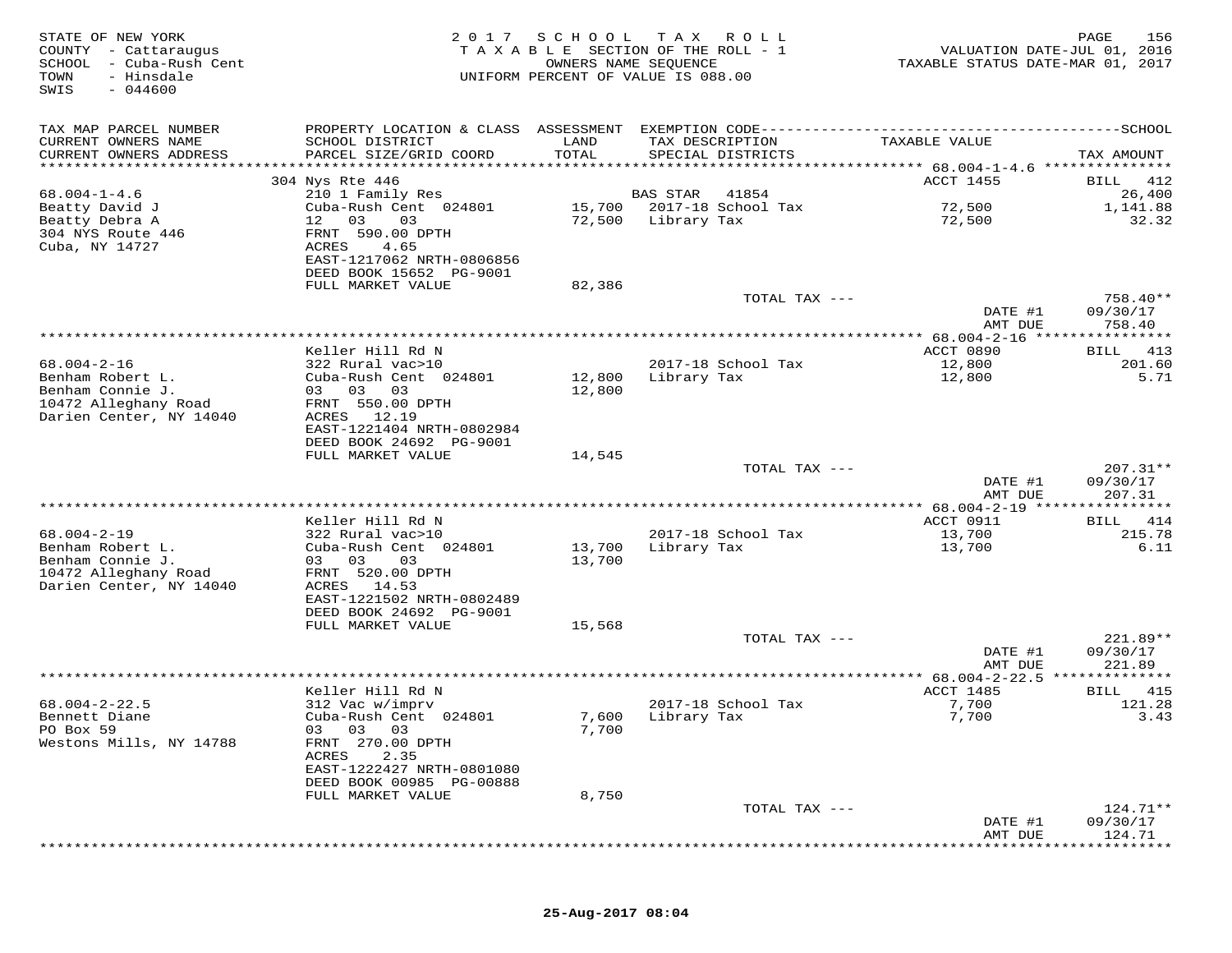| STATE OF NEW YORK<br>COUNTY - Cattaraugus<br>SCHOOL - Cuba-Rush Cent<br>- Hinsdale<br>TOWN<br>SWIS<br>$-044600$ | 2017                                                    | SCHOOL<br>OWNERS NAME SEQUENCE | T A X<br>R O L L<br>TAXABLE SECTION OF THE ROLL - 1<br>UNIFORM PERCENT OF VALUE IS 088.00 | VALUATION DATE-JUL 01, 2016<br>TAXABLE STATUS DATE-MAR 01, 2017 | 157<br>PAGE           |
|-----------------------------------------------------------------------------------------------------------------|---------------------------------------------------------|--------------------------------|-------------------------------------------------------------------------------------------|-----------------------------------------------------------------|-----------------------|
| TAX MAP PARCEL NUMBER                                                                                           | PROPERTY LOCATION & CLASS ASSESSMENT                    |                                | EXEMPTION CODE-----------                                                                 | -----------                                                     | -------SCHOOL         |
| CURRENT OWNERS NAME                                                                                             | SCHOOL DISTRICT                                         | LAND                           | TAX DESCRIPTION                                                                           | TAXABLE VALUE                                                   |                       |
| CURRENT OWNERS ADDRESS<br>**********************                                                                | PARCEL SIZE/GRID COORD                                  | TOTAL                          | SPECIAL DISTRICTS                                                                         |                                                                 | TAX AMOUNT            |
|                                                                                                                 | Nys Rte 446                                             |                                |                                                                                           | ACCT 1690                                                       | 416<br>BILL           |
| $68.004 - 1 - 5.2$                                                                                              | 311 Res vac land                                        |                                | 2017-18 School Tax                                                                        | 6,000                                                           | 94.50                 |
| Briggs David C                                                                                                  | Cuba-Rush Cent 024801                                   | 6,000                          | Library Tax                                                                               | 6,000                                                           | 2.67                  |
| Briggs Donna J                                                                                                  | 04/12<br>03<br>03                                       | 6,000                          |                                                                                           |                                                                 |                       |
| 101 Nys Rte 446<br>Cuba, NY 14727                                                                               | FRNT 500.00 DPTH<br>12.90<br>ACRES                      |                                |                                                                                           |                                                                 |                       |
|                                                                                                                 | EAST-1220140 NRTH-0807614                               |                                |                                                                                           |                                                                 |                       |
|                                                                                                                 | DEED BOOK 12338 PG-2003                                 |                                |                                                                                           |                                                                 |                       |
|                                                                                                                 | FULL MARKET VALUE                                       | 6,818                          |                                                                                           |                                                                 |                       |
|                                                                                                                 |                                                         |                                | TOTAL TAX ---                                                                             | DATE #1                                                         | $97.17**$<br>09/30/17 |
|                                                                                                                 |                                                         |                                |                                                                                           | AMT DUE                                                         | 97.17                 |
|                                                                                                                 |                                                         |                                |                                                                                           |                                                                 | * * * * * * * *       |
|                                                                                                                 | Nys Rte 446                                             |                                |                                                                                           | <b>ACCT 0665</b>                                                | 417<br>BILL           |
| $68.004 - 1 - 6$<br>Briggs David C                                                                              | 210 1 Family Res<br>Cuba-Rush Cent 024801               | 22,300                         | ENH STAR<br>41834<br>2017-18 School Tax                                                   | 85,000                                                          | 57,640<br>1,338.76    |
| Briggs Donna J                                                                                                  | 04 03<br>03                                             | 85,000                         | Library Tax                                                                               | 85,000                                                          | 37.89                 |
| 101 Nys Rte 446                                                                                                 | Ff 1090.00                                              |                                |                                                                                           |                                                                 |                       |
| Cuba, NY 14727                                                                                                  | ACRES<br>20.86                                          |                                |                                                                                           |                                                                 |                       |
|                                                                                                                 | EAST-1220882 NRTH-0807693<br>DEED BOOK 1023<br>$PG-541$ |                                |                                                                                           |                                                                 |                       |
|                                                                                                                 | FULL MARKET VALUE                                       | 96,591                         |                                                                                           |                                                                 |                       |
|                                                                                                                 |                                                         |                                | TOTAL TAX ---                                                                             |                                                                 | 468.81**              |
|                                                                                                                 |                                                         |                                |                                                                                           | DATE #1<br>AMT DUE                                              | 09/30/17<br>468.81    |
|                                                                                                                 |                                                         |                                |                                                                                           |                                                                 |                       |
|                                                                                                                 | Keller Hill Rd N                                        |                                |                                                                                           | ACCT 0907                                                       | 418<br>BILL           |
| $68.004 - 2 - 14.2$                                                                                             | 321 Abandoned ag                                        |                                | 2017-18 School Tax                                                                        | 18,900                                                          | 297.68                |
| Church Carol S<br>Bitterman Margaret                                                                            | Cuba-Rush Cent 024801<br>03<br>03<br>03                 | 18,900<br>18,900               | Library Tax                                                                               | 18,900                                                          | 8.43                  |
| Richard L Church Family                                                                                         | FRNT 1090.00 DPTH                                       |                                |                                                                                           |                                                                 |                       |
| 3732 Bowen Rd                                                                                                   | ACRES<br>34.98                                          |                                |                                                                                           |                                                                 |                       |
| Lancaster, NY 14086                                                                                             | EAST-1220285 NRTH-0803423                               |                                |                                                                                           |                                                                 |                       |
|                                                                                                                 | DEED BOOK 00964 PG-01055<br>FULL MARKET VALUE           | 21,477                         |                                                                                           |                                                                 |                       |
|                                                                                                                 |                                                         |                                | TOTAL TAX ---                                                                             |                                                                 | $306.11**$            |
|                                                                                                                 |                                                         |                                |                                                                                           | DATE #1                                                         | 09/30/17              |
|                                                                                                                 |                                                         |                                |                                                                                           | AMT DUE                                                         | 306.11                |
|                                                                                                                 | Keller Hill Rd N                                        |                                |                                                                                           | ** 68.004-2-22.1<br><b>ACCT 0609</b>                            | 419<br>BILL           |
| $68.004 - 2 - 22.1$                                                                                             | 314 Rural vac<10                                        |                                | 2017-18 School Tax                                                                        | 9,400                                                           | 148.05                |
| Clark Charles A.R.                                                                                              | Cuba-Rush Cent 024801                                   | 9,400                          | Library Tax                                                                               | 9,400                                                           | 4.19                  |
| 330 S Barry St                                                                                                  | 03 03 03                                                | 9,400                          |                                                                                           |                                                                 |                       |
| Olean, NY 14760                                                                                                 | FRNT 520.00 DPTH<br>ACRES<br>4.45                       |                                |                                                                                           |                                                                 |                       |
|                                                                                                                 | EAST-1222425 NRTH-0801477                               |                                |                                                                                           |                                                                 |                       |
|                                                                                                                 | DEED BOOK 7916<br>PG-4001                               |                                |                                                                                           |                                                                 |                       |
|                                                                                                                 | FULL MARKET VALUE                                       | 10,682                         |                                                                                           |                                                                 |                       |
|                                                                                                                 |                                                         |                                | TOTAL TAX ---                                                                             | DATE #1                                                         | 152.24**<br>09/30/17  |
|                                                                                                                 |                                                         |                                |                                                                                           | AMT DUE                                                         | 152.24                |
|                                                                                                                 |                                                         |                                |                                                                                           |                                                                 |                       |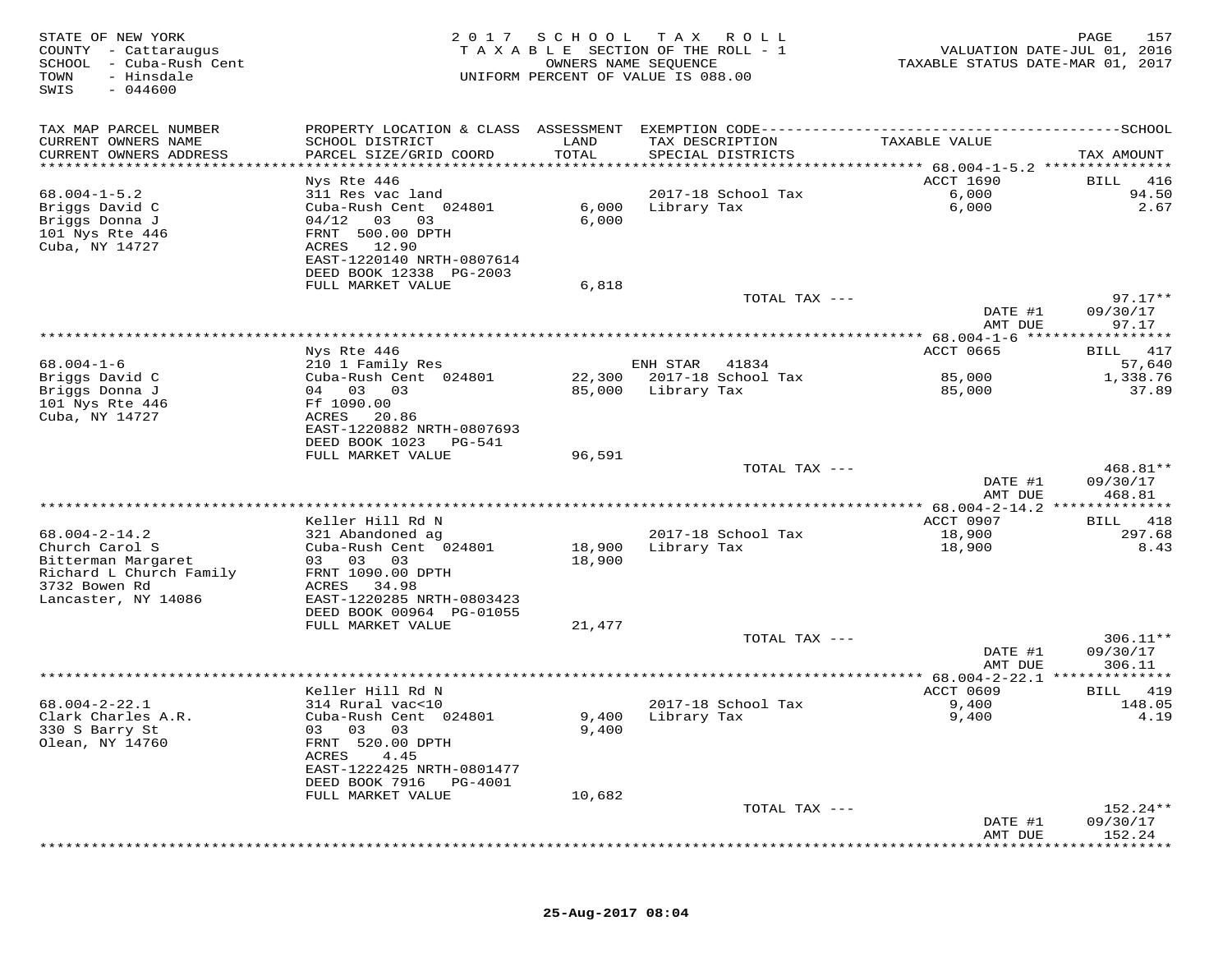| STATE OF NEW YORK<br>COUNTY - Cattaraugus<br>SCHOOL - Cuba-Rush Cent<br>- Hinsdale<br>TOWN<br>$-044600$<br>SWIS | 2 0 1 7                                               | S C H O O L                              | T A X<br>R O L L<br>TAXABLE SECTION OF THE ROLL - 1<br>OWNERS NAME SEQUENCE<br>UNIFORM PERCENT OF VALUE IS 088.00 | VALUATION DATE-JUL 01, 2016<br>TAXABLE STATUS DATE-MAR 01, 2017 | PAGE<br>158             |
|-----------------------------------------------------------------------------------------------------------------|-------------------------------------------------------|------------------------------------------|-------------------------------------------------------------------------------------------------------------------|-----------------------------------------------------------------|-------------------------|
| TAX MAP PARCEL NUMBER                                                                                           |                                                       |                                          |                                                                                                                   |                                                                 |                         |
| CURRENT OWNERS NAME<br>CURRENT OWNERS ADDRESS<br>***********************                                        | SCHOOL DISTRICT<br>PARCEL SIZE/GRID COORD             | LAND<br>TOTAL<br>* * * * * * * * * * * * | TAX DESCRIPTION<br>SPECIAL DISTRICTS                                                                              | TAXABLE VALUE                                                   | TAX AMOUNT              |
|                                                                                                                 | 569 Nys Rte 446                                       |                                          |                                                                                                                   | ACCT 0881                                                       | 420<br>BILL             |
| $68.004 - 2 - 3.1$                                                                                              | 270 Mfg housing                                       |                                          | 2017-18 School Tax                                                                                                | 51,300                                                          | 807.98                  |
| Confer Marygrace                                                                                                | Cuba-Rush Cent 024801                                 | 34,100                                   | Library Tax                                                                                                       | 51,300                                                          | 22.87                   |
| 6274 Old Beattie Rd<br>Lockport, NY 14094                                                                       | 11 03 03<br>FRNT 1330.00 DPTH                         | 51,300                                   |                                                                                                                   |                                                                 |                         |
|                                                                                                                 | ACRES 53.00                                           |                                          |                                                                                                                   |                                                                 |                         |
|                                                                                                                 | EAST-1216142 NRTH-0802015                             |                                          |                                                                                                                   |                                                                 |                         |
|                                                                                                                 | DEED BOOK 13562 PG-9001                               |                                          |                                                                                                                   |                                                                 |                         |
|                                                                                                                 | FULL MARKET VALUE                                     | 58,295                                   | TOTAL TAX ---                                                                                                     |                                                                 | 830.85**                |
|                                                                                                                 |                                                       |                                          |                                                                                                                   | DATE #1                                                         | 09/30/17                |
|                                                                                                                 |                                                       |                                          |                                                                                                                   | AMT DUE                                                         | 830.85                  |
|                                                                                                                 |                                                       |                                          |                                                                                                                   | ****************** 77.002-1-11.1 **************                 |                         |
| $77.002 - 1 - 11.1$                                                                                             | 4361 Keller Hill Rd<br>557 Outdr sport                |                                          | 2017-18 School Tax                                                                                                | ACCT 0192<br>80,000                                             | 421<br>BILL<br>1,260.01 |
| Cuba Rod Gun Club                                                                                               | Cuba-Rush Cent 024801                                 | 40,500                                   | Library Tax                                                                                                       | 80,000                                                          | 35.67                   |
| PO Box 122                                                                                                      | 02 03<br>03                                           | 80,000                                   |                                                                                                                   |                                                                 |                         |
| Cuba, NY 14727                                                                                                  | ACRES 135.70                                          |                                          |                                                                                                                   |                                                                 |                         |
|                                                                                                                 | EAST-1220850 NRTH-0799287<br>DEED BOOK 1000<br>PG-549 |                                          |                                                                                                                   |                                                                 |                         |
|                                                                                                                 | FULL MARKET VALUE                                     | 90,909                                   |                                                                                                                   |                                                                 |                         |
|                                                                                                                 |                                                       |                                          | TOTAL TAX ---                                                                                                     |                                                                 | $1,295.68**$            |
|                                                                                                                 |                                                       |                                          |                                                                                                                   | DATE #1                                                         | 09/30/17                |
|                                                                                                                 |                                                       |                                          |                                                                                                                   | AMT DUE                                                         | 1,295.68                |
|                                                                                                                 | Keller Hill Rd W                                      |                                          |                                                                                                                   | ACCT 1454                                                       | BILL 422                |
| $77.002 - 1 - 3.3$                                                                                              | 260 Seasonal res                                      |                                          | 2017-18 School Tax                                                                                                | 24,000                                                          | 378.00                  |
| Doeing William H<br>333 Brookwood Dr                                                                            | Cuba-Rush Cent 024801<br>10 03 03                     | 12,600<br>24,000                         | Library Tax                                                                                                       | 24,000                                                          | 10.70                   |
| Hamburg, NY 14075                                                                                               | FRNT 275.00 DPTH                                      |                                          |                                                                                                                   |                                                                 |                         |
|                                                                                                                 | 8.00<br>ACRES                                         |                                          |                                                                                                                   |                                                                 |                         |
|                                                                                                                 | EAST-1218347 NRTH-0797787                             |                                          |                                                                                                                   |                                                                 |                         |
|                                                                                                                 | DEED BOOK 00946 PG-01162<br>FULL MARKET VALUE         | 27,273                                   |                                                                                                                   |                                                                 |                         |
|                                                                                                                 |                                                       |                                          | TOTAL TAX ---                                                                                                     |                                                                 | 388.70**                |
|                                                                                                                 |                                                       |                                          |                                                                                                                   | DATE #1                                                         | 09/30/17                |
|                                                                                                                 |                                                       |                                          |                                                                                                                   | AMT DUE                                                         | 388.70                  |
|                                                                                                                 | Nys Rte 446 (Off)                                     |                                          |                                                                                                                   | ** $68.004 - 2 - 2$ ******<br>ACCT 0946                         | ***********<br>BILL 423 |
| $68.004 - 2 - 2$                                                                                                | 910 Priv forest                                       |                                          | 2017-18 School Tax                                                                                                | 96,700                                                          | 1,523.03                |
| EWP Lumbering                                                                                                   | Cuba-Rush Cent 024801                                 | 96,700                                   | Library Tax                                                                                                       | 96,700                                                          | 43.11                   |
| 2955 Smith Hollow Rd                                                                                            | $11/12/19$ 03 03                                      | 96,700                                   |                                                                                                                   |                                                                 |                         |
| Allegany, NY 14706                                                                                              | ACRES 168.33<br>EAST-1213663 NRTH-0802395             |                                          |                                                                                                                   |                                                                 |                         |
|                                                                                                                 | DEED BOOK 770<br>$PG-239$                             |                                          |                                                                                                                   |                                                                 |                         |
|                                                                                                                 | FULL MARKET VALUE                                     | 109,886                                  |                                                                                                                   |                                                                 |                         |
|                                                                                                                 |                                                       |                                          | TOTAL TAX ---                                                                                                     |                                                                 | $1,566.14**$            |
|                                                                                                                 |                                                       |                                          |                                                                                                                   | DATE #1<br>AMT DUE                                              | 09/30/17<br>1,566.14    |
|                                                                                                                 |                                                       |                                          |                                                                                                                   |                                                                 |                         |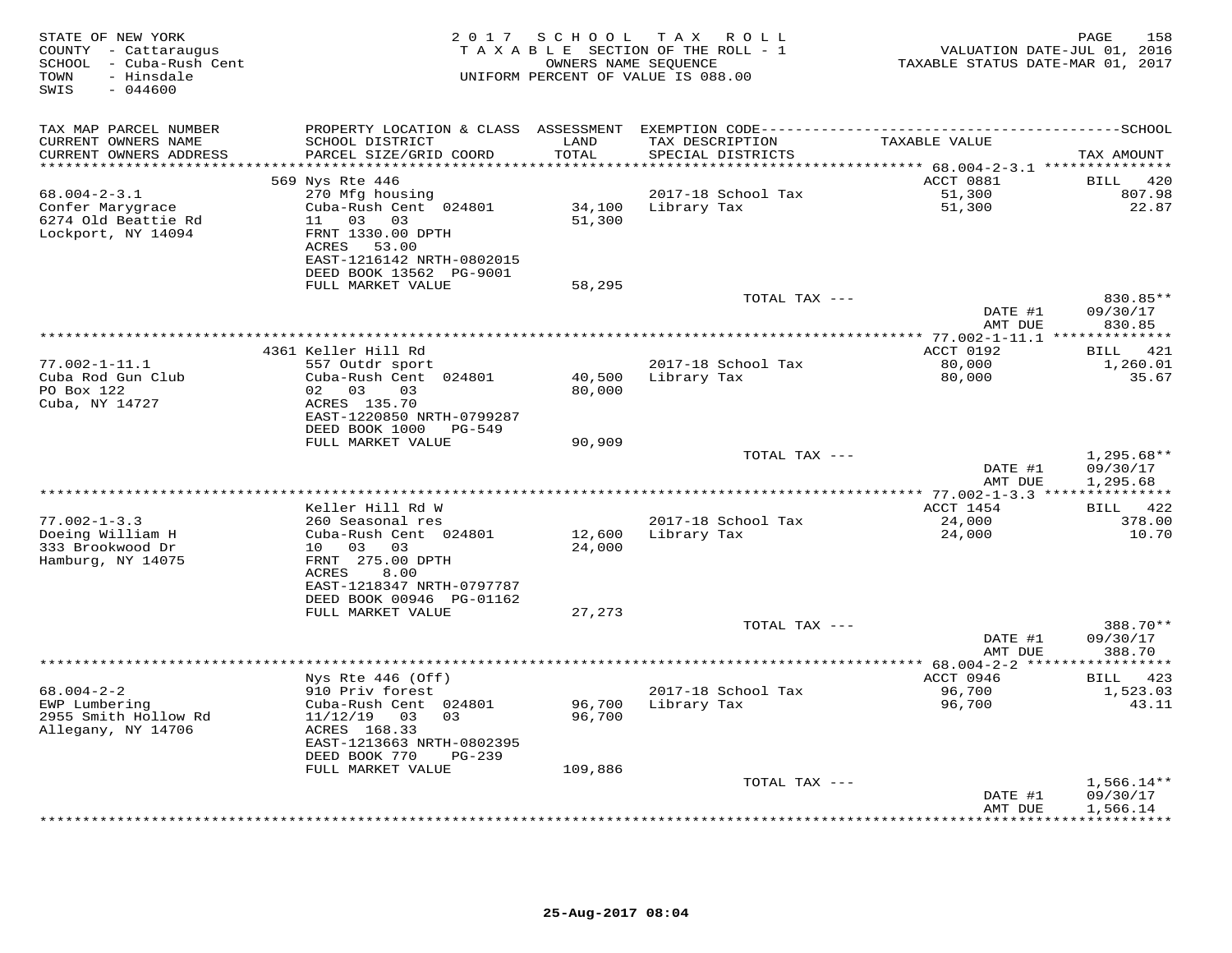| STATE OF NEW YORK<br>COUNTY - Cattaraugus<br>SCHOOL<br>- Cuba-Rush Cent<br>TOWN<br>- Hinsdale<br>$-044600$<br>SWIS | 2017                                                                                                        | SCHOOL<br>TAXABLE SECTION OF THE ROLL - 1<br>UNIFORM PERCENT OF VALUE IS 088.00 | T A X<br>OWNERS NAME SEQUENCE | R O L L                     | TAXABLE STATUS DATE-MAR 01, 2017                       | 159<br>PAGE<br>VALUATION DATE-JUL 01, 2016 |
|--------------------------------------------------------------------------------------------------------------------|-------------------------------------------------------------------------------------------------------------|---------------------------------------------------------------------------------|-------------------------------|-----------------------------|--------------------------------------------------------|--------------------------------------------|
| TAX MAP PARCEL NUMBER<br>CURRENT OWNERS NAME<br>CURRENT OWNERS ADDRESS                                             | PROPERTY LOCATION & CLASS ASSESSMENT<br>SCHOOL DISTRICT<br>PARCEL SIZE/GRID COORD                           | LAND<br>TOTAL                                                                   | TAX DESCRIPTION               | SPECIAL DISTRICTS           | TAXABLE VALUE                                          | TAX AMOUNT                                 |
| **********************                                                                                             |                                                                                                             |                                                                                 |                               |                             |                                                        |                                            |
| $68.004 - 2 - 22.3$                                                                                                | 4587 Town Line Rd<br>270 Mfg housing                                                                        |                                                                                 | ENH STAR                      | 41834                       | <b>ACCT 1060</b>                                       | 424<br><b>BILL</b><br>18,000               |
| Exton William C<br>Exton Linda L                                                                                   | Cuba-Rush Cent 024801<br>03 03<br>03                                                                        | 9,000<br>18,000                                                                 | Library Tax                   | 2017-18 School Tax          | 18,000<br>18,000                                       | 283.50<br>8.02                             |
| 4587 Town Line Rd<br>Cuba, NY 14727                                                                                | Land Contract<br>FRNT 250.00 DPTH<br>ACRES<br>2.18<br>EAST-1222435 NRTH-0800565<br>DEED BOOK 1023<br>PG-885 |                                                                                 |                               |                             |                                                        |                                            |
|                                                                                                                    | FULL MARKET VALUE                                                                                           | 20,455                                                                          |                               |                             |                                                        |                                            |
|                                                                                                                    |                                                                                                             |                                                                                 |                               | TOTAL TAX ---               | DATE #1                                                | $8.02**$<br>09/30/17                       |
|                                                                                                                    |                                                                                                             |                                                                                 |                               |                             | AMT DUE                                                | 8.02                                       |
|                                                                                                                    | 622 Nys Rte 446                                                                                             |                                                                                 |                               |                             | ************ 68.004-2-3.3 ***************<br>ACCT 1242 | BILL 425                                   |
| $68.004 - 2 - 3.3$                                                                                                 | 210 1 Family Res                                                                                            |                                                                                 | <b>BAS STAR</b>               | 41854                       |                                                        | 26,400                                     |
| Flicker Edward J Jr                                                                                                | Cuba-Rush Cent 024801                                                                                       | 22,400                                                                          |                               | 2017-18 School Tax          | 79,500                                                 | 1,252.13                                   |
| Flicker Kimberly A<br>622 Rte 446<br>Cuba, NY 14727                                                                | $11/19$ 03 03<br>FRNT 1446.27 DPTH<br>ACRES<br>21.00<br>EAST-1215284 NRTH-0802306                           | 79,500                                                                          | Library Tax                   |                             | 79,500                                                 | 35.44                                      |
|                                                                                                                    | DEED BOOK 861<br>PG-00304                                                                                   |                                                                                 |                               |                             |                                                        |                                            |
|                                                                                                                    | FULL MARKET VALUE                                                                                           | 90,341                                                                          |                               |                             |                                                        |                                            |
|                                                                                                                    |                                                                                                             |                                                                                 |                               | TOTAL TAX ---               | DATE #1<br>AMT DUE                                     | 871.77**<br>09/30/17<br>871.77             |
|                                                                                                                    |                                                                                                             |                                                                                 |                               |                             | ********* 68.004-2-20.1 **************                 |                                            |
|                                                                                                                    | 145 Keller Hill Rd N                                                                                        |                                                                                 |                               |                             | ACCT 0877                                              | 426<br>BILL                                |
| $68.004 - 2 - 20.1$                                                                                                | 210 1 Family Res                                                                                            |                                                                                 | AGED C/T/S 41800              |                             |                                                        | 36,500                                     |
| Freeman Thomas<br>Freeman Helen                                                                                    | Cuba-Rush Cent 024801<br>03 03<br>03                                                                        | 73,000                                                                          | 10,200 ENH STAR               | 41834<br>2017-18 School Tax | 36,500                                                 | 36,500<br>574.88                           |
| 145 N Keller Hill Rd<br>Cuba, NY 14727                                                                             | FRNT 475.00 DPTH<br>ACRES<br>5.80                                                                           |                                                                                 | Library Tax                   |                             | 36,500                                                 | 16.27                                      |
|                                                                                                                    | EAST-1221814 NRTH-0802097<br>DEED BOOK 00949 PG-00163                                                       |                                                                                 |                               |                             |                                                        |                                            |
|                                                                                                                    | FULL MARKET VALUE                                                                                           | 82,955                                                                          |                               |                             |                                                        |                                            |
|                                                                                                                    |                                                                                                             |                                                                                 |                               | TOTAL TAX ---               | DATE #1                                                | $16.27**$<br>09/30/17                      |
|                                                                                                                    |                                                                                                             |                                                                                 |                               |                             | AMT DUE                                                | 16.27                                      |
|                                                                                                                    |                                                                                                             |                                                                                 |                               |                             | ************ 68.004-2-14.3 *****                       | * * * * * * * *                            |
| $68.004 - 2 - 14.3$                                                                                                | Off Town Line Rd<br>311 Res vac land                                                                        |                                                                                 |                               | 2017-18 School Tax          | ACCT 1584<br>14,800                                    | BILL<br>427<br>233.10                      |
| Gerringer Richard G<br>Austin Eric W                                                                               | Cuba-Rush Cent 024801<br>3/3/3                                                                              | 14,800<br>14,800                                                                | Library Tax                   |                             | 14,800                                                 | 6.60                                       |
| 111 James St<br>Olean, NY 14760                                                                                    | ACRES<br>13.60<br>EAST-1218985 NRTH-0803274                                                                 |                                                                                 |                               |                             |                                                        |                                            |
|                                                                                                                    | DEED BOOK 9626<br>PG-5002                                                                                   |                                                                                 |                               |                             |                                                        |                                            |
|                                                                                                                    | FULL MARKET VALUE                                                                                           | 16,818                                                                          |                               |                             |                                                        |                                            |
|                                                                                                                    |                                                                                                             |                                                                                 |                               | TOTAL TAX ---               | DATE #1                                                | $239.70**$<br>09/30/17                     |
|                                                                                                                    |                                                                                                             |                                                                                 |                               |                             | AMT DUE                                                | 239.70                                     |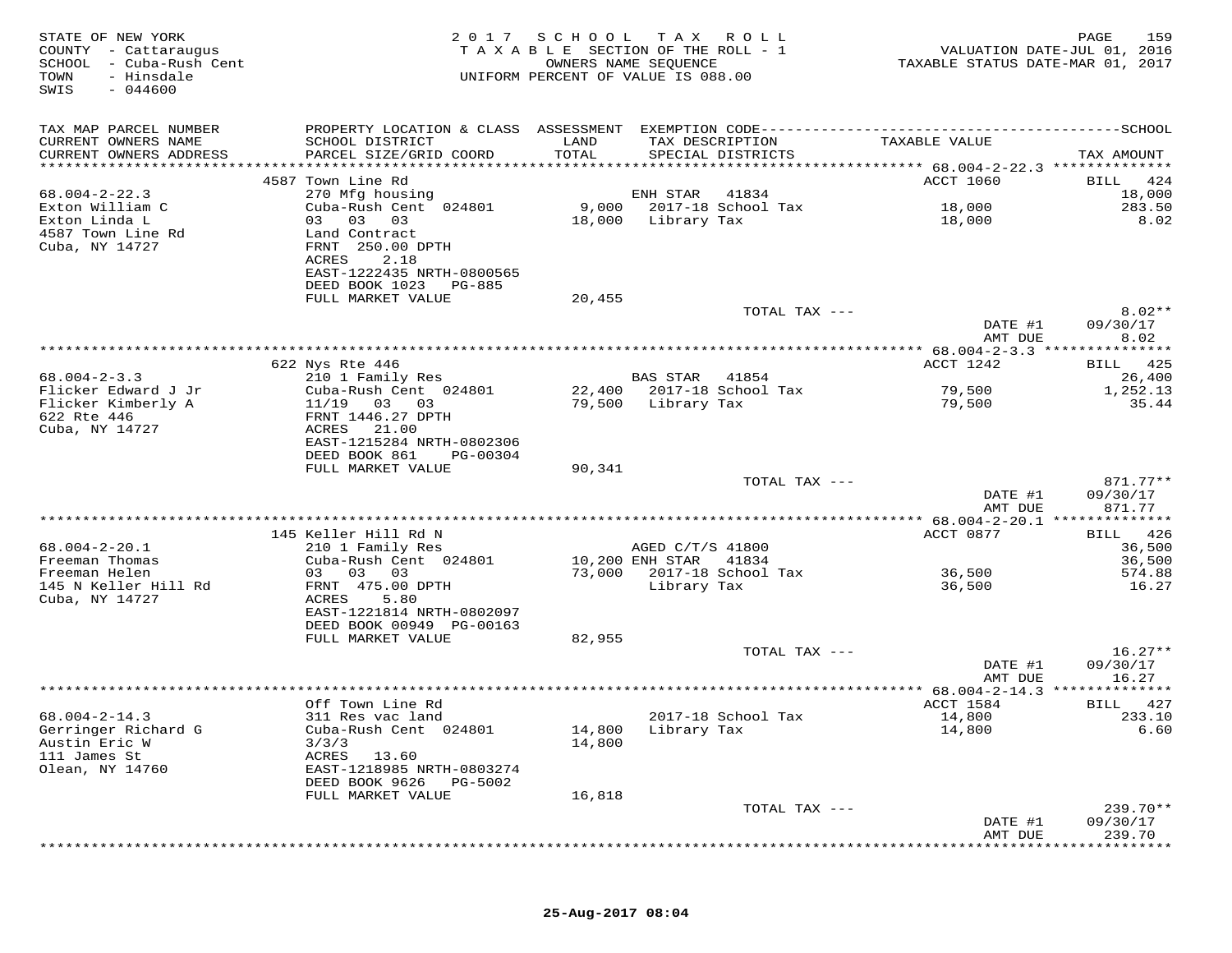| STATE OF NEW YORK<br>COUNTY - Cattaraugus<br>SCHOOL - Cuba-Rush Cent<br>TOWN<br>- Hinsdale<br>SWIS<br>$-044600$ | 2017                                      | S C H O O L<br>TAXABLE SECTION OF THE ROLL - 1<br>OWNERS NAME SEQUENCE<br>UNIFORM PERCENT OF VALUE IS 088.00 | T A X           | ROLL               | TAXABLE STATUS DATE-MAR 01, 2017                  | PAGE<br>160<br>VALUATION DATE-JUL 01, 2016 |
|-----------------------------------------------------------------------------------------------------------------|-------------------------------------------|--------------------------------------------------------------------------------------------------------------|-----------------|--------------------|---------------------------------------------------|--------------------------------------------|
| TAX MAP PARCEL NUMBER                                                                                           |                                           |                                                                                                              |                 |                    |                                                   |                                            |
| CURRENT OWNERS NAME<br>CURRENT OWNERS ADDRESS                                                                   | SCHOOL DISTRICT<br>PARCEL SIZE/GRID COORD | LAND<br>TOTAL                                                                                                | TAX DESCRIPTION | SPECIAL DISTRICTS  | TAXABLE VALUE                                     | TAX AMOUNT                                 |
| ***********************                                                                                         |                                           |                                                                                                              |                 |                    |                                                   |                                            |
|                                                                                                                 | Cooper Rd & Town Line Rd                  |                                                                                                              |                 |                    | <b>ACCT 1533</b>                                  | 428<br>BILL                                |
| $77.002 - 1 - 19.5$                                                                                             | 322 Rural vac>10                          |                                                                                                              |                 | 2017-18 School Tax | 17,300                                            | 272.48                                     |
| Gisel Robert J Jr                                                                                               | Cuba-Rush Cent 024801                     | 17,300                                                                                                       | Library Tax     |                    | 17,300                                            | 7.71                                       |
| Gisel Jeanne M<br>129 14th Avenue                                                                               | 01<br>03<br>03<br>Ff 2110.00              | 17,300                                                                                                       |                 |                    |                                                   |                                            |
| N. Tonawanda, NY 14120                                                                                          | ACRES<br>19.65                            |                                                                                                              |                 |                    |                                                   |                                            |
|                                                                                                                 | EAST-1220620 NRTH-0792757                 |                                                                                                              |                 |                    |                                                   |                                            |
|                                                                                                                 | DEED BOOK 24455 PG-8001                   |                                                                                                              |                 |                    |                                                   |                                            |
|                                                                                                                 | FULL MARKET VALUE                         | 19,659                                                                                                       |                 |                    |                                                   |                                            |
|                                                                                                                 |                                           |                                                                                                              |                 | TOTAL TAX ---      |                                                   | 280.19**                                   |
|                                                                                                                 |                                           |                                                                                                              |                 |                    | DATE #1<br>AMT DUE                                | 09/30/17<br>280.19                         |
|                                                                                                                 |                                           |                                                                                                              |                 |                    |                                                   |                                            |
|                                                                                                                 | 497 Nys Rte 446                           |                                                                                                              |                 |                    | <b>ACCT 1580</b>                                  | 429<br>BILL                                |
| $68.004 - 2 - 11.1$                                                                                             | 210 1 Family Res                          |                                                                                                              | <b>BAS STAR</b> | 41854              |                                                   | 26,400                                     |
| Gross Mark A                                                                                                    | Cuba-Rush Cent 024801                     | 12,600                                                                                                       |                 | 2017-18 School Tax | 83,000                                            | 1,307.26                                   |
| Gross Rhonda K                                                                                                  | 11 03<br>03                               | 83,000                                                                                                       | Library Tax     |                    | 83,000                                            | 37.00                                      |
| 497 Nys Rte 446<br>Cuba, NY 14727                                                                               | FRNT 100.00 DPTH<br>ACRES<br>1.62         |                                                                                                              |                 |                    |                                                   |                                            |
|                                                                                                                 | EAST-1216050 NRTH-0802760                 |                                                                                                              |                 |                    |                                                   |                                            |
|                                                                                                                 | DEED BOOK 00961 PG-00659                  |                                                                                                              |                 |                    |                                                   |                                            |
|                                                                                                                 | FULL MARKET VALUE                         | 94,318                                                                                                       |                 |                    |                                                   |                                            |
|                                                                                                                 |                                           |                                                                                                              |                 | TOTAL TAX ---      |                                                   | $928.45**$                                 |
|                                                                                                                 |                                           |                                                                                                              |                 |                    | DATE #1<br>AMT DUE                                | 09/30/17<br>928.45                         |
|                                                                                                                 |                                           |                                                                                                              |                 |                    | ************** 68.004-2-18.1 ***************      |                                            |
|                                                                                                                 | Keller Hill Rd N                          |                                                                                                              |                 |                    | ACCT 0878                                         | 430<br>BILL                                |
| $68.004 - 2 - 18.1$                                                                                             | 312 Vac w/imprv                           |                                                                                                              |                 | 2017-18 School Tax | 9,400                                             | 148.05                                     |
| Grosskopf Brian                                                                                                 | Cuba-Rush Cent 024801                     | 9,100                                                                                                        | Library Tax     |                    | 9,400                                             | 4.19                                       |
| Grosskopf Deborah                                                                                               | 03 03<br>03                               | 9,400                                                                                                        |                 |                    |                                                   |                                            |
| 156 Bouck St<br>Tonawanda, NY 14150                                                                             | FRNT 400.00 DPTH<br>ACRES<br>4.05         |                                                                                                              |                 |                    |                                                   |                                            |
|                                                                                                                 | EAST-1222399 NRTH-0802570                 |                                                                                                              |                 |                    |                                                   |                                            |
|                                                                                                                 | DEED BOOK 1016<br>PG-422                  |                                                                                                              |                 |                    |                                                   |                                            |
|                                                                                                                 | FULL MARKET VALUE                         | 10,682                                                                                                       |                 |                    |                                                   |                                            |
|                                                                                                                 |                                           |                                                                                                              |                 | TOTAL TAX ---      |                                                   | 152.24**                                   |
|                                                                                                                 |                                           |                                                                                                              |                 |                    | DATE #1                                           | 09/30/17<br>152.24                         |
|                                                                                                                 |                                           |                                                                                                              |                 |                    | AMT DUE<br>********* 68.004-2-18.2 ************** |                                            |
|                                                                                                                 | Keller Hill Rd N                          |                                                                                                              |                 |                    | ACCT 1402                                         | 431<br>BILL                                |
| $68.004 - 2 - 18.2$                                                                                             | 260 Seasonal res                          |                                                                                                              |                 | 2017-18 School Tax | 18,000                                            | 283.50                                     |
| Grosskopf Bryan                                                                                                 | Cuba-Rush Cent 024801                     | 8,700                                                                                                        | Library Tax     |                    | 18,000                                            | 8.02                                       |
| Himmelback Debra                                                                                                | 03 03 03                                  | 18,000                                                                                                       |                 |                    |                                                   |                                            |
| 156 Bouck St<br>Tonawanda, NY 14150                                                                             | Ff 750.00<br>ACRES<br>3.55                |                                                                                                              |                 |                    |                                                   |                                            |
|                                                                                                                 | EAST-1222457 NRTH-0802169                 |                                                                                                              |                 |                    |                                                   |                                            |
|                                                                                                                 | DEED BOOK 00989 PG-00075                  |                                                                                                              |                 |                    |                                                   |                                            |
|                                                                                                                 | FULL MARKET VALUE                         | 20,455                                                                                                       |                 |                    |                                                   |                                            |
|                                                                                                                 |                                           |                                                                                                              |                 | TOTAL TAX ---      |                                                   | $291.52**$                                 |
|                                                                                                                 |                                           |                                                                                                              |                 |                    | DATE #1                                           | 09/30/17                                   |
|                                                                                                                 |                                           |                                                                                                              |                 |                    | AMT DUE                                           | 291.52                                     |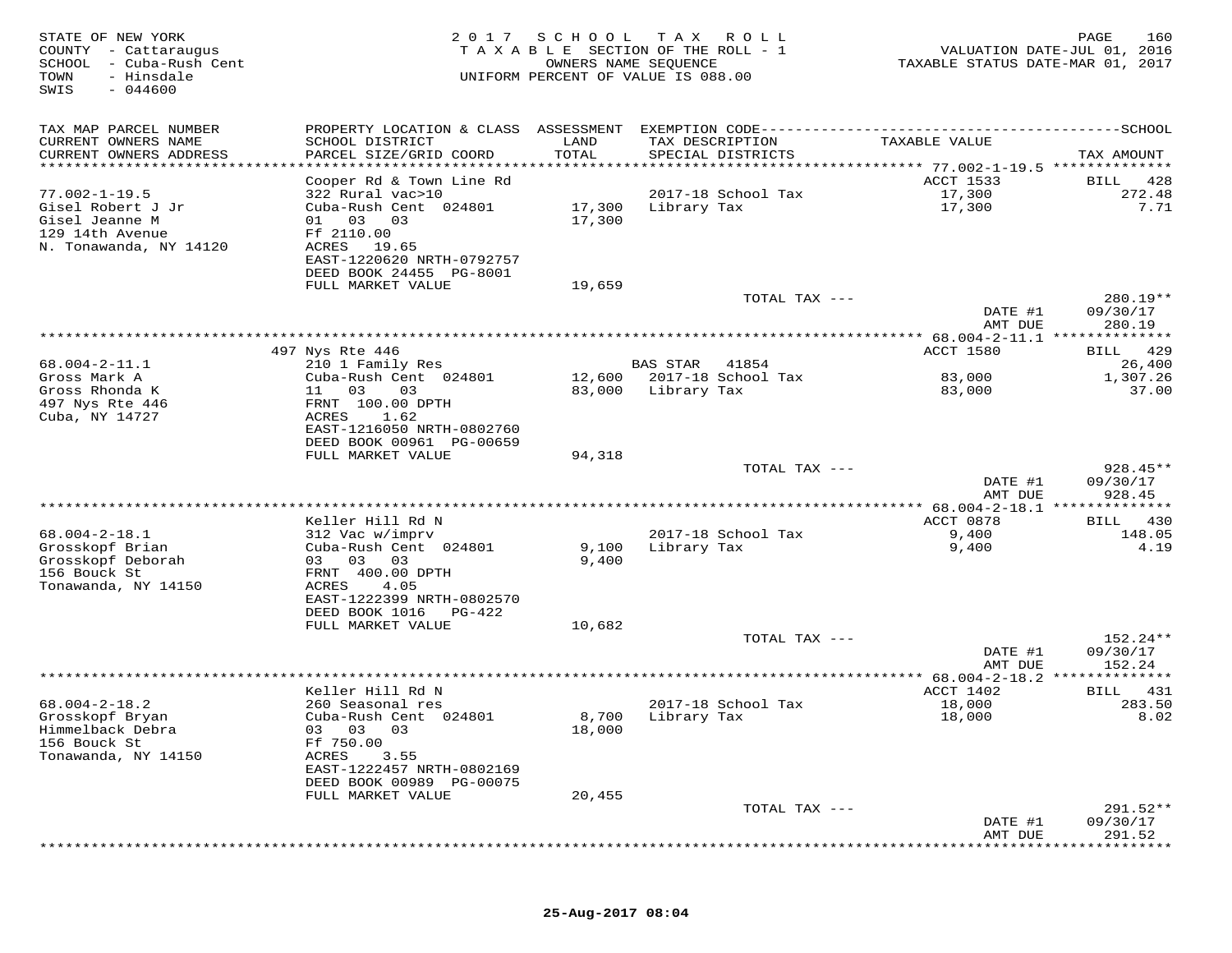| STATE OF NEW YORK<br>COUNTY - Cattaraugus<br>SCHOOL - Cuba-Rush Cent<br>- Hinsdale<br>TOWN<br>SWIS<br>$-044600$ |                                                        | 2017 SCHOOL TAX ROLL<br>TAXABLE SECTION OF THE ROLL - 1<br>UNIFORM PERCENT OF VALUE IS 088.00 | OWNERS NAME SEOUENCE |                           | VALUATION DATE-JUL 01, 2016<br>TAXABLE STATUS DATE-MAR 01, 2017 | PAGE<br>161              |
|-----------------------------------------------------------------------------------------------------------------|--------------------------------------------------------|-----------------------------------------------------------------------------------------------|----------------------|---------------------------|-----------------------------------------------------------------|--------------------------|
| TAX MAP PARCEL NUMBER                                                                                           |                                                        |                                                                                               |                      |                           |                                                                 |                          |
| CURRENT OWNERS NAME<br>CURRENT OWNERS ADDRESS                                                                   | SCHOOL DISTRICT<br>PARCEL SIZE/GRID COORD              | LAND<br>TOTAL                                                                                 | TAX DESCRIPTION      | SPECIAL DISTRICTS         | TAXABLE VALUE                                                   | TAX AMOUNT               |
| ***********************                                                                                         | *************************                              |                                                                                               |                      |                           |                                                                 |                          |
|                                                                                                                 | Keller Hill Rd N (Off)                                 |                                                                                               |                      |                           | ACCT 1135                                                       | BILL 432                 |
| $68.004 - 1 - 8.3$                                                                                              | 271 Mfg housings                                       |                                                                                               | <b>BAS STAR</b>      | 41854                     |                                                                 | 26,400                   |
| Hartzell John E                                                                                                 | Cuba-Rush Cent 024801                                  |                                                                                               |                      | 23,900 2017-18 School Tax | 27,000                                                          | 425.25                   |
| PO Box 231                                                                                                      | 04 03 03                                               |                                                                                               | 27,000 Library Tax   |                           | 27,000                                                          | 12.04                    |
| Cuba, NY 14727                                                                                                  | ACRES 60.00                                            |                                                                                               |                      |                           |                                                                 |                          |
|                                                                                                                 | EAST-1220980 NRTH-0805307<br>DEED BOOK 804<br>PG-00300 |                                                                                               |                      |                           |                                                                 |                          |
|                                                                                                                 | FULL MARKET VALUE                                      | 30,682                                                                                        |                      |                           |                                                                 |                          |
|                                                                                                                 |                                                        |                                                                                               |                      | TOTAL TAX ---             |                                                                 | $21.49**$                |
|                                                                                                                 |                                                        |                                                                                               |                      |                           | DATE #1                                                         | 09/30/17                 |
|                                                                                                                 |                                                        |                                                                                               |                      |                           | AMT DUE                                                         | 21.49                    |
|                                                                                                                 |                                                        |                                                                                               |                      |                           |                                                                 |                          |
|                                                                                                                 | Torrey Rd                                              |                                                                                               |                      |                           | ACCT 0917                                                       | BILL 433                 |
| $68.004 - 2 - 23$                                                                                               | 311 Res vac land                                       |                                                                                               |                      | 2017-18 School Tax        | 9,200                                                           | 144.90                   |
| Hopfer Wayne D                                                                                                  | Cuba-Rush Cent 024801                                  | 9,200                                                                                         | Library Tax          |                           | 9,200                                                           | 4.10                     |
| 49 Keats Ave                                                                                                    | 03 03 03                                               | 9,200                                                                                         |                      |                           |                                                                 |                          |
| Tonawanda, NY 14150                                                                                             | FRNT 310.00 DPTH                                       |                                                                                               |                      |                           |                                                                 |                          |
|                                                                                                                 | ACRES<br>4.23<br>EAST-1222111 NRTH-0800546             |                                                                                               |                      |                           |                                                                 |                          |
|                                                                                                                 | DEED BOOK 00971 PG-00965                               |                                                                                               |                      |                           |                                                                 |                          |
|                                                                                                                 | FULL MARKET VALUE                                      | 10,455                                                                                        |                      |                           |                                                                 |                          |
|                                                                                                                 |                                                        |                                                                                               |                      | TOTAL TAX ---             |                                                                 | 149.00**                 |
|                                                                                                                 |                                                        |                                                                                               |                      |                           | DATE #1                                                         | 09/30/17                 |
|                                                                                                                 |                                                        |                                                                                               |                      |                           | AMT DUE                                                         | 149.00                   |
|                                                                                                                 |                                                        |                                                                                               |                      |                           |                                                                 |                          |
|                                                                                                                 | Union Hill Rd (Off)                                    |                                                                                               |                      |                           | ACCT 0818                                                       | BILL 434                 |
| $68.004 - 1 - 2$                                                                                                | 910 Priv forest                                        |                                                                                               |                      | 2017-18 School Tax        | 40,200                                                          | 633.15                   |
| Jay Timberlands LLC                                                                                             | Cuba-Rush Cent 024801                                  | 40,200                                                                                        | Library Tax          |                           | 40,200                                                          | 17.92                    |
| 245 North St<br>Arcade, NY 14009                                                                                | 20  03  03<br>ACRES 70.42                              | 40,200                                                                                        |                      |                           |                                                                 |                          |
|                                                                                                                 | EAST-1213662 NRTH-0807391                              |                                                                                               |                      |                           |                                                                 |                          |
|                                                                                                                 | DEED BOOK 521<br>PG-7001                               |                                                                                               |                      |                           |                                                                 |                          |
|                                                                                                                 | FULL MARKET VALUE                                      | 45,682                                                                                        |                      |                           |                                                                 |                          |
|                                                                                                                 |                                                        |                                                                                               |                      | TOTAL TAX ---             |                                                                 | 651.07**                 |
|                                                                                                                 |                                                        |                                                                                               |                      |                           | DATE #1                                                         | 09/30/17                 |
|                                                                                                                 |                                                        |                                                                                               |                      |                           | AMT DUE                                                         | 651.07                   |
|                                                                                                                 |                                                        |                                                                                               |                      |                           |                                                                 | * * * * * * * * * * *    |
|                                                                                                                 | 464 Nys Rte 446                                        |                                                                                               |                      |                           | ACCT 1212                                                       | BILL 435                 |
| $68.004 - 2 - 3.2$                                                                                              | 270 Mfg housing                                        |                                                                                               | BAS STAR             | 41854                     |                                                                 | 26,400                   |
| Jefferds Margaret R<br>464 Rte 446                                                                              | Cuba-Rush Cent 024801                                  |                                                                                               | 26,400 Library Tax   | 18,400 2017-18 School Tax | 26,400<br>26,400                                                | 415.80                   |
| Cuba, NY 14727-9621                                                                                             | $11/12$ 03 03<br>FRNT 925.90 DPTH                      |                                                                                               |                      |                           |                                                                 | 11.77                    |
|                                                                                                                 | ACRES<br>11.00                                         |                                                                                               |                      |                           |                                                                 |                          |
|                                                                                                                 | EAST-1215871 NRTH-0803827                              |                                                                                               |                      |                           |                                                                 |                          |
|                                                                                                                 | DEED BOOK 846<br>PG-00099                              |                                                                                               |                      |                           |                                                                 |                          |
|                                                                                                                 | FULL MARKET VALUE                                      | 30,000                                                                                        |                      |                           |                                                                 |                          |
|                                                                                                                 |                                                        |                                                                                               |                      | TOTAL TAX ---             |                                                                 | $11.77**$                |
|                                                                                                                 |                                                        |                                                                                               |                      |                           | DATE #1                                                         | 09/30/17                 |
|                                                                                                                 |                                                        |                                                                                               |                      |                           | AMT DUE<br>***********                                          | 11.77<br>* * * * * * * * |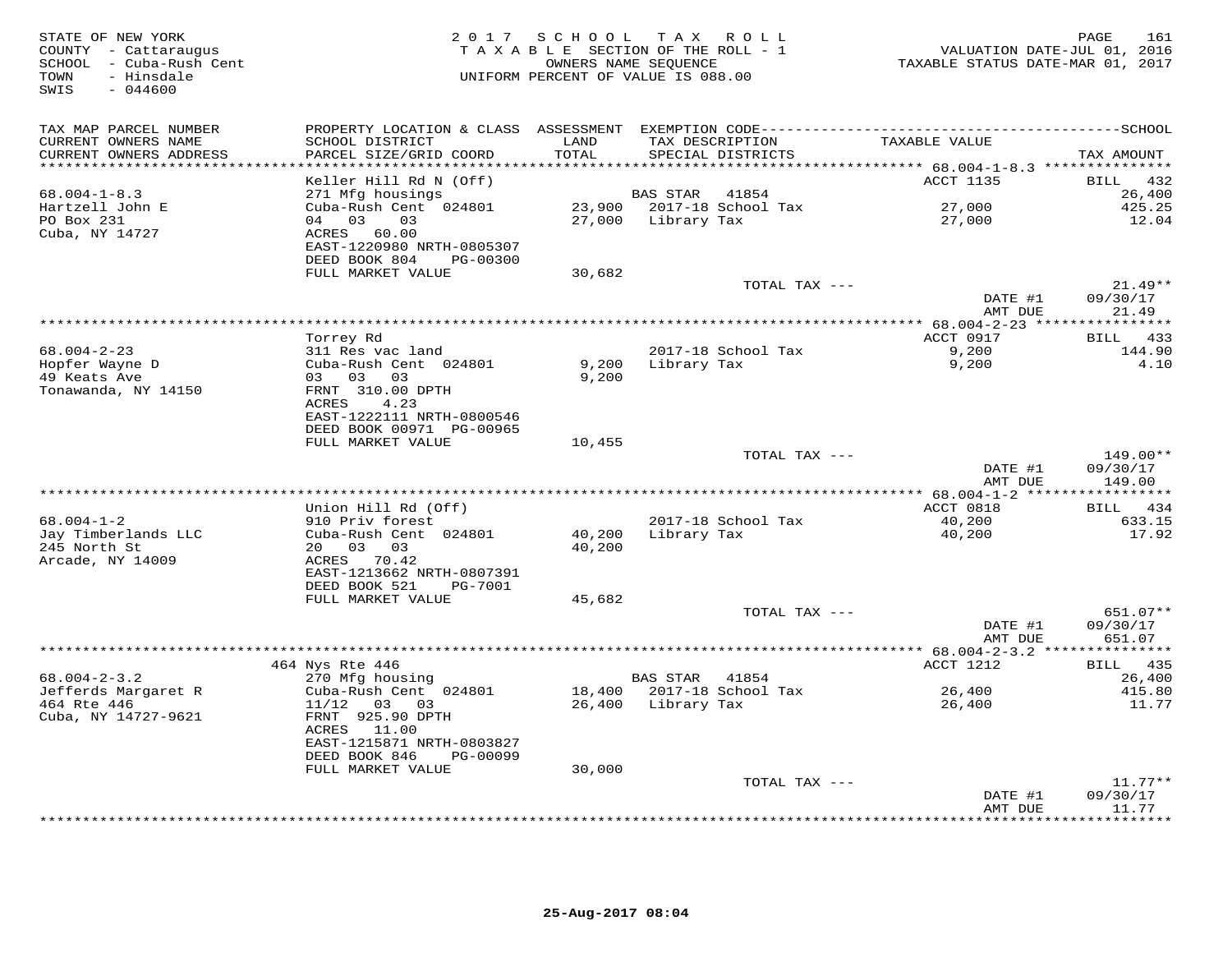| STATE OF NEW YORK<br>COUNTY - Cattaraugus<br>SCHOOL - Cuba-Rush Cent<br>TOWN<br>- Hinsdale<br>$-044600$<br>SWIS | 2 0 1 7                                                                                       | SCHOOL<br>OWNERS NAME SEQUENCE | TAX ROLL<br>TAXABLE SECTION OF THE ROLL - 1<br>UNIFORM PERCENT OF VALUE IS 088.00 | VALUATION DATE-JUL 01, 2016<br>TAXABLE STATUS DATE-MAR 01, 2017 | PAGE<br>162                  |
|-----------------------------------------------------------------------------------------------------------------|-----------------------------------------------------------------------------------------------|--------------------------------|-----------------------------------------------------------------------------------|-----------------------------------------------------------------|------------------------------|
| TAX MAP PARCEL NUMBER<br>CURRENT OWNERS NAME<br>CURRENT OWNERS ADDRESS                                          | SCHOOL DISTRICT<br>PARCEL SIZE/GRID COORD                                                     | LAND<br>TOTAL                  | TAX DESCRIPTION<br>SPECIAL DISTRICTS                                              | TAXABLE VALUE                                                   | TAX AMOUNT                   |
| ******************************                                                                                  |                                                                                               |                                |                                                                                   |                                                                 |                              |
|                                                                                                                 | Torrey Rd                                                                                     |                                |                                                                                   | ACCT 0933                                                       | 436<br>BILL                  |
| $68.004 - 2 - 27$<br>Jensen Erik T<br>427 Tremont Ave<br>Kenmore, NY 14217                                      | 312 Vac w/imprv<br>Cuba-Rush Cent 024801<br>03<br>03<br>03<br>FRNT 700.00 DPTH<br>ACRES 17.51 | 14,900<br>16,200               | 2017-18 School Tax<br>Library Tax                                                 | 16,200<br>16,200                                                | 255.15<br>7.22               |
|                                                                                                                 | EAST-1220568 NRTH-0802056<br>DEED BOOK 21942 PG-4003<br>FULL MARKET VALUE                     | 18,409                         |                                                                                   |                                                                 |                              |
|                                                                                                                 |                                                                                               |                                | TOTAL TAX ---                                                                     |                                                                 | $262.37**$                   |
|                                                                                                                 |                                                                                               |                                |                                                                                   | DATE #1<br>AMT DUE                                              | 09/30/17<br>262.37           |
|                                                                                                                 |                                                                                               |                                |                                                                                   |                                                                 |                              |
| $77.002 - 1 - 10$                                                                                               | 4307 Keller Hill Rd                                                                           |                                | 2017-18 School Tax                                                                | ACCT 0799<br>50,000                                             | 437<br><b>BILL</b><br>787.50 |
| Jensen Erik T                                                                                                   | 312 Vac w/imprv<br>Cuba-Rush Cent 024801                                                      | 17,500                         | Library Tax                                                                       | 50,000                                                          | 22.29                        |
| 427 Tremont Ave.                                                                                                | 10 03 03                                                                                      | 50,000                         |                                                                                   |                                                                 |                              |
| Kenmore, NY 14217                                                                                               | ACRES<br>28.18                                                                                |                                |                                                                                   |                                                                 |                              |
|                                                                                                                 | EAST-1218227 NRTH-0799570                                                                     |                                |                                                                                   |                                                                 |                              |
|                                                                                                                 | DEED BOOK 24303 PG-7004<br>FULL MARKET VALUE                                                  | 56,818                         |                                                                                   |                                                                 |                              |
|                                                                                                                 |                                                                                               |                                | TOTAL TAX ---                                                                     |                                                                 | 809.79**                     |
|                                                                                                                 |                                                                                               |                                |                                                                                   | DATE #1<br>AMT DUE                                              | 09/30/17<br>809.79           |
|                                                                                                                 |                                                                                               |                                |                                                                                   |                                                                 | **********                   |
|                                                                                                                 | Union Hill Rd (Off)                                                                           |                                |                                                                                   | ACCT 0117                                                       | 438<br>BILL                  |
| $68.004 - 1 - 3$                                                                                                | 910 Priv forest                                                                               |                                | 2017-18 School Tax                                                                | 100,900                                                         | 1,589.18                     |
| Jones John F<br>Lippert Hollow Rd                                                                               | Cuba-Rush Cent 024801<br>20  03  03                                                           | 100,900<br>100,900             | Library Tax                                                                       | 100,900                                                         | 44.98                        |
| Allegany, NY 14706                                                                                              | ACRES 176.78                                                                                  |                                |                                                                                   |                                                                 |                              |
|                                                                                                                 | EAST-1213453 NRTH-0805471                                                                     |                                |                                                                                   |                                                                 |                              |
|                                                                                                                 | DEED BOOK 761<br>PG-1147                                                                      |                                |                                                                                   |                                                                 |                              |
|                                                                                                                 | FULL MARKET VALUE                                                                             | 114,659                        | TOTAL TAX ---                                                                     |                                                                 |                              |
|                                                                                                                 |                                                                                               |                                |                                                                                   | DATE #1                                                         | $1,634.16**$<br>09/30/17     |
|                                                                                                                 |                                                                                               |                                |                                                                                   | AMT DUE                                                         | 1,634.16                     |
|                                                                                                                 |                                                                                               |                                | **********************************                                                | *** 77.002-1-19.1 **************                                |                              |
|                                                                                                                 | 4191 Town Line Rd                                                                             |                                |                                                                                   | ACCT 0395                                                       | BILL 439                     |
| $77.002 - 1 - 19.1$<br>Joseph John                                                                              | 270 Mfg housing<br>Cuba-Rush Cent 024801                                                      | 6,400                          | ENH STAR<br>41834<br>2017-18 School Tax                                           | 11,700                                                          | 11,700<br>184.28             |
| Kwiatkowski Marion                                                                                              | 01 03<br>03                                                                                   | 11,700                         | Library Tax                                                                       | 11,700                                                          | 5.22                         |
| 4191 Townline Rd<br>Cuba, NY 14727                                                                              | FRNT 150.00 DPTH 175.00<br>EAST-1222581 NRTH-0794767                                          |                                |                                                                                   |                                                                 |                              |
|                                                                                                                 | DEED BOOK 00989 PG-00043                                                                      |                                |                                                                                   |                                                                 |                              |
|                                                                                                                 | FULL MARKET VALUE                                                                             | 13,295                         |                                                                                   |                                                                 | $5.22**$                     |
|                                                                                                                 |                                                                                               |                                | TOTAL TAX ---                                                                     | DATE #1                                                         | 09/30/17                     |
|                                                                                                                 |                                                                                               |                                | ********************                                                              | AMT DUE                                                         | 5.22<br>* * * * * *          |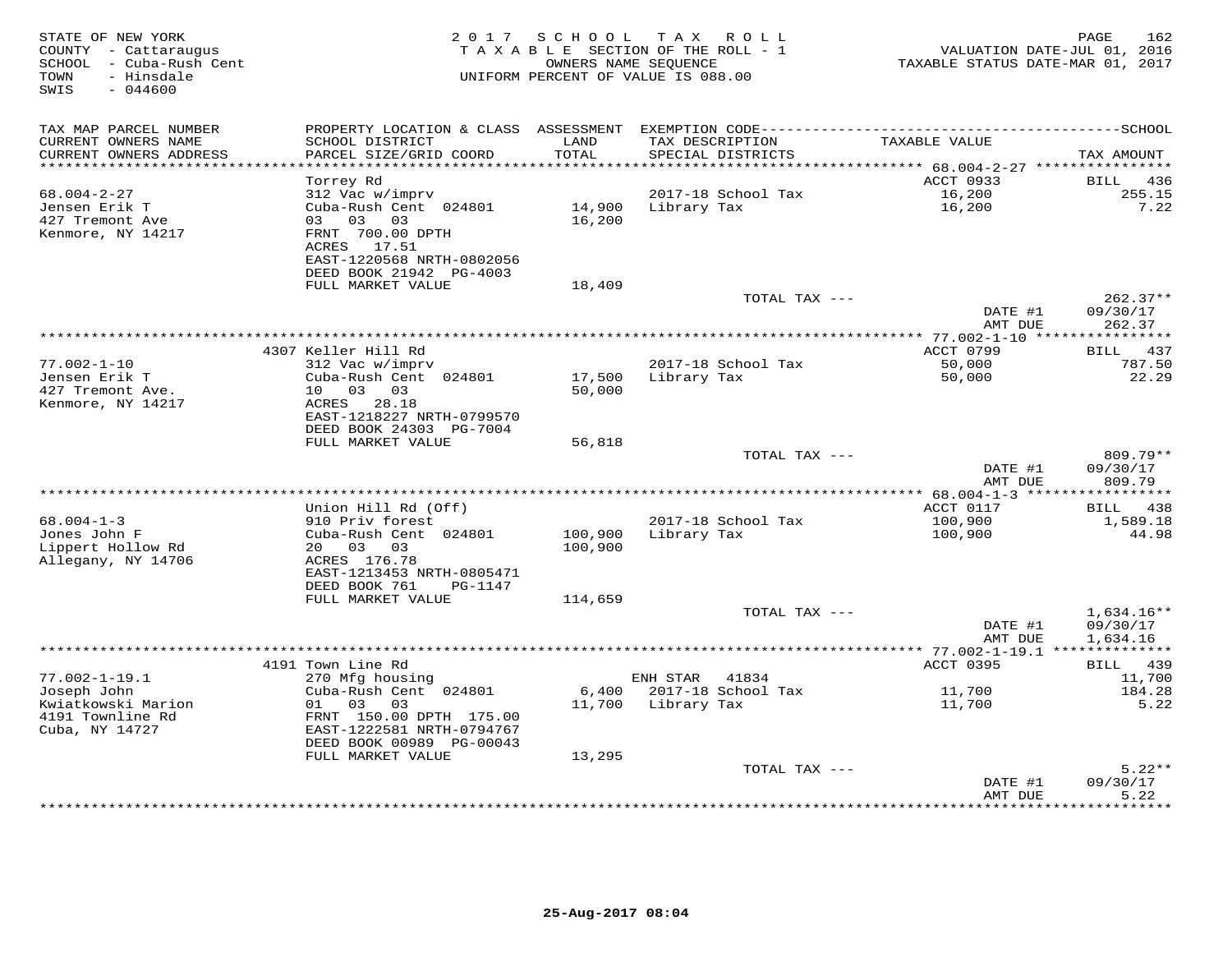| STATE OF NEW YORK<br>COUNTY - Cattaraugus<br>SCHOOL - Cuba-Rush Cent<br>- Hinsdale<br>TOWN<br>SWIS<br>$-044600$ |                                                      |                         | 2017 SCHOOL TAX ROLL<br>TAXABLE SECTION OF THE ROLL - 1<br>OWNERS NAME SEQUENCE<br>UNIFORM PERCENT OF VALUE IS 088.00 | VALUATION DATE-JUL 01, 2016<br>TAXABLE STATUS DATE-MAR 01, 2017 | 163<br>PAGE          |
|-----------------------------------------------------------------------------------------------------------------|------------------------------------------------------|-------------------------|-----------------------------------------------------------------------------------------------------------------------|-----------------------------------------------------------------|----------------------|
| TAX MAP PARCEL NUMBER                                                                                           | PROPERTY LOCATION & CLASS ASSESSMENT                 |                         |                                                                                                                       |                                                                 |                      |
| CURRENT OWNERS NAME<br>CURRENT OWNERS ADDRESS                                                                   | SCHOOL DISTRICT<br>PARCEL SIZE/GRID COORD            | LAND<br>TOTAL<br>****** | TAX DESCRIPTION<br>SPECIAL DISTRICTS                                                                                  | TAXABLE VALUE                                                   | TAX AMOUNT           |
|                                                                                                                 | 4264 Keller Hill Rd W                                |                         |                                                                                                                       | *********** 77.002-1-8 ******************<br>ACCT 0908          | 440<br>BILL          |
| $77.002 - 1 - 8$                                                                                                | 271 Mfg housings                                     |                         | 2017-18 School Tax                                                                                                    | 6,000                                                           | 94.50                |
| Kbc Properties                                                                                                  | Cuba-Rush Cent 024801                                | 5,400                   | Library Tax                                                                                                           | 6,000                                                           | 2.67                 |
| 4544 Five Mile Rd                                                                                               | 10 03<br>03                                          | 6.000                   |                                                                                                                       |                                                                 |                      |
| Allegany, NY 14706                                                                                              | FRNT 150.00 DPTH 125.00<br>EAST-1218520 NRTH-0798579 |                         |                                                                                                                       |                                                                 |                      |
|                                                                                                                 | DEED BOOK 1003 PG-71                                 |                         |                                                                                                                       |                                                                 |                      |
|                                                                                                                 | FULL MARKET VALUE                                    | 6,818                   | TOTAL TAX ---                                                                                                         |                                                                 | $97.17**$            |
|                                                                                                                 |                                                      |                         |                                                                                                                       | DATE #1                                                         | 09/30/17             |
|                                                                                                                 |                                                      |                         |                                                                                                                       | AMT DUE                                                         | 97.17                |
|                                                                                                                 |                                                      |                         |                                                                                                                       |                                                                 |                      |
|                                                                                                                 | Keller Hill Rd N (Off)                               |                         |                                                                                                                       | ACCT 0075                                                       | BILL 441             |
| $68.004 - 1 - 7$<br>Kelley Ronald P                                                                             | 322 Rural vac>10<br>Cuba-Rush Cent 024801            | 23,800                  | 2017-18 School Tax<br>Library Tax                                                                                     | 23,800<br>23,800                                                | 374.85<br>10.61      |
| 9715 W Cuba Rd                                                                                                  | 04 03 03                                             | 23,800                  |                                                                                                                       |                                                                 |                      |
| Cuba, NY 14727                                                                                                  | 59.53<br>ACRES                                       |                         |                                                                                                                       |                                                                 |                      |
|                                                                                                                 | EAST-1222064 NRTH-0805407                            |                         |                                                                                                                       |                                                                 |                      |
|                                                                                                                 | DEED BOOK 911<br>PG-00786                            |                         |                                                                                                                       |                                                                 |                      |
|                                                                                                                 | FULL MARKET VALUE                                    | 27,045                  | TOTAL TAX ---                                                                                                         |                                                                 | 385.46**             |
|                                                                                                                 |                                                      |                         |                                                                                                                       | DATE #1                                                         | 09/30/17             |
|                                                                                                                 |                                                      |                         |                                                                                                                       | AMT DUE                                                         | 385.46               |
|                                                                                                                 |                                                      |                         |                                                                                                                       |                                                                 |                      |
|                                                                                                                 | Keller Hill Rd W                                     |                         |                                                                                                                       | ACCT 0416                                                       | BILL<br>442          |
| $77.002 - 1 - 9$                                                                                                | 312 Vac w/imprv                                      |                         | 2017-18 School Tax                                                                                                    | 9,800                                                           | 154.35               |
| Kess Thomas Jr<br>Doris J                                                                                       | Cuba-Rush Cent 024801<br>10 03 03                    | 8,800<br>9,800          | Library Tax                                                                                                           | 9,800                                                           | 4.37                 |
| 4302 W Keller Hill Rd                                                                                           | Ff 430.00                                            |                         |                                                                                                                       |                                                                 |                      |
| Cuba, NY 14727                                                                                                  | ACRES<br>1.89                                        |                         |                                                                                                                       |                                                                 |                      |
|                                                                                                                 | EAST-1218701 NRTH-0798652                            |                         |                                                                                                                       |                                                                 |                      |
|                                                                                                                 | DEED BOOK 00992 PG-00263                             |                         |                                                                                                                       |                                                                 |                      |
|                                                                                                                 | FULL MARKET VALUE                                    | 11,136                  | TOTAL TAX ---                                                                                                         |                                                                 | 158.72**             |
|                                                                                                                 |                                                      |                         |                                                                                                                       | DATE #1                                                         | 09/30/17             |
|                                                                                                                 |                                                      |                         |                                                                                                                       | AMT DUE                                                         | 158.72               |
|                                                                                                                 |                                                      |                         |                                                                                                                       | ******* 77.002-1-5 ***                                          |                      |
|                                                                                                                 | 4300 Keller Hill Rd W (Off)                          |                         |                                                                                                                       | ACCT 0517                                                       | BILL 443             |
| $77.002 - 1 - 5$                                                                                                | 210 1 Family Res                                     |                         | 2017-18 School Tax                                                                                                    | 70,000                                                          | 1,102.51             |
| Klampt Christopher C<br>4300 W Keller Hill Rd                                                                   | Cuba-Rush Cent 024801<br>10 03<br>03                 | 11,400<br>70,000        | Library Tax                                                                                                           | 70,000                                                          | 31.21                |
| Cuba, NY 14727                                                                                                  | ACRES<br>8.80                                        |                         |                                                                                                                       |                                                                 |                      |
|                                                                                                                 | EAST-1218677 NRTH-0797384                            |                         |                                                                                                                       |                                                                 |                      |
|                                                                                                                 | DEED BOOK 24467 PG-8001                              |                         |                                                                                                                       |                                                                 |                      |
|                                                                                                                 | FULL MARKET VALUE                                    | 79,545                  |                                                                                                                       |                                                                 |                      |
|                                                                                                                 |                                                      |                         | TOTAL TAX ---                                                                                                         |                                                                 | $1,133.72**$         |
|                                                                                                                 |                                                      |                         |                                                                                                                       | DATE #1<br>AMT DUE                                              | 09/30/17<br>1,133.72 |
|                                                                                                                 |                                                      |                         |                                                                                                                       | · * * * * * * * * * * * * *                                     | **********           |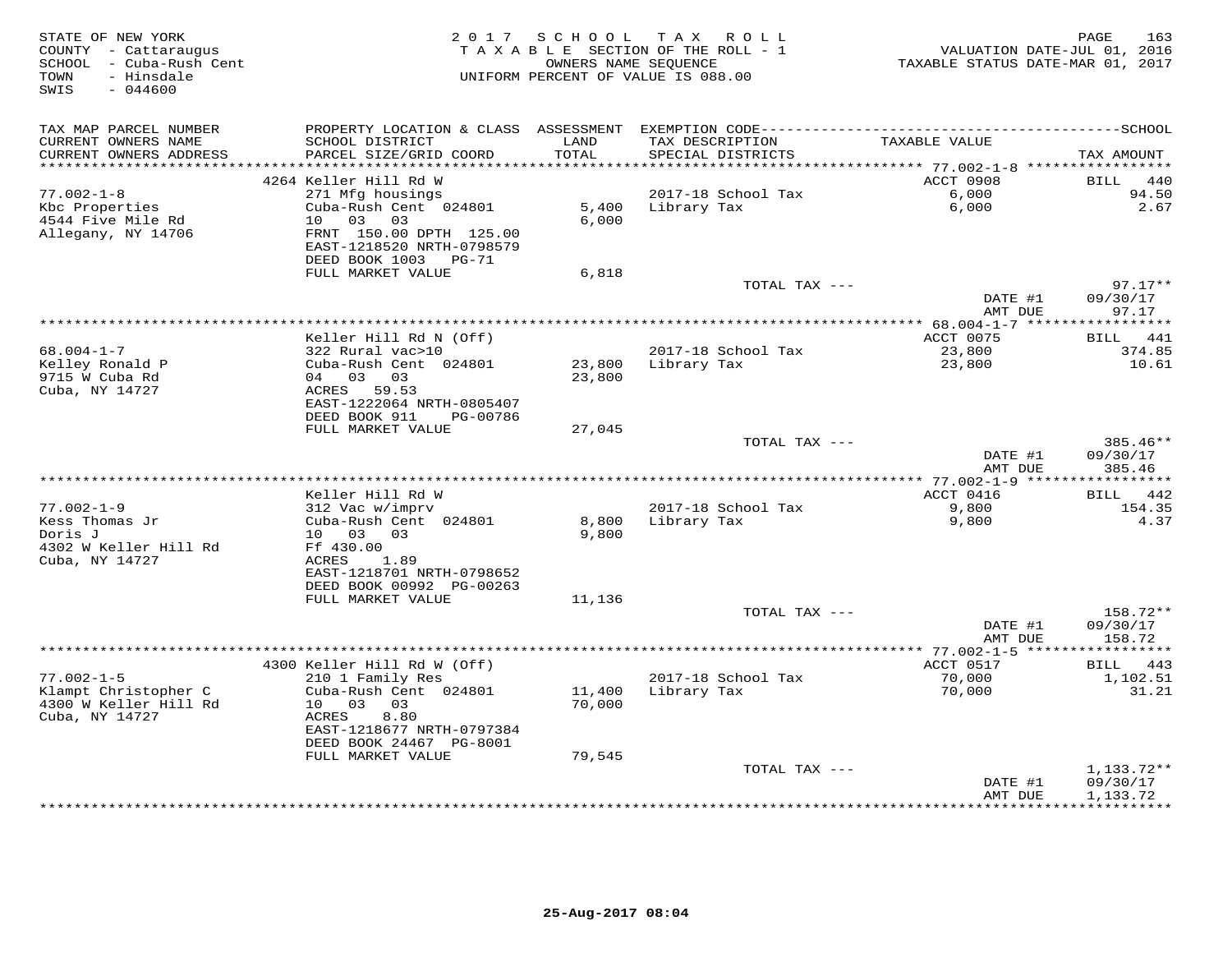| STATE OF NEW YORK<br>COUNTY - Cattaraugus<br>SCHOOL - Cuba-Rush Cent<br>TOWN<br>- Hinsdale<br>SWIS<br>$-044600$ | 2 0 1 7                                                                     | SCHOOL<br>OWNERS NAME SEQUENCE | T A X<br>ROLL<br>TAXABLE SECTION OF THE ROLL - 1<br>UNIFORM PERCENT OF VALUE IS 088.00 | TAXABLE STATUS DATE-MAR 01, 2017                   | PAGE<br>164<br>VALUATION DATE-JUL 01, 2016 |
|-----------------------------------------------------------------------------------------------------------------|-----------------------------------------------------------------------------|--------------------------------|----------------------------------------------------------------------------------------|----------------------------------------------------|--------------------------------------------|
| TAX MAP PARCEL NUMBER                                                                                           |                                                                             |                                |                                                                                        |                                                    |                                            |
| CURRENT OWNERS NAME<br>CURRENT OWNERS ADDRESS                                                                   | SCHOOL DISTRICT<br>PARCEL SIZE/GRID COORD                                   | LAND<br>TOTAL                  | TAX DESCRIPTION<br>SPECIAL DISTRICTS                                                   | TAXABLE VALUE                                      | TAX AMOUNT                                 |
| **********************                                                                                          |                                                                             |                                |                                                                                        |                                                    |                                            |
|                                                                                                                 | Cooper Rd & Town Line Rd                                                    |                                |                                                                                        | <b>ACCT 1533</b>                                   | 444<br>BILL                                |
| $77.002 - 1 - 19.2$<br>Kwiatkowski Lawrence                                                                     | 322 Rural vac>10<br>Cuba-Rush Cent 024801                                   | 22,900                         | 2017-18 School Tax<br>Library Tax                                                      | 22,900<br>22,900                                   | 360.68<br>10.21                            |
| 346 Arbella Loop<br>The Villages, FL 32162                                                                      | 03<br>03<br>01<br>Ff 2110.00<br>ACRES<br>47.55<br>EAST-1219559 NRTH-0791725 | 22,900                         |                                                                                        |                                                    |                                            |
|                                                                                                                 | DEED BOOK 1016<br><b>PG-550</b>                                             |                                |                                                                                        |                                                    |                                            |
|                                                                                                                 | FULL MARKET VALUE                                                           | 26,023                         | TOTAL TAX ---                                                                          |                                                    | 370.89**                                   |
|                                                                                                                 |                                                                             |                                |                                                                                        | DATE #1                                            | 09/30/17                                   |
|                                                                                                                 |                                                                             |                                |                                                                                        | AMT DUE                                            | 370.89                                     |
|                                                                                                                 |                                                                             |                                |                                                                                        |                                                    |                                            |
|                                                                                                                 | 4499 Town Line Rd                                                           |                                |                                                                                        | ACCT 1136                                          | 445<br>BILL                                |
| $77.002 - 1 - 11.2$                                                                                             | 210 1 Family Res                                                            |                                | 2017-18 School Tax                                                                     | 50,000                                             | 787.50                                     |
| Marciniak Patricia A                                                                                            | Cuba-Rush Cent 024801                                                       | 11,100                         | Library Tax                                                                            | 50,000                                             | 22.29                                      |
| 206 Wagner Ave<br>Sloan, NY 14212                                                                               | 02 03<br>03                                                                 | 50,000                         |                                                                                        |                                                    |                                            |
|                                                                                                                 | FRNT 544.00 DPTH<br>ACRES<br>4.70                                           |                                |                                                                                        |                                                    |                                            |
|                                                                                                                 | EAST-1222437 NRTH-0799928                                                   |                                |                                                                                        |                                                    |                                            |
|                                                                                                                 | DEED BOOK 1010<br>PG-641                                                    |                                |                                                                                        |                                                    |                                            |
|                                                                                                                 | FULL MARKET VALUE                                                           | 56,818                         |                                                                                        |                                                    |                                            |
|                                                                                                                 |                                                                             |                                | TOTAL TAX ---                                                                          |                                                    | $809.79**$                                 |
|                                                                                                                 |                                                                             |                                |                                                                                        | DATE #1                                            | 09/30/17                                   |
|                                                                                                                 | * * * * * * * * * *                                                         |                                |                                                                                        | AMT DUE                                            | 809.79                                     |
|                                                                                                                 | Nys Rte 446                                                                 |                                |                                                                                        | ACCT 0765                                          | 446<br>BILL                                |
| $68.004 - 1 - 4.1$                                                                                              | 105 Vac farmland                                                            |                                | 2017-18 School Tax                                                                     | 14,100                                             | 222.08                                     |
| Marshacres, LLC                                                                                                 | Cuba-Rush Cent 024801                                                       | 14,100                         | Library Tax                                                                            | 14,100                                             | 6.29                                       |
| 7017 Fadale Rd                                                                                                  | 12 03<br>03                                                                 | 14,100                         |                                                                                        |                                                    |                                            |
| Ellicottville, NY 14731                                                                                         | FRNT 350.00 DPTH                                                            |                                |                                                                                        |                                                    |                                            |
|                                                                                                                 | ACRES<br>27.50<br>EAST-1218528 NRTH-0806817                                 |                                |                                                                                        |                                                    |                                            |
|                                                                                                                 | DEED BOOK 24017 PG-9002                                                     |                                |                                                                                        |                                                    |                                            |
|                                                                                                                 | FULL MARKET VALUE                                                           | 16,023                         |                                                                                        |                                                    |                                            |
|                                                                                                                 |                                                                             |                                | TOTAL TAX ---                                                                          |                                                    | $228.37**$                                 |
|                                                                                                                 |                                                                             |                                |                                                                                        | DATE #1                                            | 09/30/17                                   |
|                                                                                                                 |                                                                             |                                |                                                                                        | AMT DUE                                            | 228.37                                     |
|                                                                                                                 | Nys Rte 446                                                                 |                                |                                                                                        | ******** 68.004-1-5.3 ***************<br>ACCT 0643 | 447<br>BILL                                |
| $68.004 - 1 - 5.3$                                                                                              | 322 Rural vac>10                                                            |                                | 2017-18 School Tax                                                                     | 29,000                                             | 456.75                                     |
| Marshacres, LLC                                                                                                 | Cuba-Rush Cent 024801                                                       | 29,000                         | Library Tax                                                                            | 29,000                                             | 12.93                                      |
| 7017 Fadale Rd                                                                                                  | $04/12$ 03 03                                                               | 29,000                         |                                                                                        |                                                    |                                            |
| Ellicottville, NY 14731                                                                                         | FRNT 3400.00 DPTH                                                           |                                |                                                                                        |                                                    |                                            |
|                                                                                                                 | 37.40<br>ACRES                                                              |                                |                                                                                        |                                                    |                                            |
|                                                                                                                 | EAST-1218951 NRTH-0807402<br>DEED BOOK 24017 PG-9002                        |                                |                                                                                        |                                                    |                                            |
|                                                                                                                 | FULL MARKET VALUE                                                           | 32,955                         |                                                                                        |                                                    |                                            |
|                                                                                                                 |                                                                             |                                | TOTAL TAX ---                                                                          |                                                    | $469.68**$                                 |
|                                                                                                                 |                                                                             |                                |                                                                                        | DATE #1                                            | 09/30/17                                   |
|                                                                                                                 |                                                                             |                                |                                                                                        | AMT DUE                                            | 469.68                                     |
|                                                                                                                 |                                                                             |                                |                                                                                        |                                                    |                                            |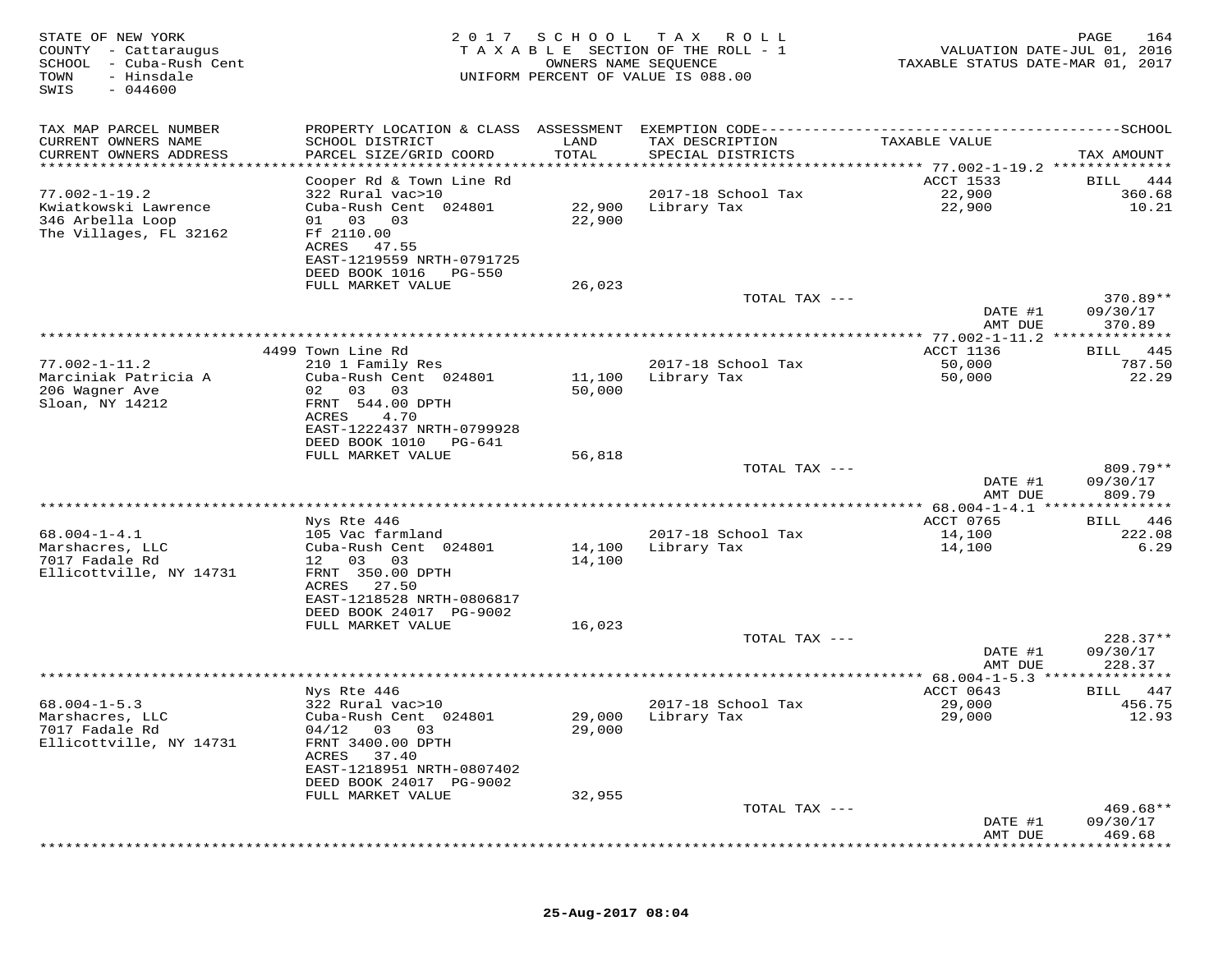| STATE OF NEW YORK<br>COUNTY - Cattaraugus<br>SCHOOL - Cuba-Rush Cent<br>- Hinsdale<br>TOWN<br>SWIS<br>$-044600$ |                                                      | 2017 SCHOOL       | T A X<br>R O L L<br>TAXABLE SECTION OF THE ROLL - 1<br>OWNERS NAME SEQUENCE<br>UNIFORM PERCENT OF VALUE IS 088.00 | TAXABLE STATUS DATE-MAR 01, 2017                                | PAGE<br>165<br>VALUATION DATE-JUL 01, 2016 |
|-----------------------------------------------------------------------------------------------------------------|------------------------------------------------------|-------------------|-------------------------------------------------------------------------------------------------------------------|-----------------------------------------------------------------|--------------------------------------------|
| TAX MAP PARCEL NUMBER<br>CURRENT OWNERS NAME                                                                    | SCHOOL DISTRICT                                      | LAND              | TAX DESCRIPTION                                                                                                   | TAXABLE VALUE                                                   |                                            |
| CURRENT OWNERS ADDRESS                                                                                          | PARCEL SIZE/GRID COORD                               | TOTAL             | SPECIAL DISTRICTS                                                                                                 |                                                                 | TAX AMOUNT                                 |
| *********************                                                                                           |                                                      | * * * * * * * * * |                                                                                                                   | ************* 68.004-2-24.3 ***************<br><b>ACCT 1560</b> | BILL<br>448                                |
| $68.004 - 2 - 24.3$                                                                                             | Torry Rd<br>312 Vac w/imprv                          |                   | 2017-18 School Tax                                                                                                | 10,100                                                          | 159.08                                     |
| McCarthy James E<br>McCarthY Donna M                                                                            | Cuba-Rush Cent 024801<br>ACRES<br>5.05               | 9,900<br>10,100   | Library Tax                                                                                                       | 10,100                                                          | 4.50                                       |
| 4208 Torrey Rd                                                                                                  | EAST-1221728 NRTH-0800613                            |                   |                                                                                                                   |                                                                 |                                            |
| Cuba, NY 14727                                                                                                  | DEED BOOK 25114 PG-3001                              |                   |                                                                                                                   |                                                                 |                                            |
|                                                                                                                 | FULL MARKET VALUE                                    | 11,477            | TOTAL TAX ---                                                                                                     |                                                                 | $163.58**$                                 |
|                                                                                                                 |                                                      |                   |                                                                                                                   | DATE #1                                                         | 09/30/17                                   |
|                                                                                                                 |                                                      |                   | *************                                                                                                     | AMT DUE<br>* $77.002 - 1 - 19.3$ **                             | 163.58<br>**********                       |
|                                                                                                                 | Cooper Hl                                            |                   |                                                                                                                   | <b>ACCT 1555</b>                                                | BILL 449                                   |
| $77.002 - 1 - 19.3$                                                                                             | 322 Rural vac>10<br>Cuba-Rush Cent 024801            |                   | 2017-18 School Tax                                                                                                | 25,200                                                          | 396.90                                     |
| Mcgarvey Robert P<br>PO Box 280                                                                                 | 01<br>03<br>03                                       | 25,200<br>25,200  | Library Tax                                                                                                       | 25,200                                                          | 11.23                                      |
| Cuba, NY 14727                                                                                                  | Ff 1780.00                                           |                   |                                                                                                                   |                                                                 |                                            |
|                                                                                                                 | ACRES<br>59.10<br>EAST-1221809 NRTH-0792766          |                   |                                                                                                                   |                                                                 |                                            |
|                                                                                                                 | DEED BOOK 00992 PG-00283                             |                   |                                                                                                                   |                                                                 |                                            |
|                                                                                                                 | FULL MARKET VALUE                                    | 28,636            | TOTAL TAX ---                                                                                                     |                                                                 | $408.13**$                                 |
|                                                                                                                 |                                                      |                   |                                                                                                                   | DATE #1                                                         | 09/30/17                                   |
|                                                                                                                 |                                                      |                   |                                                                                                                   | AMT DUE                                                         | 408.13<br>*********                        |
|                                                                                                                 | Keller Hill Rd N                                     |                   |                                                                                                                   | *** $68.004 - 2 - 13$ ***<br>ACCT 0607                          | 450<br>BILL                                |
| $68.004 - 2 - 13$                                                                                               | 322 Rural vac>10                                     |                   | 2017-18 School Tax                                                                                                | 45,000                                                          | 708.75                                     |
| Meldrum Dale F                                                                                                  | Cuba-Rush Cent 024801                                | 45,000            | Library Tax                                                                                                       | 45,000                                                          | 20.06                                      |
| 333 Desmond<br>Tonawanda, NY 14150                                                                              | 03<br>03<br>11<br>Ff 1610.00                         | 45,000            |                                                                                                                   |                                                                 |                                            |
|                                                                                                                 | ACRES<br>92.00                                       |                   |                                                                                                                   |                                                                 |                                            |
|                                                                                                                 | EAST-1219158 NRTH-0802345<br>DEED BOOK 16686 PG-7001 |                   |                                                                                                                   |                                                                 |                                            |
|                                                                                                                 | FULL MARKET VALUE                                    | 51,136            |                                                                                                                   |                                                                 |                                            |
|                                                                                                                 |                                                      |                   | TOTAL TAX ---                                                                                                     |                                                                 | 728.81**                                   |
|                                                                                                                 |                                                      |                   |                                                                                                                   | DATE #1<br>AMT DUE                                              | 09/30/17<br>728.81                         |
|                                                                                                                 |                                                      |                   | **************                                                                                                    | ***** $68.004-2-21.2$ ***                                       | ***********                                |
|                                                                                                                 | Torrey Rd                                            |                   |                                                                                                                   | ACCT 0893                                                       | 451<br><b>BILL</b>                         |
| $68.004 - 2 - 21.2$<br>Meldrum Dale F                                                                           | 260 Seasonal res<br>Cuba-Rush Cent 024801            | 8,500             | 2017-18 School Tax<br>Library Tax                                                                                 | 27,000<br>27,000                                                | 425.25<br>12.04                            |
| Meldrum Sharon A                                                                                                | 03 03<br>03                                          | 27,000            |                                                                                                                   |                                                                 |                                            |
| 333 Desmond Dr                                                                                                  | FRNT 310.00 DPTH                                     |                   |                                                                                                                   |                                                                 |                                            |
| Tonawanda, NY 14150-7841                                                                                        | ACRES<br>3.40<br>EAST-1221857 NRTH-0801444           |                   |                                                                                                                   |                                                                 |                                            |
|                                                                                                                 | DEED BOOK 913<br>PG-00019                            |                   |                                                                                                                   |                                                                 |                                            |
|                                                                                                                 | FULL MARKET VALUE                                    | 30,682            |                                                                                                                   |                                                                 |                                            |
|                                                                                                                 |                                                      |                   | TOTAL TAX ---                                                                                                     | DATE #1                                                         | $437.29**$<br>09/30/17                     |
|                                                                                                                 |                                                      |                   |                                                                                                                   | AMT DUE                                                         | 437.29                                     |
|                                                                                                                 |                                                      |                   |                                                                                                                   |                                                                 | * * * * * * * *                            |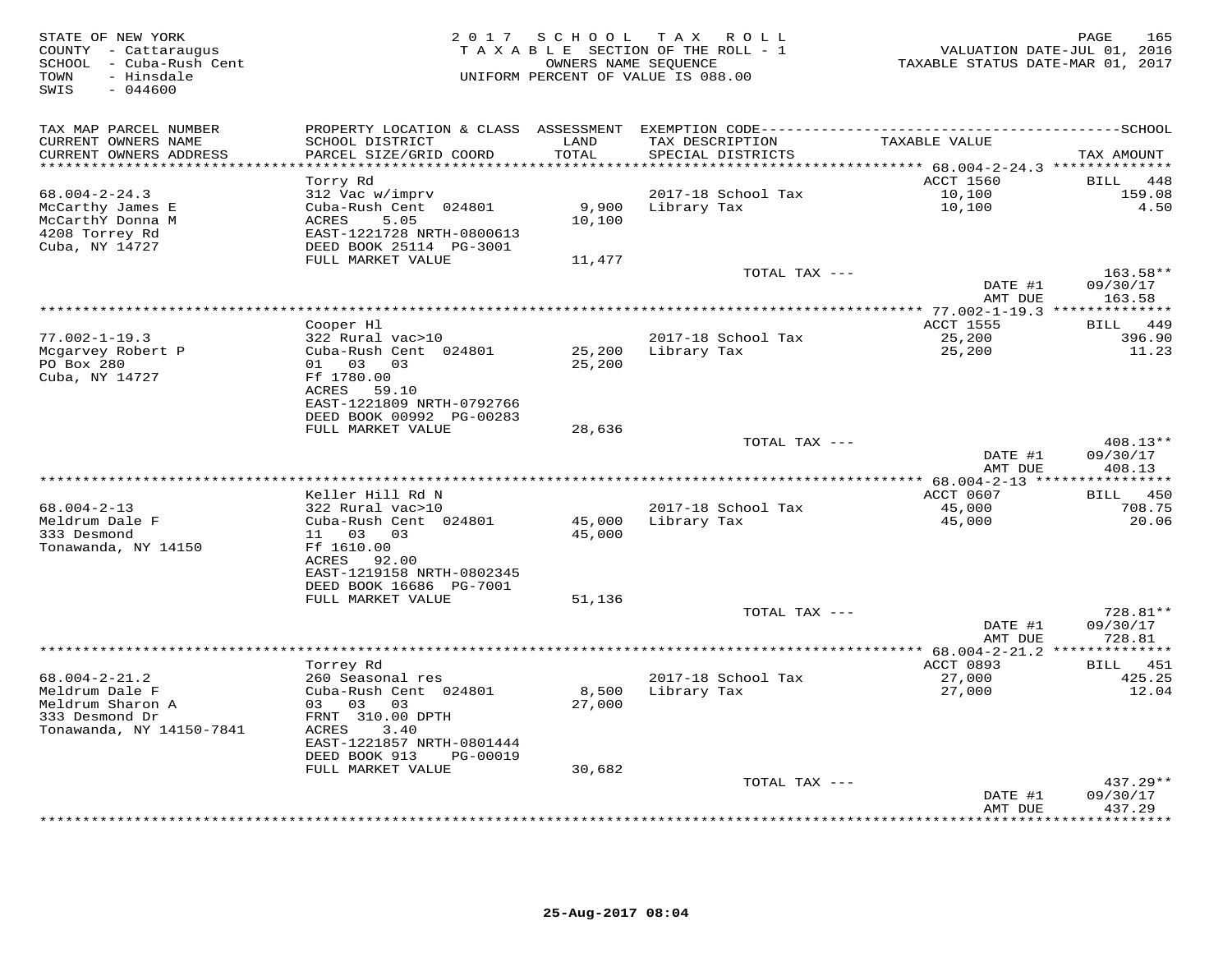| STATE OF NEW YORK<br>COUNTY - Cattaraugus<br>SCHOOL<br>- Cuba-Rush Cent<br>TOWN<br>- Hinsdale<br>$-044600$<br>SWIS | 2017                                                 | SCHOOL<br>OWNERS NAME SEQUENCE         | T A X<br>R O L L<br>T A X A B L E SECTION OF THE ROLL - 1<br>UNIFORM PERCENT OF VALUE IS 088.00 | VALUATION DATE-JUL 01, 2016<br>TAXABLE STATUS DATE-MAR 01, 2017 | 166<br>PAGE             |
|--------------------------------------------------------------------------------------------------------------------|------------------------------------------------------|----------------------------------------|-------------------------------------------------------------------------------------------------|-----------------------------------------------------------------|-------------------------|
| TAX MAP PARCEL NUMBER                                                                                              | PROPERTY LOCATION & CLASS ASSESSMENT                 |                                        | EXEMPTION CODE-----------------------------                                                     |                                                                 | -------------SCHOOL     |
| CURRENT OWNERS NAME                                                                                                | SCHOOL DISTRICT                                      | LAND                                   | TAX DESCRIPTION                                                                                 | TAXABLE VALUE                                                   |                         |
| CURRENT OWNERS ADDRESS<br>**********************                                                                   | PARCEL SIZE/GRID COORD<br>***********************    | TOTAL<br>* * * * * * * * * * * * * * * | SPECIAL DISTRICTS                                                                               |                                                                 | TAX AMOUNT              |
|                                                                                                                    | Torrey Rd                                            |                                        |                                                                                                 | ACCT 0906                                                       | 452<br>BILL             |
| $68.004 - 2 - 26$                                                                                                  | 314 Rural vac<10                                     |                                        | 2017-18 School Tax                                                                              | 10,500                                                          | 165.38                  |
| Meldrum Dale F                                                                                                     | Cuba-Rush Cent 024801                                | 10,500                                 | Library Tax                                                                                     | 10,500                                                          | 4.68                    |
| 333 Desmond Dr                                                                                                     | 03<br>03<br>03                                       | 10,500                                 |                                                                                                 |                                                                 |                         |
| Tonawanda, NY 14150-7841                                                                                           | Ff 440.00                                            |                                        |                                                                                                 |                                                                 |                         |
|                                                                                                                    | ACRES<br>6.46<br>EAST-1221083 NRTH-0801898           |                                        |                                                                                                 |                                                                 |                         |
|                                                                                                                    | DEED BOOK 00988 PG-01031                             |                                        |                                                                                                 |                                                                 |                         |
|                                                                                                                    | FULL MARKET VALUE                                    | 11,932                                 |                                                                                                 |                                                                 |                         |
|                                                                                                                    |                                                      |                                        | TOTAL TAX ---                                                                                   |                                                                 | 170.06**                |
|                                                                                                                    |                                                      |                                        |                                                                                                 | DATE #1<br>AMT DUE                                              | 09/30/17<br>170.06      |
|                                                                                                                    |                                                      |                                        |                                                                                                 | ** 68.004-2-5 *****                                             | ********                |
|                                                                                                                    | 504 Nys Rte 446                                      |                                        |                                                                                                 | ACCT 0120                                                       | 453<br>BILL             |
| $68.004 - 2 - 5$                                                                                                   | 210 1 Family Res                                     |                                        | <b>BAS STAR</b><br>41854                                                                        |                                                                 | 26,400                  |
| Michalski Martin A Jr                                                                                              | Cuba-Rush Cent 024801                                | 15,000                                 | 2017-18 School Tax                                                                              | 70,500                                                          | 1,110.38                |
| Michalski Dennelle T<br>504 Nys Rte 446                                                                            | 03<br>11<br>03<br>Life Use - Dennis                  | 70,500                                 | Library Tax                                                                                     | 70,500                                                          | 31.43                   |
| Cuba, NY 14727                                                                                                     | FRNT 181.55 DPTH 255.06                              |                                        |                                                                                                 |                                                                 |                         |
|                                                                                                                    | EAST-1215877 NRTH-0803178                            |                                        |                                                                                                 |                                                                 |                         |
|                                                                                                                    | DEED BOOK 1021<br>PG-952                             |                                        |                                                                                                 |                                                                 |                         |
|                                                                                                                    | FULL MARKET VALUE                                    | 80,114                                 |                                                                                                 |                                                                 |                         |
|                                                                                                                    |                                                      |                                        | TOTAL TAX ---                                                                                   | DATE #1                                                         | 726.01**<br>09/30/17    |
|                                                                                                                    |                                                      |                                        |                                                                                                 | AMT DUE                                                         | 726.01                  |
|                                                                                                                    |                                                      |                                        |                                                                                                 | ** 77.002-1-13 ****                                             | * * * * * * * *         |
|                                                                                                                    | 4302 Keller Hill Rd W                                |                                        |                                                                                                 | ACCT 0415                                                       | 454<br>BILL             |
| $77.002 - 1 - 13$                                                                                                  | 270 Mfg housing                                      |                                        | 2017-18 School Tax                                                                              | 19,700                                                          | 310.28                  |
| Moore Linda S<br>4322 W Keller Hill Rd                                                                             | Cuba-Rush Cent 024801<br>02 03<br>03                 | 15,300<br>19,700                       | Library Tax                                                                                     | 19,700                                                          | 8.78                    |
| Cuba, NY 14727                                                                                                     | Ff 973.00                                            |                                        |                                                                                                 |                                                                 |                         |
|                                                                                                                    | ACRES<br>18.60                                       |                                        |                                                                                                 |                                                                 |                         |
|                                                                                                                    | EAST-1219361 NRTH-0798627                            |                                        |                                                                                                 |                                                                 |                         |
|                                                                                                                    | DEED BOOK 00992 PG-00263<br>FULL MARKET VALUE        | 22,386                                 |                                                                                                 |                                                                 |                         |
|                                                                                                                    |                                                      |                                        | TOTAL TAX ---                                                                                   |                                                                 | $319.06**$              |
|                                                                                                                    |                                                      |                                        |                                                                                                 | DATE #1                                                         | 09/30/17                |
|                                                                                                                    |                                                      |                                        |                                                                                                 | AMT DUE                                                         | 319.06                  |
|                                                                                                                    | Nys Rte 446                                          |                                        |                                                                                                 | $68.004 - 1 - 5.1$                                              | * * * * * * * * *       |
| $68.004 - 1 - 5.1$                                                                                                 | 112 Dairy farm                                       |                                        | 2017-18 School Tax                                                                              | ACCT 0643<br>65,600                                             | 455<br>BILL<br>1,033.21 |
| Morehouse Todd J.                                                                                                  | Cuba-Rush Cent 024801                                | 26,500                                 | Library Tax                                                                                     | 65,600                                                          | 29.25                   |
| Morehouse Kathryn L.                                                                                               | $04/12$ 03 03                                        | 65,600                                 |                                                                                                 |                                                                 |                         |
| 281 Kinney Hollow Rd                                                                                               | FRNT 3400.00 DPTH                                    |                                        |                                                                                                 |                                                                 |                         |
| Cuba, NY 14727                                                                                                     | ACRES<br>31.30                                       |                                        |                                                                                                 |                                                                 |                         |
|                                                                                                                    | EAST-1216593 NRTH-0807810<br>DEED BOOK 25062 PG-5001 |                                        |                                                                                                 |                                                                 |                         |
|                                                                                                                    | FULL MARKET VALUE                                    | 74,545                                 |                                                                                                 |                                                                 |                         |
|                                                                                                                    |                                                      |                                        | TOTAL TAX ---                                                                                   |                                                                 | $1,062.46**$            |
|                                                                                                                    |                                                      |                                        |                                                                                                 | DATE #1                                                         | 09/30/17                |
|                                                                                                                    |                                                      |                                        |                                                                                                 | AMT DUE                                                         | 1,062.46                |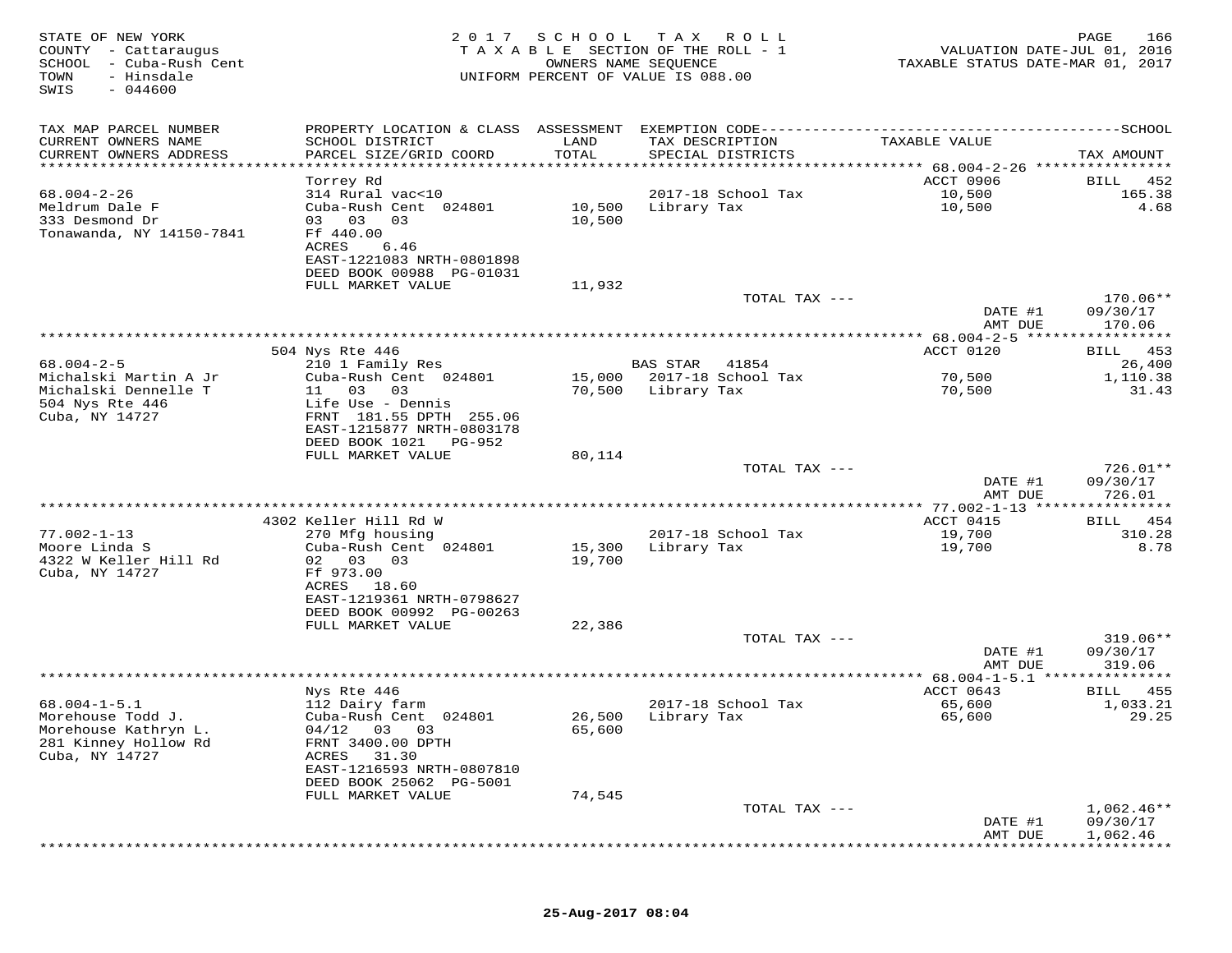| STATE OF NEW YORK<br>COUNTY - Cattaraugus<br>SCHOOL - Cuba-Rush Cent<br>TOWN<br>- Hinsdale<br>SWIS<br>$-044600$ | 2017                                                                                              | SCHOOL           | T A X<br>R O L L<br>TAXABLE SECTION OF THE ROLL - 1<br>OWNERS NAME SEQUENCE<br>UNIFORM PERCENT OF VALUE IS 088.00 | VALUATION DATE-JUL 01, 2016<br>TAXABLE STATUS DATE-MAR 01, 2017 | PAGE<br>167           |
|-----------------------------------------------------------------------------------------------------------------|---------------------------------------------------------------------------------------------------|------------------|-------------------------------------------------------------------------------------------------------------------|-----------------------------------------------------------------|-----------------------|
| TAX MAP PARCEL NUMBER                                                                                           | PROPERTY LOCATION & CLASS ASSESSMENT                                                              |                  | EXEMPTION CODE------------------------                                                                            |                                                                 | ----------SCHOOL      |
| CURRENT OWNERS NAME<br>CURRENT OWNERS ADDRESS                                                                   | SCHOOL DISTRICT<br>PARCEL SIZE/GRID COORD                                                         | LAND<br>TOTAL    | TAX DESCRIPTION<br>SPECIAL DISTRICTS                                                                              | TAXABLE VALUE                                                   | TAX AMOUNT            |
| ******************                                                                                              |                                                                                                   | ******           |                                                                                                                   | ******** 68.004-2-12 ****************                           |                       |
| $68.004 - 2 - 12$                                                                                               | 487 Nys Rte 446<br>312 Vac w/imprv                                                                |                  | 2017-18 School Tax                                                                                                | ACCT 0250<br>24,600                                             | BILL<br>456<br>387.45 |
| Olewine George J                                                                                                | Cuba-Rush Cent 024801                                                                             | 14,600           | Library Tax                                                                                                       | 24,600                                                          | 10.97                 |
| 622 Carolina Ave<br>Gastonia, NC 28052                                                                          | 11/12<br>03<br>03<br>FRNT 1310.00 DPTH<br>ACRES<br>25.30 BANK<br>005<br>EAST-1216711 NRTH-0803661 | 24,600           |                                                                                                                   |                                                                 |                       |
|                                                                                                                 | DEED BOOK 10501 PG-3001                                                                           |                  |                                                                                                                   |                                                                 |                       |
|                                                                                                                 | FULL MARKET VALUE                                                                                 | 27,955           | TOTAL TAX ---                                                                                                     |                                                                 | 398.42**              |
|                                                                                                                 |                                                                                                   |                  |                                                                                                                   | DATE #1<br>AMT DUE                                              | 09/30/17<br>398.42    |
|                                                                                                                 |                                                                                                   |                  |                                                                                                                   | $68.004 - 1 - 8.1$ ****                                         | * * * * * * * *       |
|                                                                                                                 | Nys Rte 446                                                                                       |                  |                                                                                                                   | ACCT 0076                                                       | 457<br>BILL           |
| $68.004 - 1 - 8.1$                                                                                              | 423 Snack bar                                                                                     |                  | 2017-18 School Tax                                                                                                | 72,000                                                          | 1,134.01              |
| Osterhout Michael J<br>Osterhout Diane                                                                          | Cuba-Rush Cent 024801<br>04 02<br>03                                                              | 19,600<br>72,000 | Library Tax                                                                                                       | 72,000                                                          | 32.10                 |
| 5454 305 Rte                                                                                                    | FRNT 620.00 DPTH                                                                                  |                  |                                                                                                                   |                                                                 |                       |
| Cuba, NY 14727                                                                                                  | ACRES<br>13.90                                                                                    |                  |                                                                                                                   |                                                                 |                       |
|                                                                                                                 | EAST-1221710 NRTH-0807647                                                                         |                  |                                                                                                                   |                                                                 |                       |
|                                                                                                                 | DEED BOOK 00970 PG-00703<br>FULL MARKET VALUE                                                     | 81,818           |                                                                                                                   |                                                                 |                       |
|                                                                                                                 |                                                                                                   |                  | TOTAL TAX ---                                                                                                     |                                                                 | $1,166.11**$          |
|                                                                                                                 |                                                                                                   |                  |                                                                                                                   | DATE #1<br>AMT DUE                                              | 09/30/17<br>1,166.11  |
|                                                                                                                 |                                                                                                   |                  |                                                                                                                   |                                                                 |                       |
|                                                                                                                 | 4209 Torrey Rd                                                                                    |                  |                                                                                                                   | ACCT 0892                                                       | 458<br>BILL           |
| $68.004 - 2 - 21.1$                                                                                             | 270 Mfg housing<br>Cuba-Rush Cent 024801                                                          |                  | 2017-18 School Tax                                                                                                | 38,000                                                          | 598.50<br>16.94       |
| Paolucci Joseph<br>113 Colonial Ave                                                                             | 03<br>03<br>03                                                                                    | 9,300<br>38,000  | Library Tax                                                                                                       | 38,000                                                          |                       |
| Kenmore, NY 14217                                                                                               | FRNT 290.00 DPTH                                                                                  |                  |                                                                                                                   |                                                                 |                       |
|                                                                                                                 | ACRES<br>4.30 BANK<br>017                                                                         |                  |                                                                                                                   |                                                                 |                       |
|                                                                                                                 | EAST-1222104 NRTH-0801349<br>DEED BOOK 4080<br>PG-9001                                            |                  |                                                                                                                   |                                                                 |                       |
|                                                                                                                 | FULL MARKET VALUE                                                                                 | 43,182           |                                                                                                                   |                                                                 |                       |
|                                                                                                                 |                                                                                                   |                  | TOTAL TAX ---                                                                                                     |                                                                 | $615.44**$            |
|                                                                                                                 |                                                                                                   |                  |                                                                                                                   | DATE #1                                                         | 09/30/17              |
|                                                                                                                 |                                                                                                   |                  | ******************************                                                                                    | AMT DUE                                                         | 615.44                |
|                                                                                                                 | Keller Hill Rd N                                                                                  |                  |                                                                                                                   | $***$ 68.004-2-22.4<br>ACCT 1051                                | 459<br>BILL           |
| $68.004 - 2 - 22.4$                                                                                             | 314 Rural vac<10                                                                                  |                  | 2017-18 School Tax                                                                                                | 7,500                                                           | 118.13                |
| Peck Ruth                                                                                                       | Cuba-Rush Cent 024801                                                                             | 7,500            | Library Tax                                                                                                       | 7,500                                                           | 3.34                  |
| 6469 Stone Hill Rd<br>Livonia, NY 14487                                                                         | 03<br>03<br>03<br>FRNT 250.00 DPTH                                                                | 7,500            |                                                                                                                   |                                                                 |                       |
|                                                                                                                 | ACRES<br>2.18                                                                                     |                  |                                                                                                                   |                                                                 |                       |
|                                                                                                                 | EAST-1222439 NRTH-0800315                                                                         |                  |                                                                                                                   |                                                                 |                       |
|                                                                                                                 | DEED BOOK 910<br>PG-01200                                                                         |                  |                                                                                                                   |                                                                 |                       |
|                                                                                                                 | FULL MARKET VALUE                                                                                 | 8,523            | TOTAL TAX ---                                                                                                     |                                                                 | $121.47**$            |
|                                                                                                                 |                                                                                                   |                  |                                                                                                                   | DATE #1                                                         | 09/30/17              |
|                                                                                                                 |                                                                                                   |                  |                                                                                                                   | AMT DUE                                                         | 121.47                |
|                                                                                                                 |                                                                                                   |                  |                                                                                                                   |                                                                 |                       |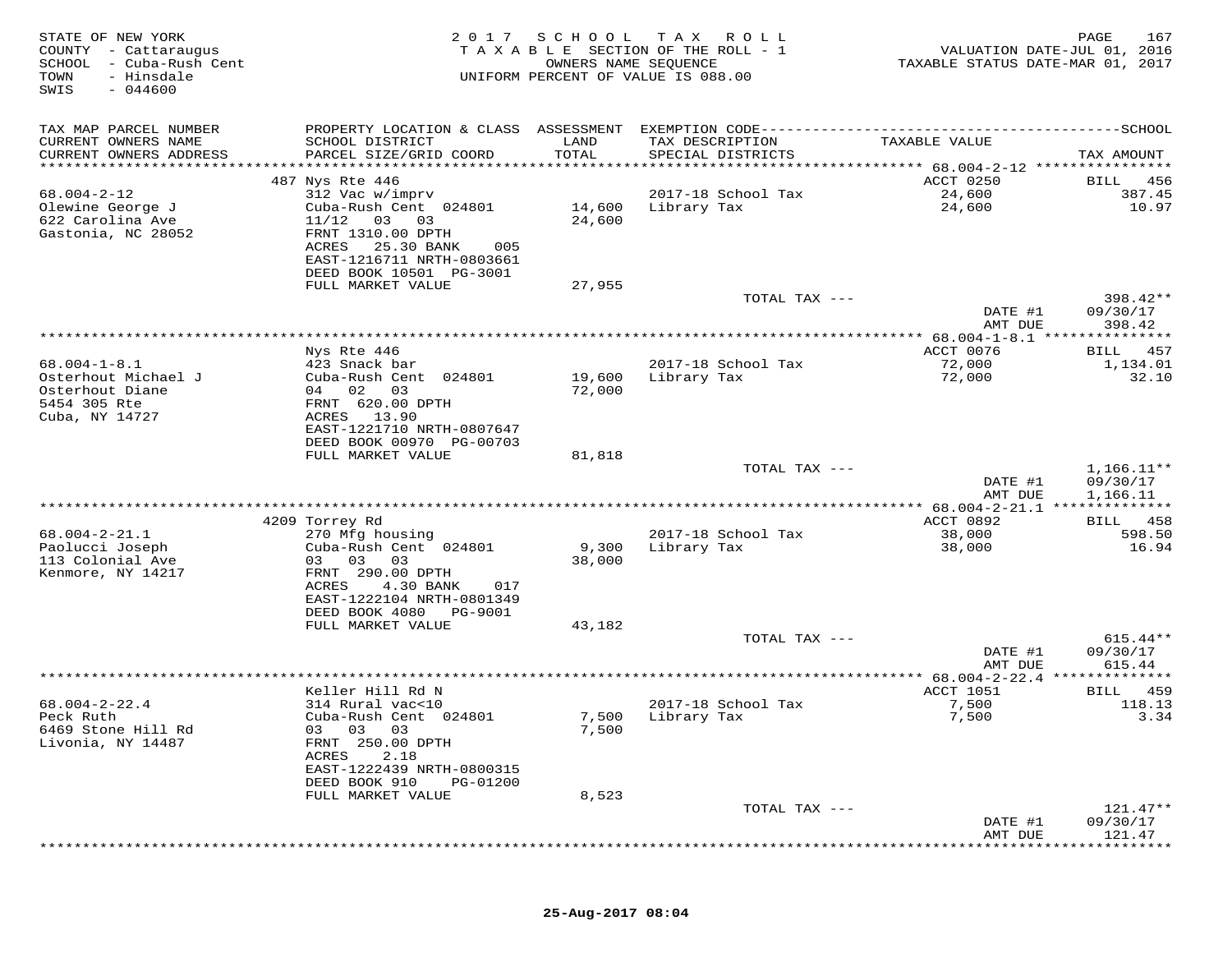| STATE OF NEW YORK<br>COUNTY - Cattaraugus<br>SCHOOL - Cuba-Rush Cent<br>TOWN<br>- Hinsdale<br>$-044600$<br>SWIS |                                                                                                                                          | 2017 SCHOOL      | TAX ROLL<br>TAXABLE SECTION OF THE ROLL - 1<br>OWNERS NAME SEQUENCE<br>UNIFORM PERCENT OF VALUE IS 088.00 | VALUATION DATE-JUL 01, 2016<br>TAXABLE STATUS DATE-MAR 01, 2017 | PAGE<br>168                          |
|-----------------------------------------------------------------------------------------------------------------|------------------------------------------------------------------------------------------------------------------------------------------|------------------|-----------------------------------------------------------------------------------------------------------|-----------------------------------------------------------------|--------------------------------------|
| TAX MAP PARCEL NUMBER<br>CURRENT OWNERS NAME<br>CURRENT OWNERS ADDRESS                                          | SCHOOL DISTRICT<br>PARCEL SIZE/GRID COORD                                                                                                | LAND<br>TOTAL    | TAX DESCRIPTION<br>SPECIAL DISTRICTS                                                                      | TAXABLE VALUE                                                   | TAX AMOUNT                           |
| **********************                                                                                          | **************************                                                                                                               | ************     |                                                                                                           |                                                                 |                                      |
| $68.004 - 2 - 11.2$<br>Piganelli Brenda<br>2501 Colt Ln<br>Crowley, TX 76036                                    | 506 Nys Rte 446<br>270 Mfg housing<br>Cuba-Rush Cent 024801<br>11 03 03<br>Ff 285.00                                                     | 19,200           | 2017-18 School Tax<br>12,200 Library Tax                                                                  | ACCT 1148<br>19,200<br>19,200                                   | 460<br>BILL<br>302.40<br>8.56        |
|                                                                                                                 | ACRES<br>1.24<br>EAST-1215912 NRTH-0802624<br>DEED BOOK 1013 PG-81<br>FULL MARKET VALUE                                                  | 21,818           |                                                                                                           |                                                                 |                                      |
|                                                                                                                 |                                                                                                                                          |                  | TOTAL TAX ---                                                                                             | DATE #1<br>AMT DUE                                              | $310.96**$<br>09/30/17<br>310.96     |
|                                                                                                                 |                                                                                                                                          |                  | **********************                                                                                    | ************* 68.004-1-4.2 ***                                  | ***********                          |
| $68.004 - 1 - 4.2$<br>Potter Lumber Co., LLC<br>PO Box 10<br>Allegany, NY 14706                                 | Nys Rte 446<br>910 Priv forest<br>Cuba-Rush Cent 024801<br>12 03<br>03<br>FRNT 2308.00 DPTH<br>ACRES 130.00<br>EAST-1215748 NRTH-0805932 | 70,000<br>70,000 | 2017-18 School Tax<br>Library Tax                                                                         | ACCT 0764<br>70,000<br>70,000                                   | BILL 461<br>1,102.51<br>31.21        |
|                                                                                                                 | DEED BOOK 21269 PG-7002<br>FULL MARKET VALUE                                                                                             | 79,545           |                                                                                                           |                                                                 |                                      |
|                                                                                                                 |                                                                                                                                          |                  | TOTAL TAX ---                                                                                             | DATE #1<br>AMT DUE                                              | 1,133.72**<br>09/30/17<br>1,133.72   |
|                                                                                                                 | Nys Rte 446 (Off)                                                                                                                        |                  | ***************                                                                                           | ****************** 68.004-1-8.4 ****************<br>ACCT 1423   | BILL 462                             |
| $68.004 - 1 - 8.4$<br>Resch Timothy J<br>Resch Elizabeth<br>6224 Rawson Rd<br>Cuba, NY 14727                    | 442 MiniWhseSelf<br>Cuba-Rush Cent 024801<br>04 02 03<br>2.30<br>ACRES<br>EAST-1222351 NRTH-0807971                                      | 13,300<br>67,200 | 2017-18 School Tax<br>Library Tax                                                                         | 67,200<br>67,200                                                | 1,058.41<br>29.96                    |
|                                                                                                                 | DEED BOOK 00937 PG-00933<br>FULL MARKET VALUE                                                                                            | 76,364           |                                                                                                           |                                                                 |                                      |
|                                                                                                                 |                                                                                                                                          |                  | TOTAL TAX ---                                                                                             | DATE #1<br>AMT DUE                                              | $1,088.37**$<br>09/30/17<br>1,088.37 |
|                                                                                                                 |                                                                                                                                          |                  |                                                                                                           |                                                                 |                                      |
| $68.004 - 2 - 6$<br>Richardson Charles<br>Box 625 Rte 446<br>Cuba, NY 14727                                     | Nys Rte 446<br>314 Rural vac<10<br>Cuba-Rush Cent 024801<br>19 03<br>03<br>Ff 600.00<br>ACRES<br>8.75                                    | 17,500<br>17,500 | 2017-18 School Tax<br>Library Tax                                                                         | ACCT 0937<br>17,500<br>17,500                                   | BILL 463<br>275.63<br>7.80           |
|                                                                                                                 | EAST-1214675 NRTH-0801230<br>DEED BOOK 1006 PG-770<br>FULL MARKET VALUE                                                                  | 19,886           |                                                                                                           |                                                                 |                                      |
|                                                                                                                 |                                                                                                                                          |                  | TOTAL TAX ---                                                                                             | DATE #1<br>AMT DUE                                              | $283.43**$<br>09/30/17<br>283.43     |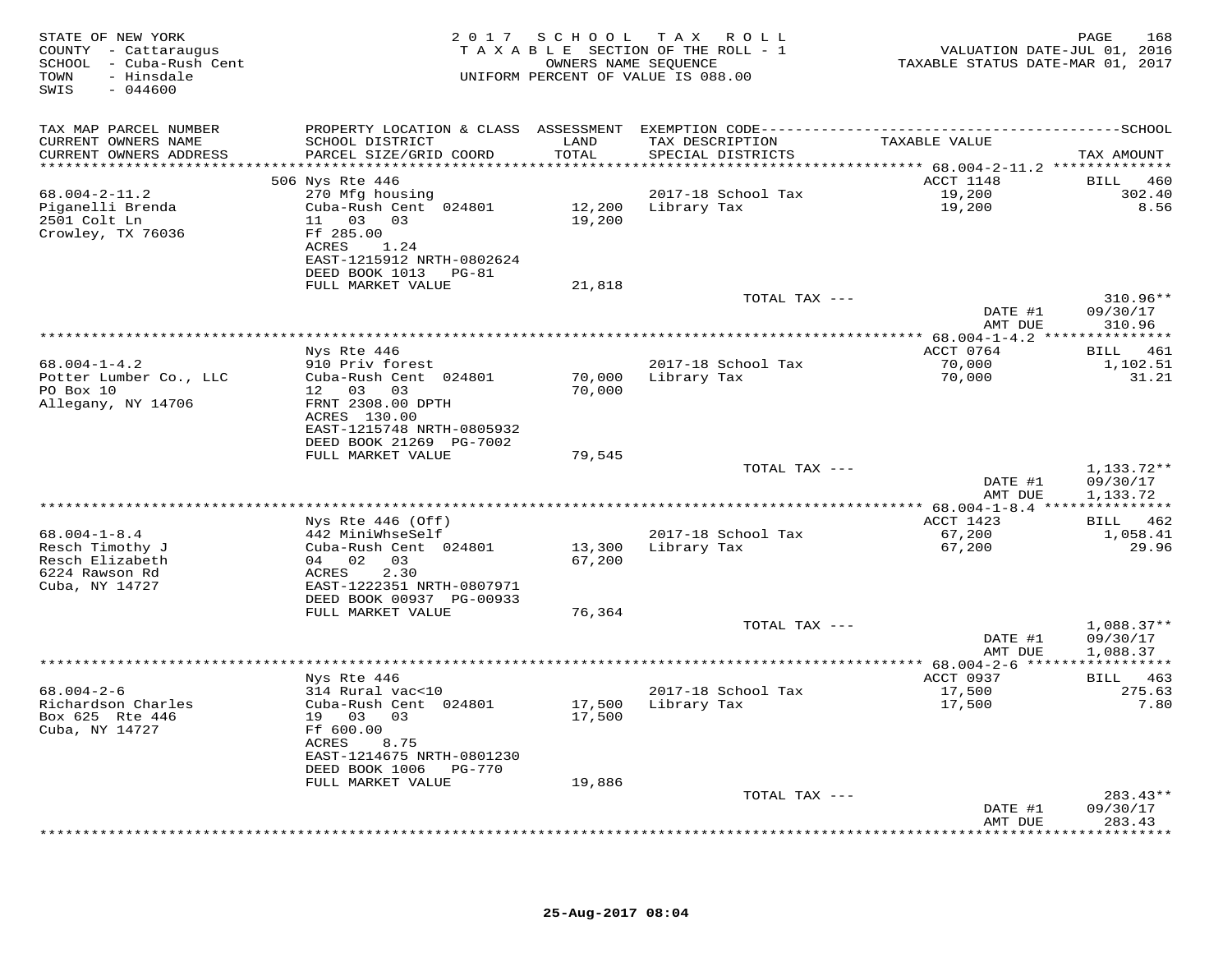| STATE OF NEW YORK<br>COUNTY - Cattaraugus<br>SCHOOL - Cuba-Rush Cent<br>TOWN<br>- Hinsdale<br>$-044600$<br>SWIS | 2 0 1 7                                           | SCHOOL TAX       | R O L L<br>TAXABLE SECTION OF THE ROLL - 1<br>OWNERS NAME SEQUENCE<br>UNIFORM PERCENT OF VALUE IS 088.00 | TAXABLE STATUS DATE-MAR 01, 2017                 | 169<br>PAGE<br>VALUATION DATE-JUL 01, 2016 |
|-----------------------------------------------------------------------------------------------------------------|---------------------------------------------------|------------------|----------------------------------------------------------------------------------------------------------|--------------------------------------------------|--------------------------------------------|
| TAX MAP PARCEL NUMBER<br>CURRENT OWNERS NAME                                                                    | SCHOOL DISTRICT                                   | LAND             | TAX DESCRIPTION                                                                                          | TAXABLE VALUE                                    |                                            |
| CURRENT OWNERS ADDRESS<br>**********************                                                                | PARCEL SIZE/GRID COORD                            | TOTAL            | SPECIAL DISTRICTS                                                                                        |                                                  | TAX AMOUNT                                 |
|                                                                                                                 | 625 Nys Rte 446                                   |                  |                                                                                                          | ACCT 0453                                        | 464<br>BILL                                |
| $68.004 - 2 - 10$                                                                                               | 210 1 Family Res                                  |                  | ENH STAR<br>41834                                                                                        |                                                  | 57,640                                     |
| Richardson Charles<br>Richardson Bernice<br>RD 1                                                                | Cuba-Rush Cent 024801<br>11 03<br>03<br>Ff 430.00 | 13,200<br>61,000 | 2017-18 School Tax<br>Library Tax                                                                        | 61,000<br>61,000                                 | 960.76<br>27.20                            |
| Cuba, NY 14727                                                                                                  | ACRES<br>2.16<br>EAST-1215150 NRTH-0801150        |                  |                                                                                                          |                                                  |                                            |
|                                                                                                                 | DEED BOOK 794<br>PG-736<br>FULL MARKET VALUE      | 69,318           |                                                                                                          |                                                  |                                            |
|                                                                                                                 |                                                   |                  | TOTAL TAX ---                                                                                            |                                                  | $80.12**$                                  |
|                                                                                                                 |                                                   |                  |                                                                                                          | DATE #1                                          | 09/30/17                                   |
|                                                                                                                 |                                                   |                  |                                                                                                          | AMT DUE                                          | 80.12                                      |
|                                                                                                                 | 4277 Town Line Rd                                 |                  | 90 PCT OF VALUE USED FOR EXEMPTION PURPOSES ACCT 0815                                                    |                                                  | 465<br>BILL                                |
| $77.002 - 1 - 18.1$                                                                                             | 112 Dairy farm                                    |                  | AGED C/T/S 41800                                                                                         |                                                  | 69,165                                     |
| Rix Linda M<br>Rix Michael D                                                                                    | Cuba-Rush Cent 024801<br>$01/09$ 03 03            | 153,700          | 97,600 ENH STAR<br>41834<br>2017-18 School Tax                                                           | 84,535                                           | 57,640<br>1,331.43                         |
| 4277 Town Line Rd                                                                                               | $L/u$ - Katherine-Donald                          |                  | Library Tax                                                                                              | 84,535                                           | 37.69                                      |
| Cuba, NY 14727                                                                                                  | Ff 1095.0                                         |                  |                                                                                                          |                                                  |                                            |
|                                                                                                                 | ACRES 215.30<br>EAST-1219439 NRTH-0795385         |                  |                                                                                                          |                                                  |                                            |
|                                                                                                                 | DEED BOOK 10594 PG-8002                           |                  |                                                                                                          |                                                  |                                            |
|                                                                                                                 | FULL MARKET VALUE                                 | 174,659          |                                                                                                          |                                                  |                                            |
|                                                                                                                 |                                                   |                  | TOTAL TAX ---                                                                                            | DATE #1                                          | $461.29**$<br>09/30/17                     |
|                                                                                                                 |                                                   |                  |                                                                                                          | AMT DUE                                          | 461.29                                     |
|                                                                                                                 |                                                   |                  | **********************************                                                                       | ************ 77.002-1-18.2 **************        |                                            |
| $77.002 - 1 - 18.2$                                                                                             | 4283 Town Line Rd<br>210 1 Family Res             |                  | BAS STAR<br>41854                                                                                        | ACCT 1469                                        | BILL<br>466<br>26,400                      |
| Rix Mark D                                                                                                      | Cuba-Rush Cent 024801                             |                  | 6,700 2017-18 School Tax                                                                                 | 45,000                                           | 708.75                                     |
| 4283 Town Line Rd                                                                                               | 01 03<br>01                                       | 45,000           | Library Tax                                                                                              | 45,000                                           | 20.06                                      |
| Cuba, NY 14727                                                                                                  | FRNT 300.00 DPTH<br>ACRES<br>1.20                 |                  |                                                                                                          |                                                  |                                            |
|                                                                                                                 | EAST-1222576 NRTH-0795620                         |                  |                                                                                                          |                                                  |                                            |
|                                                                                                                 | DEED BOOK 00955 PG-00399                          |                  |                                                                                                          |                                                  |                                            |
|                                                                                                                 | FULL MARKET VALUE                                 | 51,136           | TOTAL TAX ---                                                                                            |                                                  | $313.01**$                                 |
|                                                                                                                 |                                                   |                  |                                                                                                          | DATE #1                                          | 09/30/17                                   |
|                                                                                                                 |                                                   |                  |                                                                                                          | AMT DUE                                          | 313.01                                     |
|                                                                                                                 |                                                   |                  |                                                                                                          | **************** 68.004-2-25 ******<br>ACCT 0910 | * * * * * * * * *<br>BILL<br>467           |
| $68.004 - 2 - 25$                                                                                               | Torrey Rd<br>312 Vac w/imprv                      |                  | 2017-18 School Tax                                                                                       | 9,100                                            | 143.33                                     |
| Roma Edward                                                                                                     | Cuba-Rush Cent 024801                             | 9,000            | Library Tax                                                                                              | 9,100                                            | 4.06                                       |
| Roma Cimmy                                                                                                      | 03<br>03<br>03                                    | 9,100            |                                                                                                          |                                                  |                                            |
| 2232 Cleveland Ave<br>Niagara Falls, NY 14305                                                                   | FRNT 500.00 DPTH<br>3.90<br>ACRES                 |                  |                                                                                                          |                                                  |                                            |
|                                                                                                                 | EAST-1221533 NRTH-0801585                         |                  |                                                                                                          |                                                  |                                            |
|                                                                                                                 | DEED BOOK 00985 PG-00417                          |                  |                                                                                                          |                                                  |                                            |
|                                                                                                                 | FULL MARKET VALUE                                 | 10,341           | TOTAL TAX ---                                                                                            |                                                  | $147.39**$                                 |
|                                                                                                                 |                                                   |                  |                                                                                                          | DATE #1                                          | 09/30/17                                   |
|                                                                                                                 |                                                   |                  |                                                                                                          | AMT DUE                                          | 147.39                                     |
|                                                                                                                 |                                                   |                  |                                                                                                          |                                                  |                                            |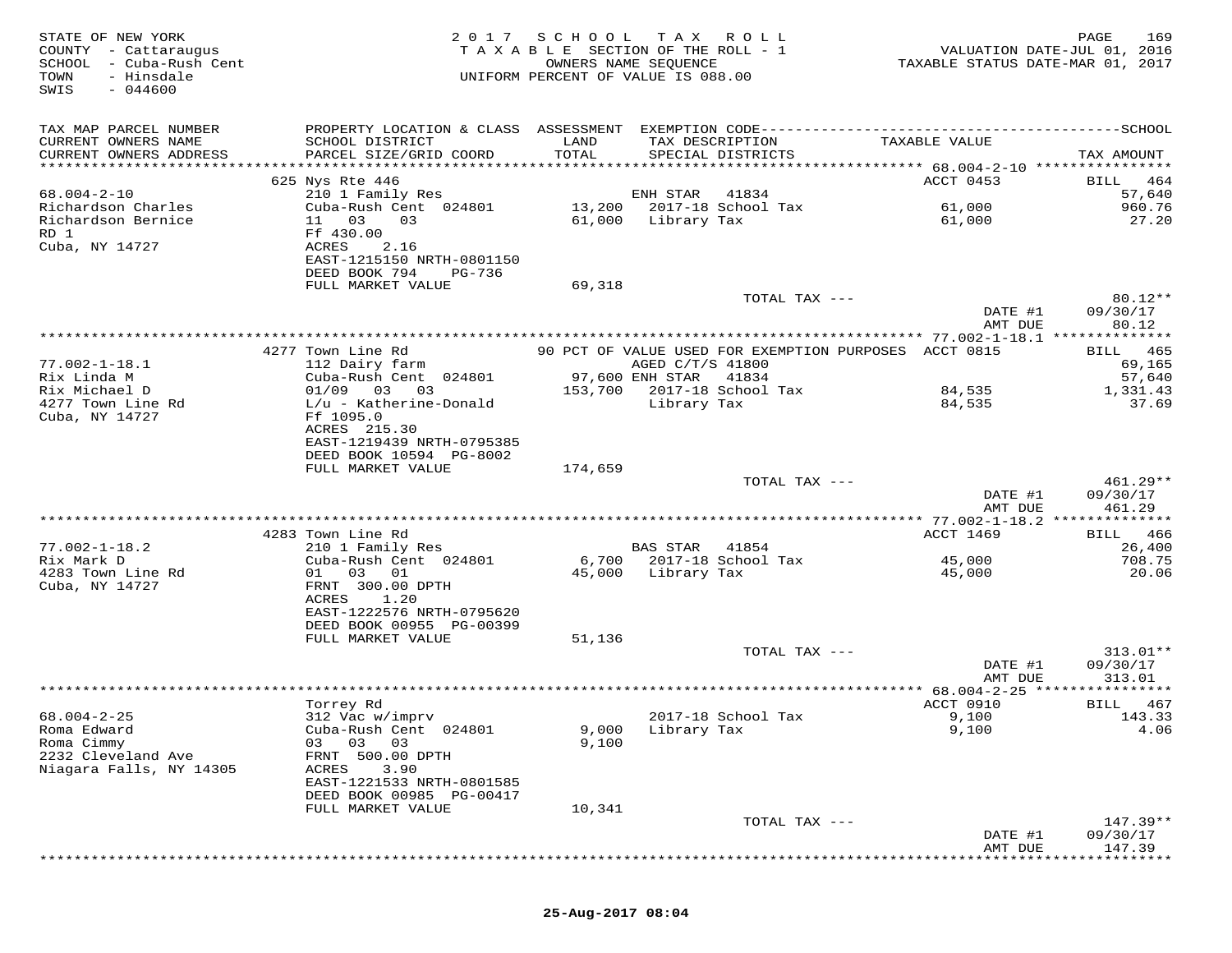| STATE OF NEW YORK<br>COUNTY - Cattaraugus<br>SCHOOL - Cuba-Rush Cent<br>- Hinsdale<br>TOWN<br>SWIS<br>$-044600$ | 2 0 1 7                                                                                                                    | S C H O O L                 | TAX ROLL<br>TAXABLE SECTION OF THE ROLL - 1<br>OWNERS NAME SEQUENCE<br>UNIFORM PERCENT OF VALUE IS 088.00 | TAXABLE STATUS DATE-MAR 01, 2017                | 170<br>PAGE<br>VALUATION DATE-JUL 01, 2016 |
|-----------------------------------------------------------------------------------------------------------------|----------------------------------------------------------------------------------------------------------------------------|-----------------------------|-----------------------------------------------------------------------------------------------------------|-------------------------------------------------|--------------------------------------------|
| TAX MAP PARCEL NUMBER                                                                                           | PROPERTY LOCATION & CLASS ASSESSMENT                                                                                       |                             |                                                                                                           |                                                 |                                            |
| CURRENT OWNERS NAME<br>CURRENT OWNERS ADDRESS<br>**********************                                         | SCHOOL DISTRICT<br>PARCEL SIZE/GRID COORD                                                                                  | LAND<br>TOTAL<br>********** | TAX DESCRIPTION<br>SPECIAL DISTRICTS                                                                      | TAXABLE VALUE                                   | TAX AMOUNT                                 |
|                                                                                                                 | Keller Hill Rd W                                                                                                           |                             |                                                                                                           | ACCT 0018                                       | 468<br>BILL                                |
| $77.002 - 1 - 14$<br>Say Derwood<br>4771 Route 305<br>Cuba, NY 14727                                            | 314 Rural vac<10<br>Cuba-Rush Cent 024801<br>02<br>03 03<br>FRNT 300.00 DPTH<br>1.88<br>ACRES<br>EAST-1220058 NRTH-0798887 | 8,700<br>8,700              | 2017-18 School Tax<br>Library Tax                                                                         | 8,700<br>8,700                                  | 137.03<br>3.88                             |
|                                                                                                                 | DEED BOOK 9287<br>PG-9001                                                                                                  |                             |                                                                                                           |                                                 |                                            |
|                                                                                                                 | FULL MARKET VALUE                                                                                                          | 9,886                       | TOTAL TAX ---                                                                                             | DATE #1                                         | 140.91**<br>09/30/17                       |
|                                                                                                                 |                                                                                                                            |                             |                                                                                                           | AMT DUE                                         | 140.91                                     |
|                                                                                                                 | Torrey Rd                                                                                                                  |                             |                                                                                                           | ********** 68.004-2-24.2 **<br><b>ACCT 1510</b> | *********<br><b>BILL</b><br>469            |
| $68.004 - 2 - 24.2$<br>Shadden Michele A<br>6035 S Transit Rd 471                                               | 260 Seasonal res<br>Cuba-Rush Cent 024801<br>03<br>03<br>03                                                                | 10,000<br>23,500            | 2017-18 School Tax<br>Library Tax                                                                         | 23,500<br>23,500                                | 370.13<br>10.48                            |
| Lockport, NY 14094                                                                                              | FRNT 430.00 DPTH<br>ACRES<br>5.20<br>EAST-1220932 NRTH-0801232<br>DEED BOOK 00974 PG-00763                                 |                             |                                                                                                           |                                                 |                                            |
|                                                                                                                 | FULL MARKET VALUE                                                                                                          | 26,705                      | TOTAL TAX ---                                                                                             |                                                 | 380.61**                                   |
|                                                                                                                 |                                                                                                                            |                             |                                                                                                           | DATE #1<br>AMT DUE                              | 09/30/17<br>380.61                         |
|                                                                                                                 |                                                                                                                            |                             |                                                                                                           | ********* 68.004-2-24.1 **                      | *********                                  |
| $68.004 - 2 - 24.1$                                                                                             | Torrey Rd<br>311 Res vac land                                                                                              |                             | 2017-18 School Tax                                                                                        | ACCT 0894<br>17,600                             | 470<br>BILL<br>277.20                      |
| Shaffer Kenneth N<br>63 Wolf Run Rd<br>Cuba, NY 14727                                                           | Cuba-Rush Cent 024801<br>03<br>03 03<br>28.70<br>ACRES<br>EAST-1220824 NRTH-0800836                                        | 17,600<br>17,600            | Library Tax                                                                                               | 17,600                                          | 7.85                                       |
|                                                                                                                 | DEED BOOK 00933 PG-00331<br>FULL MARKET VALUE                                                                              | 20,000                      |                                                                                                           |                                                 |                                            |
|                                                                                                                 |                                                                                                                            |                             | TOTAL TAX ---                                                                                             | DATE #1<br>AMT DUE                              | 285.05**<br>09/30/17<br>285.05             |
|                                                                                                                 |                                                                                                                            |                             |                                                                                                           |                                                 |                                            |
| $68.004 - 2 - 24.5$<br>Shaffer Kenneth N<br>63 Wolf Run Rd<br>Cuba, NY 14727                                    | Torrey Rd<br>311 Res vac land<br>Cuba-Rush Cent 024801<br>03 03<br>03<br>ACRES<br>5.25<br>EAST-1221377 NRTH-0800517        | 10,000<br>10,000            | 2017-18 School Tax<br>Library Tax                                                                         | ACCT 0894<br>10,000<br>10,000                   | BILL 471<br>157.50<br>4.46                 |
|                                                                                                                 | DEED BOOK 22722 PG-5001                                                                                                    |                             |                                                                                                           |                                                 |                                            |
|                                                                                                                 | FULL MARKET VALUE                                                                                                          | 11,364                      | TOTAL TAX ---                                                                                             | DATE #1                                         | $161.96**$<br>09/30/17                     |
|                                                                                                                 |                                                                                                                            |                             |                                                                                                           | AMT DUE<br>* * * * * * * *                      | 161.96<br>* * * * * * * * *                |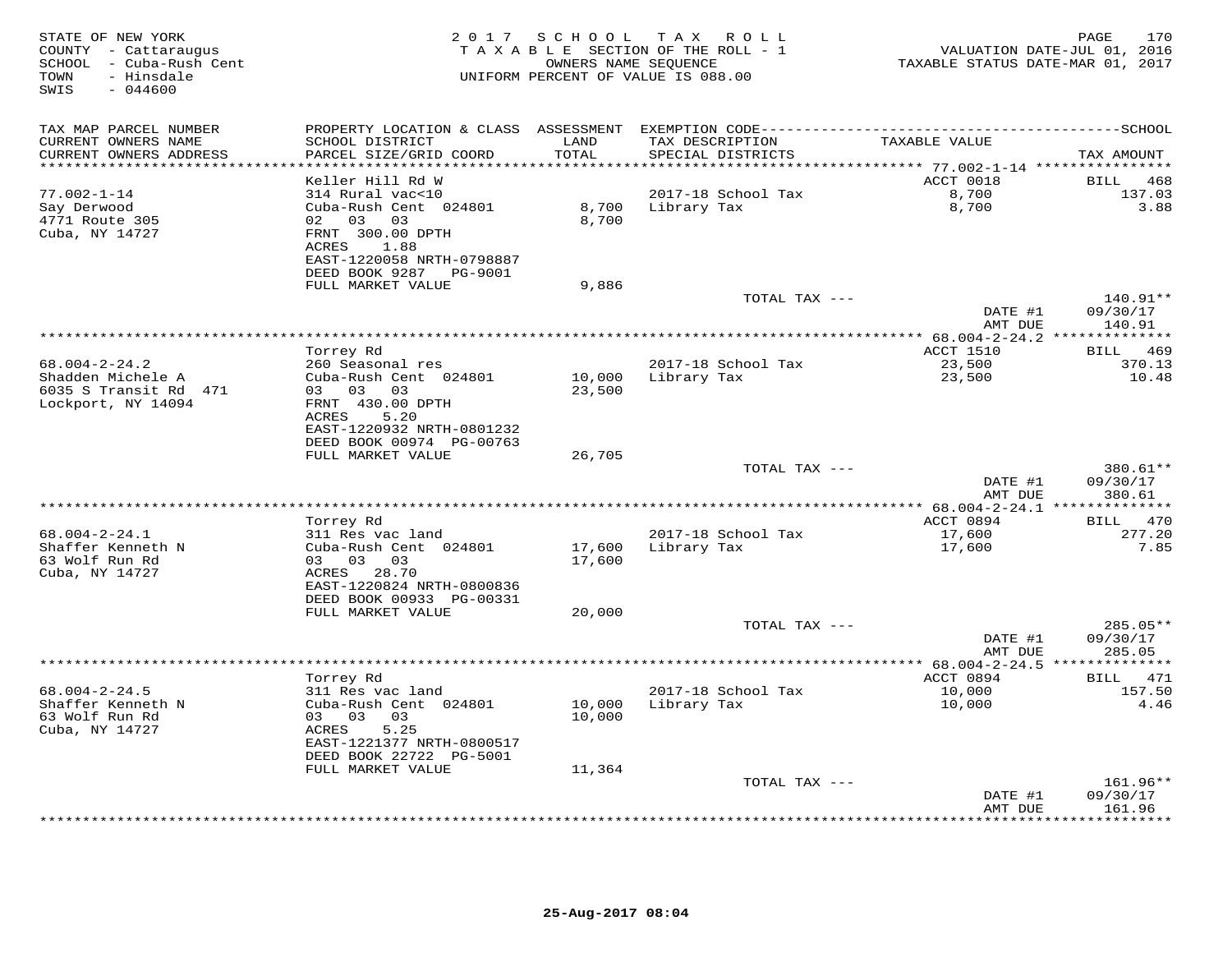| STATE OF NEW YORK<br>COUNTY - Cattaraugus<br>SCHOOL - Cuba-Rush Cent<br>TOWN<br>- Hinsdale<br>SWIS<br>$-044600$ |                                               |                   | 2017 SCHOOL TAX ROLL<br>TAXABLE SECTION OF THE ROLL - 1<br>OWNERS NAME SEQUENCE<br>UNIFORM PERCENT OF VALUE IS 088.00 | TAXABLE STATUS DATE-MAR 01, 2017 | 171<br>PAGE<br>VALUATION DATE-JUL 01, 2016 |
|-----------------------------------------------------------------------------------------------------------------|-----------------------------------------------|-------------------|-----------------------------------------------------------------------------------------------------------------------|----------------------------------|--------------------------------------------|
| TAX MAP PARCEL NUMBER                                                                                           |                                               |                   |                                                                                                                       |                                  |                                            |
| CURRENT OWNERS NAME                                                                                             | SCHOOL DISTRICT                               | LAND              | TAX DESCRIPTION                                                                                                       | TAXABLE VALUE                    |                                            |
| CURRENT OWNERS ADDRESS<br>***********************                                                               | PARCEL SIZE/GRID COORD                        | TOTAL             | SPECIAL DISTRICTS                                                                                                     |                                  | TAX AMOUNT                                 |
|                                                                                                                 |                                               |                   |                                                                                                                       |                                  |                                            |
| $77.002 - 1 - 3.1$                                                                                              | Keller Hill Rd W<br>260 Seasonal res          |                   | 2017-18 School Tax                                                                                                    | ACCT 0519<br>28,000              | 472<br>BILL<br>441.00                      |
| Shattuck Vincent A                                                                                              | Cuba-Rush Cent 024801                         |                   | 10,600 Library Tax                                                                                                    | 28,000                           | 12.48                                      |
| Shattuck Christine M                                                                                            | 10 03 03                                      | 28,000            |                                                                                                                       |                                  |                                            |
| 54 Marlowe St                                                                                                   | FRNT 250.00 DPTH                              |                   |                                                                                                                       |                                  |                                            |
| Blasdell, NY 14219                                                                                              | ACRES<br>4.00                                 |                   |                                                                                                                       |                                  |                                            |
|                                                                                                                 | EAST-1218568 NRTH-0798284                     |                   |                                                                                                                       |                                  |                                            |
|                                                                                                                 | DEED BOOK 00957 PG-00210<br>FULL MARKET VALUE | 31,818            |                                                                                                                       |                                  |                                            |
|                                                                                                                 |                                               |                   | TOTAL TAX ---                                                                                                         |                                  | 453.48**                                   |
|                                                                                                                 |                                               |                   |                                                                                                                       | DATE #1                          | 09/30/17                                   |
|                                                                                                                 |                                               |                   |                                                                                                                       | AMT DUE                          | 453.48                                     |
|                                                                                                                 |                                               |                   |                                                                                                                       |                                  | * * * * * * * * * * *                      |
| $77.002 - 1 - 7$                                                                                                | Keller Hill Rd W<br>312 Vac w/imprv           |                   | 2017-18 School Tax                                                                                                    | ACCT 0740<br>23,300              | BILL 473<br>366.98                         |
| Shattuck Vincent A                                                                                              | Cuba-Rush Cent 024801                         | 18,200            | Library Tax                                                                                                           | 23,300                           | 10.39                                      |
| Shattuck Christine M                                                                                            | 10 03 03                                      | 23,300            |                                                                                                                       |                                  |                                            |
| 54 Marlowe Ave                                                                                                  | ACRES<br>24.09                                |                   |                                                                                                                       |                                  |                                            |
| Blasdell, NY 14219                                                                                              | EAST-1217830 NRTH-0798561                     |                   |                                                                                                                       |                                  |                                            |
|                                                                                                                 | DEED BOOK 00986 PG-00672                      |                   |                                                                                                                       |                                  |                                            |
|                                                                                                                 | FULL MARKET VALUE                             | 26,477            | TOTAL TAX ---                                                                                                         |                                  | $377.37**$                                 |
|                                                                                                                 |                                               |                   |                                                                                                                       | DATE #1                          | 09/30/17                                   |
|                                                                                                                 |                                               |                   |                                                                                                                       | AMT DUE                          | 377.37                                     |
|                                                                                                                 |                                               |                   |                                                                                                                       |                                  |                                            |
|                                                                                                                 | 257 Nys Rte 446                               |                   |                                                                                                                       | ACCT 1205                        | BILL 474                                   |
| $68.004 - 1 - 4.4$                                                                                              | 472 Kennel / vet                              |                   | 2017-18 School Tax                                                                                                    | 115,000                          | 1,811.26<br>51.27                          |
| Shetler Emanuel D.<br>Shetler Amanda B.                                                                         | Cuba-Rush Cent 024801<br>12 03<br>03          | 15,800<br>115,000 | Library Tax                                                                                                           | 115,000                          |                                            |
| 257 NYS Route 446                                                                                               | FRNT 650.00 DPTH                              |                   |                                                                                                                       |                                  |                                            |
| Cuba, NY a1427                                                                                                  | ACRES<br>4.65                                 |                   |                                                                                                                       |                                  |                                            |
|                                                                                                                 | EAST-1217766 NRTH-0807068                     |                   |                                                                                                                       |                                  |                                            |
|                                                                                                                 | DEED BOOK 27049 PG-6002                       |                   |                                                                                                                       |                                  |                                            |
|                                                                                                                 | FULL MARKET VALUE                             | 130,682           | TOTAL TAX ---                                                                                                         |                                  | $1,862.53**$                               |
|                                                                                                                 |                                               |                   |                                                                                                                       | DATE #1                          | 09/30/17                                   |
|                                                                                                                 |                                               |                   |                                                                                                                       | AMT DUE                          | 1,862.53                                   |
|                                                                                                                 |                                               |                   |                                                                                                                       |                                  |                                            |
|                                                                                                                 | 133 N Keller Hill Rd                          |                   |                                                                                                                       | ACCT 1435                        | BILL 475                                   |
| $68.004 - 2 - 20.2$<br>Sisson Robert Donald J                                                                   | 270 Mfg housing<br>Cuba-Rush Cent 024801      |                   | 2017-18 School Tax<br>Library Tax                                                                                     | 32,500                           | 511.88<br>14.49                            |
| 133 North Keller Rd                                                                                             | 03 03<br>03                                   | 10,500<br>32,500  |                                                                                                                       | 32,500                           |                                            |
| Cuba, NY 14727                                                                                                  | FRNT 275.00 DPTH                              |                   |                                                                                                                       |                                  |                                            |
|                                                                                                                 | ACRES<br>6.60                                 |                   |                                                                                                                       |                                  |                                            |
|                                                                                                                 | EAST-1221885 NRTH-0801855                     |                   |                                                                                                                       |                                  |                                            |
|                                                                                                                 | DEED BOOK 25480 PG-4001                       |                   |                                                                                                                       |                                  |                                            |
|                                                                                                                 | FULL MARKET VALUE                             | 36,932            |                                                                                                                       |                                  | $526.37**$                                 |
|                                                                                                                 |                                               |                   | TOTAL TAX ---                                                                                                         | DATE #1                          | 09/30/17                                   |
|                                                                                                                 |                                               |                   |                                                                                                                       | AMT DUE                          | 526.37                                     |
|                                                                                                                 |                                               |                   |                                                                                                                       |                                  | * * * * * * * * * * *                      |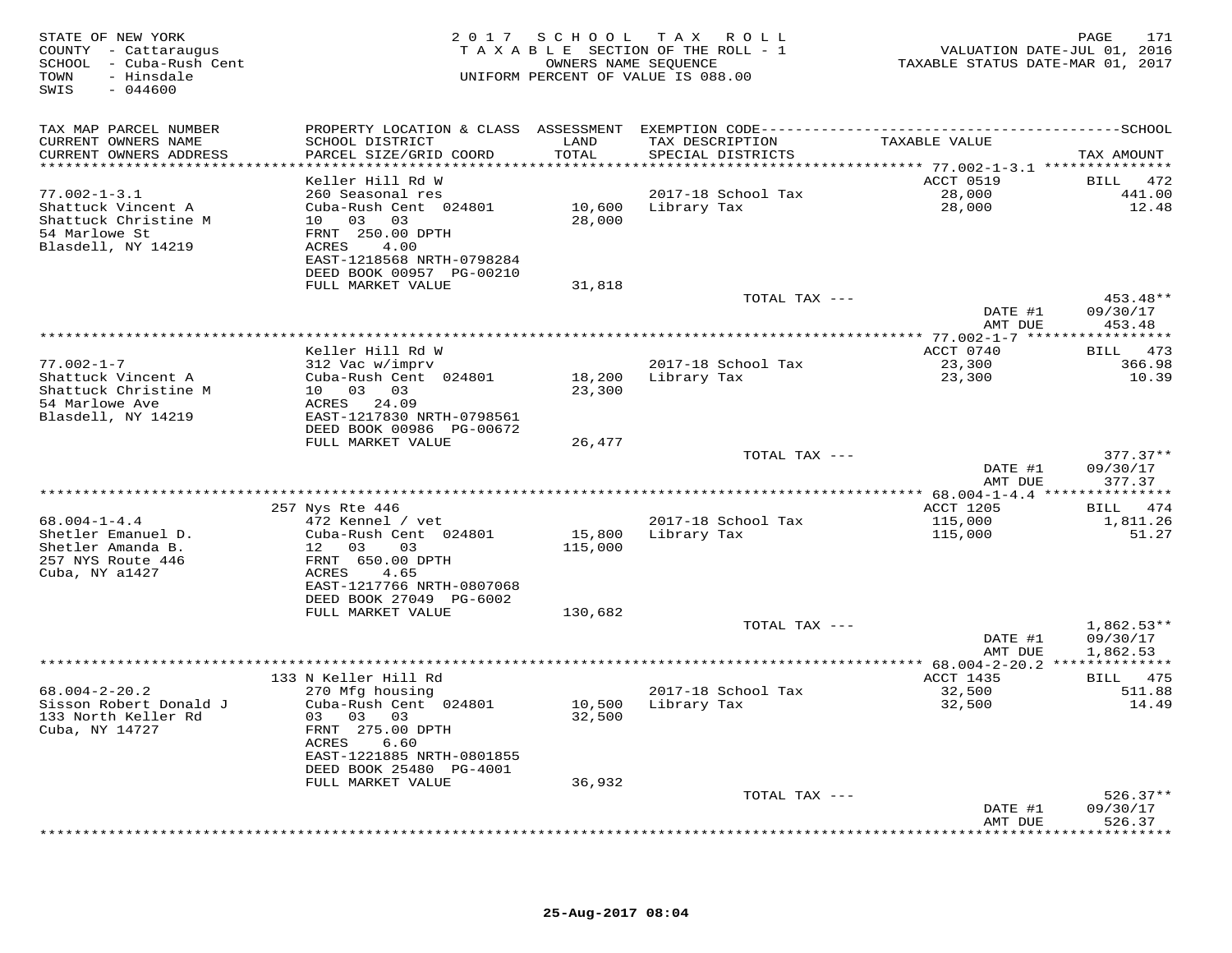| STATE OF NEW YORK<br>COUNTY - Cattaraugus<br>- Cuba-Rush Cent<br>SCHOOL<br>- Hinsdale<br>TOWN<br>$-044600$<br>SWIS | 2 0 1 7                                                                                                                                       | SCHOOL           | T A X<br>R O L L<br>TAXABLE SECTION OF THE ROLL - 1<br>OWNERS NAME SEQUENCE<br>UNIFORM PERCENT OF VALUE IS 088.00 | VALUATION DATE-JUL 01, 2016<br>TAXABLE STATUS DATE-MAR 01, 2017 | 172<br>PAGE            |
|--------------------------------------------------------------------------------------------------------------------|-----------------------------------------------------------------------------------------------------------------------------------------------|------------------|-------------------------------------------------------------------------------------------------------------------|-----------------------------------------------------------------|------------------------|
| TAX MAP PARCEL NUMBER                                                                                              | PROPERTY LOCATION & CLASS ASSESSMENT                                                                                                          |                  | EXEMPTION CODE-----------------------------                                                                       |                                                                 | ------------SCHOOL     |
| CURRENT OWNERS NAME<br>CURRENT OWNERS ADDRESS                                                                      | SCHOOL DISTRICT<br>PARCEL SIZE/GRID COORD                                                                                                     | LAND<br>TOTAL    | TAX DESCRIPTION<br>SPECIAL DISTRICTS                                                                              | TAXABLE VALUE<br>**** 77.002-1-3.2                              | TAX AMOUNT<br>******** |
|                                                                                                                    | Keller Hill Rd W                                                                                                                              |                  |                                                                                                                   | ACCT 1445                                                       | 476<br><b>BILL</b>     |
| $77.002 - 1 - 3.2$                                                                                                 | 260 Seasonal res                                                                                                                              |                  | 2017-18 School Tax                                                                                                | 31,000                                                          | 488.25                 |
| Stoughton Robert A<br>Stoughton Michael P<br>5060 Freeman Rd<br>Middleport, NY 14105-9643                          | Cuba-Rush Cent 024801<br>$10^{-}$<br>03<br>03<br>FRNT 1000.00 DPTH<br>43.30<br>ACRES<br>EAST-1217895 NRTH-0796996<br>DEED BOOK 00941 PG-00092 | 20,600<br>31,000 | Library Tax                                                                                                       | 31,000                                                          | 13.82                  |
|                                                                                                                    | FULL MARKET VALUE                                                                                                                             | 35,227           |                                                                                                                   |                                                                 |                        |
|                                                                                                                    |                                                                                                                                               |                  | TOTAL TAX ---                                                                                                     |                                                                 | $502.07**$             |
|                                                                                                                    |                                                                                                                                               |                  |                                                                                                                   | DATE #1<br>AMT DUE                                              | 09/30/17<br>502.07     |
|                                                                                                                    |                                                                                                                                               |                  |                                                                                                                   | **** 77.002-1-16                                                | * * * * * * * * *      |
|                                                                                                                    | Keller Hill Rd N                                                                                                                              |                  |                                                                                                                   | ACCT 0434                                                       | 477<br>BILL            |
| $77.002 - 1 - 16$<br>Summers Edward<br>Barbara                                                                     | 321 Abandoned ag<br>Cuba-Rush Cent 024801<br>02<br>03<br>03                                                                                   | 22,500<br>22,500 | 2017-18 School Tax<br>Library Tax                                                                                 | 22,500<br>22,500                                                | 354.38<br>10.03        |
| Stephania<br>33 Buffum St<br>Buffalo, NY 14210-2403                                                                | L/u - Edward-Stephania K<br>FRNT 420.00 DPTH<br>ACRES<br>52.81<br>EAST-1221560 NRTH-0797749<br>DEED BOOK 00975 PG-00031                       |                  |                                                                                                                   |                                                                 |                        |
|                                                                                                                    | FULL MARKET VALUE                                                                                                                             | 25,568           |                                                                                                                   |                                                                 |                        |
|                                                                                                                    |                                                                                                                                               |                  | TOTAL TAX $---$                                                                                                   |                                                                 | 364.41**<br>09/30/17   |
|                                                                                                                    |                                                                                                                                               |                  |                                                                                                                   | DATE #1<br>AMT DUE<br>$77.002 - 1 - 17$                         | 364.41                 |
|                                                                                                                    | Town Line Rd                                                                                                                                  |                  |                                                                                                                   | ACCT 0433                                                       | 478<br>BILL            |
| $77.002 - 1 - 17$                                                                                                  | 321 Abandoned ag                                                                                                                              |                  | 2017-18 School Tax                                                                                                | 39,100                                                          | 615.83                 |
| Summers Edward                                                                                                     | Cuba-Rush Cent 024801                                                                                                                         | 39,100           | Library Tax                                                                                                       | 39,100                                                          | 17.43                  |
| Barbara                                                                                                            | 02<br>03<br>03                                                                                                                                | 39,100           |                                                                                                                   |                                                                 |                        |
| Stephania                                                                                                          | L/u - Edward-Stephania K                                                                                                                      |                  |                                                                                                                   |                                                                 |                        |
| 33 Buffum St<br>Buffalo, NY 14210                                                                                  | FRNT 525.00 DPTH<br>ACRES 128.43<br>EAST-1220405 NRTH-0797024                                                                                 |                  |                                                                                                                   |                                                                 |                        |
|                                                                                                                    | DEED BOOK 00975 PG-00031                                                                                                                      |                  |                                                                                                                   |                                                                 |                        |
|                                                                                                                    | FULL MARKET VALUE                                                                                                                             | 44,432           |                                                                                                                   |                                                                 |                        |
|                                                                                                                    |                                                                                                                                               |                  | TOTAL TAX ---                                                                                                     |                                                                 | 633.26**               |
|                                                                                                                    |                                                                                                                                               |                  |                                                                                                                   | DATE #1<br>AMT DUE                                              | 09/30/17<br>633.26     |
|                                                                                                                    |                                                                                                                                               |                  |                                                                                                                   | * * * * * * * * * * * *                                         | ***********            |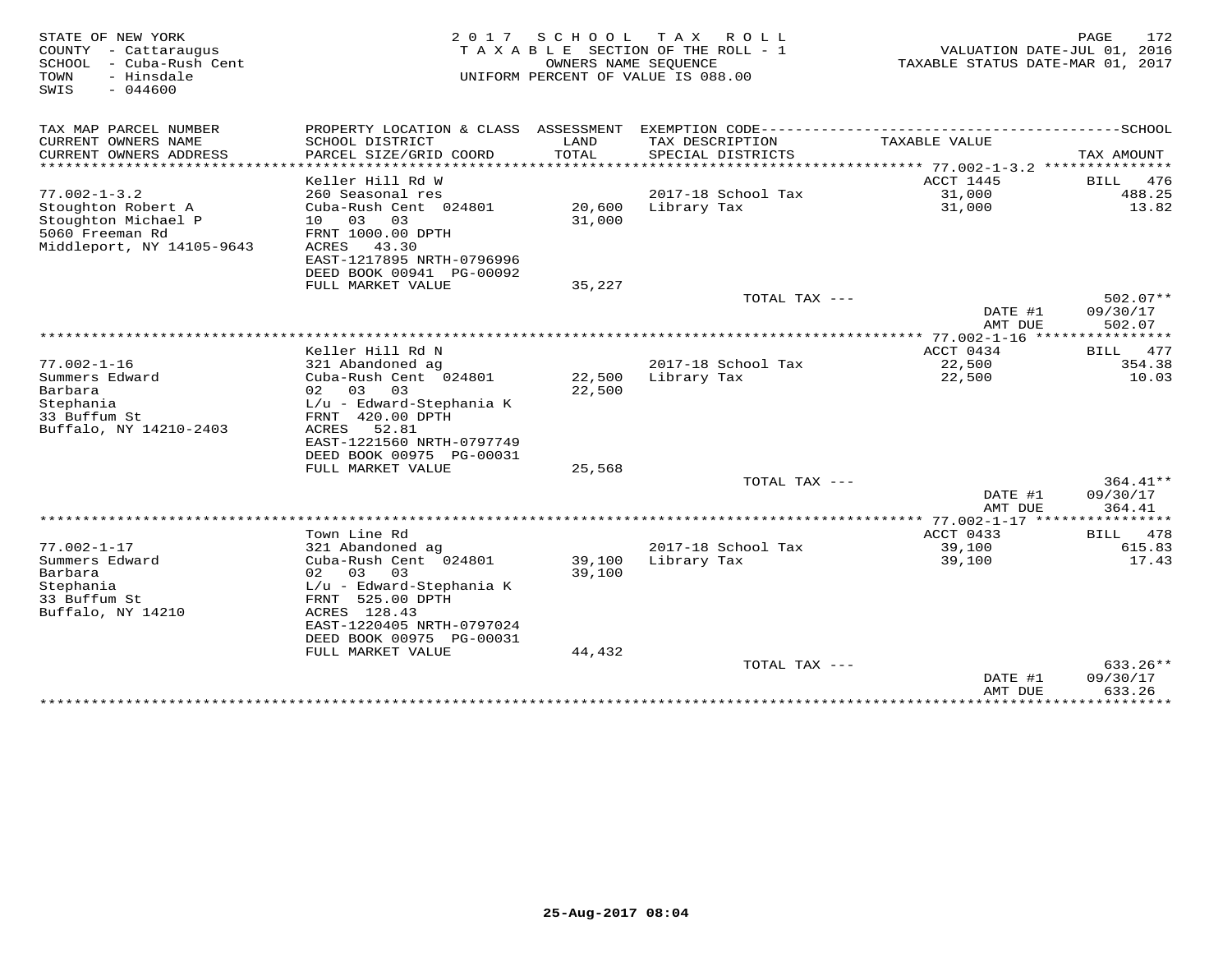| STATE OF NEW YORK<br>- Cattaraugus<br>COUNTY<br>SCHOOL<br>- Cuba-Rush Cent<br>TOWN<br>- Hinsdale<br>$-044600$<br>SWIS | 2017<br>TAXABLE                                                                                                                                                 | SCHOOL                        | T A X<br>R O L L<br>SECTION OF THE ROLL - 1<br>OWNERS NAME SEQUENCE<br>UNIFORM PERCENT OF VALUE IS 088.00 | VALUATION DATE-JUL 01, 2016<br>TAXABLE STATUS DATE-MAR 01, 2017 | PAGE<br>173                          |
|-----------------------------------------------------------------------------------------------------------------------|-----------------------------------------------------------------------------------------------------------------------------------------------------------------|-------------------------------|-----------------------------------------------------------------------------------------------------------|-----------------------------------------------------------------|--------------------------------------|
| TAX MAP PARCEL NUMBER<br>CURRENT OWNERS NAME<br>CURRENT OWNERS ADDRESS<br>**********************                      | PROPERTY LOCATION & CLASS ASSESSMENT<br>SCHOOL DISTRICT<br>PARCEL SIZE/GRID COORD<br>**********************                                                     | LAND<br>TOTAL<br>************ | TAX DESCRIPTION<br>SPECIAL DISTRICTS                                                                      | TAXABLE VALUE<br>************* 68.004-1-9 ******************    | TAX AMOUNT                           |
|                                                                                                                       | Keller Hill Rd N (Off)                                                                                                                                          |                               |                                                                                                           | <b>ACCT 1603</b>                                                | 479<br>BILL                          |
| $68.004 - 1 - 9$<br>Szopinski Ramon P<br>Szopinski Karen<br>61 Greenmeadow Dr<br>Orchard Park, NY 14127               | 321 Abandoned ag<br>Cuba-Rush Cent 024801<br>03<br>03<br>04<br>76.27<br>ACRES<br>EAST-1219637 NRTH-0805224                                                      | 18,300<br>18,300              | 2017-18 School Tax<br>Library Tax                                                                         | 18,300<br>18,300                                                | 288.23<br>8.16                       |
|                                                                                                                       | DEED BOOK 1010<br>PG-172<br>FULL MARKET VALUE                                                                                                                   | 20,795                        | TOTAL TAX ---                                                                                             |                                                                 | $296.39**$                           |
|                                                                                                                       |                                                                                                                                                                 |                               |                                                                                                           | DATE #1<br>AMT DUE                                              | 09/30/17<br>296.39                   |
|                                                                                                                       | Keller Hill Rd N (Off)                                                                                                                                          |                               |                                                                                                           | $* 68.004 - 1 - 11$ ***<br>ACCT 0776                            | 480<br><b>BILL</b>                   |
| $68.004 - 1 - 11$<br>Szopinski Ramon P<br>Szopinski Karen<br>61 Greenmeadow Dr<br>Orchard Park, NY 14127              | 314 Rural vac<10<br>Cuba-Rush Cent 024801<br>04 03<br>03<br>right of way<br>FRNT<br>50.00 DPTH 559.00                                                           | 500<br>500                    | 2017-18 School Tax<br>Library Tax                                                                         | 500<br>500                                                      | 7.88<br>0.22                         |
|                                                                                                                       | EAST-1221777 NRTH-0806627<br>DEED BOOK 1010<br>PG-172                                                                                                           |                               |                                                                                                           |                                                                 |                                      |
|                                                                                                                       | FULL MARKET VALUE                                                                                                                                               | 568                           | TOTAL TAX ---                                                                                             | DATE #1                                                         | $8.10**$<br>09/30/17                 |
|                                                                                                                       |                                                                                                                                                                 |                               | ******************************                                                                            | AMT DUE<br>** 68.004-2-22.2                                     | 8.10<br>* * * * * * *                |
|                                                                                                                       | 4591 Keller Hill Rd                                                                                                                                             |                               |                                                                                                           | ACCT 1065                                                       | 481<br>BILL                          |
| $68.004 - 2 - 22.2$                                                                                                   | 270 Mfg housing                                                                                                                                                 |                               | ENH STAR<br>41834                                                                                         |                                                                 | 57,640                               |
| Tyler Anthony E<br>Tyler Todd J<br>4591 Town Line Rd<br>Cuba, NY 14727                                                | Cuba-Rush Cent 024801<br>03 03<br>03<br>Roulo, Todd & Sharon LCont<br>FRNT 215.00 DPTH<br>ACRES<br>1.87<br>EAST-1222435 NRTH-0800791<br>DEED BOOK 15318 PG-9001 | 7,200<br>65,000               | 2017-18 School Tax<br>Library Tax                                                                         | 65,000<br>65,000                                                | 1,023.76<br>28.98                    |
|                                                                                                                       | FULL MARKET VALUE                                                                                                                                               | 73,864                        |                                                                                                           |                                                                 |                                      |
|                                                                                                                       |                                                                                                                                                                 |                               | TOTAL TAX ---                                                                                             | DATE #1                                                         | 144.90**<br>09/30/17                 |
|                                                                                                                       |                                                                                                                                                                 |                               |                                                                                                           | AMT DUE                                                         | 144.90                               |
|                                                                                                                       | 4103 Town Line Rd                                                                                                                                               |                               |                                                                                                           | <b>ACCT 1556</b>                                                | 482<br>BILL                          |
| $77.002 - 1 - 19.4$<br>Vander Leest Terry A<br>4103 Townline Rd<br>Cuba, NY 14727                                     | 210 1 Family Res<br>Cuba-Rush Cent 024801<br>01 03 03<br>Ff 3850.00<br>ACRES 116.10<br>EAST-1220728 NRTH-0794120<br>DEED BOOK 5371<br>PG-9001                   | 36,600<br>209,500             | ENH STAR<br>41834<br>2017-18 School Tax<br>Library Tax                                                    | 209,500<br>209,500                                              | 57,640<br>3,299.64<br>93.40          |
|                                                                                                                       | FULL MARKET VALUE                                                                                                                                               | 238,068                       |                                                                                                           |                                                                 |                                      |
|                                                                                                                       |                                                                                                                                                                 |                               | TOTAL TAX ---                                                                                             | DATE #1<br>AMT DUE                                              | $2,485.21**$<br>09/30/17<br>2,485.21 |
|                                                                                                                       |                                                                                                                                                                 |                               |                                                                                                           |                                                                 |                                      |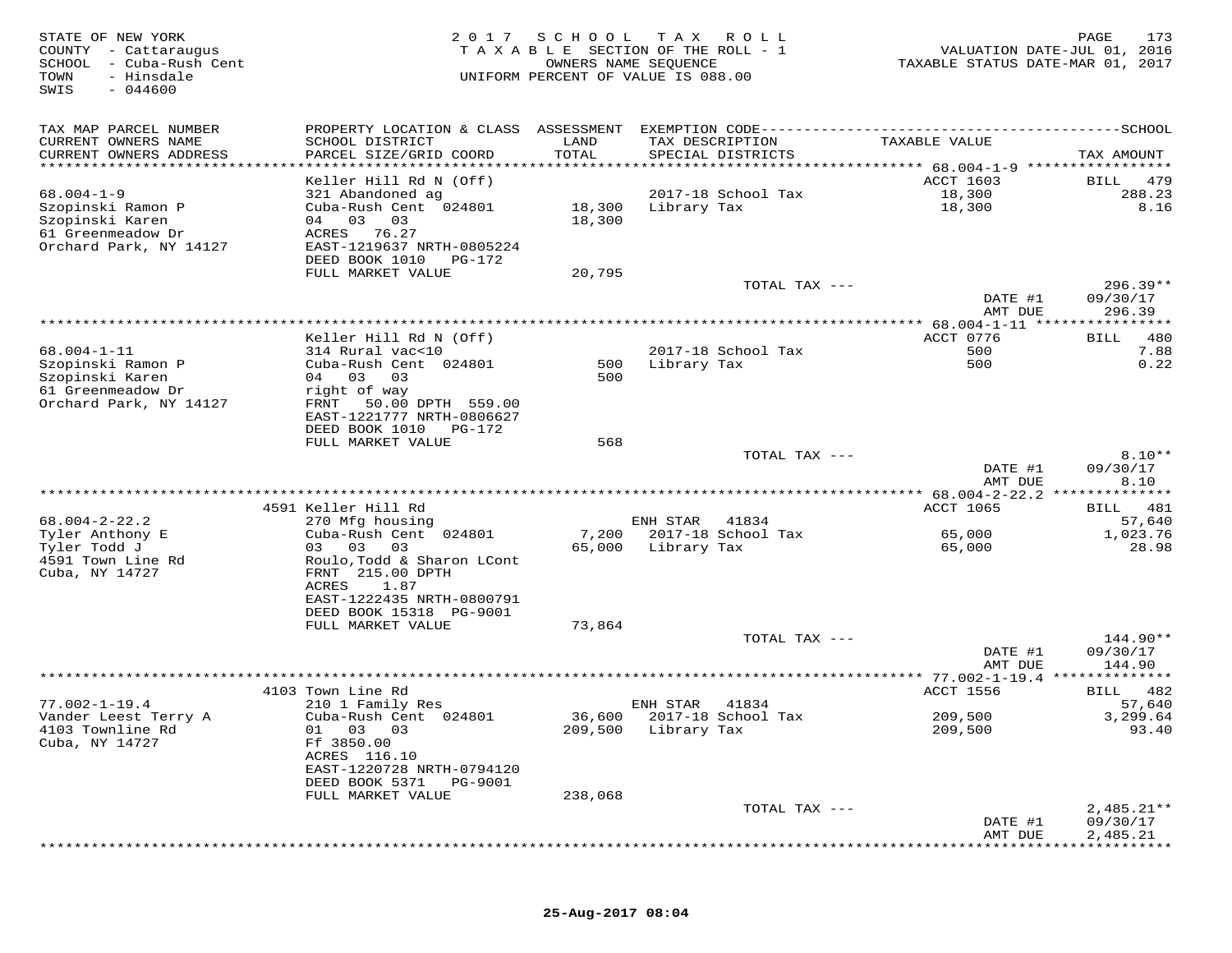| STATE OF NEW YORK<br>COUNTY - Cattaraugus<br>SCHOOL - Cuba-Rush Cent<br>TOWN<br>- Hinsdale<br>$-044600$<br>SWIS | 2017                                                                                                                                                | SCHOOL<br>TAXABLE SECTION OF THE ROLL - 1<br>OWNERS NAME SEQUENCE<br>UNIFORM PERCENT OF VALUE IS 088.00 |                 | TAX ROLL                             | VALUATION DATE-JUL 01, 2016<br>TAXABLE STATUS DATE-MAR 01, 2017 | 174<br>PAGE                          |
|-----------------------------------------------------------------------------------------------------------------|-----------------------------------------------------------------------------------------------------------------------------------------------------|---------------------------------------------------------------------------------------------------------|-----------------|--------------------------------------|-----------------------------------------------------------------|--------------------------------------|
| TAX MAP PARCEL NUMBER<br>CURRENT OWNERS NAME<br>CURRENT OWNERS ADDRESS<br>***********************               | PROPERTY LOCATION & CLASS ASSESSMENT<br>SCHOOL DISTRICT<br>PARCEL SIZE/GRID COORD                                                                   | LAND<br>TOTAL                                                                                           |                 | TAX DESCRIPTION<br>SPECIAL DISTRICTS | TAXABLE VALUE                                                   | TAX AMOUNT                           |
|                                                                                                                 | 251 Nys Rte 446                                                                                                                                     |                                                                                                         |                 |                                      | ACCT 1204                                                       | 483<br>BILL                          |
| $68.004 - 1 - 4.3$<br>Wambaugh John M<br>1001 Cowley Hill Rd<br>Austin, PA 16720                                | 312 Vac w/imprv<br>Cuba-Rush Cent 024801<br>12<br>03 03<br>FRNT 2950.00 DPTH<br>ACRES 88.65<br>EAST-1217425 NRTH-0805482<br>DEED BOOK 14433 PG-6002 | 49,500<br>64,000                                                                                        | Library Tax     | 2017-18 School Tax                   | 64,000<br>64,000                                                | 1,008.01<br>28.53                    |
|                                                                                                                 | FULL MARKET VALUE                                                                                                                                   | 72,727                                                                                                  |                 |                                      |                                                                 |                                      |
|                                                                                                                 |                                                                                                                                                     |                                                                                                         |                 | TOTAL TAX ---                        | DATE #1<br>AMT DUE                                              | $1,036.54**$<br>09/30/17<br>1,036.54 |
|                                                                                                                 |                                                                                                                                                     |                                                                                                         |                 |                                      |                                                                 |                                      |
| $77.002 - 1 - 12$                                                                                               | 4322 W Keller Hill Rd<br>210 1 Family Res                                                                                                           |                                                                                                         | <b>BAS STAR</b> | 41854                                | ACCT 0658                                                       | BILL<br>484<br>26,000                |
| Waterman Linda<br>4322 W Keller Hill Rd<br>Cuba, NY 14727                                                       | Cuba-Rush Cent 024801<br>02<br>03 03<br>FRNT 135.00 DPTH 135.00<br>EAST-1219229 NRTH-0798946                                                        | 5,300<br>26,000                                                                                         | Library Tax     | 2017-18 School Tax                   | 26,000<br>26,000                                                | 409.50<br>11.59                      |
|                                                                                                                 | DEED BOOK 1076<br>PG-7007<br>FULL MARKET VALUE                                                                                                      | 29,545                                                                                                  |                 |                                      |                                                                 |                                      |
|                                                                                                                 |                                                                                                                                                     |                                                                                                         |                 | TOTAL TAX ---                        | DATE #1<br>AMT DUE                                              | $11.59**$<br>09/30/17<br>11.59       |
|                                                                                                                 |                                                                                                                                                     |                                                                                                         |                 |                                      |                                                                 |                                      |
| $68.004 - 2 - 17$<br>Watson James E Jr                                                                          | Keller Hill Rd N<br>312 Vac w/imprv<br>Cuba-Rush Cent 024801                                                                                        | 18,100                                                                                                  | Library Tax     | 2017-18 School Tax                   | ACCT 0880<br>19,400<br>19,400                                   | BILL 485<br>305.55<br>8.65           |
| Watson Andrea<br>6711 Maple Hill Rd<br>South Wales, NY 14139                                                    | 03 03 03<br>Ff 2000.00<br>ACRES 30.80<br>EAST-1222045 NRTH-0803621<br>DEED BOOK 00996 PG-00622                                                      | 19,400                                                                                                  |                 |                                      |                                                                 |                                      |
|                                                                                                                 | FULL MARKET VALUE                                                                                                                                   | 22,045                                                                                                  |                 |                                      |                                                                 |                                      |
|                                                                                                                 |                                                                                                                                                     |                                                                                                         |                 | TOTAL TAX ---                        | DATE #1<br>AMT DUE                                              | $314.20**$<br>09/30/17<br>314.20     |
|                                                                                                                 |                                                                                                                                                     |                                                                                                         |                 |                                      |                                                                 |                                      |
| $68.004 - 2 - 33$<br>Wilson John H Sr<br>Wilson John H Jr<br>2 Union St<br>Cuba, NY 14727                       | Torrey Rd<br>314 Rural vac<10<br>Cuba-Rush Cent 024801<br>03 03<br>03<br>ACRES<br>8.25<br>EAST-1219046 NRTH-0800478<br>DEED BOOK 1029<br>PG-1127    | 11,200<br>11,200                                                                                        | Library Tax     | 2017-18 School Tax                   | ACCT 0934<br>11,200<br>11,200                                   | BILL 486<br>176.40<br>4.99           |
|                                                                                                                 | FULL MARKET VALUE                                                                                                                                   | 12,727                                                                                                  |                 | TOTAL TAX ---                        |                                                                 | 181.39**                             |
|                                                                                                                 |                                                                                                                                                     |                                                                                                         |                 |                                      | DATE #1<br>AMT DUE                                              | 09/30/17<br>181.39                   |
|                                                                                                                 |                                                                                                                                                     |                                                                                                         |                 |                                      | * * * * * * * * *                                               | * * * * * * * * *                    |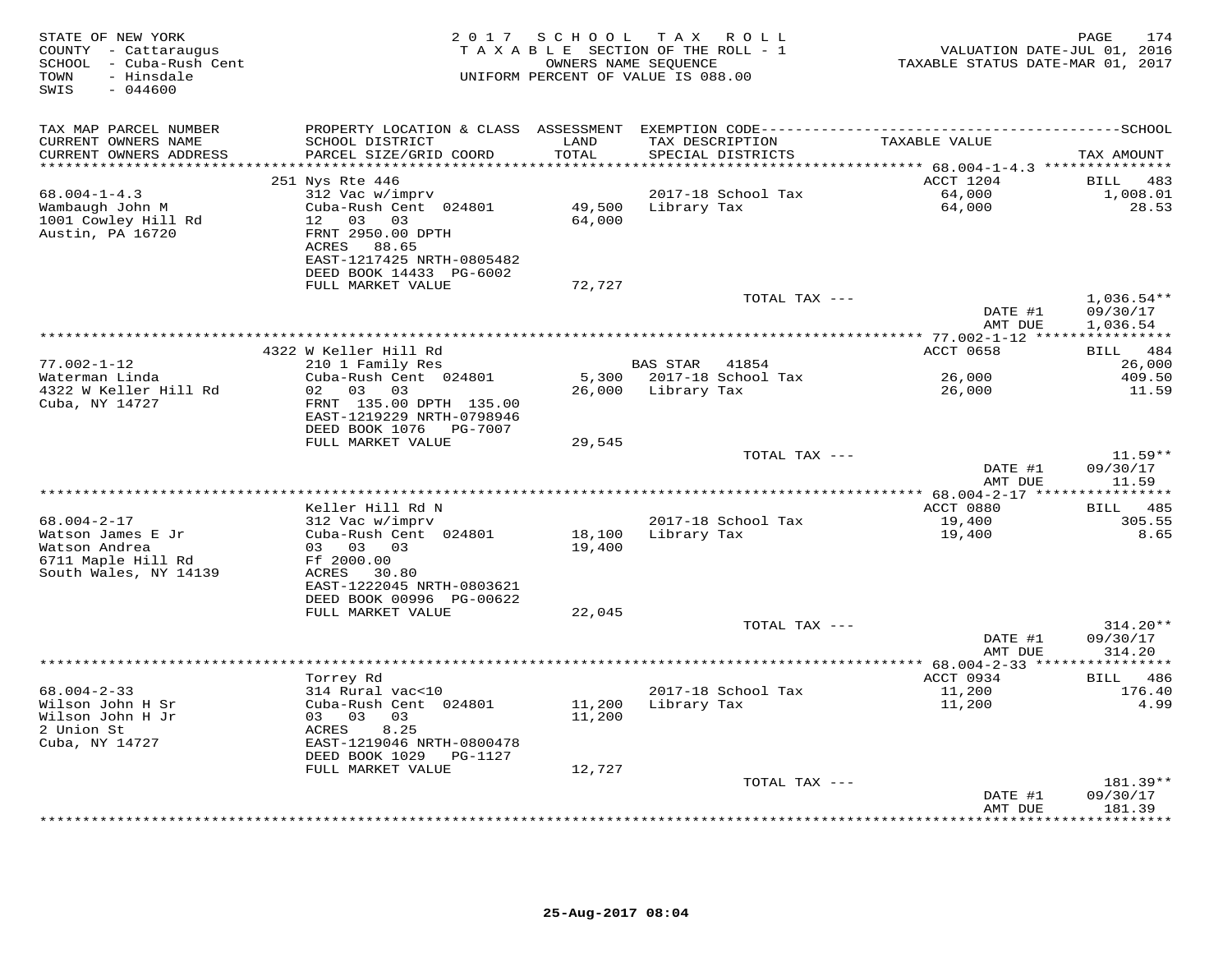| STATE OF NEW YORK<br>COUNTY - Cattaraugus<br>SCHOOL - Cuba-Rush Cent<br>- Hinsdale<br>TOWN<br>SWIS<br>$-044600$ | 2 0 1 7                                                                          | S C H O O L      | TAX ROLL<br>TAXABLE SECTION OF THE ROLL - 1<br>OWNERS NAME SEQUENCE<br>UNIFORM PERCENT OF VALUE IS 088.00 | VALUATION DATE-JUL 01, 2016<br>TAXABLE STATUS DATE-MAR 01, 2017 | 175<br>PAGE           |
|-----------------------------------------------------------------------------------------------------------------|----------------------------------------------------------------------------------|------------------|-----------------------------------------------------------------------------------------------------------|-----------------------------------------------------------------|-----------------------|
| TAX MAP PARCEL NUMBER                                                                                           | PROPERTY LOCATION & CLASS ASSESSMENT                                             |                  |                                                                                                           |                                                                 |                       |
| CURRENT OWNERS NAME<br>CURRENT OWNERS ADDRESS                                                                   | SCHOOL DISTRICT<br>PARCEL SIZE/GRID COORD                                        | LAND<br>TOTAL    | TAX DESCRIPTION<br>SPECIAL DISTRICTS                                                                      | TAXABLE VALUE                                                   | TAX AMOUNT            |
|                                                                                                                 |                                                                                  | ******           |                                                                                                           | ******* 68.004-2-34 ****************                            |                       |
| $68.004 - 2 - 34$                                                                                               | Torrey Rd (Off)<br>322 Rural vac>10                                              |                  | 2017-18 School Tax                                                                                        | ACCT 0800<br>21,200                                             | BILL<br>487<br>333.90 |
| Wilson John H Sr<br>Wilson John H Jr<br>2 Union St<br>Cuba, NY 14727                                            | Cuba-Rush Cent 024801<br>11 03<br>03<br>ACRES 46.55<br>EAST-1217663 NRTH-0800548 | 21,200<br>21,200 | Library Tax                                                                                               | 21,200                                                          | 9.45                  |
|                                                                                                                 | DEED BOOK 1029<br>PG-1127                                                        |                  |                                                                                                           |                                                                 |                       |
|                                                                                                                 | FULL MARKET VALUE                                                                | 24,091           |                                                                                                           |                                                                 |                       |
|                                                                                                                 |                                                                                  |                  | TOTAL TAX ---                                                                                             |                                                                 | $343.35**$            |
|                                                                                                                 |                                                                                  |                  |                                                                                                           | DATE #1                                                         | 09/30/17              |
|                                                                                                                 |                                                                                  |                  |                                                                                                           | AMT DUE                                                         | 343.35                |
|                                                                                                                 | Keller Hill Rd N                                                                 |                  |                                                                                                           | ACCT 0935                                                       | BILL<br>488           |
| 68.004-2-35                                                                                                     | 322 Rural vac>10                                                                 |                  | 2017-18 School Tax                                                                                        | 22,000                                                          | 346.50                |
| Wilson John H Sr                                                                                                | Cuba-Rush Cent 024801                                                            | 22,000           | Library Tax                                                                                               | 22,000                                                          | 9.81                  |
| 2 Union St                                                                                                      | 11 03<br>03                                                                      | 22,000           |                                                                                                           |                                                                 |                       |
| Cuba, NY 14727                                                                                                  | FRNT 1260.00 DPTH                                                                |                  |                                                                                                           |                                                                 |                       |
|                                                                                                                 | ACRES<br>50.37                                                                   |                  |                                                                                                           |                                                                 |                       |
|                                                                                                                 | EAST-1217957 NRTH-0801664<br>DEED BOOK 00974 PG-00944                            |                  |                                                                                                           |                                                                 |                       |
|                                                                                                                 | FULL MARKET VALUE                                                                | 25,000           |                                                                                                           |                                                                 |                       |
|                                                                                                                 |                                                                                  |                  | TOTAL TAX ---                                                                                             |                                                                 | $356.31**$            |
|                                                                                                                 |                                                                                  |                  |                                                                                                           | DATE #1                                                         | 09/30/17              |
|                                                                                                                 |                                                                                  |                  |                                                                                                           | AMT DUE                                                         | 356.31                |
|                                                                                                                 | 268 Nys Rte 446                                                                  |                  |                                                                                                           | ACCT 1206                                                       | <b>BILL</b><br>489    |
| $68.004 - 1 - 4.5$                                                                                              | 210 1 Family Res                                                                 |                  | <b>BAS STAR</b><br>41854                                                                                  |                                                                 | 26,400                |
| Wise David W                                                                                                    | Cuba-Rush Cent 024801                                                            | 22,100           | 2017-18 School Tax                                                                                        | 84,000                                                          | 1,323.01              |
| Charlene L                                                                                                      | 12 03<br>03                                                                      | 84,000           | Library Tax                                                                                               | 84,000                                                          | 37.45                 |
| 268 Rte 446                                                                                                     | FRNT 987.00 DPTH                                                                 |                  |                                                                                                           |                                                                 |                       |
| Cuba, NY 14727                                                                                                  | ACRES 20.15<br>EAST-1216851 NRTH-0807368                                         |                  |                                                                                                           |                                                                 |                       |
|                                                                                                                 | DEED BOOK 1008<br>PG-422                                                         |                  |                                                                                                           |                                                                 |                       |
|                                                                                                                 | FULL MARKET VALUE                                                                | 95,455           |                                                                                                           |                                                                 |                       |
|                                                                                                                 |                                                                                  |                  | TOTAL TAX ---                                                                                             |                                                                 | $944.65**$            |
|                                                                                                                 |                                                                                  |                  |                                                                                                           | DATE #1                                                         | 09/30/17              |
|                                                                                                                 |                                                                                  |                  |                                                                                                           | AMT DUE                                                         | 944.65                |
|                                                                                                                 | Keller Hill Rd N                                                                 |                  |                                                                                                           |                                                                 | BILL 490              |
| $68.004 - 2 - 14.4$                                                                                             | 311 Res vac land                                                                 |                  | 2017-18 School Tax                                                                                        | ACCT 1601<br>8,200                                              | 129.15                |
| Wood William                                                                                                    | Cuba-Rush Cent 024801                                                            | 8,200            | Library Tax                                                                                               | 8,200                                                           | 3.66                  |
| Wood Joan E                                                                                                     | 03 03<br>03                                                                      | 8,200            |                                                                                                           |                                                                 |                       |
| 662 Ruie Rd                                                                                                     | ACRES<br>3.05                                                                    |                  |                                                                                                           |                                                                 |                       |
| North Tonawanda, NY 14120                                                                                       | EAST-1219459 NRTH-0804014                                                        |                  |                                                                                                           |                                                                 |                       |
|                                                                                                                 | DEED BOOK 1030<br>PG-735                                                         |                  |                                                                                                           |                                                                 |                       |
|                                                                                                                 | FULL MARKET VALUE                                                                | 9,318            | TOTAL TAX ---                                                                                             |                                                                 | $132.81**$            |
|                                                                                                                 |                                                                                  |                  |                                                                                                           | DATE #1                                                         | 09/30/17              |
|                                                                                                                 |                                                                                  |                  |                                                                                                           | AMT DUE                                                         | 132.81                |
|                                                                                                                 |                                                                                  |                  |                                                                                                           |                                                                 | * * * * * * * *       |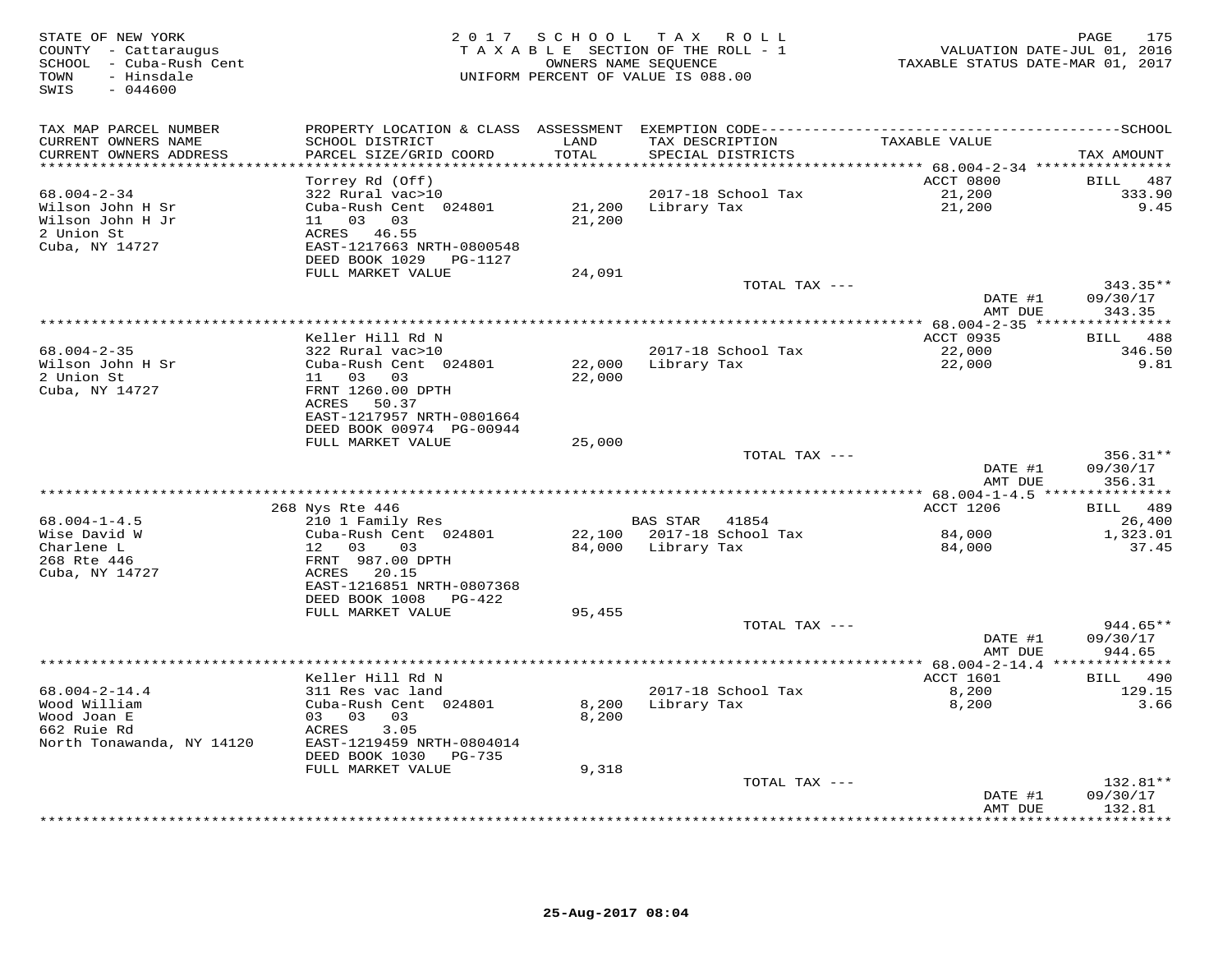| STATE OF NEW YORK          |                           | 2017 SCHOOL | TAX ROLL                           |                                  | 176<br>PAGE                 |
|----------------------------|---------------------------|-------------|------------------------------------|----------------------------------|-----------------------------|
| COUNTY - Cattaraugus       |                           |             | TAXABLE SECTION OF THE ROLL - 1    |                                  | VALUATION DATE-JUL 01, 2016 |
| SCHOOL<br>- Cuba-Rush Cent |                           |             | OWNERS NAME SEQUENCE               | TAXABLE STATUS DATE-MAR 01, 2017 |                             |
| TOWN<br>- Hinsdale         |                           |             | UNIFORM PERCENT OF VALUE IS 088.00 |                                  |                             |
| $-044600$<br>SWIS          |                           |             |                                    |                                  |                             |
|                            |                           |             |                                    |                                  |                             |
|                            |                           |             |                                    |                                  |                             |
| TAX MAP PARCEL NUMBER      |                           |             |                                    |                                  |                             |
| CURRENT OWNERS NAME        | SCHOOL DISTRICT           | LAND        | TAX DESCRIPTION                    | TAXABLE VALUE                    |                             |
| CURRENT OWNERS ADDRESS     | PARCEL SIZE/GRID COORD    | TOTAL       | SPECIAL DISTRICTS                  |                                  | TAX AMOUNT                  |
| *************************  |                           |             |                                    |                                  |                             |
|                            | Keller Hill Rd N          |             |                                    | ACCT 0613                        | BILL 491                    |
| $68.004 - 2 - 14.1$        | 311 Res vac land          |             | 2017-18 School Tax                 | 13,400                           | 211.05                      |
| Wood William S             | Cuba-Rush Cent 024801     | 13,400      | Library Tax                        | 13,400                           | 5.97                        |
| Wood Joan E                | 03 03 03                  | 13,400      |                                    |                                  |                             |
| 662 Ruie Rd                | ACRES 13.68               |             |                                    |                                  |                             |
| N. Tonawanda, NY 14120     | EAST-1219477 NRTH-0803331 |             |                                    |                                  |                             |
|                            | DEED BOOK 20877 PG-2001   |             |                                    |                                  |                             |
|                            | FULL MARKET VALUE         | 15,227      |                                    |                                  |                             |
|                            |                           |             | TOTAL TAX $---$                    |                                  | $217.02**$                  |
|                            |                           |             |                                    | DATE #1                          | 09/30/17                    |
|                            |                           |             |                                    | AMT DUE                          | 217.02                      |
|                            |                           |             |                                    |                                  |                             |
|                            | Keller Hill Rd N          |             |                                    | ACCT 1656                        | BILL<br>492                 |
| $68.004 - 2 - 14.5$        | 311 Res vac land          |             | 2017-18 School Tax                 | 8,500                            | 133.88                      |
| Wood William S             | Cuba-Rush Cent 024801     | 8,500       | Library Tax                        | 8,500                            | 3.79                        |
| Wood Joan E                | 03 03<br>03               | 8,500       |                                    |                                  |                             |
| 662 Ruie Rd                | 3.32<br>ACRES             |             |                                    |                                  |                             |
| N. Tonawanda, NY 14120     | EAST-1218977 NRTH-0804016 |             |                                    |                                  |                             |
|                            | DEED BOOK 8358<br>PG-2001 |             |                                    |                                  |                             |
|                            | FULL MARKET VALUE         | 9,659       |                                    |                                  |                             |
|                            |                           |             | TOTAL TAX ---                      |                                  | $137.67**$                  |
|                            |                           |             |                                    | DATE #1                          | 09/30/17                    |
|                            |                           |             |                                    | AMT DUE                          | 137.67                      |
|                            |                           |             |                                    |                                  |                             |
|                            | Torrey Rd                 |             |                                    | ACCT 0889                        | 493<br>BILL                 |
| $68.004 - 2 - 32$          | 260 Seasonal res          |             | 2017-18 School Tax                 | 37,700                           | 593.78                      |
| Zoll Marjorie A            | Cuba-Rush Cent 024801     | 13,400      | Library Tax                        | 37,700                           | 16.81                       |
| 9033 Buffalo St            | 03<br>0.3<br>03           | 37,700      |                                    |                                  |                             |
| PO Box 32                  | incl. 68.004-2-31         |             |                                    |                                  |                             |
| Rushford, NY 14777         | FRNT 440.00 DPTH          |             |                                    |                                  |                             |
|                            | 13.82<br>ACRES            |             |                                    |                                  |                             |
|                            | EAST-1219724 NRTH-8000551 |             |                                    |                                  |                             |
|                            | DEED BOOK 891<br>PG-01130 |             |                                    |                                  |                             |
|                            | FULL MARKET VALUE         | 42,841      |                                    |                                  |                             |
|                            |                           |             | TOTAL TAX $---$                    |                                  | $610.59**$                  |
|                            |                           |             |                                    | DATE #1                          | 09/30/17                    |
|                            |                           |             |                                    | AMT DUE                          | 610.59                      |
|                            |                           |             |                                    |                                  |                             |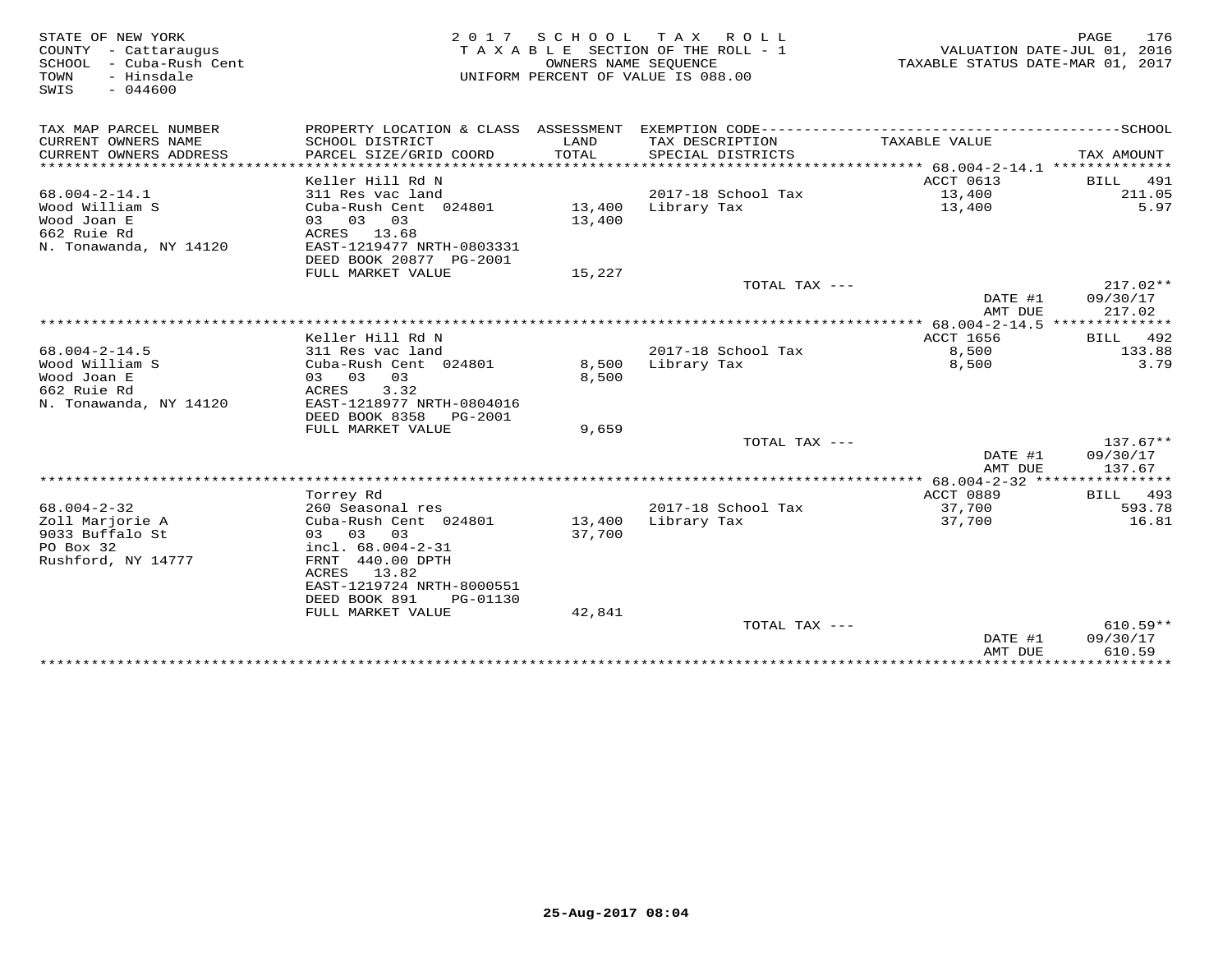| STATE OF NEW YORK<br>COUNTY - Cattaraugus     | 2017 SCHOOL TAX ROLL<br>T A X A B L E SECTION OF THE ROLL - 1 | 177<br>PAGE<br>VALUATION DATE-JUL 01, 2016          |
|-----------------------------------------------|---------------------------------------------------------------|-----------------------------------------------------|
| SCHOOL - Cuba-Rush Cent<br>TOWN<br>- Hinsdale |                                                               | TAXABLE STATUS DATE-MAR 01, 2017<br>RPS155/V04/L015 |
| SWIS<br>- 044600                              |                                                               | CURRENT DATE 8/25/2017                              |
|                                               | ROLL SUB SECTION- - TOTALS                                    |                                                     |

|      |                        | ጥ∩ጥአ<br>- O THT. | <b>DIZMONIC</b><br>ION | AD   | . ت س<br>⊐ויושב∠ |                                        |            |
|------|------------------------|------------------|------------------------|------|------------------|----------------------------------------|------------|
| CODE | <b>NTAMT</b><br>77 O L | PARO             | TVDF                   | ALUE | IMOUNT           | * * * * * * * *<br>$'$ ALUN $_{\rm L}$ | may<br>∸∽∸ |

### NO SPECIAL DISTRICTS AT THIS LEVEL

\*\*\* S C H O O L D I S T R I C T S U M M A R Y \*\*\*

| CODE   | DISTRICT NAME                    | TOTAL<br>PARCELS | ASSESSED<br>LAND | ASSESSED<br>TOTAL | <b>EXEMPT</b><br>AMOUNT | TOTAL<br>TAXABLE |           |
|--------|----------------------------------|------------------|------------------|-------------------|-------------------------|------------------|-----------|
|        |                                  |                  |                  |                   | STAR AMOUNT             | STAR TAXABLE     | TOTAL TAX |
|        | Cuba-Rush Cent                   | 86               | 1694,200         | 3248,100          | 105,665                 | 3, 142, 435      |           |
| 024801 |                                  |                  |                  |                   | 671,500                 | 2,470,935        | 40,318.42 |
|        | SUB-TOTAL                        | 86               | 1694,200         | 3248,100          | 105,665                 | 3, 142, 435      |           |
|        | $S \cup B - T \cup T A L (CONT)$ |                  |                  |                   | 671,500                 | 2,470,935        | 40,318.42 |
|        | TOTAL                            | 86               | 1694,200         | 3248,100          | 105,665                 | 3, 142, 435      |           |
|        | T O T A L (CONT)                 |                  |                  |                   | 671,500                 | 2,470,935        | 40,318.42 |

# \*\*\* S Y S T E M C O D E S S U M M A R Y \*\*\*

### NO SYSTEM EXEMPTIONS AT THIS LEVEL

### \*\*\* E X E M P T I O N S U M M A R Y \*\*\*

|       |             | TOTAL   |         |
|-------|-------------|---------|---------|
| CODE  | DESCRIPTION | PARCELS | SCHOOL  |
| 41800 | AGED C/T/S  |         | 105,665 |
| 41834 | ENH STAR    | Q       | 407,900 |
| 41854 | BAS STAR    | 10      | 263,600 |
|       | TOTAL       | 21      | 777.165 |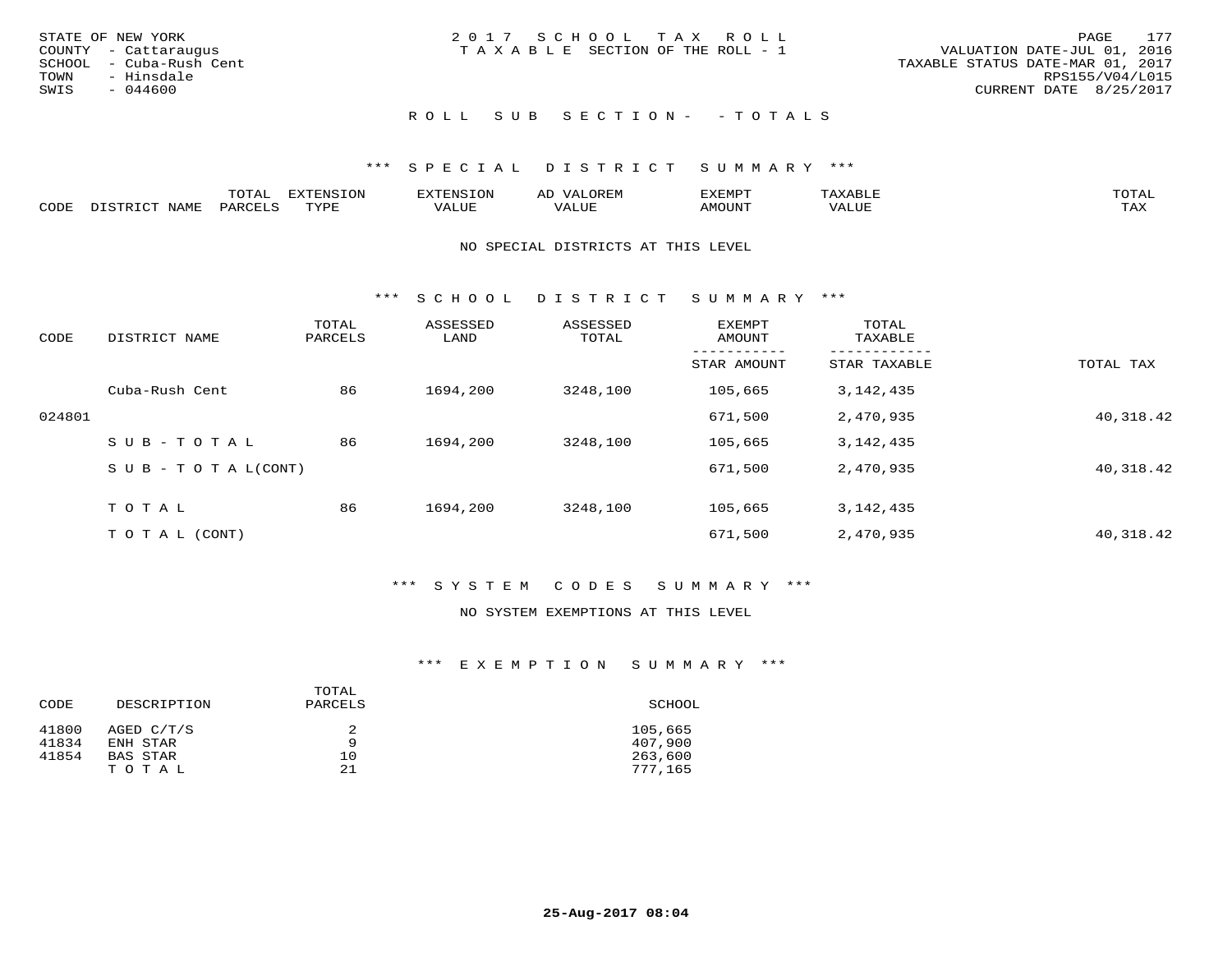| STATE OF NEW YORK |                      |
|-------------------|----------------------|
|                   | COUNTY - Cattaraugus |
| SCHOOL            | - Cuba-Rush Cent     |
| TOWN              | - Hinsdale           |
| SWIS              | $-044600$            |
|                   |                      |

STATE OF NEW YORK 2 0 1 7 S C H O O L T A X R O L L PAGE 178TAXABLE SECTION OF THE ROLL - 1

ROLL SUB SECTION - - TOTALS

| ROLL<br>SEC | DESCRIPTION                | TOTAL<br>PARCELS | ASSESSED<br>LAND | ASSESSED<br>TOTAL | EXEMPT<br>AMOUNT   | TOTAL<br>TAXABLE          |             | TOTAL<br>TAX |
|-------------|----------------------------|------------------|------------------|-------------------|--------------------|---------------------------|-------------|--------------|
|             |                            |                  |                  |                   | STAR AMOUNT        | ---------<br>STAR TAXABLE | TAX<br>RATE |              |
|             | 2017-18 School Tax         |                  | 1694,200         | 3248,100          | 105,665<br>671,500 | 3,142,435<br>2,470,935    |             | 38,917.47    |
|             | Library Tax                |                  | 1694,200         | 3248,100          | 105,665            | 3,142,435<br>3,142,435    |             | 1,400.95     |
|             | SPEC DIST TAXES<br>TAXABLE | 86               |                  |                   |                    |                           |             | 40,318.42    |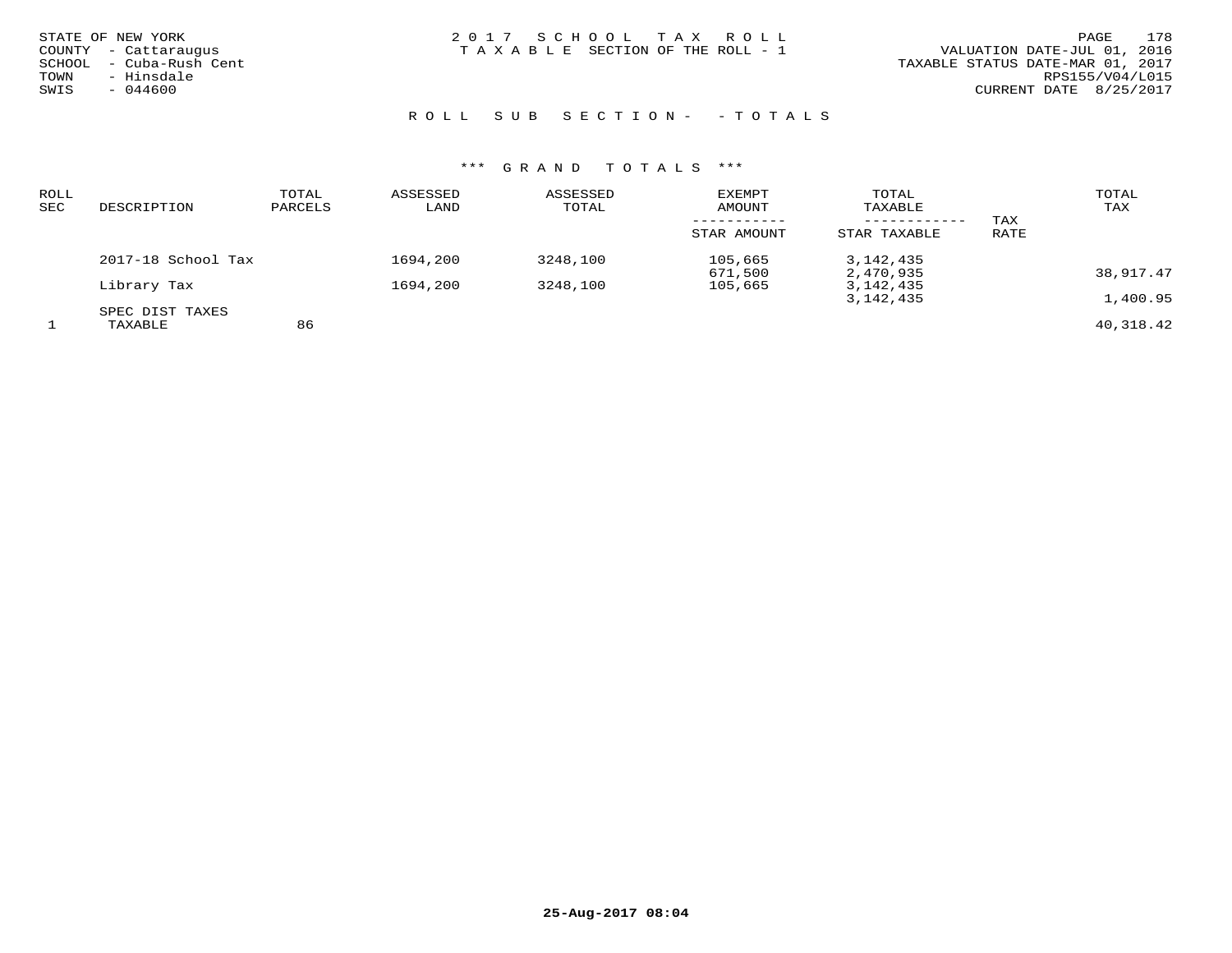| STATE OF NEW YORK<br>COUNTY - Cattaraugus<br>SCHOOL - Cuba-Rush Cent<br>TOWN<br>- Hinsdale<br>SWIS<br>$-044600$ | 2017 SCHOOL TAX ROLL<br>TAXABLE SECTION OF THE ROLL - 1 | 179<br>PAGE<br>VALUATION DATE-JUL 01, 2016<br>TAXABLE STATUS DATE-MAR 01, 2017<br>RPS155/V04/L015<br>CURRENT DATE 8/25/2017 |
|-----------------------------------------------------------------------------------------------------------------|---------------------------------------------------------|-----------------------------------------------------------------------------------------------------------------------------|
|                                                                                                                 |                                                         |                                                                                                                             |

### \*\*\* S P E C I A L D I S T R I C T S U M M A R Y \*\*\*

|      | ----<br>$\overline{ }$                         | "RNSION<br>---  |                          | ΑL | 137 E 137 E 13 |           |                        |
|------|------------------------------------------------|-----------------|--------------------------|----|----------------|-----------|------------------------|
| CODE | $\Box \wedge D \wedge \Box \wedge \neg \wedge$ | $m \tau \tau n$ | * * * * * * <del>*</del> |    | AMOUNT         | $+ + + +$ | $m \times r$<br>- ⊥777 |

### NO SPECIAL DISTRICTS AT THIS LEVEL

\*\*\* S C H O O L D I S T R I C T S U M M A R Y \*\*\*

| CODE   | DISTRICT NAME                    | TOTAL<br>PARCELS | ASSESSED<br>LAND | ASSESSED<br>TOTAL | EXEMPT<br>AMOUNT | TOTAL<br>TAXABLE |           |
|--------|----------------------------------|------------------|------------------|-------------------|------------------|------------------|-----------|
|        |                                  |                  |                  |                   | STAR AMOUNT      | STAR TAXABLE     | TOTAL TAX |
|        | Cuba-Rush Cent                   | 86               | 1694,200         | 3248,100          | 105,665          | 3, 142, 435      |           |
| 024801 |                                  |                  |                  |                   | 671,500          | 2,470,935        | 40,318.42 |
|        | SUB-TOTAL                        | 86               | 1694,200         | 3248,100          | 105,665          | 3, 142, 435      |           |
|        | $S \cup B - T \cup T A L (CONT)$ |                  |                  |                   | 671,500          | 2,470,935        | 40,318.42 |
|        | TOTAL                            | 86               | 1694,200         | 3248,100          | 105,665          | 3, 142, 435      |           |
|        |                                  |                  |                  |                   |                  |                  |           |
|        | T O T A L (CONT)                 |                  |                  |                   | 671,500          | 2,470,935        | 40,318.42 |

# \*\*\* S Y S T E M C O D E S S U M M A R Y \*\*\*

### NO SYSTEM EXEMPTIONS AT THIS LEVEL

### \*\*\* E X E M P T I O N S U M M A R Y \*\*\*

|       |             | TOTAL   |         |
|-------|-------------|---------|---------|
| CODE  | DESCRIPTION | PARCELS | SCHOOL  |
| 41800 | AGED C/T/S  |         | 105,665 |
| 41834 | ENH STAR    | Q       | 407,900 |
| 41854 | BAS STAR    | 10      | 263,600 |
|       | TOTAL       | 21      | 777,165 |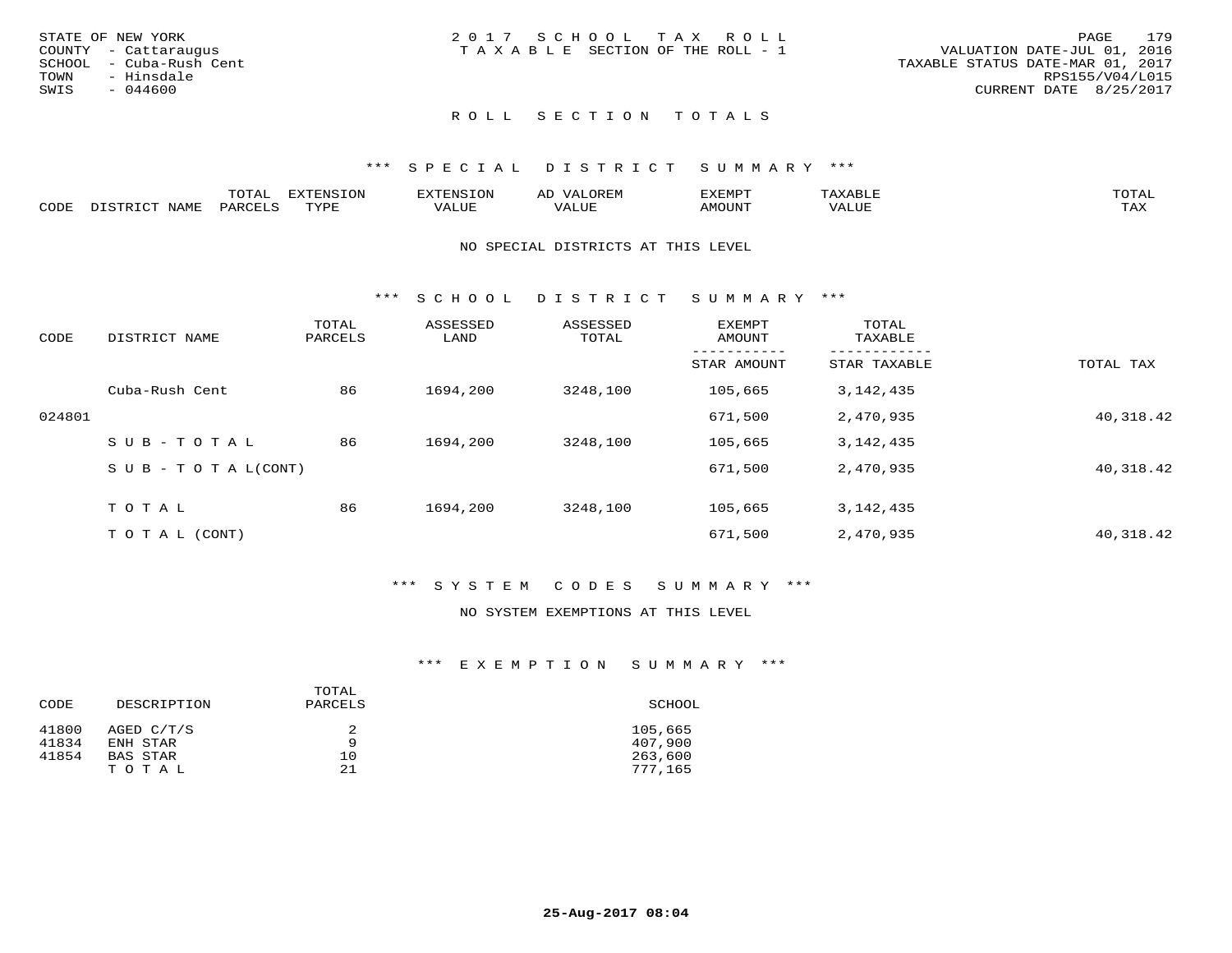| STATE OF NEW YORK       | 2017 SCHOOL TAX ROLL                  | 180<br>PAGE                      |
|-------------------------|---------------------------------------|----------------------------------|
| COUNTY - Cattaraugus    | T A X A B L E SECTION OF THE ROLL - 1 | VALUATION DATE-JUL 01, 2016      |
| SCHOOL - Cuba-Rush Cent |                                       | TAXABLE STATUS DATE-MAR 01, 2017 |
| - Hinsdale<br>TOWN      |                                       | RPS155/V04/L015                  |
| SWIS<br>- 044600        |                                       | CURRENT DATE 8/25/2017           |
|                         |                                       |                                  |

| ROLL<br>SEC | DESCRIPTION        | TOTAL<br>PARCELS | ASSESSED<br>LAND | ASSESSED<br>TOTAL | EXEMPT<br>AMOUNT<br>STAR AMOUNT | TOTAL<br>TAXABLE<br>------------<br>STAR TAXABLE | TAX<br>RATE | TOTAL<br>TAX |
|-------------|--------------------|------------------|------------------|-------------------|---------------------------------|--------------------------------------------------|-------------|--------------|
|             |                    |                  |                  |                   |                                 |                                                  |             |              |
|             | 2017-18 School Tax |                  | 1694,200         | 3248,100          | 105,665<br>671,500              | 3,142,435<br>2,470,935                           |             | 38,917.47    |
|             | Library Tax        |                  | 1694,200         | 3248,100          | 105,665                         | 3,142,435                                        |             |              |
|             |                    |                  |                  |                   |                                 | 3,142,435                                        |             | 1,400.95     |
|             | SPEC DIST TAXES    |                  |                  |                   |                                 |                                                  |             |              |
|             | TAXABLE            | 86               |                  |                   |                                 |                                                  |             | 40,318.42    |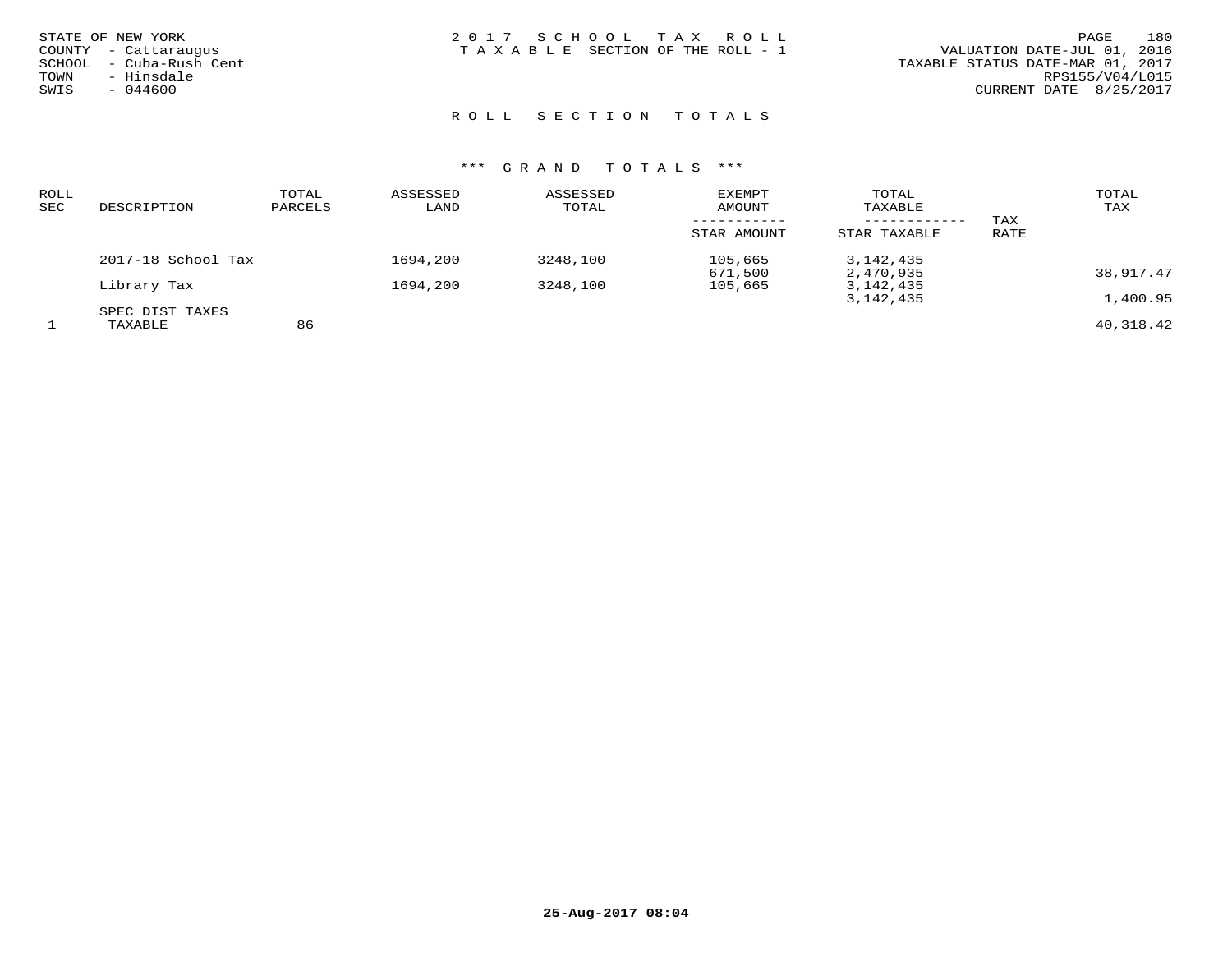| STATE OF NEW YORK<br>COUNTY<br>- Cattaraugus<br>SCHOOL<br>- Cuba-Rush Cent<br>TOWN<br>- Hinsdale<br>$-044600$<br>SWIS | 2 0 1 7                              | SCHOOL<br>OWNERS NAME SEOUENCE | T A X<br>R O L L<br>SPECIAL FRANCHISE SECTION OF THE ROLL - 5<br>UNIFORM PERCENT OF VALUE IS 088.00 | VALUATION DATE-JUL 01,<br>TAXABLE STATUS DATE-MAR 01, | 181<br>PAGE<br>2016<br>2017 |
|-----------------------------------------------------------------------------------------------------------------------|--------------------------------------|--------------------------------|-----------------------------------------------------------------------------------------------------|-------------------------------------------------------|-----------------------------|
| TAX MAP PARCEL NUMBER                                                                                                 | PROPERTY LOCATION & CLASS ASSESSMENT |                                | EXEMPTION CODE------------------------                                                              |                                                       | -----------------SCHOOL     |
| CURRENT OWNERS NAME                                                                                                   | SCHOOL DISTRICT                      | LAND                           | TAX DESCRIPTION                                                                                     | TAXABLE VALUE                                         |                             |
| CURRENT OWNERS ADDRESS                                                                                                | PARCEL SIZE/GRID COORD               | TOTAL                          | SPECIAL DISTRICTS                                                                                   |                                                       | TAX AMOUNT                  |
| ****************************                                                                                          |                                      |                                |                                                                                                     |                                                       |                             |
|                                                                                                                       | Special Franchise                    |                                |                                                                                                     | ACCT 1118                                             | 494<br>BILL                 |
| 546.000-9901-132.350/188                                                                                              | 861 Elec & gas                       |                                | 2017-18 School Tax                                                                                  | 106,206                                               | 1,672.75                    |
| Niagara Mohawk Power Corp                                                                                             | Cuba-Rush Cent 024801                | $\Omega$                       | Library Tax                                                                                         | 106,206                                               | 47.35                       |
| Real Estate Tax Dept                                                                                                  | Town Of Hinsdale                     | 106,206                        |                                                                                                     |                                                       |                             |
| 300 Erie Blyd West                                                                                                    | .14% Cuba/rushford                   |                                |                                                                                                     |                                                       |                             |
| Syracuse, NY 13202                                                                                                    | 0.01<br>ACRES                        |                                |                                                                                                     |                                                       |                             |
|                                                                                                                       | FULL MARKET VALUE                    | 120,689                        |                                                                                                     |                                                       |                             |
|                                                                                                                       |                                      |                                | TOTAL TAX ---                                                                                       |                                                       | $1,720.10**$                |
|                                                                                                                       |                                      |                                |                                                                                                     | DATE #1<br>AMT DUE                                    | 09/30/17<br>1,720.10        |
|                                                                                                                       |                                      |                                |                                                                                                     | 546.000-9901-631.900/188 ***                          |                             |
|                                                                                                                       | Special Franchise                    |                                |                                                                                                     | ACCT 1117                                             | 495<br>BILL                 |
| 546.000-9901-631.900/188                                                                                              | 866 Telephone                        |                                | 2017-18 School Tax                                                                                  | 35,923                                                | 565.79                      |
| Verizon Communications, Inc.                                                                                          | Cuba-Rush Cent 024801                | $\circ$                        | Library Tax                                                                                         | 35,923                                                | 16.02                       |
| Duff & Phelps                                                                                                         | Town Of Hinsdale                     | 35,923                         |                                                                                                     |                                                       |                             |
| PO Box 2749                                                                                                           | Cuba/rushford                        |                                |                                                                                                     |                                                       |                             |
| Addison, TX 75001                                                                                                     | .25%                                 |                                |                                                                                                     |                                                       |                             |
|                                                                                                                       | ACRES<br>0.01                        |                                |                                                                                                     |                                                       |                             |
|                                                                                                                       | FULL MARKET VALUE                    | 40,822                         |                                                                                                     |                                                       |                             |
|                                                                                                                       |                                      |                                | TOTAL TAX ---                                                                                       |                                                       | 581.81**                    |
|                                                                                                                       |                                      |                                |                                                                                                     | DATE #1                                               | 09/30/17                    |
|                                                                                                                       |                                      |                                |                                                                                                     | AMT DUE                                               | 581.81                      |
|                                                                                                                       |                                      |                                |                                                                                                     |                                                       | *************               |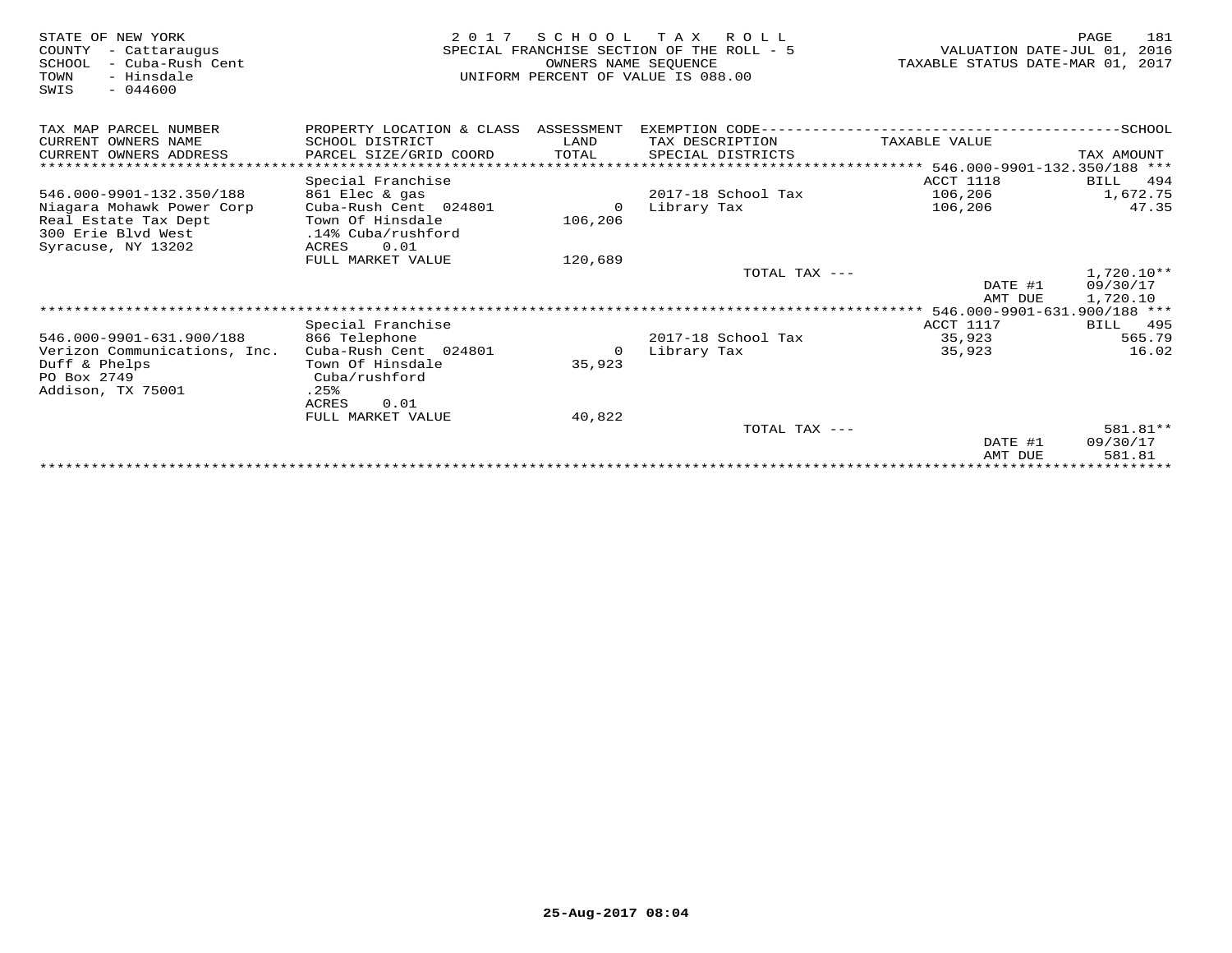|      | STATE OF NEW YORK       | 2017 SCHOOL TAX ROLL                      | 182<br>PAGE                      |
|------|-------------------------|-------------------------------------------|----------------------------------|
|      | COUNTY - Cattaraugus    | SPECIAL FRANCHISE SECTION OF THE ROLL - 5 | VALUATION DATE-JUL 01, 2016      |
|      | SCHOOL - Cuba-Rush Cent |                                           | TAXABLE STATUS DATE-MAR 01, 2017 |
| TOWN | - Hinsdale              |                                           | RPS155/V04/L015                  |
| SWIS | - 044600                |                                           | CURRENT DATE 8/25/2017           |
|      |                         |                                           |                                  |

## ROLL SUB SECTION - - TOTALS

## \*\*\* S P E C I A L D I S T R I C T S U M M A R Y \*\*\*

|      |         | ----                | $\cdots$ | . FNS | ₩    | דסMדצי        |                   | $m \wedge m \wedge n$ |
|------|---------|---------------------|----------|-------|------|---------------|-------------------|-----------------------|
| CODE | ៶៲៳៲៴៲៷ | <b>ACTIVE</b><br>ΆR | TVDF     | ALUE  | ALUE | <b>IMOUNT</b> | <b>TTT</b><br>⊐∪∟ | ГAX                   |

#### NO SPECIAL DISTRICTS AT THIS LEVEL

\*\*\* S C H O O L D I S T R I C T S U M M A R Y \*\*\*

| CODE   | DISTRICT NAME                    | TOTAL<br>PARCELS | ASSESSED<br>LAND | ASSESSED<br>TOTAL | EXEMPT<br>AMOUNT | TOTAL<br>TAXABLE |           |
|--------|----------------------------------|------------------|------------------|-------------------|------------------|------------------|-----------|
|        |                                  |                  |                  |                   | STAR AMOUNT      | STAR TAXABLE     | TOTAL TAX |
|        | Cuba-Rush Cent                   | 2                |                  | 142,129           |                  | 142,129          |           |
| 024801 |                                  |                  |                  |                   |                  | 142,129          | 2,301.91  |
|        | SUB-TOTAL                        | 2                |                  | 142,129           |                  | 142,129          |           |
|        | $S \cup B - T \cup T A L (CONT)$ |                  |                  |                   |                  | 142,129          | 2,301.91  |
|        | TOTAL                            | 2                |                  | 142,129           |                  | 142,129          |           |
|        | T O T A L (CONT)                 |                  |                  |                   |                  | 142,129          | 2,301.91  |

### \*\*\* S Y S T E M C O D E S S U M M A R Y \*\*\*

NO SYSTEM EXEMPTIONS AT THIS LEVEL

\*\*\* E X E M P T I O N S U M M A R Y \*\*\*

NO EXEMPTIONS AT THIS LEVEL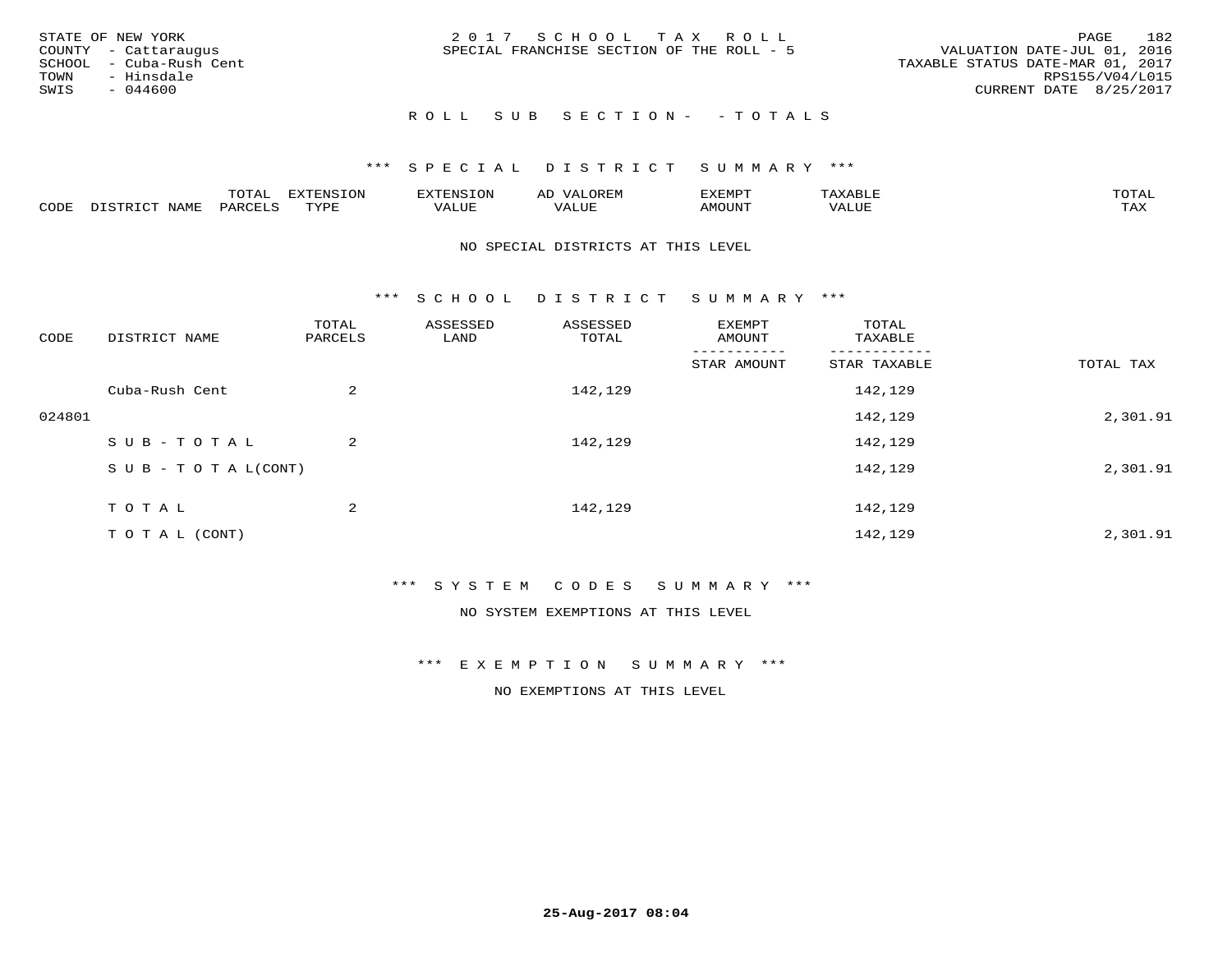| STATE OF NEW YORK          | 2017 SCHOOL TAX ROLL                      | 183<br>PAGE                      |
|----------------------------|-------------------------------------------|----------------------------------|
| COUNTY - Cattaraugus       | SPECIAL FRANCHISE SECTION OF THE ROLL - 5 | VALUATION DATE-JUL 01, 2016      |
| - Cuba-Rush Cent<br>SCHOOL |                                           | TAXABLE STATUS DATE-MAR 01, 2017 |
| - Hinsdale<br>TOWN         |                                           | RPS155/V04/L015                  |
| SWIS<br>$-044600$          |                                           | CURRENT DATE 8/25/2017           |
|                            |                                           |                                  |

# R O L L S U B S E C T I O N - - T O T A L S

| ROLL |                    | TOTAL   | ASSESSED | ASSESSED | EXEMPT      | TOTAL        |      | TOTAL    |
|------|--------------------|---------|----------|----------|-------------|--------------|------|----------|
| SEC  | DESCRIPTION        | PARCELS | LAND     | TOTAL    | AMOUNT      | TAXABLE      |      | TAX      |
|      |                    |         |          |          |             |              | TAX  |          |
|      |                    |         |          |          | STAR AMOUNT | STAR TAXABLE | RATE |          |
|      | 2017-18 School Tax |         |          | 142,129  |             | 142,129      |      |          |
|      |                    |         |          |          |             | 142,129      |      | 2,238.54 |
|      | Library Tax        |         |          | 142,129  |             | 142,129      |      |          |
|      |                    |         |          |          |             | 142,129      |      | 63.37    |
|      | SPEC DIST TAXES    |         |          |          |             |              |      |          |
|      | SPECIAL FRANCHISE  |         |          |          |             |              |      | 2,301.91 |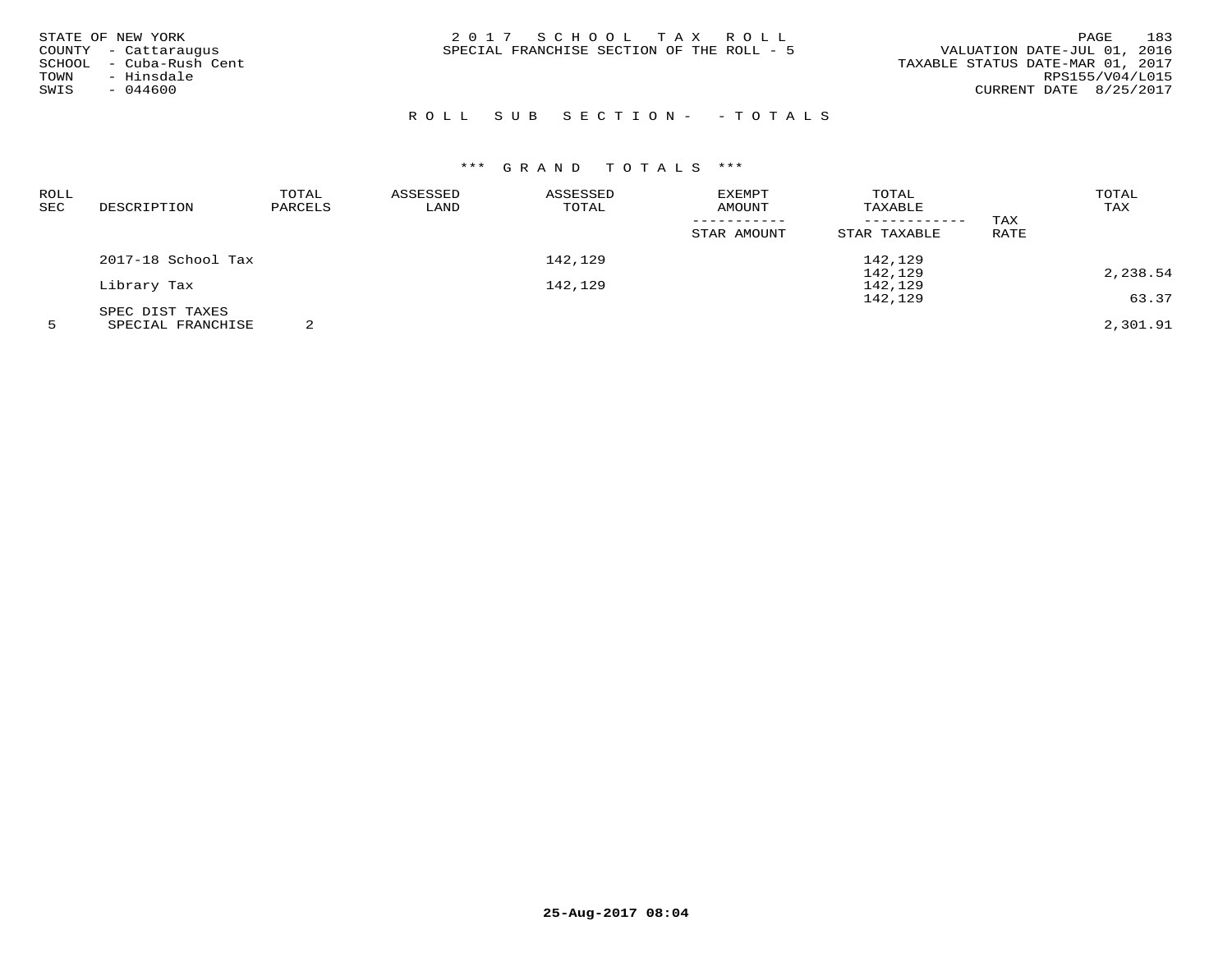| STATE OF NEW YORK       | 2017 SCHOOL TAX ROLL                      | 184<br>PAGE                      |
|-------------------------|-------------------------------------------|----------------------------------|
| COUNTY - Cattaraugus    | SPECIAL FRANCHISE SECTION OF THE ROLL - 5 | VALUATION DATE-JUL 01, 2016      |
| SCHOOL - Cuba-Rush Cent |                                           | TAXABLE STATUS DATE-MAR 01, 2017 |
| TOWN<br>- Hinsdale      |                                           | RPS155/V04/L015                  |
| $-044600$<br>SWIS       |                                           | CURRENT DATE 8/25/2017           |
|                         |                                           |                                  |

### \*\*\* S P E C I A L D I S T R I C T S U M M A R Y \*\*\*

|      |                   | mom n | <b>DIZPOIATO TOM</b><br>.UP |      | AL   | ,,, <del>,</del> ,,, <del>,</del> ,<br>. ب |               |                     |
|------|-------------------|-------|-----------------------------|------|------|--------------------------------------------|---------------|---------------------|
| CODE | NTAM <sup>7</sup> | PARO  | TVDF                        | ALUI | ALUL | IMOUNT                                     | ----<br>'ALUL | $m \times r$<br>∸∽∽ |

#### NO SPECIAL DISTRICTS AT THIS LEVEL

\*\*\* S C H O O L D I S T R I C T S U M M A R Y \*\*\*

| CODE   | DISTRICT NAME                    | TOTAL<br>PARCELS | ASSESSED<br>LAND | ASSESSED<br>TOTAL | EXEMPT<br>AMOUNT | TOTAL<br>TAXABLE |           |
|--------|----------------------------------|------------------|------------------|-------------------|------------------|------------------|-----------|
|        |                                  |                  |                  |                   | STAR AMOUNT      | STAR TAXABLE     | TOTAL TAX |
|        | Cuba-Rush Cent                   | 2                |                  | 142,129           |                  | 142,129          |           |
| 024801 |                                  |                  |                  |                   |                  | 142,129          | 2,301.91  |
|        | SUB-TOTAL                        | 2                |                  | 142,129           |                  | 142,129          |           |
|        | $S \cup B - T \cup T A L (CONT)$ |                  |                  |                   |                  | 142,129          | 2,301.91  |
|        | TOTAL                            | 2                |                  | 142,129           |                  | 142,129          |           |
|        | T O T A L (CONT)                 |                  |                  |                   |                  | 142,129          | 2,301.91  |

### \*\*\* S Y S T E M C O D E S S U M M A R Y \*\*\*

NO SYSTEM EXEMPTIONS AT THIS LEVEL

#### \*\*\* E X E M P T I O N S U M M A R Y \*\*\*

NO EXEMPTIONS AT THIS LEVEL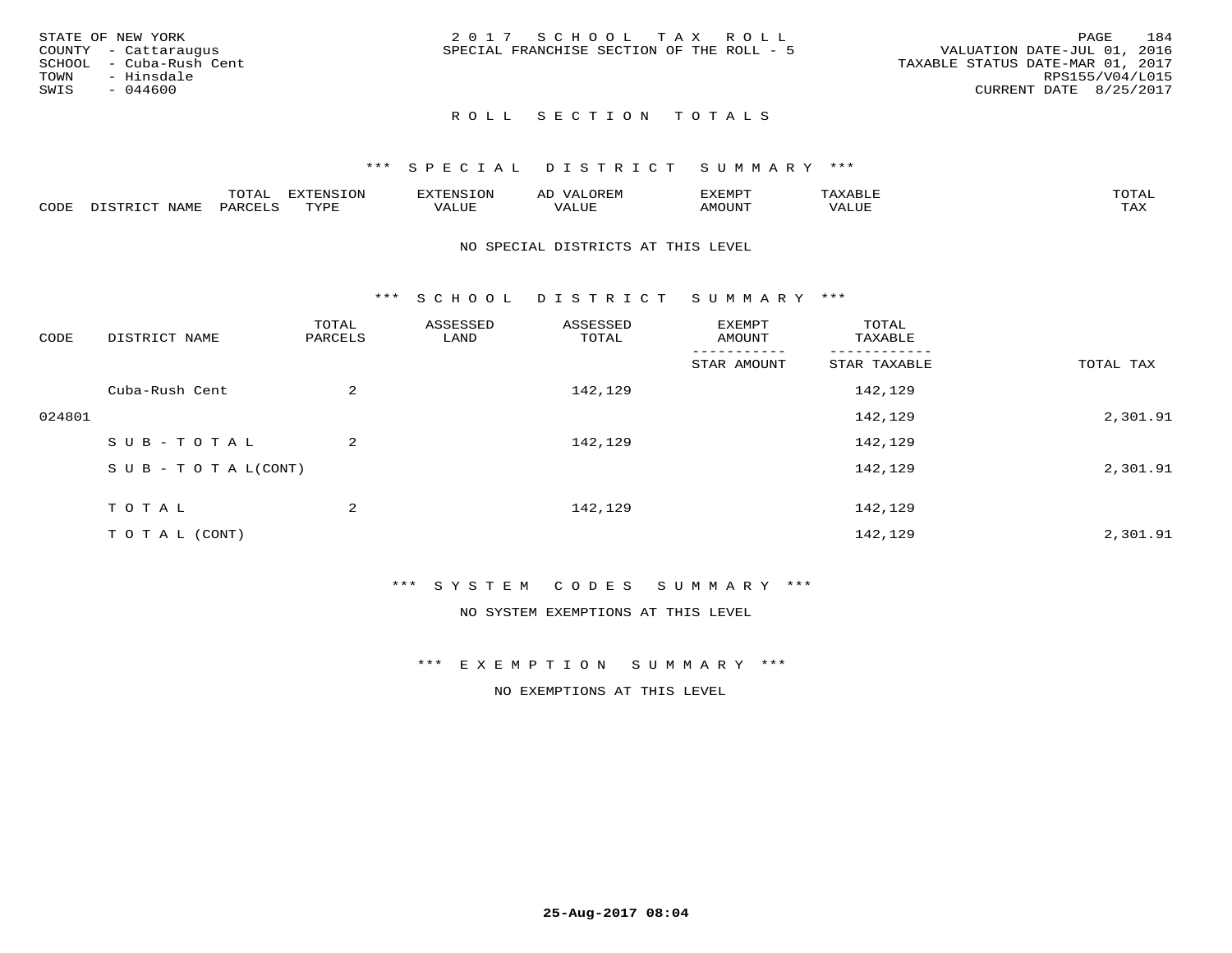| STATE OF NEW YORK<br>COUNTY - Cattaraugus<br>- Cuba-Rush Cent<br>SCHOOL<br>- Hinsdale<br>TOWN<br>SWIS<br>$-044600$ | 2017 SCHOOL TAX ROLL<br>SPECIAL FRANCHISE SECTION OF THE ROLL - 5 | 185<br>PAGE<br>VALUATION DATE-JUL 01, 2016<br>TAXABLE STATUS DATE-MAR 01, 2017<br>RPS155/V04/L015 |
|--------------------------------------------------------------------------------------------------------------------|-------------------------------------------------------------------|---------------------------------------------------------------------------------------------------|
|                                                                                                                    |                                                                   | CURRENT DATE 8/25/2017                                                                            |

| <b>ROLL</b> |                    | TOTAL   | ASSESSED | ASSESSED | <b>EXEMPT</b> | TOTAL        |      | TOTAL    |
|-------------|--------------------|---------|----------|----------|---------------|--------------|------|----------|
| SEC         | DESCRIPTION        | PARCELS | LAND     | TOTAL    | AMOUNT        | TAXABLE      |      | TAX      |
|             |                    |         |          |          |               |              | TAX  |          |
|             |                    |         |          |          | STAR AMOUNT   | STAR TAXABLE | RATE |          |
|             | 2017-18 School Tax |         |          | 142,129  |               | 142,129      |      |          |
|             |                    |         |          |          |               | 142,129      |      | 2,238.54 |
|             | Library Tax        |         |          | 142,129  |               | 142,129      |      |          |
|             |                    |         |          |          |               | 142,129      |      | 63.37    |
|             | SPEC DIST TAXES    |         |          |          |               |              |      |          |
|             | SPECIAL FRANCHISE  |         |          |          |               |              |      | 2,301.91 |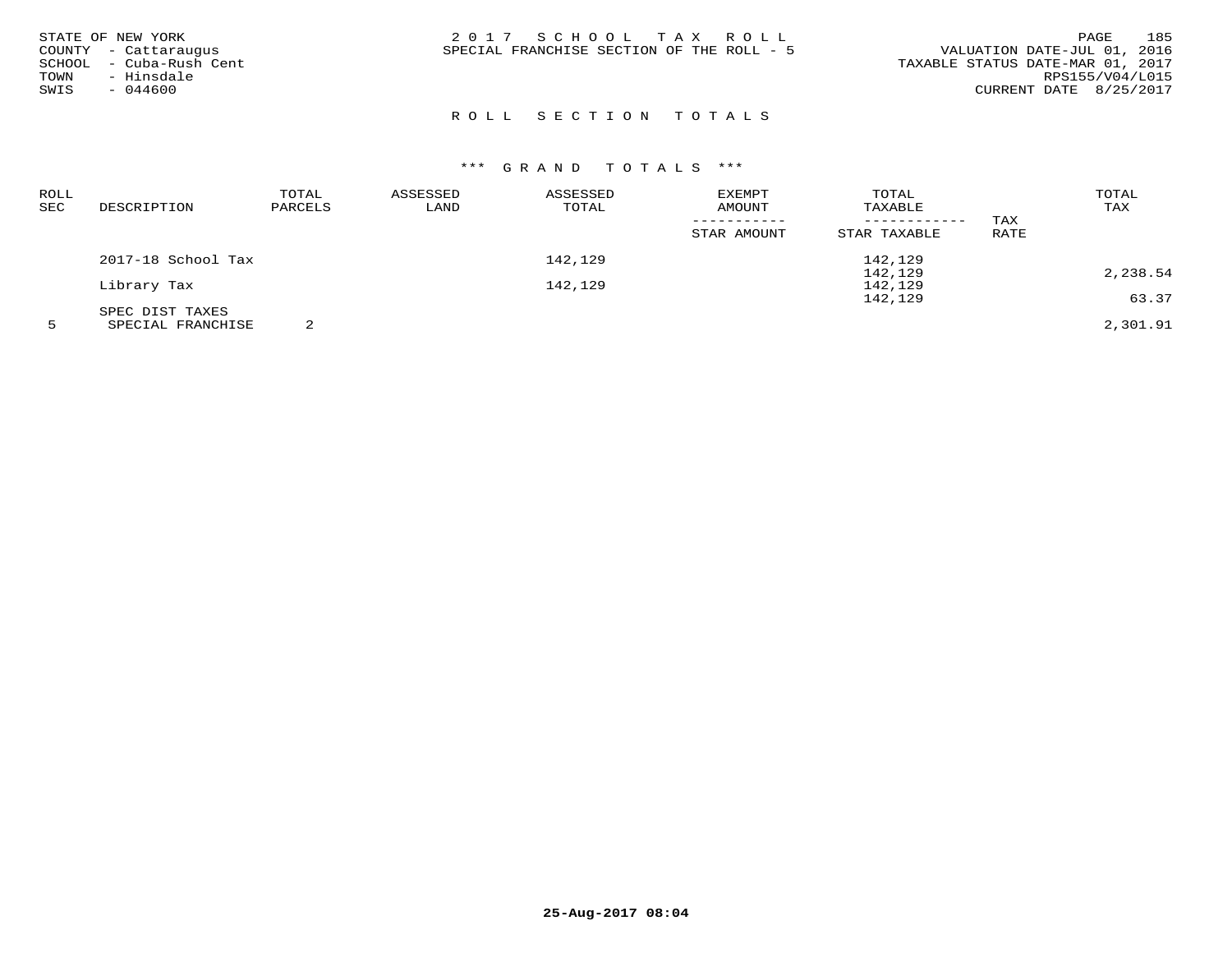| STATE OF NEW YORK                                  |                                                | 2017 SCHOOL TAX      | ROLL                                   |                                                                 | 186<br>PAGE        |
|----------------------------------------------------|------------------------------------------------|----------------------|----------------------------------------|-----------------------------------------------------------------|--------------------|
| COUNTY - Cattaraugus<br>SCHOOL<br>- Cuba-Rush Cent |                                                | OWNERS NAME SEQUENCE | UTILITY & R.R. SECTION OF THE ROLL - 6 | VALUATION DATE-JUL 01, 2016<br>TAXABLE STATUS DATE-MAR 01, 2017 |                    |
| - Hinsdale<br>TOWN                                 |                                                |                      | UNIFORM PERCENT OF VALUE IS 088.00     |                                                                 |                    |
| SWIS<br>$-044600$                                  |                                                |                      |                                        |                                                                 |                    |
|                                                    |                                                |                      |                                        |                                                                 |                    |
| TAX MAP PARCEL NUMBER                              | PROPERTY LOCATION & CLASS ASSESSMENT           |                      |                                        |                                                                 |                    |
| CURRENT OWNERS NAME                                | SCHOOL DISTRICT                                | LAND                 | TAX DESCRIPTION                        | TAXABLE VALUE                                                   |                    |
| CURRENT OWNERS ADDRESS                             | PARCEL SIZE/GRID COORD                         | TOTAL                | SPECIAL DISTRICTS                      |                                                                 | TAX AMOUNT         |
| ********************                               | **********************                         | ***********          |                                        |                                                                 |                    |
|                                                    | Nys Rte 446                                    |                      |                                        | ACCT 1596                                                       | 496<br>BILL        |
| $68.004 - 1 - 4.1/1$                               | 837 Cell Tower                                 |                      | 2017-18 School Tax                     | 150,000                                                         | 2,362.51           |
| American Tower Corporation                         | Cuba-Rush Cent 024801                          | $\circ$              | Library Tax                            | 150,000                                                         | 66.87              |
| Property Tax Department                            | 12 03<br>03                                    | 150,000              |                                        |                                                                 |                    |
| PO Box 723597                                      | EAST-1218484 NRTH-0806873                      |                      |                                        |                                                                 |                    |
| Atlanta, GA 31139                                  | DEED BOOK 836<br>PG-00921<br>FULL MARKET VALUE |                      |                                        |                                                                 |                    |
|                                                    |                                                | 170,455              | TOTAL TAX ---                          |                                                                 | $2,429.38**$       |
|                                                    |                                                |                      |                                        | DATE #1                                                         | 09/30/17           |
|                                                    |                                                |                      |                                        | AMT DUE                                                         | 2,429.38           |
|                                                    |                                                |                      |                                        | ************ 646.000-9901-132.350/188 ***                       |                    |
|                                                    | Outside Plant                                  |                      |                                        | ACCT 1124                                                       | 497<br>BILL        |
| 646.000-9901-132.350/188                           | 884 Elec Dist Out                              |                      | 2017-18 School Tax                     | 55,535                                                          | 874.68             |
| Niagara Mohawk Power Corp                          | Cuba-Rush Cent 024801                          | $\Omega$             | Library Tax                            | 55,535                                                          | 24.76              |
| Real Estate Tax Dept                               | Loc #888888                                    | 55,535               |                                        |                                                                 |                    |
| 300 Erie Blvd West                                 | 0.0420 Cuba/rushford                           |                      |                                        |                                                                 |                    |
| Syracuse, NY 13202                                 | Elec Dist                                      |                      |                                        |                                                                 |                    |
|                                                    | <b>ACRES</b><br>0.01                           |                      |                                        |                                                                 |                    |
|                                                    | FULL MARKET VALUE                              | 63,108               |                                        |                                                                 |                    |
|                                                    |                                                |                      | TOTAL TAX ---                          |                                                                 | 899.44**           |
|                                                    |                                                |                      |                                        | DATE #1<br>AMT DUE                                              | 09/30/17<br>899.44 |
|                                                    |                                                |                      |                                        |                                                                 |                    |
|                                                    | Outside Plant                                  |                      |                                        | ACCT 1123                                                       | 498<br>BILL        |
| 646.000-0000-631.900/1881                          | 836 Telecom. eq.                               |                      | Mass Telec 47100                       |                                                                 | 587                |
| Verizon Communications, Inc.                       | Cuba-Rush Cent 024801                          |                      | $0$ 2017-18 School Tax                 | 8,219                                                           | 129.45             |
| Duff & Phelps                                      | Loc #888888                                    |                      | 8,806 Library Tax                      | 8,219                                                           | 3.66               |
| PO Box 2749                                        | 0.0400 Cuba/rushford                           |                      |                                        |                                                                 |                    |
| Addison, TX 75001                                  | Poles, Wire, Cable, Etc                        |                      |                                        |                                                                 |                    |
|                                                    | ACRES<br>0.01                                  |                      |                                        |                                                                 |                    |
|                                                    | FULL MARKET VALUE                              | 10,007               |                                        |                                                                 |                    |
|                                                    |                                                |                      | TOTAL TAX ---                          |                                                                 | $133.11**$         |
|                                                    |                                                |                      |                                        | DATE #1                                                         | 09/30/17           |
|                                                    |                                                |                      |                                        | AMT DUE                                                         | 133.11             |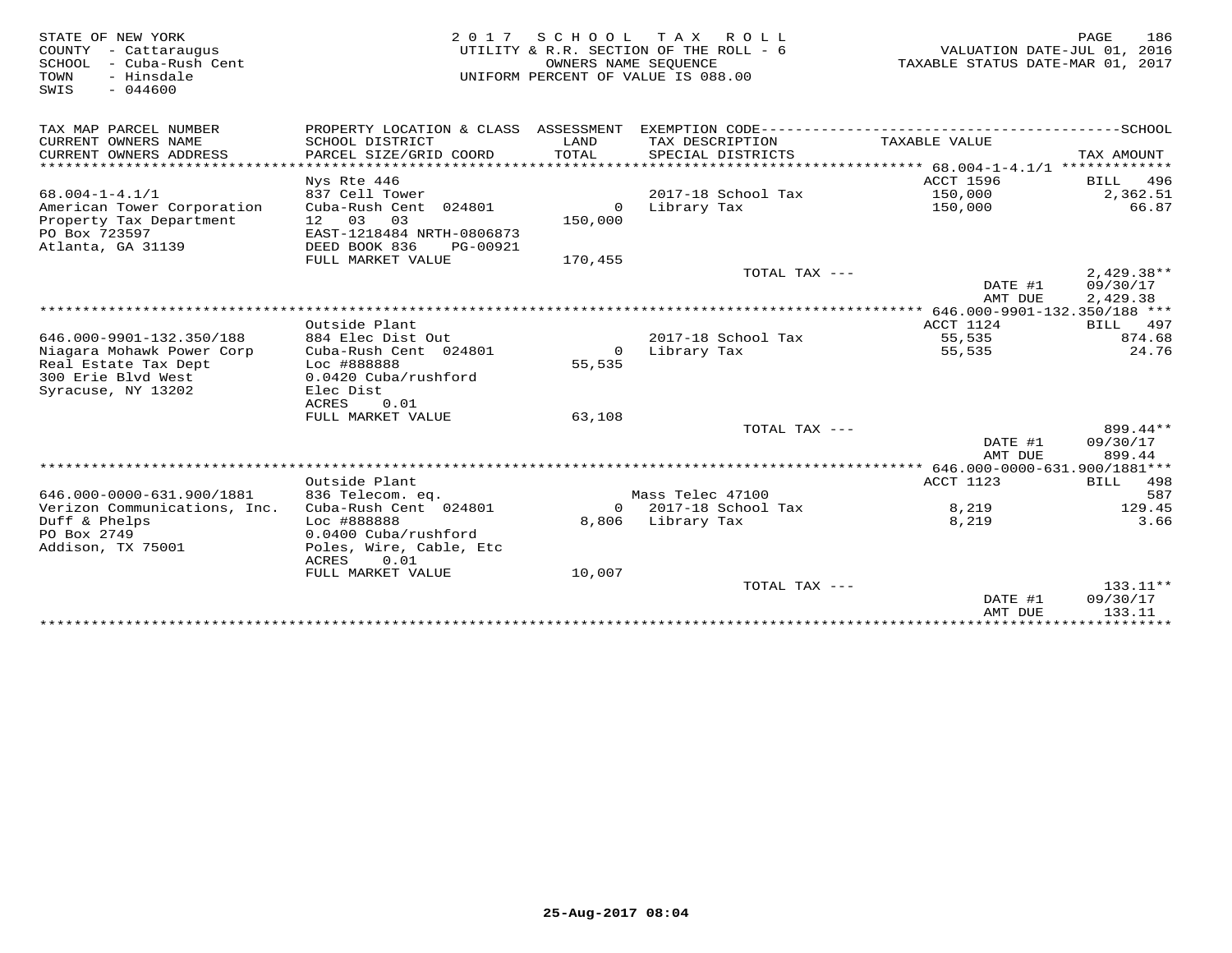| STATE OF NEW YORK<br>COUNTY - Cattaraugus<br>SCHOOL - Cuba-Rush Cent<br>TOWN<br>- Hinsdale<br>SWIS<br>- 044600 | 2017 SCHOOL TAX ROLL<br>UTILITY & R.R. SECTION OF THE ROLL - 6 | 187<br>PAGE<br>VALUATION DATE-JUL 01, 2016<br>TAXABLE STATUS DATE-MAR 01, 2017<br>RPS155/V04/L015<br>CURRENT DATE 8/25/2017 |
|----------------------------------------------------------------------------------------------------------------|----------------------------------------------------------------|-----------------------------------------------------------------------------------------------------------------------------|
|                                                                                                                | ROLL SUB SECTION- - TOTALS                                     |                                                                                                                             |

|      |                      | ----<br><u>UIAI</u> | <b>FYTFNSTON</b><br>- 75 | <b>FNC</b>     | ᅺᅜᄓ                      | SXEMPT | $\Delta$<br>.                  | $m \wedge m \wedge n$ |
|------|----------------------|---------------------|--------------------------|----------------|--------------------------|--------|--------------------------------|-----------------------|
| CODE | <b>NTAMT</b><br>⊥∙⊥⊥ | D.ODT.<br>PARL      | $m \tau \tau m$<br>.     | T T T<br>ALUF: | , <del>,</del> , , , , , | MOUN.  | , 77 T TT <del>D</del><br>ALUE | TAX                   |

#### NO SPECIAL DISTRICTS AT THIS LEVEL

\*\*\* S C H O O L D I S T R I C T S U M M A R Y \*\*\*

| CODE   | DISTRICT NAME                    | TOTAL<br>PARCELS | ASSESSED<br>LAND | ASSESSED<br>TOTAL | EXEMPT<br>AMOUNT | TOTAL<br>TAXABLE |           |
|--------|----------------------------------|------------------|------------------|-------------------|------------------|------------------|-----------|
|        |                                  |                  |                  |                   | STAR AMOUNT      | STAR TAXABLE     | TOTAL TAX |
|        | Cuba-Rush Cent                   | 3                |                  | 214,341           | 587              | 213,754          |           |
| 024801 |                                  |                  |                  |                   |                  | 213,754          | 3,461.93  |
|        | SUB-TOTAL                        | 3                |                  | 214,341           | 587              | 213,754          |           |
|        | $S \cup B - T \cup T A L (CONT)$ |                  |                  |                   |                  | 213,754          | 3,461.93  |
|        | TOTAL                            | 3                |                  | 214,341           | 587              | 213,754          |           |
|        | TO TAL (CONT)                    |                  |                  |                   |                  | 213,754          | 3,461.93  |

## \*\*\* S Y S T E M C O D E S S U M M A R Y \*\*\*

NO SYSTEM EXEMPTIONS AT THIS LEVEL

| CODE  | DESCRIPTION         | TOTAL<br>PARCELS | SCHOOL     |
|-------|---------------------|------------------|------------|
| 47100 | Mass Telec<br>TOTAL |                  | 587<br>587 |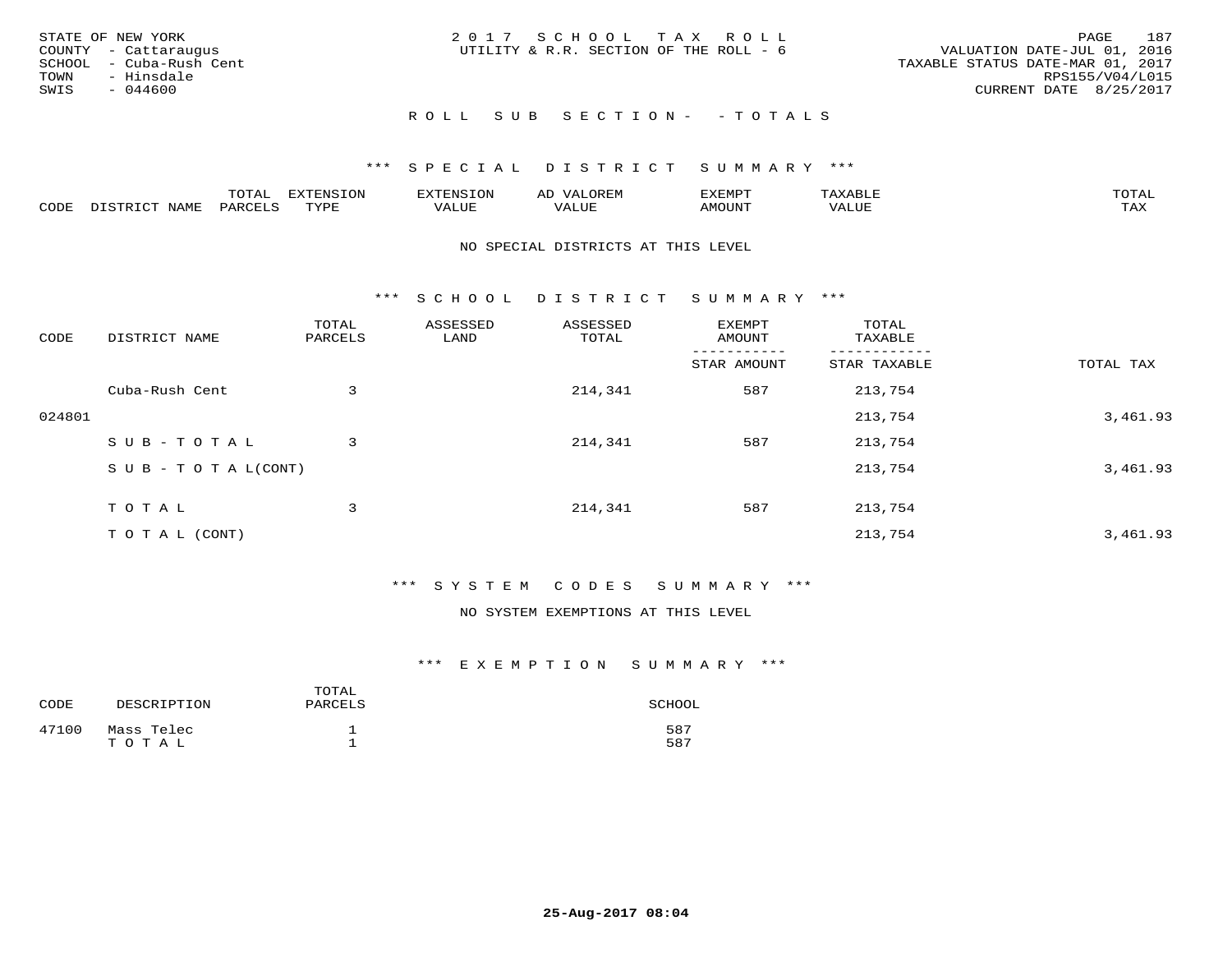| STATE OF NEW YORK<br>COUNTY - Cattaraugus | 2017 SCHOOL TAX ROLL<br>UTILITY & R.R. SECTION OF THE ROLL - 6 | 188<br><b>PAGE</b><br>VALUATION DATE-JUL 01, 2016 |
|-------------------------------------------|----------------------------------------------------------------|---------------------------------------------------|
| - Cuba-Rush Cent<br>SCHOOL                |                                                                | TAXABLE STATUS DATE-MAR 01, 2017                  |
| - Hinsdale<br>TOWN<br>$-044600$<br>SWIS   |                                                                | RPS155/V04/L015<br>CURRENT DATE 8/25/2017         |
|                                           |                                                                |                                                   |

## ROLL SUB SECTION - - TOTALS

| ROLL<br>SEC | DESCRIPTION        | TOTAL<br>PARCELS | ASSESSED<br>LAND | ASSESSED<br>TOTAL | <b>EXEMPT</b><br>AMOUNT | TOTAL<br>TAXABLE |      | TOTAL<br>TAX |
|-------------|--------------------|------------------|------------------|-------------------|-------------------------|------------------|------|--------------|
|             |                    |                  |                  |                   |                         | ------------     | TAX  |              |
|             |                    |                  |                  |                   | STAR AMOUNT             | STAR TAXABLE     | RATE |              |
|             | 2017-18 School Tax |                  |                  | 214,341           | 587                     | 213,754          |      |              |
|             |                    |                  |                  |                   |                         | 213,754          |      | 3,366.64     |
|             | Library Tax        |                  |                  | 214,341           | 587                     | 213,754          |      |              |
|             |                    |                  |                  |                   |                         | 213,754          |      | 95.29        |
|             | SPEC DIST TAXES    |                  |                  |                   |                         |                  |      |              |
| 6           | UTILITIES & N.C.   |                  |                  |                   |                         |                  |      | 3,461.93     |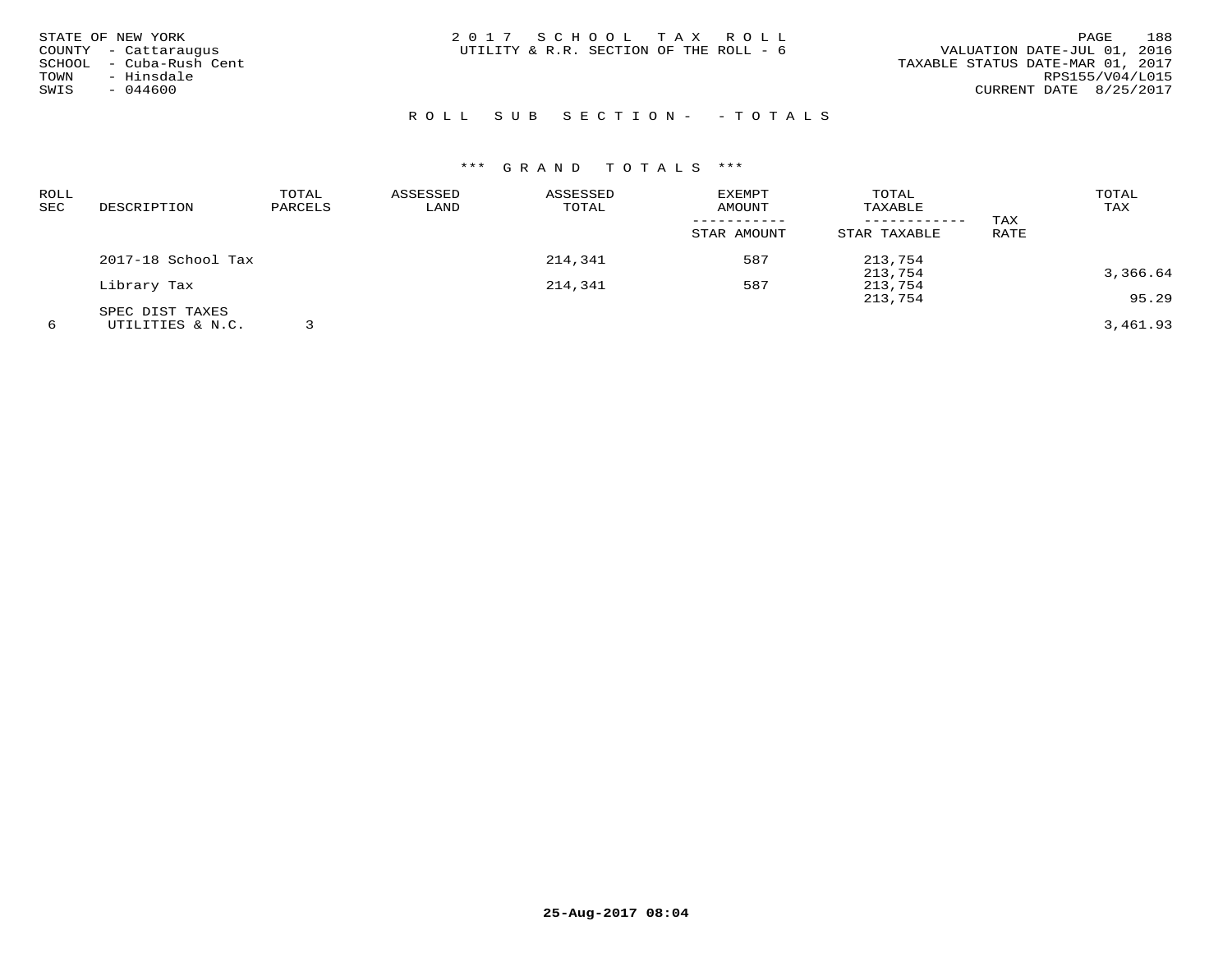| STATE OF NEW YORK |                         | 2017 SCHOOL TAX ROLL                   |  |  |                                  |                        | PAGE | 189 |
|-------------------|-------------------------|----------------------------------------|--|--|----------------------------------|------------------------|------|-----|
|                   | COUNTY - Cattaraugus    | UTILITY & R.R. SECTION OF THE ROLL - 6 |  |  | VALUATION DATE-JUL 01, 2016      |                        |      |     |
|                   | SCHOOL - Cuba-Rush Cent |                                        |  |  | TAXABLE STATUS DATE-MAR 01, 2017 |                        |      |     |
| TOWN              | - Hinsdale              |                                        |  |  |                                  | RPS155/V04/L015        |      |     |
| SWIS              | - 044600                |                                        |  |  |                                  | CURRENT DATE 8/25/2017 |      |     |
|                   |                         |                                        |  |  |                                  |                        |      |     |

## \*\*\* S P E C I A L D I S T R I C T S U M M A R Y \*\*\*

|      |                      | mom n | <b>ELIMENT CLOSE</b><br>LUP | ALS.               | ΑL            | ,,, <del>,</del> ,,, <del>,</del><br>، ب<br>- ۱٬۱۳۰ نا ۱٬ |                         |                    |
|------|----------------------|-------|-----------------------------|--------------------|---------------|-----------------------------------------------------------|-------------------------|--------------------|
| CODE | <b>NAMT</b><br>11.17 | PARC  | TVDF                        | <b>TTT</b><br>ALUR | T T T<br>ALUE | TUUOMA                                                    | . <del>.</del><br>'ALUL | $m \times r$<br>∸⊷ |

#### NO SPECIAL DISTRICTS AT THIS LEVEL

\*\*\* S C H O O L D I S T R I C T S U M M A R Y \*\*\*

| CODE   | DISTRICT NAME                    | TOTAL<br>PARCELS | ASSESSED<br>LAND | ASSESSED<br>TOTAL | <b>EXEMPT</b><br>AMOUNT | TOTAL<br>TAXABLE |           |
|--------|----------------------------------|------------------|------------------|-------------------|-------------------------|------------------|-----------|
|        |                                  |                  |                  |                   | STAR AMOUNT             | STAR TAXABLE     | TOTAL TAX |
|        | Cuba-Rush Cent                   | 3                |                  | 214,341           | 587                     | 213,754          |           |
| 024801 |                                  |                  |                  |                   |                         | 213,754          | 3,461.93  |
|        | SUB-TOTAL                        | 3                |                  | 214,341           | 587                     | 213,754          |           |
|        | $S \cup B - T \cup T A L (CONT)$ |                  |                  |                   |                         | 213,754          | 3,461.93  |
|        | TOTAL                            | 3                |                  | 214,341           | 587                     | 213,754          |           |
|        | T O T A L (CONT)                 |                  |                  |                   |                         | 213,754          | 3,461.93  |

### \*\*\* S Y S T E M C O D E S S U M M A R Y \*\*\*

NO SYSTEM EXEMPTIONS AT THIS LEVEL

| CODE  | DESCRIPTION         | TOTAL<br>PARCELS | SCHOOL     |
|-------|---------------------|------------------|------------|
| 47100 | Mass Telec<br>TOTAL |                  | 587<br>587 |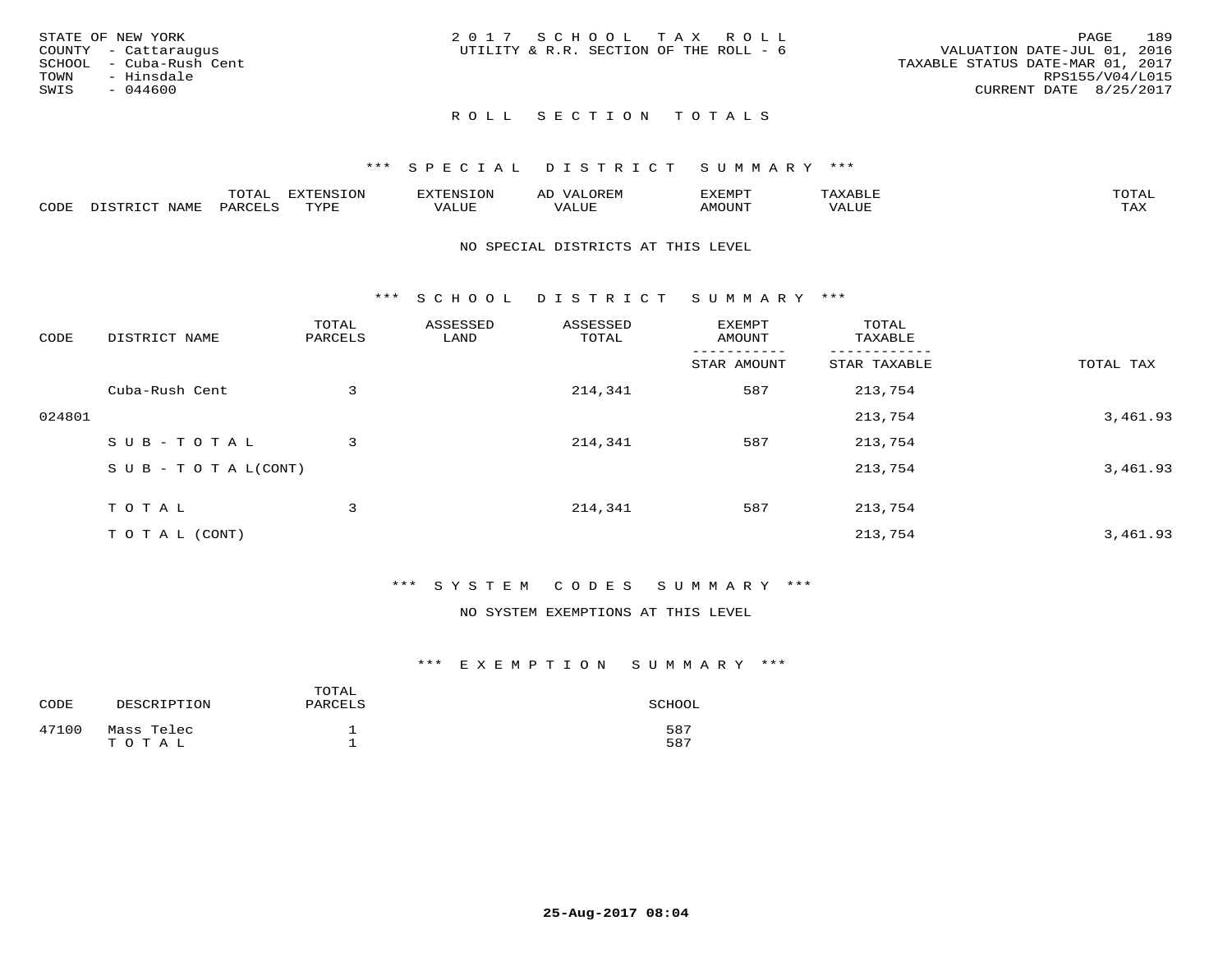|        | STATE OF NEW YORK    | 2017 SCHOOL TAX ROLL                   |  | 190<br><b>PAGE</b>               |
|--------|----------------------|----------------------------------------|--|----------------------------------|
|        | COUNTY - Cattaraugus | UTILITY & R.R. SECTION OF THE ROLL - 6 |  | VALUATION DATE-JUL 01, 2016      |
| SCHOOL | - Cuba-Rush Cent     |                                        |  | TAXABLE STATUS DATE-MAR 01, 2017 |
| TOWN   | - Hinsdale           |                                        |  | RPS155/V04/L015                  |
| SWIS   | $-044600$            |                                        |  | CURRENT DATE 8/25/2017           |
|        |                      |                                        |  |                                  |

| ROLL |                    | TOTAL   | ASSESSED | ASSESSED | <b>EXEMPT</b> | TOTAL        |      | TOTAL    |
|------|--------------------|---------|----------|----------|---------------|--------------|------|----------|
| SEC  | DESCRIPTION        | PARCELS | LAND     | TOTAL    | AMOUNT        | TAXABLE      |      | TAX      |
|      |                    |         |          |          |               | ------------ | TAX  |          |
|      |                    |         |          |          | STAR AMOUNT   | STAR TAXABLE | RATE |          |
|      | 2017-18 School Tax |         |          | 214,341  | 587           | 213,754      |      |          |
|      |                    |         |          |          |               | 213,754      |      | 3,366.64 |
|      | Library Tax        |         |          | 214,341  | 587           | 213,754      |      |          |
|      |                    |         |          |          |               | 213,754      |      | 95.29    |
|      | SPEC DIST TAXES    |         |          |          |               |              |      |          |
| 6    | UTILITIES & N.C.   |         |          |          |               |              |      | 3,461.93 |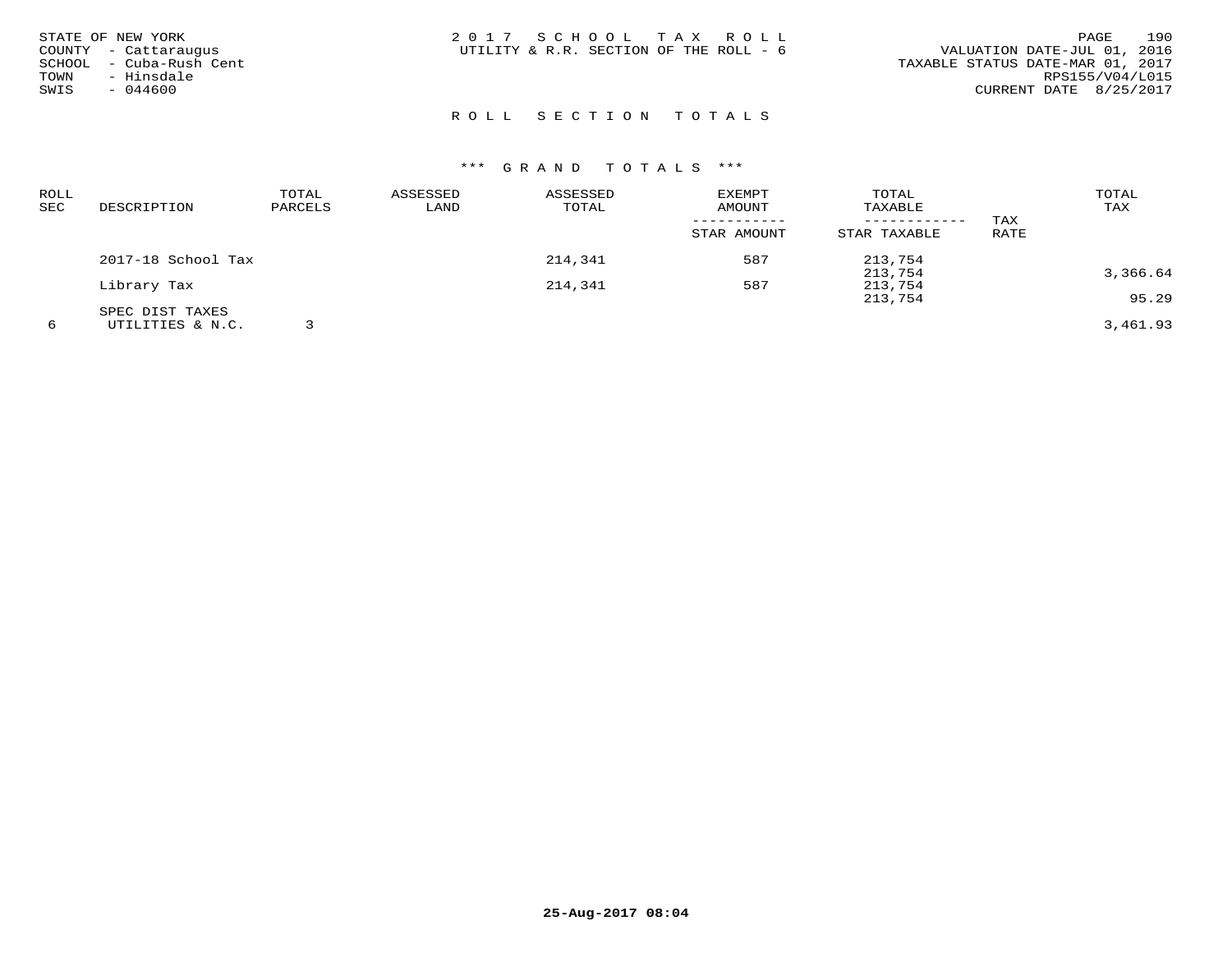| STATE OF NEW YORK<br>COUNTY<br>- Cattaraugus<br>- Cuba-Rush Cent<br>SCHOOL<br>- Hinsdale<br>TOWN<br>SWIS<br>$-044600$ | 2017                                 | SCHOOL TAX ROLL<br>WHOLLY EXEMPT SECTION OF THE ROLL - 8<br>OWNERS NAME SEOUENCE<br>UNIFORM PERCENT OF VALUE IS 088.00 |                 |                     | TAXABLE STATUS DATE-MAR 01, 2017          | PAGE<br>VALUATION DATE-JUL 01, | 191<br>2016 |
|-----------------------------------------------------------------------------------------------------------------------|--------------------------------------|------------------------------------------------------------------------------------------------------------------------|-----------------|---------------------|-------------------------------------------|--------------------------------|-------------|
| TAX MAP PARCEL NUMBER                                                                                                 | PROPERTY LOCATION & CLASS ASSESSMENT |                                                                                                                        |                 |                     | EXEMPTION CODE--------------------------- |                                | $-$ SCHOOL  |
| CURRENT OWNERS NAME                                                                                                   | SCHOOL DISTRICT                      | LAND                                                                                                                   |                 | TAX DESCRIPTION     | TAXABLE VALUE                             |                                |             |
| CURRENT OWNERS ADDRESS                                                                                                | PARCEL SIZE/GRID COORD               | TOTAL                                                                                                                  |                 | SPECIAL DISTRICTS   |                                           | TAX AMOUNT                     |             |
|                                                                                                                       |                                      |                                                                                                                        |                 |                     |                                           |                                |             |
|                                                                                                                       | $Nys$ Rte 446 (Off)                  |                                                                                                                        |                 |                     | ACCT 1233                                 |                                |             |
| 68.004-1-10                                                                                                           | 314 Rural vac<10                     |                                                                                                                        | NYS OWNED 12100 |                     |                                           |                                | 200         |
| State of New York                                                                                                     | Cuba-Rush Cent 024801                | 200                                                                                                                    |                 | 2017-18 School Tax  | 0.00                                      |                                | 0.00        |
| 50 Wolf Rd                                                                                                            | 04 03 03                             | 200                                                                                                                    | Library Tax     |                     | 0.00                                      |                                | 0.00        |
| Albany, NY 12233-0001                                                                                                 | 70.00 DPTH 129.37<br>FRNT            |                                                                                                                        |                 |                     |                                           |                                |             |
|                                                                                                                       | EAST-1222551 NRTH-0807104            |                                                                                                                        |                 |                     |                                           |                                |             |
|                                                                                                                       | DEED BOOK 00990 PG-00602             |                                                                                                                        |                 |                     |                                           |                                |             |
|                                                                                                                       | FULL MARKET VALUE                    | 227                                                                                                                    |                 |                     |                                           |                                |             |
|                                                                                                                       |                                      |                                                                                                                        |                 | $TOTAL$ $TAX$ $---$ |                                           |                                | $0.00**$    |
|                                                                                                                       |                                      |                                                                                                                        |                 |                     |                                           |                                |             |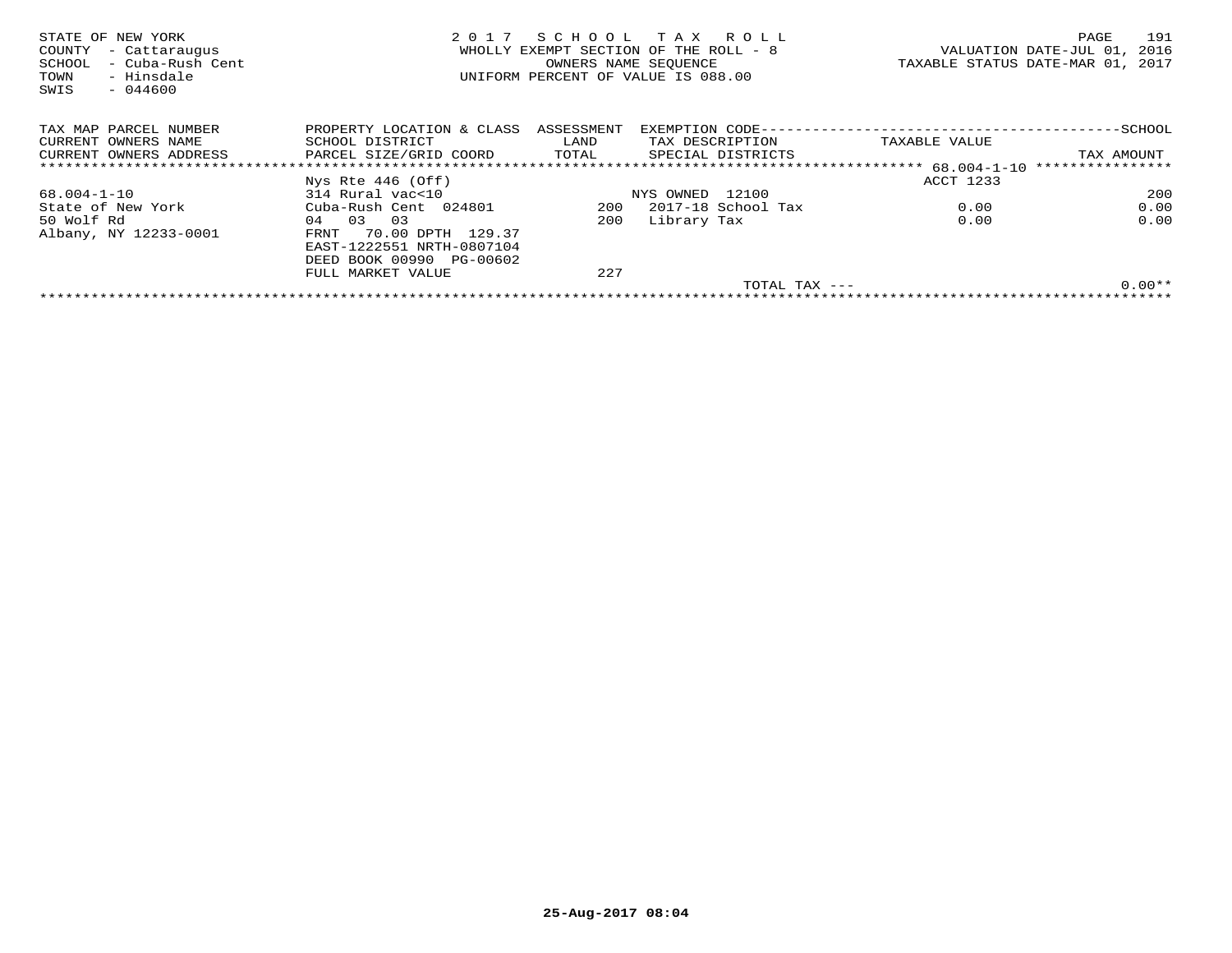|      | STATE OF NEW YORK       | 2017 SCHOOL TAX ROLL                  |                                  | PAGE | 192 |
|------|-------------------------|---------------------------------------|----------------------------------|------|-----|
|      | COUNTY - Cattaraugus    | WHOLLY EXEMPT SECTION OF THE ROLL - 8 | VALUATION DATE-JUL 01, 2016      |      |     |
|      | SCHOOL - Cuba-Rush Cent |                                       | TAXABLE STATUS DATE-MAR 01, 2017 |      |     |
| TOWN | - Hinsdale              | UNIFORM PERCENT OF VALUE IS 088.00    | RPS155/V04/L015                  |      |     |
| SWIS | $-044600$               |                                       | CURRENT DATE 8/25/2017           |      |     |
|      |                         | ROLL SUB SECTION- - TOTALS            |                                  |      |     |

|      |                  | TOTAL   | <b>DYMONIC TONT</b><br>7.NR TOIZ | 'ENS. | OREM<br>AL'           | דים איה צי | $x \sim$ $\sim$ | TOTAI |
|------|------------------|---------|----------------------------------|-------|-----------------------|------------|-----------------|-------|
| CODE | DISTRICT<br>NAME | PARCELS | TVDF<br>ت ہے۔                    | VALUE | <b>TATTT</b><br>VALUE | AMOUNT     | VALUE           | TAX   |

#### NO SPECIAL DISTRICTS AT THIS LEVEL

\*\*\* S C H O O L D I S T R I C T S U M M A R Y \*\*\*

| CODE   | DISTRICT NAME              | TOTAL<br>PARCELS | ASSESSED<br>LAND | ASSESSED<br>TOTAL | EXEMPT<br>AMOUNT | TOTAL<br>TAXABLE |           |
|--------|----------------------------|------------------|------------------|-------------------|------------------|------------------|-----------|
|        |                            |                  |                  |                   | STAR AMOUNT      | STAR TAXABLE     | TOTAL TAX |
|        | Cuba-Rush Cent             |                  | 200              | 200               | 200              |                  |           |
| 024801 |                            |                  |                  |                   |                  |                  |           |
|        | SUB-TOTAL                  |                  | 200              | 200               | 200              |                  |           |
|        | S U B - T O T A $L$ (CONT) |                  |                  |                   |                  |                  |           |
|        |                            |                  |                  |                   |                  |                  |           |
|        | TOTAL                      | 1                | 200              | 200               | 200              |                  |           |
|        | T O T A L (CONT)           |                  |                  |                   |                  |                  |           |

## \*\*\* S Y S T E M C O D E S S U M M A R Y \*\*\*

### NO SYSTEM EXEMPTIONS AT THIS LEVEL

| CODE  | DESCRIPTION        | TOTAL<br>PARCELS | SCHOOL     |
|-------|--------------------|------------------|------------|
| 12100 | NYS OWNED<br>TOTAL |                  | 200<br>200 |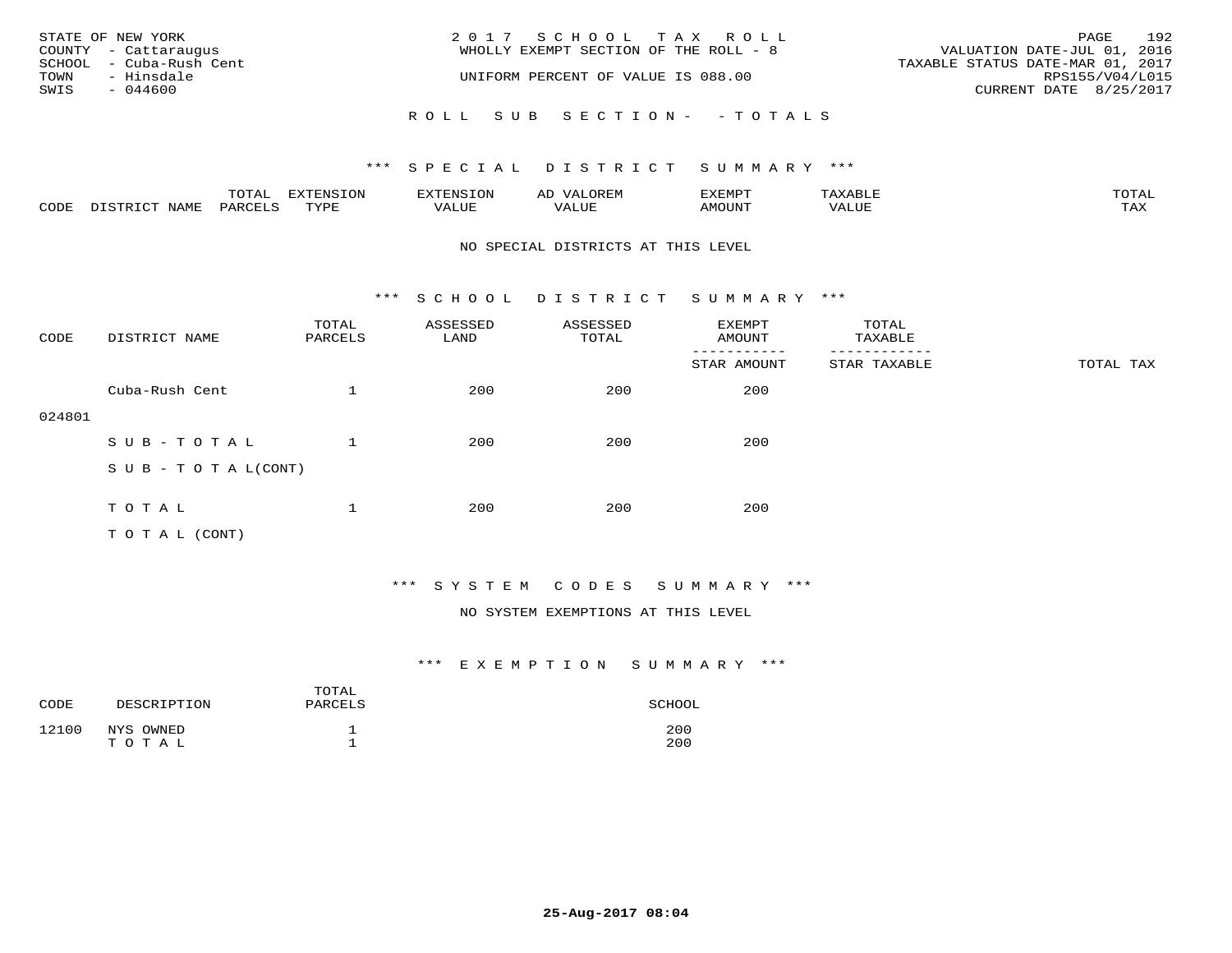|      | STATE OF NEW YORK<br>COUNTY - Cattaraugus | 2017 SCHOOL TAX ROLL<br>WHOLLY EXEMPT SECTION OF THE ROLL - 8 | PAGE<br>VALUATION DATE-JUL 01, 2016                 | 193 |
|------|-------------------------------------------|---------------------------------------------------------------|-----------------------------------------------------|-----|
| TOWN | SCHOOL - Cuba-Rush Cent<br>- Hinsdale     | UNIFORM PERCENT OF VALUE IS 088.00                            | TAXABLE STATUS DATE-MAR 01, 2017<br>RPS155/V04/L015 |     |
| SWIS | $-044600$                                 |                                                               | CURRENT DATE 8/25/2017                              |     |
|      |                                           | ROLL SUB SECTION- - TOTALS                                    |                                                     |     |

# \*\*\* G R A N D T O T A L S \*\*\*

| <b>ROLL</b><br><b>SEC</b> | DESCRIPTION                   | TOTAL<br>PARCELS | ASSESSED<br>LAND | ASSESSED<br>TOTAL | EXEMPT<br>AMOUNT<br>STAR AMOUNT | TOTAL<br>TAXABLE<br>STAR TAXABLE | TAX<br>RATE | TOTAL<br>TAX |
|---------------------------|-------------------------------|------------------|------------------|-------------------|---------------------------------|----------------------------------|-------------|--------------|
| $\sim$                    | RS 8 TOTAL<br>SPEC DIST TAXES |                  | 200              | 200               | 200                             |                                  |             |              |

8 WHOLLY EXEMPT 1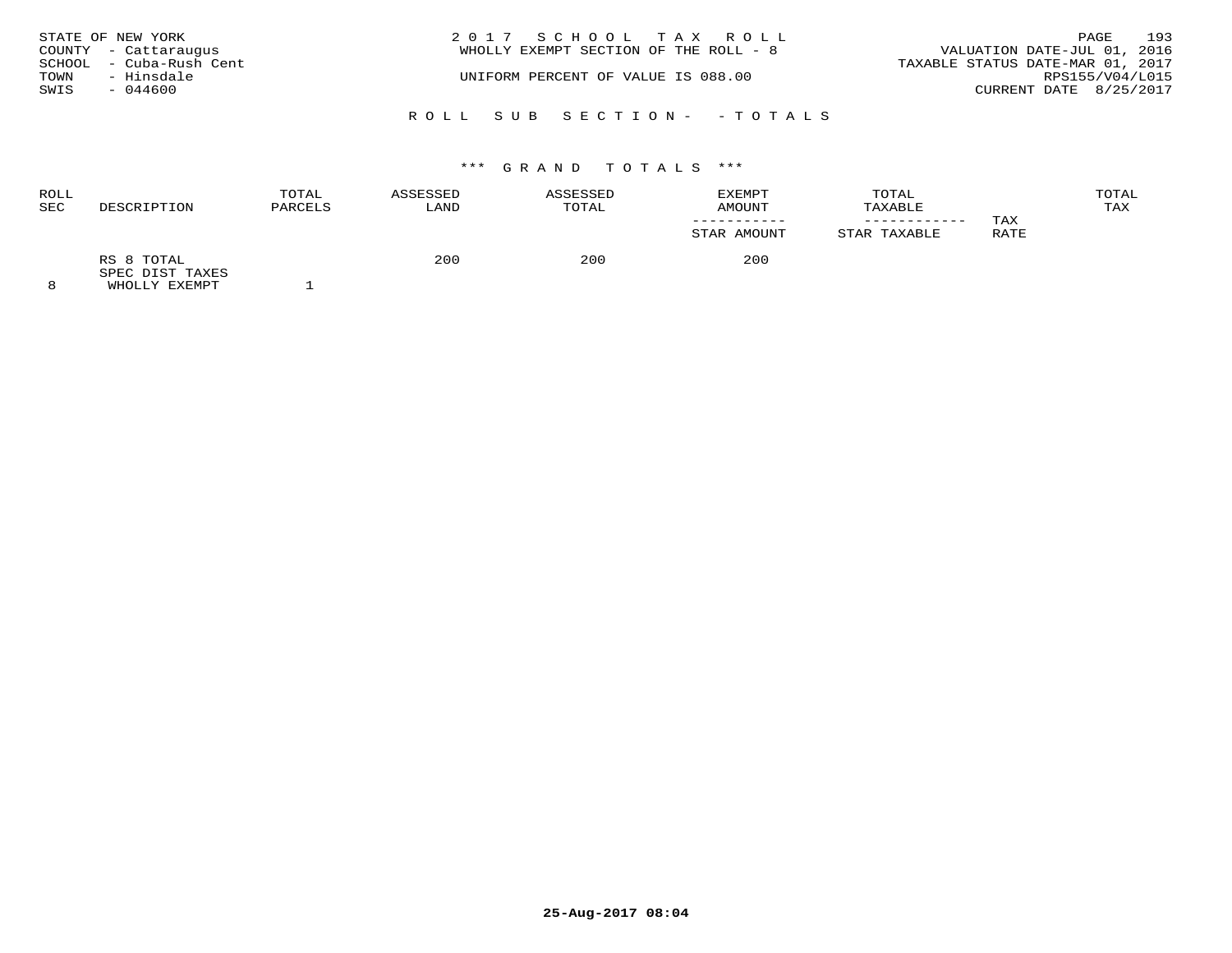| STATE OF NEW YORK<br>COUNTY - Cattaraugus     | 2017 SCHOOL TAX ROLL<br>WHOLLY EXEMPT SECTION OF THE ROLL - 8 | 194<br>PAGE<br>VALUATION DATE-JUL 01, 2016          |
|-----------------------------------------------|---------------------------------------------------------------|-----------------------------------------------------|
| SCHOOL - Cuba-Rush Cent<br>TOWN<br>- Hinsdale | UNIFORM PERCENT OF VALUE IS 088.00                            | TAXABLE STATUS DATE-MAR 01, 2017<br>RPS155/V04/L015 |
| SWIS<br>$-044600$                             |                                                               | CURRENT DATE 8/25/2017                              |
|                                               | ROLL SECTION TOTALS                                           |                                                     |

|      |                  | TOTAL   | EXTENSION | <b>EXTENSION</b> | OREM<br>ΑD          | <b>EXEMPT</b> |       | TOTAI |
|------|------------------|---------|-----------|------------------|---------------------|---------------|-------|-------|
| CODE | NAMF<br>DISTRICT | PARCELS | TYPE      | 777T<br>VALUE    | <b><i>JALUE</i></b> | AMOUNT        | VALUE | TAX   |

#### NO SPECIAL DISTRICTS AT THIS LEVEL

\*\*\* S C H O O L D I S T R I C T S U M M A R Y \*\*\*

| CODE   | DISTRICT NAME              | TOTAL<br>PARCELS | ASSESSED<br>LAND | ASSESSED<br>TOTAL | EXEMPT<br>AMOUNT | TOTAL<br>TAXABLE |           |
|--------|----------------------------|------------------|------------------|-------------------|------------------|------------------|-----------|
|        |                            |                  |                  |                   | STAR AMOUNT      | STAR TAXABLE     | TOTAL TAX |
|        | Cuba-Rush Cent             | $\mathbf{a}$     | 200              | 200               | 200              |                  |           |
| 024801 |                            |                  |                  |                   |                  |                  |           |
|        | SUB-TOTAL                  |                  | 200              | 200               | 200              |                  |           |
|        | S U B - T O T A $L$ (CONT) |                  |                  |                   |                  |                  |           |
|        |                            | 1                | 200              | 200               | 200              |                  |           |
|        | TOTAL                      |                  |                  |                   |                  |                  |           |
|        | T O T A L (CONT)           |                  |                  |                   |                  |                  |           |

## \*\*\* S Y S T E M C O D E S S U M M A R Y \*\*\*

### NO SYSTEM EXEMPTIONS AT THIS LEVEL

| CODE  | DESCRIPTION        | TOTAL<br>PARCELS | SCHOOL     |
|-------|--------------------|------------------|------------|
| 12100 | NYS OWNED<br>TOTAL |                  | 200<br>200 |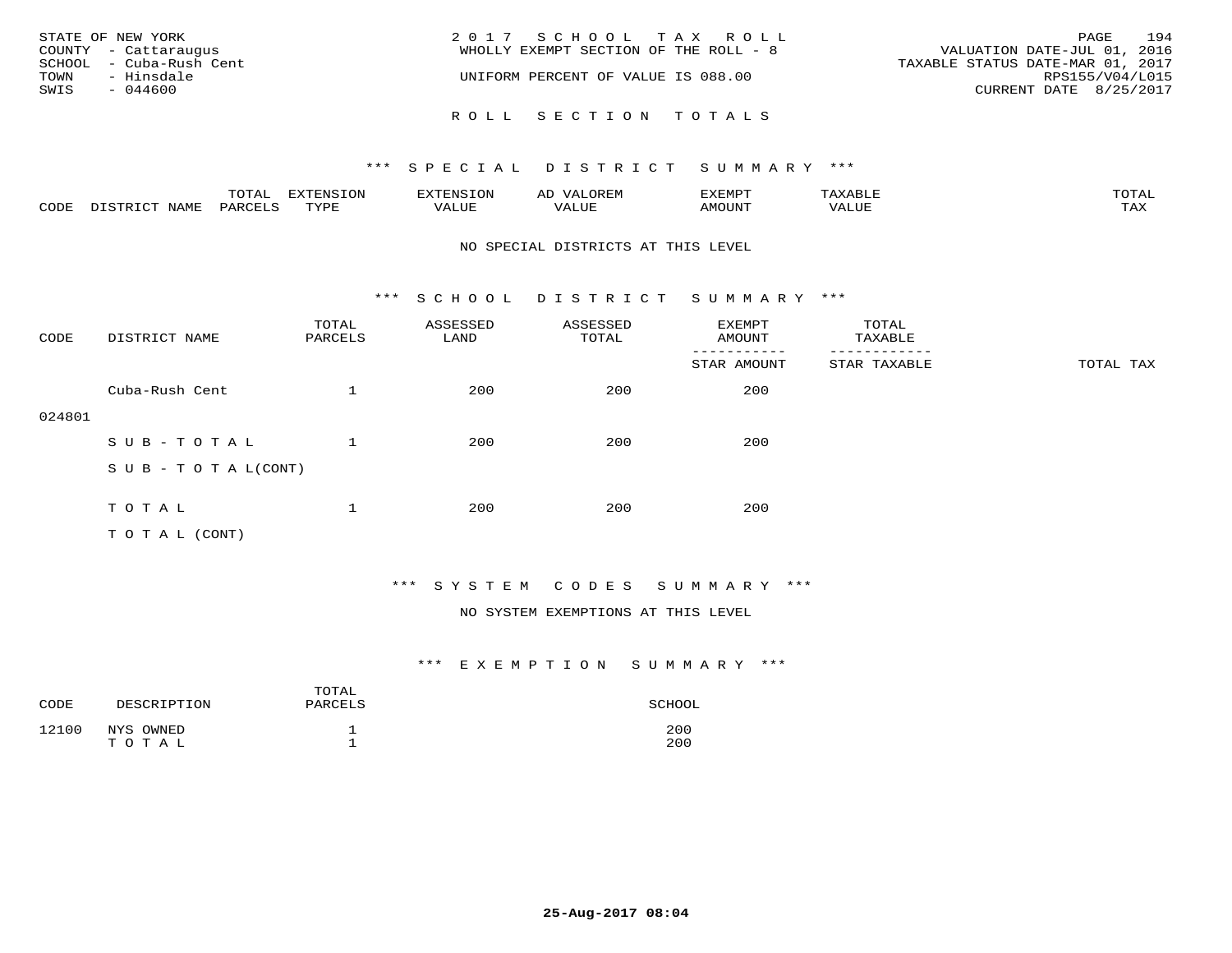|      | STATE OF NEW YORK       | 2017 SCHOOL TAX ROLL                                                 | PAGE            | 195 |
|------|-------------------------|----------------------------------------------------------------------|-----------------|-----|
|      | COUNTY - Cattaraugus    | VALUATION DATE-JUL 01, 2016<br>WHOLLY EXEMPT SECTION OF THE ROLL - 8 |                 |     |
|      | SCHOOL - Cuba-Rush Cent | TAXABLE STATUS DATE-MAR 01, 2017                                     |                 |     |
| TOWN | - Hinsdale              | UNIFORM PERCENT OF VALUE IS 088.00                                   | RPS155/V04/L015 |     |
| SWIS | $-044600$               | CURRENT DATE 8/25/2017                                               |                 |     |
|      |                         | ROLL SECTION TOTALS                                                  |                 |     |

# \*\*\* G R A N D T O T A L S \*\*\*

| ROLL<br>SEC | DESCRIPTION                   | TOTAL<br>PARCELS | ASSESSED<br>LAND | ASSESSED<br>TOTAL | EXEMPT<br>AMOUNT<br>STAR AMOUNT | TOTAL<br>TAXABLE<br>STAR TAXABLE | TAX<br>RATE | TOTAL<br>TAX |
|-------------|-------------------------------|------------------|------------------|-------------------|---------------------------------|----------------------------------|-------------|--------------|
| $\sim$      | RS 8 TOTAL<br>SPEC DIST TAXES |                  | 200              | 200               | 200                             |                                  |             |              |

8 WHOLLY EXEMPT 1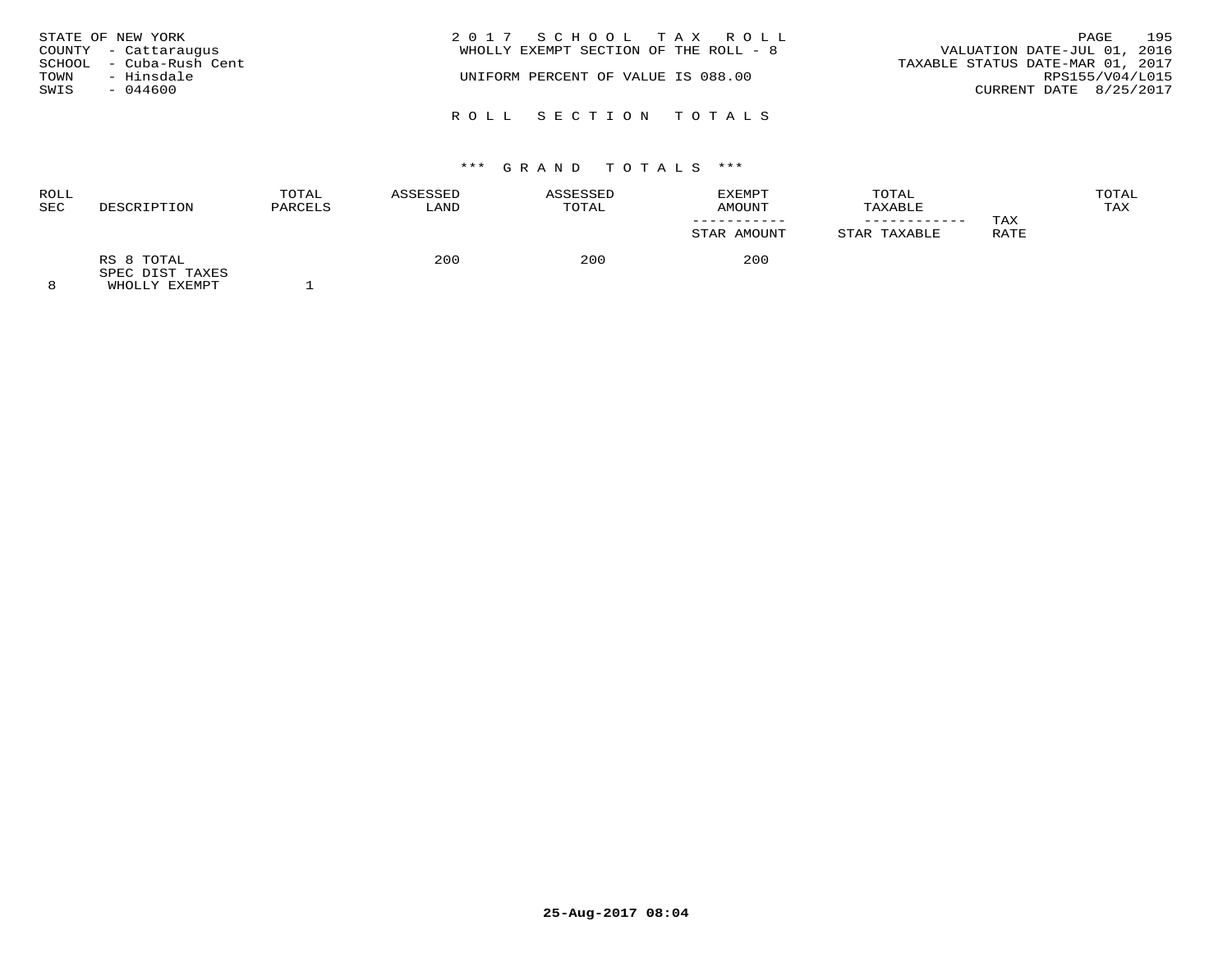| STATE OF NEW YORK       | 2017 SCHOOL TAX ROLL |  | 196<br>PAGE                      |
|-------------------------|----------------------|--|----------------------------------|
| COUNTY - Cattaraugus    |                      |  | VALUATION DATE-JUL 01, 2016      |
| SCHOOL - Cuba-Rush Cent | SWIS TOTALS          |  | TAXABLE STATUS DATE-MAR 01, 2017 |
| - Hinsdale<br>TOWN      |                      |  | RPS155/V04/L015                  |
| SWIS<br>$-044600$       |                      |  | CURRENT DATE 8/25/2017           |
|                         |                      |  |                                  |

|      |             | m^m*`<br><u>UIAI</u> | <b>FYTFNSTON</b><br>◡◡ |  | $\mathbf{r}$<br>'YFMF | TAX              | ົບ⊥⊏⊾ |
|------|-------------|----------------------|------------------------|--|-----------------------|------------------|-------|
| CODE | <b>NAME</b> | <b>DARCET</b>        | TVDF                   |  | OUN.                  | .7mm<br>$\cdots$ | L'AX  |

NO SPECIAL DISTRICTS AT THIS LEVEL

\*\*\* S C H O O L D I S T R I C T S U M M A R Y \*\*\*

| CODE   | DISTRICT NAME                    | TOTAL<br>PARCELS | ASSESSED<br>LAND | ASSESSED<br>TOTAL | EXEMPT<br>AMOUNT | TOTAL<br>TAXABLE |          |           |
|--------|----------------------------------|------------------|------------------|-------------------|------------------|------------------|----------|-----------|
|        |                                  |                  |                  |                   | STAR AMOUNT      | STAR TAXABLE     | TAX RATE | TOTAL TAX |
|        | Cuba-Rush Cent                   | 92               | 1694,400         | 3604,770          | 106,452          | 3,498,318        |          |           |
| 024801 |                                  |                  |                  |                   | 671,500          | 2,826,818        | .445820  | 46,082.26 |
|        | SUB-TOTAL                        | 92               | 1694,400         | 3604,770          | 106,452          | 3,498,318        |          |           |
|        | $S \cup B - T \cup T A L (CONT)$ |                  |                  |                   | 671,500          | 2,826,818        |          | 46,082.26 |
|        | TOTAL                            | 92               | 1694,400         | 3604,770          | 106,452          | 3,498,318        |          |           |
|        |                                  |                  |                  |                   |                  |                  |          |           |
|        | T O T A L (CONT)                 |                  |                  |                   | 671,500          | 2,826,818        |          | 46,082.26 |

\*\*\* S Y S T E M C O D E S S U M M A R Y \*\*\*

#### NO SYSTEM EXEMPTIONS AT THIS LEVEL

| CODE  | DESCRIPTION | TOTAL<br>PARCELS | SCHOOL  |
|-------|-------------|------------------|---------|
| 12100 | NYS OWNED   |                  | 200     |
| 41800 | AGED C/T/S  |                  | 105,665 |
| 41834 | ENH STAR    | 9                | 407,900 |
| 41854 | BAS STAR    | 10               | 263,600 |
| 47100 | Mass Telec  |                  | 587     |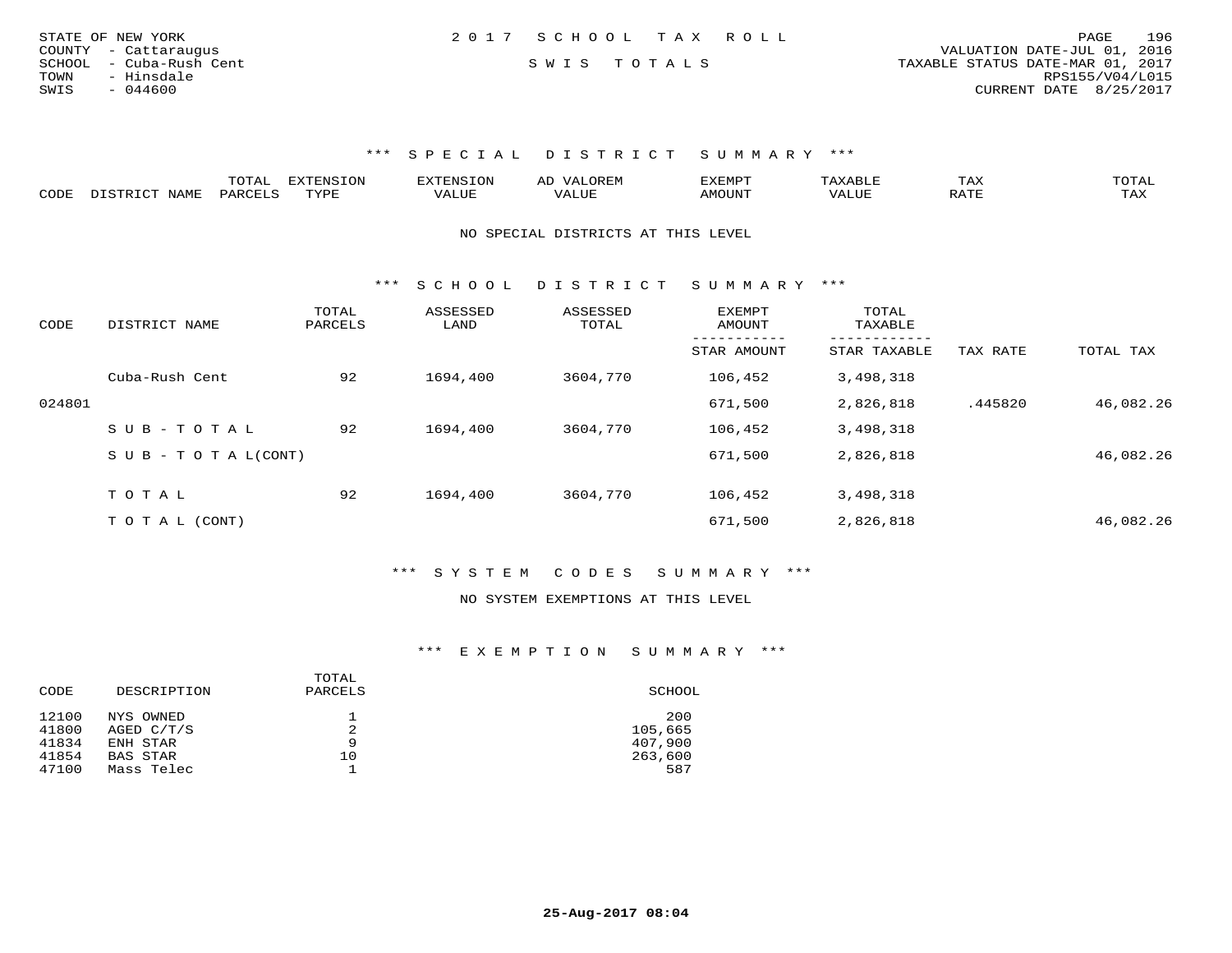| STATE OF NEW YORK |  |               |                  |
|-------------------|--|---------------|------------------|
| COUNTY            |  | - Cattaraugus |                  |
| SCHOOL            |  |               | - Cuba-Rush Cent |
| TOWN              |  | - Hinsdale    |                  |
| SWIS              |  | $-044600$     |                  |

\*\*\* E X E M P T I O N S U M M A R Y \*\*\*

| CODE | DESCRIPTION | TOTAL<br>PARCELS | SCHOOL  |
|------|-------------|------------------|---------|
|      | TOTAL       | 23               | 777,952 |

## \*\*\* G R A N D T O T A L S \*\*\*

| ROLL<br>SEC | DESCRIPTION                          | TOTAL<br>PARCELS | ASSESSED<br>LAND | ASSESSED<br>TOTAL | <b>EXEMPT</b><br>AMOUNT | TOTAL<br>TAXABLE           | TAX       |           |
|-------------|--------------------------------------|------------------|------------------|-------------------|-------------------------|----------------------------|-----------|-----------|
|             |                                      |                  |                  |                   | STAR AMOUNT             | STAR TAXABLE               | RATE      |           |
|             | 2017-18 School Tax                   |                  | 1694,200         | 3248,100          | 105,665                 | 3, 142, 435                |           |           |
|             |                                      |                  |                  |                   | 671,500                 | 2,470,935                  | 15.750083 | 38,917.47 |
|             | Library Tax                          |                  | 1694,200         | 3248,100          | 105,665                 | 3, 142, 435<br>3, 142, 435 | 0.445820  | 1,400.95  |
|             | SPEC DIST TAXES                      |                  |                  |                   |                         |                            |           |           |
| 1           | TAXABLE                              | 86               |                  |                   |                         |                            |           | 40,318.42 |
|             | 2017-18 School Tax                   |                  |                  | 142,129           |                         | 142,129                    |           |           |
|             |                                      |                  |                  |                   |                         | 142,129                    | 15.750083 | 2,238.54  |
|             | Library Tax                          |                  |                  | 142,129           |                         | 142,129                    |           |           |
|             |                                      |                  |                  |                   |                         | 142,129                    | 0.445820  | 63.37     |
| 5           | SPEC DIST TAXES<br>SPECIAL FRANCHISE | 2                |                  |                   |                         |                            |           | 2,301.91  |
|             |                                      |                  |                  |                   |                         |                            |           |           |
|             | 2017-18 School Tax                   |                  |                  | 214,341           | 587                     | 213,754                    |           |           |
|             |                                      |                  |                  |                   |                         | 213,754                    | 15.750083 | 3,366.64  |
|             | Library Tax                          |                  |                  | 214,341           | 587                     | 213,754                    |           |           |
|             |                                      |                  |                  |                   |                         | 213,754                    | 0.445820  | 95.29     |
|             | SPEC DIST TAXES                      |                  |                  |                   |                         |                            |           |           |
| 6           | UTILITIES & N.C.                     | 3                |                  |                   |                         |                            |           | 3,461.93  |
|             |                                      |                  |                  |                   | 200                     |                            |           |           |
|             | SPEC DIST TAXES                      |                  |                  |                   |                         |                            |           |           |

8 WHOLLY EXEMPT 1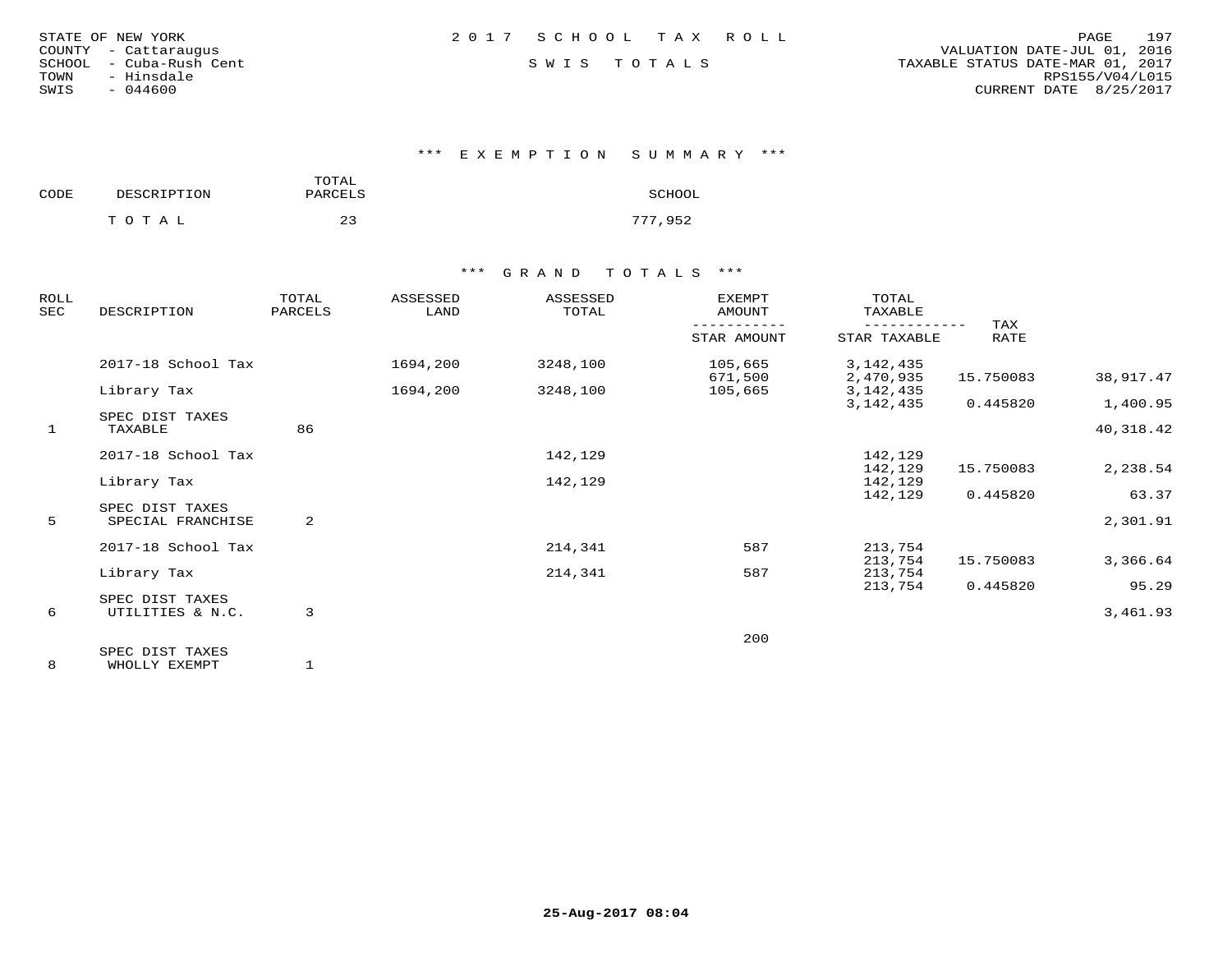| STATE OF NEW YORK |  |                  |  |
|-------------------|--|------------------|--|
| COUNTY            |  | - Cattaraugus    |  |
| SCHOOL            |  | - Cuba-Rush Cent |  |
| TOWN              |  | - Hinsdale       |  |
| SWIS              |  | $-044600$        |  |

### STATE OF NEW YORK 2 0 1 7 S C H O O L T A X R O L L PAGE 198

 COUNTY - Cattaraugus VALUATION DATE-JUL 01, 2016 SCHOOL - Cuba-Rush Cent S W I S T O T A L S TAXABLE STATUS DATE-MAR 01, 2017 TOWN - Hinsdale RPS155/V04/L015SWIS - 044600 CURRENT DATE 8/25/2017

| ROLL<br>SEC | DESCRIPTION         | TOTAL<br>PARCELS | ASSESSED<br>LAND | ASSESSED<br>TOTAL | <b>EXEMPT</b><br>AMOUNT | TOTAL<br>TAXABLE             |             |           |
|-------------|---------------------|------------------|------------------|-------------------|-------------------------|------------------------------|-------------|-----------|
|             |                     |                  |                  |                   | STAR AMOUNT             | ------------<br>STAR TAXABLE | TAX<br>RATE |           |
|             | 2017-18 School Tax  |                  | 1694,400         | 3604,770          | 106,452<br>671,500      | 3,498,318<br>2,826,818       | 15.750083   | 44,522.65 |
|             | Library Tax         |                  | 1694,400         | 3604,770          | 106,452                 | 3,498,318                    |             |           |
|             |                     |                  |                  |                   |                         | 3,498,318                    | 0.445820    | 1,559.61  |
|             | SPEC DIST TAXES     |                  |                  |                   |                         |                              |             |           |
| $\star$     | TOTAL<br><b>SUB</b> | 92               |                  |                   |                         |                              |             | 46,082.26 |
|             | 2017-18 School Tax  |                  | 1694,400         | 3604,770          | 106,452                 | 3,498,318                    |             |           |
|             |                     |                  |                  |                   | 671,500                 | 2,826,818                    | 15.750083   | 44,522.65 |
|             | Library Tax         |                  | 1694,400         | 3604,770          | 106,452                 | 3,498,318<br>3,498,318       | 0.445820    | 1,559.61  |
|             | SPEC DIST TAXES     |                  |                  |                   |                         |                              |             |           |
| $***$       | GRAND TOTAL         | 92               |                  |                   |                         |                              |             | 46,082.26 |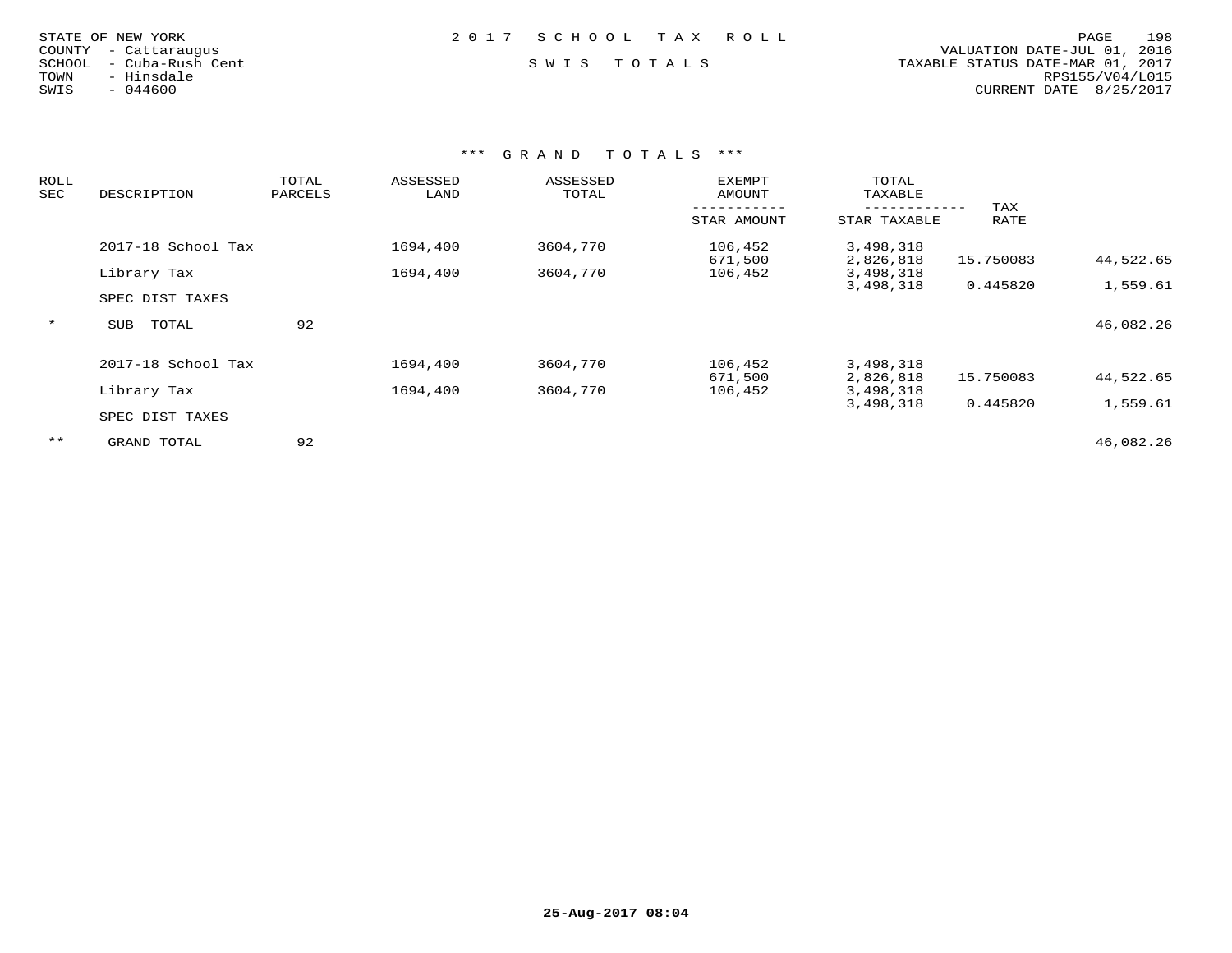| STATE OF NEW YORK<br>COUNTY - Cattaraugus<br>SCHOOL - Cuba-Rush Cent<br>- Ischua<br>TOWN<br>$-045000$<br>SWIS | 2 0 1 7                                                                                                                           | SCHOOL TAX        | ROLL<br>TAXABLE SECTION OF THE ROLL - 1<br>OWNERS NAME SEQUENCE<br>UNIFORM PERCENT OF VALUE IS 088.00 | TAXABLE STATUS DATE-MAR 01, 2017             | 199<br>PAGE<br>VALUATION DATE-JUL 01, 2016 |
|---------------------------------------------------------------------------------------------------------------|-----------------------------------------------------------------------------------------------------------------------------------|-------------------|-------------------------------------------------------------------------------------------------------|----------------------------------------------|--------------------------------------------|
| TAX MAP PARCEL NUMBER                                                                                         | PROPERTY LOCATION & CLASS ASSESSMENT EXEMPTION CODE-----------------------------------SCHOOL                                      |                   |                                                                                                       |                                              |                                            |
| CURRENT OWNERS NAME<br>CURRENT OWNERS ADDRESS<br>***********************                                      | SCHOOL DISTRICT<br>PARCEL SIZE/GRID COORD                                                                                         | LAND<br>TOTAL     | TAX DESCRIPTION<br>SPECIAL DISTRICTS                                                                  | TAXABLE VALUE                                | TAX AMOUNT                                 |
|                                                                                                               | 5120 Miller Hill Rd                                                                                                               |                   |                                                                                                       | ACCT 0309                                    | <b>BILL</b><br>499                         |
| $68.002 - 2 - 19.1$                                                                                           | 210 1 Family Res                                                                                                                  |                   | 2017-18 School Tax                                                                                    | 51,000                                       | 803.25                                     |
| Adams Tom L<br>5120 Miller Hill Rd<br>Cuba, NY 14727                                                          | Cuba-Rush Cent 024801<br>13 03 03<br>ACRES 17.80                                                                                  | 17,700<br>51,000  | Library Tax                                                                                           | 51,000                                       | 22.74                                      |
|                                                                                                               | EAST-1215843 NRTH-0809688<br>DEED BOOK 856<br>PG-00139<br>FULL MARKET VALUE                                                       | 57,955            |                                                                                                       |                                              |                                            |
|                                                                                                               |                                                                                                                                   |                   | TOTAL TAX ---                                                                                         |                                              | $825.99**$                                 |
|                                                                                                               |                                                                                                                                   |                   |                                                                                                       | DATE #1<br>AMT DUE                           | 09/30/17<br>825.99                         |
|                                                                                                               |                                                                                                                                   |                   |                                                                                                       |                                              |                                            |
| $59.004 - 2 - 7$                                                                                              | 141 Abbott Rd<br>210 1 Family Res                                                                                                 |                   | AGED S<br>41804                                                                                       | ACCT 0040                                    | 500<br>BILL<br>21,600                      |
| Allen Laurette L                                                                                              | Cuba-Rush Cent 024801                                                                                                             |                   | 5,100 ENH STAR<br>41834                                                                               |                                              | 26,400                                     |
| Joseph L/U Joan D                                                                                             | 08 03<br>03                                                                                                                       |                   | 48,000 2017-18 School Tax                                                                             | 26,400                                       | 415.80                                     |
| 362 SW Pineland Rd<br>Mableton, GA 30126                                                                      | life use joan joseph<br><b>ACRES</b><br>1.10<br>EAST-1219793 NRTH-0822550                                                         |                   | Library Tax                                                                                           | 26,400                                       | 11.77                                      |
|                                                                                                               | DEED BOOK 17250 PG-6001                                                                                                           |                   |                                                                                                       |                                              |                                            |
|                                                                                                               | FULL MARKET VALUE                                                                                                                 | 54,545            |                                                                                                       |                                              |                                            |
|                                                                                                               |                                                                                                                                   |                   | TOTAL TAX ---                                                                                         | DATE #1<br>AMT DUE                           | $11.77**$<br>09/30/17<br>11.77             |
|                                                                                                               |                                                                                                                                   |                   |                                                                                                       | *************** 59.003-1-21.1 ************** |                                            |
|                                                                                                               | Union Valley Rd                                                                                                                   |                   |                                                                                                       | ACCT 0479                                    | 501<br>BILL                                |
| $59.003 - 1 - 21.1$                                                                                           | 260 Seasonal res                                                                                                                  |                   | 2017-18 School Tax                                                                                    | 44,800                                       | 705.60                                     |
| August James F<br>744 Auburn Ave<br>Buffalo, NY 14222                                                         | Cuba-Rush Cent 024801<br>31 03 03<br>FRNT 640.00 DPTH<br>52.55<br>ACRES<br>EAST-1210129 NRTH-0817154<br>DEED BOOK 870<br>PG-00806 | 35,500<br>44,800  | Library Tax                                                                                           | 44,800                                       | 19.97                                      |
|                                                                                                               | FULL MARKET VALUE                                                                                                                 | 50,909            |                                                                                                       |                                              |                                            |
|                                                                                                               |                                                                                                                                   |                   | TOTAL TAX ---                                                                                         | DATE #1<br>AMT DUE                           | $725.57**$<br>09/30/17<br>725.57           |
|                                                                                                               |                                                                                                                                   |                   | *************************                                                                             | ** $59.004 - 3 - 21. / 14$ ************      |                                            |
|                                                                                                               | 223 West Shore Rd                                                                                                                 |                   |                                                                                                       | ACCT 0011                                    | 502<br>BILL                                |
| $59.004 - 3 - 21. / 14$<br>Auman Mark A<br>223 W Shore                                                        | 210 1 Family Res<br>Cuba-Rush Cent 024801<br>00 03<br>03                                                                          | $\circ$<br>95,500 | 2017-18 School Tax<br>Library Tax                                                                     | 95,500<br>95,500                             | 1,504.13<br>42.58                          |
| Cuba, NY 14727                                                                                                | EAST-1221650 NRTH-0813047                                                                                                         |                   |                                                                                                       |                                              |                                            |
|                                                                                                               | FULL MARKET VALUE                                                                                                                 | 108,523           |                                                                                                       |                                              |                                            |
|                                                                                                               |                                                                                                                                   |                   | TOTAL TAX ---                                                                                         | DATE #1<br>AMT DUE                           | $1,546.71**$<br>09/30/17<br>1,546.71       |
|                                                                                                               |                                                                                                                                   |                   |                                                                                                       |                                              |                                            |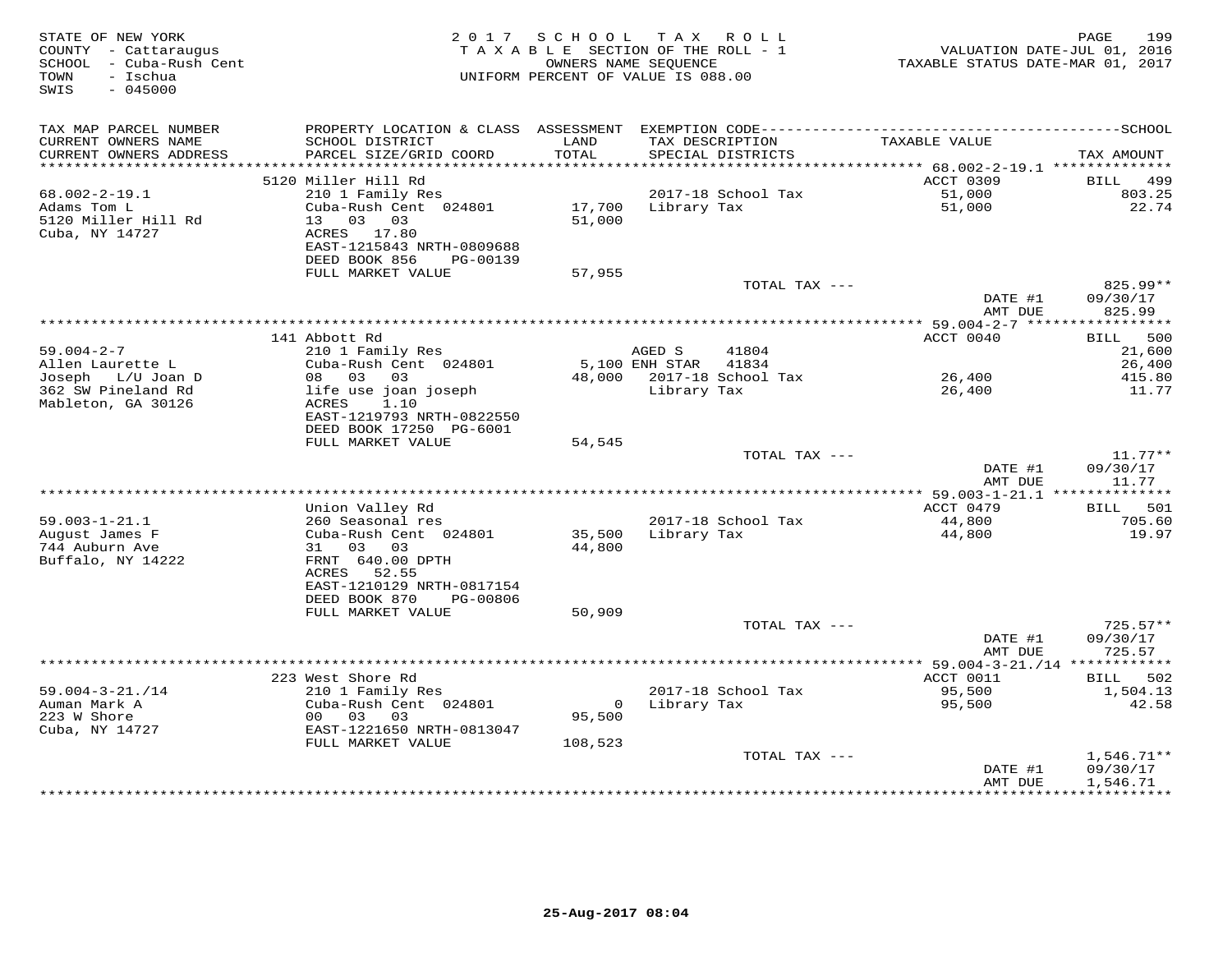| STATE OF NEW YORK<br>COUNTY - Cattaraugus<br>- Cuba-Rush Cent<br>SCHOOL<br>TOWN<br>- Ischua<br>$-045000$<br>SWIS |                                                                       | 2017 SCHOOL<br>OWNERS NAME SEQUENCE | TAX ROLL<br>TAXABLE SECTION OF THE ROLL - 1<br>UNIFORM PERCENT OF VALUE IS 088.00 | VALUATION DATE-JUL 01, 2016<br>TAXABLE STATUS DATE-MAR 01, 2017 | 200<br>PAGE                  |
|------------------------------------------------------------------------------------------------------------------|-----------------------------------------------------------------------|-------------------------------------|-----------------------------------------------------------------------------------|-----------------------------------------------------------------|------------------------------|
| TAX MAP PARCEL NUMBER                                                                                            |                                                                       |                                     |                                                                                   |                                                                 |                              |
| CURRENT OWNERS NAME<br>CURRENT OWNERS ADDRESS                                                                    | SCHOOL DISTRICT<br>PARCEL SIZE/GRID COORD                             | LAND<br>TOTAL<br>******             | TAX DESCRIPTION<br>SPECIAL DISTRICTS                                              | TAXABLE VALUE<br>********* 59.004-3-21./8 **************        | TAX AMOUNT                   |
|                                                                                                                  | 217 West Shore Rd                                                     |                                     |                                                                                   | ACCT 0490                                                       | 503<br>BILL                  |
| $59.004 - 3 - 21.78$                                                                                             | 210 1 Family Res                                                      |                                     | <b>BAS STAR</b><br>41854                                                          |                                                                 | 26,400                       |
| Austin Stephen M                                                                                                 | Cuba-Rush Cent 024801                                                 | $\overline{0}$                      | 2017-18 School Tax                                                                | 142,500                                                         | 2,244.39                     |
| 217 W Shore Rd<br>Cuba, NY 14727                                                                                 | 00 03<br>03<br>EAST-1221650 NRTH-0813047<br>DEED BOOK 3720<br>PG-2003 |                                     | 142,500 Library Tax                                                               | 142,500                                                         | 63.53                        |
|                                                                                                                  | FULL MARKET VALUE                                                     | 161,932                             |                                                                                   |                                                                 |                              |
|                                                                                                                  |                                                                       |                                     | TOTAL TAX ---                                                                     | DATE #1                                                         | 1,892.11**<br>09/30/17       |
|                                                                                                                  |                                                                       |                                     |                                                                                   | AMT DUE                                                         | 1,892.11                     |
|                                                                                                                  | Munger Hollow Rd                                                      |                                     |                                                                                   | ACCT 0342                                                       | <b>BILL</b><br>504           |
| $59.004 - 2 - 23.1$                                                                                              | 314 Rural vac<10                                                      |                                     | 2017-18 School Tax                                                                | 5,200                                                           | 81.90                        |
| Bainbridge Gary R                                                                                                | Cuba-Rush Cent 024801                                                 | 5,200                               | Library Tax                                                                       | 5,200                                                           | 2.32                         |
| Bainbridge Larry J                                                                                               | 08 03 03                                                              | 5,200                               |                                                                                   |                                                                 |                              |
| 1426 Nash Rd                                                                                                     | 1.25<br>ACRES                                                         |                                     |                                                                                   |                                                                 |                              |
| North Tonawanda, NY 14120                                                                                        | EAST-1220043 NRTH-0819860                                             |                                     |                                                                                   |                                                                 |                              |
|                                                                                                                  | DEED BOOK 456<br>PG-5001<br>FULL MARKET VALUE                         | 5,909                               |                                                                                   |                                                                 |                              |
|                                                                                                                  |                                                                       |                                     | TOTAL TAX ---                                                                     |                                                                 | 84.22**                      |
|                                                                                                                  |                                                                       |                                     |                                                                                   | DATE #1<br>AMT DUE                                              | 09/30/17<br>84.22            |
|                                                                                                                  |                                                                       |                                     |                                                                                   | **** 59.004-3-8 ******************                              |                              |
| $59.004 - 3 - 8$                                                                                                 | 92 Munger Hollow Rd<br>260 Seasonal res                               |                                     | 2017-18 School Tax                                                                | ACCT 0019<br>30,000                                             | 505<br><b>BILL</b><br>472.50 |
| Bainbridge Gary R                                                                                                | Cuba-Rush Cent 024801                                                 | 11,400                              | Library Tax                                                                       | 30,000                                                          | 13.37                        |
| Bainbridge Larry J                                                                                               | 07 03<br>03                                                           | 30,000                              |                                                                                   |                                                                 |                              |
| 1426 Nash Rd                                                                                                     | Life Use                                                              |                                     |                                                                                   |                                                                 |                              |
| North Tonawanda, NY 14120                                                                                        | ACRES<br>9.30                                                         |                                     |                                                                                   |                                                                 |                              |
|                                                                                                                  | EAST-1220889 NRTH-0819653<br>DEED BOOK 456<br>PG-5002                 |                                     |                                                                                   |                                                                 |                              |
|                                                                                                                  | FULL MARKET VALUE                                                     | 34,091                              |                                                                                   |                                                                 |                              |
|                                                                                                                  |                                                                       |                                     | TOTAL TAX ---                                                                     |                                                                 | 485.87**                     |
|                                                                                                                  |                                                                       |                                     |                                                                                   | DATE #1<br>AMT DUE                                              | 09/30/17<br>485.87           |
|                                                                                                                  | Munger Hollow Rd                                                      |                                     |                                                                                   | ****** 59.004-3-13 ****************<br>ACCT 0022                | 506<br>BILL                  |
| $59.004 - 3 - 13$                                                                                                | 260 Seasonal res                                                      |                                     | 2017-18 School Tax                                                                | 21,000                                                          | 330.75                       |
| Bainbridge Gary R                                                                                                | Cuba-Rush Cent 024801                                                 | 5,400                               | Library Tax                                                                       | 21,000                                                          | 9.36                         |
| Bainbridge Larry J                                                                                               | 07 03 03                                                              | 21,000                              |                                                                                   |                                                                 |                              |
| 1426 Nash Rd                                                                                                     | Life Use                                                              |                                     |                                                                                   |                                                                 |                              |
| North Tonawanda, NY 14120-1812 ACRES                                                                             | 1.50                                                                  |                                     |                                                                                   |                                                                 |                              |
|                                                                                                                  | EAST-1221675 NRTH-0819327<br>DEED BOOK 1017    PG-1044                |                                     |                                                                                   |                                                                 |                              |
|                                                                                                                  | FULL MARKET VALUE                                                     | 23,864                              |                                                                                   |                                                                 |                              |
|                                                                                                                  |                                                                       |                                     | TOTAL TAX ---                                                                     |                                                                 | 340.11**                     |
|                                                                                                                  |                                                                       |                                     |                                                                                   | DATE #1                                                         | 09/30/17                     |
|                                                                                                                  |                                                                       |                                     |                                                                                   | AMT DUE                                                         | 340.11<br>* * * * * * * *    |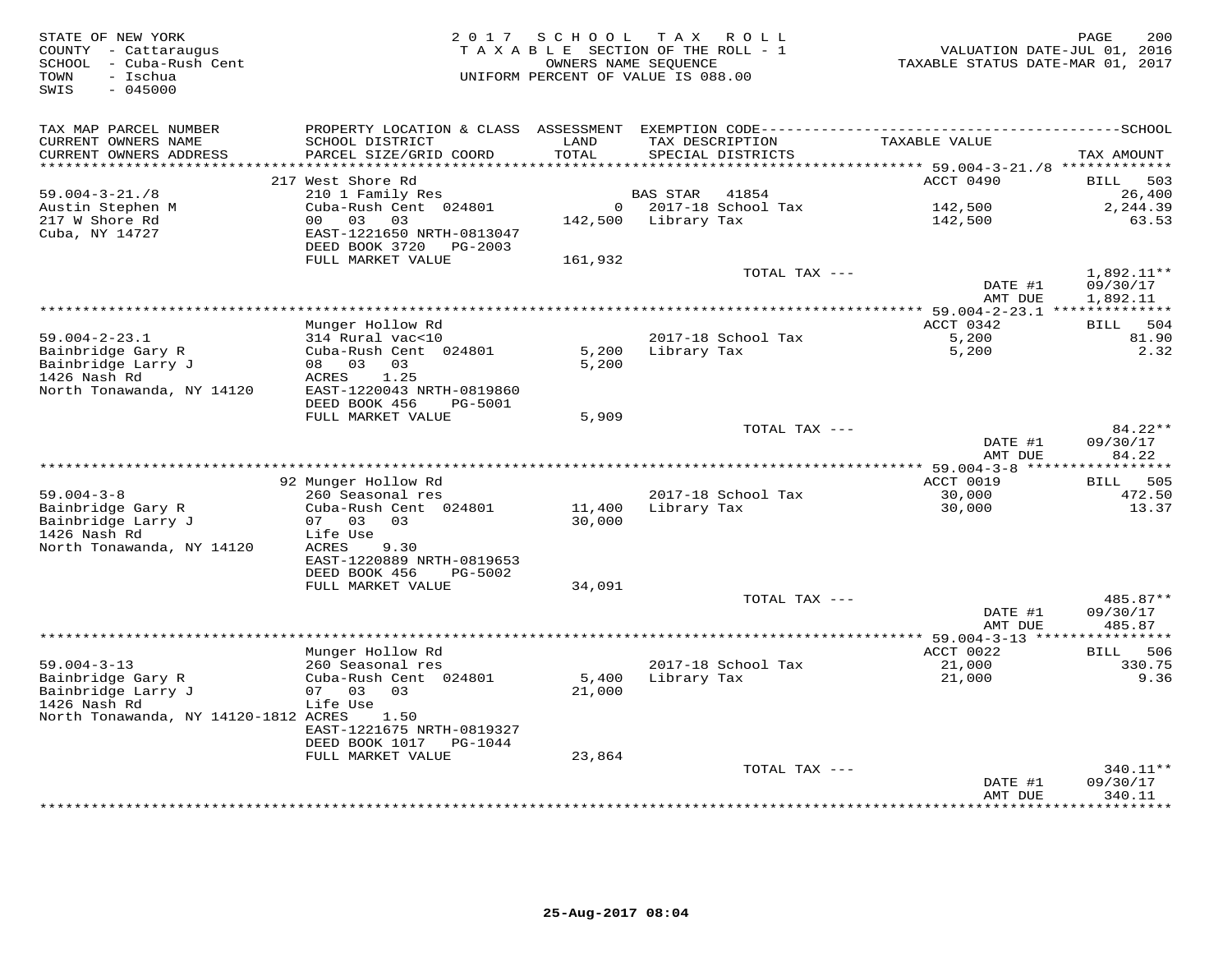| STATE OF NEW YORK<br>COUNTY - Cattaraugus<br>SCHOOL - Cuba-Rush Cent<br>- Ischua<br>TOWN<br>$-045000$<br>SWIS |                                                                                                                                                                                                            | 2017 SCHOOL                    | TAX ROLL<br>TAXABLE SECTION OF THE ROLL - 1<br>OWNERS NAME SEQUENCE<br>UNIFORM PERCENT OF VALUE IS 088.00 | VALUATION DATE-JUL 01, 2016<br>TAXABLE STATUS DATE-MAR 01, 2017 | 201<br>PAGE                                                   |
|---------------------------------------------------------------------------------------------------------------|------------------------------------------------------------------------------------------------------------------------------------------------------------------------------------------------------------|--------------------------------|-----------------------------------------------------------------------------------------------------------|-----------------------------------------------------------------|---------------------------------------------------------------|
| TAX MAP PARCEL NUMBER<br>CURRENT OWNERS NAME<br>CURRENT OWNERS ADDRESS<br>**********************              | SCHOOL DISTRICT<br>PARCEL SIZE/GRID COORD<br>**************************                                                                                                                                    | LAND<br>TOTAL<br>************* | TAX DESCRIPTION<br>SPECIAL DISTRICTS<br>********************************* 59.004-3-14 ****************    | TAXABLE VALUE                                                   | TAX AMOUNT                                                    |
| $59.004 - 3 - 14$<br>Bainbridge Gary R<br>Bainbridge Larry J<br>1426 Nash Rd<br>North Tonawanda, NY 14120     | Munger Hollow Rd<br>323 Vacant rural<br>Cuba-Rush Cent 024801<br>07 03 03<br>ACRES 12.20<br>EAST-1221505 NRTH-0819658<br>DEED BOOK 456<br>PG-5003                                                          | 10,600                         | 2017-18 School Tax<br>10,600 Library Tax                                                                  | ACCT 0318<br>10,600<br>10,600                                   | BILL<br>507<br>166.95<br>4.73                                 |
|                                                                                                               | FULL MARKET VALUE                                                                                                                                                                                          | 12,045                         | TOTAL TAX ---                                                                                             | DATE #1<br>AMT DUE                                              | $171.68**$<br>09/30/17<br>171.68                              |
| $68.002 - 2 - 27$<br>Becker Paul A<br>Becker Melinda<br>5326 Oakwood Dr<br>North Tonawanda, NY 14120          | Burt Hill Rd<br>260 Seasonal res<br>Cuba-Rush Cent 024801<br>14 03<br>03<br>comb $24.3$<br>Life Use<br>ACRES<br>18.60<br>EAST-1215228 NRTH-0812581                                                         | 18,300<br>46,500               | 2017-18 School Tax<br>Library Tax                                                                         | ACCT 0027<br>46,500<br>46,500                                   | ***********<br>508<br>BILL<br>732.38<br>20.73                 |
|                                                                                                               | DEED BOOK 1017 PG-1194<br>FULL MARKET VALUE                                                                                                                                                                | 52,841                         | TOTAL TAX ---                                                                                             | DATE #1<br>AMT DUE                                              | $753.11**$<br>09/30/17<br>753.11                              |
| $68.002 - 1 - 3$<br>Bennett Emma<br>5370 Miller Hill Rd<br>CUBA, NY 14727                                     | 5370 Miller Hill Rd<br>210 1 Family Res<br>Cuba-Rush Cent 024801<br>22 03 03<br>ACRES<br>3.35 BANK<br>017<br>EAST-1213763 NRTH-0814870<br>DEED BOOK 1024 PG-48<br>FULL MARKET VALUE                        | 46,500<br>52,841               | BAS STAR 41854<br>6,900 2017-18 School Tax<br>Library Tax                                                 | ACCT 0188<br>46,500<br>46,500                                   | 509<br><b>BILL</b><br>26,400<br>732.38<br>20.73               |
|                                                                                                               |                                                                                                                                                                                                            |                                | TOTAL TAX ---                                                                                             | DATE #1<br>AMT DUE                                              | 337.31**<br>09/30/17<br>337.31                                |
| $68.002 - 2 - 22.2$<br>Bergerstock Dale<br>5100 Miller Hill Rd<br>Cuba, NY 14727                              | 5100 Miller Hill Rd<br>210 1 Family Res<br>Cuba-Rush Cent 024801<br>13 03<br>03<br>$22.5$ combined $w/22.2$<br>ACRES<br>3.10<br>EAST-1216099 NRTH-0809018<br>DEED BOOK 00984 PG-00898<br>FULL MARKET VALUE | 6,700<br>84,000<br>95,455      | 2017-18 School Tax<br>Library Tax                                                                         | ACCT 0519<br>84,000<br>84,000                                   | 510<br><b>BILL</b><br>1,323.01<br>37.45                       |
|                                                                                                               |                                                                                                                                                                                                            |                                | TOTAL TAX ---                                                                                             | DATE #1<br>AMT DUE<br>* * * * * * * * * * *                     | $1,360.46**$<br>09/30/17<br>1,360.46<br>* * * * * * * * * * * |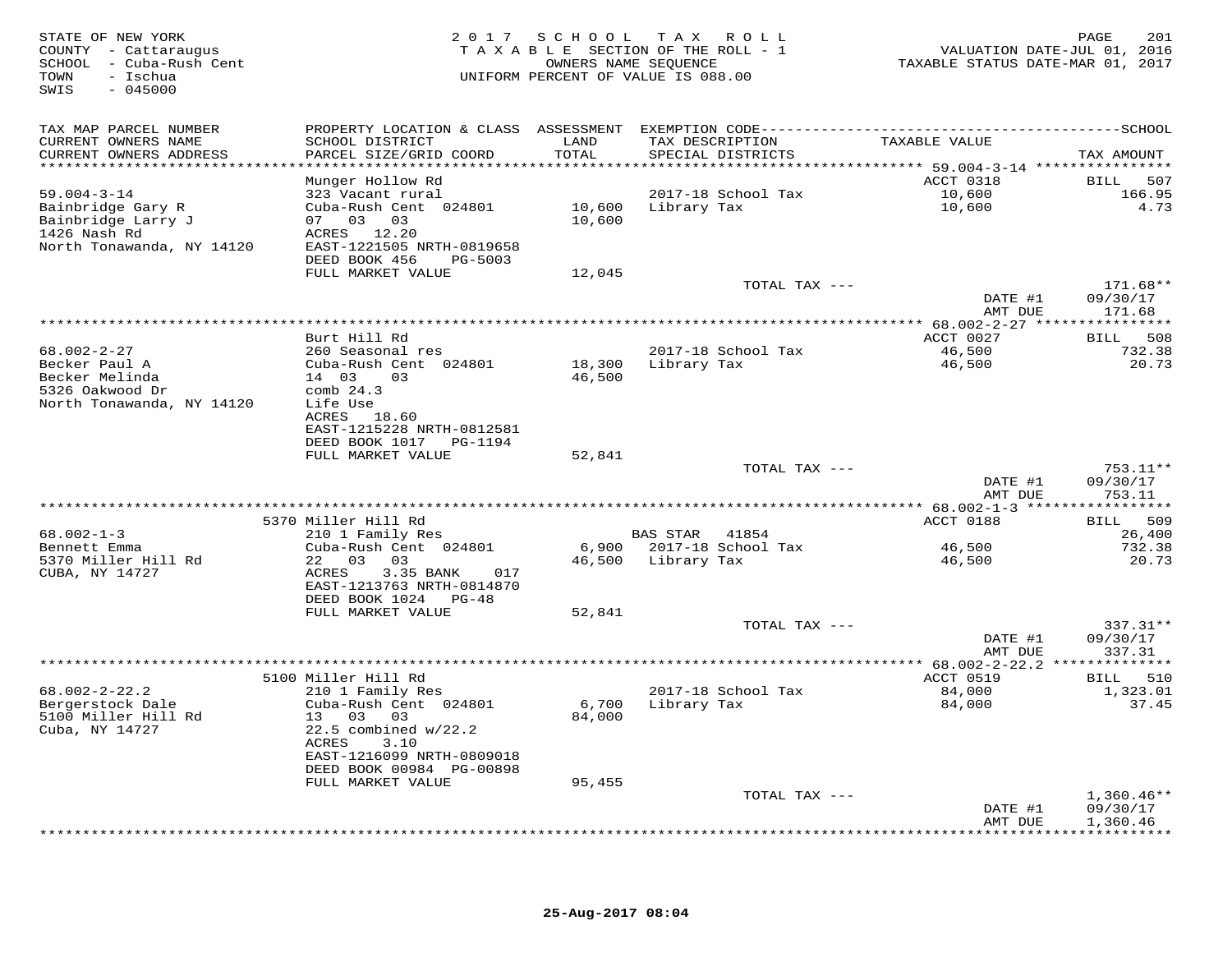| STATE OF NEW YORK<br>COUNTY - Cattaraugus<br>SCHOOL - Cuba-Rush Cent<br>- Ischua<br>TOWN<br>$-045000$<br>SWIS |                                                       |                  | 2017 SCHOOL TAX ROLL<br>TAXABLE SECTION OF THE ROLL - 1<br>OWNERS NAME SEQUENCE<br>UNIFORM PERCENT OF VALUE IS 088.00 | VALUATION DATE-JUL 01, 2016<br>TAXABLE STATUS DATE-MAR 01, 2017 | 202<br>PAGE            |
|---------------------------------------------------------------------------------------------------------------|-------------------------------------------------------|------------------|-----------------------------------------------------------------------------------------------------------------------|-----------------------------------------------------------------|------------------------|
| TAX MAP PARCEL NUMBER                                                                                         |                                                       |                  |                                                                                                                       |                                                                 |                        |
| CURRENT OWNERS NAME<br>CURRENT OWNERS ADDRESS<br>**********************                                       | SCHOOL DISTRICT<br>PARCEL SIZE/GRID COORD             | LAND<br>TOTAL    | TAX DESCRIPTION<br>SPECIAL DISTRICTS                                                                                  | TAXABLE VALUE                                                   | TAX AMOUNT             |
|                                                                                                               | Union Valley Rd                                       |                  |                                                                                                                       | ACCT 0121                                                       | BILL<br>511            |
| $59.004 - 1 - 5$                                                                                              | 910 Priv forest                                       |                  | 2017-18 School Tax                                                                                                    | 49,000                                                          | 771.75                 |
| Biss Russell D<br>Biss Doris<br>564 Johnson Holloe Rd                                                         | Cuba-Rush Cent 024801<br>03 03<br>27<br>ACRES 95.35   | 49,000<br>49,000 | Library Tax                                                                                                           | 49,000                                                          | 21.85                  |
| Cuba, NY 14727                                                                                                | EAST-1213730 NRTH-0816756<br>DEED BOOK 00951 PG-00850 |                  |                                                                                                                       |                                                                 |                        |
|                                                                                                               | FULL MARKET VALUE                                     | 55,682           | TOTAL TAX ---                                                                                                         |                                                                 | $793.60**$             |
|                                                                                                               |                                                       |                  |                                                                                                                       | DATE #1<br>AMT DUE                                              | 09/30/17<br>793.60     |
|                                                                                                               |                                                       |                  |                                                                                                                       | ************* 59.004-3-20.2 ***************                     |                        |
|                                                                                                               | Johnson Hollow Rd                                     |                  |                                                                                                                       | ACCT 0759                                                       | BILL 512               |
| $59.004 - 3 - 20.2$<br>Biss Russell D                                                                         | 314 Rural vac<10<br>Cuba-Rush Cent 024801             | 9,500            | 2017-18 School Tax<br>Library Tax                                                                                     | 9,500<br>9,500                                                  | 149.63<br>4.24         |
| Biss Doris G                                                                                                  | 15 03<br>03                                           | 9,500            |                                                                                                                       |                                                                 |                        |
| 564 Johnson Hollow Rd                                                                                         | ACRES<br>6.55                                         |                  |                                                                                                                       |                                                                 |                        |
| Cuba, NY 14727                                                                                                | EAST-1214956 NRTH-0816425                             |                  |                                                                                                                       |                                                                 |                        |
|                                                                                                               | DEED BOOK 00994 PG-00307                              |                  |                                                                                                                       |                                                                 |                        |
|                                                                                                               | FULL MARKET VALUE                                     | 10,795           | TOTAL TAX ---                                                                                                         |                                                                 | 153.87**               |
|                                                                                                               |                                                       |                  |                                                                                                                       | DATE #1                                                         | 09/30/17               |
|                                                                                                               |                                                       |                  |                                                                                                                       | AMT DUE                                                         | 153.87                 |
|                                                                                                               |                                                       |                  |                                                                                                                       |                                                                 |                        |
| 68.002-1-4                                                                                                    | 564 Johnson Hollow Rd<br>210 1 Family Res             |                  | BAS STAR 41854                                                                                                        | ACCT 0507                                                       | BILL 513<br>26,400     |
| Biss Russell D                                                                                                | Cuba-Rush Cent 024801                                 |                  | 8,200 2017-18 School Tax                                                                                              | 93,500                                                          | 1,472.63               |
| Biss Doris C                                                                                                  | 22 03 03                                              | 93,500           | Library Tax                                                                                                           | 93,500                                                          | 41.68                  |
| 564 Johnson Hollow Rd                                                                                         | ACRES<br>5.02                                         |                  |                                                                                                                       |                                                                 |                        |
| Cuba, NY 14727                                                                                                | EAST-1214122 NRTH-0815604                             |                  |                                                                                                                       |                                                                 |                        |
|                                                                                                               | DEED BOOK 847<br>PG-00393<br>FULL MARKET VALUE        | 106,250          |                                                                                                                       |                                                                 |                        |
|                                                                                                               |                                                       |                  | TOTAL TAX ---                                                                                                         |                                                                 | $1,098.51**$           |
|                                                                                                               |                                                       |                  |                                                                                                                       | DATE #1                                                         | 09/30/17               |
|                                                                                                               |                                                       |                  |                                                                                                                       | AMT DUE                                                         | 1,098.51               |
|                                                                                                               |                                                       |                  |                                                                                                                       | ACCT 0162                                                       |                        |
| $68.002 - 1 - 6.1$                                                                                            | Johnson Hollow Rd (Off)<br>314 Rural vac<10           |                  | 2017-18 School Tax                                                                                                    | 5,500                                                           | BILL 514<br>86.63      |
| Biss Russell D                                                                                                | Cuba-Rush Cent 024801                                 | 5,500            | Library Tax                                                                                                           | 5,500                                                           | 2.45                   |
| Biss Doris                                                                                                    | 22 03<br>03                                           | 5,500            |                                                                                                                       |                                                                 |                        |
| 564 Johnson Hollow Rd                                                                                         | ACRES<br>1.60                                         |                  |                                                                                                                       |                                                                 |                        |
| Cuba, NY 14727                                                                                                | EAST-1214558 NRTH-0815753<br>DEED BOOK 00951 PG-00850 |                  |                                                                                                                       |                                                                 |                        |
|                                                                                                               | FULL MARKET VALUE                                     | 6,250            |                                                                                                                       |                                                                 |                        |
|                                                                                                               |                                                       |                  | TOTAL TAX ---                                                                                                         |                                                                 | $89.08**$              |
|                                                                                                               |                                                       |                  |                                                                                                                       | DATE #1                                                         | 09/30/17               |
|                                                                                                               |                                                       |                  |                                                                                                                       | AMT DUE                                                         | 89.08<br>* * * * * * * |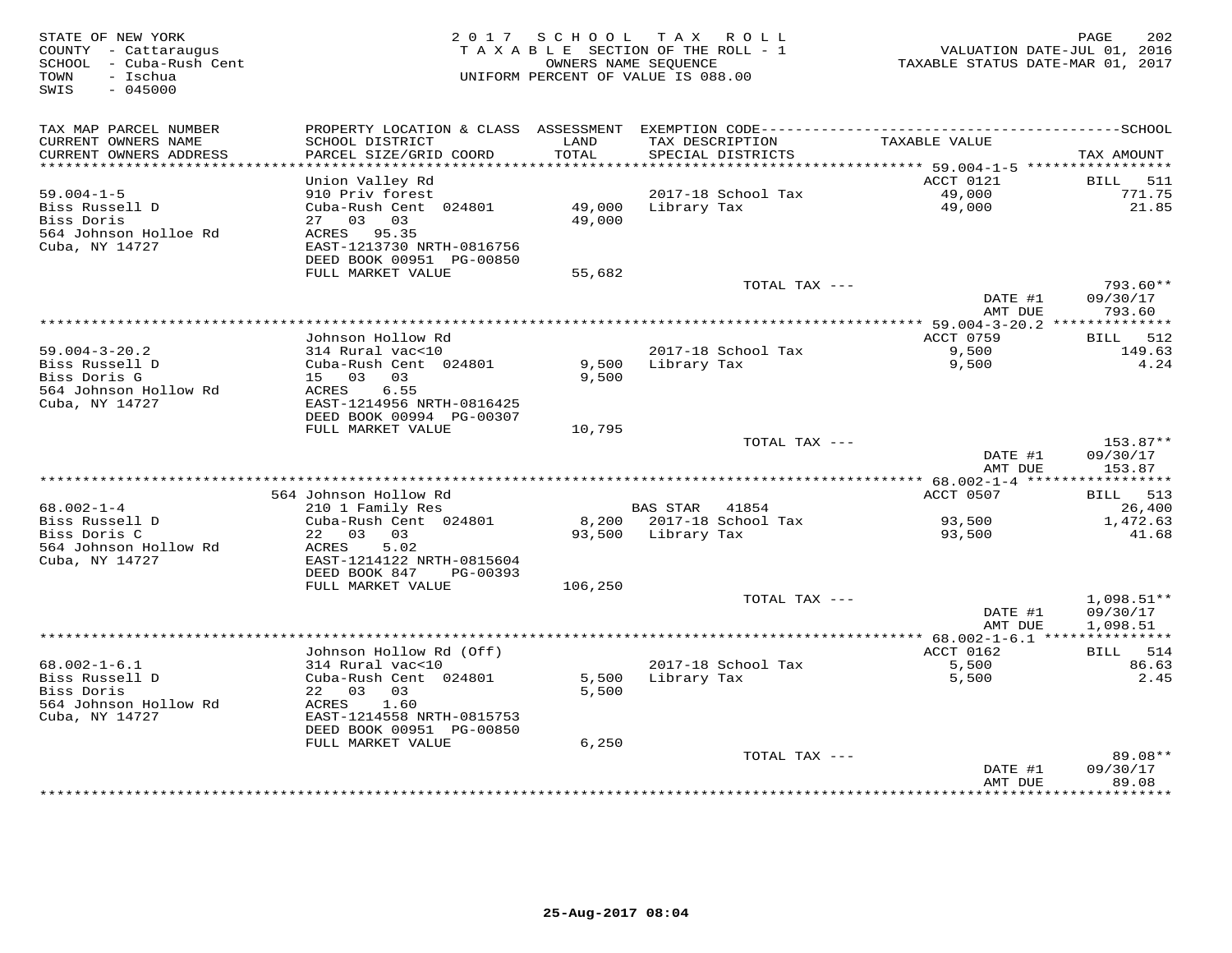| STATE OF NEW YORK<br>COUNTY - Cattaraugus<br>SCHOOL - Cuba-Rush Cent<br>- Ischua<br>TOWN<br>$-045000$<br>SWIS |                                           |               | 2017 SCHOOL TAX ROLL<br>TAXABLE SECTION OF THE ROLL - 1<br>OWNERS NAME SEQUENCE<br>UNIFORM PERCENT OF VALUE IS 088.00 | TAXABLE STATUS DATE-MAR 01, 2017 | 203<br>PAGE<br>VALUATION DATE-JUL 01, 2016 |
|---------------------------------------------------------------------------------------------------------------|-------------------------------------------|---------------|-----------------------------------------------------------------------------------------------------------------------|----------------------------------|--------------------------------------------|
| TAX MAP PARCEL NUMBER                                                                                         | PROPERTY LOCATION & CLASS ASSESSMENT      |               |                                                                                                                       |                                  |                                            |
| CURRENT OWNERS NAME<br>CURRENT OWNERS ADDRESS                                                                 | SCHOOL DISTRICT<br>PARCEL SIZE/GRID COORD | LAND<br>TOTAL | TAX DESCRIPTION<br>SPECIAL DISTRICTS                                                                                  | TAXABLE VALUE                    | TAX AMOUNT                                 |
|                                                                                                               |                                           | ******        |                                                                                                                       | ******** 59.004-1-2.1 ********** |                                            |
| $59.004 - 1 - 2.1$                                                                                            | Yankee Rd<br>323 Vacant rural             |               | 2017-18 School Tax                                                                                                    | ACCT 0428<br>57,500              | BILL<br>515<br>905.63                      |
| Blatner Richard P Jr                                                                                          | Cuba-Rush Cent 024801                     | 57,500        | Library Tax                                                                                                           | 57,500                           | 25.63                                      |
| Blatner Mary E<br>23/24                                                                                       | 03 03                                     | 57,500        |                                                                                                                       |                                  |                                            |
| 26 S Shore Dr                                                                                                 | ACRES 100.00                              |               |                                                                                                                       |                                  |                                            |
| Elma, NY 14059                                                                                                | EAST-1213774 NRTH-0818923                 |               |                                                                                                                       |                                  |                                            |
|                                                                                                               | DEED BOOK 14569 PG-3002                   |               |                                                                                                                       |                                  |                                            |
|                                                                                                               | FULL MARKET VALUE                         | 65,341        |                                                                                                                       |                                  |                                            |
|                                                                                                               |                                           |               | TOTAL TAX ---                                                                                                         | DATE #1                          | 931.26**                                   |
|                                                                                                               |                                           |               |                                                                                                                       | AMT DUE                          | 09/30/17<br>931.26                         |
|                                                                                                               |                                           |               |                                                                                                                       |                                  |                                            |
| 600 Yankee Rd                                                                                                 |                                           |               |                                                                                                                       | ACCT 0929                        | BILL 516                                   |
| $59.004 - 1 - 2.2$                                                                                            | 312 Vac w/imprv                           |               | 2017-18 School Tax                                                                                                    | 115,000                          | 1,811.26                                   |
| Blatner Richard P Jr                                                                                          | Cuba-Rush Cent 024801                     | 79,900        | Library Tax                                                                                                           | 115,000                          | 51.27                                      |
| Blatner Mary E<br>23/24                                                                                       | 03 03                                     | 115,000       |                                                                                                                       |                                  |                                            |
| 26 S Shore Dr<br>Elma, NY 14059                                                                               | ACRES 145.40<br>EAST-1213776 NRTH-0821338 |               |                                                                                                                       |                                  |                                            |
|                                                                                                               | DEED BOOK 13066 PG-4006                   |               |                                                                                                                       |                                  |                                            |
|                                                                                                               | FULL MARKET VALUE                         | 130,682       |                                                                                                                       |                                  |                                            |
|                                                                                                               |                                           |               | TOTAL TAX ---                                                                                                         |                                  | $1,862.53**$                               |
|                                                                                                               |                                           |               |                                                                                                                       | DATE #1                          | 09/30/17                                   |
|                                                                                                               |                                           |               |                                                                                                                       | AMT DUE                          | 1,862.53                                   |
|                                                                                                               |                                           |               |                                                                                                                       |                                  |                                            |
| 600 Yankee Rd<br>$59.004 - 1 - 10$                                                                            | 314 Rural vac<10                          |               | 2017-18 School Tax                                                                                                    | ACCT 0437<br>5,000               | 517<br><b>BILL</b><br>78.75                |
| Blatner Richard P Jr                                                                                          | Cuba-Rush Cent 024801                     | 5,000         | Library Tax                                                                                                           | 5,000                            | 2.23                                       |
| Blatner Mary E                                                                                                | 24 03<br>03                               | 5,000         |                                                                                                                       |                                  |                                            |
| 26 S Shore Dr                                                                                                 | FRNT 250.00 DPTH 175.00                   |               |                                                                                                                       |                                  |                                            |
| Elma, NY 14059<br>ACRES                                                                                       | 1.00                                      |               |                                                                                                                       |                                  |                                            |
|                                                                                                               | EAST-1213442 NRTH-0820092                 |               |                                                                                                                       |                                  |                                            |
|                                                                                                               | DEED BOOK 13066 PG-4006                   |               |                                                                                                                       |                                  |                                            |
|                                                                                                               | FULL MARKET VALUE                         | 5,682         | TOTAL TAX ---                                                                                                         |                                  | 80.98**                                    |
|                                                                                                               |                                           |               |                                                                                                                       | DATE #1                          | 09/30/17                                   |
|                                                                                                               |                                           |               |                                                                                                                       | AMT DUE                          | 80.98                                      |
|                                                                                                               |                                           |               | *************                                                                                                         | $*$ 59.004-1-13.1 $**$           |                                            |
| 640 Yankee Rd                                                                                                 |                                           |               |                                                                                                                       | ACCT 0112                        | BILL 518                                   |
| $59.004 - 1 - 13.1$                                                                                           | 240 Rural res                             |               | 2017-18 School Tax                                                                                                    | 205,000                          | 3,228.77                                   |
| Blatner Richard P Jr                                                                                          | Cuba-Rush Cent 024801                     | 23,900        | Library Tax                                                                                                           | 205,000                          | 91.39                                      |
| Blatner Mary E                                                                                                | 24 03<br>03<br>ACRES                      | 205,000       |                                                                                                                       |                                  |                                            |
| 26 S Shore Dr<br>Elma, NY 14059                                                                               | 26.60<br>EAST-1212304 NRTH-0821281        |               |                                                                                                                       |                                  |                                            |
|                                                                                                               | DEED BOOK 13066 PG-4005                   |               |                                                                                                                       |                                  |                                            |
|                                                                                                               | FULL MARKET VALUE                         | 232,955       |                                                                                                                       |                                  |                                            |
|                                                                                                               |                                           |               | TOTAL TAX ---                                                                                                         |                                  | $3,320.16**$                               |
|                                                                                                               |                                           |               |                                                                                                                       | DATE #1                          | 09/30/17                                   |
|                                                                                                               |                                           |               | ************************                                                                                              | AMT DUE<br>*************         | 3,320.16<br>**********                     |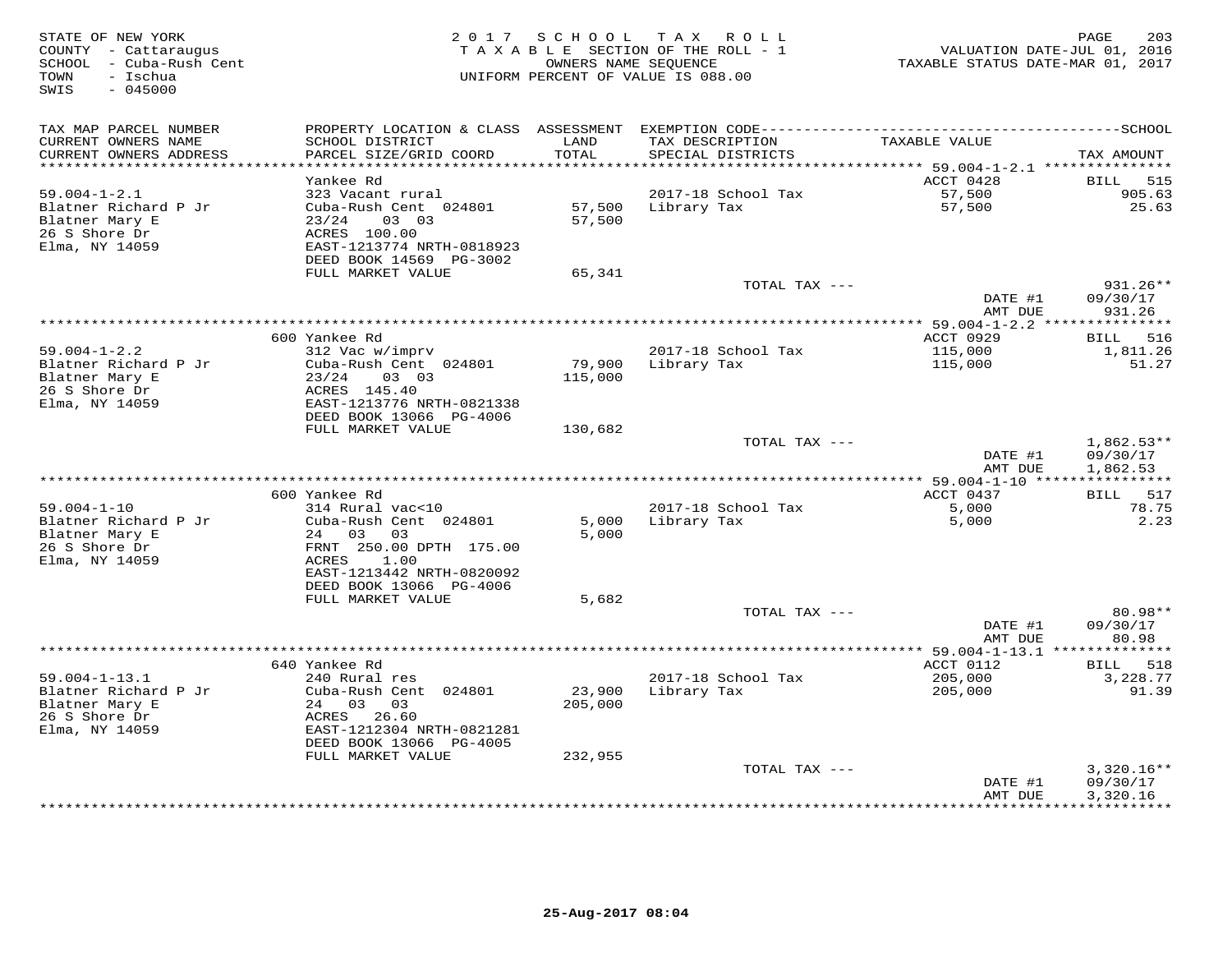| STATE OF NEW YORK<br>COUNTY - Cattaraugus<br>SCHOOL - Cuba-Rush Cent<br>TOWN<br>- Ischua<br>$-045000$<br>SWIS |                                               |                  | 2017 SCHOOL TAX ROLL<br>TAXABLE SECTION OF THE ROLL - 1<br>OWNERS NAME SEQUENCE<br>UNIFORM PERCENT OF VALUE IS 088.00 | TAXABLE STATUS DATE-MAR 01, 2017         | 204<br>PAGE<br>VALUATION DATE-JUL 01, 2016 |
|---------------------------------------------------------------------------------------------------------------|-----------------------------------------------|------------------|-----------------------------------------------------------------------------------------------------------------------|------------------------------------------|--------------------------------------------|
| TAX MAP PARCEL NUMBER                                                                                         |                                               |                  | PROPERTY LOCATION & CLASS ASSESSMENT EXEMPTION CODE----------------------------                                       |                                          | -------------SCHOOL                        |
| CURRENT OWNERS NAME<br>CURRENT OWNERS ADDRESS                                                                 | SCHOOL DISTRICT<br>PARCEL SIZE/GRID COORD     | LAND<br>TOTAL    | TAX DESCRIPTION<br>SPECIAL DISTRICTS                                                                                  | TAXABLE VALUE                            | TAX AMOUNT                                 |
| *****************************                                                                                 |                                               |                  |                                                                                                                       |                                          |                                            |
|                                                                                                               | Yankee Hill Rd                                |                  |                                                                                                                       | ACCT 0861                                | 519<br><b>BILL</b>                         |
| $59.004 - 1 - 13.5$                                                                                           | 323 Vacant rural                              |                  | 2017-18 School Tax                                                                                                    | 19,000                                   | 299.25                                     |
| Blatner Richard P Jr<br>Blatner Mary E                                                                        | Cuba-Rush Cent 024801<br>24 03<br>03          | 19,000<br>19,000 | Library Tax                                                                                                           | 19,000                                   | 8.47                                       |
| 26 S Shore Dr                                                                                                 | Ff 181.63                                     |                  |                                                                                                                       |                                          |                                            |
| Elma, NY 14059                                                                                                | ACRES 19.75                                   |                  |                                                                                                                       |                                          |                                            |
|                                                                                                               | EAST-1211789 NRTH-0820402                     |                  |                                                                                                                       |                                          |                                            |
|                                                                                                               | DEED BOOK 13066 PG-4005                       |                  |                                                                                                                       |                                          |                                            |
|                                                                                                               | FULL MARKET VALUE                             | 21,591           |                                                                                                                       |                                          |                                            |
|                                                                                                               |                                               |                  | TOTAL TAX ---                                                                                                         |                                          | $307.72**$                                 |
|                                                                                                               |                                               |                  |                                                                                                                       | DATE #1<br>AMT DUE                       | 09/30/17<br>307.72                         |
|                                                                                                               |                                               |                  |                                                                                                                       |                                          |                                            |
|                                                                                                               | Abbott Rd                                     |                  |                                                                                                                       | ACCT 0039                                | <b>BILL</b><br>520                         |
| $59.004 - 2 - 10$                                                                                             | 314 Rural vac<10                              |                  | 2017-18 School Tax                                                                                                    | 5,200                                    | 81.90                                      |
| Booth Allan M                                                                                                 | Cuba-Rush Cent 024801                         | 5,200            | Library Tax                                                                                                           | 5,200                                    | 2.32                                       |
| Booth Maryjean E                                                                                              | 08 03<br>03                                   | 5,200            |                                                                                                                       |                                          |                                            |
| 5103 Kraus Rd<br>Clarence, NY 14031                                                                           | FRNT 181.00 DPTH 300.00<br>ACRES<br>1.20      |                  |                                                                                                                       |                                          |                                            |
|                                                                                                               | EAST-1219865 NRTH-0822796                     |                  |                                                                                                                       |                                          |                                            |
|                                                                                                               | DEED BOOK 00932 PG-00602                      |                  |                                                                                                                       |                                          |                                            |
|                                                                                                               | FULL MARKET VALUE                             | 5,909            |                                                                                                                       |                                          |                                            |
|                                                                                                               |                                               |                  | TOTAL TAX ---                                                                                                         |                                          | 84.22**                                    |
|                                                                                                               |                                               |                  |                                                                                                                       | DATE #1                                  | 09/30/17                                   |
|                                                                                                               |                                               |                  |                                                                                                                       | AMT DUE<br>************ 59.004-2-11 **** | 84.22<br>*********                         |
|                                                                                                               | Abbott Rd                                     |                  |                                                                                                                       | ACCT 0423                                | 521<br>BILL                                |
| $59.004 - 2 - 11$                                                                                             | 314 Rural vac<10                              |                  | 2017-18 School Tax                                                                                                    | 3,900                                    | 61.43                                      |
| Booth Chester L III                                                                                           | Cuba-Rush Cent 024801                         | 3,900            | Library Tax                                                                                                           | 3,900                                    | 1.74                                       |
| Booth Darla                                                                                                   | 08 03<br>03                                   | 3,900            |                                                                                                                       |                                          |                                            |
| 13605 Buffalo Rd                                                                                              | FRNT 175.00 DPTH 175.00                       |                  |                                                                                                                       |                                          |                                            |
| Springfield, NE 68059                                                                                         | EAST-1219959 NRTH-0822643                     |                  |                                                                                                                       |                                          |                                            |
|                                                                                                               | DEED BOOK 00931 PG-01073<br>FULL MARKET VALUE | 4,432            |                                                                                                                       |                                          |                                            |
|                                                                                                               |                                               |                  | TOTAL TAX ---                                                                                                         |                                          | $63.17**$                                  |
|                                                                                                               |                                               |                  |                                                                                                                       | DATE #1                                  | 09/30/17                                   |
|                                                                                                               |                                               |                  |                                                                                                                       | AMT DUE                                  | 63.17                                      |
|                                                                                                               |                                               |                  |                                                                                                                       |                                          |                                            |
|                                                                                                               | 426 Johnson Hollow Rd                         |                  |                                                                                                                       | ACCT 0041                                | 522<br><b>BILL</b>                         |
| $59.004 - 3 - 19$<br>Bordon Jack                                                                              | 210 1 Family Res<br>Cuba-Rush Cent 024801     | 6,200            | ENH STAR<br>41834<br>2017-18 School Tax                                                                               | 76,000                                   | 57,640<br>1,197.01                         |
| Bordon Charlotte                                                                                              | 15 03<br>03                                   | 76,000           | Library Tax                                                                                                           | 76,000                                   | 33.88                                      |
| 426 Johnson Hollow Rd                                                                                         | ACRES<br>2.50                                 |                  |                                                                                                                       |                                          |                                            |
| Cuba, NY 14727                                                                                                | EAST-1216930 NRTH-0816067                     |                  |                                                                                                                       |                                          |                                            |
|                                                                                                               | DEED BOOK 747<br>PG-00019                     |                  |                                                                                                                       |                                          |                                            |
|                                                                                                               | FULL MARKET VALUE                             | 86,364           |                                                                                                                       |                                          |                                            |
|                                                                                                               |                                               |                  | TOTAL TAX ---                                                                                                         |                                          | $323.05**$                                 |
|                                                                                                               |                                               |                  |                                                                                                                       | DATE #1<br>AMT DUE                       | 09/30/17<br>323.05                         |
|                                                                                                               |                                               |                  |                                                                                                                       |                                          | * * * * * * * *                            |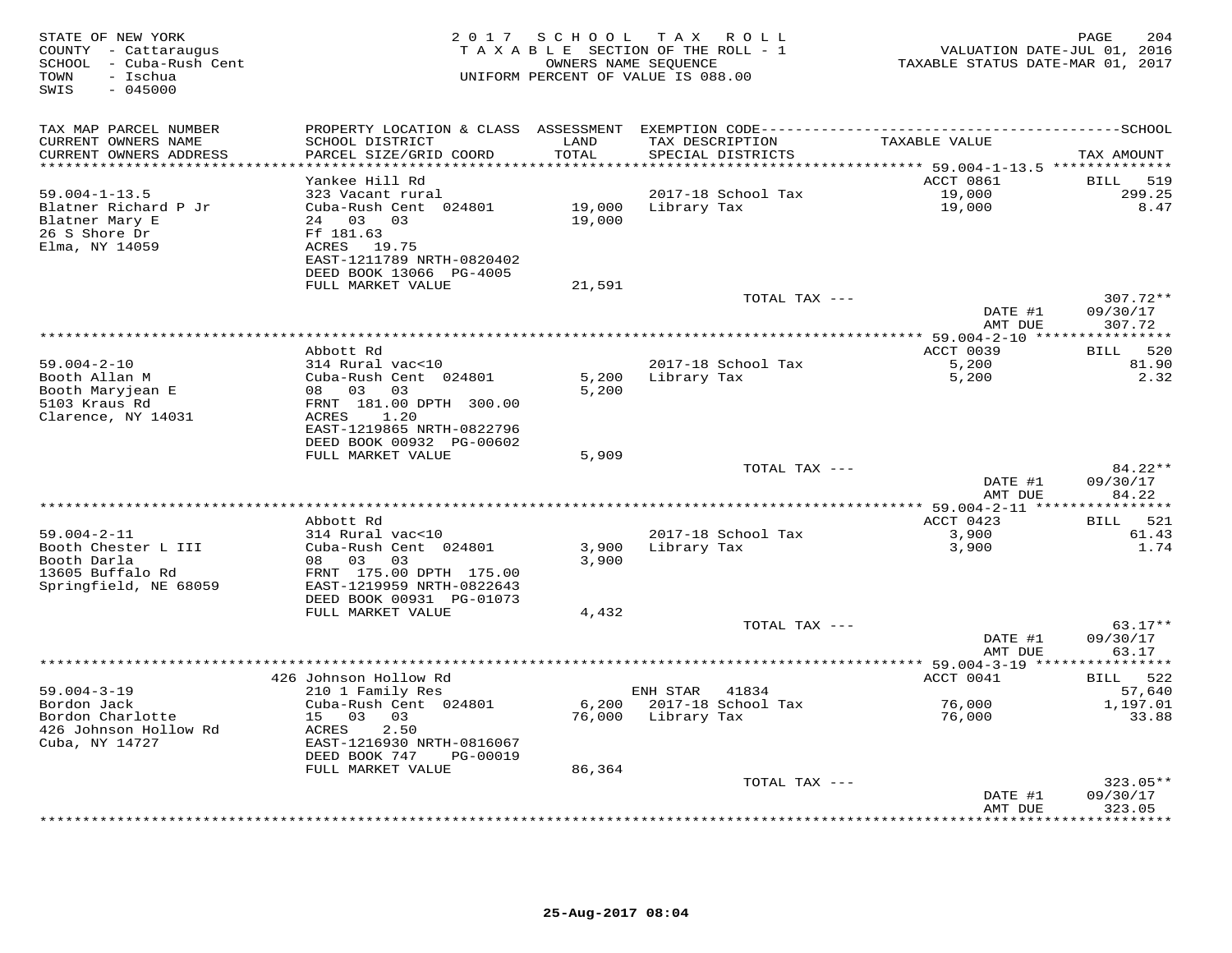| STATE OF NEW YORK<br>COUNTY - Cattaraugus<br>SCHOOL - Cuba-Rush Cent<br>- Ischua<br>TOWN<br>$-045000$<br>SWIS | 2 0 1 7                                                                                                              | SCHOOL             | TAX ROLL<br>TAXABLE SECTION OF THE ROLL - 1<br>OWNERS NAME SEQUENCE<br>UNIFORM PERCENT OF VALUE IS 088.00 | VALUATION DATE-JUL 01, 2016<br>TAXABLE STATUS DATE-MAR 01, 2017 | 205<br>PAGE          |
|---------------------------------------------------------------------------------------------------------------|----------------------------------------------------------------------------------------------------------------------|--------------------|-----------------------------------------------------------------------------------------------------------|-----------------------------------------------------------------|----------------------|
| TAX MAP PARCEL NUMBER<br>CURRENT OWNERS NAME<br>CURRENT OWNERS ADDRESS                                        | PROPERTY LOCATION & CLASS ASSESSMENT<br>SCHOOL DISTRICT<br>PARCEL SIZE/GRID COORD                                    | LAND<br>TOTAL      | TAX DESCRIPTION<br>SPECIAL DISTRICTS                                                                      | TAXABLE VALUE                                                   | TAX AMOUNT           |
|                                                                                                               |                                                                                                                      | * * * * * *        |                                                                                                           | ****** 68.002-2-24.6 *********                                  |                      |
|                                                                                                               | Burt Rd                                                                                                              |                    |                                                                                                           | ACCT 0905                                                       | 523<br>BILL          |
| $68.002 - 2 - 24.6$<br>Borisov Timofey A<br>6 Fassett Ave<br>Akron, NY 14001                                  | 105 Vac farmland<br>Cuba-Rush Cent 024801<br>$13 \quad 3 \quad 3$<br>ACRES<br>28.00<br>EAST-1217928 NRTH-0809226     | 25,000<br>25,000   | 2017-18 School Tax<br>Library Tax                                                                         | 25,000<br>25,000                                                | 393.75<br>11.15      |
|                                                                                                               | DEED BOOK 21086 PG-2001<br>FULL MARKET VALUE                                                                         |                    |                                                                                                           |                                                                 |                      |
|                                                                                                               |                                                                                                                      | 28,409             | TOTAL TAX ---                                                                                             | DATE #1                                                         | 404.90**<br>09/30/17 |
|                                                                                                               |                                                                                                                      |                    |                                                                                                           | AMT DUE                                                         | 404.90               |
|                                                                                                               |                                                                                                                      |                    |                                                                                                           | ** 68.002-2-24.7 ***************                                |                      |
|                                                                                                               | Burt Rd                                                                                                              |                    |                                                                                                           | <b>ACCT 0906</b>                                                | 524<br><b>BILL</b>   |
| $68.002 - 2 - 24.7$                                                                                           | 105 Vac farmland                                                                                                     |                    | 2017-18 School Tax                                                                                        | 200<br>200                                                      | 3.15<br>0.09         |
| Borisov Timofey A<br>6 Fassett Ave                                                                            | Cuba-Rush Cent 024801<br>$13 \quad 3 \quad 3$                                                                        | 200<br>200         | Library Tax                                                                                               |                                                                 |                      |
| Akron, NY 14001                                                                                               | FRNT<br>0.75 DPTH 174.00<br>0.19<br>ACRES<br>EAST-1217122 NRTH-0808364<br>DEED BOOK 21086 PG-2001                    |                    |                                                                                                           |                                                                 |                      |
|                                                                                                               | FULL MARKET VALUE                                                                                                    | 227                |                                                                                                           |                                                                 |                      |
|                                                                                                               |                                                                                                                      |                    | TOTAL TAX ---                                                                                             |                                                                 | $3.24**$             |
|                                                                                                               |                                                                                                                      |                    |                                                                                                           | DATE #1<br>AMT DUE                                              | 09/30/17<br>3.24     |
|                                                                                                               |                                                                                                                      |                    |                                                                                                           |                                                                 |                      |
| $59.004 - 2 - 23.2$                                                                                           | 148 Munger Hollow Rd<br>210 1 Family Res                                                                             |                    | <b>BAS STAR</b><br>41854                                                                                  | ACCT 0773                                                       | BILL 525<br>26,400   |
| Brainard Gabrielle                                                                                            | Cuba-Rush Cent 024801                                                                                                | 5,200              | 2017-18 School Tax                                                                                        | 89,500                                                          | 1,409.63             |
| 148 Munger Hollow Rd<br>Cuba, NY 14727                                                                        | 07/08<br>03 03<br>1.20 BANK<br>ACRES<br>017<br>EAST-1219805 NRTH-0820043<br>DEED BOOK 14651 PG-2001                  | 89,500             | Library Tax                                                                                               | 89,500                                                          | 39.90                |
|                                                                                                               | FULL MARKET VALUE                                                                                                    | 101,705            | TOTAL TAX ---                                                                                             |                                                                 | $1,033.73**$         |
|                                                                                                               |                                                                                                                      |                    |                                                                                                           | DATE #1<br>AMT DUE                                              | 09/30/17<br>1,033.73 |
|                                                                                                               |                                                                                                                      |                    | ***********************                                                                                   | $* 68.001 - 1 - 5.2 **$                                         |                      |
|                                                                                                               | Johnson Hollow Rd                                                                                                    |                    |                                                                                                           | ACCT 0769                                                       | BILL 526             |
| $68.001 - 1 - 5.2$<br>Briggs Thomas 1/4 int                                                                   | 910 Priv forest<br>Cuba-Rush Cent 024801                                                                             | 169,000            | 2017-18 School Tax<br>Library Tax                                                                         | 169,000<br>169,000                                              | 2,661.76<br>75.34    |
| Briggs James 1/4 int<br>103 Forest Dr<br>North Syracuse, NY 13212                                             | 22/23/29/30/31<br>03 03<br>ACRES 287.80<br>EAST-1209310 NRTH-0813831<br>DEED BOOK 26752 PG-9003<br>FULL MARKET VALUE | 169,000<br>192,045 |                                                                                                           |                                                                 |                      |
|                                                                                                               |                                                                                                                      |                    | TOTAL TAX ---                                                                                             |                                                                 | $2,737.10**$         |
|                                                                                                               |                                                                                                                      |                    |                                                                                                           | DATE #1<br>AMT DUE                                              | 09/30/17<br>2,737.10 |
|                                                                                                               |                                                                                                                      |                    |                                                                                                           |                                                                 |                      |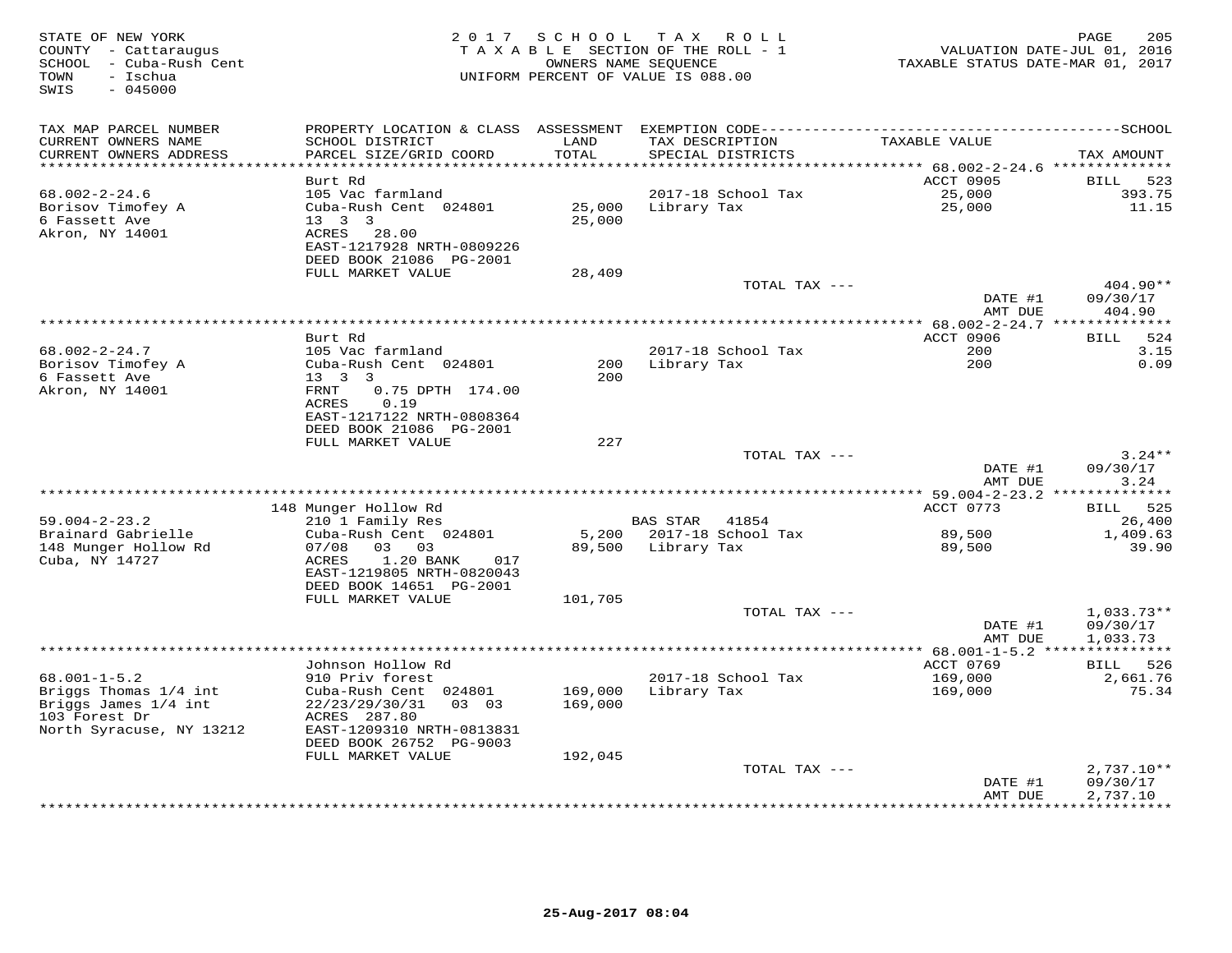| STATE OF NEW YORK<br>COUNTY - Cattaraugus<br>SCHOOL - Cuba-Rush Cent<br>TOWN<br>- Ischua<br>SWIS<br>$-045000$ | 2 0 1 7                                                | SCHOOL             | TAX ROLL<br>TAXABLE SECTION OF THE ROLL - 1<br>OWNERS NAME SEQUENCE<br>UNIFORM PERCENT OF VALUE IS 088.00 | VALUATION DATE-JUL 01, 2016<br>TAXABLE STATUS DATE-MAR 01, 2017 | 206<br>PAGE                 |
|---------------------------------------------------------------------------------------------------------------|--------------------------------------------------------|--------------------|-----------------------------------------------------------------------------------------------------------|-----------------------------------------------------------------|-----------------------------|
| TAX MAP PARCEL NUMBER                                                                                         |                                                        |                    |                                                                                                           |                                                                 |                             |
| CURRENT OWNERS NAME<br>CURRENT OWNERS ADDRESS                                                                 | SCHOOL DISTRICT<br>PARCEL SIZE/GRID COORD              | LAND<br>TOTAL      | TAX DESCRIPTION<br>SPECIAL DISTRICTS                                                                      | TAXABLE VALUE                                                   | TAX AMOUNT                  |
| *******************                                                                                           |                                                        | ****************** |                                                                                                           | **************************** 59.004-3-5.1 ***************       |                             |
|                                                                                                               | 241 Munger Hollow Rd                                   |                    |                                                                                                           | ACCT 0047                                                       | <b>BILL</b><br>527          |
| $59.004 - 3 - 5.1$                                                                                            | 280 Res Multiple                                       |                    | BAS STAR<br>41854                                                                                         |                                                                 | 26,400                      |
| Brinkwart George                                                                                              | Cuba-Rush Cent 024801                                  |                    | 60,500 2017-18 School Tax                                                                                 | 234,500                                                         | 3,693.39                    |
| Brinkwart Nancy                                                                                               | 15 03<br>03                                            | 234,500            | Library Tax                                                                                               | 234,500                                                         | 104.54                      |
| 241 Munger Hollow Rd<br>Cuba, NY 14727                                                                        | ACRES 83.95<br>EAST-1217649 NRTH-0818821               |                    |                                                                                                           |                                                                 |                             |
|                                                                                                               | DEED BOOK 800<br>PG-00889                              |                    |                                                                                                           |                                                                 |                             |
|                                                                                                               | FULL MARKET VALUE                                      | 266,477            |                                                                                                           |                                                                 |                             |
|                                                                                                               |                                                        |                    | TOTAL TAX ---                                                                                             |                                                                 | $3,382.13**$                |
|                                                                                                               |                                                        |                    |                                                                                                           | DATE #1                                                         | 09/30/17                    |
|                                                                                                               |                                                        |                    |                                                                                                           | AMT DUE                                                         | 3,382.13                    |
|                                                                                                               |                                                        |                    |                                                                                                           | **** 59.004-3-7.2 ***************                               |                             |
| $59.004 - 3 - 7.2$                                                                                            | 211 Munger Hollow Rd<br>314 Rural vac<10               |                    | 2017-18 School Tax                                                                                        | ACCT 0963<br>5,000                                              | 528<br><b>BILL</b><br>78.75 |
| Brinkwart George                                                                                              | Cuba-Rush Cent 024801                                  | 5,000              | Library Tax                                                                                               | 5,000                                                           | 2.23                        |
| Brinkwart Nancy                                                                                               | 07<br>03<br>03                                         | 5,000              |                                                                                                           |                                                                 |                             |
| 241 Munger Hollow Rd                                                                                          | FRNT 180.00 DPTH 255.00                                |                    |                                                                                                           |                                                                 |                             |
| Cuba, NY 14727                                                                                                | EAST-1218322 NRTH-0820134                              |                    |                                                                                                           |                                                                 |                             |
|                                                                                                               | DEED BOOK 18890 PG-5001                                |                    |                                                                                                           |                                                                 |                             |
|                                                                                                               | FULL MARKET VALUE                                      | 5,682              | TOTAL TAX ---                                                                                             |                                                                 | 80.98**                     |
|                                                                                                               |                                                        |                    |                                                                                                           | DATE #1                                                         | 09/30/17                    |
|                                                                                                               |                                                        |                    |                                                                                                           | AMT DUE                                                         | 80.98                       |
|                                                                                                               |                                                        |                    |                                                                                                           |                                                                 |                             |
|                                                                                                               | 273 Munger Hollow Rd                                   |                    |                                                                                                           | ACCT 0954                                                       | 529<br>BILL                 |
| $59.004 - 3 - 5.2$                                                                                            | 210 1 Family Res                                       |                    | 2017-18 School Tax                                                                                        | 47,000                                                          | 740.25                      |
| Brinkwart Paul                                                                                                | Cuba-Rush Cent 024801<br>03<br>03                      | 4,000              | Library Tax                                                                                               | 47,000                                                          | 20.95                       |
| 273 Munger Hollow Rd<br>Cuba, NY 14727                                                                        | 15<br>Life Use                                         | 47,000             |                                                                                                           |                                                                 |                             |
|                                                                                                               | FRNT 199.00 DPTH 136.70                                |                    |                                                                                                           |                                                                 |                             |
|                                                                                                               | EAST-1217369 NRTH-0819891                              |                    |                                                                                                           |                                                                 |                             |
|                                                                                                               | DEED BOOK 13526 PG-6001                                |                    |                                                                                                           |                                                                 |                             |
|                                                                                                               | FULL MARKET VALUE                                      | 53,409             |                                                                                                           |                                                                 |                             |
|                                                                                                               |                                                        |                    | TOTAL TAX ---                                                                                             |                                                                 | 761.20**                    |
|                                                                                                               |                                                        |                    |                                                                                                           | DATE #1<br>AMT DUE                                              | 09/30/17<br>761.20          |
|                                                                                                               |                                                        |                    |                                                                                                           |                                                                 |                             |
|                                                                                                               | 57 Abbotts Rd                                          |                    |                                                                                                           | ACCT 0055                                                       | 530<br><b>BILL</b>          |
| $59.004 - 2 - 20$                                                                                             | 210 1 Family Res                                       |                    | ENH STAR<br>41834                                                                                         |                                                                 | 57,640                      |
| Brown Maynard                                                                                                 | Cuba-Rush Cent 024801                                  | 6,800              | 2017-18 School Tax                                                                                        | 85,000                                                          | 1,338.76                    |
| Brown Mary T                                                                                                  | 08 03<br>03                                            | 85,000             | Library Tax                                                                                               | 85,000                                                          | 37.89                       |
| 57 Abbotts Rd                                                                                                 | 3.23<br>ACRES                                          |                    |                                                                                                           |                                                                 |                             |
| Cuba, NY 14727                                                                                                | EAST-1221231 NRTH-0821998<br>DEED BOOK 488<br>PG-00327 |                    |                                                                                                           |                                                                 |                             |
|                                                                                                               | FULL MARKET VALUE                                      | 96,591             |                                                                                                           |                                                                 |                             |
|                                                                                                               |                                                        |                    | TOTAL TAX ---                                                                                             |                                                                 | 468.81**                    |
|                                                                                                               |                                                        |                    |                                                                                                           | DATE #1                                                         | 09/30/17                    |
|                                                                                                               |                                                        |                    |                                                                                                           | AMT DUE                                                         | 468.81                      |
|                                                                                                               |                                                        |                    | ****************************                                                                              | **************                                                  | * * * * * * * *             |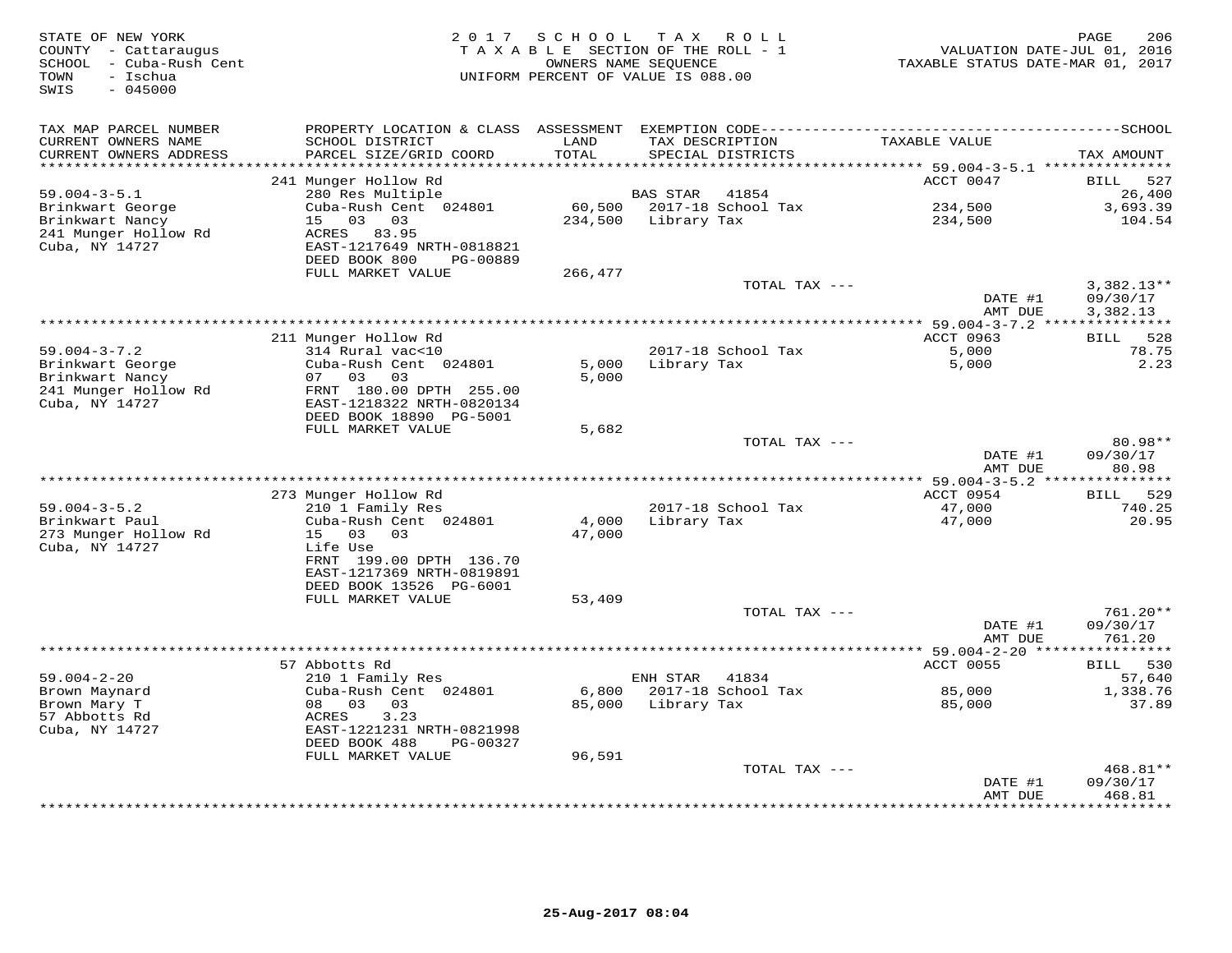| SCHOOL - Cuba-Rush Cent<br>OWNERS NAME SEQUENCE<br>TOWN<br>- Ischua<br>UNIFORM PERCENT OF VALUE IS 088.00<br>$-045000$<br>SWIS                                                                                                                                                                    | VALUATION DATE-JUL 01, 2016<br>TAXABLE STATUS DATE-MAR 01, 2017                             |
|---------------------------------------------------------------------------------------------------------------------------------------------------------------------------------------------------------------------------------------------------------------------------------------------------|---------------------------------------------------------------------------------------------|
| PROPERTY LOCATION & CLASS ASSESSMENT EXEMPTION CODE-----------------------------------SCHOOL<br>TAX MAP PARCEL NUMBER<br>TAXABLE VALUE<br>CURRENT OWNERS NAME<br>SCHOOL DISTRICT<br>LAND<br>TAX DESCRIPTION<br>CURRENT OWNERS ADDRESS<br>PARCEL SIZE/GRID COORD<br>TOTAL<br>SPECIAL DISTRICTS     | TAX AMOUNT                                                                                  |
| *******                                                                                                                                                                                                                                                                                           | ******* 59.004-1-6.2 ****************                                                       |
| 5527 Union Valley Rd<br><b>ACCT 0608</b>                                                                                                                                                                                                                                                          | <b>BILL</b><br>531                                                                          |
| $59.004 - 1 - 6.2$<br>2017-18 School Tax<br>270 Mfg housing<br>5,500<br>Burdsall Thomas James<br>Cuba-Rush Cent 024801<br>Library Tax<br>23 03<br>03<br>28,000<br>Pang Yee Man<br>5527 Union Valley Rd<br>ACRES<br>1.60<br>Cuba, NY 14727<br>EAST-1211959 NRTH-0816510<br>DEED BOOK 23733 PG-3001 | 28,000<br>441.00<br>28,000<br>12.48                                                         |
| FULL MARKET VALUE<br>31,818                                                                                                                                                                                                                                                                       |                                                                                             |
| TOTAL TAX ---                                                                                                                                                                                                                                                                                     | 453.48**<br>DATE #1<br>09/30/17<br>AMT DUE<br>453.48                                        |
|                                                                                                                                                                                                                                                                                                   |                                                                                             |
| ACCT 0044<br>36 Nys Rte 446                                                                                                                                                                                                                                                                       | 532<br><b>BILL</b>                                                                          |
| 68.002-2-12<br>BAS STAR 41854<br>210 1 Family Res                                                                                                                                                                                                                                                 | 26,400                                                                                      |
| 2,800 2017-18 School Tax<br>Caggiano Richard J<br>Cuba-Rush Cent 024801                                                                                                                                                                                                                           | 38,500<br>606.38                                                                            |
| Caggiano Christine M<br>05 03 03<br>38,500 Library Tax<br>36 Nys Rte 446<br>FRNT 132.00 DPTH 140.00<br>Cuba, NY 14727<br>EAST-1221958 NRTH-0808258<br>DEED BOOK 00985 PG-00756<br>FULL MARKET VALUE<br>43,750                                                                                     | 17.16<br>38,500                                                                             |
| TOTAL TAX ---                                                                                                                                                                                                                                                                                     | $207.74**$                                                                                  |
|                                                                                                                                                                                                                                                                                                   | DATE #1<br>09/30/17<br>AMT DUE<br>207.74                                                    |
|                                                                                                                                                                                                                                                                                                   |                                                                                             |
| Union Valley Rd<br>2017-18 School Tax                                                                                                                                                                                                                                                             | ACCT 0574<br>533<br>BILL<br>403.20                                                          |
| $59.004 - 1 - 7.2$<br>323 Vacant rural<br>Calhoun Donald<br>Cuba-Rush Cent 024801<br>25,600<br>Library Tax<br>23 03 03<br>Duvall Terri<br>25,600<br>Life Use - Donald-Rose<br>Attn: Terri Duvall<br>ACRES 29.11<br>9936 Lake St Apt C<br>Delevan, NY 14042<br>EAST-1212148 NRTH-0817068           | 25,600<br>11.41<br>25,600                                                                   |
| DEED BOOK 00950 PG-01099                                                                                                                                                                                                                                                                          |                                                                                             |
| FULL MARKET VALUE<br>29,091                                                                                                                                                                                                                                                                       |                                                                                             |
| TOTAL TAX ---                                                                                                                                                                                                                                                                                     | 414.61**<br>DATE #1<br>09/30/17<br>AMT DUE<br>414.61                                        |
|                                                                                                                                                                                                                                                                                                   |                                                                                             |
| 5589 Union Valley Rd                                                                                                                                                                                                                                                                              | ACCT 0071<br>534<br><b>BILL</b>                                                             |
| $59.004 - 1 - 8.1$<br>AGED C/T/S 41800<br>210 1 Family Res                                                                                                                                                                                                                                        | 36,750                                                                                      |
| Calhoun Donald C<br>Cuba-Rush Cent 024801<br>8,100 ENH STAR<br>41834                                                                                                                                                                                                                              | 36,750                                                                                      |
| 73,500 2017-18 School Tax<br>Sage Mark<br>23 03<br>03<br>Terri Duvall<br>ACRES<br>4.85<br>Library Tax                                                                                                                                                                                             | 578.82<br>36,750<br>36,750<br>16.38                                                         |
| 9936 Lake St Apt c<br>EAST-1211757 NRTH-0817332<br>Delevan, NY 14042<br>DEED BOOK 00950 PG-01102                                                                                                                                                                                                  |                                                                                             |
| FULL MARKET VALUE<br>83,523                                                                                                                                                                                                                                                                       |                                                                                             |
| TOTAL TAX ---                                                                                                                                                                                                                                                                                     | $16.38**$                                                                                   |
|                                                                                                                                                                                                                                                                                                   | 09/30/17<br>DATE #1<br>16.38<br>AMT DUE<br>* * * * * * * * * * * * * * *<br>* * * * * * * * |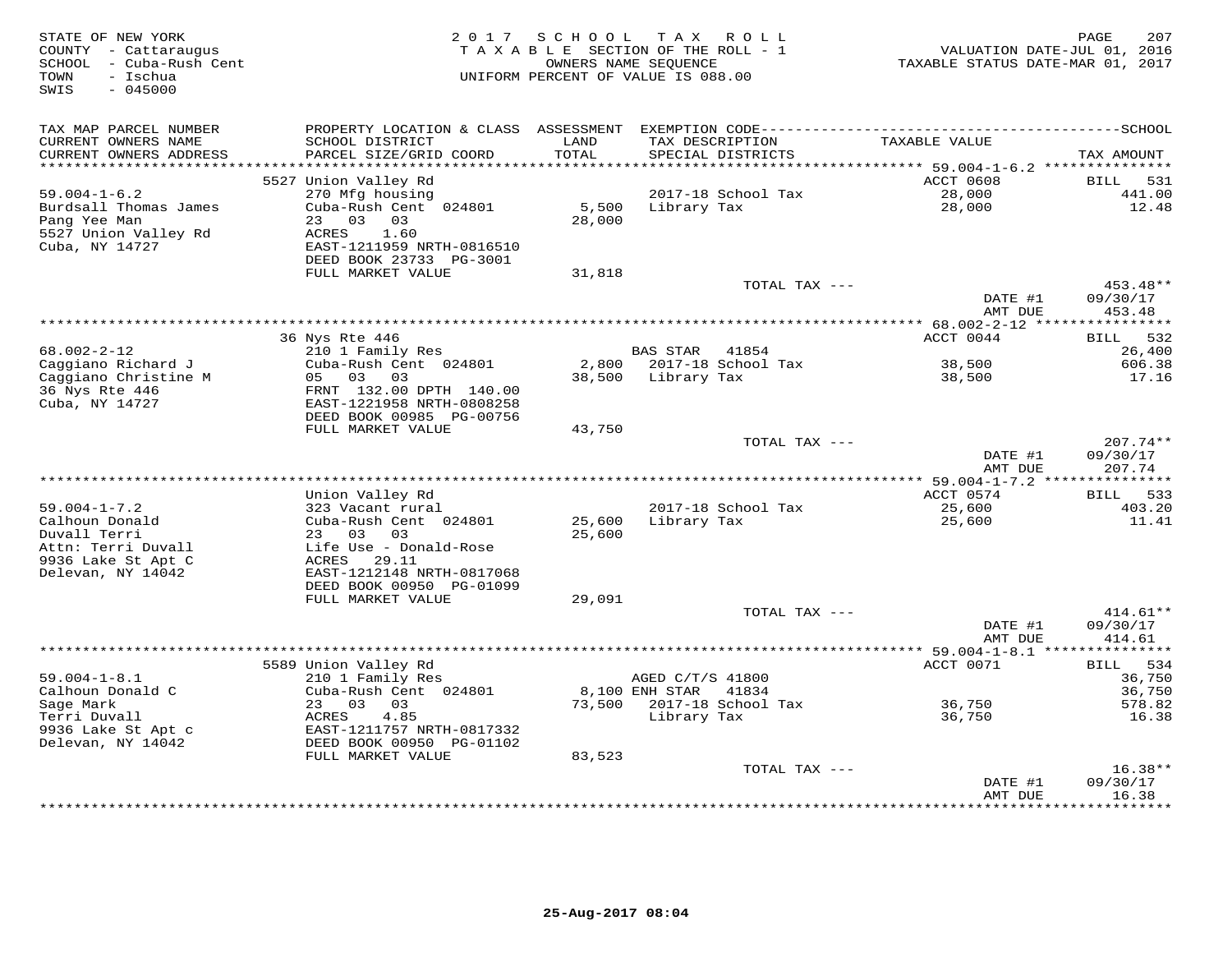| STATE OF NEW YORK<br>COUNTY - Cattaraugus<br>SCHOOL - Cuba-Rush Cent<br>- Ischua<br>TOWN<br>$-045000$<br>SWIS | 2 0 1 7                                                                                                                          | SCHOOL            | T A X<br>ROLL<br>TAXABLE SECTION OF THE ROLL - 1<br>OWNERS NAME SEQUENCE<br>UNIFORM PERCENT OF VALUE IS 088.00 | VALUATION DATE-JUL 01, 2016<br>TAXABLE STATUS DATE-MAR 01, 2017 | 208<br>PAGE                                |
|---------------------------------------------------------------------------------------------------------------|----------------------------------------------------------------------------------------------------------------------------------|-------------------|----------------------------------------------------------------------------------------------------------------|-----------------------------------------------------------------|--------------------------------------------|
| TAX MAP PARCEL NUMBER<br>CURRENT OWNERS NAME<br>CURRENT OWNERS ADDRESS                                        | SCHOOL DISTRICT<br>PARCEL SIZE/GRID COORD                                                                                        | LAND<br>TOTAL     | TAX DESCRIPTION<br>SPECIAL DISTRICTS                                                                           | TAXABLE VALUE                                                   | TAX AMOUNT                                 |
| **********************                                                                                        | ************************                                                                                                         | ************      |                                                                                                                | **************************** 59.004-3-20.1 **************       |                                            |
| $59.004 - 3 - 20.1$<br>Carlson Barbara Jane<br>Zayac Judith A<br>516 Johnson Hollow Rd<br>Cuba, NY 14727      | 560 Johnson Hollow Rd<br>240 Rural res<br>Cuba-Rush Cent 024801<br>15<br>03<br>03<br>ACRES<br>27.05<br>EAST-1216183 NRTH-0816468 | 24,200<br>135,000 | ENH STAR<br>41834<br>2017-18 School Tax<br>Library Tax                                                         | ACCT 0074<br>135,000<br>135,000                                 | BILL<br>535<br>57,640<br>2,126.26<br>60.19 |
|                                                                                                               | DEED BOOK 997<br>PG-1042<br>FULL MARKET VALUE                                                                                    | 153,409           | TOTAL TAX ---                                                                                                  |                                                                 | $1,278.62**$                               |
|                                                                                                               |                                                                                                                                  |                   |                                                                                                                | DATE #1<br>AMT DUE                                              | 09/30/17<br>1,278.62                       |
|                                                                                                               |                                                                                                                                  |                   |                                                                                                                |                                                                 |                                            |
| $68.002 - 2 - 1.3$                                                                                            | 551 Johnson Hollow Rd<br>270 Mfg housing                                                                                         |                   | ENH STAR<br>41834                                                                                              | ACCT 0779                                                       | 536<br>BILL<br>37,000                      |
| Carlson Gary A<br>551 Johnson Hollow Rd<br>Cuba, NY 14727-9610                                                | Cuba-Rush Cent 024801<br>14 03<br>03<br>ACRES<br>11.80<br>EAST-1215028 NRTH-0815050                                              | 13,300<br>37,000  | 2017-18 School Tax<br>Library Tax                                                                              | 37,000<br>37,000                                                | 582.75<br>16.50                            |
|                                                                                                               | DEED BOOK 00917 PG-00625                                                                                                         |                   |                                                                                                                |                                                                 |                                            |
|                                                                                                               | FULL MARKET VALUE                                                                                                                | 42,045            |                                                                                                                |                                                                 |                                            |
|                                                                                                               |                                                                                                                                  |                   | TOTAL TAX ---                                                                                                  | DATE #1<br>AMT DUE                                              | $16.50**$<br>09/30/17<br>16.50             |
|                                                                                                               |                                                                                                                                  |                   |                                                                                                                | *** 68.002-1-10.5 **                                            | ********                                   |
| $68.002 - 1 - 10.5$<br>Caster Richard L                                                                       | 651 Kinney Hollow Rd<br>240 Rural res<br>Cuba-Rush Cent 024801                                                                   | 77,600            | <b>BAS STAR</b><br>41854<br>2017-18 School Tax                                                                 | ACCT 0881<br>159,200                                            | 537<br>BILL<br>26,400<br>2,507.41          |
| Caster Linda<br>651 Kinney Hollow Rd<br>Cuba, NY 14727                                                        | 03<br>03<br>21<br>68.002-1-10.1 & 10<br>comb<br>comb 68.002-1-10.7<br>ACRES 121.75<br>EAST-1213118 NRTH-0809967                  | 159,200           | Library Tax                                                                                                    | 159,200                                                         | 70.97                                      |
|                                                                                                               | DEED BOOK 01007 PG-01148                                                                                                         |                   |                                                                                                                |                                                                 |                                            |
|                                                                                                               | FULL MARKET VALUE                                                                                                                | 180,909           | TOTAL TAX ---                                                                                                  | DATE #1<br>AMT DUE                                              | $2,162.58**$<br>09/30/17<br>2,162.58       |
|                                                                                                               |                                                                                                                                  |                   |                                                                                                                | *********** 59.003-1-17.1 **************                        |                                            |
|                                                                                                               | 1018 Yankee Rd                                                                                                                   |                   |                                                                                                                | ACCT 0073                                                       | BILL 538                                   |
| $59.003 - 1 - 17.1$<br>Childs Michael<br>Huebner JoAnn<br>1018 Yankee Rd<br>Cuba, NY 14727                    | 210 1 Family Res<br>Cuba-Rush Cent 024801<br>32 03<br>03<br>ACRES<br>6.00<br>EAST-1209045 NRTH-0820151                           | 9,000<br>46,500   | BAS STAR<br>41854<br>2017-18 School Tax<br>Library Tax                                                         | 46,500<br>46,500                                                | 26,400<br>732.38<br>20.73                  |
|                                                                                                               | DEED BOOK 1025<br>PG-799<br>FULL MARKET VALUE                                                                                    | 52,841            |                                                                                                                |                                                                 |                                            |
|                                                                                                               |                                                                                                                                  |                   | TOTAL TAX ---                                                                                                  | DATE #1                                                         | $337.31**$<br>09/30/17                     |
|                                                                                                               |                                                                                                                                  |                   |                                                                                                                | AMT DUE<br>* * * * * * * * ·                                    | 337.31<br>*******                          |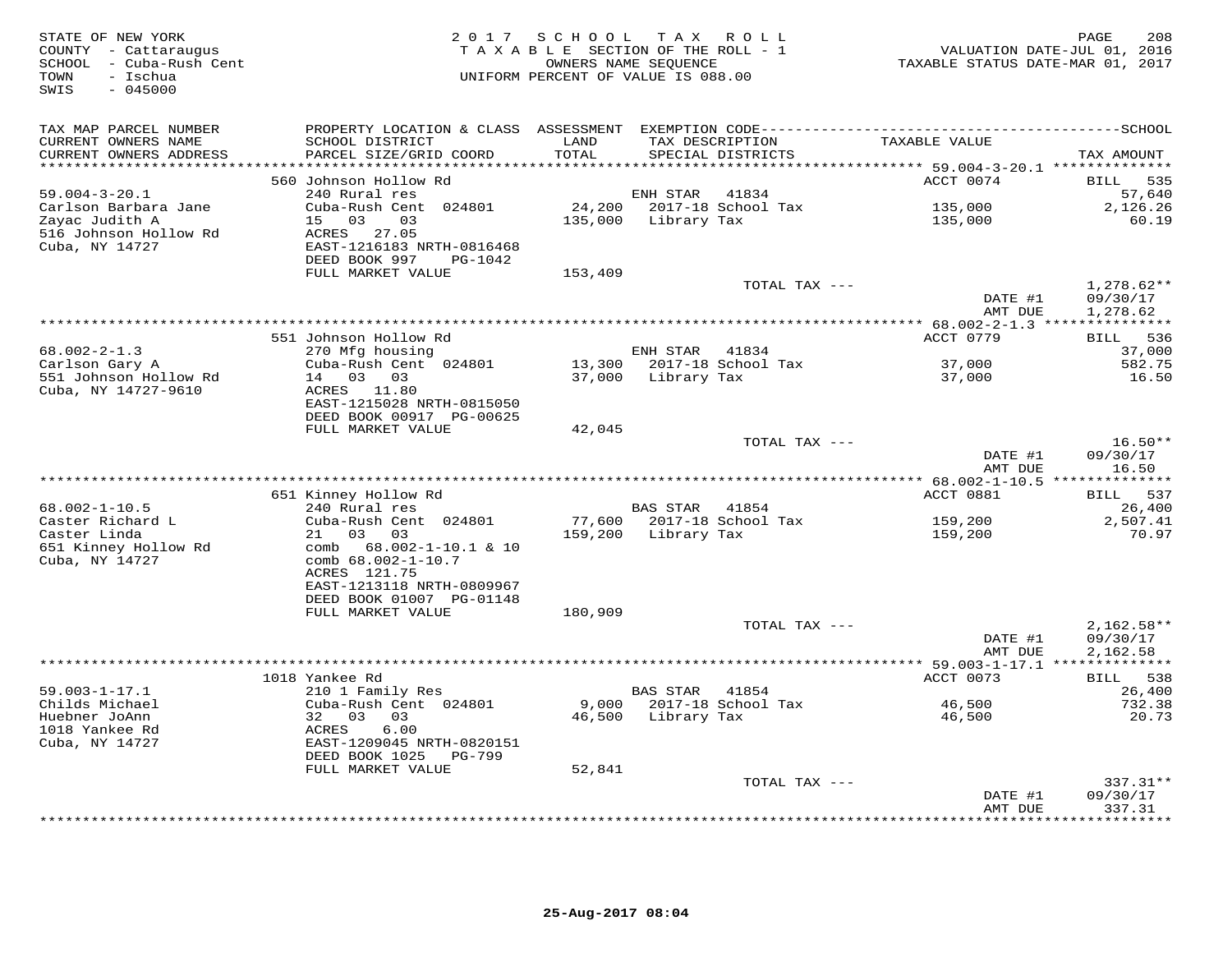| STATE OF NEW YORK<br>COUNTY - Cattaraugus<br>SCHOOL - Cuba-Rush Cent<br>- Ischua<br>TOWN<br>$-045000$<br>SWIS | 2 0 1 7                                                               | SCHOOL                       | T A X<br>ROLL<br>TAXABLE SECTION OF THE ROLL - 1<br>OWNERS NAME SEQUENCE<br>UNIFORM PERCENT OF VALUE IS 088.00 | VALUATION DATE-JUL 01, 2016<br>TAXABLE STATUS DATE-MAR 01, 2017 | 209<br>PAGE        |
|---------------------------------------------------------------------------------------------------------------|-----------------------------------------------------------------------|------------------------------|----------------------------------------------------------------------------------------------------------------|-----------------------------------------------------------------|--------------------|
| TAX MAP PARCEL NUMBER                                                                                         |                                                                       |                              |                                                                                                                |                                                                 |                    |
| CURRENT OWNERS NAME<br>CURRENT OWNERS ADDRESS<br>***********************                                      | SCHOOL DISTRICT<br>PARCEL SIZE/GRID COORD<br>************************ | LAND<br>TOTAL<br>*********** | TAX DESCRIPTION<br>SPECIAL DISTRICTS                                                                           | TAXABLE VALUE                                                   | TAX AMOUNT         |
|                                                                                                               | Burt Hill Rd                                                          |                              |                                                                                                                | ACCT 0139                                                       | 539<br>BILL        |
| $68.002 - 2 - 6.1$                                                                                            | 323 Vacant rural                                                      |                              | 2017-18 School Tax                                                                                             | 33,000                                                          | 519.75             |
| Chuba Brian                                                                                                   | Cuba-Rush Cent 024801                                                 | 33,000                       | Library Tax                                                                                                    | 33,000                                                          | 14.71              |
| 2811 North Creek Rd                                                                                           | 13 03 03                                                              | 33,000                       |                                                                                                                |                                                                 |                    |
| Hamburg, NY 14075                                                                                             | ACRES 40.20                                                           |                              |                                                                                                                |                                                                 |                    |
|                                                                                                               | EAST-1219812 NRTH-0814344                                             |                              |                                                                                                                |                                                                 |                    |
|                                                                                                               | DEED BOOK 18991 PG-5003                                               |                              |                                                                                                                |                                                                 |                    |
|                                                                                                               | FULL MARKET VALUE                                                     | 37,500                       |                                                                                                                |                                                                 |                    |
|                                                                                                               |                                                                       |                              | TOTAL TAX ---                                                                                                  |                                                                 | 534.46**           |
|                                                                                                               |                                                                       |                              |                                                                                                                | DATE #1<br>AMT DUE                                              | 09/30/17<br>534.46 |
|                                                                                                               |                                                                       |                              |                                                                                                                | ****************** 68.002-2-6.4 ****************                |                    |
|                                                                                                               | 5287 Burt Rd                                                          |                              |                                                                                                                | ACCT 0819                                                       | 540<br>BILL        |
| $68.002 - 2 - 6.4$                                                                                            | 260 Seasonal res                                                      |                              | 2017-18 School Tax                                                                                             | 37,000                                                          | 582.75             |
| Chuba Brian                                                                                                   | Cuba-Rush Cent 024801                                                 | 14,400                       | Library Tax                                                                                                    | 37,000                                                          | 16.50              |
| 2811 North Creek Rd                                                                                           | 03<br>03<br>06                                                        | 37,000                       |                                                                                                                |                                                                 |                    |
| Hamburg, NY 14075                                                                                             | ACRES<br>13.20                                                        |                              |                                                                                                                |                                                                 |                    |
|                                                                                                               | EAST-1219138 NRTH-0813826                                             |                              |                                                                                                                |                                                                 |                    |
|                                                                                                               | DEED BOOK 18874 PG-5001<br>FULL MARKET VALUE                          | 42,045                       |                                                                                                                |                                                                 |                    |
|                                                                                                               |                                                                       |                              | TOTAL TAX ---                                                                                                  |                                                                 | 599.25**           |
|                                                                                                               |                                                                       |                              |                                                                                                                | DATE #1<br>AMT DUE                                              | 09/30/17<br>599.25 |
|                                                                                                               |                                                                       |                              |                                                                                                                |                                                                 |                    |
|                                                                                                               | 311 Munger Hollow Rd                                                  |                              |                                                                                                                | ACCT 0046                                                       | 541<br>BILL        |
| $59.004 - 3 - 4.1$                                                                                            | 210 1 Family Res                                                      |                              | <b>BAS STAR</b><br>41854                                                                                       |                                                                 | 26,400             |
| Clayson Christopher J                                                                                         | Cuba-Rush Cent 024801                                                 | 44,300                       | 2017-18 School Tax                                                                                             | 120,000                                                         | 1,890.01           |
| Clayson Kelly<br>311 Munger Hollow                                                                            | 15 03<br>0.3<br>Ff 970.00                                             | 120,000                      | Library Tax                                                                                                    | 120,000                                                         | 53.50              |
| Cuba, NY 14727                                                                                                | ACRES<br>59.20                                                        |                              |                                                                                                                |                                                                 |                    |
|                                                                                                               | EAST-1216408 NRTH-0818538                                             |                              |                                                                                                                |                                                                 |                    |
|                                                                                                               | DEED BOOK 12819 PG-4002                                               |                              |                                                                                                                |                                                                 |                    |
|                                                                                                               | FULL MARKET VALUE                                                     | 136,364                      |                                                                                                                |                                                                 |                    |
|                                                                                                               |                                                                       |                              | TOTAL TAX ---                                                                                                  |                                                                 | $1,527.71**$       |
|                                                                                                               |                                                                       |                              |                                                                                                                | DATE #1                                                         | 09/30/17           |
|                                                                                                               |                                                                       |                              |                                                                                                                | AMT DUE                                                         | 1,527.71           |
|                                                                                                               |                                                                       |                              |                                                                                                                | ********** 59.004-2-29.2 ***************                        |                    |
|                                                                                                               | 346 Munger Hollow Rd                                                  |                              | AG BLDG<br>41700                                                                                               | ACCT 0713                                                       | 542<br><b>BILL</b> |
| $59.004 - 2 - 29.2$<br>Clayson Eric E                                                                         | 270 Mfg housing<br>Cuba-Rush Cent 024801                              |                              | 7,800 AG DISTOUT 41730                                                                                         |                                                                 | 22,000<br>403      |
| Clayson Diane S                                                                                               | 16 03<br>03                                                           |                              | 77,000 BAS STAR<br>41854                                                                                       |                                                                 | 26,400             |
| 346 Munger Hollow Rd                                                                                          | 59.004-2-33 combined                                                  |                              | 2017-18 School Tax                                                                                             | 54,597                                                          | 859.91             |
| Cuba, NY 14727                                                                                                | 59.004-2-34 combined                                                  |                              | Library Tax                                                                                                    | 54,597                                                          | 24.34              |
|                                                                                                               | 4.48<br>ACRES                                                         |                              |                                                                                                                |                                                                 |                    |
| MAY BE SUBJECT TO PAYMENT                                                                                     | EAST-1215940 NRTH-0820204                                             |                              |                                                                                                                |                                                                 |                    |
| UNDER AGDIST LAW TIL 2024                                                                                     | DEED BOOK 00927 PG-00562                                              |                              |                                                                                                                |                                                                 |                    |
|                                                                                                               | FULL MARKET VALUE                                                     | 87,500                       |                                                                                                                |                                                                 |                    |
|                                                                                                               |                                                                       |                              | TOTAL TAX ---                                                                                                  |                                                                 | 468.45**           |
|                                                                                                               |                                                                       |                              |                                                                                                                | DATE #1<br>AMT DUE                                              | 09/30/17<br>468.45 |
|                                                                                                               |                                                                       |                              |                                                                                                                | *********                                                       | . * * * * * * * *  |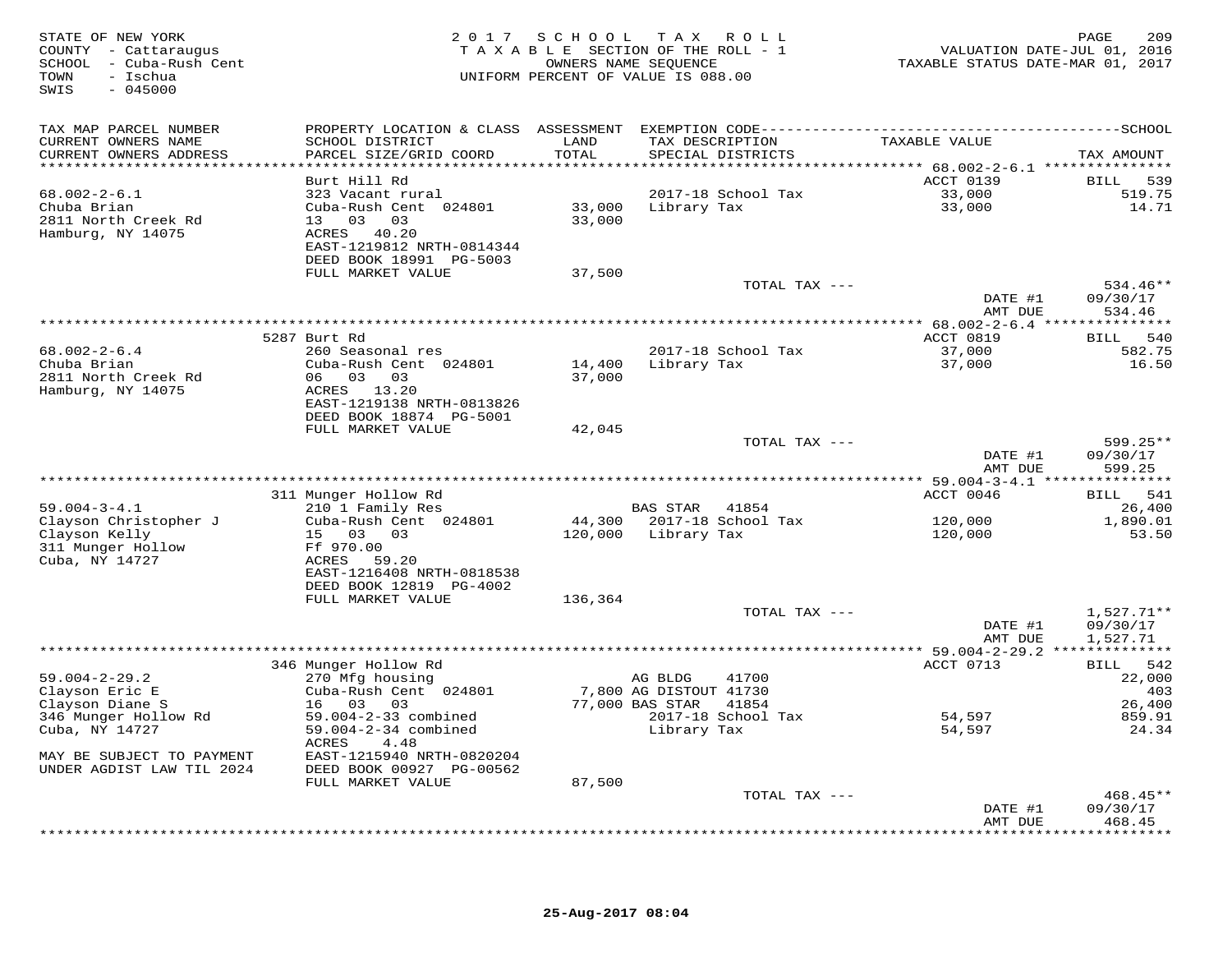| STATE OF NEW YORK<br>COUNTY - Cattaraugus<br>SCHOOL - Cuba-Rush Cent<br>- Ischua<br>TOWN<br>$-045000$<br>SWIS | 2 0 1 7                                               | SCHOOL<br>T A X A B L E SECTION OF THE ROLL - 1<br>OWNERS NAME SEQUENCE<br>UNIFORM PERCENT OF VALUE IS 088.00 | T A X            | R O L L                              | TAXABLE STATUS DATE-MAR 01, 2017 | 210<br>PAGE<br>VALUATION DATE-JUL 01, 2016 |
|---------------------------------------------------------------------------------------------------------------|-------------------------------------------------------|---------------------------------------------------------------------------------------------------------------|------------------|--------------------------------------|----------------------------------|--------------------------------------------|
| TAX MAP PARCEL NUMBER<br>CURRENT OWNERS NAME<br>CURRENT OWNERS ADDRESS                                        | SCHOOL DISTRICT<br>PARCEL SIZE/GRID COORD             | LAND<br>TOTAL                                                                                                 |                  | TAX DESCRIPTION<br>SPECIAL DISTRICTS | TAXABLE VALUE                    | TAX AMOUNT                                 |
|                                                                                                               |                                                       |                                                                                                               |                  |                                      | ***** 59.004-2-32 ***********    |                                            |
|                                                                                                               | 300 Yankee Rd                                         |                                                                                                               |                  |                                      | ACCT 0108                        | BILL<br>543                                |
| $59.004 - 2 - 32$                                                                                             | 270 Mfg housing                                       |                                                                                                               | BAS STAR         | 41854                                |                                  | 18,000                                     |
| Clayson Lanny E                                                                                               | Cuba-Rush Cent 024801                                 | 7,400                                                                                                         |                  | 2017-18 School Tax                   | 18,000                           | 283.50                                     |
| Clayson Marie A                                                                                               | 03<br>03<br>16                                        | 18,000                                                                                                        | Library Tax      |                                      | 18,000                           | 8.02                                       |
| 300 Yankee Hill Rd                                                                                            | <b>ACRES</b><br>3.99                                  |                                                                                                               |                  |                                      |                                  |                                            |
| Cuba, NY 14727                                                                                                | EAST-1217009 NRTH-0821392<br>DEED BOOK 00984 PG-00985 |                                                                                                               |                  |                                      |                                  |                                            |
|                                                                                                               | FULL MARKET VALUE                                     | 20,455                                                                                                        |                  |                                      |                                  |                                            |
|                                                                                                               |                                                       |                                                                                                               |                  | TOTAL TAX ---                        |                                  | $8.02**$                                   |
|                                                                                                               |                                                       |                                                                                                               |                  |                                      | DATE #1                          | 09/30/17                                   |
|                                                                                                               |                                                       |                                                                                                               |                  |                                      | AMT DUE                          | 8.02                                       |
|                                                                                                               |                                                       |                                                                                                               |                  |                                      | ********* 59.004-2-29.4          | **************                             |
| $59.004 - 2 - 29.4$                                                                                           | Yankee Hill Rd<br>314 Rural vac<10                    |                                                                                                               |                  |                                      | ACCT 0840<br>6,800               | 544<br><b>BILL</b><br>107.10               |
| Clayson Larry C.                                                                                              | Cuba-Rush Cent 024801                                 | 6,800                                                                                                         | Library Tax      | 2017-18 School Tax                   | 6,800                            | 3.03                                       |
| PO Box 251                                                                                                    | 16 03<br>03                                           | 6,800                                                                                                         |                  |                                      |                                  |                                            |
| Friendship, NY 14739                                                                                          | 3.30<br>ACRES                                         |                                                                                                               |                  |                                      |                                  |                                            |
|                                                                                                               | EAST-1214869 NRTH-0820493                             |                                                                                                               |                  |                                      |                                  |                                            |
|                                                                                                               | DEED BOOK 23530 PG-8001                               |                                                                                                               |                  |                                      |                                  |                                            |
|                                                                                                               | FULL MARKET VALUE                                     | 7,727                                                                                                         |                  |                                      |                                  |                                            |
|                                                                                                               |                                                       |                                                                                                               |                  | TOTAL TAX ---                        |                                  | $110.13**$                                 |
|                                                                                                               |                                                       |                                                                                                               |                  |                                      | DATE #1<br>AMT DUE               | 09/30/17<br>110.13                         |
|                                                                                                               |                                                       |                                                                                                               |                  |                                      |                                  |                                            |
|                                                                                                               | 607 Kinney Hollow Rd                                  |                                                                                                               |                  |                                      | ACCT 0654                        | BILL<br>545                                |
| $68.002 - 1 - 10.4$                                                                                           | 270 Mfg housing                                       |                                                                                                               |                  | 2017-18 School Tax                   | 31,000                           | 488.25                                     |
| Clayson LeRoy J                                                                                               | Cuba-Rush Cent 024801                                 | 5,500                                                                                                         | Library Tax      |                                      | 31,000                           | 13.82                                      |
| 133 W Main St                                                                                                 | 03 03<br>21                                           | 31,000                                                                                                        |                  |                                      |                                  |                                            |
| Cuba, NY 14727                                                                                                | Ff 475.00                                             |                                                                                                               |                  |                                      |                                  |                                            |
|                                                                                                               | ACRES<br>1.60<br>EAST-1213347 NRTH-0809948            |                                                                                                               |                  |                                      |                                  |                                            |
|                                                                                                               | DEED BOOK 15441 PG-8002                               |                                                                                                               |                  |                                      |                                  |                                            |
|                                                                                                               | FULL MARKET VALUE                                     | 35,227                                                                                                        |                  |                                      |                                  |                                            |
|                                                                                                               |                                                       |                                                                                                               |                  | TOTAL TAX ---                        |                                  | $502.07**$                                 |
|                                                                                                               |                                                       |                                                                                                               |                  |                                      | DATE #1                          | 09/30/17                                   |
|                                                                                                               |                                                       |                                                                                                               |                  |                                      | AMT DUE                          | 502.07                                     |
|                                                                                                               | ****************                                      |                                                                                                               |                  |                                      | *** 59.004-2-29.1 *              | ***********                                |
| $59.004 - 2 - 29.1$                                                                                           | 338 Yankee Rd<br>240 Rural res                        |                                                                                                               | AGED C/T/S 41800 |                                      | ACCT 0107                        | 546<br>BILL<br>47,500                      |
| Clayson, Virginia LU Clayson,                                                                                 | Cuba-Rush Cent 024801                                 |                                                                                                               | 47,500 ENH STAR  | 41834                                |                                  | 47,500                                     |
| Clayson Larry Craig                                                                                           | 16 03<br>03                                           | 95,000                                                                                                        |                  | 2017-18 School Tax                   | 47,500                           | 748.13                                     |
| 338 Yankee Hill Road                                                                                          | ACRES<br>65.10                                        |                                                                                                               | Library Tax      |                                      | 47,500                           | 21.18                                      |
| Cuba, NY 14727                                                                                                | EAST-1216972 NRTH-0820745                             |                                                                                                               |                  |                                      |                                  |                                            |
|                                                                                                               | DEED BOOK 27227 PG-2001                               |                                                                                                               |                  |                                      |                                  |                                            |
|                                                                                                               | FULL MARKET VALUE                                     | 107,955                                                                                                       |                  |                                      |                                  |                                            |
|                                                                                                               |                                                       |                                                                                                               |                  | TOTAL TAX ---                        |                                  | $21.18**$                                  |
|                                                                                                               |                                                       |                                                                                                               |                  |                                      | DATE #1<br>AMT DUE               | 09/30/17<br>21.18                          |
|                                                                                                               |                                                       |                                                                                                               |                  |                                      | * * * * * * * * * * * * *        | *******                                    |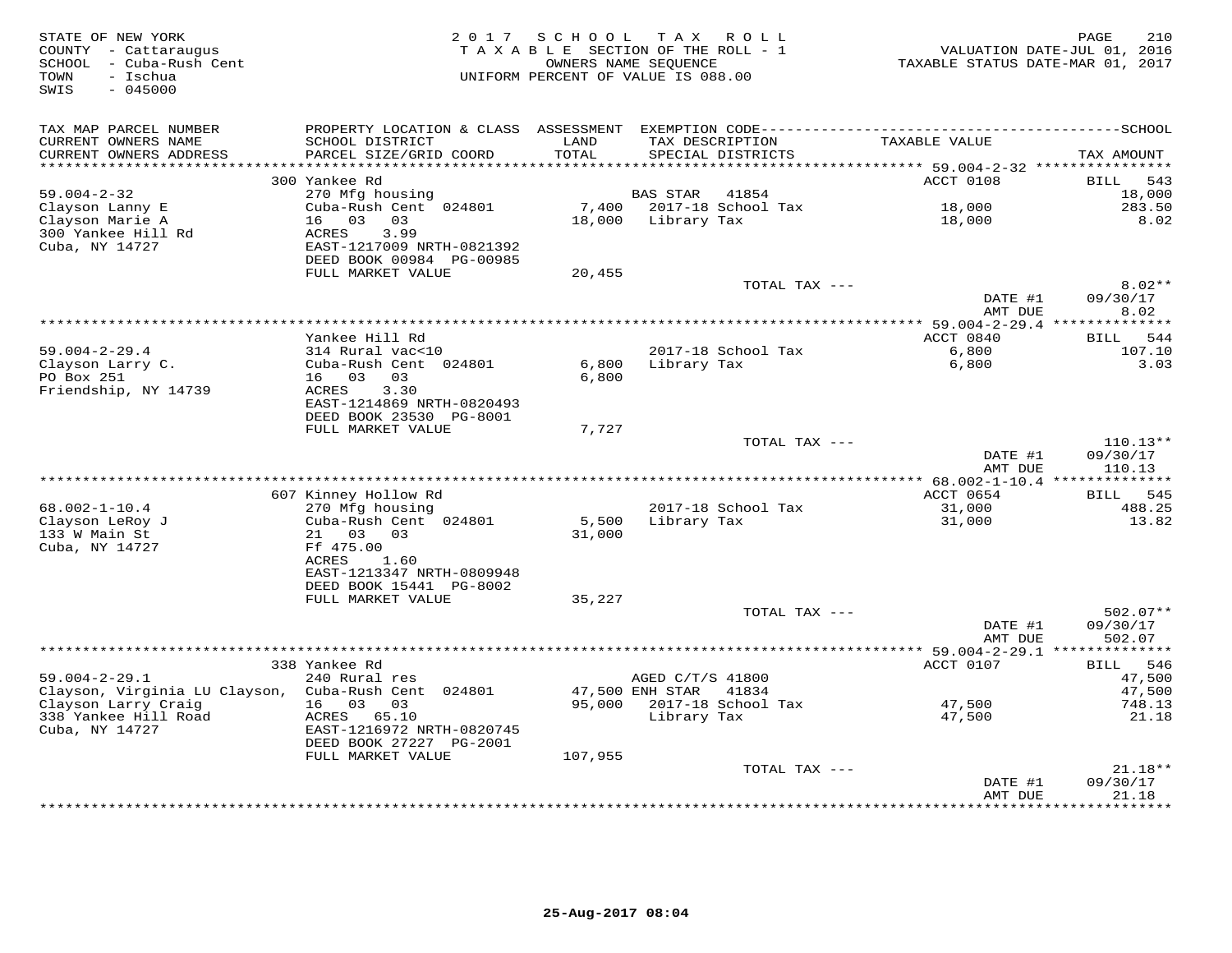| STATE OF NEW YORK<br>COUNTY - Cattaraugus<br>- Cuba-Rush Cent<br>SCHOOL<br>- Ischua<br>TOWN<br>$-045000$<br>SWIS | 2 0 1 7                                                                           | SCHOOL             | T A X<br>ROLL<br>TAXABLE SECTION OF THE ROLL - 1<br>OWNERS NAME SEQUENCE<br>UNIFORM PERCENT OF VALUE IS 088.00 | VALUATION DATE-JUL 01, 2016<br>TAXABLE STATUS DATE-MAR 01, 2017 | 211<br>PAGE                    |
|------------------------------------------------------------------------------------------------------------------|-----------------------------------------------------------------------------------|--------------------|----------------------------------------------------------------------------------------------------------------|-----------------------------------------------------------------|--------------------------------|
| TAX MAP PARCEL NUMBER<br>CURRENT OWNERS NAME<br>CURRENT OWNERS ADDRESS                                           | PROPERTY LOCATION & CLASS ASSESSMENT<br>SCHOOL DISTRICT<br>PARCEL SIZE/GRID COORD | LAND<br>TOTAL      | TAX DESCRIPTION<br>SPECIAL DISTRICTS                                                                           | TAXABLE VALUE                                                   | TAX AMOUNT                     |
| ******************************                                                                                   |                                                                                   |                    |                                                                                                                |                                                                 |                                |
|                                                                                                                  | 5138 Burt Hill Rd                                                                 |                    |                                                                                                                | ACCT 0598                                                       | 547<br>BILL                    |
| $68.002 - 2 - 14.2$<br>Colangelo Heather                                                                         | 270 Mfg housing<br>Cuba-Rush Cent 024801                                          | 25,400             | 2017-18 School Tax<br>Library Tax                                                                              | 61,500<br>61,500                                                | 968.63<br>27.42                |
| Zajac David & Frank<br>2759 Welch Ave<br>Niagara Falls, NY 14303                                                 | 03<br>03<br>05/13<br>ACRES<br>28.80<br>EAST-1219046 NRTH-0810389                  | 61,500             |                                                                                                                |                                                                 |                                |
|                                                                                                                  | DEED BOOK 15183 PG-5001<br>FULL MARKET VALUE                                      | 69,886             |                                                                                                                |                                                                 |                                |
|                                                                                                                  |                                                                                   |                    | TOTAL TAX ---                                                                                                  | DATE #1                                                         | $996.05**$<br>09/30/17         |
|                                                                                                                  |                                                                                   |                    |                                                                                                                | AMT DUE                                                         | 996.05                         |
|                                                                                                                  |                                                                                   | ****************** |                                                                                                                | ** $59.004 - 3 - 21. / 11$ ***                                  | ********                       |
| $59.004 - 3 - 21. / 11$                                                                                          | 220 West Shore Rd<br>210 1 Family Res                                             |                    | 2017-18 School Tax                                                                                             | ACCT 0357<br>200,000                                            | 548<br><b>BILL</b><br>3,150.02 |
| Crandall Gary                                                                                                    | Cuba-Rush Cent 024801                                                             | $\circ$            | Library Tax                                                                                                    | 200,000                                                         | 89.16                          |
| Crandall Debbie                                                                                                  | 03<br>03<br>00                                                                    | 200,000            |                                                                                                                |                                                                 |                                |
| 503 Ridgeview Dr                                                                                                 | EAST-1221650 NRTH-0813047                                                         |                    |                                                                                                                |                                                                 |                                |
| Murphy, TX 57094                                                                                                 | DEED BOOK 1000<br>PG-10000<br>FULL MARKET VALUE                                   | 227,273            |                                                                                                                |                                                                 |                                |
|                                                                                                                  |                                                                                   |                    | TOTAL TAX ---                                                                                                  |                                                                 | $3,239.18**$                   |
|                                                                                                                  |                                                                                   |                    |                                                                                                                | DATE #1<br>AMT DUE                                              | 09/30/17<br>3,239.18           |
| ********************                                                                                             |                                                                                   |                    |                                                                                                                | ************ 68.002-2-4.1 ****                                  |                                |
|                                                                                                                  | Johnson Hollow Rd                                                                 |                    |                                                                                                                | ACCT 0439                                                       | 549<br>BILL                    |
| $68.002 - 2 - 4.1$<br>Crosby John M                                                                              | 323 Vacant rural<br>Cuba-Rush Cent 024801                                         | 15,200             | 2017-18 School Tax<br>Library Tax                                                                              | 15,200<br>15,200                                                | 239.40<br>6.78                 |
| Crosby Donna L                                                                                                   | 06 03<br>03                                                                       | 15,200             |                                                                                                                |                                                                 |                                |
| 209 Johnson Hollow Rd<br>Cuba, NY 14727                                                                          | ACRES 14.35 BANK<br>032<br>EAST-1218942 NRTH-0815428                              |                    |                                                                                                                |                                                                 |                                |
|                                                                                                                  | DEED BOOK 18757 PG-6003<br>FULL MARKET VALUE                                      | 17,273             |                                                                                                                |                                                                 |                                |
|                                                                                                                  |                                                                                   |                    | TOTAL TAX ---                                                                                                  |                                                                 | 246.18**                       |
|                                                                                                                  |                                                                                   |                    |                                                                                                                | DATE #1<br>AMT DUE                                              | 09/30/17<br>246.18             |
| ******************************                                                                                   |                                                                                   |                    |                                                                                                                | *************** 68.002-2-4.3 ****************                   |                                |
| $68.002 - 2 - 4.3$                                                                                               | Johnson Hollow Rd<br>323 Vacant rural                                             |                    | 2017-18 School Tax                                                                                             | ACCT 0629                                                       | 550<br><b>BILL</b><br>326.03   |
| Crosby John M                                                                                                    | Cuba-Rush Cent 024801                                                             | 20,700             | Library Tax                                                                                                    | 20,700<br>20,700                                                | 9.23                           |
| Crosby Donna L<br>209 Johnson Hollow Rd<br>Cuba, NY 14727                                                        | 06 03<br>03<br>22.10 BANK<br>ACRES<br>032<br>EAST-1219802 NRTH-0815330            | 20,700             |                                                                                                                |                                                                 |                                |
|                                                                                                                  | DEED BOOK 18757 PG-6003                                                           |                    |                                                                                                                |                                                                 |                                |
|                                                                                                                  | FULL MARKET VALUE                                                                 | 23,523             | TOTAL TAX ---                                                                                                  |                                                                 | 335.26**                       |
|                                                                                                                  |                                                                                   |                    |                                                                                                                | DATE #1<br>AMT DUE                                              | 09/30/17<br>335.26             |
|                                                                                                                  |                                                                                   |                    |                                                                                                                |                                                                 |                                |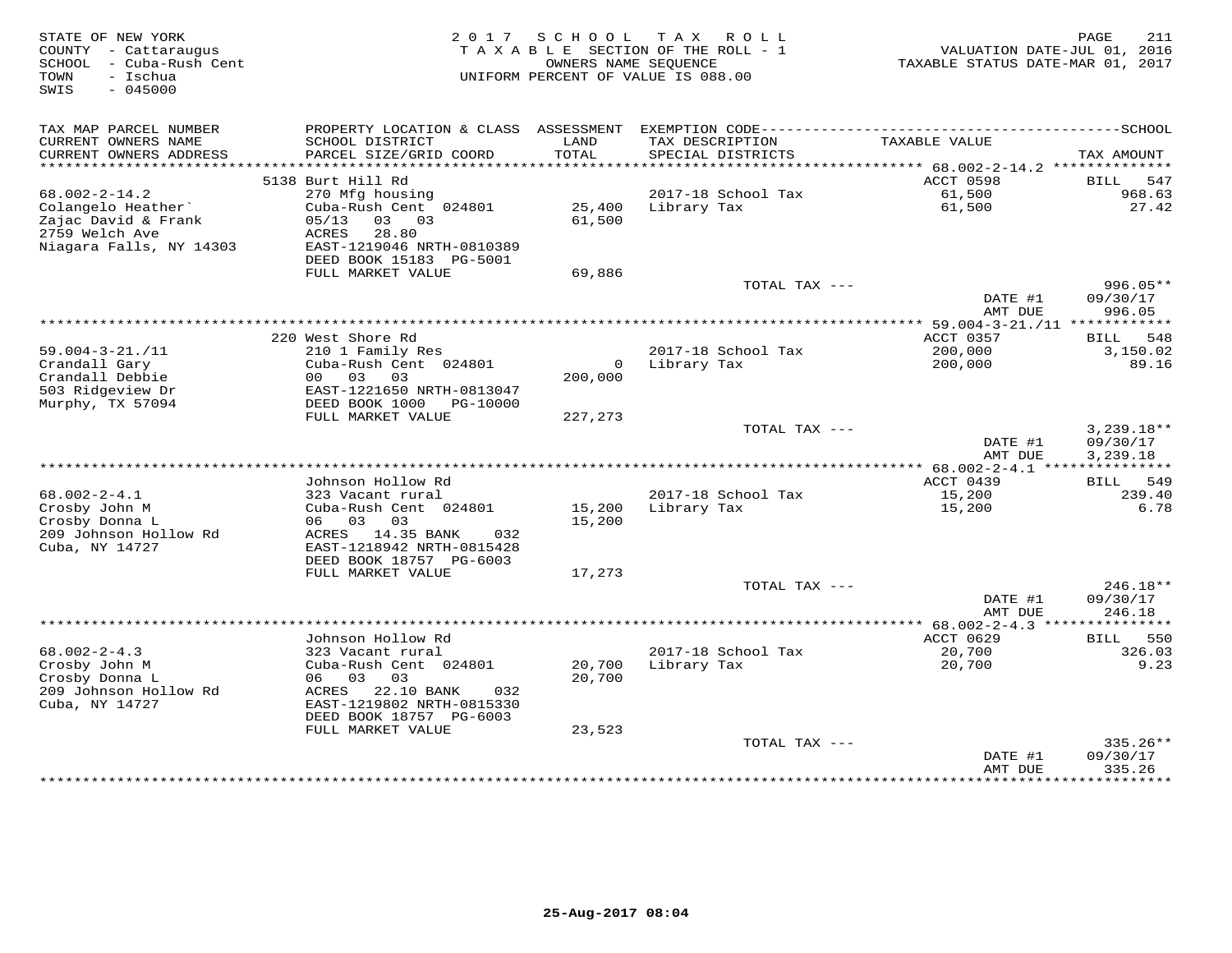| STATE OF NEW YORK<br>COUNTY - Cattaraugus<br>- Cuba-Rush Cent<br>SCHOOL<br>- Ischua<br>TOWN<br>$-045000$<br>SWIS | 2 0 1 7                                              | SCHOOL<br>OWNERS NAME SEOUENCE | T A X<br>R O L L<br>TAXABLE SECTION OF THE ROLL - 1<br>UNIFORM PERCENT OF VALUE IS 088.00 | TAXABLE STATUS DATE-MAR 01, 2017   | 212<br>PAGE<br>VALUATION DATE-JUL 01, 2016 |
|------------------------------------------------------------------------------------------------------------------|------------------------------------------------------|--------------------------------|-------------------------------------------------------------------------------------------|------------------------------------|--------------------------------------------|
| TAX MAP PARCEL NUMBER                                                                                            | PROPERTY LOCATION & CLASS                            | ASSESSMENT                     |                                                                                           |                                    |                                            |
| CURRENT OWNERS NAME<br>CURRENT OWNERS ADDRESS<br>**********************                                          | SCHOOL DISTRICT<br>PARCEL SIZE/GRID COORD            | LAND<br>TOTAL                  | TAX DESCRIPTION<br>SPECIAL DISTRICTS                                                      | TAXABLE VALUE                      | TAX AMOUNT<br>*****************            |
|                                                                                                                  | 209 Johnson Hollow Rd                                |                                |                                                                                           | ACCT 0211                          | <b>BILL</b><br>551                         |
| $68.002 - 2 - 5$                                                                                                 | 210 1 Family Res                                     |                                | 41854<br><b>BAS STAR</b>                                                                  |                                    | 26,400                                     |
| Crosby John M                                                                                                    | Cuba-Rush Cent 024801                                | 6,300                          | 2017-18 School Tax                                                                        | 143,000                            | 2,252.26                                   |
| Crosby Donna L                                                                                                   | 03<br>03<br>06                                       | 143,000                        | Library Tax                                                                               | 143,000                            | 63.75                                      |
| 209 Johnson Hollow Rd                                                                                            | ACRES<br>2.65 BANK<br>032                            |                                |                                                                                           |                                    |                                            |
| Cuba, NY 14727                                                                                                   | EAST-1219964 NRTH-0815666<br>DEED BOOK 18757 PG-6003 |                                |                                                                                           |                                    |                                            |
|                                                                                                                  | FULL MARKET VALUE                                    | 162,500                        |                                                                                           |                                    |                                            |
|                                                                                                                  |                                                      |                                | TOTAL TAX ---                                                                             |                                    | $1,900.21**$                               |
|                                                                                                                  |                                                      |                                |                                                                                           | DATE #1                            | 09/30/17                                   |
|                                                                                                                  |                                                      |                                |                                                                                           | AMT DUE                            | 1,900.21                                   |
|                                                                                                                  | 5110 Burt Hill Rd                                    |                                |                                                                                           | $* 68.002 - 2 - 14.6$<br>ACCT 0752 | 552                                        |
| $68.002 - 2 - 14.6$                                                                                              | 270 Mfg housing                                      |                                | 2017-18 School Tax                                                                        | 35,500                             | BILL<br>559.13                             |
| Danielski Dennis                                                                                                 | Cuba-Rush Cent 024801                                | 17,000                         | Library Tax                                                                               | 35,500                             | 15.83                                      |
| 84 King St                                                                                                       | 03<br>0.3<br>05/13                                   | 35,500                         |                                                                                           |                                    |                                            |
| Depew, NY 14043                                                                                                  | ACRES<br>16.80                                       |                                |                                                                                           |                                    |                                            |
|                                                                                                                  | EAST-1219070 NRTH-0809075                            |                                |                                                                                           |                                    |                                            |
|                                                                                                                  | DEED BOOK 873<br>PG-00514<br>FULL MARKET VALUE       | 40,341                         |                                                                                           |                                    |                                            |
|                                                                                                                  |                                                      |                                | TOTAL TAX ---                                                                             |                                    | 574.96**                                   |
|                                                                                                                  |                                                      |                                |                                                                                           | DATE #1                            | 09/30/17                                   |
|                                                                                                                  |                                                      |                                |                                                                                           | AMT DUE                            | 574.96                                     |
|                                                                                                                  | Burt Rd                                              |                                |                                                                                           | ACCT 0886                          | **************<br>553<br><b>BILL</b>       |
| $68.002 - 2 - 25.3$                                                                                              | 323 Vacant rural                                     |                                | 2017-18 School Tax                                                                        | 12,000                             | 189.00                                     |
| Danielski Dennis                                                                                                 | Cuba-Rush Cent 024801                                | 12,000                         | Library Tax                                                                               | 12,000                             | 5.35                                       |
| 84 King Ave                                                                                                      | 14   3   3                                           | 12,000                         |                                                                                           |                                    |                                            |
| Depew, NY 14043                                                                                                  | ACRES<br>9.80                                        |                                |                                                                                           |                                    |                                            |
|                                                                                                                  | EAST-1217972 NRTH-0813784                            |                                |                                                                                           |                                    |                                            |
|                                                                                                                  | DEED BOOK 1004<br>$PG-130$<br>FULL MARKET VALUE      | 13,636                         |                                                                                           |                                    |                                            |
|                                                                                                                  |                                                      |                                | TOTAL TAX ---                                                                             |                                    | 194.35**                                   |
|                                                                                                                  |                                                      |                                |                                                                                           | DATE #1                            | 09/30/17                                   |
|                                                                                                                  |                                                      |                                |                                                                                           | AMT DUE                            | 194.35                                     |
|                                                                                                                  |                                                      |                                |                                                                                           | ** $68.002 - 2 - 14.7$ ***         |                                            |
| $68.002 - 2 - 14.7$                                                                                              | Burt Hill Rd                                         |                                | 2017-18 School Tax                                                                        | ACCT 0799<br>9,200                 | 554<br>BILL<br>144.90                      |
| Danielski Dennis D                                                                                               | 311 Res vac land<br>Cuba-Rush Cent 024801            | 9,200                          | Library Tax                                                                               | 9,200                              | 4.10                                       |
| Danielski Christine                                                                                              | 03<br>05/13<br>03                                    | 9,200                          |                                                                                           |                                    |                                            |
| 84 King St                                                                                                       | 6.30<br>ACRES                                        |                                |                                                                                           |                                    |                                            |
| Depew, NY 14043                                                                                                  | EAST-1219006 NRTH-0809583                            |                                |                                                                                           |                                    |                                            |
|                                                                                                                  | DEED BOOK 00932 PG-01113                             |                                |                                                                                           |                                    |                                            |
|                                                                                                                  | FULL MARKET VALUE                                    | 10,455                         | TOTAL TAX ---                                                                             |                                    | 149.00**                                   |
|                                                                                                                  |                                                      |                                |                                                                                           | DATE #1                            | 09/30/17                                   |
|                                                                                                                  |                                                      |                                |                                                                                           | AMT DUE                            | 149.00                                     |
|                                                                                                                  |                                                      |                                |                                                                                           |                                    | * * * * * * * *                            |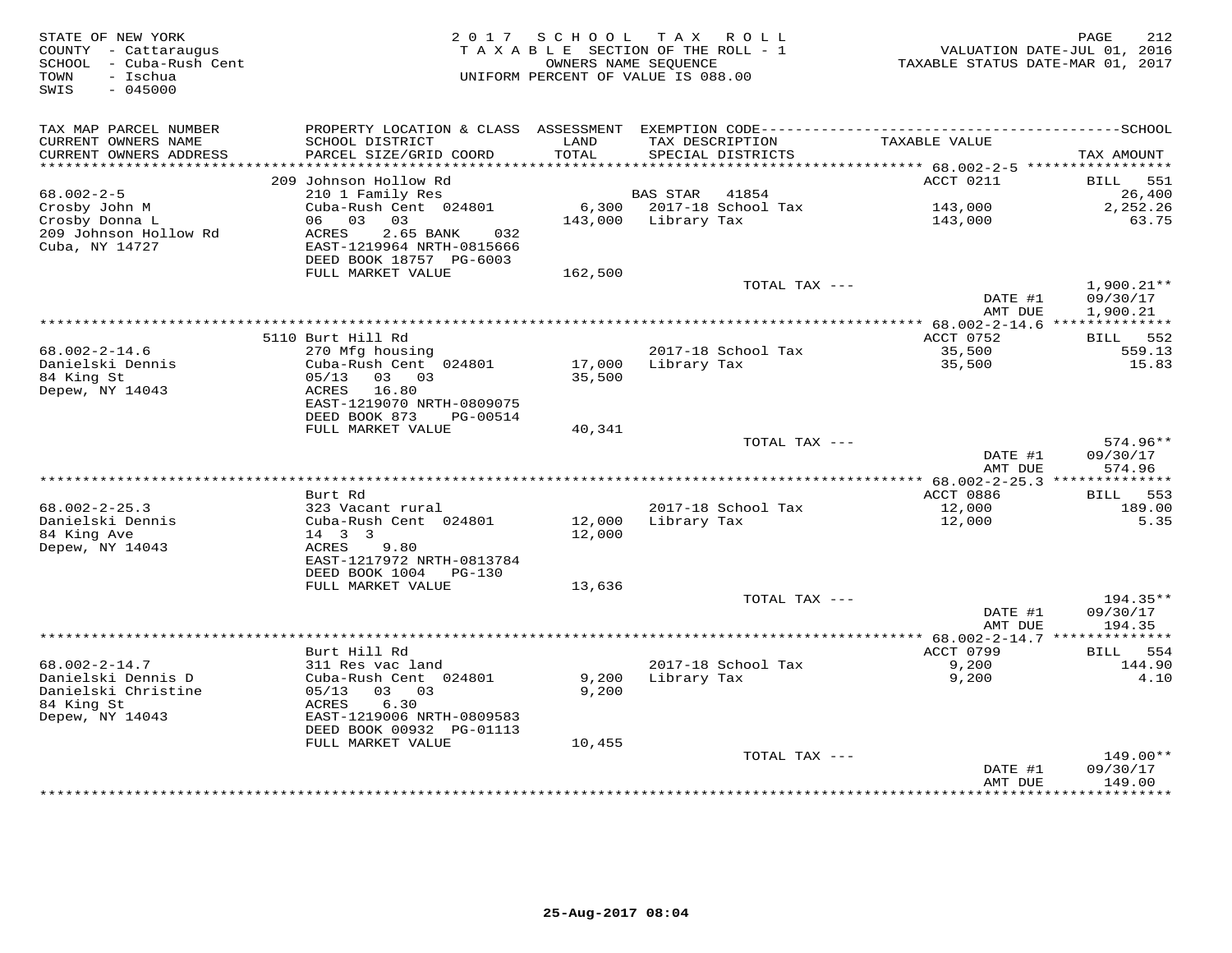| STATE OF NEW YORK<br>COUNTY - Cattaraugus<br>SCHOOL - Cuba-Rush Cent<br>- Ischua<br>TOWN<br>SWIS<br>$-045000$ | 2017 SCHOOL<br>TAX ROLL<br>TAXABLE SECTION OF THE ROLL - 1<br>OWNERS NAME SEQUENCE<br>UNIFORM PERCENT OF VALUE IS 088.00 |               |                                      | PAGE<br>213<br>VALUATION DATE-JUL 01, 2016<br>TAXABLE STATUS DATE-MAR 01, 2017 |                                      |
|---------------------------------------------------------------------------------------------------------------|--------------------------------------------------------------------------------------------------------------------------|---------------|--------------------------------------|--------------------------------------------------------------------------------|--------------------------------------|
| TAX MAP PARCEL NUMBER<br>CURRENT OWNERS NAME<br>CURRENT OWNERS ADDRESS                                        | SCHOOL DISTRICT<br>PARCEL SIZE/GRID COORD                                                                                | LAND<br>TOTAL | TAX DESCRIPTION<br>SPECIAL DISTRICTS | TAXABLE VALUE                                                                  | TAX AMOUNT                           |
| ***********************                                                                                       |                                                                                                                          |               |                                      |                                                                                |                                      |
| $59.004 - 3 - 21.77$                                                                                          | 216 West Shore Rd<br>260 Seasonal res                                                                                    |               | 2017-18 School Tax                   | ACCT 0127<br>88,800                                                            | BILL 555<br>1,398.61                 |
| Davison Daniel                                                                                                | Cuba-Rush Cent 024801                                                                                                    |               | 0 Library Tax                        | 88,800                                                                         | 39.59                                |
| Davison Charlene                                                                                              | $00 -03 -03$                                                                                                             | 88,800        |                                      |                                                                                |                                      |
| 7853 Salt Rising Rd                                                                                           | EAST-1221650 NRTH-0813047                                                                                                |               |                                      |                                                                                |                                      |
| Bolivar, NY 14715                                                                                             | FULL MARKET VALUE                                                                                                        | 100,909       |                                      |                                                                                |                                      |
|                                                                                                               |                                                                                                                          |               | TOTAL TAX ---                        | DATE #1<br>AMT DUE                                                             | $1,438.20**$<br>09/30/17<br>1,438.20 |
|                                                                                                               |                                                                                                                          |               |                                      |                                                                                |                                      |
|                                                                                                               | 1005 Yankee Hill Rd                                                                                                      |               |                                      | ACCT 0814                                                                      | BILL 556                             |
| $59.003 - 1 - 19.3$                                                                                           | 210 1 Family Res                                                                                                         |               | BAS STAR 41854                       |                                                                                | 26,400                               |
| Deibler Michael                                                                                               | Cuba-Rush Cent 024801                                                                                                    |               | 11,700 2017-18 School Tax            | 93,000                                                                         | 1,464.76                             |
| Deibler Jeannette<br>1005 Yankee Hill Rd                                                                      | 31 03 03<br>9.65 BANK<br>ACRES<br>017                                                                                    |               | 93,000 Library Tax                   | 93,000                                                                         | 41.46                                |
| Cuba, NY 14727                                                                                                | EAST-1209929 NRTH-0819592                                                                                                |               |                                      |                                                                                |                                      |
|                                                                                                               | DEED BOOK 1005 PG-858                                                                                                    |               |                                      |                                                                                |                                      |
|                                                                                                               | FULL MARKET VALUE                                                                                                        | 105,682       |                                      |                                                                                |                                      |
|                                                                                                               |                                                                                                                          |               | TOTAL TAX ---                        |                                                                                | $1,090.42**$                         |
|                                                                                                               |                                                                                                                          |               |                                      | DATE #1                                                                        | 09/30/17                             |
|                                                                                                               |                                                                                                                          |               |                                      | AMT DUE                                                                        | 1,090.42                             |
|                                                                                                               | Johnson Hollow Rd                                                                                                        |               |                                      | ACCT 0951                                                                      | BILL 557                             |
| $68.002 - 2 - 2.3$                                                                                            | 323 Vacant rural                                                                                                         |               | 2017-18 School Tax                   | 9,000                                                                          | 141.75                               |
| Dembski Michelle R                                                                                            | Cuba-Rush Cent 024801                                                                                                    | 9,000         | Library Tax                          | 9,000                                                                          | 4.01                                 |
| 3149 Warwick Ter                                                                                              | 14 03 03                                                                                                                 | 9,000         |                                      |                                                                                |                                      |
| Hamburg, NY 14075                                                                                             | FRNT 374.00 DPTH                                                                                                         |               |                                      |                                                                                |                                      |
|                                                                                                               | ACRES<br>6.35                                                                                                            |               |                                      |                                                                                |                                      |
|                                                                                                               | EAST-1215902 NRTH-0815217<br>DEED BOOK 12183 PG-4001                                                                     |               |                                      |                                                                                |                                      |
|                                                                                                               | FULL MARKET VALUE                                                                                                        | 10,227        |                                      |                                                                                |                                      |
|                                                                                                               |                                                                                                                          |               | TOTAL TAX ---                        |                                                                                | 145.76**                             |
|                                                                                                               |                                                                                                                          |               |                                      | DATE #1                                                                        | 09/30/17                             |
|                                                                                                               |                                                                                                                          |               |                                      | AMT DUE                                                                        | 145.76                               |
|                                                                                                               |                                                                                                                          |               |                                      |                                                                                |                                      |
| $68.002 - 1 - 1.2$                                                                                            | 778 Johnson Hollow Rd<br>270 Mfg housing                                                                                 |               | 2017-18 School Tax                   | ACCT 0526<br>61,600                                                            | 558<br>BILL<br>970.21                |
| Demick William C                                                                                              | Cuba-Rush Cent 024801                                                                                                    | 6,800         | Library Tax                          | 61,600                                                                         | 27.46                                |
| 9 Keller St                                                                                                   | 22 03 03                                                                                                                 | 61,600        |                                      |                                                                                |                                      |
| Cuba, NY 14727                                                                                                | 3.25<br>ACRES                                                                                                            |               |                                      |                                                                                |                                      |
|                                                                                                               | EAST-1211870 NRTH-0814510                                                                                                |               |                                      |                                                                                |                                      |
|                                                                                                               | DEED BOOK 00949 PG-00379                                                                                                 |               |                                      |                                                                                |                                      |
|                                                                                                               | FULL MARKET VALUE                                                                                                        | 70,000        | TOTAL TAX ---                        |                                                                                | $997.67**$                           |
|                                                                                                               |                                                                                                                          |               |                                      | DATE #1                                                                        | 09/30/17                             |
|                                                                                                               |                                                                                                                          |               |                                      | AMT DUE                                                                        | 997.67                               |
|                                                                                                               |                                                                                                                          |               |                                      | ****************                                                               | ***********                          |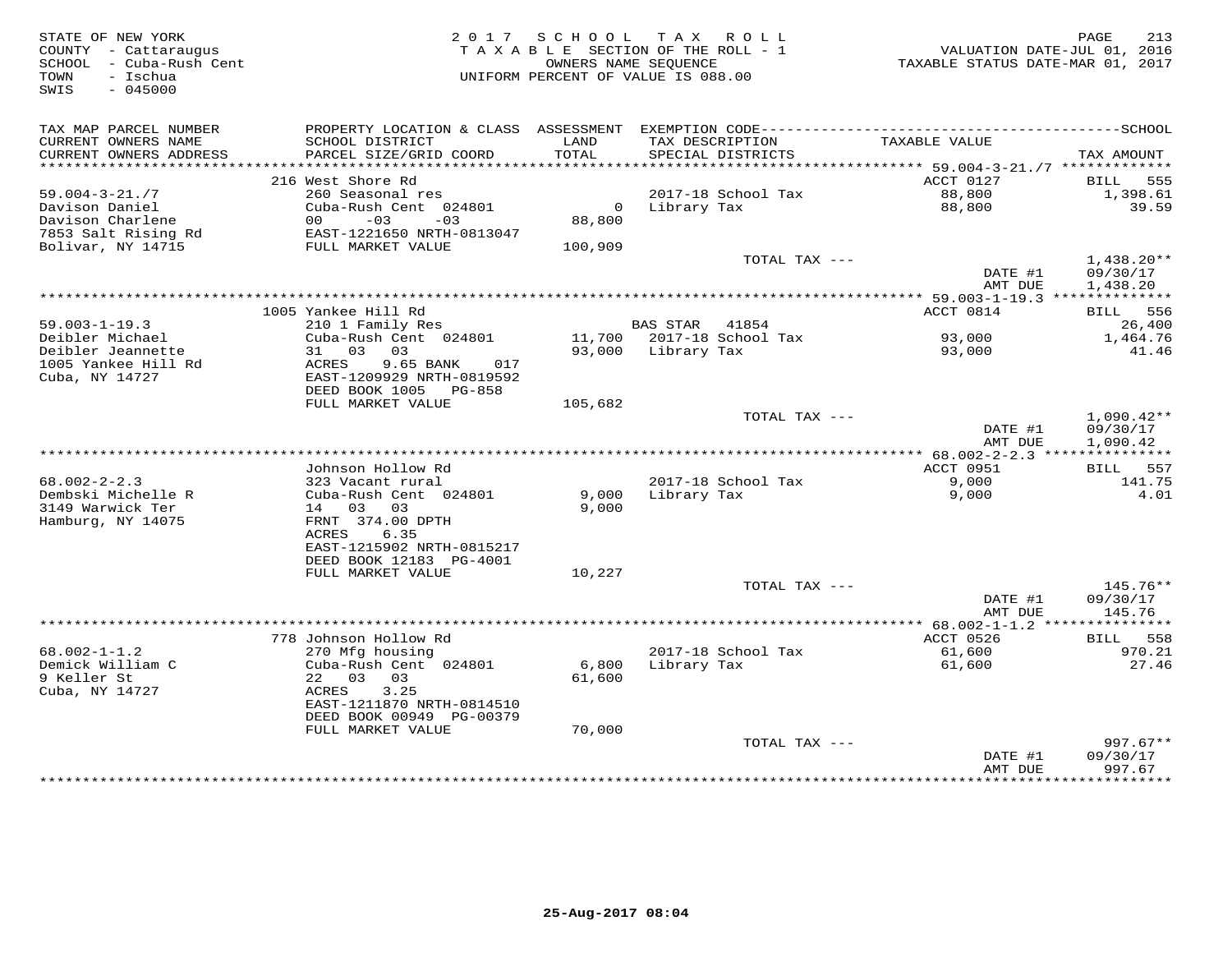| STATE OF NEW YORK<br>COUNTY - Cattaraugus<br>SCHOOL - Cuba-Rush Cent<br>- Ischua<br>TOWN<br>SWIS<br>$-045000$ |                                                       |         | 2017 SCHOOL TAX ROLL<br>TAXABLE SECTION OF THE ROLL - 1<br>OWNERS NAME SEQUENCE<br>UNIFORM PERCENT OF VALUE IS 088.00 | VALUATION DATE-JUL 01, 2016<br>TAXABLE STATUS DATE-MAR 01, 2017 | PAGE<br>214        |
|---------------------------------------------------------------------------------------------------------------|-------------------------------------------------------|---------|-----------------------------------------------------------------------------------------------------------------------|-----------------------------------------------------------------|--------------------|
| TAX MAP PARCEL NUMBER                                                                                         |                                                       |         |                                                                                                                       |                                                                 |                    |
| CURRENT OWNERS NAME                                                                                           | SCHOOL DISTRICT                                       | LAND    | TAX DESCRIPTION                                                                                                       | TAXABLE VALUE                                                   |                    |
| CURRENT OWNERS ADDRESS<br>************************                                                            | PARCEL SIZE/GRID COORD                                | TOTAL   | SPECIAL DISTRICTS                                                                                                     |                                                                 | TAX AMOUNT         |
|                                                                                                               | Abbott Rd (Co Rd 24)                                  |         |                                                                                                                       | ACCT 0317                                                       | <b>BILL</b><br>559 |
| $59.004 - 2 - 3$                                                                                              | 314 Rural vac<10                                      |         | 2017-18 School Tax                                                                                                    | 5,400                                                           | 85.05              |
| Edwards Beverly A                                                                                             | Cuba-Rush Cent 024801                                 | 5,400   | Library Tax                                                                                                           | 5,400                                                           | 2.41               |
| Edwards Rodney                                                                                                | 16 03 03                                              | 5,400   |                                                                                                                       |                                                                 |                    |
| 7194 Cloverleaf Rd                                                                                            | FRNT 520.00 DPTH 240.00                               |         |                                                                                                                       |                                                                 |                    |
| Belfast, NY 14711                                                                                             | ACRES<br>1.56                                         |         |                                                                                                                       |                                                                 |                    |
|                                                                                                               | EAST-1218304 NRTH-0823369<br>DEED BOOK 00946 PG-00112 |         |                                                                                                                       |                                                                 |                    |
|                                                                                                               | FULL MARKET VALUE                                     | 6,136   |                                                                                                                       |                                                                 |                    |
|                                                                                                               |                                                       |         | TOTAL TAX ---                                                                                                         |                                                                 | $87.46**$          |
|                                                                                                               |                                                       |         |                                                                                                                       | DATE #1                                                         | 09/30/17           |
|                                                                                                               |                                                       |         |                                                                                                                       | AMT DUE                                                         | 87.46              |
|                                                                                                               | 282 Yankee Hill Rd                                    |         |                                                                                                                       | ACCT 0859                                                       | BILL 560           |
| $59.004 - 2 - 30.3$                                                                                           | 210 1 Family Res                                      |         | 41804<br>AGED S                                                                                                       |                                                                 | 34,400             |
| Edwards Dale R Sr                                                                                             | Cuba-Rush Cent 024801                                 |         | 6,800 ENH STAR<br>41834                                                                                               |                                                                 | 51,600             |
| Edwards Susan J                                                                                               | 16 03 03                                              |         | 86,000 2017-18 School Tax                                                                                             | 51,600                                                          | 812.70             |
| 282 Yankee Hill Rd                                                                                            | Ff 280.00                                             |         | Library Tax                                                                                                           | 51,600                                                          | 23.00              |
| Cuba, NY 14727                                                                                                | ACRES<br>3.25<br>EAST-1217285 NRTH-0821350            |         |                                                                                                                       |                                                                 |                    |
|                                                                                                               | DEED BOOK 4565 PG-2001                                |         |                                                                                                                       |                                                                 |                    |
|                                                                                                               | FULL MARKET VALUE                                     | 97,727  |                                                                                                                       |                                                                 |                    |
|                                                                                                               |                                                       |         | TOTAL TAX ---                                                                                                         |                                                                 | $23.00**$          |
|                                                                                                               |                                                       |         |                                                                                                                       | DATE #1                                                         | 09/30/17           |
|                                                                                                               |                                                       |         |                                                                                                                       | AMT DUE                                                         | 23.00              |
|                                                                                                               | 699 Kinney Hollow Rd                                  |         |                                                                                                                       | ACCT 0556                                                       | BILL 561           |
| $68.002 - 1 - 10.2$                                                                                           | 210 1 Family Res                                      |         | BAS STAR<br>41854                                                                                                     |                                                                 | 26,400             |
| Edwards Francis R                                                                                             | Cuba-Rush Cent 024801                                 | 4,900   | 2017-18 School Tax                                                                                                    | 75,000                                                          | 1,181.26           |
| 699 Kinney Hollow Rd                                                                                          | 03 03<br>21                                           | 75,000  | Library Tax                                                                                                           | 75,000                                                          | 33.44              |
| Cuba, NY 14727                                                                                                | FRNT 214.00 DPTH 178.00<br>BANK<br>017                |         |                                                                                                                       |                                                                 |                    |
|                                                                                                               | EAST-1212612 NRTH-0811090                             |         |                                                                                                                       |                                                                 |                    |
|                                                                                                               | DEED BOOK 14259 PG-2001                               |         |                                                                                                                       |                                                                 |                    |
|                                                                                                               | FULL MARKET VALUE                                     | 85,227  |                                                                                                                       |                                                                 |                    |
|                                                                                                               |                                                       |         | TOTAL TAX ---                                                                                                         |                                                                 | 798.89**           |
|                                                                                                               |                                                       |         |                                                                                                                       | DATE #1<br>AMT DUE                                              | 09/30/17<br>798.89 |
|                                                                                                               |                                                       |         |                                                                                                                       |                                                                 |                    |
|                                                                                                               | 208 Johnson Hollow Rd                                 |         |                                                                                                                       | ACCT 0359                                                       | BILL 562           |
| $59.004 - 3 - 17.1$                                                                                           | 240 Rural res                                         |         | ENH STAR<br>41834                                                                                                     |                                                                 | 57,640             |
| Emmons Harriet E                                                                                              | Cuba-Rush Cent 024801                                 | 171,200 | 2017-18 School Tax                                                                                                    | 233,000                                                         | 3,669.77           |
| Patten Jeffrey L                                                                                              | 06/07/15 03<br>0.3                                    | 233,000 | Library Tax                                                                                                           | 233,000                                                         | 103.88             |
| 208 Johnson Hollow Rd<br>Cuba, NY 14727                                                                       | ACRES 309.85<br>EAST-1220003 NRTH-0817429             |         |                                                                                                                       |                                                                 |                    |
|                                                                                                               | DEED BOOK 1032<br>PG-386                              |         |                                                                                                                       |                                                                 |                    |
|                                                                                                               | FULL MARKET VALUE                                     | 264,773 |                                                                                                                       |                                                                 |                    |
|                                                                                                               |                                                       |         | TOTAL TAX ---                                                                                                         |                                                                 | $2,865.81**$       |
|                                                                                                               |                                                       |         |                                                                                                                       | DATE #1                                                         | 09/30/17           |
|                                                                                                               |                                                       |         |                                                                                                                       | AMT DUE                                                         | 2,865.81           |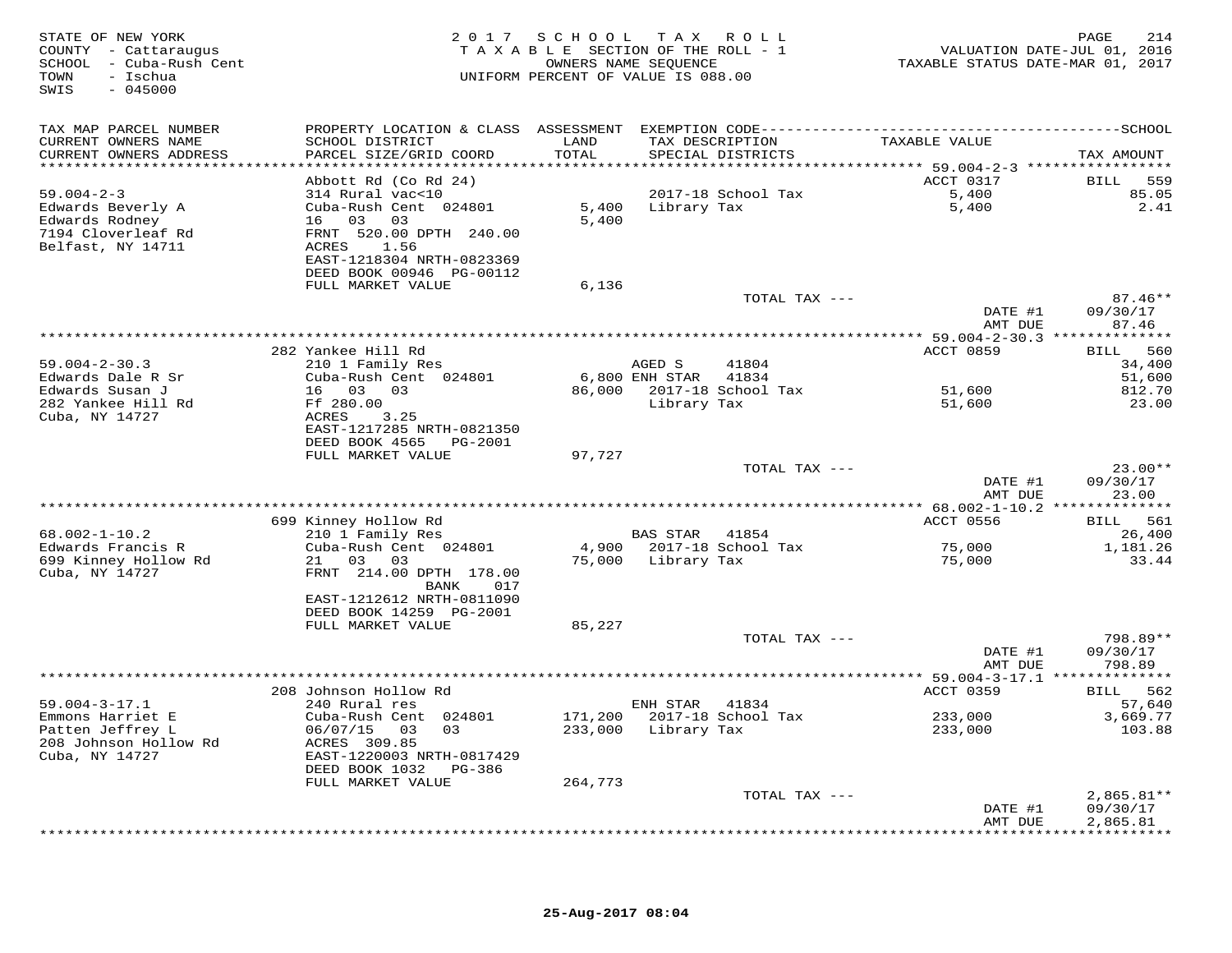| STATE OF NEW YORK<br>COUNTY - Cattaraugus<br>- Cuba-Rush Cent<br>SCHOOL<br>- Ischua<br>TOWN<br>$-045000$<br>SWIS |                                                                                                                                   | 2017 SCHOOL       | T A X<br>R O L L<br>TAXABLE SECTION OF THE ROLL - 1<br>OWNERS NAME SEQUENCE<br>UNIFORM PERCENT OF VALUE IS 088.00 | VALUATION DATE-JUL 01, 2016<br>TAXABLE STATUS DATE-MAR 01, 2017 | 215<br>PAGE                             |
|------------------------------------------------------------------------------------------------------------------|-----------------------------------------------------------------------------------------------------------------------------------|-------------------|-------------------------------------------------------------------------------------------------------------------|-----------------------------------------------------------------|-----------------------------------------|
| TAX MAP PARCEL NUMBER<br>CURRENT OWNERS NAME<br>CURRENT OWNERS ADDRESS                                           | SCHOOL DISTRICT<br>PARCEL SIZE/GRID COORD                                                                                         | LAND<br>TOTAL     | TAX DESCRIPTION<br>SPECIAL DISTRICTS                                                                              | TAXABLE VALUE                                                   | TAX AMOUNT                              |
| **********************                                                                                           | 153 Munger Hollow Rd                                                                                                              |                   |                                                                                                                   | ACCT 0548                                                       | BILL<br>563                             |
| $59.004 - 3 - 17.2$<br>Emmons Robert B<br>Emmons Harriet E<br>153 Munger Hollow Rd<br>Cuba, NY 14727             | 240 Rural res<br>Cuba-Rush Cent 024801<br>03 03<br>07<br>ACRES<br>19.50<br>EAST-1219826 NRTH-0819306<br>DEED BOOK 787<br>PG-00233 | 18,900<br>45,000  | 2017-18 School Tax<br>Library Tax                                                                                 | 45,000<br>45,000                                                | 708.75<br>20.06                         |
|                                                                                                                  | FULL MARKET VALUE                                                                                                                 | 51,136            |                                                                                                                   |                                                                 |                                         |
|                                                                                                                  |                                                                                                                                   |                   | TOTAL TAX ---                                                                                                     | DATE #1<br>AMT DUE                                              | 728.81**<br>09/30/17<br>728.81          |
|                                                                                                                  | 347 Johnson Hollow Rd                                                                                                             |                   |                                                                                                                   | ACCT 0597                                                       | <b>BILL</b><br>564                      |
| $68.002 - 2 - 3.2$<br>Fields Michael J                                                                           | 210 1 Family Res<br>Cuba-Rush Cent 024801                                                                                         | 2,900             | BAS STAR 41854<br>2017-18 School Tax                                                                              | 75,000                                                          | 26,400<br>1,181.26                      |
| Jones Penny<br>347 Johnson Hollow Rd<br>Cuba, NY 14727                                                           | 03 03<br>14<br>FRNT 100.00 DPTH 275.00<br>032<br><b>BANK</b><br>EAST-1218562 NRTH-0815789<br>DEED BOOK 1005 PG-54                 | 75,000            | Library Tax                                                                                                       | 75,000                                                          | 33.44                                   |
|                                                                                                                  | FULL MARKET VALUE                                                                                                                 | 85,227            |                                                                                                                   |                                                                 |                                         |
|                                                                                                                  |                                                                                                                                   |                   | TOTAL TAX ---                                                                                                     | DATE #1<br>AMT DUE                                              | 798.89**<br>09/30/17<br>798.89          |
|                                                                                                                  |                                                                                                                                   |                   |                                                                                                                   | ************ 59.004-3-5.4 ***                                   | ************                            |
| $59.004 - 3 - 5.4$<br>Frungillo Steven<br>211 Munger Hollow<br>Cuba, NY 14747                                    | 241 Munger Hollow Rd<br>314 Rural vac<10<br>Cuba-Rush Cent 024801<br>15 03<br>03<br>1.00<br>ACRES<br>EAST-1218417 NRTH-0819690    | 5,000<br>5,000    | 2017-18 School Tax<br>Library Tax                                                                                 | ACCT 0964<br>5,000<br>5,000                                     | 565<br>BILL<br>78.75<br>2.23            |
| PRIOR OWNER ON 3/01/2017                                                                                         | DEED BOOK 27979 PG-3001                                                                                                           |                   |                                                                                                                   |                                                                 |                                         |
| Witherell William                                                                                                | FULL MARKET VALUE                                                                                                                 | 5,682             | TOTAL TAX ---                                                                                                     | DATE #1                                                         | 80.98**<br>09/30/17                     |
|                                                                                                                  |                                                                                                                                   |                   |                                                                                                                   | AMT DUE<br>$* 59.004 - 3 - 7.1$ **                              | 80.98                                   |
| $59.004 - 3 - 7.1$<br>Frungillo Steven<br>211 Munger Hollow<br>Cuba, NY 14747                                    | 211 Munger Hollow Rd<br>240 Rural res<br>Cuba-Rush Cent 024801<br>07 03<br>03<br>ACRES 23.05                                      | 21,400<br>112,000 | 2017-18 School Tax<br>Library Tax                                                                                 | ACCT 0132<br>112,000<br>112,000                                 | 566<br><b>BILL</b><br>1,764.01<br>49.93 |
| PRIOR OWNER ON 3/01/2017<br>Witherell William                                                                    | EAST-1218929 NRTH-0819557<br>DEED BOOK 27979 PG-3001<br>FULL MARKET VALUE                                                         | 127,273           |                                                                                                                   |                                                                 |                                         |
|                                                                                                                  |                                                                                                                                   |                   | TOTAL TAX ---                                                                                                     | DATE #1                                                         | $1,813.94**$<br>09/30/17                |
|                                                                                                                  |                                                                                                                                   |                   | ***********************                                                                                           | AMT DUE                                                         | 1,813.94<br>* * * * * * * * * *         |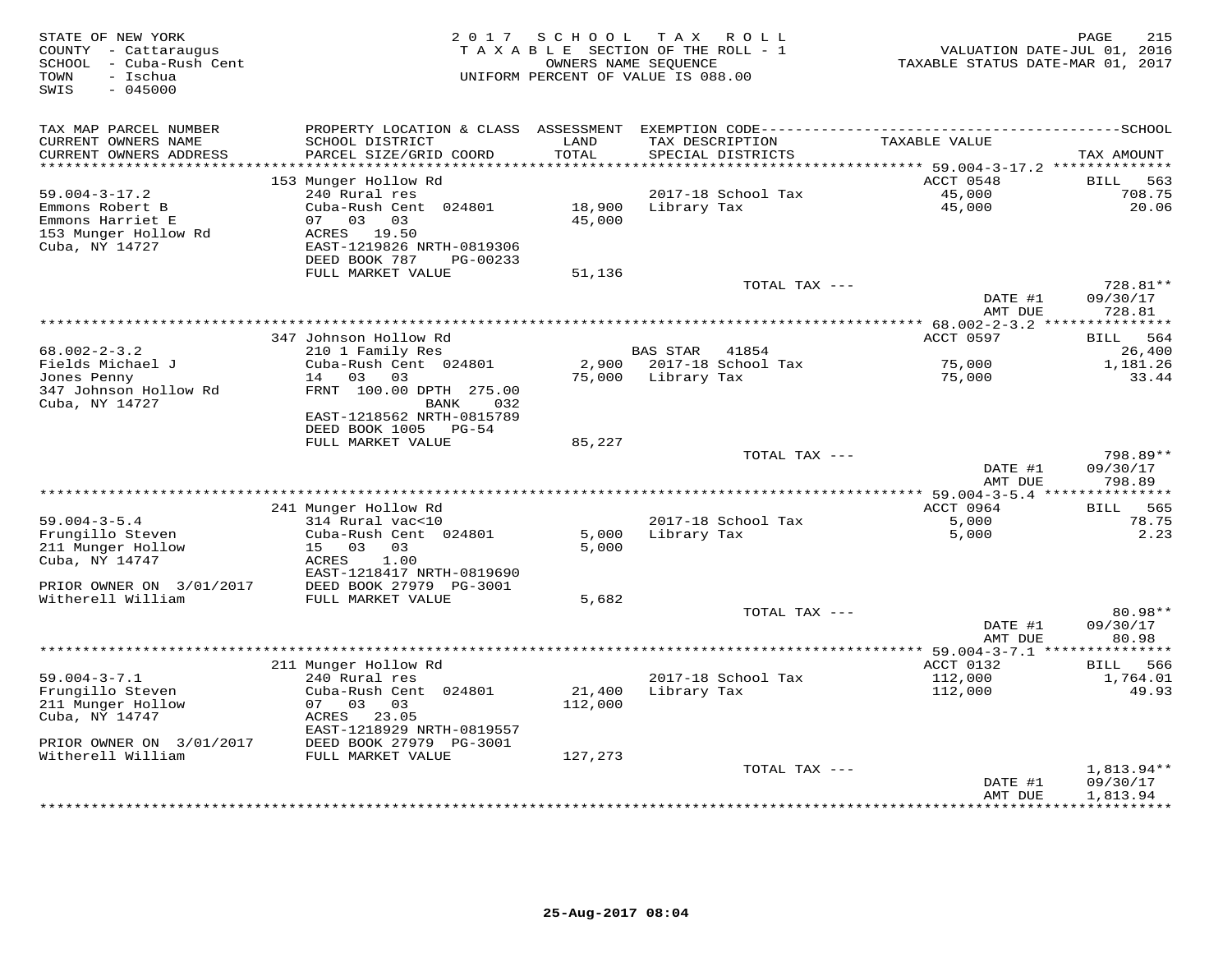| STATE OF NEW YORK<br>COUNTY - Cattaraugus<br>SCHOOL - Cuba-Rush Cent<br>- Ischua<br>TOWN<br>$-045000$<br>SWIS | 2017 SCHOOL TAX ROLL<br>TAXABLE SECTION OF THE ROLL - 1<br>OWNERS NAME SEQUENCE<br>UNIFORM PERCENT OF VALUE IS 088.00 |                  |                                      | 216<br>PAGE<br>VALUATION DATE-JUL 01, 2016<br>TAXABLE STATUS DATE-MAR 01, 2017 |                                      |
|---------------------------------------------------------------------------------------------------------------|-----------------------------------------------------------------------------------------------------------------------|------------------|--------------------------------------|--------------------------------------------------------------------------------|--------------------------------------|
| TAX MAP PARCEL NUMBER                                                                                         | PROPERTY LOCATION & CLASS                                                                                             | ASSESSMENT       |                                      |                                                                                |                                      |
| CURRENT OWNERS NAME<br>CURRENT OWNERS ADDRESS<br>**********************                                       | SCHOOL DISTRICT<br>PARCEL SIZE/GRID COORD                                                                             | LAND<br>TOTAL    | TAX DESCRIPTION<br>SPECIAL DISTRICTS | TAXABLE VALUE                                                                  | TAX AMOUNT                           |
|                                                                                                               | 353 Munger Hollow Rd                                                                                                  |                  |                                      | ACCT 0435                                                                      | BILL<br>567                          |
| $59.004 - 3 - 3$                                                                                              | 270 Mfg housing                                                                                                       |                  | 2017-18 School Tax                   | 50,400                                                                         | 793.80                               |
| Goodale Clayton W<br>4804 Littleville Road<br>Avon, NY 14414                                                  | Cuba-Rush Cent 024801<br>35 03<br>03<br>27.15<br>ACRES                                                                | 24,300<br>50,400 | Library Tax                          | 50,400                                                                         | 22.47                                |
|                                                                                                               | EAST-1215741 NRTH-0818483<br>DEED BOOK 22592 PG-2004                                                                  |                  |                                      |                                                                                |                                      |
|                                                                                                               | FULL MARKET VALUE                                                                                                     | 57,273           |                                      |                                                                                | $816.27**$                           |
|                                                                                                               |                                                                                                                       |                  | TOTAL TAX ---                        | DATE #1<br>AMT DUE                                                             | 09/30/17<br>816.27                   |
|                                                                                                               |                                                                                                                       |                  |                                      |                                                                                |                                      |
|                                                                                                               | 530 Johnson Hollow Rd                                                                                                 |                  |                                      | ACCT 0866                                                                      | 568<br><b>BILL</b>                   |
| $59.004 - 3 - 20.3$<br>Greene James<br>6316 Mount Monroe Rd                                                   | 270 Mfg housing<br>Cuba-Rush Cent 024801<br>15 03<br>03                                                               | 8,400<br>57,500  | 2017-18 School Tax<br>Library Tax    | 57,500<br>57,500                                                               | 905.63<br>25.63                      |
| Cuba, NY 14727                                                                                                | ACRES<br>5.25<br>EAST-1215374 NRTH-0816080<br>DEED BOOK 26817 PG-5002                                                 |                  |                                      |                                                                                |                                      |
|                                                                                                               | FULL MARKET VALUE                                                                                                     | 65,341           |                                      |                                                                                |                                      |
|                                                                                                               |                                                                                                                       |                  | TOTAL TAX ---                        | DATE #1<br>AMT DUE                                                             | $931.26**$<br>09/30/17<br>931.26     |
|                                                                                                               |                                                                                                                       |                  |                                      | ** $59.004 - 3 - 20.4$ **************                                          |                                      |
|                                                                                                               | Co Rd $59$ (Off)                                                                                                      |                  |                                      | ACCT 0876                                                                      | 569<br>BILL                          |
| $59.004 - 3 - 20.4$                                                                                           | 323 Vacant rural                                                                                                      |                  | 2017-18 School Tax                   | 11,500                                                                         | 181.13                               |
| Greene James<br>6316 Mount Monroe Rd<br>Cuba, NY 14727                                                        | Cuba-Rush Cent 024801<br>9.45<br>ACRES<br>EAST-1215353 NRTH-0816648                                                   | 11,500<br>11,500 | Library Tax                          | 11,500                                                                         | 5.13                                 |
|                                                                                                               | DEED BOOK 26817 PG-5002<br>FULL MARKET VALUE                                                                          | 13,068           |                                      |                                                                                |                                      |
|                                                                                                               |                                                                                                                       |                  | TOTAL TAX ---                        |                                                                                | 186.26**                             |
|                                                                                                               |                                                                                                                       |                  |                                      | DATE #1<br>AMT DUE                                                             | 09/30/17<br>186.26                   |
|                                                                                                               |                                                                                                                       |                  |                                      |                                                                                | ***********                          |
| $68.002 - 2 - 3.1$                                                                                            | 351 Johnson Hollow Rd<br>240 Rural res                                                                                |                  | <b>BAS STAR</b><br>41854             | ACCT 0192                                                                      | 570<br>BILL<br>26,400                |
| Gross Peter J                                                                                                 | Cuba-Rush Cent 024801                                                                                                 | 36,700           | 2017-18 School Tax                   | 89,000                                                                         | 1,401.76                             |
| Gross Gloria D<br>351 Johnson Hollow Rd<br>Cuba, NY 14727                                                     | 14 03<br>03<br>Life Use<br>ACRES<br>67.93<br>EAST-1217668 NRTH-0815111                                                | 89,000           | Library Tax                          | 89,000                                                                         | 39.68                                |
|                                                                                                               | DEED BOOK 00938 PG-00627                                                                                              |                  |                                      |                                                                                |                                      |
|                                                                                                               | FULL MARKET VALUE                                                                                                     | 101,136          |                                      |                                                                                |                                      |
|                                                                                                               |                                                                                                                       |                  | TOTAL TAX ---                        | DATE #1<br>AMT DUE                                                             | $1,025.64**$<br>09/30/17<br>1,025.64 |
|                                                                                                               |                                                                                                                       |                  |                                      |                                                                                |                                      |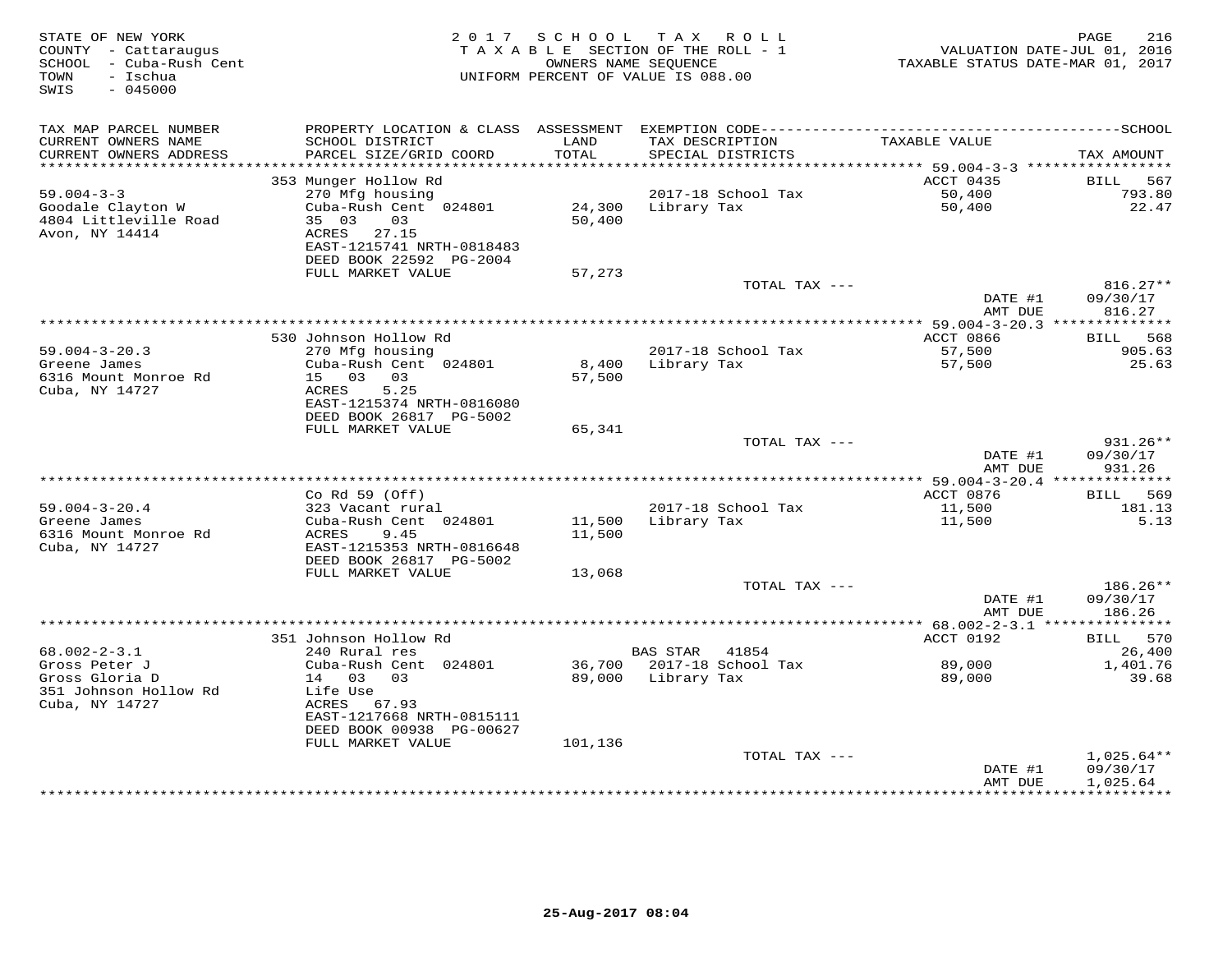| STATE OF NEW YORK<br>COUNTY - Cattaraugus<br>SCHOOL - Cuba-Rush Cent<br>- Ischua<br>TOWN<br>SWIS<br>$-045000$ | 2017 SCHOOL<br>T A X<br>ROLL<br>TAXABLE SECTION OF THE ROLL - 1<br>OWNERS NAME SEOUENCE<br>TAXABLE STATUS DATE-MAR 01, 2017<br>UNIFORM PERCENT OF VALUE IS 088.00 |                  |                                      | 217<br>PAGE<br>VALUATION DATE-JUL 01, 2016    |                          |
|---------------------------------------------------------------------------------------------------------------|-------------------------------------------------------------------------------------------------------------------------------------------------------------------|------------------|--------------------------------------|-----------------------------------------------|--------------------------|
| TAX MAP PARCEL NUMBER                                                                                         |                                                                                                                                                                   |                  |                                      |                                               |                          |
| CURRENT OWNERS NAME<br>CURRENT OWNERS ADDRESS<br>**********************                                       | SCHOOL DISTRICT<br>PARCEL SIZE/GRID COORD                                                                                                                         | LAND<br>TOTAL    | TAX DESCRIPTION<br>SPECIAL DISTRICTS | TAXABLE VALUE                                 | TAX AMOUNT               |
|                                                                                                               | 5176 Union Hill Rd                                                                                                                                                |                  |                                      | ACCT 0248                                     | 571<br>BILL              |
| 68.002-1-11.1                                                                                                 | 260 Seasonal res                                                                                                                                                  |                  | 2017-18 School Tax                   | 69,000                                        | 1,086.76                 |
| Gulczewski Ronald E<br>116 Ramsom Rd                                                                          | Cuba-Rush Cent 024801<br>21 03<br>03                                                                                                                              | 62,700<br>69,000 | Library Tax                          | 69,000                                        | 30.76                    |
| Lancaster, NY 14086                                                                                           | ACRES 110.90<br>EAST-1211687 NRTH-0809687<br>DEED BOOK 1007<br>PG-675                                                                                             |                  |                                      |                                               |                          |
|                                                                                                               | FULL MARKET VALUE                                                                                                                                                 | 78,409           |                                      |                                               |                          |
|                                                                                                               |                                                                                                                                                                   |                  | TOTAL TAX ---                        | DATE #1                                       | $1,117.52**$<br>09/30/17 |
|                                                                                                               |                                                                                                                                                                   |                  | ********************************     | AMT DUE<br>********** 68.002-1-2 *****        | 1,117.52<br>***********  |
|                                                                                                               | 728 Johnson Hollow Rd                                                                                                                                             |                  |                                      | ACCT 0199                                     | 572<br>BILL              |
| $68.002 - 1 - 2$                                                                                              | 210 1 Family Res                                                                                                                                                  |                  | 2017-18 School Tax                   | 24,400                                        | 384.30                   |
| Hamer Martha E                                                                                                | Cuba-Rush Cent 024801                                                                                                                                             | 6,800            | Library Tax                          | 24,400                                        | 10.88                    |
| Witter Thomas A Jr                                                                                            | 03<br>03<br>22                                                                                                                                                    | 24,400           |                                      |                                               |                          |
| 728 Johnson Hollow Rd<br>Cuba, NY 14727                                                                       | L/u - Martha Hamer<br><b>ACRES</b><br>3.22                                                                                                                        |                  |                                      |                                               |                          |
|                                                                                                               | EAST-1213575 NRTH-0815161<br>DEED BOOK 00990 PG-00533<br>FULL MARKET VALUE                                                                                        | 27,727           |                                      |                                               |                          |
|                                                                                                               |                                                                                                                                                                   |                  | TOTAL TAX ---                        |                                               | 395.18**                 |
|                                                                                                               |                                                                                                                                                                   |                  |                                      | DATE #1<br>AMT DUE                            | 09/30/17<br>395.18       |
|                                                                                                               |                                                                                                                                                                   |                  |                                      |                                               |                          |
|                                                                                                               | Miller Hill Rd                                                                                                                                                    |                  |                                      | ACCT 0892                                     | 573<br>BILL              |
| $68.002 - 2 - 19.3$                                                                                           | 260 Seasonal res                                                                                                                                                  |                  | 2017-18 School Tax                   | 18,300                                        | 288.23                   |
| Hamilton Carl<br>176 Bush Creek Rd<br>Irwin, PA 15642                                                         | Cuba-Rush Cent 024801<br>2.95<br>ACRES<br>EAST-1215211 NRTH-0810247<br>DEED BOOK 18024 PG-6001                                                                    | 6,600<br>18,300  | Library Tax                          | 18,300                                        | 8.16                     |
|                                                                                                               | FULL MARKET VALUE                                                                                                                                                 | 20,795           |                                      |                                               |                          |
|                                                                                                               |                                                                                                                                                                   |                  | TOTAL TAX ---                        |                                               | $296.39**$               |
|                                                                                                               |                                                                                                                                                                   |                  |                                      | DATE #1<br>AMT DUE                            | 09/30/17<br>296.39       |
|                                                                                                               | 235 Burt Rd                                                                                                                                                       |                  |                                      | ** 68.002-2-22.3 ***************<br>ACCT 0602 | 574<br>BILL              |
| $68.002 - 2 - 22.3$                                                                                           | 210 1 Family Res                                                                                                                                                  |                  | 2017-18 School Tax                   | 55,000                                        | 866.25                   |
| Harvey Dana E.                                                                                                | Cuba-Rush Cent 024801                                                                                                                                             | 11,600           | Library Tax                          | 55,000                                        | 24.52                    |
| 235 Burt Road                                                                                                 | 03<br>13<br>03                                                                                                                                                    | 55,000           |                                      |                                               |                          |
| Cuba, NY 14727                                                                                                | <b>ACRES</b><br>4.00<br>EAST-1218305 NRTH-0809206<br>DEED BOOK 26522 PG-5001                                                                                      |                  |                                      |                                               |                          |
|                                                                                                               | FULL MARKET VALUE                                                                                                                                                 | 62,500           |                                      |                                               |                          |
|                                                                                                               |                                                                                                                                                                   |                  | TOTAL TAX ---                        |                                               | 890.77**                 |
|                                                                                                               |                                                                                                                                                                   |                  |                                      | DATE #1<br>AMT DUE                            | 09/30/17<br>890.77       |
|                                                                                                               |                                                                                                                                                                   |                  |                                      | ********                                      | ********                 |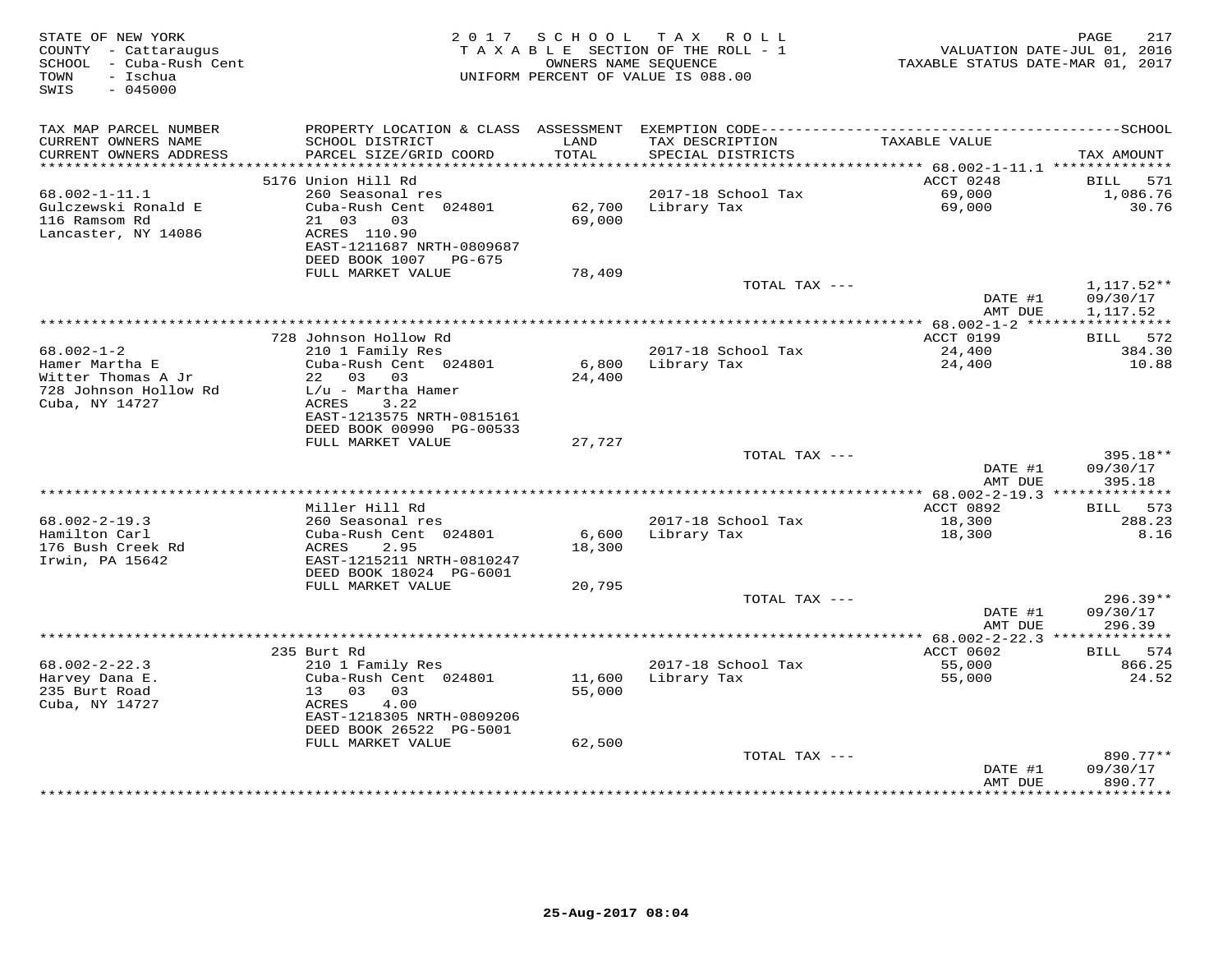| STATE OF NEW YORK<br>COUNTY - Cattaraugus<br>- Cuba-Rush Cent<br>SCHOOL<br>- Ischua<br>TOWN<br>$-045000$<br>SWIS | 2 0 1 7                                                | SCHOOL<br>OWNERS NAME SEQUENCE | TAX ROLL<br>TAXABLE SECTION OF THE ROLL - 1<br>UNIFORM PERCENT OF VALUE IS 088.00 | VALUATION DATE-JUL 01, 2016<br>TAXABLE STATUS DATE-MAR 01, 2017 | PAGE<br>218            |
|------------------------------------------------------------------------------------------------------------------|--------------------------------------------------------|--------------------------------|-----------------------------------------------------------------------------------|-----------------------------------------------------------------|------------------------|
| TAX MAP PARCEL NUMBER                                                                                            |                                                        |                                |                                                                                   |                                                                 |                        |
| CURRENT OWNERS NAME<br>CURRENT OWNERS ADDRESS<br>**********************                                          | SCHOOL DISTRICT<br>PARCEL SIZE/GRID COORD              | LAND<br>TOTAL                  | TAX DESCRIPTION<br>SPECIAL DISTRICTS                                              | TAXABLE VALUE                                                   | TAX AMOUNT             |
|                                                                                                                  | 152 Munger Hollow Rd                                   |                                |                                                                                   | ACCT 0343                                                       | <b>BILL</b><br>575     |
| $59.004 - 2 - 24$                                                                                                | 210 1 Family Res                                       |                                | <b>BAS STAR</b><br>41854                                                          |                                                                 | 26,400                 |
| Hatch Scott L                                                                                                    | Cuba-Rush Cent 024801                                  | 5,400                          | 2017-18 School Tax                                                                | 85,000                                                          | 1,338.76               |
| Hatch Cynthia J                                                                                                  | 03<br>08<br>03                                         | 85,000                         | Library Tax                                                                       | 85,000                                                          | 37.89                  |
| 152 Munger Hollow Rd                                                                                             | ACRES<br>1.46                                          |                                |                                                                                   |                                                                 |                        |
| Cuba, NY 14727                                                                                                   | EAST-1219585 NRTH-0820134                              |                                |                                                                                   |                                                                 |                        |
|                                                                                                                  | DEED BOOK 899<br>PG-00494<br>FULL MARKET VALUE         | 96,591                         |                                                                                   |                                                                 |                        |
|                                                                                                                  |                                                        |                                | TOTAL TAX ---                                                                     |                                                                 | $960.84**$             |
|                                                                                                                  |                                                        |                                |                                                                                   | DATE #1                                                         | 09/30/17               |
|                                                                                                                  |                                                        |                                |                                                                                   | AMT DUE                                                         | 960.84                 |
|                                                                                                                  |                                                        |                                | **********************                                                            | ** 59.003-1-19.5 ***************                                |                        |
|                                                                                                                  | Yankee Hill Rd                                         |                                |                                                                                   | ACCT 0816                                                       | 576<br>BILL            |
| $59.003 - 1 - 19.5$<br>Hawkins Tobias                                                                            | 323 Vacant rural<br>Cuba-Rush Cent 024801              | 8,100                          | 2017-18 School Tax<br>Library Tax                                                 | 8,100<br>8,100                                                  | 127.58<br>3.61         |
| Hawkins Ann                                                                                                      | 31 03<br>03                                            | 8,100                          |                                                                                   |                                                                 |                        |
| 3546 Rte 16                                                                                                      | ACRES<br>4.85                                          |                                |                                                                                   |                                                                 |                        |
| Hinsdale, NY 14743                                                                                               | EAST-1210678 NRTH-0819526                              |                                |                                                                                   |                                                                 |                        |
|                                                                                                                  | DEED BOOK 3368<br>PG-5005                              |                                |                                                                                   |                                                                 |                        |
|                                                                                                                  | FULL MARKET VALUE                                      | 9,205                          |                                                                                   |                                                                 |                        |
|                                                                                                                  |                                                        |                                | TOTAL TAX ---                                                                     |                                                                 | $131.19**$             |
|                                                                                                                  |                                                        |                                |                                                                                   | DATE #1<br>AMT DUE                                              | 09/30/17<br>131.19     |
|                                                                                                                  |                                                        |                                |                                                                                   |                                                                 |                        |
|                                                                                                                  | Union Valley Rd                                        |                                |                                                                                   | ACCT 0817                                                       | 577<br>BILL            |
| $59.003 - 1 - 19.6$                                                                                              | 312 Vac w/imprv                                        |                                | 2017-18 School Tax                                                                | 17,000                                                          | 267.75                 |
| Hawkins Tobias J                                                                                                 | Cuba-Rush Cent 024801                                  | 11,000                         | Library Tax                                                                       | 17,000                                                          | 7.58                   |
| Hawkins Ann E                                                                                                    | 31 03<br>03                                            | 17,000                         |                                                                                   |                                                                 |                        |
| 3546 Rte 16                                                                                                      | ACRES<br>8.75                                          |                                |                                                                                   |                                                                 |                        |
| Hinsdale, NY 14743                                                                                               | EAST-1209974 NRTH-0819000<br>DEED BOOK 4645<br>PG-2001 |                                |                                                                                   |                                                                 |                        |
|                                                                                                                  | FULL MARKET VALUE                                      | 19,318                         |                                                                                   |                                                                 |                        |
|                                                                                                                  |                                                        |                                | TOTAL TAX $---$                                                                   |                                                                 | $275.33**$             |
|                                                                                                                  |                                                        |                                |                                                                                   | DATE #1                                                         | 09/30/17               |
|                                                                                                                  |                                                        |                                |                                                                                   | AMT DUE                                                         | 275.33                 |
|                                                                                                                  |                                                        |                                | ************************                                                          | *********** 68.002-1-16 *****                                   | ***********            |
| $68.002 - 1 - 16$                                                                                                | 5343 Miller Hill Rd<br>210 1 Family Res                |                                | 41854<br><b>BAS STAR</b>                                                          | ACCT 0348                                                       | 578<br>BILL<br>26,400  |
| Henderson Marcia                                                                                                 | Cuba-Rush Cent 024801                                  | 15,600                         | 2017-18 School Tax                                                                | 90,000                                                          | 1,417.51               |
| 5343 Miller Hill Rd                                                                                              | 22<br>03 03                                            | 90,000                         | Library Tax                                                                       | 90,000                                                          | 40.12                  |
| Cuba, NY 14727                                                                                                   | ACRES 14.80                                            |                                |                                                                                   |                                                                 |                        |
|                                                                                                                  | EAST-1213564 NRTH-0813799                              |                                |                                                                                   |                                                                 |                        |
|                                                                                                                  | DEED BOOK 904<br>PG-00638                              |                                |                                                                                   |                                                                 |                        |
|                                                                                                                  | FULL MARKET VALUE                                      | 102,273                        |                                                                                   |                                                                 |                        |
|                                                                                                                  |                                                        |                                | TOTAL TAX ---                                                                     |                                                                 | 1,041.83**<br>09/30/17 |
|                                                                                                                  |                                                        |                                |                                                                                   | DATE #1<br>AMT DUE                                              | 1,041.83               |
|                                                                                                                  |                                                        |                                |                                                                                   |                                                                 | * * * * * * * * * *    |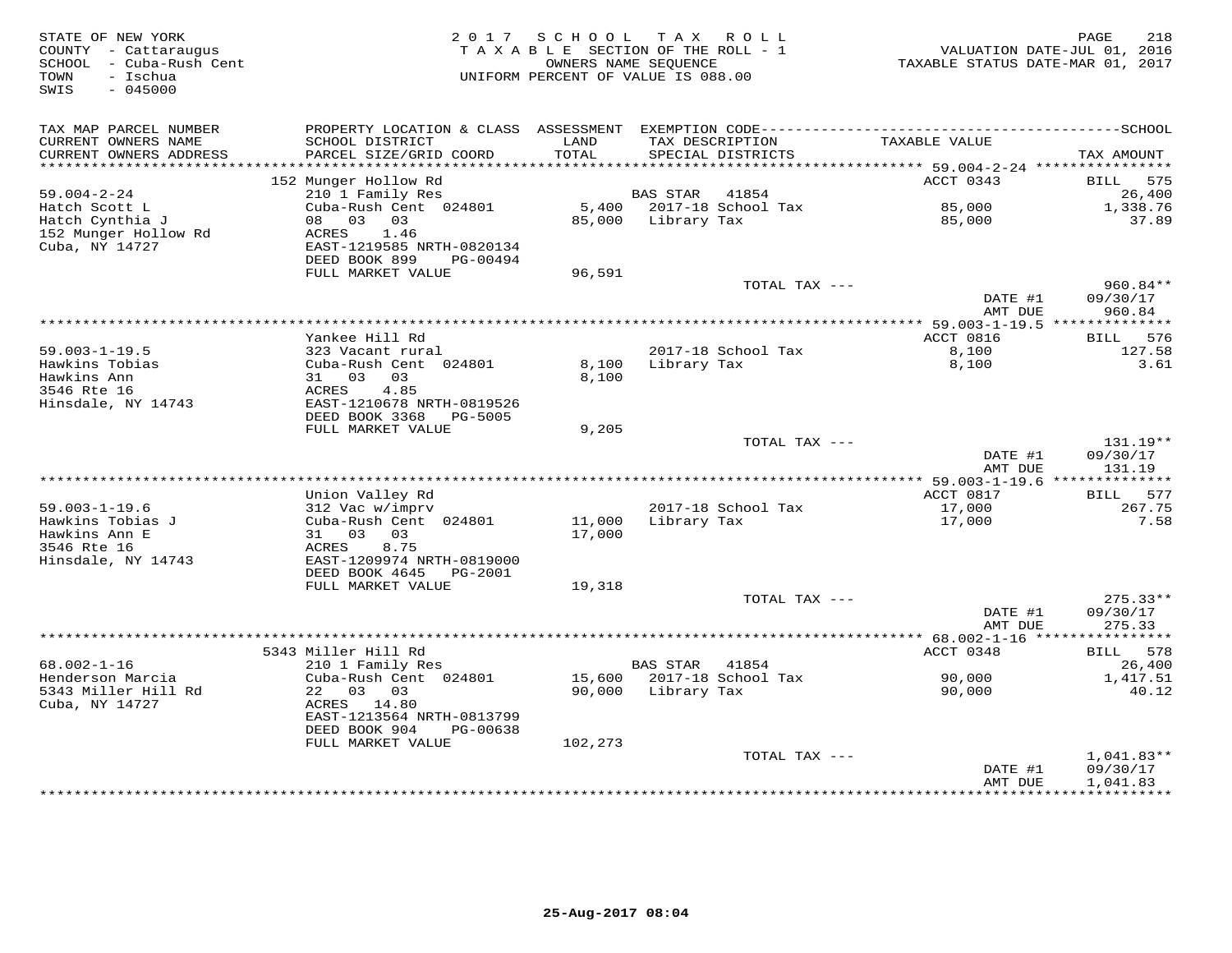| STATE OF NEW YORK<br>COUNTY - Cattaraugus<br>SCHOOL - Cuba-Rush Cent<br>- Ischua<br>TOWN<br>$-045000$<br>SWIS |                                                                                    | 2017 SCHOOL     | TAX ROLL<br>TAXABLE SECTION OF THE ROLL - 1<br>OWNERS NAME SEQUENCE<br>UNIFORM PERCENT OF VALUE IS 088.00 | VALUATION DATE-JUL 01, 2016<br>TAXABLE STATUS DATE-MAR 01, 2017 | 219<br>PAGE                      |
|---------------------------------------------------------------------------------------------------------------|------------------------------------------------------------------------------------|-----------------|-----------------------------------------------------------------------------------------------------------|-----------------------------------------------------------------|----------------------------------|
| TAX MAP PARCEL NUMBER<br>CURRENT OWNERS NAME                                                                  | SCHOOL DISTRICT                                                                    | LAND            | TAX DESCRIPTION                                                                                           | TAXABLE VALUE                                                   |                                  |
| CURRENT OWNERS ADDRESS<br>***********************                                                             | PARCEL SIZE/GRID COORD<br>*************************                                | TOTAL           | SPECIAL DISTRICTS                                                                                         |                                                                 | TAX AMOUNT                       |
|                                                                                                               | 1009 Yankee Hill Rd                                                                |                 |                                                                                                           | ACCT 0427                                                       | 579<br><b>BILL</b>               |
| $59.003 - 1 - 20$<br>Herdic Warren<br>5769 Herman Hill Rd<br>Hamburg, NY 14075                                | 260 Seasonal res<br>Cuba-Rush Cent 024801<br>34 03 03<br>ACRES<br>4.25             | 7,600<br>48,100 | 2017-18 School Tax<br>Library Tax                                                                         | 48,100<br>48,100                                                | 757.58<br>21.44                  |
|                                                                                                               | EAST-1209442 NRTH-0819521<br>DEED BOOK 17261 PG-5002                               |                 |                                                                                                           |                                                                 |                                  |
|                                                                                                               | FULL MARKET VALUE                                                                  | 54,659          |                                                                                                           |                                                                 |                                  |
|                                                                                                               |                                                                                    |                 | TOTAL TAX ---                                                                                             | DATE #1<br>AMT DUE                                              | 779.02**<br>09/30/17<br>779.02   |
|                                                                                                               |                                                                                    |                 |                                                                                                           | *** 68.001-1-8 *****                                            | * * * * * * * * * *              |
|                                                                                                               | 968 Johnson Hollow Rd                                                              |                 |                                                                                                           | ACCT 0177                                                       | 580<br>BILL                      |
| $68.001 - 1 - 8$<br>Higley Michael D                                                                          | 210 1 Family Res<br>Cuba-Rush Cent 024801                                          |                 | <b>BAS STAR</b><br>41854<br>10,400 2017-18 School Tax                                                     | 71,000                                                          | 26,400<br>1,118.26               |
| 968 Johnson Hollow Rd<br>Hinsdale, NY 14743                                                                   | 29 03 03<br>7.91<br>ACRES<br>EAST-1209464 NRTH-0810479<br>DEED BOOK 00940 PG-01051 | 71,000          | Library Tax                                                                                               | 71,000                                                          | 31.65                            |
|                                                                                                               | FULL MARKET VALUE                                                                  | 80,682          |                                                                                                           |                                                                 |                                  |
|                                                                                                               |                                                                                    |                 | TOTAL TAX ---                                                                                             | DATE #1<br>AMT DUE                                              | $734.10**$<br>09/30/17<br>734.10 |
|                                                                                                               |                                                                                    |                 |                                                                                                           |                                                                 |                                  |
| $59.004 - 1 - 9.4$                                                                                            | $Co$ $Rd$ $87$<br>323 Vacant rural                                                 |                 | 2017-18 School Tax                                                                                        | ACCT 0875<br>17,500                                             | BILL 581<br>275.63               |
| Hillman Kenneth                                                                                               | Cuba-Rush Cent 024801                                                              | 17,500          | Library Tax                                                                                               | 17,500                                                          | 7.80                             |
| Hillman Merrie C<br>678 Yankee Rd<br>Cuba, NY 14727                                                           | 23 03<br>03<br>ACRES 17.30<br>EAST-1211335 NRTH-0819528                            | 17,500          |                                                                                                           |                                                                 |                                  |
|                                                                                                               | DEED BOOK 1005<br>$PG-243$                                                         |                 |                                                                                                           |                                                                 |                                  |
|                                                                                                               | FULL MARKET VALUE                                                                  | 19,886          |                                                                                                           |                                                                 |                                  |
|                                                                                                               |                                                                                    |                 | TOTAL TAX ---                                                                                             | DATE #1<br>AMT DUE                                              | $283.43**$<br>09/30/17<br>283.43 |
|                                                                                                               |                                                                                    |                 |                                                                                                           | ****************** 59.004-1-13.2 **************                 |                                  |
|                                                                                                               | 678 Yankee Rd                                                                      |                 |                                                                                                           | ACCT 0788                                                       | 582<br>BILL                      |
| $59.004 - 1 - 13.2$<br>Hillman Kenneth D                                                                      | 210 1 Family Res<br>Cuba-Rush Cent 024801                                          | 22,600          | 41834<br>ENH STAR<br>2017-18 School Tax                                                                   | 111,000                                                         | 57,640<br>1,748.26               |
| Hillman Merrie                                                                                                | 24 03 03                                                                           | 111,000         | Library Tax                                                                                               | 111,000                                                         | 49.49                            |
| 678 Yankee Rd<br>Cuba, NY 14727                                                                               | ACRES<br>24.75<br>EAST-1211445 NRTH-0821243                                        |                 |                                                                                                           |                                                                 |                                  |
|                                                                                                               | DEED BOOK 00922 PG-01136                                                           |                 |                                                                                                           |                                                                 |                                  |
|                                                                                                               | FULL MARKET VALUE                                                                  | 126,136         | TOTAL TAX ---                                                                                             |                                                                 | 889.91**                         |
|                                                                                                               |                                                                                    |                 |                                                                                                           | DATE #1<br>AMT DUE                                              | 09/30/17<br>889.91               |
|                                                                                                               |                                                                                    |                 |                                                                                                           |                                                                 | <b>++++++++</b>                  |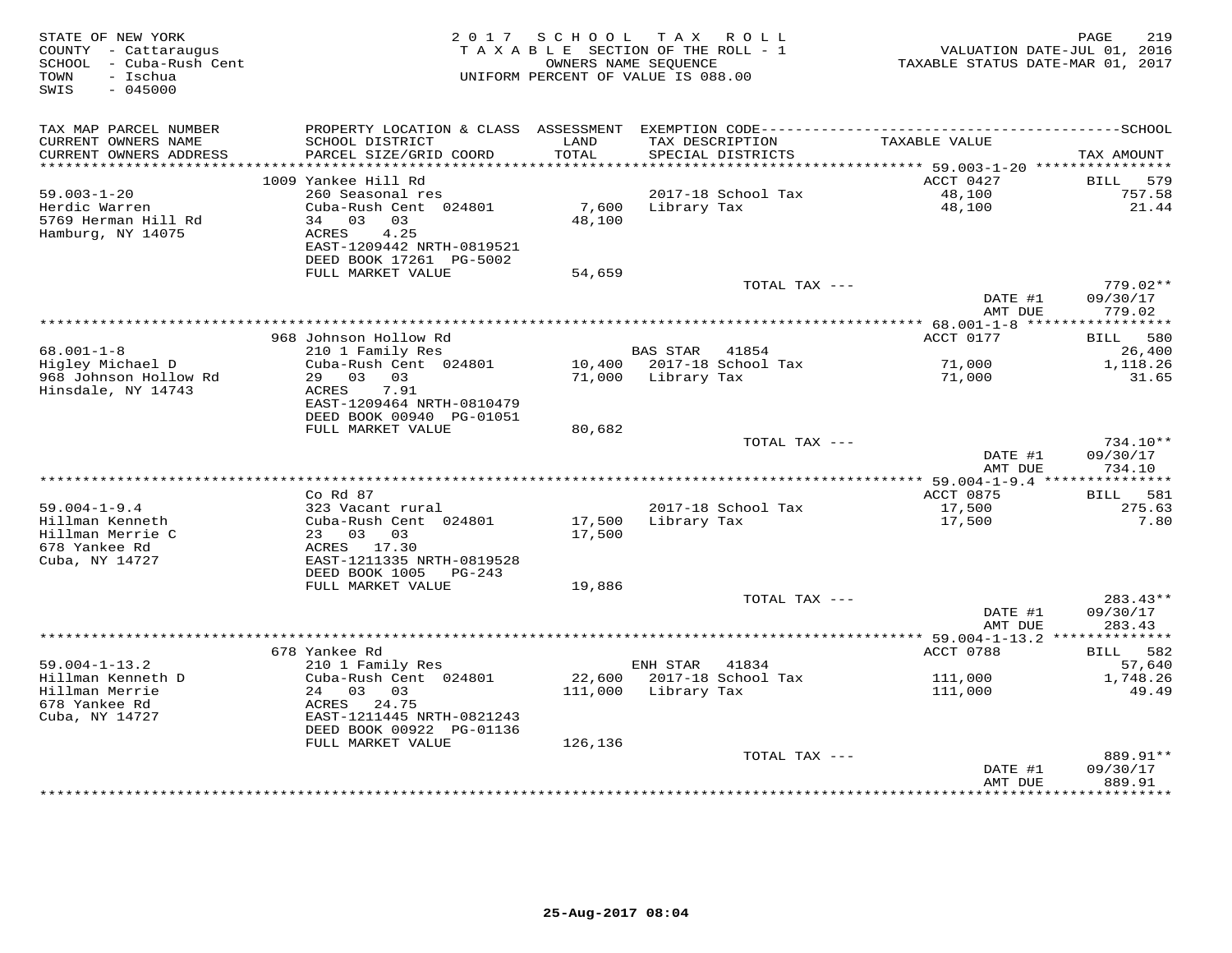| STATE OF NEW YORK<br>COUNTY - Cattaraugus<br>SCHOOL - Cuba-Rush Cent<br>TOWN<br>- Ischua<br>SWIS<br>$-045000$ |                                                                                                             |                  | 2017 SCHOOL TAX ROLL<br>TAXABLE SECTION OF THE ROLL - 1<br>OWNERS NAME SEQUENCE<br>UNIFORM PERCENT OF VALUE IS 088.00 | VALUATION DATE-JUL 01, 2016<br>TAXABLE STATUS DATE-MAR 01, 2017 | PAGE<br>220                          |
|---------------------------------------------------------------------------------------------------------------|-------------------------------------------------------------------------------------------------------------|------------------|-----------------------------------------------------------------------------------------------------------------------|-----------------------------------------------------------------|--------------------------------------|
| TAX MAP PARCEL NUMBER                                                                                         |                                                                                                             |                  | PROPERTY LOCATION & CLASS ASSESSMENT EXEMPTION CODE-----------------------------------SCHOOL                          |                                                                 |                                      |
| CURRENT OWNERS NAME<br>CURRENT OWNERS ADDRESS<br>***********************                                      | SCHOOL DISTRICT<br>PARCEL SIZE/GRID COORD<br>*************************                                      | LAND<br>TOTAL    | TAX DESCRIPTION<br>SPECIAL DISTRICTS                                                                                  | TAXABLE VALUE                                                   | TAX AMOUNT                           |
|                                                                                                               | Miller Hill Rd                                                                                              |                  |                                                                                                                       | ACCT 0230                                                       | BILL<br>583                          |
| $68.002 - 1 - 9$                                                                                              | 910 Priv forest                                                                                             |                  | 2017-18 School Tax                                                                                                    | 93,000                                                          | 1,464.76                             |
| Hupp John W<br>22 Stevens Ave<br>Cuba, NY 14727                                                               | Cuba-Rush Cent 024801<br>21 03 03<br>ACRES 170.70<br>EAST-1214788 NRTH-0810712<br>DEED BOOK 888<br>PG-00233 | 93,000<br>93,000 | Library Tax                                                                                                           | 93,000                                                          | 41.46                                |
|                                                                                                               | FULL MARKET VALUE                                                                                           | 105,682          |                                                                                                                       |                                                                 |                                      |
|                                                                                                               |                                                                                                             |                  | TOTAL TAX ---                                                                                                         | DATE #1<br>AMT DUE                                              | $1,506.22**$<br>09/30/17<br>1,506.22 |
|                                                                                                               |                                                                                                             |                  |                                                                                                                       |                                                                 |                                      |
|                                                                                                               | 5301 Miller Hill Rd                                                                                         |                  |                                                                                                                       | ACCT 0777                                                       | BILL 584                             |
| $68.002 - 1 - 15.2$                                                                                           | 270 Mfg housing                                                                                             |                  | BAS STAR 41854                                                                                                        |                                                                 | 26,400                               |
| Hurd Randy E<br>5301 Miller Hill Rd<br>Cuba, NY 14727                                                         | Cuba-Rush Cent 024801<br>22 03 03<br>ACRES<br>5.60<br>EAST-1212715 NRTH-0813295                             |                  | 8,700 2017-18 School Tax<br>33,500 Library Tax                                                                        | 33,500<br>33,500                                                | 527.63<br>14.93                      |
|                                                                                                               | DEED BOOK 6330 PG-3001                                                                                      |                  |                                                                                                                       |                                                                 |                                      |
|                                                                                                               | FULL MARKET VALUE                                                                                           | 38,068           |                                                                                                                       |                                                                 |                                      |
|                                                                                                               |                                                                                                             |                  | TOTAL TAX ---                                                                                                         | DATE #1<br>AMT DUE                                              | 126.76**<br>09/30/17<br>126.76       |
|                                                                                                               |                                                                                                             |                  |                                                                                                                       |                                                                 |                                      |
| $59.004 - 2 - 4.3$                                                                                            | 149 Yankee Rd<br>210 1 Family Res                                                                           |                  | AG DISTOUT 41730                                                                                                      | ACCT 0775                                                       | BILL 585<br>10,833                   |
| Hurlburt Terry                                                                                                | Cuba-Rush Cent 024801                                                                                       |                  | 47,400 ENH STAR<br>41834                                                                                              |                                                                 | 57,640                               |
| 149 Yankee Rd                                                                                                 | 07/08<br>03 03                                                                                              |                  | 125,000 2017-18 School Tax                                                                                            | 114,167                                                         | 1,798.14                             |
| Cuba, NY 14727<br>MAY BE SUBJECT TO PAYMENT                                                                   | 64.95<br>ACRES<br>EAST-1219536 NRTH-0820997<br>DEED BOOK 00979 PG-00023                                     |                  | Library Tax                                                                                                           | 114,167                                                         | 50.90                                |
| UNDER AGDIST LAW TIL 2024                                                                                     | FULL MARKET VALUE                                                                                           | 142,045          |                                                                                                                       |                                                                 |                                      |
|                                                                                                               |                                                                                                             |                  | TOTAL TAX ---                                                                                                         | DATE #1<br>AMT DUE                                              | $941.20**$<br>09/30/17<br>941.20     |
|                                                                                                               |                                                                                                             |                  |                                                                                                                       |                                                                 | ***********                          |
|                                                                                                               | 215 Yankee Rd                                                                                               |                  |                                                                                                                       | ACCT 0258                                                       | 586<br>BILL                          |
| $59.004 - 2 - 28$<br>Hurlburt Terry<br>149 Yankee Hill Rd<br>Cuba, NY 14727                                   | 210 1 Family Res<br>Cuba-Rush Cent 024801<br>16 03<br>03<br>ACRES<br>2.10<br>EAST-1218425 NRTH-0821172      | 5,900<br>26,500  | 2017-18 School Tax<br>Library Tax                                                                                     | 26,500<br>26,500                                                | 417.38<br>11.81                      |
|                                                                                                               | DEED BOOK 1008<br>PG-245                                                                                    |                  |                                                                                                                       |                                                                 |                                      |
|                                                                                                               | FULL MARKET VALUE                                                                                           | 30,114           | TOTAL TAX ---                                                                                                         |                                                                 | $429.19**$                           |
|                                                                                                               |                                                                                                             |                  |                                                                                                                       | DATE #1<br>AMT DUE                                              | 09/30/17<br>429.19                   |
|                                                                                                               |                                                                                                             |                  |                                                                                                                       |                                                                 | * * * * * * * *                      |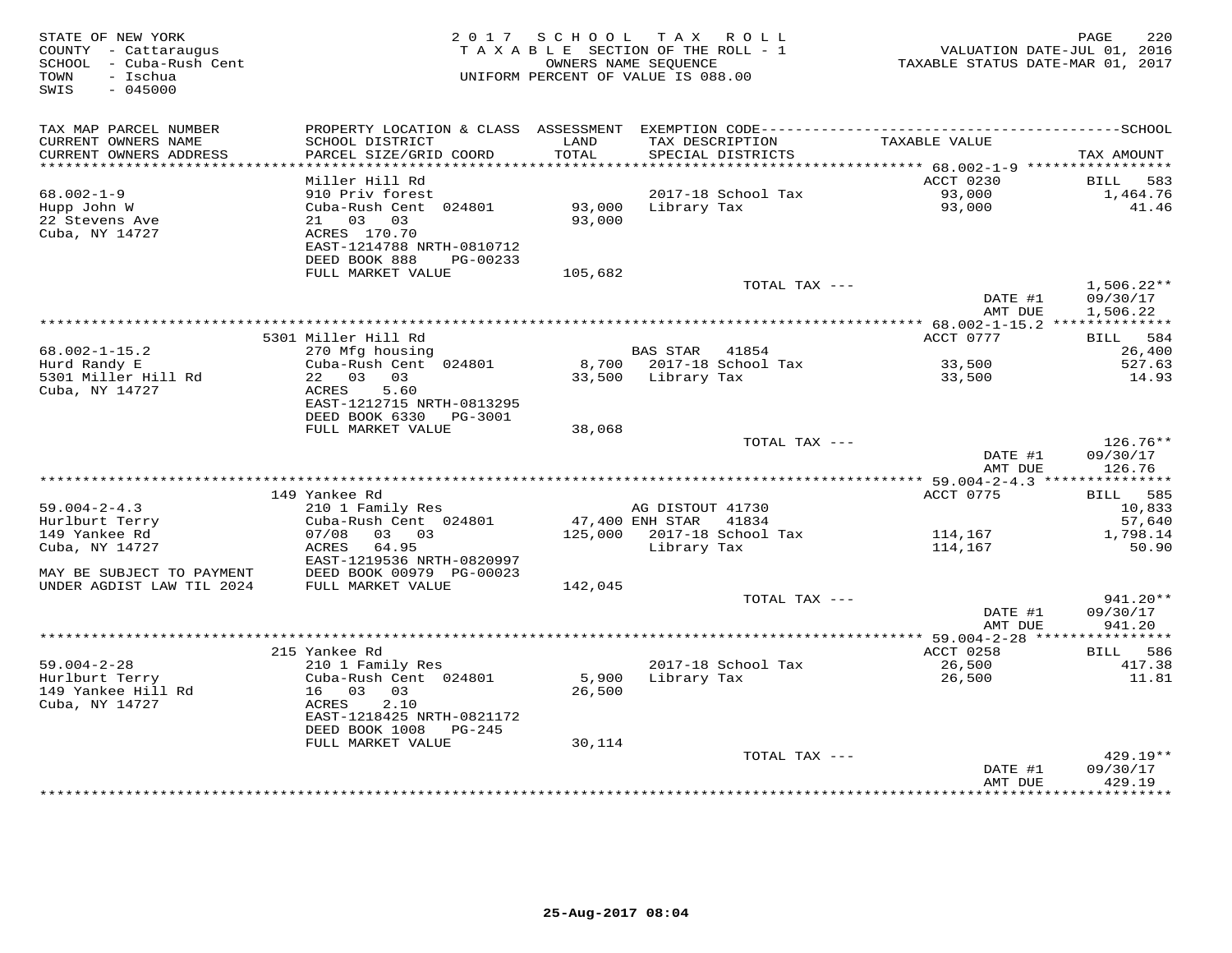| STATE OF NEW YORK<br>COUNTY - Cattaraugus<br>SCHOOL - Cuba-Rush Cent<br>- Ischua<br>TOWN<br>SWIS<br>$-045000$ | 2 0 1 7                                                                                      | SCHOOL                     | TAX ROLL<br>TAXABLE SECTION OF THE ROLL - 1<br>OWNERS NAME SEOUENCE<br>UNIFORM PERCENT OF VALUE IS 088.00 | TAXABLE STATUS DATE-MAR 01, 2017                           | 221<br>PAGE<br>VALUATION DATE-JUL 01, 2016 |
|---------------------------------------------------------------------------------------------------------------|----------------------------------------------------------------------------------------------|----------------------------|-----------------------------------------------------------------------------------------------------------|------------------------------------------------------------|--------------------------------------------|
| TAX MAP PARCEL NUMBER                                                                                         | PROPERTY LOCATION & CLASS ASSESSMENT EXEMPTION CODE-----------------------------------SCHOOL |                            |                                                                                                           |                                                            |                                            |
| CURRENT OWNERS NAME<br>CURRENT OWNERS ADDRESS<br>*******************                                          | SCHOOL DISTRICT<br>PARCEL SIZE/GRID COORD                                                    | LAND<br>TOTAL<br>********* | TAX DESCRIPTION<br>SPECIAL DISTRICTS                                                                      | TAXABLE VALUE<br>*********** 68.002-2-22.4 *************** | TAX AMOUNT                                 |
|                                                                                                               | 324 Kinney Hollow Rd                                                                         |                            |                                                                                                           | ACCT 0750                                                  | 587<br>BILL                                |
| $68.002 - 2 - 22.4$                                                                                           | 210 1 Family Res                                                                             |                            | <b>BAS STAR</b><br>41854                                                                                  |                                                            | 26,400                                     |
| Italiano Raymond                                                                                              | Cuba-Rush Cent 024801                                                                        | 11,800                     | 2017-18 School Tax                                                                                        | 99,500                                                     | 1,567.13                                   |
| Italiano Diane                                                                                                | 13 03<br>03                                                                                  | 99,500                     | Library Tax                                                                                               | 99,500                                                     | 44.36                                      |
| 324 Kinney Hollow Rd                                                                                          | ACRES<br>9.75                                                                                |                            |                                                                                                           |                                                            |                                            |
| Cuba, NY 14727                                                                                                | EAST-1216761 NRTH-0808779                                                                    |                            |                                                                                                           |                                                            |                                            |
|                                                                                                               | DEED BOOK 890<br>PG-00960<br>FULL MARKET VALUE                                               | 113,068                    |                                                                                                           |                                                            |                                            |
|                                                                                                               |                                                                                              |                            | TOTAL TAX ---                                                                                             |                                                            | $1,195.69**$                               |
|                                                                                                               |                                                                                              |                            |                                                                                                           | DATE #1                                                    | 09/30/17                                   |
|                                                                                                               |                                                                                              |                            |                                                                                                           | AMT DUE                                                    | 1,195.69                                   |
|                                                                                                               |                                                                                              |                            |                                                                                                           |                                                            |                                            |
|                                                                                                               | Miller Hill Rd                                                                               |                            |                                                                                                           | ACCT 0517                                                  | BILL 588                                   |
| $68.002 - 1 - 14$<br>Jakubczak Randolph L                                                                     | 323 Vacant rural<br>Cuba-Rush Cent 024801                                                    | 17,700                     | 2017-18 School Tax<br>Library Tax                                                                         | 17,700<br>17,700                                           | 278.78<br>7.89                             |
| PO Box 421                                                                                                    | 22 03 03                                                                                     | 17,700                     |                                                                                                           |                                                            |                                            |
| Depew, NY 14043                                                                                               | ACRES 17.79                                                                                  |                            |                                                                                                           |                                                            |                                            |
|                                                                                                               | EAST-1212707 NRTH-0812509                                                                    |                            |                                                                                                           |                                                            |                                            |
|                                                                                                               | DEED BOOK 1021<br>PG-131                                                                     |                            |                                                                                                           |                                                            |                                            |
|                                                                                                               | FULL MARKET VALUE                                                                            | 20,114                     |                                                                                                           |                                                            |                                            |
|                                                                                                               |                                                                                              |                            | TOTAL TAX ---                                                                                             |                                                            | 286.67**                                   |
|                                                                                                               |                                                                                              |                            |                                                                                                           | DATE #1<br>AMT DUE                                         | 09/30/17<br>286.67                         |
|                                                                                                               |                                                                                              |                            |                                                                                                           |                                                            |                                            |
|                                                                                                               | Munger Hollow Rd                                                                             |                            |                                                                                                           | ACCT 0503                                                  | 589<br>BILL                                |
| $59.004 - 3 - 15.2$                                                                                           | 323 Vacant rural                                                                             |                            | 2017-18 School Tax                                                                                        | 18,600                                                     | 292.95                                     |
| Jasulevich Paul G.                                                                                            | Cuba-Rush Cent 024801                                                                        | 18,600                     | Library Tax                                                                                               | 18,600                                                     | 8.29                                       |
| Jasulevich Sara J.                                                                                            | 07 03 03                                                                                     | 18,600                     |                                                                                                           |                                                            |                                            |
| 6584 Nash Road<br>Wheatfield, NY 14120                                                                        | ACRES 19.10<br>EAST-1222252 NRTH-0817957                                                     |                            |                                                                                                           |                                                            |                                            |
|                                                                                                               | DEED BOOK 24656 PG-9001                                                                      |                            |                                                                                                           |                                                            |                                            |
|                                                                                                               | FULL MARKET VALUE                                                                            | 21,136                     |                                                                                                           |                                                            |                                            |
|                                                                                                               |                                                                                              |                            | TOTAL TAX ---                                                                                             |                                                            | 301.24**                                   |
|                                                                                                               |                                                                                              |                            |                                                                                                           | DATE #1                                                    | 09/30/17                                   |
|                                                                                                               |                                                                                              |                            |                                                                                                           | AMT DUE                                                    | 301.24                                     |
|                                                                                                               | 5174 Miller Hill Rd                                                                          |                            |                                                                                                           | ACCT 0716                                                  |                                            |
| $68.002 - 2 - 19.2$                                                                                           | 210 1 Family Res                                                                             |                            | <b>BAS STAR</b><br>41854                                                                                  |                                                            | 590<br>BILL<br>26,400                      |
| Jefferies Matthew D                                                                                           | Cuba-Rush Cent 024801                                                                        | 5,800                      | 2017-18 School Tax                                                                                        | 63,700                                                     | 1,003.28                                   |
| 5174 Miller Hill Rd                                                                                           | 13/21<br>03<br>03                                                                            | 63,700                     | Library Tax                                                                                               | 63,700                                                     | 28.40                                      |
| Cuba, NY 14727                                                                                                | ACRES<br>2.00 BANK<br>017                                                                    |                            |                                                                                                           |                                                            |                                            |
|                                                                                                               | EAST-1214978 NRTH-0810535                                                                    |                            |                                                                                                           |                                                            |                                            |
|                                                                                                               | DEED BOOK 19226 PG-4001                                                                      |                            |                                                                                                           |                                                            |                                            |
|                                                                                                               | FULL MARKET VALUE                                                                            | 72,386                     | TOTAL TAX ---                                                                                             |                                                            | 615.88**                                   |
|                                                                                                               |                                                                                              |                            |                                                                                                           | DATE #1                                                    | 09/30/17                                   |
|                                                                                                               |                                                                                              |                            |                                                                                                           | AMT DUE                                                    | 615.88                                     |
|                                                                                                               |                                                                                              |                            |                                                                                                           | **************                                             | * * * * * * * * * *                        |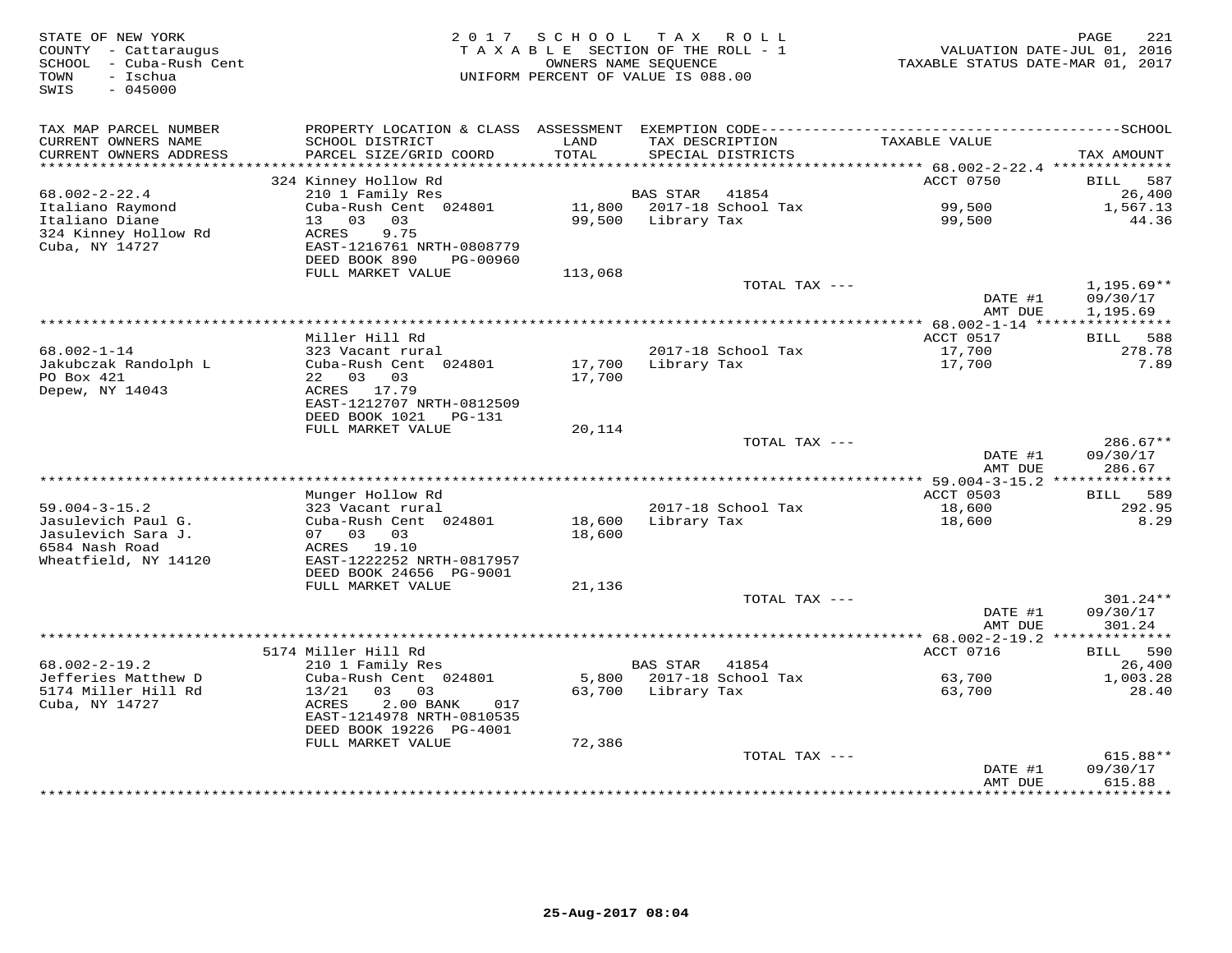| STATE OF NEW YORK<br>COUNTY - Cattaraugus<br>SCHOOL - Cuba-Rush Cent<br>- Ischua<br>TOWN<br>SWIS<br>$-045000$ | 2 0 1 7<br>TAXABLE SECTION OF THE ROLL - 1<br>UNIFORM PERCENT OF VALUE IS 088.00 | TAXABLE STATUS DATE-MAR 01, 2017 | 222<br>PAGE<br>VALUATION DATE-JUL 01, 2016 |                                              |                                       |
|---------------------------------------------------------------------------------------------------------------|----------------------------------------------------------------------------------|----------------------------------|--------------------------------------------|----------------------------------------------|---------------------------------------|
| TAX MAP PARCEL NUMBER                                                                                         |                                                                                  |                                  |                                            |                                              |                                       |
| CURRENT OWNERS NAME<br>CURRENT OWNERS ADDRESS<br>***********************                                      | SCHOOL DISTRICT<br>PARCEL SIZE/GRID COORD<br>************************            | LAND<br>TOTAL                    | TAX DESCRIPTION<br>SPECIAL DISTRICTS       | TAXABLE VALUE                                | TAX AMOUNT                            |
|                                                                                                               | Miller Hill Rd                                                                   |                                  |                                            | ACCT 0968                                    | 591<br>BILL                           |
| $68.002 - 2 - 19.4$                                                                                           | 314 Rural vac<10                                                                 |                                  | 2017-18 School Tax                         | 1,000                                        | 15.75                                 |
| Jefferies Matthew D<br>5174 Miller Hill Rd                                                                    | Cuba-Rush Cent 024801<br>13/21<br>03 03                                          | 1,000<br>1,000                   | Library Tax                                | 1,000                                        | 0.45                                  |
| Cuba, NY 14727                                                                                                | 3.20<br><b>ACRES</b><br>EAST-1215300 NRTH-0810101<br>DEED BOOK 19226 PG-4001     |                                  |                                            |                                              |                                       |
|                                                                                                               | FULL MARKET VALUE                                                                | 1,136                            |                                            |                                              |                                       |
|                                                                                                               |                                                                                  |                                  | TOTAL TAX ---                              | DATE #1<br>AMT DUE                           | $16.20**$<br>09/30/17<br>16.20        |
|                                                                                                               |                                                                                  |                                  | *********************************          | ************ 59.004-3-1 ******************   |                                       |
|                                                                                                               | 431 Yankee Rd                                                                    |                                  |                                            | ACCT 0436                                    | 592<br>BILL                           |
| $59.004 - 3 - 1$                                                                                              | 105 Vac farmland                                                                 |                                  | 2017-18 School Tax                         | 36,400                                       | 573.30                                |
| JLP Woodlands, LLC                                                                                            | Cuba-Rush Cent 024801                                                            | 36,400                           | Library Tax                                | 36,400                                       | 16.23                                 |
| PO Box 836<br>Buffalo, NY 14207                                                                               | 15 03<br>0.3<br>ACRES 45.60                                                      | 36,400                           |                                            |                                              |                                       |
|                                                                                                               | EAST-1215158 NRTH-0818450<br>DEED BOOK 24785 PG-2001                             |                                  |                                            |                                              |                                       |
|                                                                                                               | FULL MARKET VALUE                                                                | 41,364                           |                                            |                                              |                                       |
|                                                                                                               |                                                                                  |                                  | TOTAL TAX ---                              |                                              | 589.53**                              |
|                                                                                                               |                                                                                  |                                  |                                            | DATE #1                                      | 09/30/17                              |
|                                                                                                               | ***********                                                                      |                                  |                                            | AMT DUE                                      | 589.53                                |
|                                                                                                               | 615 Yankee Hill Rd                                                               |                                  |                                            | ** 59.004-1-9.3 ***************<br>ACCT 0872 | BILL<br>593                           |
| $59.004 - 1 - 9.3$                                                                                            | 270 Mfg housing                                                                  |                                  | 2017-18 School Tax                         | 33,500                                       | 527.63                                |
| Johnson Cheryl                                                                                                | Cuba-Rush Cent 024801                                                            | 6,800                            | Library Tax                                | 33,500                                       | 14.93                                 |
| 515 W 12th St                                                                                                 | 23 03<br>03                                                                      | 33,500                           |                                            |                                              |                                       |
| Newton, NC 288658                                                                                             | 3.20<br>ACRES                                                                    |                                  |                                            |                                              |                                       |
|                                                                                                               | EAST-1212695 NRTH-0819556                                                        |                                  |                                            |                                              |                                       |
|                                                                                                               | DEED BOOK 1004<br>$PG-98$<br>FULL MARKET VALUE                                   |                                  |                                            |                                              |                                       |
|                                                                                                               |                                                                                  | 38,068                           | TOTAL TAX ---                              |                                              | 542.56**                              |
|                                                                                                               |                                                                                  |                                  |                                            | DATE #1<br>AMT DUE                           | 09/30/17<br>542.56                    |
|                                                                                                               |                                                                                  |                                  |                                            |                                              |                                       |
|                                                                                                               | Yankee Hill Rd                                                                   |                                  |                                            | ACCT 0815                                    | BILL<br>594                           |
| $59.003 - 1 - 19.4$                                                                                           | 323 Vacant rural                                                                 |                                  | 2017-18 School Tax                         | 8,600                                        | 135.45                                |
| Kaczmarzyk Stephen P<br>7 62a Cayuga Vlg                                                                      | Cuba-Rush Cent 024801<br>03<br>03<br>31                                          | 8,600<br>8,600                   | Library Tax                                | 8,600                                        | 3.83                                  |
| Niagara Falls, NY 14304                                                                                       | 5.55<br>ACRES                                                                    |                                  |                                            |                                              |                                       |
|                                                                                                               | EAST-1210410 NRTH-0819388<br>DEED BOOK 00948 PG-00219                            |                                  |                                            |                                              |                                       |
|                                                                                                               | FULL MARKET VALUE                                                                | 9,773                            |                                            |                                              |                                       |
|                                                                                                               |                                                                                  |                                  | TOTAL TAX ---                              |                                              | 139.28**                              |
|                                                                                                               |                                                                                  |                                  |                                            | DATE #1<br>AMT DUE                           | 09/30/17<br>139.28<br>* * * * * * * * |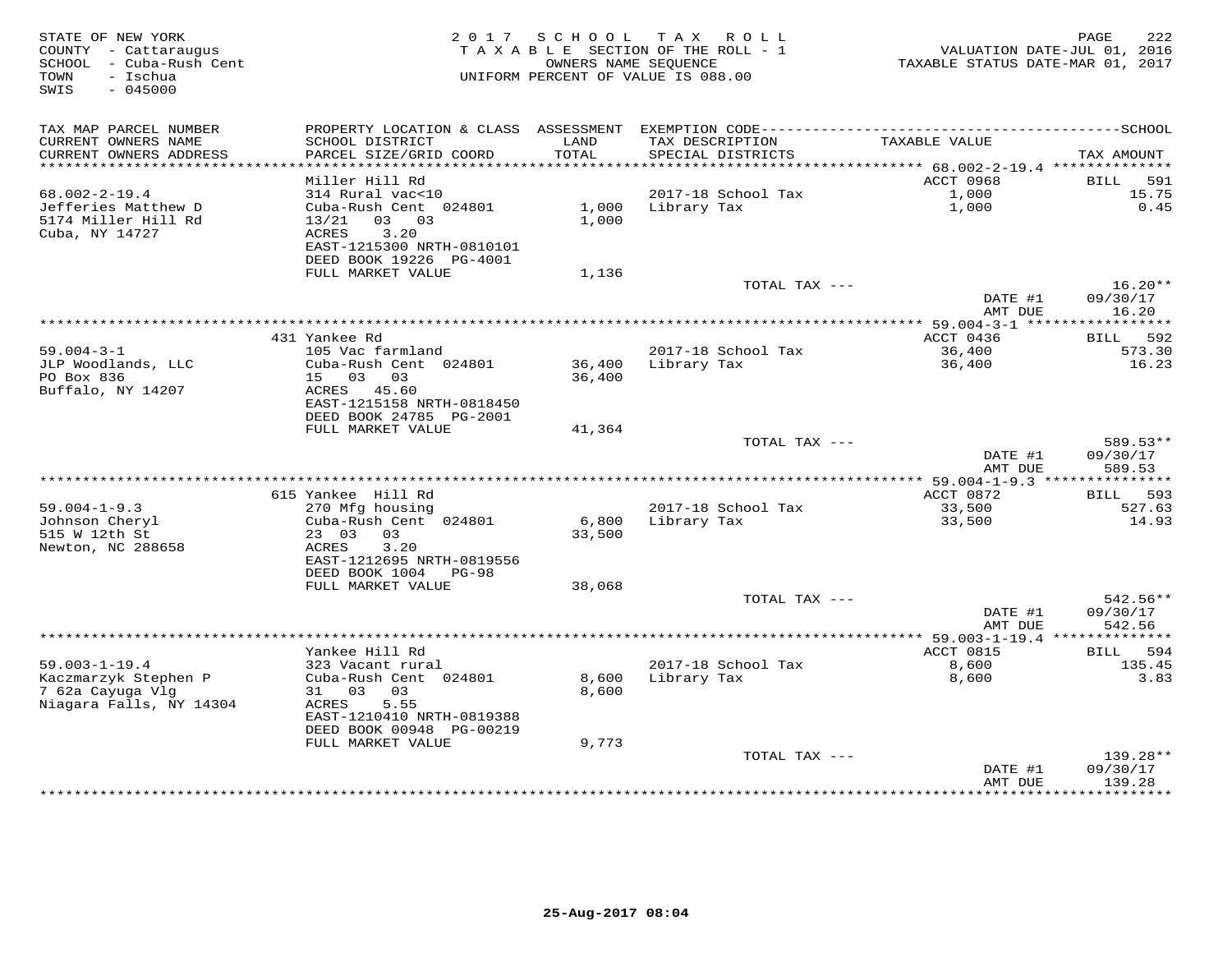| STATE OF NEW YORK<br>COUNTY - Cattaraugus<br>SCHOOL - Cuba-Rush Cent<br>TOWN<br>- Ischua<br>SWIS<br>$-045000$ |                                                        |         | 2017 SCHOOL TAX ROLL<br>TAXABLE SECTION OF THE ROLL - 1<br>OWNERS NAME SEQUENCE<br>UNIFORM PERCENT OF VALUE IS 088.00 | VALUATION DATE-JUL 01, 2016<br>TAXABLE STATUS DATE-MAR 01, 2017 | 223<br>PAGE                  |
|---------------------------------------------------------------------------------------------------------------|--------------------------------------------------------|---------|-----------------------------------------------------------------------------------------------------------------------|-----------------------------------------------------------------|------------------------------|
| TAX MAP PARCEL NUMBER                                                                                         |                                                        |         |                                                                                                                       |                                                                 |                              |
| CURRENT OWNERS NAME                                                                                           | SCHOOL DISTRICT                                        | LAND    | TAX DESCRIPTION                                                                                                       | TAXABLE VALUE                                                   |                              |
| CURRENT OWNERS ADDRESS<br>***********************                                                             | PARCEL SIZE/GRID COORD                                 | TOTAL   | SPECIAL DISTRICTS                                                                                                     |                                                                 | TAX AMOUNT                   |
|                                                                                                               | 5055 Miller Hill Rd                                    |         |                                                                                                                       | ACCT 0580                                                       | 595<br><b>BILL</b>           |
| $68.002 - 2 - 18.3$                                                                                           | 210 1 Family Res                                       |         | ENH STAR<br>41834                                                                                                     |                                                                 | 57,640                       |
| Karn Clifford C                                                                                               | Cuba-Rush Cent 024801                                  | 7,200   | 2017-18 School Tax                                                                                                    | 78,300                                                          | 1,233.23                     |
| Karn Audrey L                                                                                                 | 13 03 03                                               | 78,300  | Library Tax                                                                                                           | 78,300                                                          | 34.91                        |
| 5055 Miller Hill Rd                                                                                           | ACRES<br>3.74                                          |         |                                                                                                                       |                                                                 |                              |
| Cuba, NY 14727                                                                                                | EAST-1216059 NRTH-0808699<br>DEED BOOK 801<br>PG-01107 |         |                                                                                                                       |                                                                 |                              |
|                                                                                                               | FULL MARKET VALUE                                      | 88,977  |                                                                                                                       |                                                                 |                              |
|                                                                                                               |                                                        |         | TOTAL TAX ---                                                                                                         |                                                                 | $360.31**$                   |
|                                                                                                               |                                                        |         |                                                                                                                       | DATE #1                                                         | 09/30/17                     |
|                                                                                                               |                                                        |         |                                                                                                                       | AMT DUE                                                         | 360.31                       |
|                                                                                                               |                                                        |         |                                                                                                                       |                                                                 |                              |
| $68.001 - 1 - 5.1$                                                                                            | 805 Johnson Hollow Rd<br>240 Rural res                 |         | AG DISTOUT 41730                                                                                                      | ACCT 0242                                                       | 596<br><b>BILL</b><br>17,279 |
| Karn James O                                                                                                  | Cuba-Rush Cent 024801                                  |         | 41,500 BAS STAR 41854                                                                                                 |                                                                 | 26,400                       |
| Karn Deborah L                                                                                                | 03 03<br>22/30                                         | 154,000 | 2017-18 School Tax                                                                                                    | 136,721                                                         | 2,153.37                     |
| 805 Johnson Hollow Rd                                                                                         | ACRES<br>53.95                                         |         | Library Tax                                                                                                           | 136,721                                                         | 60.95                        |
| Cuba, NY 14727                                                                                                | EAST-1211032 NRTH-0813297                              |         |                                                                                                                       |                                                                 |                              |
| MAY BE SUBJECT TO PAYMENT                                                                                     | DEED BOOK 852<br>PG-00032<br>FULL MARKET VALUE         | 175,000 |                                                                                                                       |                                                                 |                              |
| UNDER AGDIST LAW TIL 2024                                                                                     |                                                        |         |                                                                                                                       |                                                                 |                              |
|                                                                                                               |                                                        |         | TOTAL TAX ---                                                                                                         |                                                                 | $1,798.51**$                 |
|                                                                                                               |                                                        |         |                                                                                                                       | DATE #1<br>AMT DUE                                              | 09/30/17<br>1,798.51         |
|                                                                                                               |                                                        |         |                                                                                                                       |                                                                 |                              |
| 68.002-1-17                                                                                                   | Johnson Hollow Rd<br>323 Vacant rural                  |         | AG DISTOUT 41730                                                                                                      | ACCT 0243                                                       | 597<br><b>BILL</b><br>20,426 |
| Karn James O                                                                                                  | Cuba-Rush Cent 024801                                  | 42,000  | 2017-18 School Tax                                                                                                    | 21,574                                                          | 339.79                       |
| Karn Deborah L                                                                                                | 22 03 03                                               | 42,000  | Library Tax                                                                                                           | 21,574                                                          | 9.62                         |
| 805 Johnson Hollow Rd                                                                                         | ACRES 55.08                                            |         |                                                                                                                       |                                                                 |                              |
| Cuba, NY 14727                                                                                                | EAST-1212579 NRTH-0814034                              |         |                                                                                                                       |                                                                 |                              |
|                                                                                                               | DEED BOOK 852<br>PG-00032                              |         |                                                                                                                       |                                                                 |                              |
| MAY BE SUBJECT TO PAYMENT<br>UNDER AGDIST LAW TIL 2024                                                        | FULL MARKET VALUE                                      | 47,727  |                                                                                                                       |                                                                 |                              |
|                                                                                                               |                                                        |         | TOTAL TAX ---                                                                                                         |                                                                 | 349.41**                     |
|                                                                                                               |                                                        |         |                                                                                                                       | DATE #1                                                         | 09/30/17                     |
|                                                                                                               |                                                        |         |                                                                                                                       | AMT DUE                                                         | 349.41                       |
|                                                                                                               |                                                        |         |                                                                                                                       | ** 68.002-2-9.1 ****************                                |                              |
| $68.002 - 2 - 9.1$                                                                                            | West Shore Rd<br>314 Rural vac<10                      |         | 2017-18 School Tax                                                                                                    | ACCT 0241<br>12,000                                             | 598<br>BILL<br>189.00        |
| Karn Kendal A                                                                                                 | Cuba-Rush Cent 024801                                  | 12,000  | Library Tax                                                                                                           | 12,000                                                          | 5.35                         |
| Karn Gwen E                                                                                                   | 05 03<br>03                                            | 12,000  |                                                                                                                       |                                                                 |                              |
| 6171 New Mexico Rd                                                                                            | ACRES<br>5.30                                          |         |                                                                                                                       |                                                                 |                              |
| Cuba, NY 14727                                                                                                | EAST-1222280 NRTH-0810309                              |         |                                                                                                                       |                                                                 |                              |
|                                                                                                               | DEED BOOK 5928<br>PG-5001                              |         |                                                                                                                       |                                                                 |                              |
|                                                                                                               | FULL MARKET VALUE                                      | 13,636  | TOTAL TAX ---                                                                                                         |                                                                 | $194.35**$                   |
|                                                                                                               |                                                        |         |                                                                                                                       | DATE #1                                                         | 09/30/17                     |
|                                                                                                               |                                                        |         |                                                                                                                       | AMT DUE                                                         | 194.35                       |
|                                                                                                               |                                                        |         |                                                                                                                       | ************                                                    | * * * * * * * *              |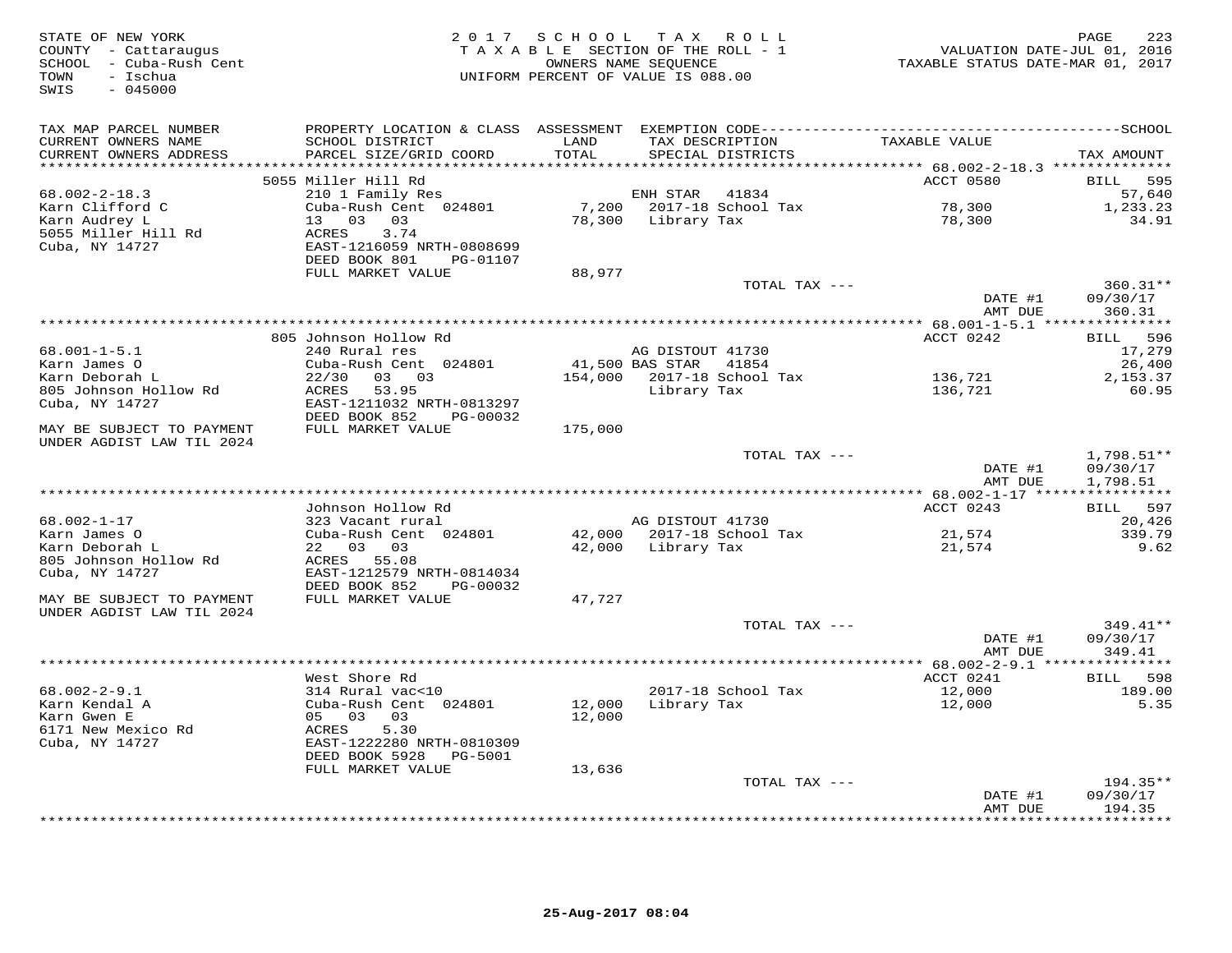| STATE OF NEW YORK<br>COUNTY - Cattaraugus<br>SCHOOL - Cuba-Rush Cent<br>- Ischua<br>TOWN<br>SWIS<br>$-045000$ |                                                      |               | 2017 SCHOOL TAX ROLL<br>TAXABLE SECTION OF THE ROLL - 1<br>OWNERS NAME SEQUENCE<br>UNIFORM PERCENT OF VALUE IS 088.00 | VALUATION DATE-JUL 01, 2016<br>TAXABLE STATUS DATE-MAR 01, 2017 | 224<br>PAGE           |
|---------------------------------------------------------------------------------------------------------------|------------------------------------------------------|---------------|-----------------------------------------------------------------------------------------------------------------------|-----------------------------------------------------------------|-----------------------|
| TAX MAP PARCEL NUMBER                                                                                         |                                                      |               |                                                                                                                       |                                                                 |                       |
| CURRENT OWNERS NAME<br>CURRENT OWNERS ADDRESS<br>***********************                                      | SCHOOL DISTRICT<br>PARCEL SIZE/GRID COORD            | LAND<br>TOTAL | TAX DESCRIPTION<br>SPECIAL DISTRICTS                                                                                  | TAXABLE VALUE                                                   | TAX AMOUNT            |
|                                                                                                               | 5006 West Shore Rd                                   |               |                                                                                                                       | ACCT 0786                                                       | BILL<br>599           |
| $68.002 - 2 - 9.4$                                                                                            | 210 1 Family Res                                     |               | 2017-18 School Tax                                                                                                    | 52,500                                                          | 826.88                |
| Karn Kendal A                                                                                                 | Cuba-Rush Cent 024801                                | 16,300        | Library Tax                                                                                                           | 52,500                                                          | 23.41                 |
| Karn Gwen E                                                                                                   | 05 03 03                                             | 52,500        |                                                                                                                       |                                                                 |                       |
| 6171 New Mexico Rd                                                                                            | ACRES<br>8.75                                        |               |                                                                                                                       |                                                                 |                       |
| Cuba, NY 14727                                                                                                | EAST-1222323 NRTH-0808569                            |               |                                                                                                                       |                                                                 |                       |
|                                                                                                               | DEED BOOK 5928<br>PG-5001                            |               |                                                                                                                       |                                                                 |                       |
|                                                                                                               | FULL MARKET VALUE                                    | 59,659        |                                                                                                                       |                                                                 |                       |
|                                                                                                               |                                                      |               | TOTAL TAX ---                                                                                                         |                                                                 | 850.29**              |
|                                                                                                               |                                                      |               |                                                                                                                       | DATE #1                                                         | 09/30/17              |
|                                                                                                               |                                                      |               |                                                                                                                       | AMT DUE<br>********** 68.002-2-10 ****                          | 850.29<br>*********** |
|                                                                                                               | 5012 West Shore Rd                                   |               |                                                                                                                       | ACCT 0244                                                       | BILL 600              |
| $68.002 - 2 - 10$                                                                                             | 210 1 Family Res                                     |               | 2017-18 School Tax                                                                                                    | 43,000                                                          | 677.25                |
| Karn Kendal A                                                                                                 | Cuba-Rush Cent 024801                                | 4,300         | Library Tax                                                                                                           | 43,000                                                          | 19.17                 |
| Karn Gwen E                                                                                                   | 05 03 03                                             | 43,000        |                                                                                                                       |                                                                 |                       |
| 6171 New Mexico Rd                                                                                            | FRNT 160.00 DPTH 105.00                              |               |                                                                                                                       |                                                                 |                       |
| Cuba, NY 14727                                                                                                | EAST-1222121 NRTH-0808371                            |               |                                                                                                                       |                                                                 |                       |
|                                                                                                               | DEED BOOK 5928 PG-5001                               |               |                                                                                                                       |                                                                 |                       |
|                                                                                                               | FULL MARKET VALUE                                    | 48,864        | TOTAL TAX ---                                                                                                         |                                                                 | 696.42**              |
|                                                                                                               |                                                      |               |                                                                                                                       | DATE #1                                                         | 09/30/17              |
|                                                                                                               |                                                      |               |                                                                                                                       | AMT DUE                                                         | 696.42                |
|                                                                                                               |                                                      |               |                                                                                                                       |                                                                 |                       |
|                                                                                                               | 5010 West Shore Rd                                   |               |                                                                                                                       | ACCT 0240                                                       | BILL 601              |
| $68.002 - 2 - 11$                                                                                             | 323 Vacant rural                                     |               | 2017-18 School Tax                                                                                                    | 20,900                                                          | 329.18                |
| Karn Kendal A                                                                                                 | Cuba-Rush Cent 024801                                | 20,900        | Library Tax                                                                                                           | 20,900                                                          | 9.32                  |
| Karn Gwen E                                                                                                   | 17 03 03                                             | 20,900        |                                                                                                                       |                                                                 |                       |
| 6171 New Mexico Rd                                                                                            | ACRES 14.84                                          |               |                                                                                                                       |                                                                 |                       |
| Cuba, NY 14727                                                                                                | EAST-1221415 NRTH-0808926                            |               |                                                                                                                       |                                                                 |                       |
|                                                                                                               | DEED BOOK 5928<br>PG-5001<br>FULL MARKET VALUE       | 23,750        |                                                                                                                       |                                                                 |                       |
|                                                                                                               |                                                      |               | TOTAL TAX ---                                                                                                         |                                                                 | 338.50**              |
|                                                                                                               |                                                      |               |                                                                                                                       | DATE #1                                                         | 09/30/17              |
|                                                                                                               |                                                      |               |                                                                                                                       | AMT DUE                                                         | 338.50                |
|                                                                                                               |                                                      |               |                                                                                                                       |                                                                 |                       |
|                                                                                                               | 5386 Miller Rd                                       |               |                                                                                                                       | ACCT 0076                                                       | 602<br>BILL           |
| $68.002 - 1 - 5$                                                                                              | 210 1 Family Res                                     |               | <b>BAS STAR</b><br>41854                                                                                              |                                                                 | 26,400                |
| Karn Kurt J                                                                                                   | Cuba-Rush Cent 024801                                | 11,000        | 2017-18 School Tax                                                                                                    | 51,000                                                          | 803.25                |
| Karn Emily M                                                                                                  | 22 03 03                                             | 51,000        | Library Tax                                                                                                           | 51,000                                                          | 22.74                 |
| 5386 Miller Hill Rd                                                                                           | ACRES<br>8.70                                        |               |                                                                                                                       |                                                                 |                       |
| Cuba, NY 14727                                                                                                | EAST-1214173 NRTH-0814929<br>DEED BOOK 21196 PG-9001 |               |                                                                                                                       |                                                                 |                       |
|                                                                                                               | FULL MARKET VALUE                                    | 57,955        |                                                                                                                       |                                                                 |                       |
|                                                                                                               |                                                      |               | TOTAL TAX ---                                                                                                         |                                                                 | $410.19**$            |
|                                                                                                               |                                                      |               |                                                                                                                       | DATE #1                                                         | 09/30/17              |
|                                                                                                               |                                                      |               |                                                                                                                       | AMT DUE                                                         | 410.19                |
|                                                                                                               |                                                      |               |                                                                                                                       | ***************                                                 | **********            |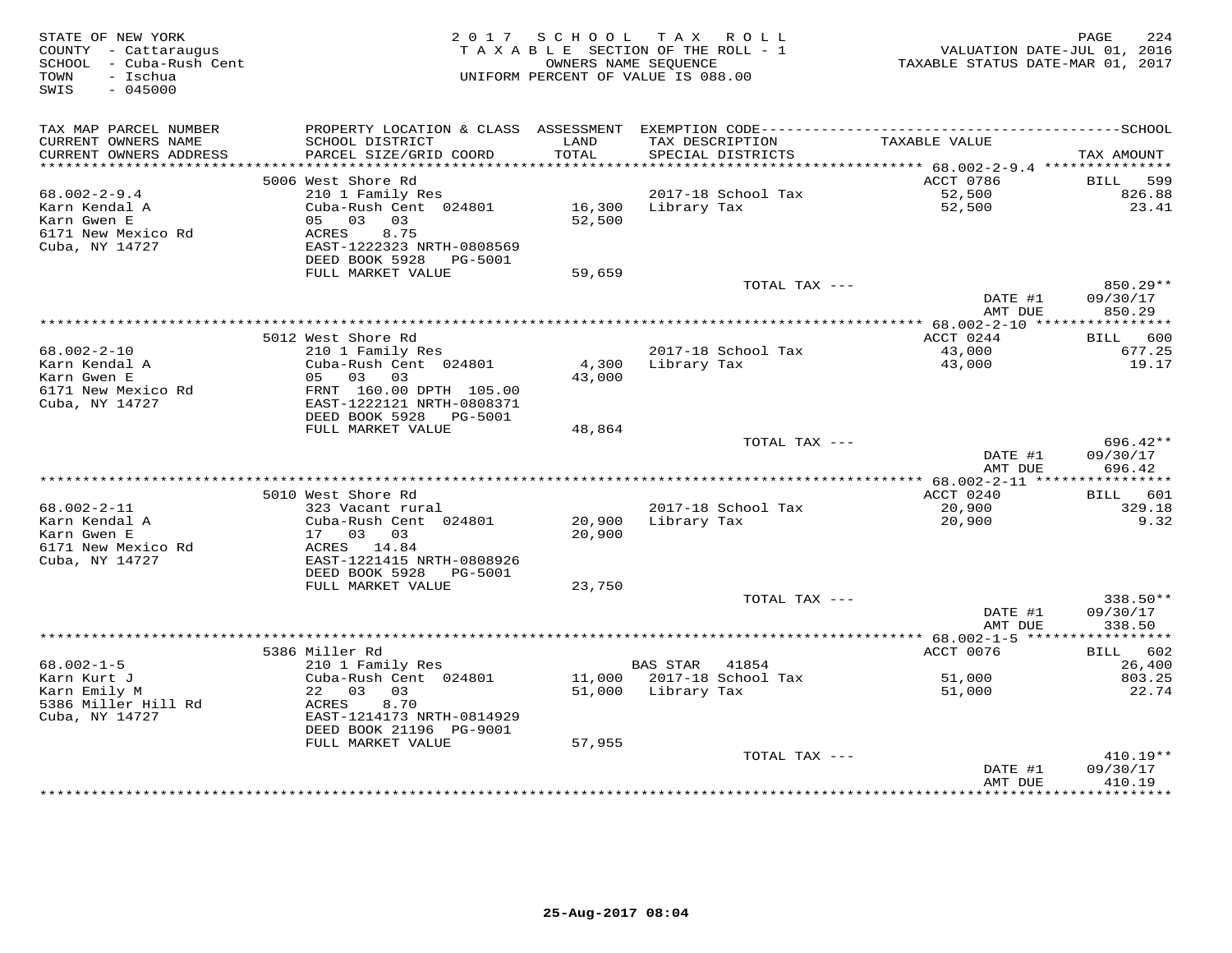| STATE OF NEW YORK<br>COUNTY - Cattaraugus<br>SCHOOL - Cuba-Rush Cent<br>- Ischua<br>TOWN<br>$-045000$<br>SWIS | 2 0 1 7                                                                                   | SCHOOL<br>TAXABLE SECTION OF THE ROLL - 1<br>OWNERS NAME SEQUENCE<br>UNIFORM PERCENT OF VALUE IS 088.00 |                                      | TAX ROLL                             | TAXABLE STATUS DATE-MAR 01, 2017 | 225<br>PAGE<br>VALUATION DATE-JUL 01, 2016 |
|---------------------------------------------------------------------------------------------------------------|-------------------------------------------------------------------------------------------|---------------------------------------------------------------------------------------------------------|--------------------------------------|--------------------------------------|----------------------------------|--------------------------------------------|
| TAX MAP PARCEL NUMBER                                                                                         |                                                                                           |                                                                                                         |                                      |                                      |                                  |                                            |
| CURRENT OWNERS NAME<br>CURRENT OWNERS ADDRESS<br>***********************                                      | SCHOOL DISTRICT<br>PARCEL SIZE/GRID COORD                                                 | LAND<br>TOTAL                                                                                           |                                      | TAX DESCRIPTION<br>SPECIAL DISTRICTS | TAXABLE VALUE                    | TAX AMOUNT                                 |
|                                                                                                               | 47 Abbott Rd                                                                              |                                                                                                         |                                      |                                      | ACCT 0249                        | 603<br>BILL                                |
| $59.004 - 2 - 19$                                                                                             | 240 Rural res                                                                             |                                                                                                         | <b>BAS STAR</b>                      | 41854                                |                                  | 26,400                                     |
| Karst David                                                                                                   | Cuba-Rush Cent 024801                                                                     | 41,000                                                                                                  |                                      | 2017-18 School Tax                   | 120,000                          | 1,890.01                                   |
| Karst Judy                                                                                                    | 08 03<br>03                                                                               | 120,000                                                                                                 | Library Tax                          |                                      | 120,000                          | 53.50                                      |
| 47 Abbott Rd<br>Cuba, NY 14727                                                                                | split to cty for highway<br>1221969/821208<br>ACRES<br>53.00<br>EAST-1221933 NRTH-0821155 |                                                                                                         |                                      |                                      |                                  |                                            |
|                                                                                                               | DEED BOOK 5199<br>PG-2001<br>FULL MARKET VALUE                                            | 136,364                                                                                                 |                                      |                                      |                                  |                                            |
|                                                                                                               |                                                                                           |                                                                                                         |                                      | TOTAL TAX ---                        |                                  | $1,527.71**$                               |
|                                                                                                               |                                                                                           |                                                                                                         |                                      |                                      | DATE #1<br>AMT DUE               | 09/30/17<br>1,527.71                       |
|                                                                                                               |                                                                                           |                                                                                                         |                                      |                                      |                                  |                                            |
|                                                                                                               | 224 West Shore Rd                                                                         |                                                                                                         |                                      |                                      | <b>ACCT 0206</b>                 | 604<br>BILL                                |
| $59.004 - 3 - 21. / 15$<br>Keenan Sandra L                                                                    | 210 1 Family Res<br>Cuba-Rush Cent 024801                                                 | $\Omega$                                                                                                | <b>BAS STAR</b>                      | 41854<br>2017-18 School Tax          | 135,000                          | 26,400<br>2,126.26                         |
| Keenan William M                                                                                              | 00 03<br>03                                                                               | 135,000                                                                                                 | Library Tax                          |                                      | 135,000                          | 60.19                                      |
| 224 West Shore Rd                                                                                             | EAST-1221650 NRTH-0813047                                                                 |                                                                                                         |                                      |                                      |                                  |                                            |
| Cuba, NY 14727                                                                                                | FULL MARKET VALUE                                                                         | 153,409                                                                                                 |                                      |                                      |                                  |                                            |
|                                                                                                               |                                                                                           |                                                                                                         |                                      | TOTAL TAX ---                        | DATE #1<br>AMT DUE               | $1,770.65**$<br>09/30/17<br>1,770.65       |
|                                                                                                               |                                                                                           |                                                                                                         |                                      |                                      |                                  |                                            |
| $68.002 - 2 - 14.1$                                                                                           | 5022 Burt Rd<br>210 1 Family Res                                                          |                                                                                                         | BAS STAR 41854                       |                                      | ACCT 0388                        | BILL 605<br>26,400                         |
| Keesler Kent D.                                                                                               | Cuba-Rush Cent 024801                                                                     |                                                                                                         |                                      | 5,600 2017-18 School Tax             | 85,000                           | 1,338.76                                   |
| Keesler Linda J.                                                                                              | 05 03<br>03                                                                               | 85,000                                                                                                  | Library Tax                          |                                      | 85,000                           | 37.89                                      |
| 3022 Burt Rd                                                                                                  | 1.80<br>ACRES                                                                             |                                                                                                         |                                      |                                      |                                  |                                            |
| Cuba, NY 14727                                                                                                | EAST-1217408 NRTH-0808229                                                                 |                                                                                                         |                                      |                                      |                                  |                                            |
|                                                                                                               | DEED BOOK 24084 PG-3001                                                                   |                                                                                                         |                                      |                                      |                                  |                                            |
|                                                                                                               | FULL MARKET VALUE                                                                         | 96,591                                                                                                  |                                      | TOTAL TAX ---                        |                                  | 960.84**                                   |
|                                                                                                               |                                                                                           |                                                                                                         |                                      |                                      | DATE #1                          | 09/30/17                                   |
|                                                                                                               |                                                                                           |                                                                                                         |                                      |                                      | AMT DUE                          | 960.84                                     |
|                                                                                                               |                                                                                           |                                                                                                         |                                      |                                      |                                  |                                            |
|                                                                                                               | 170 NYS Rte 446                                                                           |                                                                                                         |                                      |                                      | ACCT 0616                        | 606<br>BILL                                |
| $68.002 - 2 - 14.4$<br>Keesler Molly I                                                                        | 210 1 Family Res<br>Cuba-Rush Cent 024801                                                 |                                                                                                         | AGED C/T/S 41800<br>$9,000$ ENH STAR | 41834                                |                                  | 45,750<br>45,750                           |
| 170 Nys Rte 446                                                                                               | 05/13<br>03 03                                                                            | 91,500                                                                                                  |                                      | 2017-18 School Tax                   | 45,750                           | 720.57                                     |
| Cuba, NY 14727                                                                                                | 6.05<br>ACRES                                                                             |                                                                                                         | Library Tax                          |                                      | 45,750                           | 20.40                                      |
|                                                                                                               | EAST-1219282 NRTH-0808396<br>DEED BOOK 811<br>PG-01117                                    |                                                                                                         |                                      |                                      |                                  |                                            |
|                                                                                                               | FULL MARKET VALUE                                                                         | 103,977                                                                                                 |                                      |                                      |                                  |                                            |
|                                                                                                               |                                                                                           |                                                                                                         |                                      | TOTAL TAX ---                        |                                  | $20.40**$                                  |
|                                                                                                               |                                                                                           |                                                                                                         |                                      | ++++++++++++++++++++++               | DATE #1<br>AMT DUE               | 09/30/17<br>20.40<br>.                     |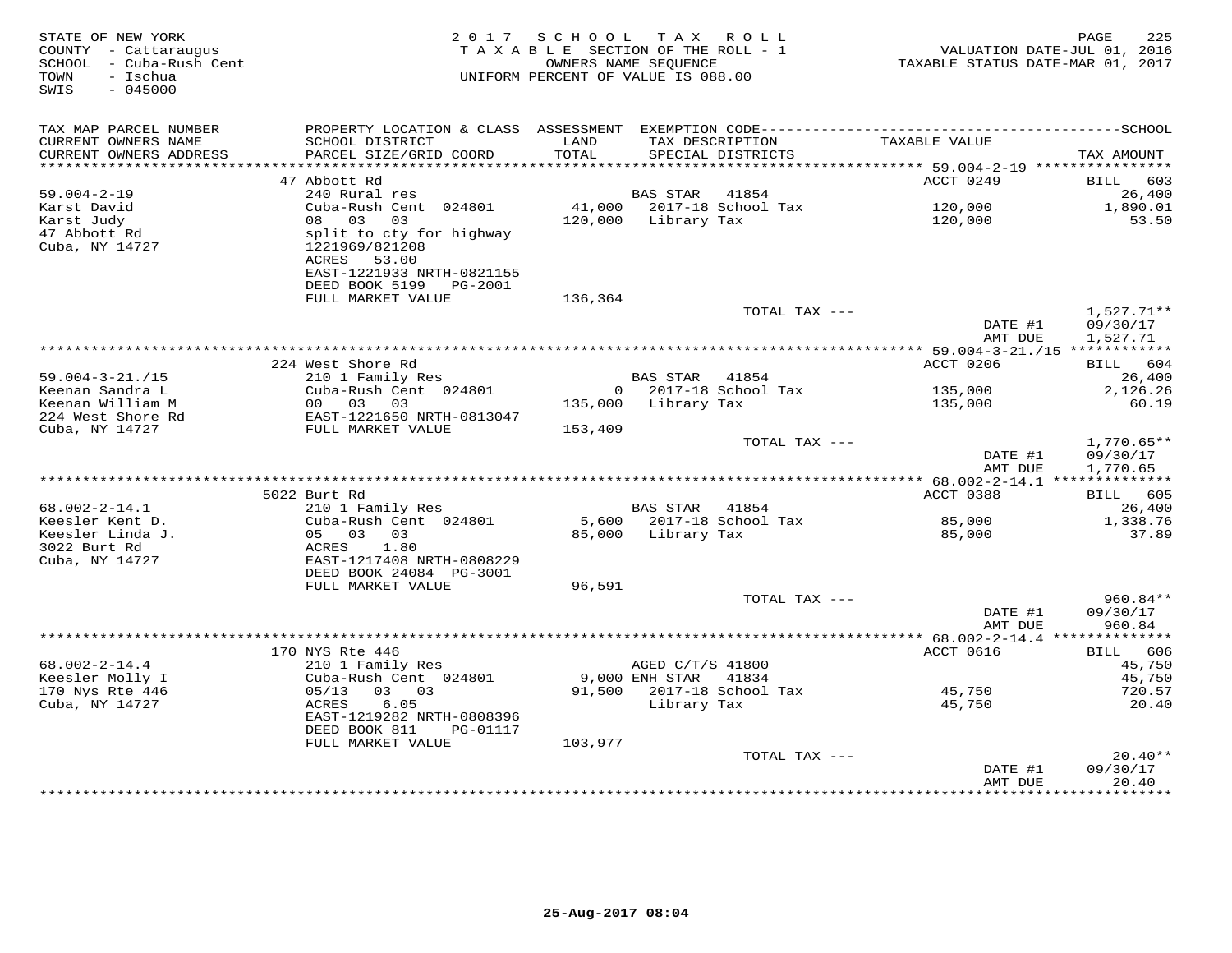| STATE OF NEW YORK<br>COUNTY - Cattaraugus<br>- Cuba-Rush Cent<br>SCHOOL<br>TOWN<br>- Ischua<br>$-045000$<br>SWIS |                                                                                                         | 2017 SCHOOL<br>TAXABLE SECTION OF THE ROLL - 1<br>OWNERS NAME SEQUENCE<br>UNIFORM PERCENT OF VALUE IS 088.00 |                 | TAX ROLL                             | TAXABLE STATUS DATE-MAR 01, 2017            | 226<br>PAGE<br>VALUATION DATE-JUL 01, 2016 |
|------------------------------------------------------------------------------------------------------------------|---------------------------------------------------------------------------------------------------------|--------------------------------------------------------------------------------------------------------------|-----------------|--------------------------------------|---------------------------------------------|--------------------------------------------|
| TAX MAP PARCEL NUMBER<br>CURRENT OWNERS NAME<br>CURRENT OWNERS ADDRESS                                           | SCHOOL DISTRICT<br>PARCEL SIZE/GRID COORD                                                               | LAND<br>TOTAL                                                                                                |                 | TAX DESCRIPTION<br>SPECIAL DISTRICTS | TAXABLE VALUE                               | TAX AMOUNT                                 |
| *******************                                                                                              |                                                                                                         |                                                                                                              |                 |                                      | ********* 68.002-2-6.5 ****************     |                                            |
|                                                                                                                  | 5252 Burt Hill Rd                                                                                       |                                                                                                              |                 |                                      | ACCT 0908                                   | 607<br>BILL                                |
| $68.002 - 2 - 6.5$                                                                                               | 210 1 Family Res                                                                                        |                                                                                                              |                 | 2017-18 School Tax                   | 220,000                                     | 3,465.02                                   |
| Keller Eric J<br>Keller Tracy L<br>5252 Burt Rd<br>Cuba, NY 14727                                                | Cuba-Rush Cent 024801<br>13 03 03<br>ACRES 59.50<br>EAST-1219715 NRTH-0812872<br>DEED BOOK 5169 PG-4001 | 40,000<br>220,000                                                                                            | Library Tax     |                                      | 220,000                                     | 98.08                                      |
|                                                                                                                  | FULL MARKET VALUE                                                                                       | 250,000                                                                                                      |                 |                                      |                                             |                                            |
|                                                                                                                  |                                                                                                         |                                                                                                              |                 | TOTAL TAX ---                        | DATE #1                                     | $3,563.10**$<br>09/30/17                   |
|                                                                                                                  |                                                                                                         |                                                                                                              |                 |                                      | AMT DUE                                     | 3,563.10                                   |
|                                                                                                                  | 214 West Shore Rd                                                                                       |                                                                                                              |                 |                                      | ACCT 0182                                   | 608<br>BILL                                |
| $59.004 - 3 - 21. / 5$                                                                                           | 210 1 Family Res                                                                                        |                                                                                                              | <b>BAS STAR</b> | 41854                                |                                             | 26,400                                     |
| Kerl Ken                                                                                                         | Cuba-Rush Cent 024801                                                                                   | $\overline{0}$                                                                                               |                 | 2017-18 School Tax                   | 192,000                                     | 3,024.02                                   |
| 214 West Shore Rd                                                                                                | 00 03 03                                                                                                | 192,000                                                                                                      | Library Tax     |                                      | 192,000                                     | 85.60                                      |
| Cuba, NY 14727                                                                                                   | EAST-1221650 NRTH-0813047                                                                               |                                                                                                              |                 |                                      |                                             |                                            |
|                                                                                                                  | FULL MARKET VALUE                                                                                       | 218,182                                                                                                      |                 |                                      |                                             |                                            |
|                                                                                                                  |                                                                                                         |                                                                                                              |                 | TOTAL TAX ---                        | DATE #1<br>AMT DUE                          | $2,693.81**$<br>09/30/17<br>2,693.81       |
|                                                                                                                  |                                                                                                         |                                                                                                              |                 |                                      | ************* 68.002-2-16 ***************** |                                            |
|                                                                                                                  | 275 Kinney Holw                                                                                         |                                                                                                              |                 |                                      | ACCT 0213                                   | BILL 609                                   |
| $68.002 - 2 - 16$                                                                                                | 210 1 Family Res                                                                                        |                                                                                                              |                 | 2017-18 School Tax                   | 68,500                                      | 1,078.88                                   |
| Kessler Kent                                                                                                     | Cuba-Rush Cent 024801                                                                                   | 5,500                                                                                                        | Library Tax     |                                      | 68,500                                      | 30.54                                      |
| Kessler Linda<br>5022 Burt Rd                                                                                    | 13 03 03<br>ACRES<br>3.05                                                                               | 68,500                                                                                                       |                 |                                      |                                             |                                            |
| Cuba, NY 14727                                                                                                   | EAST-1216681 NRTH-0808299                                                                               |                                                                                                              |                 |                                      |                                             |                                            |
|                                                                                                                  | DEED BOOK 27741 PG-4003                                                                                 |                                                                                                              |                 |                                      |                                             |                                            |
| PRIOR OWNER ON<br>3/01/2017<br>Winicki Eric P                                                                    | FULL MARKET VALUE                                                                                       | 77,841                                                                                                       |                 |                                      |                                             |                                            |
|                                                                                                                  |                                                                                                         |                                                                                                              |                 | TOTAL TAX ---                        |                                             | $1,109.42**$                               |
|                                                                                                                  |                                                                                                         |                                                                                                              |                 |                                      | DATE #1<br>AMT DUE                          | 09/30/17<br>1,109.42                       |
|                                                                                                                  |                                                                                                         |                                                                                                              |                 |                                      | ********** 68.001-1-9.1 ****                | ***********                                |
|                                                                                                                  | Union Hill Rd                                                                                           |                                                                                                              |                 |                                      | ACCT 0058                                   | BILL<br>610                                |
| $68.001 - 1 - 9.1$                                                                                               | 314 Rural vac<10                                                                                        |                                                                                                              |                 | 2017-18 School Tax                   | 4,700<br>4,700                              | 74.03<br>2.10                              |
| Kocher James<br>Chesney Brenda                                                                                   | Cuba-Rush Cent 024801<br>29 03<br>03                                                                    | 4,700<br>4,700                                                                                               | Library Tax     |                                      |                                             |                                            |
| 82 Leander Rd                                                                                                    | FRNT 120.00 DPTH 300.00                                                                                 |                                                                                                              |                 |                                      |                                             |                                            |
| Rochester, NY 14612                                                                                              | EAST-1210889 NRTH-0810244<br>DEED BOOK 18838 PG-8002                                                    |                                                                                                              |                 |                                      |                                             |                                            |
|                                                                                                                  | FULL MARKET VALUE                                                                                       | 5,341                                                                                                        |                 |                                      |                                             |                                            |
|                                                                                                                  |                                                                                                         |                                                                                                              |                 | TOTAL TAX ---                        |                                             | $76.13**$                                  |
|                                                                                                                  |                                                                                                         |                                                                                                              |                 |                                      | DATE #1                                     | 09/30/17                                   |
|                                                                                                                  |                                                                                                         |                                                                                                              |                 |                                      | AMT DUE<br>* * * * * * * * * * * * *        | 76.13<br>* * * * * * * * *                 |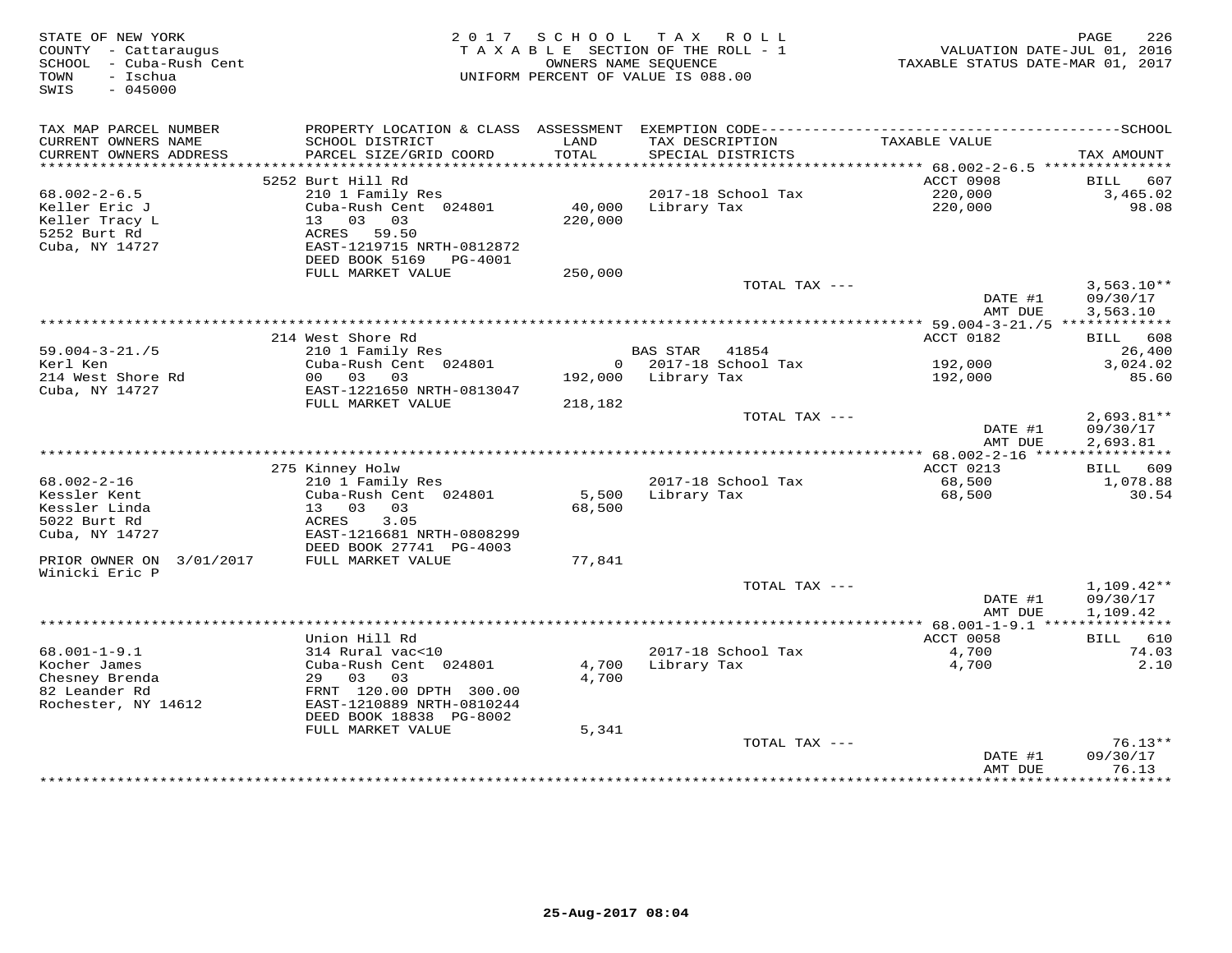| STATE OF NEW YORK<br>COUNTY - Cattaraugus<br>SCHOOL - Cuba-Rush Cent<br>- Ischua<br>TOWN<br>SWIS<br>$-045000$ | 2 0 1 7                                                                | SCHOOL           | T A X<br>ROLL<br>TAXABLE SECTION OF THE ROLL - 1<br>OWNERS NAME SEOUENCE<br>UNIFORM PERCENT OF VALUE IS 088.00 | VALUATION DATE-JUL 01, 2016<br>TAXABLE STATUS DATE-MAR 01, 2017 | 227<br>PAGE              |
|---------------------------------------------------------------------------------------------------------------|------------------------------------------------------------------------|------------------|----------------------------------------------------------------------------------------------------------------|-----------------------------------------------------------------|--------------------------|
| TAX MAP PARCEL NUMBER                                                                                         |                                                                        |                  |                                                                                                                |                                                                 |                          |
| CURRENT OWNERS NAME<br>CURRENT OWNERS ADDRESS<br>**********************                                       | SCHOOL DISTRICT<br>PARCEL SIZE/GRID COORD<br>************************* | LAND<br>TOTAL    | TAX DESCRIPTION<br>SPECIAL DISTRICTS<br>********************************                                       | TAXABLE VALUE                                                   | TAX AMOUNT               |
|                                                                                                               | Union Hill Rd                                                          |                  |                                                                                                                | ********** 68.001-1-9.2 ****************<br>ACCT 0922           | 611<br>BILL              |
| $68.001 - 1 - 9.2$                                                                                            | 240 Rural res                                                          |                  | 2017-18 School Tax                                                                                             | 64,500                                                          | 1,015.88                 |
| Kocher James<br>Chesney Brenda                                                                                | Cuba-Rush Cent 024801<br>03<br>29<br>03                                | 31,800<br>64,500 | Library Tax                                                                                                    | 64,500                                                          | 28.76                    |
| 82 Leander Rd<br>Rochester, NY 14612                                                                          | ACRES 38.50<br>EAST-1210451 NRTH-0810127                               |                  |                                                                                                                |                                                                 |                          |
|                                                                                                               | DEED BOOK 18838 PG-8002<br>FULL MARKET VALUE                           | 73,295           |                                                                                                                |                                                                 |                          |
|                                                                                                               |                                                                        |                  | TOTAL TAX ---                                                                                                  | DATE #1                                                         | $1,044.64**$<br>09/30/17 |
|                                                                                                               |                                                                        |                  |                                                                                                                | AMT DUE                                                         | 1,044.64                 |
|                                                                                                               | 5290 Burt Rd                                                           |                  |                                                                                                                | *** 68.002-2-6.3 ****************<br>ACCT 0818                  |                          |
| $68.002 - 2 - 6.3$                                                                                            | 210 1 Family Res                                                       |                  | 2017-18 School Tax                                                                                             | 145,000                                                         | 612<br>BILL<br>2,283.76  |
| Kottwitz Samuel                                                                                               | Cuba-Rush Cent 024801                                                  | 7,000            | Library Tax                                                                                                    | 145,000                                                         | 64.64                    |
| Kottwitz Tomie M                                                                                              | 06 03<br>03                                                            | 145,000          |                                                                                                                |                                                                 |                          |
| 5290 Burt Rd<br>Cuba, NY 14727                                                                                | ACRES<br>3.45 BANK<br>005<br>EAST-1218830 NRTH-0813816                 |                  |                                                                                                                |                                                                 |                          |
|                                                                                                               | DEED BOOK 25426 PG-3002<br>FULL MARKET VALUE                           | 164,773          |                                                                                                                |                                                                 |                          |
|                                                                                                               |                                                                        |                  | TOTAL TAX ---                                                                                                  |                                                                 | $2,348.40**$             |
|                                                                                                               |                                                                        |                  |                                                                                                                | DATE #1                                                         | 09/30/17                 |
|                                                                                                               |                                                                        |                  |                                                                                                                | AMT DUE                                                         | 2,348.40                 |
|                                                                                                               | Burt Hill Rd                                                           |                  |                                                                                                                | ACCT 0723                                                       | BILL 613                 |
| $68.002 - 2 - 6.2$                                                                                            | 314 Rural vac<10                                                       |                  | 2017-18 School Tax                                                                                             | 7,200                                                           | 113.40                   |
| L & D Construction Co                                                                                         | Cuba-Rush Cent 024801                                                  | 7,200            | Library Tax                                                                                                    | 7,200                                                           | 3.21                     |
| PO Box 935                                                                                                    | 06 03<br>03                                                            | 7,200            |                                                                                                                |                                                                 |                          |
| West Seneca, NY 14224                                                                                         | ACRES<br>3.74                                                          |                  |                                                                                                                |                                                                 |                          |
|                                                                                                               | EAST-1220260 NRTH-0814729<br>DEED BOOK 859<br>PG-01171                 |                  |                                                                                                                |                                                                 |                          |
|                                                                                                               | FULL MARKET VALUE                                                      | 8,182            |                                                                                                                |                                                                 |                          |
|                                                                                                               |                                                                        |                  | TOTAL TAX ---                                                                                                  |                                                                 | $116.61**$               |
|                                                                                                               |                                                                        |                  |                                                                                                                | DATE #1                                                         | 09/30/17                 |
|                                                                                                               |                                                                        |                  |                                                                                                                | AMT DUE                                                         | 116.61<br>*******        |
|                                                                                                               | 1027 Carpenter Hill Rd                                                 |                  |                                                                                                                | ********** 59.003-1-11.5 *****<br>ACCT 0926                     | 614<br>BILL              |
| $59.003 - 1 - 11.5$                                                                                           | 323 Vacant rural                                                       |                  | 2017-18 School Tax                                                                                             | 36,000                                                          | 567.00                   |
| Labushesky Robert                                                                                             | Cuba-Rush Cent 024801                                                  | 36,000           | Library Tax                                                                                                    | 36,000                                                          | 16.05                    |
| 1482 Moll St                                                                                                  | 32 03<br>03                                                            | 36,000           |                                                                                                                |                                                                 |                          |
| N. Tonawanda, NY 14120                                                                                        | 45.20<br>ACRES                                                         |                  |                                                                                                                |                                                                 |                          |
|                                                                                                               | EAST-1209025 NRTH-0823151<br>DEED BOOK 8612<br>PG-4003                 |                  |                                                                                                                |                                                                 |                          |
|                                                                                                               | FULL MARKET VALUE                                                      | 40,909           |                                                                                                                |                                                                 |                          |
|                                                                                                               |                                                                        |                  | TOTAL TAX ---                                                                                                  |                                                                 | 583.05**                 |
|                                                                                                               |                                                                        |                  |                                                                                                                | DATE #1<br>AMT DUE                                              | 09/30/17<br>583.05       |
|                                                                                                               |                                                                        |                  |                                                                                                                | * * * * * * * * * ·                                             | * * * * * * * *          |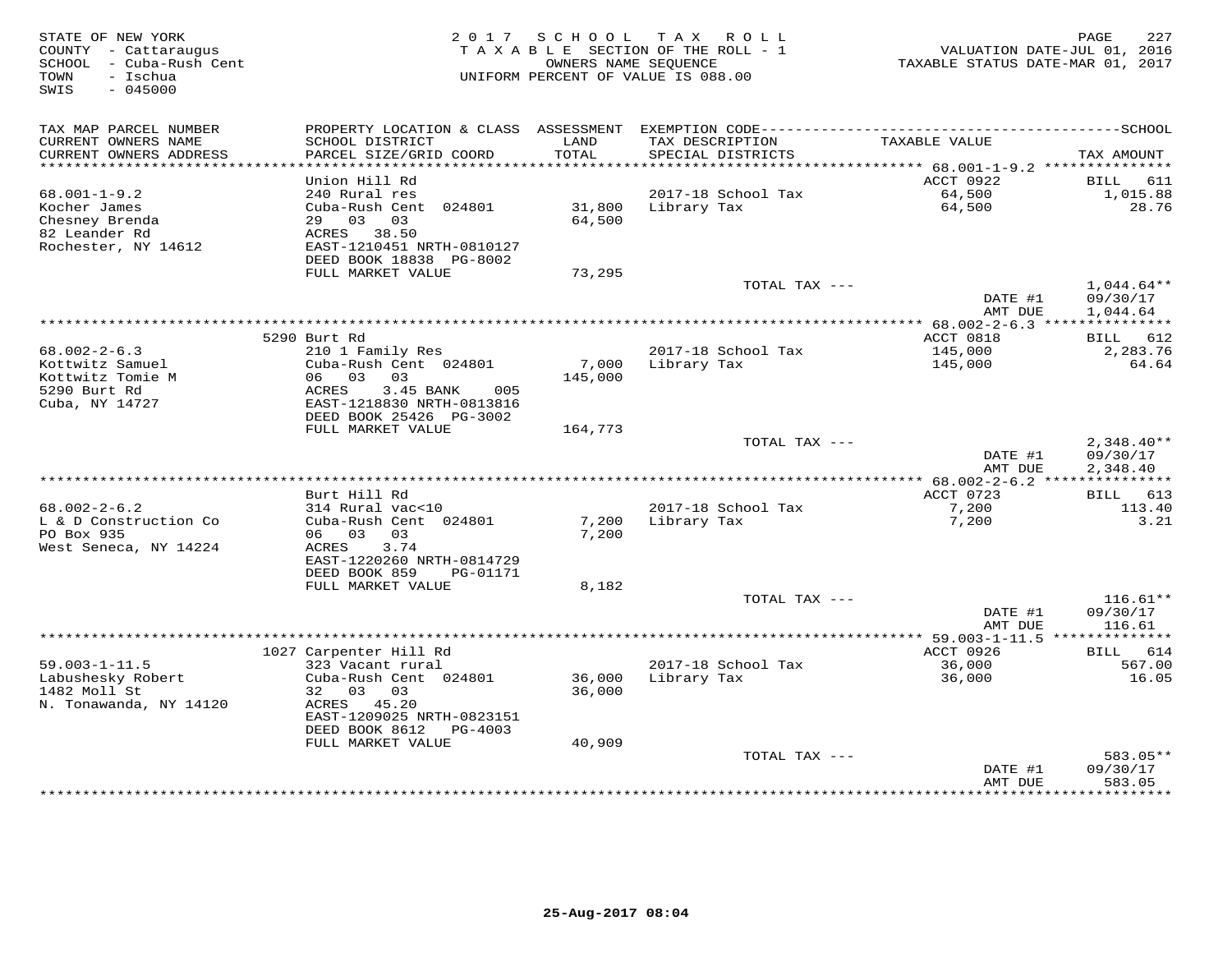| STATE OF NEW YORK<br>COUNTY - Cattaraugus<br>SCHOOL - Cuba-Rush Cent<br>- Ischua<br>TOWN<br>SWIS<br>$-045000$ | 2 0 1 7                                                                                          |                 | SCHOOL TAX ROLL<br>TAXABLE SECTION OF THE ROLL - 1<br>OWNERS NAME SEQUENCE<br>UNIFORM PERCENT OF VALUE IS 088.00 | VALUATION DATE-JUL 01, 2016<br>TAXABLE STATUS DATE-MAR 01, 2017 | PAGE<br>228                      |
|---------------------------------------------------------------------------------------------------------------|--------------------------------------------------------------------------------------------------|-----------------|------------------------------------------------------------------------------------------------------------------|-----------------------------------------------------------------|----------------------------------|
|                                                                                                               |                                                                                                  |                 |                                                                                                                  |                                                                 |                                  |
| TAX MAP PARCEL NUMBER<br>CURRENT OWNERS NAME<br>CURRENT OWNERS ADDRESS                                        | SCHOOL DISTRICT<br>PARCEL SIZE/GRID COORD                                                        | LAND<br>TOTAL   | TAX DESCRIPTION<br>SPECIAL DISTRICTS                                                                             | TAXABLE VALUE                                                   | TAX AMOUNT                       |
| **********************                                                                                        |                                                                                                  |                 |                                                                                                                  |                                                                 |                                  |
|                                                                                                               | Munger Hollow Rd                                                                                 |                 |                                                                                                                  | ACCT 0940                                                       | 615<br>BILL                      |
| $59.004 - 3 - 15.5$<br>Laine Erick J<br>215 N 3rd St<br>Olean, NY 14760                                       | 314 Rural vac<10<br>Cuba-Rush Cent 024801<br>07 03<br>03<br>0.31<br>ACRES                        | 2,400<br>2,400  | 2017-18 School Tax<br>Library Tax                                                                                | 2,400<br>2,400                                                  | 37.80<br>1.07                    |
|                                                                                                               | EAST-1222469 NRTH-0817289<br>DEED BOOK 11309 PG-3001                                             |                 |                                                                                                                  |                                                                 |                                  |
|                                                                                                               | FULL MARKET VALUE                                                                                | 2,727           |                                                                                                                  |                                                                 |                                  |
|                                                                                                               |                                                                                                  |                 | TOTAL TAX ---                                                                                                    | DATE #1<br>AMT DUE                                              | 38.87**<br>09/30/17<br>38.87     |
|                                                                                                               |                                                                                                  |                 | *******************************                                                                                  | *** $68.002 - 2 - 15$ ****                                      | *********                        |
|                                                                                                               | 206 Miller Hill Rd                                                                               |                 |                                                                                                                  | ACCT 0478                                                       | BILL 616                         |
| $68.002 - 2 - 15$<br>Layman Amanda                                                                            | 210 1 Family Res<br>Cuba-Rush Cent 024801                                                        | 4,100           | 2017-18 School Tax<br>Library Tax                                                                                | 32,300<br>32,300                                                | 508.73<br>14.40                  |
| 206 Rte 446<br>Cuba, NY 14727                                                                                 | 13 03<br>03<br>FRNT 272.00 DPTH<br>99.00<br>EAST-1218451 NRTH-0808177<br>DEED BOOK 25600 PG-7002 | 32,300          |                                                                                                                  |                                                                 |                                  |
|                                                                                                               | FULL MARKET VALUE                                                                                | 36,705          |                                                                                                                  |                                                                 |                                  |
|                                                                                                               |                                                                                                  |                 | TOTAL TAX ---                                                                                                    | DATE #1<br>AMT DUE                                              | $523.13**$<br>09/30/17<br>523.13 |
|                                                                                                               |                                                                                                  |                 |                                                                                                                  |                                                                 |                                  |
|                                                                                                               | Abbotts Rd                                                                                       |                 |                                                                                                                  | ACCT 0231                                                       | BILL 617                         |
| $59.004 - 2 - 2.1$                                                                                            | 323 Vacant rural                                                                                 |                 | 2017-18 School Tax                                                                                               | 50,800                                                          | 800.10                           |
| Linderman Casey J Sr<br>94 W Main St                                                                          | Cuba-Rush Cent 024801<br>16 03<br>03                                                             | 50,800          | Library Tax                                                                                                      | 50,800                                                          | 22.65                            |
| Cuba, NY 14727                                                                                                | ACRES 71.23<br>EAST-1217001 NRTH-0823268                                                         | 50,800          |                                                                                                                  |                                                                 |                                  |
|                                                                                                               | DEED BOOK 5097<br><b>PG-8001</b>                                                                 |                 |                                                                                                                  |                                                                 |                                  |
|                                                                                                               | FULL MARKET VALUE                                                                                | 57,727          |                                                                                                                  |                                                                 |                                  |
|                                                                                                               |                                                                                                  |                 | TOTAL TAX ---                                                                                                    | DATE #1<br>AMT DUE                                              | 822.75**<br>09/30/17<br>822.75   |
|                                                                                                               |                                                                                                  |                 | *************************************                                                                            | ************ 59.004-2-2.2 ***                                   | ********                         |
|                                                                                                               | 416 Abbotts Rd                                                                                   |                 |                                                                                                                  | ACCT 0952                                                       | BILL<br>618                      |
| $59.004 - 2 - 2.2$                                                                                            | 210 1 Family Res                                                                                 |                 | 2017-18 School Tax                                                                                               | 25,000                                                          | 393.75                           |
| Linderman John<br>Linderman Roxanne<br>416 Abbotts Rd                                                         | Cuba-Rush Cent 024801<br>16 03<br>03<br>ACRES<br>1.18                                            | 5,100<br>25,000 | Library Tax                                                                                                      | 25,000                                                          | 11.15                            |
| Cuba, NY 14727                                                                                                | EAST-1217269 NRTH-0823874<br>DEED BOOK 12547 PG-8001                                             |                 |                                                                                                                  |                                                                 |                                  |
|                                                                                                               | FULL MARKET VALUE                                                                                | 28,409          |                                                                                                                  |                                                                 |                                  |
|                                                                                                               |                                                                                                  |                 | TOTAL TAX ---                                                                                                    | DATE #1                                                         | $404.90**$<br>09/30/17           |
|                                                                                                               |                                                                                                  |                 |                                                                                                                  | AMT DUE<br>**********                                           | 404.90<br>* * * * * * * *        |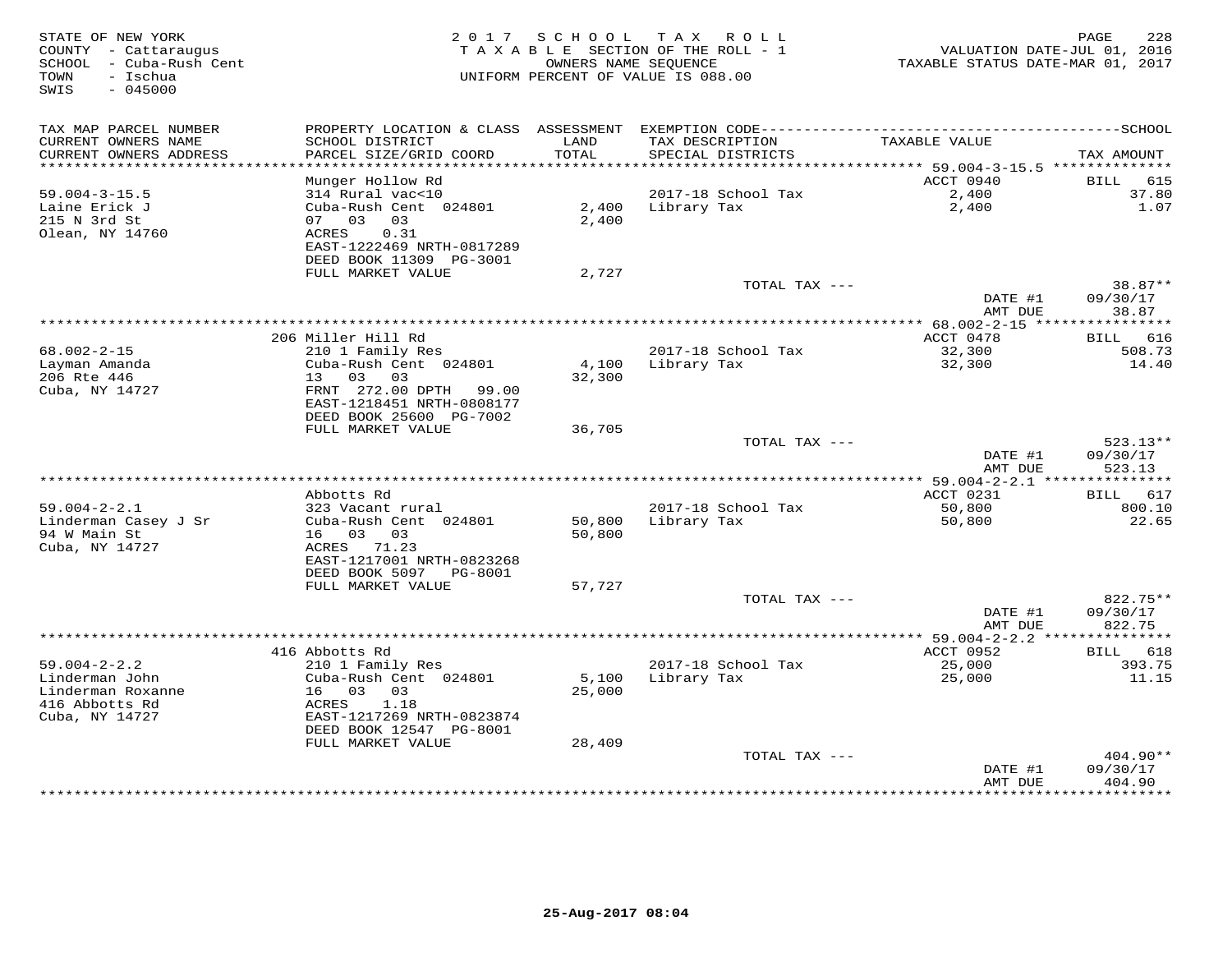| STATE OF NEW YORK<br>COUNTY - Cattaraugus<br>SCHOOL - Cuba-Rush Cent<br>TOWN<br>– Ischua<br>SWIS<br>$-045000$ |                                                                                                        |                   | 2017 SCHOOL TAX ROLL<br>TAXABLE SECTION OF THE ROLL - 1<br>OWNERS NAME SEQUENCE<br>UNIFORM PERCENT OF VALUE IS 088.00 | TAXABLE STATUS DATE-MAR 01, 2017 | PAGE<br>229<br>VALUATION DATE-JUL 01, 2016 |
|---------------------------------------------------------------------------------------------------------------|--------------------------------------------------------------------------------------------------------|-------------------|-----------------------------------------------------------------------------------------------------------------------|----------------------------------|--------------------------------------------|
| TAX MAP PARCEL NUMBER                                                                                         |                                                                                                        |                   |                                                                                                                       |                                  |                                            |
| CURRENT OWNERS NAME<br>CURRENT OWNERS ADDRESS                                                                 | SCHOOL DISTRICT<br>PARCEL SIZE/GRID COORD                                                              | LAND<br>TOTAL     | TAX DESCRIPTION<br>SPECIAL DISTRICTS                                                                                  | TAXABLE VALUE                    | TAX AMOUNT                                 |
|                                                                                                               |                                                                                                        |                   |                                                                                                                       |                                  |                                            |
| $59.004 - 2 - 30.1$                                                                                           | 262 Yankee Rd<br>280 Res Multiple                                                                      |                   | ENH STAR<br>41834                                                                                                     | ACCT 0288                        | BILL 619<br>57,640                         |
| Lockwood Vernon L                                                                                             | Cuba-Rush Cent 024801                                                                                  |                   | 63,700    2017-18    School Tax                                                                                       | 100,000                          | 1,575.01                                   |
| Lockwood Leslie                                                                                               | 16  03  03                                                                                             |                   | 100,000 Library Tax                                                                                                   | 100,000                          | 44.58                                      |
| 262 Yankee Rd<br>Cuba, NY 14727                                                                               | Life Use - Roxey<br>Ff 360.00<br>ACRES 80.29<br>EAST-1216776 NRTH-0822170<br>DEED BOOK 1011    PG-1099 |                   |                                                                                                                       |                                  |                                            |
|                                                                                                               | FULL MARKET VALUE                                                                                      | 113,636           |                                                                                                                       |                                  |                                            |
|                                                                                                               |                                                                                                        |                   | TOTAL TAX ---                                                                                                         | DATE #1                          | $711.75**$<br>09/30/17                     |
|                                                                                                               |                                                                                                        |                   |                                                                                                                       | AMT DUE                          | 711.75                                     |
|                                                                                                               |                                                                                                        |                   |                                                                                                                       |                                  |                                            |
|                                                                                                               | 800 Yankee Rd                                                                                          |                   |                                                                                                                       | ACCT 0111                        | BILL 620                                   |
| $59.003 - 1 - 18.1$<br>Marks Wayne                                                                            | 260 Seasonal res<br>Cuba-Rush Cent 024801                                                              | 39,800            | 2017-18 School Tax<br>Library Tax                                                                                     | 88,500<br>88,500                 | 1,393.88<br>39.45                          |
| Marks Donna<br>5773 Herman Hill Rd<br>Hamburg, NY 14075                                                       | 32 03 03<br>ACRES 50.70<br>EAST-1210218 NRTH-0821111<br>DEED BOOK 23485 PG-2003                        | 88,500            |                                                                                                                       |                                  |                                            |
|                                                                                                               | FULL MARKET VALUE                                                                                      | 100,568           |                                                                                                                       |                                  |                                            |
|                                                                                                               |                                                                                                        |                   | TOTAL TAX ---                                                                                                         | DATE #1                          | $1,433.33**$<br>09/30/17                   |
|                                                                                                               |                                                                                                        |                   |                                                                                                                       | AMT DUE                          | 1,433.33                                   |
|                                                                                                               | 5459 West Shore Rd                                                                                     |                   |                                                                                                                       | ACCT 0463                        | BILL 621                                   |
| $59.004 - 3 - 16$<br>Maurer Richard<br>Maurer Nancy<br>5459 W Shore Rd<br>Cuba, NY 14727                      | 210 1 Family Res<br>Cuba-Rush Cent 024801<br>07 03 03<br>ACRES<br>3.88<br>EAST-1222097 NRTH-0816241    | 11,800<br>155,000 | 2017-18 School Tax<br>Library Tax                                                                                     | 155,000<br>155,000               | 2,441.26<br>69.10                          |
|                                                                                                               | DEED BOOK 15188 PG-4001                                                                                |                   |                                                                                                                       |                                  |                                            |
|                                                                                                               | FULL MARKET VALUE                                                                                      | 176,136           |                                                                                                                       |                                  |                                            |
|                                                                                                               |                                                                                                        |                   | TOTAL TAX ---                                                                                                         |                                  | $2,510.36**$                               |
|                                                                                                               |                                                                                                        |                   |                                                                                                                       | DATE #1<br>AMT DUE               | 09/30/17<br>2,510.36                       |
|                                                                                                               | 279 Burt Rd                                                                                            |                   |                                                                                                                       | ACCT 0066                        | BILL 622                                   |
| $68.002 - 2 - 24.1$                                                                                           | 210 1 Family Res                                                                                       |                   | BAS STAR<br>41854                                                                                                     |                                  | 26,400                                     |
| Meyers Michael Jr                                                                                             | Cuba-Rush Cent 024801                                                                                  |                   | 7,600 2017-18 School Tax                                                                                              | 68,500                           | 1,078.88                                   |
| Karn Katie                                                                                                    | 14 03 03                                                                                               |                   | 68,500 Library Tax                                                                                                    | 68,500                           | 30.54                                      |
| 279 Burt Rd                                                                                                   | Split $37.1$ acres to $2-24$ .                                                                         |                   |                                                                                                                       |                                  |                                            |
| Cuba, NY 14727                                                                                                | ACRES<br>4.30<br>EAST-1218287 NRTH-0813024                                                             |                   |                                                                                                                       |                                  |                                            |
|                                                                                                               | DEED BOOK 5905 PG-8012                                                                                 |                   |                                                                                                                       |                                  |                                            |
|                                                                                                               | FULL MARKET VALUE                                                                                      | 77,841            |                                                                                                                       |                                  |                                            |
|                                                                                                               |                                                                                                        |                   | TOTAL TAX ---                                                                                                         |                                  | 693.62**                                   |
|                                                                                                               |                                                                                                        |                   |                                                                                                                       | DATE #1<br>AMT DUE               | 09/30/17<br>693.62<br>***********          |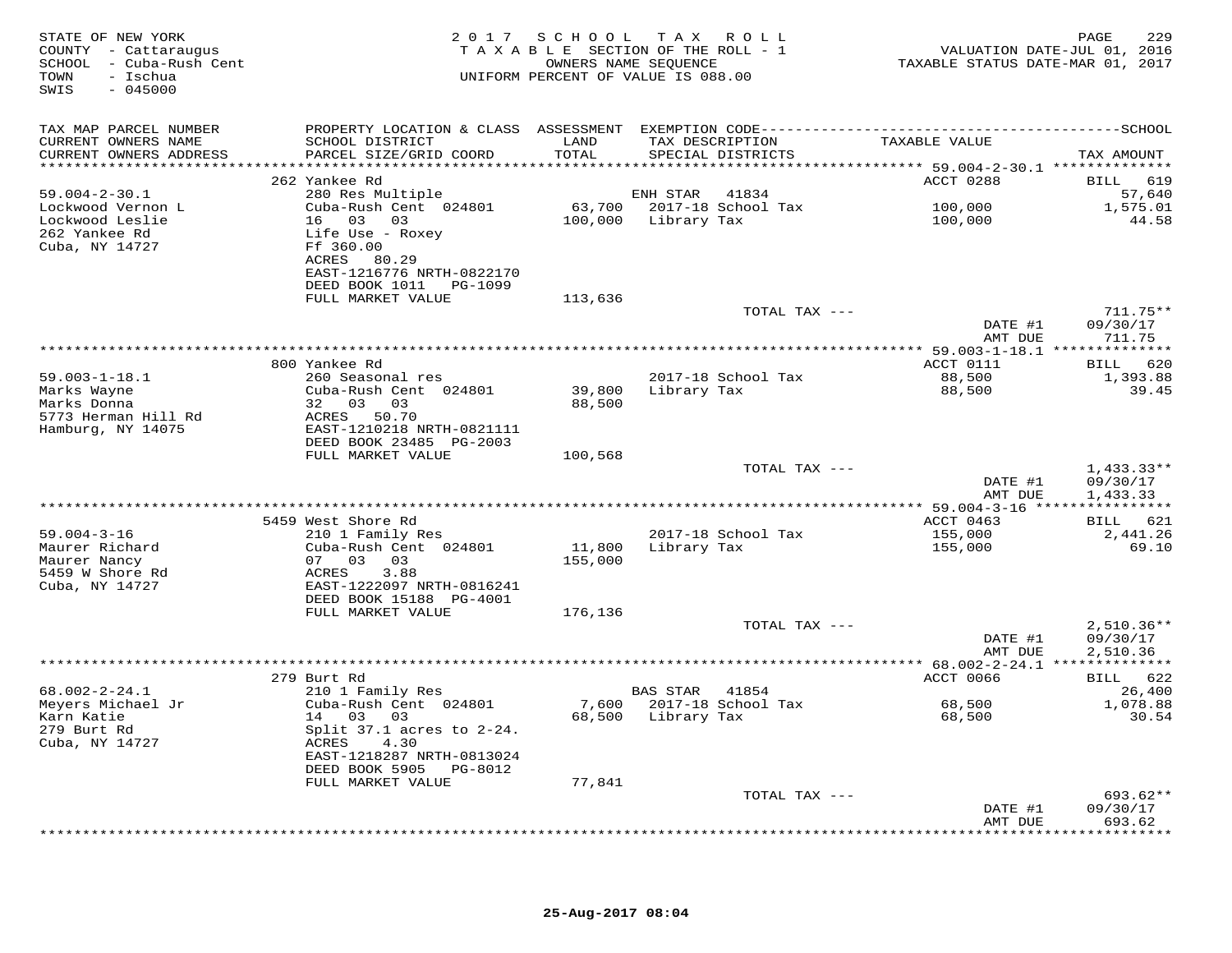| TAX MAP PARCEL NUMBER<br>TAX DESCRIPTION<br>CURRENT OWNERS NAME<br>SCHOOL DISTRICT<br>LAND<br>TAXABLE VALUE<br>TOTAL<br>CURRENT OWNERS ADDRESS<br>PARCEL SIZE/GRID COORD<br>SPECIAL DISTRICTS<br>TAX AMOUNT<br>***********************<br>ACCT 0313<br>215 West Shore Rd<br>BILL 623<br>$59.004 - 3 - 21.76$<br>210 1 Family Res<br>AGED S<br>41804<br>25,400<br>Cuba-Rush Cent 024801<br>Mikowicz Casimir E<br>0 ENH STAR<br>41834<br>57,640<br>Mikowicz Linda<br>127,000 2017-18 School Tax<br>00 03 03<br>101,600<br>1,600.21<br>215 West Shore Rd<br>EAST-1221650 NRTH-0813047<br>Library Tax<br>101,600<br>45.30<br>Cuba, NY 14727<br>FULL MARKET VALUE<br>144,318<br>$737.67**$<br>TOTAL TAX ---<br>DATE #1<br>09/30/17<br>AMT DUE<br>737.67<br>Kinney Hollow Rd<br>ACCT 0890<br>624<br>BILL<br>$68.002 - 1 - 10.6$<br>2017-18 School Tax<br>314 Rural vac<10<br>7,900<br>124.43<br>Library Tax<br>3.52<br>Mikush Paul<br>Cuba-Rush Cent 024801<br>7,900<br>7,900<br>4.65<br>7,900<br>Mikush Barbara Jo<br>ACRES<br>644 Kettle Town Rd<br>EAST-1212731 NRTH-0811359<br>Southbury, CT 06499<br>DEED BOOK 1013 PG-313<br>FULL MARKET VALUE<br>8,977<br>TOTAL TAX ---<br>$127.95**$<br>DATE #1<br>09/30/17<br>AMT DUE<br>127.95<br>90 Abbott Rd<br><b>ACCT 0316</b><br>BILL 625<br>$59.004 - 2 - 16$<br><b>BAS STAR</b><br>26,400<br>210 1 Family Res<br>41854<br>Miller Kenneth E<br>Cuba-Rush Cent 024801<br>54,800 2017-18 School Tax<br>112,000<br>1,764.01<br>Miller Sallie<br>08 03<br>03<br>112,000<br>Library Tax<br>112,000<br>49.93<br>90 Abbotts Rd<br>Inc. $59.004 - 2 - 17.2$ 81.90<br>Cuba, NY 14727<br>ACRES 84.26<br>EAST-1220820 NRTH-0821774<br>DEED BOOK 00938 PG-00638<br>FULL MARKET VALUE<br>127,273<br>TOTAL TAX ---<br>$1,398.14**$<br>DATE #1<br>09/30/17<br>AMT DUE<br>1,398.14<br>ACCT 0315<br>73 Abbott Rd<br>BILL 626<br>$59.004 - 2 - 17.1$<br>210 1 Family Res<br>BAS STAR<br>41854<br>26,400<br>Miller Martha K<br>Cuba-Rush Cent 024801<br>8,200 2017-18 School Tax<br>56,000<br>882.00<br>08 03<br>73 Abbotts Rd<br>03<br>56,000 Library Tax<br>56,000<br>24.97<br>5.00<br>Cuba, NY 14727<br>ACRES<br>EAST-1220888 NRTH-0822132<br>DEED BOOK 10141 PG-7002<br>FULL MARKET VALUE<br>63,636<br>TOTAL TAX ---<br>$491.17**$<br>DATE #1<br>09/30/17<br>AMT DUE<br>491.17<br>***********************************<br>* * * * * * * * * | STATE OF NEW YORK<br>COUNTY - Cattaraugus<br>- Cuba-Rush Cent<br>SCHOOL<br>- Ischua<br>TOWN<br>SWIS<br>$-045000$ | 2017 SCHOOL TAX ROLL<br>TAXABLE SECTION OF THE ROLL - 1<br>UNIFORM PERCENT OF VALUE IS 088.00 | OWNERS NAME SEOUENCE | TAXABLE STATUS DATE-MAR 01, 2017 | 230<br>PAGE<br>VALUATION DATE-JUL 01, 2016 |
|-----------------------------------------------------------------------------------------------------------------------------------------------------------------------------------------------------------------------------------------------------------------------------------------------------------------------------------------------------------------------------------------------------------------------------------------------------------------------------------------------------------------------------------------------------------------------------------------------------------------------------------------------------------------------------------------------------------------------------------------------------------------------------------------------------------------------------------------------------------------------------------------------------------------------------------------------------------------------------------------------------------------------------------------------------------------------------------------------------------------------------------------------------------------------------------------------------------------------------------------------------------------------------------------------------------------------------------------------------------------------------------------------------------------------------------------------------------------------------------------------------------------------------------------------------------------------------------------------------------------------------------------------------------------------------------------------------------------------------------------------------------------------------------------------------------------------------------------------------------------------------------------------------------------------------------------------------------------------------------------------------------------------------------------------------------------------------------------------------------------------------------------------------------------------------------------------------------------------------------------------------------------------------------------------------------------------------------------------------------------------|------------------------------------------------------------------------------------------------------------------|-----------------------------------------------------------------------------------------------|----------------------|----------------------------------|--------------------------------------------|
|                                                                                                                                                                                                                                                                                                                                                                                                                                                                                                                                                                                                                                                                                                                                                                                                                                                                                                                                                                                                                                                                                                                                                                                                                                                                                                                                                                                                                                                                                                                                                                                                                                                                                                                                                                                                                                                                                                                                                                                                                                                                                                                                                                                                                                                                                                                                                                       |                                                                                                                  |                                                                                               |                      |                                  |                                            |
|                                                                                                                                                                                                                                                                                                                                                                                                                                                                                                                                                                                                                                                                                                                                                                                                                                                                                                                                                                                                                                                                                                                                                                                                                                                                                                                                                                                                                                                                                                                                                                                                                                                                                                                                                                                                                                                                                                                                                                                                                                                                                                                                                                                                                                                                                                                                                                       |                                                                                                                  |                                                                                               |                      |                                  |                                            |
|                                                                                                                                                                                                                                                                                                                                                                                                                                                                                                                                                                                                                                                                                                                                                                                                                                                                                                                                                                                                                                                                                                                                                                                                                                                                                                                                                                                                                                                                                                                                                                                                                                                                                                                                                                                                                                                                                                                                                                                                                                                                                                                                                                                                                                                                                                                                                                       |                                                                                                                  |                                                                                               |                      |                                  |                                            |
|                                                                                                                                                                                                                                                                                                                                                                                                                                                                                                                                                                                                                                                                                                                                                                                                                                                                                                                                                                                                                                                                                                                                                                                                                                                                                                                                                                                                                                                                                                                                                                                                                                                                                                                                                                                                                                                                                                                                                                                                                                                                                                                                                                                                                                                                                                                                                                       |                                                                                                                  |                                                                                               |                      |                                  |                                            |
|                                                                                                                                                                                                                                                                                                                                                                                                                                                                                                                                                                                                                                                                                                                                                                                                                                                                                                                                                                                                                                                                                                                                                                                                                                                                                                                                                                                                                                                                                                                                                                                                                                                                                                                                                                                                                                                                                                                                                                                                                                                                                                                                                                                                                                                                                                                                                                       |                                                                                                                  |                                                                                               |                      |                                  |                                            |
|                                                                                                                                                                                                                                                                                                                                                                                                                                                                                                                                                                                                                                                                                                                                                                                                                                                                                                                                                                                                                                                                                                                                                                                                                                                                                                                                                                                                                                                                                                                                                                                                                                                                                                                                                                                                                                                                                                                                                                                                                                                                                                                                                                                                                                                                                                                                                                       |                                                                                                                  |                                                                                               |                      |                                  |                                            |
|                                                                                                                                                                                                                                                                                                                                                                                                                                                                                                                                                                                                                                                                                                                                                                                                                                                                                                                                                                                                                                                                                                                                                                                                                                                                                                                                                                                                                                                                                                                                                                                                                                                                                                                                                                                                                                                                                                                                                                                                                                                                                                                                                                                                                                                                                                                                                                       |                                                                                                                  |                                                                                               |                      |                                  |                                            |
|                                                                                                                                                                                                                                                                                                                                                                                                                                                                                                                                                                                                                                                                                                                                                                                                                                                                                                                                                                                                                                                                                                                                                                                                                                                                                                                                                                                                                                                                                                                                                                                                                                                                                                                                                                                                                                                                                                                                                                                                                                                                                                                                                                                                                                                                                                                                                                       |                                                                                                                  |                                                                                               |                      |                                  |                                            |
|                                                                                                                                                                                                                                                                                                                                                                                                                                                                                                                                                                                                                                                                                                                                                                                                                                                                                                                                                                                                                                                                                                                                                                                                                                                                                                                                                                                                                                                                                                                                                                                                                                                                                                                                                                                                                                                                                                                                                                                                                                                                                                                                                                                                                                                                                                                                                                       |                                                                                                                  |                                                                                               |                      |                                  |                                            |
|                                                                                                                                                                                                                                                                                                                                                                                                                                                                                                                                                                                                                                                                                                                                                                                                                                                                                                                                                                                                                                                                                                                                                                                                                                                                                                                                                                                                                                                                                                                                                                                                                                                                                                                                                                                                                                                                                                                                                                                                                                                                                                                                                                                                                                                                                                                                                                       |                                                                                                                  |                                                                                               |                      |                                  |                                            |
|                                                                                                                                                                                                                                                                                                                                                                                                                                                                                                                                                                                                                                                                                                                                                                                                                                                                                                                                                                                                                                                                                                                                                                                                                                                                                                                                                                                                                                                                                                                                                                                                                                                                                                                                                                                                                                                                                                                                                                                                                                                                                                                                                                                                                                                                                                                                                                       |                                                                                                                  |                                                                                               |                      |                                  |                                            |
|                                                                                                                                                                                                                                                                                                                                                                                                                                                                                                                                                                                                                                                                                                                                                                                                                                                                                                                                                                                                                                                                                                                                                                                                                                                                                                                                                                                                                                                                                                                                                                                                                                                                                                                                                                                                                                                                                                                                                                                                                                                                                                                                                                                                                                                                                                                                                                       |                                                                                                                  |                                                                                               |                      |                                  |                                            |
|                                                                                                                                                                                                                                                                                                                                                                                                                                                                                                                                                                                                                                                                                                                                                                                                                                                                                                                                                                                                                                                                                                                                                                                                                                                                                                                                                                                                                                                                                                                                                                                                                                                                                                                                                                                                                                                                                                                                                                                                                                                                                                                                                                                                                                                                                                                                                                       |                                                                                                                  |                                                                                               |                      |                                  |                                            |
|                                                                                                                                                                                                                                                                                                                                                                                                                                                                                                                                                                                                                                                                                                                                                                                                                                                                                                                                                                                                                                                                                                                                                                                                                                                                                                                                                                                                                                                                                                                                                                                                                                                                                                                                                                                                                                                                                                                                                                                                                                                                                                                                                                                                                                                                                                                                                                       |                                                                                                                  |                                                                                               |                      |                                  |                                            |
|                                                                                                                                                                                                                                                                                                                                                                                                                                                                                                                                                                                                                                                                                                                                                                                                                                                                                                                                                                                                                                                                                                                                                                                                                                                                                                                                                                                                                                                                                                                                                                                                                                                                                                                                                                                                                                                                                                                                                                                                                                                                                                                                                                                                                                                                                                                                                                       |                                                                                                                  |                                                                                               |                      |                                  |                                            |
|                                                                                                                                                                                                                                                                                                                                                                                                                                                                                                                                                                                                                                                                                                                                                                                                                                                                                                                                                                                                                                                                                                                                                                                                                                                                                                                                                                                                                                                                                                                                                                                                                                                                                                                                                                                                                                                                                                                                                                                                                                                                                                                                                                                                                                                                                                                                                                       |                                                                                                                  |                                                                                               |                      |                                  |                                            |
|                                                                                                                                                                                                                                                                                                                                                                                                                                                                                                                                                                                                                                                                                                                                                                                                                                                                                                                                                                                                                                                                                                                                                                                                                                                                                                                                                                                                                                                                                                                                                                                                                                                                                                                                                                                                                                                                                                                                                                                                                                                                                                                                                                                                                                                                                                                                                                       |                                                                                                                  |                                                                                               |                      |                                  |                                            |
|                                                                                                                                                                                                                                                                                                                                                                                                                                                                                                                                                                                                                                                                                                                                                                                                                                                                                                                                                                                                                                                                                                                                                                                                                                                                                                                                                                                                                                                                                                                                                                                                                                                                                                                                                                                                                                                                                                                                                                                                                                                                                                                                                                                                                                                                                                                                                                       |                                                                                                                  |                                                                                               |                      |                                  |                                            |
|                                                                                                                                                                                                                                                                                                                                                                                                                                                                                                                                                                                                                                                                                                                                                                                                                                                                                                                                                                                                                                                                                                                                                                                                                                                                                                                                                                                                                                                                                                                                                                                                                                                                                                                                                                                                                                                                                                                                                                                                                                                                                                                                                                                                                                                                                                                                                                       |                                                                                                                  |                                                                                               |                      |                                  |                                            |
|                                                                                                                                                                                                                                                                                                                                                                                                                                                                                                                                                                                                                                                                                                                                                                                                                                                                                                                                                                                                                                                                                                                                                                                                                                                                                                                                                                                                                                                                                                                                                                                                                                                                                                                                                                                                                                                                                                                                                                                                                                                                                                                                                                                                                                                                                                                                                                       |                                                                                                                  |                                                                                               |                      |                                  |                                            |
|                                                                                                                                                                                                                                                                                                                                                                                                                                                                                                                                                                                                                                                                                                                                                                                                                                                                                                                                                                                                                                                                                                                                                                                                                                                                                                                                                                                                                                                                                                                                                                                                                                                                                                                                                                                                                                                                                                                                                                                                                                                                                                                                                                                                                                                                                                                                                                       |                                                                                                                  |                                                                                               |                      |                                  |                                            |
|                                                                                                                                                                                                                                                                                                                                                                                                                                                                                                                                                                                                                                                                                                                                                                                                                                                                                                                                                                                                                                                                                                                                                                                                                                                                                                                                                                                                                                                                                                                                                                                                                                                                                                                                                                                                                                                                                                                                                                                                                                                                                                                                                                                                                                                                                                                                                                       |                                                                                                                  |                                                                                               |                      |                                  |                                            |
|                                                                                                                                                                                                                                                                                                                                                                                                                                                                                                                                                                                                                                                                                                                                                                                                                                                                                                                                                                                                                                                                                                                                                                                                                                                                                                                                                                                                                                                                                                                                                                                                                                                                                                                                                                                                                                                                                                                                                                                                                                                                                                                                                                                                                                                                                                                                                                       |                                                                                                                  |                                                                                               |                      |                                  |                                            |
|                                                                                                                                                                                                                                                                                                                                                                                                                                                                                                                                                                                                                                                                                                                                                                                                                                                                                                                                                                                                                                                                                                                                                                                                                                                                                                                                                                                                                                                                                                                                                                                                                                                                                                                                                                                                                                                                                                                                                                                                                                                                                                                                                                                                                                                                                                                                                                       |                                                                                                                  |                                                                                               |                      |                                  |                                            |
|                                                                                                                                                                                                                                                                                                                                                                                                                                                                                                                                                                                                                                                                                                                                                                                                                                                                                                                                                                                                                                                                                                                                                                                                                                                                                                                                                                                                                                                                                                                                                                                                                                                                                                                                                                                                                                                                                                                                                                                                                                                                                                                                                                                                                                                                                                                                                                       |                                                                                                                  |                                                                                               |                      |                                  |                                            |
|                                                                                                                                                                                                                                                                                                                                                                                                                                                                                                                                                                                                                                                                                                                                                                                                                                                                                                                                                                                                                                                                                                                                                                                                                                                                                                                                                                                                                                                                                                                                                                                                                                                                                                                                                                                                                                                                                                                                                                                                                                                                                                                                                                                                                                                                                                                                                                       |                                                                                                                  |                                                                                               |                      |                                  |                                            |
|                                                                                                                                                                                                                                                                                                                                                                                                                                                                                                                                                                                                                                                                                                                                                                                                                                                                                                                                                                                                                                                                                                                                                                                                                                                                                                                                                                                                                                                                                                                                                                                                                                                                                                                                                                                                                                                                                                                                                                                                                                                                                                                                                                                                                                                                                                                                                                       |                                                                                                                  |                                                                                               |                      |                                  |                                            |
|                                                                                                                                                                                                                                                                                                                                                                                                                                                                                                                                                                                                                                                                                                                                                                                                                                                                                                                                                                                                                                                                                                                                                                                                                                                                                                                                                                                                                                                                                                                                                                                                                                                                                                                                                                                                                                                                                                                                                                                                                                                                                                                                                                                                                                                                                                                                                                       |                                                                                                                  |                                                                                               |                      |                                  |                                            |
|                                                                                                                                                                                                                                                                                                                                                                                                                                                                                                                                                                                                                                                                                                                                                                                                                                                                                                                                                                                                                                                                                                                                                                                                                                                                                                                                                                                                                                                                                                                                                                                                                                                                                                                                                                                                                                                                                                                                                                                                                                                                                                                                                                                                                                                                                                                                                                       |                                                                                                                  |                                                                                               |                      |                                  |                                            |
|                                                                                                                                                                                                                                                                                                                                                                                                                                                                                                                                                                                                                                                                                                                                                                                                                                                                                                                                                                                                                                                                                                                                                                                                                                                                                                                                                                                                                                                                                                                                                                                                                                                                                                                                                                                                                                                                                                                                                                                                                                                                                                                                                                                                                                                                                                                                                                       |                                                                                                                  |                                                                                               |                      |                                  |                                            |
|                                                                                                                                                                                                                                                                                                                                                                                                                                                                                                                                                                                                                                                                                                                                                                                                                                                                                                                                                                                                                                                                                                                                                                                                                                                                                                                                                                                                                                                                                                                                                                                                                                                                                                                                                                                                                                                                                                                                                                                                                                                                                                                                                                                                                                                                                                                                                                       |                                                                                                                  |                                                                                               |                      |                                  |                                            |
|                                                                                                                                                                                                                                                                                                                                                                                                                                                                                                                                                                                                                                                                                                                                                                                                                                                                                                                                                                                                                                                                                                                                                                                                                                                                                                                                                                                                                                                                                                                                                                                                                                                                                                                                                                                                                                                                                                                                                                                                                                                                                                                                                                                                                                                                                                                                                                       |                                                                                                                  |                                                                                               |                      |                                  |                                            |
|                                                                                                                                                                                                                                                                                                                                                                                                                                                                                                                                                                                                                                                                                                                                                                                                                                                                                                                                                                                                                                                                                                                                                                                                                                                                                                                                                                                                                                                                                                                                                                                                                                                                                                                                                                                                                                                                                                                                                                                                                                                                                                                                                                                                                                                                                                                                                                       |                                                                                                                  |                                                                                               |                      |                                  |                                            |
|                                                                                                                                                                                                                                                                                                                                                                                                                                                                                                                                                                                                                                                                                                                                                                                                                                                                                                                                                                                                                                                                                                                                                                                                                                                                                                                                                                                                                                                                                                                                                                                                                                                                                                                                                                                                                                                                                                                                                                                                                                                                                                                                                                                                                                                                                                                                                                       |                                                                                                                  |                                                                                               |                      |                                  |                                            |
|                                                                                                                                                                                                                                                                                                                                                                                                                                                                                                                                                                                                                                                                                                                                                                                                                                                                                                                                                                                                                                                                                                                                                                                                                                                                                                                                                                                                                                                                                                                                                                                                                                                                                                                                                                                                                                                                                                                                                                                                                                                                                                                                                                                                                                                                                                                                                                       |                                                                                                                  |                                                                                               |                      |                                  |                                            |
|                                                                                                                                                                                                                                                                                                                                                                                                                                                                                                                                                                                                                                                                                                                                                                                                                                                                                                                                                                                                                                                                                                                                                                                                                                                                                                                                                                                                                                                                                                                                                                                                                                                                                                                                                                                                                                                                                                                                                                                                                                                                                                                                                                                                                                                                                                                                                                       |                                                                                                                  |                                                                                               |                      |                                  |                                            |
|                                                                                                                                                                                                                                                                                                                                                                                                                                                                                                                                                                                                                                                                                                                                                                                                                                                                                                                                                                                                                                                                                                                                                                                                                                                                                                                                                                                                                                                                                                                                                                                                                                                                                                                                                                                                                                                                                                                                                                                                                                                                                                                                                                                                                                                                                                                                                                       |                                                                                                                  |                                                                                               |                      |                                  |                                            |
|                                                                                                                                                                                                                                                                                                                                                                                                                                                                                                                                                                                                                                                                                                                                                                                                                                                                                                                                                                                                                                                                                                                                                                                                                                                                                                                                                                                                                                                                                                                                                                                                                                                                                                                                                                                                                                                                                                                                                                                                                                                                                                                                                                                                                                                                                                                                                                       |                                                                                                                  |                                                                                               |                      |                                  |                                            |
|                                                                                                                                                                                                                                                                                                                                                                                                                                                                                                                                                                                                                                                                                                                                                                                                                                                                                                                                                                                                                                                                                                                                                                                                                                                                                                                                                                                                                                                                                                                                                                                                                                                                                                                                                                                                                                                                                                                                                                                                                                                                                                                                                                                                                                                                                                                                                                       |                                                                                                                  |                                                                                               |                      |                                  |                                            |
|                                                                                                                                                                                                                                                                                                                                                                                                                                                                                                                                                                                                                                                                                                                                                                                                                                                                                                                                                                                                                                                                                                                                                                                                                                                                                                                                                                                                                                                                                                                                                                                                                                                                                                                                                                                                                                                                                                                                                                                                                                                                                                                                                                                                                                                                                                                                                                       |                                                                                                                  |                                                                                               |                      |                                  |                                            |
|                                                                                                                                                                                                                                                                                                                                                                                                                                                                                                                                                                                                                                                                                                                                                                                                                                                                                                                                                                                                                                                                                                                                                                                                                                                                                                                                                                                                                                                                                                                                                                                                                                                                                                                                                                                                                                                                                                                                                                                                                                                                                                                                                                                                                                                                                                                                                                       |                                                                                                                  |                                                                                               |                      |                                  |                                            |
|                                                                                                                                                                                                                                                                                                                                                                                                                                                                                                                                                                                                                                                                                                                                                                                                                                                                                                                                                                                                                                                                                                                                                                                                                                                                                                                                                                                                                                                                                                                                                                                                                                                                                                                                                                                                                                                                                                                                                                                                                                                                                                                                                                                                                                                                                                                                                                       |                                                                                                                  |                                                                                               |                      |                                  |                                            |
|                                                                                                                                                                                                                                                                                                                                                                                                                                                                                                                                                                                                                                                                                                                                                                                                                                                                                                                                                                                                                                                                                                                                                                                                                                                                                                                                                                                                                                                                                                                                                                                                                                                                                                                                                                                                                                                                                                                                                                                                                                                                                                                                                                                                                                                                                                                                                                       |                                                                                                                  |                                                                                               |                      |                                  |                                            |
|                                                                                                                                                                                                                                                                                                                                                                                                                                                                                                                                                                                                                                                                                                                                                                                                                                                                                                                                                                                                                                                                                                                                                                                                                                                                                                                                                                                                                                                                                                                                                                                                                                                                                                                                                                                                                                                                                                                                                                                                                                                                                                                                                                                                                                                                                                                                                                       |                                                                                                                  |                                                                                               |                      |                                  |                                            |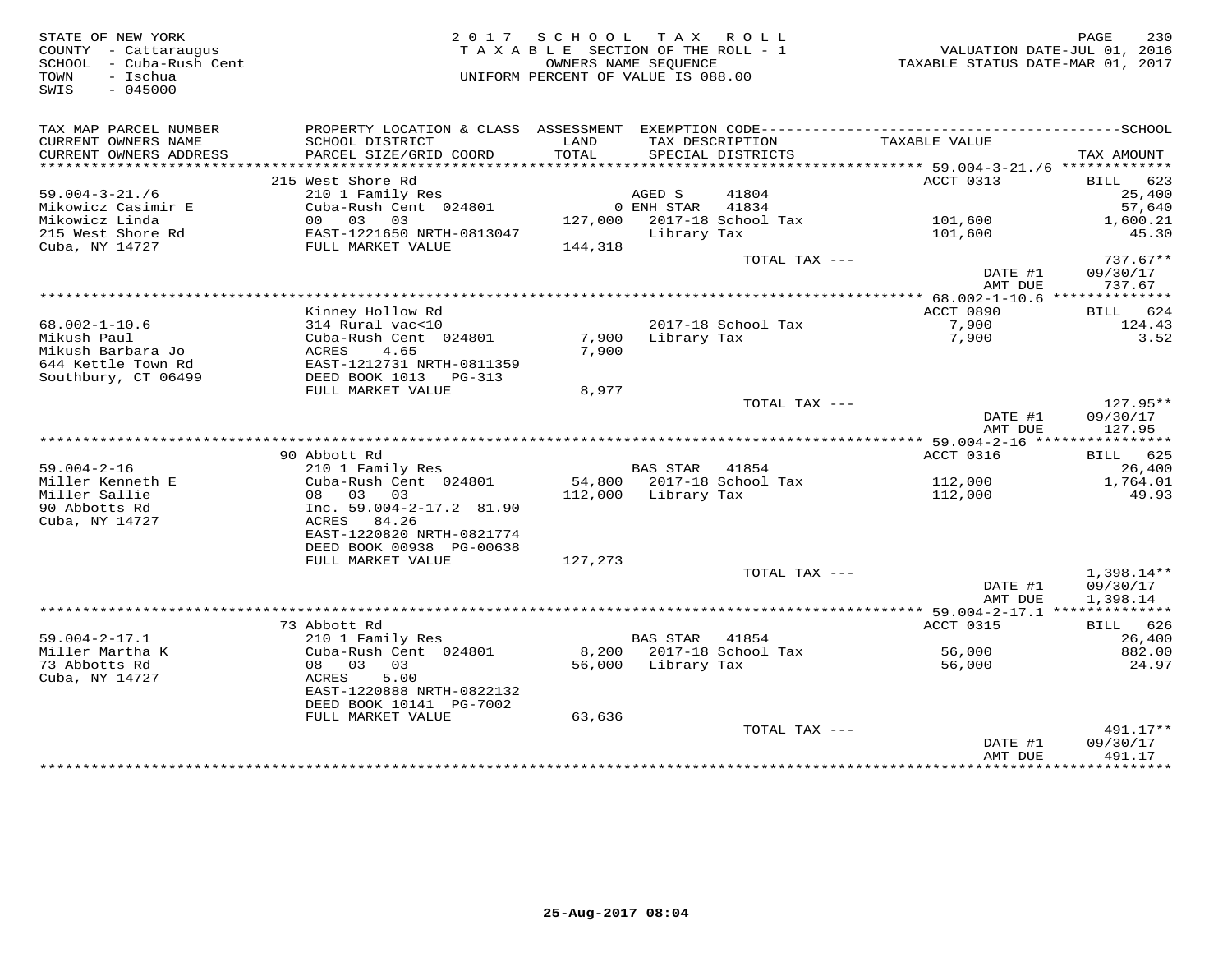| STATE OF NEW YORK<br>COUNTY - Cattaraugus<br>SCHOOL - Cuba-Rush Cent<br>- Ischua<br>TOWN<br>SWIS<br>$-045000$ | 2017                                                                                                                                                         | S C H O O L<br>TAXABLE SECTION OF THE ROLL - 1<br>OWNERS NAME SEQUENCE<br>UNIFORM PERCENT OF VALUE IS 088.00 | TAX ROLL           |                                 | VALUATION DATE-JUL 01, 2016<br>TAXABLE STATUS DATE-MAR 01, 2017 | 231<br>PAGE                    |
|---------------------------------------------------------------------------------------------------------------|--------------------------------------------------------------------------------------------------------------------------------------------------------------|--------------------------------------------------------------------------------------------------------------|--------------------|---------------------------------|-----------------------------------------------------------------|--------------------------------|
| TAX MAP PARCEL NUMBER<br>CURRENT OWNERS NAME<br>CURRENT OWNERS ADDRESS                                        | SCHOOL DISTRICT<br>PARCEL SIZE/GRID COORD                                                                                                                    | LAND<br>TOTAL                                                                                                | TAX DESCRIPTION    | SPECIAL DISTRICTS               | TAXABLE VALUE                                                   | TAX AMOUNT                     |
| *******************                                                                                           |                                                                                                                                                              |                                                                                                              |                    |                                 |                                                                 |                                |
|                                                                                                               | 212 West Shore Rd                                                                                                                                            |                                                                                                              |                    |                                 | ACCT 0042                                                       | 627<br>BILL                    |
| $59.004 - 3 - 21. / 1$<br>Mohr Robert F                                                                       | 210 1 Family Res<br>Cuba-Rush Cent 024801                                                                                                                    |                                                                                                              | <b>BAS STAR</b>    | 41854<br>$0$ 2017-18 School Tax | 190,000                                                         | 26,400<br>2,992.52             |
| Mohr Barbara A<br>212 W Shore Rd<br>Cuba, NY 14727                                                            | 03<br>03<br>00 <sup>1</sup><br>EAST-1221650 NRTH-0813047<br>DEED BOOK 00951 PG-00738                                                                         | 190,000                                                                                                      | Library Tax        |                                 | 190,000                                                         | 84.71                          |
|                                                                                                               | FULL MARKET VALUE                                                                                                                                            | 215,909                                                                                                      |                    | TOTAL TAX ---                   |                                                                 | $2,661.42**$                   |
|                                                                                                               |                                                                                                                                                              |                                                                                                              |                    |                                 | DATE #1<br>AMT DUE                                              | 09/30/17<br>2,661.42           |
|                                                                                                               |                                                                                                                                                              |                                                                                                              |                    |                                 |                                                                 |                                |
|                                                                                                               | Kinney Holw                                                                                                                                                  |                                                                                                              |                    |                                 | ACCT 0953                                                       | BILL 628                       |
| $68.002 - 2 - 29$<br>Morehouse Todd J.<br>Morehouse Kathryn L.<br>281 Kinney Hollow Rd<br>Cuba, NY 14727      | 314 Rural vac<10<br>Cuba-Rush Cent 024801<br>2.30<br>ACRES<br>EAST-1216982 NRTH-0808147<br>DEED BOOK 25062 PG-5001                                           | 1,800<br>1,800                                                                                               | Library Tax        | 2017-18 School Tax              | 1,800<br>1,800                                                  | 28.35<br>0.80                  |
|                                                                                                               | FULL MARKET VALUE                                                                                                                                            | 2,045                                                                                                        |                    |                                 |                                                                 |                                |
|                                                                                                               |                                                                                                                                                              |                                                                                                              |                    | TOTAL TAX ---                   | DATE #1<br>AMT DUE                                              | $29.15**$<br>09/30/17<br>29.15 |
|                                                                                                               |                                                                                                                                                              |                                                                                                              |                    |                                 |                                                                 |                                |
|                                                                                                               | 399 Kinney Holw                                                                                                                                              |                                                                                                              |                    |                                 | ACCT 0334                                                       | BILL 629                       |
| $68.002 - 2 - 18.1$                                                                                           | 240 Rural res                                                                                                                                                |                                                                                                              | ENH STAR           | 41834                           |                                                                 | 57,640                         |
| Napier Richard R<br>399 Kinney Holw<br>Cuba, NY 14727                                                         | Cuba-Rush Cent 024801<br>13 03 03<br>ACRES<br>28.10<br>EAST-1215773 NRTH-0808297                                                                             |                                                                                                              | 80,000 Library Tax | 24,900 2017-18 School Tax       | 80,000<br>80,000                                                | 1,260.01<br>35.67              |
|                                                                                                               | DEED BOOK 813<br>PG-00360                                                                                                                                    |                                                                                                              |                    |                                 |                                                                 |                                |
|                                                                                                               | FULL MARKET VALUE                                                                                                                                            | 90,909                                                                                                       |                    | TOTAL TAX ---                   |                                                                 | 387.84**                       |
|                                                                                                               |                                                                                                                                                              |                                                                                                              |                    |                                 | DATE #1<br>AMT DUE                                              | 09/30/17<br>387.84             |
|                                                                                                               |                                                                                                                                                              |                                                                                                              |                    |                                 |                                                                 |                                |
|                                                                                                               | 1160 Yankee Hill Rd                                                                                                                                          |                                                                                                              |                    |                                 | ACCT 0222                                                       | BILL 630                       |
| $59.003 - 1 - 24$<br>Neff Joseph<br>1160 Yankee Hill Rd<br>Cuba, NY 14727                                     | 270 Mfg housing<br>Cuba-Rush Cent 024801<br>32 03<br>03<br>2.86<br><b>ACRES</b><br>EAST-1207829 NRTH-0820083<br>DEED BOOK 20530 PG-5002<br>FULL MARKET VALUE | 6,500<br>38,000<br>43,182                                                                                    | Library Tax        | 2017-18 School Tax              | 38,000<br>38,000                                                | 598.50<br>16.94                |
|                                                                                                               |                                                                                                                                                              |                                                                                                              |                    | TOTAL TAX ---                   |                                                                 | $615.44**$                     |
|                                                                                                               |                                                                                                                                                              |                                                                                                              |                    |                                 | DATE #1<br>AMT DUE                                              | 09/30/17<br>615.44             |
|                                                                                                               |                                                                                                                                                              |                                                                                                              |                    |                                 |                                                                 | <b>+++++++++</b>               |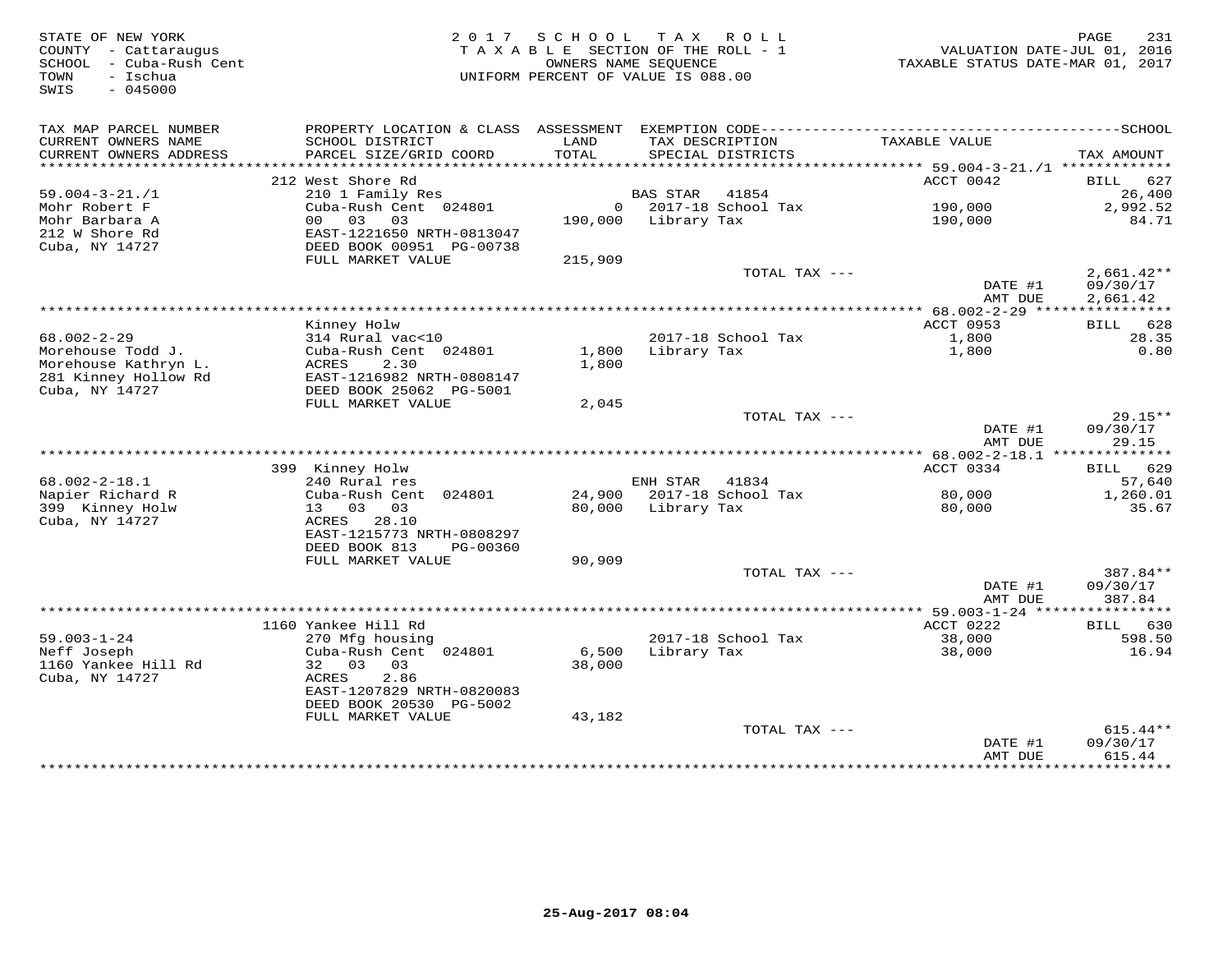| STATE OF NEW YORK<br>COUNTY - Cattaraugus<br>SCHOOL - Cuba-Rush Cent<br>- Ischua<br>TOWN<br>$-045000$<br>SWIS | 2 0 1 7                                      | SCHOOL        | TAX ROLL<br>TAXABLE SECTION OF THE ROLL - 1<br>OWNERS NAME SEQUENCE<br>UNIFORM PERCENT OF VALUE IS 088.00 | VALUATION DATE-JUL 01, 2016<br>TAXABLE STATUS DATE-MAR 01, 2017 | PAGE<br>232             |
|---------------------------------------------------------------------------------------------------------------|----------------------------------------------|---------------|-----------------------------------------------------------------------------------------------------------|-----------------------------------------------------------------|-------------------------|
| TAX MAP PARCEL NUMBER                                                                                         |                                              |               |                                                                                                           |                                                                 |                         |
| CURRENT OWNERS NAME<br>CURRENT OWNERS ADDRESS                                                                 | SCHOOL DISTRICT<br>PARCEL SIZE/GRID COORD    | LAND<br>TOTAL | TAX DESCRIPTION<br>SPECIAL DISTRICTS                                                                      | TAXABLE VALUE                                                   | TAX AMOUNT              |
| ***********************                                                                                       |                                              |               |                                                                                                           |                                                                 |                         |
| $68.002 - 2 - 25.2$                                                                                           | 344 Burt Rd<br>240 Rural res                 |               | 2017-18 School Tax                                                                                        | ACCT 0862<br>140,000                                            | 631<br>BILL<br>2,205.01 |
| Nicol William S                                                                                               | Cuba-Rush Cent 024801                        | 24,000        | Library Tax                                                                                               | 140,000                                                         | 62.41                   |
| Nicol Tracy A                                                                                                 | 14 03 03                                     | 140,000       |                                                                                                           |                                                                 |                         |
| 344 Burt Rd                                                                                                   | Ff 1040.00                                   |               |                                                                                                           |                                                                 |                         |
| Cuba, NY 14727                                                                                                | ACRES 26.85 BANK<br>084                      |               |                                                                                                           |                                                                 |                         |
|                                                                                                               | EAST-1217263 NRTH-0813767                    |               |                                                                                                           |                                                                 |                         |
|                                                                                                               | DEED BOOK 19405 PG-7001<br>FULL MARKET VALUE |               |                                                                                                           |                                                                 |                         |
|                                                                                                               |                                              | 159,091       | TOTAL TAX ---                                                                                             |                                                                 | $2,267.42**$            |
|                                                                                                               |                                              |               |                                                                                                           | DATE #1                                                         | 09/30/17                |
|                                                                                                               |                                              |               |                                                                                                           | AMT DUE                                                         | 2,267.42                |
|                                                                                                               |                                              |               |                                                                                                           |                                                                 |                         |
|                                                                                                               | 5265 Miller Hill Rd                          |               |                                                                                                           | ACCT 0516                                                       | BILL<br>632             |
| $68.002 - 1 - 13$<br>Noah Philip D                                                                            | 312 Vac w/imprv<br>Cuba-Rush Cent 024801     | 13,200        | 2017-18 School Tax<br>Library Tax                                                                         | 14,200<br>14,200                                                | 223.65<br>6.33          |
| Noah Ruth A                                                                                                   | 22 03 03                                     | 14,200        |                                                                                                           |                                                                 |                         |
| 154 Jamaica Rd                                                                                                | ACRES 19.48                                  |               |                                                                                                           |                                                                 |                         |
| Tonawanda, NY 14150                                                                                           | EAST-1212750 NRTH-0812167                    |               |                                                                                                           |                                                                 |                         |
|                                                                                                               | DEED BOOK 2255 PG-6002                       |               |                                                                                                           |                                                                 |                         |
|                                                                                                               | FULL MARKET VALUE                            | 16,136        |                                                                                                           |                                                                 |                         |
|                                                                                                               |                                              |               | TOTAL TAX ---                                                                                             | DATE #1                                                         | $229.98**$<br>09/30/17  |
|                                                                                                               |                                              |               |                                                                                                           | AMT DUE                                                         | 229.98                  |
|                                                                                                               |                                              |               |                                                                                                           |                                                                 |                         |
|                                                                                                               | 5354 Miller Hill Rd                          |               |                                                                                                           | ACCT 0792                                                       | BILL 633                |
| $68.002 - 1 - 6.2$                                                                                            | 210 1 Family Res                             |               | BAS STAR 41854                                                                                            |                                                                 | 26,400                  |
| O'Neill Dennis                                                                                                | Cuba-Rush Cent 024801                        |               | 18,900 2017-18 School Tax                                                                                 | 34,000                                                          | 535.50                  |
| Van Schaick Yvonne<br>5354 Miller Hill Rd                                                                     | 22 03 03<br>ACRES 19.50                      |               | 34,000 Library Tax                                                                                        | 34,000                                                          | 15.16                   |
| Cuba, NY 14727                                                                                                | EAST-1214622 NRTH-0814810                    |               |                                                                                                           |                                                                 |                         |
|                                                                                                               | DEED BOOK 12183 PG-4003                      |               |                                                                                                           |                                                                 |                         |
|                                                                                                               | FULL MARKET VALUE                            | 38,636        |                                                                                                           |                                                                 |                         |
|                                                                                                               |                                              |               | TOTAL TAX ---                                                                                             |                                                                 | 134.86**                |
|                                                                                                               |                                              |               |                                                                                                           | DATE #1                                                         | 09/30/17                |
|                                                                                                               |                                              |               |                                                                                                           | AMT DUE                                                         | 134.86                  |
|                                                                                                               | Abbott Rd                                    |               |                                                                                                           | ACCT 0477                                                       | 634<br><b>BILL</b>      |
| $59.004 - 2 - 6$                                                                                              | 314 Rural vac<10                             |               | 2017-18 School Tax                                                                                        | 100                                                             | 1.58                    |
| O'Neill J. Christopher                                                                                        | Cuba-Rush Cent 024801                        |               | 100 Library Tax                                                                                           | 100                                                             | 0.04                    |
| O'Neill Elizabeth A                                                                                           | 08 03<br>03                                  | 100           |                                                                                                           |                                                                 |                         |
| 7495 E Flats Rd                                                                                               | FRNT 36.00 DPTH<br>29.00                     |               |                                                                                                           |                                                                 |                         |
| East Otto, NY 14729                                                                                           | 0.02<br>ACRES<br>EAST-1219634 NRTH-0822753   |               |                                                                                                           |                                                                 |                         |
|                                                                                                               | DEED BOOK 8237 PG-8002                       |               |                                                                                                           |                                                                 |                         |
|                                                                                                               | FULL MARKET VALUE                            | 114           |                                                                                                           |                                                                 |                         |
|                                                                                                               |                                              |               | TOTAL TAX ---                                                                                             |                                                                 | $1.62**$                |
|                                                                                                               |                                              |               |                                                                                                           | DATE #1                                                         | 09/30/17                |
|                                                                                                               |                                              |               |                                                                                                           | AMT DUE<br>* * * * * * * * * * * *                              | 1.62<br>*******         |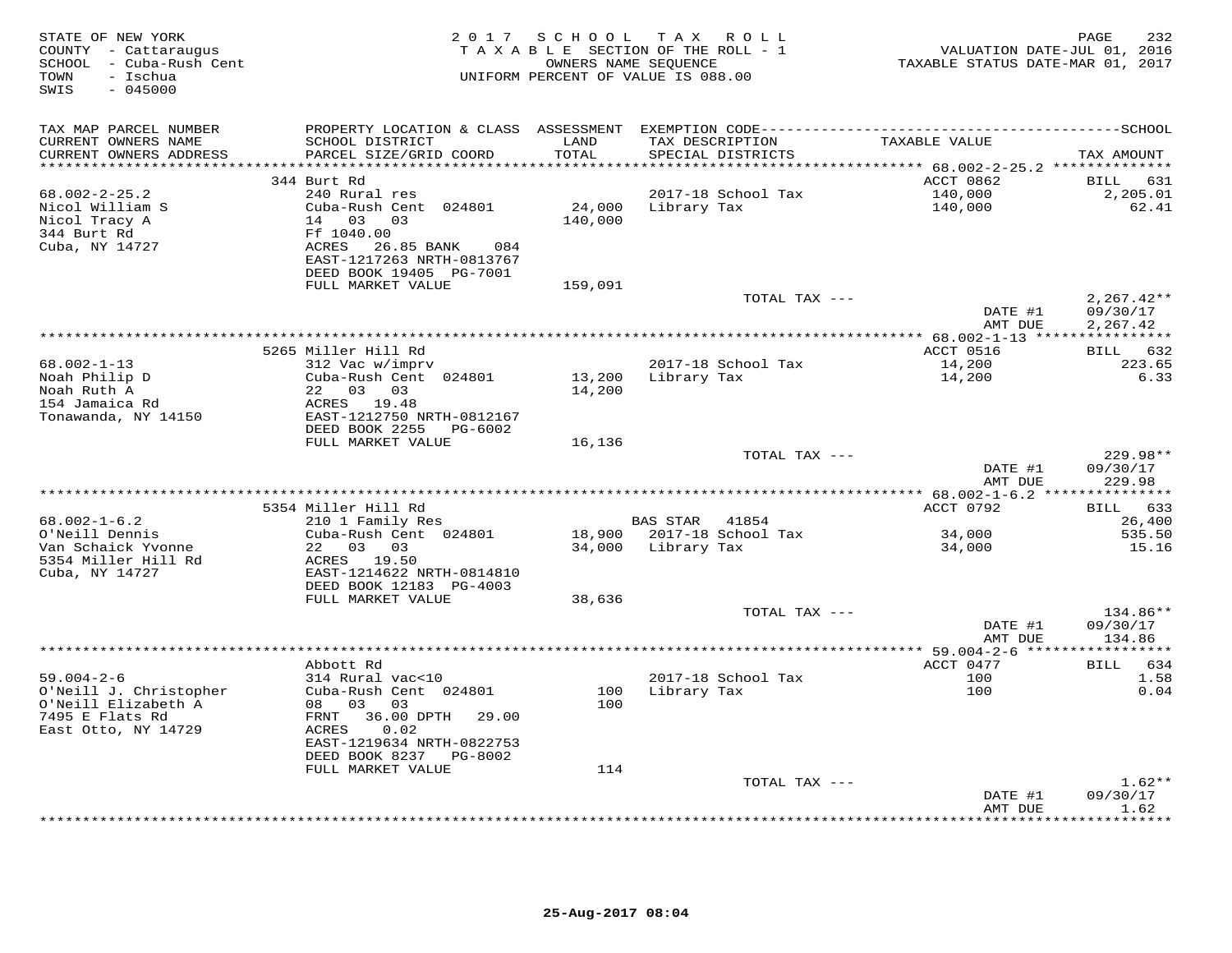| STATE OF NEW YORK<br>COUNTY - Cattaraugus<br>SCHOOL - Cuba-Rush Cent<br>- Ischua<br>TOWN<br>$-045000$<br>SWIS | 2017                                                  | SCHOOL<br>OWNERS NAME SEOUENCE | TAX ROLL<br>TAXABLE SECTION OF THE ROLL - 1<br>UNIFORM PERCENT OF VALUE IS 088.00 | VALUATION DATE-JUL 01, 2016<br>TAXABLE STATUS DATE-MAR 01, 2017 | 233<br>PAGE                     |
|---------------------------------------------------------------------------------------------------------------|-------------------------------------------------------|--------------------------------|-----------------------------------------------------------------------------------|-----------------------------------------------------------------|---------------------------------|
| TAX MAP PARCEL NUMBER<br>CURRENT OWNERS NAME                                                                  | SCHOOL DISTRICT                                       | LAND                           | TAX DESCRIPTION                                                                   | TAXABLE VALUE                                                   |                                 |
| CURRENT OWNERS ADDRESS                                                                                        | PARCEL SIZE/GRID COORD                                | TOTAL                          | SPECIAL DISTRICTS                                                                 |                                                                 | TAX AMOUNT                      |
| **********************                                                                                        | 5521 Union Valley Rd                                  |                                |                                                                                   | ACCT 0356                                                       | 635<br><b>BILL</b>              |
| $59.004 - 1 - 6.1$                                                                                            | 280 Res Multiple                                      |                                | <b>BAS STAR</b><br>41854                                                          |                                                                 | 26,400                          |
| Ostrum Timothy R                                                                                              | Cuba-Rush Cent 024801                                 |                                | 20,200 2017-18 School Tax                                                         | 51,600                                                          | 812.70                          |
| Ostrum Deborah R                                                                                              | 27 03<br>03                                           | 51,600                         | Library Tax                                                                       | 51,600                                                          | 23.00                           |
| 5521 Union Hill Rd                                                                                            | ACRES 21.35<br>EAST-1211742 NRTH-0816183              |                                |                                                                                   |                                                                 |                                 |
| Cuba, NY 14727                                                                                                | DEED BOOK 1012    PG-181                              |                                |                                                                                   |                                                                 |                                 |
|                                                                                                               | FULL MARKET VALUE                                     | 58,636                         |                                                                                   |                                                                 |                                 |
|                                                                                                               |                                                       |                                | TOTAL TAX ---                                                                     |                                                                 | 419.90**                        |
|                                                                                                               |                                                       |                                |                                                                                   | DATE #1                                                         | 09/30/17                        |
|                                                                                                               |                                                       |                                | ***************                                                                   | AMT DUE<br>* $68.001 - 1 - 7.1$ ***                             | 419.90<br>************          |
|                                                                                                               | Johnson Hollow Rd                                     |                                |                                                                                   | ACCT 0349                                                       | 636<br>BILL                     |
| $68.001 - 1 - 7.1$                                                                                            | 260 Seasonal res                                      |                                | 2017-18 School Tax                                                                | 52,000                                                          | 819.00                          |
| Parsons Terry                                                                                                 | Cuba-Rush Cent 024801                                 | 14,000                         | Library Tax                                                                       | 52,000                                                          | 23.18                           |
| Parsons Elizabeth<br>386 Broad St                                                                             | 29 03 03<br>ACRES 12.68                               | 52,000                         |                                                                                   |                                                                 |                                 |
| Tonawanda, NY 14150                                                                                           | EAST-1210643 NRTH-0811311                             |                                |                                                                                   |                                                                 |                                 |
|                                                                                                               | DEED BOOK 11904 PG-9001                               |                                |                                                                                   |                                                                 |                                 |
|                                                                                                               | FULL MARKET VALUE                                     | 59,091                         |                                                                                   |                                                                 |                                 |
|                                                                                                               |                                                       |                                | TOTAL TAX ---                                                                     | DATE #1                                                         | 842.18**                        |
|                                                                                                               |                                                       |                                |                                                                                   | AMT DUE                                                         | 09/30/17<br>842.18              |
|                                                                                                               |                                                       |                                |                                                                                   |                                                                 |                                 |
|                                                                                                               | 208 Johnson Hollow Rd                                 |                                |                                                                                   | <b>ACCT 0355</b>                                                | BILL<br>637                     |
| $59.004 - 3 - 18$                                                                                             | 323 Vacant rural                                      |                                | 2017-18 School Tax                                                                | 21,000                                                          | 330.75                          |
| Patten Brian T<br>117 Sparling Dr                                                                             | Cuba-Rush Cent 024801<br>0.3<br>03<br>15              | 21,000<br>21,000               | Library Tax                                                                       | 21,000                                                          | 9.36                            |
| Rochester, NY 14616                                                                                           | 22.33<br>ACRES                                        |                                |                                                                                   |                                                                 |                                 |
|                                                                                                               | EAST-1217255 NRTH-0816535                             |                                |                                                                                   |                                                                 |                                 |
|                                                                                                               | DEED BOOK 8780<br>PG-9001                             |                                |                                                                                   |                                                                 |                                 |
|                                                                                                               | FULL MARKET VALUE                                     | 23,864                         | TOTAL TAX ---                                                                     |                                                                 | 340.11**                        |
|                                                                                                               |                                                       |                                |                                                                                   | DATE #1                                                         | 09/30/17                        |
|                                                                                                               |                                                       |                                |                                                                                   | AMT DUE                                                         | 340.11                          |
|                                                                                                               |                                                       |                                | *************************************                                             | $***$ 59.003-1-21.2 **************                              |                                 |
| $59.003 - 1 - 21.2$                                                                                           | Union Valley Rd/yankee<br>910 Priv forest             |                                | 2017-18 School Tax                                                                | ACCT 0826                                                       | 638<br><b>BILL</b><br>3,024.02  |
| Penn York Resources Inc                                                                                       | Cuba-Rush Cent 024801                                 | 192,000                        | Library Tax                                                                       | 192,000<br>192,000                                              | 85.60                           |
| 1716 Honeoye Rd                                                                                               | 31 03<br>03                                           | 192,000                        |                                                                                   |                                                                 |                                 |
| Shinglehouse, PA 16748                                                                                        | Ff 2050' Union Valley                                 |                                |                                                                                   |                                                                 |                                 |
|                                                                                                               | ACRES 370.90                                          |                                |                                                                                   |                                                                 |                                 |
|                                                                                                               | EAST-1207834 NRTH-0815994<br>DEED BOOK 00956 PG-00094 |                                |                                                                                   |                                                                 |                                 |
|                                                                                                               | FULL MARKET VALUE                                     | 218,182                        |                                                                                   |                                                                 |                                 |
|                                                                                                               |                                                       |                                | TOTAL TAX ---                                                                     |                                                                 | $3,109.62**$                    |
|                                                                                                               |                                                       |                                |                                                                                   | DATE #1                                                         | 09/30/17                        |
|                                                                                                               |                                                       |                                |                                                                                   | AMT DUE                                                         | 3,109.62<br>* * * * * * * * * * |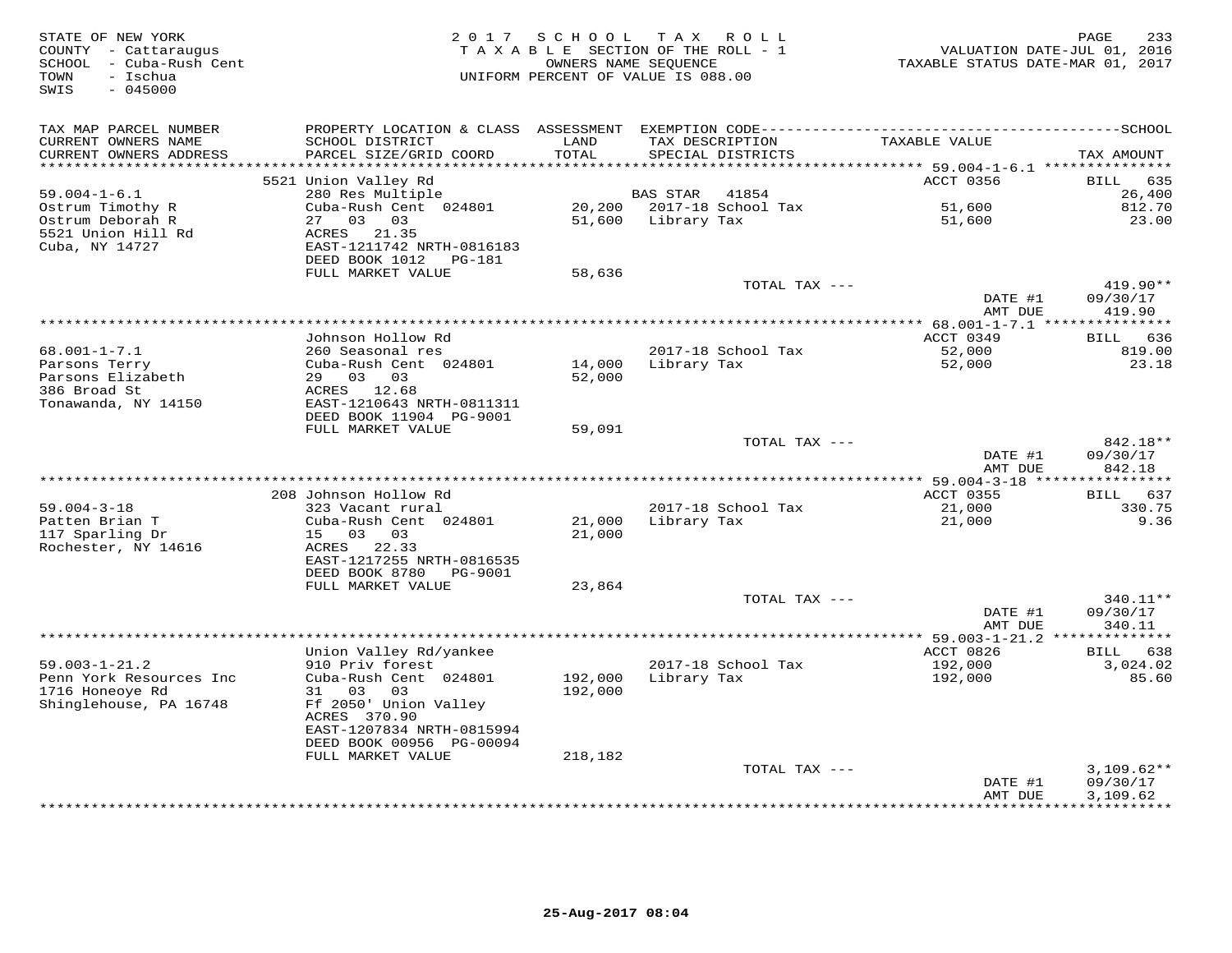| STATE OF NEW YORK<br>COUNTY - Cattaraugus<br>- Cuba-Rush Cent<br>SCHOOL<br>- Ischua<br>TOWN<br>SWIS<br>$-045000$ | 2 0 1 7                                       | SCHOOL            | T A X<br>R O L L<br>T A X A B L E SECTION OF THE ROLL - 1<br>OWNERS NAME SEQUENCE<br>UNIFORM PERCENT OF VALUE IS 088.00 | TAXABLE STATUS DATE-MAR 01, 2017                                         | 234<br>PAGE<br>VALUATION DATE-JUL 01, 2016 |
|------------------------------------------------------------------------------------------------------------------|-----------------------------------------------|-------------------|-------------------------------------------------------------------------------------------------------------------------|--------------------------------------------------------------------------|--------------------------------------------|
| TAX MAP PARCEL NUMBER                                                                                            |                                               |                   |                                                                                                                         |                                                                          |                                            |
| CURRENT OWNERS NAME                                                                                              | SCHOOL DISTRICT                               | LAND              | TAX DESCRIPTION                                                                                                         | TAXABLE VALUE                                                            |                                            |
| CURRENT OWNERS ADDRESS<br>********************                                                                   | PARCEL SIZE/GRID COORD                        | TOTAL<br>******** | SPECIAL DISTRICTS                                                                                                       |                                                                          | TAX AMOUNT                                 |
|                                                                                                                  | Kinney Hollow Rd                              |                   |                                                                                                                         | **************************** 68.002-1-11.3 *********<br><b>ACCT 0596</b> | <b>BILL</b><br>639                         |
| $68.002 - 1 - 11.3$                                                                                              | 323 Vacant rural                              |                   | 2017-18 School Tax                                                                                                      | 16,900                                                                   | 266.18                                     |
| Penn York Resources Inc                                                                                          | Cuba-Rush Cent 024801                         | 16,900            | Library Tax                                                                                                             | 16,900                                                                   | 7.53                                       |
| 1716 Honeoye Rd                                                                                                  | 03<br>03<br>21                                | 16,900            |                                                                                                                         |                                                                          |                                            |
| Shinglehouse, PA 16748                                                                                           | ACRES<br>16.63                                |                   |                                                                                                                         |                                                                          |                                            |
|                                                                                                                  | EAST-1211826 NRTH-0811708                     |                   |                                                                                                                         |                                                                          |                                            |
|                                                                                                                  | DEED BOOK 1010<br>PG-543<br>FULL MARKET VALUE | 19,205            |                                                                                                                         |                                                                          |                                            |
|                                                                                                                  |                                               |                   | TOTAL TAX ---                                                                                                           |                                                                          | $273.71**$                                 |
|                                                                                                                  |                                               |                   |                                                                                                                         | DATE #1                                                                  | 09/30/17                                   |
|                                                                                                                  |                                               |                   |                                                                                                                         | AMT DUE                                                                  | 273.71                                     |
|                                                                                                                  |                                               |                   | ********************                                                                                                    | $*$ 59.003-1-18.2                                                        | ***********                                |
|                                                                                                                  | Yankee Rd                                     |                   |                                                                                                                         | ACCT 0719                                                                | 640<br>BILL                                |
| $59.003 - 1 - 18.2$<br>Phillips Mark J                                                                           | 260 Seasonal res<br>Cuba-Rush Cent 024801     | 25,100            | 2017-18 School Tax<br>Library Tax                                                                                       | 27,100<br>27,100                                                         | 426.83<br>12.08                            |
| Phillips Margaret A                                                                                              | 32 03<br>03                                   | 27,100            |                                                                                                                         |                                                                          |                                            |
| RD 3 Brown Rd                                                                                                    | 28.33<br>ACRES                                |                   |                                                                                                                         |                                                                          |                                            |
| Cuba, NY 14727                                                                                                   | EAST-1210183 NRTH-0822720                     |                   |                                                                                                                         |                                                                          |                                            |
|                                                                                                                  | DEED BOOK 998<br>$PG-86$                      |                   |                                                                                                                         |                                                                          |                                            |
|                                                                                                                  | FULL MARKET VALUE                             | 30,795            | TOTAL TAX ---                                                                                                           |                                                                          | 438.91**                                   |
|                                                                                                                  |                                               |                   |                                                                                                                         | DATE #1                                                                  | 09/30/17                                   |
|                                                                                                                  |                                               |                   |                                                                                                                         | AMT DUE                                                                  | 438.91                                     |
|                                                                                                                  |                                               |                   |                                                                                                                         |                                                                          |                                            |
|                                                                                                                  | Carpenter Hill Rd                             |                   |                                                                                                                         | ACCT 0590                                                                | BILL<br>641                                |
| $59.003 - 1 - 11.2$                                                                                              | 314 Rural vac<10<br>Cuba-Rush Cent 024801     |                   | 2017-18 School Tax<br>Library Tax                                                                                       | 15,000                                                                   | 236.25<br>6.69                             |
| Phillips Mark J.<br>5950 Brown Road                                                                              | 32 03<br>03                                   | 15,000<br>15,000  |                                                                                                                         | 15,000                                                                   |                                            |
| Cuba, NY 14727                                                                                                   | ACRES 14.75                                   |                   |                                                                                                                         |                                                                          |                                            |
|                                                                                                                  | EAST-1208150 NRTH-0823093                     |                   |                                                                                                                         |                                                                          |                                            |
|                                                                                                                  | DEED BOOK 25239 PG-9001                       |                   |                                                                                                                         |                                                                          |                                            |
|                                                                                                                  | FULL MARKET VALUE                             | 17,045            |                                                                                                                         |                                                                          |                                            |
|                                                                                                                  |                                               |                   | TOTAL TAX ---                                                                                                           | DATE #1                                                                  | 242.94**<br>09/30/17                       |
|                                                                                                                  |                                               |                   |                                                                                                                         | AMT DUE                                                                  | 242.94                                     |
|                                                                                                                  |                                               |                   |                                                                                                                         |                                                                          |                                            |
|                                                                                                                  | 5180 Burt Rd                                  |                   |                                                                                                                         | ACCT 0063                                                                | 642<br>BILL                                |
| $68.002 - 2 - 25.1$                                                                                              | 240 Rural res                                 |                   | ENH STAR<br>41834                                                                                                       |                                                                          | 57,640                                     |
| Piosenka Charles A<br>5180 Burt Hill Rd                                                                          | Cuba-Rush Cent 024801                         | 13,900            | 2017-18 School Tax                                                                                                      | 99,500                                                                   | 1,567.13<br>44.36                          |
| Cuba, NY 14727                                                                                                   | 14<br>03<br>03<br>ACRES<br>12.55              | 99,500            | Library Tax                                                                                                             | 99,500                                                                   |                                            |
|                                                                                                                  | EAST-1218401 NRTH-0813791                     |                   |                                                                                                                         |                                                                          |                                            |
|                                                                                                                  | DEED BOOK 7331<br>PG-2001                     |                   |                                                                                                                         |                                                                          |                                            |
|                                                                                                                  | FULL MARKET VALUE                             | 113,068           |                                                                                                                         |                                                                          |                                            |
|                                                                                                                  |                                               |                   | TOTAL TAX ---                                                                                                           |                                                                          | $703.66**$                                 |
|                                                                                                                  |                                               |                   |                                                                                                                         | DATE #1<br>AMT DUE                                                       | 09/30/17<br>703.66                         |
|                                                                                                                  |                                               |                   |                                                                                                                         |                                                                          | * * * * * * * *                            |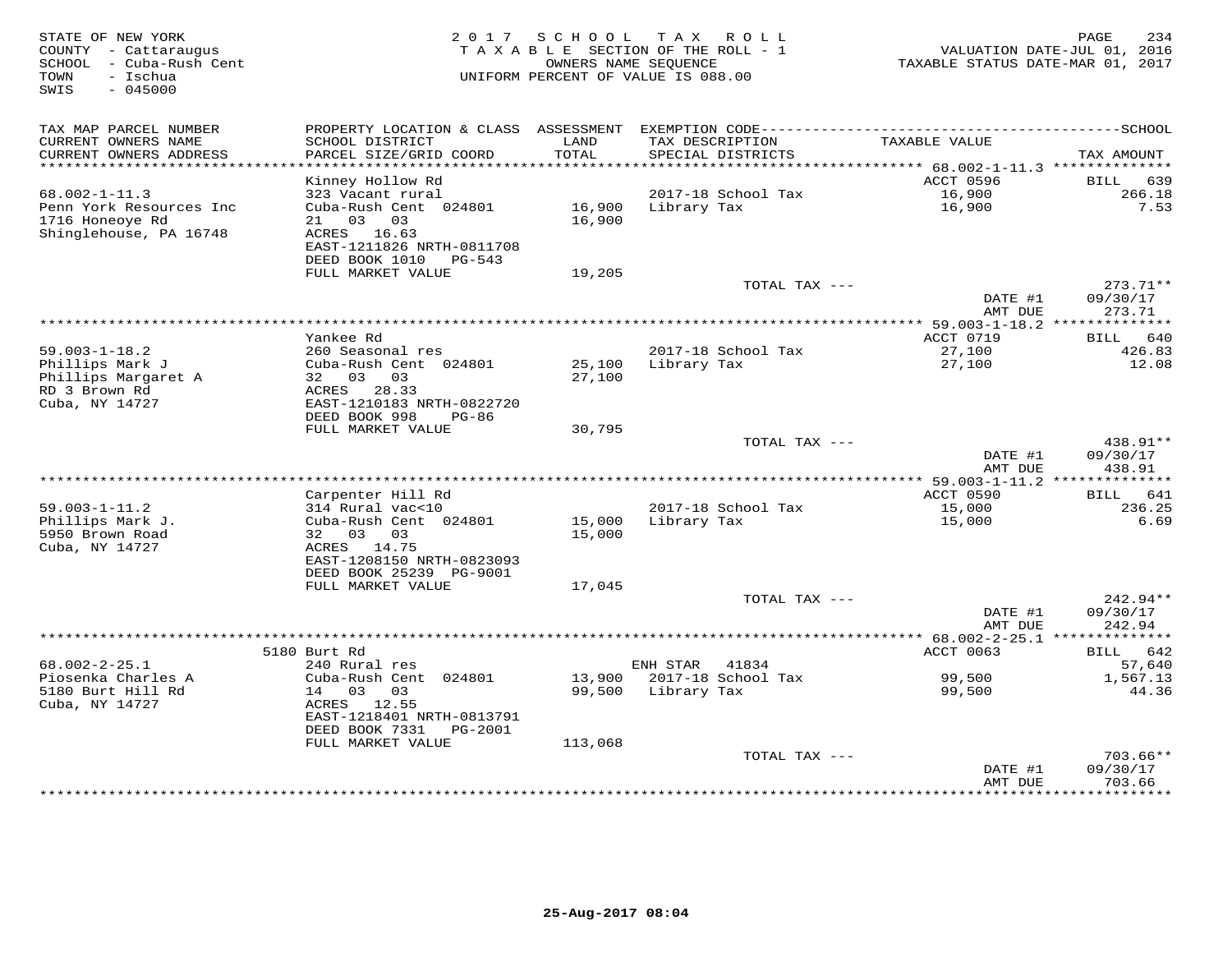| STATE OF NEW YORK<br>COUNTY - Cattaraugus<br>SCHOOL - Cuba-Rush Cent<br>TOWN<br>- Ischua<br>SWIS<br>$-045000$ |                                                   |                   | 2017 SCHOOL TAX ROLL<br>TAXABLE SECTION OF THE ROLL - 1<br>OWNERS NAME SEOUENCE<br>UNIFORM PERCENT OF VALUE IS 088.00 | VALUATION DATE-JUL 01, 2016<br>TAXABLE STATUS DATE-MAR 01, 2017 | PAGE<br>235              |
|---------------------------------------------------------------------------------------------------------------|---------------------------------------------------|-------------------|-----------------------------------------------------------------------------------------------------------------------|-----------------------------------------------------------------|--------------------------|
| TAX MAP PARCEL NUMBER                                                                                         |                                                   |                   |                                                                                                                       |                                                                 |                          |
| CURRENT OWNERS NAME<br>CURRENT OWNERS ADDRESS                                                                 | SCHOOL DISTRICT<br>PARCEL SIZE/GRID COORD         | LAND<br>TOTAL     | TAX DESCRIPTION<br>SPECIAL DISTRICTS                                                                                  | TAXABLE VALUE                                                   | TAX AMOUNT               |
|                                                                                                               |                                                   |                   |                                                                                                                       |                                                                 |                          |
|                                                                                                               | 212 1/2A West Shore Rd                            |                   |                                                                                                                       | ACCT 0200                                                       | BILL 643                 |
| $59.004 - 3 - 21.72$                                                                                          | 210 1 Family Res                                  |                   | ENH STAR 41834                                                                                                        |                                                                 | 57,640                   |
| Place Carol                                                                                                   | Cuba-Rush Cent 024801                             |                   | 0 2017-18 School Tax                                                                                                  | 152,000                                                         | 2,394.01                 |
| 212 1/2 W West Shore Rd<br>Cuba, NY 14727                                                                     | $-03$<br>00<br>$-03$<br>EAST-1221650 NRTH-0813047 |                   | 152,000 Library Tax                                                                                                   | 152,000                                                         | 67.76                    |
|                                                                                                               | FULL MARKET VALUE                                 | 172,727           |                                                                                                                       |                                                                 |                          |
|                                                                                                               |                                                   |                   | TOTAL TAX ---                                                                                                         |                                                                 | $1,553.94**$             |
|                                                                                                               |                                                   |                   |                                                                                                                       | DATE #1                                                         | 09/30/17                 |
|                                                                                                               |                                                   |                   |                                                                                                                       | AMT DUE                                                         | 1,553.94                 |
|                                                                                                               | 212 B West Shore Rd                               |                   |                                                                                                                       | ACCT 0475                                                       | BILL 644                 |
| $59.004 - 3 - 21.73$                                                                                          | 312 Vac w/imprv                                   |                   | 2017-18 School Tax                                                                                                    | 500                                                             | 7.88                     |
| Place Carol                                                                                                   | Cuba-Rush Cent 024801                             |                   | 0 Library Tax                                                                                                         | 500                                                             | 0.22                     |
| 212 1/2 West Shore Rd                                                                                         | $00 - 03$<br>$-03$                                | 500               |                                                                                                                       |                                                                 |                          |
| Cuba, NY 14727                                                                                                | EAST-1221650 NRTH-0813047                         |                   |                                                                                                                       |                                                                 |                          |
|                                                                                                               | FULL MARKET VALUE                                 | 568               | TOTAL TAX ---                                                                                                         |                                                                 | $8.10**$                 |
|                                                                                                               |                                                   |                   |                                                                                                                       | DATE #1                                                         | 09/30/17                 |
|                                                                                                               |                                                   |                   |                                                                                                                       | AMT DUE                                                         | 8.10                     |
|                                                                                                               |                                                   |                   |                                                                                                                       |                                                                 |                          |
|                                                                                                               | 5955 Ingalls Rd                                   |                   |                                                                                                                       | ACCT 0335                                                       | BILL 645                 |
| $59.004 - 2 - 9.2$                                                                                            | 240 Rural res                                     |                   | 2017-18 School Tax                                                                                                    | 100,000                                                         | 1,575.01                 |
| Poore Erick A<br>Poore Abby                                                                                   | Cuba-Rush Cent 024801<br>08 03 03                 | 13,300<br>100,000 | Library Tax                                                                                                           | 100,000                                                         | 44.58                    |
| 5955 Ingalls Road                                                                                             | ACRES 11.15                                       |                   |                                                                                                                       |                                                                 |                          |
| Cuba, NY 14727                                                                                                | EAST-1218991 NRTH-0823615                         |                   |                                                                                                                       |                                                                 |                          |
|                                                                                                               | DEED BOOK 23933 PG-3001                           |                   |                                                                                                                       |                                                                 |                          |
|                                                                                                               | FULL MARKET VALUE                                 | 113,636           |                                                                                                                       |                                                                 |                          |
|                                                                                                               |                                                   |                   | TOTAL TAX ---                                                                                                         | DATE #1                                                         | $1,619.59**$<br>09/30/17 |
|                                                                                                               |                                                   |                   |                                                                                                                       | AMT DUE                                                         | 1,619.59                 |
|                                                                                                               |                                                   |                   |                                                                                                                       |                                                                 |                          |
|                                                                                                               | 1001 Johnson Hollow Rd                            |                   |                                                                                                                       | ACCT 0023                                                       | BILL 646                 |
| $68.001 - 1 - 13$                                                                                             | 210 1 Family Res                                  |                   | BAS STAR 41854                                                                                                        |                                                                 | 26,400                   |
| Ratzel Daniel J<br>1001 Johnson Hollow Rd                                                                     | Cuba-Rush Cent 024801<br>29 03 03                 |                   | 10,800 2017-18 School Tax<br>52,000 Library Tax                                                                       | 52,000<br>52,000                                                | 819.00<br>23.18          |
| Hinsdale, NY 14743                                                                                            | 8.42<br>ACRES                                     |                   |                                                                                                                       |                                                                 |                          |
|                                                                                                               | EAST-1209521 NRTH-0809799                         |                   |                                                                                                                       |                                                                 |                          |
|                                                                                                               | DEED BOOK 00970 PG-00321                          |                   |                                                                                                                       |                                                                 |                          |
|                                                                                                               | FULL MARKET VALUE                                 | 59,091            |                                                                                                                       |                                                                 |                          |
|                                                                                                               |                                                   |                   | TOTAL TAX ---                                                                                                         |                                                                 | 426.38**                 |
|                                                                                                               |                                                   |                   |                                                                                                                       | DATE #1<br>AMT DUE                                              | 09/30/17<br>426.38       |
|                                                                                                               |                                                   |                   |                                                                                                                       |                                                                 | ************             |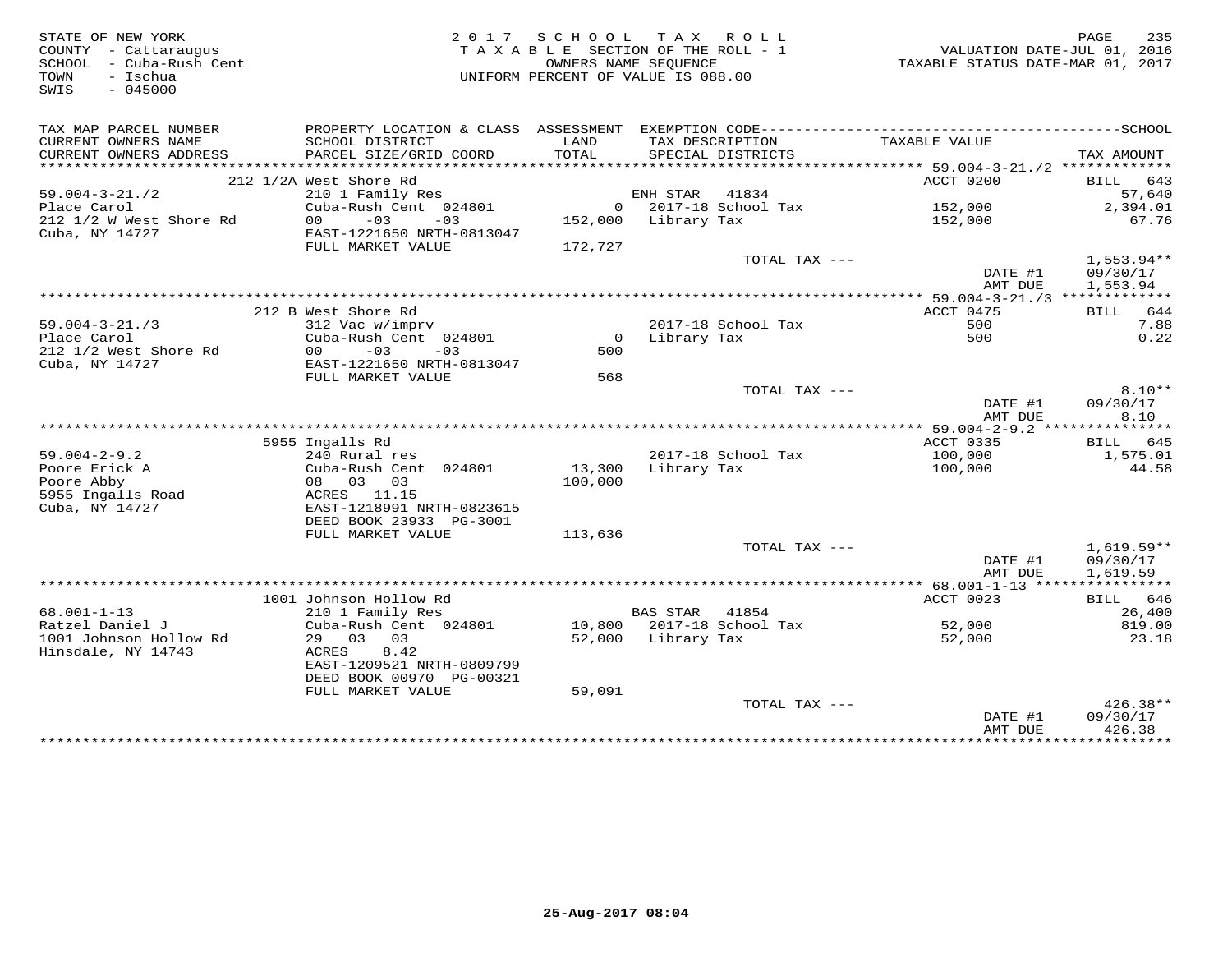| STATE OF NEW YORK<br>COUNTY - Cattaraugus<br>SCHOOL - Cuba-Rush Cent<br>TOWN<br>- Ischua<br>SWIS<br>$-045000$ |                                                                                                                                 |                  | 2017 SCHOOL TAX ROLL<br>TAXABLE SECTION OF THE ROLL - 1<br>OWNERS NAME SEQUENCE<br>UNIFORM PERCENT OF VALUE IS 088.00 | TAXABLE STATUS DATE-MAR 01, 2017           | 236<br>PAGE<br>VALUATION DATE-JUL 01, 2016 |
|---------------------------------------------------------------------------------------------------------------|---------------------------------------------------------------------------------------------------------------------------------|------------------|-----------------------------------------------------------------------------------------------------------------------|--------------------------------------------|--------------------------------------------|
| TAX MAP PARCEL NUMBER                                                                                         |                                                                                                                                 |                  |                                                                                                                       |                                            |                                            |
| CURRENT OWNERS NAME<br>CURRENT OWNERS ADDRESS                                                                 | SCHOOL DISTRICT<br>PARCEL SIZE/GRID COORD                                                                                       | LAND<br>TOTAL    | TAX DESCRIPTION<br>SPECIAL DISTRICTS                                                                                  | TAXABLE VALUE                              | TAX AMOUNT                                 |
|                                                                                                               |                                                                                                                                 |                  |                                                                                                                       | ACCT 0387                                  | 647<br>BILL                                |
| $59.003 - 1 - 10$                                                                                             | 1049 Carpenter Hill Rd<br>210 1 Family Res                                                                                      |                  | ENH STAR<br>41834                                                                                                     |                                            | 40,000                                     |
| Ratzel Richard                                                                                                | Cuba-Rush Cent 024801                                                                                                           |                  | 5,200 2017-18 School Tax                                                                                              | 40,000                                     | 630.00                                     |
| 1049 Carpenter Hill Rd<br>Cuba, NY 14727                                                                      | 32 03<br>$03 \sim 10^{-10}$<br>Inc. 59.003-1-11.1 .20 a<br>ACRES<br>1.41<br>EAST-1208655 NRTH-0823818<br>DEED BOOK 702 PG-00228 |                  | 40,000 Library Tax                                                                                                    | 40,000                                     | 17.83                                      |
|                                                                                                               | FULL MARKET VALUE                                                                                                               | 45,455           |                                                                                                                       |                                            |                                            |
|                                                                                                               |                                                                                                                                 |                  | TOTAL TAX ---                                                                                                         |                                            | $17.83**$                                  |
|                                                                                                               |                                                                                                                                 |                  |                                                                                                                       | DATE #1                                    | 09/30/17                                   |
|                                                                                                               |                                                                                                                                 |                  |                                                                                                                       | AMT DUE                                    | 17.83                                      |
|                                                                                                               | 410 Burt Rd                                                                                                                     |                  |                                                                                                                       | ACCT 0029                                  | BILL 648                                   |
| $68.002 - 1 - 7$                                                                                              | 270 Mfg housing                                                                                                                 |                  | 2017-18 School Tax                                                                                                    | 60,500                                     | 952.88                                     |
| Rebon Charles Jr<br>1763A Lake Rd<br>Youngstown, NY 14174                                                     | Cuba-Rush Cent 024801<br>22 03<br>03<br>68.002-2-26 combined with                                                               | 46,000<br>60,500 | Library Tax                                                                                                           | 60,500                                     | 26.97                                      |
|                                                                                                               | ACRES 62.27<br>EAST-1215360 NRTH-0813742<br>DEED BOOK 16734 PG-4001<br>FULL MARKET VALUE                                        | 68,750           |                                                                                                                       |                                            |                                            |
|                                                                                                               |                                                                                                                                 |                  | TOTAL TAX ---                                                                                                         |                                            | 979.85**                                   |
|                                                                                                               |                                                                                                                                 |                  |                                                                                                                       | DATE #1<br>AMT DUE                         | 09/30/17<br>979.85                         |
|                                                                                                               |                                                                                                                                 |                  |                                                                                                                       | ************ 68.002-2-6.6 **************** |                                            |
|                                                                                                               | 5248 S Burt Hill Rd                                                                                                             |                  |                                                                                                                       | ACCT 0909                                  | <b>BILL</b><br>649                         |
| $68.002 - 2 - 6.6$<br>Rebon, Jr. Charles<br>1763A Lake Rd<br>Youngstown, NY 14174                             | 323 Vacant rural<br>Cuba-Rush Cent 024801<br>13 03 03<br>ACRES 102.10                                                           | 58,300<br>58,300 | 2017-18 School Tax<br>Library Tax                                                                                     | 58,300<br>58,300                           | 918.23<br>25.99                            |
|                                                                                                               | EAST-1219831 NRTH-0810683<br>DEED BOOK 22500 PG-8001                                                                            |                  |                                                                                                                       |                                            |                                            |
|                                                                                                               | FULL MARKET VALUE                                                                                                               | 66,250           | TOTAL TAX ---                                                                                                         |                                            | 944.22**                                   |
|                                                                                                               |                                                                                                                                 |                  |                                                                                                                       | DATE #1<br>AMT DUE                         | 09/30/17<br>944.22                         |
|                                                                                                               | Co Rd 87 (Yankee Hill Rd)                                                                                                       |                  |                                                                                                                       | ACCT 0889                                  | BILL 650                                   |
| $59.003 - 1 - 17.2$<br>Rex Michael<br>4515 Simmons Rd<br>Ransomville, NY 14131                                | 314 Rural vac<10<br>Cuba-Rush Cent 024801<br>32 3 3<br>ACRES<br>9.80                                                            | 12,000<br>12,000 | 2017-18 School Tax<br>Library Tax                                                                                     | 12,000<br>12,000                           | 189.00<br>5.35                             |
|                                                                                                               | EAST-1209355 NRTH-0820361<br>DEED BOOK 1012 PG-263                                                                              |                  |                                                                                                                       |                                            |                                            |
|                                                                                                               | FULL MARKET VALUE                                                                                                               | 13,636           |                                                                                                                       |                                            |                                            |
|                                                                                                               |                                                                                                                                 |                  | TOTAL TAX ---                                                                                                         |                                            | $194.35**$                                 |
|                                                                                                               |                                                                                                                                 |                  |                                                                                                                       | DATE #1<br>AMT DUE                         | 09/30/17<br>194.35                         |
|                                                                                                               |                                                                                                                                 |                  |                                                                                                                       | ****************                           | ********                                   |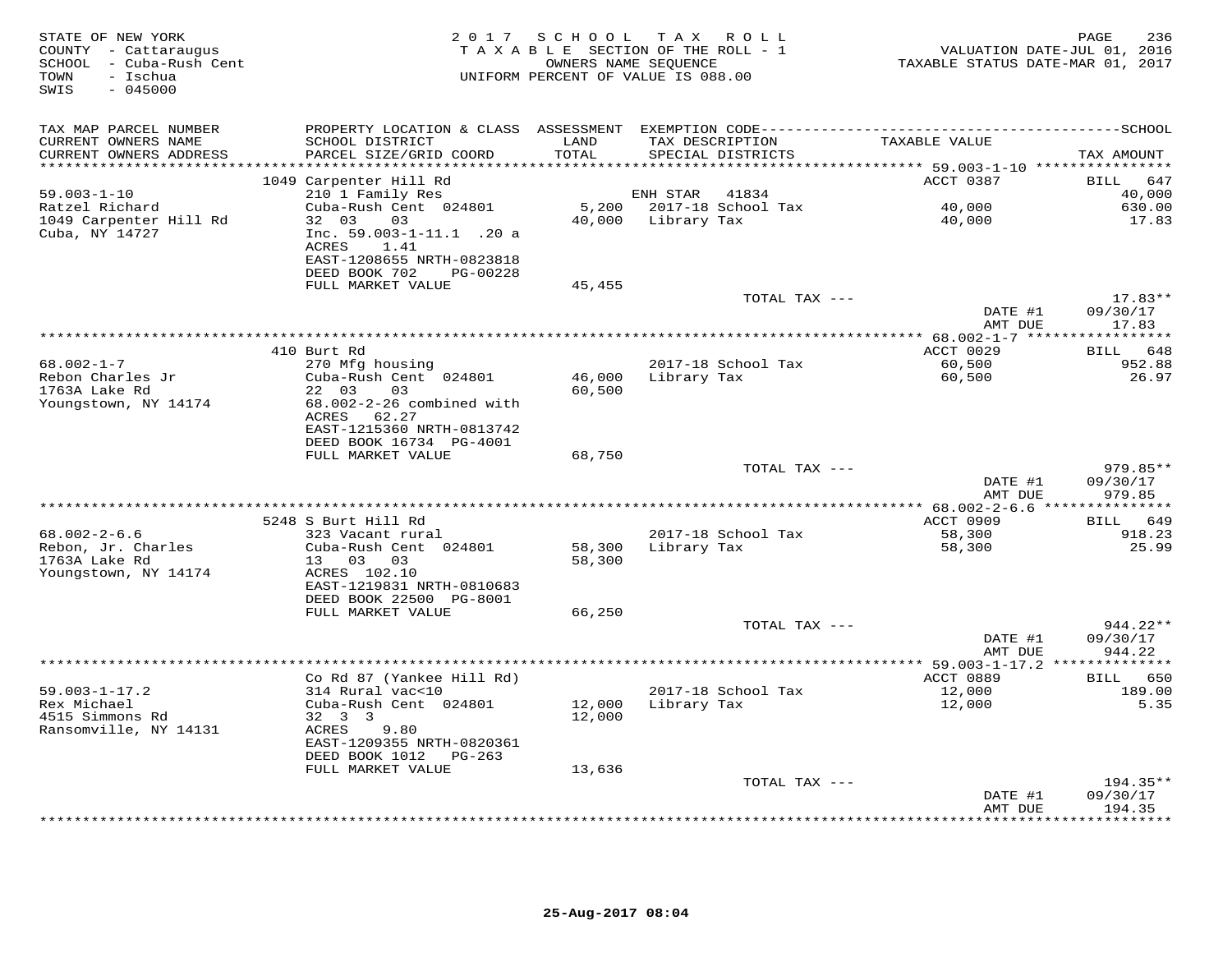| STATE OF NEW YORK<br>COUNTY - Cattaraugus<br>SCHOOL - Cuba-Rush Cent<br>- Ischua<br>TOWN<br>SWIS<br>$-045000$ | 2 0 1 7                                                                                           |                  | SCHOOL TAX ROLL<br>TAXABLE SECTION OF THE ROLL - 1<br>OWNERS NAME SEQUENCE<br>UNIFORM PERCENT OF VALUE IS 088.00 | VALUATION DATE-JUL 01, 2016<br>TAXABLE STATUS DATE-MAR 01, 2017 | PAGE<br>237                    |
|---------------------------------------------------------------------------------------------------------------|---------------------------------------------------------------------------------------------------|------------------|------------------------------------------------------------------------------------------------------------------|-----------------------------------------------------------------|--------------------------------|
|                                                                                                               |                                                                                                   |                  |                                                                                                                  |                                                                 |                                |
| TAX MAP PARCEL NUMBER                                                                                         |                                                                                                   |                  |                                                                                                                  |                                                                 |                                |
| CURRENT OWNERS NAME<br>CURRENT OWNERS ADDRESS<br>**********************                                       | SCHOOL DISTRICT<br>PARCEL SIZE/GRID COORD<br>************************                             | LAND<br>TOTAL    | TAX DESCRIPTION<br>SPECIAL DISTRICTS                                                                             | TAXABLE VALUE                                                   | TAX AMOUNT                     |
|                                                                                                               | Yankee Rd (Off)                                                                                   |                  |                                                                                                                  | ACCT 0300                                                       | BILL<br>651                    |
| $59.003 - 1 - 13.1$                                                                                           | 314 Rural vac<10                                                                                  |                  | 2017-18 School Tax                                                                                               | 10,100                                                          | 159.08                         |
| Rex Michael J<br>4515 Simmons Rd<br>Ransomville, NY 14141                                                     | Cuba-Rush Cent 024801<br>32 03<br>03<br>ACRES<br>7.47                                             | 10,100<br>10,100 | Library Tax                                                                                                      | 10,100                                                          | 4.50                           |
|                                                                                                               | EAST-1208113 NRTH-0821799<br>DEED BOOK 998<br>PG-813                                              |                  |                                                                                                                  |                                                                 |                                |
|                                                                                                               | FULL MARKET VALUE                                                                                 | 11,477           |                                                                                                                  |                                                                 | 163.58**                       |
|                                                                                                               |                                                                                                   |                  | TOTAL TAX ---                                                                                                    | DATE #1                                                         | 09/30/17<br>163.58             |
|                                                                                                               |                                                                                                   |                  | *******************************                                                                                  | AMT DUE<br>*** 59.003-1-15.1 ***************                    |                                |
|                                                                                                               | 1120 Yankee Rd (Off)                                                                              |                  |                                                                                                                  | <b>ACCT 0068</b>                                                | 652<br>BILL                    |
| $59.003 - 1 - 15.1$<br>Rex Michael J                                                                          | 270 Mfg housing<br>Cuba-Rush Cent 024801                                                          | 25,000           | 2017-18 School Tax<br>Library Tax                                                                                | 54,000<br>54,000                                                | 850.50<br>24.07                |
| 4515 Simmons Rd<br>Ransomville, NY 14141                                                                      | 32 03 03<br>ACRES 28.15<br>EAST-1209212 NRTH-0821746<br>DEED BOOK 998<br>PG-813                   | 54,000           |                                                                                                                  |                                                                 |                                |
|                                                                                                               | FULL MARKET VALUE                                                                                 | 61,364           |                                                                                                                  |                                                                 |                                |
|                                                                                                               |                                                                                                   |                  | TOTAL TAX ---                                                                                                    | DATE #1                                                         | $874.57**$<br>09/30/17         |
|                                                                                                               |                                                                                                   |                  |                                                                                                                  | AMT DUE                                                         | 874.57                         |
|                                                                                                               | Yankee Rd                                                                                         |                  |                                                                                                                  | ACCT 0069                                                       | 653<br>BILL                    |
| $59.003 - 1 - 16$                                                                                             | 314 Rural vac<10                                                                                  |                  | 2017-18 School Tax                                                                                               | 31,400                                                          | 494.55                         |
| Rex Michael J                                                                                                 | Cuba-Rush Cent 024801                                                                             | 31,400           | Library Tax                                                                                                      | 31,400                                                          | 14.00                          |
| 4515 Simmons Rd<br>Ransomville, NY 14141                                                                      | 32 03<br>03<br>ACRES 37.86<br>EAST-1208602 NRTH-0820784                                           | 31,400           |                                                                                                                  |                                                                 |                                |
|                                                                                                               | DEED BOOK 998<br><b>PG-813</b>                                                                    |                  |                                                                                                                  |                                                                 |                                |
|                                                                                                               | FULL MARKET VALUE                                                                                 | 35,682           |                                                                                                                  |                                                                 |                                |
|                                                                                                               |                                                                                                   |                  | TOTAL TAX ---                                                                                                    | DATE #1<br>AMT DUE                                              | 508.55**<br>09/30/17<br>508.55 |
|                                                                                                               |                                                                                                   |                  |                                                                                                                  | ********** 59.004-1-3 *****                                     | ***********                    |
|                                                                                                               | 500 Yankee Hill Rd                                                                                |                  |                                                                                                                  | ACCT 0442                                                       | 654<br><b>BILL</b>             |
| $59.004 - 1 - 3$                                                                                              | 210 1 Family Res                                                                                  |                  | <b>BAS STAR</b><br>41854                                                                                         |                                                                 | 26,400                         |
| Riley Stephen J                                                                                               | Cuba-Rush Cent 024801                                                                             | 7,300            | 2017-18 School Tax                                                                                               | 91,000                                                          | 1,433.26                       |
| 500 Yankee Hill Rd<br>Cuba, NY 14727                                                                          | 24 03<br>03<br>ACRES<br>3.82 BANK<br>017<br>EAST-1214524 NRTH-0820188<br>DEED BOOK 00979 PG-00356 | 91,000           | Library Tax                                                                                                      | 91,000                                                          | 40.57                          |
|                                                                                                               | FULL MARKET VALUE                                                                                 | 103,409          |                                                                                                                  |                                                                 |                                |
|                                                                                                               |                                                                                                   |                  | TOTAL TAX ---                                                                                                    | DATE #1                                                         | $1,058.03**$<br>09/30/17       |
|                                                                                                               |                                                                                                   |                  |                                                                                                                  | AMT DUE<br>· * * * * * * * * * * *                              | 1,058.03<br>**********         |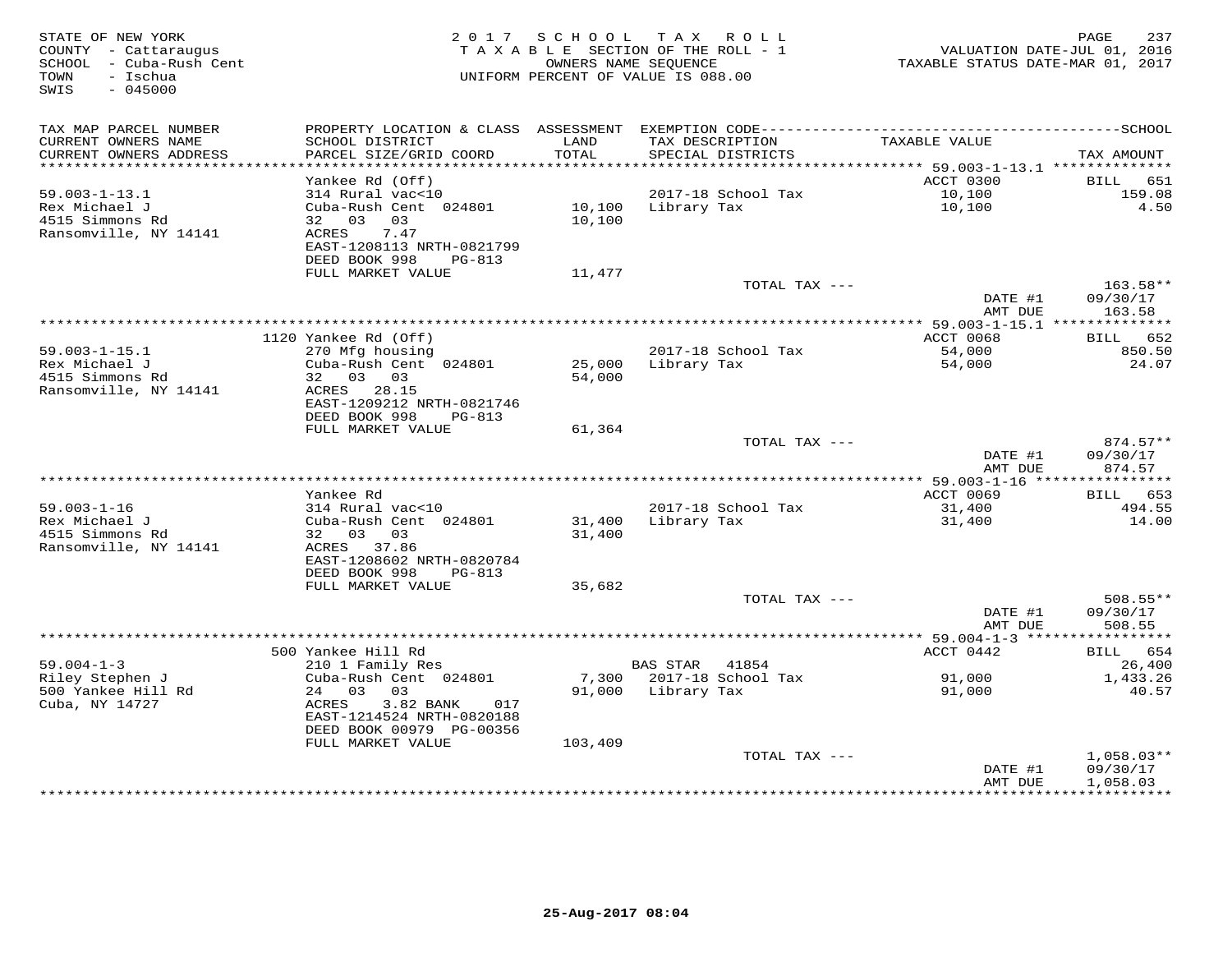| STATE OF NEW YORK<br>COUNTY - Cattaraugus<br>SCHOOL<br>- Cuba-Rush Cent<br>- Ischua<br>TOWN<br>$-045000$<br>SWIS | 2 0 1 7                                                                                  | SCHOOL<br>OWNERS NAME SEOUENCE | TAX ROLL<br>TAXABLE SECTION OF THE ROLL - 1<br>UNIFORM PERCENT OF VALUE IS 088.00 | VALUATION DATE-JUL 01, 2016<br>TAXABLE STATUS DATE-MAR 01, 2017 | 238<br>PAGE                        |
|------------------------------------------------------------------------------------------------------------------|------------------------------------------------------------------------------------------|--------------------------------|-----------------------------------------------------------------------------------|-----------------------------------------------------------------|------------------------------------|
| TAX MAP PARCEL NUMBER<br>CURRENT OWNERS NAME<br>CURRENT OWNERS ADDRESS                                           | SCHOOL DISTRICT<br>PARCEL SIZE/GRID COORD                                                | LAND<br>TOTAL                  | TAX DESCRIPTION<br>SPECIAL DISTRICTS                                              | TAXABLE VALUE                                                   | TAX AMOUNT                         |
| **********************                                                                                           |                                                                                          |                                |                                                                                   |                                                                 |                                    |
| $59.004 - 3 - 15.1$                                                                                              | Munger Hollow Rd<br>323 Vacant rural                                                     |                                | 2017-18 School Tax                                                                | ACCT 0205<br>18,400                                             | BILL<br>655<br>289.80              |
| Riley Stephen J                                                                                                  | Cuba-Rush Cent 024801                                                                    | 18,400                         | Library Tax                                                                       | 18,400                                                          | 8.20                               |
| 500 Yankee Hill Road<br>Cuba, NY 14727                                                                           | 07<br>03<br>03<br>18.85<br>ACRES<br>EAST-1222233 NRTH-0819376<br>DEED BOOK 21610 PG-3001 | 18,400                         |                                                                                   |                                                                 |                                    |
|                                                                                                                  | FULL MARKET VALUE                                                                        | 20,909                         |                                                                                   |                                                                 |                                    |
|                                                                                                                  |                                                                                          |                                | TOTAL TAX ---                                                                     | DATE #1<br>AMT DUE                                              | $298.00**$<br>09/30/17<br>298.00   |
|                                                                                                                  |                                                                                          |                                |                                                                                   | ********** 68.002-2-18.2 **                                     |                                    |
|                                                                                                                  | 406 Kinney Hollow Rd                                                                     |                                |                                                                                   | ACCT 0567                                                       | 656<br>BILL                        |
| $68.002 - 2 - 18.2$<br>Robinson William R                                                                        | 210 1 Family Res<br>Cuba-Rush Cent 024801                                                | 5,500                          | <b>BAS STAR</b><br>41854<br>2017-18 School Tax                                    | 82,000                                                          | 26,400<br>1,291.51                 |
| 406 Kinney Hollow Rd                                                                                             | 03<br>13<br>03                                                                           | 82,000                         | Library Tax                                                                       | 82,000                                                          | 36.56                              |
| Cuba, NY 14727                                                                                                   | ACRES<br>1.62<br>EAST-1215659 NRTH-0808690<br>DEED BOOK 792<br>PG-00525                  |                                |                                                                                   |                                                                 |                                    |
|                                                                                                                  | FULL MARKET VALUE                                                                        | 93,182                         | TOTAL TAX ---                                                                     |                                                                 | $912.26**$                         |
|                                                                                                                  |                                                                                          |                                |                                                                                   | DATE #1<br>AMT DUE                                              | 09/30/17<br>912.26                 |
|                                                                                                                  | 222 West Shore Rd                                                                        |                                |                                                                                   | *** 59.004-3-21./13 ************<br>ACCT 0381                   | 657<br>BILL                        |
| $59.004 - 3 - 21. / 13$                                                                                          | 210 1 Family Res                                                                         |                                | 2017-18 School Tax                                                                | 99,500                                                          | 1,567.13                           |
| Sader Michael J                                                                                                  | Cuba-Rush Cent 024801                                                                    | $\circ$                        | Library Tax                                                                       | 99,500                                                          | 44.36                              |
| Sader Kathleem M                                                                                                 | 03<br>03<br>0 <sub>0</sub>                                                               | 99,500                         |                                                                                   |                                                                 |                                    |
| 5 Upland Ter<br>Allegany, NY 14706                                                                               | EAST-1221650 NRTH-0813047<br>DEED BOOK 20521 PG-6001                                     |                                |                                                                                   |                                                                 |                                    |
|                                                                                                                  | FULL MARKET VALUE                                                                        | 113,068                        |                                                                                   |                                                                 |                                    |
|                                                                                                                  |                                                                                          |                                | TOTAL TAX ---                                                                     | DATE #1<br>AMT DUE                                              | 1,611.49**<br>09/30/17<br>1,611.49 |
|                                                                                                                  | *******************                                                                      |                                | *************************                                                         | $*$ 59.004-1-8.2                                                | ***********                        |
|                                                                                                                  | 5639 Union Valley Rd                                                                     |                                |                                                                                   | ACCT 0893                                                       | BILL 658                           |
| $59.004 - 1 - 8.2$                                                                                               | 210 1 Family Res                                                                         |                                | <b>BAS STAR</b><br>41854                                                          |                                                                 | 26,400                             |
| Sage Mark<br>Sage Penny<br>5639 Union Valley Rd                                                                  | Cuba-Rush Cent 024801<br>1.35<br>ACRES<br>EAST-1211901 NRTH-0817514                      | 5,300<br>91,400                | 2017-18 School Tax<br>Library Tax                                                 | 91,400<br>91,400                                                | 1,439.56<br>40.75                  |
| PO Box 5639                                                                                                      | DEED BOOK 1021<br>PG-994                                                                 |                                |                                                                                   |                                                                 |                                    |
| Cuba, NY 14727                                                                                                   | FULL MARKET VALUE                                                                        | 103,864                        |                                                                                   |                                                                 |                                    |
|                                                                                                                  |                                                                                          |                                | TOTAL TAX ---                                                                     | DATE #1                                                         | $1,064.51**$<br>09/30/17           |
|                                                                                                                  |                                                                                          |                                |                                                                                   | AMT DUE                                                         | 1,064.51<br><b>+++++++++++</b>     |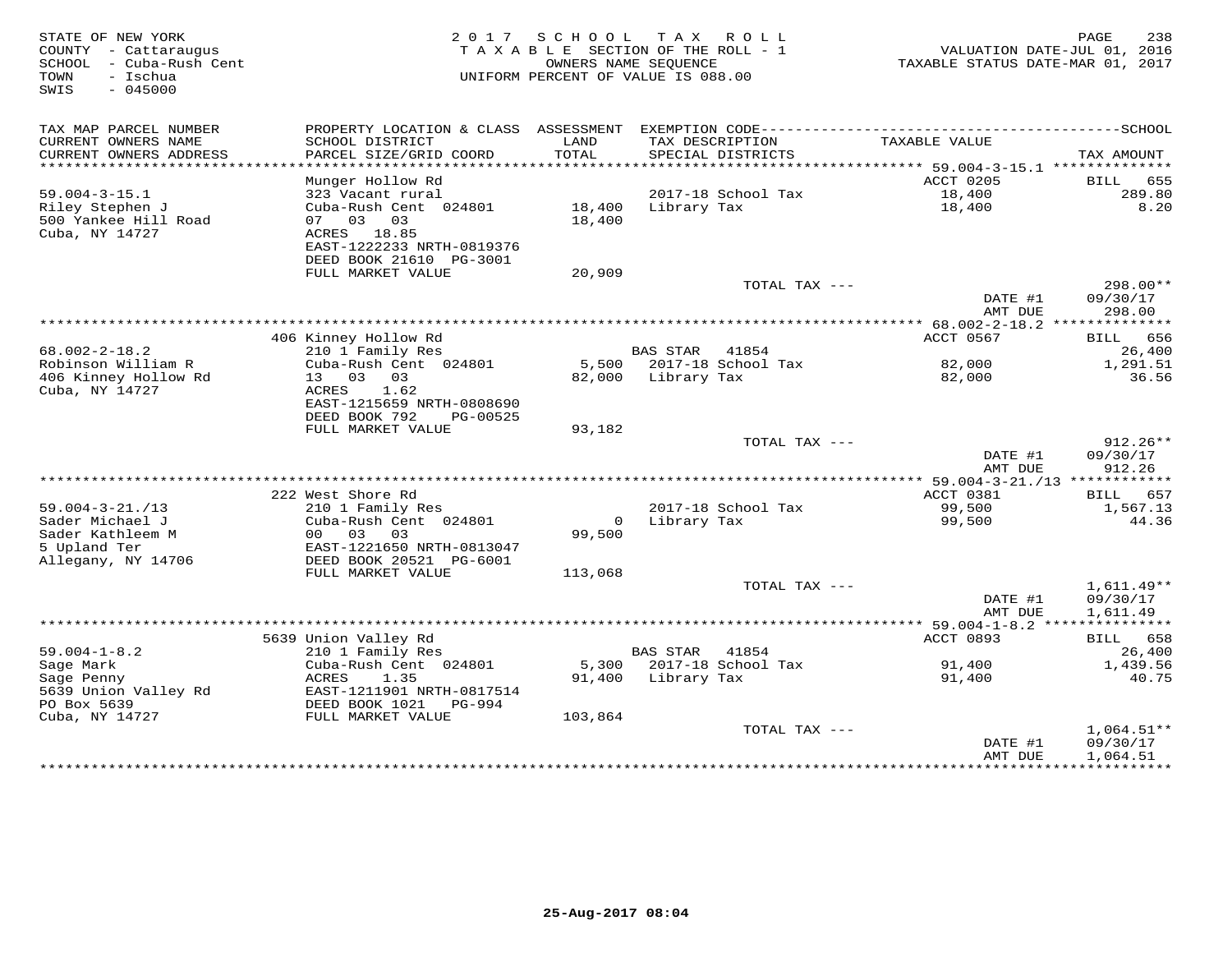| STATE OF NEW YORK<br>COUNTY - Cattaraugus<br>SCHOOL - Cuba-Rush Cent<br>TOWN<br>- Ischua<br>$-045000$<br>SWIS | 2 0 1 7                                                                                                                                                            | SCHOOL<br>TAXABLE SECTION OF THE ROLL - 1<br>OWNERS NAME SEOUENCE<br>UNIFORM PERCENT OF VALUE IS 088.00 | T A X       | R O L L                              | VALUATION DATE-JUL 01, 2016<br>TAXABLE STATUS DATE-MAR 01, 2017 | 239<br>PAGE                               |
|---------------------------------------------------------------------------------------------------------------|--------------------------------------------------------------------------------------------------------------------------------------------------------------------|---------------------------------------------------------------------------------------------------------|-------------|--------------------------------------|-----------------------------------------------------------------|-------------------------------------------|
| TAX MAP PARCEL NUMBER<br>CURRENT OWNERS NAME<br>CURRENT OWNERS ADDRESS                                        | PROPERTY LOCATION & CLASS ASSESSMENT<br>SCHOOL DISTRICT<br>PARCEL SIZE/GRID COORD                                                                                  | LAND<br>TOTAL                                                                                           |             | TAX DESCRIPTION<br>SPECIAL DISTRICTS | TAXABLE VALUE                                                   | TAX AMOUNT                                |
|                                                                                                               |                                                                                                                                                                    | ******                                                                                                  |             |                                      | ******* 59.003-1-18.3 **************                            |                                           |
| $59.003 - 1 - 18.3$<br>Sanders Amanda L.<br>354 Gold Street<br>Buffalo, NY 14206                              | 716 Yankee Hill Rd<br>210 1 Family Res<br>Cuba-Rush Cent 024801<br>32 03<br>03<br>4.80<br>ACRES<br>EAST-1210649 NRTH-0820252<br>DEED BOOK 26290 PG-2001            | 8,000<br>33,000                                                                                         | Library Tax | 2017-18 School Tax                   | ACCT 0801<br>33,000<br>33,000                                   | 659<br>BILL<br>519.75<br>14.71            |
|                                                                                                               | FULL MARKET VALUE                                                                                                                                                  | 37,500                                                                                                  |             |                                      |                                                                 |                                           |
|                                                                                                               |                                                                                                                                                                    |                                                                                                         |             | TOTAL TAX ---                        | DATE #1<br>AMT DUE                                              | 534.46**<br>09/30/17<br>534.46            |
|                                                                                                               |                                                                                                                                                                    |                                                                                                         |             |                                      |                                                                 |                                           |
| $59.004 - 3 - 5.3$<br>Scott Bradley                                                                           | 241 Munger Hollow Rd<br>270 Mfg housing<br>Cuba-Rush Cent 024801                                                                                                   | 5,000                                                                                                   | Library Tax | 2017-18 School Tax                   | ACCT 0957<br>15,000<br>15,000                                   | 660<br>BILL<br>236.25<br>6.69             |
| 6061 Strauss Rd<br>Lockport, NY 14094                                                                         | 15 03<br>03<br>Life Use<br>FRNT 100.00 DPTH 275.00<br><b>ACRES</b><br>0.63<br>EAST-1217006 NRTH-0819829<br>DEED BOOK 14563 PG-4001                                 | 15,000                                                                                                  |             |                                      |                                                                 |                                           |
|                                                                                                               | FULL MARKET VALUE                                                                                                                                                  | 17,045                                                                                                  |             |                                      |                                                                 |                                           |
|                                                                                                               |                                                                                                                                                                    |                                                                                                         |             | TOTAL TAX ---                        | DATE #1<br>AMT DUE                                              | 242.94**<br>09/30/17<br>242.94            |
|                                                                                                               |                                                                                                                                                                    |                                                                                                         |             |                                      | ***** 59.004-2-14 ***                                           | ********                                  |
| $59.004 - 2 - 14$                                                                                             | 100 Abbott Rd<br>210 1 Family Res                                                                                                                                  |                                                                                                         | ENH STAR    | 41834                                | ACCT 0002                                                       | 661<br><b>BILL</b><br>32,000              |
| Seamon Cornelius<br>Seamon Angela<br>100 Abbott Rd<br>Cuba, NY 14727                                          | Cuba-Rush Cent 024801<br>08 03<br>03<br>FRNT 210.00 DPTH 108.00<br>EAST-1220214 NRTH-0822428                                                                       | 3,800<br>32,000                                                                                         | Library Tax | 2017-18 School Tax                   | 32,000<br>32,000                                                | 504.00<br>14.27                           |
|                                                                                                               | DEED BOOK 10211 PG-3001<br>FULL MARKET VALUE                                                                                                                       | 36,364                                                                                                  |             |                                      |                                                                 |                                           |
|                                                                                                               |                                                                                                                                                                    |                                                                                                         |             | TOTAL TAX ---                        | DATE #1<br>AMT DUE                                              | $14.27**$<br>09/30/17<br>14.27            |
|                                                                                                               |                                                                                                                                                                    |                                                                                                         |             |                                      |                                                                 |                                           |
| $59.004 - 2 - 9.1$<br>Shaffer Carol<br>8645 Spring Valley Rd<br>Friendship, NY 14739                          | 5955 Ingalls Rd<br>311 Res vac land<br>Cuba-Rush Cent 024801<br>08<br>03<br>03<br>FRNT 175.00 DPTH 100.00<br>EAST-1220190 NRTH-0822728<br>DEED BOOK 19270 PG-80021 | 3,000<br>3,000                                                                                          | Library Tax | 2017-18 School Tax                   | ACCT 0971<br>3,000<br>3,000                                     | BILL 662<br>47.25<br>1.34                 |
|                                                                                                               | FULL MARKET VALUE                                                                                                                                                  | 3,409                                                                                                   |             |                                      |                                                                 |                                           |
|                                                                                                               |                                                                                                                                                                    |                                                                                                         |             | TOTAL TAX ---                        | DATE #1<br>AMT DUE                                              | $48.59**$<br>09/30/17<br>48.59<br>******* |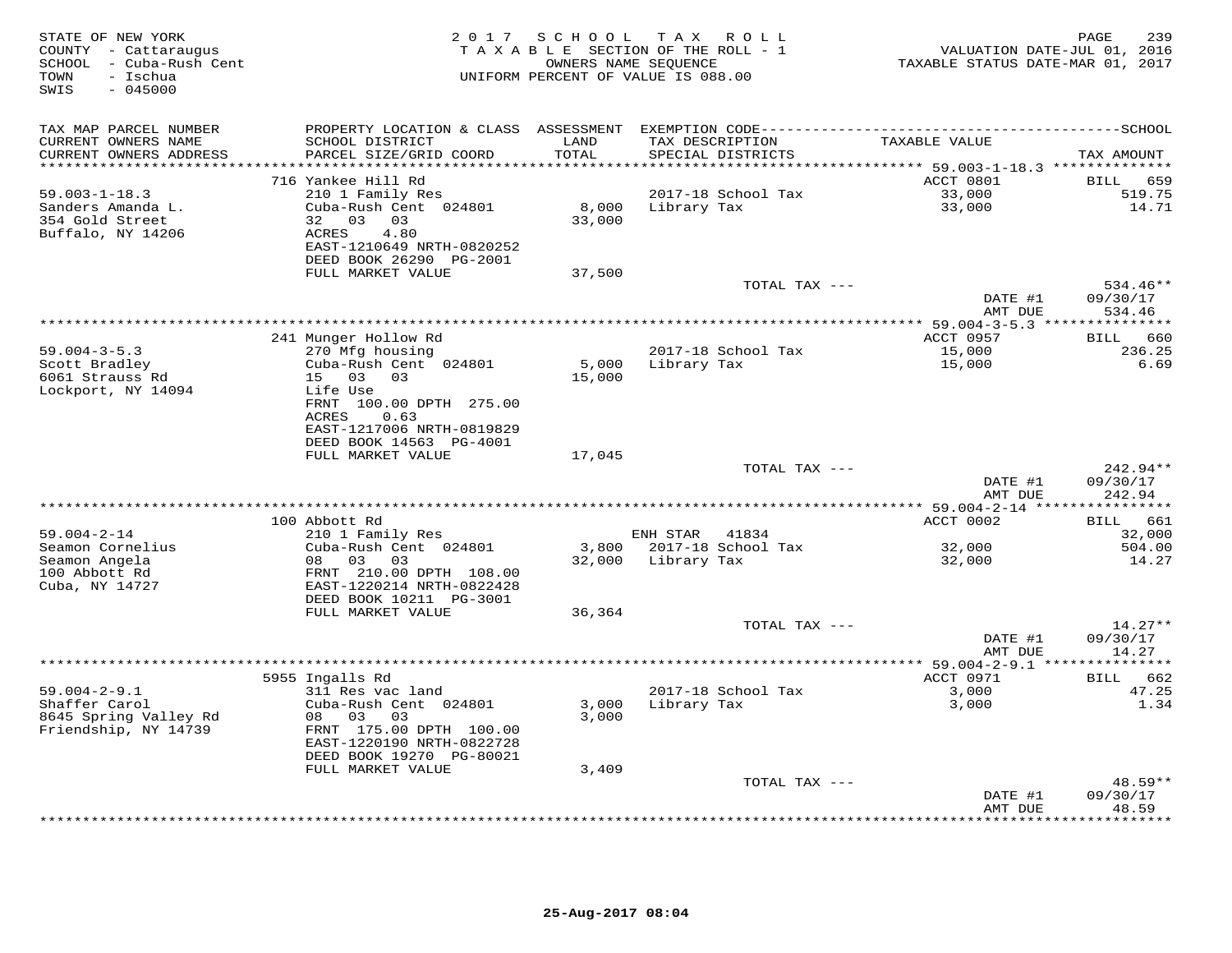| STATE OF NEW YORK<br>COUNTY - Cattaraugus<br>- Cuba-Rush Cent<br>SCHOOL<br>TOWN<br>- Ischua<br>$-045000$<br>SWIS |                                                                                                                               | 2017 SCHOOL TAX ROLL<br>TAXABLE SECTION OF THE ROLL - 1<br>OWNERS NAME SEOUENCE<br>UNIFORM PERCENT OF VALUE IS 088.00 |                     |                          | VALUATION DATE-JUL 01, 2016<br>TAXABLE STATUS DATE-MAR 01, 2017 | 240<br>PAGE                      |
|------------------------------------------------------------------------------------------------------------------|-------------------------------------------------------------------------------------------------------------------------------|-----------------------------------------------------------------------------------------------------------------------|---------------------|--------------------------|-----------------------------------------------------------------|----------------------------------|
| TAX MAP PARCEL NUMBER<br>CURRENT OWNERS NAME                                                                     | PROPERTY LOCATION & CLASS ASSESSMENT EXEMPTION CODE---------------------<br>SCHOOL DISTRICT                                   | LAND                                                                                                                  | TAX DESCRIPTION     |                          | TAXABLE VALUE                                                   | ---------------SCHOOL            |
| CURRENT OWNERS ADDRESS<br>******************                                                                     | PARCEL SIZE/GRID COORD                                                                                                        | TOTAL<br>* * * * * * * * * * * * * *                                                                                  |                     | SPECIAL DISTRICTS        | ********** 59.004-2-9.3 **********                              | TAX AMOUNT                       |
|                                                                                                                  | 5955 Ingalls Rd                                                                                                               |                                                                                                                       |                     |                          | ACCT 0973                                                       | BILL<br>663                      |
| $59.004 - 2 - 9.3$<br>Shaffer Carol<br>8645 Spring Valley Rd<br>Friendship, NY 14739                             | 311 Res vac land<br>Cuba-Rush Cent 024801<br>08 03 03<br>ACRES 21.86<br>EAST-0192708 NRTH-0061672<br>DEED BOOK 19270 PG-80021 | 17,600<br>17,600                                                                                                      | Library Tax         | 2017-18 School Tax       | 17,600<br>17,600                                                | 277.20<br>7.85                   |
|                                                                                                                  | FULL MARKET VALUE                                                                                                             | 20,000                                                                                                                |                     |                          |                                                                 |                                  |
|                                                                                                                  |                                                                                                                               |                                                                                                                       |                     | TOTAL TAX ---            | DATE #1<br>AMT DUE                                              | $285.05**$<br>09/30/17<br>285.05 |
|                                                                                                                  |                                                                                                                               |                                                                                                                       |                     |                          | ************** 59.004-3-4.3 ****************                    |                                  |
|                                                                                                                  | 349 Munger Hollow Rd                                                                                                          |                                                                                                                       |                     |                          | ACCT 0902                                                       | BILL 664                         |
| $59.004 - 3 - 4.3$                                                                                               | 210 1 Family Res                                                                                                              |                                                                                                                       | <b>BAS STAR</b>     | 41854                    |                                                                 | 26,400                           |
| Shaffer Daniel<br>Shaffer Chassagne                                                                              | Cuba-Rush Cent 024801<br>ACRES<br>1.50                                                                                        |                                                                                                                       | 61,000 Library Tax  | 5,400 2017-18 School Tax | 61,000<br>61,000                                                | 960.76<br>27.19                  |
| 349 Munger Hollow Rd<br>Cuba, NY 14727                                                                           | EAST-1215878 NRTH-0819836<br>DEED BOOK 10752 PG-7001<br>FULL MARKET VALUE                                                     | 69,318                                                                                                                |                     |                          |                                                                 |                                  |
|                                                                                                                  |                                                                                                                               |                                                                                                                       |                     | TOTAL TAX ---            |                                                                 | 572.14**                         |
|                                                                                                                  |                                                                                                                               |                                                                                                                       |                     |                          | DATE #1<br>AMT DUE                                              | 09/30/17<br>572.14               |
|                                                                                                                  |                                                                                                                               |                                                                                                                       |                     |                          | ACCT 0031                                                       |                                  |
| $59.004 - 3 - 21.79$                                                                                             | 218 West Shore Rd<br>312 Vac w/imprv                                                                                          |                                                                                                                       |                     | 2017-18 School Tax       | 16,000                                                          | BILL 665<br>252.00               |
| Shemeld David                                                                                                    | Cuba-Rush Cent 024801                                                                                                         | $\circ$                                                                                                               | Library Tax         |                          | 16,000                                                          | 7.13                             |
| Shemeld Mary Sue<br>219 West Shore Rd                                                                            | $-03$<br>00 <sup>1</sup><br>$-03$<br>EAST-1221650 NRTH-0813047                                                                | 16,000                                                                                                                |                     |                          |                                                                 |                                  |
| Cuba, NY 14727                                                                                                   | FULL MARKET VALUE                                                                                                             | 18,182                                                                                                                |                     |                          |                                                                 |                                  |
|                                                                                                                  |                                                                                                                               |                                                                                                                       |                     | TOTAL TAX ---            | DATE #1<br>AMT DUE                                              | 259.13**<br>09/30/17<br>259.13   |
|                                                                                                                  |                                                                                                                               |                                                                                                                       |                     |                          |                                                                 |                                  |
|                                                                                                                  | 219 West Shore Rd                                                                                                             |                                                                                                                       |                     |                          | ACCT 0168                                                       | BILL 666                         |
| $59.004 - 3 - 21. / 10$                                                                                          | 210 1 Family Res                                                                                                              |                                                                                                                       | BAS STAR            | 41854                    |                                                                 | 26,400                           |
| Shemeld David                                                                                                    | Cuba-Rush Cent 024801                                                                                                         |                                                                                                                       |                     | $0$ 2017-18 School Tax   | 246,500                                                         | 3,882.40                         |
| Shemeld Sue Mary                                                                                                 | 00 03<br>03                                                                                                                   |                                                                                                                       | 246,500 Library Tax |                          | 246,500                                                         | 109.89                           |
| 219 West Shore Rd<br>Cuba, NY 14727                                                                              | EAST-1221650 NRTH-0813047<br>DEED BOOK 843<br>PG-00187<br>FULL MARKET VALUE                                                   | 280,114                                                                                                               |                     |                          |                                                                 |                                  |
|                                                                                                                  |                                                                                                                               |                                                                                                                       |                     | TOTAL TAX ---            |                                                                 | $3,576.48**$                     |
|                                                                                                                  |                                                                                                                               |                                                                                                                       |                     |                          | DATE #1<br>AMT DUE                                              | 09/30/17<br>3,576.48             |
|                                                                                                                  |                                                                                                                               |                                                                                                                       |                     |                          |                                                                 |                                  |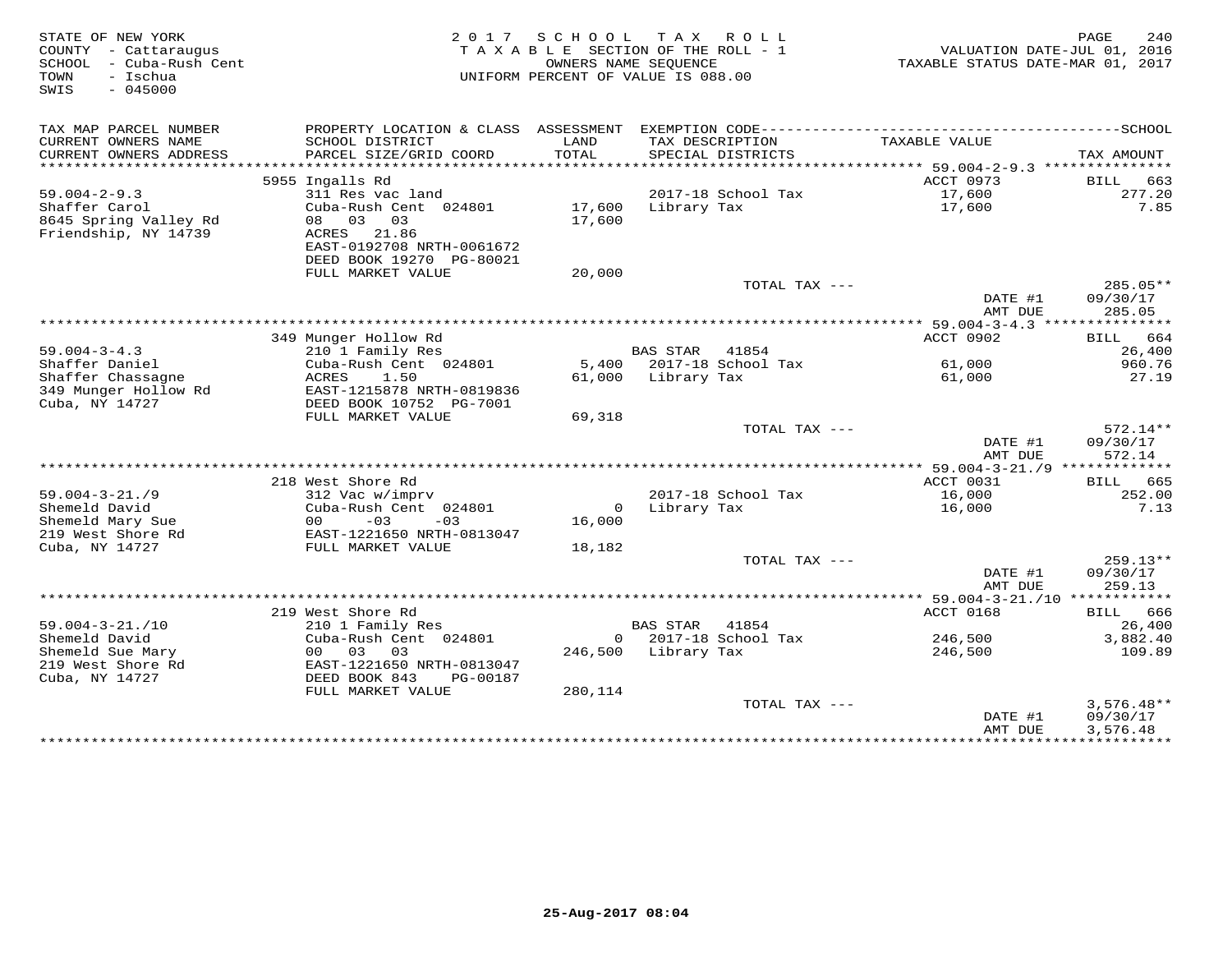| STATE OF NEW YORK<br>COUNTY - Cattaraugus<br>- Cuba-Rush Cent<br>SCHOOL<br>- Ischua<br>TOWN |                                           |                 | 2017 SCHOOL TAX ROLL<br>TAXABLE SECTION OF THE ROLL - 1<br>OWNERS NAME SEOUENCE<br>UNIFORM PERCENT OF VALUE IS 088.00 | VALUATION DATE-JUL 01, 2016<br>TAXABLE STATUS DATE-MAR 01, 2017 | PAGE<br>241                |
|---------------------------------------------------------------------------------------------|-------------------------------------------|-----------------|-----------------------------------------------------------------------------------------------------------------------|-----------------------------------------------------------------|----------------------------|
| $-045000$<br>SWIS                                                                           |                                           |                 |                                                                                                                       |                                                                 |                            |
| TAX MAP PARCEL NUMBER                                                                       |                                           |                 |                                                                                                                       |                                                                 |                            |
| CURRENT OWNERS NAME<br>CURRENT OWNERS ADDRESS                                               | SCHOOL DISTRICT<br>PARCEL SIZE/GRID COORD | LAND<br>TOTAL   | TAX DESCRIPTION<br>SPECIAL DISTRICTS                                                                                  | TAXABLE VALUE                                                   | TAX AMOUNT                 |
|                                                                                             | 929 Carpenter Hill Rd                     |                 |                                                                                                                       | ACCT 0419                                                       | BILL 667                   |
| $59.003 - 1 - 12$                                                                           | 270 Mfg housing                           |                 | 2017-18 School Tax                                                                                                    | 38,900                                                          | 612.68                     |
| Sherwood Faye M                                                                             | Cuba-Rush Cent 024801                     | 6,500           | Library Tax                                                                                                           | 38,900                                                          | 17.34                      |
| Patricia Cole                                                                               | 32<br>03<br>04                            | 38,900          |                                                                                                                       |                                                                 |                            |
| 222 Spring Rd                                                                               | 2.82<br>ACRES                             |                 |                                                                                                                       |                                                                 |                            |
| Heathsville, VA 22473                                                                       | EAST-1210169 NRTH-0823752                 |                 |                                                                                                                       |                                                                 |                            |
|                                                                                             | DEED BOOK 741<br>PG-00398                 |                 |                                                                                                                       |                                                                 |                            |
|                                                                                             | FULL MARKET VALUE                         | 44,205          | TOTAL TAX ---                                                                                                         |                                                                 | 630.02**                   |
|                                                                                             |                                           |                 |                                                                                                                       | DATE #1                                                         | 09/30/17                   |
|                                                                                             |                                           |                 |                                                                                                                       | AMT DUE                                                         | 630.02                     |
|                                                                                             |                                           |                 |                                                                                                                       |                                                                 |                            |
|                                                                                             | 135 Yankee Hill Rd                        |                 |                                                                                                                       | ACCT 0014                                                       | 668<br>BILL                |
| $59.004 - 2 - 21$                                                                           | 210 1 Family Res                          |                 | 2017-18 School Tax                                                                                                    | 20,500                                                          | 322.88                     |
| Shetler John J<br>3543 Arcaadia Zurich Norris R 08                                          | Cuba-Rush Cent 024801<br>$0.3$ 0.3        | 7,500<br>20,500 | Library Tax                                                                                                           | 20,500                                                          | 9.14                       |
| Lyons, NY 14489                                                                             | 4.10<br>ACRES                             |                 |                                                                                                                       |                                                                 |                            |
|                                                                                             | EAST-1220076 NRTH-0822162                 |                 |                                                                                                                       |                                                                 |                            |
|                                                                                             | DEED BOOK 15350 PG-6003                   |                 |                                                                                                                       |                                                                 |                            |
|                                                                                             | FULL MARKET VALUE                         | 23,295          |                                                                                                                       |                                                                 |                            |
|                                                                                             |                                           |                 | TOTAL TAX $---$                                                                                                       |                                                                 | 332.02**                   |
|                                                                                             |                                           |                 |                                                                                                                       | DATE #1                                                         | 09/30/17                   |
|                                                                                             |                                           |                 |                                                                                                                       | AMT DUE                                                         | 332.02                     |
|                                                                                             | 213 West Shore Rd                         |                 |                                                                                                                       | ACCT 0312                                                       | 669<br>BILL                |
| $59.004 - 3 - 21.74$                                                                        | 210 1 Family Res                          |                 | <b>BAS STAR</b><br>41854                                                                                              |                                                                 | 26,400                     |
| Slavin William J                                                                            | Cuba-Rush Cent 024801                     |                 | $0$ 2017-18 School Tax                                                                                                | 144,000                                                         | 2,268.01                   |
| PO Box 58                                                                                   | 00 03<br>03                               | 144,000         | Library Tax                                                                                                           | 144,000                                                         | 64.20                      |
| Commercial Pt, OH 43116                                                                     | EAST-1221650 NRTH-0813047                 |                 |                                                                                                                       |                                                                 |                            |
|                                                                                             | FULL MARKET VALUE                         | 163,636         | TOTAL TAX ---                                                                                                         |                                                                 | $1,916.41**$               |
|                                                                                             |                                           |                 |                                                                                                                       | DATE #1                                                         | 09/30/17                   |
|                                                                                             |                                           |                 |                                                                                                                       | AMT DUE                                                         | 1,916.41                   |
|                                                                                             |                                           |                 |                                                                                                                       |                                                                 |                            |
|                                                                                             | Yankee Rd                                 |                 |                                                                                                                       | ACCT 0789                                                       | BILL 670                   |
| $59.004 - 1 - 13.3$                                                                         | 314 Rural vac<10                          |                 | 2017-18 School Tax                                                                                                    | 22,600                                                          | 355.95                     |
| Smith Gregory J                                                                             | Cuba-Rush Cent 024801                     | 22,600          | Library Tax                                                                                                           | 22,600                                                          | 10.08                      |
| 3964 Mapleton Rd                                                                            | 24 03<br>03<br>24.75<br>ACRES             | 22,600          |                                                                                                                       |                                                                 |                            |
| North Tonawanda, NY 14120                                                                   | EAST-1211020 NRTH-0821244                 |                 |                                                                                                                       |                                                                 |                            |
|                                                                                             | DEED BOOK 00931 PG-00208                  |                 |                                                                                                                       |                                                                 |                            |
|                                                                                             | FULL MARKET VALUE                         | 25,682          |                                                                                                                       |                                                                 |                            |
|                                                                                             |                                           |                 | TOTAL TAX ---                                                                                                         |                                                                 | $366.03**$                 |
|                                                                                             |                                           |                 |                                                                                                                       | DATE #1                                                         | 09/30/17                   |
|                                                                                             |                                           |                 |                                                                                                                       | AMT DUE<br>+ + + + + + + + + + + + +                            | 366.03<br><b>+++++++++</b> |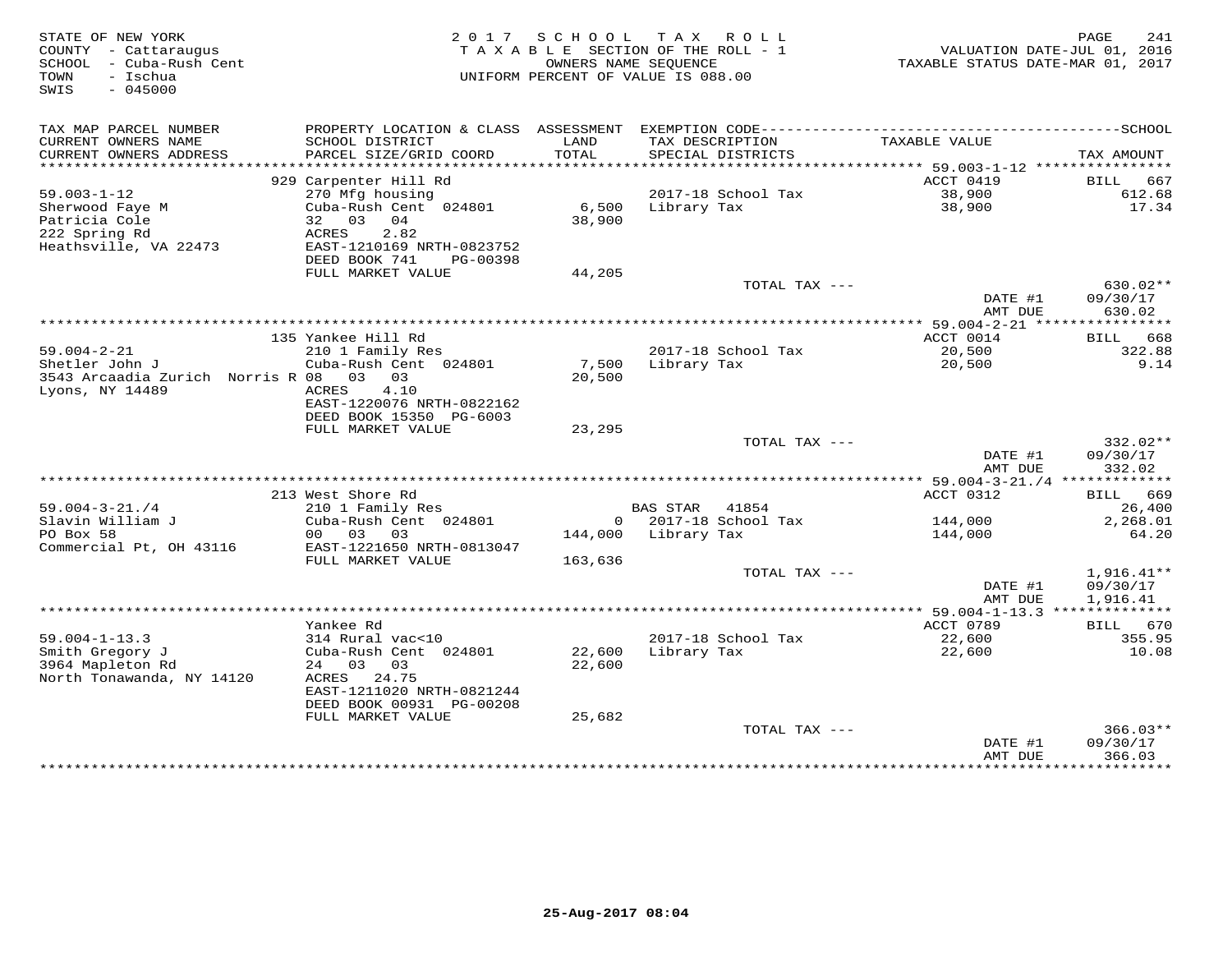| STATE OF NEW YORK<br>COUNTY - Cattaraugus<br>SCHOOL - Cuba-Rush Cent<br>- Ischua<br>TOWN<br>$-045000$<br>SWIS |                                                 |              | 2017 SCHOOL TAX ROLL<br>TAXABLE SECTION OF THE ROLL - 1<br>OWNERS NAME SEQUENCE<br>UNIFORM PERCENT OF VALUE IS 088.00 | VALUATION DATE-JUL 01, 2016<br>TAXABLE STATUS DATE-MAR 01, 2017 | 242<br>PAGE          |
|---------------------------------------------------------------------------------------------------------------|-------------------------------------------------|--------------|-----------------------------------------------------------------------------------------------------------------------|-----------------------------------------------------------------|----------------------|
| TAX MAP PARCEL NUMBER                                                                                         |                                                 |              |                                                                                                                       |                                                                 |                      |
| CURRENT OWNERS NAME                                                                                           | SCHOOL DISTRICT                                 | LAND         | TAX DESCRIPTION                                                                                                       | TAXABLE VALUE                                                   |                      |
| CURRENT OWNERS ADDRESS                                                                                        | PARCEL SIZE/GRID COORD                          | <b>TOTAL</b> | SPECIAL DISTRICTS                                                                                                     |                                                                 | TAX AMOUNT           |
|                                                                                                               | 369 Munger Hollow Rd                            |              |                                                                                                                       | ACCT 0434                                                       | BILL 671             |
| $59.004 - 3 - 2.1$                                                                                            | 210 1 Family Res                                |              | ENH STAR<br>41834                                                                                                     |                                                                 | 45,800               |
| Smith Lawerance                                                                                               | Cuba-Rush Cent 024801                           |              |                                                                                                                       | 45,800                                                          | 721.35               |
| 369 Munger Hollow Rd                                                                                          | 15 03 03                                        |              | 45,800 Library Tax                                                                                                    | 45,800                                                          | 20.42                |
| Cuba, NY 14727                                                                                                | inc. $59.004 - 3 - 4.2$<br>26.<br>ACRES<br>2.56 |              |                                                                                                                       |                                                                 |                      |
|                                                                                                               | EAST-1215375 NRTH-0819896                       |              |                                                                                                                       |                                                                 |                      |
|                                                                                                               | DEED BOOK 22592 PG-2004                         |              |                                                                                                                       |                                                                 |                      |
|                                                                                                               | FULL MARKET VALUE                               | 52,045       |                                                                                                                       |                                                                 | $20.42**$            |
|                                                                                                               |                                                 |              | TOTAL TAX ---                                                                                                         | DATE #1                                                         | 09/30/17             |
|                                                                                                               |                                                 |              |                                                                                                                       | AMT DUE                                                         | 20.42                |
|                                                                                                               |                                                 |              |                                                                                                                       |                                                                 |                      |
|                                                                                                               | Yankee Hill Rd                                  |              |                                                                                                                       | ACCT 0110                                                       | BILL 672             |
| $59.004 - 1 - 9.1$<br>Smith Lawrence L                                                                        | 323 Vacant rural<br>Cuba-Rush Cent 024801       | 52,800       | 2017-18 School Tax<br>Library Tax                                                                                     | 52,800<br>52,800                                                | 831.60<br>23.54      |
| 369 Munger Hollow Rd                                                                                          | 23 03 03                                        | 52,800       |                                                                                                                       |                                                                 |                      |
| Cuba, NY 14727                                                                                                | inc. $59.004 - 1 - 9.2$<br>62                   |              |                                                                                                                       |                                                                 |                      |
|                                                                                                               | ACRES 75.00<br>EAST-1211934 NRTH-0818560        |              |                                                                                                                       |                                                                 |                      |
|                                                                                                               | DEED BOOK 10118 PG-4002                         |              |                                                                                                                       |                                                                 |                      |
|                                                                                                               | FULL MARKET VALUE                               | 60,000       |                                                                                                                       |                                                                 |                      |
|                                                                                                               |                                                 |              | TOTAL TAX ---                                                                                                         |                                                                 | 855.14**             |
|                                                                                                               |                                                 |              |                                                                                                                       | DATE #1<br>AMT DUE                                              | 09/30/17<br>855.14   |
|                                                                                                               |                                                 |              |                                                                                                                       |                                                                 |                      |
|                                                                                                               | 5776 Union Valley Rd                            |              |                                                                                                                       | ACCT 0113                                                       | BILL 673             |
| $59.003 - 1 - 19.1$                                                                                           | 210 1 Family Res                                |              | BAS STAR 41854                                                                                                        |                                                                 | 26,400               |
| Smith Lawrence L.<br>Tuttle Melissa & Sean                                                                    | Cuba-Rush Cent 024801<br>31 03 03               |              | 9,200 2017-18 School Tax<br>69,000 Library Tax                                                                        | 69,000<br>69,000                                                | 1,086.76<br>30.76    |
| 5776 Union Valley Rd                                                                                          | land contract Melissa Tut                       |              |                                                                                                                       |                                                                 |                      |
| Cuba, NY 14727                                                                                                | ACRES 15.40                                     |              |                                                                                                                       |                                                                 |                      |
|                                                                                                               | EAST-1210581 NRTH-0818579                       |              |                                                                                                                       |                                                                 |                      |
|                                                                                                               | DEED BOOK 19624 PG-3003<br>FULL MARKET VALUE    | 78,409       |                                                                                                                       |                                                                 |                      |
|                                                                                                               |                                                 |              | TOTAL TAX ---                                                                                                         |                                                                 | 701.71**             |
|                                                                                                               |                                                 |              |                                                                                                                       | DATE #1                                                         | 09/30/17             |
|                                                                                                               |                                                 |              |                                                                                                                       | AMT DUE                                                         | 701.71               |
|                                                                                                               | 5241 Burt Rd                                    |              |                                                                                                                       | ** 68.002-2-24.4 ***************<br>ACCT 0884                   | BILL 674             |
| $68.002 - 2 - 24.4$                                                                                           | 210 1 Family Res                                |              | BAS STAR<br>41854                                                                                                     |                                                                 | 26,400               |
| Snyder James Jr                                                                                               | Cuba-Rush Cent 024801                           |              | 87,400 2017-18 School Tax                                                                                             | 285,000                                                         | 4,488.77             |
| Snyder Barbara L                                                                                              | $13, 14$ 3 3                                    | 285,000      | Library Tax                                                                                                           | 285,000                                                         | 127.06               |
| 5241 S Burt Hill Rd<br>Cuba, NY 14727                                                                         | ACRES 198.20<br>EAST-1217093 NRTH-0810732       |              |                                                                                                                       |                                                                 |                      |
|                                                                                                               | DEED BOOK 1009 PG-1030                          |              |                                                                                                                       |                                                                 |                      |
|                                                                                                               | FULL MARKET VALUE                               | 323,864      |                                                                                                                       |                                                                 |                      |
|                                                                                                               |                                                 |              | TOTAL TAX ---                                                                                                         |                                                                 | $4,200.03**$         |
|                                                                                                               |                                                 |              |                                                                                                                       | DATE #1<br>AMT DUE                                              | 09/30/17<br>4,200.03 |
|                                                                                                               |                                                 |              |                                                                                                                       |                                                                 | ***********          |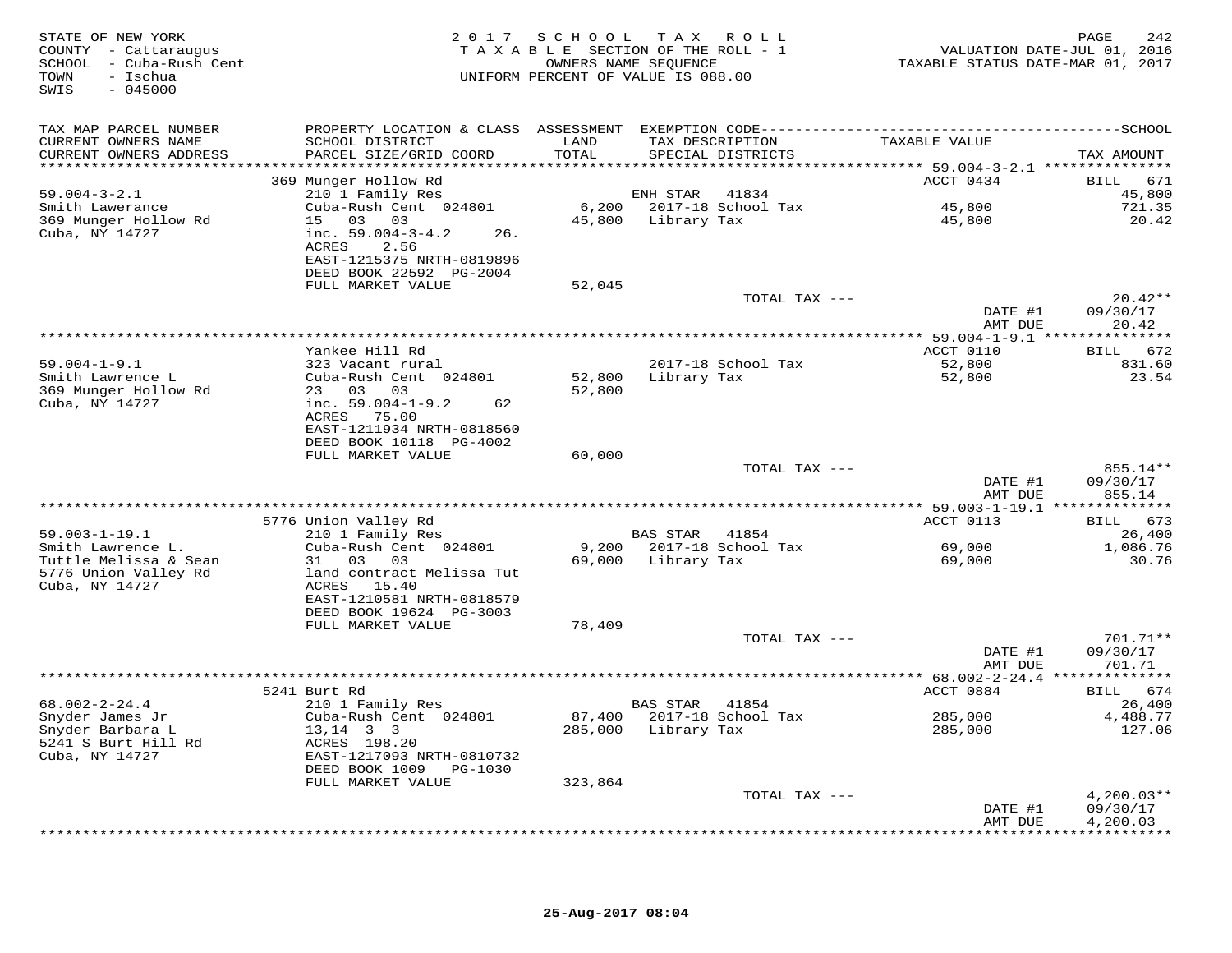| STATE OF NEW YORK<br>COUNTY - Cattaraugus<br>SCHOOL - Cuba-Rush Cent<br>- Ischua<br>TOWN<br>SWIS<br>$-045000$ | 2 0 1 7                                              | SCHOOL  | TAX ROLL<br>TAXABLE SECTION OF THE ROLL - 1<br>OWNERS NAME SEQUENCE<br>UNIFORM PERCENT OF VALUE IS 088.00 | VALUATION DATE-JUL 01, 2016<br>TAXABLE STATUS DATE-MAR 01, 2017 | 243<br>PAGE                  |
|---------------------------------------------------------------------------------------------------------------|------------------------------------------------------|---------|-----------------------------------------------------------------------------------------------------------|-----------------------------------------------------------------|------------------------------|
| TAX MAP PARCEL NUMBER<br>CURRENT OWNERS NAME                                                                  | SCHOOL DISTRICT                                      | LAND    | TAX DESCRIPTION                                                                                           | TAXABLE VALUE                                                   |                              |
| CURRENT OWNERS ADDRESS                                                                                        | PARCEL SIZE/GRID COORD                               | TOTAL   | SPECIAL DISTRICTS                                                                                         |                                                                 | TAX AMOUNT                   |
|                                                                                                               |                                                      | ******  |                                                                                                           | ******* 68.002-2-9.2 *********                                  |                              |
| $68.002 - 2 - 9.2$                                                                                            | West Shore Rd<br>312 Vac w/imprv                     |         | 2017-18 School Tax                                                                                        | ACCT 0784<br>37,500                                             | <b>BILL</b><br>675<br>590.63 |
| Southern Tier Aero Radio Soc                                                                                  | Cuba-Rush Cent 024801                                | 20,400  | Library Tax                                                                                               | 37,500                                                          | 16.72                        |
| Attn: Thomas Orcult                                                                                           | 05<br>03<br>03                                       | 37,500  |                                                                                                           |                                                                 |                              |
| 547 Prospect Ave                                                                                              | ACRES<br>14.25                                       |         |                                                                                                           |                                                                 |                              |
| Olean, NY 14760                                                                                               | EAST-1222292 NRTH-0809514                            |         |                                                                                                           |                                                                 |                              |
|                                                                                                               | DEED BOOK 00920 PG-00525                             |         |                                                                                                           |                                                                 |                              |
|                                                                                                               | FULL MARKET VALUE                                    | 42,614  |                                                                                                           |                                                                 |                              |
|                                                                                                               |                                                      |         | TOTAL TAX ---                                                                                             |                                                                 | $607.35**$                   |
|                                                                                                               |                                                      |         |                                                                                                           | DATE #1<br>AMT DUE                                              | 09/30/17<br>607.35           |
|                                                                                                               |                                                      |         | *********************************                                                                         | **** 59.004-2-4.1 ****************                              |                              |
|                                                                                                               | Abbott Rd                                            |         |                                                                                                           | ACCT 0454                                                       | 676<br>BILL                  |
| $59.004 - 2 - 4.1$                                                                                            | 105 Vac farmland                                     |         | 2017-18 School Tax                                                                                        | 28,500                                                          | 448.88                       |
| Stadler Dale C                                                                                                | Cuba-Rush Cent 024801                                | 28,500  | Library Tax                                                                                               | 28,500                                                          | 12.71                        |
| Stadler Lisa A                                                                                                | 16 03<br>03                                          | 28,500  |                                                                                                           |                                                                 |                              |
| 170 Munger Hollow Rd                                                                                          | ACRES<br>54.15                                       |         |                                                                                                           |                                                                 |                              |
| Cuba, NY 14727                                                                                                | EAST-1218799 NRTH-0822394<br>DEED BOOK 15462 PG-8002 |         |                                                                                                           |                                                                 |                              |
|                                                                                                               | FULL MARKET VALUE                                    | 32,386  |                                                                                                           |                                                                 |                              |
|                                                                                                               |                                                      |         | TOTAL TAX ---                                                                                             |                                                                 | 461.59**                     |
|                                                                                                               |                                                      |         |                                                                                                           | DATE #1                                                         | 09/30/17                     |
|                                                                                                               |                                                      |         |                                                                                                           | AMT DUE                                                         | 461.59                       |
|                                                                                                               |                                                      |         |                                                                                                           |                                                                 |                              |
| $59.004 - 2 - 4.2$                                                                                            | 170 Munger Hollow Rd<br>210 1 Family Res             |         | BAS STAR<br>41854                                                                                         | ACCT 0712                                                       | BILL 677<br>26,400           |
| Stadler Dale C                                                                                                | Cuba-Rush Cent 024801                                | 8,100   | 2017-18 School Tax                                                                                        | 100,000                                                         | 1,575.01                     |
| Stadler Lisa A                                                                                                | 08 03<br>03                                          | 100,000 | Library Tax                                                                                               | 100,000                                                         | 44.58                        |
| 170 Munger Hollow Rd                                                                                          | ACRES<br>4.90                                        |         |                                                                                                           |                                                                 |                              |
| Cuba, NY 14727                                                                                                | EAST-1219165 NRTH-0820247                            |         |                                                                                                           |                                                                 |                              |
|                                                                                                               | DEED BOOK 855<br>PG-00426                            |         |                                                                                                           |                                                                 |                              |
|                                                                                                               | FULL MARKET VALUE                                    | 113,636 |                                                                                                           |                                                                 |                              |
|                                                                                                               |                                                      |         | TOTAL TAX ---                                                                                             | DATE #1                                                         | 1,203.79**                   |
|                                                                                                               |                                                      |         |                                                                                                           | AMT DUE                                                         | 09/30/17<br>1,203.79         |
|                                                                                                               |                                                      |         |                                                                                                           |                                                                 |                              |
|                                                                                                               | 176 Yankee Hill Rd                                   |         |                                                                                                           | ACCT 9510                                                       | BILL<br>678                  |
| $59.004 - 2 - 4.4$                                                                                            | 210 1 Family Res                                     |         | <b>BAS STAR</b><br>41854                                                                                  |                                                                 | 26,400                       |
| Stadler Jason S                                                                                               | Cuba-Rush Cent 024801                                | 13,100  | 2017-18 School Tax                                                                                        | 98,000                                                          | 1,543.51                     |
| Yankee Hill Rd                                                                                                | 16<br>03<br>03                                       | 98,000  | Library Tax                                                                                               | 98,000                                                          | 43.69                        |
| Cuba, NY 14727                                                                                                | ACRES<br>11.50<br>EAST-1218805 NRTH-0821900          |         |                                                                                                           |                                                                 |                              |
|                                                                                                               | DEED BOOK 16549 PG-9001                              |         |                                                                                                           |                                                                 |                              |
|                                                                                                               | FULL MARKET VALUE                                    | 111,364 |                                                                                                           |                                                                 |                              |
|                                                                                                               |                                                      |         | TOTAL TAX ---                                                                                             |                                                                 | $1,171.40**$                 |
|                                                                                                               |                                                      |         |                                                                                                           | DATE #1                                                         | 09/30/17                     |
|                                                                                                               |                                                      |         |                                                                                                           | AMT DUE                                                         | 1,171.40                     |
|                                                                                                               |                                                      |         |                                                                                                           |                                                                 | <b>++++++++++</b>            |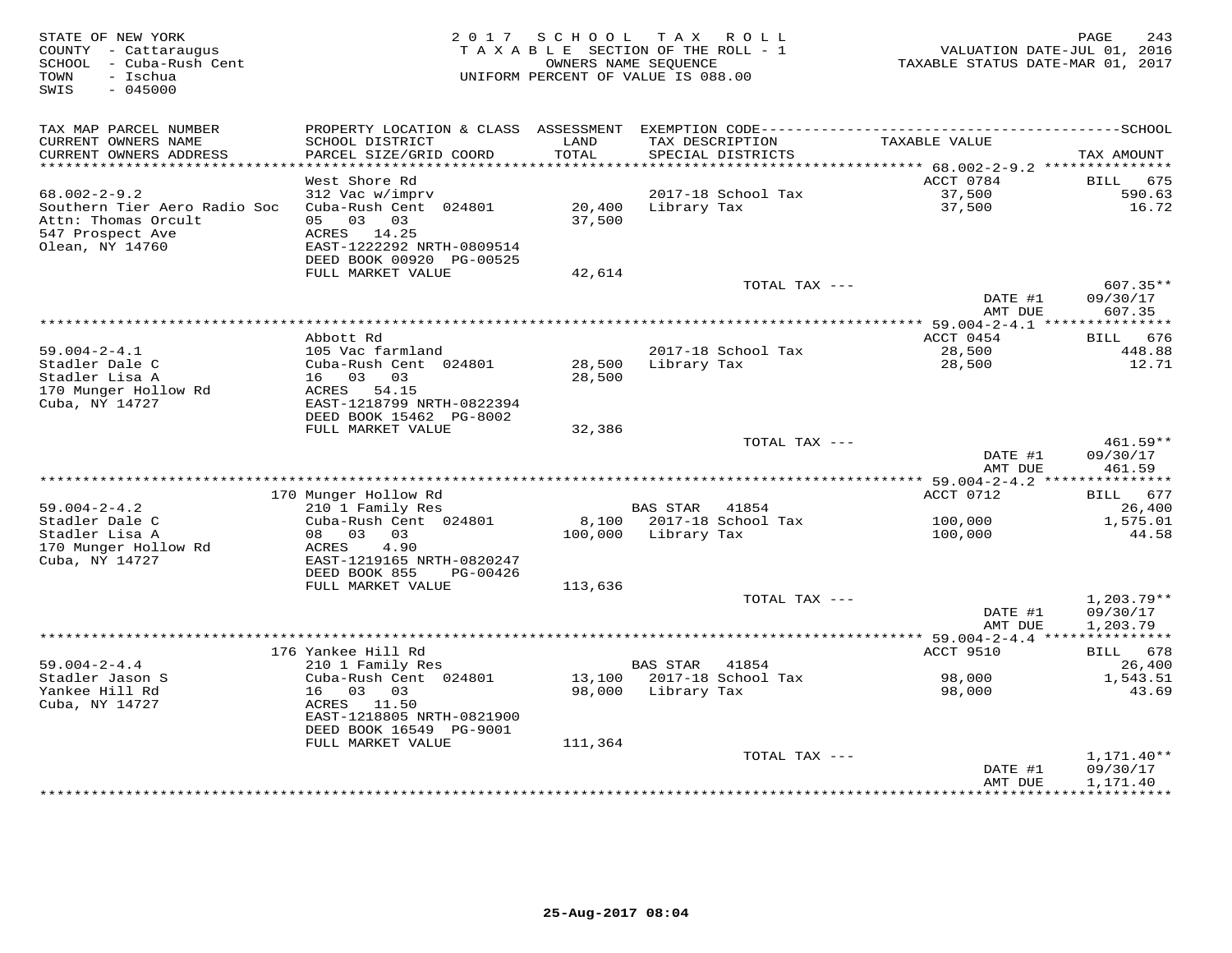| PROPERTY LOCATION & CLASS<br>TAX MAP PARCEL NUMBER<br>ASSESSMENT<br>LAND<br>CURRENT OWNERS NAME<br>SCHOOL DISTRICT<br>TAX DESCRIPTION<br>TAXABLE VALUE<br>TOTAL<br>CURRENT OWNERS ADDRESS<br>PARCEL SIZE/GRID COORD<br>SPECIAL DISTRICTS<br>TAX AMOUNT<br>*****<br>******* 59.004-2-27 **********<br>ACCT 0013<br>679<br>Abbott Rd<br><b>BILL</b><br>$59.004 - 2 - 27$<br>314 Rural vac<10<br>2017-18 School Tax<br>6,500<br>102.38<br>Stadler Jason S<br>Cuba-Rush Cent 024801<br>6,500<br>2.90<br>6,500<br>Library Tax<br>170 Munger Hollow Rd<br>16 03<br>03<br>6,500<br>Cuba, NY 14727<br>7.23<br><b>ACRES</b><br>EAST-1218411 NRTH-0820659<br>DEED BOOK 15464 PG-2001<br>FULL MARKET VALUE<br>7,386<br>105.28**<br>TOTAL TAX ---<br>DATE #1<br>09/30/17<br>AMT DUE<br>105.28<br>************ 68.002-2-8 *****<br>**********<br>5079 West Shore Rd<br>ACCT 0224<br>680<br>BILL<br>$68.002 - 2 - 8$<br>66,500<br>240 Rural res<br>2017-18 School Tax<br>1,047.38<br>Stoklosa Robert L<br>66,500<br>Cuba-Rush Cent 024801<br>33,400<br>Library Tax<br>29.65<br>Stoklosa Marilee A<br>$0.3\qquad 0.3$<br>05<br>66,500<br>26 Dennybrooke LN<br>41.45<br>ACRES<br>West Seneca, NY 14224<br>EAST-1221257 NRTH-0809860<br>DEED BOOK 19144 PG-6001<br>FULL MARKET VALUE<br>75,568<br>TOTAL TAX ---<br>$1,077.03**$<br>DATE #1<br>09/30/17<br>AMT DUE<br>1,077.03<br>********* 59.004-1-13.4 **************<br>646 Yankee Rd<br>ACCT 0790<br>681<br>BILL<br>$59.004 - 1 - 13.4$<br>260 Seasonal res<br>2017-18 School Tax<br>46,500<br>732.38<br>Sumbrum Robert<br>Cuba-Rush Cent 024801<br>8,200<br>Library Tax<br>46,500<br>20.73<br>64 Bost Dr<br>$24^{2}$<br>03<br>0.3<br>46,500<br>Buffalo, NY 14220<br>Ff 240.00<br>ACRES<br>5.00<br>EAST-1211886 NRTH-0821451<br>DEED BOOK 13450 PG-2001<br>FULL MARKET VALUE<br>52,841<br>TOTAL TAX ---<br>753.11**<br>09/30/17<br>DATE #1<br>753.11<br>AMT DUE<br>*************<br>* 68.002-2-7.1<br>ACCT 0399<br>Nys Rte 446<br>682<br>BILL<br>$68.002 - 2 - 7.1$<br>2017-18 School Tax<br>312 Vac w/imprv<br>30,000<br>472.50<br>23,300<br>30,000<br>Swartzentruber Joseph D.<br>Cuba-Rush Cent 024801<br>Library Tax<br>13.37<br>Swartzentruber Amanda<br>17 03<br>03<br>30,000<br>122 Route 446<br>25.75<br>ACRES<br>Cuba, NY 14727<br>EAST-1220659 NRTH-0808545<br>DEED BOOK 26747 PG-3002<br>FULL MARKET VALUE<br>34,091<br>485.87**<br>TOTAL TAX ---<br>09/30/17<br>DATE #1<br>485.87<br>AMT DUE<br>******* | STATE OF NEW YORK<br>COUNTY - Cattaraugus<br>SCHOOL - Cuba-Rush Cent<br>- Ischua<br>TOWN<br>$-045000$<br>SWIS | 2 0 1 7 | SCHOOL | TAX ROLL<br>TAXABLE SECTION OF THE ROLL - 1<br>OWNERS NAME SEQUENCE<br>UNIFORM PERCENT OF VALUE IS 088.00 | VALUATION DATE-JUL 01, 2016<br>TAXABLE STATUS DATE-MAR 01, 2017 | 244<br>PAGE |
|--------------------------------------------------------------------------------------------------------------------------------------------------------------------------------------------------------------------------------------------------------------------------------------------------------------------------------------------------------------------------------------------------------------------------------------------------------------------------------------------------------------------------------------------------------------------------------------------------------------------------------------------------------------------------------------------------------------------------------------------------------------------------------------------------------------------------------------------------------------------------------------------------------------------------------------------------------------------------------------------------------------------------------------------------------------------------------------------------------------------------------------------------------------------------------------------------------------------------------------------------------------------------------------------------------------------------------------------------------------------------------------------------------------------------------------------------------------------------------------------------------------------------------------------------------------------------------------------------------------------------------------------------------------------------------------------------------------------------------------------------------------------------------------------------------------------------------------------------------------------------------------------------------------------------------------------------------------------------------------------------------------------------------------------------------------------------------------------------------------------------------------------------------------------------------------------------------------------------------------------------------------------------------------------------------------------------------------------------------------------------------------------------------------------------------------------------------|---------------------------------------------------------------------------------------------------------------|---------|--------|-----------------------------------------------------------------------------------------------------------|-----------------------------------------------------------------|-------------|
|                                                                                                                                                                                                                                                                                                                                                                                                                                                                                                                                                                                                                                                                                                                                                                                                                                                                                                                                                                                                                                                                                                                                                                                                                                                                                                                                                                                                                                                                                                                                                                                                                                                                                                                                                                                                                                                                                                                                                                                                                                                                                                                                                                                                                                                                                                                                                                                                                                                        |                                                                                                               |         |        |                                                                                                           |                                                                 |             |
|                                                                                                                                                                                                                                                                                                                                                                                                                                                                                                                                                                                                                                                                                                                                                                                                                                                                                                                                                                                                                                                                                                                                                                                                                                                                                                                                                                                                                                                                                                                                                                                                                                                                                                                                                                                                                                                                                                                                                                                                                                                                                                                                                                                                                                                                                                                                                                                                                                                        |                                                                                                               |         |        |                                                                                                           |                                                                 |             |
|                                                                                                                                                                                                                                                                                                                                                                                                                                                                                                                                                                                                                                                                                                                                                                                                                                                                                                                                                                                                                                                                                                                                                                                                                                                                                                                                                                                                                                                                                                                                                                                                                                                                                                                                                                                                                                                                                                                                                                                                                                                                                                                                                                                                                                                                                                                                                                                                                                                        |                                                                                                               |         |        |                                                                                                           |                                                                 |             |
|                                                                                                                                                                                                                                                                                                                                                                                                                                                                                                                                                                                                                                                                                                                                                                                                                                                                                                                                                                                                                                                                                                                                                                                                                                                                                                                                                                                                                                                                                                                                                                                                                                                                                                                                                                                                                                                                                                                                                                                                                                                                                                                                                                                                                                                                                                                                                                                                                                                        |                                                                                                               |         |        |                                                                                                           |                                                                 |             |
|                                                                                                                                                                                                                                                                                                                                                                                                                                                                                                                                                                                                                                                                                                                                                                                                                                                                                                                                                                                                                                                                                                                                                                                                                                                                                                                                                                                                                                                                                                                                                                                                                                                                                                                                                                                                                                                                                                                                                                                                                                                                                                                                                                                                                                                                                                                                                                                                                                                        |                                                                                                               |         |        |                                                                                                           |                                                                 |             |
|                                                                                                                                                                                                                                                                                                                                                                                                                                                                                                                                                                                                                                                                                                                                                                                                                                                                                                                                                                                                                                                                                                                                                                                                                                                                                                                                                                                                                                                                                                                                                                                                                                                                                                                                                                                                                                                                                                                                                                                                                                                                                                                                                                                                                                                                                                                                                                                                                                                        |                                                                                                               |         |        |                                                                                                           |                                                                 |             |
|                                                                                                                                                                                                                                                                                                                                                                                                                                                                                                                                                                                                                                                                                                                                                                                                                                                                                                                                                                                                                                                                                                                                                                                                                                                                                                                                                                                                                                                                                                                                                                                                                                                                                                                                                                                                                                                                                                                                                                                                                                                                                                                                                                                                                                                                                                                                                                                                                                                        |                                                                                                               |         |        |                                                                                                           |                                                                 |             |
|                                                                                                                                                                                                                                                                                                                                                                                                                                                                                                                                                                                                                                                                                                                                                                                                                                                                                                                                                                                                                                                                                                                                                                                                                                                                                                                                                                                                                                                                                                                                                                                                                                                                                                                                                                                                                                                                                                                                                                                                                                                                                                                                                                                                                                                                                                                                                                                                                                                        |                                                                                                               |         |        |                                                                                                           |                                                                 |             |
|                                                                                                                                                                                                                                                                                                                                                                                                                                                                                                                                                                                                                                                                                                                                                                                                                                                                                                                                                                                                                                                                                                                                                                                                                                                                                                                                                                                                                                                                                                                                                                                                                                                                                                                                                                                                                                                                                                                                                                                                                                                                                                                                                                                                                                                                                                                                                                                                                                                        |                                                                                                               |         |        |                                                                                                           |                                                                 |             |
|                                                                                                                                                                                                                                                                                                                                                                                                                                                                                                                                                                                                                                                                                                                                                                                                                                                                                                                                                                                                                                                                                                                                                                                                                                                                                                                                                                                                                                                                                                                                                                                                                                                                                                                                                                                                                                                                                                                                                                                                                                                                                                                                                                                                                                                                                                                                                                                                                                                        |                                                                                                               |         |        |                                                                                                           |                                                                 |             |
|                                                                                                                                                                                                                                                                                                                                                                                                                                                                                                                                                                                                                                                                                                                                                                                                                                                                                                                                                                                                                                                                                                                                                                                                                                                                                                                                                                                                                                                                                                                                                                                                                                                                                                                                                                                                                                                                                                                                                                                                                                                                                                                                                                                                                                                                                                                                                                                                                                                        |                                                                                                               |         |        |                                                                                                           |                                                                 |             |
|                                                                                                                                                                                                                                                                                                                                                                                                                                                                                                                                                                                                                                                                                                                                                                                                                                                                                                                                                                                                                                                                                                                                                                                                                                                                                                                                                                                                                                                                                                                                                                                                                                                                                                                                                                                                                                                                                                                                                                                                                                                                                                                                                                                                                                                                                                                                                                                                                                                        |                                                                                                               |         |        |                                                                                                           |                                                                 |             |
|                                                                                                                                                                                                                                                                                                                                                                                                                                                                                                                                                                                                                                                                                                                                                                                                                                                                                                                                                                                                                                                                                                                                                                                                                                                                                                                                                                                                                                                                                                                                                                                                                                                                                                                                                                                                                                                                                                                                                                                                                                                                                                                                                                                                                                                                                                                                                                                                                                                        |                                                                                                               |         |        |                                                                                                           |                                                                 |             |
|                                                                                                                                                                                                                                                                                                                                                                                                                                                                                                                                                                                                                                                                                                                                                                                                                                                                                                                                                                                                                                                                                                                                                                                                                                                                                                                                                                                                                                                                                                                                                                                                                                                                                                                                                                                                                                                                                                                                                                                                                                                                                                                                                                                                                                                                                                                                                                                                                                                        |                                                                                                               |         |        |                                                                                                           |                                                                 |             |
|                                                                                                                                                                                                                                                                                                                                                                                                                                                                                                                                                                                                                                                                                                                                                                                                                                                                                                                                                                                                                                                                                                                                                                                                                                                                                                                                                                                                                                                                                                                                                                                                                                                                                                                                                                                                                                                                                                                                                                                                                                                                                                                                                                                                                                                                                                                                                                                                                                                        |                                                                                                               |         |        |                                                                                                           |                                                                 |             |
|                                                                                                                                                                                                                                                                                                                                                                                                                                                                                                                                                                                                                                                                                                                                                                                                                                                                                                                                                                                                                                                                                                                                                                                                                                                                                                                                                                                                                                                                                                                                                                                                                                                                                                                                                                                                                                                                                                                                                                                                                                                                                                                                                                                                                                                                                                                                                                                                                                                        |                                                                                                               |         |        |                                                                                                           |                                                                 |             |
|                                                                                                                                                                                                                                                                                                                                                                                                                                                                                                                                                                                                                                                                                                                                                                                                                                                                                                                                                                                                                                                                                                                                                                                                                                                                                                                                                                                                                                                                                                                                                                                                                                                                                                                                                                                                                                                                                                                                                                                                                                                                                                                                                                                                                                                                                                                                                                                                                                                        |                                                                                                               |         |        |                                                                                                           |                                                                 |             |
|                                                                                                                                                                                                                                                                                                                                                                                                                                                                                                                                                                                                                                                                                                                                                                                                                                                                                                                                                                                                                                                                                                                                                                                                                                                                                                                                                                                                                                                                                                                                                                                                                                                                                                                                                                                                                                                                                                                                                                                                                                                                                                                                                                                                                                                                                                                                                                                                                                                        |                                                                                                               |         |        |                                                                                                           |                                                                 |             |
|                                                                                                                                                                                                                                                                                                                                                                                                                                                                                                                                                                                                                                                                                                                                                                                                                                                                                                                                                                                                                                                                                                                                                                                                                                                                                                                                                                                                                                                                                                                                                                                                                                                                                                                                                                                                                                                                                                                                                                                                                                                                                                                                                                                                                                                                                                                                                                                                                                                        |                                                                                                               |         |        |                                                                                                           |                                                                 |             |
|                                                                                                                                                                                                                                                                                                                                                                                                                                                                                                                                                                                                                                                                                                                                                                                                                                                                                                                                                                                                                                                                                                                                                                                                                                                                                                                                                                                                                                                                                                                                                                                                                                                                                                                                                                                                                                                                                                                                                                                                                                                                                                                                                                                                                                                                                                                                                                                                                                                        |                                                                                                               |         |        |                                                                                                           |                                                                 |             |
|                                                                                                                                                                                                                                                                                                                                                                                                                                                                                                                                                                                                                                                                                                                                                                                                                                                                                                                                                                                                                                                                                                                                                                                                                                                                                                                                                                                                                                                                                                                                                                                                                                                                                                                                                                                                                                                                                                                                                                                                                                                                                                                                                                                                                                                                                                                                                                                                                                                        |                                                                                                               |         |        |                                                                                                           |                                                                 |             |
|                                                                                                                                                                                                                                                                                                                                                                                                                                                                                                                                                                                                                                                                                                                                                                                                                                                                                                                                                                                                                                                                                                                                                                                                                                                                                                                                                                                                                                                                                                                                                                                                                                                                                                                                                                                                                                                                                                                                                                                                                                                                                                                                                                                                                                                                                                                                                                                                                                                        |                                                                                                               |         |        |                                                                                                           |                                                                 |             |
|                                                                                                                                                                                                                                                                                                                                                                                                                                                                                                                                                                                                                                                                                                                                                                                                                                                                                                                                                                                                                                                                                                                                                                                                                                                                                                                                                                                                                                                                                                                                                                                                                                                                                                                                                                                                                                                                                                                                                                                                                                                                                                                                                                                                                                                                                                                                                                                                                                                        |                                                                                                               |         |        |                                                                                                           |                                                                 |             |
|                                                                                                                                                                                                                                                                                                                                                                                                                                                                                                                                                                                                                                                                                                                                                                                                                                                                                                                                                                                                                                                                                                                                                                                                                                                                                                                                                                                                                                                                                                                                                                                                                                                                                                                                                                                                                                                                                                                                                                                                                                                                                                                                                                                                                                                                                                                                                                                                                                                        |                                                                                                               |         |        |                                                                                                           |                                                                 |             |
|                                                                                                                                                                                                                                                                                                                                                                                                                                                                                                                                                                                                                                                                                                                                                                                                                                                                                                                                                                                                                                                                                                                                                                                                                                                                                                                                                                                                                                                                                                                                                                                                                                                                                                                                                                                                                                                                                                                                                                                                                                                                                                                                                                                                                                                                                                                                                                                                                                                        |                                                                                                               |         |        |                                                                                                           |                                                                 |             |
|                                                                                                                                                                                                                                                                                                                                                                                                                                                                                                                                                                                                                                                                                                                                                                                                                                                                                                                                                                                                                                                                                                                                                                                                                                                                                                                                                                                                                                                                                                                                                                                                                                                                                                                                                                                                                                                                                                                                                                                                                                                                                                                                                                                                                                                                                                                                                                                                                                                        |                                                                                                               |         |        |                                                                                                           |                                                                 |             |
|                                                                                                                                                                                                                                                                                                                                                                                                                                                                                                                                                                                                                                                                                                                                                                                                                                                                                                                                                                                                                                                                                                                                                                                                                                                                                                                                                                                                                                                                                                                                                                                                                                                                                                                                                                                                                                                                                                                                                                                                                                                                                                                                                                                                                                                                                                                                                                                                                                                        |                                                                                                               |         |        |                                                                                                           |                                                                 |             |
|                                                                                                                                                                                                                                                                                                                                                                                                                                                                                                                                                                                                                                                                                                                                                                                                                                                                                                                                                                                                                                                                                                                                                                                                                                                                                                                                                                                                                                                                                                                                                                                                                                                                                                                                                                                                                                                                                                                                                                                                                                                                                                                                                                                                                                                                                                                                                                                                                                                        |                                                                                                               |         |        |                                                                                                           |                                                                 |             |
|                                                                                                                                                                                                                                                                                                                                                                                                                                                                                                                                                                                                                                                                                                                                                                                                                                                                                                                                                                                                                                                                                                                                                                                                                                                                                                                                                                                                                                                                                                                                                                                                                                                                                                                                                                                                                                                                                                                                                                                                                                                                                                                                                                                                                                                                                                                                                                                                                                                        |                                                                                                               |         |        |                                                                                                           |                                                                 |             |
|                                                                                                                                                                                                                                                                                                                                                                                                                                                                                                                                                                                                                                                                                                                                                                                                                                                                                                                                                                                                                                                                                                                                                                                                                                                                                                                                                                                                                                                                                                                                                                                                                                                                                                                                                                                                                                                                                                                                                                                                                                                                                                                                                                                                                                                                                                                                                                                                                                                        |                                                                                                               |         |        |                                                                                                           |                                                                 |             |
|                                                                                                                                                                                                                                                                                                                                                                                                                                                                                                                                                                                                                                                                                                                                                                                                                                                                                                                                                                                                                                                                                                                                                                                                                                                                                                                                                                                                                                                                                                                                                                                                                                                                                                                                                                                                                                                                                                                                                                                                                                                                                                                                                                                                                                                                                                                                                                                                                                                        |                                                                                                               |         |        |                                                                                                           |                                                                 |             |
|                                                                                                                                                                                                                                                                                                                                                                                                                                                                                                                                                                                                                                                                                                                                                                                                                                                                                                                                                                                                                                                                                                                                                                                                                                                                                                                                                                                                                                                                                                                                                                                                                                                                                                                                                                                                                                                                                                                                                                                                                                                                                                                                                                                                                                                                                                                                                                                                                                                        |                                                                                                               |         |        |                                                                                                           |                                                                 |             |
|                                                                                                                                                                                                                                                                                                                                                                                                                                                                                                                                                                                                                                                                                                                                                                                                                                                                                                                                                                                                                                                                                                                                                                                                                                                                                                                                                                                                                                                                                                                                                                                                                                                                                                                                                                                                                                                                                                                                                                                                                                                                                                                                                                                                                                                                                                                                                                                                                                                        |                                                                                                               |         |        |                                                                                                           |                                                                 |             |
|                                                                                                                                                                                                                                                                                                                                                                                                                                                                                                                                                                                                                                                                                                                                                                                                                                                                                                                                                                                                                                                                                                                                                                                                                                                                                                                                                                                                                                                                                                                                                                                                                                                                                                                                                                                                                                                                                                                                                                                                                                                                                                                                                                                                                                                                                                                                                                                                                                                        |                                                                                                               |         |        |                                                                                                           |                                                                 |             |
|                                                                                                                                                                                                                                                                                                                                                                                                                                                                                                                                                                                                                                                                                                                                                                                                                                                                                                                                                                                                                                                                                                                                                                                                                                                                                                                                                                                                                                                                                                                                                                                                                                                                                                                                                                                                                                                                                                                                                                                                                                                                                                                                                                                                                                                                                                                                                                                                                                                        |                                                                                                               |         |        |                                                                                                           |                                                                 |             |
|                                                                                                                                                                                                                                                                                                                                                                                                                                                                                                                                                                                                                                                                                                                                                                                                                                                                                                                                                                                                                                                                                                                                                                                                                                                                                                                                                                                                                                                                                                                                                                                                                                                                                                                                                                                                                                                                                                                                                                                                                                                                                                                                                                                                                                                                                                                                                                                                                                                        |                                                                                                               |         |        |                                                                                                           |                                                                 |             |
|                                                                                                                                                                                                                                                                                                                                                                                                                                                                                                                                                                                                                                                                                                                                                                                                                                                                                                                                                                                                                                                                                                                                                                                                                                                                                                                                                                                                                                                                                                                                                                                                                                                                                                                                                                                                                                                                                                                                                                                                                                                                                                                                                                                                                                                                                                                                                                                                                                                        |                                                                                                               |         |        |                                                                                                           |                                                                 |             |
|                                                                                                                                                                                                                                                                                                                                                                                                                                                                                                                                                                                                                                                                                                                                                                                                                                                                                                                                                                                                                                                                                                                                                                                                                                                                                                                                                                                                                                                                                                                                                                                                                                                                                                                                                                                                                                                                                                                                                                                                                                                                                                                                                                                                                                                                                                                                                                                                                                                        |                                                                                                               |         |        |                                                                                                           |                                                                 |             |
|                                                                                                                                                                                                                                                                                                                                                                                                                                                                                                                                                                                                                                                                                                                                                                                                                                                                                                                                                                                                                                                                                                                                                                                                                                                                                                                                                                                                                                                                                                                                                                                                                                                                                                                                                                                                                                                                                                                                                                                                                                                                                                                                                                                                                                                                                                                                                                                                                                                        |                                                                                                               |         |        |                                                                                                           |                                                                 |             |
|                                                                                                                                                                                                                                                                                                                                                                                                                                                                                                                                                                                                                                                                                                                                                                                                                                                                                                                                                                                                                                                                                                                                                                                                                                                                                                                                                                                                                                                                                                                                                                                                                                                                                                                                                                                                                                                                                                                                                                                                                                                                                                                                                                                                                                                                                                                                                                                                                                                        |                                                                                                               |         |        |                                                                                                           |                                                                 |             |
|                                                                                                                                                                                                                                                                                                                                                                                                                                                                                                                                                                                                                                                                                                                                                                                                                                                                                                                                                                                                                                                                                                                                                                                                                                                                                                                                                                                                                                                                                                                                                                                                                                                                                                                                                                                                                                                                                                                                                                                                                                                                                                                                                                                                                                                                                                                                                                                                                                                        |                                                                                                               |         |        |                                                                                                           |                                                                 |             |
|                                                                                                                                                                                                                                                                                                                                                                                                                                                                                                                                                                                                                                                                                                                                                                                                                                                                                                                                                                                                                                                                                                                                                                                                                                                                                                                                                                                                                                                                                                                                                                                                                                                                                                                                                                                                                                                                                                                                                                                                                                                                                                                                                                                                                                                                                                                                                                                                                                                        |                                                                                                               |         |        |                                                                                                           |                                                                 |             |
|                                                                                                                                                                                                                                                                                                                                                                                                                                                                                                                                                                                                                                                                                                                                                                                                                                                                                                                                                                                                                                                                                                                                                                                                                                                                                                                                                                                                                                                                                                                                                                                                                                                                                                                                                                                                                                                                                                                                                                                                                                                                                                                                                                                                                                                                                                                                                                                                                                                        |                                                                                                               |         |        |                                                                                                           |                                                                 |             |
|                                                                                                                                                                                                                                                                                                                                                                                                                                                                                                                                                                                                                                                                                                                                                                                                                                                                                                                                                                                                                                                                                                                                                                                                                                                                                                                                                                                                                                                                                                                                                                                                                                                                                                                                                                                                                                                                                                                                                                                                                                                                                                                                                                                                                                                                                                                                                                                                                                                        |                                                                                                               |         |        |                                                                                                           |                                                                 |             |
|                                                                                                                                                                                                                                                                                                                                                                                                                                                                                                                                                                                                                                                                                                                                                                                                                                                                                                                                                                                                                                                                                                                                                                                                                                                                                                                                                                                                                                                                                                                                                                                                                                                                                                                                                                                                                                                                                                                                                                                                                                                                                                                                                                                                                                                                                                                                                                                                                                                        |                                                                                                               |         |        |                                                                                                           |                                                                 |             |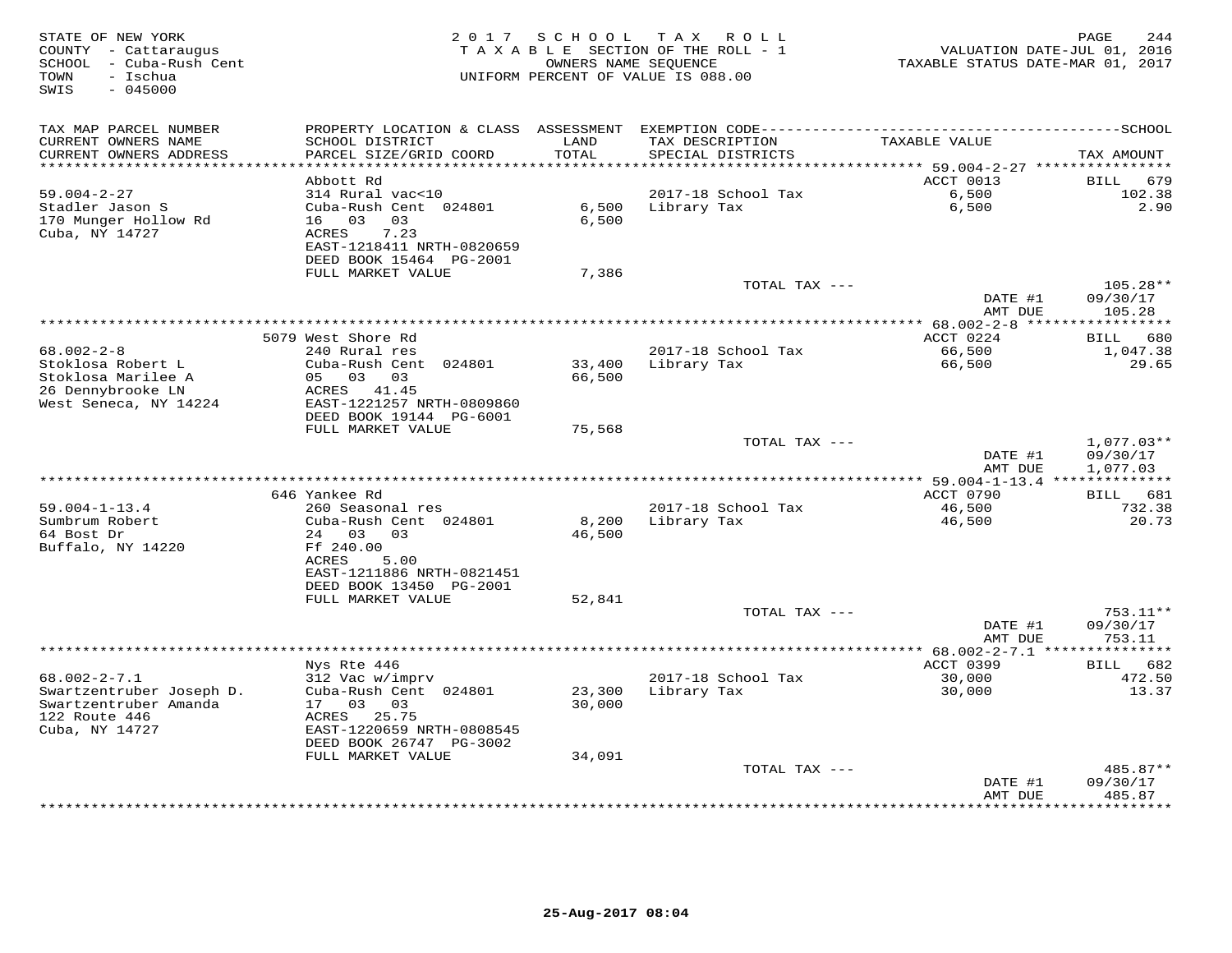| STATE OF NEW YORK<br>COUNTY - Cattaraugus<br>SCHOOL - Cuba-Rush Cent<br>- Ischua<br>TOWN<br>SWIS<br>$-045000$ |                                                      | 2017 SCHOOL      | TAX ROLL<br>TAXABLE SECTION OF THE ROLL - 1<br>OWNERS NAME SEQUENCE<br>UNIFORM PERCENT OF VALUE IS 088.00 | VALUATION DATE-JUL 01, 2016<br>TAXABLE STATUS DATE-MAR 01, 2017 | 245<br>PAGE           |
|---------------------------------------------------------------------------------------------------------------|------------------------------------------------------|------------------|-----------------------------------------------------------------------------------------------------------|-----------------------------------------------------------------|-----------------------|
| TAX MAP PARCEL NUMBER                                                                                         | PROPERTY LOCATION & CLASS ASSESSMENT                 |                  |                                                                                                           |                                                                 |                       |
| CURRENT OWNERS NAME<br>CURRENT OWNERS ADDRESS<br>***********************                                      | SCHOOL DISTRICT<br>PARCEL SIZE/GRID COORD            | LAND<br>TOTAL    | TAX DESCRIPTION<br>SPECIAL DISTRICTS                                                                      | TAXABLE VALUE                                                   | TAX AMOUNT            |
|                                                                                                               | 120 Nys Rte 446                                      |                  |                                                                                                           | ACCT 0400                                                       | BILL<br>683           |
| $68.002 - 2 - 13$                                                                                             | 210 1 Family Res                                     |                  | 2017-18 School Tax                                                                                        | 98,000                                                          | 1,543.51              |
| Swartzentruber Joseph D.<br>Swartzentruber Amanda<br>120 Route 446                                            | Cuba-Rush Cent 024801<br>04 03 03<br>ACRES<br>1.47   | 5,400<br>98,000  | Library Tax                                                                                               | 98,000                                                          | 43.69                 |
| Cuba, NY 14727                                                                                                | EAST-1220443 NRTH-0808289<br>DEED BOOK 26747 PG-3002 |                  |                                                                                                           |                                                                 |                       |
|                                                                                                               | FULL MARKET VALUE                                    | 111,364          | TOTAL TAX ---                                                                                             |                                                                 | $1,587.20**$          |
|                                                                                                               |                                                      |                  |                                                                                                           | DATE #1<br>AMT DUE                                              | 09/30/17<br>1,587.20  |
|                                                                                                               |                                                      |                  |                                                                                                           | ** 59.004-2-1 ***                                               | * * * * * * * * * * * |
|                                                                                                               | 538 Abbott Rd (Off)                                  |                  |                                                                                                           | ACCT 0449                                                       | BILL 684              |
| $59.004 - 2 - 1$                                                                                              | 323 Vacant rural                                     |                  | 2017-18 School Tax                                                                                        | 26,500                                                          | 417.38                |
| Swift Randy                                                                                                   | Cuba-Rush Cent 024801                                | 26,500           | Library Tax                                                                                               | 26,500                                                          | 11.81                 |
| Swift Judy A<br>538 Abbotts Rd                                                                                | 16 03 03<br>ACRES 30.38                              | 26,500           |                                                                                                           |                                                                 |                       |
| Cuba, NY 14727                                                                                                | EAST-1215256 NRTH-0823287                            |                  |                                                                                                           |                                                                 |                       |
|                                                                                                               | DEED BOOK 00983 PG-00662                             |                  |                                                                                                           |                                                                 |                       |
|                                                                                                               | FULL MARKET VALUE                                    | 30,114           |                                                                                                           |                                                                 |                       |
|                                                                                                               |                                                      |                  | TOTAL TAX ---                                                                                             |                                                                 | $429.19**$            |
|                                                                                                               |                                                      |                  |                                                                                                           | DATE #1<br>AMT DUE                                              | 09/30/17<br>429.19    |
|                                                                                                               |                                                      |                  |                                                                                                           |                                                                 |                       |
|                                                                                                               | 833 Carpenter Hill Rd                                |                  |                                                                                                           | ACCT 0448                                                       | BILL 685              |
| $59.004 - 1 - 1$                                                                                              | 240 Rural res                                        |                  | ENH STAR 41834                                                                                            |                                                                 | 57,640                |
| Swift Robert M<br>Swift Elaine B                                                                              | Cuba-Rush Cent 024801<br>24 03 03                    |                  | 70,500 2017-18 School Tax                                                                                 | 154,500                                                         | 2,433.39              |
| 833 Carpenter Hill Rd                                                                                         | ACRES 125.10                                         | 154,500          | Library Tax                                                                                               | 154,500                                                         | 68.88                 |
| Cuba, NY 14727                                                                                                | EAST-1212195 NRTH-0823274                            |                  |                                                                                                           |                                                                 |                       |
|                                                                                                               | DEED BOOK 00919 PG-00314                             |                  |                                                                                                           |                                                                 |                       |
|                                                                                                               | FULL MARKET VALUE                                    | 175,568          |                                                                                                           |                                                                 |                       |
|                                                                                                               |                                                      |                  | TOTAL TAX ---                                                                                             |                                                                 | $1,594.43**$          |
|                                                                                                               |                                                      |                  |                                                                                                           | DATE #1<br>AMT DUE                                              | 09/30/17<br>1,594.43  |
|                                                                                                               |                                                      |                  |                                                                                                           | ************** 68.002-2-1.1 ****************                    |                       |
|                                                                                                               | Johnson Hollow Rd                                    |                  |                                                                                                           | ACCT 0075                                                       | BILL<br>686           |
| $68.002 - 2 - 1.1$                                                                                            | 323 Vacant rural                                     |                  | 2017-18 School Tax                                                                                        | 16,000                                                          | 252.00                |
| Tamburlin Ronald F. 25%<br>Harvey Andrew J. 75%                                                               | Cuba-Rush Cent 024801<br>14 03 03                    | 16,000<br>16,000 | Library Tax                                                                                               | 16,000                                                          | 7.13                  |
| 3759 Teachers Lane Apt. #7<br>Orchard Park, NY 14127                                                          | ACRES 15.25<br>EAST-1215445 NRTH-0814950             |                  |                                                                                                           |                                                                 |                       |
|                                                                                                               | DEED BOOK 23446 PG-9002                              |                  |                                                                                                           |                                                                 |                       |
|                                                                                                               | FULL MARKET VALUE                                    | 18,182           | TOTAL TAX ---                                                                                             |                                                                 | $259.13**$            |
|                                                                                                               |                                                      |                  |                                                                                                           | DATE #1                                                         | 09/30/17              |
|                                                                                                               |                                                      |                  |                                                                                                           | AMT DUE                                                         | 259.13<br>*********   |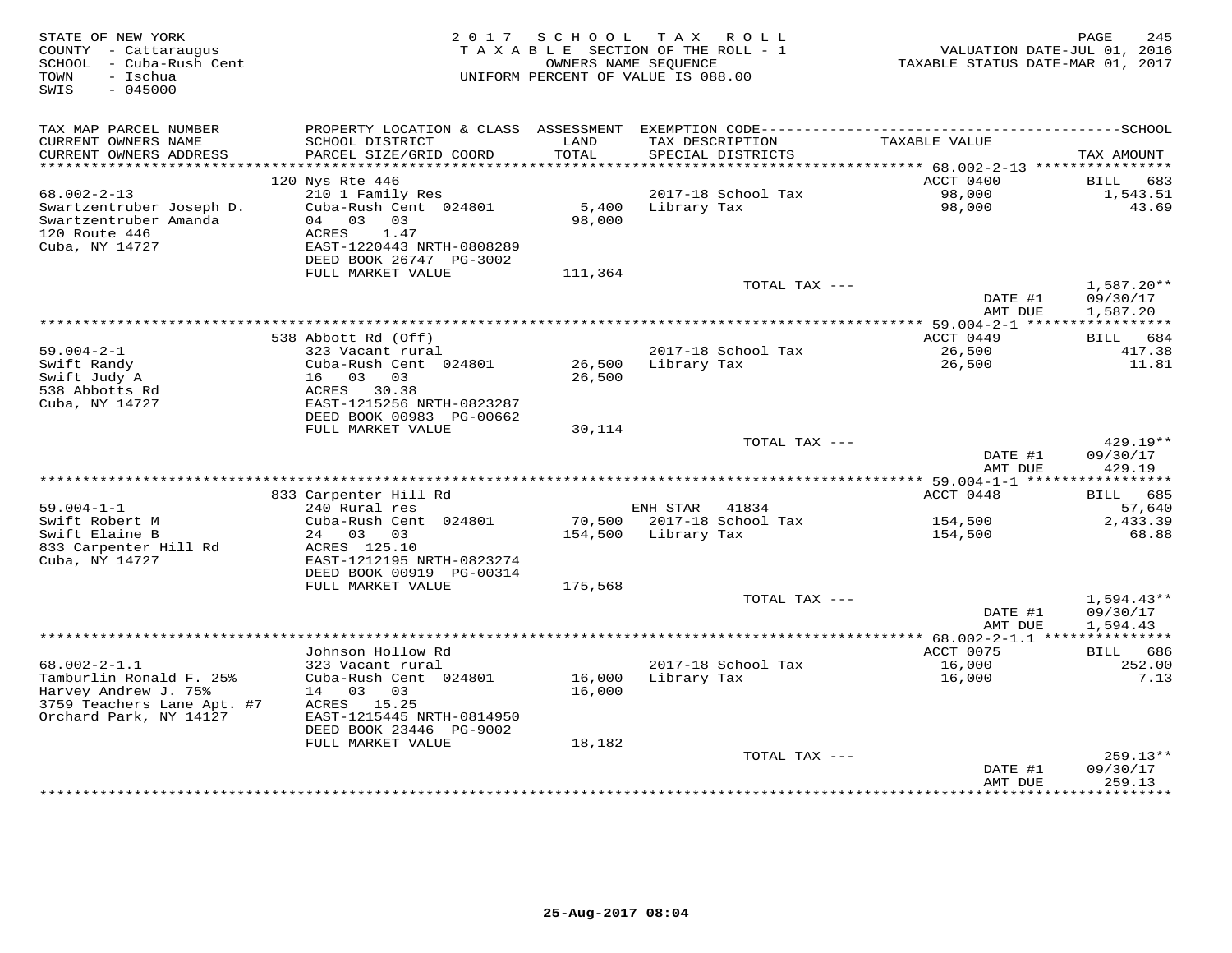| STATE OF NEW YORK<br>COUNTY - Cattaraugus<br>SCHOOL - Cuba-Rush Cent<br>- Ischua<br>TOWN<br>SWIS<br>$-045000$ | 2 0 1 7                                                                | SCHOOL                      | TAX ROLL<br>TAXABLE SECTION OF THE ROLL - 1<br>OWNERS NAME SEQUENCE<br>UNIFORM PERCENT OF VALUE IS 088.00 | VALUATION DATE-JUL 01, 2016<br>TAXABLE STATUS DATE-MAR 01, 2017 | PAGE<br>246                          |
|---------------------------------------------------------------------------------------------------------------|------------------------------------------------------------------------|-----------------------------|-----------------------------------------------------------------------------------------------------------|-----------------------------------------------------------------|--------------------------------------|
| TAX MAP PARCEL NUMBER                                                                                         |                                                                        |                             |                                                                                                           |                                                                 |                                      |
| CURRENT OWNERS NAME<br>CURRENT OWNERS ADDRESS<br>***********************                                      | SCHOOL DISTRICT<br>PARCEL SIZE/GRID COORD<br>***********               | LAND<br>TOTAL<br>********** | TAX DESCRIPTION<br>SPECIAL DISTRICTS<br>*********************                                             | TAXABLE VALUE                                                   | TAX AMOUNT                           |
|                                                                                                               | Johnson Hollow Rd                                                      |                             |                                                                                                           | ************ 68.002-2-1.2 ********<br>ACCT 0740                 | <b>BILL</b><br>687                   |
| $68.002 - 2 - 1.2$                                                                                            | 314 Rural vac<10                                                       |                             | 2017-18 School Tax                                                                                        | 9,000                                                           | 141.75                               |
| Tamburlin Ronald F. 25%<br>Harvey Andrew J. 75%<br>3759 Teachers Lane Apt. #7                                 | Cuba-Rush Cent 024801<br>14 03<br>03<br>6.25<br>ACRES                  | 9,000<br>9,000              | Library Tax                                                                                               | 9,000                                                           | 4.01                                 |
| Orchard Park, NY 14127                                                                                        | EAST-1215675 NRTH-0815357<br>DEED BOOK 23446 PG-9002                   |                             |                                                                                                           |                                                                 |                                      |
|                                                                                                               | FULL MARKET VALUE                                                      | 10,227                      |                                                                                                           |                                                                 |                                      |
|                                                                                                               |                                                                        |                             | TOTAL TAX ---                                                                                             | DATE #1<br>AMT DUE                                              | 145.76**<br>09/30/17<br>145.76       |
|                                                                                                               |                                                                        |                             |                                                                                                           | *** 68.002-2-18.4 **************                                |                                      |
|                                                                                                               | 5105 Miller Hill Rd                                                    |                             |                                                                                                           | ACCT 0715                                                       | 688<br>BILL                          |
| $68.002 - 2 - 18.4$<br>Tredway Thomas L                                                                       | 270 Mfg housing<br>Cuba-Rush Cent 024801                               | 12,000                      | <b>BAS STAR</b><br>41854<br>2017-18 School Tax                                                            | 39,000                                                          | 26,400<br>614.25                     |
| Tredway Tracy<br>5105 Miller Hill Rd<br>Cuba, NY 14727                                                        | 13 03<br>03<br>ACRES 10.10 BANK<br>017<br>EAST-1215223 NRTH-0809215    | 39,000                      | Library Tax                                                                                               | 39,000                                                          | 17.39                                |
|                                                                                                               | DEED BOOK 00993 PG-00127                                               |                             |                                                                                                           |                                                                 |                                      |
|                                                                                                               | FULL MARKET VALUE                                                      | 44,318                      |                                                                                                           |                                                                 |                                      |
|                                                                                                               |                                                                        |                             | TOTAL TAX ---                                                                                             | DATE #1                                                         | 215.84**<br>09/30/17                 |
|                                                                                                               |                                                                        |                             |                                                                                                           | AMT DUE                                                         | 215.84                               |
|                                                                                                               | 289 Kinney Hollow Rd                                                   |                             |                                                                                                           | ACCT 0120                                                       | BILL 689                             |
| $68.002 - 2 - 17$                                                                                             | 270 Mfg housing                                                        |                             | AGED C/T/S 41800                                                                                          |                                                                 | 17,500                               |
| Tuttle Stanley A<br>289 Kinney Hollow Rd                                                                      | Cuba-Rush Cent 024801<br>03<br>03<br>13                                | 35,000                      | 3,300 ENH STAR<br>41834<br>2017-18 School Tax                                                             | 17,500                                                          | 17,500<br>275.63                     |
| Cuba, NY 14727                                                                                                | FRNT 150.00 DPTH 125.00<br>EAST-1216417 NRTH-0808451                   |                             | Library Tax                                                                                               | 17,500                                                          | 7.80                                 |
|                                                                                                               | DEED BOOK 767<br>PG-00221                                              |                             |                                                                                                           |                                                                 |                                      |
|                                                                                                               | FULL MARKET VALUE                                                      | 39,773                      | TOTAL TAX ---                                                                                             |                                                                 | $7.80**$                             |
|                                                                                                               |                                                                        |                             |                                                                                                           | DATE #1<br>AMT DUE                                              | 09/30/17<br>7.80                     |
|                                                                                                               |                                                                        |                             |                                                                                                           | *********** 68.001-1-6 *****                                    | * * * * *                            |
| $68.001 - 1 - 6$                                                                                              | 900 Johnson Hollow Rd<br>270 Mfg housing                               |                             | 2017-18 School Tax                                                                                        | ACCT 0458<br>62,350                                             | 690<br>BILL<br>982.02                |
| Vaeth, Richard B. and Marlene Cuba-Rush Cent 024801<br>Vaeth Georgette L/U                                    | 36<br>03<br>03                                                         | 52,800<br>62,350            | Library Tax                                                                                               | 62,350                                                          | 27.80                                |
| 1417 Ruie Road<br>North Tonawanda, NY 14120                                                                   | ACRES<br>74.94<br>EAST-1208661 NRTH-0811339<br>DEED BOOK 21579 PG-5001 |                             |                                                                                                           |                                                                 |                                      |
|                                                                                                               | FULL MARKET VALUE                                                      | 70,852                      |                                                                                                           |                                                                 |                                      |
|                                                                                                               |                                                                        |                             | TOTAL TAX ---                                                                                             | DATE #1<br>AMT DUE                                              | $1,009.82**$<br>09/30/17<br>1,009.82 |
|                                                                                                               |                                                                        |                             |                                                                                                           |                                                                 | * * * * * * * * * *                  |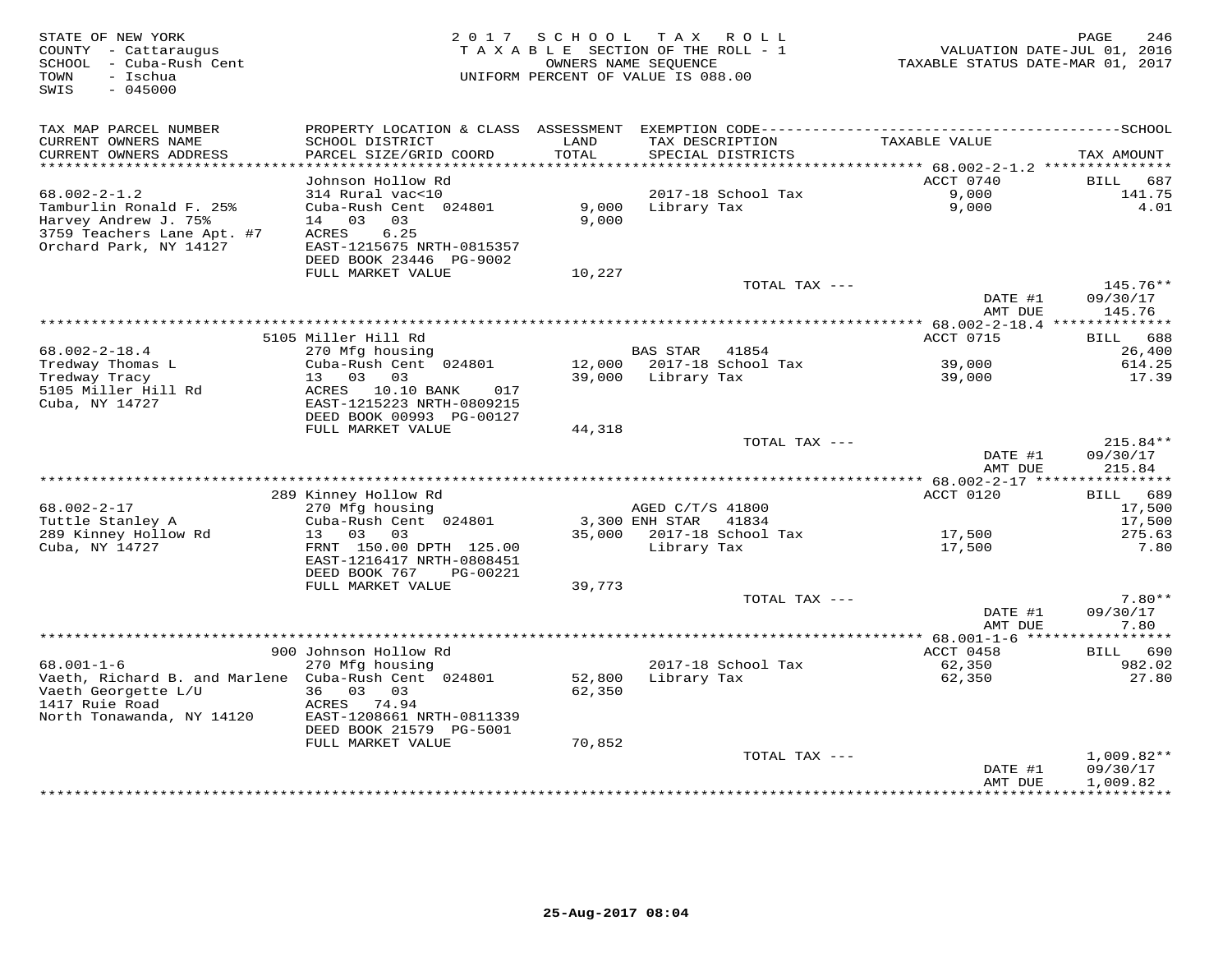| STATE OF NEW YORK<br>COUNTY - Cattaraugus<br>SCHOOL - Cuba-Rush Cent<br>- Ischua<br>TOWN<br>$-045000$<br>SWIS |                                                                         |                                | 2017 SCHOOL TAX ROLL<br>TAXABLE SECTION OF THE ROLL - 1<br>OWNERS NAME SEQUENCE<br>UNIFORM PERCENT OF VALUE IS 088.00 | VALUATION DATE-JUL 01, 2016<br>TAXABLE STATUS DATE-MAR 01, 2017 | PAGE<br>247          |
|---------------------------------------------------------------------------------------------------------------|-------------------------------------------------------------------------|--------------------------------|-----------------------------------------------------------------------------------------------------------------------|-----------------------------------------------------------------|----------------------|
| TAX MAP PARCEL NUMBER                                                                                         |                                                                         |                                |                                                                                                                       |                                                                 |                      |
| CURRENT OWNERS NAME<br>CURRENT OWNERS ADDRESS<br>************************                                     | SCHOOL DISTRICT<br>PARCEL SIZE/GRID COORD<br>************************** | LAND<br>TOTAL<br>************* | TAX DESCRIPTION<br>SPECIAL DISTRICTS<br>************************************* 68.002-2-2.2 ****************           | TAXABLE VALUE                                                   | TAX AMOUNT           |
|                                                                                                               | Johnson Hollow Rd                                                       |                                |                                                                                                                       | ACCT 0951                                                       | BILL<br>691          |
| $68.002 - 2 - 2.2$                                                                                            | 323 Vacant rural                                                        |                                | 2017-18 School Tax                                                                                                    | 9,000                                                           | 141.75               |
| Van schaick Kathern                                                                                           | Cuba-Rush Cent 024801                                                   |                                | 9,000 Library Tax                                                                                                     | 9,000                                                           | 4.01                 |
| 5340 Miller Hill Rd                                                                                           | 14 03 03<br>FRNT 374.00 DPTH                                            | 9,000                          |                                                                                                                       |                                                                 |                      |
| Cuba, NY 14727                                                                                                | 6.00<br>ACRES                                                           |                                |                                                                                                                       |                                                                 |                      |
|                                                                                                               | EAST-1216052 NRTH-0814920                                               |                                |                                                                                                                       |                                                                 |                      |
|                                                                                                               | DEED BOOK 21999 PG-4002                                                 |                                |                                                                                                                       |                                                                 |                      |
|                                                                                                               | FULL MARKET VALUE                                                       | 10,227                         |                                                                                                                       |                                                                 |                      |
|                                                                                                               |                                                                         |                                | TOTAL TAX ---                                                                                                         | DATE #1                                                         | 145.76**<br>09/30/17 |
|                                                                                                               |                                                                         |                                |                                                                                                                       | AMT DUE                                                         | 145.76               |
|                                                                                                               |                                                                         |                                |                                                                                                                       |                                                                 |                      |
|                                                                                                               | 5340 Miller Hill Rd                                                     |                                |                                                                                                                       | ACCT 0950                                                       | BILL 692             |
| $68.002 - 1 - 6.3$<br>Van Schaick Robert                                                                      | 270 Mfg housing<br>Cuba-Rush Cent 024801                                |                                | ENH STAR<br>41834<br>8,700 2017-18 School Tax                                                                         | 13,000                                                          | 13,000<br>204.75     |
| Van Schaick Kathryn                                                                                           | 22 03 03                                                                | 13,000                         | Library Tax                                                                                                           | 13,000                                                          | 5.80                 |
| 5340 Miller Hill Rd                                                                                           | FRNT 275.00 DPTH                                                        |                                |                                                                                                                       |                                                                 |                      |
| Cuba, NY 14727                                                                                                | ACRES<br>5.60                                                           |                                |                                                                                                                       |                                                                 |                      |
|                                                                                                               | EAST-1214397 NRTH-0813980<br>DEED BOOK 12183 PG-4002                    |                                |                                                                                                                       |                                                                 |                      |
|                                                                                                               | FULL MARKET VALUE                                                       | 14,773                         |                                                                                                                       |                                                                 |                      |
|                                                                                                               |                                                                         |                                | TOTAL TAX ---                                                                                                         |                                                                 | $5.80**$             |
|                                                                                                               |                                                                         |                                |                                                                                                                       | DATE #1<br>AMT DUE                                              | 09/30/17<br>5.80     |
|                                                                                                               |                                                                         |                                |                                                                                                                       |                                                                 |                      |
| $68.002 - 2 - 2.1$                                                                                            | Johnson Hollow Rd<br>240 Rural res                                      |                                | AGED C/T/S 41800                                                                                                      | ACCT 0163                                                       | BILL 693<br>17,250   |
| Van Schaick Theodore D                                                                                        | Cuba-Rush Cent 024801                                                   |                                | 18,900 ENH STAR 41834                                                                                                 |                                                                 | 17,250               |
| 475 Johnson Hollow Rd                                                                                         | 14 03 03                                                                |                                | 34,500 2017-18 School Tax                                                                                             | 17,250                                                          | 271.69               |
| Cuba, NY 14727                                                                                                | FRNT 564.00 DPTH                                                        |                                | Library Tax                                                                                                           | 17,250                                                          | 7.69                 |
|                                                                                                               | ACRES 19.48<br>EAST-1216052 NRTH-0814920                                |                                |                                                                                                                       |                                                                 |                      |
|                                                                                                               | DEED BOOK 12183 PG-4004                                                 |                                |                                                                                                                       |                                                                 |                      |
|                                                                                                               | FULL MARKET VALUE                                                       | 39,205                         |                                                                                                                       |                                                                 |                      |
|                                                                                                               |                                                                         |                                | TOTAL TAX ---                                                                                                         |                                                                 | $7.69**$             |
|                                                                                                               |                                                                         |                                |                                                                                                                       | DATE #1                                                         | 09/30/17             |
|                                                                                                               |                                                                         |                                |                                                                                                                       | AMT DUE                                                         | 7.69                 |
|                                                                                                               | 5241 Burt Rd                                                            |                                |                                                                                                                       | ACCT 0884                                                       | BILL 694             |
| $68.002 - 2 - 24.9$                                                                                           | 322 Rural vac>10                                                        |                                | 2017-18 School Tax                                                                                                    | 18,000                                                          | 283.50               |
| Vandewall James                                                                                               | Cuba-Rush Cent 024801                                                   | 18,000                         | Library Tax                                                                                                           | 18,000                                                          | 8.02                 |
| 5232 Burt Rd<br>Cuba, NY 14727                                                                                | $13, 14$ 3 3<br>ACRES 10.05                                             | 18,000                         |                                                                                                                       |                                                                 |                      |
|                                                                                                               | EAST-1218520 NRTH-0811028                                               |                                |                                                                                                                       |                                                                 |                      |
|                                                                                                               | DEED BOOK 22487 PG-5001                                                 |                                |                                                                                                                       |                                                                 |                      |
|                                                                                                               | FULL MARKET VALUE                                                       | 20,455                         |                                                                                                                       |                                                                 |                      |
|                                                                                                               |                                                                         |                                | TOTAL TAX ---                                                                                                         |                                                                 | 291.52**             |
|                                                                                                               |                                                                         |                                |                                                                                                                       | DATE #1<br>AMT DUE                                              | 09/30/17<br>291.52   |
|                                                                                                               |                                                                         |                                |                                                                                                                       |                                                                 | **********           |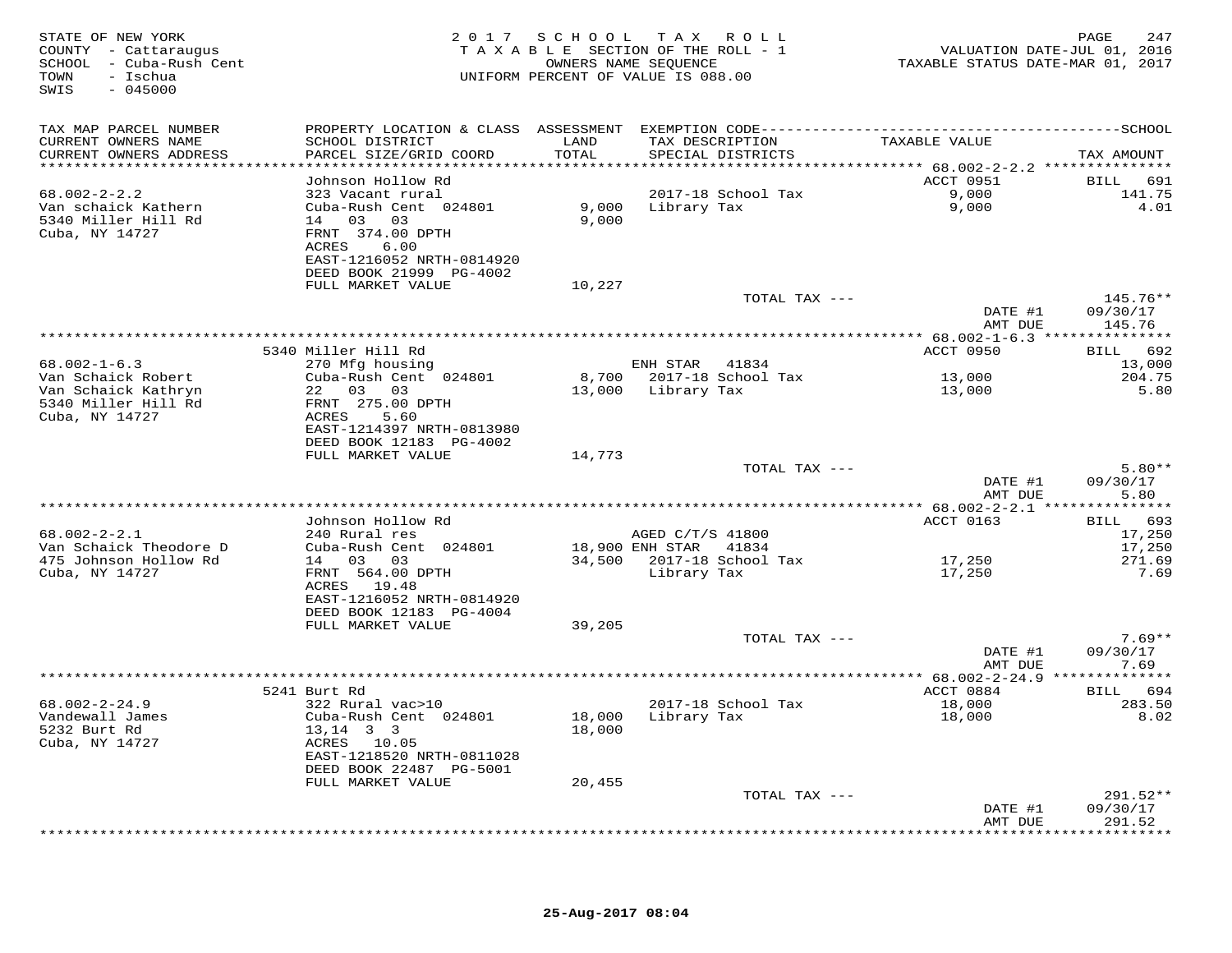| STATE OF NEW YORK<br>COUNTY - Cattaraugus<br>SCHOOL - Cuba-Rush Cent<br>TOWN<br>- Ischua<br>$-045000$<br>SWIS |                                                                                                |                      | 2017 SCHOOL TAX ROLL<br>TAXABLE SECTION OF THE ROLL - 1<br>OWNERS NAME SEQUENCE<br>UNIFORM PERCENT OF VALUE IS 088.00 | VALUATION DATE-JUL 01, 2016<br>TAXABLE STATUS DATE-MAR 01, 2017 | PAGE<br>248                    |
|---------------------------------------------------------------------------------------------------------------|------------------------------------------------------------------------------------------------|----------------------|-----------------------------------------------------------------------------------------------------------------------|-----------------------------------------------------------------|--------------------------------|
| TAX MAP PARCEL NUMBER<br>CURRENT OWNERS NAME<br>CURRENT OWNERS ADDRESS                                        | SCHOOL DISTRICT<br>PARCEL SIZE/GRID COORD                                                      | LAND<br><b>TOTAL</b> | TAX DESCRIPTION<br>SPECIAL DISTRICTS                                                                                  | TAXABLE VALUE                                                   | TAX AMOUNT                     |
| ******************************                                                                                |                                                                                                |                      |                                                                                                                       |                                                                 |                                |
|                                                                                                               | Union Valley Rd                                                                                |                      |                                                                                                                       | ACCT 0877                                                       | BILL 695                       |
| $59.004 - 1 - 7.3$<br>Vanmort Lawrence                                                                        | 260 Seasonal res                                                                               | 13,100               | 2017-18 School Tax<br>Library Tax                                                                                     | 20,400<br>20,400                                                | 321.30<br>9.09                 |
| Vanmort Wendy<br>5729 Union Vly<br>Cuba, NY 14737                                                             | Cuba-Rush Cent 024801<br>ACRES 11.55<br>EAST-1211188 NRTH-0817297<br>DEED BOOK 1007 PG-58      | 20,400               |                                                                                                                       |                                                                 |                                |
|                                                                                                               | FULL MARKET VALUE                                                                              | 23,182               | TOTAL TAX ---                                                                                                         |                                                                 | 330.39**                       |
|                                                                                                               |                                                                                                |                      |                                                                                                                       | DATE #1<br>AMT DUE                                              | 09/30/17<br>330.39             |
|                                                                                                               |                                                                                                |                      |                                                                                                                       |                                                                 |                                |
|                                                                                                               | 5739 Union Valley Rd                                                                           |                      | 55 PCT OF VALUE USED FOR EXEMPTION PURPOSES ACCT 0197                                                                 |                                                                 | BILL 696                       |
| $59.004 - 1 - 7.1$                                                                                            | 270 Mfg housing                                                                                |                      | AGED C/T/S 41800                                                                                                      |                                                                 | 8,800                          |
| Washburn Elizabeth M                                                                                          | Cuba-Rush Cent 024801<br>23 03 03                                                              |                      | 5,600 ENH STAR 41834                                                                                                  |                                                                 | 23,200                         |
| Appleby Paul D<br>5739 Union Valley Rd                                                                        | 1.70<br>ACRES                                                                                  |                      | 32,000 2017-18 School Tax<br>Library Tax                                                                              | 23,200<br>23,200                                                | 365.40<br>10.34                |
| Cuba, NY 14727                                                                                                | EAST-1210979 NRTH-0817724<br>DEED BOOK 1032    PG-242                                          |                      |                                                                                                                       |                                                                 |                                |
|                                                                                                               | FULL MARKET VALUE                                                                              | 36,364               |                                                                                                                       |                                                                 |                                |
|                                                                                                               |                                                                                                |                      | TOTAL TAX ---                                                                                                         | DATE #1<br>AMT DUE                                              | $10.34**$<br>09/30/17<br>10.34 |
|                                                                                                               |                                                                                                |                      |                                                                                                                       |                                                                 |                                |
|                                                                                                               | 221 West Shore Rd                                                                              |                      |                                                                                                                       | ACCT 0464                                                       | BILL 697                       |
| $59.004 - 3 - 21. / 12$                                                                                       | 210 1 Family Res                                                                               |                      | ENH STAR 41834                                                                                                        |                                                                 | 57,640                         |
| Weatherell James W                                                                                            | Cuba-Rush Cent 024801                                                                          |                      | 0 2017-18 School Tax                                                                                                  | 106,000                                                         | 1,669.51                       |
| Cottage 221<br>221 West Shore Rd<br>Cuba, NY 14727                                                            | 00 03 03<br>EAST-1221650 NRTH-0813047<br>FULL MARKET VALUE                                     |                      | 106,000 Library Tax                                                                                                   | 106,000                                                         | 47.26                          |
|                                                                                                               |                                                                                                | 120,455              | TOTAL TAX ---                                                                                                         |                                                                 | 808.93**                       |
|                                                                                                               |                                                                                                |                      |                                                                                                                       | DATE #1<br>AMT DUE                                              | 09/30/17<br>808.93             |
|                                                                                                               |                                                                                                |                      |                                                                                                                       |                                                                 |                                |
|                                                                                                               | 120 Abbott Rd                                                                                  |                      |                                                                                                                       | ACCT 0930                                                       | BILL 698                       |
| $59.004 - 2 - 12.2$                                                                                           | 210 1 Family Res                                                                               |                      | BAS STAR 41854                                                                                                        |                                                                 | 13,000                         |
| Weatherly Burton J<br>Weatherly Donna                                                                         | Cuba-Rush Cent 024801<br>08 03 03                                                              |                      | 3,500 2017-18 School Tax<br>13,000 Library Tax                                                                        | 13,000<br>13,000                                                | 204.75<br>5.80                 |
| 120 Abbott Rd<br>Cuba, NY 14727                                                                               | split from $2-12$ #17<br>FRNT 165.00 DPTH 125.00<br>ACRES<br>0.47<br>EAST-1220039 NRTH-0822512 |                      |                                                                                                                       |                                                                 |                                |
|                                                                                                               | DEED BOOK 8928 PG-5001                                                                         |                      |                                                                                                                       |                                                                 |                                |
|                                                                                                               | FULL MARKET VALUE                                                                              | 14,773               |                                                                                                                       |                                                                 |                                |
|                                                                                                               |                                                                                                |                      | TOTAL TAX ---                                                                                                         | DATE #1                                                         | $5.80**$<br>09/30/17           |
|                                                                                                               |                                                                                                |                      |                                                                                                                       | AMT DUE<br>*************                                        | 5.80<br>******                 |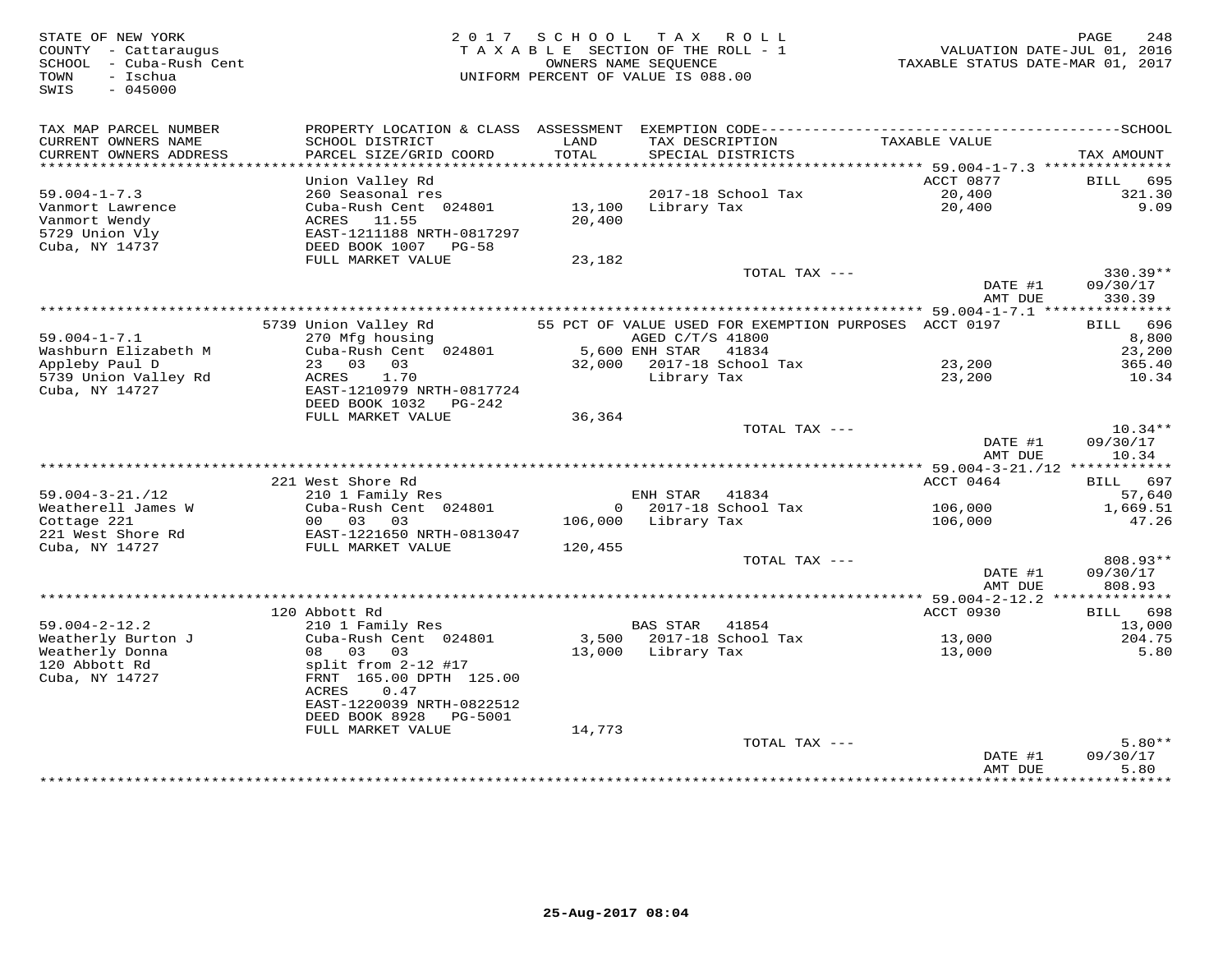| STATE OF NEW YORK<br>COUNTY - Cattaraugus<br>SCHOOL - Cuba-Rush Cent<br>- Ischua<br>TOWN<br>SWIS<br>$-045000$ | 2 0 1 7                                                                                                                            |                 | SCHOOL TAX ROLL<br>TAXABLE SECTION OF THE ROLL - 1<br>OWNERS NAME SEOUENCE<br>UNIFORM PERCENT OF VALUE IS 088.00 | TAXABLE STATUS DATE-MAR 01, 2017 | 249<br>PAGE<br>VALUATION DATE-JUL 01, 2016 |
|---------------------------------------------------------------------------------------------------------------|------------------------------------------------------------------------------------------------------------------------------------|-----------------|------------------------------------------------------------------------------------------------------------------|----------------------------------|--------------------------------------------|
| TAX MAP PARCEL NUMBER<br>CURRENT OWNERS NAME<br>CURRENT OWNERS ADDRESS                                        | PROPERTY LOCATION & CLASS ASSESSMENT<br>SCHOOL DISTRICT<br>PARCEL SIZE/GRID COORD                                                  | LAND<br>TOTAL   | TAX DESCRIPTION<br>SPECIAL DISTRICTS                                                                             | TAXABLE VALUE                    | TAX AMOUNT                                 |
| **************************                                                                                    | Yankee Rd                                                                                                                          |                 |                                                                                                                  | ACCT 0466                        | 699                                        |
| $59.003 - 1 - 23$                                                                                             | 314 Rural vac<10                                                                                                                   |                 | 2017-18 School Tax                                                                                               | 2,400                            | BILL<br>37.80                              |
| Weishaar Jack<br>Weishaar June<br>55821 Elmhurst Rd<br>Lake View, NY 14085                                    | Cuba-Rush Cent 024801<br>32 03<br>03<br>FRNT 125.00 DPTH 108.20<br>EAST-1208629 NRTH-0819824                                       | 2,400<br>2,400  | Library Tax                                                                                                      | 2,400                            | 1.07                                       |
|                                                                                                               | FULL MARKET VALUE                                                                                                                  | 2,727           |                                                                                                                  |                                  |                                            |
|                                                                                                               |                                                                                                                                    |                 | TOTAL TAX ---                                                                                                    | DATE #1<br>AMT DUE               | $38.87**$<br>09/30/17<br>38.87             |
|                                                                                                               |                                                                                                                                    |                 |                                                                                                                  |                                  |                                            |
|                                                                                                               | Yankee Rd (Off)                                                                                                                    |                 |                                                                                                                  | ACCT 0767                        | 700<br>BILL                                |
| $59.003 - 1 - 13.2$<br>Weishaar Jack A                                                                        | 314 Rural vac<10<br>Cuba-Rush Cent 024801                                                                                          | 5,400           | 2017-18 School Tax                                                                                               | 5,400                            | 85.05<br>2.41                              |
| 55821 Elmhurst Rd<br>Lake View, NY 14085                                                                      | 32<br>03<br>03<br>FRNT 276.85 DPTH 232.69<br>EAST-1208232 NRTH-0821508                                                             | 5,400           | Library Tax                                                                                                      | 5,400                            |                                            |
|                                                                                                               | DEED BOOK 903<br>PG-00718                                                                                                          |                 |                                                                                                                  |                                  |                                            |
|                                                                                                               | FULL MARKET VALUE                                                                                                                  | 6,136           |                                                                                                                  |                                  |                                            |
|                                                                                                               |                                                                                                                                    |                 | TOTAL TAX ---                                                                                                    |                                  | $87.46**$                                  |
|                                                                                                               |                                                                                                                                    |                 |                                                                                                                  | DATE #1<br>AMT DUE               | 09/30/17<br>87.46<br>* * * * * * * *       |
|                                                                                                               | Yankee Rd (Off)                                                                                                                    |                 |                                                                                                                  | ACCT 0418                        | 701<br>BILL                                |
| $59.003 - 1 - 14$                                                                                             | 260 Seasonal res                                                                                                                   |                 | 2017-18 School Tax                                                                                               | 61,500                           | 968.63                                     |
| Weishaar Jack A<br>Weishaar June F<br>55821 Elmhurst Rd                                                       | Cuba-Rush Cent 024801<br>32 03<br>03<br>4.94<br>ACRES                                                                              | 8,200<br>61,500 | Library Tax                                                                                                      | 61,500                           | 27.42                                      |
| Lake View, NY 14085                                                                                           | EAST-1208380 NRTH-0821755<br>DEED BOOK 856<br>PG-00673                                                                             |                 |                                                                                                                  |                                  |                                            |
|                                                                                                               | FULL MARKET VALUE                                                                                                                  | 69,886          |                                                                                                                  |                                  |                                            |
|                                                                                                               |                                                                                                                                    |                 | TOTAL TAX ---                                                                                                    | DATE #1<br>AMT DUE               | $996.05**$<br>09/30/17<br>996.05           |
|                                                                                                               |                                                                                                                                    |                 |                                                                                                                  |                                  |                                            |
|                                                                                                               | Yankee Rd (Off)                                                                                                                    |                 |                                                                                                                  | ACCT 0755                        | <b>BILL</b><br>702                         |
| $59.003 - 1 - 15.2$<br>Weishaar Wayne<br>5771 Appollo Dr<br>Lakeview, NY 14085                                | 312 Vac w/imprv<br>Cuba-Rush Cent 024801<br>32 03<br>03<br>ACRES<br>1.55<br>EAST-1208589 NRTH-0821691<br>DEED BOOK 894<br>PG-00411 | 5,400<br>6,400  | 2017-18 School Tax<br>Library Tax                                                                                | 6,400<br>6,400                   | 100.80<br>2.85                             |
|                                                                                                               | FULL MARKET VALUE                                                                                                                  | 7,273           |                                                                                                                  |                                  |                                            |
|                                                                                                               |                                                                                                                                    |                 | TOTAL TAX ---                                                                                                    | DATE #1<br>AMT DUE               | $103.65**$<br>09/30/17<br>103.65           |
|                                                                                                               |                                                                                                                                    |                 |                                                                                                                  |                                  | *********                                  |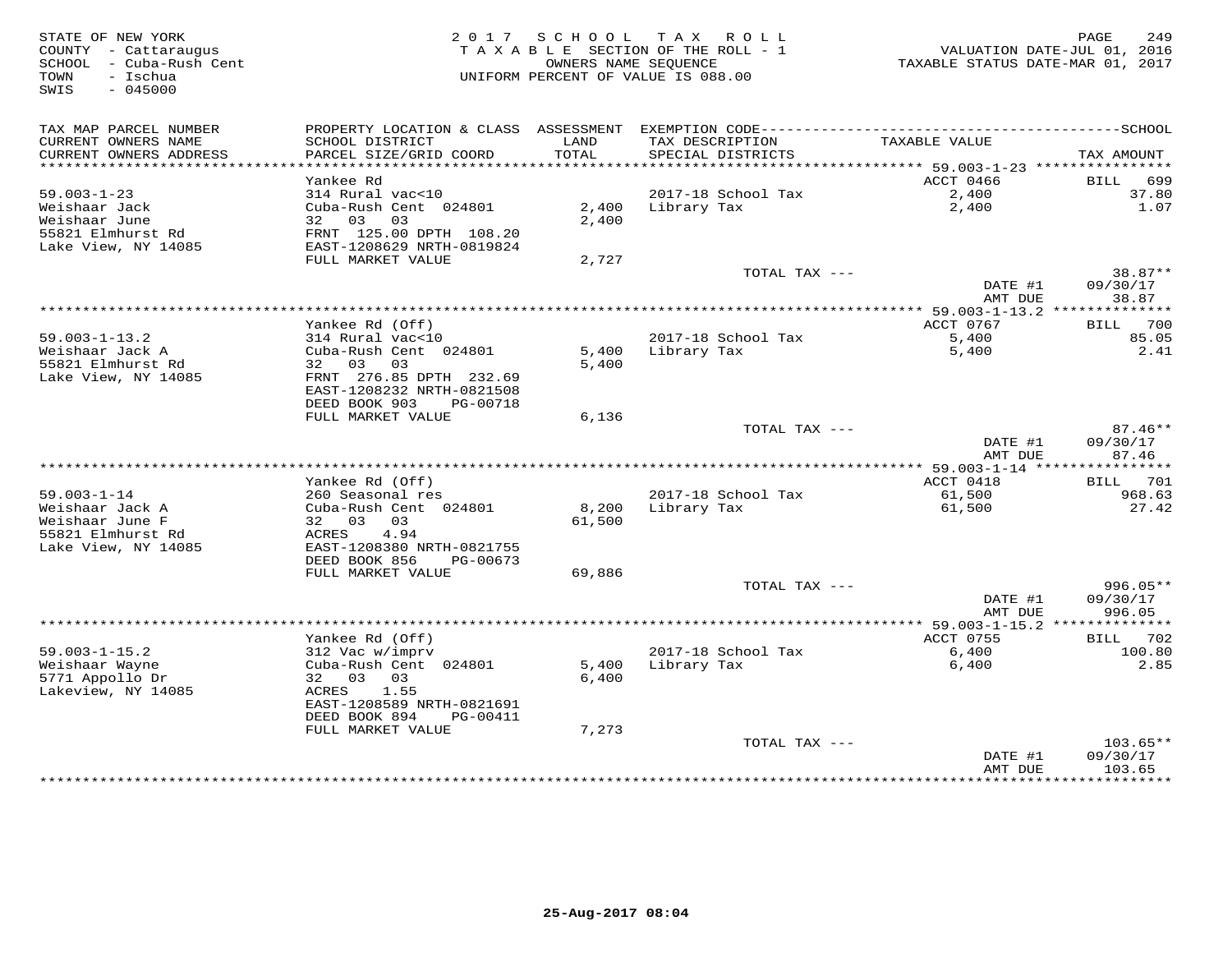| STATE OF NEW YORK<br>COUNTY - Cattaraugus<br>SCHOOL - Cuba-Rush Cent<br>- Ischua<br>TOWN<br>$-045000$<br>SWIS | 2 0 1 7                                                                                                                                                              |                  | SCHOOL TAX ROLL<br>TAXABLE SECTION OF THE ROLL - 1<br>OWNERS NAME SEQUENCE<br>UNIFORM PERCENT OF VALUE IS 088.00 | VALUATION DATE-JUL 01, 2016<br>TAXABLE STATUS DATE-MAR 01, 2017 | 250<br>PAGE                      |
|---------------------------------------------------------------------------------------------------------------|----------------------------------------------------------------------------------------------------------------------------------------------------------------------|------------------|------------------------------------------------------------------------------------------------------------------|-----------------------------------------------------------------|----------------------------------|
| TAX MAP PARCEL NUMBER<br>CURRENT OWNERS NAME<br>CURRENT OWNERS ADDRESS                                        | SCHOOL DISTRICT<br>PARCEL SIZE/GRID COORD                                                                                                                            | LAND<br>TOTAL    | TAX DESCRIPTION<br>SPECIAL DISTRICTS                                                                             | TAXABLE VALUE                                                   | TAX AMOUNT                       |
| **********************                                                                                        | **********************                                                                                                                                               | *************    |                                                                                                                  |                                                                 |                                  |
| $68.001 - 1 - 7.2$<br>Wetzler Charles J<br>Wetzler Linda<br>43 Audet Dr<br>Cheektowaga, NY 14227              | Kinney Hollow Rd<br>312 Vac w/imprv<br>Cuba-Rush Cent 024801<br>29/30<br>03 03<br>1.84<br>ACRES<br>EAST-1210726 NRTH-0812033<br>DEED BOOK 00944 PG-00416             | 5,700<br>11,000  | 2017-18 School Tax<br>Library Tax                                                                                | ACCT 0273<br>11,000<br>11,000                                   | BILL<br>703<br>173.25<br>4.90    |
|                                                                                                               | FULL MARKET VALUE                                                                                                                                                    | 12,500           |                                                                                                                  |                                                                 |                                  |
|                                                                                                               |                                                                                                                                                                      |                  | TOTAL TAX ---                                                                                                    | DATE #1<br>AMT DUE                                              | $178.15**$<br>09/30/17           |
|                                                                                                               |                                                                                                                                                                      |                  |                                                                                                                  |                                                                 | 178.15                           |
|                                                                                                               | 5285 Miller Hill Rd                                                                                                                                                  |                  |                                                                                                                  | ACCT 0431                                                       | 704<br>BILL                      |
| $68.002 - 1 - 15.1$                                                                                           | 240 Rural res                                                                                                                                                        |                  | BAS STAR<br>41854                                                                                                |                                                                 | 26,400                           |
| Wetzler Timothy M<br>5285 Miller Hill Rd<br>Cuba, NY 14727                                                    | Cuba-Rush Cent 024801<br>22 03 03<br>ACRES<br>30.80<br>EAST-1212721 NRTH-0812961                                                                                     | 23,800<br>42,000 | 2017-18 School Tax<br>Library Tax                                                                                | 42,000<br>42,000                                                | 661.50<br>18.72                  |
|                                                                                                               | DEED BOOK 857<br>PG-00141                                                                                                                                            |                  |                                                                                                                  |                                                                 |                                  |
|                                                                                                               | FULL MARKET VALUE                                                                                                                                                    | 47,727           |                                                                                                                  |                                                                 |                                  |
|                                                                                                               |                                                                                                                                                                      |                  | TOTAL TAX ---                                                                                                    | DATE #1<br>AMT DUE                                              | $264.42**$<br>09/30/17<br>264.42 |
|                                                                                                               |                                                                                                                                                                      |                  | **************                                                                                                   | *** 59.004-2-18 ****                                            | *********                        |
| $59.004 - 2 - 18$<br>Whitford Karen<br>363 North Shore Rd<br>Cuba, NY 14727                                   | Abbott Rd<br>323 Vacant rural<br>Cuba-Rush Cent 024801<br>03 03<br>08<br>split to cty for highway<br>1221986/823153<br>ACRES<br>42.76                                | 34,600<br>34,600 | 2017-18 School Tax<br>Library Tax                                                                                | ACCT 0263<br>34,600<br>34,600                                   | BILL 705<br>544.95<br>15.43      |
|                                                                                                               | EAST-1221932 NRTH-0823163<br>DEED BOOK 5106<br>PG-7003                                                                                                               |                  |                                                                                                                  |                                                                 |                                  |
|                                                                                                               | FULL MARKET VALUE                                                                                                                                                    | 39,318           | TOTAL TAX ---                                                                                                    | DATE #1<br>AMT DUE                                              | 560.38**<br>09/30/17<br>560.38   |
|                                                                                                               |                                                                                                                                                                      |                  |                                                                                                                  | **** 68.002-2-14.3 **************                               |                                  |
| $68.002 - 2 - 14.3$<br>Wise Stephen W<br>Wise Cynthia L<br>68 Spring St<br>Cuba, NY 14727-1248                | Burt Hill Rd &Nys Rte 446<br>323 Vacant rural<br>Cuba-Rush Cent 024801<br>05/13<br>03 03<br>ACRES<br>17.65<br>EAST-1218400 NRTH-0808452<br>DEED BOOK 811<br>PG-00486 | 17,600<br>17,600 | 2017-18 School Tax<br>Library Tax                                                                                | ACCT 0615<br>17,600<br>17,600                                   | 706<br>BILL<br>277.20<br>7.85    |
|                                                                                                               | FULL MARKET VALUE                                                                                                                                                    | 20,000           |                                                                                                                  |                                                                 |                                  |
|                                                                                                               |                                                                                                                                                                      |                  | TOTAL TAX ---                                                                                                    | DATE #1                                                         | $285.05**$<br>09/30/17           |
|                                                                                                               |                                                                                                                                                                      |                  |                                                                                                                  | AMT DUE<br>* * * * * * * *                                      | 285.05<br>* * * * * * * * *      |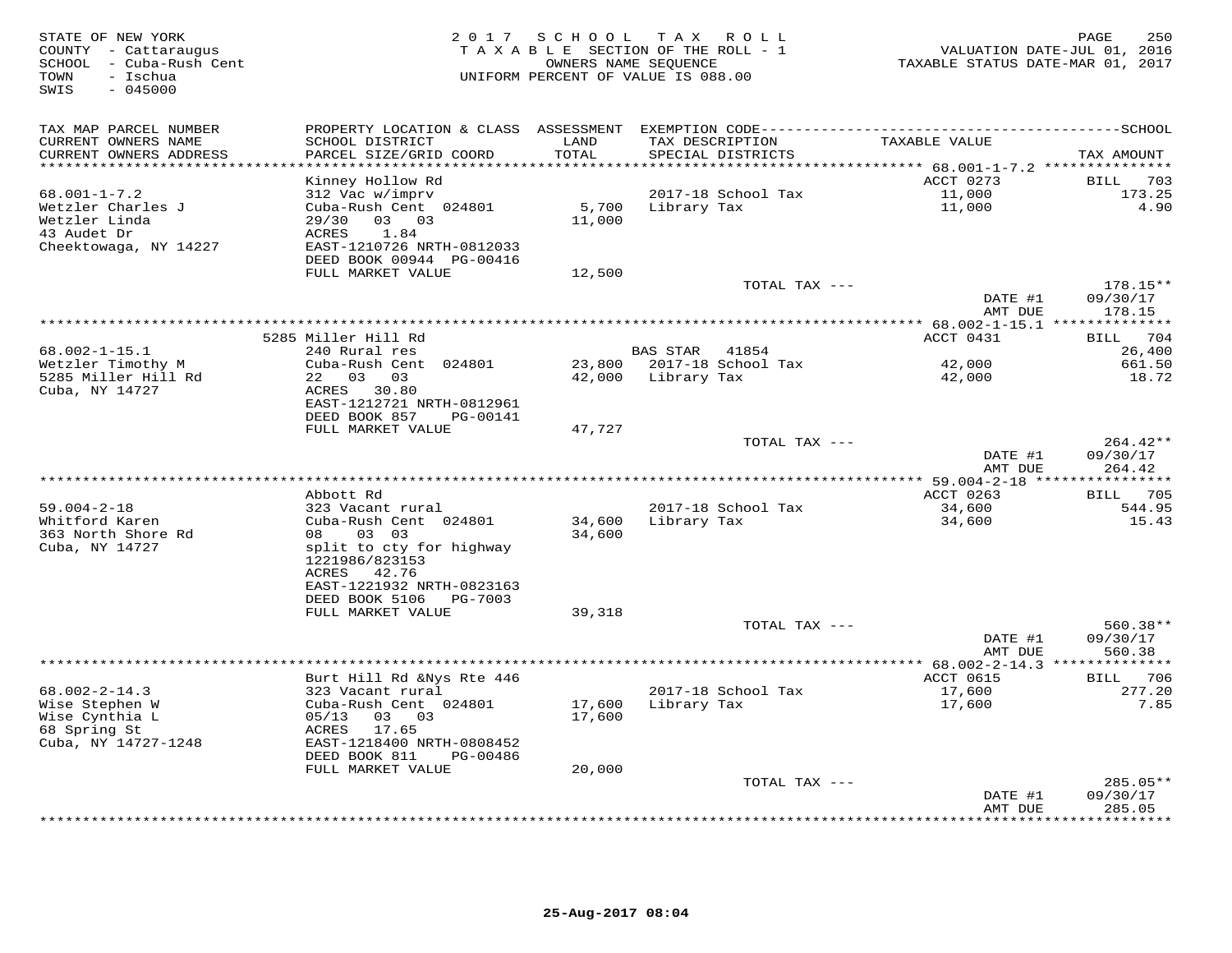| STATE OF NEW YORK<br>COUNTY - Cattaraugus<br>SCHOOL - Cuba-Rush Cent<br>- Ischua<br>TOWN<br>SWIS<br>$-045000$ |                                                                                              | 2017 SCHOOL<br>OWNERS NAME SEQUENCE | TAX ROLL<br>TAXABLE SECTION OF THE ROLL - 1<br>UNIFORM PERCENT OF VALUE IS 088.00 | VALUATION DATE-JUL 01, 2016<br>TAXABLE STATUS DATE-MAR 01, 2017 | 251<br>PAGE           |
|---------------------------------------------------------------------------------------------------------------|----------------------------------------------------------------------------------------------|-------------------------------------|-----------------------------------------------------------------------------------|-----------------------------------------------------------------|-----------------------|
| TAX MAP PARCEL NUMBER                                                                                         | PROPERTY LOCATION & CLASS ASSESSMENT EXEMPTION CODE-----------------------------------SCHOOL |                                     |                                                                                   |                                                                 |                       |
| CURRENT OWNERS NAME                                                                                           | SCHOOL DISTRICT                                                                              | LAND                                | TAX DESCRIPTION                                                                   | TAXABLE VALUE                                                   |                       |
| CURRENT OWNERS ADDRESS                                                                                        | PARCEL SIZE/GRID COORD                                                                       | TOTAL                               | SPECIAL DISTRICTS                                                                 |                                                                 | TAX AMOUNT            |
|                                                                                                               |                                                                                              | ********                            |                                                                                   | ****** 68.002-1-1.3 ****************                            |                       |
|                                                                                                               | 764 Johnson Hollow Rd                                                                        |                                     |                                                                                   | ACCT 0547                                                       | <b>BILL</b><br>707    |
| $68.002 - 1 - 1.3$<br>Witter Thomas A                                                                         | 210 1 Family Res<br>Cuba-Rush Cent 024801                                                    | 5,100                               | 41834<br>ENH STAR<br>2017-18 School Tax                                           | 72,500                                                          | 57,640<br>1,141.88    |
| 764 Johnson Hollow Rd                                                                                         | 22 03 03                                                                                     | 72,500                              | Library Tax                                                                       | 72,500                                                          | 32.32                 |
| Cuba, NY 14727                                                                                                | 1.16<br>ACRES                                                                                |                                     |                                                                                   |                                                                 |                       |
|                                                                                                               | EAST-1212374 NRTH-0814723                                                                    |                                     |                                                                                   |                                                                 |                       |
|                                                                                                               | DEED BOOK 00922 PG-00227                                                                     |                                     |                                                                                   |                                                                 |                       |
|                                                                                                               | FULL MARKET VALUE                                                                            | 82,386                              |                                                                                   |                                                                 |                       |
|                                                                                                               |                                                                                              |                                     | TOTAL TAX ---                                                                     |                                                                 | $266.37**$            |
|                                                                                                               |                                                                                              |                                     |                                                                                   | DATE #1<br>AMT DUE                                              | 09/30/17<br>266.37    |
|                                                                                                               |                                                                                              |                                     |                                                                                   |                                                                 |                       |
|                                                                                                               | Johnson Hollow Rd                                                                            |                                     |                                                                                   | ACCT 0198                                                       | 708<br>BILL           |
| $68.002 - 1 - 1.1$                                                                                            | 312 Vac w/imprv                                                                              |                                     | 2017-18 School Tax                                                                | 37,300                                                          | 587.48                |
| Witter Thomas A Jr                                                                                            | Cuba-Rush Cent 024801                                                                        | 33,200                              | Library Tax                                                                       | 37,300                                                          | 16.63                 |
| 764 Johnson Hollow Rd                                                                                         | 22 03 03                                                                                     | 37,300                              |                                                                                   |                                                                 |                       |
| Cuba, NY 14727                                                                                                | ACRES 40.65                                                                                  |                                     |                                                                                   |                                                                 |                       |
|                                                                                                               | EAST-1212509 NRTH-0815298<br>DEED BOOK 01003 PG-00004                                        |                                     |                                                                                   |                                                                 |                       |
|                                                                                                               | FULL MARKET VALUE                                                                            | 42,386                              |                                                                                   |                                                                 |                       |
|                                                                                                               |                                                                                              |                                     | TOTAL TAX ---                                                                     |                                                                 | $604.11**$            |
|                                                                                                               |                                                                                              |                                     |                                                                                   | DATE #1                                                         | 09/30/17              |
|                                                                                                               |                                                                                              |                                     |                                                                                   | AMT DUE                                                         | 604.11                |
|                                                                                                               |                                                                                              |                                     |                                                                                   | *** 59.004-2-29.3 **************                                |                       |
| $59.004 - 2 - 29.3$                                                                                           | Yankee Hill Rd<br>323 Vacant rural                                                           |                                     | 2017-18 School Tax                                                                | ACCT 0839<br>28,300                                             | 709<br>BILL<br>445.73 |
| Wyant Kenneth L                                                                                               | Cuba-Rush Cent 024801                                                                        | 28,300                              | Library Tax                                                                       | 28,300                                                          | 12.62                 |
| Wyant Brenda L                                                                                                | 16 03 03                                                                                     | 28,300                              |                                                                                   |                                                                 |                       |
| 400 Yankee Hill Rd                                                                                            | ACRES 33.15                                                                                  |                                     |                                                                                   |                                                                 |                       |
| Cuba, NY 14727                                                                                                | EAST-1215364 NRTH-0821084                                                                    |                                     |                                                                                   |                                                                 |                       |
|                                                                                                               | DEED BOOK 00973 PG-00044                                                                     |                                     |                                                                                   |                                                                 |                       |
|                                                                                                               | FULL MARKET VALUE                                                                            | 32,159                              |                                                                                   |                                                                 |                       |
|                                                                                                               |                                                                                              |                                     | TOTAL TAX ---                                                                     | DATE #1                                                         | 458.35**<br>09/30/17  |
|                                                                                                               |                                                                                              |                                     |                                                                                   | AMT DUE                                                         | 458.35                |
|                                                                                                               |                                                                                              |                                     |                                                                                   | *********** 59.004-2-36 *****                                   | ***********           |
|                                                                                                               | 400 Yankee Rd                                                                                |                                     |                                                                                   | ACCT 0510                                                       | 710<br><b>BILL</b>    |
| $59.004 - 2 - 36$                                                                                             | 210 1 Family Res                                                                             |                                     | <b>BAS STAR</b><br>41854                                                          |                                                                 | 26,400                |
| Wyant Kenneth L                                                                                               | Cuba-Rush Cent 024801                                                                        | 6,800                               | 2017-18 School Tax                                                                | 101,000                                                         | 1,590.76              |
| Wyant Brenda L                                                                                                | 16 03 03                                                                                     | 101,000                             | Library Tax                                                                       | 101,000                                                         | 45.03                 |
| Rfd Yankee Rd                                                                                                 | 3.28<br>ACRES                                                                                |                                     |                                                                                   |                                                                 |                       |
| Cuba, NY 14727                                                                                                | EAST-1215252 NRTH-0820349<br>DEED BOOK 756<br>PG-00507                                       |                                     |                                                                                   |                                                                 |                       |
|                                                                                                               | FULL MARKET VALUE                                                                            | 114,773                             |                                                                                   |                                                                 |                       |
|                                                                                                               |                                                                                              |                                     | TOTAL TAX ---                                                                     |                                                                 | $1,219.99**$          |
|                                                                                                               |                                                                                              |                                     |                                                                                   | DATE #1                                                         | 09/30/17              |
|                                                                                                               |                                                                                              |                                     |                                                                                   | AMT DUE                                                         | 1,219.99              |
|                                                                                                               |                                                                                              |                                     |                                                                                   |                                                                 | <b>+++++++++</b>      |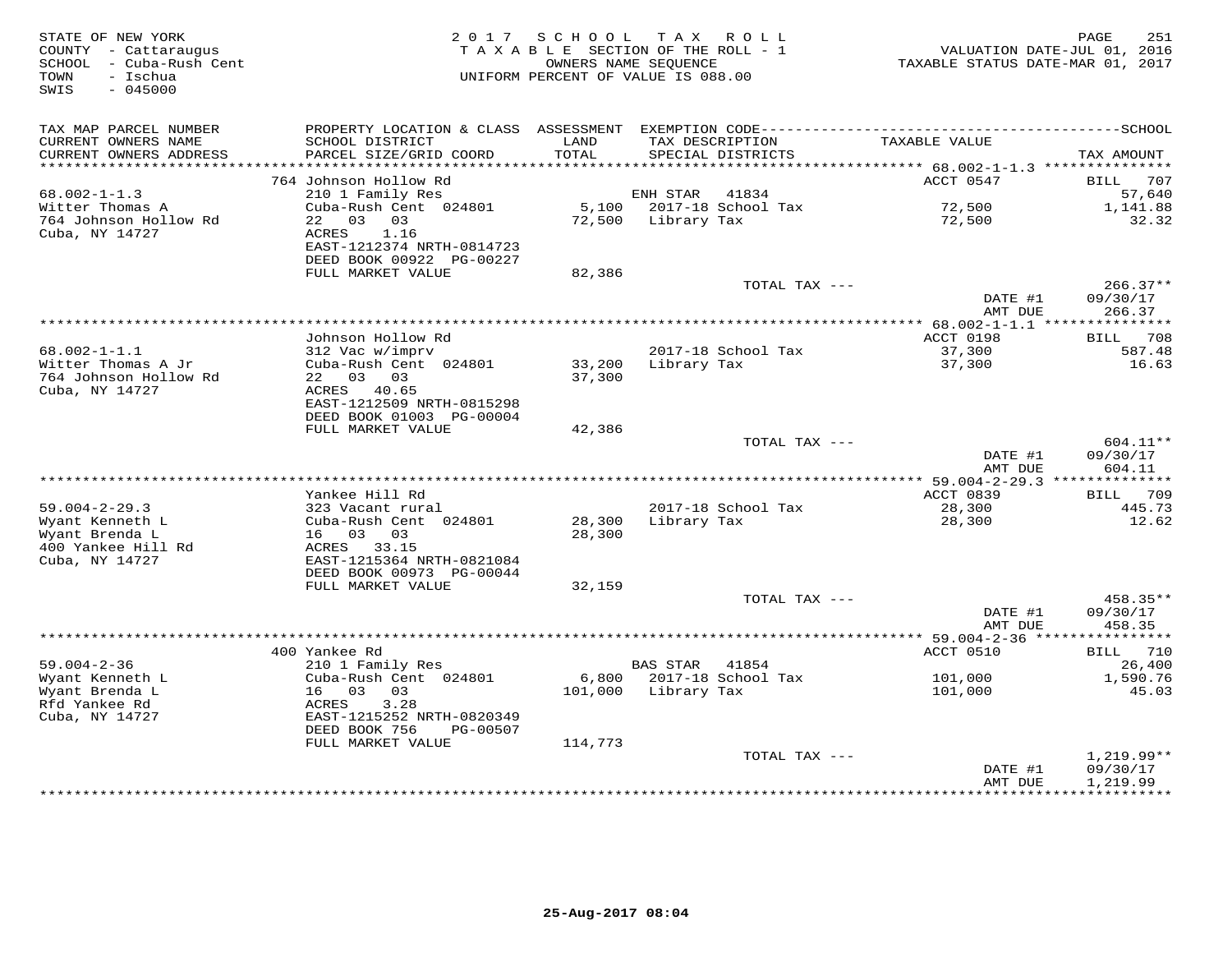| STATE OF NEW YORK<br>COUNTY - Cattaraugus | 2017 SCHOOL TAX ROLL<br>T A X A B L E SECTION OF THE ROLL - 1 | 252<br>PAGE<br>VALUATION DATE-JUL 01, 2016 |
|-------------------------------------------|---------------------------------------------------------------|--------------------------------------------|
| SCHOOL - Cuba-Rush Cent                   |                                                               | TAXABLE STATUS DATE-MAR 01, 2017           |
| TOWN - Ischua<br>SWIS<br>- 045000         | UNIFORM PERCENT OF VALUE IS 088.00                            | RPS155/V04/L015<br>CURRENT DATE 8/25/2017  |
|                                           | ROLL SUB SECTION- - TOTALS                                    |                                            |

### \*\*\* S P E C I A L D I S T R I C T S U M M A R Y \*\*\*

|      |      | momn:<br>LUIAI | $\pi$ |       | ΑL | ית הרדעי |               | $T$ $\cap$ $T$ $\Delta$ |
|------|------|----------------|-------|-------|----|----------|---------------|-------------------------|
| CODE | NAME | יחר ה          | mvnt  | VALUE |    | AMOUNT   | , , , , , , , | TAY.<br>- - - - -       |

#### NO SPECIAL DISTRICTS AT THIS LEVEL

\*\*\* S C H O O L D I S T R I C T S U M M A R Y \*\*\*

| CODE   | DISTRICT NAME                    | TOTAL<br>PARCELS | ASSESSED<br>LAND | ASSESSED<br>TOTAL | <b>EXEMPT</b><br>AMOUNT | TOTAL<br>TAXABLE |            |
|--------|----------------------------------|------------------|------------------|-------------------|-------------------------|------------------|------------|
|        |                                  |                  |                  |                   | STAR AMOUNT             | STAR TAXABLE     | TOTAL TAX  |
|        | Cuba-Rush Cent                   | 212              | 3983,000         | 12648,950         | 325,891                 | 12,323,059       |            |
| 024801 |                                  |                  |                  |                   | 2570,150                | 9,752,909        | 159,102.92 |
|        | SUB-TOTAL                        | 212              | 3983,000         | 12648,950         | 325,891                 | 12,323,059       |            |
|        | $S \cup B - T \cup T A L (CONT)$ |                  |                  |                   | 2570,150                | 9,752,909        | 159,102.92 |
|        | TOTAL                            | 212              | 3983,000         | 12648,950         | 325,891                 | 12,323,059       |            |
|        | T O T A L (CONT)                 |                  |                  |                   | 2570,150                | 9,752,909        | 159,102.92 |

# \*\*\* S Y S T E M C O D E S S U M M A R Y \*\*\*

### NO SYSTEM EXEMPTIONS AT THIS LEVEL

## \*\*\* E X E M P T I O N S U M M A R Y \*\*\*

| SCHOOL             |
|--------------------|
| 22,000<br>48,941   |
| 173,550            |
| 81,400<br>1298,350 |
|                    |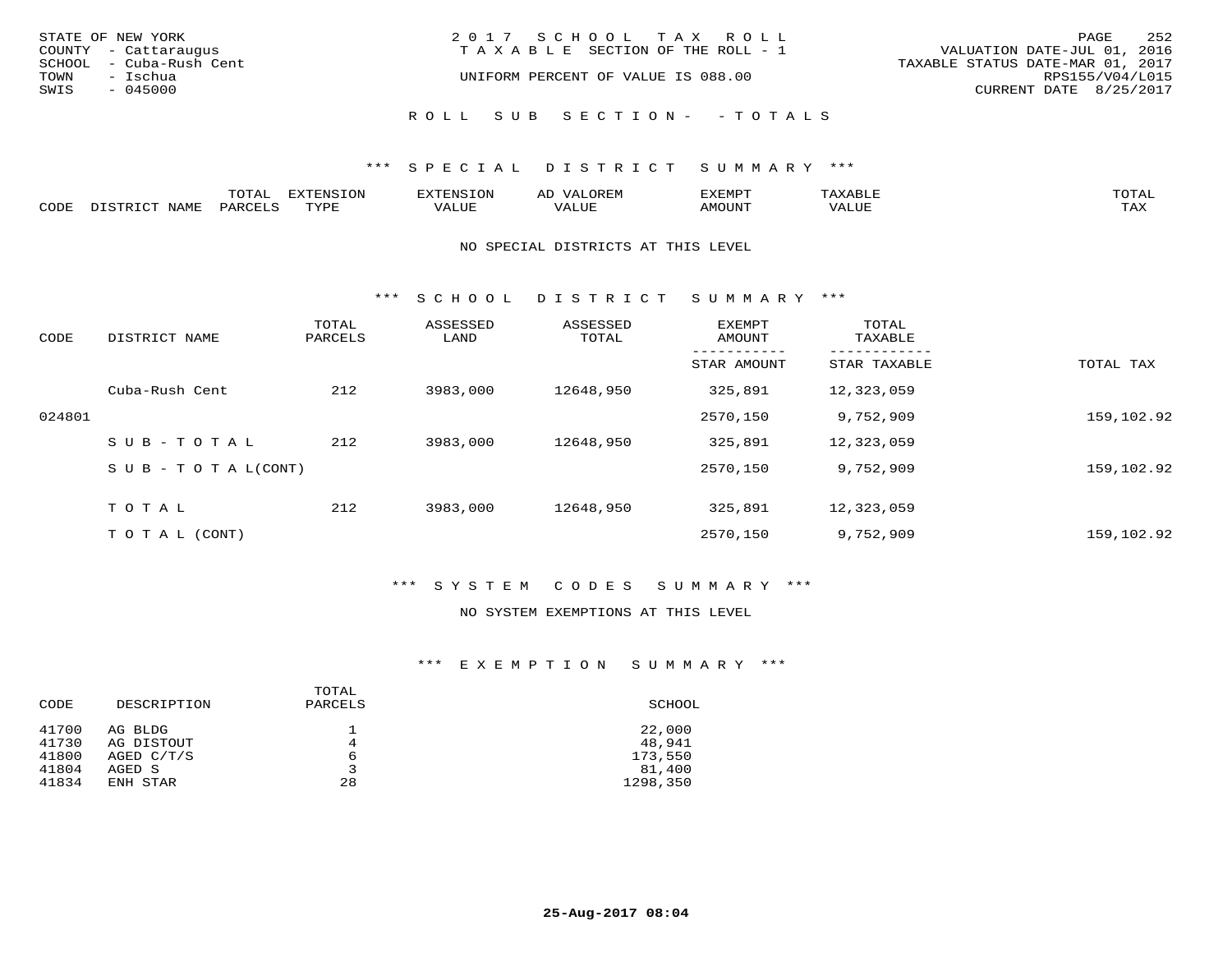|      | STATE OF NEW YORK       | 2017 SCHOOL TAX ROLL                  | PAGE                             | 253 |
|------|-------------------------|---------------------------------------|----------------------------------|-----|
|      | COUNTY - Cattaraugus    | T A X A B L E SECTION OF THE ROLL - 1 | VALUATION DATE-JUL 01, 2016      |     |
|      | SCHOOL - Cuba-Rush Cent |                                       | TAXABLE STATUS DATE-MAR 01, 2017 |     |
| TOWN | – Ischua                | UNIFORM PERCENT OF VALUE IS 088.00    | RPS155/V04/L015                  |     |
| SWIS | $-045000$               |                                       | CURRENT DATE 8/25/2017           |     |
|      |                         |                                       |                                  |     |

ROLL SUB SECTION- - TOTALS

#### \*\*\* E X E M P T I O N S U M M A R Y \*\*\*

| CODE  | DESCRIPTION | TOTAL<br>PARCELS | SCHOOL   |
|-------|-------------|------------------|----------|
| 41854 | BAS STAR    | 49               | 1271,800 |
|       | TOTAL       | 91               | 2896,041 |

| ROLL<br>SEC | DESCRIPTION                | TOTAL<br>PARCELS | ASSESSED<br>LAND | ASSESSED<br>TOTAL | EXEMPT<br>AMOUNT    | TOTAL<br>TAXABLE        | TAX  | TOTAL<br>TAX |
|-------------|----------------------------|------------------|------------------|-------------------|---------------------|-------------------------|------|--------------|
|             |                            |                  |                  |                   | STAR AMOUNT         | STAR TAXABLE            | RATE |              |
|             | 2017-18 School Tax         |                  | 3983,000         | 12648,950         | 325,891<br>2570,150 | 12,323,059<br>9,752,909 |      | 153,609.09   |
|             | Library Tax                |                  | 3983,000         | 12648,950         | 325,891             | 12,323,059              |      |              |
|             |                            |                  |                  |                   |                     | 12,323,059              |      | 5,493.83     |
|             | SPEC DIST TAXES<br>TAXABLE | 212              |                  |                   |                     |                         |      | 159,102.92   |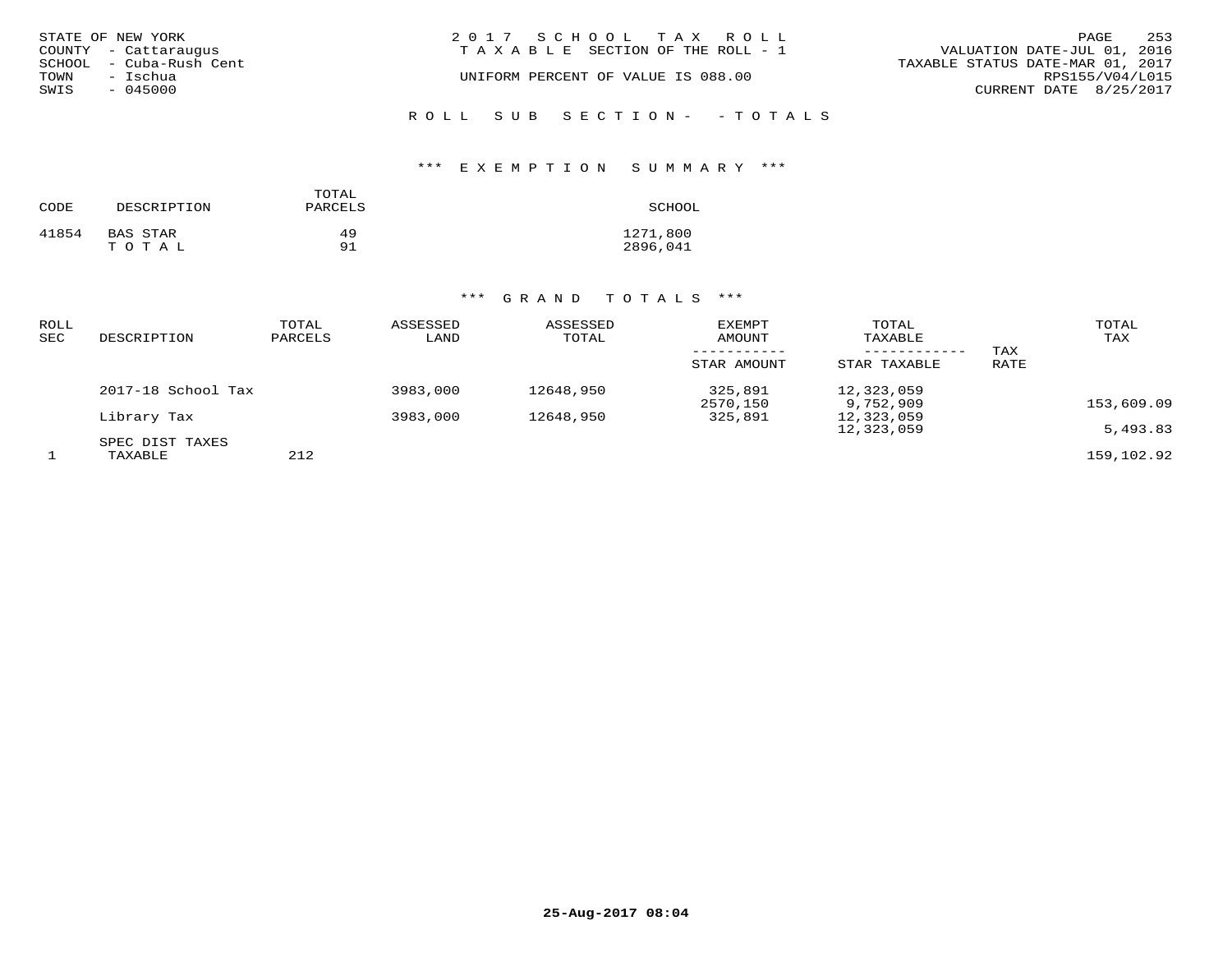| STATE OF NEW YORK<br>COUNTY - Cattaraugus                        | 2017 SCHOOL TAX ROLL<br>TAXABLE SECTION OF THE ROLL - 1 | 254<br>PAGE<br>VALUATION DATE-JUL 01, 2016                                    |
|------------------------------------------------------------------|---------------------------------------------------------|-------------------------------------------------------------------------------|
| SCHOOL - Cuba-Rush Cent<br>TOWN<br>– Ischua<br>SWIS<br>$-045000$ | UNIFORM PERCENT OF VALUE IS 088.00                      | TAXABLE STATUS DATE-MAR 01, 2017<br>RPS155/V04/L015<br>CURRENT DATE 8/25/2017 |
|                                                                  | ROLL SECTION TOTALS                                     |                                                                               |

|      | $\pi$ $\sim$ $\pi$ $\pi$<br>---- | EXTENSION |          | ----         | .XEMP"      |       | $m \wedge m \wedge n$ |
|------|----------------------------------|-----------|----------|--------------|-------------|-------|-----------------------|
| CODE | $\ldots \cap \cap \blacksquare$  | $\pi$     | $\Delta$ | <b>+ +++</b> | 10T<br>WHIN | VALUE | $m \times r$<br>- ⊷∡  |

#### NO SPECIAL DISTRICTS AT THIS LEVEL

\*\*\* S C H O O L D I S T R I C T S U M M A R Y \*\*\*

| CODE   | DISTRICT NAME              | TOTAL<br>PARCELS | ASSESSED<br>LAND | ASSESSED<br>TOTAL | EXEMPT<br>AMOUNT | TOTAL<br>TAXABLE |            |
|--------|----------------------------|------------------|------------------|-------------------|------------------|------------------|------------|
|        |                            |                  |                  |                   | STAR AMOUNT      | STAR TAXABLE     | TOTAL TAX  |
|        | Cuba-Rush Cent             | 212              | 3983,000         | 12648,950         | 325,891          | 12,323,059       |            |
| 024801 |                            |                  |                  |                   | 2570,150         | 9,752,909        | 159,102.92 |
|        | $SUB - TO T AL$            | 212              | 3983,000         | 12648,950         | 325,891          | 12,323,059       |            |
|        | S U B - T O T A $L$ (CONT) |                  |                  |                   | 2570,150         | 9,752,909        | 159,102.92 |
|        | TOTAL                      | 212              | 3983,000         | 12648,950         | 325,891          | 12,323,059       |            |
|        | T O T A L (CONT)           |                  |                  |                   | 2570,150         | 9,752,909        | 159,102.92 |

#### \*\*\* S Y S T E M C O D E S S U M M A R Y \*\*\*

#### NO SYSTEM EXEMPTIONS AT THIS LEVEL

| CODE           | DESCRIPTION           | TOTAL<br>PARCELS | SCHOOL             |
|----------------|-----------------------|------------------|--------------------|
| 41700<br>41730 | AG BLDG<br>AG DISTOUT | 4                | 22,000<br>48,941   |
| 41800          | AGED $C/T/S$          | 6                | 173,550            |
| 41804<br>41834 | AGED S<br>ENH STAR    | 3<br>28          | 81,400<br>1298,350 |
|                |                       |                  |                    |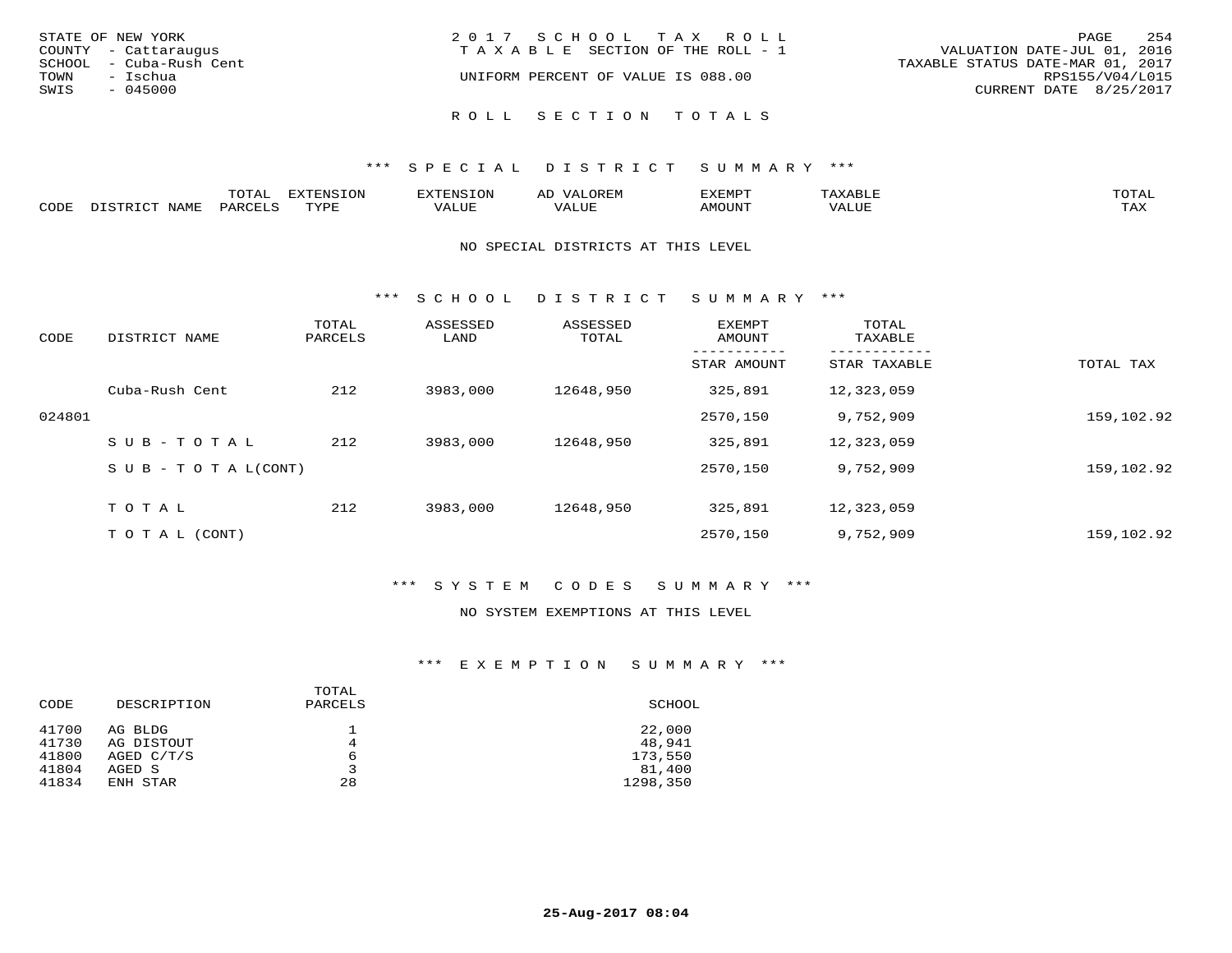| STATE OF NEW YORK<br>COUNTY - Cattaraugus<br>SCHOOL - Cuba-Rush Cent<br>TOWN<br>– Ischua<br>SWIS<br>$-045000$ | 2017 SCHOOL TAX ROLL<br>TAXABLE SECTION OF THE ROLL - 1<br>UNIFORM PERCENT OF VALUE IS 088.00 | 255<br>PAGE<br>VALUATION DATE-JUL 01, 2016<br>TAXABLE STATUS DATE-MAR 01, 2017<br>RPS155/V04/L015<br>CURRENT DATE 8/25/2017 |
|---------------------------------------------------------------------------------------------------------------|-----------------------------------------------------------------------------------------------|-----------------------------------------------------------------------------------------------------------------------------|
|                                                                                                               | ROLL SECTION TOTALS                                                                           |                                                                                                                             |

# \*\*\* E X E M P T I O N S U M M A R Y \*\*\*

| CODE  | DESCRIPTION | TOTAL<br>PARCELS | SCHOOL   |
|-------|-------------|------------------|----------|
| 41854 | BAS STAR    | 49               | 1271,800 |
|       | TOTAL       | 91               | 2896,041 |

| ROLL<br>SEC | DESCRIPTION                | TOTAL<br>PARCELS | ASSESSED<br>LAND | ASSESSED<br>TOTAL | EXEMPT<br>AMOUNT    | TOTAL<br>TAXABLE        | TAX  | TOTAL<br>TAX |
|-------------|----------------------------|------------------|------------------|-------------------|---------------------|-------------------------|------|--------------|
|             |                            |                  |                  |                   | STAR AMOUNT         | STAR TAXABLE            | RATE |              |
|             | 2017-18 School Tax         |                  | 3983,000         | 12648,950         | 325,891<br>2570,150 | 12,323,059<br>9,752,909 |      | 153,609.09   |
|             | Library Tax                |                  | 3983,000         | 12648,950         | 325,891             | 12,323,059              |      |              |
|             |                            |                  |                  |                   |                     | 12,323,059              |      | 5,493.83     |
|             | SPEC DIST TAXES<br>TAXABLE | 212              |                  |                   |                     |                         |      | 159,102.92   |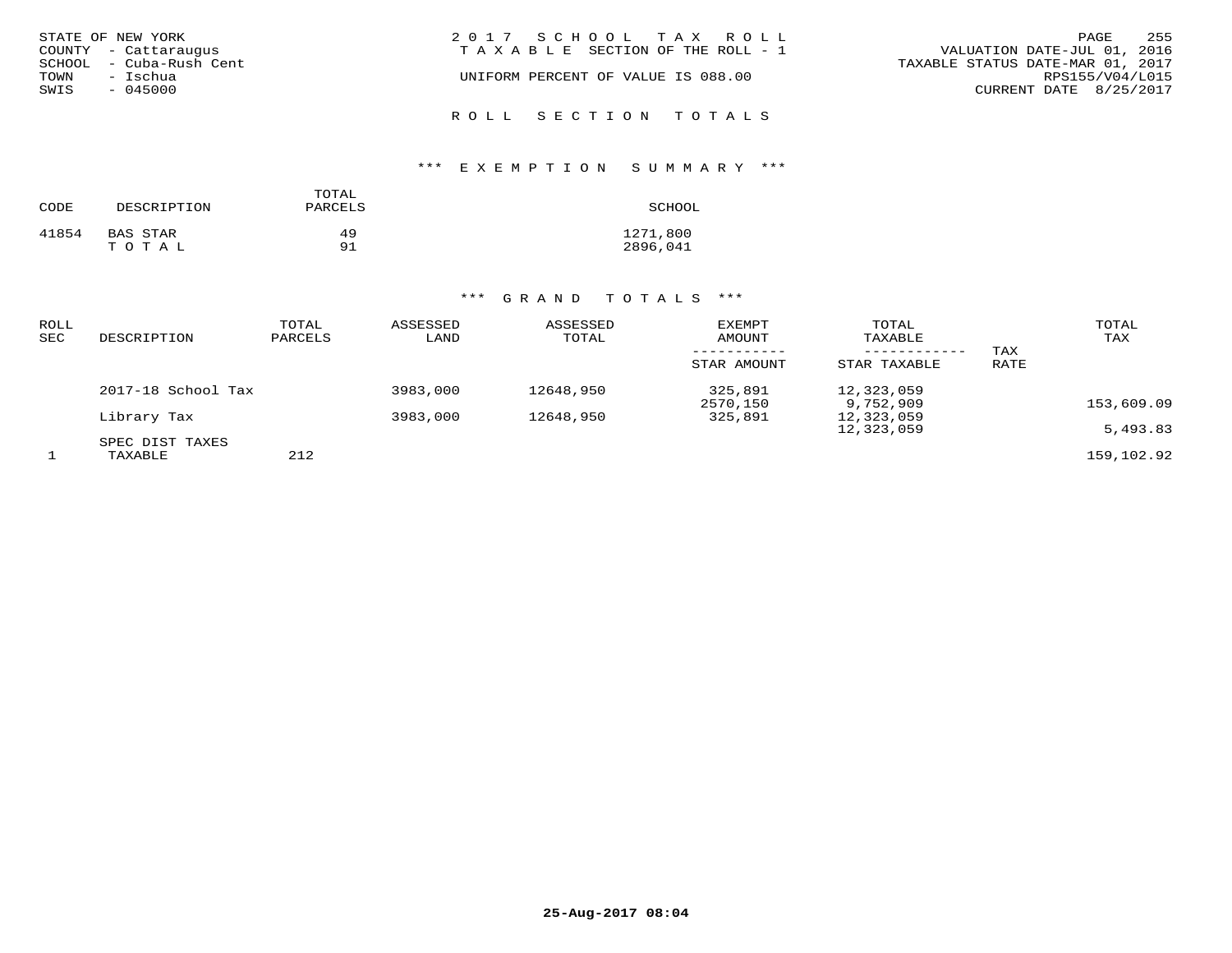| STATE OF NEW YORK<br>- Cattaraugus<br>COUNTY<br>SCHOOL<br>- Cuba-Rush Cent<br>TOWN<br>- Ischua<br>$-045000$<br>SWIS | 2 0 1 7                                               | SCHOOL<br>OWNERS NAME SEOUENCE | ROLL<br>T A X<br>SPECIAL FRANCHISE SECTION OF THE ROLL - 5<br>UNIFORM PERCENT OF VALUE IS 088.00 | VALUATION DATE-JUL 01, 2016<br>TAXABLE STATUS DATE-MAR 01, 2017 | PAGE                   | 256  |
|---------------------------------------------------------------------------------------------------------------------|-------------------------------------------------------|--------------------------------|--------------------------------------------------------------------------------------------------|-----------------------------------------------------------------|------------------------|------|
| TAX MAP PARCEL NUMBER                                                                                               | PROPERTY LOCATION & CLASS ASSESSMENT                  |                                |                                                                                                  |                                                                 |                        |      |
| CURRENT OWNERS NAME<br>CURRENT OWNERS ADDRESS<br>************************                                           | SCHOOL DISTRICT<br>PARCEL SIZE/GRID COORD             | LAND<br>TOTAL                  | TAX DESCRIPTION<br>SPECIAL DISTRICTS                                                             | TAXABLE VALUE                                                   | TAX AMOUNT             |      |
|                                                                                                                     |                                                       |                                |                                                                                                  |                                                                 |                        |      |
| 550.000-9901-132.350/188                                                                                            | Special Franchise<br>861 Elec & gas                   |                                | 2017-18 School Tax                                                                               | ACCT 0501<br>66,275                                             | BILL<br>1,043.84       | 711  |
| Niagara Mohawk Power Corp                                                                                           | Cuba-Rush Cent 024801                                 | $\circ$                        | Library Tax                                                                                      | 66,275                                                          | 29.55                  |      |
| 300 Erie Blvd West<br>Syracuse, NY 13202                                                                            | Town Of Ischua<br>.11% Cuba/rushford<br>0.01<br>ACRES | 66,275                         |                                                                                                  |                                                                 |                        |      |
|                                                                                                                     | FULL MARKET VALUE                                     | 75,313                         |                                                                                                  |                                                                 |                        |      |
|                                                                                                                     |                                                       |                                | TOTAL TAX $---$                                                                                  |                                                                 | $1,073.39**$           |      |
|                                                                                                                     |                                                       |                                |                                                                                                  | DATE #1                                                         | 09/30/17               |      |
|                                                                                                                     |                                                       |                                |                                                                                                  | AMT DUE                                                         | 1,073.39               |      |
|                                                                                                                     |                                                       |                                |                                                                                                  | ****************** 550.000-9901-945.280/188 ***                 |                        |      |
|                                                                                                                     | Special Franchise                                     |                                |                                                                                                  | ACCT 0780                                                       | BILL                   | 712  |
| 550.000-9901-945.280/188                                                                                            | 869 Television                                        |                                | 2017-18 School Tax                                                                               | 10,779                                                          | 169.77                 |      |
| Springville 194                                                                                                     | Cuba-Rush Cent 024801                                 | 0                              | Library Tax                                                                                      | 10,779                                                          |                        | 4.81 |
| Attn: Time Warner Cable - DTS Town Of Ischua                                                                        |                                                       | 10,779                         |                                                                                                  |                                                                 |                        |      |
| PO Box 7467<br>Charlotte, NC 28241-7467                                                                             | 1.0000 Cuba/rushford<br>ACRES<br>0.01                 |                                |                                                                                                  |                                                                 |                        |      |
|                                                                                                                     | FULL MARKET VALUE                                     | 12,249                         |                                                                                                  |                                                                 |                        |      |
|                                                                                                                     |                                                       |                                | TOTAL TAX $---$                                                                                  |                                                                 | $174.58**$             |      |
|                                                                                                                     |                                                       |                                |                                                                                                  | DATE #1                                                         | 09/30/17               |      |
|                                                                                                                     |                                                       |                                |                                                                                                  | AMT DUE                                                         | 174.58                 |      |
|                                                                                                                     |                                                       |                                |                                                                                                  |                                                                 |                        |      |
|                                                                                                                     | Special Franchise                                     |                                |                                                                                                  | ACCT 0576                                                       | BILL                   | 713  |
| 550.000-9901-631.900/188                                                                                            | 866 Telephone                                         |                                | 2017-18 School Tax                                                                               | 10,309                                                          | 162.37                 |      |
| Verizon                                                                                                             | Cuba-Rush Cent 024801                                 | $\mathbf{0}$                   | Library Tax                                                                                      | 10,309                                                          |                        | 4.60 |
| Duff & Phelps                                                                                                       | Town Of Ischua                                        | 10,309                         |                                                                                                  |                                                                 |                        |      |
| PO Box 2749                                                                                                         | .19% Cuba/rushford                                    |                                |                                                                                                  |                                                                 |                        |      |
| Addison, TX 75001                                                                                                   | ACRES<br>0.01                                         |                                |                                                                                                  |                                                                 |                        |      |
|                                                                                                                     | FULL MARKET VALUE                                     | 11,715                         |                                                                                                  |                                                                 |                        |      |
|                                                                                                                     |                                                       |                                | TOTAL TAX ---                                                                                    |                                                                 | $166.97**$<br>09/30/17 |      |
|                                                                                                                     |                                                       |                                |                                                                                                  | DATE #1<br>AMT DUE                                              | 166.97                 |      |
|                                                                                                                     |                                                       |                                |                                                                                                  |                                                                 |                        |      |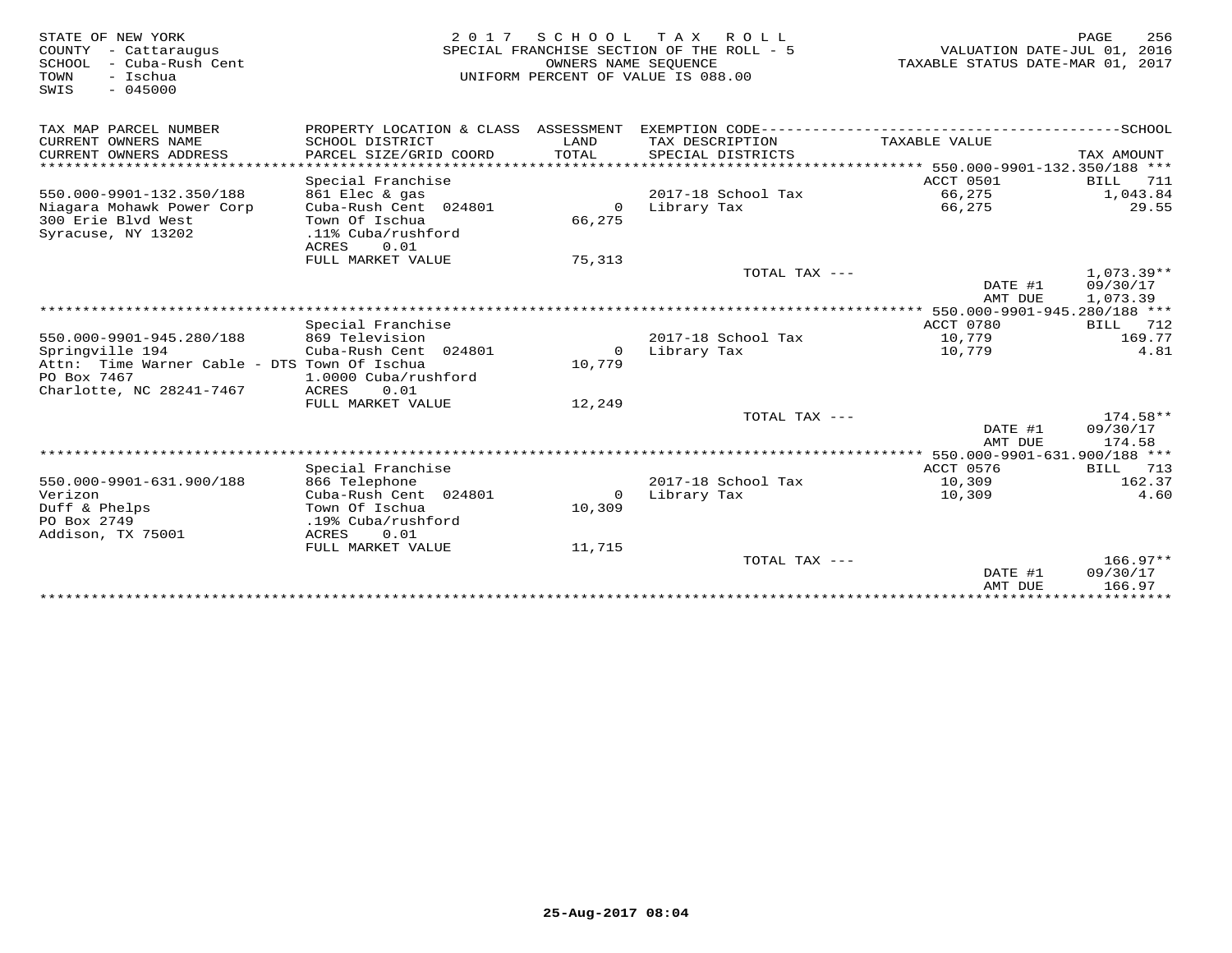|      | STATE OF NEW YORK       | 2017 SCHOOL TAX ROLL                      | PAGE                             | 257 |
|------|-------------------------|-------------------------------------------|----------------------------------|-----|
|      | COUNTY - Cattaraugus    | SPECIAL FRANCHISE SECTION OF THE ROLL - 5 | VALUATION DATE-JUL 01, 2016      |     |
|      | SCHOOL - Cuba-Rush Cent |                                           | TAXABLE STATUS DATE-MAR 01, 2017 |     |
| TOWN | – Ischua                |                                           | RPS155/V04/L015                  |     |
| SWIS | - 045000                |                                           | CURRENT DATE 8/25/2017           |     |
|      |                         |                                           |                                  |     |

#### R O L L S U B S E C T I O N - - T O T A L S

#### \*\*\* S P E C I A L D I S T R I C T S U M M A R Y \*\*\*

|      |             | m^m <u>a</u> | <b>DVERMOTOM</b><br>. U L' | .              | ΑL    | ם הוא הדעי<br>-∧EMP" |                 | $m \wedge m$<br>$\overline{\phantom{a}}$ |
|------|-------------|--------------|----------------------------|----------------|-------|----------------------|-----------------|------------------------------------------|
| CODE | <b>NTAM</b> | PARO         | TVDF                       | T T T<br>ALUF. | 'Alue | <b>MOUNT</b>         | ALUE<br>77 D. 1 | .<br>∸∽∸                                 |

#### NO SPECIAL DISTRICTS AT THIS LEVEL

\*\*\* S C H O O L D I S T R I C T S U M M A R Y \*\*\*

| CODE   | DISTRICT NAME                    | TOTAL<br>PARCELS | ASSESSED<br>LAND | ASSESSED<br>TOTAL | EXEMPT<br>AMOUNT | TOTAL<br>TAXABLE |           |
|--------|----------------------------------|------------------|------------------|-------------------|------------------|------------------|-----------|
|        |                                  |                  |                  |                   | STAR AMOUNT      | STAR TAXABLE     | TOTAL TAX |
|        | Cuba-Rush Cent                   | 3                |                  | 87,363            |                  | 87,363           |           |
| 024801 |                                  |                  |                  |                   |                  | 87,363           | 1,414.94  |
|        | SUB-TOTAL                        | 3                |                  | 87,363            |                  | 87,363           |           |
|        | $S \cup B - T \cup T A L (CONT)$ |                  |                  |                   |                  | 87,363           | 1,414.94  |
|        | T O T A L                        | 3                |                  | 87,363            |                  | 87,363           |           |
|        | T O T A L (CONT)                 |                  |                  |                   |                  | 87,363           | 1,414.94  |

#### \*\*\* S Y S T E M C O D E S S U M M A R Y \*\*\*

NO SYSTEM EXEMPTIONS AT THIS LEVEL

#### \*\*\* E X E M P T I O N S U M M A R Y \*\*\*

NO EXEMPTIONS AT THIS LEVEL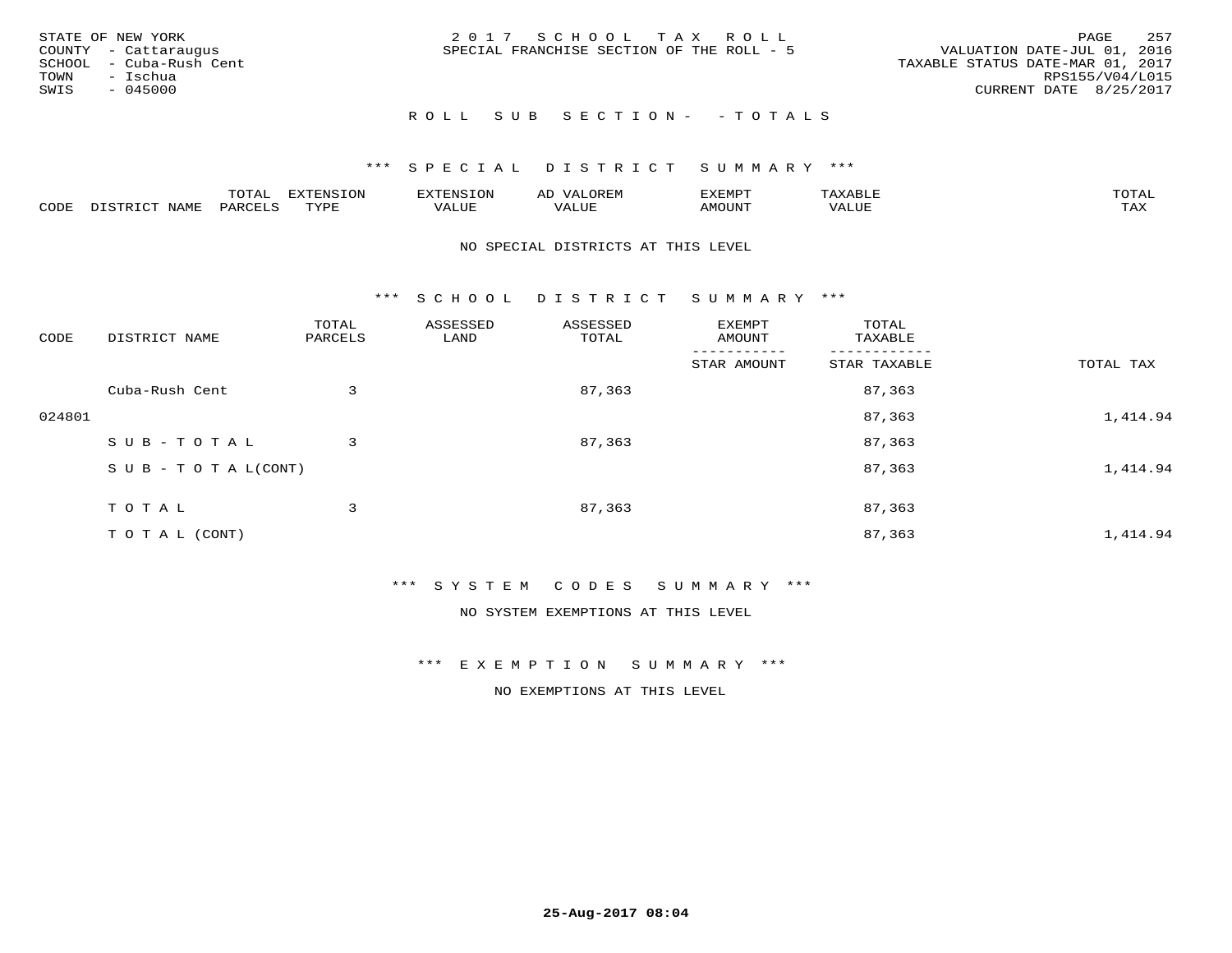| STATE OF NEW YORK       | 2017 SCHOOL TAX ROLL                      | 258<br>PAGE                      |
|-------------------------|-------------------------------------------|----------------------------------|
| COUNTY - Cattaraugus    | SPECIAL FRANCHISE SECTION OF THE ROLL - 5 | VALUATION DATE-JUL 01, 2016      |
| SCHOOL - Cuba-Rush Cent |                                           | TAXABLE STATUS DATE-MAR 01, 2017 |
| - Ischua<br>TOWN        |                                           | RPS155/V04/L015                  |
| $-045000$<br>SWIS       |                                           | CURRENT DATE 8/25/2017           |
|                         |                                           |                                  |

# R O L L S U B S E C T I O N - - T O T A L S

# \*\*\* G R A N D T O T A L S \*\*\*

| ROLL |                    | TOTAL            | ASSESSED | ASSESSED | <b>EXEMPT</b> | TOTAL        |      | TOTAL    |
|------|--------------------|------------------|----------|----------|---------------|--------------|------|----------|
| SEC  | DESCRIPTION        | PARCELS          | LAND     | TOTAL    | AMOUNT        | TAXABLE      |      | TAX      |
|      |                    |                  |          |          |               |              | TAX  |          |
|      |                    |                  |          |          | STAR AMOUNT   | STAR TAXABLE | RATE |          |
|      | 2017-18 School Tax |                  |          | 87,363   |               | 87,363       |      |          |
|      |                    |                  |          |          |               | 87,363       |      | 1,375.98 |
|      | Library Tax        | 87,363<br>87,363 |          |          |               |              |      |          |
|      |                    |                  |          |          |               | 87,363       |      | 38.96    |
|      | SPEC DIST TAXES    |                  |          |          |               |              |      |          |
|      | SPECIAL FRANCHISE  |                  |          |          |               |              |      | 1,414.94 |

**25-Aug-2017 08:04**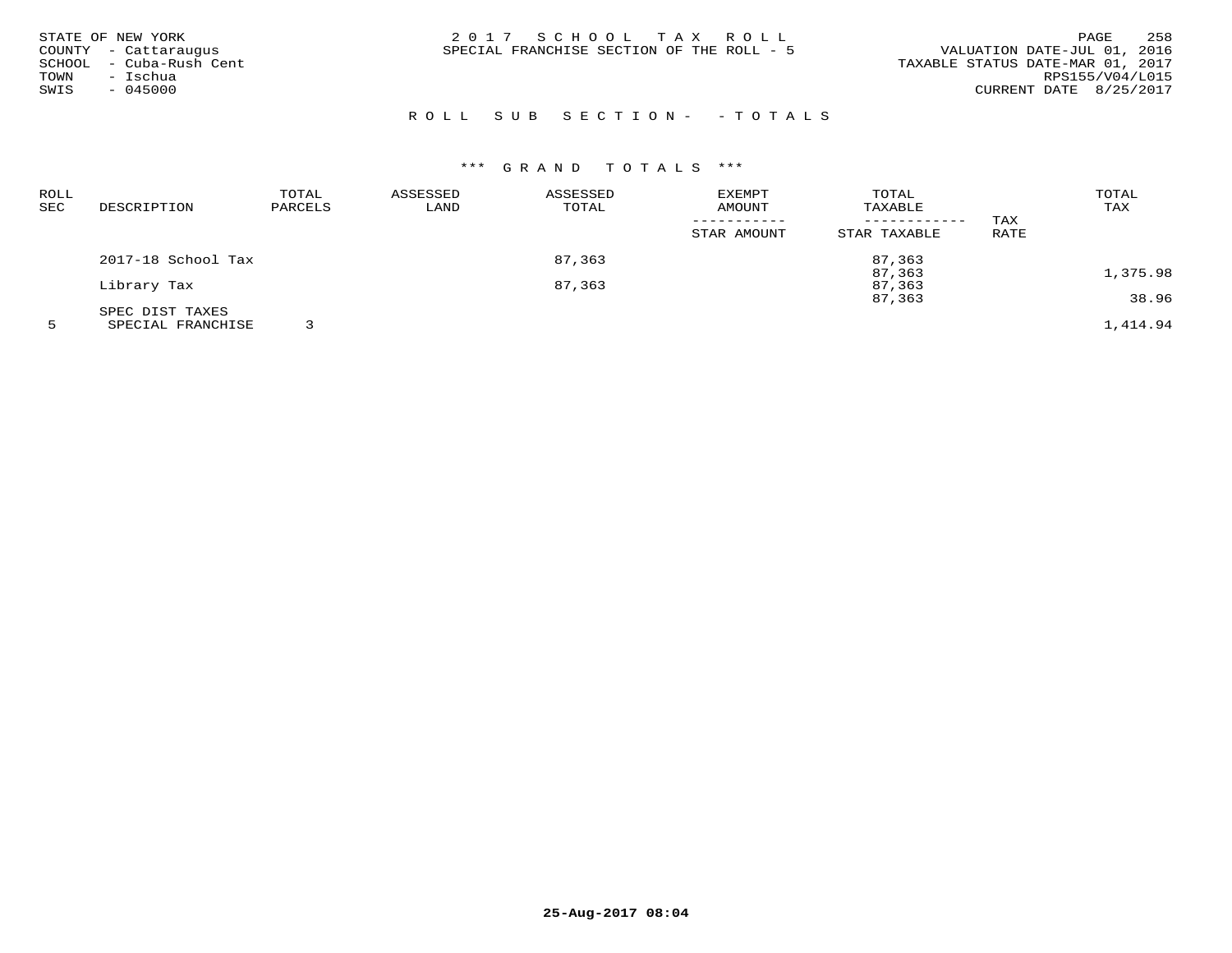| STATE OF NEW YORK       | 2017 SCHOOL TAX ROLL                      | 259<br>PAGE                      |
|-------------------------|-------------------------------------------|----------------------------------|
| COUNTY - Cattaraugus    | SPECIAL FRANCHISE SECTION OF THE ROLL - 5 | VALUATION DATE-JUL 01, 2016      |
| SCHOOL - Cuba-Rush Cent |                                           | TAXABLE STATUS DATE-MAR 01, 2017 |
| TOWN<br>– Ischua        |                                           | RPS155/V04/L015                  |
| SWIS<br>$-045000$       |                                           | CURRENT DATE 8/25/2017           |
|                         |                                           |                                  |

#### \*\*\* S P E C I A L D I S T R I C T S U M M A R Y \*\*\*

|      |                   | mom n | <b>DIZPOIATO TOM</b><br>.UP |      | AL   | ,,, <del>,</del> ,,, <del>,</del> ,<br>. ب |               |                     |
|------|-------------------|-------|-----------------------------|------|------|--------------------------------------------|---------------|---------------------|
| CODE | NTAM <sup>7</sup> | PARO  | TVDF                        | ALUI | ALUL | IMOUNT                                     | ----<br>'ALUL | $m \times r$<br>∸∽∽ |

#### NO SPECIAL DISTRICTS AT THIS LEVEL

\*\*\* S C H O O L D I S T R I C T S U M M A R Y \*\*\*

| CODE   | DISTRICT NAME                    | TOTAL<br>PARCELS | ASSESSED<br>LAND | ASSESSED<br>TOTAL | EXEMPT<br>AMOUNT | TOTAL<br>TAXABLE |           |
|--------|----------------------------------|------------------|------------------|-------------------|------------------|------------------|-----------|
|        |                                  |                  |                  |                   | STAR AMOUNT      | STAR TAXABLE     | TOTAL TAX |
|        | Cuba-Rush Cent                   | 3                |                  | 87,363            |                  | 87,363           |           |
| 024801 |                                  |                  |                  |                   |                  | 87,363           | 1,414.94  |
|        | SUB-TOTAL                        | 3                |                  | 87,363            |                  | 87,363           |           |
|        | $S \cup B - T \cup T A L (CONT)$ |                  |                  |                   |                  | 87,363           | 1,414.94  |
|        | TOTAL                            | 3                |                  | 87,363            |                  | 87,363           |           |
|        | T O T A L (CONT)                 |                  |                  |                   |                  | 87,363           | 1,414.94  |

#### \*\*\* S Y S T E M C O D E S S U M M A R Y \*\*\*

NO SYSTEM EXEMPTIONS AT THIS LEVEL

#### \*\*\* E X E M P T I O N S U M M A R Y \*\*\*

NO EXEMPTIONS AT THIS LEVEL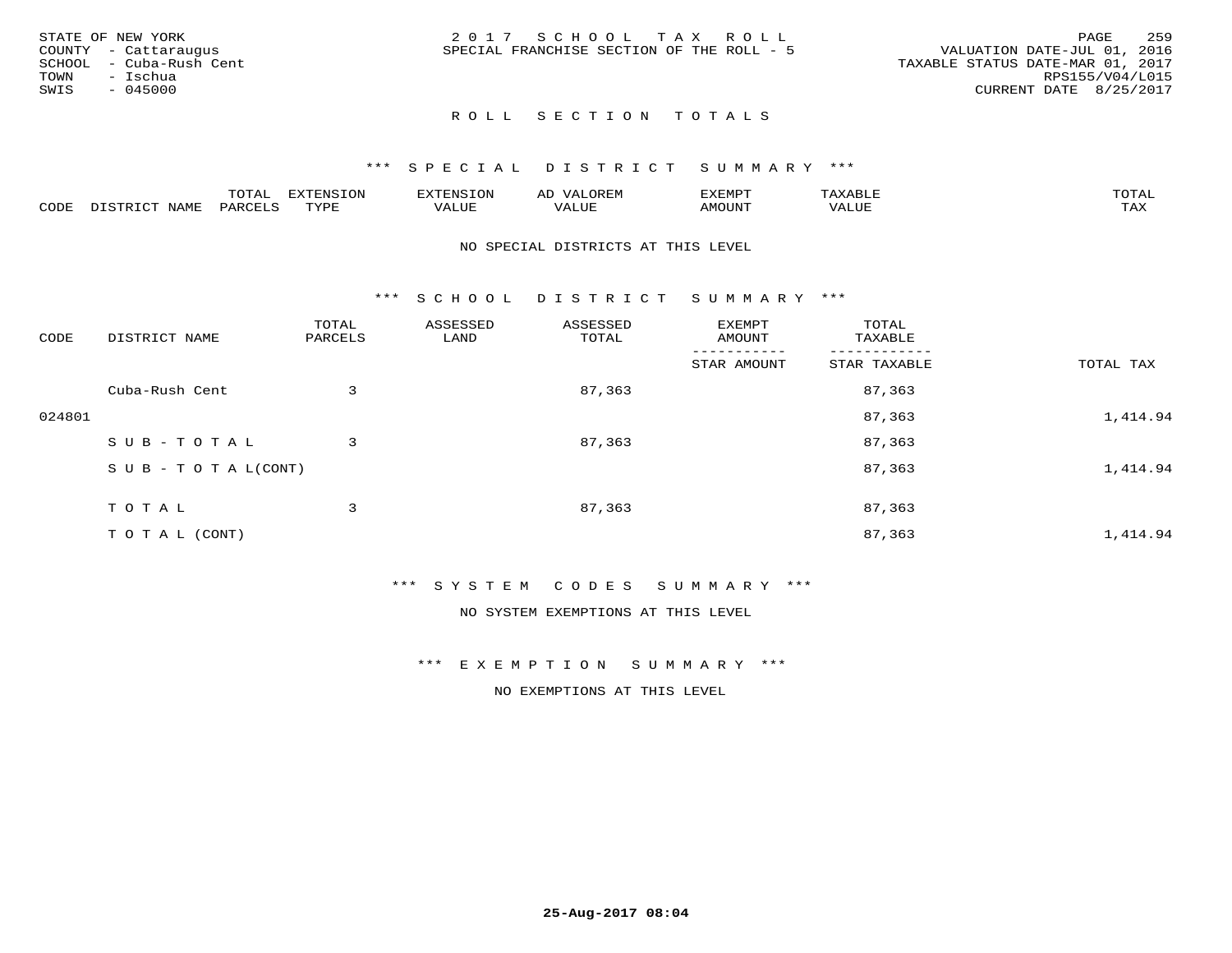| STATE OF NEW YORK<br>COUNTY - Cattaraugus<br>SCHOOL - Cuba-Rush Cent<br>- Ischua<br>TOWN<br>$-045000$<br>SWIS | 2017 SCHOOL TAX ROLL<br>SPECIAL FRANCHISE SECTION OF THE ROLL - 5 | 260<br><b>PAGE</b><br>VALUATION DATE-JUL 01, 2016<br>TAXABLE STATUS DATE-MAR 01, 2017<br>RPS155/V04/L015<br>CURRENT DATE 8/25/2017 |
|---------------------------------------------------------------------------------------------------------------|-------------------------------------------------------------------|------------------------------------------------------------------------------------------------------------------------------------|
|                                                                                                               |                                                                   |                                                                                                                                    |

| <b>ROLL</b> |                    | TOTAL   | ASSESSED | ASSESSED | <b>EXEMPT</b> | TOTAL        |      | TOTAL    |
|-------------|--------------------|---------|----------|----------|---------------|--------------|------|----------|
| SEC         | DESCRIPTION        | PARCELS | LAND     | TOTAL    | AMOUNT        | TAXABLE      |      | TAX      |
|             |                    |         |          |          |               |              | TAX  |          |
|             |                    |         |          |          | STAR AMOUNT   | STAR TAXABLE | RATE |          |
|             | 2017-18 School Tax |         |          | 87,363   |               | 87,363       |      |          |
|             |                    |         |          |          |               | 87,363       |      | 1,375.98 |
|             | Library Tax        |         | 87,363   |          |               | 87,363       |      |          |
|             |                    |         |          |          |               | 87,363       |      | 38.96    |
|             | SPEC DIST TAXES    |         |          |          |               |              |      |          |
|             | SPECIAL FRANCHISE  |         |          |          |               |              |      | 1,414.94 |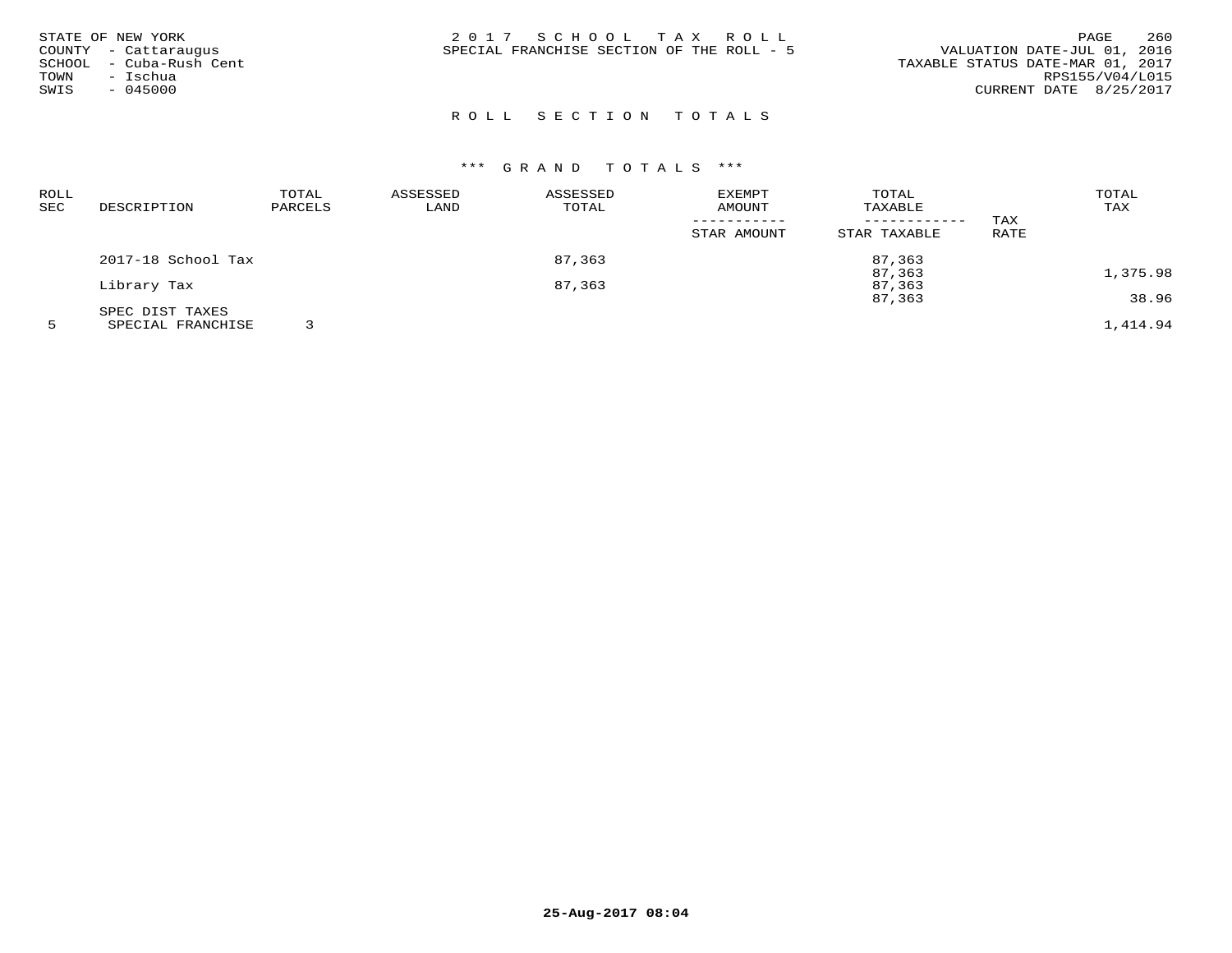| STATE OF NEW YORK<br>COUNTY<br>- Cattaraugus<br>- Cuba-Rush Cent<br>SCHOOL<br>TOWN<br>- Ischua<br>$-045000$<br>SWIS | 2 0 1 7                                   | S C H O O L<br>OWNERS NAME SEOUENCE | T A X<br>R O L L<br>UTILITY & R.R. SECTION OF THE ROLL - 6<br>UNIFORM PERCENT OF VALUE IS 088.00 | VALUATION DATE-JUL 01,<br>TAXABLE STATUS DATE-MAR 01, 2017 | PAGE<br>261<br>2016 |
|---------------------------------------------------------------------------------------------------------------------|-------------------------------------------|-------------------------------------|--------------------------------------------------------------------------------------------------|------------------------------------------------------------|---------------------|
| TAX MAP PARCEL NUMBER                                                                                               | PROPERTY LOCATION & CLASS ASSESSMENT      |                                     |                                                                                                  |                                                            |                     |
| CURRENT OWNERS NAME                                                                                                 | SCHOOL DISTRICT                           | LAND                                | TAX DESCRIPTION                                                                                  | TAXABLE VALUE                                              |                     |
| CURRENT OWNERS ADDRESS                                                                                              | PARCEL SIZE/GRID COORD                    | TOTAL                               | SPECIAL DISTRICTS                                                                                |                                                            | TAX AMOUNT          |
|                                                                                                                     |                                           |                                     |                                                                                                  | ***************** 650.000-9901-132.350/188 ***             |                     |
|                                                                                                                     | Outside Plant                             |                                     |                                                                                                  | ACCT 0586                                                  | BILL<br>714         |
| 650.000-9901-132.350/188                                                                                            | 884 Elec Dist Out                         |                                     | 2017-18 School Tax                                                                               | 194,010                                                    | 3,055.67            |
| Niagara Mohawk Power Corp                                                                                           | Cuba-Rush Cent 024801                     | $\Omega$                            | Library Tax                                                                                      | 194,010                                                    | 86.49               |
| 300 Erie Blyd West<br>Syracuse, NY 13202                                                                            | Loc #888888<br>0.2304 Cuba/rushford       | 194,010                             |                                                                                                  |                                                            |                     |
|                                                                                                                     | Elec Dist                                 |                                     |                                                                                                  |                                                            |                     |
|                                                                                                                     | <b>ACRES</b><br>0.01                      |                                     |                                                                                                  |                                                            |                     |
|                                                                                                                     | FULL MARKET VALUE                         | 220,466                             |                                                                                                  |                                                            |                     |
|                                                                                                                     |                                           |                                     | TOTAL TAX ---                                                                                    |                                                            | $3,142.16**$        |
|                                                                                                                     |                                           |                                     |                                                                                                  | DATE #1                                                    | 09/30/17            |
|                                                                                                                     |                                           |                                     |                                                                                                  | AMT DUE                                                    | 3,142.16            |
|                                                                                                                     |                                           |                                     |                                                                                                  |                                                            |                     |
|                                                                                                                     | Outside Plant                             |                                     |                                                                                                  | ACCT 0584                                                  | BILL<br>715         |
| 650.000-0000-631.900/1881                                                                                           | 836 Telecom. eq.                          |                                     | Mass Telec 47100                                                                                 |                                                            | 534                 |
| Verizon                                                                                                             | Cuba-Rush Cent 024801                     | $\Omega$                            | 2017-18 School Tax                                                                               | 38,493                                                     | 606.27              |
| Duff & Phelps                                                                                                       | Loc #888888                               | 39,027                              | Library Tax                                                                                      | 38,493                                                     | 17.16               |
| PO Box 2749                                                                                                         | 32.4%Cuba/rushford                        |                                     |                                                                                                  |                                                            |                     |
| Addison, TX 75001                                                                                                   | Poles, Wire, Cable, Etc                   |                                     |                                                                                                  |                                                            |                     |
|                                                                                                                     | <b>ACRES</b><br>0.01<br>FULL MARKET VALUE | 44,349                              |                                                                                                  |                                                            |                     |
|                                                                                                                     |                                           |                                     | TOTAL TAX ---                                                                                    |                                                            | $623.43**$          |
|                                                                                                                     |                                           |                                     |                                                                                                  | DATE #1                                                    | 09/30/17            |
|                                                                                                                     |                                           |                                     |                                                                                                  | AMT DUE                                                    | 623.43              |
|                                                                                                                     |                                           |                                     |                                                                                                  |                                                            |                     |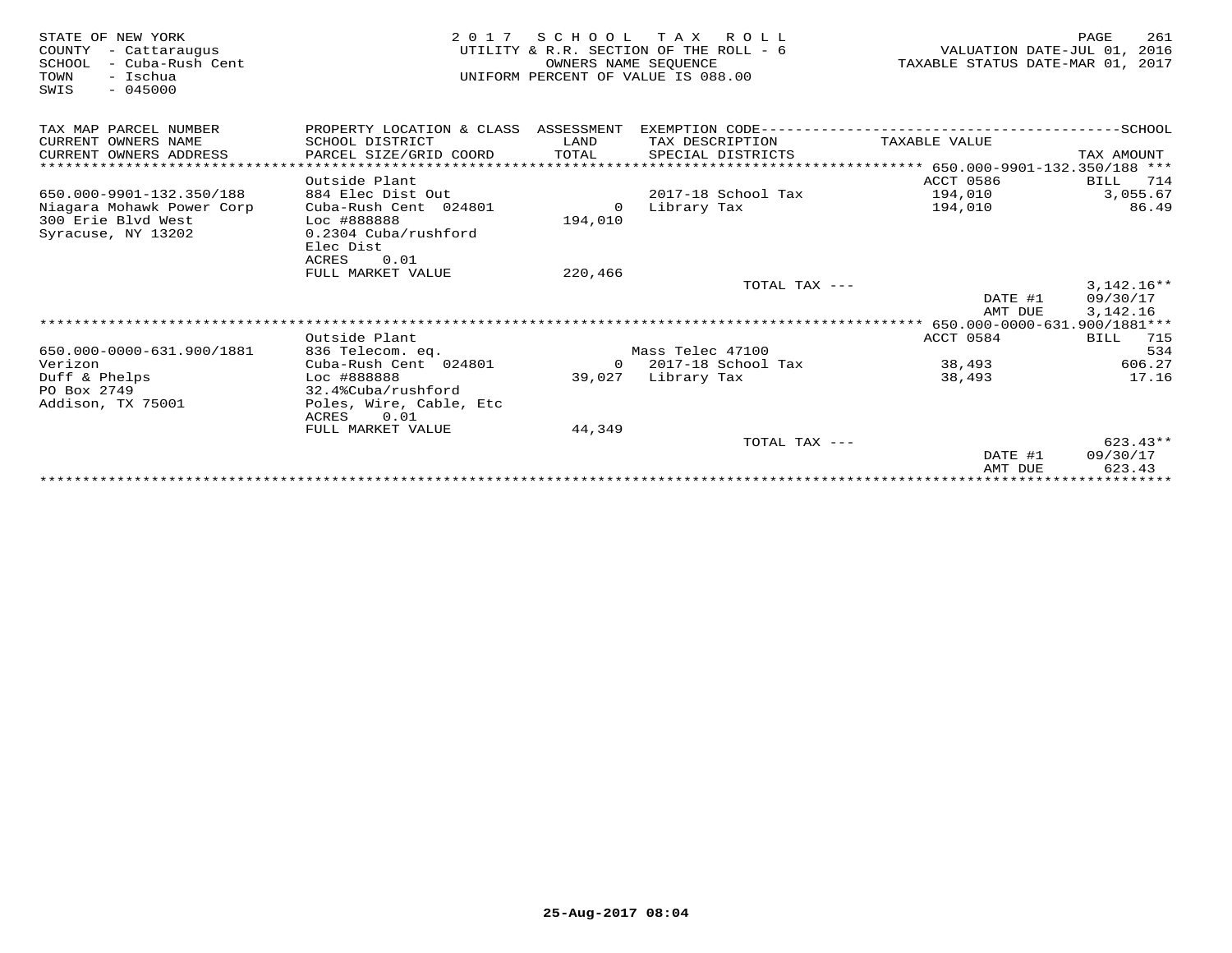| STATE OF NEW YORK<br>COUNTY - Cattaraugus<br>SCHOOL - Cuba-Rush Cent<br>TOWN<br>- Ischua | 2017 SCHOOL TAX ROLL<br>UTILITY & R.R. SECTION OF THE ROLL - 6 | 262<br>PAGE<br>VALUATION DATE-JUL 01, 2016<br>TAXABLE STATUS DATE-MAR 01, 2017<br>RPS155/V04/L015 |
|------------------------------------------------------------------------------------------|----------------------------------------------------------------|---------------------------------------------------------------------------------------------------|
| SWIS<br>$-045000$                                                                        |                                                                | CURRENT DATE 8/25/2017                                                                            |
|                                                                                          | ROLL SUB SECTION- - TOTALS                                     |                                                                                                   |

|      |      | $\overline{\phantom{a}}$<br>10111 |           | $\sim$ | <b>YFMD</b> h | mom <sub>n</sub> |
|------|------|-----------------------------------|-----------|--------|---------------|------------------|
| CODE | í∆MT |                                   | TVDL<br>. | 77T    |               | TAX              |

#### NO SPECIAL DISTRICTS AT THIS LEVEL

\*\*\* S C H O O L D I S T R I C T S U M M A R Y \*\*\*

| CODE   | DISTRICT NAME                    | TOTAL<br>PARCELS | ASSESSED<br>LAND | ASSESSED<br>TOTAL | EXEMPT<br>AMOUNT | TOTAL<br>TAXABLE |           |
|--------|----------------------------------|------------------|------------------|-------------------|------------------|------------------|-----------|
|        |                                  |                  |                  |                   | STAR AMOUNT      | STAR TAXABLE     | TOTAL TAX |
|        | Cuba-Rush Cent                   | 2                |                  | 233,037           | 534              | 232,503          |           |
| 024801 |                                  |                  |                  |                   |                  | 232,503          | 3,765.59  |
|        | SUB-TOTAL                        | $\overline{a}$   |                  | 233,037           | 534              | 232,503          |           |
|        | $S \cup B - T \cup T A L (CONT)$ |                  |                  |                   |                  | 232,503          | 3,765.59  |
|        | TOTAL                            | 2                |                  | 233,037           | 534              | 232,503          |           |
|        | T O T A L (CONT)                 |                  |                  |                   |                  | 232,503          | 3,765.59  |

#### \*\*\* S Y S T E M C O D E S S U M M A R Y \*\*\*

NO SYSTEM EXEMPTIONS AT THIS LEVEL

| CODE  | DESCRIPTION         | TOTAL<br>PARCELS | SCHOOL     |
|-------|---------------------|------------------|------------|
| 47100 | Mass Telec<br>TOTAL | ᅩ                | 534<br>534 |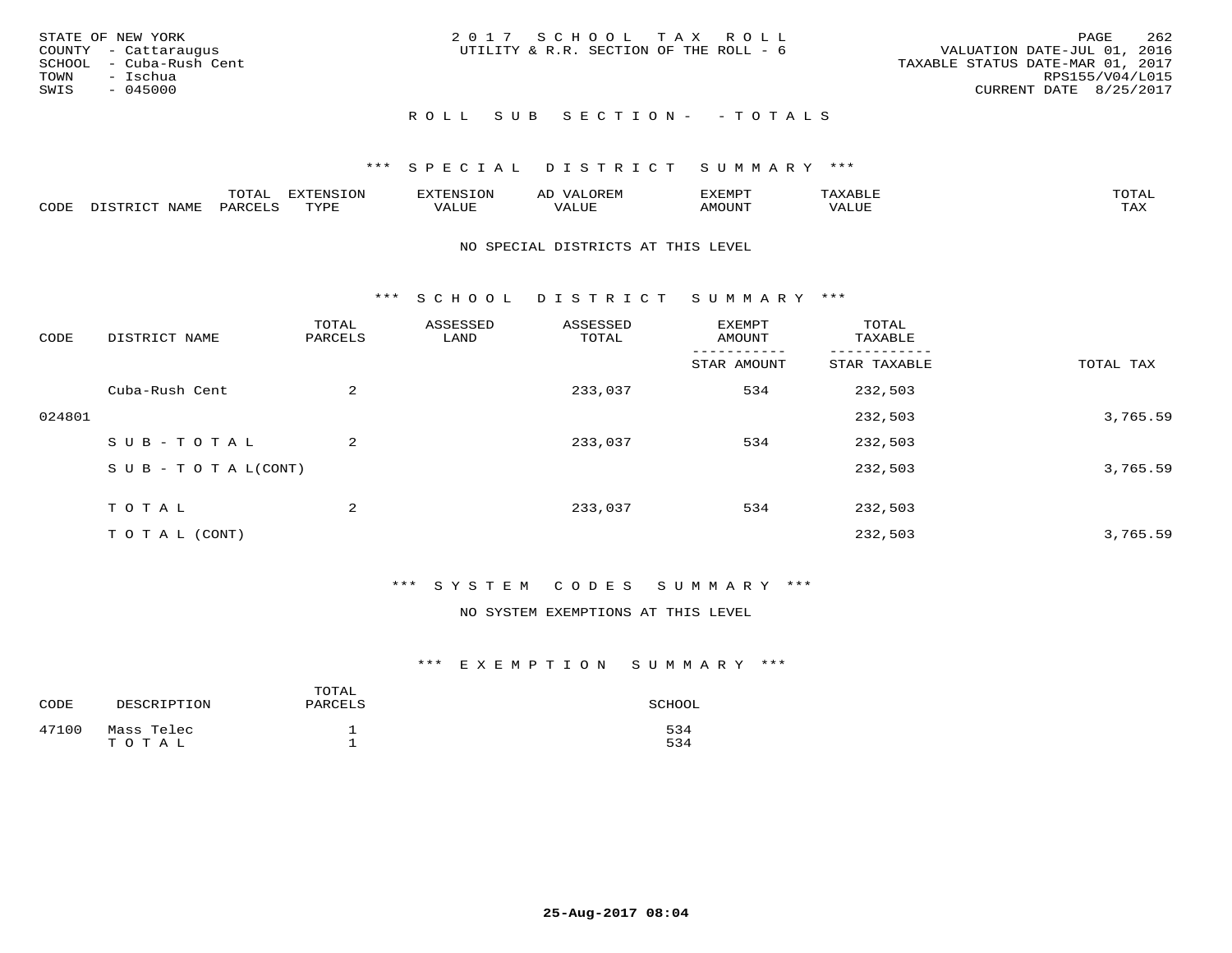| STATE OF NEW YORK       | 2017 SCHOOL TAX ROLL                   | 263<br>PAGE                      |
|-------------------------|----------------------------------------|----------------------------------|
| COUNTY - Cattaraugus    | UTILITY & R.R. SECTION OF THE ROLL - 6 | VALUATION DATE-JUL 01, 2016      |
| SCHOOL - Cuba-Rush Cent |                                        | TAXABLE STATUS DATE-MAR 01, 2017 |
| - Ischua<br>TOWN        |                                        | RPS155/V04/L015                  |
| 045000<br>SWIS          |                                        | CURRENT DATE 8/25/2017           |
|                         |                                        |                                  |

# ROLL SUB SECTION- - TOTALS

| ROLL |                    | TOTAL   | ASSESSED | ASSESSED | EXEMPT      | TOTAL        |      | TOTAL    |
|------|--------------------|---------|----------|----------|-------------|--------------|------|----------|
| SEC  | DESCRIPTION        | PARCELS | LAND     | TOTAL    | AMOUNT      | TAXABLE      |      | TAX      |
|      |                    |         |          |          |             |              | TAX  |          |
|      |                    |         |          |          | STAR AMOUNT | STAR TAXABLE | RATE |          |
|      | 2017-18 School Tax |         |          | 233,037  | 534         | 232,503      |      |          |
|      |                    |         |          |          |             | 232,503      |      | 3,661.94 |
|      | Library Tax        |         |          | 233,037  | 534         | 232,503      |      |          |
|      |                    |         |          |          |             | 232,503      |      | 103.65   |
|      | SPEC DIST TAXES    |         |          |          |             |              |      |          |
| 6    | UTILITIES & N.C.   |         |          |          |             |              |      | 3,765.59 |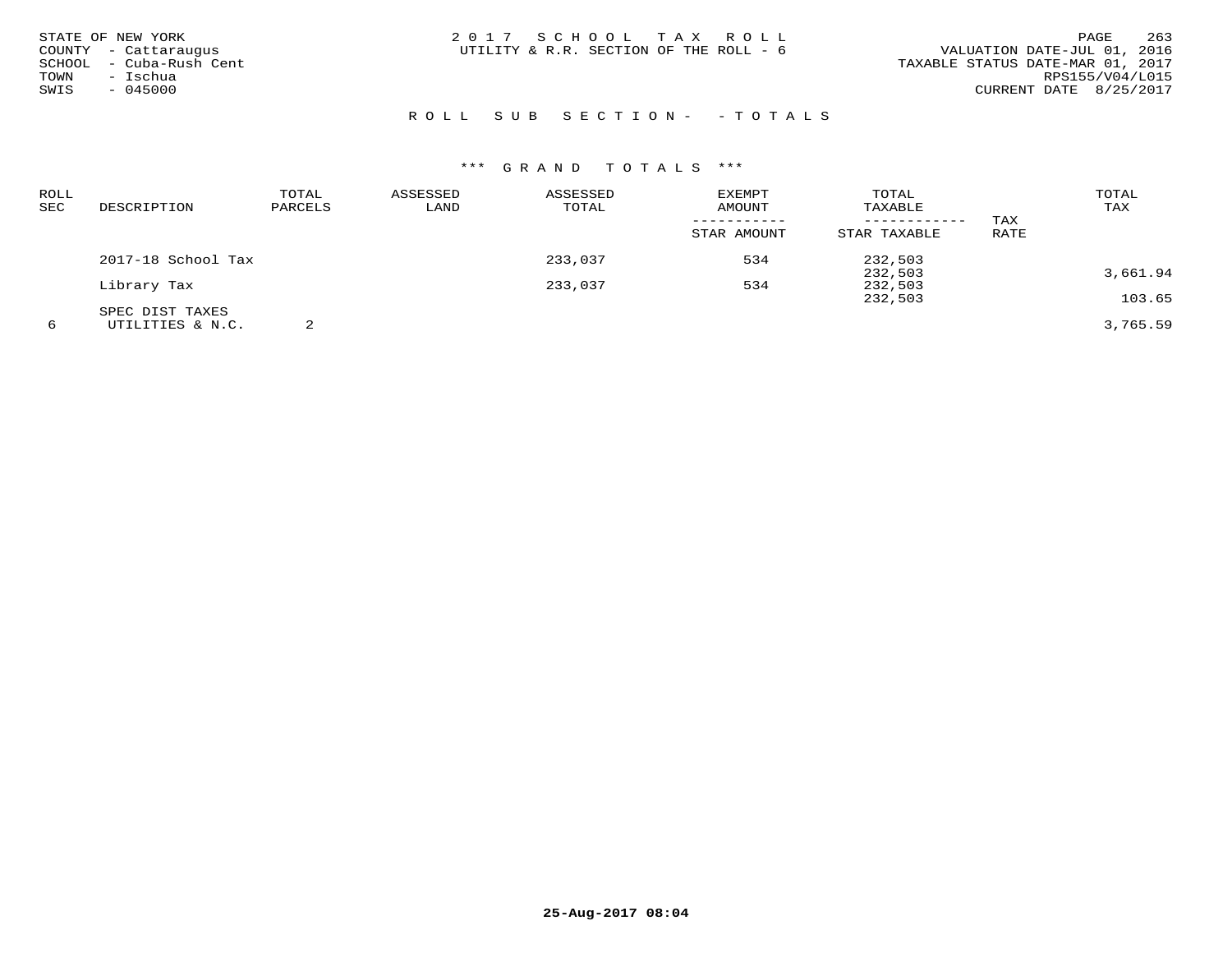| STATE OF NEW YORK       | 2017 SCHOOL TAX ROLL                   | 264<br>PAGE                      |
|-------------------------|----------------------------------------|----------------------------------|
| COUNTY - Cattaraugus    | UTILITY & R.R. SECTION OF THE ROLL - 6 | VALUATION DATE-JUL 01, 2016      |
| SCHOOL - Cuba-Rush Cent |                                        | TAXABLE STATUS DATE-MAR 01, 2017 |
| TOWN<br>- Ischua        |                                        | RPS155/V04/L015                  |
| SWIS<br>- 045000        |                                        | CURRENT DATE 8/25/2017           |
|                         |                                        |                                  |

#### \*\*\* S P E C I A L D I S T R I C T S U M M A R Y \*\*\*

|      |                  | momm <sup>.</sup><br>TOTAT | <b>ELIMENT OF ONT</b><br>⊥∪lv | <b>FINS</b> | OREM                     | CXEMPT        | $max$ is $max$ $n$       | $m \wedge m \wedge n$ |
|------|------------------|----------------------------|-------------------------------|-------------|--------------------------|---------------|--------------------------|-----------------------|
| CODE | NAME<br>DISTRICT | PARCELS                    | TVDF<br>.                     | 7ALUE.      | . <del>.</del><br>. ALUF | <b>AMOUNT</b> | * * * * * * * *<br>'ALUL | <b>TAY</b><br>⊥⇔∆     |

#### NO SPECIAL DISTRICTS AT THIS LEVEL

\*\*\* S C H O O L D I S T R I C T S U M M A R Y \*\*\*

| CODE   | DISTRICT NAME                    | TOTAL<br>PARCELS | ASSESSED<br>LAND | ASSESSED<br>TOTAL | EXEMPT<br>AMOUNT | TOTAL<br>TAXABLE |           |
|--------|----------------------------------|------------------|------------------|-------------------|------------------|------------------|-----------|
|        |                                  |                  |                  |                   | STAR AMOUNT      | STAR TAXABLE     | TOTAL TAX |
|        | Cuba-Rush Cent                   | $\overline{2}$   |                  | 233,037           | 534              | 232,503          |           |
| 024801 |                                  |                  |                  |                   |                  | 232,503          | 3,765.59  |
|        | SUB-TOTAL                        | $\overline{2}$   |                  | 233,037           | 534              | 232,503          |           |
|        | $S \cup B - T \cup T A L (CONT)$ |                  |                  |                   |                  | 232,503          | 3,765.59  |
|        | TOTAL                            | 2                |                  | 233,037           | 534              | 232,503          |           |
|        | T O T A L (CONT)                 |                  |                  |                   |                  | 232,503          | 3,765.59  |

#### \*\*\* S Y S T E M C O D E S S U M M A R Y \*\*\*

NO SYSTEM EXEMPTIONS AT THIS LEVEL

| CODE  | DESCRIPTION         | TOTAL<br>PARCELS | SCHOOL     |
|-------|---------------------|------------------|------------|
| 47100 | Mass Telec<br>TOTAL | ᅩ                | 534<br>534 |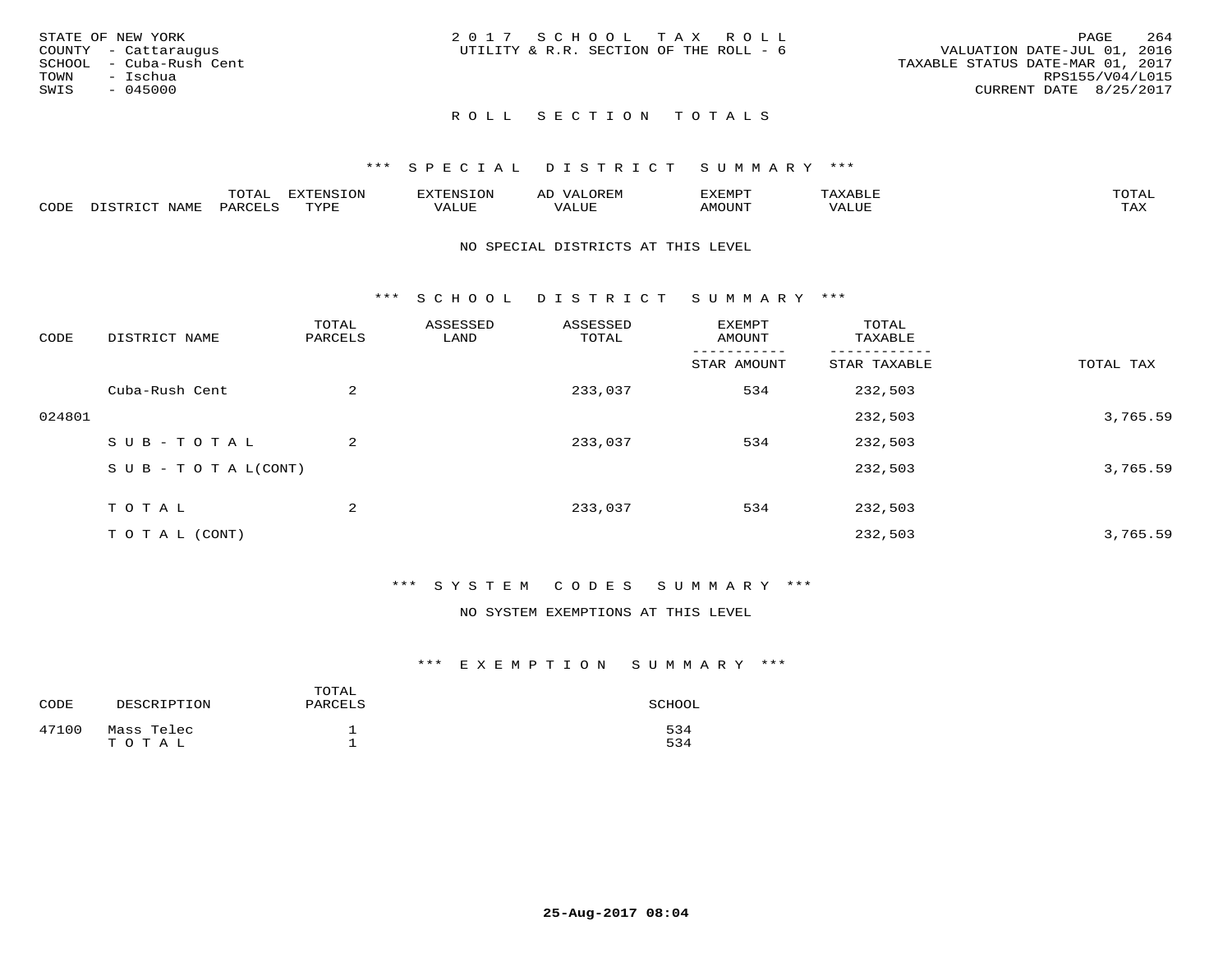| ROLL<br>SEC | DESCRIPTION        | TOTAL<br>PARCELS | ASSESSED<br>LAND | ASSESSED<br>TOTAL | <b>EXEMPT</b><br><b>AMOUNT</b> | TOTAL<br>TAXABLE |      | TOTAL<br>TAX |
|-------------|--------------------|------------------|------------------|-------------------|--------------------------------|------------------|------|--------------|
|             |                    |                  |                  |                   | -----------                    | ------------     | TAX  |              |
|             |                    |                  |                  |                   | STAR AMOUNT                    | STAR TAXABLE     | RATE |              |
|             | 2017-18 School Tax |                  |                  | 233,037           | 534                            | 232,503          |      |              |
|             |                    |                  |                  |                   |                                | 232,503          |      | 3,661.94     |
|             | Library Tax        |                  |                  | 233,037           | 534                            | 232,503          |      |              |
|             |                    |                  |                  |                   |                                | 232,503          |      | 103.65       |
|             | SPEC DIST TAXES    |                  |                  |                   |                                |                  |      |              |
| 6           | UTILITIES & N.C.   |                  |                  |                   |                                |                  |      | 3,765.59     |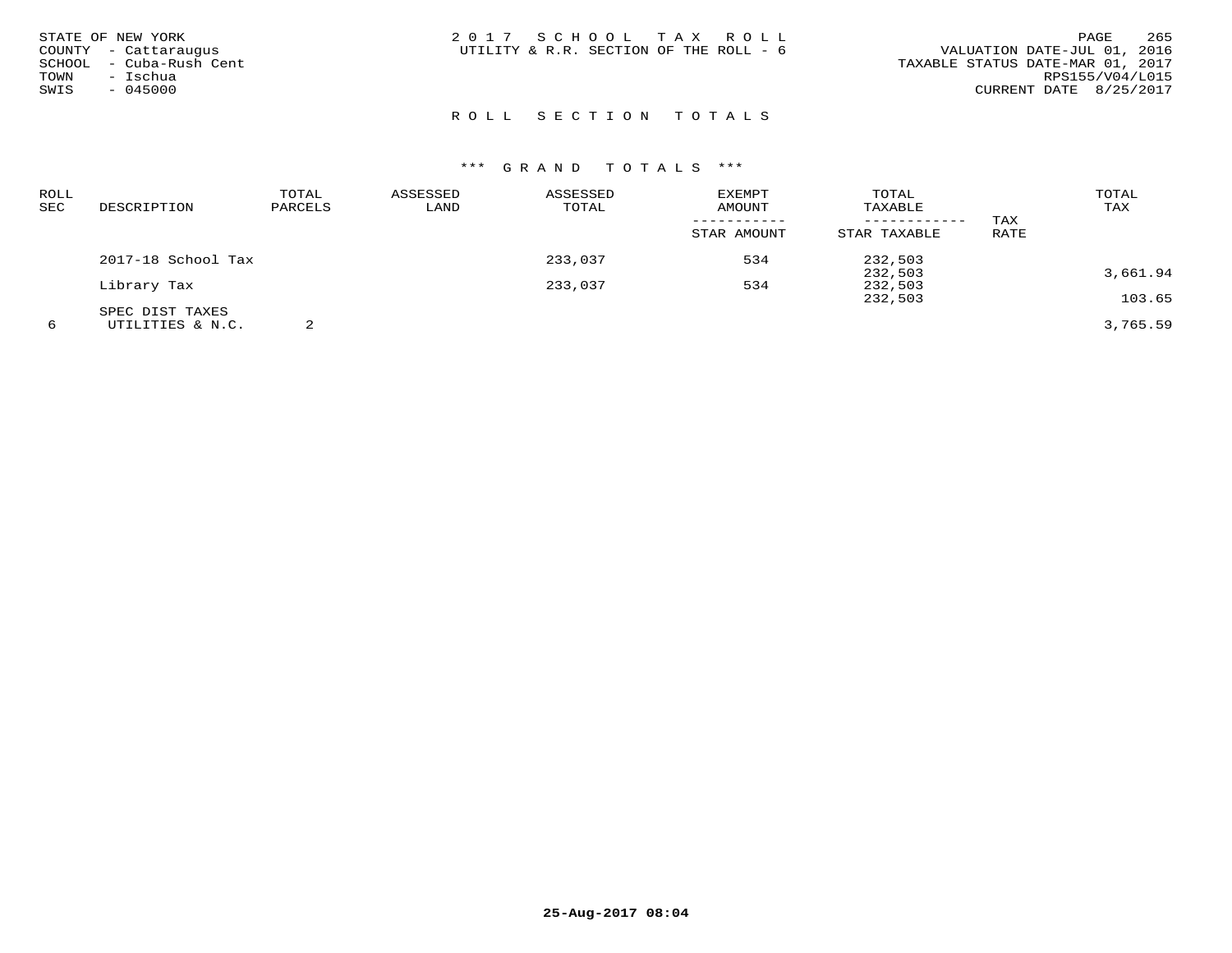TOWN - Ischua<br>SWIS - 045000

# STATE OF NEW YORK 2 0 1 7 S C H O O L T A X R O L L PAGE 266 COUNTY - Cattaraugus WHOLLY EXEMPT SECTION OF THE ROLL - 8 VALUATION DATE-JUL 01, 2016 SCHOOL - Cuba-Rush Cent OWNERS NAME SEQUENCE TAXABLE STATUS DATE-MAR 01, 2017UNIFORM PERCENT OF VALUE IS 088.00

| TAX MAP PARCEL NUMBER                                | PROPERTY LOCATION & CLASS ASSESSMENT      |                    | EXEMPTION CODE--------------------------- |                                     | $------SCH00L$ |
|------------------------------------------------------|-------------------------------------------|--------------------|-------------------------------------------|-------------------------------------|----------------|
| CURRENT OWNERS NAME                                  | SCHOOL DISTRICT                           | LAND               | TAX DESCRIPTION                           | TAXABLE VALUE                       |                |
| CURRENT OWNERS ADDRESS<br>*********************      | PARCEL SIZE/GRID COORD                    | TOTAL              | SPECIAL DISTRICTS                         |                                     | TAX AMOUNT     |
|                                                      | Abbott Rd                                 |                    |                                           | ACCT 5011                           |                |
| $59.004 - 2 - 13$                                    | 695 Cemetery                              |                    | CEMETERY<br>27350                         |                                     | 7,700          |
| Abbotts Cemetery                                     | Cuba-Rush Cent 024801                     | 7,700              | 2017-18 School Tax                        | 0.00                                | 0.00           |
| Ischua, NY 14743                                     | 03<br>03<br>08                            | 7,700              | Library Tax                               | 0.00                                | 0.00           |
|                                                      | FRNT 220.00 DPTH 145.00                   |                    |                                           |                                     |                |
|                                                      | EAST-1220213 NRTH-0822577                 |                    |                                           |                                     |                |
|                                                      | DEED BOOK 184<br>PG-00140                 |                    |                                           |                                     |                |
|                                                      | FULL MARKET VALUE                         | 8,750              |                                           |                                     | $0.00**$       |
|                                                      |                                           |                    | TOTAL TAX ---                             |                                     |                |
|                                                      | West Shore Rd                             |                    |                                           | ACCT 0785                           |                |
| $68.002 - 2 - 9.3$                                   | 695 Cemetery                              |                    | CEMETERY<br>27350                         |                                     | 600            |
| Bristol Family Burying Ground                        | Cuba-Rush Cent 024801                     | 600                | 2017-18 School Tax                        | 0.00                                | 0.00           |
| Ischua, NY 14746                                     | 05 03 03                                  | 600                | Library Tax                               | 0.00                                | 0.00           |
|                                                      | 60.00 DPTH<br>FRNT<br>40.00               |                    |                                           |                                     |                |
|                                                      | EAST-1222034 NRTH-0809230                 |                    |                                           |                                     |                |
|                                                      | FULL MARKET VALUE                         | 682                |                                           |                                     |                |
|                                                      |                                           |                    | TOTAL TAX ---                             |                                     | $0.00**$       |
|                                                      |                                           |                    |                                           |                                     |                |
| $68.002 - 2 - 28.76$                                 | Reservation                               |                    | INDIAN-RES 14300                          | ACCT 0105                           | 225,000        |
| Jackson Keri J                                       | 210 1 Family Res<br>Cuba-Rush Cent 024801 |                    | 2017-18 School Tax<br>$\Omega$            | 0.00                                | 0.00           |
| 1290 Seneca Rd                                       | 00<br>00<br>00 <sub>o</sub>               |                    | 225,000 Library Tax                       | 0.00                                | 0.00           |
| Lawtons, NY 14091                                    | EAST-1221650 NRTH-0813047                 |                    |                                           |                                     |                |
|                                                      | DEED BOOK 25034 PG-2001                   |                    |                                           |                                     |                |
|                                                      | FULL MARKET VALUE                         | 255,682            |                                           |                                     |                |
|                                                      |                                           |                    | TOTAL TAX ---                             |                                     | $0.00**$       |
|                                                      |                                           |                    |                                           | ****** 68.002-2-28 **************** |                |
|                                                      | West Shore Rd                             |                    |                                           | ACCT 5000                           |                |
| $68.002 - 2 - 28$                                    | 693 Indian resrv                          |                    | INDIAN-RES 14300                          |                                     | 535,800        |
| Oil Spring Reservation<br>Salamanca, NY 14779        | Cuba-Rush Cent 024801<br>Reservation      | 166,500<br>535,800 | 2017-18 School Tax<br>Library Tax         | 0.00<br>0.00                        | 0.00<br>0.00   |
|                                                      | ACRES 233.53                              |                    |                                           |                                     |                |
|                                                      | EAST-1221528 NRTH-0813164                 |                    |                                           |                                     |                |
|                                                      | FULL MARKET VALUE                         | 608,864            |                                           |                                     |                |
|                                                      |                                           |                    | TOTAL TAX ---                             |                                     | $0.00**$       |
|                                                      | ******************************            |                    |                                           |                                     |                |
|                                                      | West Shore Rd                             |                    |                                           | ACCT 0949                           |                |
| $59.004 - 3 - 21$                                    | 314 Rural vac<10                          |                    | NYS OWNED 12100                           |                                     | 8,000          |
| People of the State of New Yor Cuba-Rush Cent 024801 |                                           | 8,000              | 2017-18 School Tax                        | 0.00                                | 0.00           |
| Albany, NY 12233                                     | 00 03 03<br>6.98<br>ACRES                 | 8,000              | Library Tax                               | 0.00                                | 0.00           |
|                                                      | EAST-0057407 NRTH-0087639                 |                    |                                           |                                     |                |
|                                                      | DEED BOOK 00951 PG-00738                  |                    |                                           |                                     |                |
|                                                      | FULL MARKET VALUE                         | 9,091              |                                           |                                     |                |
|                                                      |                                           |                    | TOTAL TAX ---                             |                                     | $0.00**$       |
|                                                      |                                           |                    |                                           |                                     |                |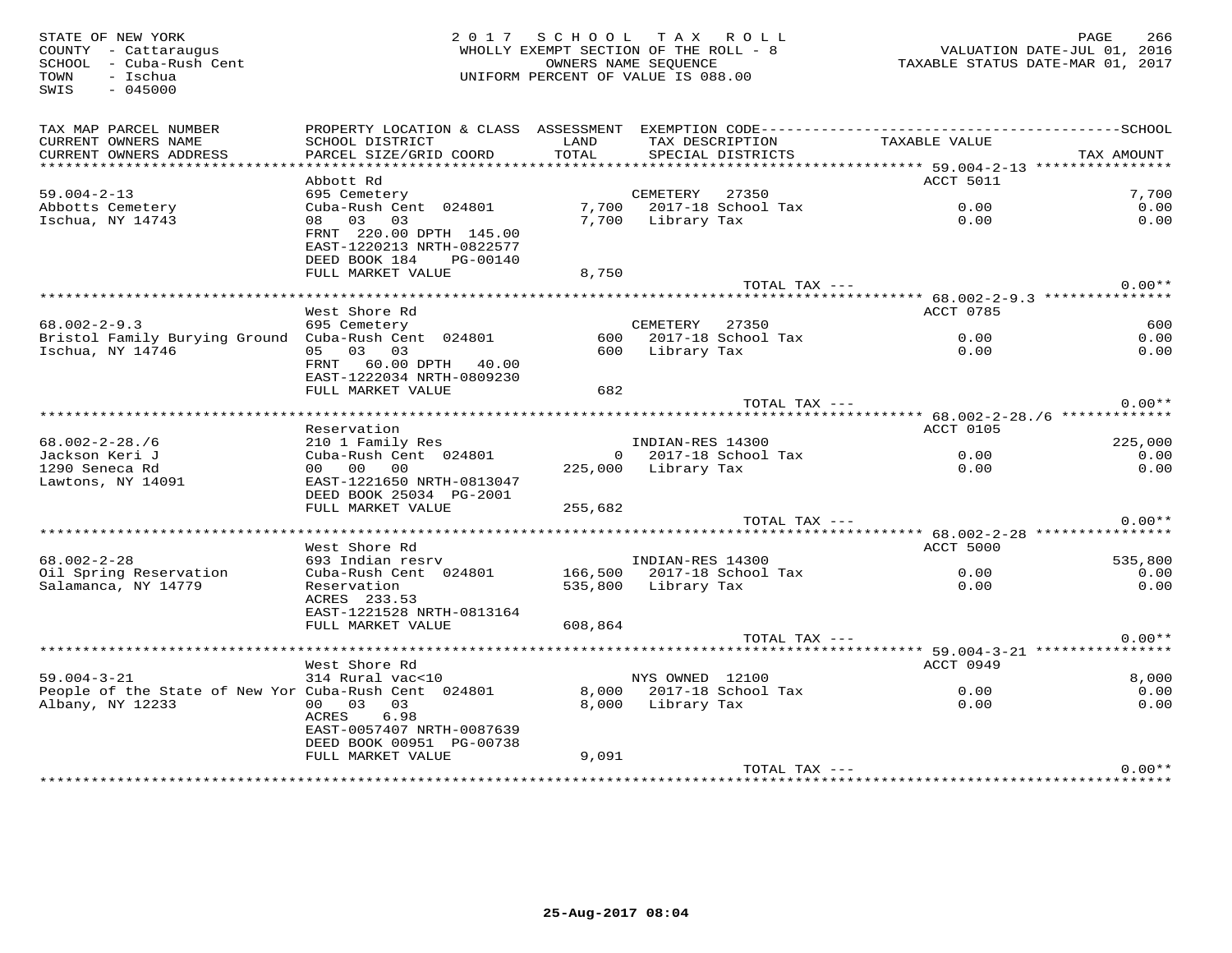| STATE OF NEW YORK<br>COUNTY - Cattaraugus<br>SCHOOL - Cuba-Rush Cent<br>TOWN<br>- Ischua<br>SWIS<br>$-045000$ |                                                                                              |               | 2017 SCHOOL TAX ROLL<br>WHOLLY EXEMPT SECTION OF THE ROLL - 8<br>OWNERS NAME SEQUENCE<br>UNIFORM PERCENT OF VALUE IS 088.00 | 267<br>PAGE<br>VALUATION DATE-JUL 01, 2016<br>TAXABLE STATUS DATE-MAR 01, 2017 |            |  |
|---------------------------------------------------------------------------------------------------------------|----------------------------------------------------------------------------------------------|---------------|-----------------------------------------------------------------------------------------------------------------------------|--------------------------------------------------------------------------------|------------|--|
| TAX MAP PARCEL NUMBER                                                                                         | PROPERTY LOCATION & CLASS ASSESSMENT EXEMPTION CODE-----------------------------------SCHOOL |               |                                                                                                                             |                                                                                |            |  |
| CURRENT OWNERS NAME<br>CURRENT OWNERS ADDRESS                                                                 | SCHOOL DISTRICT<br>PARCEL SIZE/GRID COORD                                                    | LAND<br>TOTAL | TAX DESCRIPTION TAXABLE VALUE<br>SPECIAL DISTRICTS                                                                          |                                                                                | TAX AMOUNT |  |
|                                                                                                               |                                                                                              |               |                                                                                                                             |                                                                                |            |  |
|                                                                                                               | COT-210 Cuba Lake-Resv                                                                       |               |                                                                                                                             | ACCT 0025                                                                      |            |  |
| $68.002 - 2 - 28.72$                                                                                          | 260 Seasonal res                                                                             |               | INDIAN-RES 14300                                                                                                            |                                                                                | 171,000    |  |
| Seneca Nation of Indians                                                                                      | Cuba-Rush Cent 024801                                                                        |               | $0$ 2017-18 School Tax                                                                                                      | 0.00                                                                           | 0.00       |  |
| Main Office                                                                                                   | 00 03<br>0.3                                                                                 |               | 171,000 Library Tax                                                                                                         | 0.00                                                                           | 0.00       |  |
| Jimersontown Rd                                                                                               | Trustee                                                                                      |               |                                                                                                                             |                                                                                |            |  |
| Salamanca, NY 14779                                                                                           | transferred 10/29/04<br>EAST-1221650 NRTH-0813047                                            |               |                                                                                                                             |                                                                                |            |  |
|                                                                                                               | DEED BOOK 00926 PG-00432                                                                     |               |                                                                                                                             |                                                                                |            |  |
|                                                                                                               | FULL MARKET VALUE                                                                            | 194,318       |                                                                                                                             |                                                                                |            |  |
|                                                                                                               |                                                                                              |               | TOTAL TAX ---                                                                                                               |                                                                                | $0.00**$   |  |
|                                                                                                               |                                                                                              |               |                                                                                                                             |                                                                                |            |  |
|                                                                                                               | COT-206 Cuba Lake-Resv                                                                       |               |                                                                                                                             | ACCT 0072                                                                      |            |  |
| $68.002 - 2 - 28.75$                                                                                          | 260 Seasonal res                                                                             |               | INDIAN-RES 14300                                                                                                            |                                                                                | 100,500    |  |
| Seneca Nation of Indians                                                                                      | Cuba-Rush Cent 024801                                                                        |               | $0$ 2017-18 School Tax                                                                                                      | 0.00                                                                           | 0.00       |  |
| Main Office<br>Jimersontown Rd                                                                                | 00 03 03<br>Transferred 12/08/04                                                             |               | 100,500 Library Tax                                                                                                         | 0.00                                                                           | 0.00       |  |
| Salamanca, NY 14779                                                                                           | EAST-1221650 NRTH-0813047                                                                    |               |                                                                                                                             |                                                                                |            |  |
|                                                                                                               | FULL MARKET VALUE                                                                            | 114,205       |                                                                                                                             |                                                                                |            |  |
|                                                                                                               |                                                                                              |               | TOTAL TAX ---                                                                                                               |                                                                                | $0.00**$   |  |
|                                                                                                               |                                                                                              |               |                                                                                                                             |                                                                                |            |  |
|                                                                                                               | COT-209 Cuba Lake-Resv                                                                       |               |                                                                                                                             | ACCT 0117                                                                      |            |  |
| $68.002 - 2 - 28.77$                                                                                          | 260 Seasonal res                                                                             |               | INDIAN-RES 14300                                                                                                            |                                                                                | 167,000    |  |
| Seneca Nation of Indians                                                                                      | Cuba-Rush Cent 024801                                                                        |               | $0$ 2017-18 School Tax                                                                                                      | 0.00                                                                           | 0.00       |  |
| Main Office                                                                                                   | 00 03 03                                                                                     |               | 167,000 Library Tax                                                                                                         | 0.00                                                                           | 0.00       |  |
| Jimersontown Rd<br>Salamanca, NY 14779                                                                        | Transferred 10/29/04<br>EAST-1221650 NRTH-0813047                                            |               |                                                                                                                             |                                                                                |            |  |
|                                                                                                               | DEED BOOK 00993 PG-00995                                                                     |               |                                                                                                                             |                                                                                |            |  |
|                                                                                                               | FULL MARKET VALUE                                                                            | 189,773       |                                                                                                                             |                                                                                |            |  |
|                                                                                                               |                                                                                              |               | TOTAL TAX ---                                                                                                               |                                                                                | $0.00**$   |  |
|                                                                                                               |                                                                                              |               |                                                                                                                             |                                                                                |            |  |
|                                                                                                               | COT-207 Cuba Lake-Resv                                                                       |               |                                                                                                                             | ACCT 0183                                                                      |            |  |
| $68.002 - 2 - 28.711$                                                                                         | 260 Seasonal res                                                                             |               | INDIAN-RES 14300                                                                                                            |                                                                                | 109,500    |  |
| Seneca Nation of Indians                                                                                      | Cuba-Rush Cent 024801                                                                        |               | 0 2017-18 School Tax                                                                                                        | 0.00                                                                           | 0.00       |  |
| Main Office<br>Jimersontown Rd                                                                                | 00 03 03<br>Transferred 10/28/04                                                             |               | 109,500 Library Tax                                                                                                         | 0.00                                                                           | 0.00       |  |
| Salamanca, NY 14779                                                                                           | EAST-1221650 NRTH-0813047                                                                    |               |                                                                                                                             |                                                                                |            |  |
|                                                                                                               | FULL MARKET VALUE                                                                            | 124,432       |                                                                                                                             |                                                                                |            |  |
|                                                                                                               |                                                                                              |               | TOTAL TAX ---                                                                                                               |                                                                                | $0.00**$   |  |
|                                                                                                               |                                                                                              |               |                                                                                                                             |                                                                                |            |  |
|                                                                                                               | COT-208 Cuba Lake-Resv                                                                       |               |                                                                                                                             | ACCT 0266                                                                      |            |  |
| $68.002 - 2 - 28.714$                                                                                         | 260 Seasonal res                                                                             |               | INDIAN-RES 14300                                                                                                            |                                                                                | 104,500    |  |
| Seneca Nation of Indians                                                                                      | Cuba-Rush Cent 024801                                                                        |               | $0$ 2017-18 School Tax                                                                                                      | 0.00                                                                           | 0.00       |  |
| Main Office<br>Jimersontown Rd                                                                                | 00 03 03                                                                                     |               | 104,500 Library Tax                                                                                                         | 0.00                                                                           | 0.00       |  |
| Salamanca, NY 14779                                                                                           | Transferred 10/29/04<br>EAST-1221650 NRTH-0813047                                            |               |                                                                                                                             |                                                                                |            |  |
|                                                                                                               | FULL MARKET VALUE                                                                            | 118,750       |                                                                                                                             |                                                                                |            |  |
|                                                                                                               |                                                                                              |               | TOTAL TAX ---                                                                                                               |                                                                                | $0.00**$   |  |
|                                                                                                               |                                                                                              |               |                                                                                                                             |                                                                                |            |  |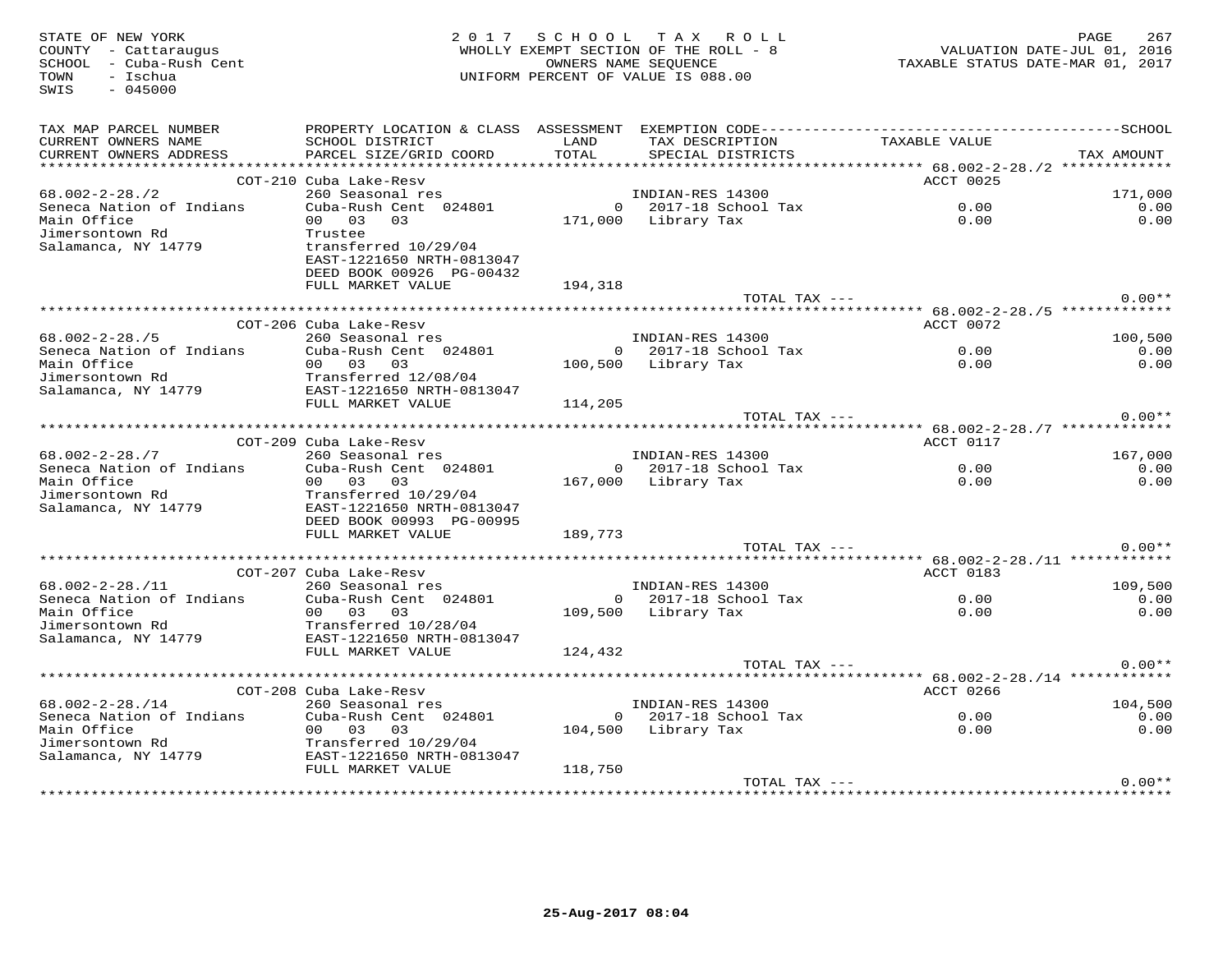| STATE OF NEW YORK<br>- Cattaraugus<br>COUNTY<br>- Cuba-Rush Cent<br>SCHOOL<br>- Ischua<br>TOWN<br>$-045000$<br>SWIS | 2017                                                         | SCHOOL        | T A X<br>ROLL<br>WHOLLY EXEMPT SECTION OF THE ROLL - 8<br>OWNERS NAME SEOUENCE<br>UNIFORM PERCENT OF VALUE IS 088.00 |                                                                | PAGE<br>268<br>VALUATION DATE-JUL 01, 2016<br>TAXABLE STATUS DATE-MAR 01, 2017 |
|---------------------------------------------------------------------------------------------------------------------|--------------------------------------------------------------|---------------|----------------------------------------------------------------------------------------------------------------------|----------------------------------------------------------------|--------------------------------------------------------------------------------|
| TAX MAP PARCEL NUMBER                                                                                               | PROPERTY LOCATION & CLASS ASSESSMENT                         |               |                                                                                                                      |                                                                |                                                                                |
| CURRENT OWNERS NAME<br>CURRENT OWNERS ADDRESS                                                                       | SCHOOL DISTRICT<br>PARCEL SIZE/GRID COORD                    | LAND<br>TOTAL | TAX DESCRIPTION<br>SPECIAL DISTRICTS                                                                                 | TAXABLE VALUE                                                  | TAX AMOUNT                                                                     |
|                                                                                                                     | COT-211 Cuba Lake-Resv                                       |               |                                                                                                                      | ACCT 0422                                                      |                                                                                |
| $68.002 - 2 - 28.719$                                                                                               | 260 Seasonal res                                             |               | INDIAN-RES 14300                                                                                                     |                                                                | 205,500                                                                        |
| Seneca Nation of Indians                                                                                            | Cuba-Rush Cent 024801                                        |               | $0$ 2017-18 School Tax                                                                                               | 0.00                                                           | 0.00                                                                           |
| Main Office                                                                                                         | $-03$<br>$-03$<br>00                                         | 205,500       | Library Tax                                                                                                          | 0.00                                                           | 0.00                                                                           |
| Jimersontown Rd                                                                                                     | Transferred 10/29/04                                         |               |                                                                                                                      |                                                                |                                                                                |
| Salamanca, NY 14779                                                                                                 | EAST-1221650 NRTH-0813047<br>DEED BOOK 1004<br><b>PG-117</b> |               |                                                                                                                      |                                                                |                                                                                |
|                                                                                                                     | FULL MARKET VALUE                                            | 233,523       |                                                                                                                      |                                                                |                                                                                |
|                                                                                                                     |                                                              |               | TOTAL TAX $---$                                                                                                      |                                                                | $0.00**$                                                                       |
|                                                                                                                     |                                                              |               |                                                                                                                      | ********************************* 59.004-2-15 **************** |                                                                                |
|                                                                                                                     | Abbott Rd                                                    |               |                                                                                                                      | ACCT 5009                                                      |                                                                                |
| $59.004 - 2 - 15$                                                                                                   | 620 Religious                                                |               | RELIGIOUS 25110                                                                                                      |                                                                | 55,000                                                                         |
| Union Cemetery                                                                                                      | Cuba-Rush Cent 024801                                        |               | 2,500 2017-18 School Tax                                                                                             | 0.00                                                           | 0.00                                                                           |
|                                                                                                                     | 08 03 03                                                     | 55,000        | Library Tax                                                                                                          | 0.00                                                           | 0.00                                                                           |
|                                                                                                                     | 99.00 DPTH 108.00<br>FRNT                                    |               |                                                                                                                      |                                                                |                                                                                |
|                                                                                                                     | EAST-1220340 NRTH-0822415<br>FULL MARKET VALUE               | 62,500        |                                                                                                                      |                                                                |                                                                                |
|                                                                                                                     |                                                              |               | TOTAL TAX ---                                                                                                        |                                                                | $0.00**$                                                                       |
|                                                                                                                     |                                                              |               |                                                                                                                      |                                                                | ***** 59.003-1-22 ****************                                             |
|                                                                                                                     | Yankee Rd                                                    |               |                                                                                                                      | ACCT 5013                                                      |                                                                                |
| $59.003 - 1 - 22$                                                                                                   | 695 Cemetery                                                 |               | CEMETERY<br>27350                                                                                                    |                                                                | 3,300                                                                          |
| Wilson Cemetery                                                                                                     | Cuba-Rush Cent 024801                                        |               | 3,300 2017-18 School Tax                                                                                             | 0.00                                                           | 0.00                                                                           |
| Ischua, NY 14743                                                                                                    | 03 03<br>31                                                  | 3,300         | Library Tax                                                                                                          | 0.00                                                           | 0.00                                                                           |
|                                                                                                                     | FRNT 130.00 DPTH 210.00<br><b>ACRES</b><br>0.33              |               |                                                                                                                      |                                                                |                                                                                |
|                                                                                                                     | EAST-1208723 NRTH-0819782                                    |               |                                                                                                                      |                                                                |                                                                                |
|                                                                                                                     | FULL MARKET VALUE                                            | 3,750         |                                                                                                                      |                                                                |                                                                                |
|                                                                                                                     |                                                              |               | TOTAL TAX ---                                                                                                        |                                                                | $0.00**$                                                                       |
|                                                                                                                     |                                                              |               |                                                                                                                      |                                                                |                                                                                |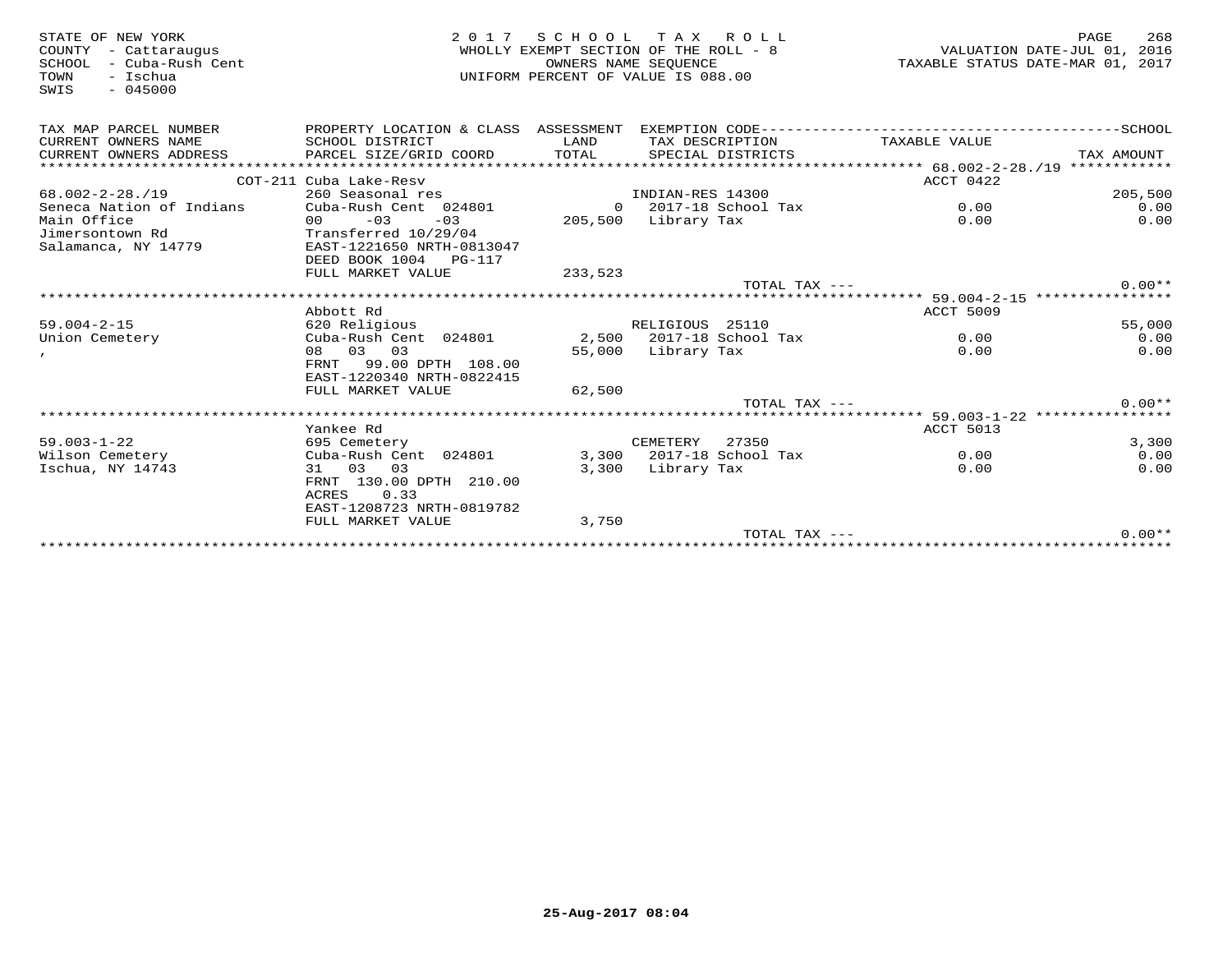| STATE OF NEW YORK<br>COUNTY - Cattaraugus<br>SCHOOL - Cuba-Rush Cent<br>TOWN<br>– Ischua | 2017 SCHOOL TAX ROLL<br>WHOLLY EXEMPT SECTION OF THE ROLL - 8 | 269<br>PAGE<br>VALUATION DATE-JUL 01, 2016<br>TAXABLE STATUS DATE-MAR 01, 2017<br>RPS155/V04/L015 |
|------------------------------------------------------------------------------------------|---------------------------------------------------------------|---------------------------------------------------------------------------------------------------|
| SWIS<br>$-045000$                                                                        | ROLL SUB SECTION- - TOTALS                                    | CURRENT DATE 8/25/2017                                                                            |

|      |              | momn.<br>.UIAL | <b>TYTTNCTON</b><br>. <i>.</i> . | <b>YTFNCTON</b> | . JR EIM | 'XEMP' | ABL.<br>∸ | TOTAI         |
|------|--------------|----------------|----------------------------------|-----------------|----------|--------|-----------|---------------|
| CODE | <b>NTAME</b> | <b>DARCET</b>  | TUVT.                            | ALUI            | VALUE    | MOUNT  | VALUE     | TA Y<br>⊥ ∠ער |

#### NO SPECIAL DISTRICTS AT THIS LEVEL

\*\*\* S C H O O L D I S T R I C T S U M M A R Y \*\*\*

| CODE   | DISTRICT NAME              | TOTAL<br>PARCELS | ASSESSED<br>LAND | ASSESSED<br>TOTAL | EXEMPT<br>AMOUNT | TOTAL<br>TAXABLE |           |
|--------|----------------------------|------------------|------------------|-------------------|------------------|------------------|-----------|
|        |                            |                  |                  |                   | STAR AMOUNT      | STAR TAXABLE     | TOTAL TAX |
|        | Cuba-Rush Cent             | 13               | 188,600          | 1693,400          | 1693,400         |                  |           |
| 024801 |                            |                  |                  |                   |                  |                  |           |
|        | SUB-TOTAL                  | 13               | 188,600          | 1693,400          | 1693,400         |                  |           |
|        | S U B - T O T A $L$ (CONT) |                  |                  |                   |                  |                  |           |
|        |                            |                  |                  |                   |                  |                  |           |
|        | TOTAL                      | 13               | 188,600          | 1693,400          | 1693,400         |                  |           |

T O T A L (CONT)

## \*\*\* S Y S T E M C O D E S S U M M A R Y \*\*\*

#### NO SYSTEM EXEMPTIONS AT THIS LEVEL

| DESCRIPTION | TOTAL<br>PARCELS | SCHOOL   |
|-------------|------------------|----------|
| NYS OWNED   |                  | 8,000    |
| INDIAN-RES  | 8                | 1618,800 |
| RELIGIOUS   |                  | 55,000   |
| CEMETERY    | 3                | 11,600   |
| TOTAL       | 13               | 1693,400 |
|             |                  |          |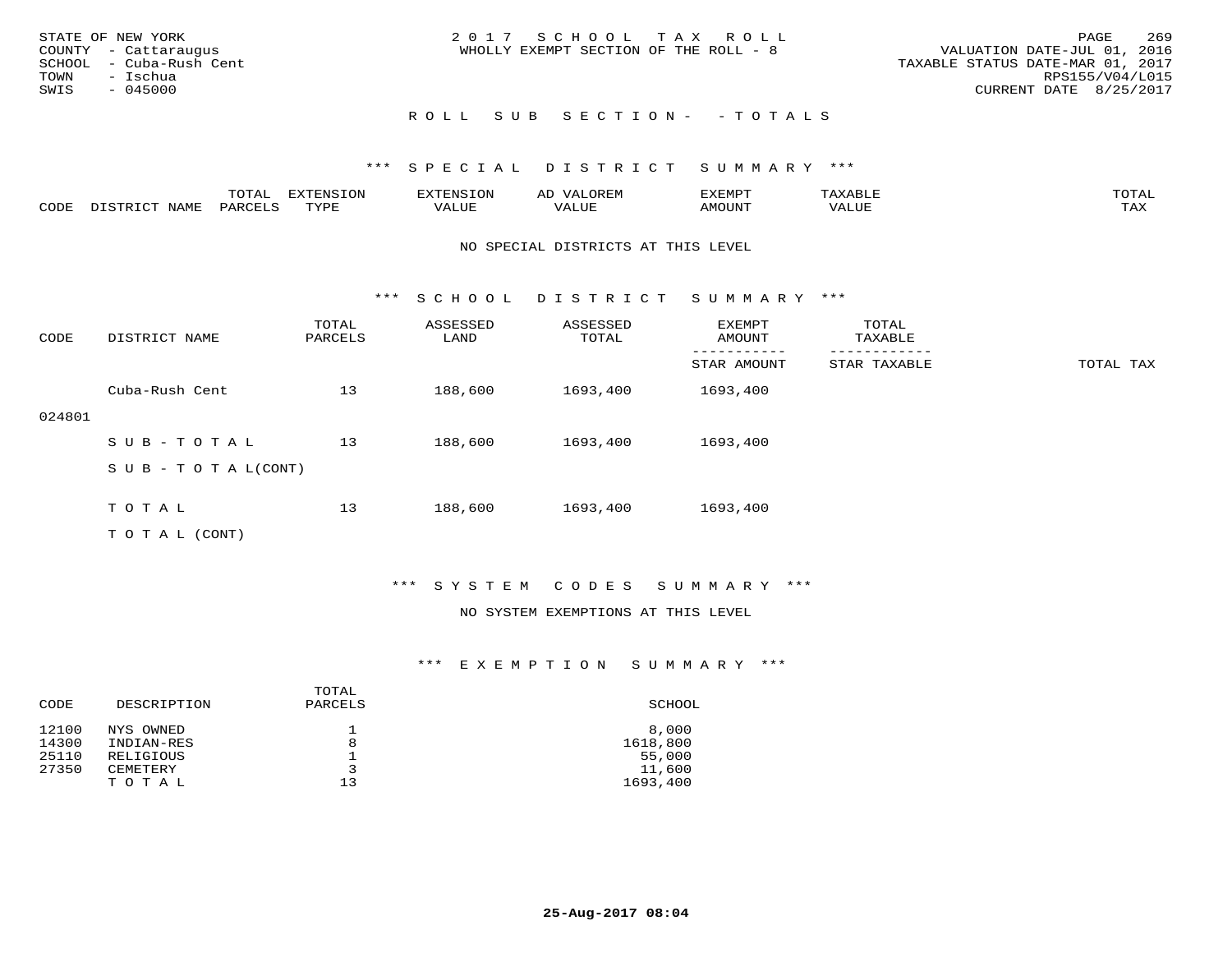| STATE OF NEW YORK       | 2017 SCHOOL TAX ROLL                  | 270<br>PAGE                      |
|-------------------------|---------------------------------------|----------------------------------|
| COUNTY - Cattaraugus    | WHOLLY EXEMPT SECTION OF THE ROLL - 8 | VALUATION DATE-JUL 01, 2016      |
| SCHOOL - Cuba-Rush Cent |                                       | TAXABLE STATUS DATE-MAR 01, 2017 |
| TOWN<br>– Ischua        |                                       | RPS155/V04/L015                  |
| $-045000$<br>SWIS       |                                       | CURRENT DATE 8/25/2017           |
|                         |                                       |                                  |

# R O L L S U B S E C T I O N - - T O T A L S

| ROLL       |                               | TOTAL   | ASSESSED | ASSESSED | EXEMPT      | TOTAL        |      | TOTAL |
|------------|-------------------------------|---------|----------|----------|-------------|--------------|------|-------|
| <b>SEC</b> | DESCRIPTION                   | PARCELS | LAND     | TOTAL    | AMOUNT      | TAXABLE      |      | TAX   |
|            |                               |         |          |          |             |              | TAX  |       |
|            |                               |         |          |          | STAR AMOUNT | STAR TAXABLE | RATE |       |
|            | RS 8 TOTAL<br>SPEC DIST TAXES |         | 188,600  | 1693,400 | 1,693,400   |              |      |       |
|            | WHOLLY EXEMPT                 |         |          |          |             |              |      |       |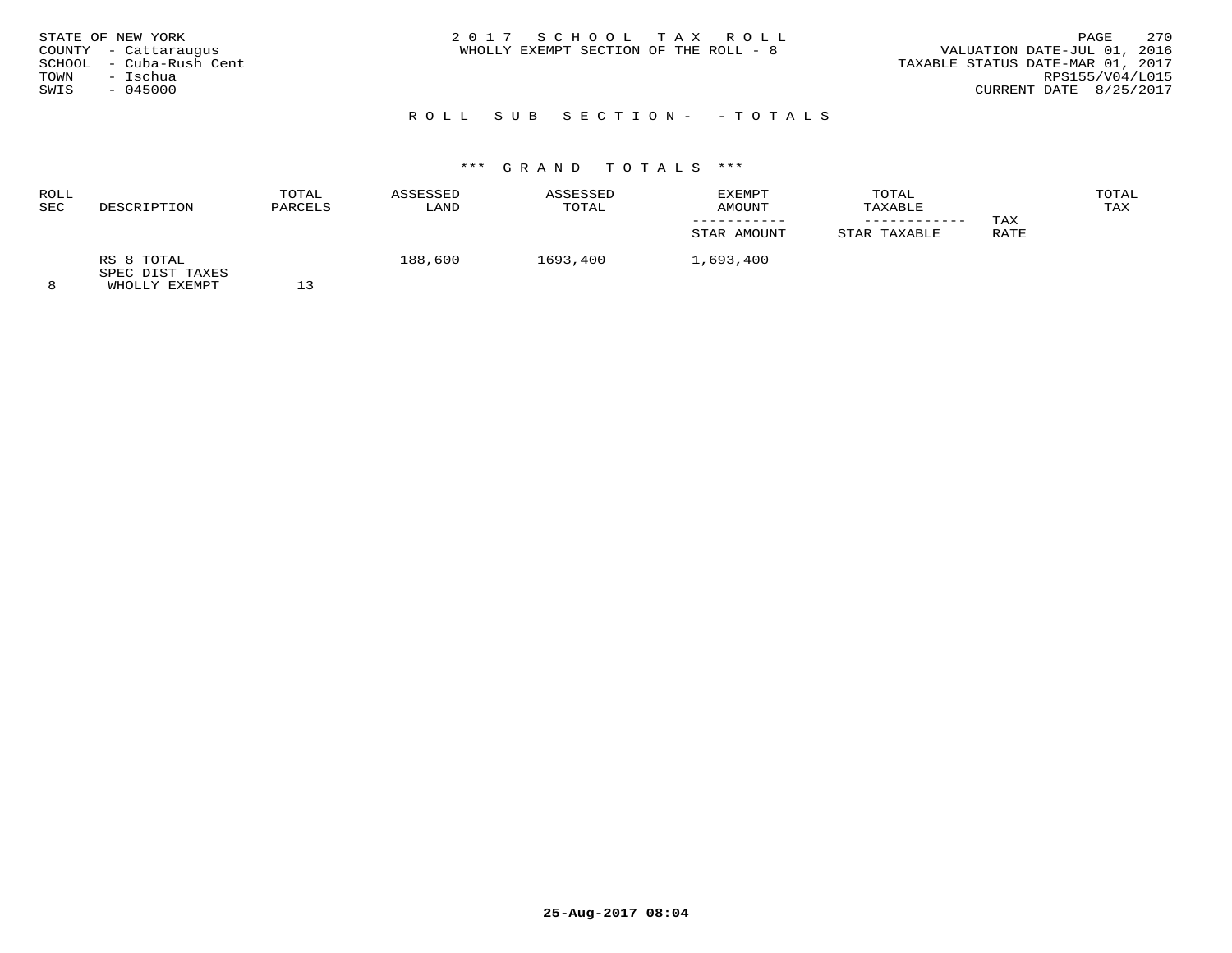|      | STATE OF NEW YORK       | 2017 SCHOOL TAX ROLL                                                 | PAGE            | 271 |
|------|-------------------------|----------------------------------------------------------------------|-----------------|-----|
|      | COUNTY - Cattaraugus    | VALUATION DATE-JUL 01, 2016<br>WHOLLY EXEMPT SECTION OF THE ROLL - 8 |                 |     |
|      | SCHOOL - Cuba-Rush Cent | TAXABLE STATUS DATE-MAR 01, 2017                                     |                 |     |
| TOWN | – Ischua                |                                                                      | RPS155/V04/L015 |     |
| SWIS | - 045000                | CURRENT DATE 8/25/2017                                               |                 |     |
|      |                         |                                                                      |                 |     |

#### \*\*\* S P E C I A L D I S T R I C T S U M M A R Y \*\*\*

|      |      | ----<br>---- | <b>EXTENSION</b> | :NS      |           | ∠XEMP™       |       | $m \wedge m \wedge n$      |
|------|------|--------------|------------------|----------|-----------|--------------|-------|----------------------------|
| CODE | - 11 |              | $m \tau \tau n$  | $\Delta$ | $+ + + +$ | <b>MOUNT</b> | VALUE | $m \times r$<br>. <i>.</i> |

#### NO SPECIAL DISTRICTS AT THIS LEVEL

\*\*\* S C H O O L D I S T R I C T S U M M A R Y \*\*\*

| CODE   | DISTRICT NAME              | TOTAL<br>PARCELS | ASSESSED<br>LAND | ASSESSED<br>TOTAL | <b>EXEMPT</b><br>AMOUNT | TOTAL<br>TAXABLE |           |
|--------|----------------------------|------------------|------------------|-------------------|-------------------------|------------------|-----------|
|        |                            |                  |                  |                   | STAR AMOUNT             | STAR TAXABLE     | TOTAL TAX |
|        | Cuba-Rush Cent             | 13               | 188,600          | 1693,400          | 1693,400                |                  |           |
| 024801 |                            |                  |                  |                   |                         |                  |           |
|        | SUB-TOTAL                  | 13               | 188,600          | 1693,400          | 1693,400                |                  |           |
|        | S U B - T O T A $L$ (CONT) |                  |                  |                   |                         |                  |           |
|        | TOTAL                      | 13               | 188,600          | 1693,400          | 1693,400                |                  |           |

T O T A L (CONT)

#### \*\*\* S Y S T E M C O D E S S U M M A R Y \*\*\*

#### NO SYSTEM EXEMPTIONS AT THIS LEVEL

| CODE  | DESCRIPTION | TOTAL<br>PARCELS | SCHOOL   |
|-------|-------------|------------------|----------|
| 12100 | NYS OWNED   |                  | 8,000    |
| 14300 | INDIAN-RES  | 8                | 1618,800 |
| 25110 | RELIGIOUS   |                  | 55,000   |
| 27350 | CEMETERY    | 3                | 11,600   |
|       | TOTAL       | 13               | 1693,400 |
|       |             |                  |          |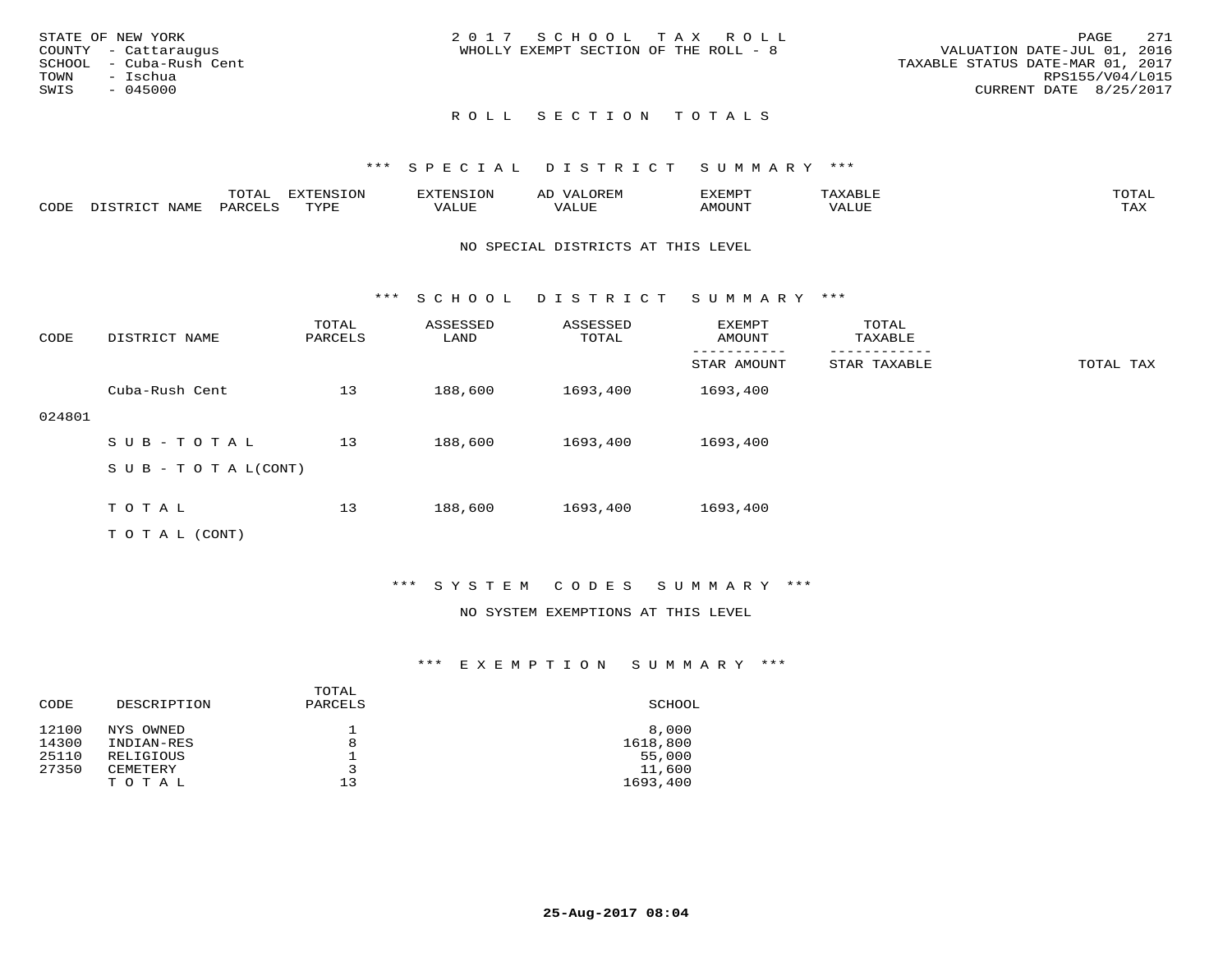| STATE OF NEW YORK          | 2017 SCHOOL TAX ROLL                  | 272<br>PAGE                      |
|----------------------------|---------------------------------------|----------------------------------|
| COUNTY - Cattaraugus       | WHOLLY EXEMPT SECTION OF THE ROLL - 8 | VALUATION DATE-JUL 01, 2016      |
| - Cuba-Rush Cent<br>SCHOOL |                                       | TAXABLE STATUS DATE-MAR 01, 2017 |
| - Ischua<br>TOWN           |                                       | RPS155/V04/L015                  |
| $-045000$<br>SWIS          |                                       | CURRENT DATE 8/25/2017           |
|                            |                                       |                                  |

| ROLL       |                               | TOTAL   | ASSESSED | ASSESSED | EXEMPT      | TOTAL        |      | TOTAL |
|------------|-------------------------------|---------|----------|----------|-------------|--------------|------|-------|
| <b>SEC</b> | DESCRIPTION                   | PARCELS | LAND     | TOTAL    | AMOUNT      | TAXABLE      |      | TAX   |
|            |                               |         |          |          |             |              | TAX  |       |
|            |                               |         |          |          | STAR AMOUNT | STAR TAXABLE | RATE |       |
|            | RS 8 TOTAL<br>SPEC DIST TAXES |         | 188,600  | 1693,400 | 1,693,400   |              |      |       |
|            | WHOLLY EXEMPT                 |         |          |          |             |              |      |       |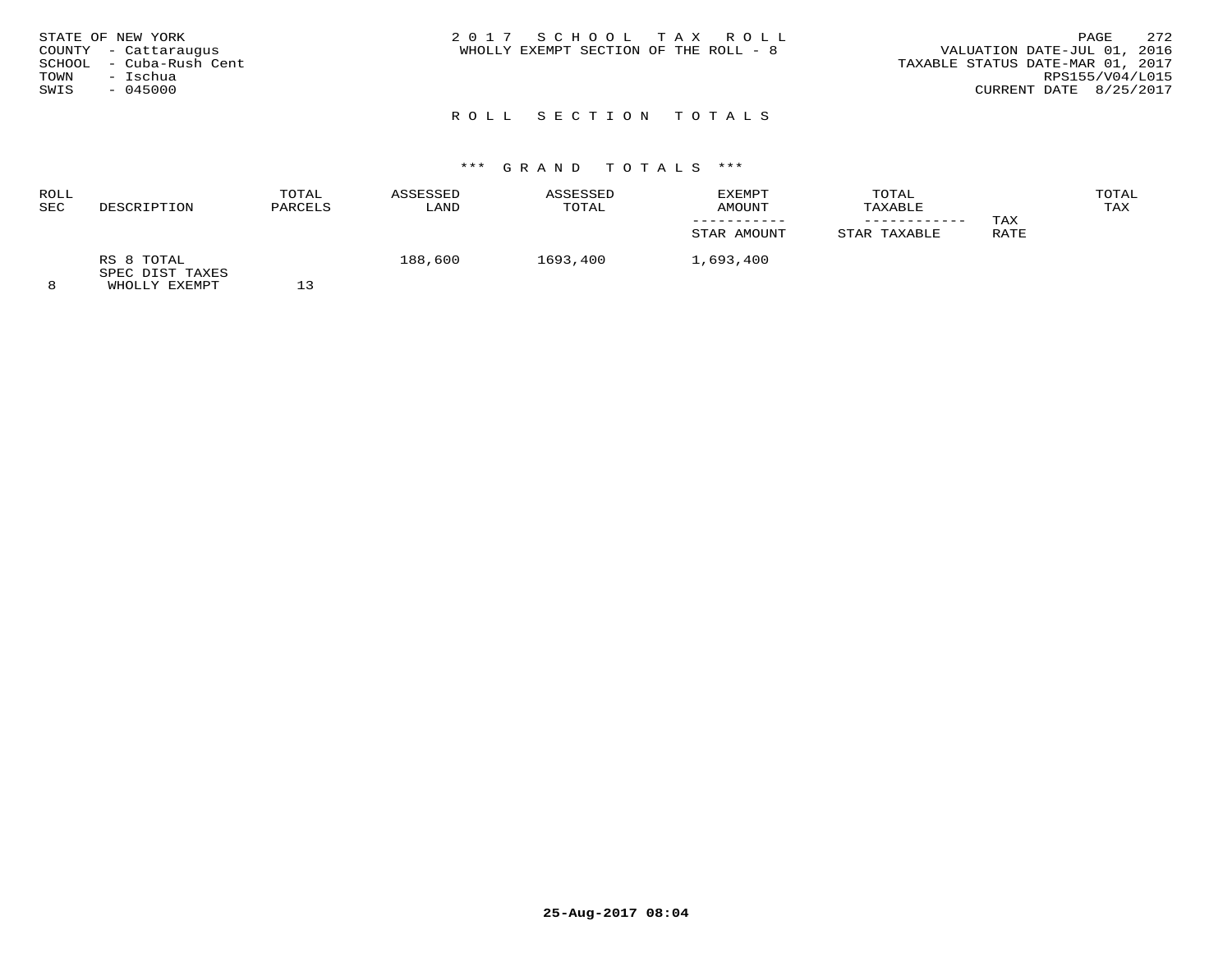| STATE OF NEW YORK       | 2017 SCHOOL TAX ROLL |  | 273<br>PAGE                      |
|-------------------------|----------------------|--|----------------------------------|
| COUNTY - Cattaraugus    |                      |  | VALUATION DATE-JUL 01, 2016      |
| SCHOOL - Cuba-Rush Cent | SWIS TOTALS          |  | TAXABLE STATUS DATE-MAR 01, 2017 |
| TOWN<br>– Ischua        |                      |  | RPS155/V04/L015                  |
| $-045000$<br>SWIS       |                      |  | CURRENT DATE 8/25/2017           |
|                         |                      |  |                                  |

|      |             | m^m*`         | <b>FYTFNSTON</b><br>◡◡ |  | $\mathbf{r}$<br>'YFMF | TAX              | ົບ⊥⊏⊾ |
|------|-------------|---------------|------------------------|--|-----------------------|------------------|-------|
| CODE | <b>NAME</b> | <b>DARCET</b> | TVDF                   |  | OUN.                  | .7mm<br>$\cdots$ | L'AX  |

NO SPECIAL DISTRICTS AT THIS LEVEL

\*\*\* S C H O O L D I S T R I C T S U M M A R Y \*\*\*

| CODE   | DISTRICT NAME                    | TOTAL<br>PARCELS | ASSESSED<br>LAND | ASSESSED<br>TOTAL | EXEMPT<br>AMOUNT | TOTAL<br>TAXABLE<br>--------- |          |            |
|--------|----------------------------------|------------------|------------------|-------------------|------------------|-------------------------------|----------|------------|
|        |                                  |                  |                  |                   | STAR AMOUNT      | STAR TAXABLE                  | TAX RATE | TOTAL TAX  |
|        | Cuba-Rush Cent                   | 230              | 4171,600         | 14662,750         | 2019,825         | 12,642,925                    |          |            |
| 024801 |                                  |                  |                  |                   | 2570,150         | 10,072,775                    | .445819  | 164,283.45 |
|        | SUB-TOTAL                        | 230              | 4171,600         | 14662,750         | 2019,825         | 12,642,925                    |          |            |
|        | $S \cup B - T \cup T A L (CONT)$ |                  |                  |                   | 2570,150         | 10,072,775                    |          | 164,283.45 |
|        |                                  |                  |                  |                   |                  |                               |          |            |
|        | TOTAL                            | 230              | 4171,600         | 14662,750         | 2019,825         | 12,642,925                    |          |            |
|        | T O T A L (CONT)                 |                  |                  |                   | 2570,150         | 10,072,775                    |          | 164,283.45 |

\*\*\* S Y S T E M C O D E S S U M M A R Y \*\*\*

#### NO SYSTEM EXEMPTIONS AT THIS LEVEL

| CODE  | DESCRIPTION | TOTAL<br>PARCELS | SCHOOL   |
|-------|-------------|------------------|----------|
| 12100 | NYS OWNED   |                  | 8,000    |
| 14300 | INDIAN-RES  | 8                | 1618,800 |
| 25110 | RELIGIOUS   |                  | 55,000   |
| 27350 | CEMETERY    |                  | 11,600   |
| 41700 | AG BLDG     |                  | 22,000   |
|       |             |                  |          |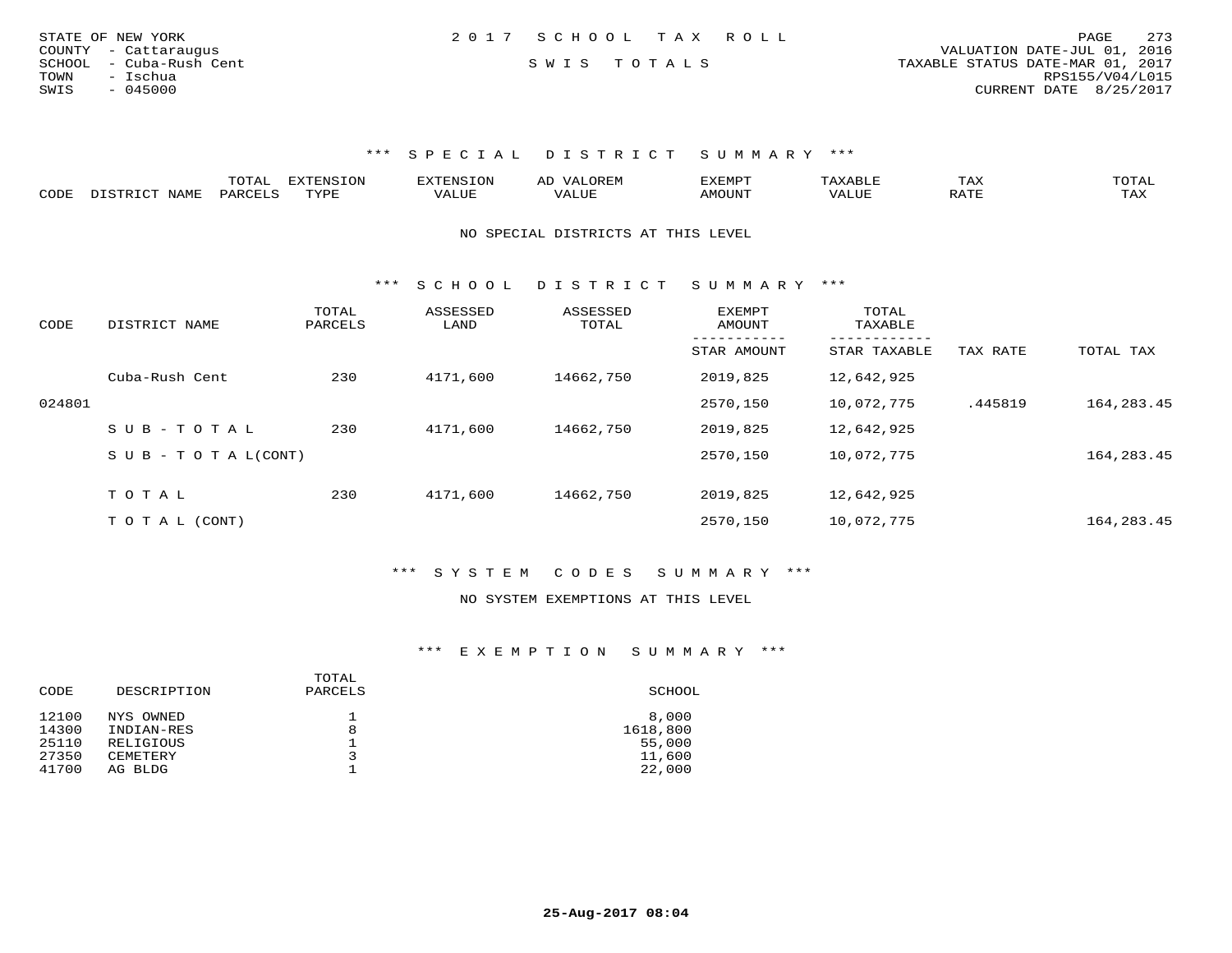| STATE OF NEW YORK    |           |                  |  |
|----------------------|-----------|------------------|--|
| COUNTY - Cattaraugus |           |                  |  |
| SCHOOL               |           | - Cuba-Rush Cent |  |
| TOWN                 | - Ischua  |                  |  |
| SWIS                 | $-045000$ |                  |  |

## \*\*\* E X E M P T I O N S U M M A R Y \*\*\*

|       |                 | TOTAL   |          |
|-------|-----------------|---------|----------|
| CODE  | DESCRIPTION     | PARCELS | SCHOOL   |
| 41730 | AG DISTOUT      | 4       | 48,941   |
| 41800 | AGED C/T/S      | 6       | 173,550  |
| 41804 | AGED S          | 3       | 81,400   |
| 41834 | ENH STAR        | 28      | 1298,350 |
| 41854 | <b>BAS STAR</b> | 49      | 1271,800 |
| 47100 | Mass Telec      |         | 534      |
|       | TOTAL           | 105     | 4589,975 |
|       |                 |         |          |

| ROLL<br>SEC  | DESCRIPTION                         | TOTAL<br>PARCELS | ASSESSED<br>LAND | ASSESSED<br>TOTAL | <b>EXEMPT</b><br>AMOUNT | TOTAL<br>TAXABLE        |             |            |
|--------------|-------------------------------------|------------------|------------------|-------------------|-------------------------|-------------------------|-------------|------------|
|              |                                     |                  |                  |                   | STAR AMOUNT             | STAR TAXABLE            | TAX<br>RATE |            |
|              | 2017-18 School Tax                  |                  | 3983,000         | 12648,950         | 325,891<br>2570,150     | 12,323,059<br>9,752,909 | 15.750083   | 153,609.09 |
|              | Library Tax                         |                  | 3983,000         | 12648,950         | 325,891                 | 12,323,059              |             |            |
|              | SPEC DIST TAXES                     |                  |                  |                   |                         | 12,323,059              | 0.445819    | 5,493.83   |
| $\mathbf{1}$ | TAXABLE                             | 212              |                  |                   |                         |                         |             | 159,102.92 |
|              | 2017-18 School Tax                  |                  |                  | 87,363            |                         | 87,363                  |             |            |
|              | Library Tax                         |                  |                  | 87,363            |                         | 87,363<br>87,363        | 15.750083   | 1,375.98   |
|              | SPEC DIST TAXES                     |                  |                  |                   |                         | 87,363                  | 0.445819    | 38.96      |
| 5            | SPECIAL FRANCHISE                   | 3                |                  |                   |                         |                         |             | 1,414.94   |
|              | 2017-18 School Tax                  |                  |                  | 233,037           | 534                     | 232,503                 |             |            |
|              | Library Tax                         |                  |                  | 233,037           | 534                     | 232,503<br>232,503      | 15.750083   | 3,661.94   |
|              |                                     |                  |                  |                   |                         | 232,503                 | 0.445819    | 103.65     |
| 6            | SPEC DIST TAXES<br>UTILITIES & N.C. | 2                |                  |                   |                         |                         |             | 3,765.59   |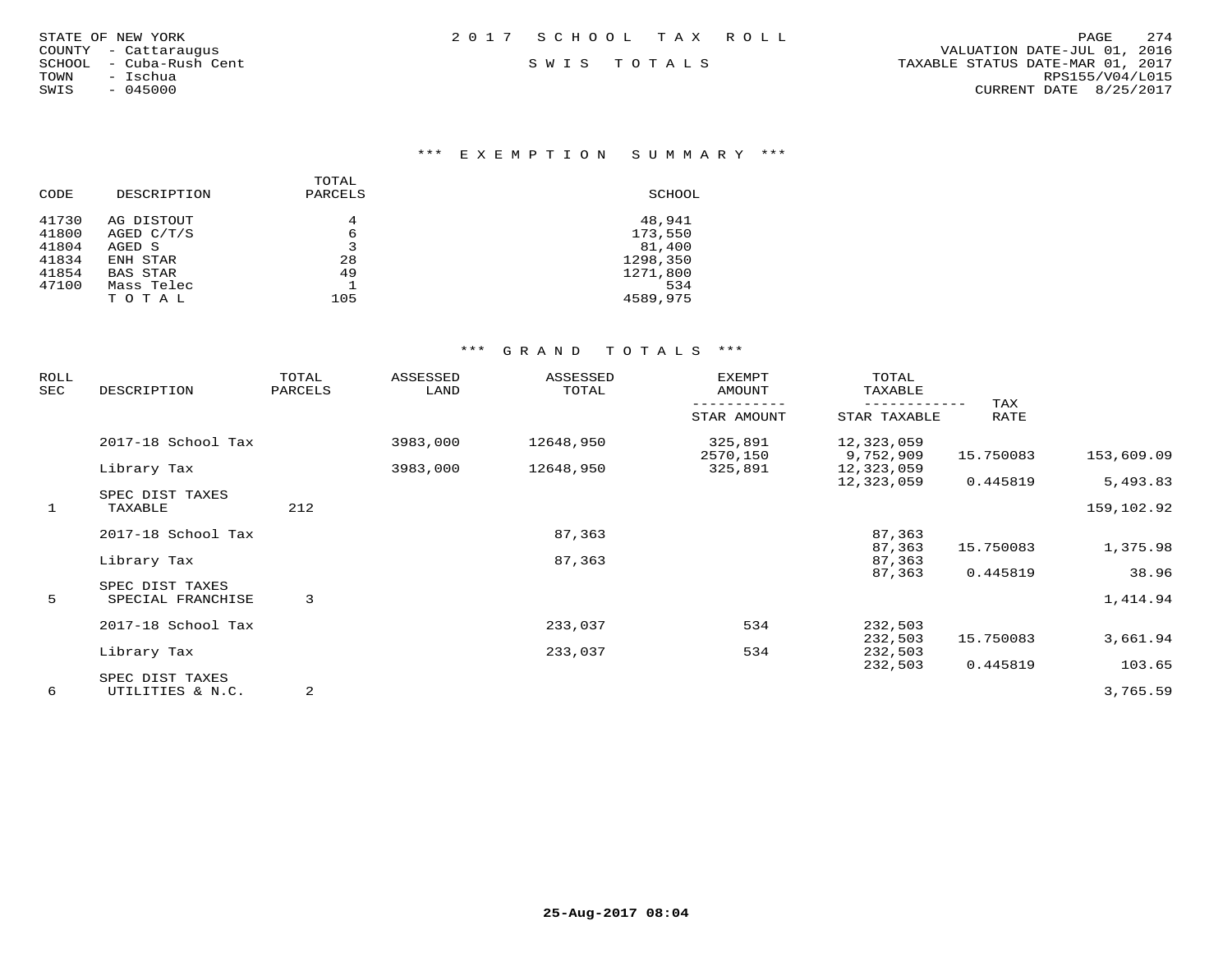| STATE OF NEW YORK |  |                  |  |
|-------------------|--|------------------|--|
| COUNTY            |  | - Cattaraugus    |  |
| SCHOOL            |  | - Cuba-Rush Cent |  |
| TOWN              |  | - Ischua         |  |
| SWIS              |  | $-045000$        |  |

 COUNTY - Cattaraugus VALUATION DATE-JUL 01, 2016 SCHOOL - Cuba-Rush Cent S W I S T O T A L S TAXABLE STATUS DATE-MAR 01, 2017 TOWN - Ischua RPS155/V04/L015SWIS - 045000 CURRENT DATE 8/25/2017

| <b>ROLL</b><br>SEC | DESCRIPTION        | TOTAL<br>PARCELS | ASSESSED<br>LAND | ASSESSED<br>TOTAL | <b>EXEMPT</b><br>AMOUNT | TOTAL<br>TAXABLE |           |              |
|--------------------|--------------------|------------------|------------------|-------------------|-------------------------|------------------|-----------|--------------|
|                    |                    |                  |                  |                   |                         |                  | TAX       |              |
|                    |                    |                  |                  |                   | STAR AMOUNT             | STAR TAXABLE     | RATE      |              |
|                    |                    |                  |                  |                   | 1693,400                |                  |           |              |
|                    | SPEC DIST TAXES    |                  |                  |                   |                         |                  |           |              |
| 8                  | WHOLLY EXEMPT      | 13               |                  |                   |                         |                  |           |              |
|                    | 2017-18 School Tax |                  | 4171,600         | 14662,750         | 2,019,825               | 12,642,925       |           |              |
|                    |                    |                  |                  |                   | 2570,150                | 10,072,775       | 15.750083 | 158,647.01   |
|                    | Library Tax        |                  | 4171,600         | 14662,750         | 2,019,825               | 12,642,925       |           |              |
|                    |                    |                  |                  |                   |                         | 12,642,925       | 0.445819  | 5,636.44     |
|                    | SPEC DIST TAXES    |                  |                  |                   |                         |                  |           |              |
| $\star$            | TOTAL<br>SUB       | 230              |                  |                   |                         |                  |           | 164, 283. 45 |
|                    |                    |                  |                  |                   |                         |                  |           |              |
|                    | 2017-18 School Tax |                  | 4171,600         | 14662,750         | 2,019,825               | 12,642,925       |           |              |
|                    |                    |                  |                  |                   | 2570,150                | 10,072,775       | 15.750083 | 158,647.01   |
|                    | Library Tax        |                  | 4171,600         | 14662,750         | 2,019,825               | 12,642,925       |           |              |
|                    |                    |                  |                  |                   |                         | 12,642,925       | 0.445819  | 5,636.44     |
|                    | SPEC DIST TAXES    |                  |                  |                   |                         |                  |           |              |
| $***$              | GRAND TOTAL        | 230              |                  |                   |                         |                  |           | 164,283.45   |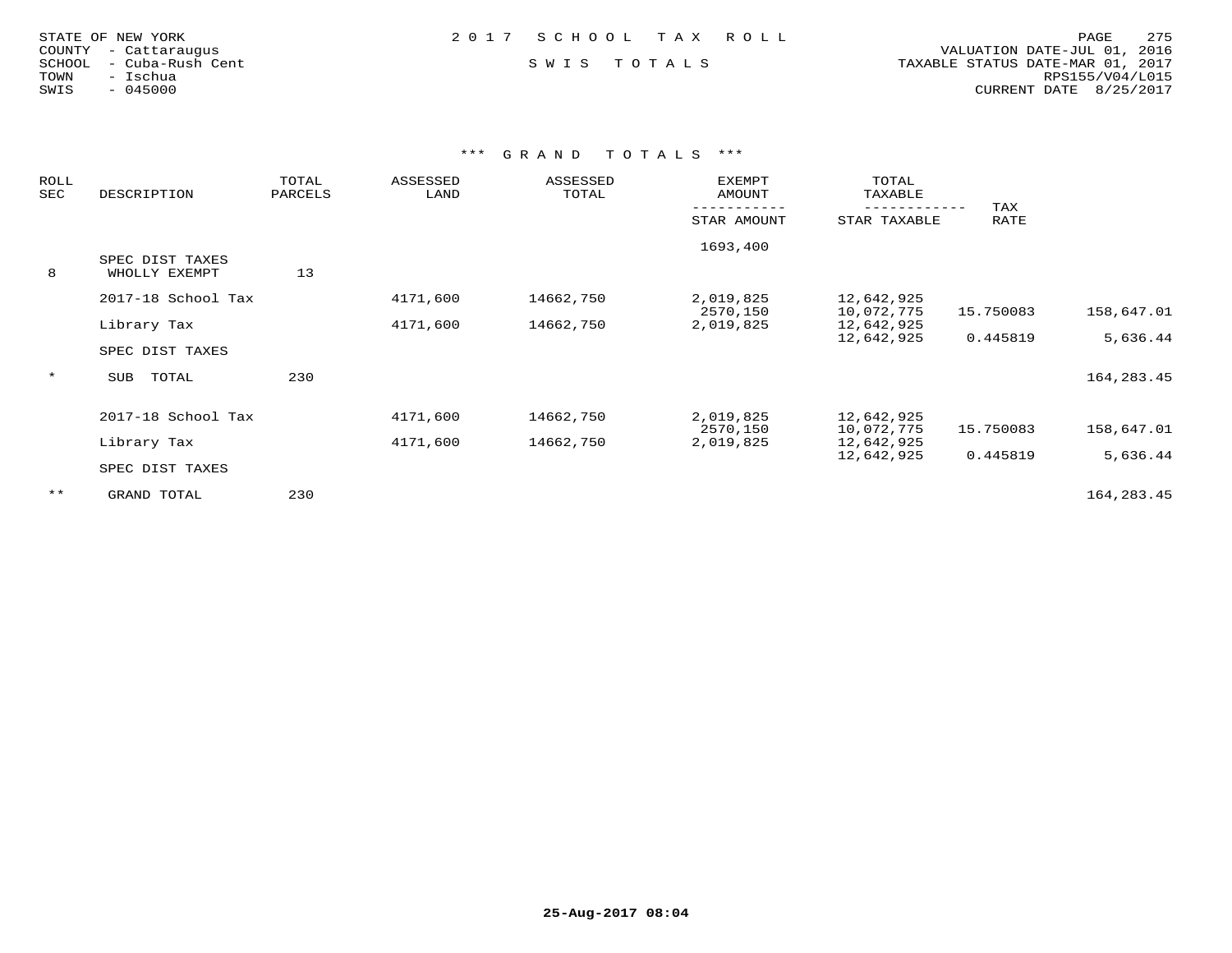| STATE OF NEW YORK<br>COUNTY - Cattaraugus<br>SCHOOL - Cuba-Rush Cent<br>- Lyndon<br>TOWN<br>$-045600$<br>SWIS |                                                | 2017 SCHOOL | TAX ROLL<br>TAXABLE SECTION OF THE ROLL - 1<br>OWNERS NAME SEOUENCE<br>UNIFORM PERCENT OF VALUE IS 097.00 | VALUATION DATE-JUL 01, 2016<br>TAXABLE STATUS DATE-MAR 01, 2017 | 276<br>PAGE        |
|---------------------------------------------------------------------------------------------------------------|------------------------------------------------|-------------|-----------------------------------------------------------------------------------------------------------|-----------------------------------------------------------------|--------------------|
| TAX MAP PARCEL NUMBER                                                                                         |                                                |             |                                                                                                           |                                                                 |                    |
| CURRENT OWNERS NAME                                                                                           | SCHOOL DISTRICT                                | LAND        | TAX DESCRIPTION                                                                                           | TAXABLE VALUE                                                   |                    |
| CURRENT OWNERS ADDRESS                                                                                        | PARCEL SIZE/GRID COORD                         | TOTAL       | SPECIAL DISTRICTS                                                                                         |                                                                 | TAX AMOUNT         |
| ***********************                                                                                       |                                                |             |                                                                                                           |                                                                 |                    |
|                                                                                                               | 306 Porter Rd                                  |             |                                                                                                           | ACCT 0154                                                       | BILL<br>716        |
| $50.002 - 1 - 13$                                                                                             | 312 Vac w/imprv                                |             | 2017-18 School Tax                                                                                        | 10,500                                                          | 150.03             |
| Abbate II Gerard P                                                                                            | Cuba-Rush Cent 024801                          | 9,900       | Library Tax                                                                                               | 10,500                                                          | 4.25               |
| 737 Wright Ave Apt 4<br>N. Tonawanda, NY 14120                                                                | 06 04 03<br>2.95<br>ACRES                      | 10,500      |                                                                                                           |                                                                 |                    |
|                                                                                                               | EAST-1218511 NRTH-0845818                      |             |                                                                                                           |                                                                 |                    |
|                                                                                                               | DEED BOOK 1032 PG-621                          |             |                                                                                                           |                                                                 |                    |
|                                                                                                               | FULL MARKET VALUE                              | 10,825      |                                                                                                           |                                                                 |                    |
|                                                                                                               |                                                |             | TOTAL TAX ---                                                                                             |                                                                 | 154.28**           |
|                                                                                                               |                                                |             |                                                                                                           | DATE #1<br>AMT DUE                                              | 09/30/17           |
|                                                                                                               |                                                |             |                                                                                                           |                                                                 | 154.28             |
|                                                                                                               | 6179 Ingalls Rd                                |             |                                                                                                           | ACCT 0823                                                       | 717<br>BILL        |
| $59.002 - 1 - 17.2$                                                                                           | 312 Vac w/imprv                                |             | 2017-18 School Tax                                                                                        | 19,900                                                          | 284.35             |
| Anderson Charles                                                                                              | Cuba-Rush Cent 024801                          | 19,400      | Library Tax                                                                                               | 19,900                                                          | 8.05               |
| 6383 Robinson Rd Apt 15                                                                                       | 01 04 03                                       | 19,900      |                                                                                                           |                                                                 |                    |
| Lockport, NY 14094                                                                                            | ACRES 10.85<br>EAST-1219549 NRTH-0827452       |             |                                                                                                           |                                                                 |                    |
|                                                                                                               | DEED BOOK 10976 PG-2001                        |             |                                                                                                           |                                                                 |                    |
|                                                                                                               | FULL MARKET VALUE                              | 20,515      |                                                                                                           |                                                                 |                    |
|                                                                                                               |                                                |             | TOTAL TAX ---                                                                                             |                                                                 | $292.40**$         |
|                                                                                                               |                                                |             |                                                                                                           | DATE #1                                                         | 09/30/17           |
|                                                                                                               |                                                |             |                                                                                                           | AMT DUE                                                         | 292.40             |
|                                                                                                               | 281 Palmer Rd                                  |             |                                                                                                           | ACCT 0635                                                       | 718<br>BILL        |
| $41.004 - 1 - 9.5$                                                                                            | 240 Rural res                                  |             | 2017-18 School Tax                                                                                        | 129,100                                                         | 1,844.68           |
| Bartus Robert                                                                                                 | Cuba-Rush Cent 024801                          | 36,800      | Library Tax                                                                                               | 129,100                                                         | 52.22              |
| Bartus Margaret                                                                                               | 07 04 03                                       | 129,100     |                                                                                                           |                                                                 |                    |
| 199 Burman Dr                                                                                                 | ACRES 40.20                                    |             |                                                                                                           |                                                                 |                    |
| Orchard Park, NY 14127                                                                                        | EAST-1219264 NRTH-0849935                      |             |                                                                                                           |                                                                 |                    |
|                                                                                                               | DEED BOOK 8044<br>PG-4001<br>FULL MARKET VALUE | 133,093     |                                                                                                           |                                                                 |                    |
|                                                                                                               |                                                |             | TOTAL TAX ---                                                                                             |                                                                 | $1,896.90**$       |
|                                                                                                               |                                                |             |                                                                                                           | DATE #1                                                         | 09/30/17           |
|                                                                                                               |                                                |             |                                                                                                           | AMT DUE                                                         | 1,896.90           |
|                                                                                                               |                                                |             |                                                                                                           | ******************************** 41.004-1-7.1 ****              | ***********        |
| $41.004 - 1 - 7.1$                                                                                            | 7733 Rawson Rd                                 |             |                                                                                                           | ACCT 0218                                                       | 719<br><b>BILL</b> |
| Bassett Edmund D                                                                                              | 240 Rural res<br>Cuba-Rush Cent 024801         |             | AGED C/T/S 41800<br>29,300 ENH STAR 41834                                                                 |                                                                 | 46,050<br>46,050   |
| 7733 Rawson Rd                                                                                                | 07 04 03                                       | 92,100      | 2017-18 School Tax                                                                                        | 46,050                                                          | 658.00             |
| Cuba, NY 14727                                                                                                | Lot <sub>15</sub>                              |             | Library Tax                                                                                               | 46,050                                                          | 18.63              |
|                                                                                                               | ACRES 16.40                                    |             |                                                                                                           |                                                                 |                    |
|                                                                                                               | EAST-1221813 NRTH-0851355                      |             |                                                                                                           |                                                                 |                    |
|                                                                                                               | FULL MARKET VALUE                              | 94,948      | TOTAL TAX ---                                                                                             |                                                                 | $18.63**$          |
|                                                                                                               |                                                |             |                                                                                                           | DATE #1                                                         | 09/30/17           |
|                                                                                                               |                                                |             |                                                                                                           | AMT DUE                                                         | 18.63              |
|                                                                                                               |                                                |             |                                                                                                           | *******************                                             | ***********        |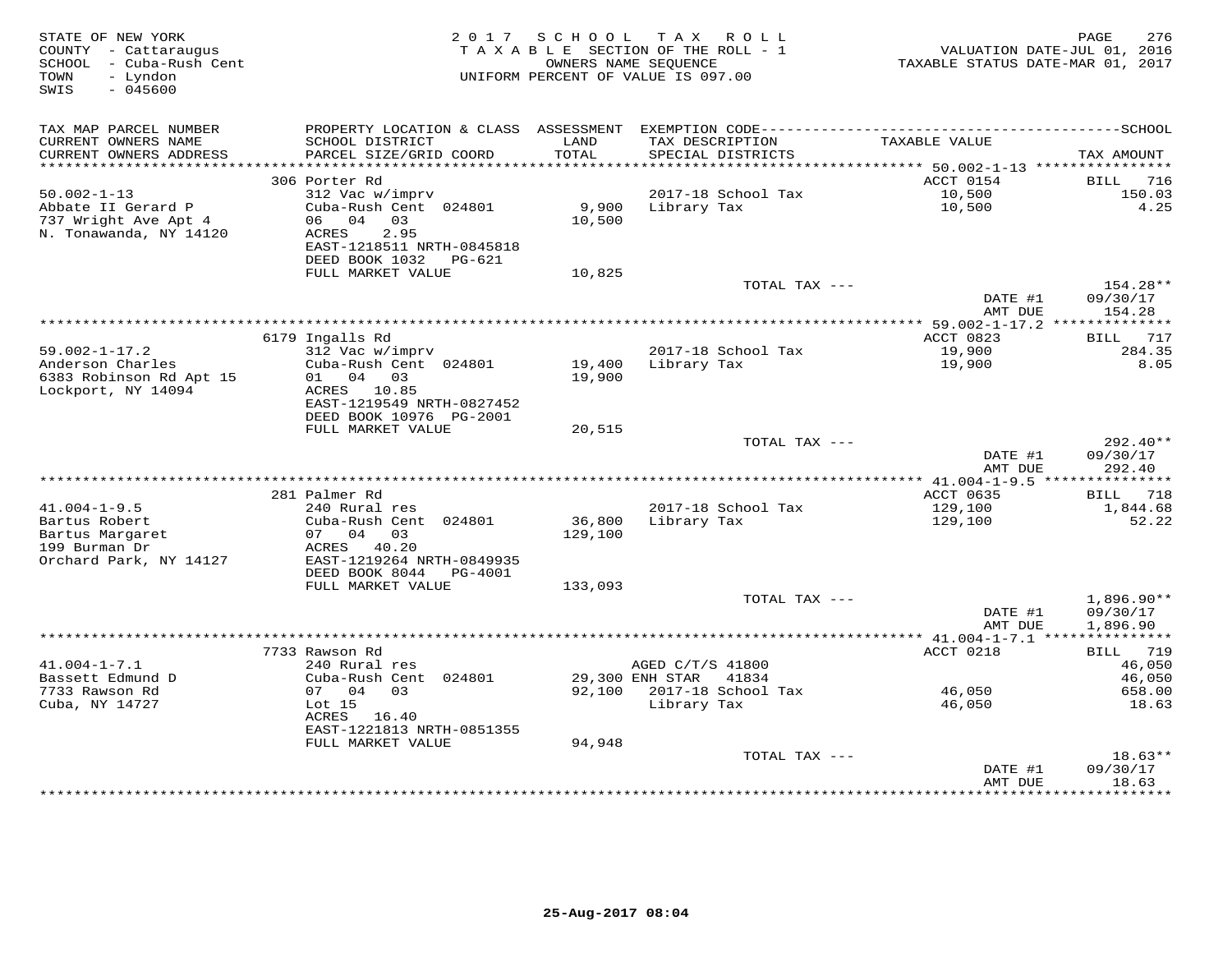| STATE OF NEW YORK<br>COUNTY - Cattaraugus<br>SCHOOL - Cuba-Rush Cent<br>- Lyndon<br>TOWN<br>$-045600$<br>SWIS | 2 0 1 7                                               | SCHOOL            | TAX ROLL<br>TAXABLE SECTION OF THE ROLL - 1<br>OWNERS NAME SEOUENCE<br>UNIFORM PERCENT OF VALUE IS 097.00 | VALUATION DATE-JUL 01, 2016<br>TAXABLE STATUS DATE-MAR 01, 2017 | 277<br>PAGE              |
|---------------------------------------------------------------------------------------------------------------|-------------------------------------------------------|-------------------|-----------------------------------------------------------------------------------------------------------|-----------------------------------------------------------------|--------------------------|
| TAX MAP PARCEL NUMBER<br>CURRENT OWNERS NAME<br>CURRENT OWNERS ADDRESS                                        | SCHOOL DISTRICT<br>PARCEL SIZE/GRID COORD             | LAND<br>TOTAL     | TAX DESCRIPTION<br>SPECIAL DISTRICTS                                                                      | TAXABLE VALUE                                                   | TAX AMOUNT               |
| **********************                                                                                        |                                                       |                   |                                                                                                           |                                                                 |                          |
|                                                                                                               | 6089 Ingalls Rd                                       |                   |                                                                                                           | ACCT 0036                                                       | 720<br>BILL              |
| $59.002 - 1 - 23.1$                                                                                           | 240 Rural res                                         |                   | ENH STAR<br>41834                                                                                         |                                                                 | 65,500                   |
| Becker Raymond P Jr<br>Becker Joanne C                                                                        | Cuba-Rush Cent 024801<br>04<br>01<br>03               | 76,900<br>118,500 | 2017-18 School Tax<br>Library Tax                                                                         | 118,500<br>118,500                                              | 1,693.22<br>47.93        |
| 6089 Ingalls Rd Rd                                                                                            | Lot 9                                                 |                   |                                                                                                           |                                                                 |                          |
| Cuba, NY 14727                                                                                                | ACRES 138.80                                          |                   |                                                                                                           |                                                                 |                          |
| MAY BE SUBJECT TO PAYMENT                                                                                     | EAST-1219818 NRTH-0825890<br>DEED BOOK 311<br>PG-9001 |                   |                                                                                                           |                                                                 |                          |
| UNDER AGDIST LAW TIL 2020                                                                                     | FULL MARKET VALUE                                     | 122,165           |                                                                                                           |                                                                 |                          |
|                                                                                                               |                                                       |                   | TOTAL TAX ---                                                                                             |                                                                 | 810.15**                 |
|                                                                                                               |                                                       |                   |                                                                                                           | DATE #1<br>AMT DUE                                              | 09/30/17<br>810.15       |
|                                                                                                               |                                                       |                   |                                                                                                           |                                                                 |                          |
|                                                                                                               | 306 Palmer Rd                                         |                   |                                                                                                           | ACCT 0220                                                       | 721<br><b>BILL</b>       |
| $41.004 - 1 - 12.1$<br>Berndt Thomas                                                                          | 322 Rural vac>10<br>Cuba-Rush Cent 024801             | 56,100            | 2017-18 School Tax<br>Library Tax                                                                         | 56,100<br>56,100                                                | 801.60<br>22.69          |
| Berndt Beverly J                                                                                              | $15/16$ 04<br>03                                      | 56,100            |                                                                                                           |                                                                 |                          |
| 8216 Tonawanda Creek Rd                                                                                       | ACRES<br>83.10                                        |                   |                                                                                                           |                                                                 |                          |
| Lockport, NY 14094                                                                                            | EAST-1217391 NRTH-0852555                             |                   |                                                                                                           |                                                                 |                          |
|                                                                                                               | DEED BOOK 00953 PG-00528<br>FULL MARKET VALUE         | 57,835            |                                                                                                           |                                                                 |                          |
|                                                                                                               |                                                       |                   | TOTAL TAX ---                                                                                             |                                                                 | 824.29**                 |
|                                                                                                               |                                                       |                   |                                                                                                           | DATE #1<br>AMT DUE                                              | 09/30/17<br>824.29       |
|                                                                                                               |                                                       |                   |                                                                                                           |                                                                 |                          |
|                                                                                                               | Lyndon Center Rd                                      |                   |                                                                                                           | ACCT 0392                                                       | 722<br>BILL              |
| $50.002 - 1 - 23$<br>Berry Wayne A                                                                            | 260 Seasonal res<br>Cuba-Rush Cent 024801             | 16,900            | 2017-18 School Tax<br>Library Tax                                                                         | 61,600<br>61,600                                                | 880.19<br>24.91          |
| 38 Malvern Curv                                                                                               | 05 04<br>03                                           | 61,600            |                                                                                                           |                                                                 |                          |
| Tonawanda, NY 14150                                                                                           | 8.41<br>ACRES                                         |                   |                                                                                                           |                                                                 |                          |
|                                                                                                               | EAST-1219385 NRTH-0843285<br>DEED BOOK 1002<br>PG-412 |                   |                                                                                                           |                                                                 |                          |
|                                                                                                               | FULL MARKET VALUE                                     | 63,505            |                                                                                                           |                                                                 |                          |
|                                                                                                               |                                                       |                   | TOTAL TAX ---                                                                                             |                                                                 | 905.10**                 |
|                                                                                                               |                                                       |                   |                                                                                                           | DATE #1                                                         | 09/30/17                 |
|                                                                                                               |                                                       |                   |                                                                                                           | AMT DUE<br>************ 41.004-1-4.1                            | 905.10                   |
|                                                                                                               | 7929 Rawson Rd                                        |                   |                                                                                                           | ACCT 0098                                                       | 723<br>BILL              |
| $41.004 - 1 - 4.1$                                                                                            | 260 Seasonal res                                      |                   | 2017-18 School Tax                                                                                        | 162,500                                                         | 2,321.92                 |
| Borngraber Clark & Donna                                                                                      | Cuba-Rush Cent 024801                                 | 130,700           | Library Tax                                                                                               | 162,500                                                         | 65.72                    |
| Fisher Ronald L<br>1007 Brant-Farnum Rd                                                                       | 08 04<br>03<br>ACRES 258.50                           | 162,500           |                                                                                                           |                                                                 |                          |
| Irving, NY 14081                                                                                              | EAST-1219337 NRTH-0854987                             |                   |                                                                                                           |                                                                 |                          |
|                                                                                                               | DEED BOOK 19589 PG-2001                               |                   |                                                                                                           |                                                                 |                          |
|                                                                                                               | FULL MARKET VALUE                                     | 167,526           |                                                                                                           |                                                                 |                          |
|                                                                                                               |                                                       |                   | TOTAL TAX ---                                                                                             | DATE #1                                                         | $2,387.64**$<br>09/30/17 |
|                                                                                                               |                                                       |                   |                                                                                                           | AMT DUE                                                         | 2,387.64                 |
|                                                                                                               |                                                       |                   |                                                                                                           | * * * * * * * * *                                               | * * * * * * * * * *      |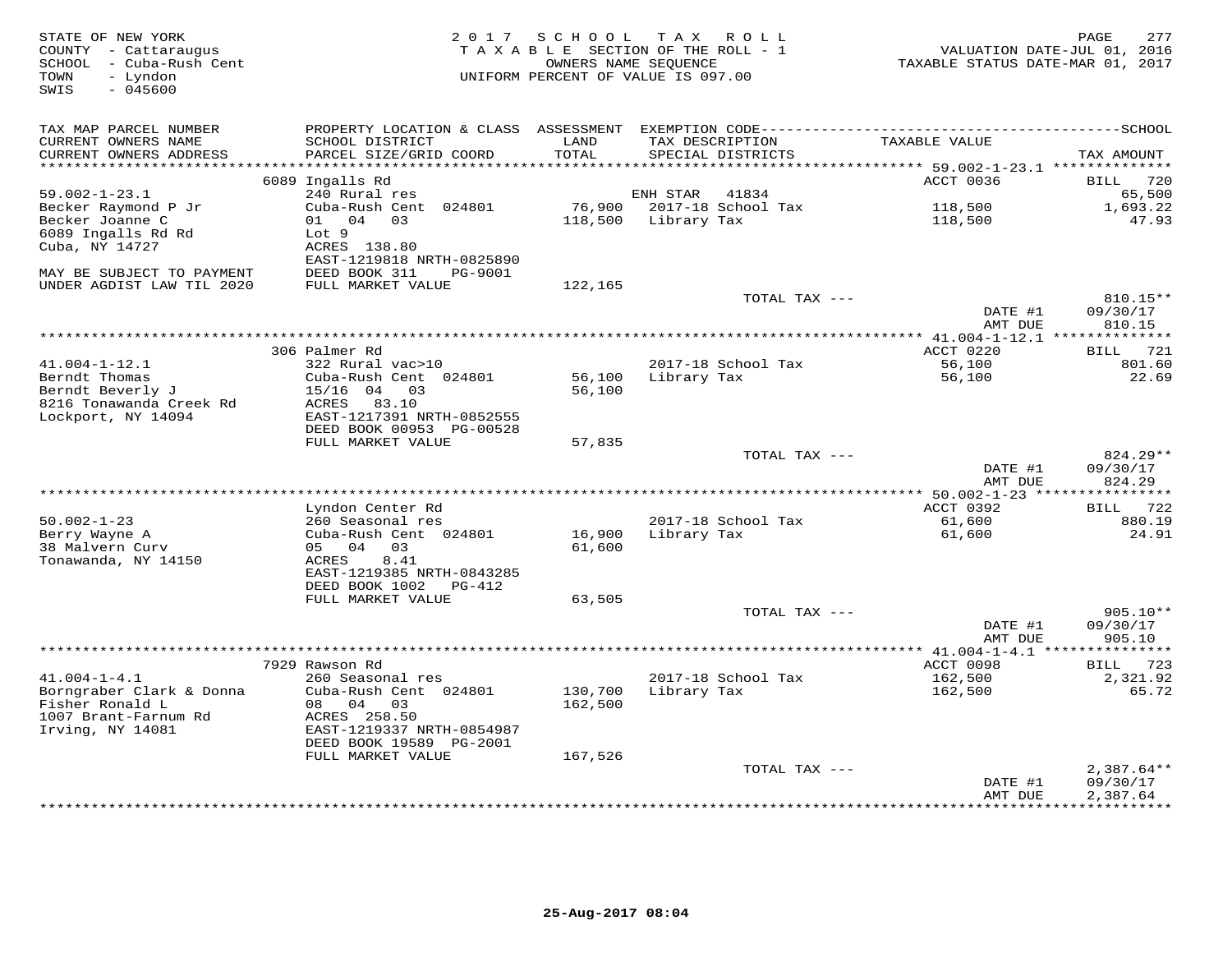| STATE OF NEW YORK<br>COUNTY - Cattaraugus<br>SCHOOL - Cuba-Rush Cent<br>- Lyndon<br>TOWN<br>SWIS<br>$-045600$ |                                                                                                                                                                         |                   | 2017 SCHOOL TAX ROLL<br>TAXABLE SECTION OF THE ROLL - 1<br>OWNERS NAME SEQUENCE<br>UNIFORM PERCENT OF VALUE IS 097.00 | VALUATION DATE-JUL 01, 2016<br>TAXABLE STATUS DATE-MAR 01, 2017 | PAGE<br>278                           |
|---------------------------------------------------------------------------------------------------------------|-------------------------------------------------------------------------------------------------------------------------------------------------------------------------|-------------------|-----------------------------------------------------------------------------------------------------------------------|-----------------------------------------------------------------|---------------------------------------|
| TAX MAP PARCEL NUMBER<br>CURRENT OWNERS NAME<br>CURRENT OWNERS ADDRESS                                        | SCHOOL DISTRICT<br>PARCEL SIZE/GRID COORD                                                                                                                               | LAND<br>TOTAL     | TAX DESCRIPTION<br>SPECIAL DISTRICTS                                                                                  | TAXABLE VALUE                                                   | TAX AMOUNT                            |
|                                                                                                               |                                                                                                                                                                         |                   |                                                                                                                       |                                                                 |                                       |
| $41.004 - 1 - 9.1$<br>Breton Thomas<br>Breton Shana<br>119 Palmer Rd<br>Cuba, NY 14727                        | 119 Palmer Rd<br>210 1 Family Res<br>Cuba-Rush Cent 024801<br>04<br>03<br>07<br><b>ACRES</b><br>5.25 BANK<br>005<br>EAST-1220764 NRTH-0849931<br>DEED BOOK 3327 PG-3001 | 49,200            | <b>BAS STAR</b><br>41854<br>13,400 2017-18 School Tax<br>Library Tax                                                  | ACCT 0219<br>49,200<br>49,200                                   | BILL 724<br>30,000<br>703.01<br>19.90 |
|                                                                                                               | FULL MARKET VALUE                                                                                                                                                       | 50,722            |                                                                                                                       |                                                                 |                                       |
|                                                                                                               |                                                                                                                                                                         |                   | TOTAL TAX ---                                                                                                         | DATE #1                                                         | 294.91**<br>09/30/17                  |
|                                                                                                               |                                                                                                                                                                         |                   |                                                                                                                       | AMT DUE                                                         | 294.91                                |
|                                                                                                               | Rawson Rd                                                                                                                                                               |                   |                                                                                                                       | ACCT 0815                                                       | 725<br>BILL                           |
| $41.004 - 1 - 5.3$                                                                                            | 314 Rural vac<10                                                                                                                                                        |                   | 2017-18 School Tax                                                                                                    | 5,900                                                           | 84.30                                 |
| Brown Albert<br>Albert Jennifer<br>7892 County Road 7A<br>New Hudson, NY 14727                                | Cuba-Rush Cent 024801<br>08 04 03<br>ACRES<br>1.45<br>EAST-1222391 NRTH-0854570                                                                                         | 5,900<br>5,900    | Library Tax                                                                                                           | 5,900                                                           | 2.39                                  |
|                                                                                                               | DEED BOOK 27797 PG-5001                                                                                                                                                 |                   |                                                                                                                       |                                                                 |                                       |
| PRIOR OWNER ON 3/01/2017<br>Scott Cheryl                                                                      | FULL MARKET VALUE                                                                                                                                                       | 6,082             |                                                                                                                       |                                                                 |                                       |
|                                                                                                               |                                                                                                                                                                         |                   | TOTAL TAX ---                                                                                                         | DATE #1<br>AMT DUE                                              | $86.69**$<br>09/30/17<br>86.69        |
|                                                                                                               |                                                                                                                                                                         |                   |                                                                                                                       |                                                                 |                                       |
|                                                                                                               | 6303 Rawson Rd                                                                                                                                                          |                   |                                                                                                                       | ACCT 0259                                                       | 726<br>BILL                           |
| $59.002 - 1 - 16$<br>Brown Joseph G<br>6303 Rawson Rd<br>Cuba, NY 14727                                       | 240 Rural res<br>Cuba-Rush Cent 024801<br>02 04 03<br>ACRES 47.79<br>EAST-1221492 NRTH-0828775                                                                          | 40,800<br>107,200 | 2017-18 School Tax<br>Library Tax                                                                                     | 107,200<br>107,200                                              | 1,531.75<br>43.36                     |
|                                                                                                               | DEED BOOK 26439 PG-3003                                                                                                                                                 |                   |                                                                                                                       |                                                                 |                                       |
|                                                                                                               | FULL MARKET VALUE                                                                                                                                                       | 110,515           |                                                                                                                       |                                                                 |                                       |
|                                                                                                               |                                                                                                                                                                         |                   | TOTAL TAX ---                                                                                                         | DATE #1<br>AMT DUE                                              | $1,575.11**$<br>09/30/17<br>1,575.11  |
|                                                                                                               |                                                                                                                                                                         |                   |                                                                                                                       | *********** 50.004-1-24 ****                                    | ***********                           |
| $50.004 - 1 - 24$                                                                                             | 6776 Rawson Rd<br>210 1 Family Res                                                                                                                                      |                   | ENH STAR<br>41834                                                                                                     | ACCT 0443                                                       | BILL 727<br>65,500                    |
| Bump Michael J<br>6776 Rawson Rd<br>Cuba, NY 14727                                                            | Cuba-Rush Cent 024801<br>04 04<br>03<br>Lot 13<br>ACRES<br>7.53<br>EAST-1221858 NRTH-0836350<br>DEED BOOK 00980 PG-00694                                                | 16,000            | 2017-18 School Tax<br>67,200 Library Tax                                                                              | 67,200<br>67,200                                                | 960.20<br>27.18                       |
|                                                                                                               | FULL MARKET VALUE                                                                                                                                                       | 69,278            |                                                                                                                       |                                                                 |                                       |
|                                                                                                               |                                                                                                                                                                         |                   | TOTAL TAX ---                                                                                                         |                                                                 | $56.38**$                             |
|                                                                                                               |                                                                                                                                                                         |                   |                                                                                                                       | DATE #1<br>AMT DUE<br>***********                               | 09/30/17<br>56.38<br>* * * * * * *    |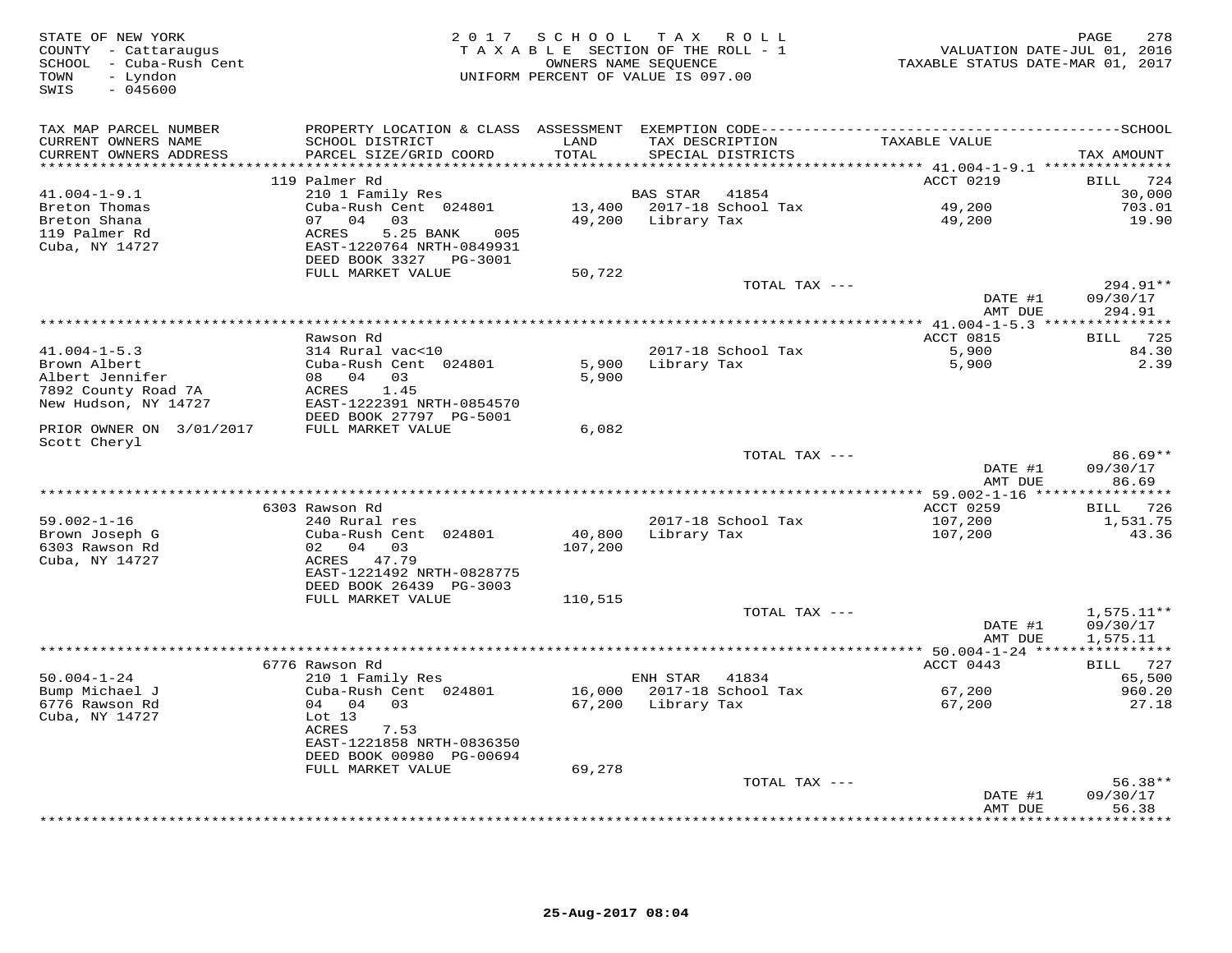| STATE OF NEW YORK<br>COUNTY - Cattaraugus<br>- Cuba-Rush Cent<br>SCHOOL<br>TOWN<br>- Lyndon<br>SWIS<br>$-045600$ | 2017                                                    | SCHOOL<br>TAXABLE SECTION OF THE ROLL - 1<br>OWNERS NAME SEQUENCE<br>UNIFORM PERCENT OF VALUE IS 097.00 | T A X       | R O L L                              | TAXABLE STATUS DATE-MAR 01, 2017      | 279<br>PAGE<br>VALUATION DATE-JUL 01, 2016 |
|------------------------------------------------------------------------------------------------------------------|---------------------------------------------------------|---------------------------------------------------------------------------------------------------------|-------------|--------------------------------------|---------------------------------------|--------------------------------------------|
| TAX MAP PARCEL NUMBER<br>CURRENT OWNERS NAME<br>CURRENT OWNERS ADDRESS                                           | SCHOOL DISTRICT<br>PARCEL SIZE/GRID COORD               | LAND<br>TOTAL                                                                                           |             | TAX DESCRIPTION<br>SPECIAL DISTRICTS | TAXABLE VALUE                         | TAX AMOUNT                                 |
| **********************                                                                                           |                                                         |                                                                                                         |             |                                      |                                       |                                            |
| $50.002 - 1 - 12$                                                                                                | Porter Rd<br>322 Rural vac>10                           |                                                                                                         | AG DIST     | 41720                                | ACCT 0381                             | 728<br>BILL<br>4,704                       |
| Carol, Joseph Family Trust                                                                                       | Cuba-Rush Cent 024801                                   | 40,000                                                                                                  |             | 2017-18 School Tax                   | 35,296                                | 504.34                                     |
| 6585 Strickler Rd<br>Clarence, NY 14031                                                                          | 14 04<br>03<br>ACRES 38.56<br>EAST-1217835 NRTH-0844743 | 40,000                                                                                                  | Library Tax |                                      | 35,296                                | 14.28                                      |
| MAY BE SUBJECT TO PAYMENT                                                                                        | DEED BOOK 1473<br>PG-4001                               |                                                                                                         |             |                                      |                                       |                                            |
| UNDER AGDIST LAW TIL 2021                                                                                        | FULL MARKET VALUE                                       | 41,237                                                                                                  |             | TOTAL TAX ---                        |                                       | $518.62**$                                 |
|                                                                                                                  |                                                         |                                                                                                         |             |                                      | DATE #1<br>AMT DUE                    | 09/30/17<br>518.62                         |
|                                                                                                                  |                                                         | ************************                                                                                |             |                                      | $***$ 50.002-1-24.1                   | **************                             |
| $50.002 - 1 - 24.1$                                                                                              | 155 Lyndon Center Rd<br>210 1 Family Res                |                                                                                                         |             | 2017-18 School Tax                   | ACCT 0224<br>48,300                   | 729<br><b>BILL</b><br>690.15               |
| Caryl Michele B                                                                                                  | Cuba-Rush Cent 024801                                   | 17,500                                                                                                  | Library Tax |                                      | 48,300                                | 19.54                                      |
| 114 Sibley Road<br>Honeoye Falls, NY 14472                                                                       | 04<br>03<br>05<br>ACRES<br>8.95 BANK<br>017             | 48,300                                                                                                  |             |                                      |                                       |                                            |
|                                                                                                                  | EAST-1219958 NRTH-0842585<br>DEED BOOK 24297 PG-9001    |                                                                                                         |             |                                      |                                       |                                            |
|                                                                                                                  | FULL MARKET VALUE                                       | 49,794                                                                                                  |             |                                      |                                       |                                            |
|                                                                                                                  |                                                         |                                                                                                         |             | TOTAL TAX ---                        | DATE #1                               | $709.69**$<br>09/30/17                     |
|                                                                                                                  |                                                         |                                                                                                         |             |                                      | AMT DUE                               | 709.69                                     |
|                                                                                                                  | Rawson Rd                                               |                                                                                                         |             |                                      |                                       |                                            |
| $41.004 - 1 - 5.4$                                                                                               | 314 Rural vac<10                                        |                                                                                                         |             | 2017-18 School Tax                   | ACCT 0816<br>5,200                    | BILL 730<br>74.30                          |
| Cook Steven L                                                                                                    | Cuba-Rush Cent 024801                                   | 5,200                                                                                                   | Library Tax |                                      | 5,200                                 | 2.10                                       |
| PO Box 91<br>Richburg, NY 14774                                                                                  | 08 04<br>03<br>ACRES<br>1.20                            | 5,200                                                                                                   |             |                                      |                                       |                                            |
|                                                                                                                  | EAST-1222379 NRTH-0854901                               |                                                                                                         |             |                                      |                                       |                                            |
| PRIOR OWNER ON 3/01/2017<br>Kozlowski Sigmund                                                                    | DEED BOOK 27852 PG-6001<br>FULL MARKET VALUE            | 5,361                                                                                                   |             |                                      |                                       |                                            |
|                                                                                                                  |                                                         |                                                                                                         |             | TOTAL TAX ---                        |                                       | $76.40**$                                  |
|                                                                                                                  |                                                         |                                                                                                         |             |                                      | DATE #1<br>AMT DUE                    | 09/30/17<br>76.40                          |
|                                                                                                                  |                                                         |                                                                                                         |             |                                      | ** $50.002 - 1 - 29.9$ ************** |                                            |
|                                                                                                                  | 7019 Rawson Est                                         |                                                                                                         |             |                                      | ACCT 0960                             | 731<br>BILL                                |
| $50.002 - 1 - 29.9$                                                                                              | 210 1 Family Res                                        |                                                                                                         |             | 2017-18 School Tax                   | 129,200                               | 1,846.10                                   |
| Corbett Michael P<br>Corbett Michelle D                                                                          | Cuba-Rush Cent 024801<br>ACRES<br>6.20                  | 14,700<br>129,200                                                                                       | Library Tax |                                      | 129,200                               | 52.26                                      |
| 64 Fairvale Dr<br>Cheektowaga, NY 14225                                                                          | EAST-1221046 NRTH-0839973<br>DEED BOOK 15766 PG-2001    |                                                                                                         |             |                                      |                                       |                                            |
|                                                                                                                  | FULL MARKET VALUE                                       | 133,196                                                                                                 |             |                                      |                                       |                                            |
|                                                                                                                  |                                                         |                                                                                                         |             | TOTAL TAX ---                        |                                       | 1,898.36**                                 |
|                                                                                                                  |                                                         |                                                                                                         |             |                                      | DATE #1<br>AMT DUE                    | 09/30/17<br>1,898.36                       |
|                                                                                                                  |                                                         |                                                                                                         |             |                                      | **************                        | * * * * * * * * * *                        |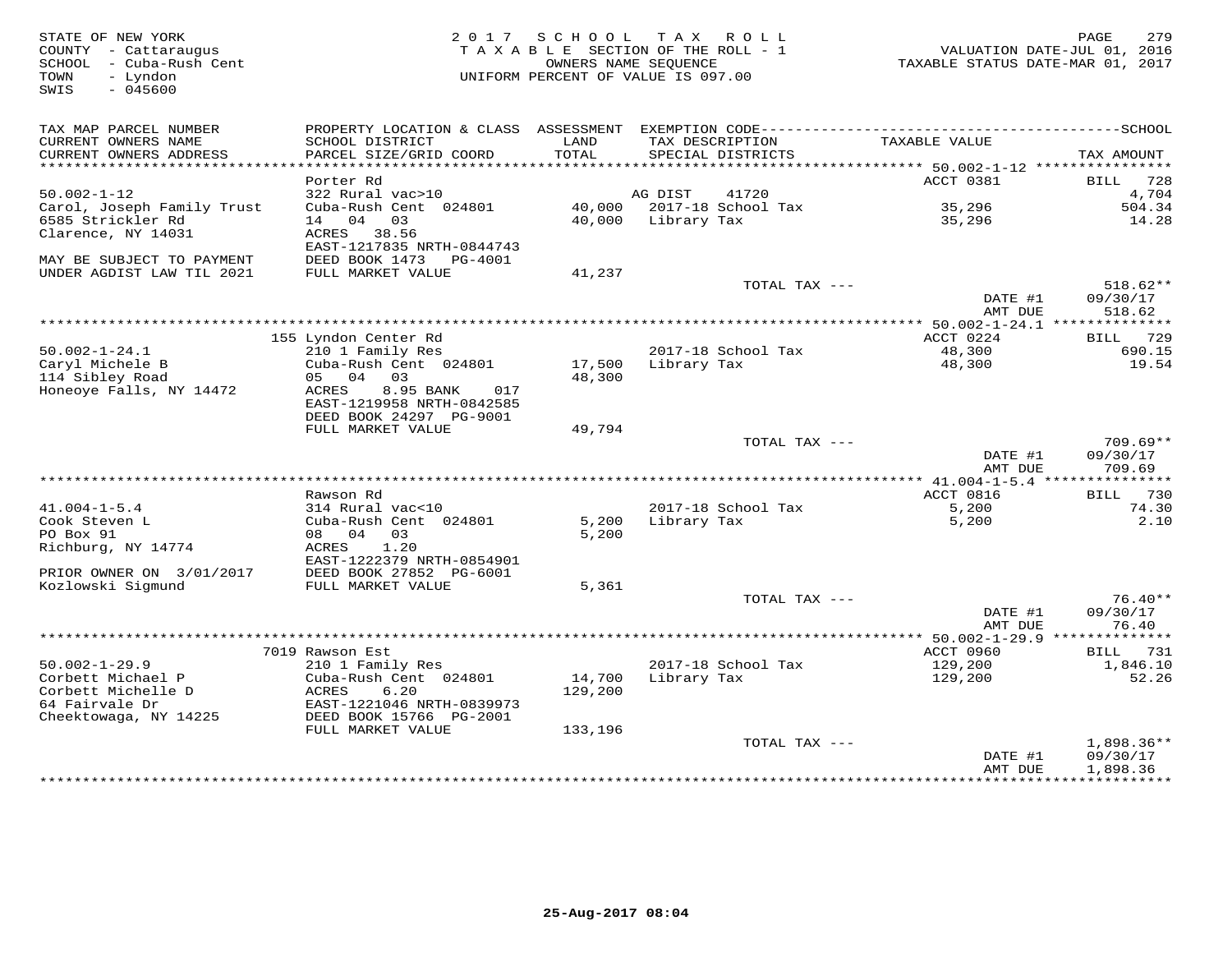| STATE OF NEW YORK<br>COUNTY - Cattaraugus<br>SCHOOL - Cuba-Rush Cent<br>- Lyndon<br>TOWN |                                                                       | 2017 SCHOOL   | TAX ROLL<br>TAXABLE SECTION OF THE ROLL - 1<br>OWNERS NAME SEOUENCE<br>UNIFORM PERCENT OF VALUE IS 097.00 | TAXABLE STATUS DATE-MAR 01, 2017 | 280<br>PAGE<br>VALUATION DATE-JUL 01, 2016 |
|------------------------------------------------------------------------------------------|-----------------------------------------------------------------------|---------------|-----------------------------------------------------------------------------------------------------------|----------------------------------|--------------------------------------------|
| SWIS<br>$-045600$                                                                        |                                                                       |               |                                                                                                           |                                  |                                            |
| TAX MAP PARCEL NUMBER                                                                    |                                                                       |               |                                                                                                           |                                  |                                            |
| CURRENT OWNERS NAME<br>CURRENT OWNERS ADDRESS<br>*********************                   | SCHOOL DISTRICT<br>PARCEL SIZE/GRID COORD<br>************************ | LAND<br>TOTAL | TAX DESCRIPTION<br>SPECIAL DISTRICTS                                                                      | TAXABLE VALUE                    | TAX AMOUNT                                 |
|                                                                                          | 7010 Rawson Rd                                                        |               |                                                                                                           | ACCT 0622                        | BILL<br>732                                |
| $50.002 - 1 - 30.1$                                                                      | 260 Seasonal res                                                      |               | 2017-18 School Tax                                                                                        | 60,400                           | 863.04                                     |
| DeJac Kurt W                                                                             | Cuba-Rush Cent 024801                                                 | 7,500         | Library Tax                                                                                               | 60,400                           | 24.43                                      |
| DeJac Erin C                                                                             | 04<br>05<br>03                                                        | 60,400        |                                                                                                           |                                  |                                            |
| 784 Melville St.                                                                         | FRNT 350.00 DPTH 166.00                                               |               |                                                                                                           |                                  |                                            |
| Rochester, NY 14609                                                                      | EAST-1222365 NRTH-0840492                                             |               |                                                                                                           |                                  |                                            |
|                                                                                          | DEED BOOK 25395 PG-6001                                               |               |                                                                                                           |                                  |                                            |
|                                                                                          | FULL MARKET VALUE                                                     | 62,268        |                                                                                                           |                                  |                                            |
|                                                                                          |                                                                       |               | TOTAL TAX ---                                                                                             | DATE #1                          | 887.47**                                   |
|                                                                                          |                                                                       |               |                                                                                                           | AMT DUE                          | 09/30/17<br>887.47                         |
|                                                                                          |                                                                       |               | ********************                                                                                      | ** $50.002 - 1 - 30.3$ **        | ***********                                |
|                                                                                          | Rawson Rd                                                             |               |                                                                                                           | ACCT 0754                        | 733<br>BILL                                |
| $50.002 - 1 - 30.3$                                                                      | 312 Vac w/imprv                                                       |               | 2017-18 School Tax                                                                                        | 13,700                           | 195.76                                     |
| DeJac Kurt W                                                                             | Cuba-Rush Cent 024801                                                 | 6,900         | Library Tax                                                                                               | 13,700                           | 5.54                                       |
| DeJac Erin C                                                                             | 05 04<br>03                                                           | 13,700        |                                                                                                           |                                  |                                            |
| 784 Melville St.                                                                         | FRNT 200.00 DPTH 175.00                                               |               |                                                                                                           |                                  |                                            |
| Rochester, NY 14609                                                                      | EAST-1222315 NRTH-0840280                                             |               |                                                                                                           |                                  |                                            |
|                                                                                          | DEED BOOK 25395 PG-6001<br>FULL MARKET VALUE                          | 14,124        |                                                                                                           |                                  |                                            |
|                                                                                          |                                                                       |               | TOTAL TAX ---                                                                                             |                                  | $201.30**$                                 |
|                                                                                          |                                                                       |               |                                                                                                           | DATE #1                          | 09/30/17                                   |
|                                                                                          |                                                                       |               |                                                                                                           | AMT DUE                          | 201.30                                     |
|                                                                                          |                                                                       |               |                                                                                                           |                                  |                                            |
|                                                                                          | 6051 Snyder Rd                                                        |               |                                                                                                           | ACCT 0948                        | BILL 734                                   |
| $59.002 - 1 - 27.3$                                                                      | 240 Rural res                                                         |               | BAS STAR 41854                                                                                            |                                  | 30,000                                     |
| Dibble Tracy A                                                                           | Cuba-Rush Cent 024801<br>09 04 03                                     |               | 22,600 2017-18 School Tax                                                                                 | 140,400                          | 2,006.14                                   |
| 6051 Snyder Rd<br>Cuba, NY 14727                                                         | ACRES 16.00                                                           | 140,400       | Library Tax                                                                                               | 140,400                          | 56.79                                      |
|                                                                                          | EAST-1217303 NRTH-0824787                                             |               |                                                                                                           |                                  |                                            |
|                                                                                          | DEED BOOK 11254 PG-4001                                               |               |                                                                                                           |                                  |                                            |
|                                                                                          | FULL MARKET VALUE                                                     | 144,742       |                                                                                                           |                                  |                                            |
|                                                                                          |                                                                       |               | TOTAL TAX ---                                                                                             |                                  | $1,634.93**$                               |
|                                                                                          |                                                                       |               |                                                                                                           | DATE #1                          | 09/30/17                                   |
|                                                                                          |                                                                       |               |                                                                                                           | AMT DUE                          | 1,634.93                                   |
|                                                                                          | Rawson Rd                                                             |               |                                                                                                           | ACCT 0789                        | 735<br>BILL                                |
| $41.004 - 1 - 5.2$                                                                       | 314 Rural vac<10                                                      |               | 2017-18 School Tax                                                                                        | 400                              | 5.72                                       |
| Ferris Ted                                                                               | Cuba-Rush Cent 024801                                                 | 400           | Library Tax                                                                                               | 400                              | 0.16                                       |
| 7850 Rawson Rd                                                                           | 04<br>08<br>03                                                        | 400           |                                                                                                           |                                  |                                            |
| Cuba, NY 14727                                                                           | FRNT 200.00 DPTH<br>53.00                                             |               |                                                                                                           |                                  |                                            |
|                                                                                          | EAST-1222441 NRTH-0854253                                             |               |                                                                                                           |                                  |                                            |
|                                                                                          | DEED BOOK 17585 PG-8001                                               |               |                                                                                                           |                                  |                                            |
|                                                                                          | FULL MARKET VALUE                                                     | 412           |                                                                                                           |                                  |                                            |
|                                                                                          |                                                                       |               | TOTAL TAX ---                                                                                             | DATE #1                          | $5.88**$<br>09/30/17                       |
|                                                                                          |                                                                       |               |                                                                                                           | AMT DUE                          | 5.88                                       |
|                                                                                          |                                                                       |               |                                                                                                           |                                  | * * * * * * * *                            |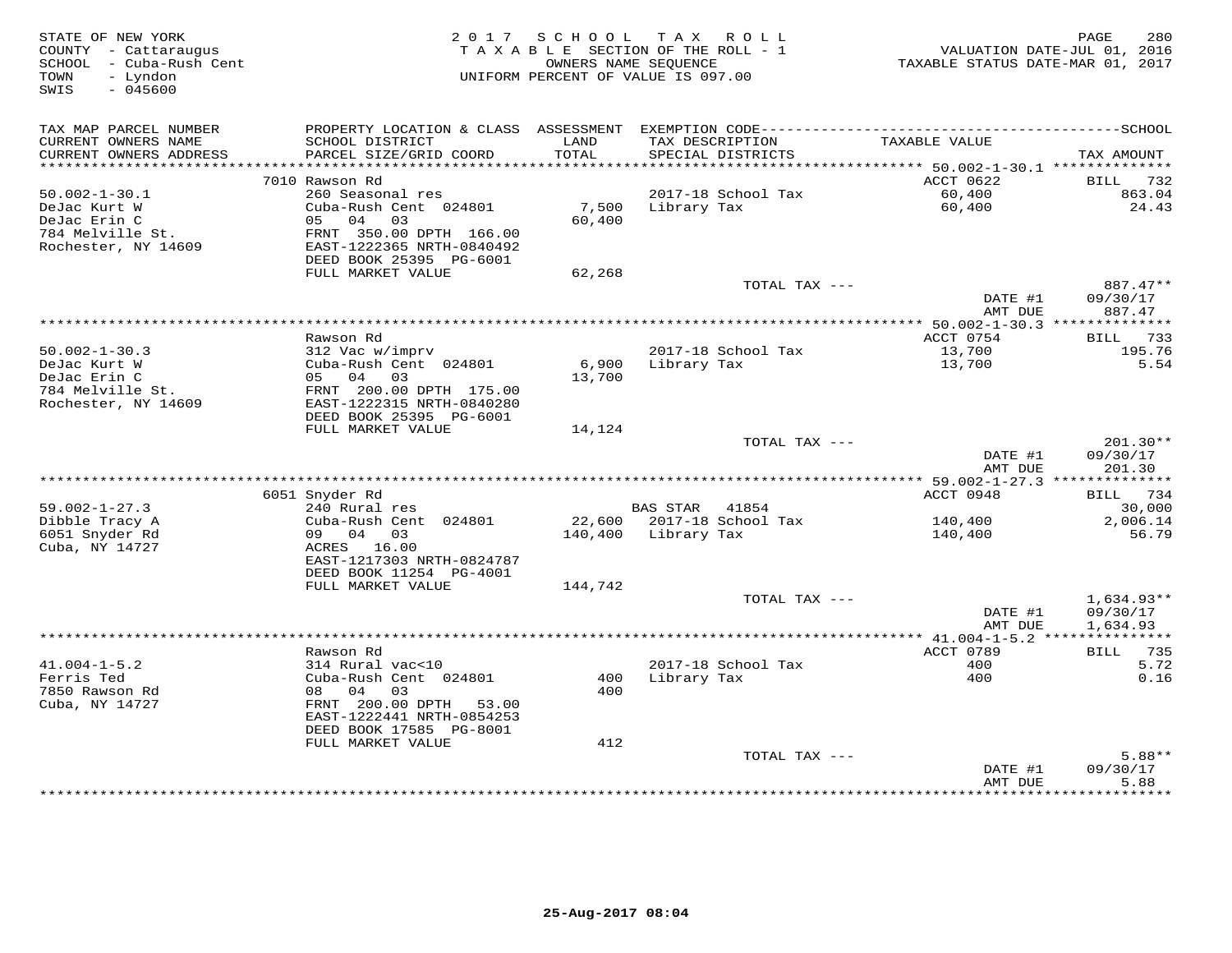| TAX MAP PARCEL NUMBER<br>CURRENT OWNERS NAME<br>SCHOOL DISTRICT<br>LAND<br>TAX DESCRIPTION<br>TAXABLE VALUE<br>PARCEL SIZE/GRID COORD<br>CURRENT OWNERS ADDRESS<br>TOTAL<br>SPECIAL DISTRICTS<br>**********************<br>****************************<br>**************<br>**************************** 59.002-1-28.1 **************<br>ACCT 0066<br>6255 Snyder Rd<br>$59.002 - 1 - 28.1$<br>260 Seasonal res<br>2017-18 School Tax<br>42,400<br>Fortman Carol<br>Cuba-Rush Cent 024801<br>27,400<br>Library Tax<br>42,400<br>5231 William St<br>09/10<br>04 03<br>42,400<br><b>ACRES</b><br>23.60<br>Lancaster, NY 14086<br>EAST-1217321 NRTH-0828213<br>DEED BOOK 1026<br>PG-960<br>FULL MARKET VALUE<br>43,711<br>TOTAL TAX ---<br>DATE #1<br>AMT DUE<br>622.99<br>Rawson Rd<br>ACCT 0447<br>BILL<br>$50.004 - 1 - 23.1$<br>2017-18 School Tax<br>14,800<br>314 Rural vac<10<br>Giglio Joyce<br>Cuba-Rush Cent 024801<br>Library Tax<br>14,800<br>14,800<br>23 Oak Ln<br>$04 - 04 - 03$<br>14,800<br>Clarence, NY 14301<br>ACRES<br>6.30<br>EAST-1221831 NRTH-0836602<br>DEED BOOK 1023<br>PG-576<br>FULL MARKET VALUE<br>15,258<br>TOTAL TAX ---<br>DATE #1<br>AMT DUE<br>217.46<br>*** 50.002-1-25 ***<br>134 Lyndon Center Rd<br>ACCT 0135<br>BILL 738<br>$50.002 - 1 - 25$<br>2017-18 School Tax<br>41,300<br>260 Seasonal res<br>Gross Max H<br>Cuba-Rush Cent 024801<br>21,200<br>Library Tax<br>41,300<br>Hennigan Cheryn<br>05 04<br>03<br>41,300<br>53 Ashton Pl<br>Life Use - Max<br>Buffalo, NY 14220<br>13.72<br>ACRES<br>EAST-1220228 NRTH-0843296<br>DEED BOOK 00951 PG-00464<br>FULL MARKET VALUE<br>42,577<br>606.82**<br>TOTAL TAX ---<br>DATE #1<br>606.82<br>AMT DUE<br>***************<br>*********************************<br>******** 50.002-1-29.7 **<br>**********<br>6981 Rawson Rd<br>ACCT 0647<br>BILL 739<br>$50.002 - 1 - 29.7$<br>240 Rural res<br>AG DIST<br>41720<br>Gross Russell J<br>Cuba-Rush Cent 024801<br>57,900 ENH STAR<br>41834<br>142,400<br>2017-18 School Tax<br>Gross Deborah A<br>04/05<br>04 03<br>136,309<br>6981 Rawson Rd<br>ACRES<br>67.85<br>Library Tax<br>136,309<br>Cuba, NY 14727<br>EAST-1221834 NRTH-0840725<br>DEED BOOK 6563<br>PG-5001<br>FULL MARKET VALUE<br>MAY BE SUBJECT TO PAYMENT<br>146,804<br>UNDER AGDIST LAW TIL 2021<br>TOTAL TAX ---<br>$1,071.81**$<br>09/30/17<br>DATE #1<br>AMT DUE<br>1,071.81 | STATE OF NEW YORK<br>COUNTY - Cattaraugus<br>SCHOOL - Cuba-Rush Cent<br>- Lyndon<br>TOWN<br>$-045600$<br>SWIS | 2 0 1 7 | SCHOOL | T A X<br>R O L L<br>TAXABLE SECTION OF THE ROLL - 1<br>OWNERS NAME SEQUENCE<br>UNIFORM PERCENT OF VALUE IS 097.00 | VALUATION DATE-JUL 01, 2016<br>TAXABLE STATUS DATE-MAR 01, 2017 | 281<br>PAGE                          |
|-------------------------------------------------------------------------------------------------------------------------------------------------------------------------------------------------------------------------------------------------------------------------------------------------------------------------------------------------------------------------------------------------------------------------------------------------------------------------------------------------------------------------------------------------------------------------------------------------------------------------------------------------------------------------------------------------------------------------------------------------------------------------------------------------------------------------------------------------------------------------------------------------------------------------------------------------------------------------------------------------------------------------------------------------------------------------------------------------------------------------------------------------------------------------------------------------------------------------------------------------------------------------------------------------------------------------------------------------------------------------------------------------------------------------------------------------------------------------------------------------------------------------------------------------------------------------------------------------------------------------------------------------------------------------------------------------------------------------------------------------------------------------------------------------------------------------------------------------------------------------------------------------------------------------------------------------------------------------------------------------------------------------------------------------------------------------------------------------------------------------------------------------------------------------------------------------------------------------------------------------------------------------------------------------------------------------------------------------------------------------------------|---------------------------------------------------------------------------------------------------------------|---------|--------|-------------------------------------------------------------------------------------------------------------------|-----------------------------------------------------------------|--------------------------------------|
|                                                                                                                                                                                                                                                                                                                                                                                                                                                                                                                                                                                                                                                                                                                                                                                                                                                                                                                                                                                                                                                                                                                                                                                                                                                                                                                                                                                                                                                                                                                                                                                                                                                                                                                                                                                                                                                                                                                                                                                                                                                                                                                                                                                                                                                                                                                                                                                     |                                                                                                               |         |        |                                                                                                                   |                                                                 | TAX AMOUNT                           |
|                                                                                                                                                                                                                                                                                                                                                                                                                                                                                                                                                                                                                                                                                                                                                                                                                                                                                                                                                                                                                                                                                                                                                                                                                                                                                                                                                                                                                                                                                                                                                                                                                                                                                                                                                                                                                                                                                                                                                                                                                                                                                                                                                                                                                                                                                                                                                                                     |                                                                                                               |         |        |                                                                                                                   |                                                                 | BILL 736<br>605.84<br>17.15          |
|                                                                                                                                                                                                                                                                                                                                                                                                                                                                                                                                                                                                                                                                                                                                                                                                                                                                                                                                                                                                                                                                                                                                                                                                                                                                                                                                                                                                                                                                                                                                                                                                                                                                                                                                                                                                                                                                                                                                                                                                                                                                                                                                                                                                                                                                                                                                                                                     |                                                                                                               |         |        |                                                                                                                   |                                                                 | 622.99**<br>09/30/17                 |
|                                                                                                                                                                                                                                                                                                                                                                                                                                                                                                                                                                                                                                                                                                                                                                                                                                                                                                                                                                                                                                                                                                                                                                                                                                                                                                                                                                                                                                                                                                                                                                                                                                                                                                                                                                                                                                                                                                                                                                                                                                                                                                                                                                                                                                                                                                                                                                                     |                                                                                                               |         |        |                                                                                                                   |                                                                 |                                      |
|                                                                                                                                                                                                                                                                                                                                                                                                                                                                                                                                                                                                                                                                                                                                                                                                                                                                                                                                                                                                                                                                                                                                                                                                                                                                                                                                                                                                                                                                                                                                                                                                                                                                                                                                                                                                                                                                                                                                                                                                                                                                                                                                                                                                                                                                                                                                                                                     |                                                                                                               |         |        |                                                                                                                   |                                                                 | 737<br>211.47<br>5.99                |
|                                                                                                                                                                                                                                                                                                                                                                                                                                                                                                                                                                                                                                                                                                                                                                                                                                                                                                                                                                                                                                                                                                                                                                                                                                                                                                                                                                                                                                                                                                                                                                                                                                                                                                                                                                                                                                                                                                                                                                                                                                                                                                                                                                                                                                                                                                                                                                                     |                                                                                                               |         |        |                                                                                                                   |                                                                 |                                      |
|                                                                                                                                                                                                                                                                                                                                                                                                                                                                                                                                                                                                                                                                                                                                                                                                                                                                                                                                                                                                                                                                                                                                                                                                                                                                                                                                                                                                                                                                                                                                                                                                                                                                                                                                                                                                                                                                                                                                                                                                                                                                                                                                                                                                                                                                                                                                                                                     |                                                                                                               |         |        |                                                                                                                   |                                                                 | $217.46**$<br>09/30/17               |
|                                                                                                                                                                                                                                                                                                                                                                                                                                                                                                                                                                                                                                                                                                                                                                                                                                                                                                                                                                                                                                                                                                                                                                                                                                                                                                                                                                                                                                                                                                                                                                                                                                                                                                                                                                                                                                                                                                                                                                                                                                                                                                                                                                                                                                                                                                                                                                                     |                                                                                                               |         |        |                                                                                                                   |                                                                 | *********                            |
|                                                                                                                                                                                                                                                                                                                                                                                                                                                                                                                                                                                                                                                                                                                                                                                                                                                                                                                                                                                                                                                                                                                                                                                                                                                                                                                                                                                                                                                                                                                                                                                                                                                                                                                                                                                                                                                                                                                                                                                                                                                                                                                                                                                                                                                                                                                                                                                     |                                                                                                               |         |        |                                                                                                                   |                                                                 | 590.12<br>16.70                      |
|                                                                                                                                                                                                                                                                                                                                                                                                                                                                                                                                                                                                                                                                                                                                                                                                                                                                                                                                                                                                                                                                                                                                                                                                                                                                                                                                                                                                                                                                                                                                                                                                                                                                                                                                                                                                                                                                                                                                                                                                                                                                                                                                                                                                                                                                                                                                                                                     |                                                                                                               |         |        |                                                                                                                   |                                                                 |                                      |
|                                                                                                                                                                                                                                                                                                                                                                                                                                                                                                                                                                                                                                                                                                                                                                                                                                                                                                                                                                                                                                                                                                                                                                                                                                                                                                                                                                                                                                                                                                                                                                                                                                                                                                                                                                                                                                                                                                                                                                                                                                                                                                                                                                                                                                                                                                                                                                                     |                                                                                                               |         |        |                                                                                                                   |                                                                 | 09/30/17                             |
|                                                                                                                                                                                                                                                                                                                                                                                                                                                                                                                                                                                                                                                                                                                                                                                                                                                                                                                                                                                                                                                                                                                                                                                                                                                                                                                                                                                                                                                                                                                                                                                                                                                                                                                                                                                                                                                                                                                                                                                                                                                                                                                                                                                                                                                                                                                                                                                     |                                                                                                               |         |        |                                                                                                                   |                                                                 |                                      |
|                                                                                                                                                                                                                                                                                                                                                                                                                                                                                                                                                                                                                                                                                                                                                                                                                                                                                                                                                                                                                                                                                                                                                                                                                                                                                                                                                                                                                                                                                                                                                                                                                                                                                                                                                                                                                                                                                                                                                                                                                                                                                                                                                                                                                                                                                                                                                                                     |                                                                                                               |         |        |                                                                                                                   |                                                                 | 6,091<br>65,500<br>1,947.68<br>55.13 |
|                                                                                                                                                                                                                                                                                                                                                                                                                                                                                                                                                                                                                                                                                                                                                                                                                                                                                                                                                                                                                                                                                                                                                                                                                                                                                                                                                                                                                                                                                                                                                                                                                                                                                                                                                                                                                                                                                                                                                                                                                                                                                                                                                                                                                                                                                                                                                                                     |                                                                                                               |         |        |                                                                                                                   |                                                                 |                                      |
|                                                                                                                                                                                                                                                                                                                                                                                                                                                                                                                                                                                                                                                                                                                                                                                                                                                                                                                                                                                                                                                                                                                                                                                                                                                                                                                                                                                                                                                                                                                                                                                                                                                                                                                                                                                                                                                                                                                                                                                                                                                                                                                                                                                                                                                                                                                                                                                     |                                                                                                               |         |        |                                                                                                                   |                                                                 | * * * * * * * * * *                  |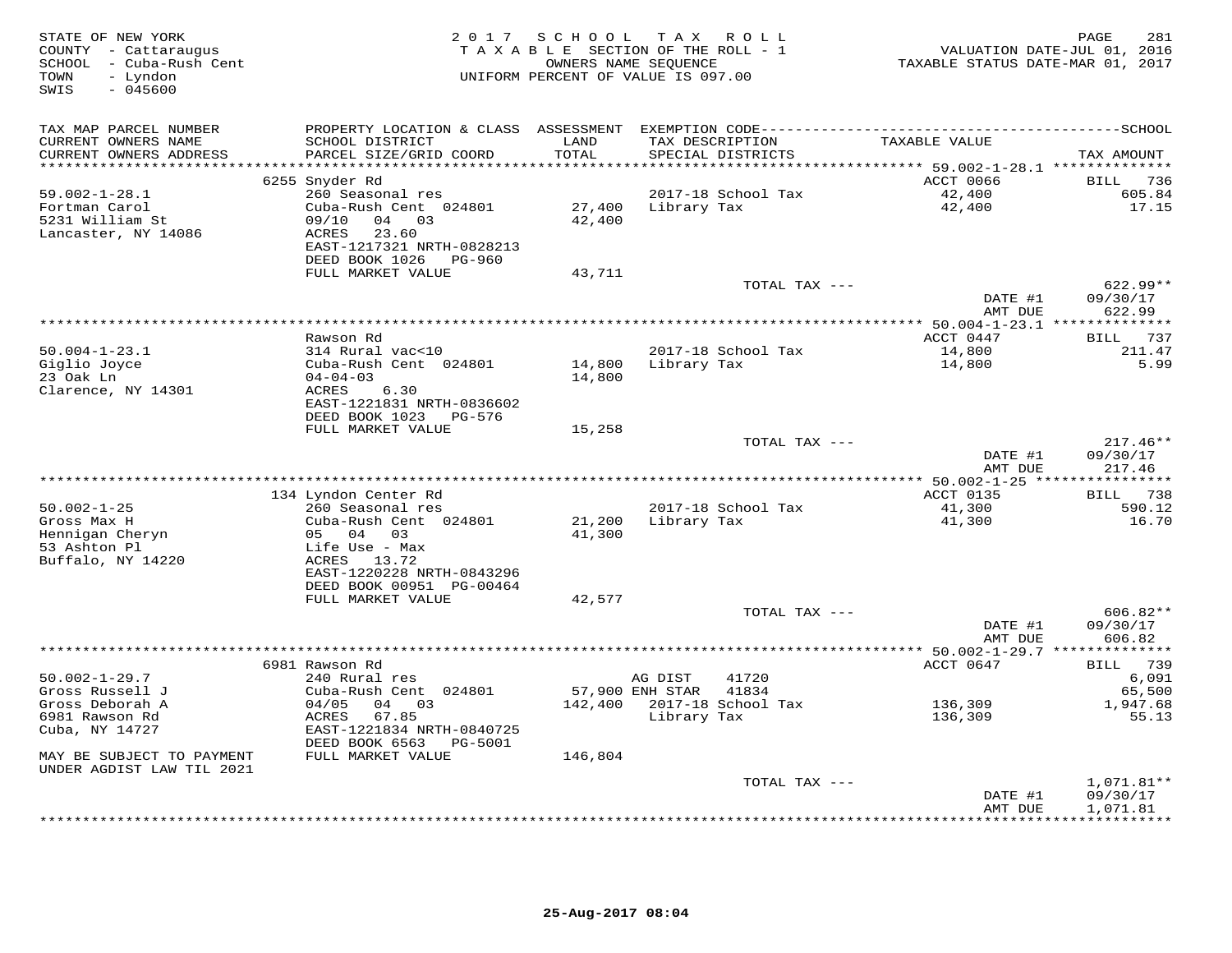| STATE OF NEW YORK<br>COUNTY - Cattaraugus<br>SCHOOL - Cuba-Rush Cent<br>TOWN<br>- Lyndon<br>$-045600$<br>SWIS | 2 0 1 7                                                                                                                                          | SCHOOL TAX ROLL<br>TAXABLE SECTION OF THE ROLL - 1<br>OWNERS NAME SEQUENCE<br>UNIFORM PERCENT OF VALUE IS 097.00 |                             |                                      | VALUATION DATE-JUL 01, 2016<br>TAXABLE STATUS DATE-MAR 01, 2017 | 282<br>PAGE                        |
|---------------------------------------------------------------------------------------------------------------|--------------------------------------------------------------------------------------------------------------------------------------------------|------------------------------------------------------------------------------------------------------------------|-----------------------------|--------------------------------------|-----------------------------------------------------------------|------------------------------------|
| TAX MAP PARCEL NUMBER<br>CURRENT OWNERS NAME<br>CURRENT OWNERS ADDRESS                                        | PROPERTY LOCATION & CLASS ASSESSMENT EXEMPTION CODE-----------------------------------SCHOOL<br>SCHOOL DISTRICT<br>PARCEL SIZE/GRID COORD        | LAND<br>TOTAL                                                                                                    |                             | TAX DESCRIPTION<br>SPECIAL DISTRICTS | TAXABLE VALUE                                                   | TAX AMOUNT                         |
|                                                                                                               |                                                                                                                                                  | ******                                                                                                           |                             |                                      | ******* 50.004-1-23.2 **************                            |                                    |
| $50.004 - 1 - 23.2$<br>Gutman Michael<br>Gutman Maureen<br>PO Box 44<br>S. Wales, NY 14139                    | Rawson Rd<br>314 Rural vac<10<br>Cuba-Rush Cent 024801<br>$04 - 04 - 3$<br>ACRES<br>7.15<br>EAST-1221828 NRTH-0836842<br>DEED BOOK 10892 PG-7002 | 10,000<br>10,000                                                                                                 | Library Tax                 | 2017-18 School Tax                   | ACCT 0670<br>10,000<br>10,000                                   | BILL<br>740<br>142.89<br>4.04      |
|                                                                                                               | FULL MARKET VALUE                                                                                                                                | 10,309                                                                                                           |                             |                                      |                                                                 |                                    |
|                                                                                                               |                                                                                                                                                  |                                                                                                                  |                             | TOTAL TAX ---                        | DATE #1<br>AMT DUE                                              | 146.93**<br>09/30/17<br>146.93     |
|                                                                                                               |                                                                                                                                                  |                                                                                                                  | *************************** |                                      | ************ 50.004-1-23.3 **************                       |                                    |
|                                                                                                               | Rawson Rd                                                                                                                                        |                                                                                                                  |                             |                                      | ACCT 0671                                                       | <b>BILL</b><br>741                 |
| $50.004 - 1 - 23.3$<br>Gutman Michael<br>Gutman Maureen                                                       | 314 Rural vac<10<br>Cuba-Rush Cent 024801<br>$4 - 4 - 3$                                                                                         | 10,000<br>10,000                                                                                                 | Library Tax                 | 2017-18 School Tax                   | 10,000<br>10,000                                                | 142.89<br>4.04                     |
| PO Box 44<br>S. Wales, NY 14139                                                                               | ACRES<br>7.00<br>EAST-1221845 NRTH-0837096<br>DEED BOOK 10892 PG-7002                                                                            |                                                                                                                  |                             |                                      |                                                                 |                                    |
|                                                                                                               | FULL MARKET VALUE                                                                                                                                | 10,309                                                                                                           |                             |                                      |                                                                 |                                    |
|                                                                                                               |                                                                                                                                                  |                                                                                                                  |                             | TOTAL TAX ---                        | DATE #1<br>AMT DUE                                              | $146.93**$<br>09/30/17<br>146.93   |
|                                                                                                               |                                                                                                                                                  |                                                                                                                  |                             |                                      |                                                                 |                                    |
|                                                                                                               | 6580 Rawson Rd                                                                                                                                   |                                                                                                                  |                             |                                      | ACCT 0570                                                       | BILL 742                           |
| $50.004 - 1 - 37$<br>Haas Franklin W                                                                          | 210 1 Family Res<br>Cuba-Rush Cent 024801                                                                                                        | 10,700                                                                                                           | <b>BAS STAR</b>             | 41854<br>2017-18 School Tax          | 157,000                                                         | 30,000<br>2,243.33                 |
| Haas Cynthia<br>6580 Rawson Rd<br>Cuba, NY 14727                                                              | 03 04 03<br>ACRES<br>7.58<br>EAST-1222204 NRTH-0833230                                                                                           | 157,000                                                                                                          | Library Tax                 |                                      | 157,000                                                         | 63.50                              |
|                                                                                                               | DEED BOOK 00915 PG-00293                                                                                                                         |                                                                                                                  |                             |                                      |                                                                 |                                    |
|                                                                                                               | FULL MARKET VALUE                                                                                                                                | 161,856                                                                                                          |                             |                                      |                                                                 |                                    |
|                                                                                                               |                                                                                                                                                  |                                                                                                                  |                             | TOTAL TAX ---                        | DATE #1<br>AMT DUE                                              | 1,878.83**<br>09/30/17<br>1,878.83 |
|                                                                                                               |                                                                                                                                                  |                                                                                                                  |                             |                                      |                                                                 |                                    |
| $50.004 - 1 - 18$                                                                                             | 6900 Rawson Rd<br>210 1 Family Res                                                                                                               |                                                                                                                  | BAS STAR                    | 41854                                | ACCT 0560                                                       | BILL 743<br>30,000                 |
| Hammond Kevin J<br>25 N Main St<br>Franklinville, NY 14737                                                    | Cuba-Rush Cent 024801<br>04 04 03<br>Lot 5<br>ACRES<br>4.51 BANK<br>084                                                                          | 12,300<br>114,200                                                                                                | Library Tax                 | 2017-18 School Tax                   | 114,200<br>114,200                                              | 1,631.77<br>46.19                  |
|                                                                                                               | EAST-1221977 NRTH-0838525                                                                                                                        |                                                                                                                  |                             |                                      |                                                                 |                                    |
|                                                                                                               | DEED BOOK 20568 PG-3001<br>FULL MARKET VALUE                                                                                                     | 117,732                                                                                                          |                             |                                      |                                                                 |                                    |
|                                                                                                               |                                                                                                                                                  |                                                                                                                  |                             | TOTAL TAX ---                        | DATE #1                                                         | 1,249.96**<br>09/30/17             |
|                                                                                                               |                                                                                                                                                  |                                                                                                                  |                             |                                      | AMT DUE                                                         | 1,249.96<br>**********             |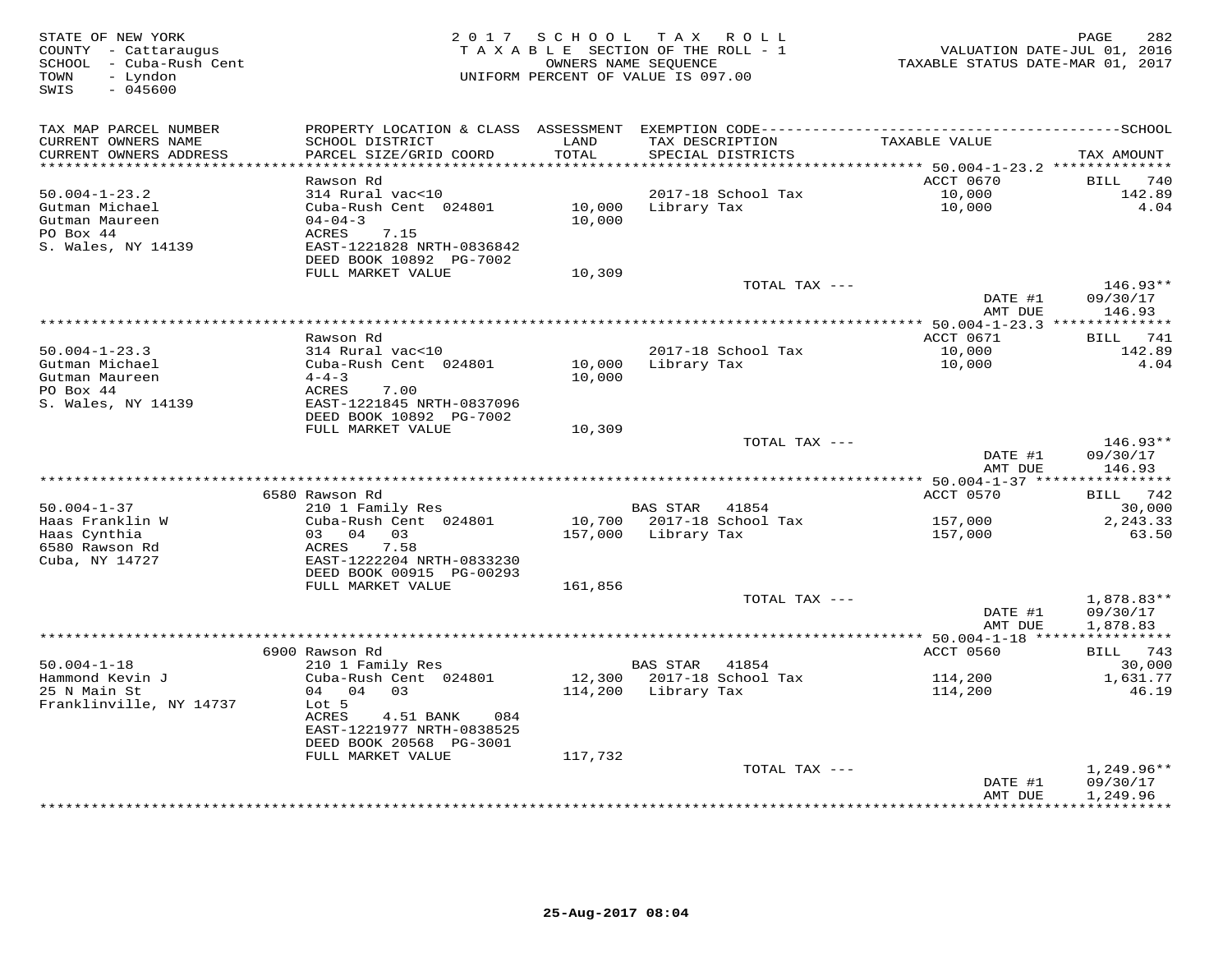| STATE OF NEW YORK<br>COUNTY - Cattaraugus<br>SCHOOL - Cuba-Rush Cent<br>- Lyndon<br>TOWN<br>$-045600$<br>SWIS |                                           |                | 2017 SCHOOL TAX ROLL<br>TAXABLE SECTION OF THE ROLL - 1<br>OWNERS NAME SEOUENCE<br>UNIFORM PERCENT OF VALUE IS 097.00 | VALUATION DATE-JUL 01, 2016<br>TAXABLE STATUS DATE-MAR 01, 2017 | 283<br>PAGE            |
|---------------------------------------------------------------------------------------------------------------|-------------------------------------------|----------------|-----------------------------------------------------------------------------------------------------------------------|-----------------------------------------------------------------|------------------------|
| TAX MAP PARCEL NUMBER                                                                                         |                                           |                |                                                                                                                       |                                                                 |                        |
| CURRENT OWNERS NAME<br>CURRENT OWNERS ADDRESS                                                                 | SCHOOL DISTRICT<br>PARCEL SIZE/GRID COORD | LAND<br>TOTAL  | TAX DESCRIPTION<br>SPECIAL DISTRICTS                                                                                  | TAXABLE VALUE                                                   | TAX AMOUNT             |
|                                                                                                               |                                           | *************  |                                                                                                                       | *********** 50.002-1-30.2 **************                        |                        |
|                                                                                                               | 6994 Rawson Rd                            |                |                                                                                                                       | ACCT 0331                                                       | BILL<br>744            |
| $50.002 - 1 - 30.2$                                                                                           | 314 Rural vac<10<br>Cuba-Rush Cent 024801 |                | 2017-18 School Tax                                                                                                    | 9,200<br>9,200                                                  | 131.46<br>3.72         |
| Hegge Robert C<br>PO Box 61                                                                                   | 05 04 03                                  | 9,200<br>9,200 | Library Tax                                                                                                           |                                                                 |                        |
| Cuba, NY 14727                                                                                                | ACRES<br>2.45                             |                |                                                                                                                       |                                                                 |                        |
|                                                                                                               | EAST-1222258 NRTH-0840016                 |                |                                                                                                                       |                                                                 |                        |
|                                                                                                               | DEED BOOK 00985 PG-00782                  |                |                                                                                                                       |                                                                 |                        |
|                                                                                                               | FULL MARKET VALUE                         | 9,485          |                                                                                                                       |                                                                 |                        |
|                                                                                                               |                                           |                | TOTAL TAX ---                                                                                                         |                                                                 | 135.18**               |
|                                                                                                               |                                           |                |                                                                                                                       | DATE #1                                                         | 09/30/17               |
|                                                                                                               |                                           |                |                                                                                                                       | AMT DUE                                                         | 135.18                 |
|                                                                                                               | 325 Palmer Rd                             |                |                                                                                                                       | ACCT 0456                                                       | BILL 745               |
| $41.004 - 1 - 12.2$                                                                                           | 260 Seasonal res                          |                | 2017-18 School Tax                                                                                                    | 136,700                                                         | 1,953.27               |
| Hildebrand Michael                                                                                            | Cuba-Rush Cent 024801                     | 34,100         | Library Tax                                                                                                           | 136,700                                                         | 55.29                  |
| Hildebrand Joanne                                                                                             | 15 04 03                                  | 136,700        |                                                                                                                       |                                                                 |                        |
| 112 Burman Dr                                                                                                 | ACRES 35.00                               |                |                                                                                                                       |                                                                 |                        |
| Orchard Park, NY 14127-1043                                                                                   | EAST-1217984 NRTH-0849013                 |                |                                                                                                                       |                                                                 |                        |
|                                                                                                               | DEED BOOK 00975 PG-00061                  |                |                                                                                                                       |                                                                 |                        |
|                                                                                                               | FULL MARKET VALUE                         | 140,928        |                                                                                                                       |                                                                 |                        |
|                                                                                                               |                                           |                | TOTAL TAX ---                                                                                                         |                                                                 | $2,008.56**$           |
|                                                                                                               |                                           |                |                                                                                                                       | DATE #1<br>AMT DUE                                              | 09/30/17<br>2,008.56   |
|                                                                                                               |                                           |                |                                                                                                                       |                                                                 |                        |
|                                                                                                               | 6098 Ingalls Rd                           |                |                                                                                                                       | <b>ACCT 0157</b>                                                | BILL 746               |
| $59.002 - 1 - 20$                                                                                             | 210 1 Family Res                          |                | ENH STAR 41834                                                                                                        |                                                                 | 55,000                 |
| Hooker Betty J                                                                                                | Cuba-Rush Cent 024801                     |                | 6,400 2017-18 School Tax                                                                                              | 55,000                                                          | 785.88                 |
| 6098 Ingalls Rd                                                                                               | 01 04 03                                  |                | 55,000 Library Tax                                                                                                    | 55,000                                                          | 22.24                  |
| Cuba, NY 14727                                                                                                | FRNT 125.00 DPTH 169.30                   |                |                                                                                                                       |                                                                 |                        |
|                                                                                                               | EAST-1220401 NRTH-0826231                 |                |                                                                                                                       |                                                                 |                        |
|                                                                                                               | DEED BOOK 00950 PG-00130                  |                |                                                                                                                       |                                                                 |                        |
|                                                                                                               | FULL MARKET VALUE                         | 56,701         | TOTAL TAX ---                                                                                                         |                                                                 | $22.24**$              |
|                                                                                                               |                                           |                |                                                                                                                       | DATE #1                                                         | 09/30/17               |
|                                                                                                               |                                           |                |                                                                                                                       | AMT DUE                                                         | 22.24                  |
|                                                                                                               |                                           |                |                                                                                                                       | ********** 59.002-1-32.2 **************                         |                        |
|                                                                                                               | 588 Abbott Rd                             |                |                                                                                                                       | ACCT 0369                                                       | 747<br>BILL            |
| $59.002 - 1 - 32.2$                                                                                           | 112 Dairy farm                            |                | AG DIST<br>41720                                                                                                      |                                                                 | 43,936                 |
| Hurlburt Cathy                                                                                                | Cuba-Rush Cent 024801                     |                | 105,700 ENH STAR<br>41834                                                                                             |                                                                 | 65,500                 |
| 588 Abbott Rd                                                                                                 | 17 04 03                                  |                | 209,900 2017-18 School Tax                                                                                            | 165,964                                                         | 2,371.42               |
| Cuba, NY 14727                                                                                                | ACRES 146.70<br>EAST-1213741 NRTH-0825975 |                | Library Tax                                                                                                           | 165,964                                                         | 67.12                  |
| MAY BE SUBJECT TO PAYMENT                                                                                     | DEED BOOK 00979 PG-00017                  |                |                                                                                                                       |                                                                 |                        |
| UNDER AGDIST LAW TIL 2021                                                                                     | FULL MARKET VALUE                         | 216,392        |                                                                                                                       |                                                                 |                        |
|                                                                                                               |                                           |                | TOTAL TAX ---                                                                                                         |                                                                 | $1,507.54**$           |
|                                                                                                               |                                           |                |                                                                                                                       | DATE #1                                                         | 09/30/17               |
|                                                                                                               |                                           |                | ***********************************                                                                                   | AMT DUE                                                         | 1,507.54<br>********** |
|                                                                                                               |                                           |                |                                                                                                                       |                                                                 |                        |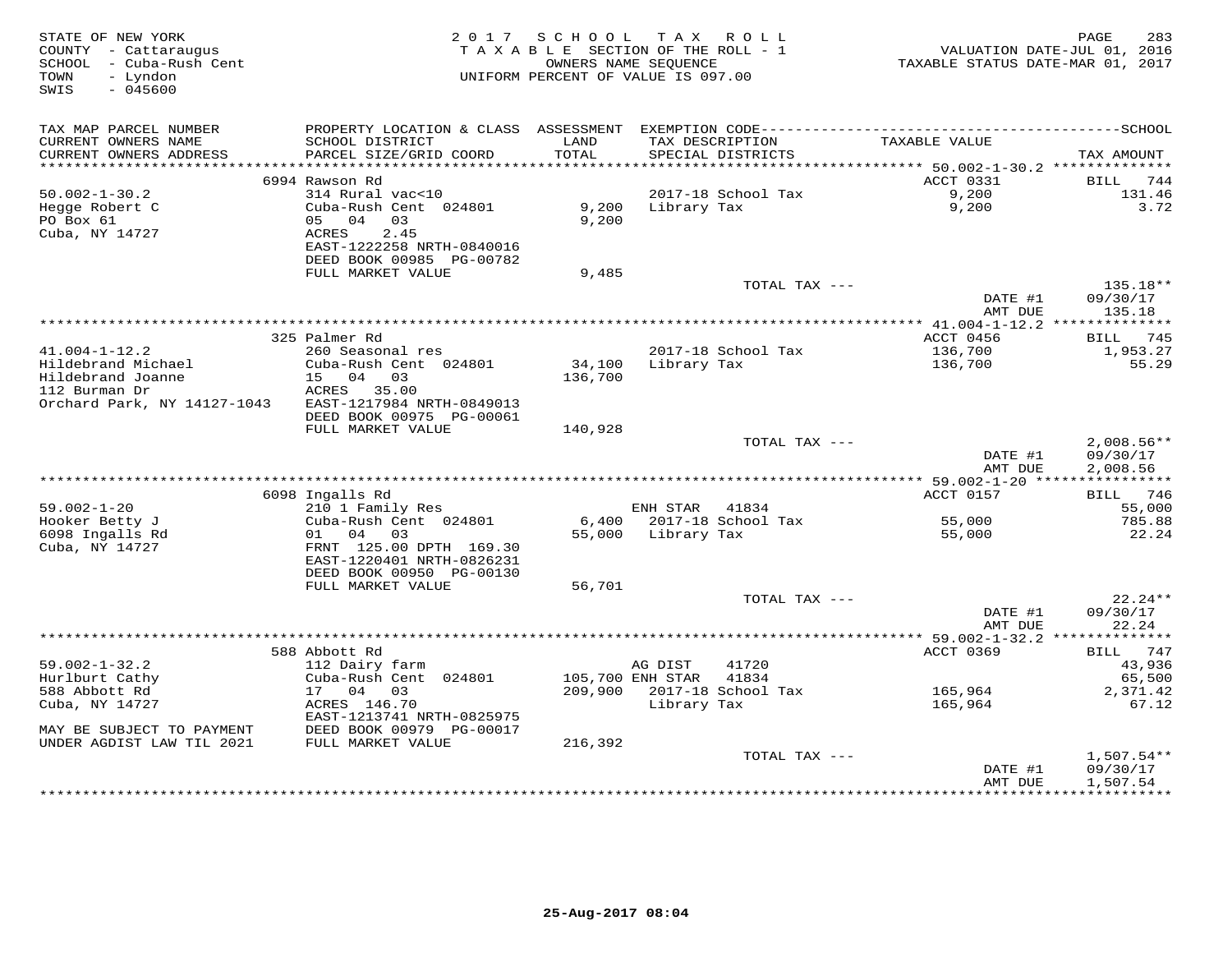| STATE OF NEW YORK<br>COUNTY - Cattaraugus<br>SCHOOL - Cuba-Rush Cent<br>TOWN<br>- Lyndon<br>$-045600$<br>SWIS |                                                       |                             | 2017 SCHOOL TAX ROLL<br>TAXABLE SECTION OF THE ROLL - 1<br>OWNERS NAME SEQUENCE<br>UNIFORM PERCENT OF VALUE IS 097.00 | VALUATION DATE-JUL 01, 2016<br>TAXABLE STATUS DATE-MAR 01, 2017 | 284<br>PAGE            |
|---------------------------------------------------------------------------------------------------------------|-------------------------------------------------------|-----------------------------|-----------------------------------------------------------------------------------------------------------------------|-----------------------------------------------------------------|------------------------|
| TAX MAP PARCEL NUMBER                                                                                         |                                                       |                             |                                                                                                                       |                                                                 |                        |
| CURRENT OWNERS NAME                                                                                           | SCHOOL DISTRICT                                       | LAND                        | TAX DESCRIPTION                                                                                                       | TAXABLE VALUE                                                   |                        |
| CURRENT OWNERS ADDRESS                                                                                        | PARCEL SIZE/GRID COORD                                | TOTAL<br>****************** | SPECIAL DISTRICTS                                                                                                     |                                                                 | TAX AMOUNT             |
|                                                                                                               | Snyder Rd                                             |                             |                                                                                                                       | ******* 59.002-1-27.1 **************<br>ACCT 0298               | BILL 748               |
| $59.002 - 1 - 27.1$                                                                                           | 322 Rural vac>10                                      |                             | AG DIST<br>41720                                                                                                      |                                                                 | 22,182                 |
| Hurlburt Terry L                                                                                              | Cuba-Rush Cent 024801                                 |                             | 42,400 2017-18 School Tax                                                                                             | 20,218                                                          | 288.89                 |
| 149 Yankee Rd                                                                                                 | 09 04 03                                              |                             | 42,400 Library Tax                                                                                                    | 20,218                                                          | 8.18                   |
| Cuba, NY 14727                                                                                                | ACRES 50.87                                           |                             |                                                                                                                       |                                                                 |                        |
|                                                                                                               | EAST-1217294 NRTH-0826074                             |                             |                                                                                                                       |                                                                 |                        |
| MAY BE SUBJECT TO PAYMENT                                                                                     | DEED BOOK 00979 PG-00020                              |                             |                                                                                                                       |                                                                 |                        |
| UNDER AGDIST LAW TIL 2021                                                                                     | FULL MARKET VALUE                                     | 43,711                      |                                                                                                                       |                                                                 |                        |
|                                                                                                               |                                                       |                             | TOTAL TAX ---                                                                                                         | DATE #1                                                         | $297.07**$<br>09/30/17 |
|                                                                                                               |                                                       |                             |                                                                                                                       | AMT DUE                                                         | 297.07                 |
|                                                                                                               |                                                       |                             |                                                                                                                       | *** 59.002-1-29.1 **************                                |                        |
|                                                                                                               | Abbott Rd                                             |                             |                                                                                                                       | ACCT 0165                                                       | BILL 749               |
| $59.002 - 1 - 29.1$                                                                                           | 322 Rural vac>10                                      |                             | 2017-18 School Tax                                                                                                    | 42,400                                                          | 605.84                 |
| Ingalls Ted D                                                                                                 | Cuba-Rush Cent 024801                                 | 42,400                      | Library Tax                                                                                                           | 42,400                                                          | 17.15                  |
| 503 Abbott Rd                                                                                                 | 01 04 03                                              | 42,400                      |                                                                                                                       |                                                                 |                        |
| Cuba, NY 14727                                                                                                | ACRES 37.40<br>EAST-1215753 NRTH-0826551              |                             |                                                                                                                       |                                                                 |                        |
|                                                                                                               | DEED BOOK 5097 PG-8002                                |                             |                                                                                                                       |                                                                 |                        |
|                                                                                                               | FULL MARKET VALUE                                     | 43,711                      |                                                                                                                       |                                                                 |                        |
|                                                                                                               |                                                       |                             | TOTAL TAX ---                                                                                                         |                                                                 | 622.99**               |
|                                                                                                               |                                                       |                             |                                                                                                                       | DATE #1                                                         | 09/30/17               |
|                                                                                                               |                                                       |                             |                                                                                                                       | AMT DUE                                                         | 622.99                 |
|                                                                                                               |                                                       |                             |                                                                                                                       |                                                                 |                        |
|                                                                                                               | 503 Abbott Rd                                         |                             | BAS STAR 41854                                                                                                        | ACCT 0585                                                       | BILL 750<br>24,500     |
| $59.002 - 1 - 30.2$<br>Ingalls Ted D                                                                          | 270 Mfg housing<br>Cuba-Rush Cent 024801              |                             | 7,400 2017-18 School Tax                                                                                              | 24,500                                                          | 350.07                 |
| 503 Abbott Rd                                                                                                 | 09 04 03                                              |                             | 24,500 Library Tax                                                                                                    | 24,500                                                          | 9.91                   |
| Cuba, NY 14727                                                                                                | 1.28<br>ACRES                                         |                             |                                                                                                                       |                                                                 |                        |
|                                                                                                               | EAST-1215481 NRTH-0824848                             |                             |                                                                                                                       |                                                                 |                        |
|                                                                                                               | DEED BOOK 791<br>PG-00468                             |                             |                                                                                                                       |                                                                 |                        |
|                                                                                                               | FULL MARKET VALUE                                     | 25,258                      |                                                                                                                       |                                                                 |                        |
|                                                                                                               |                                                       |                             | TOTAL TAX ---                                                                                                         |                                                                 | $9.91**$               |
|                                                                                                               |                                                       |                             |                                                                                                                       | DATE #1<br>AMT DUE                                              | 09/30/17<br>9.91       |
|                                                                                                               |                                                       |                             |                                                                                                                       |                                                                 |                        |
|                                                                                                               | 155 Palmer Rd                                         |                             |                                                                                                                       | ACCT 0860                                                       | BILL 751               |
| $41.004 - 1 - 9.6$                                                                                            | 270 Mfg housing                                       |                             | 2017-18 School Tax                                                                                                    | 26,800                                                          | 382.94                 |
| Jones Robert P                                                                                                | Cuba-Rush Cent 024801                                 | 17,000                      | Library Tax                                                                                                           | 26,800                                                          | 10.84                  |
| Jones Theresa                                                                                                 | 07 04 03                                              | 26,800                      |                                                                                                                       |                                                                 |                        |
| 6326 Ward Rd                                                                                                  | FRNT 410.00 DPTH                                      |                             |                                                                                                                       |                                                                 |                        |
| Sanborn, NY 14132-9232                                                                                        | ACRES<br>8.50                                         |                             |                                                                                                                       |                                                                 |                        |
|                                                                                                               | EAST-1220427 NRTH-0849938<br>DEED BOOK 00985 PG-00187 |                             |                                                                                                                       |                                                                 |                        |
|                                                                                                               | FULL MARKET VALUE                                     | 27,629                      |                                                                                                                       |                                                                 |                        |
|                                                                                                               |                                                       |                             | TOTAL TAX ---                                                                                                         |                                                                 | 393.78**               |
|                                                                                                               |                                                       |                             |                                                                                                                       | DATE #1                                                         | 09/30/17               |
|                                                                                                               |                                                       |                             |                                                                                                                       | AMT DUE                                                         | 393.78                 |
|                                                                                                               |                                                       |                             |                                                                                                                       |                                                                 | ********               |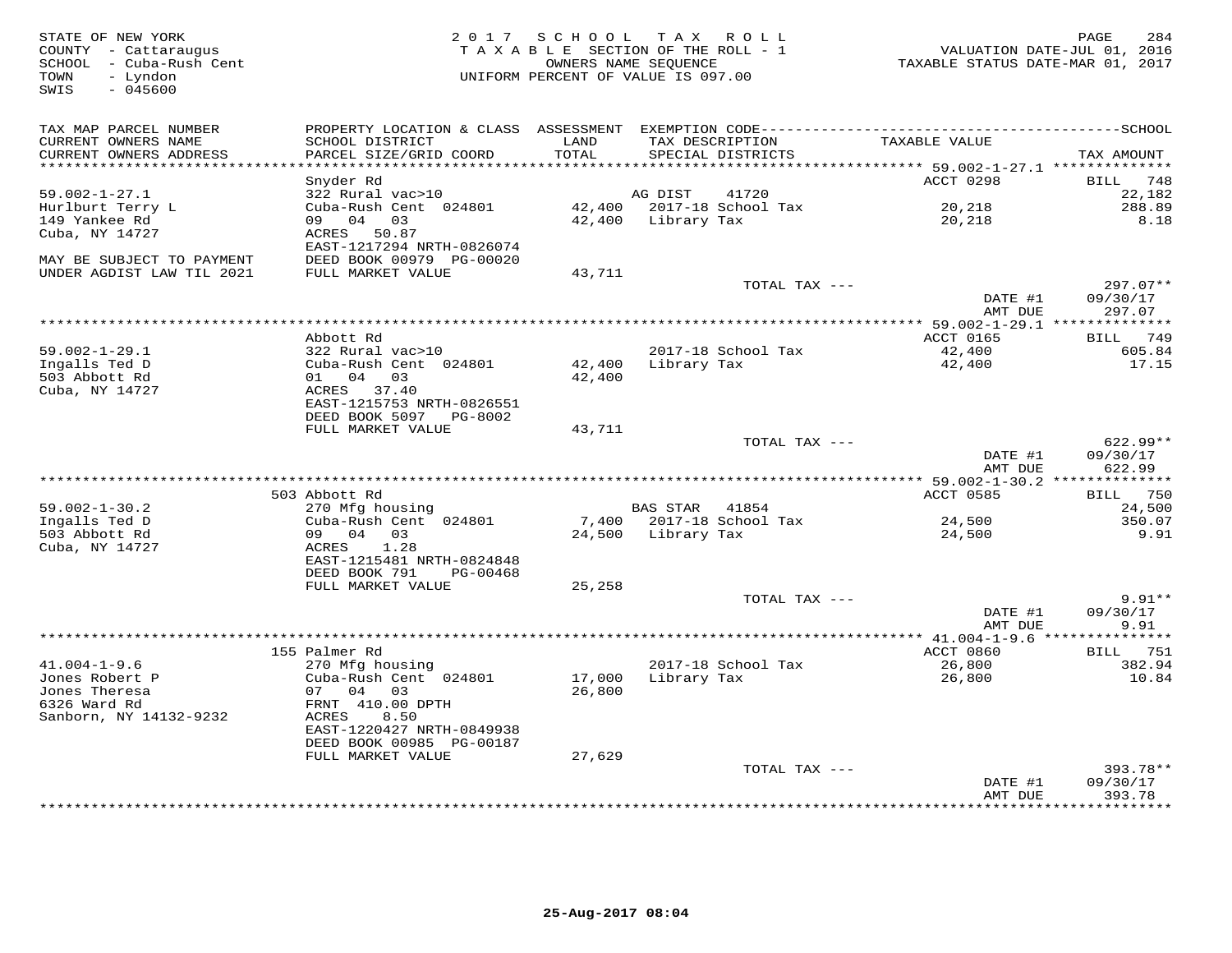| STATE OF NEW YORK<br>COUNTY - Cattaraugus<br>SCHOOL - Cuba-Rush Cent<br>- Lyndon<br>TOWN<br>SWIS<br>$-045600$ |                                                                                    |                 | 2017 SCHOOL TAX ROLL<br>TAXABLE SECTION OF THE ROLL - 1<br>OWNERS NAME SEQUENCE<br>UNIFORM PERCENT OF VALUE IS 097.00 | TAXABLE STATUS DATE-MAR 01, 2017 | 285<br>PAGE<br>VALUATION DATE-JUL 01, 2016 |
|---------------------------------------------------------------------------------------------------------------|------------------------------------------------------------------------------------|-----------------|-----------------------------------------------------------------------------------------------------------------------|----------------------------------|--------------------------------------------|
| TAX MAP PARCEL NUMBER                                                                                         |                                                                                    |                 |                                                                                                                       |                                  |                                            |
| CURRENT OWNERS NAME<br>CURRENT OWNERS ADDRESS                                                                 | SCHOOL DISTRICT<br>PARCEL SIZE/GRID COORD                                          | LAND<br>TOTAL   | TAX DESCRIPTION<br>SPECIAL DISTRICTS                                                                                  | TAXABLE VALUE                    | TAX AMOUNT                                 |
| ***********************                                                                                       | 6318 Rawson Rd                                                                     |                 |                                                                                                                       | ACCT 0186                        | BILL<br>752                                |
| $59.002 - 1 - 15.4$                                                                                           | 210 1 Family Res                                                                   |                 | 2017-18 School Tax                                                                                                    | 52,700                           | 753.02                                     |
| Kaja Holdings 2, LLC<br>16 Berryhill Rd Ste 200<br>Columbia, SC 29210                                         | Cuba-Rush Cent 024801<br>04 03<br>02<br>ACRES<br>1.30<br>EAST-1222264 NRTH-0828800 | 7,500<br>52,700 | Library Tax                                                                                                           | 52,700                           | 21.31                                      |
|                                                                                                               | DEED BOOK 22675 PG-6001                                                            |                 |                                                                                                                       |                                  |                                            |
|                                                                                                               | FULL MARKET VALUE                                                                  | 54,330          | TOTAL TAX ---                                                                                                         |                                  | $774.33**$                                 |
|                                                                                                               |                                                                                    |                 |                                                                                                                       | DATE #1<br>AMT DUE               | 09/30/17<br>774.33                         |
|                                                                                                               |                                                                                    |                 | *************************************                                                                                 | ** $50.004 - 1 - 16$ ****        | * * * * * * * * * *                        |
|                                                                                                               | 6964 Rawson Rd                                                                     |                 |                                                                                                                       | ACCT 0312                        | 753<br>BILL                                |
| $50.004 - 1 - 16$<br>Keesler Terri J                                                                          | 210 1 Family Res<br>Cuba-Rush Cent 024801                                          |                 | <b>BAS STAR</b><br>41854<br>13,500 2017-18 School Tax                                                                 | 80,500                           | 30,000<br>1,150.24                         |
| Caster Annette M                                                                                              | 04 04 03                                                                           | 80,500          | Library Tax                                                                                                           | 80,500                           | 32.56                                      |
| 6964 Rawson Rd<br>Cuba, NY 14727                                                                              | 5.31<br>ACRES<br>EAST-1222140 NRTH-0839637<br>DEED BOOK 18473 PG-2001              |                 |                                                                                                                       |                                  |                                            |
|                                                                                                               | FULL MARKET VALUE                                                                  | 82,990          |                                                                                                                       |                                  |                                            |
|                                                                                                               |                                                                                    |                 | TOTAL TAX ---                                                                                                         | DATE #1<br>AMT DUE               | 754.80**<br>09/30/17<br>754.80             |
|                                                                                                               |                                                                                    |                 |                                                                                                                       |                                  |                                            |
|                                                                                                               | 6483 Rawson Rd                                                                     |                 |                                                                                                                       | ACCT 0524                        | <b>BILL</b> 754                            |
| $59.002 - 1 - 11.1$                                                                                           | 322 Rural vac>10                                                                   |                 | 2017-18 School Tax                                                                                                    | 99,900                           | 1,427.44                                   |
| Kloc Paul A                                                                                                   | Cuba-Rush Cent 024801                                                              | 99,900          | Library Tax                                                                                                           | 99,900                           | 40.40                                      |
| 4680 Clinton Street<br>West Seneca, NY 14224                                                                  | $02/03 -04$<br>$-0.3$<br>ACRES 185.95<br>EAST-1220140 NRTH-0832003                 | 99,900          |                                                                                                                       |                                  |                                            |
|                                                                                                               | DEED BOOK 21228 PG-7001                                                            |                 |                                                                                                                       |                                  |                                            |
|                                                                                                               | FULL MARKET VALUE                                                                  | 102,990         |                                                                                                                       |                                  |                                            |
|                                                                                                               |                                                                                    |                 | TOTAL TAX ---                                                                                                         |                                  | $1,467.84**$                               |
|                                                                                                               |                                                                                    |                 |                                                                                                                       | DATE #1<br>AMT DUE               | 09/30/17<br>1,467.84                       |
|                                                                                                               |                                                                                    |                 |                                                                                                                       |                                  |                                            |
|                                                                                                               | 6172 Ingalls Rd                                                                    |                 |                                                                                                                       | ACCT 0398                        | BILL<br>755                                |
| $59.002 - 1 - 13.1$<br>Kloc Paul A                                                                            | 240 Rural res<br>Cuba-Rush Cent 024801                                             | 86,500          | 2017-18 School Tax<br>Library Tax                                                                                     | 262,400<br>262,400               | 3,749.36<br>106.13                         |
| 4680 Clinton St                                                                                               | 02 04 03                                                                           | 262,400         |                                                                                                                       |                                  |                                            |
| West Seneca, NY 14224                                                                                         | ACRES 154.45<br>EAST-1219682 NRTH-0829455                                          |                 |                                                                                                                       |                                  |                                            |
|                                                                                                               | DEED BOOK 00961 PG-00586<br>FULL MARKET VALUE                                      | 270,515         |                                                                                                                       |                                  |                                            |
|                                                                                                               |                                                                                    |                 | TOTAL TAX ---                                                                                                         |                                  | $3,855.49**$                               |
|                                                                                                               |                                                                                    |                 |                                                                                                                       | DATE #1<br>AMT DUE               | 09/30/17<br>3,855.49                       |
|                                                                                                               |                                                                                    |                 |                                                                                                                       | ***********                      | **********                                 |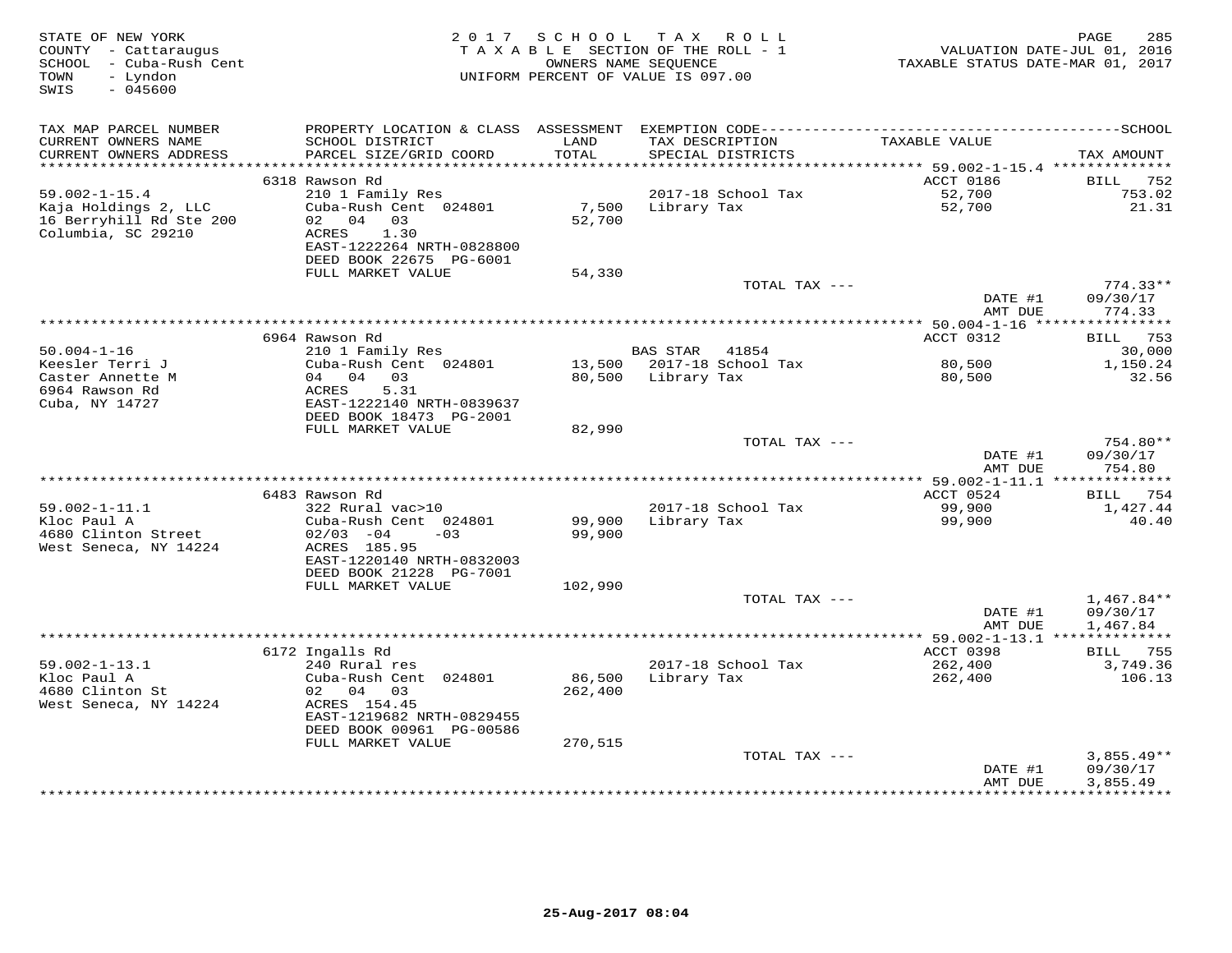| STATE OF NEW YORK<br>COUNTY - Cattaraugus<br>- Cuba-Rush Cent<br>SCHOOL<br>- Lyndon<br>TOWN<br>SWIS<br>$-045600$ | 2 0 1 7                                        | SCHOOL            | T A X<br>R O L L<br>T A X A B L E SECTION OF THE ROLL - 1<br>OWNERS NAME SEQUENCE<br>UNIFORM PERCENT OF VALUE IS 097.00 | TAXABLE STATUS DATE-MAR 01, 2017                   | PAGE<br>286<br>VALUATION DATE-JUL 01, 2016 |
|------------------------------------------------------------------------------------------------------------------|------------------------------------------------|-------------------|-------------------------------------------------------------------------------------------------------------------------|----------------------------------------------------|--------------------------------------------|
| TAX MAP PARCEL NUMBER                                                                                            | PROPERTY LOCATION & CLASS ASSESSMENT           |                   |                                                                                                                         |                                                    |                                            |
| CURRENT OWNERS NAME                                                                                              | SCHOOL DISTRICT                                | LAND              | TAX DESCRIPTION                                                                                                         | TAXABLE VALUE                                      |                                            |
| CURRENT OWNERS ADDRESS                                                                                           | PARCEL SIZE/GRID COORD                         | TOTAL             | SPECIAL DISTRICTS                                                                                                       |                                                    | TAX AMOUNT                                 |
| *******************                                                                                              |                                                | ******            |                                                                                                                         | *************************** 50.002-1-21 ********** |                                            |
|                                                                                                                  | Lyndon Center Rd                               |                   |                                                                                                                         | <b>ACCT 0203</b>                                   | 756<br><b>BILL</b>                         |
| $50.002 - 1 - 21$<br>Kokanovich Steven P                                                                         | 260 Seasonal res<br>Cuba-Rush Cent 024801      | 23,800            | 2017-18 School Tax                                                                                                      | 74,300<br>74,300                                   | 1,061.65<br>30.05                          |
| 1333 Parkview Dr                                                                                                 | 04<br>03<br>05                                 | 74,300            | Library Tax                                                                                                             |                                                    |                                            |
| N Tonawanda, NY 14120                                                                                            | ACRES<br>17.80                                 |                   |                                                                                                                         |                                                    |                                            |
|                                                                                                                  | EAST-1218683 NRTH-0843372                      |                   |                                                                                                                         |                                                    |                                            |
|                                                                                                                  | DEED BOOK 759<br>PG-00109                      |                   |                                                                                                                         |                                                    |                                            |
|                                                                                                                  | FULL MARKET VALUE                              | 76,598            |                                                                                                                         |                                                    |                                            |
|                                                                                                                  |                                                |                   | TOTAL TAX ---                                                                                                           |                                                    | 1,091.70**                                 |
|                                                                                                                  |                                                |                   |                                                                                                                         | DATE #1                                            | 09/30/17                                   |
|                                                                                                                  |                                                |                   | ***********                                                                                                             | AMT DUE<br>$* 50.004 - 1 - 31$ ***                 | 1,091.70                                   |
|                                                                                                                  | Rawson Rd                                      |                   |                                                                                                                         | ACCT 0594                                          | 757<br>BILL                                |
| $50.004 - 1 - 31$                                                                                                | 314 Rural vac<10                               |                   | 2017-18 School Tax                                                                                                      | 11,400                                             | 162.89                                     |
| Levine Mark A                                                                                                    | Cuba-Rush Cent 024801                          | 11,400            | Library Tax                                                                                                             | 11,400                                             | 4.61                                       |
| Levine Patricia A                                                                                                | $03 - 04 - 03$                                 | 11,400            |                                                                                                                         |                                                    |                                            |
| 383 Banks Rd                                                                                                     | ACRES<br>3.92                                  |                   |                                                                                                                         |                                                    |                                            |
| Caledonia, NY 14423                                                                                              | EAST-1222185 NRTH-0834599                      |                   |                                                                                                                         |                                                    |                                            |
|                                                                                                                  | DEED BOOK 1329<br>PG-6001<br>FULL MARKET VALUE | 11,753            |                                                                                                                         |                                                    |                                            |
|                                                                                                                  |                                                |                   | TOTAL TAX ---                                                                                                           |                                                    | 167.50**                                   |
|                                                                                                                  |                                                |                   |                                                                                                                         | DATE #1                                            | 09/30/17                                   |
|                                                                                                                  |                                                |                   |                                                                                                                         | AMT DUE                                            | 167.50                                     |
|                                                                                                                  |                                                |                   |                                                                                                                         |                                                    | **************                             |
|                                                                                                                  | 6636 Rawson Rd                                 |                   |                                                                                                                         | ACCT 0613                                          | 758<br>BILL                                |
| $50.004 - 1 - 32.1$                                                                                              | 210 1 Family Res                               |                   | ENH STAR<br>41834                                                                                                       |                                                    | 65,500                                     |
| Lijewski Eugene<br>Lijewski Bernadine                                                                            | Cuba-Rush Cent 024801<br>$03 - 04 - 03$        | 15,100<br>130,000 | 2017-18 School Tax<br>Library Tax                                                                                       | 130,000<br>130,000                                 | 1,857.54<br>52.58                          |
| 6636 Rawson Rd                                                                                                   | <b>ACRES</b><br>6.60                           |                   |                                                                                                                         |                                                    |                                            |
| Cuba, NY 14727                                                                                                   | EAST-1222214 NRTH-0834176                      |                   |                                                                                                                         |                                                    |                                            |
|                                                                                                                  | DEED BOOK 1006<br>PG-345                       |                   |                                                                                                                         |                                                    |                                            |
|                                                                                                                  | FULL MARKET VALUE                              | 134,021           |                                                                                                                         |                                                    |                                            |
|                                                                                                                  |                                                |                   | TOTAL TAX ---                                                                                                           |                                                    | 979.12**                                   |
|                                                                                                                  |                                                |                   |                                                                                                                         | DATE #1                                            | 09/30/17                                   |
|                                                                                                                  |                                                |                   |                                                                                                                         | AMT DUE<br>************ 59.002-1-28.2 ***          | 979.12<br>*******                          |
|                                                                                                                  | 6183 Snyder Rd                                 |                   |                                                                                                                         | ACCT 0725                                          | BILL<br>759                                |
| $59.002 - 1 - 28.2$                                                                                              | 240 Rural res                                  |                   | 2017-18 School Tax                                                                                                      | 62,000                                             | 885.90                                     |
| Linderman John E                                                                                                 | Cuba-Rush Cent 024801                          | 28,300            | Library Tax                                                                                                             | 62,000                                             | 25.08                                      |
| Linderman Roxanne L                                                                                              | 09<br>04<br>03                                 | 62,000            |                                                                                                                         |                                                    |                                            |
| 416 Abbott Rd                                                                                                    | ACRES<br>25.10                                 |                   |                                                                                                                         |                                                    |                                            |
| Cuba, NY 14727                                                                                                   | EAST-1217369 NRTH-0827258                      |                   |                                                                                                                         |                                                    |                                            |
|                                                                                                                  | DEED BOOK 21986 PG-4001                        |                   |                                                                                                                         |                                                    |                                            |
|                                                                                                                  | FULL MARKET VALUE                              | 63,918            | TOTAL TAX ---                                                                                                           |                                                    | 910.98**                                   |
|                                                                                                                  |                                                |                   |                                                                                                                         | DATE #1                                            | 09/30/17                                   |
|                                                                                                                  |                                                |                   |                                                                                                                         | AMT DUE                                            | 910.98                                     |
|                                                                                                                  |                                                |                   |                                                                                                                         |                                                    | .                                          |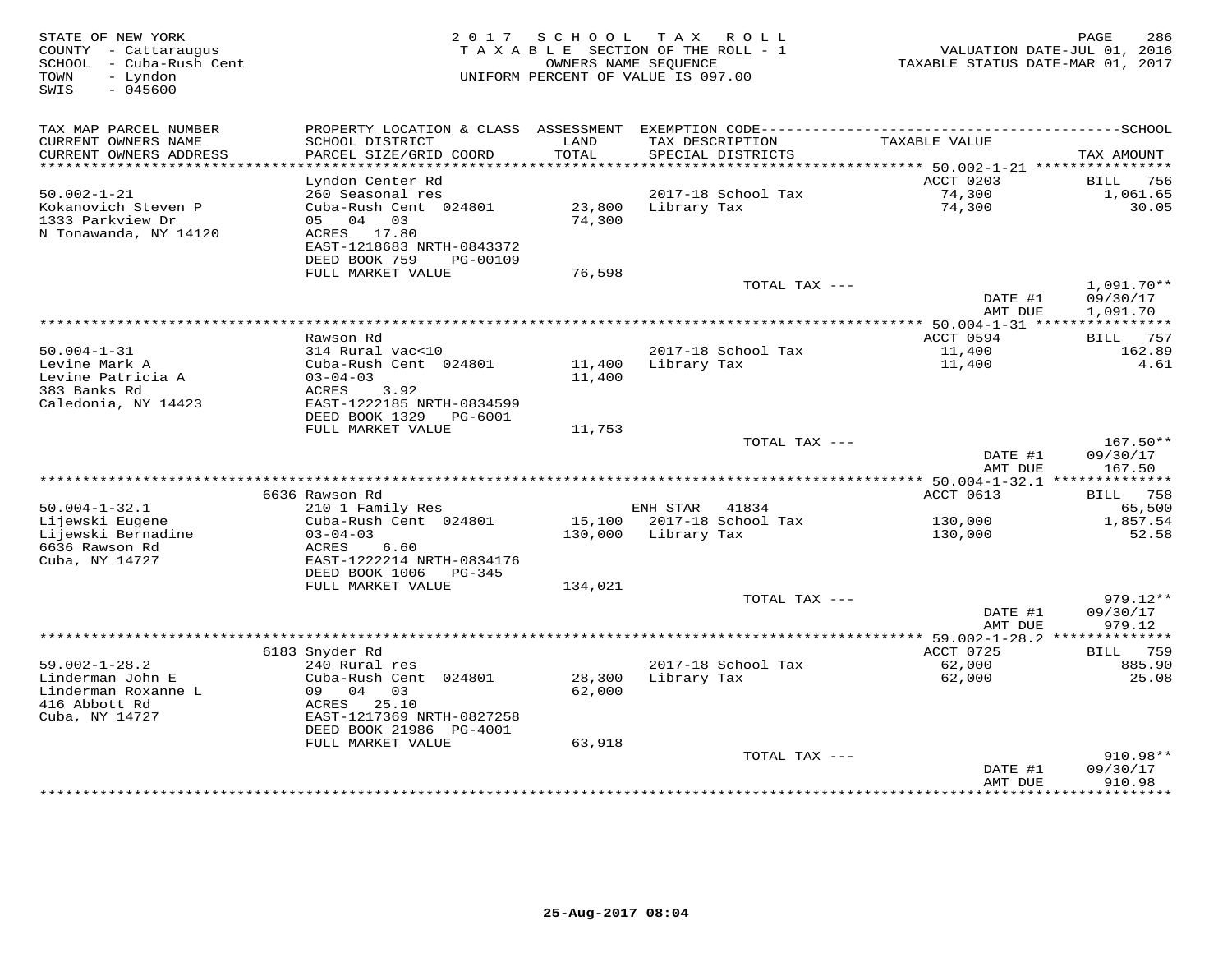| STATE OF NEW YORK<br>COUNTY - Cattaraugus<br>SCHOOL - Cuba-Rush Cent<br>- Lyndon<br>TOWN<br>$-045600$<br>SWIS |                                           | 2017 SCHOOL   | TAX ROLL<br>TAXABLE SECTION OF THE ROLL - 1<br>OWNERS NAME SEQUENCE<br>UNIFORM PERCENT OF VALUE IS 097.00 | TAXABLE STATUS DATE-MAR 01, 2017    | PAGE<br>287<br>VALUATION DATE-JUL 01, 2016 |
|---------------------------------------------------------------------------------------------------------------|-------------------------------------------|---------------|-----------------------------------------------------------------------------------------------------------|-------------------------------------|--------------------------------------------|
| TAX MAP PARCEL NUMBER                                                                                         |                                           |               |                                                                                                           |                                     |                                            |
| CURRENT OWNERS NAME<br>CURRENT OWNERS ADDRESS                                                                 | SCHOOL DISTRICT<br>PARCEL SIZE/GRID COORD | LAND<br>TOTAL | TAX DESCRIPTION<br>SPECIAL DISTRICTS                                                                      | TAXABLE VALUE                       | TAX AMOUNT                                 |
| ***********************                                                                                       |                                           |               |                                                                                                           |                                     |                                            |
| $59.002 - 1 - 29.2$                                                                                           | 416 Abbott Rd<br>210 1 Family Res         |               | BAS STAR<br>41854                                                                                         | ACCT 0674                           | 760<br>BILL<br>30,000                      |
| Linderman John E                                                                                              | Cuba-Rush Cent 024801                     |               | 8,200 2017-18 School Tax                                                                                  | 102,600                             | 1,466.02                                   |
| Linderman Roxanne                                                                                             | 09 04 03                                  |               | 102,600 Library Tax                                                                                       | 102,600                             | 41.50                                      |
| 416 Abbott Rd                                                                                                 | 0 <sub>0.2</sub><br>ACRES<br>1.80 BANK    |               |                                                                                                           |                                     |                                            |
| Cuba, NY 14727                                                                                                | EAST-1216459 NRTH-0824471                 |               |                                                                                                           |                                     |                                            |
|                                                                                                               | DEED BOOK 1018<br>PG-648                  |               |                                                                                                           |                                     |                                            |
|                                                                                                               | FULL MARKET VALUE                         | 105,773       |                                                                                                           |                                     |                                            |
|                                                                                                               |                                           |               | TOTAL TAX ---                                                                                             |                                     | $1,079.52**$                               |
|                                                                                                               |                                           |               |                                                                                                           | DATE #1                             | 09/30/17                                   |
|                                                                                                               |                                           |               |                                                                                                           | AMT DUE                             | 1,079.52                                   |
|                                                                                                               |                                           |               |                                                                                                           |                                     |                                            |
| $59.002 - 1 - 29.4$                                                                                           | Abbott Rd<br>322 Rural vac>10             |               |                                                                                                           | ACCT 0919                           | BILL 761                                   |
| Linderman John E                                                                                              | Cuba-Rush Cent 024801                     |               | AG DIST<br>41720<br>52,100 2017-18 School Tax                                                             | 38,500                              | 13,600<br>550.12                           |
| Linderman Casey J Sr.                                                                                         | 04 03<br>01                               |               | 52,100 Library Tax                                                                                        | 38,500                              | 15.57                                      |
| 416 Abbott Rd                                                                                                 | ACRES<br>73.65                            |               |                                                                                                           |                                     |                                            |
| Cuba, NY 14727                                                                                                | EAST-1216392 NRTH-0826321                 |               |                                                                                                           |                                     |                                            |
|                                                                                                               | DEED BOOK 5097 PG-8002                    |               |                                                                                                           |                                     |                                            |
| MAY BE SUBJECT TO PAYMENT                                                                                     | FULL MARKET VALUE                         | 53,711        |                                                                                                           |                                     |                                            |
| UNDER AGDIST LAW TIL 2021                                                                                     |                                           |               |                                                                                                           |                                     |                                            |
|                                                                                                               |                                           |               | TOTAL TAX ---                                                                                             |                                     | $565.69**$                                 |
|                                                                                                               |                                           |               |                                                                                                           | DATE #1                             | 09/30/17                                   |
|                                                                                                               |                                           |               |                                                                                                           | AMT DUE<br>********** 50.002-1-11.1 | 565.69<br>* * * * * * * * * * *            |
|                                                                                                               | 417 Porter Rd                             |               |                                                                                                           | <b>ACCT 0295</b>                    | <b>BILL</b><br>762                         |
| $50.002 - 1 - 11.1$                                                                                           | 312 Vac w/imprv                           |               | 2017-18 School Tax                                                                                        | 46,600                              | 665.86                                     |
| Lippert Francis                                                                                               | Cuba-Rush Cent 024801                     | 27,800        | Library Tax                                                                                               | 46,600                              | 18.85                                      |
| Lippert Lois J                                                                                                | 14 04 03                                  | 46,600        |                                                                                                           |                                     |                                            |
| 11783 Clarence Center Rd                                                                                      | Ff 420.00                                 |               |                                                                                                           |                                     |                                            |
| Akron, NY 14001                                                                                               | ACRES 24.35                               |               |                                                                                                           |                                     |                                            |
|                                                                                                               | EAST-1216964 NRTH-0844598                 |               |                                                                                                           |                                     |                                            |
|                                                                                                               | DEED BOOK 11503 PG-3001                   |               |                                                                                                           |                                     |                                            |
|                                                                                                               | FULL MARKET VALUE                         | 48,041        |                                                                                                           |                                     |                                            |
|                                                                                                               |                                           |               | TOTAL TAX ---                                                                                             |                                     | 684.71**                                   |
|                                                                                                               |                                           |               |                                                                                                           | DATE #1                             | 09/30/17                                   |
|                                                                                                               |                                           |               |                                                                                                           | AMT DUE                             | 684.71                                     |
|                                                                                                               | 6832 Rawson Rd                            |               |                                                                                                           | ACCT 0564                           | BILL 763                                   |
| $50.004 - 1 - 22$                                                                                             | 240 Rural res                             |               | <b>BAS STAR</b><br>41854                                                                                  |                                     | 30,000                                     |
| Logue Peggy                                                                                                   | Cuba-Rush Cent 024801                     |               | 15,500 2017-18 School Tax                                                                                 | 81,900                              | 1,170.25                                   |
| 6832 Rawson Rd                                                                                                | 04 04 03                                  |               | 81,900 Library Tax                                                                                        | 81,900                              | 33.12                                      |
| Cuba, NY 14727                                                                                                | Lot9                                      |               |                                                                                                           |                                     |                                            |
|                                                                                                               | ACRES 15.70                               |               |                                                                                                           |                                     |                                            |
|                                                                                                               | EAST-1221844 NRTH-0837520                 |               |                                                                                                           |                                     |                                            |
|                                                                                                               | DEED BOOK 3420<br>PG-5001                 |               |                                                                                                           |                                     |                                            |
|                                                                                                               | FULL MARKET VALUE                         | 84,433        |                                                                                                           |                                     |                                            |
|                                                                                                               |                                           |               | TOTAL TAX ---                                                                                             |                                     | $775.37**$                                 |
|                                                                                                               |                                           |               |                                                                                                           | DATE #1<br>AMT DUE                  | 09/30/17<br>775.37                         |
|                                                                                                               |                                           |               |                                                                                                           |                                     | * * * * * * * * *                          |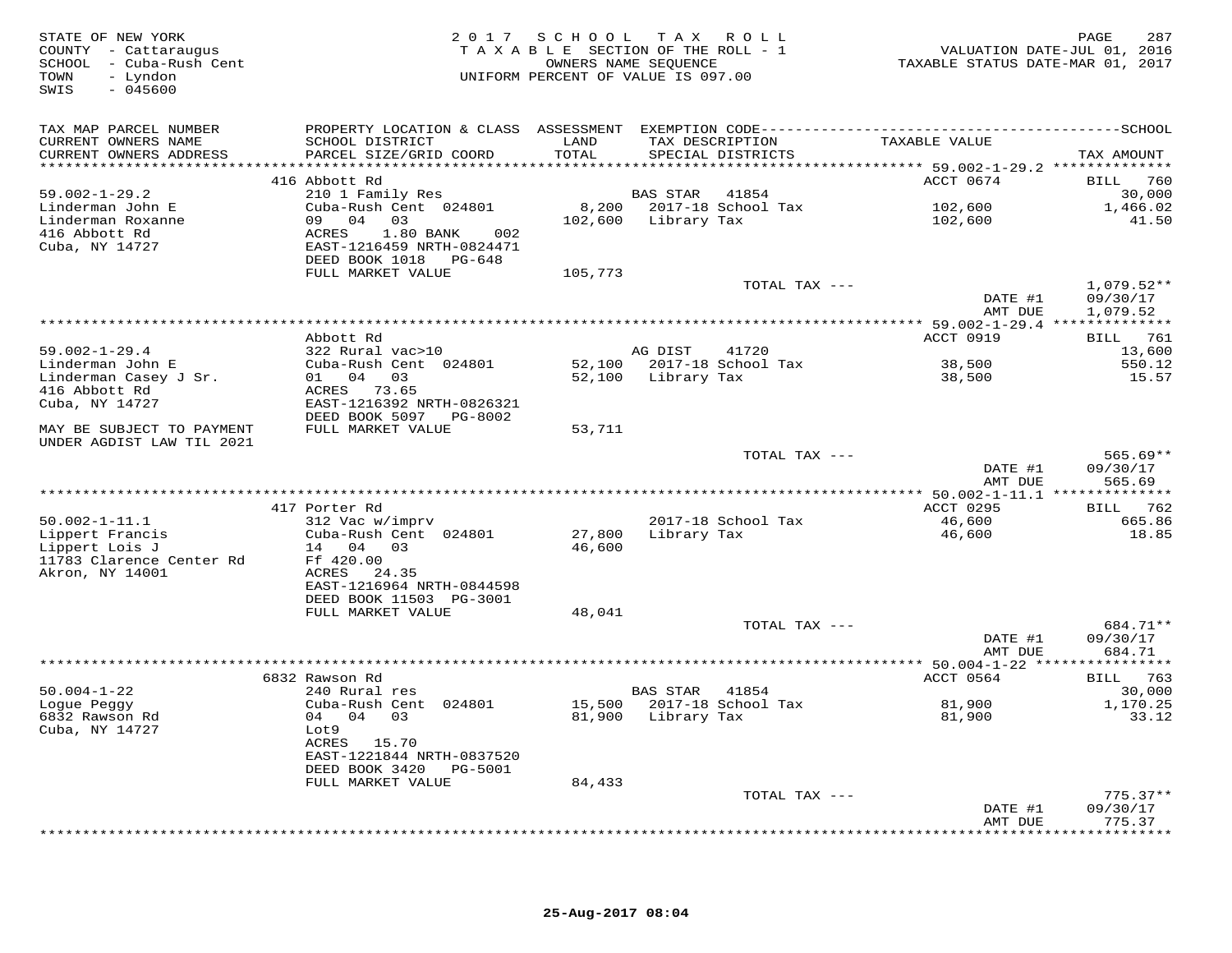| STATE OF NEW YORK<br>COUNTY - Cattaraugus<br>SCHOOL - Cuba-Rush Cent<br>- Lyndon<br>TOWN<br>$-045600$<br>SWIS |                                                                                                                  |                              | 2017 SCHOOL TAX ROLL<br>TAXABLE SECTION OF THE ROLL - 1<br>OWNERS NAME SEQUENCE<br>UNIFORM PERCENT OF VALUE IS 097.00 | VALUATION DATE-JUL 01, 2016<br>TAXABLE STATUS DATE-MAR 01, 2017         | PAGE<br>288                    |
|---------------------------------------------------------------------------------------------------------------|------------------------------------------------------------------------------------------------------------------|------------------------------|-----------------------------------------------------------------------------------------------------------------------|-------------------------------------------------------------------------|--------------------------------|
| TAX MAP PARCEL NUMBER<br>CURRENT OWNERS NAME                                                                  | SCHOOL DISTRICT                                                                                                  | LAND                         | TAX DESCRIPTION                                                                                                       | TAXABLE VALUE                                                           |                                |
| CURRENT OWNERS ADDRESS<br>***********************                                                             | PARCEL SIZE/GRID COORD<br>********************************                                                       | TOTAL<br>******************* | SPECIAL DISTRICTS                                                                                                     |                                                                         | TAX AMOUNT                     |
|                                                                                                               | 6728 Rawson Rd                                                                                                   |                              |                                                                                                                       | ***************************** 50.004-1-28 ****************<br>ACCT 0438 | BILL 764                       |
| $50.004 - 1 - 28$<br>Lorenz George Wayne<br>Lorenz Patricia A<br>8245 Greiner Rd<br>Williamsville, NY 14221   | 210 1 Family Res<br>Cuba-Rush Cent 024801<br>03 04<br>03<br>Lot 16<br>6.94<br>ACRES<br>EAST-1222039 NRTH-0835526 | 15,400<br>72,400             | 2017-18 School Tax<br>Library Tax                                                                                     | 72,400<br>72,400                                                        | 1,034.50<br>29.28              |
|                                                                                                               | DEED BOOK 776<br>PG-01196<br>FULL MARKET VALUE                                                                   | 74,639                       |                                                                                                                       |                                                                         |                                |
|                                                                                                               |                                                                                                                  |                              | TOTAL TAX ---                                                                                                         | DATE #1                                                                 | $1,063.78**$<br>09/30/17       |
|                                                                                                               |                                                                                                                  |                              |                                                                                                                       | AMT DUE                                                                 | 1,063.78                       |
|                                                                                                               |                                                                                                                  |                              | ******************************                                                                                        | ************** 50.002-1-22 *****************                            |                                |
| $50.002 - 1 - 22$                                                                                             | Lyndon Center Rd<br>260 Seasonal res                                                                             |                              | 2017-18 School Tax                                                                                                    | ACCT 0229<br>52,600                                                     | BILL 765<br>751.59             |
| Loscher Dale<br>Loscher Beverly<br>72 Buffalo St<br>Silver Creek, NY 14136                                    | Cuba-Rush Cent 024801<br>05 04 03<br>8.65<br>ACRES<br>EAST-1219750 NRTH-0843693                                  | 17,200<br>52,600             | Library Tax                                                                                                           | 52,600                                                                  | 21.27                          |
|                                                                                                               | DEED BOOK 00967 PG-00404<br>FULL MARKET VALUE                                                                    | 54,227                       |                                                                                                                       |                                                                         |                                |
|                                                                                                               |                                                                                                                  |                              | TOTAL TAX ---                                                                                                         | DATE #1                                                                 | $772.86**$                     |
|                                                                                                               |                                                                                                                  |                              |                                                                                                                       | AMT DUE                                                                 | 09/30/17<br>772.86             |
|                                                                                                               | 6100 Ingalls Rd                                                                                                  |                              |                                                                                                                       | ACCT 0128                                                               | BILL 766                       |
| $59.002 - 1 - 21$                                                                                             | 210 1 Family Res                                                                                                 |                              | BAS STAR 41854                                                                                                        |                                                                         | 30,000                         |
| Mahon Yvonne L<br>6100 Ingalls Rd                                                                             | Cuba-Rush Cent 024801<br>$01 \t 04 \t 03$                                                                        | 17,800<br>95,000             | 2017-18 School Tax<br>Library Tax                                                                                     | 95,000<br>95,000                                                        | 1,357.43<br>38.42              |
| Cuba, NY 14727                                                                                                | 9.30<br>ACRES<br>EAST-1220504 NRTH-0826585<br>DEED BOOK 805<br>PG-00742                                          |                              |                                                                                                                       |                                                                         |                                |
|                                                                                                               | FULL MARKET VALUE                                                                                                | 97,938                       |                                                                                                                       |                                                                         |                                |
|                                                                                                               |                                                                                                                  |                              | TOTAL TAX ---                                                                                                         | DATE #1<br>AMT DUE                                                      | 967.85**<br>09/30/17<br>967.85 |
|                                                                                                               |                                                                                                                  |                              |                                                                                                                       |                                                                         | * * * * * * * * * * *          |
| $50.002 - 1 - 14$                                                                                             | 7449 Rawson Rd<br>112 Dairy farm                                                                                 |                              | AG BLDG<br>41700                                                                                                      | ACCT 0377                                                               | BILL 767<br>33,800             |
| Mallards Dairy, LLC<br>7017 Fadale Rd<br>Ellicottville, NY 14731                                              | Cuba-Rush Cent 024801<br>06/07 04 03<br>984/964                                                                  | 185,900 AG DIST              | 41720<br>1635,900 2017-18 School Tax<br>Library Tax                                                                   | 1596,499<br>1596,499                                                    | 5,601<br>22,811.95<br>645.71   |
| MAY BE SUBJECT TO PAYMENT<br>UNDER AGDIST LAW TIL 2022                                                        | ACRES 352.55<br>EAST-1220143 NRTH-0846516<br>DEED BOOK 1024<br>PG-504                                            |                              |                                                                                                                       |                                                                         |                                |
|                                                                                                               | FULL MARKET VALUE                                                                                                | 1686,495                     |                                                                                                                       |                                                                         |                                |
|                                                                                                               |                                                                                                                  |                              | TOTAL TAX ---                                                                                                         | DATE #1                                                                 | $23,457.66**$<br>09/30/17      |
|                                                                                                               |                                                                                                                  |                              |                                                                                                                       | AMT DUE<br>**************************                                   | 23,457.66                      |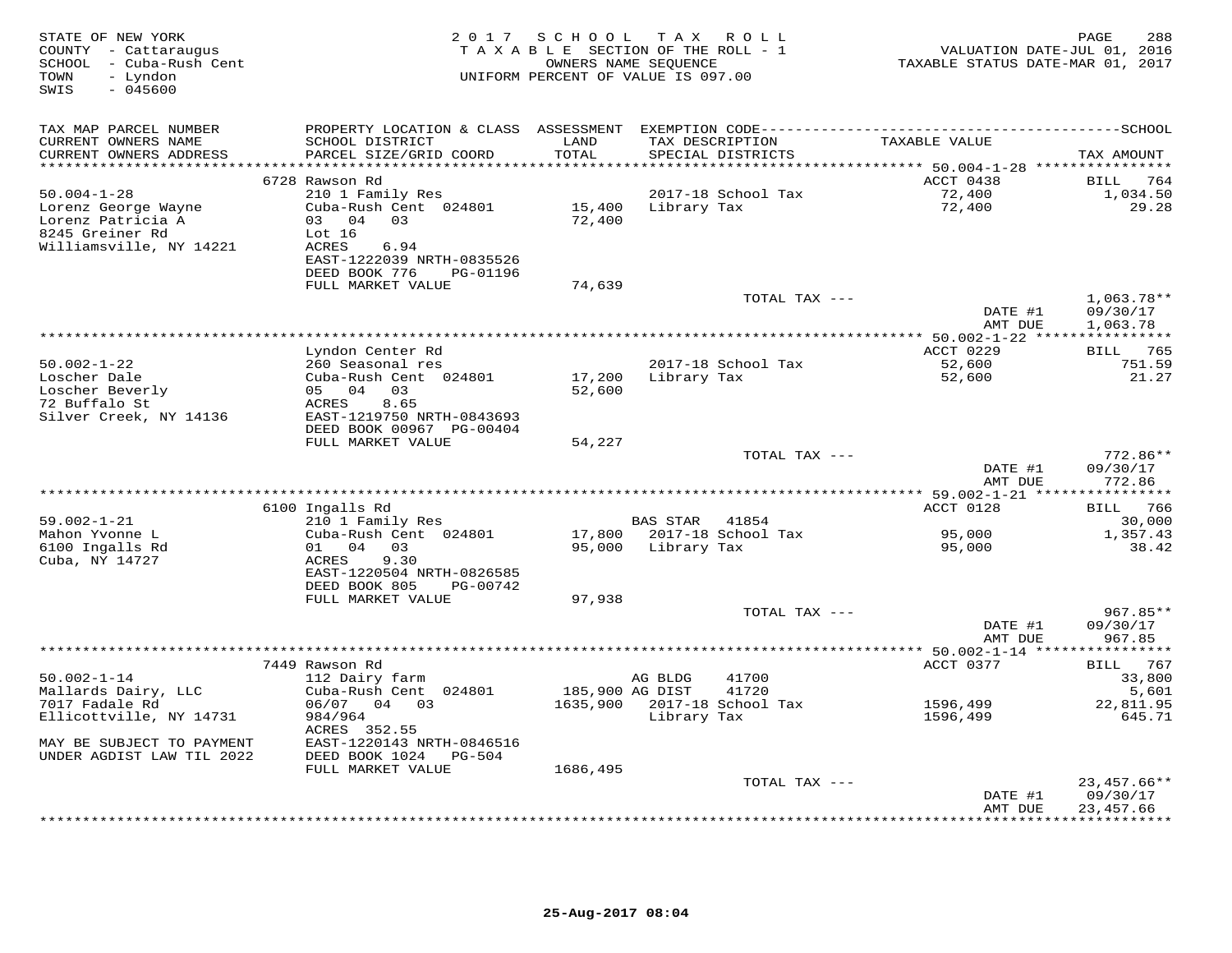| STATE OF NEW YORK<br>COUNTY - Cattaraugus<br>SCHOOL - Cuba-Rush Cent<br>- Lyndon<br>TOWN<br>$-045600$<br>SWIS | 2017 SCHOOL<br>TAXABLE SECTION OF THE ROLL - 1<br>UNIFORM PERCENT OF VALUE IS 097.00                           | 289<br>PAGE<br>VALUATION DATE-JUL 01, 2016<br>TAXABLE STATUS DATE-MAR 01, 2017 |                                      |                                              |                                  |
|---------------------------------------------------------------------------------------------------------------|----------------------------------------------------------------------------------------------------------------|--------------------------------------------------------------------------------|--------------------------------------|----------------------------------------------|----------------------------------|
| TAX MAP PARCEL NUMBER                                                                                         |                                                                                                                |                                                                                |                                      |                                              |                                  |
| CURRENT OWNERS NAME<br>CURRENT OWNERS ADDRESS<br>**********************                                       | SCHOOL DISTRICT<br>PARCEL SIZE/GRID COORD                                                                      | LAND<br>TOTAL                                                                  | TAX DESCRIPTION<br>SPECIAL DISTRICTS | TAXABLE VALUE                                | TAX AMOUNT                       |
|                                                                                                               | 61 Porter Rd                                                                                                   |                                                                                |                                      | ACCT 0096                                    | 768<br>BILL                      |
| $50.002 - 1 - 17.1$                                                                                           | 210 1 Family Res                                                                                               |                                                                                | 2017-18 School Tax                   | 39,800                                       | 568.69                           |
| Mallards Dairy, LLC<br>7017 Fadale Rd<br>Ellicottville, NY 14731                                              | Cuba-Rush Cent 024801<br>04 03<br>06<br>ACRES<br>5.25<br>EAST-1221844 NRTH-0845540<br>DEED BOOK 1023<br>PG-952 | 13,400<br>39,800                                                               | Library Tax                          | 39,800                                       | 16.10                            |
|                                                                                                               | FULL MARKET VALUE                                                                                              | 41,031                                                                         |                                      |                                              |                                  |
|                                                                                                               |                                                                                                                |                                                                                | TOTAL TAX ---                        |                                              | 584.79**                         |
|                                                                                                               |                                                                                                                |                                                                                |                                      | DATE #1<br>AMT DUE                           | 09/30/17<br>584.79               |
|                                                                                                               |                                                                                                                |                                                                                | ***********                          | ** 50.002-1-18 **<br>ACCT 0533               | *********                        |
| $50.002 - 1 - 18$                                                                                             | Porter Rd<br>314 Rural vac<10                                                                                  |                                                                                | 2017-18 School Tax                   | 2,300                                        | BILL 769<br>32.86                |
| Mallards Dairy, LLC<br>7017 Fadale Rd<br>Ellicottville, NY 14731                                              | Cuba-Rush Cent 024801<br>06 04<br>0.3<br>7.75<br>ACRES<br>EAST-1222130 NRTH-0845402                            | 2,300<br>2,300                                                                 | Library Tax                          | 2,300                                        | 0.93                             |
|                                                                                                               | DEED BOOK 1024<br>PG-504<br>FULL MARKET VALUE                                                                  | 2,371                                                                          |                                      |                                              |                                  |
|                                                                                                               |                                                                                                                |                                                                                | TOTAL TAX ---                        |                                              | $33.79**$                        |
|                                                                                                               |                                                                                                                |                                                                                |                                      | DATE #1<br>AMT DUE                           | 09/30/17<br>33.79                |
|                                                                                                               |                                                                                                                |                                                                                |                                      | *** 50.002-1-32.2 **************             |                                  |
| $50.002 - 1 - 32.2$                                                                                           | Lyndon Center Rd<br>314 Rural vac<10                                                                           |                                                                                | 2017-18 School Tax                   | ACCT 0812<br>7,300                           | 770<br>BILL<br>104.31            |
| Marin Gregg P                                                                                                 | Cuba-Rush Cent 024801                                                                                          | 7,300                                                                          | Library Tax                          | 7,300                                        | 2.95                             |
| Marin Lori B<br>5017 Shawnee Rd<br>Sanborn, NY 14132                                                          | 05 04 03<br>1.20<br>ACRES<br>EAST-1219410 NRTH-0842900<br>DEED BOOK 00919 PG-00510                             | 7,300                                                                          |                                      |                                              |                                  |
|                                                                                                               | FULL MARKET VALUE                                                                                              | 7,526                                                                          |                                      |                                              |                                  |
|                                                                                                               |                                                                                                                |                                                                                | TOTAL TAX ---                        | DATE #1<br>AMT DUE                           | $107.26**$<br>09/30/17<br>107.26 |
|                                                                                                               | Rawson Rd                                                                                                      |                                                                                |                                      | ********** 59.002-1-15.2 ******<br>ACCT 0680 | *******<br>771<br>BILL           |
| $59.002 - 1 - 15.2$                                                                                           | 314 Rural vac<10                                                                                               |                                                                                | 2017-18 School Tax                   | 7,500                                        | 107.17                           |
| Markowski Suzanne<br>10399 Poags Hole Rd                                                                      | Cuba-Rush Cent 024801<br>02 04<br>03                                                                           | 7,500<br>7,500                                                                 | Library Tax                          | 7,500                                        | 3.03                             |
| Dansville, NY 14437                                                                                           | ACRES<br>1.30<br>EAST-1222041 NRTH-0828977<br>DEED BOOK 2660<br>PG-8002                                        |                                                                                |                                      |                                              |                                  |
|                                                                                                               | FULL MARKET VALUE                                                                                              | 7,732                                                                          |                                      |                                              |                                  |
|                                                                                                               |                                                                                                                |                                                                                | TOTAL TAX ---                        | DATE #1                                      | $110.20**$<br>09/30/17           |
|                                                                                                               |                                                                                                                |                                                                                |                                      | AMT DUE                                      | 110.20<br>* * * * * * * *        |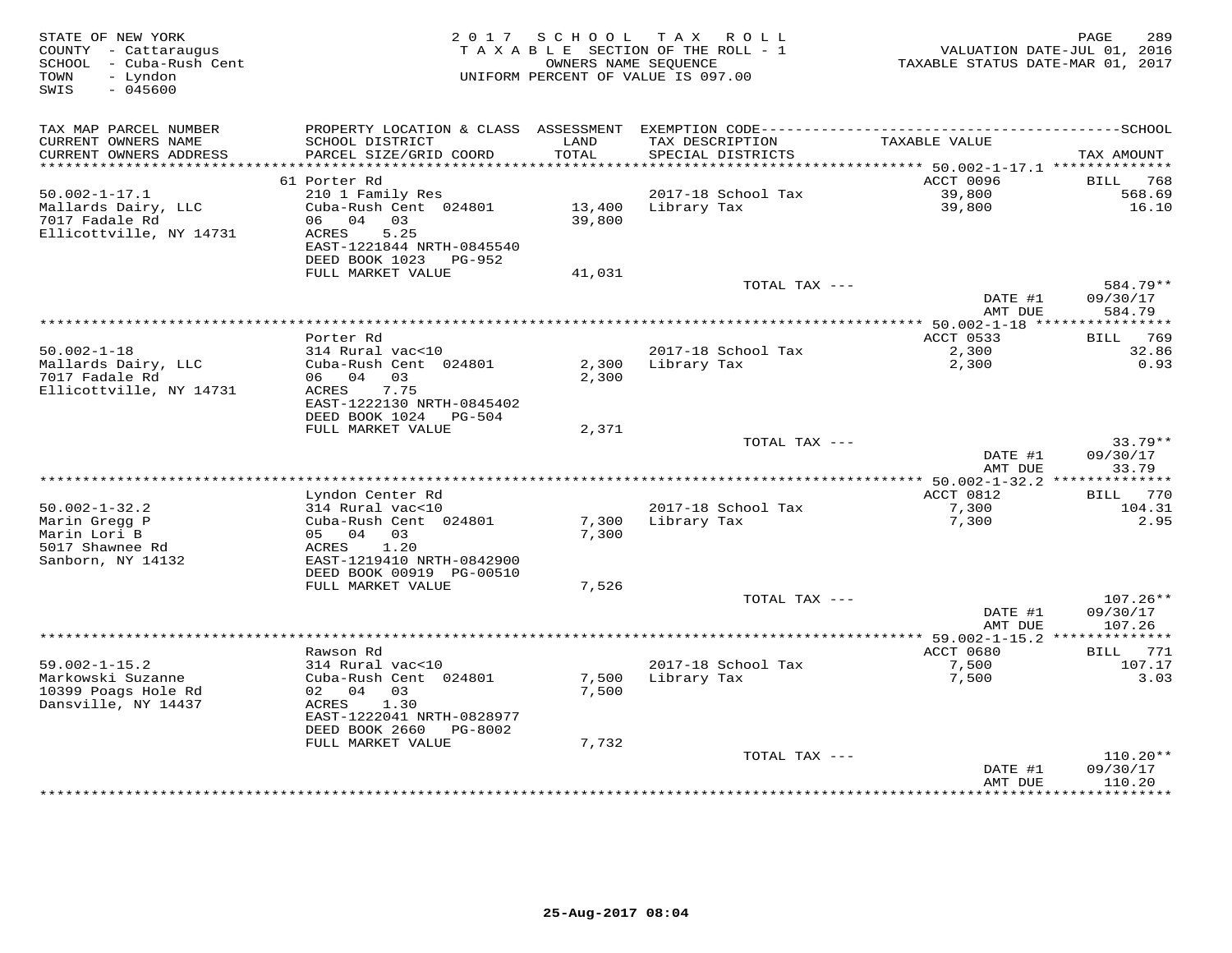STATE OF NEW YORK MEST ARGE 290<br>COUNTY - Cattaraugus Macket COUNTY - Cattaraugus (COUNTY - Cattaraugus and the Same of Taxable Taxable Taxable<br>SCHOOL - Cuba-Rush Cent (2016) (Taxable ownERS NAME SEQUENCE PARABLE STATUS DAT  $SWIS = 045600$ TAX MAP PARCEL NUMBER PROPERTY LOCATION & CLASS ASSESSMENT EXEMPTION CODE------------------------------------------SCHOOL CURRENT OWNERS NAME SCHOOL DISTRICT LAND TAX DESCRIPTION TAXABLE VALUE CURRENT OWNERS ADDRESS PARCEL SIZE/GRID COORD TOTAL SPECIAL DISTRICTS TAX AMOUNT \*\*\*\*\*\*\*\*\*\*\*\*\*\*\*\*\*\*\*\*\*\*\*\*\*\*\*\*\*\*\*\*\*\*\*\*\*\*\*\*\*\*\*\*\*\*\*\*\*\*\*\*\*\*\*\*\*\*\*\*\*\*\*\*\*\*\*\*\*\*\*\*\*\*\*\*\*\*\*\*\*\*\*\*\*\*\*\*\*\*\*\*\*\*\*\*\*\*\*\*\*\*\* 59.002-1-15.3 \*\*\*\*\*\*\*\*\*\*\*\*\*\*ACCT 0912 BILL 772 Rawson Rd ACCT 0912 BILL 77214,846 59.002-1-15.3 322 Rural vac>10 FOREST/A74 47460 14,846149.37 Markowski Suzanne Cuba-Rush Cent 024801 25,300 2017-18 School Tax 10,454 149.37 $4.23$ 10399 Poags Hole Rd 02 04 03 25,300 Library Tax 10,454 4.23Dansville, NY 14437 ACRES 20.35 EAST-1222302 NRTH-0828775 MAY BE SUBJECT TO PAYMENT DEED BOOK 2660 PG-8002 UNDER RPTL480A UNTIL 2026 FULL MARKET VALUE 26,082 TOTAL TAX --- 153.60\*\* DATE #1 09/30/17 AMT DUE 153.60 \*\*\*\*\*\*\*\*\*\*\*\*\*\*\*\*\*\*\*\*\*\*\*\*\*\*\*\*\*\*\*\*\*\*\*\*\*\*\*\*\*\*\*\*\*\*\*\*\*\*\*\*\*\*\*\*\*\*\*\*\*\*\*\*\*\*\*\*\*\*\*\*\*\*\*\*\*\*\*\*\*\*\*\*\*\*\*\*\*\*\*\*\*\*\*\*\*\*\*\*\*\*\* 41.004-1-7.5 \*\*\*\*\*\*\*\*\*\*\*\*\*\*\***BILL** 773 Rawson Rd BILL 773344.36 41.004-1-7.5 322 Rural vac>10 2017-18 School Tax 24,100 344.369.75 Marshacres, LLC Cuba-Rush Cent 024801 24,100 Library Tax 24,100 9.757017 Fadale Rd 07 04 03 24,100 Ellicottville, NY 14731 ACRES 40.15 EAST-1221611 NRTH-0851955 DEED BOOK 25743 PG-9002 FULL MARKET VALUE 24,845TOTAL TAX --- 354.11\*\* DATE #1 09/30/17<br>2010 - 254, 11 AMT DUE 354.11 \*\*\*\*\*\*\*\*\*\*\*\*\*\*\*\*\*\*\*\*\*\*\*\*\*\*\*\*\*\*\*\*\*\*\*\*\*\*\*\*\*\*\*\*\*\*\*\*\*\*\*\*\*\*\*\*\*\*\*\*\*\*\*\*\*\*\*\*\*\*\*\*\*\*\*\*\*\*\*\*\*\*\*\*\*\*\*\*\*\*\*\*\*\*\*\*\*\*\*\*\*\*\* 41.004-1-9.4 \*\*\*\*\*\*\*\*\*\*\*\*\*\*\* Rawson Rd ACCT 0609 BILL 774 41.004-1-9.4 105 Vac farmland AG DIST 41720 699 Marshacres, LLC Cuba-Rush Cent 024801 24,600 2017-18 School Tax 23,901 341.52 7017 Fadale Rd 07-04-03 24,600 Library Tax 23,901 9.67 Ellicottville, NY 14731 ACRES 28.00 EAST-1221626 NRTH-0849955 MAY BE SUBJECT TO PAYMENT DEED BOOK 1023 PG-987 UNDER AGDIST LAW TIL 2021 FULL MARKET VALUE 25,361 TOTAL TAX --- 351.19\*\*DATE #1 09/30/17 DATE #1 09/30/17 AMT DUE 351.19AMT DUE 351.19 \*\*\*\*\*\*\*\*\*\*\*\*\*\*\*\*\*\*\*\*\*\*\*\*\*\*\*\*\*\*\*\*\*\*\*\*\*\*\*\*\*\*\*\*\*\*\*\*\*\*\*\*\*\*\*\*\*\*\*\*\*\*\*\*\*\*\*\*\*\*\*\*\*\*\*\*\*\*\*\*\*\*\*\*\*\*\*\*\*\*\*\*\*\*\*\*\*\*\*\*\*\*\* 41.004-1-10 \*\*\*\*\*\*\*\*\*\*\*\*\*\*\*\*ACCT 0344 BILL 775 Rawson Rd ACCT 0344 BILL 77512.588 41.004-1-10 105 Vac farmland AG DIST 41720 12,588776.05 Marshacres, LLC Cuba-Rush Cent 024801 66,900 2017-18 School Tax 54,312 776.0521.97 7017 Fadale Rd 07 04 03 66,900 Library Tax 54,312 21.97Ellicottville, NY 14731 ACRES 91.55 EAST-1220340 NRTH-0848992 MAY BE SUBJECT TO PAYMENT DEED BOOK 1023 PG-965 UNDER AGDIST LAW TIL 2021 FULL MARKET VALUE 68,969 TOTAL TAX --- 798.02\*\*DATE #1 09/30/17 AMT DUE 798.02

\*\*\*\*\*\*\*\*\*\*\*\*\*\*\*\*\*\*\*\*\*\*\*\*\*\*\*\*\*\*\*\*\*\*\*\*\*\*\*\*\*\*\*\*\*\*\*\*\*\*\*\*\*\*\*\*\*\*\*\*\*\*\*\*\*\*\*\*\*\*\*\*\*\*\*\*\*\*\*\*\*\*\*\*\*\*\*\*\*\*\*\*\*\*\*\*\*\*\*\*\*\*\*\*\*\*\*\*\*\*\*\*\*\*\*\*\*\*\*\*\*\*\*\*\*\*\*\*\*\*\*\*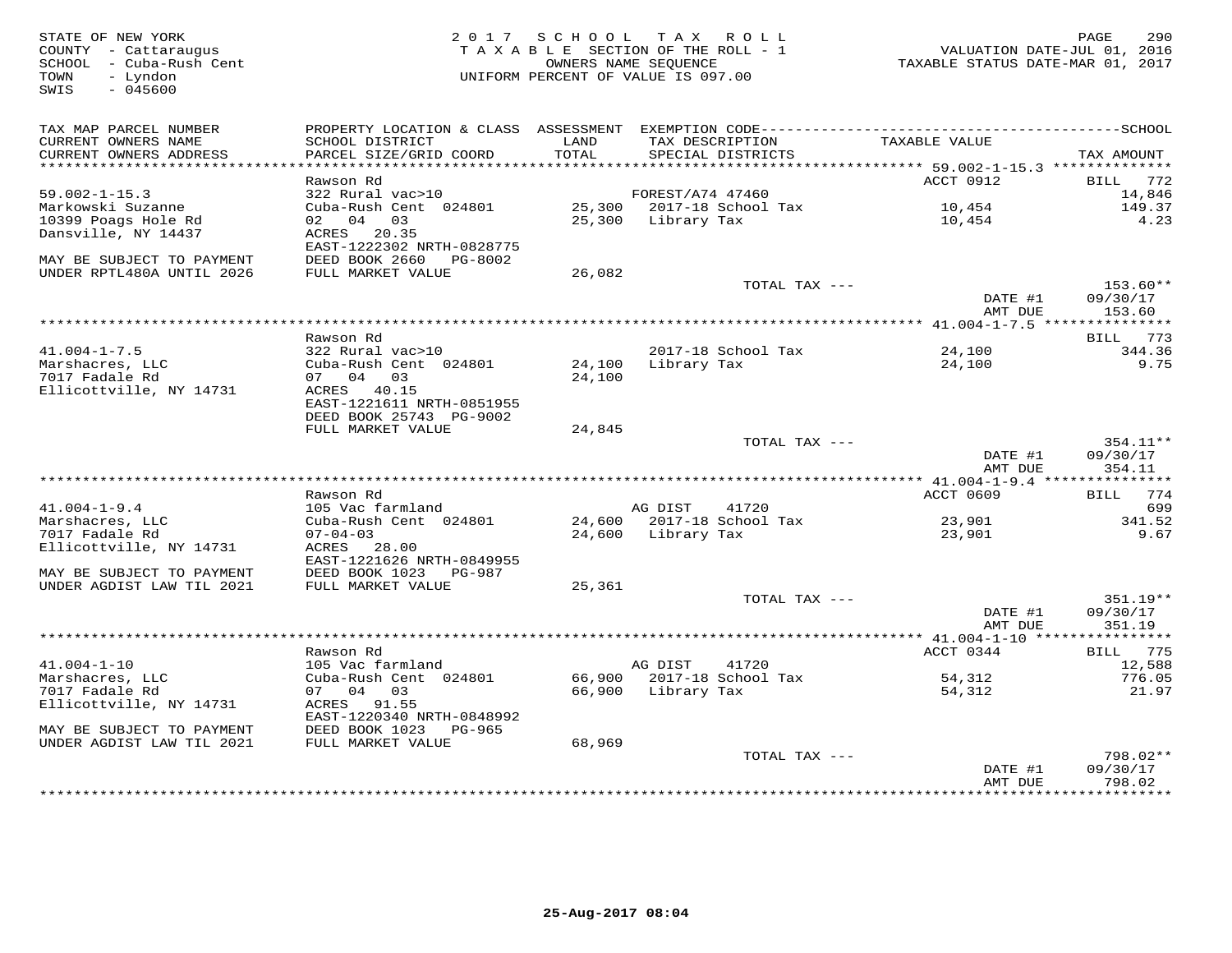| STATE OF NEW YORK<br>COUNTY - Cattaraugus<br>SCHOOL - Cuba-Rush Cent<br>- Lyndon<br>TOWN<br>SWIS<br>$-045600$ |                                                                                                                                                                      |                  | 2017 SCHOOL TAX ROLL<br>TAXABLE SECTION OF THE ROLL - 1<br>OWNERS NAME SEQUENCE<br>UNIFORM PERCENT OF VALUE IS 097.00 | TAXABLE STATUS DATE-MAR 01, 2017           | 291<br>PAGE<br>VALUATION DATE-JUL 01, 2016 |
|---------------------------------------------------------------------------------------------------------------|----------------------------------------------------------------------------------------------------------------------------------------------------------------------|------------------|-----------------------------------------------------------------------------------------------------------------------|--------------------------------------------|--------------------------------------------|
| TAX MAP PARCEL NUMBER<br>CURRENT OWNERS NAME<br>CURRENT OWNERS ADDRESS                                        | SCHOOL DISTRICT<br>PARCEL SIZE/GRID COORD                                                                                                                            | LAND<br>TOTAL    | TAX DESCRIPTION<br>SPECIAL DISTRICTS                                                                                  | TAXABLE VALUE                              | TAX AMOUNT                                 |
| **********************                                                                                        |                                                                                                                                                                      | ***********      |                                                                                                                       | ACCT 0137                                  | 776                                        |
| $41.004 - 1 - 11$<br>Marshacres, LLC<br>7017 Fadale Rd<br>Ellicottville, NY 14731                             | Rawson Rd<br>314 Rural vac<10<br>Cuba-Rush Cent 024801<br>07<br>$-04$<br>$-03$<br>66.00 DPTH 305.00<br>FRNT<br>EAST-1222258 NRTH-0848482<br>DEED BOOK 1023<br>PG-974 | 6,500<br>6,500   | 2017-18 School Tax<br>Library Tax                                                                                     | 6,500<br>6,500                             | BILL<br>92.88<br>2.63                      |
|                                                                                                               | FULL MARKET VALUE                                                                                                                                                    | 6,701            |                                                                                                                       |                                            |                                            |
|                                                                                                               |                                                                                                                                                                      |                  | TOTAL TAX ---                                                                                                         | DATE #1<br>AMT DUE                         | $95.51**$<br>09/30/17<br>95.51             |
|                                                                                                               |                                                                                                                                                                      |                  |                                                                                                                       | ************ 50.004-1-26.1 *************** |                                            |
| $50.004 - 1 - 26.1$                                                                                           | Rawson Rd<br>105 Vac farmland                                                                                                                                        |                  | AG DIST<br>41720                                                                                                      | ACCT 0017                                  | BILL 777<br>15,818                         |
| Marshacres, LLC                                                                                               | Cuba-Rush Cent 024801                                                                                                                                                | 123,400          | 2017-18 School Tax                                                                                                    | 107,582                                    | 1,537.21                                   |
| 7107 Fidalle Rd                                                                                               | 04 04 03                                                                                                                                                             | 123,400          | Library Tax                                                                                                           | 107,582                                    | 43.51                                      |
| Ellicottville, NY 14731<br>MAY BE SUBJECT TO PAYMENT                                                          | $L/p$ 955-996<br>Lot3<br>ACRES 218.05<br>EAST-1219698 NRTH-0837151                                                                                                   |                  |                                                                                                                       |                                            |                                            |
| UNDER AGDIST LAW TIL 2021                                                                                     | DEED BOOK 16994 PG-6002                                                                                                                                              |                  |                                                                                                                       |                                            |                                            |
|                                                                                                               | FULL MARKET VALUE                                                                                                                                                    | 127,216          |                                                                                                                       |                                            |                                            |
|                                                                                                               |                                                                                                                                                                      |                  | TOTAL TAX ---                                                                                                         | DATE #1<br>AMT DUE                         | $1,580.72**$<br>09/30/17<br>1,580.72       |
|                                                                                                               |                                                                                                                                                                      |                  |                                                                                                                       | ** 50.004-1-26.2 **************            |                                            |
| $50.004 - 1 - 26.2$                                                                                           | 6785 Rawson Rd<br>210 1 Family Res                                                                                                                                   |                  | 2017-18 School Tax                                                                                                    | ACCT 0599<br>55,600                        | BILL 778<br>794.45                         |
| Marshacres, LLC<br>7017 Fadale Rd<br>Ellicottville, NY 14731                                                  | Cuba-Rush Cent 024801<br>03/04<br>04 03<br>ACRES<br>6.80 BANK<br>012<br>EAST-1219613 NRTH-0835614<br>DEED BOOK 1023<br>PG-961                                        | 15,300<br>55,600 | Library Tax                                                                                                           | 55,600                                     | 22.49                                      |
|                                                                                                               | FULL MARKET VALUE                                                                                                                                                    | 57,320           |                                                                                                                       |                                            |                                            |
|                                                                                                               |                                                                                                                                                                      |                  | TOTAL TAX ---                                                                                                         | DATE #1<br>AMT DUE                         | 816.94**<br>09/30/17<br>816.94             |
|                                                                                                               |                                                                                                                                                                      |                  | *************************                                                                                             | ** $50.004 - 1 - 32.2$ **                  | **********                                 |
|                                                                                                               | Rawson Rd                                                                                                                                                            |                  |                                                                                                                       | ACCT 0765                                  | BILL 779                                   |
| $50.004 - 1 - 32.2$<br>Marshacres, LLC                                                                        | 105 Vac farmland<br>Cuba-Rush Cent 024801                                                                                                                            | 108,000          | AG DIST<br>41720<br>2017-18 School Tax                                                                                | 90,468                                     | 17,532<br>1,292.67                         |
| 7017 Fadel Rd                                                                                                 | 03 04<br>03                                                                                                                                                          | 108,000          | Library Tax                                                                                                           | 90,468                                     | 36.59                                      |
| Ellicottville, NY 14731                                                                                       | ACRES 169.25<br>EAST-1220103 NRTH-0834261                                                                                                                            |                  |                                                                                                                       |                                            |                                            |
| MAY BE SUBJECT TO PAYMENT                                                                                     | DEED BOOK 3712<br>PG-2001                                                                                                                                            |                  |                                                                                                                       |                                            |                                            |
| UNDER AGDIST LAW TIL 2021                                                                                     | FULL MARKET VALUE                                                                                                                                                    | 111,340          | TOTAL TAX ---                                                                                                         |                                            | $1,329.26**$                               |
|                                                                                                               |                                                                                                                                                                      |                  |                                                                                                                       | DATE #1<br>AMT DUE                         | 09/30/17<br>1,329.26                       |
|                                                                                                               |                                                                                                                                                                      |                  | ****************************                                                                                          |                                            | * * * * * * * * * *                        |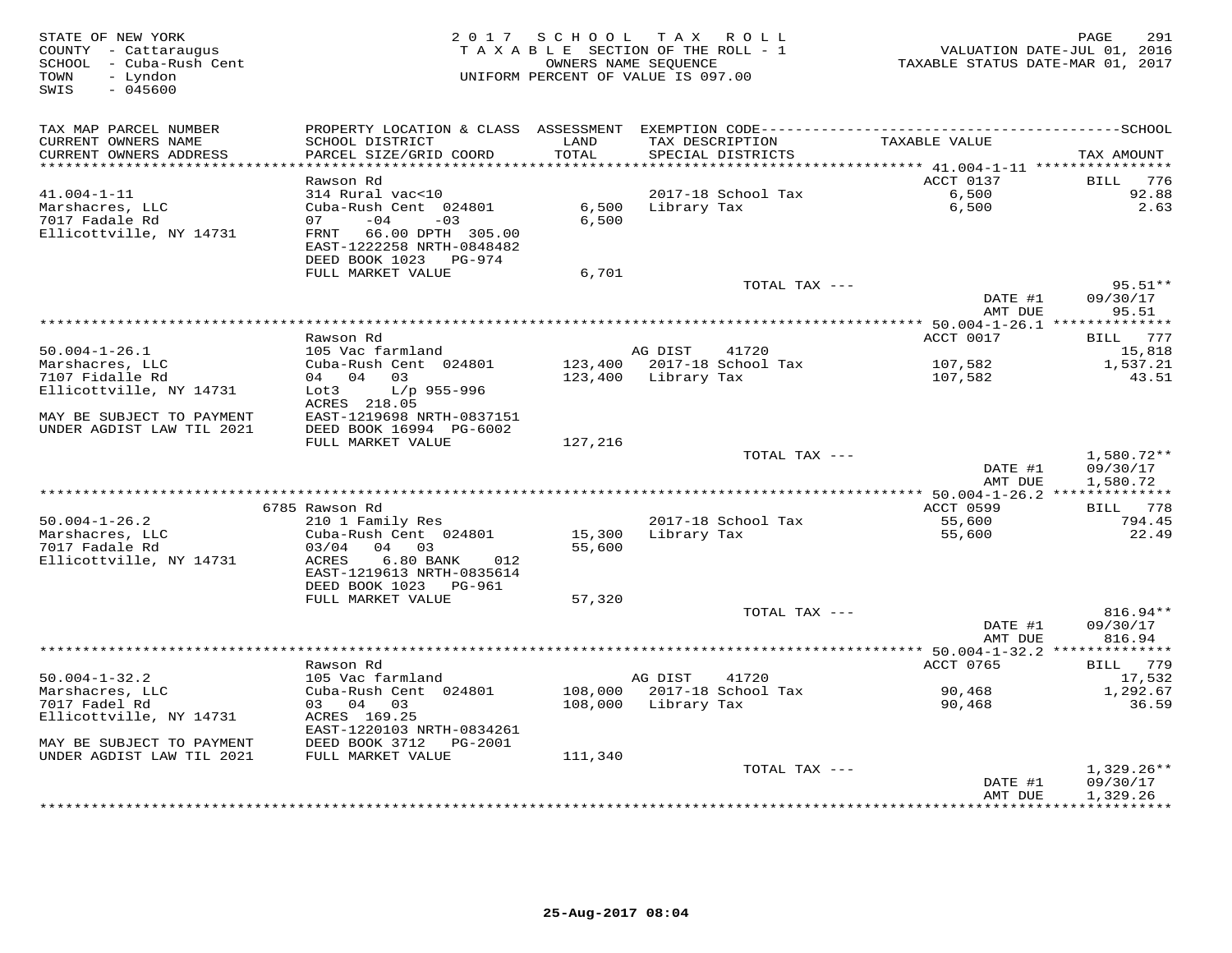| STATE OF NEW YORK<br>COUNTY - Cattaraugus<br>SCHOOL - Cuba-Rush Cent<br>- Lyndon<br>TOWN<br>$-045600$<br>SWIS |                                                                                                   |                  | 2017 SCHOOL TAX ROLL<br>TAXABLE SECTION OF THE ROLL - 1<br>OWNERS NAME SEQUENCE<br>UNIFORM PERCENT OF VALUE IS 097.00 | VALUATION DATE-JUL 01, 2016<br>TAXABLE STATUS DATE-MAR 01, 2017 | 292<br>PAGE          |
|---------------------------------------------------------------------------------------------------------------|---------------------------------------------------------------------------------------------------|------------------|-----------------------------------------------------------------------------------------------------------------------|-----------------------------------------------------------------|----------------------|
| TAX MAP PARCEL NUMBER<br>CURRENT OWNERS NAME                                                                  | PROPERTY LOCATION & CLASS ASSESSMENT<br>SCHOOL DISTRICT                                           | LAND             | TAX DESCRIPTION                                                                                                       | TAXABLE VALUE                                                   |                      |
| CURRENT OWNERS ADDRESS<br>**********************                                                              | PARCEL SIZE/GRID COORD                                                                            | TOTAL            | SPECIAL DISTRICTS                                                                                                     |                                                                 | TAX AMOUNT           |
|                                                                                                               | Lyndon Center Rd                                                                                  |                  |                                                                                                                       | ACCT 0907                                                       | 780<br>BILL          |
| $50.004 - 1 - 54$                                                                                             | 322 Rural vac>10                                                                                  |                  | 2017-18 School Tax                                                                                                    | 26,000                                                          | 371.51               |
| Marshacres, LLC<br>7107 Fidalle Rd<br>Ellicottville, NY 14731                                                 | Cuba-Rush Cent 024801<br>ACRES<br>32.00<br>EAST-1220553 NRTH-0838505<br>DEED BOOK 16994 PG-6002   | 26,000<br>26,000 | Library Tax                                                                                                           | 26,000                                                          | 10.52                |
|                                                                                                               | FULL MARKET VALUE                                                                                 | 26,804           |                                                                                                                       |                                                                 |                      |
|                                                                                                               |                                                                                                   |                  | TOTAL TAX ---                                                                                                         |                                                                 | 382.03**             |
|                                                                                                               |                                                                                                   |                  |                                                                                                                       | DATE #1<br>AMT DUE                                              | 09/30/17<br>382.03   |
|                                                                                                               |                                                                                                   |                  |                                                                                                                       | *************** 50.002-1-9 *****                                | *********            |
|                                                                                                               | 316 Porter Rd                                                                                     |                  |                                                                                                                       | ACCT 0238                                                       | 781<br>BILL          |
| $50.002 - 1 - 9$<br>Matheis Dennis                                                                            | 260 Seasonal res<br>Cuba-Rush Cent 024801                                                         | 40,800           | 2017-18 School Tax<br>Library Tax                                                                                     | 70,800                                                          | 1,011.64<br>28.64    |
| 3160 Tonawanda Ck Rd<br>Amherst, NY 14228                                                                     | $-04$<br>14<br>$-0.3$<br>ACRES<br>47.69<br>EAST-1217828 NRTH-0846777                              | 70,800           |                                                                                                                       | 70,800                                                          |                      |
|                                                                                                               | DEED BOOK 841<br>PG-00018                                                                         |                  |                                                                                                                       |                                                                 |                      |
|                                                                                                               | FULL MARKET VALUE                                                                                 | 72,990           |                                                                                                                       |                                                                 | $1,040.28**$         |
|                                                                                                               |                                                                                                   |                  | TOTAL TAX ---                                                                                                         | DATE #1<br>AMT DUE                                              | 09/30/17<br>1,040.28 |
|                                                                                                               |                                                                                                   |                  |                                                                                                                       |                                                                 |                      |
|                                                                                                               | Rawson Rd                                                                                         |                  |                                                                                                                       | ACCT 0903                                                       | BILL 782             |
| $41.004 - 1 - 7.4$                                                                                            | 322 Rural vac>10                                                                                  |                  | 2017-18 School Tax                                                                                                    | 30,300                                                          | 432.95               |
| McGill Lisa<br>1724 SE Ripplewood Ave<br>Hillsboro, OR 97123                                                  | Cuba-Rush Cent 024801<br>Enter from Palmer Rd.<br>40.00<br>ACRES<br>EAST-1218879 NRTH-0851985     | 30,300<br>30,300 | Library Tax                                                                                                           | 30,300                                                          | 12.25                |
|                                                                                                               | DEED BOOK 20110 PG-4002<br>FULL MARKET VALUE                                                      | 31,237           |                                                                                                                       |                                                                 |                      |
|                                                                                                               |                                                                                                   |                  | TOTAL TAX ---                                                                                                         |                                                                 | 445.20**             |
|                                                                                                               |                                                                                                   |                  |                                                                                                                       | DATE #1<br>AMT DUE                                              | 09/30/17<br>445.20   |
|                                                                                                               |                                                                                                   |                  |                                                                                                                       | ** 41.004-1-8.1 ****************                                |                      |
|                                                                                                               | 280 Palmer Rd                                                                                     |                  |                                                                                                                       | ACCT 0278                                                       | BILL 783             |
| $41.004 - 1 - 8.1$                                                                                            | 260 Seasonal res                                                                                  |                  | 2017-18 School Tax                                                                                                    | 46,400                                                          | 663.00               |
| McGill Lisa M<br>1724 SE Ripplewood Ave<br>Hillsboro, OR 97123                                                | Cuba-Rush Cent 024801<br>07 04 03<br>$L/p$ 946-901<br>ACRES<br>35.35<br>EAST-1219466 NRTH-0850756 | 34,300<br>46,400 | Library Tax                                                                                                           | 46,400                                                          | 18.77                |
|                                                                                                               | DEED BOOK 26376 PG-5001                                                                           |                  |                                                                                                                       |                                                                 |                      |
|                                                                                                               | FULL MARKET VALUE                                                                                 | 47,835           |                                                                                                                       |                                                                 |                      |
|                                                                                                               |                                                                                                   |                  | TOTAL TAX ---                                                                                                         |                                                                 | 681.77**             |
|                                                                                                               |                                                                                                   |                  |                                                                                                                       | DATE #1<br>AMT DUE                                              | 09/30/17<br>681.77   |
|                                                                                                               |                                                                                                   |                  |                                                                                                                       | ***********                                                     | * * * * * * * *      |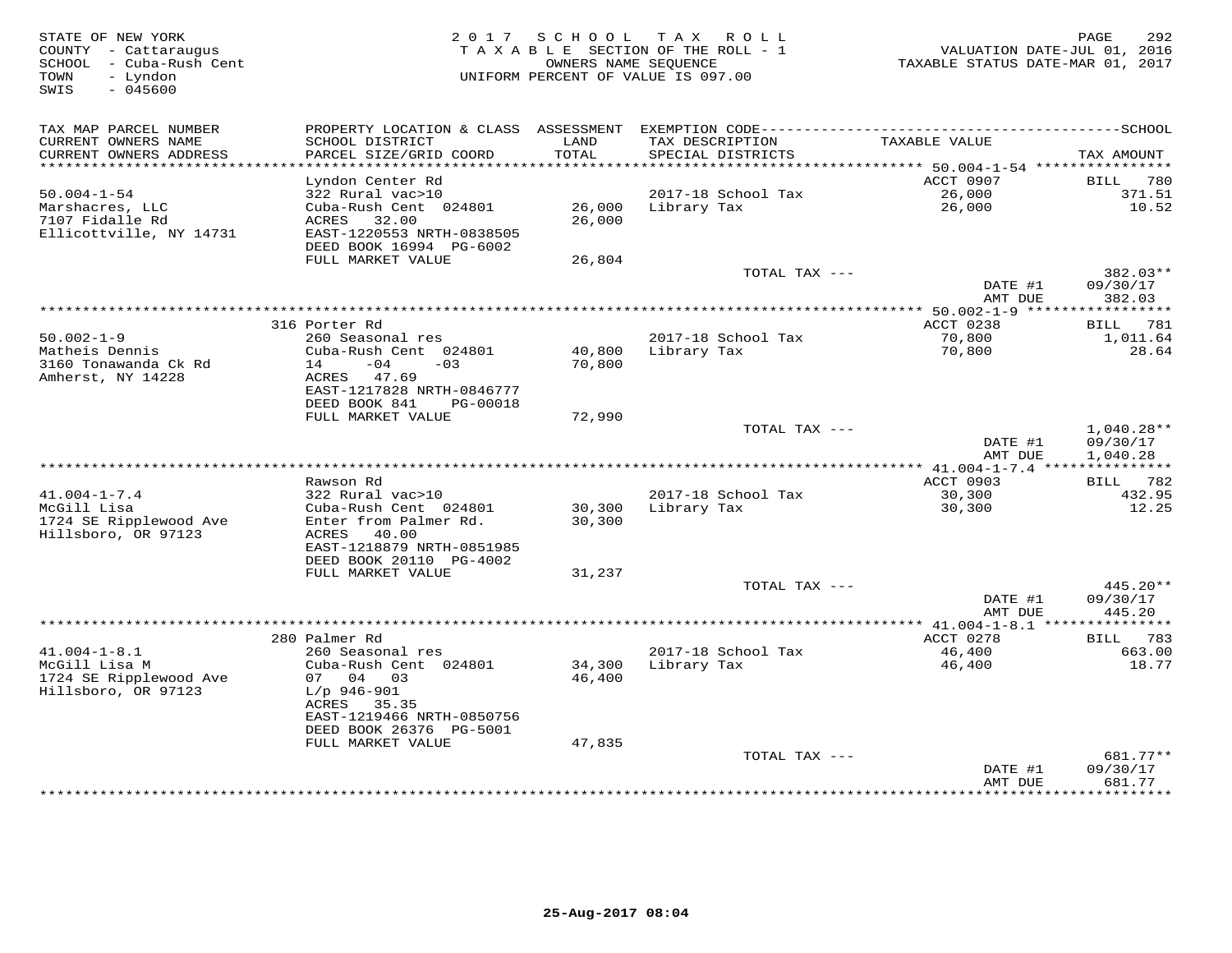| STATE OF NEW YORK<br>COUNTY - Cattaraugus<br>SCHOOL - Cuba-Rush Cent<br>- Lyndon<br>TOWN<br>SWIS<br>$-045600$ |                                                                                                                   |                  | 2017 SCHOOL TAX ROLL<br>TAXABLE SECTION OF THE ROLL - 1<br>OWNERS NAME SEQUENCE<br>UNIFORM PERCENT OF VALUE IS 097.00 | VALUATION DATE-JUL 01, 2016<br>TAXABLE STATUS DATE-MAR 01, 2017 | 293<br>PAGE          |
|---------------------------------------------------------------------------------------------------------------|-------------------------------------------------------------------------------------------------------------------|------------------|-----------------------------------------------------------------------------------------------------------------------|-----------------------------------------------------------------|----------------------|
| TAX MAP PARCEL NUMBER                                                                                         | PROPERTY LOCATION & CLASS ASSESSMENT                                                                              |                  |                                                                                                                       |                                                                 |                      |
| CURRENT OWNERS NAME<br>CURRENT OWNERS ADDRESS                                                                 | SCHOOL DISTRICT<br>PARCEL SIZE/GRID COORD                                                                         | LAND<br>TOTAL    | TAX DESCRIPTION<br>SPECIAL DISTRICTS                                                                                  | TAXABLE VALUE                                                   | TAX AMOUNT           |
|                                                                                                               | 232 Palmer Rd                                                                                                     | * * * * * * *    |                                                                                                                       | *********** 41.004-1-8.4 ****************<br>ACCT 0572          | 784<br>BILL          |
| $41.004 - 1 - 8.4$                                                                                            | 314 Rural vac<10                                                                                                  |                  | 2017-18 School Tax                                                                                                    | 6,000                                                           | 85.73                |
| McGill Lisa M<br>1724 SE Ripplewood Ave<br>Hillsboro, OR 97123                                                | Cuba-Rush Cent 024801<br>07 04 03<br>FRNT 135.00 DPTH 109.00<br><b>ACRES</b><br>0.25<br>EAST-1219288 NRTH-0850479 | 6,000<br>6.000   | Library Tax                                                                                                           | 6,000                                                           | 2.43                 |
|                                                                                                               | DEED BOOK 26376 PG-5001<br>FULL MARKET VALUE                                                                      | 6,186            |                                                                                                                       |                                                                 |                      |
|                                                                                                               |                                                                                                                   |                  | TOTAL TAX ---                                                                                                         |                                                                 | 88.16**              |
|                                                                                                               |                                                                                                                   |                  |                                                                                                                       | DATE #1<br>AMT DUE                                              | 09/30/17<br>88.16    |
|                                                                                                               |                                                                                                                   |                  |                                                                                                                       |                                                                 |                      |
|                                                                                                               | Ingalls Rd                                                                                                        |                  |                                                                                                                       | ACCT 0252                                                       | 785<br>BILL          |
| $59.002 - 1 - 24$<br>Miller Kenneth E                                                                         | 322 Rural vac>10<br>Cuba-Rush Cent 024801                                                                         |                  | 2017-18 School Tax                                                                                                    | 35,400                                                          | 505.82               |
| Miller Sallie J                                                                                               | 01 04 03                                                                                                          | 35,400<br>35,400 | Library Tax                                                                                                           | 35,400                                                          | 14.32                |
| 90 Abbotts Rd                                                                                                 | ACRES 49.84                                                                                                       |                  |                                                                                                                       |                                                                 |                      |
| Cuba, NY 14727                                                                                                | EAST-1221529 NRTH-0824495<br>DEED BOOK 10142 PG-7001                                                              |                  |                                                                                                                       |                                                                 |                      |
|                                                                                                               | FULL MARKET VALUE                                                                                                 | 36,495           |                                                                                                                       |                                                                 |                      |
|                                                                                                               |                                                                                                                   |                  | TOTAL TAX ---                                                                                                         |                                                                 | $520.14**$           |
|                                                                                                               |                                                                                                                   |                  |                                                                                                                       | DATE #1<br>AMT DUE                                              | 09/30/17<br>520.14   |
|                                                                                                               | 394 Abbott Rd                                                                                                     |                  |                                                                                                                       | ACCT 0910                                                       | BILL 786             |
| $59.002 - 1 - 29.3$                                                                                           | 240 Rural res                                                                                                     |                  | <b>BAS STAR</b><br>41854                                                                                              |                                                                 | 30,000               |
| Murphy Jamie                                                                                                  | Cuba-Rush Cent 024801                                                                                             |                  | 27,000 2017-18 School Tax                                                                                             | 149,000                                                         | 2,129.02             |
| 394 Abbotts Rd<br>Cuba, NY 14727                                                                              | 01 04 03<br>ACRES 22.95 BANK<br>017<br>EAST-1217566 NRTH-0824228<br>DEED BOOK 13078 PG-3001                       | 149,000          | Library Tax                                                                                                           | 149,000                                                         | 60.26                |
|                                                                                                               | FULL MARKET VALUE                                                                                                 | 153,608          | TOTAL TAX ---                                                                                                         |                                                                 | 1,761.28**           |
|                                                                                                               |                                                                                                                   |                  |                                                                                                                       | DATE #1<br>AMT DUE                                              | 09/30/17<br>1,761.28 |
|                                                                                                               | ******************                                                                                                |                  | *************************************                                                                                 | *********** 41.004-1-8.5 ***                                    | ************         |
|                                                                                                               | 64 Palmer Rd                                                                                                      |                  |                                                                                                                       | ACCT 0694                                                       | BILL 787             |
| $41.004 - 1 - 8.5$                                                                                            | 240 Rural res                                                                                                     |                  | ENH STAR<br>41834                                                                                                     |                                                                 | 65,500               |
| Murphy Linda L                                                                                                | Cuba-Rush Cent 024801                                                                                             | 27,100           | 2017-18 School Tax                                                                                                    | 72,100                                                          | 1,030.22             |
| 64 Palmer Rd<br>Cuba, NY 14727                                                                                | 07 04 03<br>ACRES 23.20 BANK<br>080<br>EAST-1221526 NRTH-0850749<br>DEED BOOK 00975 PG-01045<br>FULL MARKET VALUE | 74,330           | 72,100 Library Tax                                                                                                    | 72,100                                                          | 29.16                |
|                                                                                                               |                                                                                                                   |                  | TOTAL TAX ---                                                                                                         |                                                                 | 128.38**             |
|                                                                                                               |                                                                                                                   |                  |                                                                                                                       | DATE #1<br>AMT DUE                                              | 09/30/17<br>128.38   |
|                                                                                                               |                                                                                                                   |                  |                                                                                                                       |                                                                 | *********            |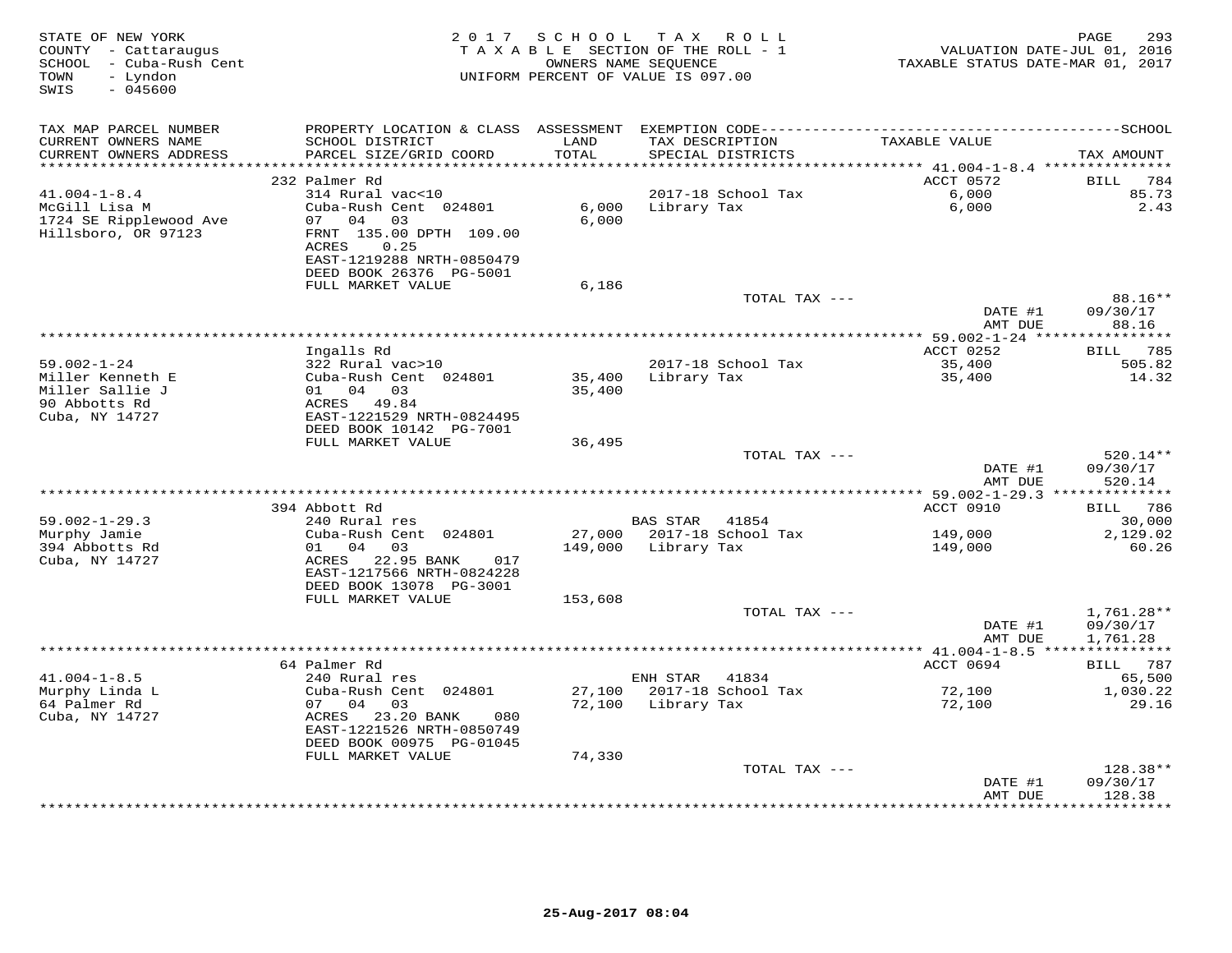| STATE OF NEW YORK<br>COUNTY - Cattaraugus<br>- Cuba-Rush Cent<br>SCHOOL<br>- Lyndon<br>TOWN<br>SWIS<br>$-045600$ | 2 0 1 7                                                                                                       | S C H O O L   | T A X<br>R O L L<br>T A X A B L E SECTION OF THE ROLL - 1<br>OWNERS NAME SEQUENCE<br>UNIFORM PERCENT OF VALUE IS 097.00 | TAXABLE STATUS DATE-MAR 01, 2017   | 294<br>PAGE<br>VALUATION DATE-JUL 01, 2016 |
|------------------------------------------------------------------------------------------------------------------|---------------------------------------------------------------------------------------------------------------|---------------|-------------------------------------------------------------------------------------------------------------------------|------------------------------------|--------------------------------------------|
| TAX MAP PARCEL NUMBER                                                                                            | PROPERTY LOCATION & CLASS ASSESSMENT                                                                          |               |                                                                                                                         |                                    |                                            |
| CURRENT OWNERS NAME<br>CURRENT OWNERS ADDRESS                                                                    | SCHOOL DISTRICT<br>PARCEL SIZE/GRID COORD                                                                     | LAND<br>TOTAL | TAX DESCRIPTION<br>SPECIAL DISTRICTS                                                                                    | TAXABLE VALUE                      | TAX AMOUNT                                 |
| ***********************                                                                                          | ************************                                                                                      |               |                                                                                                                         | ACCT 0973                          |                                            |
| $59.002 - 1 - 25.2$                                                                                              | 6024 Ingalls Rd<br>322 Rural vac>10                                                                           |               | 2017-18 School Tax                                                                                                      | 28,800                             | 788<br><b>BILL</b><br>411.52               |
| Neilson Lorraine K                                                                                               | Cuba-Rush Cent 024801                                                                                         | 28,800        | Library Tax                                                                                                             | 28,800                             | 11.65                                      |
| 336 Skylake Drive<br>Hendersonville, NC 28739                                                                    | 04<br>03<br>01<br>50% complete 2013<br>25.95<br>ACRES<br>EAST-1219157 NRTH-0824492<br>DEED BOOK 19270 PG-8001 | 28,800        |                                                                                                                         |                                    |                                            |
|                                                                                                                  | FULL MARKET VALUE                                                                                             | 29,691        |                                                                                                                         |                                    |                                            |
|                                                                                                                  |                                                                                                               |               | TOTAL TAX ---                                                                                                           |                                    | $423.17**$                                 |
|                                                                                                                  |                                                                                                               |               |                                                                                                                         | DATE #1<br>AMT DUE                 | 09/30/17<br>423.17                         |
|                                                                                                                  |                                                                                                               |               | *********************                                                                                                   | ** 50.004-1-38.2                   |                                            |
| $50.004 - 1 - 38.2$                                                                                              | 6560 Rawson Rd<br>210 1 Family Res                                                                            |               | 2017-18 School Tax                                                                                                      | ACCT 0942<br>75,000                | 789<br>BILL<br>1,071.66                    |
| Nutt Zachary                                                                                                     | Cuba-Rush Cent 024801                                                                                         | 9,800         | Library Tax                                                                                                             | 75,000                             | 30.33                                      |
| Nutt Sally                                                                                                       | 03<br>04<br>03                                                                                                | 75,000        |                                                                                                                         |                                    |                                            |
| 6560 Rawson Rd                                                                                                   | 2.85<br>ACRES                                                                                                 |               |                                                                                                                         |                                    |                                            |
| Cuba, NY 14727                                                                                                   | EAST-1222174 NRTH-0832758                                                                                     |               |                                                                                                                         |                                    |                                            |
|                                                                                                                  | DEED BOOK 24798 PG-5001                                                                                       |               |                                                                                                                         |                                    |                                            |
|                                                                                                                  | FULL MARKET VALUE                                                                                             | 77,320        |                                                                                                                         |                                    |                                            |
|                                                                                                                  |                                                                                                               |               | TOTAL TAX ---                                                                                                           | DATE #1                            | 1,101.99**<br>09/30/17                     |
|                                                                                                                  |                                                                                                               |               |                                                                                                                         | AMT DUE                            | 1,101.99                                   |
|                                                                                                                  |                                                                                                               |               | **********************************                                                                                      | ************ 41.004-1-5.1          | ***************                            |
|                                                                                                                  | Rawson Rd                                                                                                     |               |                                                                                                                         | ACCT 0328                          | 790<br>BILL                                |
| $41.004 - 1 - 5.1$                                                                                               | 314 Rural vac<10                                                                                              |               | 2017-18 School Tax                                                                                                      | 8,300                              | 118.60                                     |
| O'Shea Holdings, LLC                                                                                             | Cuba-Rush Cent 024801                                                                                         | 8,300         | Library Tax                                                                                                             | 8,300                              | 3.36                                       |
| 1207 W State St<br>Olean, NY 14760                                                                               | 08 04<br>03<br>FRNT 470.00 DPTH 170.00                                                                        | 8,300         |                                                                                                                         |                                    |                                            |
|                                                                                                                  | EAST-1222422 NRTH-0855241                                                                                     |               |                                                                                                                         |                                    |                                            |
|                                                                                                                  | DEED BOOK 24915 PG-9002                                                                                       |               |                                                                                                                         |                                    |                                            |
|                                                                                                                  | FULL MARKET VALUE                                                                                             | 8,557         |                                                                                                                         |                                    |                                            |
|                                                                                                                  |                                                                                                               |               | TOTAL TAX ---                                                                                                           |                                    | 121.96**                                   |
|                                                                                                                  |                                                                                                               |               |                                                                                                                         | DATE #1                            | 09/30/17                                   |
|                                                                                                                  |                                                                                                               |               |                                                                                                                         | AMT DUE                            | 121.96<br>* * * * * * * * * * *            |
|                                                                                                                  | 257 Lyndon Center Rd                                                                                          |               |                                                                                                                         | $* 50.002 - 1 - 32.1$<br>ACCT 0275 | 791<br>BILL                                |
| $50.002 - 1 - 32.1$                                                                                              | 240 Rural res                                                                                                 |               | 41834<br>ENH STAR                                                                                                       |                                    | 65,500                                     |
| Oswald Wayne S                                                                                                   | Cuba-Rush Cent 024801                                                                                         | 75,400        | 2017-18 School Tax                                                                                                      | 138,700                            | 1,981.85                                   |
| 257 Lyndon Center Rd                                                                                             | 04/05/13<br>04<br>03                                                                                          | 138,700       | Library Tax                                                                                                             | 138,700                            | 56.10                                      |
| Cuba, NY 14727                                                                                                   | ACRES 128.35<br>EAST-1218735 NRTH-0840932                                                                     |               |                                                                                                                         |                                    |                                            |
|                                                                                                                  | DEED BOOK 815<br>PG-00699                                                                                     |               |                                                                                                                         |                                    |                                            |
|                                                                                                                  | FULL MARKET VALUE                                                                                             | 142,990       |                                                                                                                         |                                    |                                            |
|                                                                                                                  |                                                                                                               |               | TOTAL TAX ---                                                                                                           |                                    | $1,106.95**$                               |
|                                                                                                                  |                                                                                                               |               |                                                                                                                         | DATE #1                            | 09/30/17                                   |
|                                                                                                                  |                                                                                                               |               | *************************                                                                                               | AMT DUE<br>*************           | 1,106.95<br>**********                     |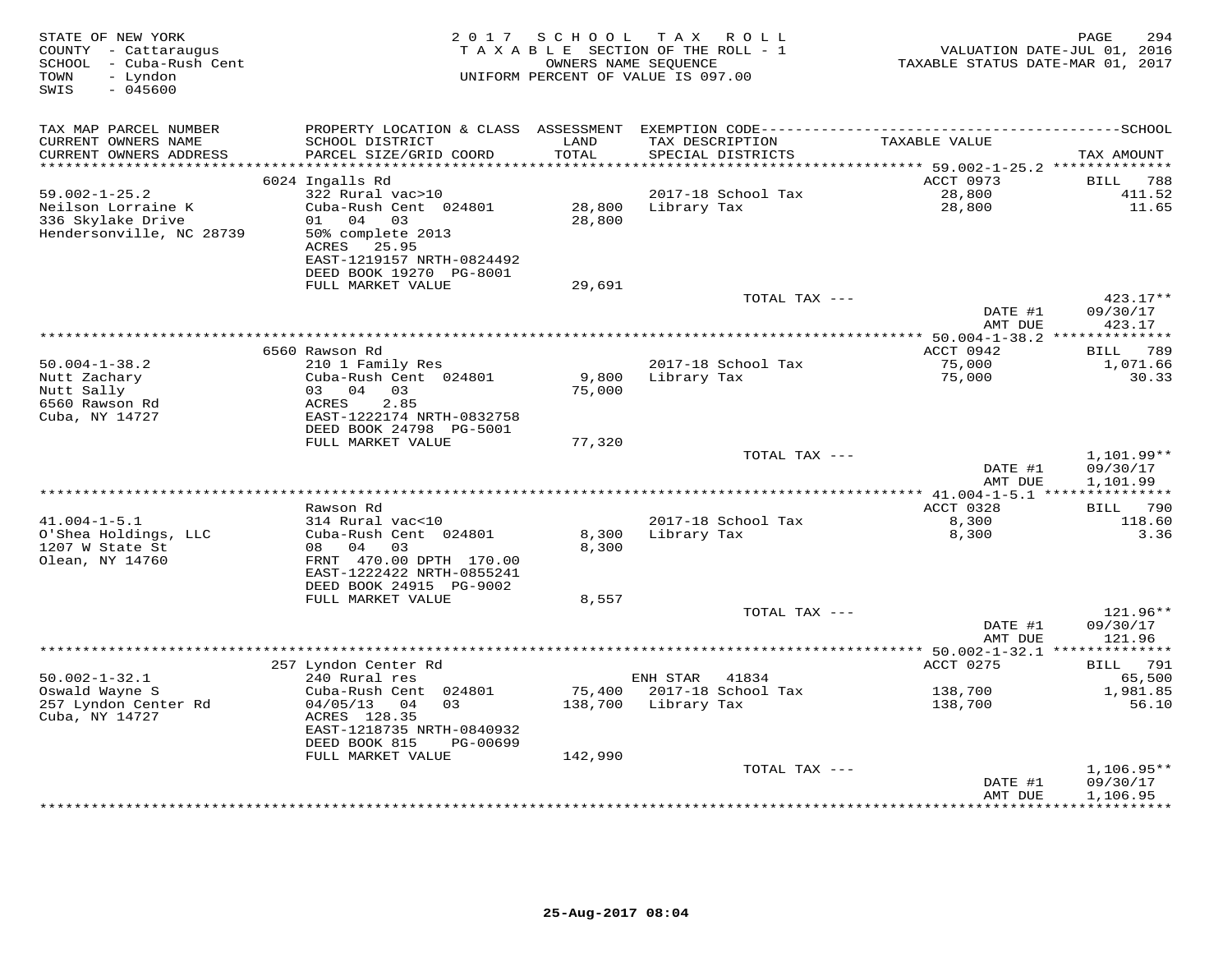| STATE OF NEW YORK                                  | 2 0 1 7                                               | SCHOOL                           | T A X<br>R O L L<br>SECTION OF THE ROLL - 1 |                              | PAGE<br>295           |
|----------------------------------------------------|-------------------------------------------------------|----------------------------------|---------------------------------------------|------------------------------|-----------------------|
| COUNTY - Cattaraugus<br>SCHOOL<br>- Cuba-Rush Cent | TAXABLE                                               | TAXABLE STATUS DATE-MAR 01, 2017 | VALUATION DATE-JUL 01, 2016                 |                              |                       |
| TOWN<br>- Lyndon<br>$-045600$<br>SWIS              |                                                       |                                  | UNIFORM PERCENT OF VALUE IS 097.00          |                              |                       |
| TAX MAP PARCEL NUMBER                              |                                                       |                                  |                                             |                              |                       |
| CURRENT OWNERS NAME<br>CURRENT OWNERS ADDRESS      | SCHOOL DISTRICT<br>PARCEL SIZE/GRID COORD             | LAND<br>TOTAL                    | TAX DESCRIPTION<br>SPECIAL DISTRICTS        | TAXABLE VALUE                | TAX AMOUNT            |
|                                                    |                                                       |                                  |                                             |                              |                       |
| $50.004 - 1 - 35.2$                                | 6602 Rawson Rd<br>210 1 Family Res                    |                                  | BAS STAR<br>41854                           |                              | 792<br>BILL<br>30,000 |
| Power Steven S                                     | Cuba-Rush Cent 024801                                 |                                  | 13,200 2017-18 School Tax                   | 124,000                      | 1,771.80              |
| Power Chery L                                      | 04<br>03<br>03                                        | 124,000                          | Library Tax                                 | 124,000                      | 50.15                 |
| 6602 Rawson Road                                   | Ff 525.00<br>Lot23                                    |                                  |                                             |                              |                       |
| Cuba, NY 14727                                     | $L/p$ 919-1086<br>ACRES<br>5.10                       |                                  |                                             |                              |                       |
|                                                    | EAST-1222213 NRTH-0833645                             |                                  |                                             |                              |                       |
|                                                    | DEED BOOK 22160 PG-8002                               |                                  |                                             |                              |                       |
|                                                    | FULL MARKET VALUE                                     | 127,835                          |                                             |                              |                       |
|                                                    |                                                       |                                  | TOTAL TAX ---                               |                              | 1,393.95**            |
|                                                    |                                                       |                                  |                                             | DATE #1<br>AMT DUE           | 09/30/17<br>1,393.95  |
|                                                    |                                                       |                                  |                                             |                              |                       |
|                                                    | 6694 Rawson Rd                                        |                                  |                                             | ACCT 0579                    | 793<br><b>BILL</b>    |
| $50.004 - 1 - 29$                                  | 312 Vac w/imprv                                       |                                  | 2017-18 School Tax                          | 14,700                       | 210.04                |
| Provino Nick Jordan<br>258 Norwalk Ave             | Cuba-Rush Cent 024801<br>03 04<br>03                  | 14,200                           | Library Tax                                 | 14,700                       | 5.95                  |
| Buffalo, NY 14216                                  | Lot 17                                                | 14,700                           |                                             |                              |                       |
|                                                    | <b>ACRES</b><br>5.81                                  |                                  |                                             |                              |                       |
|                                                    | EAST-1222104 NRTH-0835177                             |                                  |                                             |                              |                       |
|                                                    | DEED BOOK 00953 PG-00759                              |                                  |                                             |                              |                       |
|                                                    | FULL MARKET VALUE                                     | 15,155                           | TOTAL TAX ---                               |                              | $215.99**$            |
|                                                    |                                                       |                                  |                                             | DATE #1                      | 09/30/17              |
|                                                    |                                                       |                                  |                                             | AMT DUE                      | 215.99                |
|                                                    |                                                       |                                  |                                             |                              |                       |
|                                                    | Rawson Rd                                             |                                  |                                             | ACCT 0580                    | 794<br>BILL           |
| $50.004 - 1 - 30$<br>Provino Nick Jordan           | 314 Rural vac<10<br>Cuba-Rush Cent 024801             | 11,100                           | 2017-18 School Tax<br>Library Tax           | 11,100<br>11,100             | 158.60<br>4.49        |
| 258 Norwalk Ave                                    | 03 04<br>03                                           | 11,100                           |                                             |                              |                       |
| Buffalo, NY 14216                                  | Lot 18                                                |                                  |                                             |                              |                       |
|                                                    | <b>ACRES</b><br>3.75                                  |                                  |                                             |                              |                       |
|                                                    | EAST-1222148 NRTH-0834871<br>DEED BOOK 00953 PG-00759 |                                  |                                             |                              |                       |
|                                                    | FULL MARKET VALUE                                     | 11,443                           |                                             |                              |                       |
|                                                    |                                                       |                                  | TOTAL TAX ---                               |                              | $163.09**$            |
|                                                    |                                                       |                                  |                                             | DATE #1                      | 09/30/17              |
|                                                    |                                                       |                                  |                                             | AMT DUE<br>***************** | 163.09<br>*********** |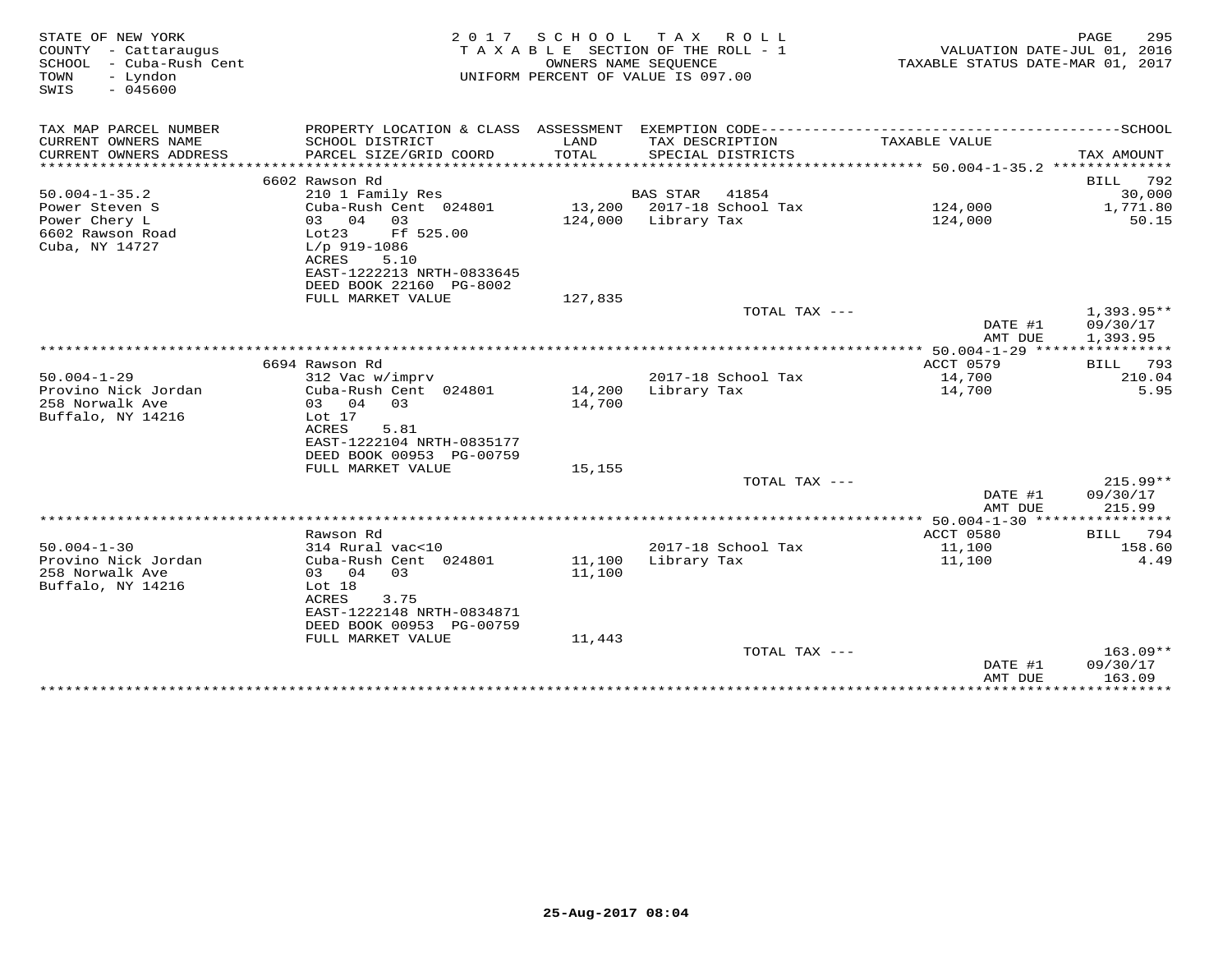| STATE OF NEW YORK<br>COUNTY - Cattaraugus<br>- Cuba-Rush Cent<br>SCHOOL<br>- Lyndon<br>TOWN<br>$-045600$<br>SWIS | 2 0 1 7                                                                                                                                                                 | SCHOOL<br>TAXABLE SECTION OF THE ROLL - 1<br>OWNERS NAME SEQUENCE<br>UNIFORM PERCENT OF VALUE IS 097.00 | T A X                                      | R O L L                                       | VALUATION DATE-JUL 01, 2016<br>TAXABLE STATUS DATE-MAR 01, 2017 | PAGE<br>296                                                          |
|------------------------------------------------------------------------------------------------------------------|-------------------------------------------------------------------------------------------------------------------------------------------------------------------------|---------------------------------------------------------------------------------------------------------|--------------------------------------------|-----------------------------------------------|-----------------------------------------------------------------|----------------------------------------------------------------------|
| TAX MAP PARCEL NUMBER<br>CURRENT OWNERS NAME<br>CURRENT OWNERS ADDRESS                                           | PROPERTY LOCATION & CLASS ASSESSMENT<br>SCHOOL DISTRICT<br>PARCEL SIZE/GRID COORD                                                                                       | LAND<br>TOTAL                                                                                           |                                            | TAX DESCRIPTION<br>SPECIAL DISTRICTS          | TAXABLE VALUE                                                   | TAX AMOUNT                                                           |
| ******************                                                                                               | 256 Lyndon Center Rd                                                                                                                                                    | ******                                                                                                  |                                            |                                               | *********** 50.002-1-34 *****************<br>ACCT 0054          | 795<br>BILL                                                          |
| $50.002 - 1 - 34$<br>Quinn Kenneth B<br>Quinn Christine A<br>256 Lyndon Center Road<br>Cuba, NY 14727            | 240 Rural res<br>Cuba-Rush Cent 024801<br>13 04<br>03<br>inc.33<br>ACRES<br>26.65 BANK<br>017<br>EAST-1218097 NRTH-0842702                                              | 29,300<br>120,000                                                                                       | Library Tax                                | 2017-18 School Tax                            | 120,000<br>120,000                                              | 1,714.65<br>48.53                                                    |
|                                                                                                                  | DEED BOOK 25250 PG-2002<br>FULL MARKET VALUE                                                                                                                            | 123,711                                                                                                 |                                            |                                               |                                                                 |                                                                      |
|                                                                                                                  |                                                                                                                                                                         |                                                                                                         |                                            | TOTAL TAX ---                                 | DATE #1<br>AMT DUE                                              | $1,763.18**$<br>09/30/17<br>1,763.18                                 |
|                                                                                                                  |                                                                                                                                                                         |                                                                                                         |                                            |                                               |                                                                 |                                                                      |
| $50.002 - 1 - 31$<br>Radomski Thomas A<br>99 Lyndon Rd<br>Cuba, NY 14727                                         | 99 Lyndon Center Rd<br>240 Rural res<br>Cuba-Rush Cent 024801<br>05 04<br>03<br>ACRES<br>84.20<br>EAST-1220215 NRTH-0841327                                             | 56,600 AGED S                                                                                           | AG DIST<br>130,700 ENH STAR<br>Library Tax | 41720<br>41804<br>41834<br>2017-18 School Tax | ACCT 0448<br>74,333<br>74,333                                   | 796<br><b>BILL</b><br>6,811<br>49,556<br>65,500<br>1,062.12<br>30.06 |
| MAY BE SUBJECT TO PAYMENT                                                                                        | DEED BOOK 815<br>PG-00105                                                                                                                                               |                                                                                                         |                                            |                                               |                                                                 |                                                                      |
| UNDER AGDIST LAW TIL 2021                                                                                        | FULL MARKET VALUE                                                                                                                                                       | 134,742                                                                                                 |                                            | TOTAL TAX ---                                 | DATE #1<br>AMT DUE                                              | 161.18**<br>09/30/17<br>161.18                                       |
|                                                                                                                  | 6528 Rawson Rd                                                                                                                                                          |                                                                                                         |                                            |                                               | ********* 50.004-1-39.1 **************<br>ACCT 0337             | 797<br>BILL                                                          |
| $50.004 - 1 - 39.1$                                                                                              | 210 1 Family Res                                                                                                                                                        |                                                                                                         | <b>BAS STAR</b>                            | 41854                                         |                                                                 | 30,000                                                               |
| Roberts Richard L<br>Roberts Rhonda<br>6528 Rawson Rd<br>Cuba, NY 14727                                          | Cuba-Rush Cent 024801<br>03 04<br>03<br>5.10<br>ACRES<br>EAST-1222170 NRTH-0832180<br>DEED BOOK 00946 PG-00380                                                          | 13,200<br>56,700                                                                                        | Library Tax                                | 2017-18 School Tax                            | 56,700<br>56,700                                                | 810.17<br>22.93                                                      |
|                                                                                                                  | FULL MARKET VALUE                                                                                                                                                       | 58,454                                                                                                  |                                            | TOTAL TAX ---                                 |                                                                 | 405.10**                                                             |
|                                                                                                                  |                                                                                                                                                                         |                                                                                                         |                                            |                                               | DATE #1<br>AMT DUE                                              | 09/30/17<br>405.10                                                   |
|                                                                                                                  | **************                                                                                                                                                          |                                                                                                         | **********************                     |                                               | $* 50.002 - 1 - 26 **$                                          | 798                                                                  |
| $50.002 - 1 - 26$<br>Robideau Dean E<br>6441 Rapids Rd<br>Lockport, NY 14094                                     | 120 Lyndon Center Rd<br>240 Rural res<br>Cuba-Rush Cent 024801<br>05 04 03<br>ACRES 12.54<br>EAST-1220691 NRTH-0843124<br>DEED BOOK 00948 PG-00318<br>FULL MARKET VALUE | 20,500<br>77,300<br>79,691                                                                              | Library Tax                                | 2017-18 School Tax                            | ACCT 0013<br>77,300<br>77,300                                   | BILL<br>1,104.52<br>31.26                                            |
|                                                                                                                  |                                                                                                                                                                         |                                                                                                         |                                            | TOTAL TAX ---                                 |                                                                 | $1,135.78**$                                                         |
|                                                                                                                  |                                                                                                                                                                         |                                                                                                         |                                            |                                               | DATE #1<br>AMT DUE                                              | 09/30/17<br>1,135.78<br>* * * * * * * *                              |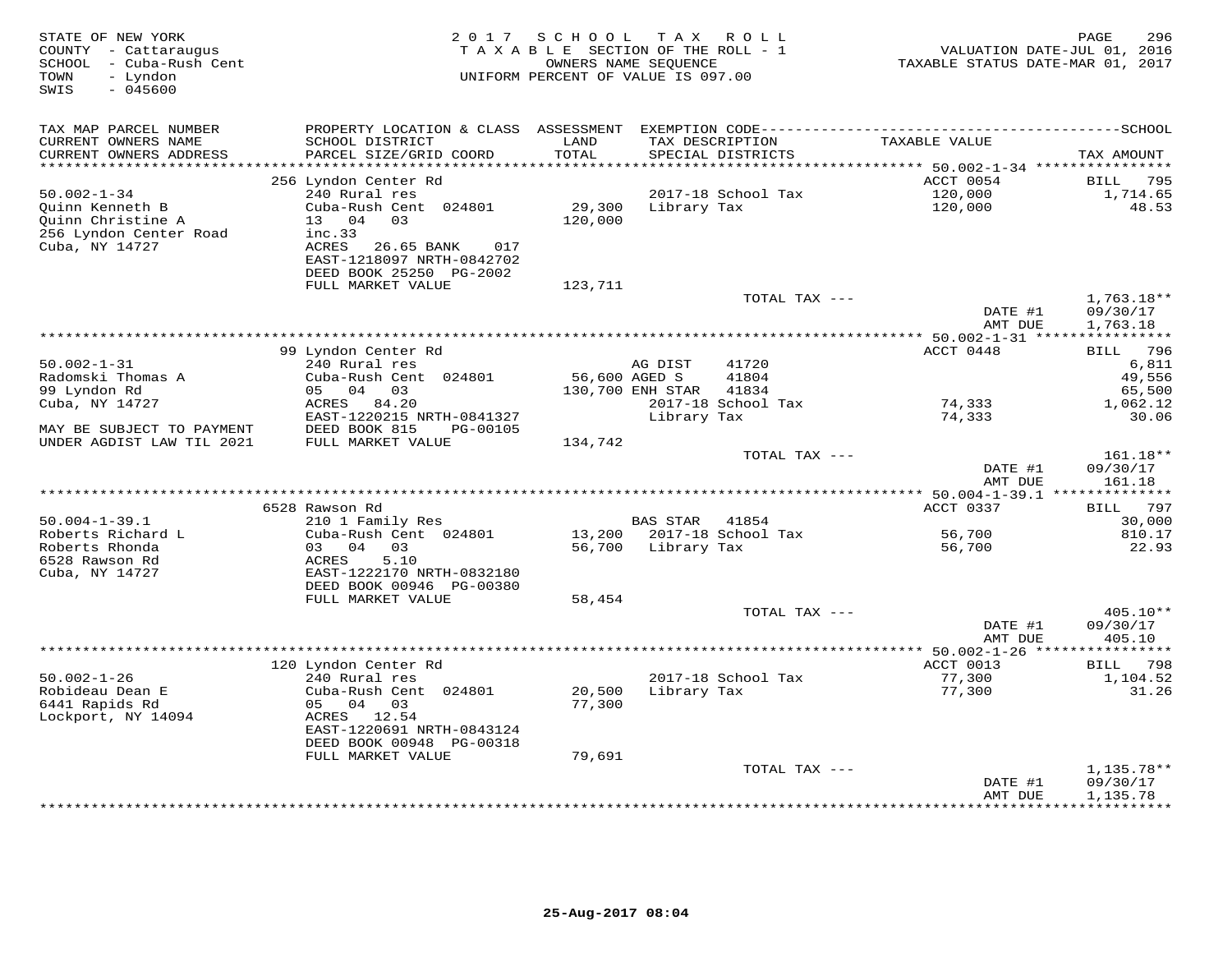| STATE OF NEW YORK<br>COUNTY - Cattaraugus<br>- Cuba-Rush Cent<br>SCHOOL<br>TOWN<br>- Lyndon<br>SWIS<br>$-045600$ | 2 0 1 7                                                                                | SCHOOL           | TAX ROLL<br>TAXABLE SECTION OF THE ROLL - 1<br>OWNERS NAME SEQUENCE<br>UNIFORM PERCENT OF VALUE IS 097.00 | VALUATION DATE-JUL 01, 2016<br>TAXABLE STATUS DATE-MAR 01, 2017 | 297<br>PAGE                          |
|------------------------------------------------------------------------------------------------------------------|----------------------------------------------------------------------------------------|------------------|-----------------------------------------------------------------------------------------------------------|-----------------------------------------------------------------|--------------------------------------|
| TAX MAP PARCEL NUMBER                                                                                            |                                                                                        |                  |                                                                                                           |                                                                 |                                      |
| CURRENT OWNERS NAME<br>CURRENT OWNERS ADDRESS<br>*******************                                             | SCHOOL DISTRICT<br>PARCEL SIZE/GRID COORD                                              | LAND<br>TOTAL    | TAX DESCRIPTION<br>SPECIAL DISTRICTS                                                                      | TAXABLE VALUE                                                   | TAX AMOUNT                           |
|                                                                                                                  | 6034 Snyder Rd                                                                         |                  |                                                                                                           | ACCT 0227                                                       | 799<br>BILL                          |
| $59.002 - 1 - 26$                                                                                                | 210 1 Family Res                                                                       |                  | BAS STAR<br>41854                                                                                         |                                                                 | 30,000                               |
| Roulo Tracey L<br>6034 Snyder Rd<br>Cuba, NY 14727                                                               | Cuba-Rush Cent 024801<br>04 03<br>09<br>ACRES<br>9.34                                  | 17,800<br>75,900 | 2017-18 School Tax<br>Library Tax                                                                         | 75,900<br>75,900                                                | 1,084.52<br>30.70                    |
|                                                                                                                  | EAST-1218199 NRTH-0824722<br>DEED BOOK 00969 PG-00283                                  |                  |                                                                                                           |                                                                 |                                      |
|                                                                                                                  | FULL MARKET VALUE                                                                      | 78,247           | TOTAL TAX ---                                                                                             |                                                                 | 687.22**                             |
|                                                                                                                  |                                                                                        |                  |                                                                                                           | DATE #1<br>AMT DUE                                              | 09/30/17<br>687.22                   |
|                                                                                                                  |                                                                                        |                  | **********************************                                                                        | $* 50.002 - 1 - 20$ ****                                        | * * * * * * * * * * *                |
|                                                                                                                  | 141 Porter Rd                                                                          |                  |                                                                                                           | ACCT 0155                                                       | 800<br>BILL                          |
| $50.002 - 1 - 20$<br>Sauers Wilbur<br>Sauers Theresa                                                             | 260 Seasonal res<br>Cuba-Rush Cent 024801<br>06 04 03<br>ACRES 55.92                   | 44,600<br>71,500 | 2017-18 School Tax<br>Library Tax                                                                         | 71,500<br>71,500                                                | 1,021.64<br>28.92                    |
| 211 Iroquois Pl<br>Lancaster, NY 14086                                                                           | EAST-1221320 NRTH-0844422<br>DEED BOOK 844<br>PG-00219                                 |                  |                                                                                                           |                                                                 |                                      |
|                                                                                                                  | FULL MARKET VALUE                                                                      | 73,711           | TOTAL TAX ---                                                                                             |                                                                 |                                      |
|                                                                                                                  |                                                                                        |                  |                                                                                                           | DATE #1<br>AMT DUE                                              | $1,050.56**$<br>09/30/17<br>1,050.56 |
|                                                                                                                  |                                                                                        |                  |                                                                                                           |                                                                 |                                      |
|                                                                                                                  | 6798 Snyder Rd                                                                         |                  |                                                                                                           | ACCT 0873                                                       | BILL 801                             |
| $50.004 - 1 - 7.5$                                                                                               | 260 Seasonal res                                                                       |                  | 2017-18 School Tax                                                                                        | 15,000                                                          | 214.33                               |
| Schaefer Michael John<br>51 Park Blvd<br>Lancaster, NY 14086                                                     | Cuba-Rush Cent 024801<br>12<br>04<br>03<br>FRNT 100.00 DPTH 400.00                     | 7,000<br>15,000  | Library Tax                                                                                               | 15,000                                                          | 6.07                                 |
|                                                                                                                  | EAST-1215771 NRTH-0836916<br>DEED BOOK 00974 PG-00936                                  |                  |                                                                                                           |                                                                 |                                      |
|                                                                                                                  | FULL MARKET VALUE                                                                      | 15,464           |                                                                                                           |                                                                 |                                      |
|                                                                                                                  |                                                                                        |                  | TOTAL TAX ---                                                                                             | DATE #1                                                         | $220.40**$<br>09/30/17               |
|                                                                                                                  |                                                                                        |                  |                                                                                                           | AMT DUE<br>****************** 50.004-1-7.2 ****************     | 220.40                               |
|                                                                                                                  | 6791 Snyder Rd                                                                         |                  |                                                                                                           | ACCT 0551                                                       | 802<br>BILL                          |
| $50.004 - 1 - 7.2$                                                                                               | 270 Mfg housing                                                                        |                  | <b>BAS STAR</b><br>41854                                                                                  |                                                                 | 26,800                               |
| Schaefer William S                                                                                               | Cuba-Rush Cent 024801                                                                  | 15,200           | 2017-18 School Tax                                                                                        | 26,800                                                          | 382.94                               |
| 6791 Snyder Rd<br>Cuba, NY 14727                                                                                 | 12 04<br>03<br>ACRES<br>6.65<br>EAST-1215019 NRTH-0836753<br>DEED BOOK 908<br>PG-00165 | 26,800           | Library Tax                                                                                               | 26,800                                                          | 10.84                                |
|                                                                                                                  | FULL MARKET VALUE                                                                      | 27,629           |                                                                                                           |                                                                 |                                      |
|                                                                                                                  |                                                                                        |                  | TOTAL TAX ---                                                                                             | DATE #1                                                         | $10.84**$<br>09/30/17                |
|                                                                                                                  |                                                                                        |                  |                                                                                                           | AMT DUE<br>* * * * * * * *                                      | 10.84<br>********                    |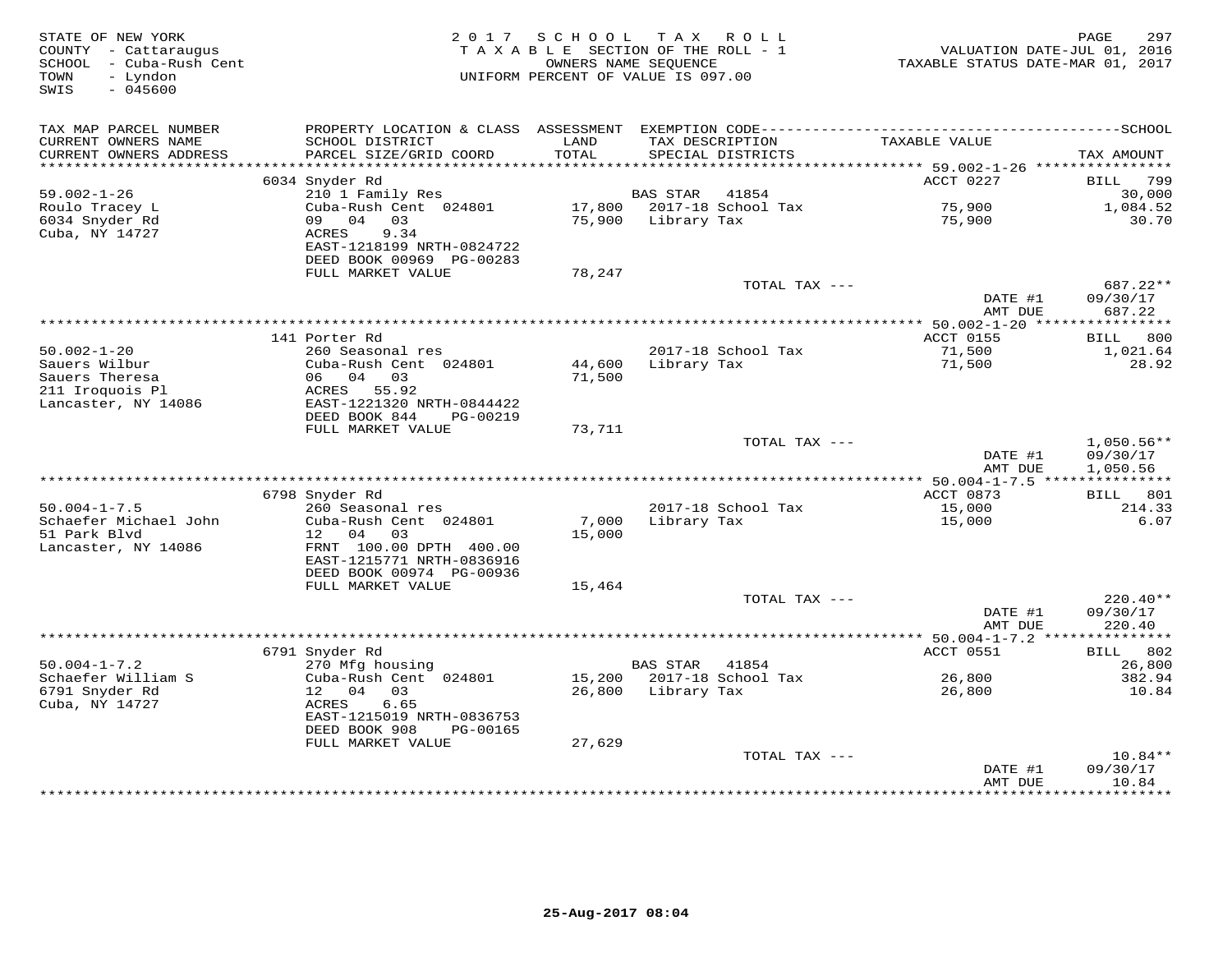| STATE OF NEW YORK<br>COUNTY - Cattaraugus<br>- Cuba-Rush Cent<br>SCHOOL<br>- Lyndon<br>TOWN<br>$-045600$<br>SWIS | 2 0 1 7                                                                                                                              | SCHOOL           | T A X<br>R O L L<br>TAXABLE SECTION OF THE ROLL - 1<br>OWNERS NAME SEQUENCE<br>UNIFORM PERCENT OF VALUE IS 097.00 | VALUATION DATE-JUL 01, 2016<br>TAXABLE STATUS DATE-MAR 01, 2017 | PAGE<br>298                      |
|------------------------------------------------------------------------------------------------------------------|--------------------------------------------------------------------------------------------------------------------------------------|------------------|-------------------------------------------------------------------------------------------------------------------|-----------------------------------------------------------------|----------------------------------|
| TAX MAP PARCEL NUMBER<br>CURRENT OWNERS NAME<br>CURRENT OWNERS ADDRESS                                           | PROPERTY LOCATION & CLASS ASSESSMENT<br>SCHOOL DISTRICT<br>PARCEL SIZE/GRID COORD                                                    | LAND<br>TOTAL    | TAX DESCRIPTION<br>SPECIAL DISTRICTS                                                                              | TAXABLE VALUE                                                   | TAX AMOUNT                       |
| ******************                                                                                               |                                                                                                                                      | ******           |                                                                                                                   | ********* 59.002-1-15.1 **************                          |                                  |
|                                                                                                                  | 6318 Rawson Rd                                                                                                                       |                  |                                                                                                                   | ACCT 0186<br>10,000                                             | 803<br>BILL<br>142.89            |
| $59.002 - 1 - 15.1$<br>Scharf Darrell J<br>Scharf Onalee M<br>5913 Bailore Rd<br>Angelica, NY 14709              | 270 Mfg housing<br>Cuba-Rush Cent 024801<br>02 04<br>03<br>1.00<br>ACRES<br>EAST-1222241 NRTH-0829742<br>DEED BOOK 20754 PG-2003     | 7,000<br>10,000  | 2017-18 School Tax<br>Library Tax                                                                                 | 10,000                                                          | 4.04                             |
|                                                                                                                  | FULL MARKET VALUE                                                                                                                    | 10,309           |                                                                                                                   |                                                                 |                                  |
|                                                                                                                  |                                                                                                                                      |                  | TOTAL TAX ---                                                                                                     | DATE #1<br>AMT DUE                                              | $146.93**$<br>09/30/17<br>146.93 |
|                                                                                                                  |                                                                                                                                      |                  |                                                                                                                   |                                                                 |                                  |
| $59.002 - 1 - 19$                                                                                                | 6103 Ingalls Rd<br>210 1 Family Res                                                                                                  |                  | 2017-18 School Tax                                                                                                | ACCT 0441<br>75,000                                             | 804<br>BILL<br>1,071.66          |
| Schmidt John<br>6362 New Mexico Rd<br>Cuba, NY 14727                                                             | Cuba-Rush Cent 024801<br>03<br>01<br>04<br>ACRES<br>6.31<br>EAST-1219872 NRTH-0826309                                                | 14,800<br>75,000 | Library Tax                                                                                                       | 75,000                                                          | 30.33                            |
|                                                                                                                  | DEED BOOK 1525<br>PG-3002<br>FULL MARKET VALUE                                                                                       | 77,320           |                                                                                                                   |                                                                 |                                  |
|                                                                                                                  |                                                                                                                                      |                  | TOTAL TAX ---                                                                                                     | DATE #1                                                         | 1,101.99**<br>09/30/17           |
|                                                                                                                  |                                                                                                                                      |                  |                                                                                                                   | AMT DUE<br>*********** 50.002-1-11.2                            | 1,101.99                         |
|                                                                                                                  | 397 Porter Rd                                                                                                                        |                  |                                                                                                                   | ACCT 0850                                                       | 805<br>BILL                      |
| $50.002 - 1 - 11.2$                                                                                              | 270 Mfg housing                                                                                                                      |                  | 2017-18 School Tax                                                                                                | 25,000                                                          | 357.22                           |
| Scime Anthony D<br>752 Sweethome Rd<br>Amherst, NY 14226                                                         | Cuba-Rush Cent 024801<br>14 04 03<br>Ff 209.00<br>ACRES<br>3.90<br>EAST-1217258 NRTH-0845227<br>DEED BOOK 19871 PG-4001              | 11,400<br>25,000 | Library Tax                                                                                                       | 25,000                                                          | 10.11                            |
|                                                                                                                  | FULL MARKET VALUE                                                                                                                    | 25,773           |                                                                                                                   |                                                                 |                                  |
|                                                                                                                  |                                                                                                                                      |                  | TOTAL TAX ---                                                                                                     | DATE #1<br>AMT DUE                                              | $367.33**$<br>09/30/17<br>367.33 |
|                                                                                                                  |                                                                                                                                      |                  |                                                                                                                   | $*$ 41.004-1-7.2                                                |                                  |
|                                                                                                                  | Rawson Rd                                                                                                                            |                  |                                                                                                                   | ACCT 0643                                                       | BILL 806                         |
| $41.004 - 1 - 7.2$<br>Shafer Richard A<br>7839 Rawson Rd<br>Cuba, NY 14727                                       | 322 Rural vac>10<br>Cuba-Rush Cent 024801<br>07 04<br>03<br>ACRES<br>51.55<br>EAST-1220188 NRTH-0851861<br>DEED BOOK 810<br>PG-00510 | 27,600<br>27,600 | 2017-18 School Tax<br>Library Tax                                                                                 | 27,600<br>27,600                                                | 394.37<br>11.16                  |
|                                                                                                                  | FULL MARKET VALUE                                                                                                                    | 28,454           |                                                                                                                   |                                                                 |                                  |
|                                                                                                                  |                                                                                                                                      |                  | TOTAL TAX ---                                                                                                     | DATE #1<br>AMT DUE                                              | $405.53**$<br>09/30/17<br>405.53 |
|                                                                                                                  |                                                                                                                                      |                  |                                                                                                                   |                                                                 | *******                          |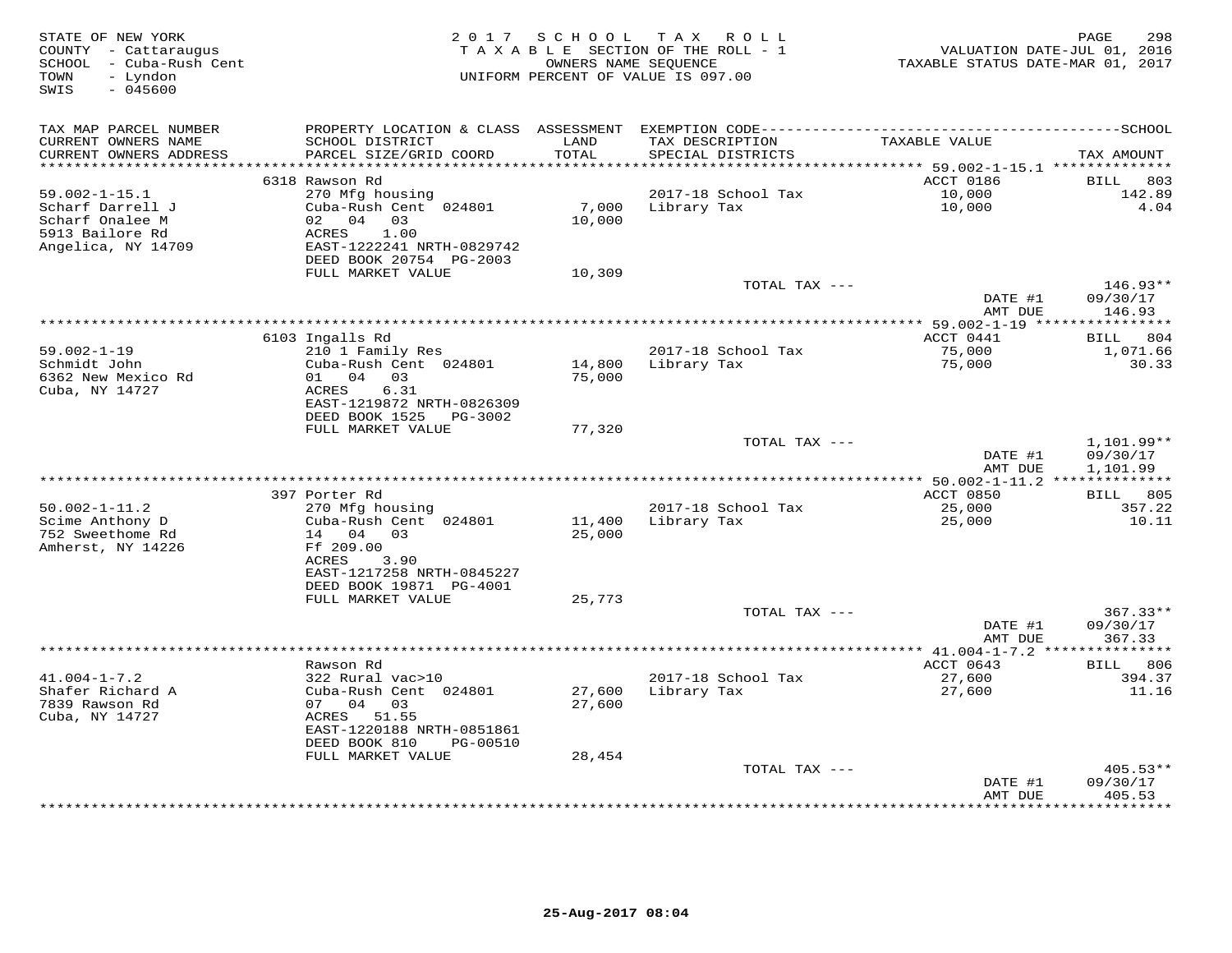| STATE OF NEW YORK<br>COUNTY - Cattaraugus<br>SCHOOL - Cuba-Rush Cent<br>TOWN<br>- Lyndon<br>$-045600$<br>SWIS |                                                      | 2017 SCHOOL<br>TAXABLE SECTION OF THE ROLL - 1<br>UNIFORM PERCENT OF VALUE IS 097.00 | TAX ROLL<br>OWNERS NAME SEQUENCE |                    | VALUATION DATE-JUL 01, 2016<br>TAXABLE STATUS DATE-MAR 01, 2017 | PAGE<br>299           |
|---------------------------------------------------------------------------------------------------------------|------------------------------------------------------|--------------------------------------------------------------------------------------|----------------------------------|--------------------|-----------------------------------------------------------------|-----------------------|
| TAX MAP PARCEL NUMBER                                                                                         |                                                      |                                                                                      |                                  |                    |                                                                 |                       |
| CURRENT OWNERS NAME<br>CURRENT OWNERS ADDRESS                                                                 | SCHOOL DISTRICT<br>PARCEL SIZE/GRID COORD            | LAND<br>TOTAL                                                                        | TAX DESCRIPTION                  | SPECIAL DISTRICTS  | TAXABLE VALUE                                                   | TAX AMOUNT            |
|                                                                                                               |                                                      |                                                                                      |                                  |                    | ACCT 0329                                                       |                       |
| $41.004 - 1 - 6$                                                                                              | 7839 7849 Rawson Rd<br>112 Dairy farm                |                                                                                      | AG DISTOUT 41730                 |                    |                                                                 | 807<br>BILL<br>18,196 |
| Shafer Rutherford                                                                                             | Cuba-Rush Cent 024801                                |                                                                                      | 92,000 BAS STAR                  | 41854              |                                                                 | 30,000                |
| Shafer Buleah                                                                                                 | 08 04 03                                             | 136,300                                                                              |                                  | 2017-18 School Tax | 118,104                                                         | 1,687.56              |
| 7839 Rawson Rd                                                                                                | Life Use                                             |                                                                                      | Library Tax                      |                    | 118,104                                                         | 47.77                 |
| Cuba, NY 14727                                                                                                | ACRES 151.16                                         |                                                                                      |                                  |                    |                                                                 |                       |
|                                                                                                               | EAST-1220376 NRTH-0853464                            |                                                                                      |                                  |                    |                                                                 |                       |
| MAY BE SUBJECT TO PAYMENT                                                                                     | DEED BOOK 00927 PG-00843                             |                                                                                      |                                  |                    |                                                                 |                       |
| UNDER AGDIST LAW TIL 2024                                                                                     | FULL MARKET VALUE                                    | 140,515                                                                              |                                  | TOTAL TAX ---      |                                                                 | $1,307.33**$          |
|                                                                                                               |                                                      |                                                                                      |                                  |                    | DATE #1<br>AMT DUE                                              | 09/30/17<br>1,307.33  |
|                                                                                                               |                                                      |                                                                                      |                                  |                    |                                                                 |                       |
|                                                                                                               | 6024 Ingalls Rd                                      |                                                                                      |                                  |                    | ACCT 0261                                                       | BILL 808              |
| $59.002 - 1 - 25.1$                                                                                           | 240 Rural res                                        |                                                                                      |                                  | 2017-18 School Tax | 66,500                                                          | 950.20                |
| Shaffer Carol                                                                                                 | Cuba-Rush Cent 024801                                | 27,700                                                                               | Library Tax                      |                    | 66,500                                                          | 26.90                 |
| 8645 Spring Valley Rd                                                                                         | 01 04<br>03                                          | 66,500                                                                               |                                  |                    |                                                                 |                       |
| Friendship, NY 14739                                                                                          | 50% complete 2014                                    |                                                                                      |                                  |                    |                                                                 |                       |
|                                                                                                               | no kitchen<br>ACRES<br>24.05                         |                                                                                      |                                  |                    |                                                                 |                       |
|                                                                                                               | EAST-1220001 NRTH-0824492                            |                                                                                      |                                  |                    |                                                                 |                       |
|                                                                                                               | DEED BOOK 19270 PG-80021                             |                                                                                      |                                  |                    |                                                                 |                       |
|                                                                                                               | FULL MARKET VALUE                                    | 68,557                                                                               |                                  |                    |                                                                 |                       |
|                                                                                                               |                                                      |                                                                                      |                                  | TOTAL TAX ---      |                                                                 | $977.10**$            |
|                                                                                                               |                                                      |                                                                                      |                                  |                    | DATE #1                                                         | 09/30/17              |
|                                                                                                               |                                                      |                                                                                      |                                  |                    | AMT DUE                                                         | 977.10                |
|                                                                                                               |                                                      |                                                                                      |                                  |                    |                                                                 |                       |
| $50.004 - 1 - 17.3$                                                                                           | 6946 6934 Rawson Rd<br>280 Res Multiple              |                                                                                      | <b>BAS STAR</b>                  | 41854              | ACCT 0968                                                       | BILL 809<br>30,000    |
| Sheldon Bruce C                                                                                               | Cuba-Rush Cent 024801                                |                                                                                      | 24,000 2017-18 School Tax        |                    | 178,800                                                         | 2,554.83              |
| 6946 Rawson Rd                                                                                                | 04 04 03                                             |                                                                                      | 178,800 Library Tax              |                    | 178,800                                                         | 72.32                 |
| Cuba, NY 14727                                                                                                | ACRES 13.55                                          |                                                                                      |                                  |                    |                                                                 |                       |
|                                                                                                               | EAST-1222019 NRTH-0838994                            |                                                                                      |                                  |                    |                                                                 |                       |
|                                                                                                               | DEED BOOK 17011 PG-4001                              |                                                                                      |                                  |                    |                                                                 |                       |
|                                                                                                               | FULL MARKET VALUE                                    | 184,330                                                                              |                                  |                    |                                                                 |                       |
|                                                                                                               |                                                      |                                                                                      |                                  | TOTAL TAX ---      |                                                                 | $2,199.15**$          |
|                                                                                                               |                                                      |                                                                                      |                                  |                    | DATE #1<br>AMT DUE                                              | 09/30/17<br>2,199.15  |
|                                                                                                               |                                                      |                                                                                      |                                  |                    |                                                                 |                       |
|                                                                                                               | Porter Rd                                            |                                                                                      |                                  |                    | ACCT 0346                                                       | BILL 810              |
| $50.002 - 1 - 19$                                                                                             | 314 Rural vac<10                                     |                                                                                      |                                  | 2017-18 School Tax | 2,700                                                           | 38.58                 |
| Shetler Mose J                                                                                                | Cuba-Rush Cent 024801                                |                                                                                      | 2,700 Library Tax                |                    | 2,700                                                           | 1.09                  |
| Shetler Anna N                                                                                                | 06<br>$-04$<br>$-03$                                 | 2,700                                                                                |                                  |                    |                                                                 |                       |
| 1664 Lyndon Road                                                                                              | ACRES<br>1.79                                        |                                                                                      |                                  |                    |                                                                 |                       |
| Franklinville, NY 14737                                                                                       | EAST-1222294 NRTH-0844863<br>DEED BOOK 27498 PG-9001 |                                                                                      |                                  |                    |                                                                 |                       |
| PRIOR OWNER ON 3/01/2017                                                                                      | FULL MARKET VALUE                                    | 2,784                                                                                |                                  |                    |                                                                 |                       |
| Swartzentruber Joe D                                                                                          |                                                      |                                                                                      |                                  |                    |                                                                 |                       |
|                                                                                                               |                                                      |                                                                                      |                                  | TOTAL TAX ---      |                                                                 | $39.67**$             |
|                                                                                                               |                                                      |                                                                                      |                                  |                    | DATE #1                                                         | 09/30/17              |
|                                                                                                               |                                                      |                                                                                      |                                  |                    | AMT DUE                                                         | 39.67                 |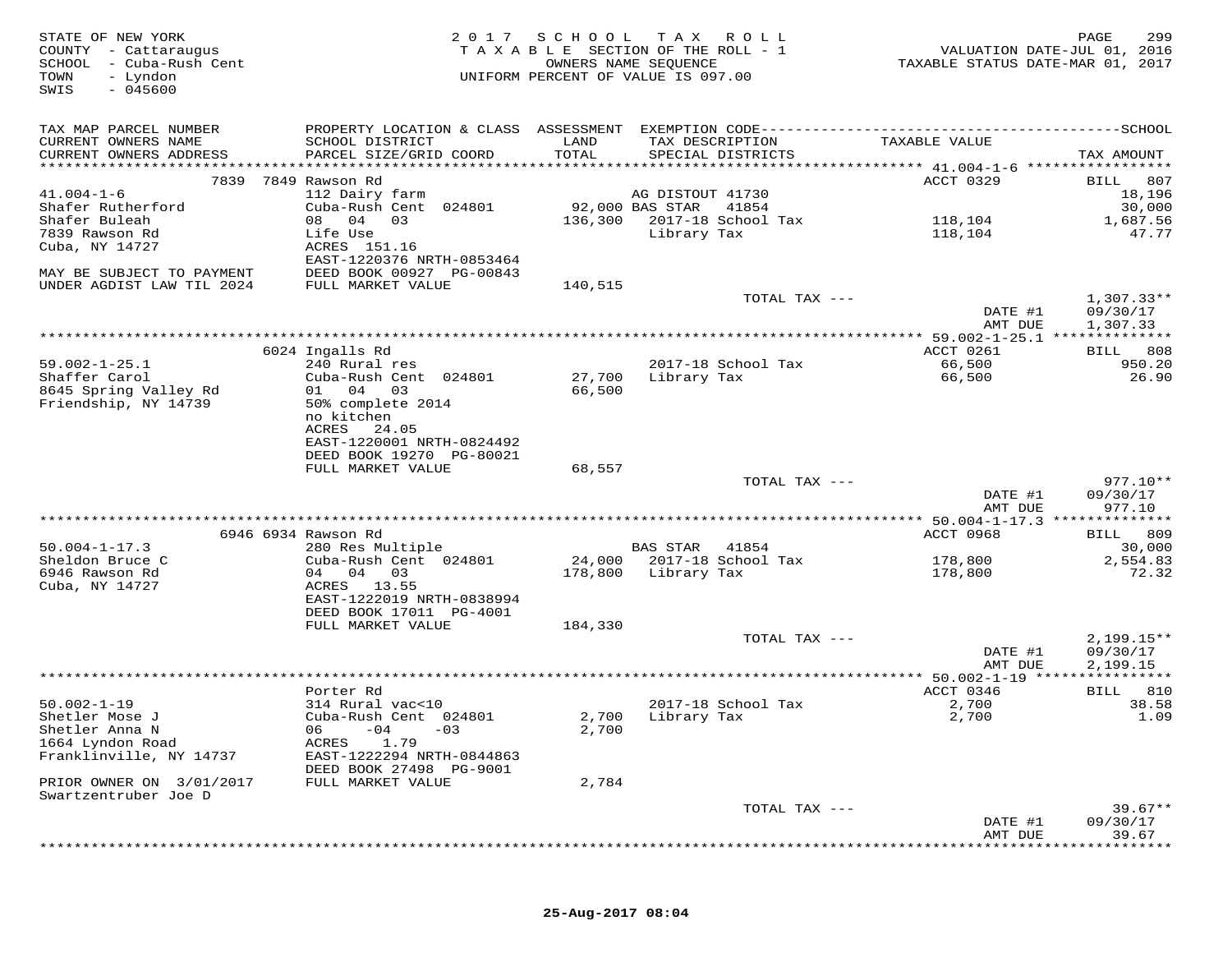| STATE OF NEW YORK<br>COUNTY - Cattaraugus<br>SCHOOL - Cuba-Rush Cent<br>- Lyndon<br>TOWN<br>SWIS<br>$-045600$ |                                                                                                            | 2017 SCHOOL TAX ROLL<br>TAXABLE SECTION OF THE ROLL - 1<br>UNIFORM PERCENT OF VALUE IS 097.00 | OWNERS NAME SEOUENCE |                                      | TAXABLE STATUS DATE-MAR 01, 2017 | 300<br>PAGE<br>VALUATION DATE-JUL 01, 2016 |
|---------------------------------------------------------------------------------------------------------------|------------------------------------------------------------------------------------------------------------|-----------------------------------------------------------------------------------------------|----------------------|--------------------------------------|----------------------------------|--------------------------------------------|
| TAX MAP PARCEL NUMBER<br>CURRENT OWNERS NAME<br>CURRENT OWNERS ADDRESS                                        | SCHOOL DISTRICT<br>PARCEL SIZE/GRID COORD                                                                  | LAND<br>TOTAL                                                                                 |                      | TAX DESCRIPTION<br>SPECIAL DISTRICTS | TAXABLE VALUE                    | TAX AMOUNT                                 |
| ********************                                                                                          |                                                                                                            |                                                                                               |                      |                                      |                                  |                                            |
| $41.004 - 1 - 12.3$                                                                                           | 357 Palmer Rd<br>270 Mfg housing                                                                           |                                                                                               |                      | 2017-18 School Tax                   | ACCT 0457<br>39,600              | 811<br>BILL<br>565.83                      |
| Smith Michael P<br>Smith Peter A<br>5001 Callan Drive<br>Lewiston, NY 14092                                   | Cuba-Rush Cent 024801<br>15 04 03<br>ACRES 35.00<br>EAST-1217339 NRTH-0848981<br>DEED BOOK 24819 PG-4001   | 34,100<br>39,600                                                                              | Library Tax          |                                      | 39,600                           | 16.02                                      |
|                                                                                                               | FULL MARKET VALUE                                                                                          | 40,825                                                                                        |                      |                                      |                                  |                                            |
|                                                                                                               |                                                                                                            |                                                                                               |                      | TOTAL TAX ---                        | DATE #1<br>AMT DUE               | 581.85**<br>09/30/17<br>581.85             |
|                                                                                                               |                                                                                                            |                                                                                               |                      |                                      |                                  |                                            |
| $59.002 - 1 - 14$                                                                                             | 6405 Rawson Rd<br>260 Seasonal res                                                                         |                                                                                               |                      | 2017-18 School Tax                   | ACCT 0362<br>54,900              | 812<br>BILL<br>784.45                      |
| Steinert Gloria Haas<br>1540 Glentry Lane<br>Sebastian, FL 32958                                              | Cuba-Rush Cent 024801<br>02 04 03<br>ACRES 25.63<br>EAST-1221471 NRTH-0830295<br>DEED BOOK 778<br>PG-00421 | 54,900                                                                                        | 28,600 Library Tax   |                                      | 54,900                           | 22.20                                      |
|                                                                                                               | FULL MARKET VALUE                                                                                          | 56,598                                                                                        |                      |                                      |                                  |                                            |
|                                                                                                               |                                                                                                            |                                                                                               |                      | TOTAL TAX ---                        | DATE #1<br>AMT DUE               | 806.65**<br>09/30/17<br>806.65             |
|                                                                                                               |                                                                                                            |                                                                                               |                      |                                      |                                  |                                            |
| $59.002 - 1 - 31$                                                                                             | 538 Abbott Rd<br>240 Rural res                                                                             |                                                                                               | BAS STAR 41854       |                                      | ACCT 0368                        | BILL 813<br>30,000                         |
| Swift Randy B                                                                                                 | Cuba-Rush Cent 024801                                                                                      |                                                                                               |                      | 64,400 2017-18 School Tax            | 108,500                          | 1,550.33                                   |
| Swift Judy A<br>538 Abbott Rd<br>Cuba, NY 14727                                                               | 09 04 03<br>ACRES 72.39<br>EAST-1214997 NRTH-0826017<br>DEED BOOK 00983 PG-00662                           |                                                                                               | 108,500 Library Tax  |                                      | 108,500                          | 43.88                                      |
|                                                                                                               | FULL MARKET VALUE                                                                                          | 111,856                                                                                       |                      |                                      |                                  |                                            |
|                                                                                                               |                                                                                                            |                                                                                               |                      | TOTAL TAX ---                        | DATE #1<br>AMT DUE               | $1,166.21**$<br>09/30/17<br>1,166.21       |
|                                                                                                               |                                                                                                            |                                                                                               |                      |                                      |                                  |                                            |
|                                                                                                               | 22 Lyndon Center Rd                                                                                        |                                                                                               |                      |                                      | ACCT 0370                        | <b>BILL</b> 814                            |
| $50.002 - 1 - 28$<br>Szpara John<br>Szpara Dorothy<br>244 Doris Dr<br>West Seneca, NY 14224                   | 312 Vac w/impry<br>Cuba-Rush Cent 024801<br>05 04 03<br>ACRES 20.85<br>EAST-1221995 NRTH-0843322           | 16,300<br>19,000                                                                              | Library Tax          | 2017-18 School Tax                   | 19,000<br>19,000                 | 271.49<br>7.68                             |
|                                                                                                               | FULL MARKET VALUE                                                                                          | 19,588                                                                                        |                      | TOTAL TAX ---                        |                                  | $279.17**$                                 |
|                                                                                                               |                                                                                                            |                                                                                               |                      |                                      | DATE #1<br>AMT DUE               | 09/30/17<br>279.17                         |
|                                                                                                               |                                                                                                            |                                                                                               |                      |                                      | **************                   | **********                                 |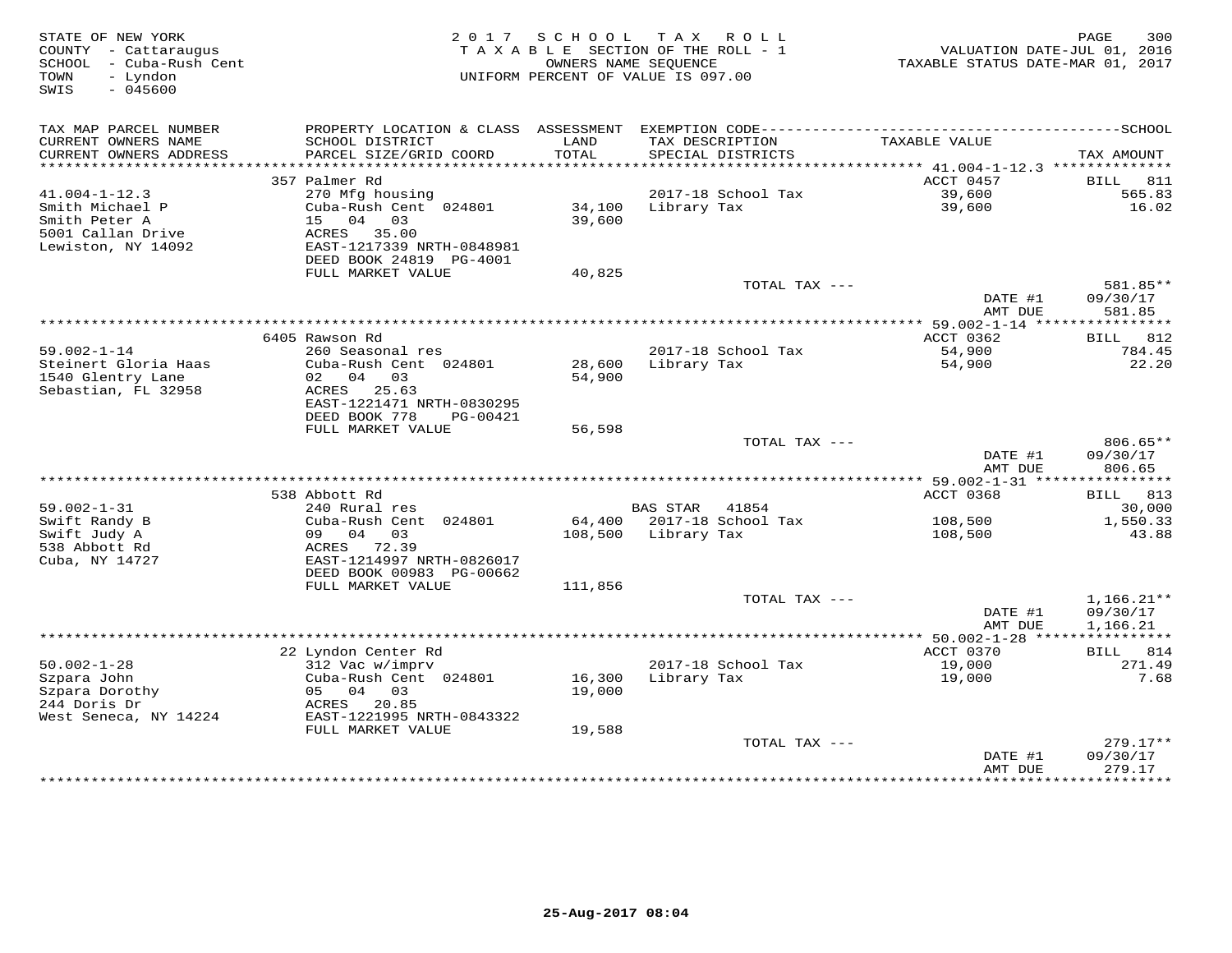| STATE OF NEW YORK<br>COUNTY - Cattaraugus<br>SCHOOL - Cuba-Rush Cent<br>- Lyndon<br>TOWN<br>$-045600$<br>SWIS |                                                     |         | 2017 SCHOOL TAX ROLL<br>TAXABLE SECTION OF THE ROLL - 1<br>OWNERS NAME SEQUENCE<br>UNIFORM PERCENT OF VALUE IS 097.00 | TAXABLE STATUS DATE-MAR 01, 2017 | 301<br>PAGE<br>VALUATION DATE-JUL 01, 2016 |
|---------------------------------------------------------------------------------------------------------------|-----------------------------------------------------|---------|-----------------------------------------------------------------------------------------------------------------------|----------------------------------|--------------------------------------------|
| TAX MAP PARCEL NUMBER                                                                                         |                                                     |         |                                                                                                                       |                                  |                                            |
| CURRENT OWNERS NAME                                                                                           | SCHOOL DISTRICT                                     | LAND    | TAX DESCRIPTION                                                                                                       | TAXABLE VALUE                    |                                            |
| CURRENT OWNERS ADDRESS<br>**********************                                                              | PARCEL SIZE/GRID COORD                              | TOTAL   | SPECIAL DISTRICTS                                                                                                     |                                  | TAX AMOUNT                                 |
|                                                                                                               | Lyndon Center Rd                                    |         |                                                                                                                       | ACCT 0494                        | <b>BILL</b> 815                            |
| $50.002 - 1 - 29.2$                                                                                           | 322 Rural vac>10                                    |         | AG DIST<br>41720                                                                                                      |                                  | 7,966                                      |
| The Adamitis Family Living Tru Cuba-Rush Cent 024801                                                          |                                                     |         | 34,800 2017-18 School Tax                                                                                             | 26,834                           | 383.42                                     |
| Adamitis Michael F                                                                                            | 04 04 03                                            |         | 34,800 Library Tax                                                                                                    | 26,834                           | 10.85                                      |
| 127 Creekview Path                                                                                            | Lot 5                                               |         |                                                                                                                       |                                  |                                            |
| Kirkville, NY 13082                                                                                           | ACRES<br>31.90<br>EAST-1221383 NRTH-0842936         |         |                                                                                                                       |                                  |                                            |
| MAY BE SUBJECT TO PAYMENT                                                                                     | DEED BOOK 20259 PG-5002                             |         |                                                                                                                       |                                  |                                            |
| UNDER AGDIST LAW TIL 2021                                                                                     | FULL MARKET VALUE                                   | 35,876  |                                                                                                                       |                                  |                                            |
|                                                                                                               |                                                     |         | TOTAL TAX ---                                                                                                         |                                  | $394.27**$                                 |
|                                                                                                               |                                                     |         |                                                                                                                       | DATE #1                          | 09/30/17                                   |
|                                                                                                               |                                                     |         |                                                                                                                       | AMT DUE                          | 394.27                                     |
|                                                                                                               | Lyndon Center Rd                                    |         |                                                                                                                       | ACCT 0460                        | <b>BILL</b> 816                            |
| $50.002 - 1 - 29.3$                                                                                           | 314 Rural vac<10                                    |         | 2017-18 School Tax                                                                                                    | 8,800                            | 125.74                                     |
| The Adamitis Family Living Tru Cuba-Rush Cent 024801                                                          |                                                     | 8,800   | Library Tax                                                                                                           | 8,800                            | 3.56                                       |
| Adamitis Michael F                                                                                            | 05 04 03                                            | 8,800   |                                                                                                                       |                                  |                                            |
| 127 Creekview Path                                                                                            | ACRES<br>2.20                                       |         |                                                                                                                       |                                  |                                            |
| Kirkville, NY 13082                                                                                           | EAST-1222314 NRTH-0842104                           |         |                                                                                                                       |                                  |                                            |
|                                                                                                               | DEED BOOK 20259 PG-5001<br>FULL MARKET VALUE        | 9,072   |                                                                                                                       |                                  |                                            |
|                                                                                                               |                                                     |         | TOTAL TAX ---                                                                                                         |                                  | $129.30**$                                 |
|                                                                                                               |                                                     |         |                                                                                                                       | DATE #1                          | 09/30/17                                   |
|                                                                                                               |                                                     |         |                                                                                                                       | AMT DUE                          | 129.30                                     |
|                                                                                                               | *******************                                 |         |                                                                                                                       |                                  |                                            |
| $50.002 - 1 - 29.8$                                                                                           | Rawson Rd<br>322 Rural vac>10                       |         | AG DIST<br>41720                                                                                                      | ACCT 0862                        | BILL 817<br>1,610                          |
| The Adamitis Family Living Tru Cuba-Rush Cent 024801                                                          |                                                     |         | 35,200 2017-18 School Tax                                                                                             | 33,590                           | 479.96                                     |
| Adamitis Michael F                                                                                            | 05 04 03                                            |         | 35,200 Library Tax                                                                                                    | 33,590                           | 13.59                                      |
| 127 Creekview Path                                                                                            | ACRES 37.15                                         |         |                                                                                                                       |                                  |                                            |
| Kirkville, NY 13082                                                                                           | EAST-1221823 NRTH-0841562                           |         |                                                                                                                       |                                  |                                            |
| MAY BE SUBJECT TO PAYMENT                                                                                     | DEED BOOK 20259 PG-5002<br>FULL MARKET VALUE        | 36,289  |                                                                                                                       |                                  |                                            |
| UNDER AGDIST LAW TIL 2021                                                                                     |                                                     |         |                                                                                                                       |                                  |                                            |
|                                                                                                               |                                                     |         | TOTAL TAX ---                                                                                                         |                                  | 493.55**                                   |
|                                                                                                               |                                                     |         |                                                                                                                       | DATE #1                          | 09/30/17                                   |
|                                                                                                               |                                                     |         |                                                                                                                       | AMT DUE                          | 493.55                                     |
|                                                                                                               |                                                     |         |                                                                                                                       |                                  |                                            |
| $50.002 - 1 - 24.2$                                                                                           | 183 Lyndon Center Rd<br>210 1 Family Res            |         | <b>BAS STAR</b><br>41854                                                                                              | ACCT 0708                        | BILL 818<br>30,000                         |
| Thorington MacKenzie C                                                                                        | Cuba-Rush Cent 024801                               |         | 6,500 2017-18 School Tax                                                                                              | 113,400                          | 1,620.34                                   |
| Thorington Maureen M                                                                                          | 05 04<br>03                                         |         | 113,400 Library Tax                                                                                                   | 113,400                          | 45.87                                      |
| 183 Lyndon Center Rd                                                                                          | FRNT 125.00 DPTH 166.00                             |         |                                                                                                                       |                                  |                                            |
| Cuba, NY 14727                                                                                                | BANK<br>017                                         |         |                                                                                                                       |                                  |                                            |
|                                                                                                               | EAST-1219635 NRTH-0842900<br>DEED BOOK 4267 PG-9001 |         |                                                                                                                       |                                  |                                            |
|                                                                                                               | FULL MARKET VALUE                                   | 116,907 |                                                                                                                       |                                  |                                            |
|                                                                                                               |                                                     |         | TOTAL TAX ---                                                                                                         |                                  | $1,238.21**$                               |
|                                                                                                               |                                                     |         |                                                                                                                       | DATE #1                          | 09/30/17                                   |
|                                                                                                               |                                                     |         |                                                                                                                       | AMT DUE                          | 1,238.21<br>* * * * * * * * * * * *        |
|                                                                                                               |                                                     |         |                                                                                                                       |                                  |                                            |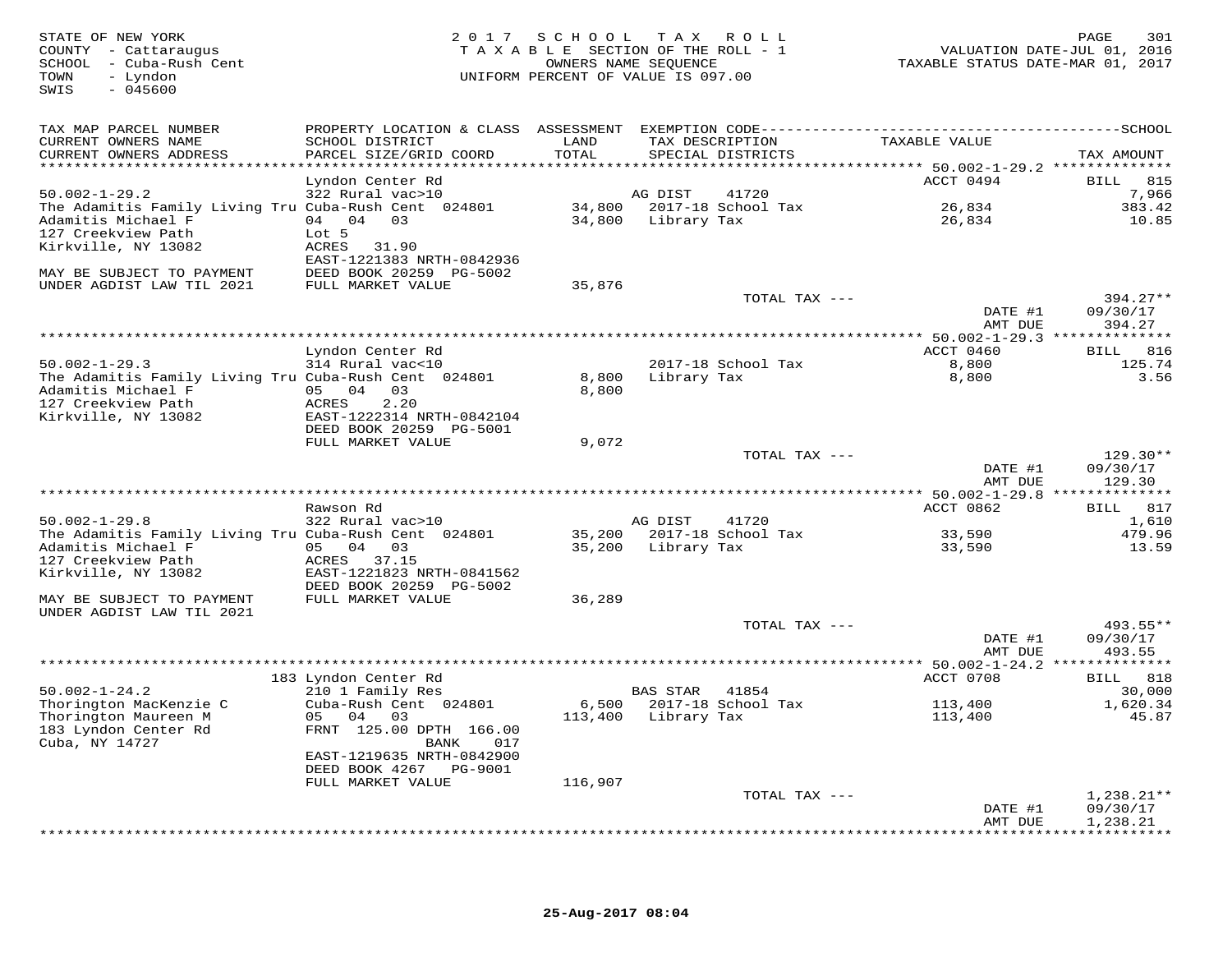| STATE OF NEW YORK<br>COUNTY - Cattaraugus<br>SCHOOL - Cuba-Rush Cent<br>- Lyndon<br>TOWN<br>SWIS<br>$-045600$ |                                                                        | 2017 SCHOOL      | TAX ROLL<br>TAXABLE SECTION OF THE ROLL - 1<br>OWNERS NAME SEQUENCE<br>UNIFORM PERCENT OF VALUE IS 097.00 | TAXABLE STATUS DATE-MAR 01, 2017           | 302<br>PAGE<br>VALUATION DATE-JUL 01, 2016 |
|---------------------------------------------------------------------------------------------------------------|------------------------------------------------------------------------|------------------|-----------------------------------------------------------------------------------------------------------|--------------------------------------------|--------------------------------------------|
| TAX MAP PARCEL NUMBER                                                                                         |                                                                        |                  |                                                                                                           |                                            |                                            |
| CURRENT OWNERS NAME<br>CURRENT OWNERS ADDRESS                                                                 | SCHOOL DISTRICT<br>PARCEL SIZE/GRID COORD<br>************************* | LAND<br>TOTAL    | TAX DESCRIPTION<br>SPECIAL DISTRICTS                                                                      | TAXABLE VALUE                              | TAX AMOUNT                                 |
| **********************                                                                                        |                                                                        |                  |                                                                                                           |                                            |                                            |
| 59.002-1-12.1                                                                                                 | 6502 Rawson Rd<br>210 1 Family Res                                     |                  | 2017-18 School Tax                                                                                        | ACCT 0007<br>59,400                        | BILL<br>819<br>848.75                      |
| Tyler Max<br>6502 Rawson Rd                                                                                   | Cuba-Rush Cent 024801<br>04<br>02<br>03                                | 13,700<br>59,400 | Library Tax                                                                                               | 59,400                                     | 24.02                                      |
| Cuba, NY 14727                                                                                                | ACRES<br>5.45<br>EAST-1222194 NRTH-0831808<br>DEED BOOK 00935 PG-00969 |                  |                                                                                                           |                                            |                                            |
|                                                                                                               | FULL MARKET VALUE                                                      | 61,237           |                                                                                                           |                                            |                                            |
|                                                                                                               |                                                                        |                  | TOTAL TAX ---                                                                                             | DATE #1                                    | 872.77**<br>09/30/17                       |
|                                                                                                               |                                                                        |                  | ***********************                                                                                   | AMT DUE<br>** 59.002-1-12.3 ************** | 872.77                                     |
|                                                                                                               | 6476 Rawson Rd                                                         |                  |                                                                                                           | ACCT 0796                                  | 820<br>BILL                                |
| $59.002 - 1 - 12.3$                                                                                           | 270 Mfg housing                                                        |                  | 2017-18 School Tax                                                                                        | 23,000                                     | 328.64                                     |
| Tyler Max                                                                                                     | Cuba-Rush Cent 024801                                                  | 15,900           | Library Tax                                                                                               | 23,000                                     | 9.30                                       |
| 6502 Rawson Rd                                                                                                | 02 04<br>03                                                            | 23,000           |                                                                                                           |                                            |                                            |
| Cuba, NY 14727                                                                                                | 7.40<br>ACRES                                                          |                  |                                                                                                           |                                            |                                            |
|                                                                                                               | EAST-1222274 NRTH-0831238                                              |                  |                                                                                                           |                                            |                                            |
|                                                                                                               | DEED BOOK 15562 PG-9001<br>FULL MARKET VALUE                           | 23,711           |                                                                                                           |                                            |                                            |
|                                                                                                               |                                                                        |                  | TOTAL TAX ---                                                                                             |                                            | 337.94**                                   |
|                                                                                                               |                                                                        |                  |                                                                                                           | DATE #1                                    | 09/30/17                                   |
|                                                                                                               |                                                                        |                  |                                                                                                           | AMT DUE                                    | 337.94                                     |
|                                                                                                               |                                                                        |                  |                                                                                                           |                                            |                                            |
|                                                                                                               | 6552 Rawson Rd                                                         |                  |                                                                                                           | ACCT 0697                                  | BILL 821                                   |
| $50.004 - 1 - 39.2$                                                                                           | 210 1 Family Res<br>Cuba-Rush Cent 024801                              |                  | BAS STAR<br>41854<br>12,400 2017-18 School Tax                                                            | 109,800                                    | 30,000<br>1,568.90                         |
| Valeri Raymond P<br>Valeri Robin M                                                                            | 03 04<br>03                                                            |                  | 109,800 Library Tax                                                                                       | 109,800                                    | 44.41                                      |
| 6552 Rawson Rd                                                                                                | ACRES<br>4.60                                                          |                  |                                                                                                           |                                            |                                            |
| Cuba, NY 14727                                                                                                | EAST-1222171 NRTH-0832498                                              |                  |                                                                                                           |                                            |                                            |
|                                                                                                               | DEED BOOK 00996 PG-00126                                               |                  |                                                                                                           |                                            |                                            |
|                                                                                                               | FULL MARKET VALUE                                                      | 113,196          |                                                                                                           |                                            |                                            |
|                                                                                                               |                                                                        |                  | TOTAL TAX ---                                                                                             |                                            | $1,185.31**$                               |
|                                                                                                               |                                                                        |                  |                                                                                                           | DATE #1<br>AMT DUE                         | 09/30/17<br>1,185.31                       |
|                                                                                                               |                                                                        |                  |                                                                                                           |                                            |                                            |
|                                                                                                               | 6118 Ingalls Rd                                                        |                  |                                                                                                           | ACCT 0934                                  | 822<br>BILL                                |
| $59.002 - 1 - 17.4$                                                                                           | 240 Rural res                                                          |                  | <b>BAS STAR</b><br>41854                                                                                  |                                            | 30,000                                     |
| Van Splunder Gregory P                                                                                        | Cuba-Rush Cent 024801                                                  | 49,700           | 2017-18 School Tax                                                                                        | 218,000                                    | 3, 114.94                                  |
| 6118 Ingalls Rd                                                                                               | 04<br>03<br>01                                                         | 218,000          | Library Tax                                                                                               | 218,000                                    | 88.17                                      |
| Cuba, NY 14727                                                                                                | ACRES<br>67.90 BANK<br>056<br>EAST-1220944 NRTH-0827376                |                  |                                                                                                           |                                            |                                            |
|                                                                                                               | DEED BOOK 6950<br>PG-5003<br>FULL MARKET VALUE                         | 224,742          |                                                                                                           |                                            |                                            |
|                                                                                                               |                                                                        |                  | TOTAL TAX ---                                                                                             |                                            | $2,775.11**$                               |
|                                                                                                               |                                                                        |                  |                                                                                                           | DATE #1                                    | 09/30/17                                   |
|                                                                                                               |                                                                        |                  |                                                                                                           | AMT DUE<br>***********                     | 2,775.11<br>***********                    |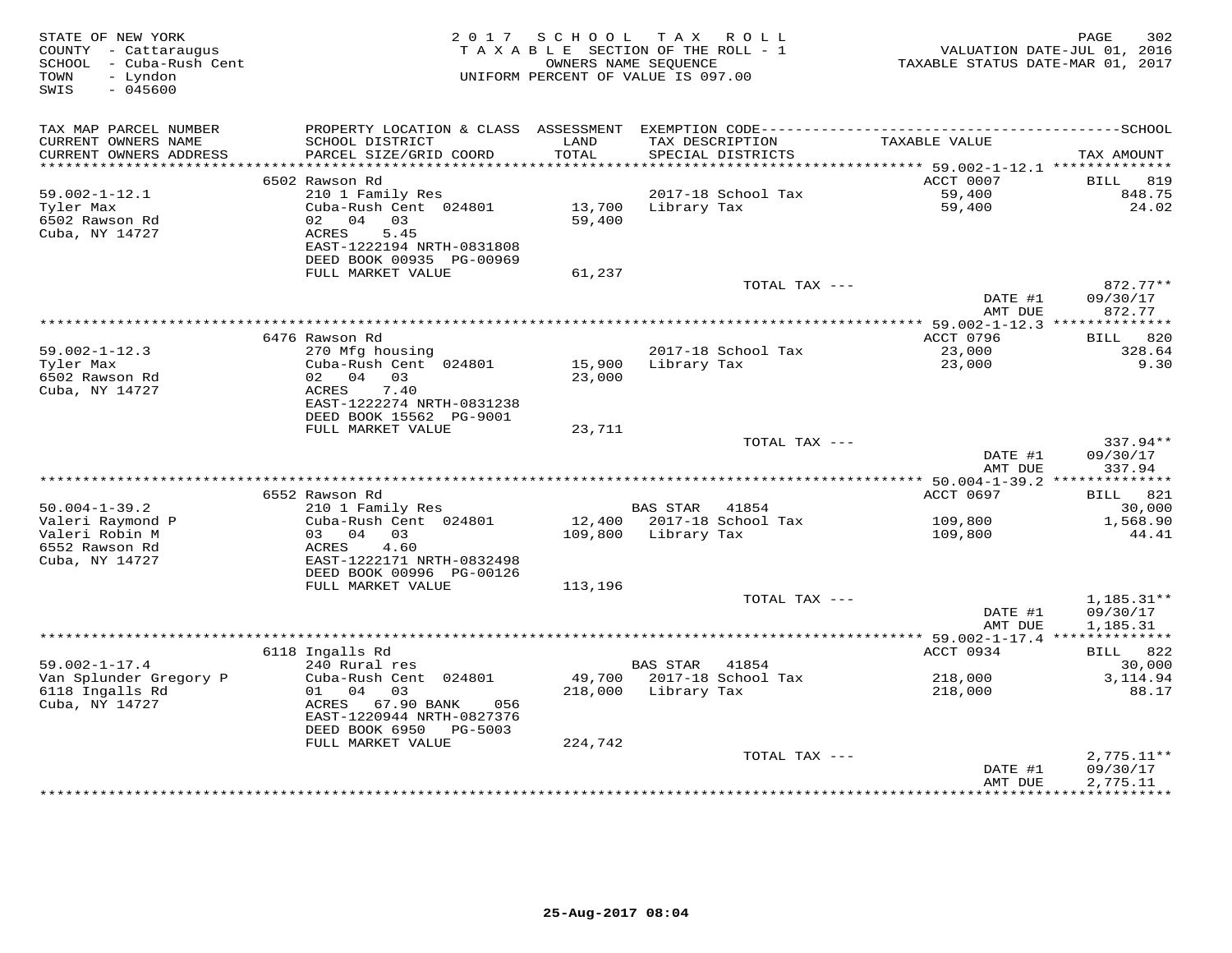| STATE OF NEW YORK<br>COUNTY - Cattaraugus<br>SCHOOL - Cuba-Rush Cent<br>- Lyndon<br>TOWN<br>SWIS<br>$-045600$ |                                                |                          | 2017 SCHOOL TAX ROLL<br>TAXABLE SECTION OF THE ROLL - 1<br>OWNERS NAME SEQUENCE<br>UNIFORM PERCENT OF VALUE IS 097.00 | VALUATION DATE-JUL 01, 2016<br>TAXABLE STATUS DATE-MAR 01, 2017 | 303<br>PAGE         |
|---------------------------------------------------------------------------------------------------------------|------------------------------------------------|--------------------------|-----------------------------------------------------------------------------------------------------------------------|-----------------------------------------------------------------|---------------------|
| TAX MAP PARCEL NUMBER                                                                                         | PROPERTY LOCATION & CLASS ASSESSMENT           |                          |                                                                                                                       |                                                                 |                     |
| CURRENT OWNERS NAME<br>CURRENT OWNERS ADDRESS                                                                 | SCHOOL DISTRICT<br>PARCEL SIZE/GRID COORD      | LAND<br>TOTAL<br>******* | TAX DESCRIPTION<br>SPECIAL DISTRICTS                                                                                  | TAXABLE VALUE                                                   | TAX AMOUNT          |
|                                                                                                               | Ingalls Rd                                     |                          |                                                                                                                       | ******** 59.002-1-22 **********<br>ACCT 0372                    | 823<br>BILL         |
| $59.002 - 1 - 22$                                                                                             | 322 Rural vac>10                               |                          | 2017-18 School Tax                                                                                                    | 27,700                                                          | 395.80              |
| Van Splunder Gregory P                                                                                        | Cuba-Rush Cent 024801                          | 27,700                   | Library Tax                                                                                                           | 27,700                                                          | 11.20               |
| 6118 Ingalls Rd                                                                                               | 01 04 03                                       | 27,700                   |                                                                                                                       |                                                                 |                     |
| Cuba, NY 14727                                                                                                | 32.80<br>ACRES                                 |                          |                                                                                                                       |                                                                 |                     |
|                                                                                                               | EAST-1221634 NRTH-0826517                      |                          |                                                                                                                       |                                                                 |                     |
|                                                                                                               | DEED BOOK 00994 PG-00299                       |                          |                                                                                                                       |                                                                 |                     |
|                                                                                                               | FULL MARKET VALUE                              | 28,557                   | TOTAL TAX ---                                                                                                         |                                                                 | 407.00**            |
|                                                                                                               |                                                |                          |                                                                                                                       | DATE #1                                                         | 09/30/17            |
|                                                                                                               |                                                |                          |                                                                                                                       | AMT DUE                                                         | 407.00              |
|                                                                                                               |                                                |                          |                                                                                                                       | ********* 59.002-1-23.2 **************                          |                     |
|                                                                                                               | Ingalls Rd                                     |                          |                                                                                                                       | ACCT 0036                                                       | BILL 824            |
| $59.002 - 1 - 23.2$                                                                                           | 322 Rural vac>10                               |                          | 2017-18 School Tax                                                                                                    | 47,300                                                          | 675.86              |
| Van Splunder Living Trust Barb Cuba-Rush Cent 024801                                                          |                                                | 47,300                   | Library Tax                                                                                                           | 47,300                                                          | 19.13               |
| 880 Aurora Street<br>Lancaster, NY 14086                                                                      | 01 04 03<br>Lot 9                              | 47,300                   |                                                                                                                       |                                                                 |                     |
|                                                                                                               | ACRES 37.80                                    |                          |                                                                                                                       |                                                                 |                     |
| MAY BE SUBJECT TO PAYMENT                                                                                     | EAST-1219123 NRTH-0827078                      |                          |                                                                                                                       |                                                                 |                     |
| UNDER AGDIST LAW TIL 2020                                                                                     | DEED BOOK 24514 PG-3002                        |                          |                                                                                                                       |                                                                 |                     |
|                                                                                                               | FULL MARKET VALUE                              | 48,763                   |                                                                                                                       |                                                                 |                     |
|                                                                                                               |                                                |                          | TOTAL TAX ---                                                                                                         |                                                                 | $694.99**$          |
|                                                                                                               |                                                |                          |                                                                                                                       | DATE #1<br>AMT DUE                                              | 09/30/17<br>694.99  |
|                                                                                                               |                                                |                          |                                                                                                                       |                                                                 |                     |
| $50.004 - 1 - 7.1$                                                                                            | 6737 Snyder Rd<br>312 Vac w/imprv              |                          | 2017-18 School Tax                                                                                                    | ACCT 0018<br>12,600                                             | BILL 825<br>180.04  |
| Vandelden Edward                                                                                              | Cuba-Rush Cent 024801                          | 10,300                   | Library Tax                                                                                                           | 12,600                                                          | 5.10                |
| Anderson Michael                                                                                              | 19 04 03                                       | 12,600                   |                                                                                                                       |                                                                 |                     |
| 524 Grover Cleveland Hwy                                                                                      | Lot 2                                          |                          |                                                                                                                       |                                                                 |                     |
| Amherst, NY 14226                                                                                             | ACRES<br>3.20                                  |                          |                                                                                                                       |                                                                 |                     |
|                                                                                                               | EAST-1215577 NRTH-0835646                      |                          |                                                                                                                       |                                                                 |                     |
|                                                                                                               | DEED BOOK 00931 PG-00489<br>FULL MARKET VALUE  |                          |                                                                                                                       |                                                                 |                     |
|                                                                                                               |                                                | 12,990                   | TOTAL TAX ---                                                                                                         |                                                                 | 185.14**            |
|                                                                                                               |                                                |                          |                                                                                                                       | DATE #1                                                         | 09/30/17            |
|                                                                                                               |                                                |                          |                                                                                                                       | AMT DUE                                                         | 185.14              |
|                                                                                                               |                                                |                          |                                                                                                                       |                                                                 |                     |
|                                                                                                               | 383 Palmer Rd                                  |                          |                                                                                                                       | ACCT 0481                                                       | BILL 826            |
| $41.004 - 1 - 12.4$                                                                                           | 270 Mfg housing                                |                          | 2017-18 School Tax                                                                                                    | 57,500                                                          | 821.60              |
| Wedzina Frank S Jr<br>123 Milnor Ave                                                                          | Cuba-Rush Cent 024801<br>15<br>$-04$<br>$-0.3$ | 48,300                   | Library Tax                                                                                                           | 57,500                                                          | 23.26               |
| Lackawanna, NY 14218                                                                                          | ACRES 64.73                                    | 57,500                   |                                                                                                                       |                                                                 |                     |
|                                                                                                               | EAST-1216366 NRTH-0849029                      |                          |                                                                                                                       |                                                                 |                     |
|                                                                                                               | FULL MARKET VALUE                              | 59,278                   |                                                                                                                       |                                                                 |                     |
|                                                                                                               |                                                |                          | TOTAL TAX ---                                                                                                         |                                                                 | 844.86**            |
|                                                                                                               |                                                |                          |                                                                                                                       | DATE #1                                                         | 09/30/17            |
|                                                                                                               |                                                |                          |                                                                                                                       | AMT DUE                                                         | 844.86<br>********* |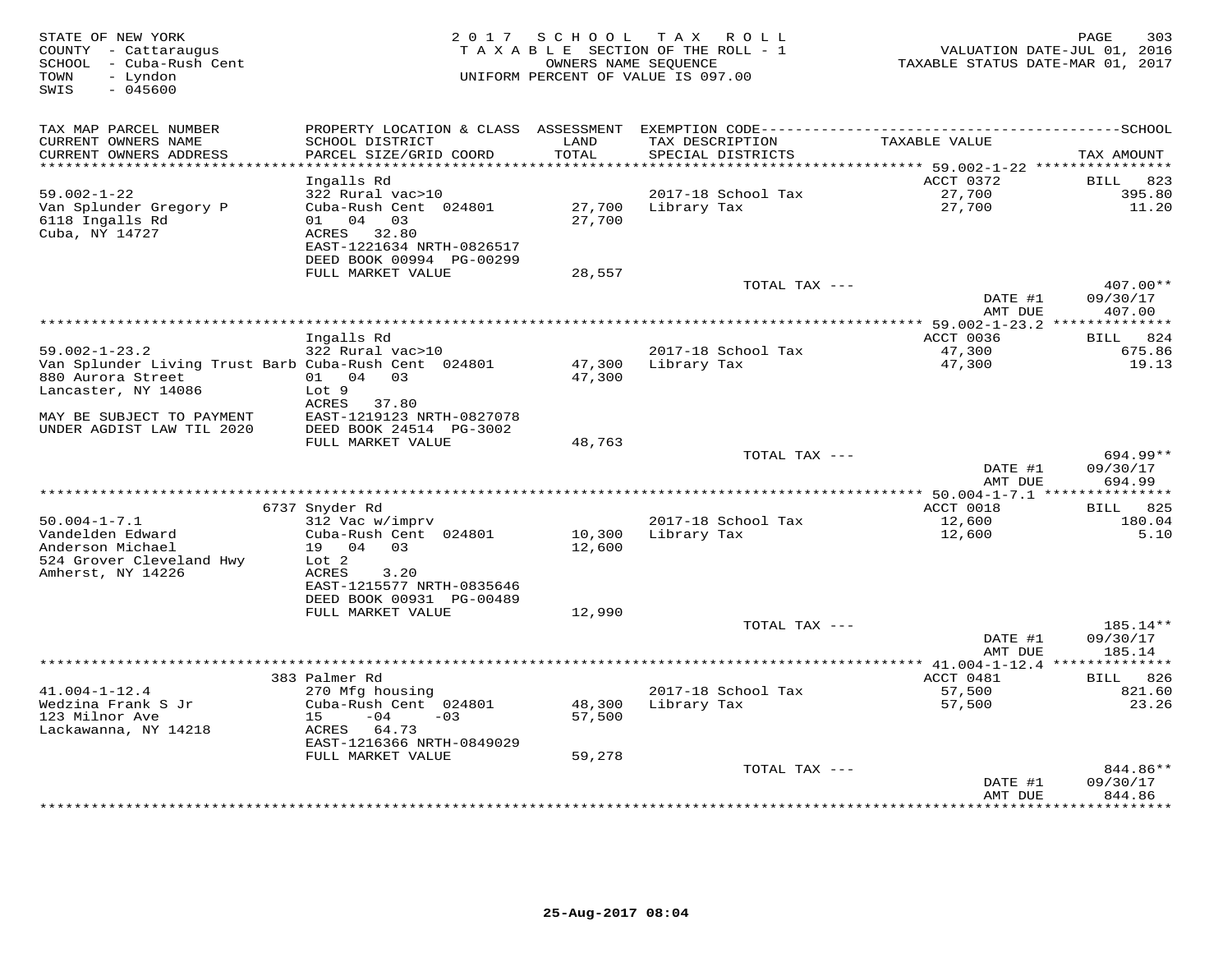| TAX MAP PARCEL NUMBER<br>PROPERTY LOCATION & CLASS ASSESSMENT<br>SCHOOL DISTRICT<br>LAND<br>TAXABLE VALUE<br>CURRENT OWNERS NAME<br>TAX DESCRIPTION<br>TOTAL<br>CURRENT OWNERS ADDRESS<br>PARCEL SIZE/GRID COORD<br>SPECIAL DISTRICTS<br>*******<br>********* 50.004-1-25 *****************<br>ACCT 0555<br>6760 Rawson Rd<br>$50.004 - 1 - 25$<br>240 Rural res<br><b>BAS STAR</b><br>41854<br>2017-18 School Tax<br>Wilson Robert A<br>Cuba-Rush Cent 024801<br>20,400<br>130,000<br>6760 Rawson Rd<br>04 04 03<br>130,000<br>Library Tax<br>130,000<br>Cuba, NY 14727<br>Lot14<br>ACRES 12.40<br>EAST-1221924 NRTH-0835959<br>DEED BOOK 1326<br>PG-8001<br>FULL MARKET VALUE<br>134,021<br>TOTAL TAX ---<br>DATE #1<br>AMT DUE<br>677 Abbott Rd<br>ACCT 0095<br>$59.002 - 1 - 33$<br>240 Rural res<br><b>BAS STAR</b><br>41854 | VALUATION DATE-JUL 01, 2016<br>TAXABLE STATUS DATE-MAR 01, 2017 |
|-----------------------------------------------------------------------------------------------------------------------------------------------------------------------------------------------------------------------------------------------------------------------------------------------------------------------------------------------------------------------------------------------------------------------------------------------------------------------------------------------------------------------------------------------------------------------------------------------------------------------------------------------------------------------------------------------------------------------------------------------------------------------------------------------------------------------------------|-----------------------------------------------------------------|
|                                                                                                                                                                                                                                                                                                                                                                                                                                                                                                                                                                                                                                                                                                                                                                                                                                   |                                                                 |
|                                                                                                                                                                                                                                                                                                                                                                                                                                                                                                                                                                                                                                                                                                                                                                                                                                   | TAX AMOUNT                                                      |
|                                                                                                                                                                                                                                                                                                                                                                                                                                                                                                                                                                                                                                                                                                                                                                                                                                   | 827<br>BILL                                                     |
|                                                                                                                                                                                                                                                                                                                                                                                                                                                                                                                                                                                                                                                                                                                                                                                                                                   | 30,000                                                          |
|                                                                                                                                                                                                                                                                                                                                                                                                                                                                                                                                                                                                                                                                                                                                                                                                                                   | 1,857.54                                                        |
|                                                                                                                                                                                                                                                                                                                                                                                                                                                                                                                                                                                                                                                                                                                                                                                                                                   | 52.58                                                           |
|                                                                                                                                                                                                                                                                                                                                                                                                                                                                                                                                                                                                                                                                                                                                                                                                                                   |                                                                 |
|                                                                                                                                                                                                                                                                                                                                                                                                                                                                                                                                                                                                                                                                                                                                                                                                                                   |                                                                 |
|                                                                                                                                                                                                                                                                                                                                                                                                                                                                                                                                                                                                                                                                                                                                                                                                                                   | $1,482.12**$<br>09/30/17<br>1,482.12                            |
|                                                                                                                                                                                                                                                                                                                                                                                                                                                                                                                                                                                                                                                                                                                                                                                                                                   |                                                                 |
|                                                                                                                                                                                                                                                                                                                                                                                                                                                                                                                                                                                                                                                                                                                                                                                                                                   | 828<br>BILL                                                     |
| Wolbert Valerie L<br>Cuba-Rush Cent 024801                                                                                                                                                                                                                                                                                                                                                                                                                                                                                                                                                                                                                                                                                                                                                                                        | 30,000                                                          |
| 18,800<br>2017-18 School Tax<br>101,900<br>Thomas Jacob<br>17 04<br>101,900<br>Library Tax<br>101,900<br>03<br>677 Abbott Rd<br>ACRES 10.26                                                                                                                                                                                                                                                                                                                                                                                                                                                                                                                                                                                                                                                                                       | 1,456.02<br>41.21                                               |
| Cuba, NY 14727<br>EAST-1212942 NRTH-0825463<br>DEED BOOK 15209 PG-7001                                                                                                                                                                                                                                                                                                                                                                                                                                                                                                                                                                                                                                                                                                                                                            |                                                                 |
| FULL MARKET VALUE<br>105,052                                                                                                                                                                                                                                                                                                                                                                                                                                                                                                                                                                                                                                                                                                                                                                                                      |                                                                 |
| TOTAL TAX ---<br>DATE #1<br>AMT DUE                                                                                                                                                                                                                                                                                                                                                                                                                                                                                                                                                                                                                                                                                                                                                                                               | $1,069.23**$<br>09/30/17<br>1,069.23                            |
|                                                                                                                                                                                                                                                                                                                                                                                                                                                                                                                                                                                                                                                                                                                                                                                                                                   |                                                                 |
| 7691 Cedar Ln<br>ACCT 0540                                                                                                                                                                                                                                                                                                                                                                                                                                                                                                                                                                                                                                                                                                                                                                                                        | BILL 829                                                        |
| $41.004 - 1 - 12.5$<br>260 Seasonal res<br>2017-18 School Tax<br>98,900                                                                                                                                                                                                                                                                                                                                                                                                                                                                                                                                                                                                                                                                                                                                                           | 1,413.16                                                        |
| Yaeger Richard & Linda<br>Cuba-Rush Cent 024801<br>36,700<br>Library Tax<br>98,900<br>Wodowski James & Judith<br>15 04 03<br>98,900<br>Leonard Graczyk<br>ACRES 39.91                                                                                                                                                                                                                                                                                                                                                                                                                                                                                                                                                                                                                                                             | 40.00                                                           |
| 4236 Seabreeze<br>EAST-1217553 NRTH-0851104                                                                                                                                                                                                                                                                                                                                                                                                                                                                                                                                                                                                                                                                                                                                                                                       |                                                                 |
| Hamburg, NY 14075<br>DEED BOOK 17607 PG-6002<br>FULL MARKET VALUE<br>101,959                                                                                                                                                                                                                                                                                                                                                                                                                                                                                                                                                                                                                                                                                                                                                      |                                                                 |
| TOTAL TAX ---                                                                                                                                                                                                                                                                                                                                                                                                                                                                                                                                                                                                                                                                                                                                                                                                                     | $1,453.16**$                                                    |
| DATE #1<br>AMT DUE                                                                                                                                                                                                                                                                                                                                                                                                                                                                                                                                                                                                                                                                                                                                                                                                                | 09/30/17<br>1,453.16                                            |
| *********** $41.004 - 1 - 12.5/1$                                                                                                                                                                                                                                                                                                                                                                                                                                                                                                                                                                                                                                                                                                                                                                                                 |                                                                 |
| 7678 Cedar Ln                                                                                                                                                                                                                                                                                                                                                                                                                                                                                                                                                                                                                                                                                                                                                                                                                     | BILL 830                                                        |
| $41.004 - 1 - 12.5/1$<br>2017-18 School Tax<br>128,800<br>260 Seasonal res<br>Yaeger Richard & Linda<br>7,000<br>Library Tax<br>128,800<br>Cuba-Rush Cent 024801<br>Woodowski James & Judith<br>Courtsey split from parce<br>128,800                                                                                                                                                                                                                                                                                                                                                                                                                                                                                                                                                                                              | 1,840.39<br>52.09                                               |
| Leonard Graczyk<br>$41.004 - 1 - 12.5$<br>4236 Seabreeze<br>ACRES<br>1.00<br>Hamburg, NY 14075<br>DEED BOOK 17607 PG-6002                                                                                                                                                                                                                                                                                                                                                                                                                                                                                                                                                                                                                                                                                                         |                                                                 |
| FULL MARKET VALUE<br>132,784                                                                                                                                                                                                                                                                                                                                                                                                                                                                                                                                                                                                                                                                                                                                                                                                      |                                                                 |
| TOTAL TAX ---                                                                                                                                                                                                                                                                                                                                                                                                                                                                                                                                                                                                                                                                                                                                                                                                                     | 1,892.48**                                                      |
| DATE #1<br>AMT DUE                                                                                                                                                                                                                                                                                                                                                                                                                                                                                                                                                                                                                                                                                                                                                                                                                | 09/30/17<br>1,892.48                                            |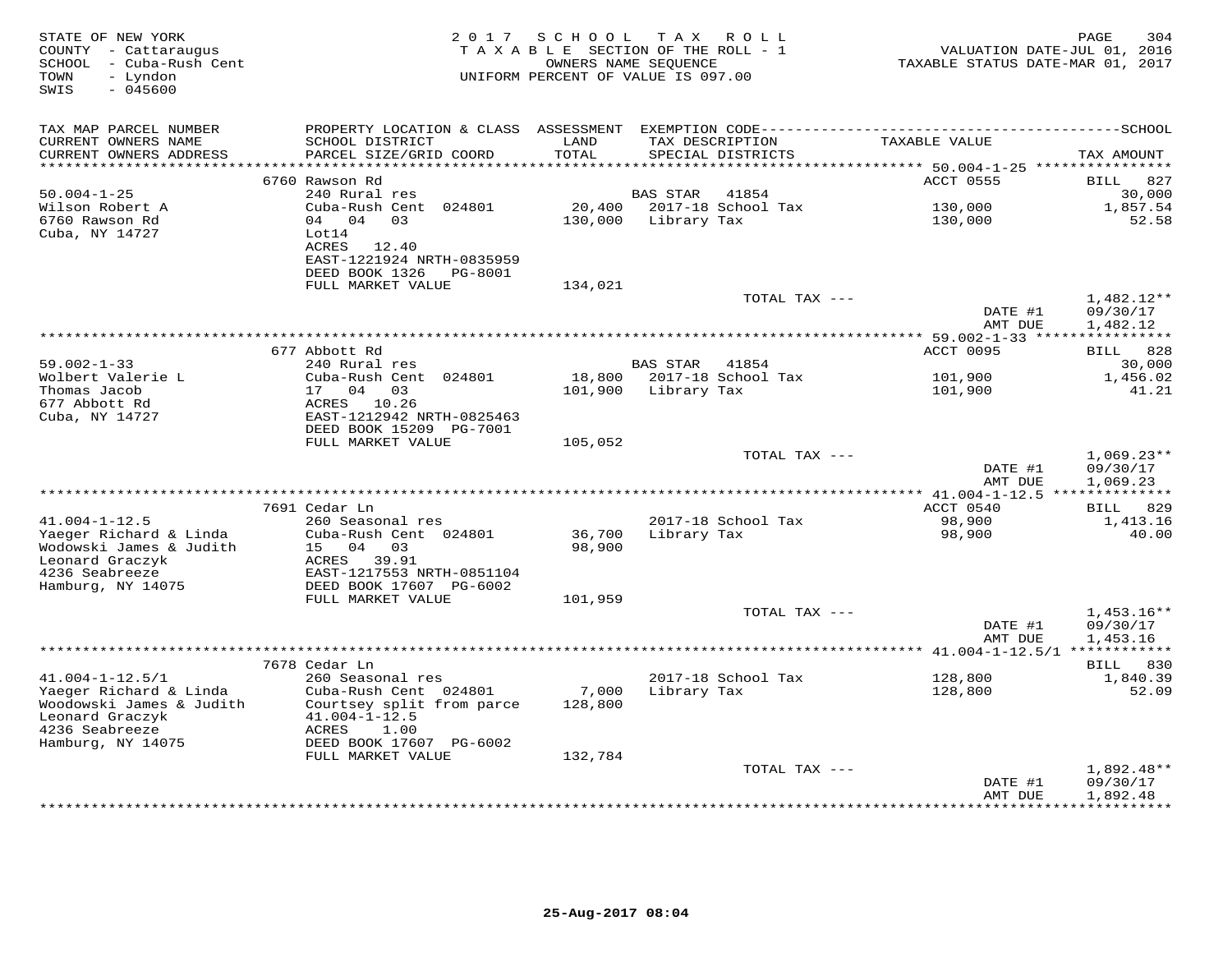| STATE OF NEW YORK<br>COUNTY<br>- Cattaraugus<br>SCHOOL<br>- Cuba-Rush Cent<br>- Lyndon<br>TOWN<br>$-045600$<br>SWIS | 2 0 1 7<br>TAXABLE             | SCHOOL<br>OWNERS NAME SEOUENCE | T A X<br>R O L L<br>SECTION OF THE ROLL - 1<br>UNIFORM PERCENT OF VALUE IS 097.00 | TAXABLE STATUS DATE-MAR 01, | 305<br>PAGE<br>VALUATION DATE-JUL 01,<br>2016<br>2017 |
|---------------------------------------------------------------------------------------------------------------------|--------------------------------|--------------------------------|-----------------------------------------------------------------------------------|-----------------------------|-------------------------------------------------------|
| TAX MAP PARCEL NUMBER                                                                                               | PROPERTY LOCATION & CLASS      | ASSESSMENT                     | EXEMPTION CODE-                                                                   |                             | $-$ SCHOOL                                            |
| CURRENT OWNERS NAME                                                                                                 | SCHOOL DISTRICT                | LAND                           | TAX DESCRIPTION                                                                   | TAXABLE VALUE               |                                                       |
| CURRENT OWNERS ADDRESS                                                                                              | PARCEL SIZE/GRID COORD         | TOTAL                          | SPECIAL DISTRICTS                                                                 |                             | TAX AMOUNT                                            |
|                                                                                                                     |                                |                                |                                                                                   |                             | * * * * * * * * * * * * * * * *                       |
|                                                                                                                     | 6876 Rawson Rd                 |                                |                                                                                   | ACCT 0567                   | 831<br>BILL                                           |
| $50.004 - 1 - 20$                                                                                                   | 240 Rural res                  |                                | 2017-18 School Tax                                                                | 66,300                      | 947.34                                                |
| Zogaria Anthony R Jr                                                                                                | Cuba-Rush Cent 024801          | 21,400                         | Library Tax                                                                       | 66,300                      | 26.82                                                 |
| Zogaria Denise M                                                                                                    | 04<br>03<br>04                 | 66,300                         |                                                                                   |                             |                                                       |
| 116 Iroquois Ave                                                                                                    | Lots $6,7$                     |                                |                                                                                   |                             |                                                       |
| Cheektowaga, NY 14206                                                                                               | 14.00 BANK<br>002<br>ACRES     |                                |                                                                                   |                             |                                                       |
|                                                                                                                     | EAST-1221892 NRTH-0838119      |                                |                                                                                   |                             |                                                       |
|                                                                                                                     | DEED BOOK 8665<br>PG-7001      |                                |                                                                                   |                             |                                                       |
|                                                                                                                     | FULL MARKET VALUE              | 68,351                         |                                                                                   |                             |                                                       |
|                                                                                                                     |                                |                                | TOTAL TAX ---                                                                     |                             | $974.16**$                                            |
|                                                                                                                     |                                |                                |                                                                                   | DATE #1                     | 09/30/17                                              |
|                                                                                                                     |                                |                                |                                                                                   | AMT DUE                     | 974.16                                                |
|                                                                                                                     | ****************************** |                                |                                                                                   |                             |                                                       |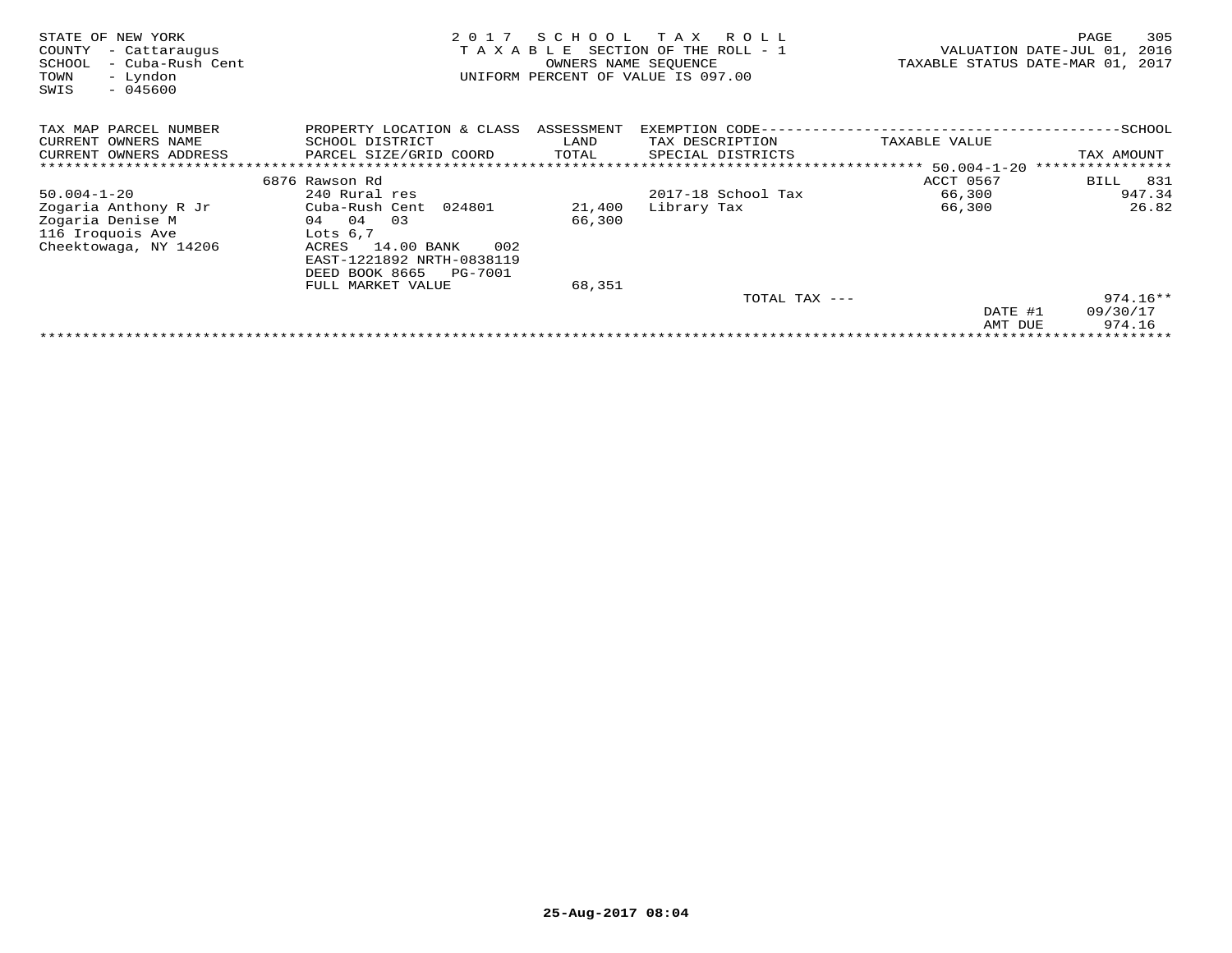|                   | STATE OF NEW YORK<br>COUNTY - Cattaraugus | 2017 SCHOOL TAX ROLL<br>T A X A B L E SECTION OF THE ROLL - 1 | PAGE<br>VALUATION DATE-JUL 01, 2016                 | 306 |
|-------------------|-------------------------------------------|---------------------------------------------------------------|-----------------------------------------------------|-----|
| TOWN              | SCHOOL - Cuba-Rush Cent<br>– Lyndon       | UNIFORM PERCENT OF VALUE IS 097.00                            | TAXABLE STATUS DATE-MAR 01, 2017<br>RPS155/V04/L015 |     |
| SWIS<br>$-045600$ |                                           |                                                               | CURRENT DATE 8/25/2017                              |     |
|                   |                                           | ROLL SUB SECTION- - TOTALS                                    |                                                     |     |

|      |                   | ՠሰ   | <b>EXTENSION</b> | AD   | ″ –          |       |              |
|------|-------------------|------|------------------|------|--------------|-------|--------------|
| CODE | NTAM <sup>7</sup> | PARO | TVDF             | ALUE | <b>NOUNT</b> | "ALUL | max x<br>∸∽∽ |

### NO SPECIAL DISTRICTS AT THIS LEVEL

\*\*\* S C H O O L D I S T R I C T S U M M A R Y \*\*\*

| CODE   | DISTRICT NAME                    | TOTAL<br>PARCELS | ASSESSED<br>LAND | ASSESSED<br>TOTAL | <b>EXEMPT</b><br>AMOUNT | TOTAL<br>TAXABLE |            |
|--------|----------------------------------|------------------|------------------|-------------------|-------------------------|------------------|------------|
|        |                                  |                  |                  |                   | STAR AMOUNT             | STAR TAXABLE     | TOTAL TAX  |
|        | Cuba-Rush Cent                   | 116              | 3403,700         | 9227,800          | 321,586                 | 8,906,214        |            |
| 024801 |                                  |                  |                  |                   | 1276,350                | 7,629,864        | 112,623.27 |
|        | SUB-TOTAL                        | 116              | 3403,700         | 9227,800          | 321,586                 | 8,906,214        |            |
|        | $S \cup B - T \cup T A L (CONT)$ |                  |                  |                   | 1276,350                | 7,629,864        | 112,623.27 |
|        | TOTAL                            | 116              | 3403,700         | 9227,800          | 321,586                 | 8,906,214        |            |
|        | T O T A L (CONT)                 |                  |                  |                   | 1276,350                | 7,629,864        | 112,623.27 |

## \*\*\* S Y S T E M C O D E S S U M M A R Y \*\*\*

#### NO SYSTEM EXEMPTIONS AT THIS LEVEL

## \*\*\* E X E M P T I O N S U M M A R Y \*\*\*

| CODE           | DESCRIPTION          | TOTAL<br>PARCELS | SCHOOL            |
|----------------|----------------------|------------------|-------------------|
| 41700<br>41720 | AG BLDG<br>AG DIST   | 13               | 33,800<br>159,138 |
| 41730          | AG DISTOUT           |                  | 18,196            |
| 41800<br>41804 | AGED C/T/S<br>AGED S |                  | 46,050<br>49,556  |
|                |                      |                  |                   |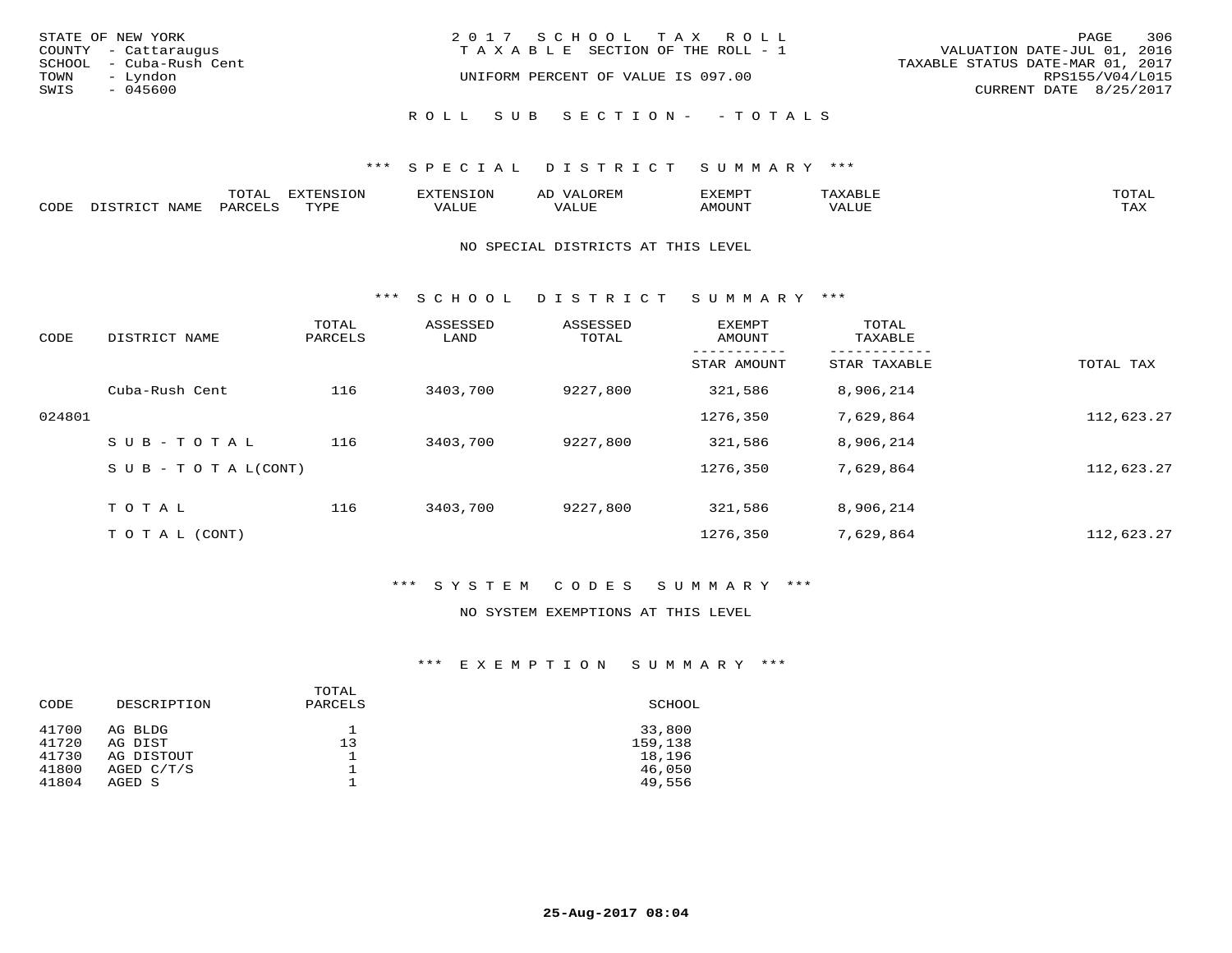| STATE OF NEW YORK<br>COUNTY - Cattaraugus | 2017 SCHOOL TAX ROLL<br>T A X A B L E SECTION OF THE ROLL - 1 |  | VALUATION DATE-JUL 01, 2016      | PAGE            | 307 |
|-------------------------------------------|---------------------------------------------------------------|--|----------------------------------|-----------------|-----|
| SCHOOL - Cuba-Rush Cent                   | UNIFORM PERCENT OF VALUE IS 097.00                            |  | TAXABLE STATUS DATE-MAR 01, 2017 | RPS155/V04/L015 |     |
| TOWN<br>- Lyndon<br>SWIS<br>$-045600$     |                                                               |  | CURRENT DATE 8/25/2017           |                 |     |
|                                           | ROLL SUB SECTION- - TOTALS                                    |  |                                  |                 |     |

## \*\*\* E X E M P T I O N S U M M A R Y \*\*\*

| CODE  | DESCRIPTION | TOTAL<br>PARCELS | SCHOOL   |
|-------|-------------|------------------|----------|
| 41834 | ENH STAR    | 10               | 625,050  |
| 41854 | BAS STAR    | 22               | 651,300  |
| 47460 | FOREST/A74  |                  | 14,846   |
|       | TOTAL       | 50               | 1597,936 |

| <b>ROLL</b><br><b>SEC</b> | DESCRIPTION                | TOTAL<br>PARCELS | ASSESSED<br>LAND | ASSESSED<br>TOTAL | <b>EXEMPT</b><br>AMOUNT | TOTAL<br>TAXABLE       | TAX  | TOTAL<br>TAX |
|---------------------------|----------------------------|------------------|------------------|-------------------|-------------------------|------------------------|------|--------------|
|                           |                            |                  |                  |                   | STAR AMOUNT             | STAR TAXABLE           | RATE |              |
|                           | 2017-18 School Tax         |                  | 3403,700         | 9227,800          | 321,586<br>1276,350     | 8,906,214<br>7,629,864 |      | 109,021.11   |
|                           | Library Tax                |                  | 3403,700         | 9227,800          | 321,586                 | 8,906,214<br>8,906,214 |      | 3,602.16     |
|                           | SPEC DIST TAXES<br>TAXABLE | 116              |                  |                   |                         |                        |      | 112,623.27   |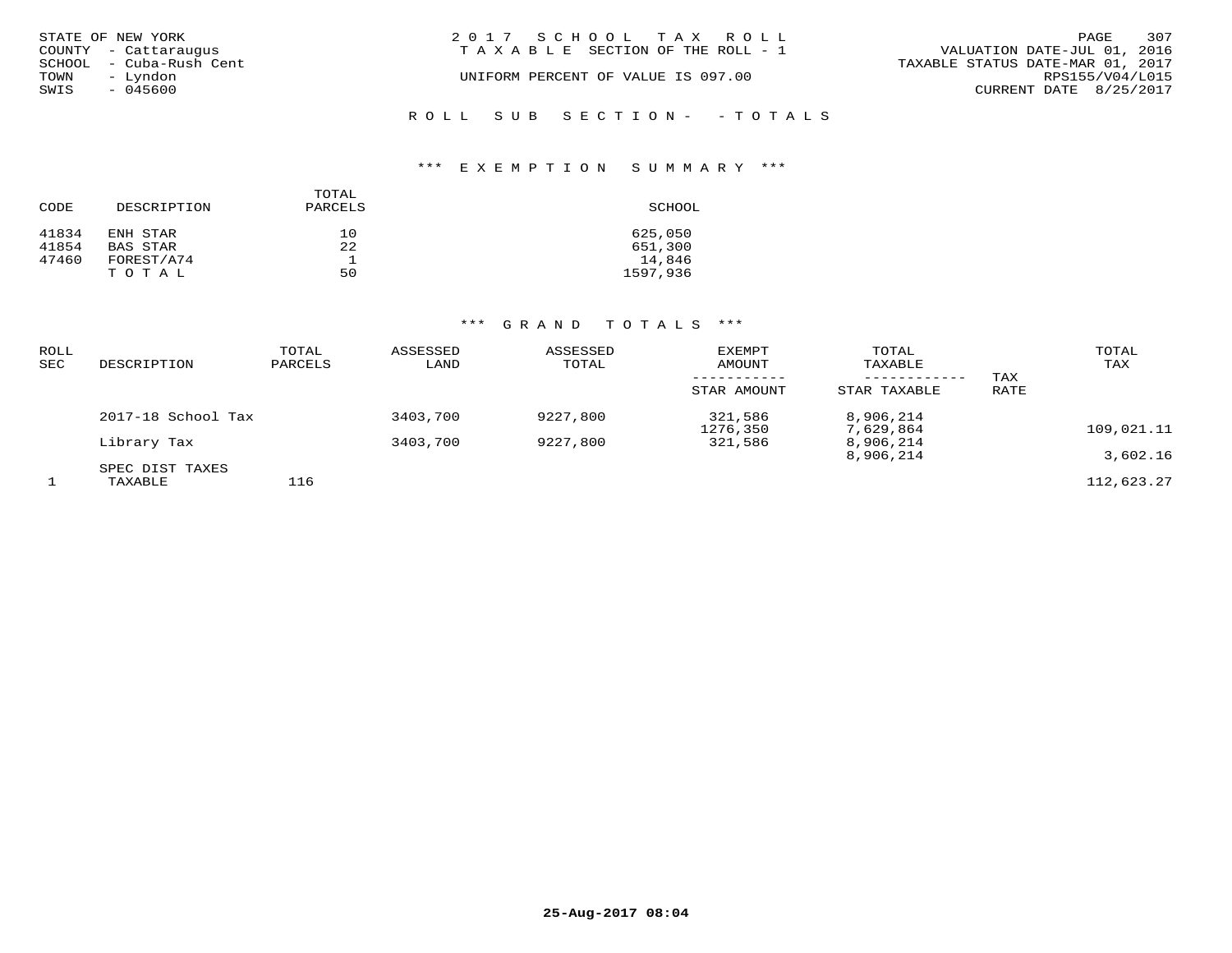| STATE OF NEW YORK<br>COUNTY - Cattaraugus<br>SCHOOL - Cuba-Rush Cent<br>TOWN<br>– Lyndon<br>SWIS<br>- 045600 | 2017 SCHOOL TAX ROLL<br>TAXABLE SECTION OF THE ROLL - 1<br>UNIFORM PERCENT OF VALUE IS 097.00 | 308<br>PAGE<br>VALUATION DATE-JUL 01, 2016<br>TAXABLE STATUS DATE-MAR 01, 2017<br>RPS155/V04/L015<br>CURRENT DATE 8/25/2017 |
|--------------------------------------------------------------------------------------------------------------|-----------------------------------------------------------------------------------------------|-----------------------------------------------------------------------------------------------------------------------------|
|                                                                                                              | ROLL SECTION TOTALS                                                                           |                                                                                                                             |

|      |                | m^m*<br>LUIAI | $T \cap N$<br>---- | .         | ىت        | YFMDT<br><u> 221 11</u> 11 |        | $m \wedge m \wedge n$<br>$\overline{a}$ |
|------|----------------|---------------|--------------------|-----------|-----------|----------------------------|--------|-----------------------------------------|
| CODE | √∐∆M™<br>AP 11 |               | $m \tau \tau \tau$ | --- - --- | $+ + + +$ | 57077377                   | . U B. | $m \times r$<br>- ∠∡∡                   |

#### NO SPECIAL DISTRICTS AT THIS LEVEL

\*\*\* S C H O O L D I S T R I C T S U M M A R Y \*\*\*

| CODE   | DISTRICT NAME                    | TOTAL<br>PARCELS | ASSESSED<br>LAND | ASSESSED<br>TOTAL | <b>EXEMPT</b><br>AMOUNT | TOTAL<br>TAXABLE |            |
|--------|----------------------------------|------------------|------------------|-------------------|-------------------------|------------------|------------|
|        |                                  |                  |                  |                   | STAR AMOUNT             | STAR TAXABLE     | TOTAL TAX  |
|        | Cuba-Rush Cent                   | 116              | 3403,700         | 9227,800          | 321,586                 | 8,906,214        |            |
| 024801 |                                  |                  |                  |                   | 1276,350                | 7,629,864        | 112,623.27 |
|        | SUB-TOTAL                        | 116              | 3403,700         | 9227,800          | 321,586                 | 8,906,214        |            |
|        | $S \cup B - T \cup T A L (CONT)$ |                  |                  |                   | 1276,350                | 7,629,864        | 112,623.27 |
|        | TOTAL                            | 116              | 3403,700         | 9227,800          | 321,586                 | 8,906,214        |            |
|        | T O T A L (CONT)                 |                  |                  |                   | 1276,350                | 7,629,864        | 112,623.27 |

## \*\*\* S Y S T E M C O D E S S U M M A R Y \*\*\*

## NO SYSTEM EXEMPTIONS AT THIS LEVEL

## \*\*\* E X E M P T I O N S U M M A R Y \*\*\*

| CODE           | DESCRIPTION           | TOTAL<br>PARCELS | SCHOOL            |
|----------------|-----------------------|------------------|-------------------|
| 41700          | AG BLDG               |                  | 33,800            |
| 41720<br>41730 | AG DIST<br>AG DISTOUT | 13               | 159,138<br>18,196 |
| 41800          | AGED C/T/S            |                  | 46,050            |
| 41804          | AGED S                |                  | 49,556            |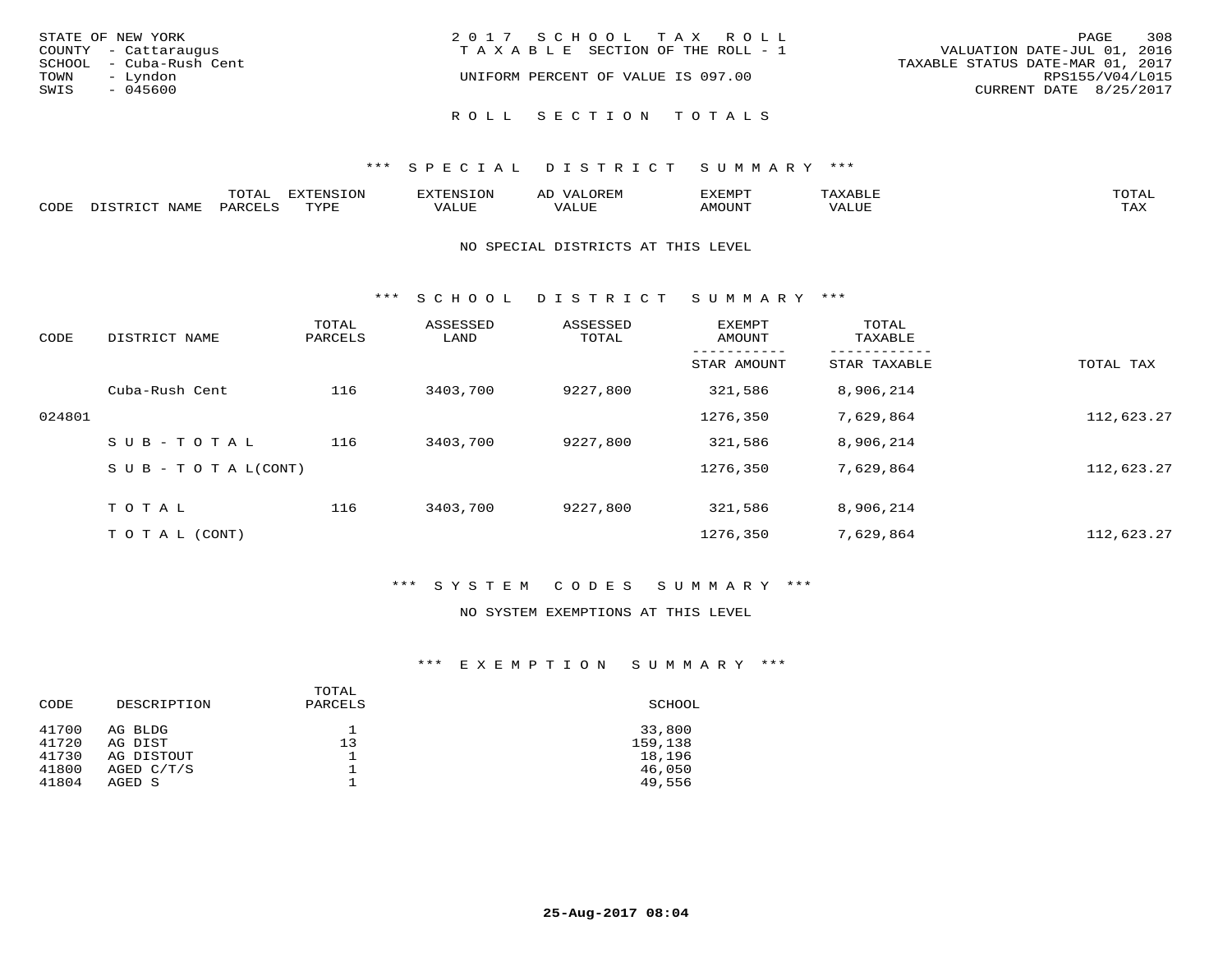| STATE OF NEW YORK<br>COUNTY - Cattaraugus   | 2017 SCHOOL TAX ROLL<br>TAXABLE SECTION OF THE ROLL - 1 | 309<br>PAGE<br>VALUATION DATE-JUL 01, 2016          |
|---------------------------------------------|---------------------------------------------------------|-----------------------------------------------------|
| SCHOOL - Cuba-Rush Cent<br>TOWN<br>– Lyndon | UNIFORM PERCENT OF VALUE IS 097.00                      | TAXABLE STATUS DATE-MAR 01, 2017<br>RPS155/V04/L015 |
| SWIS<br>- 045600                            | ROLL SECTION TOTALS                                     | CURRENT DATE 8/25/2017                              |

# \*\*\* E X E M P T I O N S U M M A R Y \*\*\*

| CODE  | DESCRIPTION | TOTAL<br>PARCELS | SCHOOL   |
|-------|-------------|------------------|----------|
| 41834 | ENH STAR    | 10               | 625,050  |
| 41854 | BAS STAR    | 22               | 651,300  |
| 47460 | FOREST/A74  |                  | 14,846   |
|       | TOTAL       | 50               | 1597,936 |

| ROLL<br><b>SEC</b> | DESCRIPTION                | TOTAL<br>PARCELS | ASSESSED<br>LAND | ASSESSED<br>TOTAL | <b>EXEMPT</b><br>AMOUNT<br>STAR AMOUNT | TOTAL<br>TAXABLE<br>------------<br>STAR TAXABLE | TAX<br>RATE | TOTAL<br>TAX |
|--------------------|----------------------------|------------------|------------------|-------------------|----------------------------------------|--------------------------------------------------|-------------|--------------|
|                    | 2017-18 School Tax         |                  | 3403,700         | 9227,800          | 321,586<br>1276,350                    | 8,906,214<br>7,629,864                           |             | 109,021.11   |
|                    | Library Tax                |                  | 3403,700         | 9227,800          | 321,586                                | 8,906,214<br>8,906,214                           |             | 3,602.16     |
|                    | SPEC DIST TAXES<br>TAXABLE | 116              |                  |                   |                                        |                                                  |             | 112,623.27   |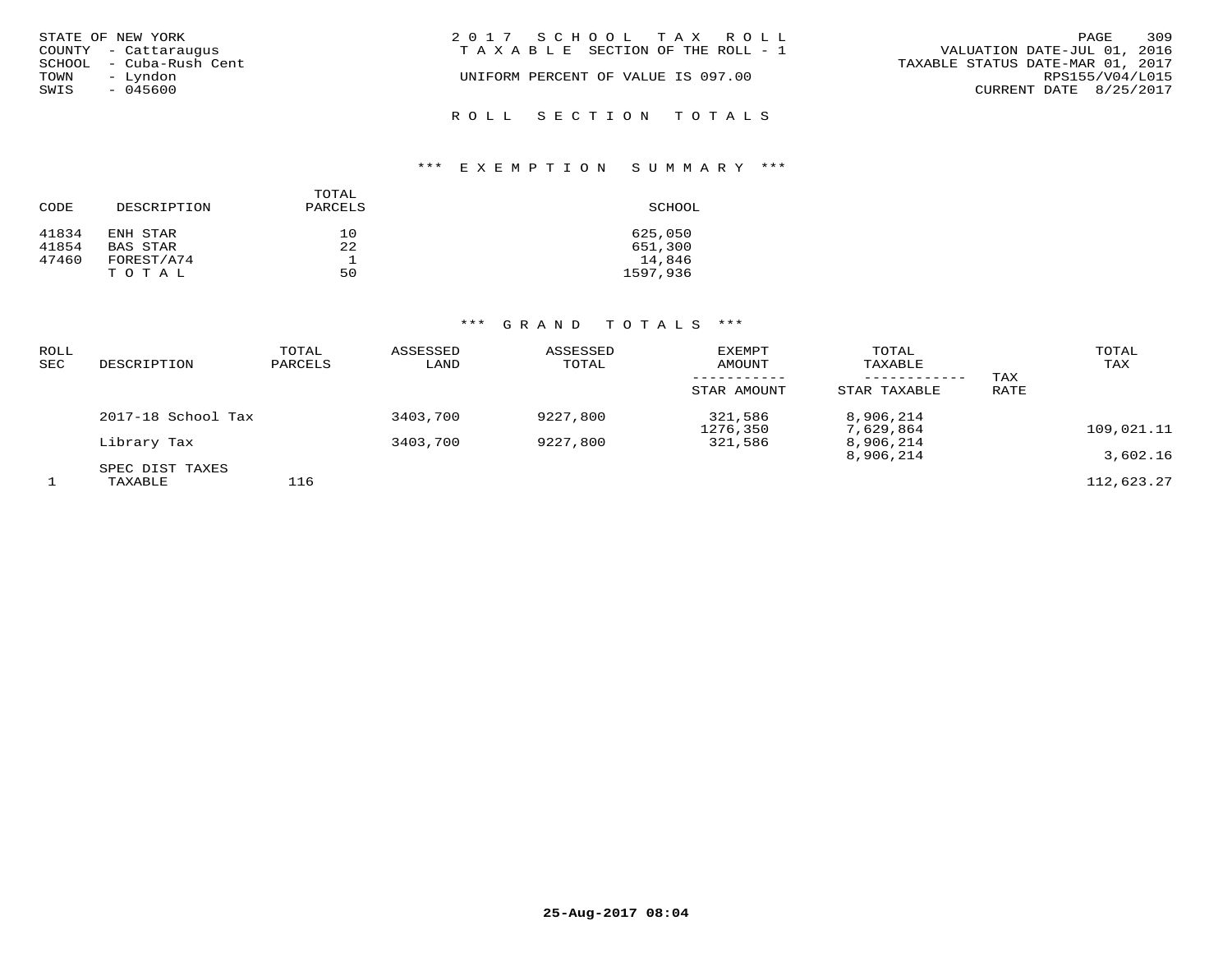| STATE OF NEW YORK<br>COUNTY<br>- Cattaraugus<br>SCHOOL<br>- Cuba-Rush Cent<br>- Lyndon<br>TOWN<br>$-045600$<br>SWIS | 2017<br>ROLL SUB-SECT - N- SECTION 534 | SCHOOL<br>RPTL<br>OWNERS NAME SEOUENCE | T A X<br>R O L L<br>STATE OWNED LAND SECTION OF THE ROLL - 3<br>REFORESTATION<br>UNIFORM PERCENT OF VALUE IS 097.00 | SUB-SECT - N VALUATION DATE-JUL 01, | 310<br>PAGE<br>2016<br>TAXABLE STATUS DATE-MAR 01, 2017 |
|---------------------------------------------------------------------------------------------------------------------|----------------------------------------|----------------------------------------|---------------------------------------------------------------------------------------------------------------------|-------------------------------------|---------------------------------------------------------|
| TAX MAP PARCEL NUMBER                                                                                               | PROPERTY LOCATION & CLASS              | ASSESSMENT                             | EXEMPTION CODE-                                                                                                     |                                     | ---------SCHOOL                                         |
| CURRENT OWNERS NAME                                                                                                 | SCHOOL DISTRICT                        | LAND                                   | TAX DESCRIPTION                                                                                                     | TAXABLE VALUE                       |                                                         |
| CURRENT OWNERS ADDRESS                                                                                              | PARCEL SIZE/GRID COORD                 | TOTAL                                  | SPECIAL DISTRICTS                                                                                                   |                                     | TAX AMOUNT                                              |
|                                                                                                                     |                                        |                                        |                                                                                                                     |                                     | ****************                                        |
|                                                                                                                     | 417 Palmer Rd                          |                                        |                                                                                                                     | ACCT 0120003                        |                                                         |
| $41.004 - 1 - 13$                                                                                                   | 932 Forest s532b                       |                                        | 2017-18 School Tax                                                                                                  | 267,900                             | 3,827.95                                                |
| State Of New York                                                                                                   | Cuba-Rush Cent 024801                  | 267,900                                | Library Tax                                                                                                         | 267,900                             | 108.35                                                  |
| Attn: County Treasurer                                                                                              | 15/16/23<br>04<br>0.3                  | 267,900                                |                                                                                                                     |                                     |                                                         |
| Cattaraugus County                                                                                                  | Catt Reforest                          |                                        |                                                                                                                     |                                     |                                                         |
| 303 Court St                                                                                                        | Area I                                 |                                        |                                                                                                                     |                                     |                                                         |
| Little Valley, NY 14755                                                                                             | 298.51<br>ACRES                        |                                        |                                                                                                                     |                                     |                                                         |
|                                                                                                                     | EAST-1215270 NRTH-0850857              |                                        |                                                                                                                     |                                     |                                                         |
|                                                                                                                     | FULL MARKET VALUE                      | 276,186                                |                                                                                                                     |                                     |                                                         |
|                                                                                                                     |                                        |                                        | TOTAL TAX ---                                                                                                       |                                     | $3,936.30**$                                            |
|                                                                                                                     |                                        |                                        |                                                                                                                     | DATE #1                             | 09/30/17                                                |
|                                                                                                                     |                                        |                                        |                                                                                                                     | AMT DUE                             | 3,936.30                                                |
|                                                                                                                     |                                        |                                        |                                                                                                                     |                                     |                                                         |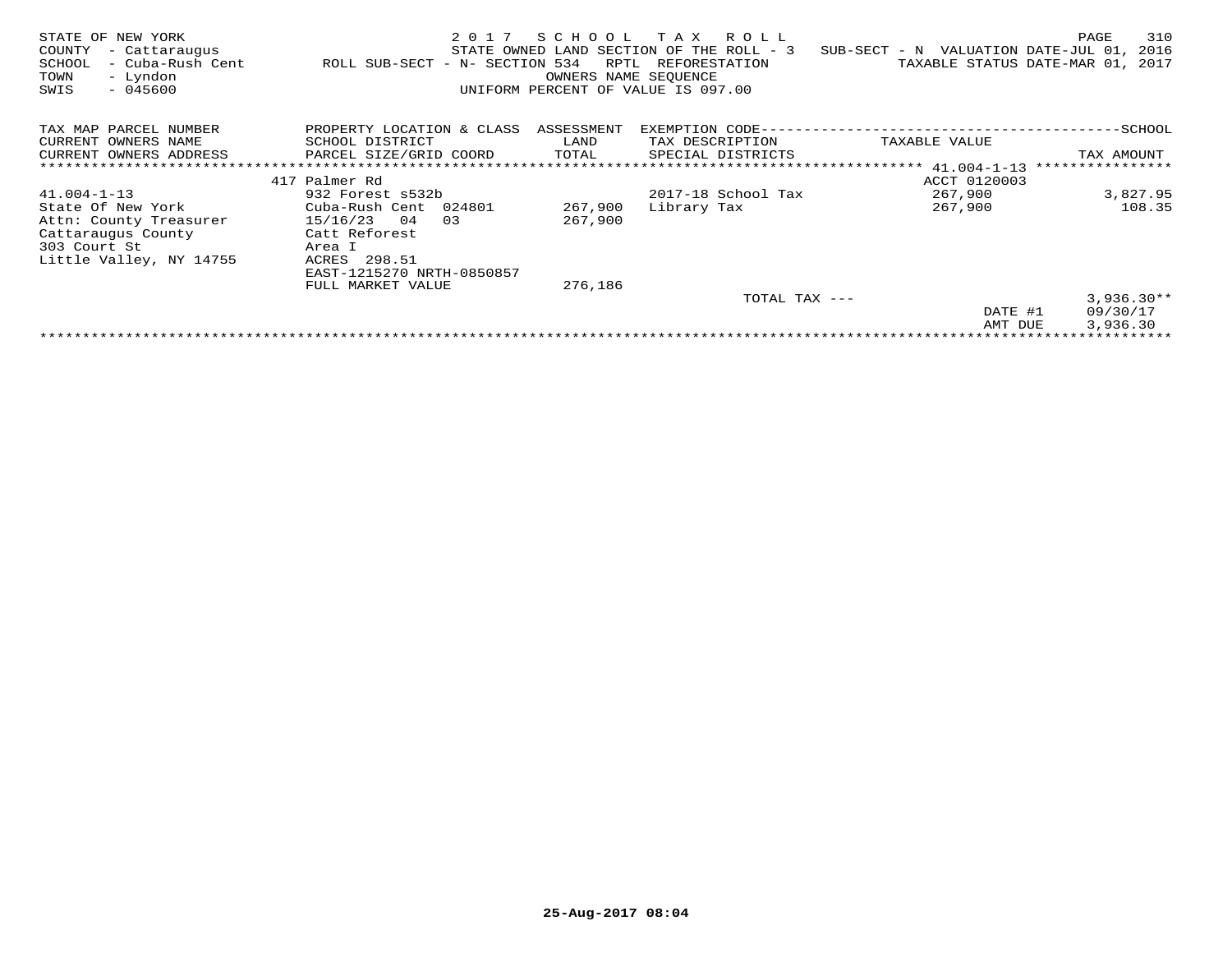|      | STATE OF NEW YORK       |                                                   |                                    |  | 2017 SCHOOL TAX ROLL      |                                                                                   |                        | PAGE | 311 |
|------|-------------------------|---------------------------------------------------|------------------------------------|--|---------------------------|-----------------------------------------------------------------------------------|------------------------|------|-----|
|      | COUNTY - Cattaraugus    |                                                   |                                    |  |                           | STATE OWNED LAND SECTION OF THE ROLL - 3 SUB-SECT - N VALUATION DATE-JUL 01, 2016 |                        |      |     |
|      | SCHOOL - Cuba-Rush Cent | ROLL SUB-SECT - N- SECTION 534 RPTL REFORESTATION |                                    |  |                           | TAXABLE STATUS DATE-MAR 01, 2017                                                  |                        |      |     |
| TOWN | – Lyndon                |                                                   |                                    |  |                           |                                                                                   | RPS155/V04/L015        |      |     |
| SWIS | - 045600                |                                                   | UNIFORM PERCENT OF VALUE IS 097.00 |  |                           |                                                                                   | CURRENT DATE 8/25/2017 |      |     |
|      |                         |                                                   |                                    |  |                           |                                                                                   |                        |      |     |
|      |                         |                                                   |                                    |  | ROLL SUB SECTION-N-TOTALS |                                                                                   |                        |      |     |

|                  | $m \wedge m \wedge n$ | -UP  |               | $\sim$ | ,, <del>,,</del> ,,,,<br>، ب |       |                                   |
|------------------|-----------------------|------|---------------|--------|------------------------------|-------|-----------------------------------|
| 70D <sub>H</sub> | PAR(                  | TVDI | - ---<br>ש∟ב. | بماللت | <b>IMOUNT</b>                | 'ALUL | $m \times r$<br><del>* ™</del> ** |

### NO SPECIAL DISTRICTS AT THIS LEVEL

\*\*\* S C H O O L D I S T R I C T S U M M A R Y \*\*\*

| CODE   | DISTRICT NAME                    | TOTAL<br>PARCELS | ASSESSED<br>LAND | ASSESSED<br>TOTAL | EXEMPT<br>AMOUNT | TOTAL<br>TAXABLE |           |
|--------|----------------------------------|------------------|------------------|-------------------|------------------|------------------|-----------|
|        |                                  |                  |                  |                   | STAR AMOUNT      | STAR TAXABLE     | TOTAL TAX |
|        | Cuba-Rush Cent                   |                  | 267,900          | 267,900           |                  | 267,900          |           |
| 024801 |                                  |                  |                  |                   |                  | 267,900          | 3,936.30  |
|        | SUB-TOTAL                        |                  | 267,900          | 267,900           |                  | 267,900          |           |
|        | $S \cup B - T \cup T A L (CONT)$ |                  |                  |                   |                  | 267,900          | 3,936.30  |
|        | T O T A L                        |                  | 267,900          | 267,900           |                  | 267,900          |           |
|        | T O T A L (CONT)                 |                  |                  |                   |                  | 267,900          | 3,936.30  |

## \*\*\* S Y S T E M C O D E S S U M M A R Y \*\*\*

NO SYSTEM EXEMPTIONS AT THIS LEVEL

\*\*\* E X E M P T I O N S U M M A R Y \*\*\*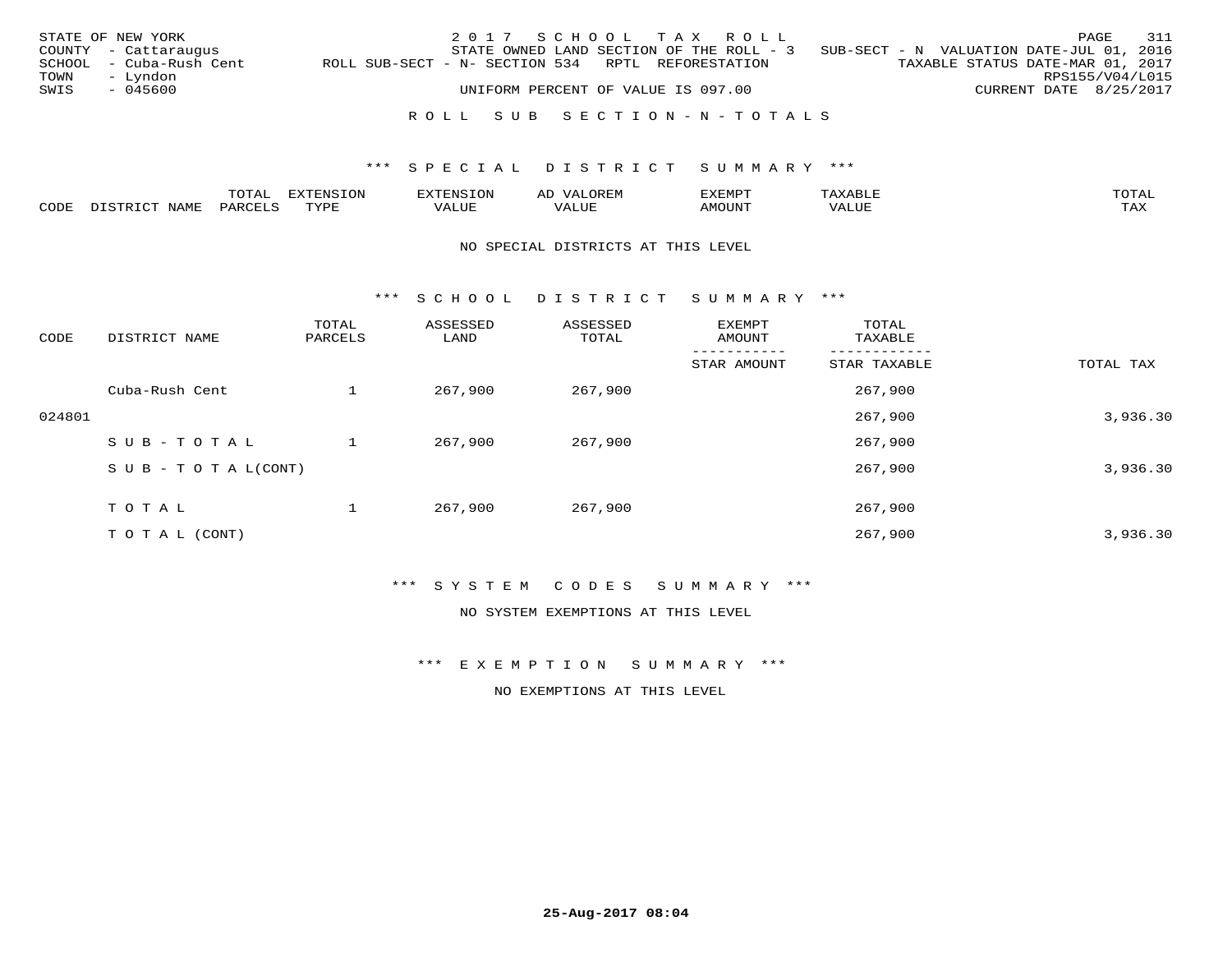|      | STATE OF NEW YORK       |                                                   | 2017 SCHOOL TAX ROLL               |  |                                                                                   |                                  |                        | PAGE | 312 |
|------|-------------------------|---------------------------------------------------|------------------------------------|--|-----------------------------------------------------------------------------------|----------------------------------|------------------------|------|-----|
|      | COUNTY - Cattaraugus    |                                                   |                                    |  | STATE OWNED LAND SECTION OF THE ROLL - 3 SUB-SECT - N VALUATION DATE-JUL 01, 2016 |                                  |                        |      |     |
|      | SCHOOL - Cuba-Rush Cent | ROLL SUB-SECT - N- SECTION 534 RPTL REFORESTATION |                                    |  |                                                                                   | TAXABLE STATUS DATE-MAR 01, 2017 |                        |      |     |
| TOWN | – Lyndon                |                                                   |                                    |  |                                                                                   |                                  | RPS155/V04/L015        |      |     |
| SWIS | - 045600                |                                                   | UNIFORM PERCENT OF VALUE IS 097.00 |  |                                                                                   |                                  | CURRENT DATE 8/25/2017 |      |     |
|      |                         |                                                   |                                    |  |                                                                                   |                                  |                        |      |     |

## R O L L S U B S E C T I O N - N - T O T A L S

| ROLL       |                    | TOTAL   | ASSESSED | ASSESSED | <b>EXEMPT</b> | TOTAL        |      | TOTAL    |
|------------|--------------------|---------|----------|----------|---------------|--------------|------|----------|
| <b>SEC</b> | DESCRIPTION        | PARCELS | LAND     | TOTAL    | AMOUNT        | TAXABLE      |      | TAX      |
|            |                    |         |          |          |               |              | TAX  |          |
|            |                    |         |          |          | STAR AMOUNT   | STAR TAXABLE | RATE |          |
|            | 2017-18 School Tax |         | 267,900  | 267,900  |               | 267,900      |      |          |
|            |                    |         |          |          |               | 267,900      |      | 3,827.95 |
|            | Library Tax        |         | 267,900  | 267,900  |               | 267,900      |      |          |
|            |                    |         |          |          |               | 267,900      |      | 108.35   |
|            | SPEC DIST TAXES    |         |          |          |               |              |      |          |
|            | STATE OWNED LAND   |         |          |          |               |              |      | 3,936.30 |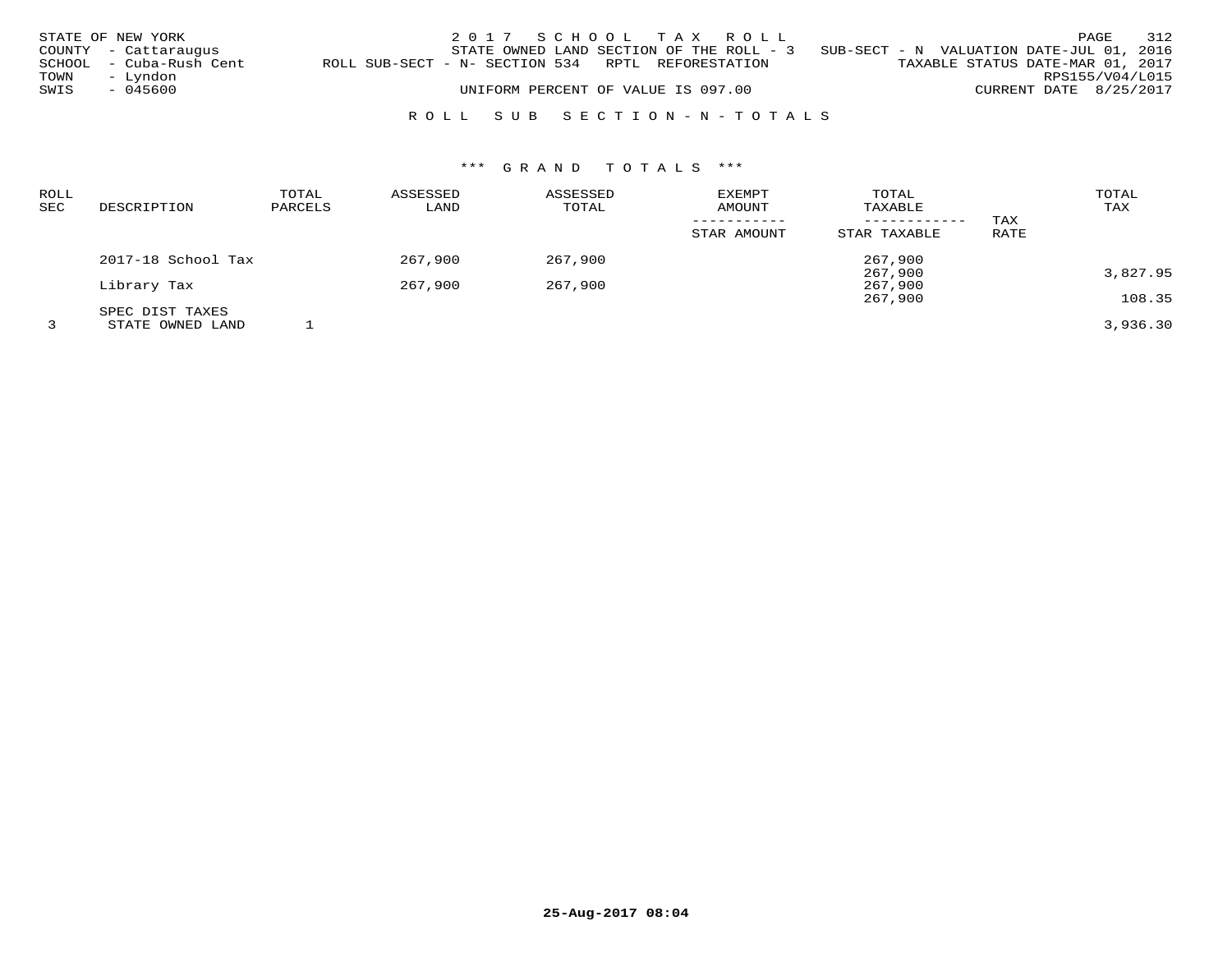| STATE OF NEW YORK<br>COUNTY<br>- Cattaraugus<br>- Cuba-Rush Cent<br>SCHOOL<br>- Lyndon<br>TOWN<br>$-045600$<br>SWIS | 2 0 1 7<br>ROLL SUB-SECT - Y- SECTION 545 | RPTL<br>OWNERS NAME SEOUENCE | SCHOOL TAX ROLL<br>STATE OWNED LAND SECTION OF THE ROLL - 3<br>TRANSITION ASSESSMENTS<br>UNIFORM PERCENT OF VALUE IS 097.00 | $SUB-SECTION - Y$ VALUATION DATE-JUL 01,<br>TAXABLE STATUS DATE-MAR 01, | 313<br>PAGE<br>2016<br>2017 |
|---------------------------------------------------------------------------------------------------------------------|-------------------------------------------|------------------------------|-----------------------------------------------------------------------------------------------------------------------------|-------------------------------------------------------------------------|-----------------------------|
| TAX MAP PARCEL NUMBER                                                                                               | PROPERTY LOCATION & CLASS                 | ASSESSMENT                   | EXEMPTION CODE---                                                                                                           |                                                                         | -SCHOOL                     |
| CURRENT OWNERS NAME                                                                                                 | SCHOOL DISTRICT                           | LAND                         | TAX DESCRIPTION                                                                                                             | TAXABLE VALUE                                                           |                             |
| CURRENT OWNERS ADDRESS                                                                                              | PARCEL SIZE/GRID COORD                    | TOTAL                        | SPECIAL DISTRICTS                                                                                                           |                                                                         | TAX AMOUNT                  |
|                                                                                                                     |                                           |                              |                                                                                                                             |                                                                         | ***************             |
|                                                                                                                     | SCHOOL Transition Assessment              |                              |                                                                                                                             | ACCT 8026401                                                            |                             |
| $333.000 - 56 - 3$                                                                                                  | 993 Transition t                          |                              | 2017-18 School Tax                                                                                                          | 0.00                                                                    | 0.00                        |
| State Of New York                                                                                                   | Cuba-Rush Cent 024801                     |                              | Library Tax                                                                                                                 | 0.00                                                                    | 0.00                        |
| Attn: County Treasurer                                                                                              | 0.01<br>ACRES                             | $\mathbf 0$                  |                                                                                                                             |                                                                         |                             |
| Cattaraugus County                                                                                                  | FULL MARKET VALUE                         | 0                            |                                                                                                                             |                                                                         |                             |
| 303 Court St                                                                                                        |                                           |                              |                                                                                                                             |                                                                         |                             |
| Little Valley, NY 14755                                                                                             |                                           |                              |                                                                                                                             |                                                                         |                             |
|                                                                                                                     |                                           |                              | TOTAL TAX $---$                                                                                                             |                                                                         | $0.00**$                    |
|                                                                                                                     |                                           |                              |                                                                                                                             |                                                                         |                             |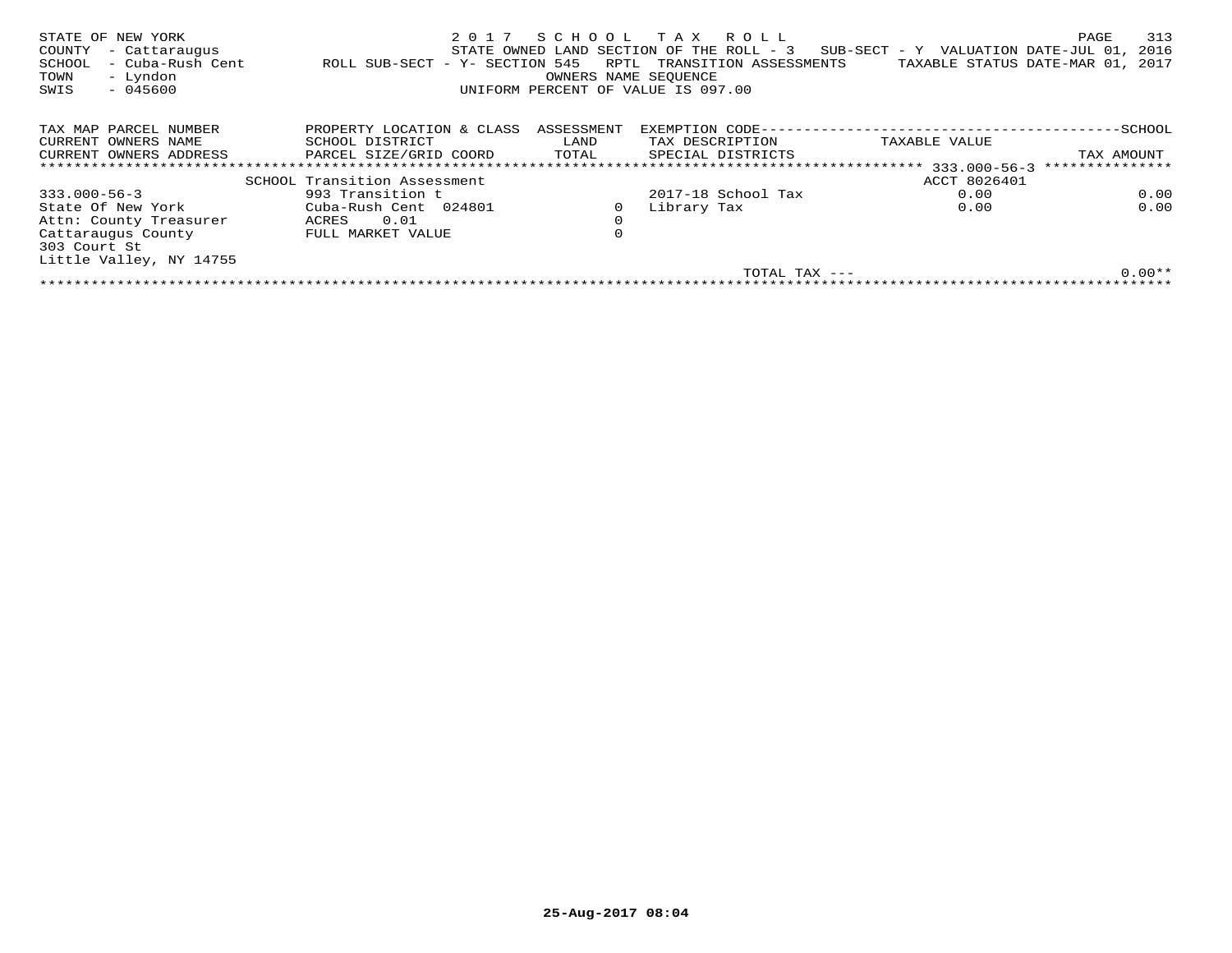|      | STATE OF NEW YORK       |                                                            | 2017 SCHOOL TAX ROLL               |  |                                                                                   |                                  |                        | PAGE | 314 |
|------|-------------------------|------------------------------------------------------------|------------------------------------|--|-----------------------------------------------------------------------------------|----------------------------------|------------------------|------|-----|
|      | COUNTY - Cattaraugus    |                                                            |                                    |  | STATE OWNED LAND SECTION OF THE ROLL - 3 SUB-SECT - Y VALUATION DATE-JUL 01, 2016 |                                  |                        |      |     |
|      | SCHOOL - Cuba-Rush Cent | ROLL SUB-SECT - Y- SECTION 545 RPTL TRANSITION ASSESSMENTS |                                    |  |                                                                                   | TAXABLE STATUS DATE-MAR 01, 2017 |                        |      |     |
| TOWN | – Lyndon                |                                                            |                                    |  |                                                                                   |                                  | RPS155/V04/L015        |      |     |
| SWIS | - 045600                |                                                            | UNIFORM PERCENT OF VALUE IS 097.00 |  |                                                                                   |                                  | CURRENT DATE 8/25/2017 |      |     |

## R O L L S U B S E C T I O N - Y - T O T A L S

## \*\*\* S P E C I A L D I S T R I C T S U M M A R Y \*\*\*

|      |      | momz.<br>.UIAL | $\pi$<br>-UP |                   |      | .XEMP'             | ▵<br><b>BU</b> | mom <sub>n</sub> |
|------|------|----------------|--------------|-------------------|------|--------------------|----------------|------------------|
| CODE | NAMF | 'AR(           | TVDI         | - --<br>الالتسلام | ALUE | AMOUN <sup>T</sup> | VALUE          | TAX              |

#### NO SPECIAL DISTRICTS AT THIS LEVEL

\*\*\* S C H O O L D I S T R I C T S U M M A R Y \*\*\*

| CODE   | DISTRICT NAME             | TOTAL<br>PARCELS | ASSESSED<br>LAND | ASSESSED<br>TOTAL | EXEMPT<br>AMOUNT                   | TOTAL<br>TAXABLE |           |
|--------|---------------------------|------------------|------------------|-------------------|------------------------------------|------------------|-----------|
|        |                           |                  |                  |                   | STAR AMOUNT                        | STAR TAXABLE     | TOTAL TAX |
|        | Cuba-Rush Cent            | 1                |                  |                   |                                    |                  |           |
| 024801 |                           |                  |                  |                   |                                    |                  |           |
|        | SUB-TOTAL                 | 1                |                  |                   |                                    |                  |           |
|        | S U B - T O T A $L(CONT)$ |                  |                  |                   |                                    |                  |           |
|        | TOTAL                     |                  |                  |                   |                                    |                  |           |
|        | TO TAL (CONT)             |                  |                  |                   |                                    |                  |           |
|        |                           |                  |                  |                   |                                    |                  |           |
|        |                           |                  |                  |                   | *** SYSTEM CODES SUMMARY ***       |                  |           |
|        |                           |                  |                  |                   | NO SYSTEM EXEMPTIONS AT THIS LEVEL |                  |           |

\*\*\* E X E M P T I O N S U M M A R Y \*\*\*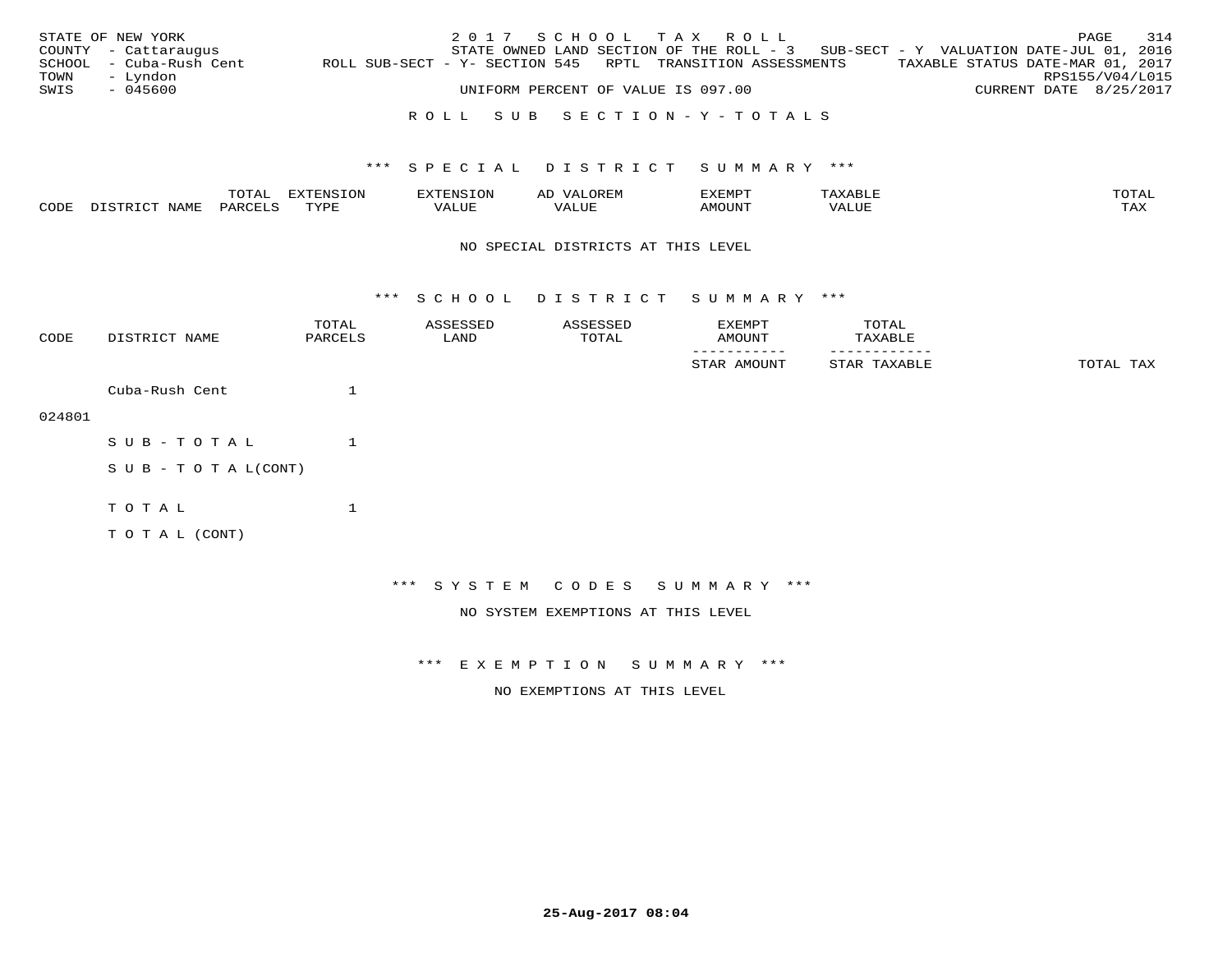|      | STATE OF NEW YORK       |                                                               |                                    |  | 2017 SCHOOL TAX ROLL |                                                                                     |                                  |                        | PAGE | 315 |
|------|-------------------------|---------------------------------------------------------------|------------------------------------|--|----------------------|-------------------------------------------------------------------------------------|----------------------------------|------------------------|------|-----|
|      | COUNTY - Cattaraugus    |                                                               |                                    |  |                      | STATE OWNED LAND SECTION OF THE ROLL - $3$ SUB-SECT - Y VALUATION DATE-JUL 01, 2016 |                                  |                        |      |     |
|      | SCHOOL - Cuba-Rush Cent | ROLL SUB-SECT - Y- SECTION 545   RPTL  TRANSITION ASSESSMENTS |                                    |  |                      |                                                                                     | TAXABLE STATUS DATE-MAR 01, 2017 |                        |      |     |
| TOWN | – Lyndon                |                                                               |                                    |  |                      |                                                                                     |                                  | RPS155/V04/L015        |      |     |
| SWIS | - 045600                |                                                               | UNIFORM PERCENT OF VALUE IS 097.00 |  |                      |                                                                                     |                                  | CURRENT DATE 8/25/2017 |      |     |
|      |                         |                                                               |                                    |  |                      |                                                                                     |                                  |                        |      |     |

R O L L S U B S E C T I O N - Y - T O T A L S

# \*\*\* G R A N D T O T A L S \*\*\*

| <b>ROLL</b> | TOTAL     |      |       | <b>EXEMPT</b>      | TOTAL   |      | TOTAL |
|-------------|-----------|------|-------|--------------------|---------|------|-------|
| <b>SEC</b>  | ז החים מכ | LAND | TOTAL | AMOUNT             | TAXABLE |      | TAX   |
|             |           |      |       | ___________        |         | TAX  |       |
|             |           |      |       | <b>A BECATTATE</b> |         | RATE |       |
|             |           |      |       |                    |         |      |       |

RS 3 TOTAL

SPEC DIST TAXES 3 STATE OWNED LAND 1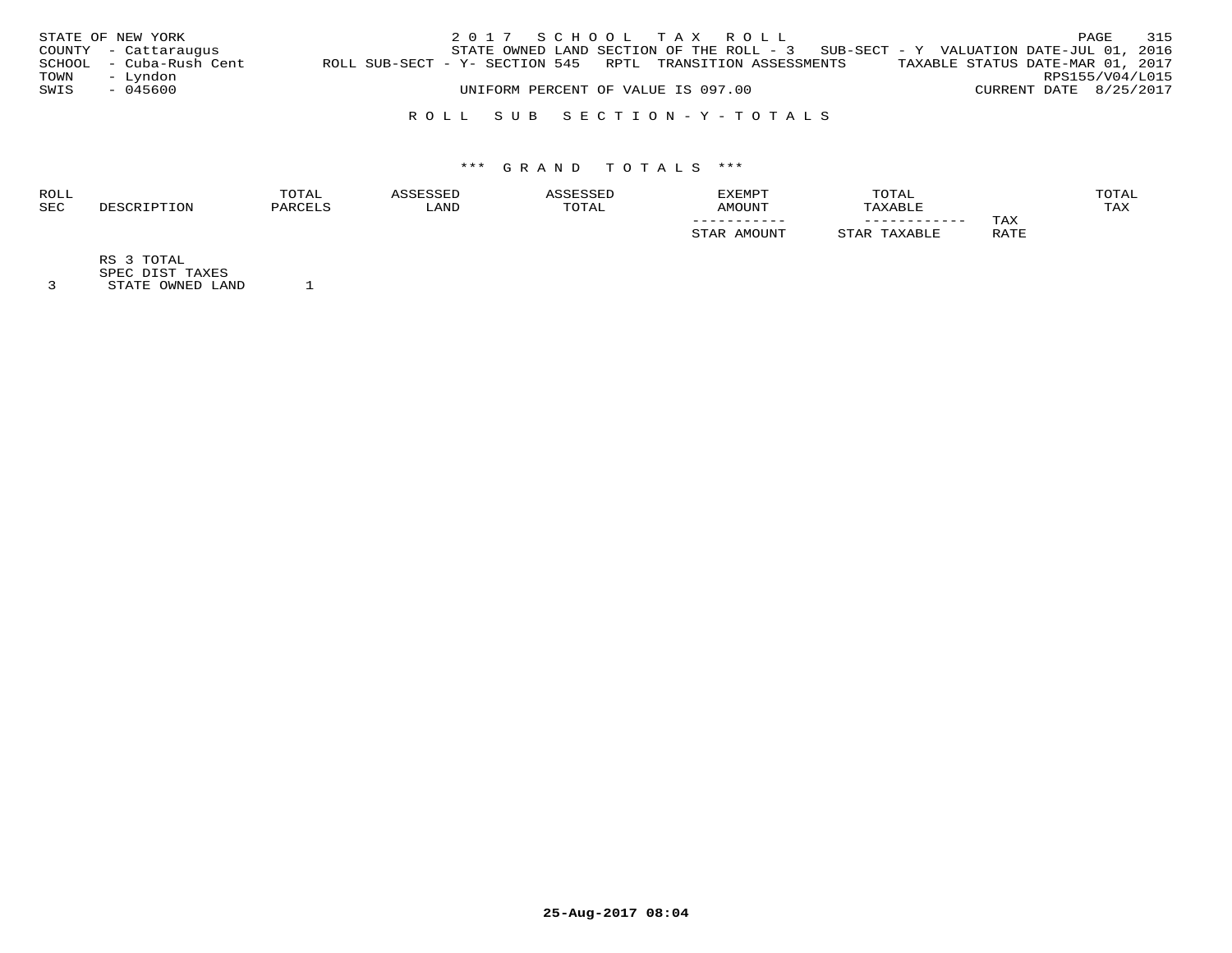| STATE OF NEW YORK       | 2017 SCHOOL TAX ROLL                     | 316<br>PAGE                      |
|-------------------------|------------------------------------------|----------------------------------|
| COUNTY - Cattaraugus    | STATE OWNED LAND SECTION OF THE ROLL - 3 | VALUATION DATE-JUL 01, 2016      |
| SCHOOL - Cuba-Rush Cent |                                          | TAXABLE STATUS DATE-MAR 01, 2017 |
| – Lyndon<br>TOWN        |                                          | RPS155/V04/L015                  |
| SWIS<br>$-045600$       | UNIFORM PERCENT OF VALUE IS 097.00       | CURRENT DATE 8/25/2017           |
|                         | ROLL SECTION TOTALS                      |                                  |

|      |                  | TOTAL   | <b>EXTENSION</b><br>∠⊥ON | -ENS  | OREM<br>AL'                  | דפוא:זא       | <b>AXABLE</b> | TOTAI |
|------|------------------|---------|--------------------------|-------|------------------------------|---------------|---------------|-------|
| CODE | NAME<br>DISTRICT | PARCELS | TVDL                     | VALUE | $- - - - -$<br>VA.<br>. ALUF | <b>AMOUNT</b> | 'ALUL         | TAX   |

## NO SPECIAL DISTRICTS AT THIS LEVEL

\*\*\* S C H O O L D I S T R I C T S U M M A R Y \*\*\*

| CODE   | DISTRICT NAME                    | TOTAL<br>PARCELS | ASSESSED<br>LAND | ASSESSED<br>TOTAL | EXEMPT<br>AMOUNT | TOTAL<br>TAXABLE |           |
|--------|----------------------------------|------------------|------------------|-------------------|------------------|------------------|-----------|
|        |                                  |                  |                  |                   | STAR AMOUNT      | STAR TAXABLE     | TOTAL TAX |
|        | Cuba-Rush Cent                   | $\overline{a}$   | 267,900          | 267,900           |                  | 267,900          |           |
| 024801 |                                  |                  |                  |                   |                  | 267,900          | 3,936.30  |
|        | SUB-TOTAL                        | 2                | 267,900          | 267,900           |                  | 267,900          |           |
|        | $S \cup B - T \cup T A L (CONT)$ |                  |                  |                   |                  | 267,900          | 3,936.30  |
|        | T O T A L                        | 2                | 267,900          | 267,900           |                  | 267,900          |           |
|        | TO TAL (CONT)                    |                  |                  |                   |                  | 267,900          | 3,936.30  |

## \*\*\* S Y S T E M C O D E S S U M M A R Y \*\*\*

NO SYSTEM EXEMPTIONS AT THIS LEVEL

\*\*\* E X E M P T I O N S U M M A R Y \*\*\*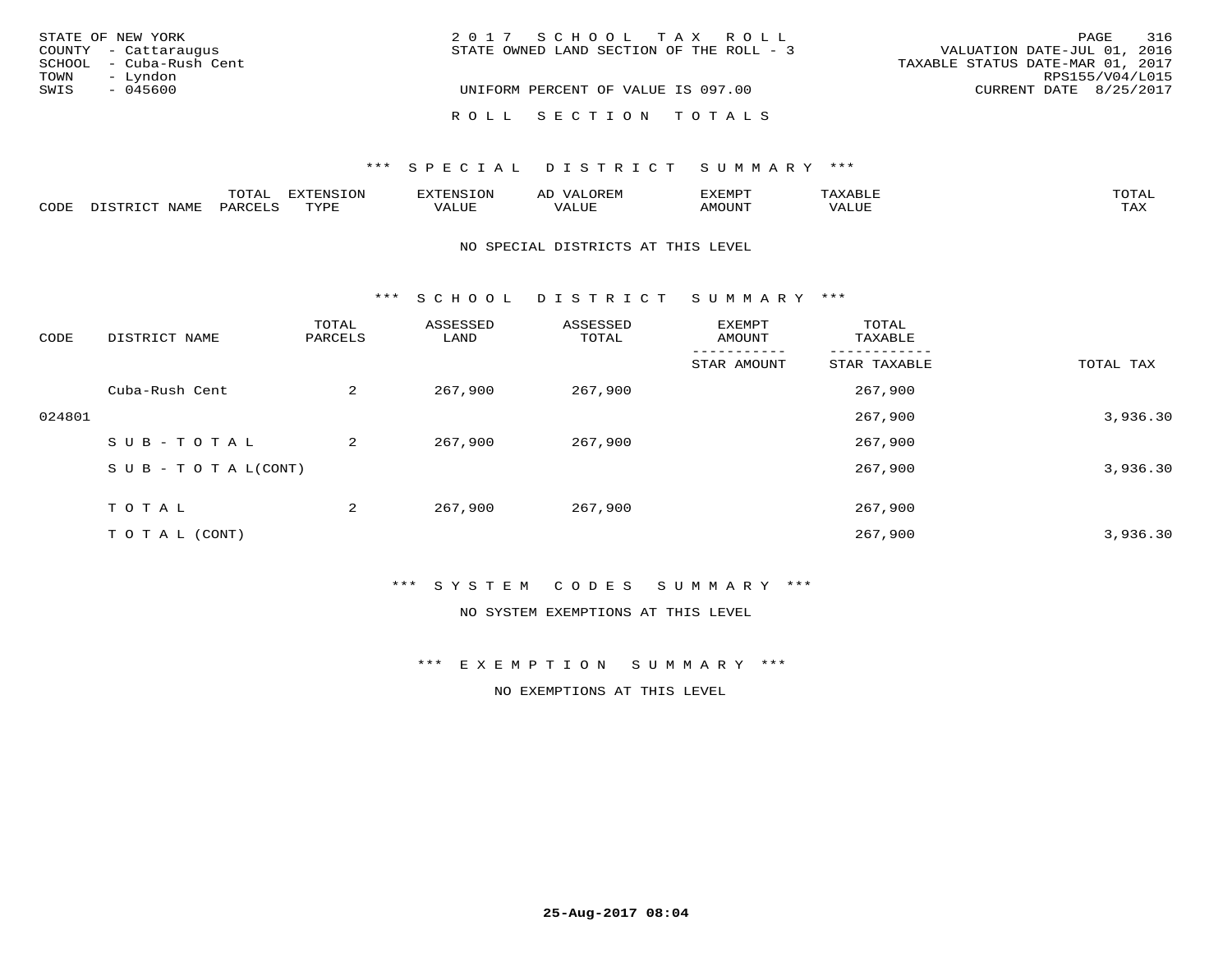|      | STATE OF NEW YORK       | 2017 SCHOOL TAX ROLL                     | 317<br>PAGE                      |
|------|-------------------------|------------------------------------------|----------------------------------|
|      | COUNTY - Cattaraugus    | STATE OWNED LAND SECTION OF THE ROLL - 3 | VALUATION DATE-JUL 01, 2016      |
|      | SCHOOL - Cuba-Rush Cent |                                          | TAXABLE STATUS DATE-MAR 01, 2017 |
| TOWN | – Lyndon                |                                          | RPS155/V04/L015                  |
| SWIS | $-045600$               | UNIFORM PERCENT OF VALUE IS 097.00       | CURRENT DATE 8/25/2017           |
|      |                         | ROLL SECTION TOTALS                      |                                  |

# \*\*\* G R A N D T O T A L S \*\*\*

| ROLL<br>SEC | DESCRIPTION        | TOTAL<br>PARCELS | ASSESSED<br>LAND | ASSESSED<br>TOTAL | <b>EXEMPT</b><br>AMOUNT | TOTAL<br>TAXABLE             |             | TOTAL<br>TAX |
|-------------|--------------------|------------------|------------------|-------------------|-------------------------|------------------------------|-------------|--------------|
|             |                    |                  |                  |                   | STAR AMOUNT             | ------------<br>STAR TAXABLE | TAX<br>RATE |              |
|             | 2017-18 School Tax |                  | 267,900          | 267,900           |                         | 267,900                      |             |              |
|             | Library Tax        |                  | 267,900          | 267,900           |                         | 267,900<br>267,900           |             | 3,827.95     |
|             | SPEC DIST TAXES    |                  |                  |                   |                         | 267,900                      |             | 108.35       |
|             | STATE OWNED LAND   |                  |                  |                   |                         |                              |             | 3,936.30     |

**25-Aug-2017 08:04**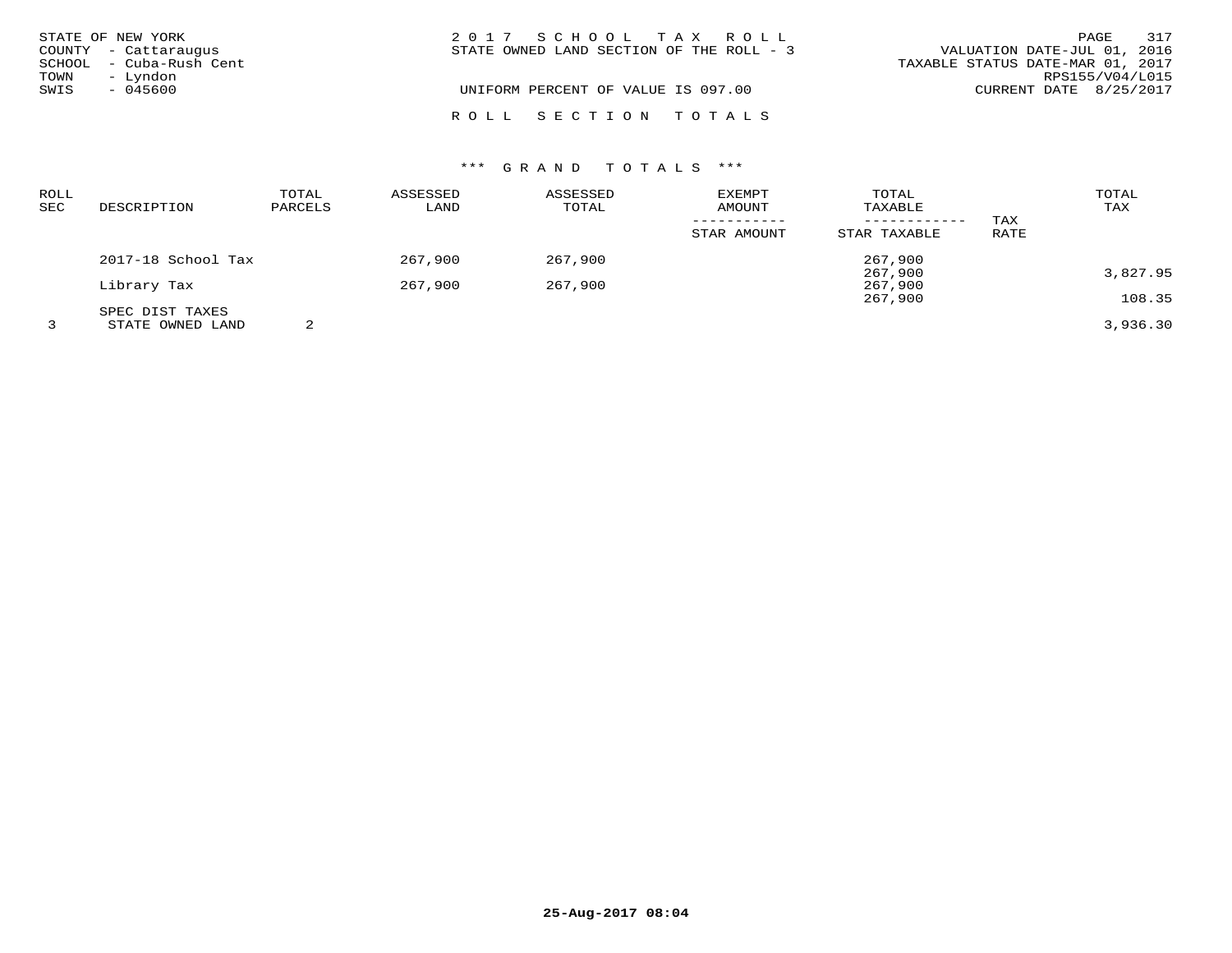| STATE OF NEW YORK<br>COUNTY<br>- Cattaraugus<br>SCHOOL<br>- Cuba-Rush Cent<br>TOWN<br>- Lyndon<br>$-045600$<br>SWIS | 2 0 1 7                                                                                                    | OWNERS NAME SEOUENCE | SCHOOL TAX ROLL<br>SPECIAL FRANCHISE SECTION OF THE ROLL - 5<br>UNIFORM PERCENT OF VALUE IS 097.00 | VALUATION DATE-JUL 01, 2016<br>TAXABLE STATUS DATE-MAR 01, 2017 | 318<br>PAGE                          |
|---------------------------------------------------------------------------------------------------------------------|------------------------------------------------------------------------------------------------------------|----------------------|----------------------------------------------------------------------------------------------------|-----------------------------------------------------------------|--------------------------------------|
| TAX MAP PARCEL NUMBER                                                                                               | PROPERTY LOCATION & CLASS ASSESSMENT                                                                       |                      |                                                                                                    |                                                                 |                                      |
| CURRENT OWNERS NAME<br>CURRENT OWNERS ADDRESS                                                                       | SCHOOL DISTRICT<br>PARCEL SIZE/GRID COORD                                                                  | LAND<br><b>TOTAL</b> | TAX DESCRIPTION<br>SPECIAL DISTRICTS                                                               | TAXABLE VALUE                                                   | TAX AMOUNT                           |
| *************************                                                                                           |                                                                                                            |                      |                                                                                                    |                                                                 |                                      |
|                                                                                                                     | Special Franchise                                                                                          |                      |                                                                                                    | ACCT 0904                                                       | BILL<br>832                          |
| 556.000-9902-123.700/288                                                                                            | 861 Elec & gas                                                                                             |                      | 2017-18 School Tax                                                                                 | 2,284                                                           | 32.64                                |
| National Fuel Gas Dist. Corp.<br>Attn: Real Property Tax Dept.<br>6363 Main St<br>Williamsville, NY 14221-5887      | Cuba-Rush Cent 024801<br>New parcel from 2004 tent<br>special franchise.<br>New Assmt #123700-0456<br>0.01 | $\Omega$<br>2,284    | Library Tax                                                                                        | 2,284                                                           | 0.92                                 |
|                                                                                                                     | ACRES<br>FULL MARKET VALUE                                                                                 | 2,355                |                                                                                                    |                                                                 |                                      |
|                                                                                                                     |                                                                                                            |                      | TOTAL TAX ---                                                                                      |                                                                 | $33.56**$                            |
|                                                                                                                     |                                                                                                            |                      |                                                                                                    | DATE #1                                                         | 09/30/17                             |
|                                                                                                                     | ********************                                                                                       |                      |                                                                                                    | AMT DUE                                                         | 33.56                                |
|                                                                                                                     | Special Franchise                                                                                          |                      |                                                                                                    | ************* 556.000-9901-132.350 *******<br><b>ACCT 0616</b>  | BILL<br>833                          |
| 556.000-9901-132.350                                                                                                | 861 Elec & gas                                                                                             |                      | 2017-18 School Tax                                                                                 | 109,085                                                         | 1,558.69                             |
| Niagara Mohawk Power Corp                                                                                           | Cuba-Rush Cent 024801                                                                                      | $\circ$              | Library Tax                                                                                        | 109,085                                                         | 44.12                                |
| 300 Erie Blyd West<br>Syracuse, NY 13202                                                                            | Town Outside<br>26%                                                                                        | 109,085              |                                                                                                    |                                                                 |                                      |
|                                                                                                                     | FULL MARKET VALUE                                                                                          | 112,459              |                                                                                                    |                                                                 |                                      |
|                                                                                                                     |                                                                                                            |                      | TOTAL TAX ---                                                                                      | DATE #1<br>AMT DUE                                              | $1,602.81**$<br>09/30/17<br>1,602.81 |
| ******************************                                                                                      |                                                                                                            |                      |                                                                                                    |                                                                 |                                      |
|                                                                                                                     | Special Franchise                                                                                          |                      |                                                                                                    | ACCT 0614                                                       | <b>BILL</b><br>834                   |
| 556.000-9901-631.900                                                                                                | 866 Telephone                                                                                              |                      | 2017-18 School Tax                                                                                 | 9,728                                                           | 139.00                               |
| Verizon New York Inc                                                                                                | Cuba-Rush Cent 024801                                                                                      | $\circ$              | Library Tax                                                                                        | 9,728                                                           | 3.93                                 |
| $C/O$ Duff & Phelps<br>PO Box 2749                                                                                  | Town Outside<br>$27$ % - Cuba/rushford                                                                     | 9,728                |                                                                                                    |                                                                 |                                      |
| Addison, TX 75001                                                                                                   | 0.01<br>ACRES<br>FULL MARKET VALUE                                                                         | 10,029               |                                                                                                    |                                                                 |                                      |
|                                                                                                                     |                                                                                                            |                      | TOTAL TAX ---                                                                                      |                                                                 | $142.93**$                           |
|                                                                                                                     |                                                                                                            |                      |                                                                                                    | DATE #1<br>AMT DUE                                              | 09/30/17<br>142.93                   |
|                                                                                                                     |                                                                                                            |                      |                                                                                                    |                                                                 |                                      |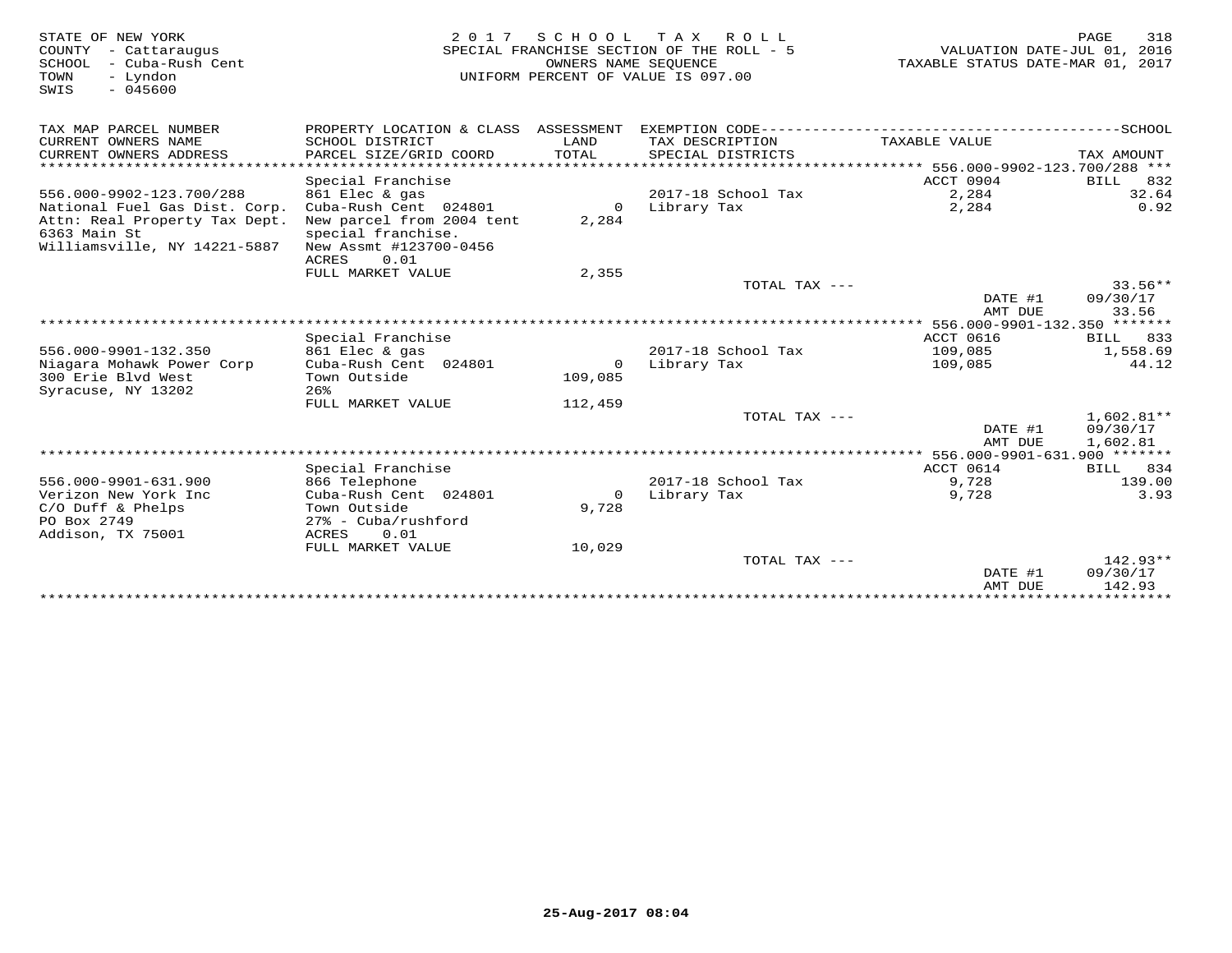|      | STATE OF NEW YORK       | 2017 SCHOOL TAX ROLL                      | PAGE                             | 319 |
|------|-------------------------|-------------------------------------------|----------------------------------|-----|
|      | COUNTY - Cattaraugus    | SPECIAL FRANCHISE SECTION OF THE ROLL - 5 | VALUATION DATE-JUL 01, 2016      |     |
|      | SCHOOL - Cuba-Rush Cent |                                           | TAXABLE STATUS DATE-MAR 01, 2017 |     |
| TOWN | - Lyndon                |                                           | RPS155/V04/L015                  |     |
| SWIS | - 045600                |                                           | CURRENT DATE 8/25/2017           |     |
|      |                         |                                           |                                  |     |

## ROLL SUB SECTION - - TOTALS

## \*\*\* S P E C I A L D I S T R I C T S U M M A R Y \*\*\*

|      |         | ----                | $\cdots$ | . FNS | ₩    | דסMדצי       |                   | $m \wedge m \wedge n$ |
|------|---------|---------------------|----------|-------|------|--------------|-------------------|-----------------------|
| CODE | ៶៲៳៲៴៲៷ | <b>ACTIVE</b><br>ΆR | TVDF     | ALUE  | ALUE | <b>NOUNT</b> | <b>TTT</b><br>⊐∪∟ | ГAX                   |

#### NO SPECIAL DISTRICTS AT THIS LEVEL

\*\*\* S C H O O L D I S T R I C T S U M M A R Y \*\*\*

| CODE   | DISTRICT NAME                    | TOTAL<br>PARCELS | ASSESSED<br>LAND | ASSESSED<br>TOTAL | EXEMPT<br>AMOUNT | TOTAL<br>TAXABLE |           |
|--------|----------------------------------|------------------|------------------|-------------------|------------------|------------------|-----------|
|        |                                  |                  |                  |                   | STAR AMOUNT      | STAR TAXABLE     | TOTAL TAX |
|        | Cuba-Rush Cent                   | 3                |                  | 121,097           |                  | 121,097          |           |
| 024801 |                                  |                  |                  |                   |                  | 121,097          | 1,779.30  |
|        | SUB-TOTAL                        | 3                |                  | 121,097           |                  | 121,097          |           |
|        | $S \cup B - T \cup T A L (CONT)$ |                  |                  |                   |                  | 121,097          | 1,779.30  |
|        | TOTAL                            | 3                |                  | 121,097           |                  | 121,097          |           |
|        | T O T A L (CONT)                 |                  |                  |                   |                  | 121,097          | 1,779.30  |

## \*\*\* S Y S T E M C O D E S S U M M A R Y \*\*\*

NO SYSTEM EXEMPTIONS AT THIS LEVEL

#### \*\*\* E X E M P T I O N S U M M A R Y \*\*\*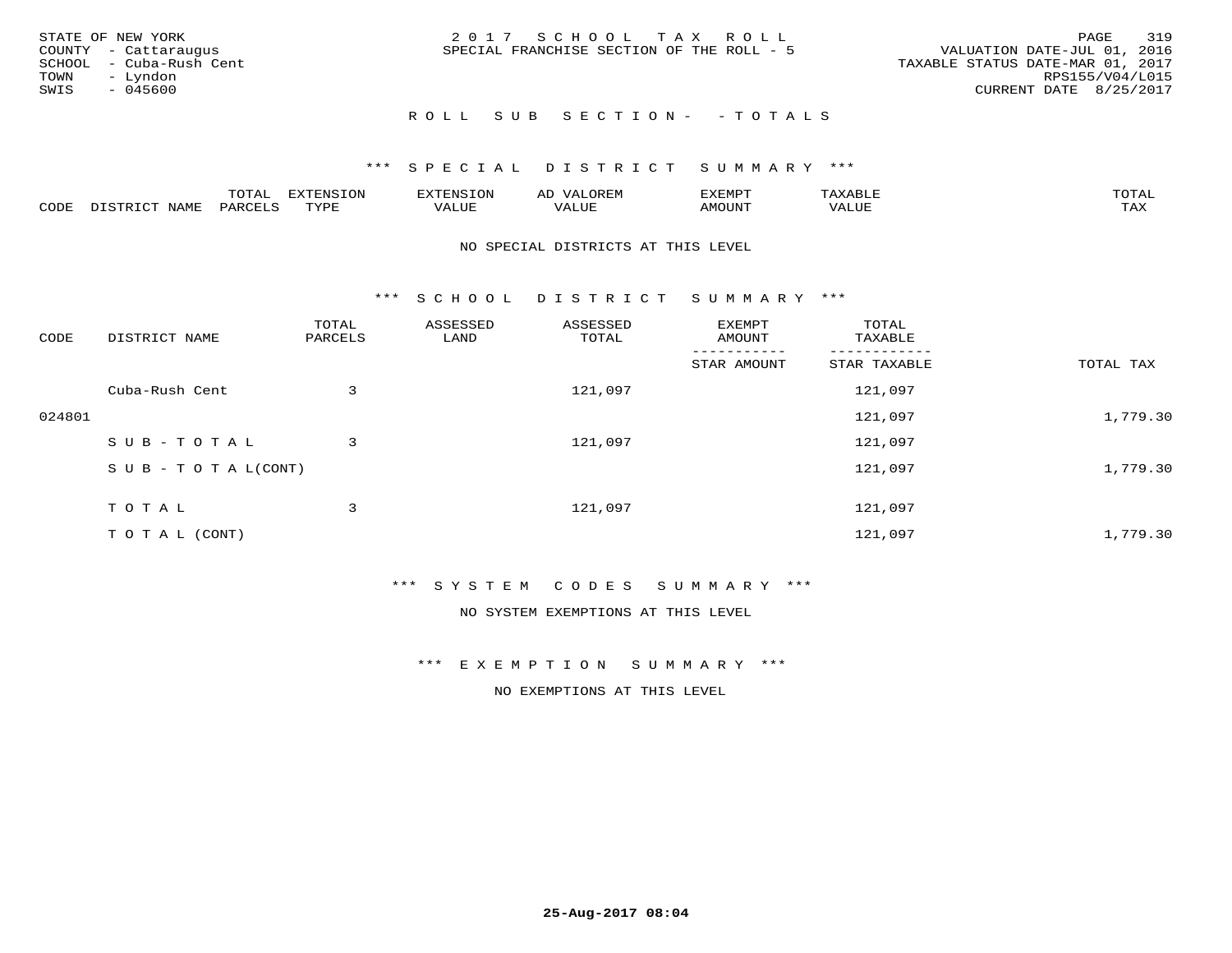| STATE OF NEW YORK       | 2017 SCHOOL TAX ROLL                      | 320<br>PAGE                      |
|-------------------------|-------------------------------------------|----------------------------------|
| COUNTY - Cattaraugus    | SPECIAL FRANCHISE SECTION OF THE ROLL - 5 | VALUATION DATE-JUL 01, 2016      |
| SCHOOL - Cuba-Rush Cent |                                           | TAXABLE STATUS DATE-MAR 01, 2017 |
| - Lyndon<br>TOWN        |                                           | RPS155/V04/L015                  |
| $-045600$<br>SWIS       |                                           | CURRENT DATE 8/25/2017           |
|                         |                                           |                                  |

# R O L L S U B S E C T I O N - - T O T A L S

| ROLL |                    | TOTAL   | ASSESSED | ASSESSED | EXEMPT      | TOTAL        |      | TOTAL    |
|------|--------------------|---------|----------|----------|-------------|--------------|------|----------|
| SEC  | DESCRIPTION        | PARCELS | LAND     | TOTAL    | AMOUNT      | TAXABLE      |      | TAX      |
|      |                    |         |          |          |             |              | TAX  |          |
|      |                    |         |          |          | STAR AMOUNT | STAR TAXABLE | RATE |          |
|      | 2017-18 School Tax |         |          | 121,097  |             | 121,097      |      |          |
|      |                    |         |          |          |             | 121,097      |      | 1,730.33 |
|      | Library Tax        |         |          | 121,097  |             | 121,097      |      |          |
|      |                    |         |          |          |             | 121,097      |      | 48.97    |
|      | SPEC DIST TAXES    |         |          |          |             |              |      |          |
|      | SPECIAL FRANCHISE  |         |          |          |             |              |      | 1,779.30 |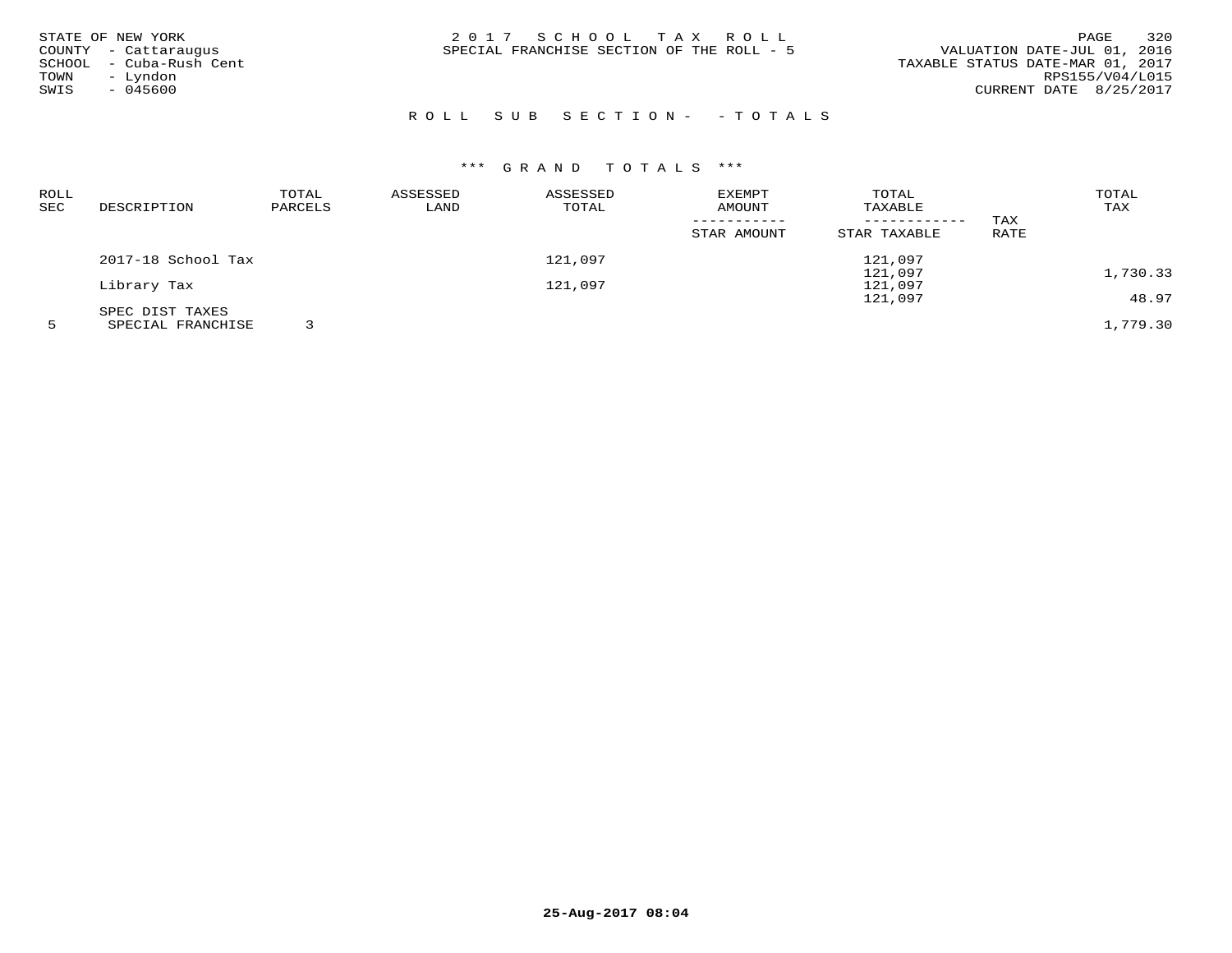|      | STATE OF NEW YORK       | 2017 SCHOOL TAX ROLL                      |  |                                  |                        | PAGE | 321 |
|------|-------------------------|-------------------------------------------|--|----------------------------------|------------------------|------|-----|
|      | COUNTY - Cattaraugus    | SPECIAL FRANCHISE SECTION OF THE ROLL - 5 |  | VALUATION DATE-JUL 01, 2016      |                        |      |     |
|      | SCHOOL - Cuba-Rush Cent |                                           |  | TAXABLE STATUS DATE-MAR 01, 2017 |                        |      |     |
| TOWN | - Lyndon                |                                           |  |                                  | RPS155/V04/L015        |      |     |
| SWIS | - 045600                |                                           |  |                                  | CURRENT DATE 8/25/2017 |      |     |
|      |                         |                                           |  |                                  |                        |      |     |

## ROLL SECTION TOTALS

## \*\*\* S P E C I A L D I S T R I C T S U M M A R Y \*\*\*

|      |                                              | mom n<br>L∪IAL   | <b>DIZPOIATO TOMT</b><br>LUN | -----------<br>י ו יו   | AD<br>URLIV  | $\ldots$<br>″ –<br>. ۱٬۱۳۰٬۰۰۰ | max                  | $m \wedge m \wedge n$ |
|------|----------------------------------------------|------------------|------------------------------|-------------------------|--------------|--------------------------------|----------------------|-----------------------|
| CODE | $ -$<br><b>NAM<sup>T</sup></b><br>- 12 - 14⊔ | PAR <sub>U</sub> | TVDF                         | $- - - -$<br>$A \cup P$ | ----<br>ALUF | IMOUNT                         | $   -$<br>$\sqrt{A}$ | $m \times r$<br>- −-  |

#### NO SPECIAL DISTRICTS AT THIS LEVEL

\*\*\* S C H O O L D I S T R I C T S U M M A R Y \*\*\*

| CODE   | DISTRICT NAME                    | TOTAL<br>PARCELS | ASSESSED<br>LAND | ASSESSED<br>TOTAL | EXEMPT<br>AMOUNT | TOTAL<br>TAXABLE |           |
|--------|----------------------------------|------------------|------------------|-------------------|------------------|------------------|-----------|
|        |                                  |                  |                  |                   | STAR AMOUNT      | STAR TAXABLE     | TOTAL TAX |
|        | Cuba-Rush Cent                   | 3                |                  | 121,097           |                  | 121,097          |           |
| 024801 |                                  |                  |                  |                   |                  | 121,097          | 1,779.30  |
|        | SUB-TOTAL                        | 3                |                  | 121,097           |                  | 121,097          |           |
|        | $S \cup B - T \cup T A L (CONT)$ |                  |                  |                   |                  | 121,097          | 1,779.30  |
|        | TOTAL                            | 3                |                  | 121,097           |                  | 121,097          |           |
|        | T O T A L (CONT)                 |                  |                  |                   |                  | 121,097          | 1,779.30  |

## \*\*\* S Y S T E M C O D E S S U M M A R Y \*\*\*

NO SYSTEM EXEMPTIONS AT THIS LEVEL

#### \*\*\* E X E M P T I O N S U M M A R Y \*\*\*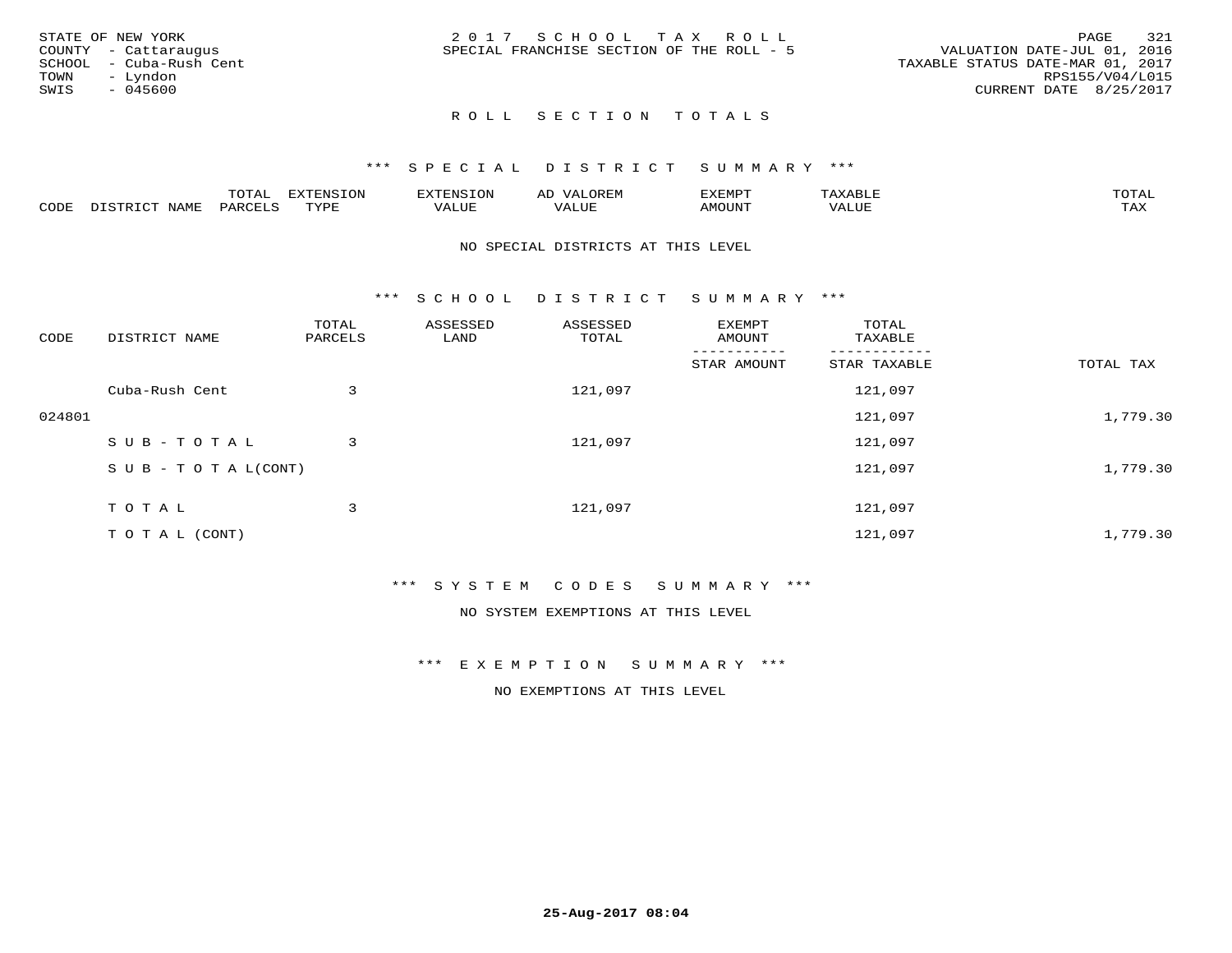| STATE OF NEW YORK<br>COUNTY - Cattaraugus<br>- Cuba-Rush Cent<br>SCHOOL<br>- Lyndon<br>TOWN<br>$-045600$<br>SWIS | 2017 SCHOOL TAX ROLL<br>SPECIAL FRANCHISE SECTION OF THE ROLL - 5 | 322<br>PAGE<br>VALUATION DATE-JUL 01, 2016<br>TAXABLE STATUS DATE-MAR 01, 2017<br>RPS155/V04/L015<br>CURRENT DATE 8/25/2017 |
|------------------------------------------------------------------------------------------------------------------|-------------------------------------------------------------------|-----------------------------------------------------------------------------------------------------------------------------|
|                                                                                                                  |                                                                   |                                                                                                                             |

# ROLL SECTION TOTALS

| <b>ROLL</b> |                    | TOTAL   | ASSESSED | ASSESSED | <b>EXEMPT</b> | TOTAL        |      | TOTAL    |
|-------------|--------------------|---------|----------|----------|---------------|--------------|------|----------|
| SEC         | DESCRIPTION        | PARCELS | LAND     | TOTAL    | AMOUNT        | TAXABLE      |      | TAX      |
|             |                    |         |          |          |               |              | TAX  |          |
|             |                    |         |          |          | STAR AMOUNT   | STAR TAXABLE | RATE |          |
|             | 2017-18 School Tax |         |          | 121,097  |               | 121,097      |      |          |
|             |                    |         |          |          |               | 121,097      |      | 1,730.33 |
|             | Library Tax        |         |          | 121,097  |               | 121,097      |      |          |
|             |                    |         |          |          |               | 121,097      |      | 48.97    |
|             | SPEC DIST TAXES    |         |          |          |               |              |      |          |
|             | SPECIAL FRANCHISE  |         |          |          |               |              |      | 1,779.30 |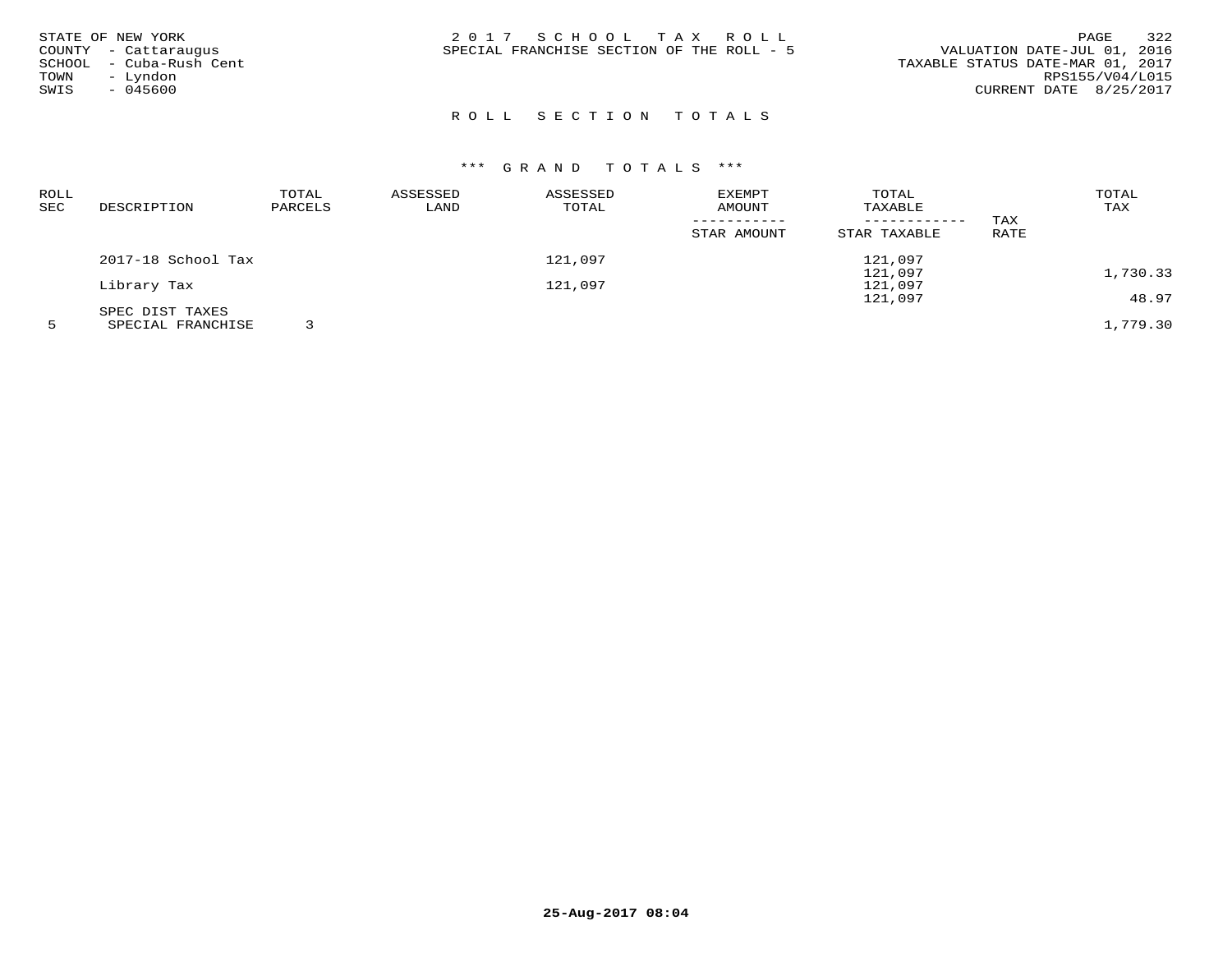| STATE OF NEW YORK<br>COUNTY<br>- Cattaraugus<br>- Cuba-Rush Cent<br>SCHOOL<br>- Lyndon<br>TOWN<br>$-045600$<br>SWIS | 2 0 1 7                              | OWNERS NAME SEOUENCE | SCHOOL TAX ROLL<br>UTILITY & R.R. SECTION OF THE ROLL - 6<br>UNIFORM PERCENT OF VALUE IS 097.00 | VALUATION DATE-JUL 01, 2016<br>TAXABLE STATUS DATE-MAR 01, 2017 | 323<br>PAGE     |
|---------------------------------------------------------------------------------------------------------------------|--------------------------------------|----------------------|-------------------------------------------------------------------------------------------------|-----------------------------------------------------------------|-----------------|
| TAX MAP PARCEL NUMBER                                                                                               | PROPERTY LOCATION & CLASS ASSESSMENT |                      |                                                                                                 |                                                                 |                 |
| CURRENT OWNERS NAME                                                                                                 | SCHOOL DISTRICT                      | LAND                 | TAX DESCRIPTION                                                                                 | TAXABLE VALUE                                                   |                 |
| CURRENT OWNERS ADDRESS                                                                                              | PARCEL SIZE/GRID COORD               | TOTAL                | SPECIAL DISTRICTS                                                                               |                                                                 | TAX AMOUNT      |
| *****************************                                                                                       |                                      |                      |                                                                                                 |                                                                 |                 |
|                                                                                                                     | Outside Plant                        |                      |                                                                                                 | ACCT 0602                                                       | BILL<br>835     |
| 656.000-9901-132.350/188                                                                                            | 884 Elec Dist Out                    |                      | 2017-18 School Tax                                                                              | 250,627                                                         | 3,581.14        |
| Niagara Mohawk Power Corp                                                                                           | Cuba-Rush Cent 024801                | 0                    | Library Tax                                                                                     | 250,627                                                         | 101.37          |
| 300 Erie Blvd West                                                                                                  | 888888                               | 250,627              |                                                                                                 |                                                                 |                 |
| Syracuse, NY 13202                                                                                                  | $.2592 - Cuba/rushford$              |                      |                                                                                                 |                                                                 |                 |
|                                                                                                                     | Total Elec Dist<br>0.01              |                      |                                                                                                 |                                                                 |                 |
|                                                                                                                     | ACRES<br>FULL MARKET VALUE           | 258,378              |                                                                                                 |                                                                 |                 |
|                                                                                                                     |                                      |                      | TOTAL TAX ---                                                                                   |                                                                 | $3,682.51**$    |
|                                                                                                                     |                                      |                      |                                                                                                 | DATE #1                                                         | 09/30/17        |
|                                                                                                                     |                                      |                      |                                                                                                 | AMT DUE                                                         | 3,682.51        |
|                                                                                                                     |                                      |                      |                                                                                                 |                                                                 |                 |
|                                                                                                                     | Outside Plant                        |                      |                                                                                                 | <b>ACCT 0606</b>                                                | <b>BILL</b> 836 |
| 656.000-0000-631.900/1881                                                                                           | 836 Telecom. eq.                     |                      | Mass Telec 47100                                                                                |                                                                 | 10,532          |
| Verizon New York Inc                                                                                                | Cuba-Rush Cent 024801                |                      | $0$ 2017-18 School Tax                                                                          | 9,239                                                           | 132.01          |
| $C/O$ Duff & Phelps                                                                                                 | 888888                               |                      | 19,771 Library Tax                                                                              | 9,239                                                           | 3.74            |
| PO Box 2749                                                                                                         | $0.2020 - Cuba/rushford$             |                      |                                                                                                 |                                                                 |                 |
| Addison, TX 75001                                                                                                   | Poles, Wires, Cable, Etc             |                      |                                                                                                 |                                                                 |                 |
|                                                                                                                     | FULL MARKET VALUE                    | 20,382               |                                                                                                 |                                                                 |                 |
|                                                                                                                     |                                      |                      | TOTAL TAX ---                                                                                   |                                                                 | $135.75**$      |
|                                                                                                                     |                                      |                      |                                                                                                 | DATE #1                                                         | 09/30/17        |
|                                                                                                                     |                                      |                      |                                                                                                 | AMT DUE                                                         | 135.75          |
|                                                                                                                     |                                      |                      |                                                                                                 | **********************************                              |                 |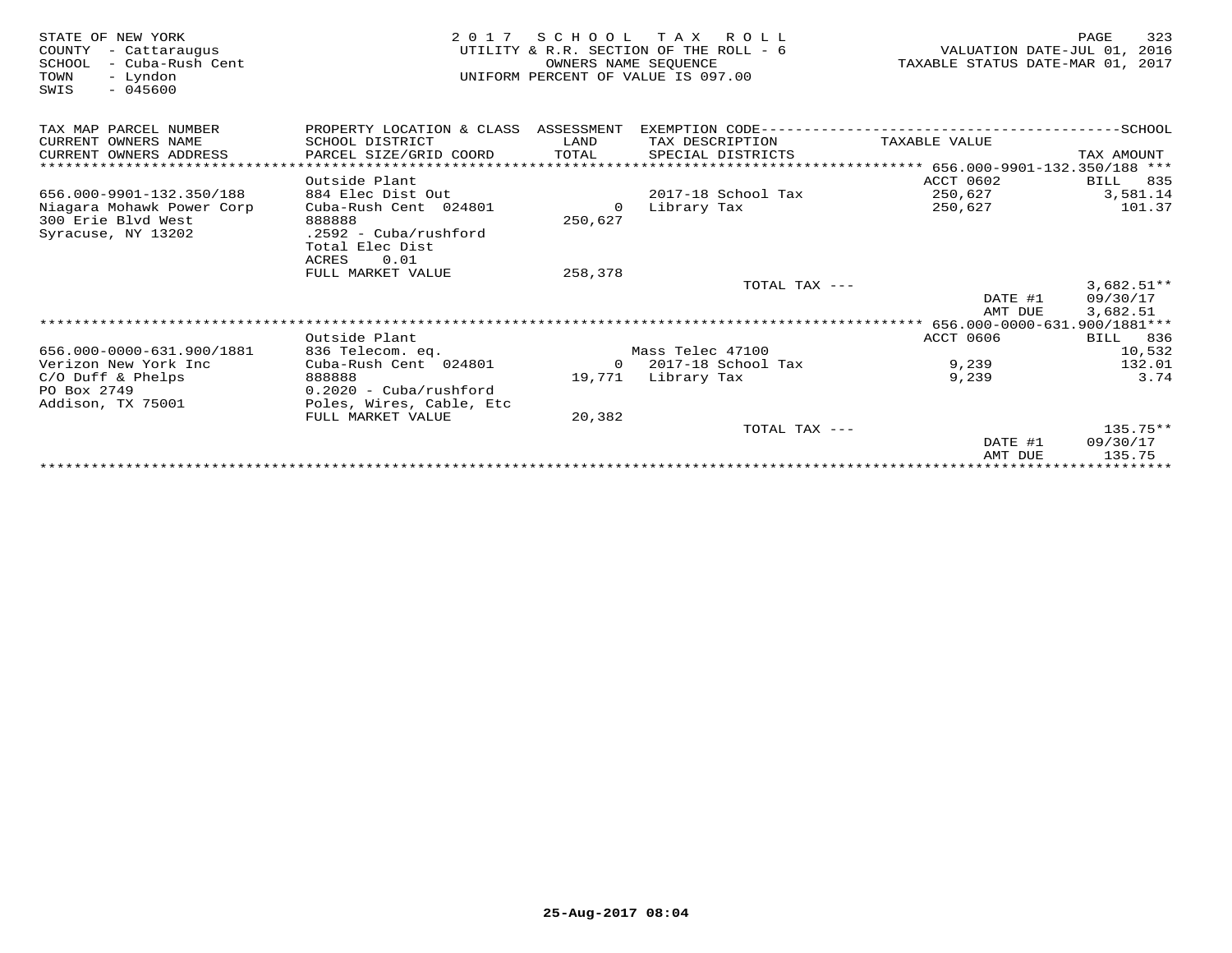| STATE OF NEW YORK<br>COUNTY - Cattaraugus<br>SCHOOL - Cuba-Rush Cent<br>TOWN<br>– Lyndon<br>SWIS<br>- 045600 | 2017 SCHOOL TAX ROLL<br>UTILITY & R.R. SECTION OF THE ROLL - 6 | 324<br>PAGE<br>VALUATION DATE-JUL 01, 2016<br>TAXABLE STATUS DATE-MAR 01, 2017<br>RPS155/V04/L015<br>CURRENT DATE 8/25/2017 |
|--------------------------------------------------------------------------------------------------------------|----------------------------------------------------------------|-----------------------------------------------------------------------------------------------------------------------------|
|                                                                                                              | ROLL SUB SECTION- - TOTALS                                     |                                                                                                                             |

|      |                              | TOTAL                     | <b>EXTENSION</b> | <b>TXTENSION</b> | $T$ $\cap$ $\cap$ $\cap$<br>ΑIJ<br>$\mathcal{L}$<br>$\sim$ JR F.IV | ᠴᢦ᠊ᠳ᠕᠊᠊᠇<br>יש ועו<br>. عەمدىك | $max$ is $n + r$<br>$\triangle$ x $\triangle$ $\triangle$ 1<br>$\overline{\phantom{a}}$ | $m \wedge m \wedge n$ |
|------|------------------------------|---------------------------|------------------|------------------|--------------------------------------------------------------------|--------------------------------|-----------------------------------------------------------------------------------------|-----------------------|
| CODE | NAME<br>$T \cap T$<br>DISTR. | <b>PARCELS</b><br>∽سل ∆ . | TVDF<br>+ + + +  | VALUE            | VALUE                                                              | TUUOMA                         | VALUE                                                                                   | TA Y<br>⊥⇔∆           |

#### NO SPECIAL DISTRICTS AT THIS LEVEL

\*\*\* S C H O O L D I S T R I C T S U M M A R Y \*\*\*

| CODE   | DISTRICT NAME                    | TOTAL<br>PARCELS | ASSESSED<br>LAND | ASSESSED<br>TOTAL | EXEMPT<br>AMOUNT | TOTAL<br>TAXABLE |           |
|--------|----------------------------------|------------------|------------------|-------------------|------------------|------------------|-----------|
|        |                                  |                  |                  |                   | STAR AMOUNT      | STAR TAXABLE     | TOTAL TAX |
|        | Cuba-Rush Cent                   | 2                |                  | 270,398           | 10,532           | 259,866          |           |
| 024801 |                                  |                  |                  |                   |                  | 259,866          | 3,818.26  |
|        | SUB-TOTAL                        | 2                |                  | 270,398           | 10,532           | 259,866          |           |
|        | $S \cup B - T \cup T A L (CONT)$ |                  |                  |                   |                  | 259,866          | 3,818.26  |
|        | TOTAL                            | 2                |                  | 270,398           | 10,532           | 259,866          |           |
|        | T O T A L (CONT)                 |                  |                  |                   |                  | 259,866          | 3,818.26  |

## \*\*\* S Y S T E M C O D E S S U M M A R Y \*\*\*

#### NO SYSTEM EXEMPTIONS AT THIS LEVEL

## \*\*\* E X E M P T I O N S U M M A R Y \*\*\*

| CODE  | DESCRIPTION         | TOTAL<br>PARCELS | SCHOOL           |
|-------|---------------------|------------------|------------------|
| 47100 | Mass Telec<br>TOTAL |                  | 10,532<br>10,532 |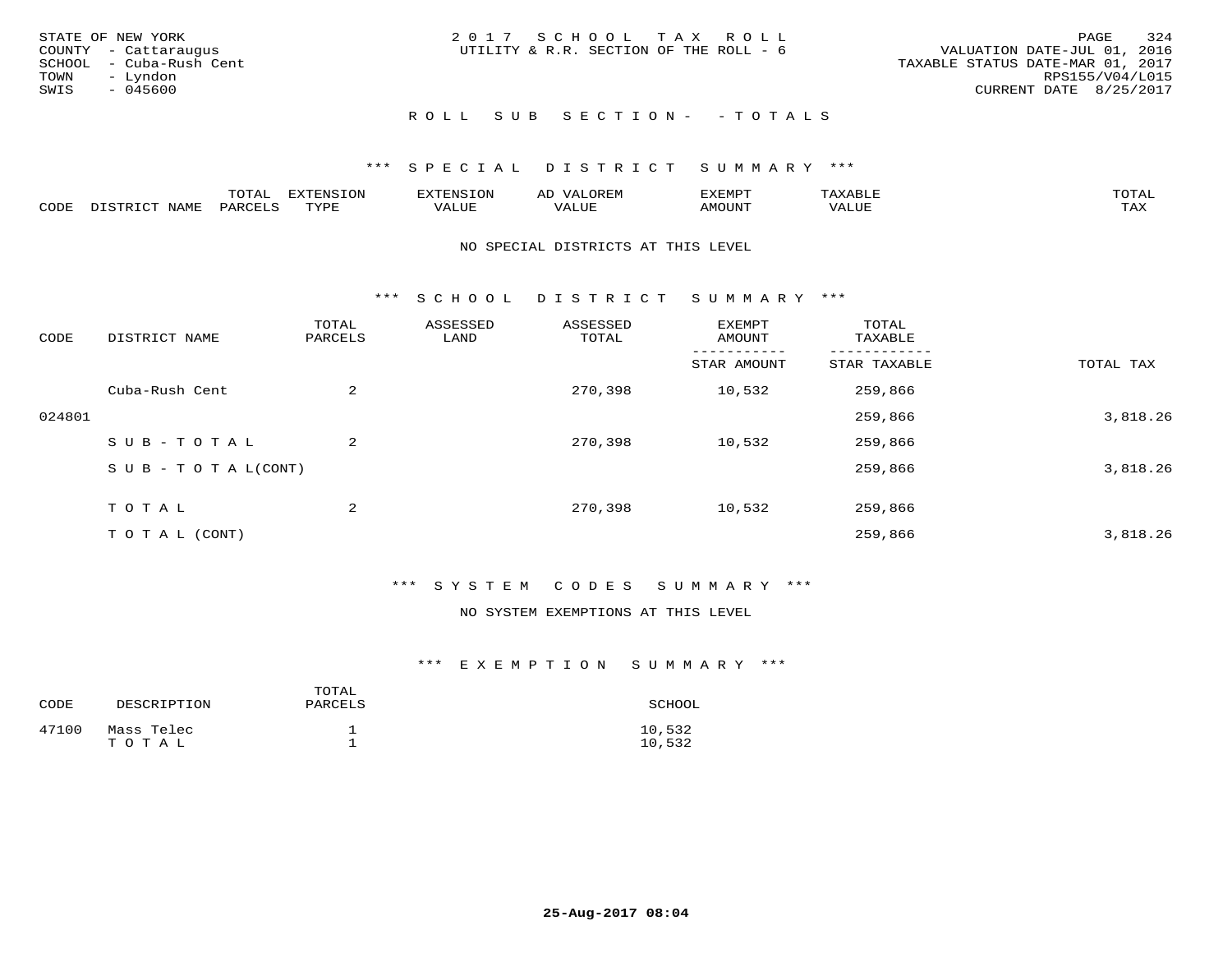| STATE OF NEW YORK       | 2017 SCHOOL TAX ROLL                   | 325<br>PAGE                      |
|-------------------------|----------------------------------------|----------------------------------|
| COUNTY - Cattaraugus    | UTILITY & R.R. SECTION OF THE ROLL - 6 | VALUATION DATE-JUL 01, 2016      |
| SCHOOL - Cuba-Rush Cent |                                        | TAXABLE STATUS DATE-MAR 01, 2017 |
| – Lyndon<br>TOWN        |                                        | RPS155/V04/L015                  |
| $-045600$<br>SWIS       |                                        | CURRENT DATE 8/25/2017           |
|                         |                                        |                                  |

# ROLL SUB SECTION- - TOTALS

| ROLL<br>SEC | DESCRIPTION        | TOTAL<br>PARCELS | ASSESSED<br>LAND | ASSESSED<br>TOTAL | <b>EXEMPT</b><br><b>AMOUNT</b> | TOTAL<br>TAXABLE |      | TOTAL<br>TAX |
|-------------|--------------------|------------------|------------------|-------------------|--------------------------------|------------------|------|--------------|
|             |                    |                  |                  |                   | -----------                    | ------------     | TAX  |              |
|             |                    |                  |                  |                   | STAR AMOUNT                    | STAR TAXABLE     | RATE |              |
|             | 2017-18 School Tax |                  |                  | 270,398           | 10,532                         | 259,866          |      |              |
|             |                    |                  |                  |                   |                                | 259,866          |      | 3,713.15     |
|             | Library Tax        |                  |                  | 270,398           | 10,532                         | 259,866          |      |              |
|             |                    |                  |                  |                   |                                | 259,866          |      | 105.11       |
|             | SPEC DIST TAXES    |                  |                  |                   |                                |                  |      |              |
| 6           | UTILITIES & N.C.   |                  |                  |                   |                                |                  |      | 3,818.26     |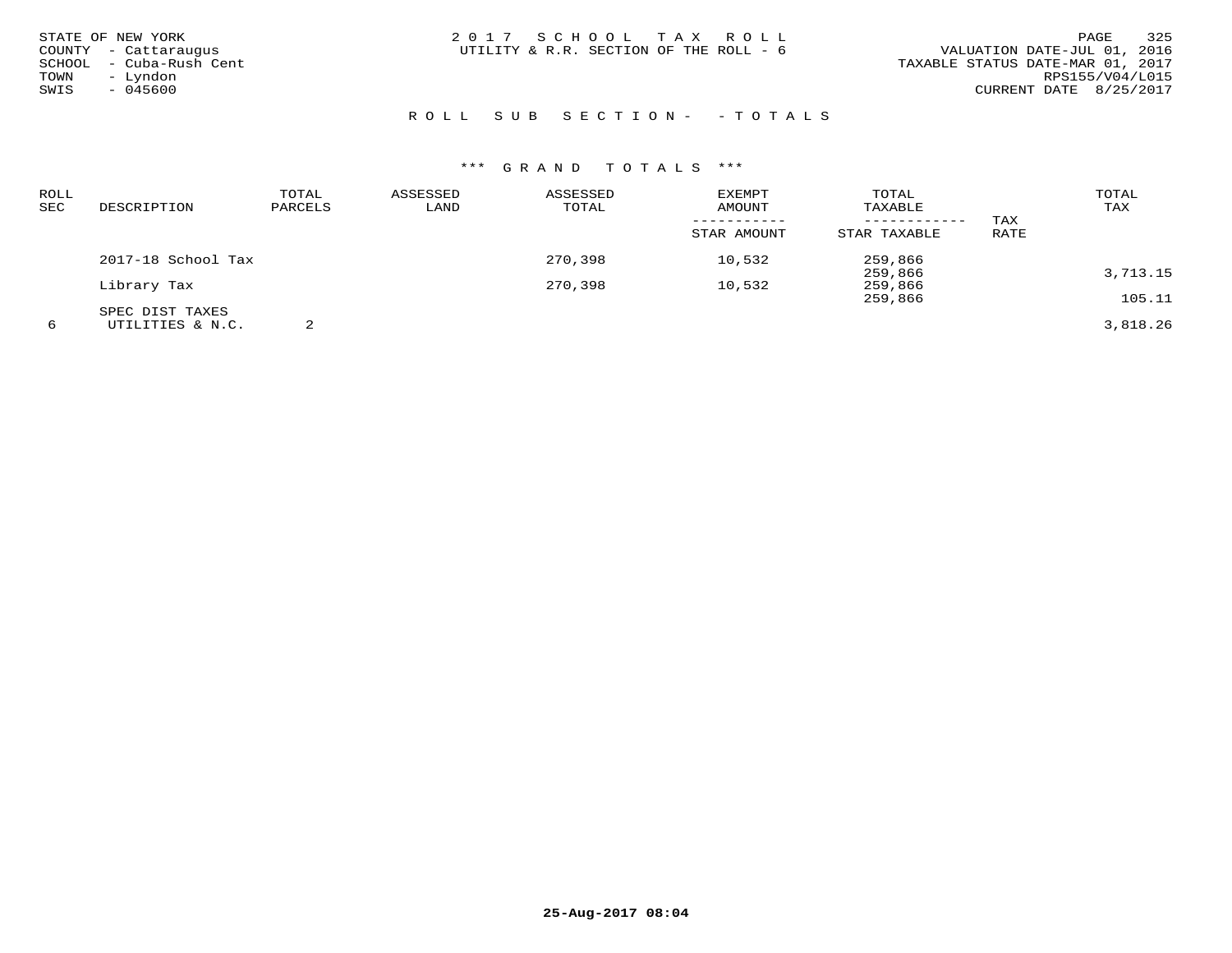|      | STATE OF NEW YORK       | 2017 SCHOOL TAX ROLL                   |  |                                  |                        | PAGE | 326 |
|------|-------------------------|----------------------------------------|--|----------------------------------|------------------------|------|-----|
|      | COUNTY - Cattaraugus    | UTILITY & R.R. SECTION OF THE ROLL - 6 |  | VALUATION DATE-JUL 01, 2016      |                        |      |     |
|      | SCHOOL - Cuba-Rush Cent |                                        |  | TAXABLE STATUS DATE-MAR 01, 2017 |                        |      |     |
| TOWN | – Lyndon                |                                        |  |                                  | RPS155/V04/L015        |      |     |
| SWIS | - 045600                |                                        |  |                                  | CURRENT DATE 8/25/2017 |      |     |
|      |                         |                                        |  |                                  |                        |      |     |

# ROLL SECTION TOTALS

#### \*\*\* S P E C I A L D I S T R I C T S U M M A R Y \*\*\*

|      |      | momm<br>LUIAL | $\blacksquare$<br>mazma<br>.UP | . N.S                | . JR P.IV     | המארד 17<br>ິ<br>⊐ויום∧נ |                |                    |
|------|------|---------------|--------------------------------|----------------------|---------------|--------------------------|----------------|--------------------|
| CODE | NAME | . DAD'        | TVDI<br>.                      | 77\TTTT<br>الالالدين | T T T<br>ALUI | AMOUNT                   | T T T T<br>′ △ | $m \times r$<br>∸⊷ |

#### NO SPECIAL DISTRICTS AT THIS LEVEL

\*\*\* S C H O O L D I S T R I C T S U M M A R Y \*\*\*

| CODE   | DISTRICT NAME                    | TOTAL<br>PARCELS | ASSESSED<br>LAND | ASSESSED<br>TOTAL | EXEMPT<br>AMOUNT | TOTAL<br>TAXABLE |           |
|--------|----------------------------------|------------------|------------------|-------------------|------------------|------------------|-----------|
|        |                                  |                  |                  |                   | STAR AMOUNT      | STAR TAXABLE     | TOTAL TAX |
|        | Cuba-Rush Cent                   | 2                |                  | 270,398           | 10,532           | 259,866          |           |
| 024801 |                                  |                  |                  |                   |                  | 259,866          | 3,818.26  |
|        | SUB-TOTAL                        | 2                |                  | 270,398           | 10,532           | 259,866          |           |
|        | $S \cup B - T \cup T A L (CONT)$ |                  |                  |                   |                  | 259,866          | 3,818.26  |
|        | TOTAL                            | 2                |                  | 270,398           | 10,532           | 259,866          |           |
|        | T O T A L (CONT)                 |                  |                  |                   |                  | 259,866          | 3,818.26  |

#### \*\*\* S Y S T E M C O D E S S U M M A R Y \*\*\*

#### NO SYSTEM EXEMPTIONS AT THIS LEVEL

#### \*\*\* E X E M P T I O N S U M M A R Y \*\*\*

| CODE  | DESCRIPTION         | TOTAL<br>PARCELS | SCHOOL           |
|-------|---------------------|------------------|------------------|
| 47100 | Mass Telec<br>TOTAL |                  | 10,532<br>10,532 |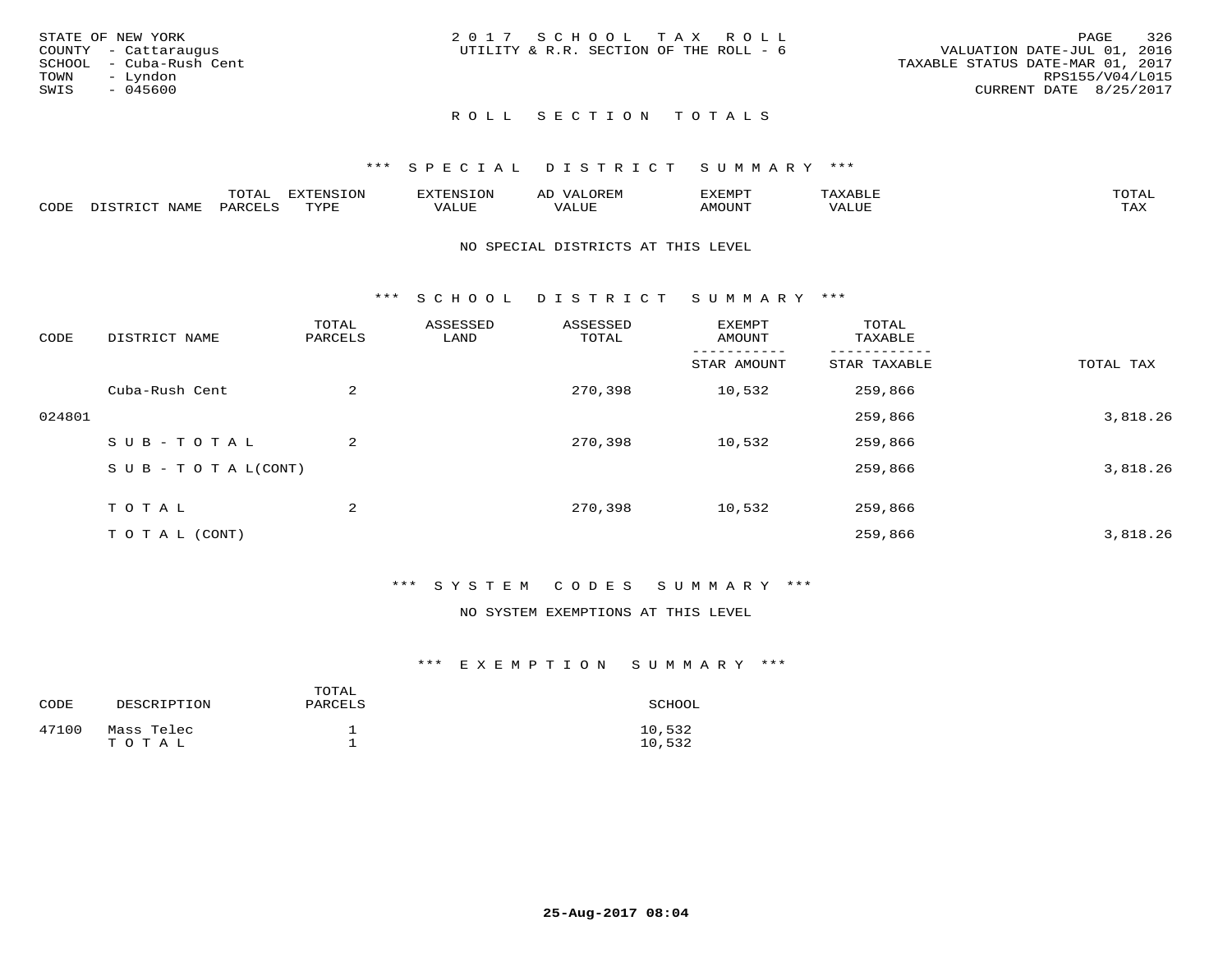| STATE OF NEW YORK<br>COUNTY - Cattaraugus<br>SCHOOL - Cuba-Rush Cent<br>- Lyndon<br>TOWN<br>SWIS<br>$-045600$ | 2017 SCHOOL TAX ROLL<br>UTILITY & R.R. SECTION OF THE ROLL - 6 | 327<br>PAGE<br>VALUATION DATE-JUL 01, 2016<br>TAXABLE STATUS DATE-MAR 01, 2017<br>RPS155/V04/L015<br>CURRENT DATE 8/25/2017 |
|---------------------------------------------------------------------------------------------------------------|----------------------------------------------------------------|-----------------------------------------------------------------------------------------------------------------------------|
|                                                                                                               |                                                                |                                                                                                                             |

# ROLL SECTION TOTALS

| <b>ROLL</b><br>SEC | DESCRIPTION        | TOTAL<br>PARCELS | ASSESSED<br>LAND | ASSESSED<br>TOTAL | EXEMPT<br>AMOUNT | TOTAL<br>TAXABLE |      | TOTAL<br>TAX |
|--------------------|--------------------|------------------|------------------|-------------------|------------------|------------------|------|--------------|
|                    |                    |                  |                  |                   |                  | ------------     | TAX  |              |
|                    |                    |                  |                  |                   | STAR AMOUNT      | STAR TAXABLE     | RATE |              |
|                    | 2017-18 School Tax |                  |                  | 270,398           | 10,532           | 259,866          |      |              |
|                    |                    |                  |                  |                   |                  | 259,866          |      | 3,713.15     |
|                    | Library Tax        |                  |                  | 270,398           | 10,532           | 259,866          |      |              |
|                    |                    |                  |                  |                   |                  | 259,866          |      | 105.11       |
|                    | SPEC DIST TAXES    |                  |                  |                   |                  |                  |      |              |
| 6                  | UTILITIES & N.C.   |                  |                  |                   |                  |                  |      | 3,818.26     |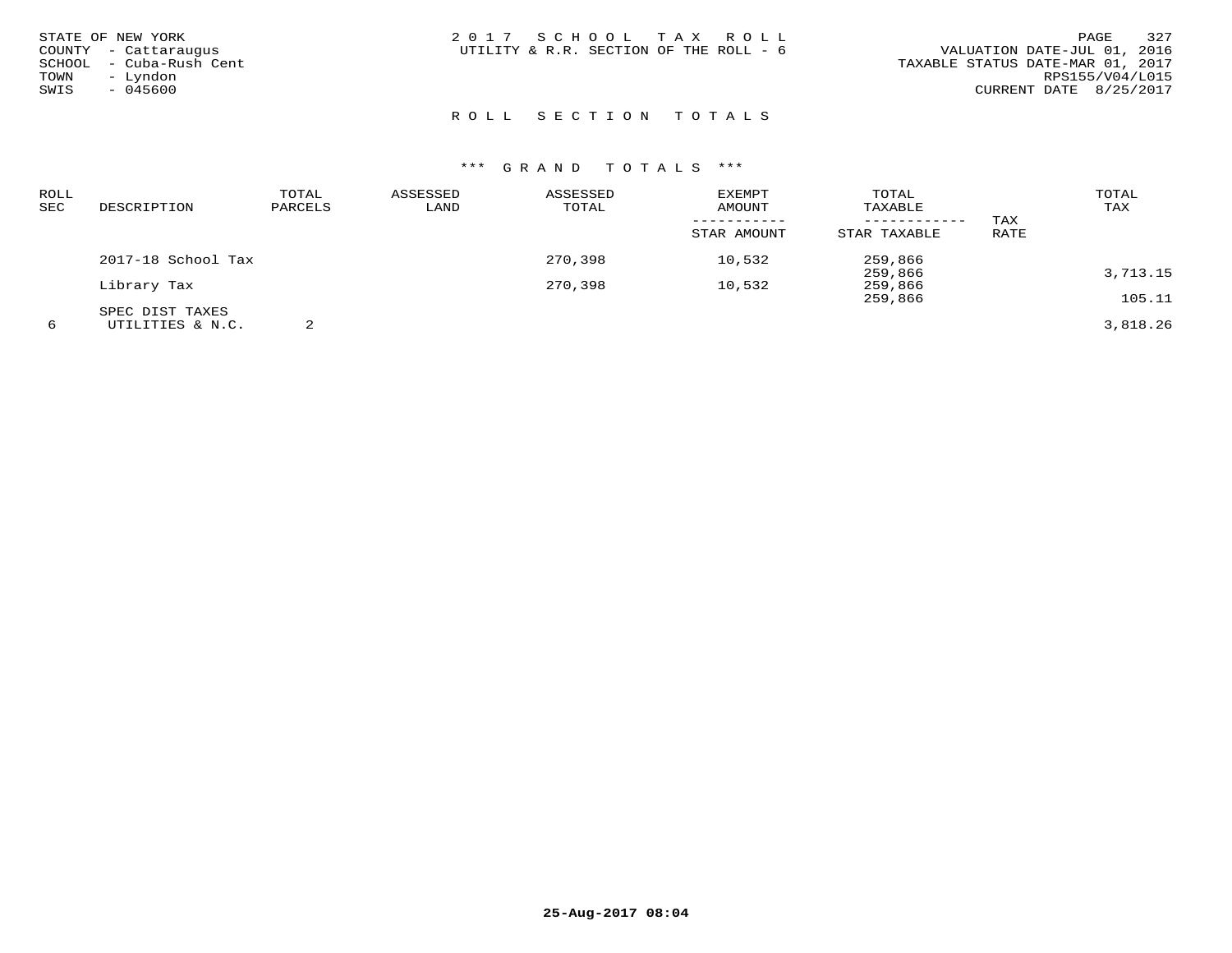| STATE OF NEW YORK           | 2 0 1 7                   | SCHOOL     | T A X<br>R O L L                      |               | 328<br>PAGE                      |
|-----------------------------|---------------------------|------------|---------------------------------------|---------------|----------------------------------|
| COUNTY<br>- Cattaraugus     |                           |            | WHOLLY EXEMPT SECTION OF THE ROLL - 8 |               | VALUATION DATE-JUL 01, 2016      |
| - Cuba-Rush Cent<br>SCHOOL  |                           |            | OWNERS NAME SEOUENCE                  |               | TAXABLE STATUS DATE-MAR 01, 2017 |
| - Lyndon<br>TOWN            |                           |            | UNIFORM PERCENT OF VALUE IS 097.00    |               |                                  |
| $-045600$<br>SWIS           |                           |            |                                       |               |                                  |
|                             |                           |            |                                       |               |                                  |
| TAX MAP PARCEL NUMBER       | PROPERTY LOCATION & CLASS | ASSESSMENT | EXEMPTION CODE--                      |               | ---------SCHOOL                  |
| CURRENT OWNERS NAME         | SCHOOL DISTRICT           | LAND       | TAX DESCRIPTION                       | TAXABLE VALUE |                                  |
| CURRENT OWNERS ADDRESS      | PARCEL SIZE/GRID COORD    | TOTAL      | SPECIAL DISTRICTS                     |               | TAX AMOUNT                       |
|                             |                           |            |                                       |               | ***************                  |
|                             | Rawson Rd                 |            |                                       | ACCT 5007     |                                  |
| $41.004 - 1 - 9.2$          | 695 Cemetery              |            | 27350<br>CEMETERY                     |               | 7,300                            |
| Lyndon Cemetery             | Cuba-Rush Cent 024801     | 7,300      | 2017-18 School Tax                    | 0.00          | 0.00                             |
| Attn: Rawson Baptist Church | $-04$<br>07<br>$-03$      | 7,300      | Library Tax                           | 0.00          | 0.00                             |
| Cuba, NY 14727              | 1.17<br>ACRES             |            |                                       |               |                                  |
|                             | EAST-1222292 NRTH-0849519 |            |                                       |               |                                  |
|                             | FULL MARKET VALUE         | 7,526      |                                       |               |                                  |
|                             |                           |            | TOTAL TAX $---$                       |               | $0.00**$                         |
|                             |                           |            |                                       |               |                                  |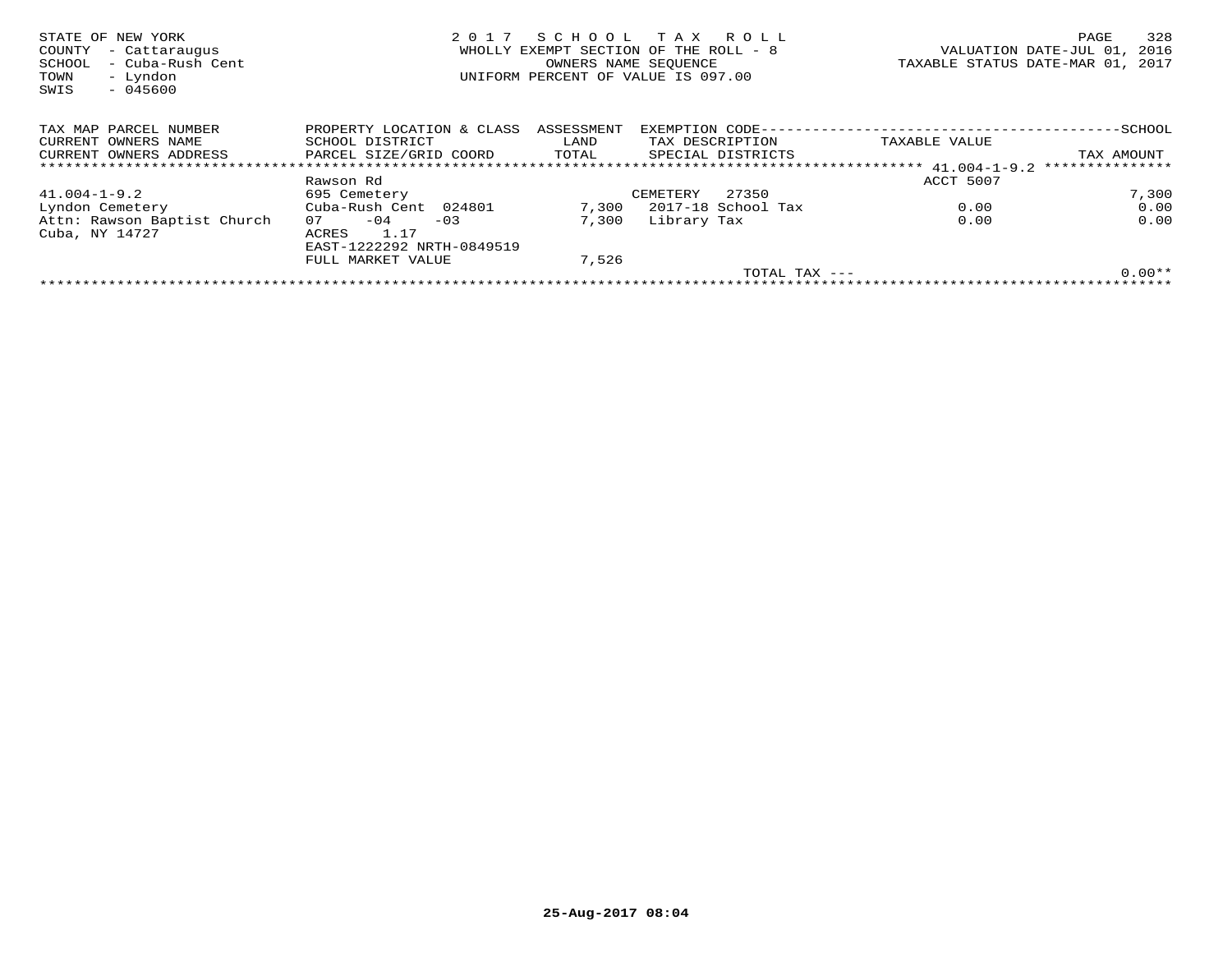|                  | STATE OF NEW YORK       | 2017 SCHOOL TAX ROLL                  |                                  | PAGE | 329 |
|------------------|-------------------------|---------------------------------------|----------------------------------|------|-----|
|                  | COUNTY - Cattaraugus    | WHOLLY EXEMPT SECTION OF THE ROLL - 8 | VALUATION DATE-JUL 01, 2016      |      |     |
|                  | SCHOOL - Cuba-Rush Cent |                                       | TAXABLE STATUS DATE-MAR 01, 2017 |      |     |
| TOWN             | – Lyndon                | UNIFORM PERCENT OF VALUE IS 097.00    | RPS155/V04/L015                  |      |     |
| SWIS<br>- 045600 |                         |                                       | CURRENT DATE 8/25/2017           |      |     |
|                  |                         | ROLL SUB SECTION- - TOTALS            |                                  |      |     |

|                  |            | $m \wedge m$ | <b>DIZED DAT</b><br>170707<br>∙∟ب. |         | ∵⊔ت⊥د⊥ر |      | $m \wedge m \wedge n$      |
|------------------|------------|--------------|------------------------------------|---------|---------|------|----------------------------|
| 20D <sub>L</sub> | ∧T∆M*<br>. |              | TVDL                               | י דדד ו |         | M∩T™ | $m \times r$<br>. <i>.</i> |

#### NO SPECIAL DISTRICTS AT THIS LEVEL

\*\*\* S C H O O L D I S T R I C T S U M M A R Y \*\*\*

| CODE   | DISTRICT NAME                    | TOTAL<br>PARCELS | ASSESSED<br>LAND | ASSESSED<br>TOTAL | EXEMPT<br>AMOUNT | TOTAL<br>TAXABLE |           |
|--------|----------------------------------|------------------|------------------|-------------------|------------------|------------------|-----------|
|        |                                  |                  |                  |                   | STAR AMOUNT      | STAR TAXABLE     | TOTAL TAX |
|        | Cuba-Rush Cent                   |                  | 7,300            | 7,300             | 7,300            |                  |           |
| 024801 |                                  |                  |                  |                   |                  |                  |           |
|        | SUB-TOTAL                        |                  | 7,300            | 7,300             | 7,300            |                  |           |
|        | $S \cup B - T \cup T A L (CONT)$ |                  |                  |                   |                  |                  |           |
|        |                                  |                  |                  |                   |                  |                  |           |
|        | TOTAL                            |                  | 7,300            | 7,300             | 7,300            |                  |           |
|        | T O T A L (CONT)                 |                  |                  |                   |                  |                  |           |

## \*\*\* S Y S T E M C O D E S S U M M A R Y \*\*\*

#### NO SYSTEM EXEMPTIONS AT THIS LEVEL

## \*\*\* E X E M P T I O N S U M M A R Y \*\*\*

| CODE  | DESCRIPTION       | TOTAL<br>PARCELS | SCHOOL         |
|-------|-------------------|------------------|----------------|
| 27350 | CEMETERY<br>TOTAL |                  | 7,300<br>7,300 |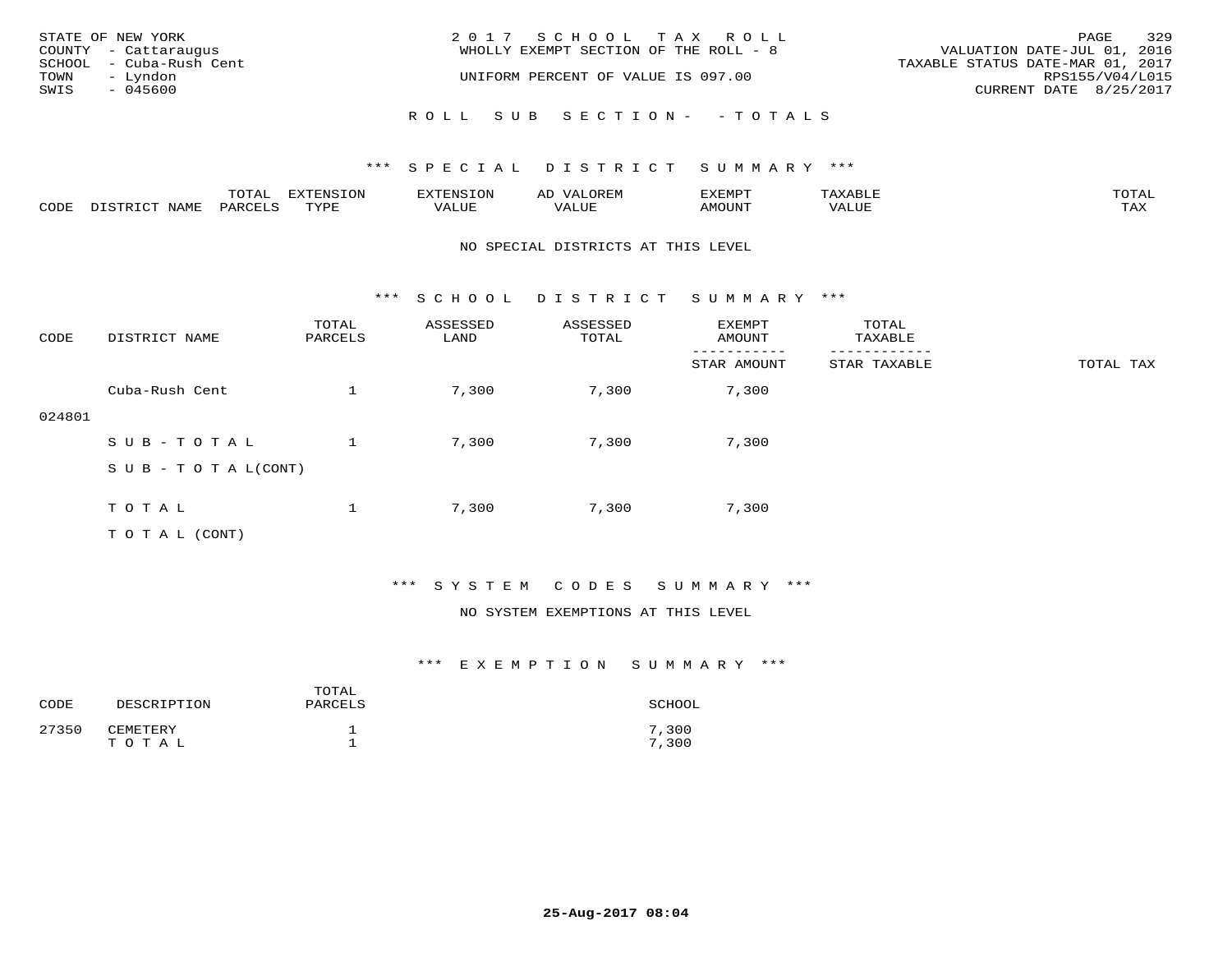| STATE OF NEW YORK | COUNTY - Cattaraugus                | 2017 SCHOOL TAX ROLL<br>WHOLLY EXEMPT SECTION OF THE ROLL - 8 | VALUATION DATE-JUL 01, 2016                         | PAGE | 330 |
|-------------------|-------------------------------------|---------------------------------------------------------------|-----------------------------------------------------|------|-----|
| TOWN              | SCHOOL - Cuba-Rush Cent<br>– Lyndon | UNIFORM PERCENT OF VALUE IS 097.00                            | TAXABLE STATUS DATE-MAR 01, 2017<br>RPS155/V04/L015 |      |     |
| SWIS              | - 045600                            |                                                               | CURRENT DATE 8/25/2017                              |      |     |
|                   |                                     | ROLL SUB SECTION- - TOTALS                                    |                                                     |      |     |

| ROLL<br>SEC | DESCRIPTION                                     | TOTAL<br>PARCELS | ASSESSED<br>LAND | ASSESSED<br>TOTAL | EXEMPT<br>AMOUNT | TOTAL<br>TAXABLE<br>------------ | TAX  | TOTAL<br>TAX |
|-------------|-------------------------------------------------|------------------|------------------|-------------------|------------------|----------------------------------|------|--------------|
|             |                                                 |                  |                  |                   | STAR AMOUNT      | STAR TAXABLE                     | RATE |              |
| $\Omega$    | RS 8 TOTAL<br>SPEC DIST TAXES<br>EULAL IV DILLE |                  | 7,300            | 7,300             | 7,300            |                                  |      |              |

8 WHOLLY EXEMPT 1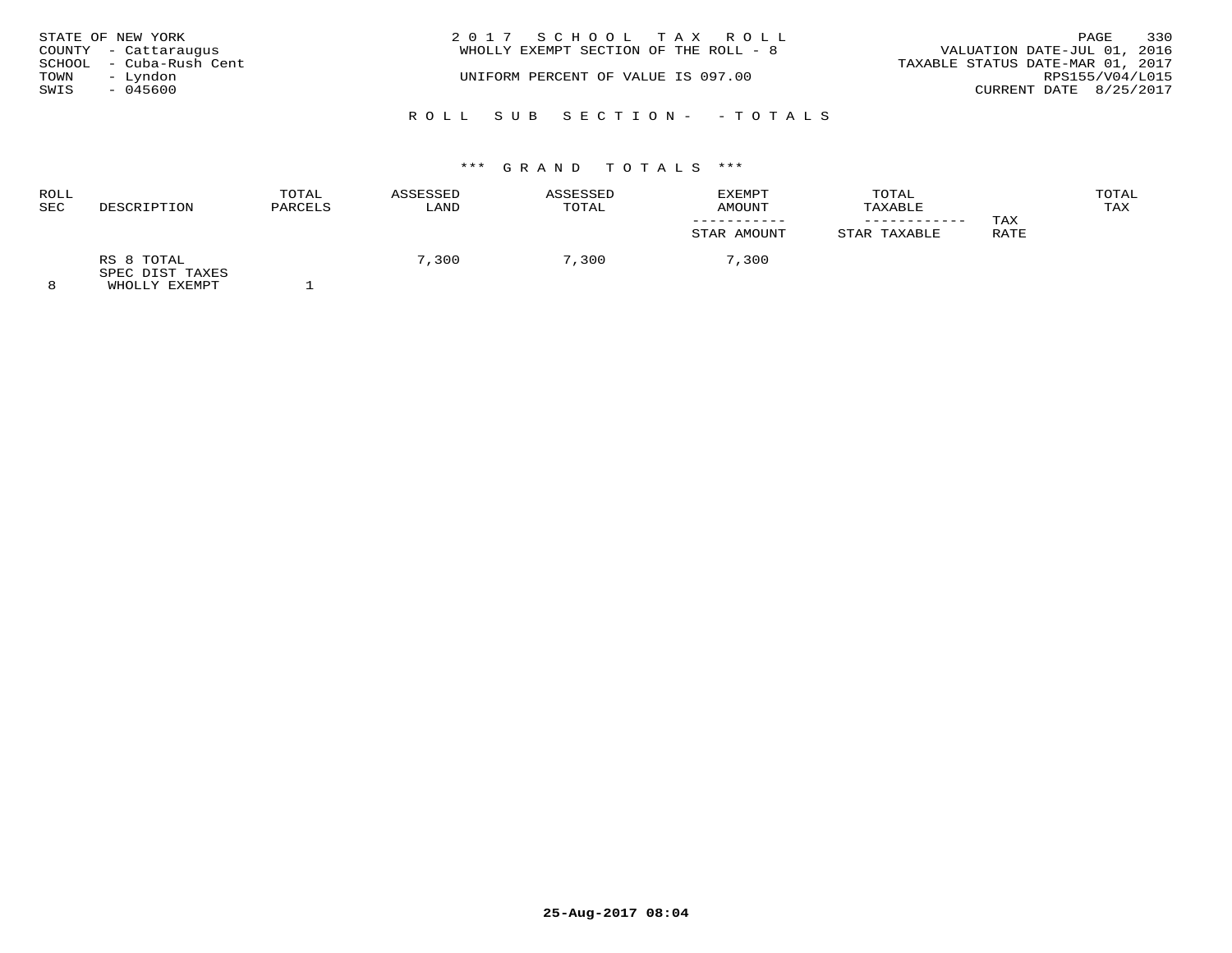| STATE OF NEW YORK<br>COUNTY - Cattaraugus<br>SCHOOL - Cuba-Rush Cent<br>TOWN<br>– Lyndon<br>SWIS<br>- 045600 | 2017 SCHOOL TAX ROLL<br>WHOLLY EXEMPT SECTION OF THE ROLL - 8<br>UNIFORM PERCENT OF VALUE IS 097.00 | 331<br>PAGE<br>VALUATION DATE-JUL 01, 2016<br>TAXABLE STATUS DATE-MAR 01, 2017<br>RPS155/V04/L015<br>CURRENT DATE 8/25/2017 |
|--------------------------------------------------------------------------------------------------------------|-----------------------------------------------------------------------------------------------------|-----------------------------------------------------------------------------------------------------------------------------|
|                                                                                                              | ROLL SECTION TOTALS                                                                                 |                                                                                                                             |

|      |      | m∧m⊼<br>.UIAL | $-$<br>----- |                      | AΡ           | 'XEMPT | ABL.  | $n \wedge m \neq n$ |
|------|------|---------------|--------------|----------------------|--------------|--------|-------|---------------------|
| CODE | NAMF | 'AR'          | TVDI<br>.    | 1771 TT <del>L</del> | <b>T TTT</b> | TUITOM | VALUE | $m \times r$<br>∸∽∽ |

#### NO SPECIAL DISTRICTS AT THIS LEVEL

\*\*\* S C H O O L D I S T R I C T S U M M A R Y \*\*\*

| CODE   | DISTRICT NAME                    | TOTAL<br>PARCELS | ASSESSED<br>LAND | ASSESSED<br>TOTAL | EXEMPT<br>AMOUNT | TOTAL<br>TAXABLE |           |
|--------|----------------------------------|------------------|------------------|-------------------|------------------|------------------|-----------|
|        |                                  |                  |                  |                   | STAR AMOUNT      | STAR TAXABLE     | TOTAL TAX |
|        | Cuba-Rush Cent                   |                  | 7,300            | 7,300             | 7,300            |                  |           |
| 024801 |                                  |                  |                  |                   |                  |                  |           |
|        | SUB-TOTAL                        |                  | 7,300            | 7,300             | 7,300            |                  |           |
|        | $S \cup B - T \cup T A L (CONT)$ |                  |                  |                   |                  |                  |           |
|        |                                  |                  |                  |                   |                  |                  |           |
|        | TOTAL                            |                  | 7,300            | 7,300             | 7,300            |                  |           |
|        | T O T A L (CONT)                 |                  |                  |                   |                  |                  |           |

## \*\*\* S Y S T E M C O D E S S U M M A R Y \*\*\*

#### NO SYSTEM EXEMPTIONS AT THIS LEVEL

## \*\*\* E X E M P T I O N S U M M A R Y \*\*\*

| CODE  | DESCRIPTION       | TOTAL<br>PARCELS | SCHOOL         |
|-------|-------------------|------------------|----------------|
| 27350 | CEMETERY<br>TOTAL | ᅩ                | 7,300<br>7,300 |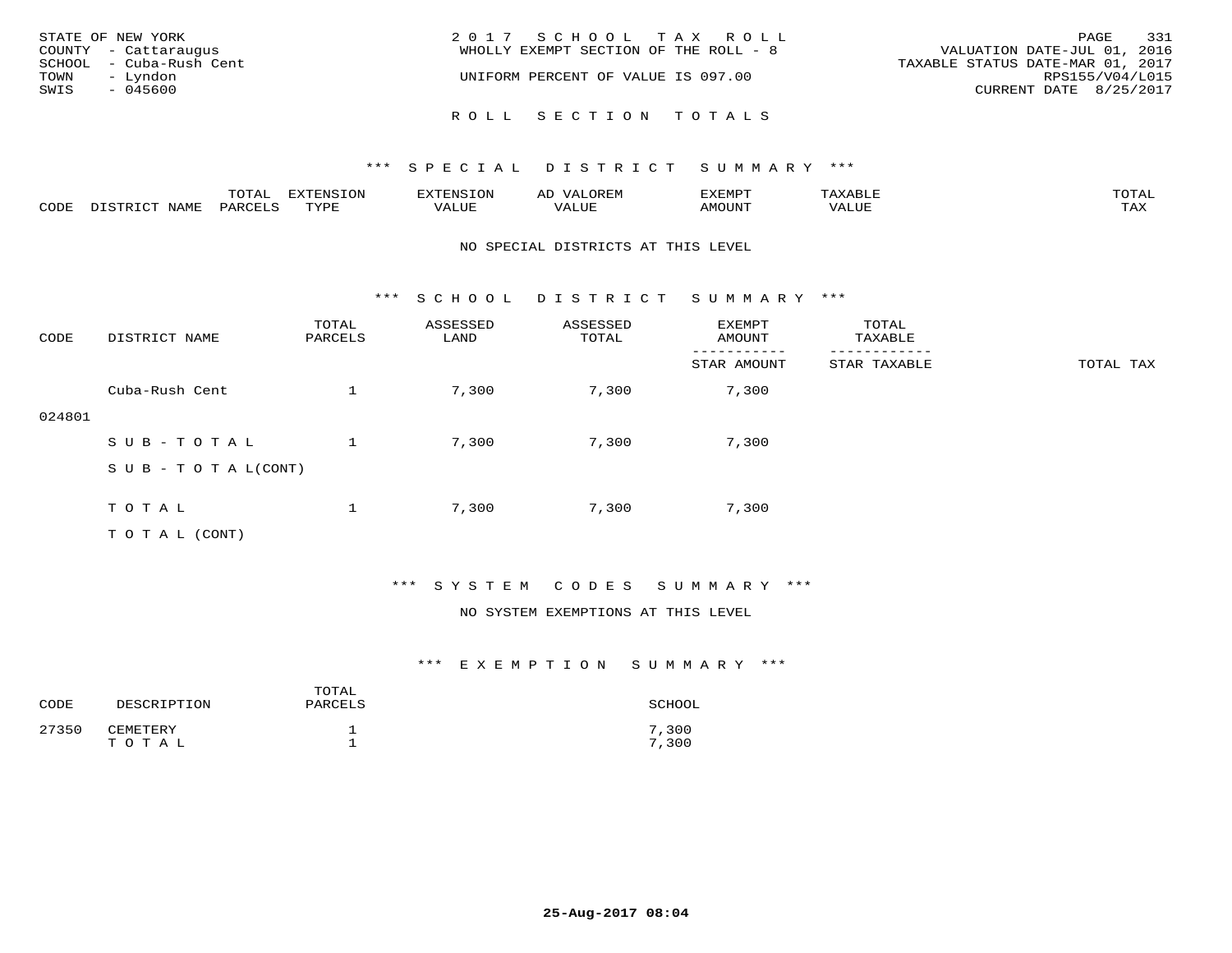|      | STATE OF NEW YORK       | 2017 SCHOOL TAX ROLL                  | PAGE                             | 332             |
|------|-------------------------|---------------------------------------|----------------------------------|-----------------|
|      | COUNTY - Cattaraugus    | WHOLLY EXEMPT SECTION OF THE ROLL - 8 | VALUATION DATE-JUL 01, 2016      |                 |
|      | SCHOOL - Cuba-Rush Cent |                                       | TAXABLE STATUS DATE-MAR 01, 2017 |                 |
| TOWN | - Lyndon                | UNIFORM PERCENT OF VALUE IS 097.00    |                                  | RPS155/V04/L015 |
| SWIS | - 045600                |                                       | CURRENT DATE 8/25/2017           |                 |
|      |                         |                                       |                                  |                 |
|      |                         | ROLL SECTION TOTALS                   |                                  |                 |

| ROLL<br><b>SEC</b> | DESCRIPTION                                        | TOTAL<br>PARCELS | ASSESSED<br>LAND | ASSESSED<br>TOTAL | <b>EXEMPT</b><br>AMOUNT | TOTAL<br>TAXABLE |             | TOTAL<br>TAX |
|--------------------|----------------------------------------------------|------------------|------------------|-------------------|-------------------------|------------------|-------------|--------------|
|                    |                                                    |                  |                  |                   | STAR AMOUNT             | STAR TAXABLE     | TAX<br>RATE |              |
| $\Omega$           | RS 8 TOTAL<br>SPEC DIST TAXES<br>EULAR TILE BILLET |                  | 7,300            | 7,300             | 7,300                   |                  |             |              |

8 WHOLLY EXEMPT 1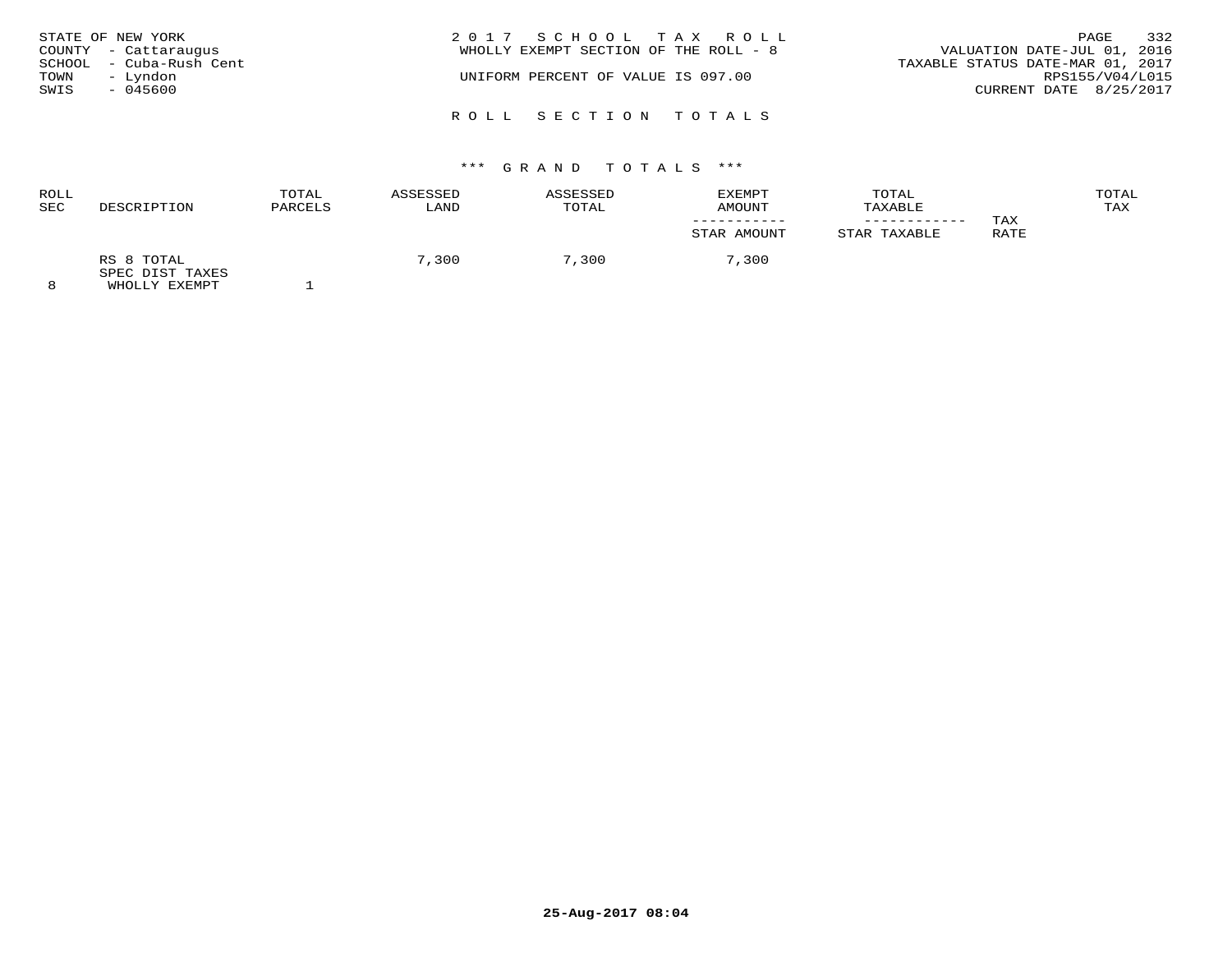| STATE OF NEW YORK       | 2017 SCHOOL TAX ROLL |  | 333<br>PAGE                      |
|-------------------------|----------------------|--|----------------------------------|
| COUNTY - Cattaraugus    |                      |  | VALUATION DATE-JUL 01, 2016      |
| SCHOOL - Cuba-Rush Cent | SWIS TOTALS          |  | TAXABLE STATUS DATE-MAR 01, 2017 |
| TOWN<br>– Lyndon        |                      |  | RPS155/V04/L015                  |
| SWIS<br>- 045600        |                      |  | CURRENT DATE 8/25/2017           |
|                         |                      |  |                                  |

|      |      | .UIAL | <b>EXTENSION</b> | 7 A<br>AL | EXEMP.      |       | IAA |     |
|------|------|-------|------------------|-----------|-------------|-------|-----|-----|
| CODE | NAME | PARC  | TYPE             |           | <b>MOUN</b> | 'ALUL | ີ   | TAX |

NO SPECIAL DISTRICTS AT THIS LEVEL

\*\*\* S C H O O L D I S T R I C T S U M M A R Y \*\*\*

| CODE   | DISTRICT NAME                    | TOTAL<br>PARCELS | ASSESSED<br>LAND | ASSESSED<br>TOTAL | <b>EXEMPT</b><br>AMOUNT | TOTAL<br>TAXABLE<br>--------- |          |              |
|--------|----------------------------------|------------------|------------------|-------------------|-------------------------|-------------------------------|----------|--------------|
|        |                                  |                  |                  |                   | STAR AMOUNT             | STAR TAXABLE                  | TAX RATE | TOTAL TAX    |
|        | Cuba-Rush Cent                   | 124              | 3678,900         | 9894,495          | 339,418                 | 9,555,077                     |          |              |
| 024801 |                                  |                  |                  |                   | 1276,350                | 8,278,727                     | .404454  | 122, 157. 13 |
|        | $SUB - TO TAL$                   | 124              | 3678,900         | 9894,495          | 339,418                 | 9,555,077                     |          |              |
|        | $S \cup B - T \cup T A L (CONT)$ |                  |                  |                   | 1276,350                | 8,278,727                     |          | 122, 157. 13 |
|        |                                  |                  |                  |                   |                         |                               |          |              |
|        | TOTAL                            | 124              | 3678,900         | 9894,495          | 339,418                 | 9,555,077                     |          |              |
|        | T O T A L (CONT)                 |                  |                  |                   | 1276,350                | 8,278,727                     |          | 122, 157. 13 |

\*\*\* S Y S T E M C O D E S S U M M A R Y \*\*\*

#### NO SYSTEM EXEMPTIONS AT THIS LEVEL

# \*\*\* E X E M P T I O N S U M M A R Y \*\*\*

| SCHOOL  |
|---------|
| 7,300   |
| 33,800  |
| 159,138 |
| 18,196  |
| 46,050  |
|         |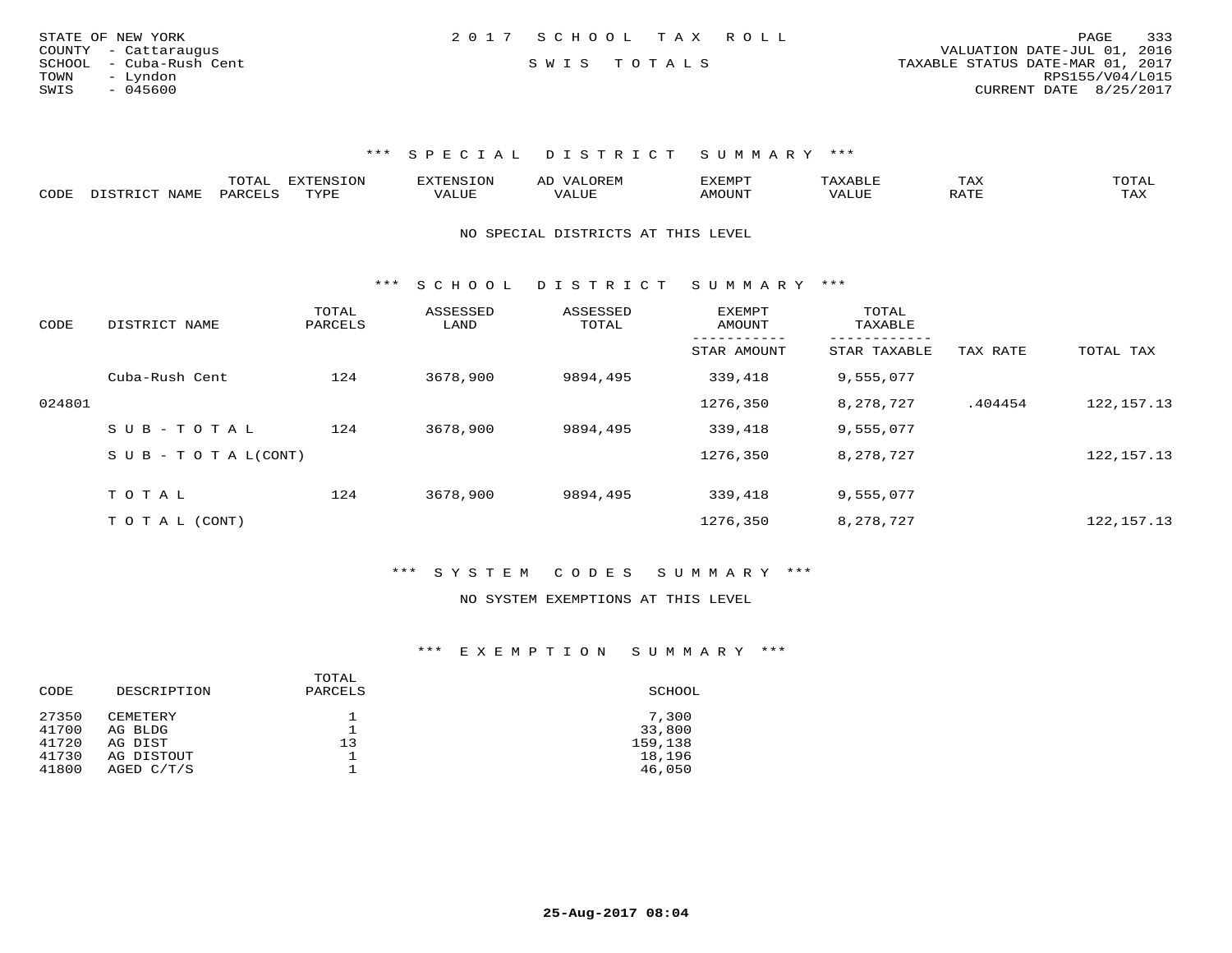| STATE OF NEW YORK |  |               |                  |
|-------------------|--|---------------|------------------|
| COUNTY            |  | - Cattaraugus |                  |
| SCHOOL            |  |               | - Cuba-Rush Cent |
| TOWN              |  | - Lyndon      |                  |
| SWIS              |  | $-045600$     |                  |

# \*\*\* E X E M P T I O N S U M M A R Y \*\*\*

|       |                 | TOTAL   |          |
|-------|-----------------|---------|----------|
| CODE  | DESCRIPTION     | PARCELS | SCHOOL   |
| 41804 | AGED S          |         | 49,556   |
| 41834 | ENH STAR        | 10      | 625,050  |
| 41854 | <b>BAS STAR</b> | 22      | 651,300  |
| 47100 | Mass Telec      |         | 10,532   |
| 47460 | FOREST/A74      |         | 14,846   |
|       | T O T A L       | 52      | 1615,768 |

| <b>ROLL</b><br>SEC | DESCRIPTION                         | TOTAL<br>PARCELS | ASSESSED<br>LAND | ASSESSED<br>TOTAL | EXEMPT<br>AMOUNT    | TOTAL<br>TAXABLE       |             |            |
|--------------------|-------------------------------------|------------------|------------------|-------------------|---------------------|------------------------|-------------|------------|
|                    |                                     |                  |                  |                   | STAR AMOUNT         | STAR TAXABLE           | TAX<br>RATE |            |
|                    | 2017-18 School Tax                  |                  | 3403,700         | 9227,800          | 321,586<br>1276,350 | 8,906,214<br>7,629,864 | 14.288736   | 109,021.11 |
|                    | Library Tax                         |                  | 3403,700         | 9227,800          | 321,586             | 8,906,214              |             |            |
|                    | SPEC DIST TAXES                     |                  |                  |                   |                     | 8,906,214              | 0.404454    | 3,602.16   |
| $\mathbf{1}$       | TAXABLE                             | 116              |                  |                   |                     |                        |             | 112,623.27 |
|                    | 2017-18 School Tax                  |                  | 267,900          | 267,900           |                     | 267,900                |             |            |
|                    | Library Tax                         |                  | 267,900          | 267,900           |                     | 267,900<br>267,900     | 14.288736   | 3,827.95   |
|                    |                                     |                  |                  |                   |                     | 267,900                | 0.404454    | 108.35     |
| $\mathbf{3}$       | SPEC DIST TAXES<br>STATE OWNED LAND | 2                |                  |                   |                     |                        |             | 3,936.30   |
|                    | 2017-18 School Tax                  |                  |                  | 121,097           |                     | 121,097                |             |            |
|                    |                                     |                  |                  |                   |                     | 121,097                | 14.288736   | 1,730.33   |
|                    | Library Tax                         |                  |                  | 121,097           |                     | 121,097<br>121,097     | 0.404454    | 48.97      |
|                    | SPEC DIST TAXES                     |                  |                  |                   |                     |                        |             |            |
| 5                  | SPECIAL FRANCHISE                   | 3                |                  |                   |                     |                        |             | 1,779.30   |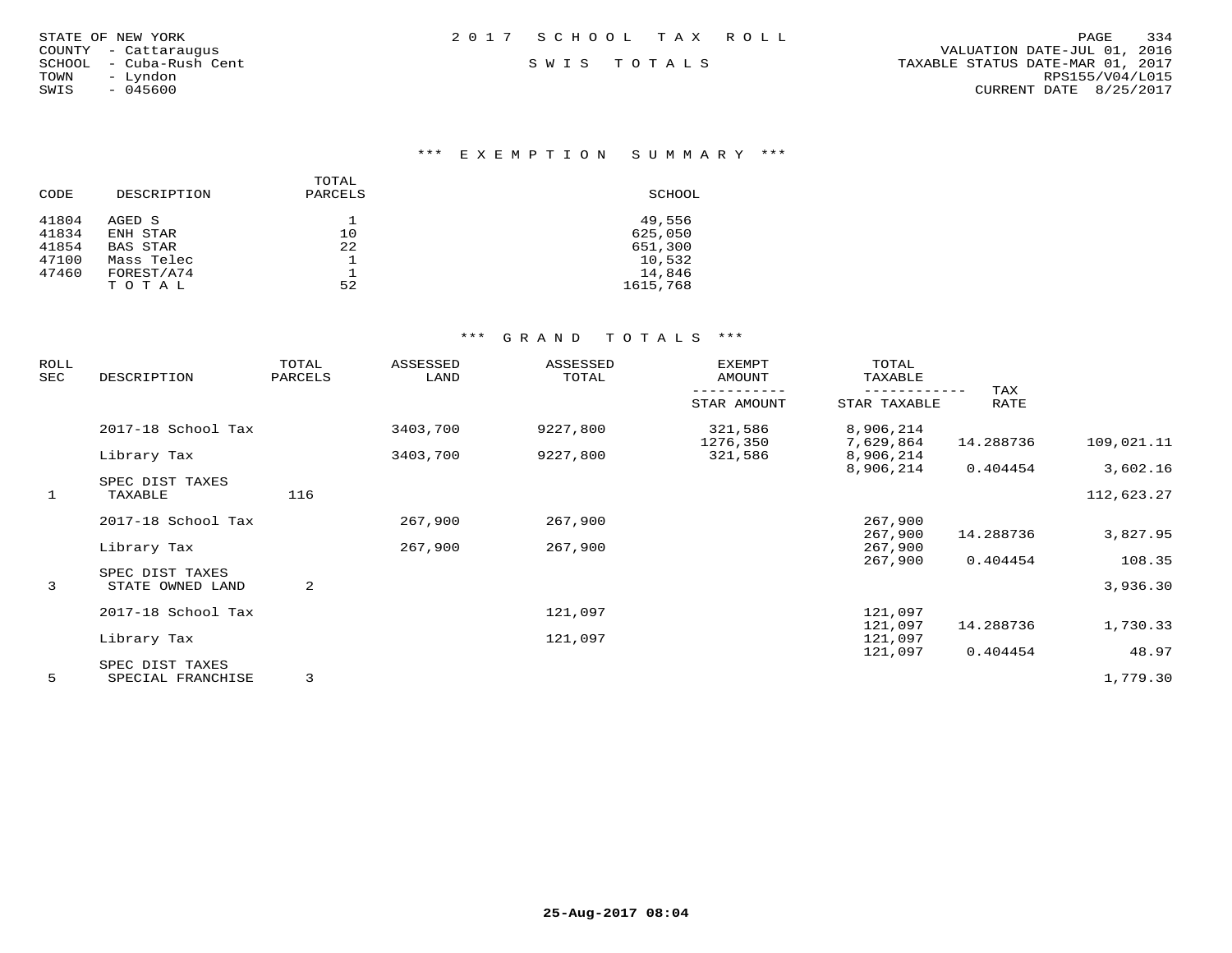| STATE OF NEW YORK |  |                  |  |
|-------------------|--|------------------|--|
| COUNTY            |  | - Cattaraugus    |  |
| SCHOOL            |  | - Cuba-Rush Cent |  |
| TOWN              |  | - Lyndon         |  |
| SWIS              |  | $-045600$        |  |

## STATE OF NEW YORK 2 0 1 7 S C H O O L T A X R O L L PAGE 335

 COUNTY - Cattaraugus VALUATION DATE-JUL 01, 2016 SCHOOL - Cuba-Rush Cent S W I S T O T A L S TAXABLE STATUS DATE-MAR 01, 2017 TOWN - Lyndon RPS155/V04/L015SWIS - 045600 CURRENT DATE 8/25/2017

| <b>ROLL</b><br><b>SEC</b> | DESCRIPTION                         | TOTAL<br>PARCELS | <b>ASSESSED</b><br>LAND | ASSESSED<br>TOTAL | <b>EXEMPT</b><br><b>AMOUNT</b> | TOTAL<br>TAXABLE       | TAX       |              |
|---------------------------|-------------------------------------|------------------|-------------------------|-------------------|--------------------------------|------------------------|-----------|--------------|
|                           |                                     |                  |                         |                   | STAR AMOUNT                    | STAR TAXABLE           | RATE      |              |
|                           | 2017-18 School Tax                  |                  |                         | 270,398           | 10,532                         | 259,866<br>259,866     | 14.288736 | 3,713.15     |
|                           | Library Tax                         |                  |                         | 270,398           | 10,532                         | 259,866<br>259,866     | 0.404454  | 105.11       |
| 6                         | SPEC DIST TAXES<br>UTILITIES & N.C. | 2                |                         |                   |                                |                        |           | 3,818.26     |
|                           |                                     |                  |                         |                   | 7,300                          |                        |           |              |
| 8                         | SPEC DIST TAXES<br>WHOLLY EXEMPT    | $\mathbf{1}$     |                         |                   |                                |                        |           |              |
|                           | 2017-18 School Tax                  |                  | 3678,900                | 9894,495          | 339,418<br>1276,350            | 9,555,077<br>8,278,727 | 14.288736 | 118,292.54   |
|                           | Library Tax                         |                  | 3678,900                | 9894,495          | 339,418                        | 9,555,077              |           |              |
|                           | SPEC DIST TAXES                     |                  |                         |                   |                                | 9,555,077              | 0.404454  | 3,864.59     |
| $\star$                   | <b>SUB</b><br>TOTAL                 | 124              |                         |                   |                                |                        |           | 122, 157. 13 |
|                           | 2017-18 School Tax                  |                  | 3678,900                | 9894,495          | 339,418                        | 9,555,077              |           |              |
|                           | Library Tax                         |                  | 3678,900                | 9894,495          | 1276,350<br>339,418            | 8,278,727<br>9,555,077 | 14.288736 | 118,292.54   |
|                           | SPEC DIST TAXES                     |                  |                         |                   |                                | 9,555,077              | 0.404454  | 3,864.59     |
| $***$                     | GRAND TOTAL                         | 124              |                         |                   |                                |                        |           | 122, 157. 13 |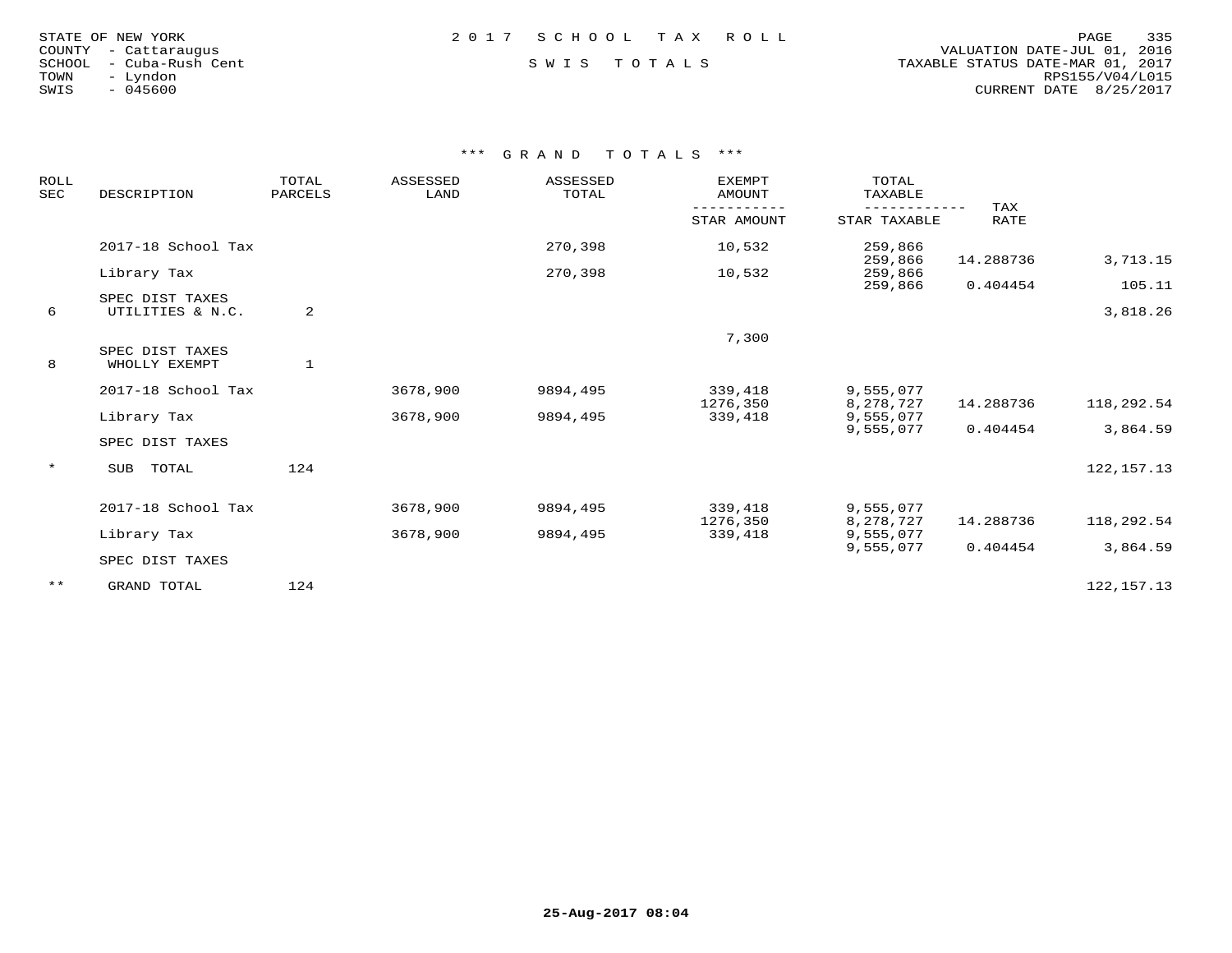|      |                          | .<br>TOTAL | EXTENSION              |           | $\sim$ | XEMP. | $\Delta A$ $\Delta L$  |                     |
|------|--------------------------|------------|------------------------|-----------|--------|-------|------------------------|---------------------|
| CODE | NAME<br>r am<br>. ו סידפ | PARCELS    | TVDI<br><u>ـ ـ ـ ـ</u> | ▵<br>ALUL | 'JUE   | MOUN' | , 7 7 T T T T<br>VALUE | $m \times r$<br>∸∽∽ |

NO SPECIAL DISTRICTS AT THIS LEVEL

\*\*\* S C H O O L D I S T R I C T S U M M A R Y \*\*\*

| CODE   | DISTRICT NAME                    | TOTAL<br>PARCELS | ASSESSED<br>LAND | ASSESSED<br>TOTAL | <b>EXEMPT</b><br>AMOUNT | TOTAL<br>TAXABLE |          |            |
|--------|----------------------------------|------------------|------------------|-------------------|-------------------------|------------------|----------|------------|
|        |                                  |                  |                  |                   | STAR AMOUNT             | STAR TAXABLE     | TAX RATE | TOTAL TAX  |
|        | Cuba-Rush Cent                   | 872              | 23828,600        | 59027,693         | 5268,790                | 53,758,903       |          |            |
| 024801 |                                  |                  |                  |                   | 9135,384                | 44,623,519       |          | 668,484.41 |
|        | SUB-TOTAL                        | 872              | 23828,600        | 59027,693         | 5268,790                | 53,758,903       |          |            |
|        | $S \cup B - T \cup T A L (CONT)$ |                  |                  |                   | 9135,384                | 44,623,519       |          | 668,484.41 |
|        |                                  |                  |                  |                   |                         |                  |          |            |
|        | TOTAL                            | 872              | 23828,600        | 59027,693         | 5268,790                | 53,758,903       |          |            |
|        | T O T A L (CONT)                 |                  |                  |                   | 9135,384                | 44,623,519       |          | 668,484.41 |

#### \*\*\* S Y S T E M C O D E S S U M M A R Y \*\*\*

#### NO SYSTEM EXEMPTIONS AT THIS LEVEL

#### \*\*\* E X E M P T I O N S U M M A R Y \*\*\*

| DESCRIPTION | TOTAL<br>PARCELS | SCHOOL   |
|-------------|------------------|----------|
| NYS OWNED   | 4                | 146,200  |
| USA-PROP    |                  | 92,100   |
| INDIAN-RES  | 8                | 1618,800 |
| PARSONAGE   |                  | 62,700   |
| RELIGIOUS   |                  | 140,800  |
|             |                  |          |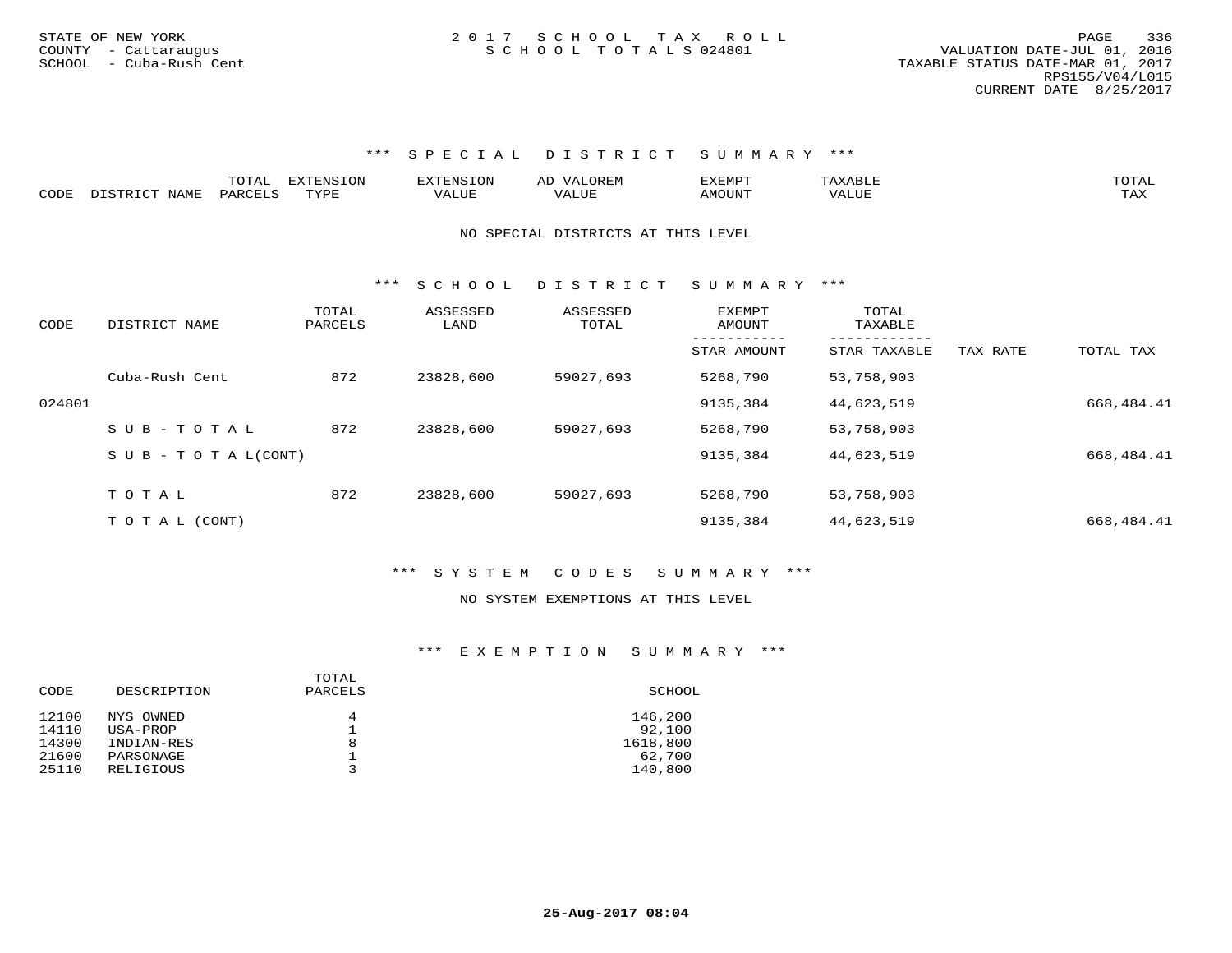## \*\*\* E X E M P T I O N S U M M A R Y \*\*\*

|       |                 | TOTAL   |           |
|-------|-----------------|---------|-----------|
| CODE  | DESCRIPTION     | PARCELS | SCHOOL    |
| 26400 | FIRE-DEPT       | 2       | 195,300   |
| 27350 | CEMETERY        | 4       | 18,900    |
| 41700 | AG BLDG         | 8       | 1048,400  |
| 41720 | AG DIST         | 32      | 883,394   |
| 41730 | AG DISTOUT      | 10      | 182,348   |
| 41800 | AGED C/T/S      | 14      | 588,461   |
| 41804 | AGED S          | 9       | 215,188   |
| 41834 | ENH STAR        | 87      | 4704,584  |
| 41854 | <b>BAS STAR</b> | 156     | 4430,800  |
| 42100 | SILO T/C/S      |         | 43,700    |
| 47100 | Mass Telec      | 3       | 11,653    |
| 47460 | FOREST/A74      |         | 14,846    |
| 47610 | BUS C/T/S       |         | 6.000     |
|       | тотаь           | 345     | 14404,174 |

| <b>ROLL</b><br><b>SEC</b> | DESCRIPTION | TOTAL<br>PARCELS | ASSESSED<br>LAND | ASSESSED<br>TOTAL | EXEMPT<br>AMOUNT | TOTAL<br>TAXABLE<br>------------ | TAX  | TOTAL<br>TAX |
|---------------------------|-------------|------------------|------------------|-------------------|------------------|----------------------------------|------|--------------|
|                           |             |                  |                  |                   | STAR AMOUNT      | STAR TAXABLE                     | RATE |              |
| $***$                     | GRAND TOTAL | 872              | 23828,600        | 59027,693         | 5,268,790        | 53,758,903                       |      |              |
|                           |             |                  |                  |                   | 9135,384         | 44,623,519                       |      | 668,484.41   |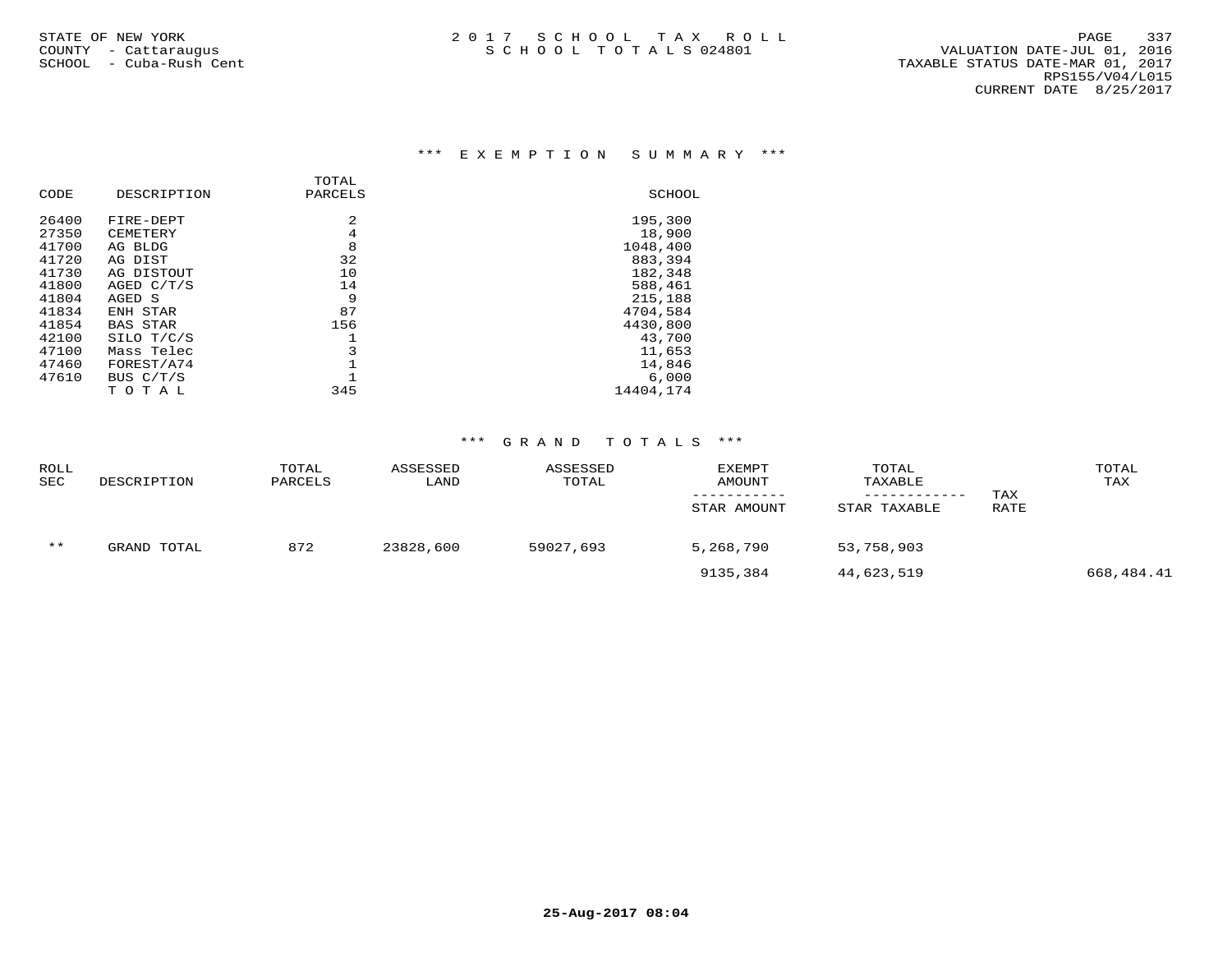| STATE OF NEW YORK<br>- Cattaraugus<br>COUNTY<br>SCHOOL<br>- Cuba-Rush Cent<br>- Farmersville<br>TOWN<br>$-043800$<br>SWIS | 2017<br>ROLL SUB-SECT - N- SECTION 534         | SCHOOL     | T A X<br>R O L L<br>STATE OWNED LAND SECTION OF THE ROLL - 3<br>RPTL REFORESTATION<br>OWNERS NAME SEQUENCE<br>UNIFORM PERCENT OF VALUE IS 100.00 | SUB-SECT - N VALUATION DATE-JUL 01, 2016    | PAGE<br>TAXABLE STATUS DATE-MAR 01, 2017 |
|---------------------------------------------------------------------------------------------------------------------------|------------------------------------------------|------------|--------------------------------------------------------------------------------------------------------------------------------------------------|---------------------------------------------|------------------------------------------|
| TAX MAP PARCEL NUMBER                                                                                                     | PROPERTY LOCATION & CLASS ASSESSMENT           |            | EXEMPTION CODE------------                                                                                                                       |                                             | ------SCHOOL                             |
| CURRENT OWNERS NAME                                                                                                       | SCHOOL DISTRICT                                | LAND       | TAX DESCRIPTION                                                                                                                                  | TAXABLE VALUE                               |                                          |
| CURRENT OWNERS ADDRESS                                                                                                    | PARCEL SIZE/GRID COORD                         | TOTAL      | SPECIAL DISTRICTS                                                                                                                                |                                             | TAX AMOUNT                               |
| ********************                                                                                                      |                                                | ********** |                                                                                                                                                  | ******************************* 23.004-1-18 | ****************                         |
|                                                                                                                           | Co Line Rd                                     |            |                                                                                                                                                  | ACCT 0210002                                |                                          |
| $23.004 - 1 - 18$<br>State Of New York                                                                                    | 932 Forest s532b<br>Cuba-Rush Cent 024801      | 417,000    | 2017-18 School Tax<br>Library Tax                                                                                                                | 417,000<br>417,000                          | 5,779.65<br>163.60                       |
| Attn: County Treasurer                                                                                                    | 06<br>05<br>03                                 | 417,000    |                                                                                                                                                  |                                             |                                          |
| Cattaraugus County                                                                                                        | Cattaragus Reforest                            |            |                                                                                                                                                  |                                             |                                          |
| 303 Court St                                                                                                              | Area 14 - 0514                                 |            |                                                                                                                                                  |                                             |                                          |
| Little Valley, NY 14755                                                                                                   | ACRES 308.70                                   |            |                                                                                                                                                  |                                             |                                          |
|                                                                                                                           | EAST-1219795 NRTH-0878920                      |            |                                                                                                                                                  |                                             |                                          |
|                                                                                                                           | DEED BOOK 350<br>PG-00547                      |            |                                                                                                                                                  |                                             |                                          |
|                                                                                                                           | FULL MARKET VALUE                              | 417,000    |                                                                                                                                                  |                                             |                                          |
|                                                                                                                           |                                                |            | TOTAL TAX ---                                                                                                                                    | DATE #1                                     | $5,943.25**$<br>09/30/17                 |
|                                                                                                                           |                                                |            |                                                                                                                                                  | AMT DUE                                     | 5,943.25                                 |
|                                                                                                                           |                                                |            |                                                                                                                                                  | $23.004 - 1 - 19$                           |                                          |
|                                                                                                                           | Huyck Rd                                       |            |                                                                                                                                                  | ACCT 0200002                                |                                          |
| $23.004 - 1 - 19$                                                                                                         | 932 Forest s532b                               |            | 2017-18 School Tax                                                                                                                               | 697,600                                     | 9,668.79                                 |
| State Of New York                                                                                                         | Cuba-Rush Cent 024801                          | 697,600    | Library Tax                                                                                                                                      | 697,600                                     | 273.68                                   |
| Attn: County Treasurer                                                                                                    | 15 05<br>03                                    | 697,600    |                                                                                                                                                  |                                             |                                          |
| Cattaraugus County<br>303 Court St                                                                                        | Cattaragus Reforest<br>Area 14 - 0513          |            |                                                                                                                                                  |                                             |                                          |
| Little Valley, NY 14755                                                                                                   | ACRES 505.11                                   |            |                                                                                                                                                  |                                             |                                          |
|                                                                                                                           | EAST-1216502 NRTH-0879760                      |            |                                                                                                                                                  |                                             |                                          |
|                                                                                                                           | DEED BOOK 345<br>PG-00287                      |            |                                                                                                                                                  |                                             |                                          |
|                                                                                                                           | FULL MARKET VALUE                              | 697,600    |                                                                                                                                                  |                                             |                                          |
|                                                                                                                           |                                                |            | TOTAL TAX ---                                                                                                                                    |                                             | $9,942.47**$                             |
|                                                                                                                           |                                                |            |                                                                                                                                                  | DATE #1                                     | 09/30/17                                 |
| ************************                                                                                                  |                                                |            |                                                                                                                                                  | AMT DUE                                     | 9,942.47                                 |
|                                                                                                                           | Co Line Rd                                     |            |                                                                                                                                                  | $32.002 - 1 - 4.4$<br>ACCT 0220002          |                                          |
| $32.002 - 1 - 4.4$                                                                                                        | 932 Forest s532b                               |            | 2017-18 School Tax                                                                                                                               | 80,700                                      | 1,118.51                                 |
| State Of New York                                                                                                         | Cuba-Rush Cent 024801                          | 80,700     | Library Tax                                                                                                                                      | 80,700                                      | 31.66                                    |
| Attn: County Treasurer                                                                                                    | 06 05<br>03                                    | 80,700     |                                                                                                                                                  |                                             |                                          |
| Cattaraugus County                                                                                                        | 0762                                           |            |                                                                                                                                                  |                                             |                                          |
| 303 Court St                                                                                                              | ACRES 110.22                                   |            |                                                                                                                                                  |                                             |                                          |
| Little Valley, NY 14755                                                                                                   | EAST-1221547 NRTH-0877117                      |            |                                                                                                                                                  |                                             |                                          |
|                                                                                                                           | DEED BOOK 847<br>PG-00676<br>FULL MARKET VALUE | 80,700     |                                                                                                                                                  |                                             |                                          |
|                                                                                                                           |                                                |            | TOTAL TAX ---                                                                                                                                    |                                             | $1,150.17**$                             |
|                                                                                                                           |                                                |            |                                                                                                                                                  | DATE #1                                     | 09/30/17                                 |
|                                                                                                                           |                                                |            |                                                                                                                                                  | AMT DUE                                     | 1,150.17                                 |
|                                                                                                                           |                                                |            |                                                                                                                                                  | * * * * * * * * * * * * * * *               | ***********                              |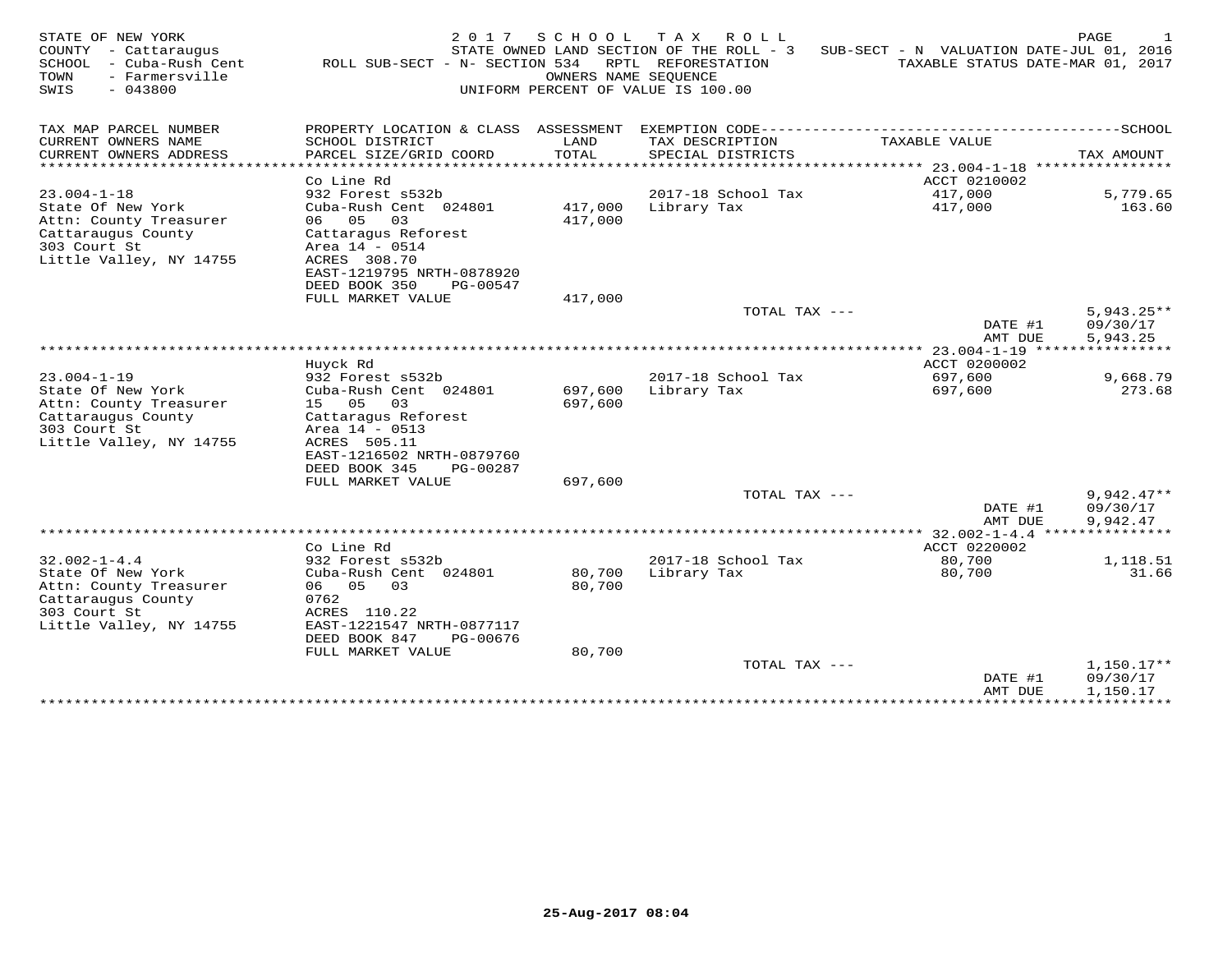| STATE OF NEW YORK<br>COUNTY<br>- Cattaraugus<br>SCHOOL<br>- Cuba-Rush Cent<br>- Farmersville<br>TOWN<br>$-043800$<br>SWIS        | 2 0 1 7<br>ROLL SUB-SECT - N- SECTION 534                                                                                                                                                          | SCHOOL<br>OWNERS NAME SEOUENCE | T A X<br>ROLL<br>STATE OWNED LAND SECTION OF THE ROLL - 3<br>RPTL REFORESTATION<br>UNIFORM PERCENT OF VALUE IS 100.00 | SUB-SECT - N VALUATION DATE-JUL 01, 2016<br>TAXABLE STATUS DATE-MAR 01, 2017 | PAGE                                   |
|----------------------------------------------------------------------------------------------------------------------------------|----------------------------------------------------------------------------------------------------------------------------------------------------------------------------------------------------|--------------------------------|-----------------------------------------------------------------------------------------------------------------------|------------------------------------------------------------------------------|----------------------------------------|
| TAX MAP PARCEL NUMBER                                                                                                            | PROPERTY LOCATION & CLASS                                                                                                                                                                          | ASSESSMENT                     |                                                                                                                       | EXEMPTION CODE---------------------------                                    | ------SCHOOL                           |
| CURRENT OWNERS NAME<br>CURRENT OWNERS ADDRESS                                                                                    | SCHOOL DISTRICT<br>PARCEL SIZE/GRID COORD                                                                                                                                                          | LAND<br>TOTAL                  | TAX DESCRIPTION<br>SPECIAL DISTRICTS                                                                                  | TAXABLE VALUE                                                                | TAX AMOUNT                             |
|                                                                                                                                  |                                                                                                                                                                                                    | <b>++++++</b>                  |                                                                                                                       | ****** 32.004-1-28                                                           | ****************                       |
| $32.004 - 1 - 28$                                                                                                                | Stebbins Rd<br>932 Forest s532b                                                                                                                                                                    |                                | 2017-18 School Tax                                                                                                    | ACCT 0110003                                                                 |                                        |
| State Of New York<br>Attn: County Treasurer<br>Cattaraugus County<br>303 Court St<br>Little Valley, NY 14755                     | Cuba-Rush Cent 024801<br>18 05<br>03<br>Cattaragus Reforest<br>Area 7 - 0504<br>ACRES 501.80<br>EAST-1213658 NRTH-0865392                                                                          | 768,500<br>768,500             | Library Tax                                                                                                           | 768,500<br>768,500                                                           | 10,651.47<br>301.50                    |
|                                                                                                                                  | DEED BOOK 332<br>PG-00533<br>FULL MARKET VALUE                                                                                                                                                     | 768,500                        |                                                                                                                       |                                                                              |                                        |
|                                                                                                                                  |                                                                                                                                                                                                    |                                | TOTAL TAX ---                                                                                                         | DATE #1<br>AMT DUE                                                           | $10,952.97**$<br>09/30/17<br>10,952.97 |
|                                                                                                                                  |                                                                                                                                                                                                    |                                |                                                                                                                       |                                                                              |                                        |
|                                                                                                                                  | Co Rd $46$ (Off)                                                                                                                                                                                   |                                |                                                                                                                       | ACCT 0190001                                                                 |                                        |
| $41.001 - 1 - 16$<br>State Of New York                                                                                           | 932 Forest s532b<br>Cuba-Rush Cent 024801                                                                                                                                                          | 193,700                        | 2017-18 School Tax<br>Library Tax                                                                                     | 193,700<br>193,700                                                           | 2,684.70<br>75.99                      |
| Attn: County Treasurer<br>Cattaraugus County<br>303 Court St<br>Little Valley, NY 14755                                          | 25 05<br>03<br>Cattaragus Reforest<br>Area 7 - 0512<br>ACRES 227.00<br>EAST-1208774 NRTH-0857854<br>DEED BOOK 456<br>PG-00117                                                                      | 193,700                        |                                                                                                                       |                                                                              |                                        |
|                                                                                                                                  | FULL MARKET VALUE                                                                                                                                                                                  | 193,700                        |                                                                                                                       |                                                                              |                                        |
|                                                                                                                                  |                                                                                                                                                                                                    |                                | TOTAL TAX ---                                                                                                         | DATE #1<br>AMT DUE                                                           | $2,760.69**$<br>09/30/17<br>2,760.69   |
|                                                                                                                                  |                                                                                                                                                                                                    |                                |                                                                                                                       |                                                                              | ***********                            |
|                                                                                                                                  | Hardy Corners Rd                                                                                                                                                                                   |                                |                                                                                                                       | ACCT 0140002                                                                 |                                        |
| $41.002 - 1 - 4$<br>State Of New York<br>Attn: County Treasurer<br>Cattaraugus County<br>303 Court St<br>Little Valley, NY 14755 | 932 Forest s532b<br>Cuba-Rush Cent 024801<br>05<br>10<br>03<br>Cattaraqus Reforest<br>Area 7 - 0507<br>ACRES 292.00<br>EAST-1215450 NRTH-0860322<br>DEED BOOK 362<br>PG-00289<br>FULL MARKET VALUE | 376,200<br>376,200<br>376,200  | 2017-18 School Tax<br>Library Tax                                                                                     | 376,200<br>376,200                                                           | 5,214.16<br>147.59                     |
|                                                                                                                                  |                                                                                                                                                                                                    |                                | TOTAL TAX ---                                                                                                         | DATE #1<br>AMT DUE                                                           | $5,361.75**$<br>09/30/17<br>5,361.75   |
|                                                                                                                                  |                                                                                                                                                                                                    |                                |                                                                                                                       | **********                                                                   | **********                             |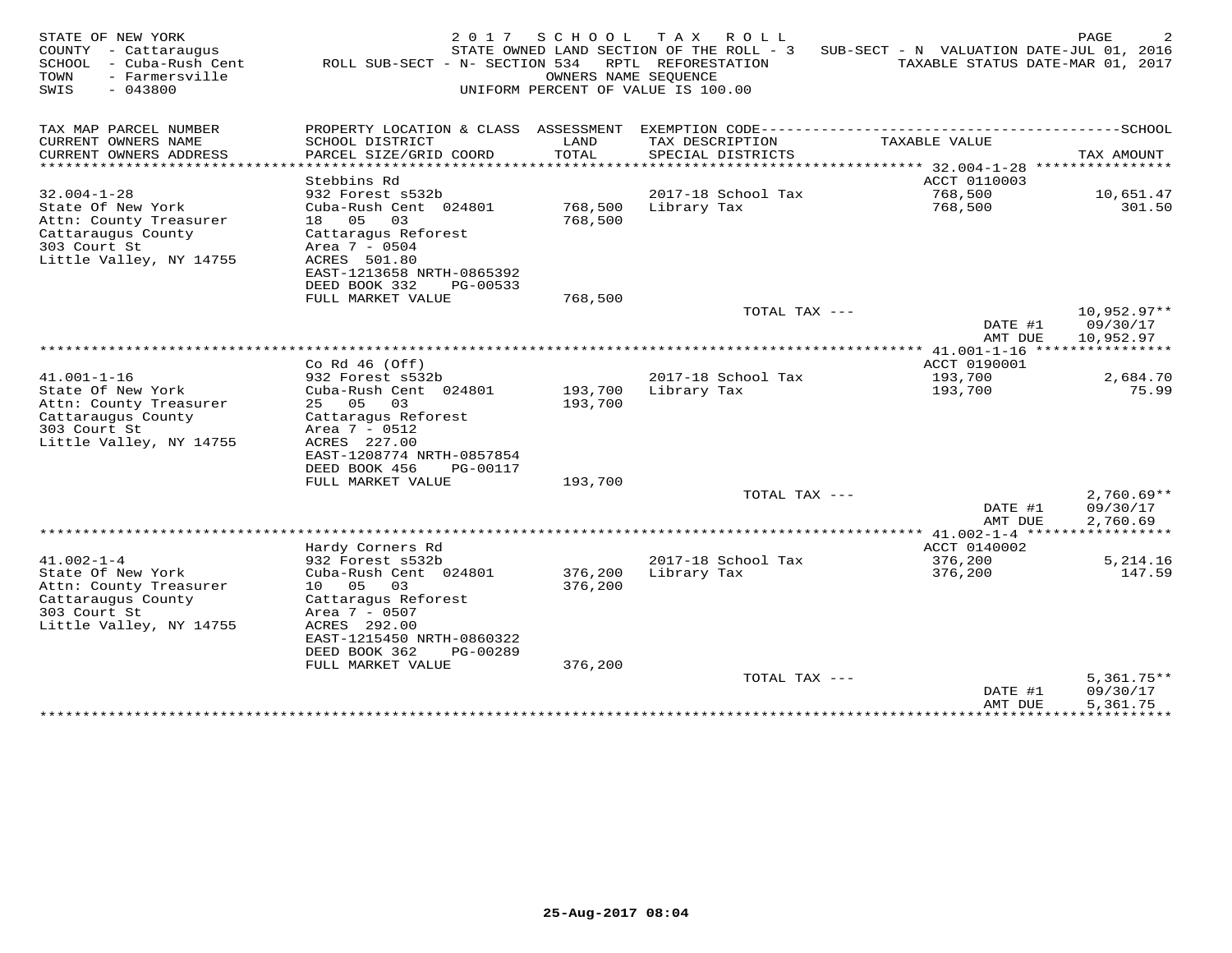| STATE OF NEW YORK<br>COUNTY - Cattaraugus<br>- Cuba-Rush Cent<br>SCHOOL<br>TOWN<br>- Farmersville<br>SWIS<br>$-043800$            | 2 0 1 7<br>ROLL SUB-SECT - N- SECTION 534                                                                                                                                                      | SCHOOL<br>OWNERS NAME SEOUENCE | T A X<br>R O L L<br>STATE OWNED LAND SECTION OF THE ROLL - 3<br>RPTL REFORESTATION<br>UNIFORM PERCENT OF VALUE IS 100.00 | SUB-SECT - N VALUATION DATE-JUL 01, 2016<br>TAXABLE STATUS DATE-MAR 01, 2017 | PAGE                               |
|-----------------------------------------------------------------------------------------------------------------------------------|------------------------------------------------------------------------------------------------------------------------------------------------------------------------------------------------|--------------------------------|--------------------------------------------------------------------------------------------------------------------------|------------------------------------------------------------------------------|------------------------------------|
| TAX MAP PARCEL NUMBER<br>CURRENT OWNERS NAME<br>CURRENT OWNERS ADDRESS                                                            | PROPERTY LOCATION & CLASS ASSESSMENT<br>SCHOOL DISTRICT<br>PARCEL SIZE/GRID COORD                                                                                                              | LAND<br>TOTAL                  | TAX DESCRIPTION<br>SPECIAL DISTRICTS                                                                                     | TAXABLE VALUE                                                                | TAX AMOUNT                         |
|                                                                                                                                   | Clark Rd                                                                                                                                                                                       | * * * * * *                    |                                                                                                                          | $*****41.002-1-25$<br>ACCT 0160001                                           |                                    |
| $41.002 - 1 - 25$                                                                                                                 | 932 Forest s532b                                                                                                                                                                               |                                | 2017-18 School Tax                                                                                                       | 78,800                                                                       | 1,092.17                           |
| State Of New York<br>Attn: County Treasurer<br>Cattaraugus County<br>303 Court St<br>Little Valley, NY 14755                      | Cuba-Rush Cent 024801<br>01 05<br>03<br>Cattaragus Reforest<br>Area 7 - 0509<br>ACRES 40.00<br>EAST-1215280 NRTH-0856442<br>DEED BOOK 608<br>PG-00070                                          | 78,800<br>78,800               | Library Tax                                                                                                              | 78,800                                                                       | 30.91                              |
|                                                                                                                                   | FULL MARKET VALUE                                                                                                                                                                              | 78,800                         |                                                                                                                          |                                                                              |                                    |
|                                                                                                                                   |                                                                                                                                                                                                |                                | TOTAL TAX ---                                                                                                            | DATE #1<br>AMT DUE                                                           | 1,123.08**<br>09/30/17<br>1,123.08 |
|                                                                                                                                   |                                                                                                                                                                                                |                                |                                                                                                                          |                                                                              |                                    |
|                                                                                                                                   | Co Rd $46$ (Off)                                                                                                                                                                               |                                |                                                                                                                          | ACCT 0101001                                                                 |                                    |
| $41.002 - 1 - 26$<br>State Of New York                                                                                            | 932 Forest s532b<br>Cuba-Rush Cent 024801                                                                                                                                                      | 51,700                         | 2017-18 School Tax<br>Library Tax                                                                                        | 51,700<br>51,700                                                             | 716.57<br>20.28                    |
| Attn: County Treasurer<br>Cattaraugus County<br>303 Court St<br>Little Valley, NY 14755                                           | 17 05<br>03<br>Cattaragus Reforest<br>Area 7 - 0483<br>ACRES 26.25<br>EAST-1213907 NRTH-0857333<br>DEED BOOK 753<br>PG-00523                                                                   | 51,700                         |                                                                                                                          |                                                                              |                                    |
|                                                                                                                                   | FULL MARKET VALUE                                                                                                                                                                              | 51,700                         |                                                                                                                          |                                                                              |                                    |
|                                                                                                                                   |                                                                                                                                                                                                |                                | TOTAL TAX ---                                                                                                            | DATE #1<br>AMT DUE                                                           | 736.85**<br>09/30/17<br>736.85     |
|                                                                                                                                   |                                                                                                                                                                                                |                                |                                                                                                                          | ************* 41.002-1-27 ******                                             | * * * * * * * * *                  |
|                                                                                                                                   | Clark Rd                                                                                                                                                                                       |                                |                                                                                                                          | ACCT 0170001                                                                 |                                    |
| $41.002 - 1 - 27$<br>State Of New York<br>Attn: County Treasurer<br>Cattaraugus County<br>303 Court St<br>Little Valley, NY 14755 | 932 Forest s532b<br>Cuba-Rush Cent 024801<br>17 05<br>03<br>Cattaragus Reforest<br>Area 7 - 0510<br>ACRES 74.64<br>EAST-1213156 NRTH-0856673<br>DEED BOOK 379<br>PG-00508<br>FULL MARKET VALUE | 77,200<br>77,200<br>77,200     | 2017-18 School Tax<br>Library Tax                                                                                        | 77,200<br>77,200                                                             | 1,070.00<br>30.29                  |
|                                                                                                                                   |                                                                                                                                                                                                |                                | TOTAL TAX ---                                                                                                            |                                                                              | $1,100.29**$                       |
|                                                                                                                                   |                                                                                                                                                                                                |                                |                                                                                                                          | DATE #1<br>AMT DUE                                                           | 09/30/17<br>1,100.29               |
|                                                                                                                                   |                                                                                                                                                                                                |                                |                                                                                                                          | **************                                                               | **********                         |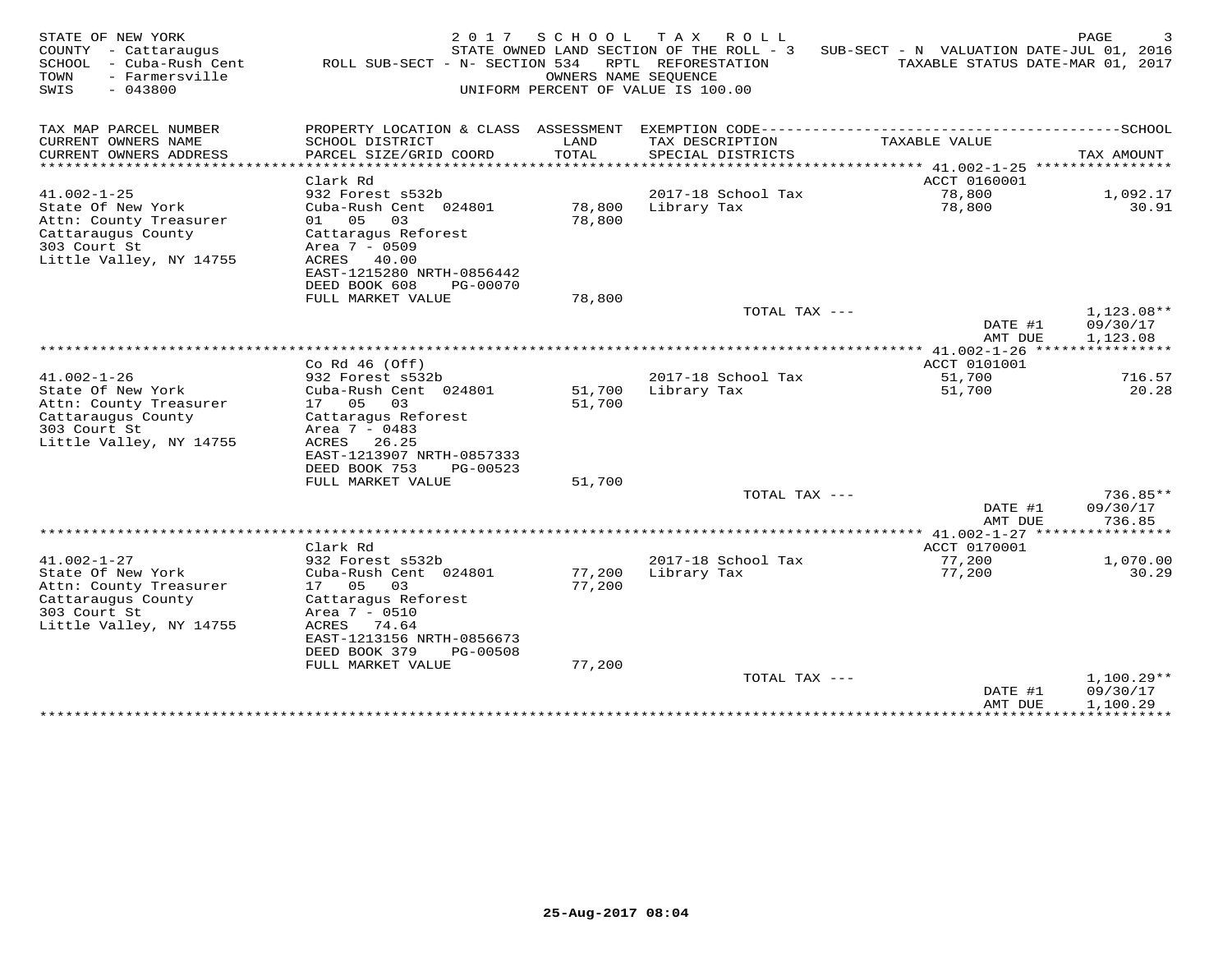| STATE OF NEW YORK<br>COUNTY<br>- Cattaraugus<br>- Cuba-Rush Cent<br>SCHOOL<br>- Farmersville<br>TOWN<br>$-043800$<br>SWIS | 2017<br>ROLL SUB-SECT - N- SECTION 534 | SCHOOL<br>RPTL<br>OWNERS NAME SEOUENCE | T A X<br>R O L L<br>STATE OWNED LAND SECTION OF THE ROLL - 3<br>REFORESTATION<br>UNIFORM PERCENT OF VALUE IS 100.00 | SUB-SECT - N VALUATION DATE-JUL 01, 2016 | PAGE<br>4<br>TAXABLE STATUS DATE-MAR 01, 2017 |
|---------------------------------------------------------------------------------------------------------------------------|----------------------------------------|----------------------------------------|---------------------------------------------------------------------------------------------------------------------|------------------------------------------|-----------------------------------------------|
| TAX MAP PARCEL NUMBER                                                                                                     | PROPERTY LOCATION & CLASS ASSESSMENT   |                                        | EXEMPTION CODE-                                                                                                     |                                          | $-$ SCHOOL                                    |
| CURRENT OWNERS NAME                                                                                                       | SCHOOL DISTRICT                        | LAND                                   | TAX DESCRIPTION                                                                                                     | TAXABLE VALUE                            |                                               |
| CURRENT OWNERS ADDRESS                                                                                                    | PARCEL SIZE/GRID COORD                 | TOTAL                                  | SPECIAL DISTRICTS                                                                                                   |                                          | TAX AMOUNT                                    |
|                                                                                                                           |                                        |                                        |                                                                                                                     | **************** 41.002-1-28             |                                               |
|                                                                                                                           | Co Rd $46$ (Off)                       |                                        |                                                                                                                     | ACCT 0180001                             |                                               |
| $41.002 - 1 - 28$                                                                                                         | 932 Forest s532b                       |                                        | 2017-18 School Tax                                                                                                  | 72,600                                   | 1,006.24                                      |
| State Of New York                                                                                                         | Cuba-Rush Cent 024801                  | 72,600                                 | Library Tax                                                                                                         | 72,600                                   | 28.48                                         |
| Attn: County Treasurer                                                                                                    | 17 05<br>03                            | 72,600                                 |                                                                                                                     |                                          |                                               |
| Cattaraugus County                                                                                                        | Cattaragus Reforest                    |                                        |                                                                                                                     |                                          |                                               |
| 303 Court St                                                                                                              | Area 7 - 0511                          |                                        |                                                                                                                     |                                          |                                               |
| Little Valley, NY 14755                                                                                                   | ACRES<br>62.24                         |                                        |                                                                                                                     |                                          |                                               |
|                                                                                                                           | EAST-1211305 NRTH-0856584              |                                        |                                                                                                                     |                                          |                                               |
|                                                                                                                           | DEED BOOK 378<br>PG-00468              |                                        |                                                                                                                     |                                          |                                               |
|                                                                                                                           | FULL MARKET VALUE                      | 72,600                                 |                                                                                                                     |                                          |                                               |
|                                                                                                                           |                                        |                                        | TOTAL TAX ---                                                                                                       |                                          | $1,034.72**$                                  |
|                                                                                                                           |                                        |                                        |                                                                                                                     | DATE #1                                  | 09/30/17                                      |
|                                                                                                                           |                                        |                                        |                                                                                                                     | AMT DUE                                  | 1,034.72                                      |
|                                                                                                                           |                                        |                                        |                                                                                                                     |                                          |                                               |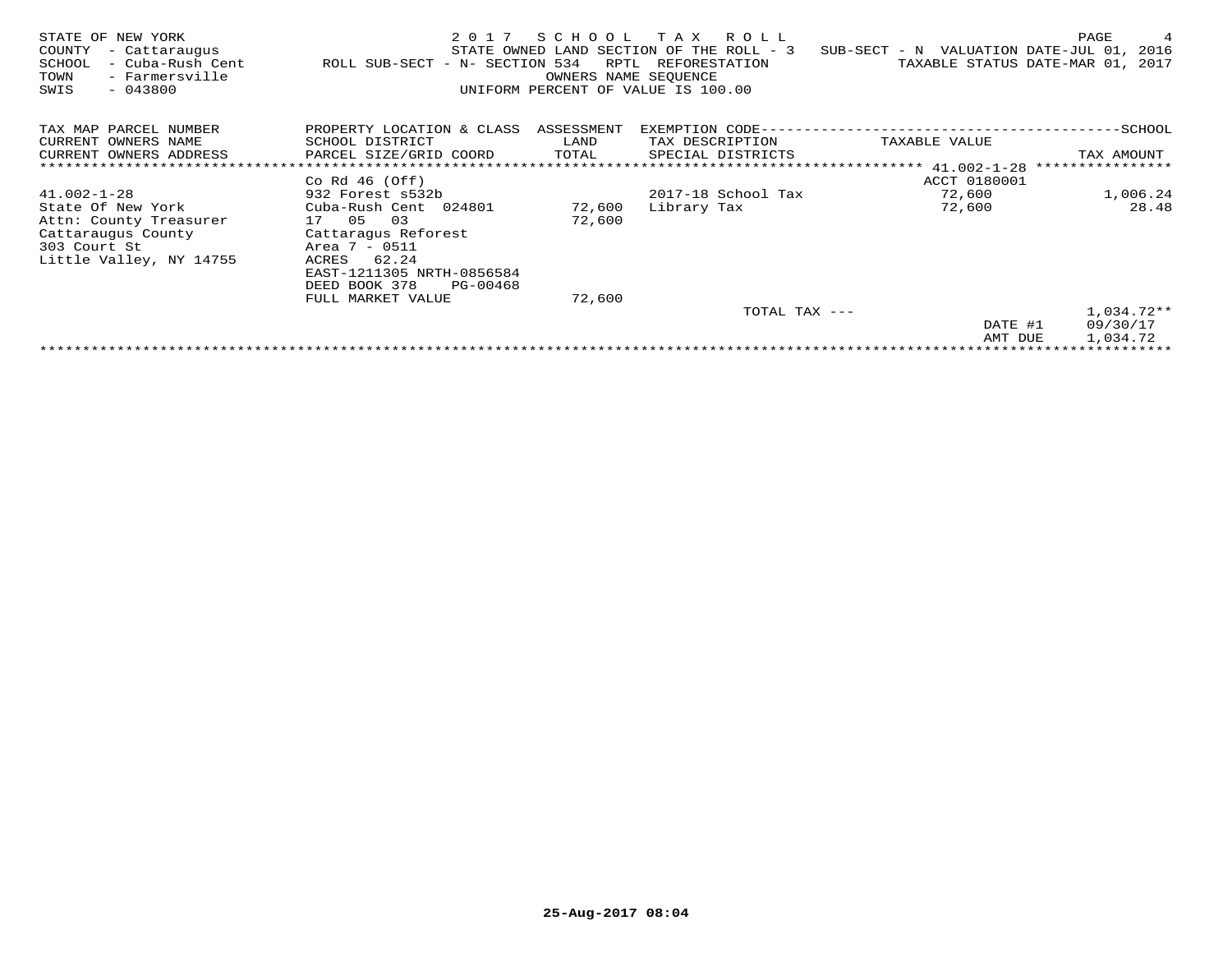|      | STATE OF NEW YORK       |                                                   | 2017 SCHOOL TAX ROLL                     |                                    |  |                                          |                                  |                        | PAGE | - 5 |
|------|-------------------------|---------------------------------------------------|------------------------------------------|------------------------------------|--|------------------------------------------|----------------------------------|------------------------|------|-----|
|      | COUNTY - Cattaraugus    |                                                   | STATE OWNED LAND SECTION OF THE ROLL - 3 |                                    |  | SUB-SECT - N VALUATION DATE-JUL 01, 2016 |                                  |                        |      |     |
|      | SCHOOL - Cuba-Rush Cent | ROLL SUB-SECT - N- SECTION 534 RPTL REFORESTATION |                                          |                                    |  |                                          | TAXABLE STATUS DATE-MAR 01, 2017 |                        |      |     |
| TOWN | - Farmersville          |                                                   |                                          |                                    |  |                                          |                                  | RPS155/V04/L015        |      |     |
| SWIS | - 043800                |                                                   |                                          | UNIFORM PERCENT OF VALUE IS 100.00 |  |                                          |                                  | CURRENT DATE 8/25/2017 |      |     |
|      |                         |                                                   |                                          |                                    |  |                                          |                                  |                        |      |     |

## R O L L S U B S E C T I O N - N - T O T A L S

## \*\*\* S P E C I A L D I S T R I C T S U M M A R Y \*\*\*

|      | $m \wedge m \wedge n$<br>Al | $1 + 0.5 +$ | 117777777727<br>EN.<br>∟∪⊥ | OREM<br>$\frac{1}{2}$<br>ΑL |      |      | $\blacksquare$          |
|------|-----------------------------|-------------|----------------------------|-----------------------------|------|------|-------------------------|
| CODE |                             | <b>TVD</b>  | ALUE                       |                             | יי ב | 17 L | $m \times r$<br>- - - - |

#### NO SPECIAL DISTRICTS AT THIS LEVEL

\*\*\* S C H O O L D I S T R I C T S U M M A R Y \*\*\*

| CODE   | DISTRICT NAME                    | TOTAL<br>PARCELS | ASSESSED<br>LAND | ASSESSED<br>TOTAL | EXEMPT<br>AMOUNT | TOTAL<br>TAXABLE |           |
|--------|----------------------------------|------------------|------------------|-------------------|------------------|------------------|-----------|
|        |                                  |                  |                  |                   | STAR AMOUNT      | STAR TAXABLE     | TOTAL TAX |
|        | Cuba-Rush Cent                   | 10               | 2814,000         | 2814,000          |                  | 2,814,000        |           |
| 024801 |                                  |                  |                  |                   |                  | 2,814,000        | 40,106.24 |
|        | SUB-TOTAL                        | 10               | 2814,000         | 2814,000          |                  | 2,814,000        |           |
|        | $S \cup B - T \cup T A L (CONT)$ |                  |                  |                   |                  | 2,814,000        | 40,106.24 |
|        | TOTAL                            | 10               | 2814,000         | 2814,000          |                  | 2,814,000        |           |
|        | T O T A L (CONT)                 |                  |                  |                   |                  | 2,814,000        | 40,106.24 |

## \*\*\* S Y S T E M C O D E S S U M M A R Y \*\*\*

NO SYSTEM EXEMPTIONS AT THIS LEVEL

\*\*\* E X E M P T I O N S U M M A R Y \*\*\*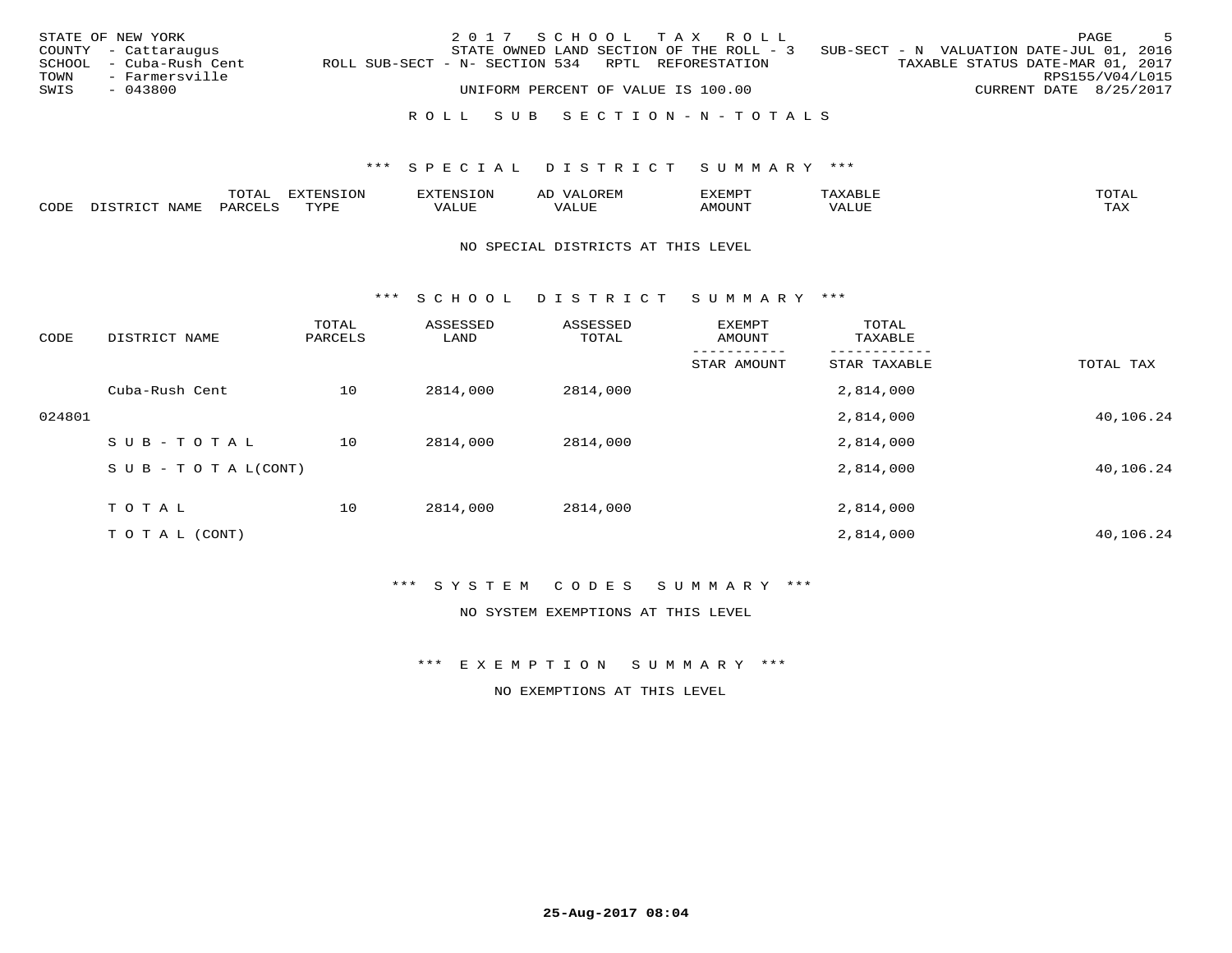|      | STATE OF NEW YORK       |                                                   | 2017 SCHOOL TAX ROLL                     |  |                                          |                                  | PAGE            | -6 |
|------|-------------------------|---------------------------------------------------|------------------------------------------|--|------------------------------------------|----------------------------------|-----------------|----|
|      | COUNTY - Cattaraugus    |                                                   | STATE OWNED LAND SECTION OF THE ROLL - 3 |  | SUB-SECT - N VALUATION DATE-JUL 01, 2016 |                                  |                 |    |
|      | SCHOOL - Cuba-Rush Cent | ROLL SUB-SECT - N- SECTION 534 RPTL REFORESTATION |                                          |  |                                          | TAXABLE STATUS DATE-MAR 01, 2017 |                 |    |
| TOWN | - Farmersville          |                                                   |                                          |  |                                          |                                  | RPS155/V04/L015 |    |
| SWIS | - 043800                |                                                   | UNIFORM PERCENT OF VALUE IS 100.00       |  |                                          | CURRENT DATE 8/25/2017           |                 |    |
|      |                         |                                                   |                                          |  |                                          |                                  |                 |    |

# R O L L S U B S E C T I O N - N - T O T A L S

| ROLL |                    | TOTAL   | ASSESSED | ASSESSED | EXEMPT      | TOTAL        |      | TOTAL     |
|------|--------------------|---------|----------|----------|-------------|--------------|------|-----------|
| SEC  | DESCRIPTION        | PARCELS | LAND     | TOTAL    | AMOUNT      | TAXABLE      |      | TAX       |
|      |                    |         |          |          |             |              | TAX  |           |
|      |                    |         |          |          | STAR AMOUNT | STAR TAXABLE | RATE |           |
|      | 2017-18 School Tax |         | 2814,000 | 2814,000 |             | 2,814,000    |      |           |
|      |                    |         |          |          |             | 2,814,000    |      | 39,002.26 |
|      | Library Tax        |         | 2814,000 | 2814,000 |             | 2,814,000    |      |           |
|      |                    |         |          |          |             | 2,814,000    |      | 1,103.98  |
|      | SPEC DIST TAXES    |         |          |          |             |              |      |           |
|      | STATE OWNED LAND   | 10      |          |          |             |              |      | 40,106.24 |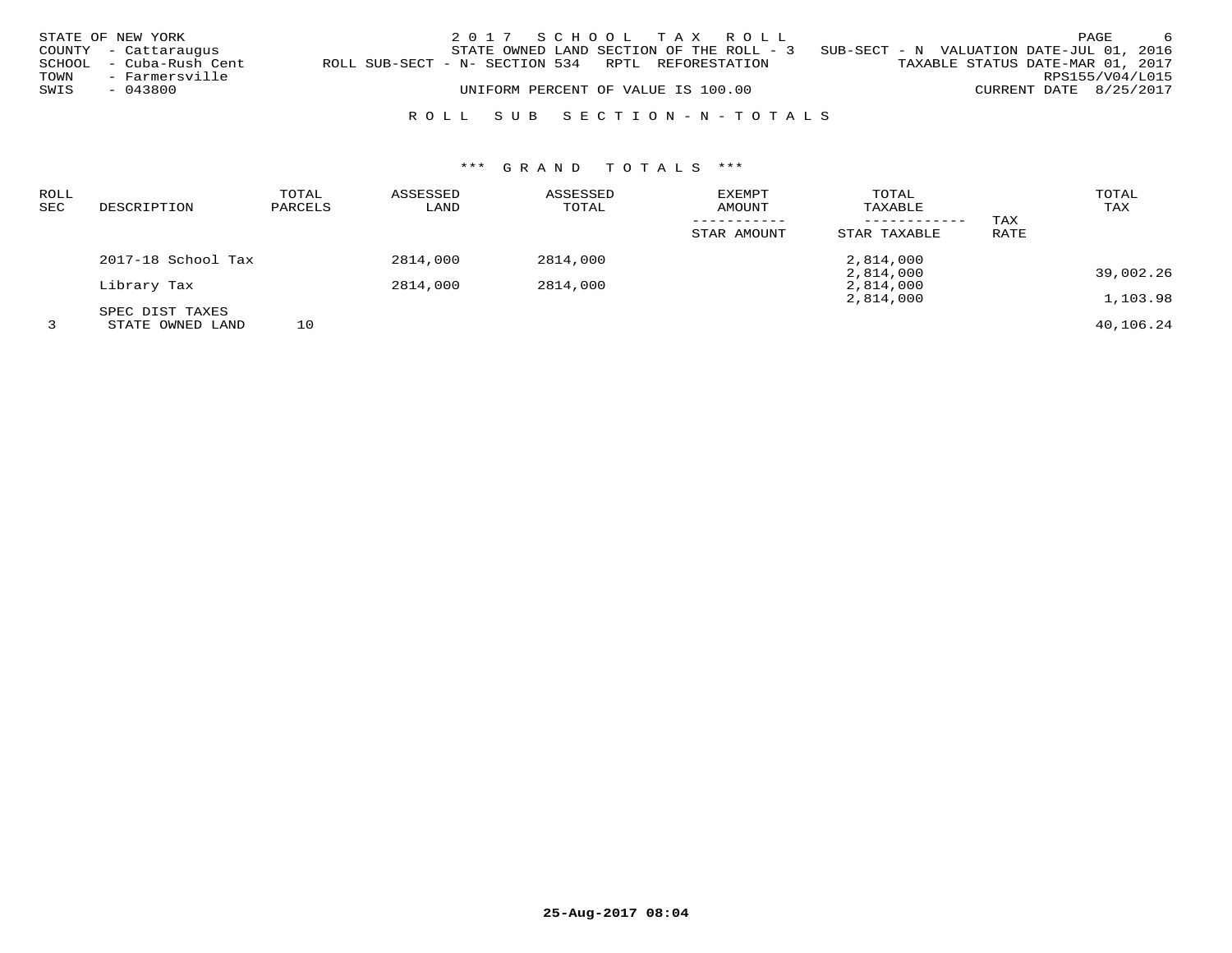| STATE OF NEW YORK<br>COUNTY<br>- Cattaraugus<br>- Cuba-Rush Cent<br>SCHOOL<br>- Farmersville<br>TOWN<br>$-043800$<br>SWIS | 2017<br>ROLL SUB-SECT - Y- SECTION 545 | RPTL<br>OWNERS NAME SEOUENCE | SCHOOL TAX ROLL<br>STATE OWNED LAND SECTION OF THE ROLL - 3<br>TRANSITION ASSESSMENTS<br>UNIFORM PERCENT OF VALUE IS 100.00 | SUB-SECT - Y VALUATION DATE-JUL 01, 2016<br>TAXABLE STATUS DATE-MAR 01, 2017 | PAGE            |
|---------------------------------------------------------------------------------------------------------------------------|----------------------------------------|------------------------------|-----------------------------------------------------------------------------------------------------------------------------|------------------------------------------------------------------------------|-----------------|
| TAX MAP PARCEL NUMBER                                                                                                     | PROPERTY LOCATION & CLASS              | ASSESSMENT                   | EXEMPTION CODE---                                                                                                           |                                                                              | -SCHOOL         |
| CURRENT OWNERS NAME                                                                                                       | SCHOOL DISTRICT                        | LAND                         | TAX DESCRIPTION                                                                                                             | TAXABLE VALUE                                                                |                 |
| CURRENT OWNERS ADDRESS                                                                                                    | PARCEL SIZE/GRID COORD                 | TOTAL                        | SPECIAL DISTRICTS                                                                                                           |                                                                              | TAX AMOUNT      |
|                                                                                                                           |                                        |                              | ************************************ 333.000-38-3                                                                           |                                                                              | *************** |
|                                                                                                                           | SCHOOL Transition Assessment           |                              |                                                                                                                             | ACCT 8026401                                                                 |                 |
| $333.000 - 38 - 3$                                                                                                        | 993 Transition t                       |                              | 2017-18 School Tax                                                                                                          | 0.00                                                                         | 0.00            |
| State Of New York                                                                                                         | Cuba-Rush Cent 024801                  |                              | Library Tax                                                                                                                 | 0.00                                                                         | 0.00            |
| Attn: County Treasurer                                                                                                    | 0.01<br>ACRES                          | $\mathbf 0$                  |                                                                                                                             |                                                                              |                 |
| Cattaraugus County                                                                                                        | FULL MARKET VALUE                      | $\Omega$                     |                                                                                                                             |                                                                              |                 |
| 303 Court St                                                                                                              |                                        |                              |                                                                                                                             |                                                                              |                 |
| Little Valley, NY 14755                                                                                                   |                                        |                              |                                                                                                                             |                                                                              |                 |
|                                                                                                                           |                                        |                              | TOTAL TAX ---                                                                                                               |                                                                              | $0.00**$        |
|                                                                                                                           |                                        |                              |                                                                                                                             |                                                                              |                 |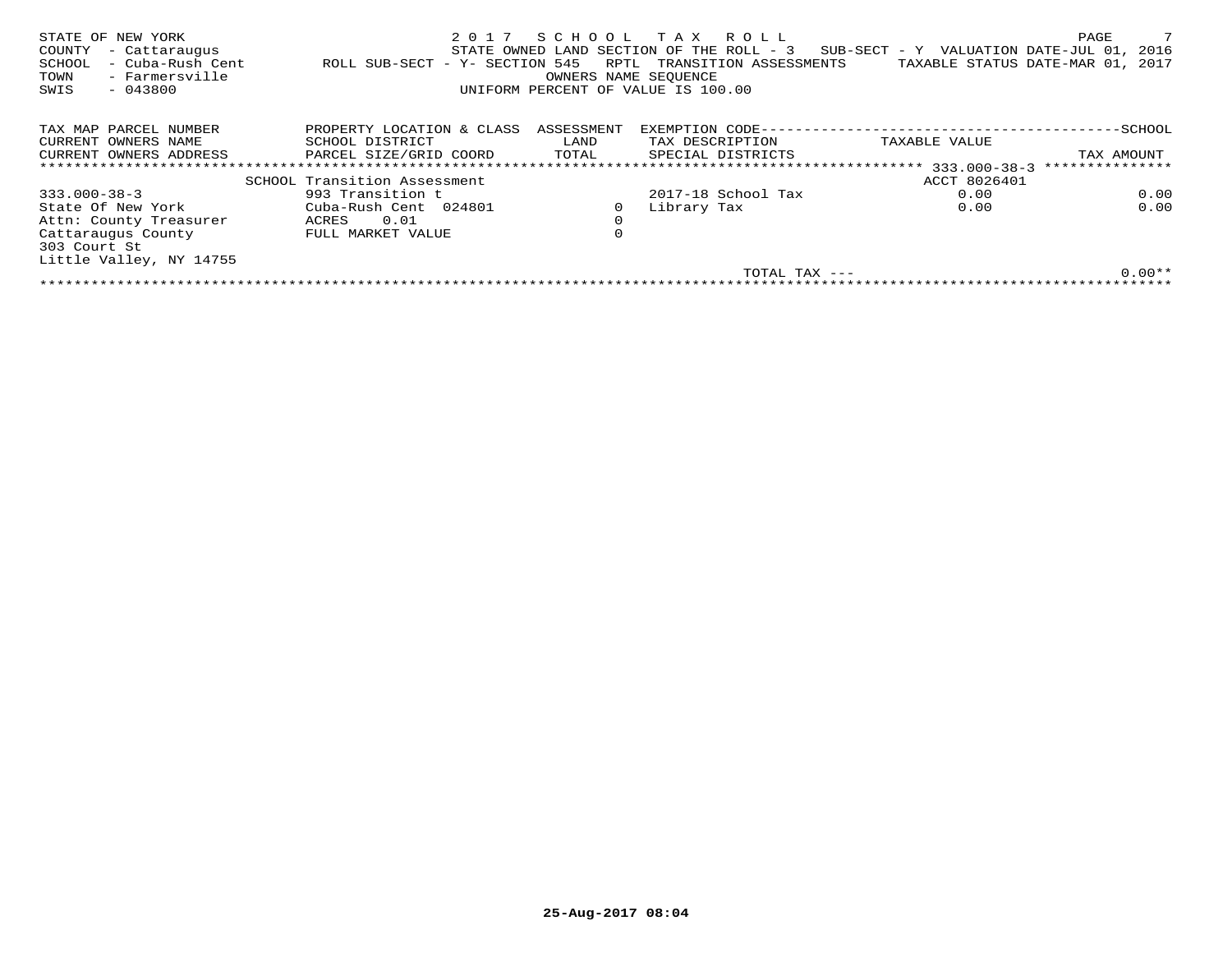|      | STATE OF NEW YORK       |                                                            |  |  |                                    | 2017 SCHOOL TAX ROLL |                                                                                   |  |                                  | PAGE | - 8 |
|------|-------------------------|------------------------------------------------------------|--|--|------------------------------------|----------------------|-----------------------------------------------------------------------------------|--|----------------------------------|------|-----|
|      | COUNTY - Cattaraugus    |                                                            |  |  |                                    |                      | STATE OWNED LAND SECTION OF THE ROLL - 3 SUB-SECT - Y VALUATION DATE-JUL 01, 2016 |  |                                  |      |     |
|      | SCHOOL - Cuba-Rush Cent | ROLL SUB-SECT - Y- SECTION 545 RPTL TRANSITION ASSESSMENTS |  |  |                                    |                      |                                                                                   |  | TAXABLE STATUS DATE-MAR 01, 2017 |      |     |
|      | TOWN - Farmersville     |                                                            |  |  |                                    |                      |                                                                                   |  | RPS155/V04/L015                  |      |     |
| SWIS | $-043800$               |                                                            |  |  | UNIFORM PERCENT OF VALUE IS 100.00 |                      |                                                                                   |  | CURRENT DATE 8/25/2017           |      |     |
|      |                         |                                                            |  |  |                                    |                      |                                                                                   |  |                                  |      |     |

# R O L L S U B S E C T I O N - Y - T O T A L S

## \*\*\* S P E C I A L D I S T R I C T S U M M A R Y \*\*\*

|      |     | $m \wedge m$ |               |       | AL   | EXEMPT |                                             | TOTAT                 |
|------|-----|--------------|---------------|-------|------|--------|---------------------------------------------|-----------------------|
| CODE | . ب |              | ᇚᅐᅎᅲ<br>ت ہے۔ | 'ALUE | םחחד | λIJΖ   | <b>FITT</b><br>$\left\langle \right\rangle$ | $m \times r$<br>⊥ ∠ער |

#### NO SPECIAL DISTRICTS AT THIS LEVEL

\*\*\* S C H O O L D I S T R I C T S U M M A R Y \*\*\*

| CODE   | DISTRICT NAME      | TOTAL<br>PARCELS | ASSESSED<br>LAND | ASSESSED<br>TOTAL | EXEMPT<br>AMOUNT                   | TOTAL<br>TAXABLE |           |
|--------|--------------------|------------------|------------------|-------------------|------------------------------------|------------------|-----------|
|        |                    |                  |                  |                   | STAR AMOUNT                        | STAR TAXABLE     | TOTAL TAX |
|        | Cuba-Rush Cent     | 1                |                  |                   |                                    |                  |           |
| 024801 |                    |                  |                  |                   |                                    |                  |           |
|        | SUB-TOTAL          | 1                |                  |                   |                                    |                  |           |
|        | SUB - TO TAL(CONT) |                  |                  |                   |                                    |                  |           |
|        | TOTAL              | 1                |                  |                   |                                    |                  |           |
|        | TO TAL (CONT)      |                  |                  |                   |                                    |                  |           |
|        |                    |                  |                  |                   |                                    |                  |           |
|        |                    |                  |                  |                   | *** SYSTEM CODES SUMMARY ***       |                  |           |
|        |                    |                  |                  |                   | NO SYSTEM EXEMPTIONS AT THIS LEVEL |                  |           |

\*\*\* E X E M P T I O N S U M M A R Y \*\*\*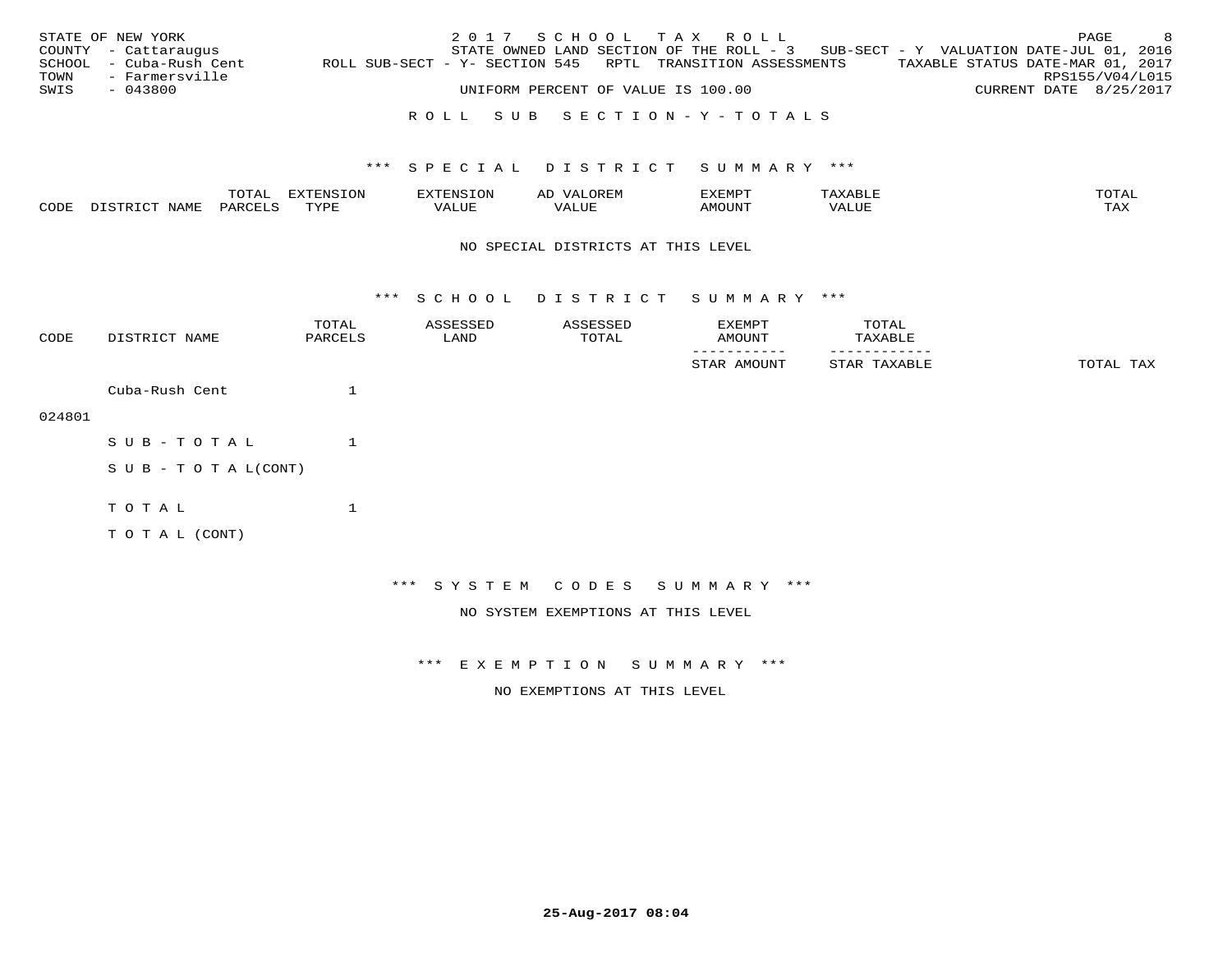|      | STATE OF NEW YORK       |                                                            |  | 2017 SCHOOL TAX ROLL               |  |                                                                                     |                                  |                        | PAGE | - 9             |
|------|-------------------------|------------------------------------------------------------|--|------------------------------------|--|-------------------------------------------------------------------------------------|----------------------------------|------------------------|------|-----------------|
|      | COUNTY - Cattaraugus    |                                                            |  |                                    |  | STATE OWNED LAND SECTION OF THE ROLL - $3$ SUB-SECT - Y VALUATION DATE-JUL 01, 2016 |                                  |                        |      |                 |
|      | SCHOOL - Cuba-Rush Cent | ROLL SUB-SECT - Y- SECTION 545 RPTL TRANSITION ASSESSMENTS |  |                                    |  |                                                                                     | TAXABLE STATUS DATE-MAR 01, 2017 |                        |      |                 |
| TOWN | - Farmersville          |                                                            |  |                                    |  |                                                                                     |                                  |                        |      | RPS155/V04/L015 |
| SWIS | - 043800                |                                                            |  | UNIFORM PERCENT OF VALUE IS 100.00 |  |                                                                                     |                                  | CURRENT DATE 8/25/2017 |      |                 |
|      |                         |                                                            |  |                                    |  |                                                                                     |                                  |                        |      |                 |

R O L L S U B S E C T I O N - Y - T O T A L S

# \*\*\* G R A N D T O T A L S \*\*\*

| <b>ROLL</b> |        | TOTAL   | CCTT |       | <b>EXEMPT</b> | TOTAL   |      | TOTAL |
|-------------|--------|---------|------|-------|---------------|---------|------|-------|
| <b>SEC</b>  | PTION. | PARCELS | LAND | TOTAL | AMOUNT        | TAXABLE |      | TAX   |
|             |        |         |      |       | ___________   |         | TAX  |       |
|             |        |         |      |       | AMOUNT        | .AXABLE | RATE |       |
|             |        |         |      |       |               |         |      |       |

RS 3 TOTAL

SPEC DIST TAXES 3 STATE OWNED LAND 1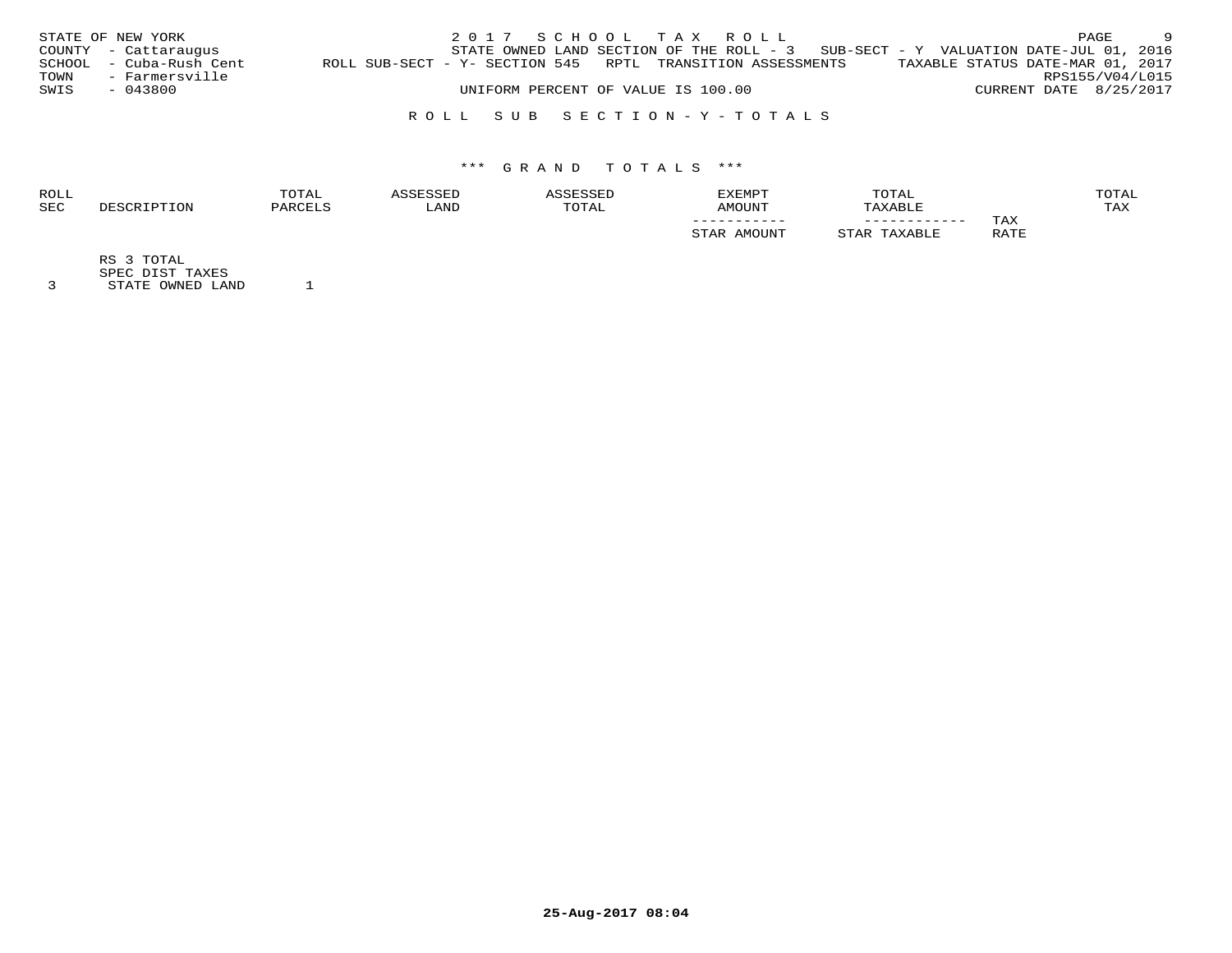|      | STATE OF NEW YORK       | 2017 SCHOOL TAX ROLL                                                    | PAGE            | 10 |
|------|-------------------------|-------------------------------------------------------------------------|-----------------|----|
|      | COUNTY - Cattaraugus    | VALUATION DATE-JUL 01, 2016<br>STATE OWNED LAND SECTION OF THE ROLL - 3 |                 |    |
|      | SCHOOL - Cuba-Rush Cent | TAXABLE STATUS DATE-MAR 01, 2017                                        |                 |    |
| TOWN | - Farmersville          |                                                                         | RPS155/V04/L015 |    |
| SWIS | - 043800                | UNIFORM PERCENT OF VALUE IS 100.00<br>CURRENT DATE 8/25/2017            |                 |    |
|      |                         | ROLL SECTION TOTALS                                                     |                 |    |

|      |                                                | $m \wedge m \wedge n$<br>TAT | ----------- |       | ΑL<br>$\cdots$ | EXEMPT |                             | ™∩™™                |
|------|------------------------------------------------|------------------------------|-------------|-------|----------------|--------|-----------------------------|---------------------|
| CODE | $T \cap T$<br><b>BTBBFF</b><br>$V$ $A$ $V$ $I$ | .                            | <b>TVDI</b> | VALUE | ALUE           | MOUNT  | . TTT<br>$\lambda$<br>ALUE) | $m \times r$<br>∸∽∽ |

#### NO SPECIAL DISTRICTS AT THIS LEVEL

\*\*\* S C H O O L D I S T R I C T S U M M A R Y \*\*\*

| CODE   | DISTRICT NAME                    | TOTAL<br>PARCELS | ASSESSED<br>LAND | ASSESSED<br>TOTAL | EXEMPT<br>AMOUNT | TOTAL<br>TAXABLE |           |
|--------|----------------------------------|------------------|------------------|-------------------|------------------|------------------|-----------|
|        |                                  |                  |                  |                   | STAR AMOUNT      | STAR TAXABLE     | TOTAL TAX |
|        | Cuba-Rush Cent                   | 11               | 2814,000         | 2814,000          |                  | 2,814,000        |           |
| 024801 |                                  |                  |                  |                   |                  | 2,814,000        | 40,106.24 |
|        | SUB-TOTAL                        | 11               | 2814,000         | 2814,000          |                  | 2,814,000        |           |
|        | $S \cup B - T \cup T A L (CONT)$ |                  |                  |                   |                  | 2,814,000        | 40,106.24 |
|        | TOTAL                            | 11               | 2814,000         | 2814,000          |                  | 2,814,000        |           |
|        | T O T A L (CONT)                 |                  |                  |                   |                  | 2,814,000        | 40,106.24 |

## \*\*\* S Y S T E M C O D E S S U M M A R Y \*\*\*

NO SYSTEM EXEMPTIONS AT THIS LEVEL

\*\*\* E X E M P T I O N S U M M A R Y \*\*\*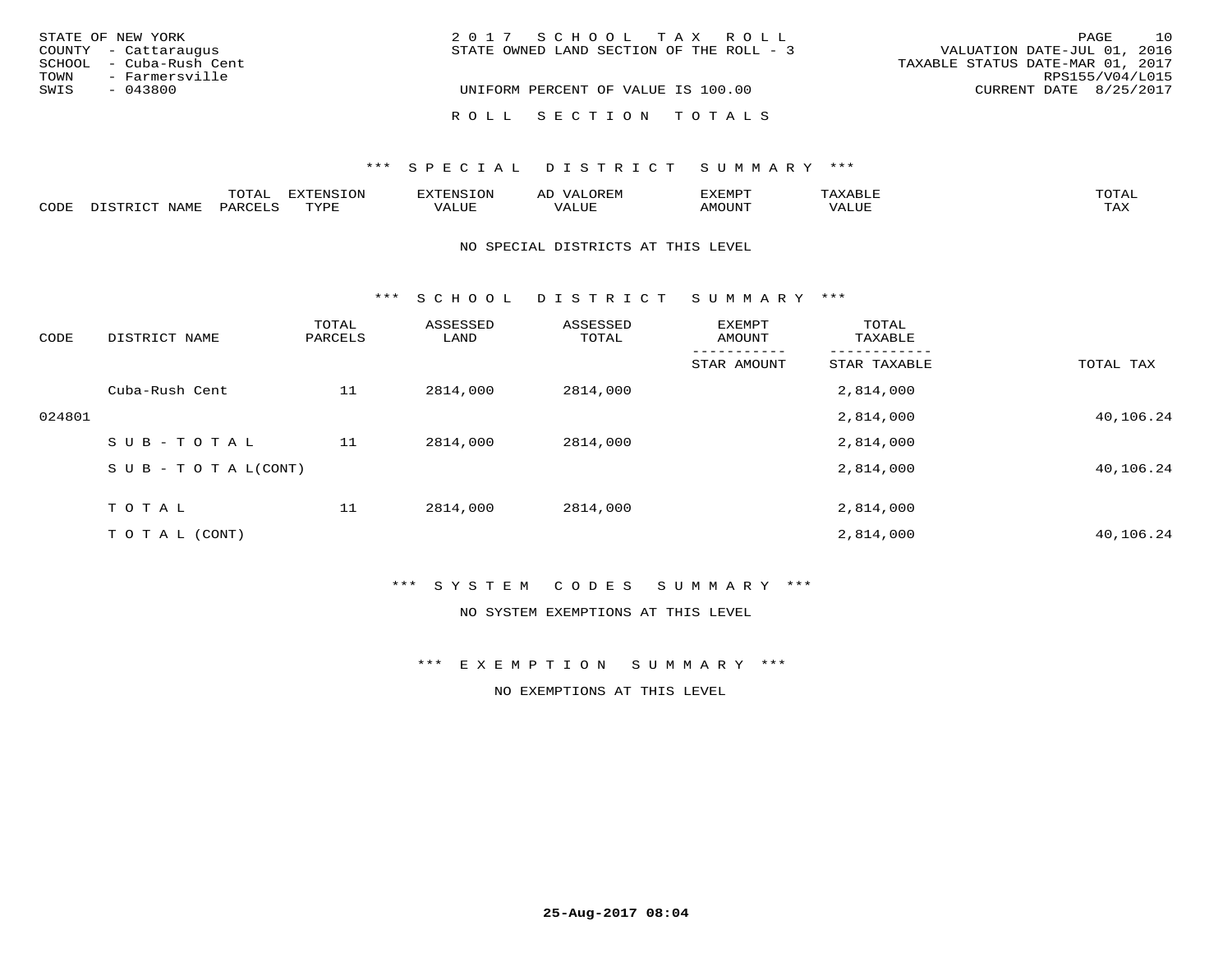|      | STATE OF NEW YORK                               | 2017 SCHOOL TAX ROLL                       | PAGE                                                            | 11 |
|------|-------------------------------------------------|--------------------------------------------|-----------------------------------------------------------------|----|
|      | COUNTY - Cattaraugus<br>SCHOOL - Cuba-Rush Cent | STATE OWNED LAND SECTION OF THE ROLL $-$ 3 | VALUATION DATE-JUL 01, 2016<br>TAXABLE STATUS DATE-MAR 01, 2017 |    |
| TOWN | - Farmersville                                  |                                            | RPS155/V04/L015                                                 |    |
| SWIS | - 043800                                        | UNIFORM PERCENT OF VALUE IS 100.00         | CURRENT DATE 8/25/2017                                          |    |
|      |                                                 | ROLL SECTION TOTALS                        |                                                                 |    |

| ROLL<br><b>SEC</b> | DESCRIPTION                         | TOTAL<br>PARCELS | ASSESSED<br>LAND | ASSESSED<br>TOTAL | EXEMPT<br>AMOUNT<br>STAR AMOUNT | TOTAL<br>TAXABLE<br>------------<br>STAR TAXABLE | TAX<br>RATE | TOTAL<br>TAX |
|--------------------|-------------------------------------|------------------|------------------|-------------------|---------------------------------|--------------------------------------------------|-------------|--------------|
|                    | 2017-18 School Tax                  |                  | 2814,000         | 2814,000          |                                 | 2,814,000                                        |             |              |
|                    | Library Tax                         |                  | 2814,000         | 2814,000          |                                 | 2,814,000<br>2,814,000                           |             | 39,002.26    |
|                    |                                     |                  |                  |                   |                                 | 2,814,000                                        |             | 1,103.98     |
| 3                  | SPEC DIST TAXES<br>STATE OWNED LAND | 11               |                  |                   |                                 |                                                  |             | 40,106.24    |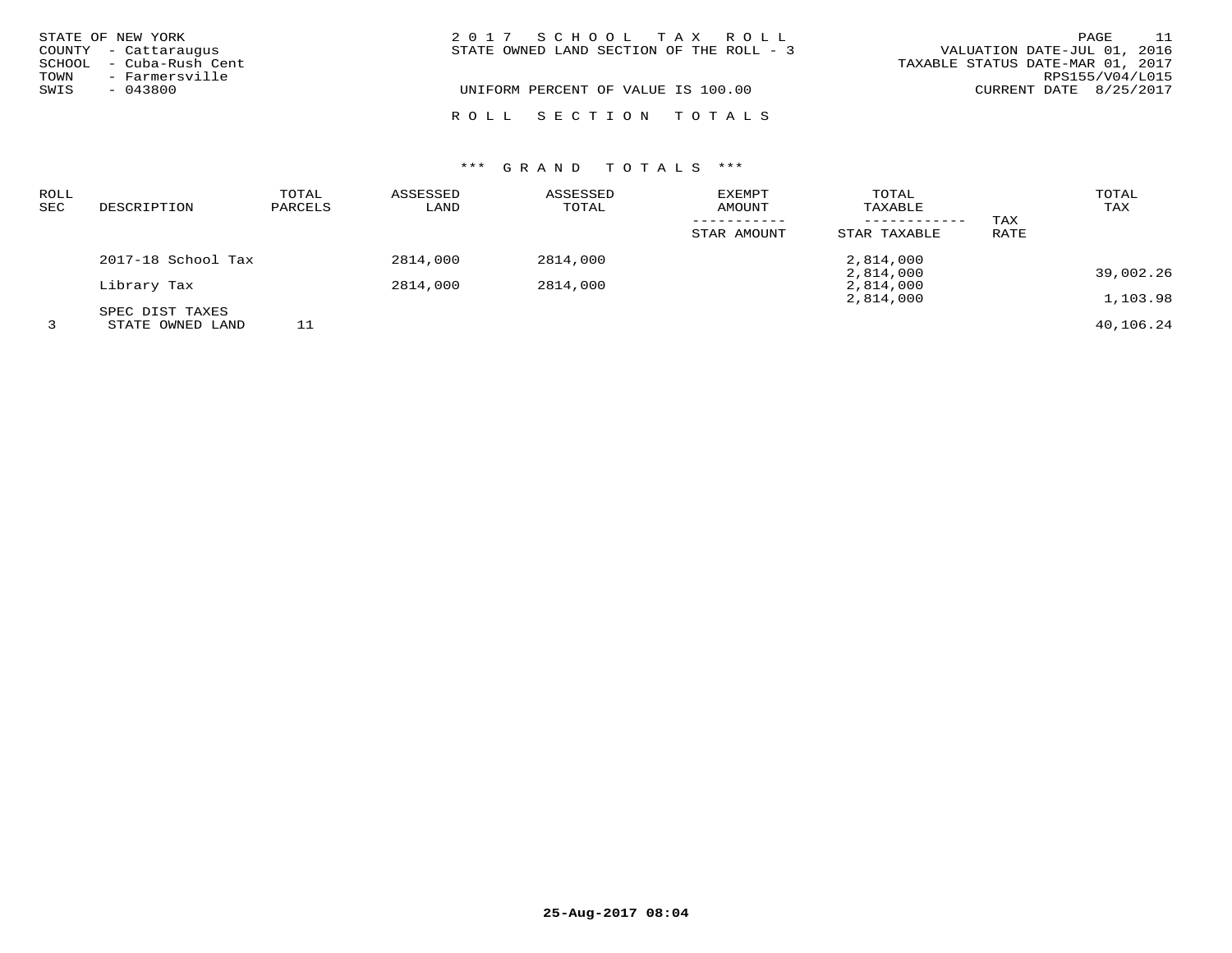| STATE OF NEW YORK       | 2017 SCHOOL TAX ROLL | 12<br>PAGE                       |
|-------------------------|----------------------|----------------------------------|
| COUNTY - Cattaraugus    |                      | VALUATION DATE-JUL 01, 2016      |
| SCHOOL - Cuba-Rush Cent |                      | TAXABLE STATUS DATE-MAR 01, 2017 |
| TOWN<br>- Farmersville  | SWIS TOTALS          | RPS155/V04/L015                  |
| SWIS<br>- 043800        |                      | CURRENT DATE 8/25/2017           |

|      |                                    | mom n<br>TOTAT. | 'ENSION   | <b>EXTENSION</b><br>⊾ON | $\cdot$ $\Delta$ .<br>₩ | EXEMPT    | ABLE  | $m \times r$<br>IAA |                     |
|------|------------------------------------|-----------------|-----------|-------------------------|-------------------------|-----------|-------|---------------------|---------------------|
| CODE | <b>NAME</b><br>$T \sim T$<br>∴ קיד | PARCELS         | TVDF<br>. | VALUE                   | VALUE                   | VILJIJIN' | 'ALU1 | זרח גם<br>----      | $m \times r$<br>TH. |

NO SPECIAL DISTRICTS AT THIS LEVEL

\*\*\* S C H O O L D I S T R I C T S U M M A R Y \*\*\*

| CODE   | DISTRICT NAME                 | TOTAL<br>PARCELS | ASSESSED<br>LAND | ASSESSED<br>TOTAL | <b>EXEMPT</b><br>AMOUNT | TOTAL<br>TAXABLE |          |           |
|--------|-------------------------------|------------------|------------------|-------------------|-------------------------|------------------|----------|-----------|
|        |                               |                  |                  |                   | STAR AMOUNT             | STAR TAXABLE     | TAX RATE | TOTAL TAX |
|        | Cuba-Rush Cent                | 11               | 2814,000         | 2814,000          |                         | 2,814,000        |          |           |
| 024801 |                               |                  |                  |                   |                         | 2,814,000        | .392321  | 40,106.24 |
|        | SUB-TOTAL                     | 11               | 2814,000         | 2814,000          |                         | 2,814,000        |          |           |
|        | $S \cup B - T O T A L (CONT)$ |                  |                  |                   |                         | 2,814,000        |          | 40,106.24 |
|        | TOTAL                         | 11               | 2814,000         | 2814,000          |                         | 2,814,000        |          |           |
|        |                               |                  |                  |                   |                         |                  |          |           |
|        | T O T A L (CONT)              |                  |                  |                   |                         | 2,814,000        |          | 40,106.24 |

\*\*\* S Y S T E M C O D E S S U M M A R Y \*\*\*

NO SYSTEM EXEMPTIONS AT THIS LEVEL

\*\*\* E X E M P T I O N S U M M A R Y \*\*\*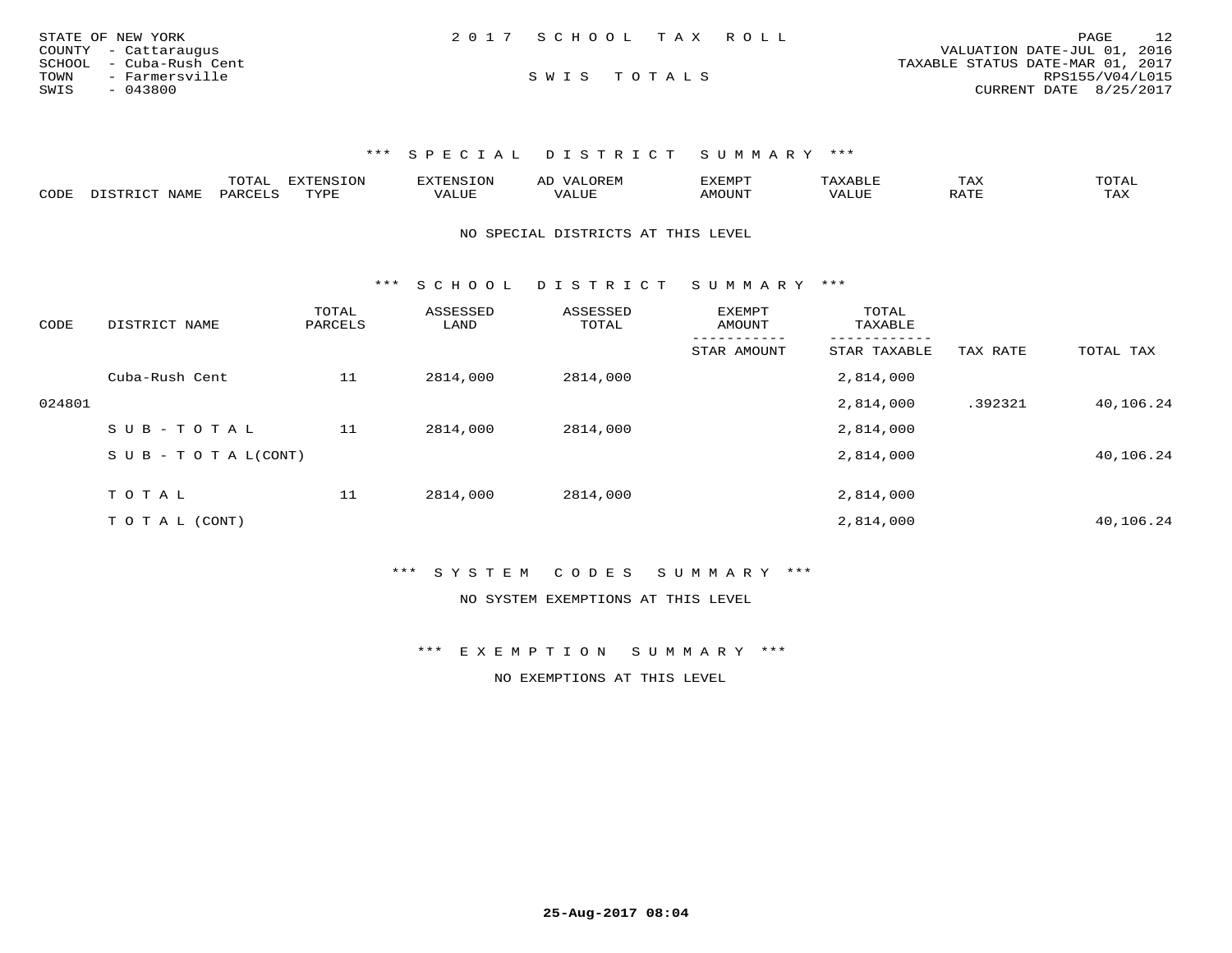| STATE OF NEW YORK       | 2017 SCHOOL TAX ROLL | 13<br>PAGE                       |
|-------------------------|----------------------|----------------------------------|
| COUNTY - Cattaraugus    |                      | VALUATION DATE-JUL 01, 2016      |
| SCHOOL - Cuba-Rush Cent |                      | TAXABLE STATUS DATE-MAR 01, 2017 |
| TOWN<br>- Farmersville  | SWIS TOTALS          | RPS155/V04/L015                  |
| $-043800$<br>SWIS       |                      | CURRENT DATE 8/25/2017           |

| <b>ROLL</b><br>SEC | DESCRIPTION                         | TOTAL<br>PARCELS | ASSESSED<br>LAND | ASSESSED<br>TOTAL | <b>EXEMPT</b><br>AMOUNT | TOTAL<br>TAXABLE       |             |                       |
|--------------------|-------------------------------------|------------------|------------------|-------------------|-------------------------|------------------------|-------------|-----------------------|
|                    |                                     |                  |                  |                   | STAR AMOUNT             | STAR TAXABLE           | TAX<br>RATE |                       |
|                    | 2017-18 School Tax                  |                  | 2814,000         | 2814,000          |                         | 2,814,000<br>2,814,000 | 13.860073   | 39,002.26             |
|                    | Library Tax                         |                  | 2814,000         | 2814,000          |                         | 2,814,000              |             |                       |
| 3                  | SPEC DIST TAXES<br>STATE OWNED LAND | 11               |                  |                   |                         | 2,814,000              | 0.392321    | 1,103.98<br>40,106.24 |
|                    | 2017-18 School Tax                  |                  | 2814,000         | 2814,000          |                         | 2,814,000<br>2,814,000 | 13.860073   | 39,002.26             |
|                    | Library Tax                         |                  | 2814,000         | 2814,000          |                         | 2,814,000              |             |                       |
|                    | SPEC DIST TAXES                     |                  |                  |                   |                         | 2,814,000              | 0.392321    | 1,103.98              |
| $\star$            | TOTAL<br>SUB                        | 11               |                  |                   |                         |                        |             | 40,106.24             |
|                    | 2017-18 School Tax                  |                  | 2814,000         | 2814,000          |                         | 2,814,000              |             |                       |
|                    | Library Tax                         |                  | 2814,000         | 2814,000          |                         | 2,814,000<br>2,814,000 | 13.860073   | 39,002.26             |
|                    | SPEC DIST TAXES                     |                  |                  |                   |                         | 2,814,000              | 0.392321    | 1,103.98              |
| $***$              | GRAND TOTAL                         | 11               |                  |                   |                         |                        |             | 40,106.24             |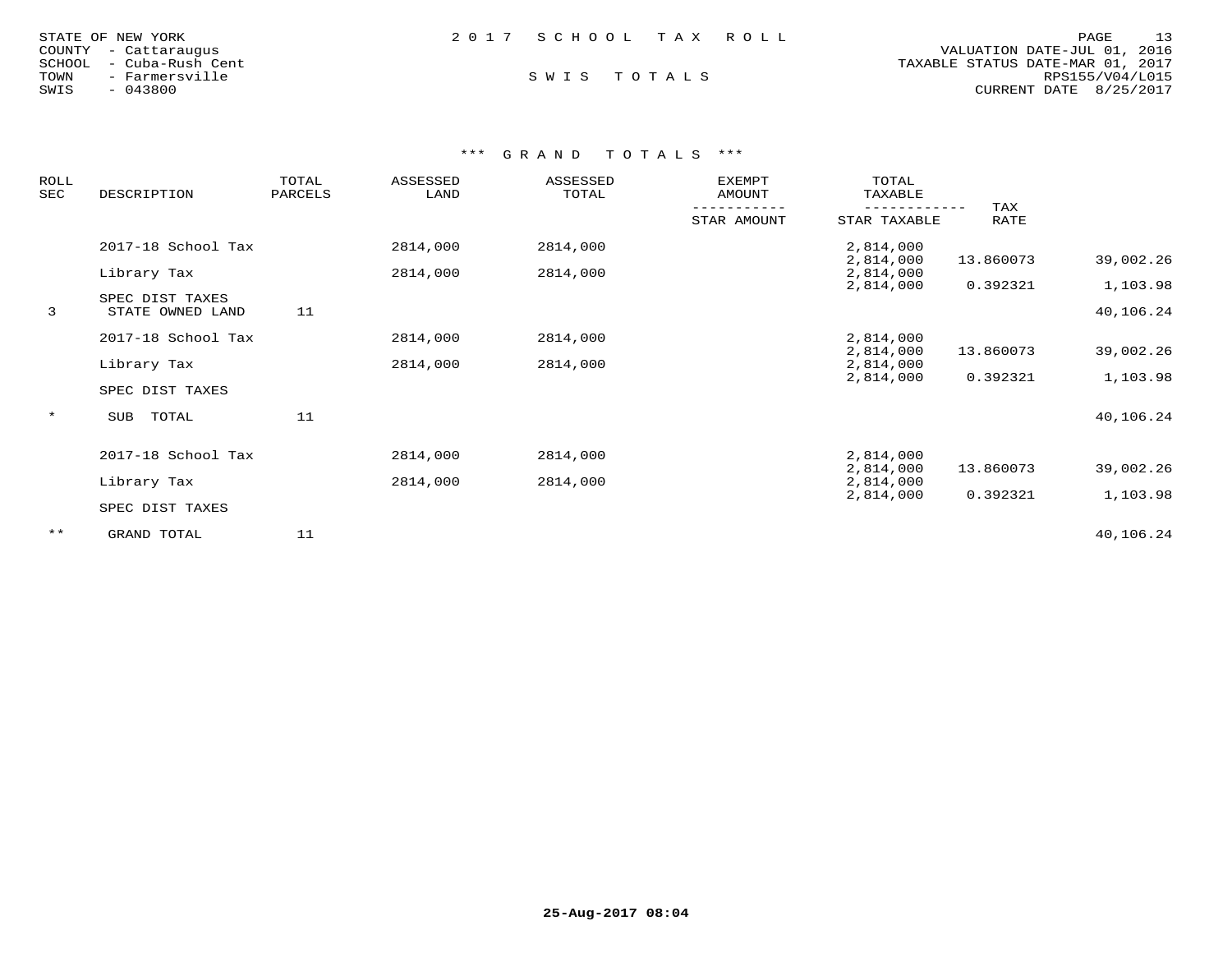| STATE OF NEW YORK<br>COUNTY<br>- Cattaraugus<br>SCHOOL<br>- Cuba-Rush Cent<br>- Lyndon<br>TOWN<br>$-045600$<br>SWIS | 2017<br>ROLL SUB-SECT - N- SECTION 534 | SCHOOL<br>RPTL<br>OWNERS NAME SEOUENCE | T A X<br>R O L L<br>STATE OWNED LAND SECTION OF THE ROLL - 3<br>REFORESTATION<br>UNIFORM PERCENT OF VALUE IS 097.00 | SUB-SECT - N VALUATION DATE-JUL 01, | PAGE<br>14<br>2016<br>TAXABLE STATUS DATE-MAR 01, 2017 |
|---------------------------------------------------------------------------------------------------------------------|----------------------------------------|----------------------------------------|---------------------------------------------------------------------------------------------------------------------|-------------------------------------|--------------------------------------------------------|
| TAX MAP PARCEL NUMBER                                                                                               | PROPERTY LOCATION & CLASS              | ASSESSMENT                             | EXEMPTION CODE-                                                                                                     |                                     | ---------SCHOOL                                        |
| CURRENT OWNERS NAME                                                                                                 | SCHOOL DISTRICT                        | LAND                                   | TAX DESCRIPTION                                                                                                     | TAXABLE VALUE                       |                                                        |
| CURRENT OWNERS ADDRESS                                                                                              | PARCEL SIZE/GRID COORD                 | TOTAL                                  | SPECIAL DISTRICTS                                                                                                   |                                     | TAX AMOUNT                                             |
|                                                                                                                     |                                        |                                        |                                                                                                                     |                                     | ****************                                       |
|                                                                                                                     | 417 Palmer Rd                          |                                        |                                                                                                                     | ACCT 0120003                        |                                                        |
| $41.004 - 1 - 13$                                                                                                   | 932 Forest s532b                       |                                        | 2017-18 School Tax                                                                                                  | 267,900                             | 3,827.95                                               |
| State Of New York                                                                                                   | Cuba-Rush Cent 024801                  | 267,900                                | Library Tax                                                                                                         | 267,900                             | 108.35                                                 |
| Attn: County Treasurer                                                                                              | 15/16/23<br>04<br>0.3                  | 267,900                                |                                                                                                                     |                                     |                                                        |
| Cattaraugus County                                                                                                  | Catt Reforest                          |                                        |                                                                                                                     |                                     |                                                        |
| 303 Court St                                                                                                        | Area I                                 |                                        |                                                                                                                     |                                     |                                                        |
| Little Valley, NY 14755                                                                                             | 298.51<br>ACRES                        |                                        |                                                                                                                     |                                     |                                                        |
|                                                                                                                     | EAST-1215270 NRTH-0850857              |                                        |                                                                                                                     |                                     |                                                        |
|                                                                                                                     | FULL MARKET VALUE                      | 276,186                                |                                                                                                                     |                                     |                                                        |
|                                                                                                                     |                                        |                                        | TOTAL TAX ---                                                                                                       |                                     | $3,936.30**$                                           |
|                                                                                                                     |                                        |                                        |                                                                                                                     | DATE #1                             | 09/30/17                                               |
|                                                                                                                     |                                        |                                        |                                                                                                                     | AMT DUE                             | 3,936.30                                               |
|                                                                                                                     |                                        |                                        |                                                                                                                     |                                     |                                                        |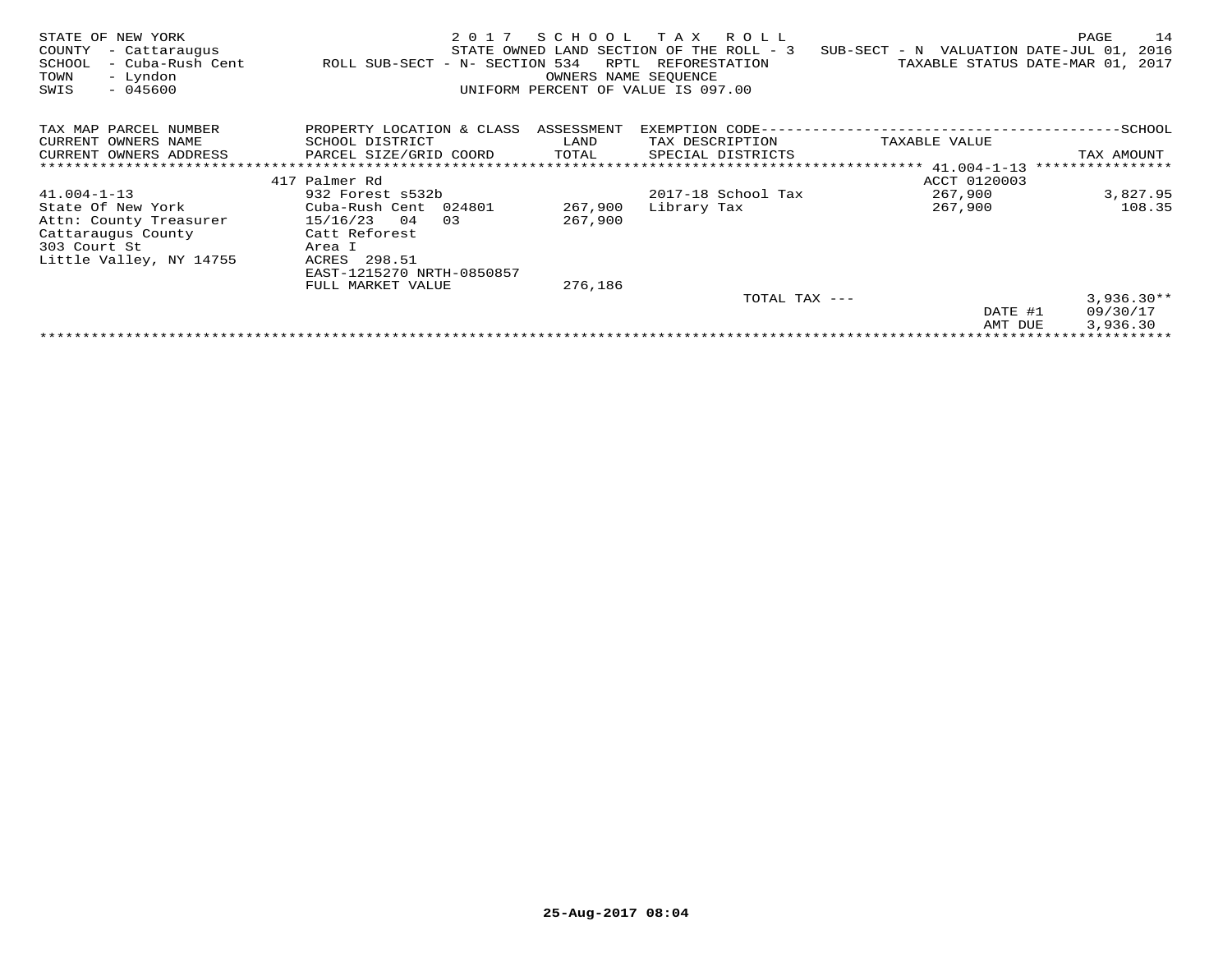|      | STATE OF NEW YORK       |                                                   |  |  | 2017 SCHOOL TAX ROLL               |                                          |  |                                          | PAGE            | 15 |
|------|-------------------------|---------------------------------------------------|--|--|------------------------------------|------------------------------------------|--|------------------------------------------|-----------------|----|
|      | COUNTY - Cattaraugus    |                                                   |  |  |                                    | STATE OWNED LAND SECTION OF THE ROLL - 3 |  | SUB-SECT - N VALUATION DATE-JUL 01, 2016 |                 |    |
|      | SCHOOL - Cuba-Rush Cent | ROLL SUB-SECT - N- SECTION 534 RPTL REFORESTATION |  |  |                                    |                                          |  | TAXABLE STATUS DATE-MAR 01, 2017         |                 |    |
| TOWN | – Lyndon                |                                                   |  |  |                                    |                                          |  |                                          | RPS155/V04/L015 |    |
| SWIS | - 045600                |                                                   |  |  | UNIFORM PERCENT OF VALUE IS 097.00 |                                          |  | CURRENT DATE 8/25/2017                   |                 |    |
|      |                         |                                                   |  |  |                                    |                                          |  |                                          |                 |    |
|      |                         |                                                   |  |  |                                    | ROLL SUB SECTION-N-TOTALS                |  |                                          |                 |    |

|      | $m \wedge m \wedge$<br>A1 | $\frac{1}{2}$ | 1177777777070<br>1. V J L | OREM<br>$\sqrt{2}$<br>ΑL | $.1$ $-$ |         | TOMN        |
|------|---------------------------|---------------|---------------------------|--------------------------|----------|---------|-------------|
| CODE |                           | mizn<br>◡∟    | ALUE                      | ו טו                     | טו ב     | $V_{A}$ | ma v<br>111 |

#### NO SPECIAL DISTRICTS AT THIS LEVEL

\*\*\* S C H O O L D I S T R I C T S U M M A R Y \*\*\*

| CODE   | DISTRICT NAME                    | TOTAL<br>PARCELS | ASSESSED<br>LAND | ASSESSED<br>TOTAL | EXEMPT<br>AMOUNT | TOTAL<br>TAXABLE |           |
|--------|----------------------------------|------------------|------------------|-------------------|------------------|------------------|-----------|
|        |                                  |                  |                  |                   | STAR AMOUNT      | STAR TAXABLE     | TOTAL TAX |
|        | Cuba-Rush Cent                   |                  | 267,900          | 267,900           |                  | 267,900          |           |
| 024801 |                                  |                  |                  |                   |                  | 267,900          | 3,936.30  |
|        | SUB-TOTAL                        |                  | 267,900          | 267,900           |                  | 267,900          |           |
|        | $S \cup B - T \cup T A L (CONT)$ |                  |                  |                   |                  | 267,900          | 3,936.30  |
|        | TOTAL                            |                  | 267,900          | 267,900           |                  | 267,900          |           |
|        | T O T A L (CONT)                 |                  |                  |                   |                  | 267,900          | 3,936.30  |

## \*\*\* S Y S T E M C O D E S S U M M A R Y \*\*\*

NO SYSTEM EXEMPTIONS AT THIS LEVEL

\*\*\* E X E M P T I O N S U M M A R Y \*\*\*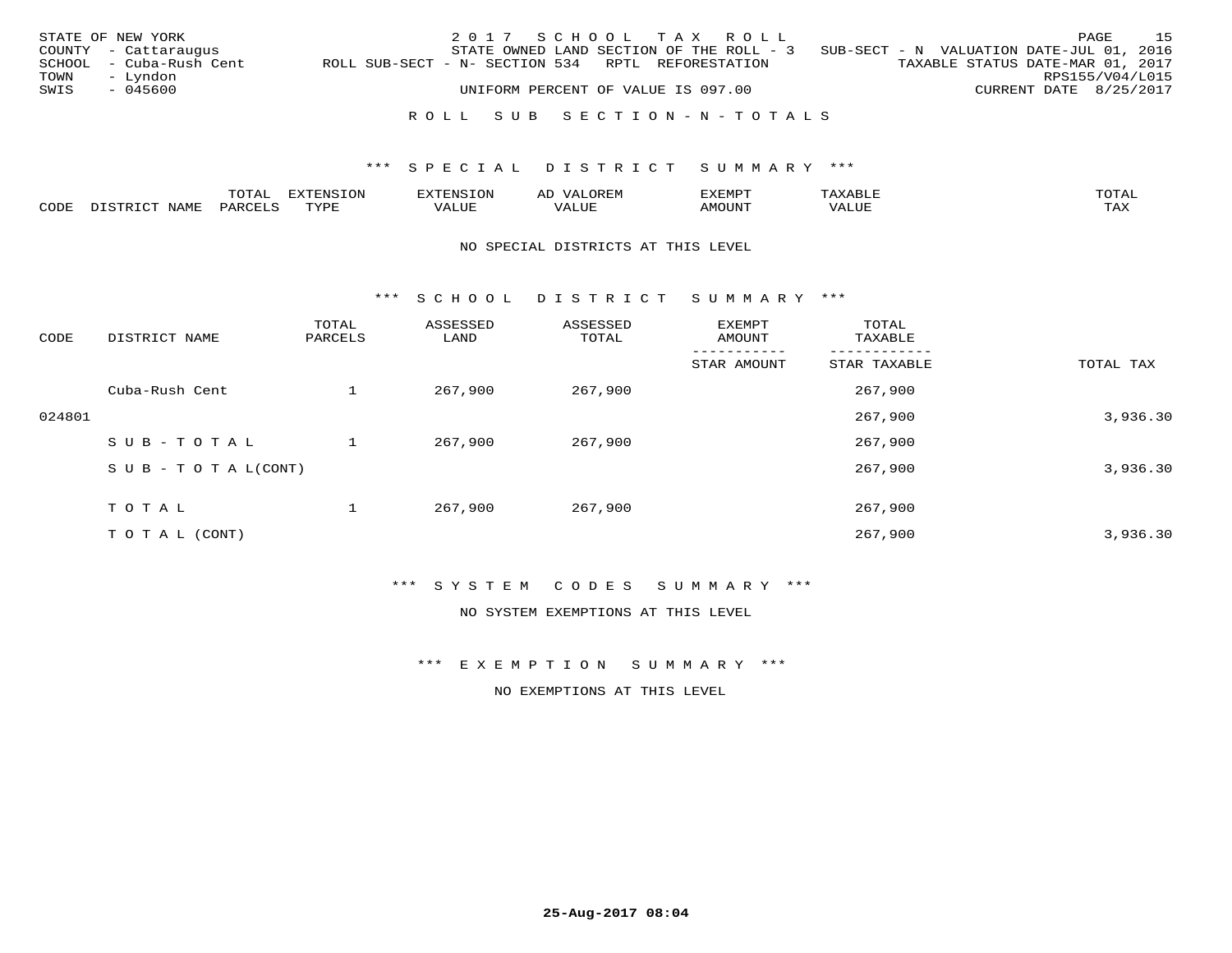|      | STATE OF NEW YORK       |                                                   | 2017 SCHOOL TAX ROLL                     |  |  |  |                                          |                        | PAGE | 16 |
|------|-------------------------|---------------------------------------------------|------------------------------------------|--|--|--|------------------------------------------|------------------------|------|----|
|      | COUNTY - Cattaraugus    |                                                   | STATE OWNED LAND SECTION OF THE ROLL - 3 |  |  |  | SUB-SECT - N VALUATION DATE-JUL 01, 2016 |                        |      |    |
|      | SCHOOL - Cuba-Rush Cent | ROLL SUB-SECT - N- SECTION 534 RPTL REFORESTATION |                                          |  |  |  | TAXABLE STATUS DATE-MAR 01, 2017         |                        |      |    |
| TOWN | – Lyndon                |                                                   |                                          |  |  |  |                                          | RPS155/V04/L015        |      |    |
| SWIS | - 045600                |                                                   | UNIFORM PERCENT OF VALUE IS 097.00       |  |  |  |                                          | CURRENT DATE 8/25/2017 |      |    |
|      |                         |                                                   |                                          |  |  |  |                                          |                        |      |    |

# R O L L S U B S E C T I O N - N - T O T A L S

| ROLL       |                    | TOTAL   | ASSESSED | ASSESSED | <b>EXEMPT</b> | TOTAL        |      | TOTAL    |
|------------|--------------------|---------|----------|----------|---------------|--------------|------|----------|
| <b>SEC</b> | DESCRIPTION        | PARCELS | LAND     | TOTAL    | AMOUNT        | TAXABLE      |      | TAX      |
|            |                    |         |          |          |               |              | TAX  |          |
|            |                    |         |          |          | STAR AMOUNT   | STAR TAXABLE | RATE |          |
|            | 2017-18 School Tax |         | 267,900  | 267,900  |               | 267,900      |      |          |
|            |                    |         |          |          |               | 267,900      |      | 3,827.95 |
|            | Library Tax        |         | 267,900  | 267,900  |               | 267,900      |      |          |
|            |                    |         |          |          |               | 267,900      |      | 108.35   |
|            | SPEC DIST TAXES    |         |          |          |               |              |      |          |
|            | STATE OWNED LAND   |         |          |          |               |              |      | 3,936.30 |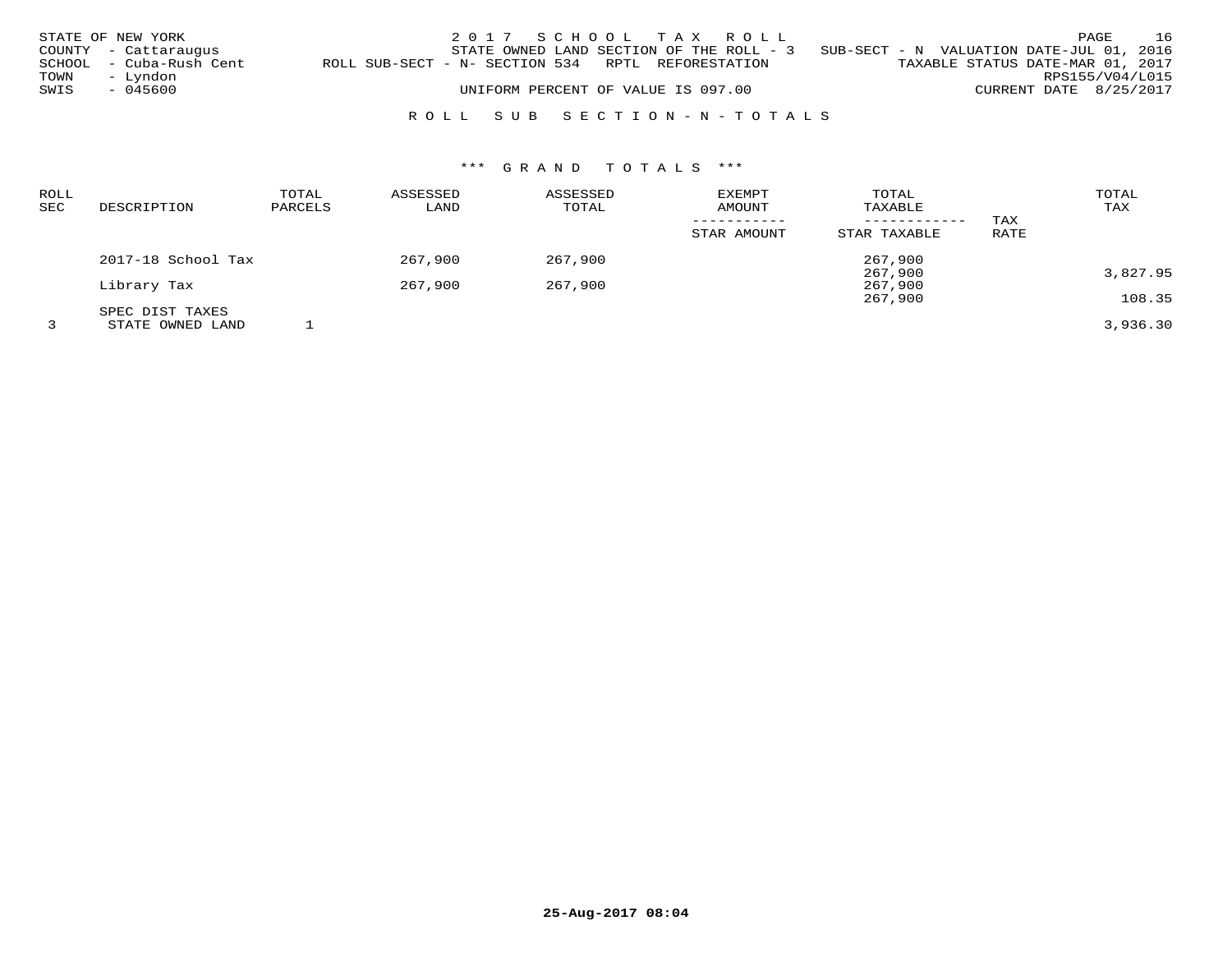| STATE OF NEW YORK<br>COUNTY<br>- Cattaraugus<br>- Cuba-Rush Cent<br>SCHOOL<br>- Lyndon<br>TOWN<br>$-045600$<br>SWIS | 2017<br>ROLL SUB-SECT - Y- SECTION 545 | RPTL<br>OWNERS NAME SEOUENCE | SCHOOL TAX ROLL<br>STATE OWNED LAND SECTION OF THE ROLL - 3<br>TRANSITION ASSESSMENTS<br>UNIFORM PERCENT OF VALUE IS 097.00 | $SUB-SECTION - Y$ VALUATION DATE-JUL 01,<br>TAXABLE STATUS DATE-MAR 01, 2017 | 17<br>PAGE<br>2016 |
|---------------------------------------------------------------------------------------------------------------------|----------------------------------------|------------------------------|-----------------------------------------------------------------------------------------------------------------------------|------------------------------------------------------------------------------|--------------------|
| TAX MAP PARCEL NUMBER                                                                                               | PROPERTY LOCATION & CLASS              | ASSESSMENT                   | EXEMPTION CODE---                                                                                                           |                                                                              | -SCHOOL            |
| CURRENT OWNERS NAME                                                                                                 | SCHOOL DISTRICT                        | LAND                         | TAX DESCRIPTION                                                                                                             | TAXABLE VALUE                                                                |                    |
| CURRENT OWNERS ADDRESS                                                                                              | PARCEL SIZE/GRID COORD                 | TOTAL                        | SPECIAL DISTRICTS                                                                                                           |                                                                              | TAX AMOUNT         |
|                                                                                                                     |                                        |                              |                                                                                                                             |                                                                              | ***************    |
|                                                                                                                     | SCHOOL Transition Assessment           |                              |                                                                                                                             | ACCT 8026401                                                                 |                    |
| $333.000 - 56 - 3$                                                                                                  | 993 Transition t                       |                              | 2017-18 School Tax                                                                                                          | 0.00                                                                         | 0.00               |
| State Of New York                                                                                                   | Cuba-Rush Cent 024801                  |                              | Library Tax                                                                                                                 | 0.00                                                                         | 0.00               |
| Attn: County Treasurer                                                                                              | 0.01<br>ACRES                          | $\mathbf 0$                  |                                                                                                                             |                                                                              |                    |
| Cattaraugus County                                                                                                  | FULL MARKET VALUE                      | 0                            |                                                                                                                             |                                                                              |                    |
| 303 Court St                                                                                                        |                                        |                              |                                                                                                                             |                                                                              |                    |
| Little Valley, NY 14755                                                                                             |                                        |                              |                                                                                                                             |                                                                              |                    |
|                                                                                                                     |                                        |                              | TOTAL TAX $---$                                                                                                             |                                                                              | $0.00**$           |
|                                                                                                                     |                                        |                              |                                                                                                                             |                                                                              |                    |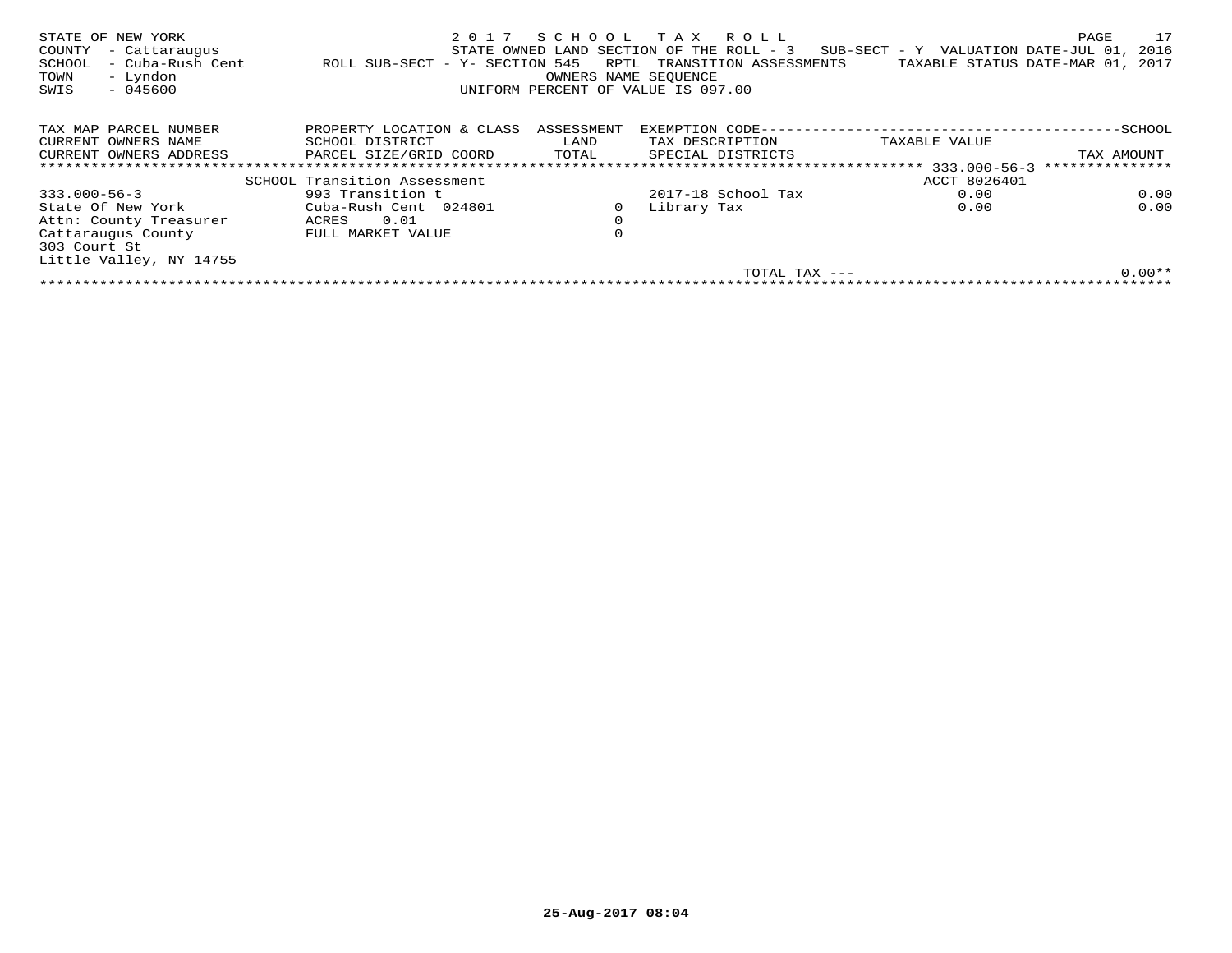|      | STATE OF NEW YORK       |                                                            |  |  |                                    | 2017 SCHOOL TAX ROLL |                                                                                   |  |                                  | PAGE | 18 |
|------|-------------------------|------------------------------------------------------------|--|--|------------------------------------|----------------------|-----------------------------------------------------------------------------------|--|----------------------------------|------|----|
|      | COUNTY - Cattaraugus    |                                                            |  |  |                                    |                      | STATE OWNED LAND SECTION OF THE ROLL - 3 SUB-SECT - Y VALUATION DATE-JUL 01, 2016 |  |                                  |      |    |
|      | SCHOOL - Cuba-Rush Cent | ROLL SUB-SECT - Y- SECTION 545 RPTL TRANSITION ASSESSMENTS |  |  |                                    |                      |                                                                                   |  | TAXABLE STATUS DATE-MAR 01, 2017 |      |    |
| TOWN | – Lyndon                |                                                            |  |  |                                    |                      |                                                                                   |  | RPS155/V04/L015                  |      |    |
| SWIS | - 045600                |                                                            |  |  | UNIFORM PERCENT OF VALUE IS 097.00 |                      |                                                                                   |  | CURRENT DATE 8/25/2017           |      |    |
|      |                         |                                                            |  |  |                                    |                      |                                                                                   |  |                                  |      |    |

# R O L L S U B S E C T I O N - Y - T O T A L S

## \*\*\* S P E C I A L D I S T R I C T S U M M A R Y \*\*\*

|      |      | momz<br>ULA1 | <b>EVTENCTON</b><br>$\sim$ | ------------<br>-OP | ΑD  | SXEMP                             |       | TOTAI |
|------|------|--------------|----------------------------|---------------------|-----|-----------------------------------|-------|-------|
| CODE | IAMF | LARCET C     | TVDL<br>د د د              | 7 ALUE              | LUE | $\triangle M$ $\cap$ TINT<br>.11V | VALUE | ىدى.  |

#### NO SPECIAL DISTRICTS AT THIS LEVEL

\*\*\* S C H O O L D I S T R I C T S U M M A R Y \*\*\*

| CODE   | DISTRICT NAME             | TOTAL<br>PARCELS | ASSESSED<br>LAND | ASSESSED<br>TOTAL | EXEMPT<br>AMOUNT                   | TOTAL<br>TAXABLE |           |
|--------|---------------------------|------------------|------------------|-------------------|------------------------------------|------------------|-----------|
|        |                           |                  |                  |                   | STAR AMOUNT                        | STAR TAXABLE     | TOTAL TAX |
|        | Cuba-Rush Cent            |                  |                  |                   |                                    |                  |           |
| 024801 |                           |                  |                  |                   |                                    |                  |           |
|        | SUB-TOTAL                 |                  |                  |                   |                                    |                  |           |
|        | S U B - T O T A $L(CONT)$ |                  |                  |                   |                                    |                  |           |
|        | TOTAL                     | $\mathbf 1$      |                  |                   |                                    |                  |           |
|        | TO TAL (CONT)             |                  |                  |                   |                                    |                  |           |
|        |                           |                  |                  |                   |                                    |                  |           |
|        |                           |                  |                  |                   | *** SYSTEM CODES SUMMARY ***       |                  |           |
|        |                           |                  |                  |                   | NO SYSTEM EXEMPTIONS AT THIS LEVEL |                  |           |

\*\*\* E X E M P T I O N S U M M A R Y \*\*\*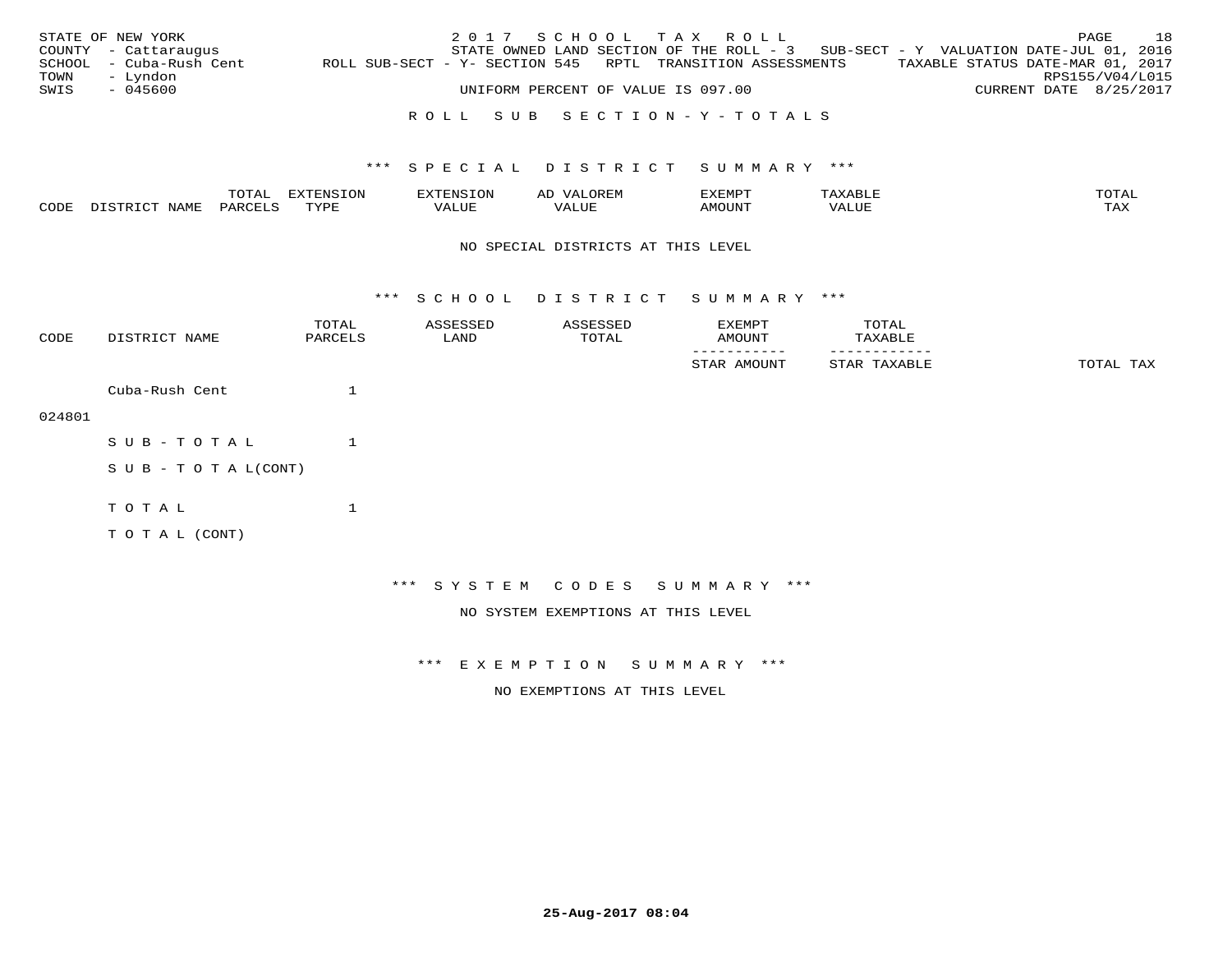|      | STATE OF NEW YORK       |                                                                |  | 2017 SCHOOL TAX ROLL               |                                                                                     |                                  |                        | PAGE | 19 |
|------|-------------------------|----------------------------------------------------------------|--|------------------------------------|-------------------------------------------------------------------------------------|----------------------------------|------------------------|------|----|
|      | COUNTY - Cattaraugus    |                                                                |  |                                    | STATE OWNED LAND SECTION OF THE ROLL - $3$ SUB-SECT - Y VALUATION DATE-JUL 01, 2016 |                                  |                        |      |    |
|      | SCHOOL - Cuba-Rush Cent | ROLL SUB-SECT - Y- SECTION 545   RPTL   TRANSITION ASSESSMENTS |  |                                    |                                                                                     | TAXABLE STATUS DATE-MAR 01, 2017 |                        |      |    |
| TOWN | – Lyndon                |                                                                |  |                                    |                                                                                     |                                  | RPS155/V04/L015        |      |    |
| SWIS | - 045600                |                                                                |  | UNIFORM PERCENT OF VALUE IS 097.00 |                                                                                     |                                  | CURRENT DATE 8/25/2017 |      |    |
|      |                         |                                                                |  |                                    |                                                                                     |                                  |                        |      |    |

# R O L L S U B S E C T I O N - Y - T O T A L S

# \*\*\* G R A N D T O T A L S \*\*\*

|            | TOTAL        |
|------------|--------------|
| <b>SEC</b> | max x<br>TAX |
|            | TAX          |
|            | RATE         |
|            |              |

RS 3 TOTAL

SPEC DIST TAXES 3 STATE OWNED LAND 1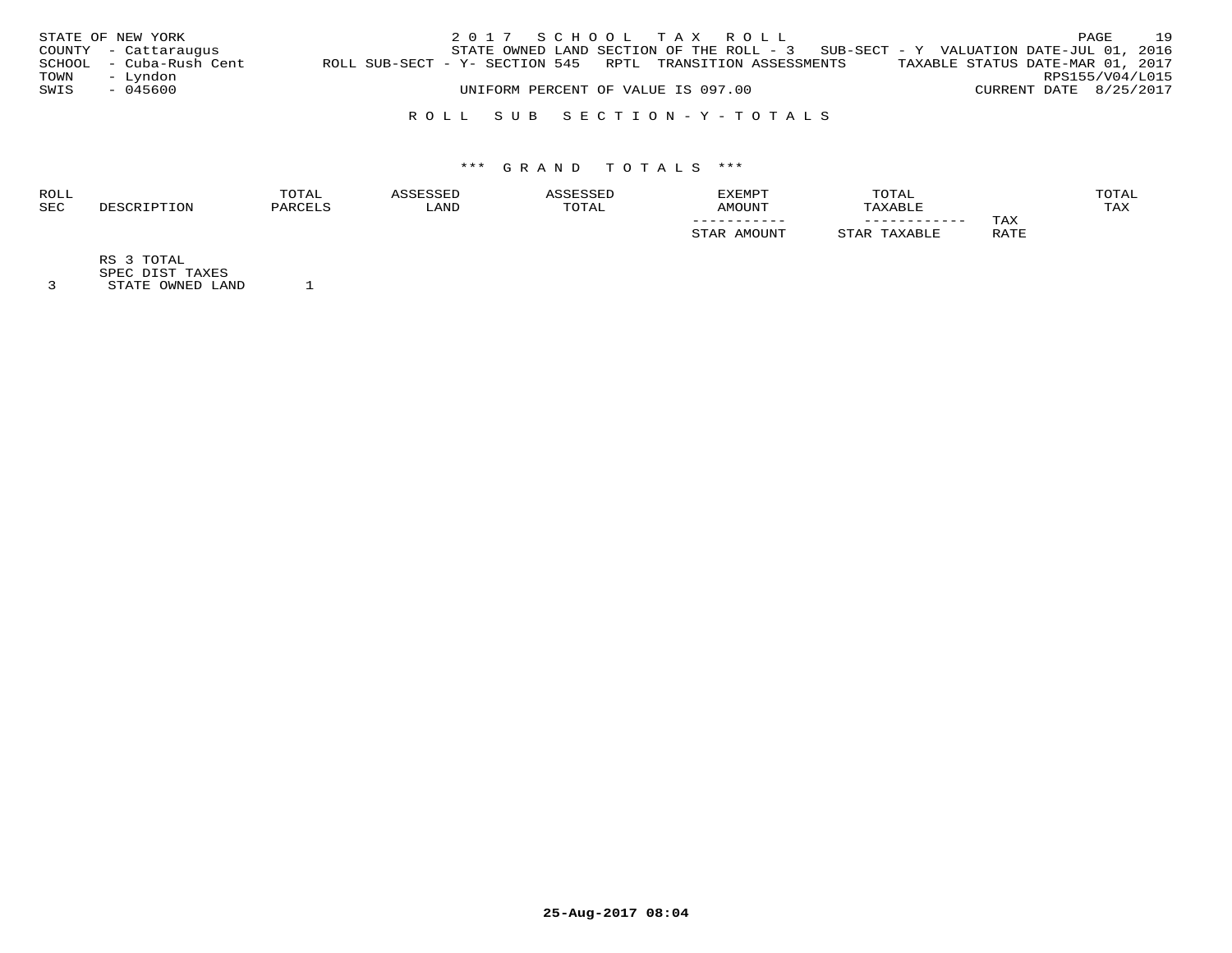| STATE OF NEW YORK       | 2017 SCHOOL TAX ROLL                     | 20<br>PAGE                       |
|-------------------------|------------------------------------------|----------------------------------|
| COUNTY - Cattaraugus    | STATE OWNED LAND SECTION OF THE ROLL - 3 | VALUATION DATE-JUL 01, 2016      |
| SCHOOL - Cuba-Rush Cent |                                          | TAXABLE STATUS DATE-MAR 01, 2017 |
| – Lyndon<br>TOWN        |                                          | RPS155/V04/L015                  |
| SWIS<br>$-045600$       | UNIFORM PERCENT OF VALUE IS 097.00       | CURRENT DATE 8/25/2017           |
|                         | ROLL SECTION TOTALS                      |                                  |

|                                      |             | <b>TOTA</b><br>ᆠᅎᅩ |      | 370a<br>4. IN .<br>∸∽ | $\sqrt{ }$<br>AD | "YEMPT |                       | $m \wedge m \wedge$<br>---- |
|--------------------------------------|-------------|--------------------|------|-----------------------|------------------|--------|-----------------------|-----------------------------|
| $\sim$ $\sim$ $\sim$ $\sim$<br>CODF. | <b>NAMF</b> | PAK                | mvn: | VALUE                 | ΩŒ               | MUUN.  | <b>- ---</b><br>/ALUI | $- - - -$<br>1712           |

#### NO SPECIAL DISTRICTS AT THIS LEVEL

\*\*\* S C H O O L D I S T R I C T S U M M A R Y \*\*\*

| CODE   | DISTRICT NAME                    | TOTAL<br>PARCELS | ASSESSED<br>LAND | ASSESSED<br>TOTAL | EXEMPT<br>AMOUNT | TOTAL<br>TAXABLE |           |
|--------|----------------------------------|------------------|------------------|-------------------|------------------|------------------|-----------|
|        |                                  |                  |                  |                   | STAR AMOUNT      | STAR TAXABLE     | TOTAL TAX |
|        | Cuba-Rush Cent                   | 2                | 267,900          | 267,900           |                  | 267,900          |           |
| 024801 |                                  |                  |                  |                   |                  | 267,900          | 3,936.30  |
|        | SUB-TOTAL                        | 2                | 267,900          | 267,900           |                  | 267,900          |           |
|        | $S \cup B - T \cup T A L (CONT)$ |                  |                  |                   |                  | 267,900          | 3,936.30  |
|        | TOTAL                            | 2                | 267,900          | 267,900           |                  | 267,900          |           |
|        | T O T A L (CONT)                 |                  |                  |                   |                  | 267,900          | 3,936.30  |

## \*\*\* S Y S T E M C O D E S S U M M A R Y \*\*\*

NO SYSTEM EXEMPTIONS AT THIS LEVEL

\*\*\* E X E M P T I O N S U M M A R Y \*\*\*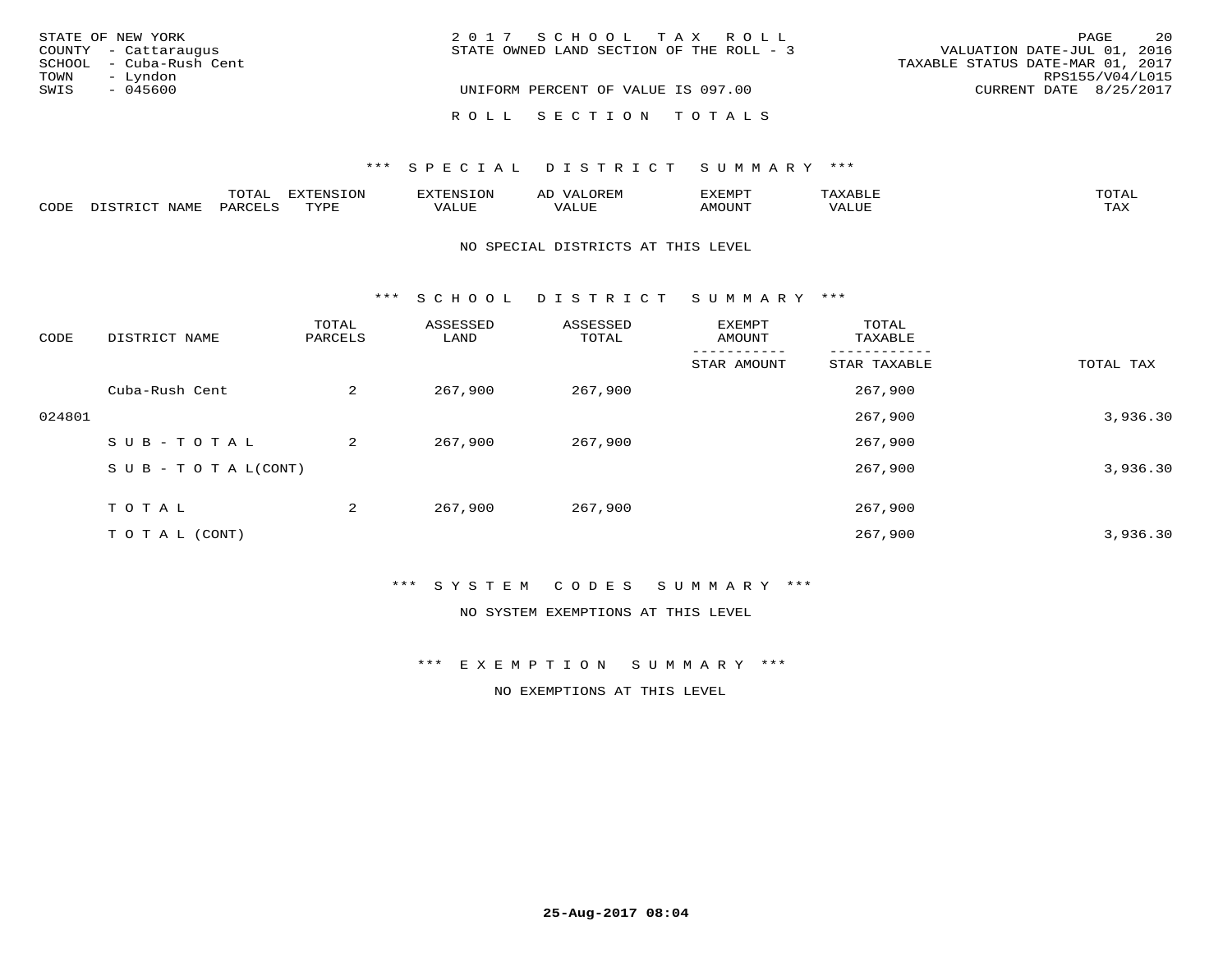|      | STATE OF NEW YORK       | 2017 SCHOOL TAX ROLL                                                    | PAGE                   | 21 |
|------|-------------------------|-------------------------------------------------------------------------|------------------------|----|
|      | COUNTY - Cattaraugus    | VALUATION DATE-JUL 01, 2016<br>STATE OWNED LAND SECTION OF THE ROLL - 3 |                        |    |
|      | SCHOOL - Cuba-Rush Cent | TAXABLE STATUS DATE-MAR 01, 2017                                        |                        |    |
| TOWN | - Lyndon                |                                                                         | RPS155/V04/L015        |    |
| SWIS | $-045600$               | UNIFORM PERCENT OF VALUE IS 097.00                                      | CURRENT DATE 8/25/2017 |    |
|      |                         | ROLL SECTION TOTALS                                                     |                        |    |

| ROLL<br>SEC | DESCRIPTION        | TOTAL<br>PARCELS | ASSESSED<br>LAND | ASSESSED<br>TOTAL | <b>EXEMPT</b><br>AMOUNT | TOTAL<br>TAXABLE             |             | TOTAL<br>TAX |
|-------------|--------------------|------------------|------------------|-------------------|-------------------------|------------------------------|-------------|--------------|
|             |                    |                  |                  |                   | STAR AMOUNT             | ------------<br>STAR TAXABLE | TAX<br>RATE |              |
|             | 2017-18 School Tax |                  | 267,900          | 267,900           |                         | 267,900                      |             |              |
|             | Library Tax        |                  | 267,900          | 267,900           |                         | 267,900<br>267,900           |             | 3,827.95     |
|             | SPEC DIST TAXES    |                  |                  |                   |                         | 267,900                      |             | 108.35       |
|             | STATE OWNED LAND   |                  |                  |                   |                         |                              |             | 3,936.30     |

**25-Aug-2017 08:04**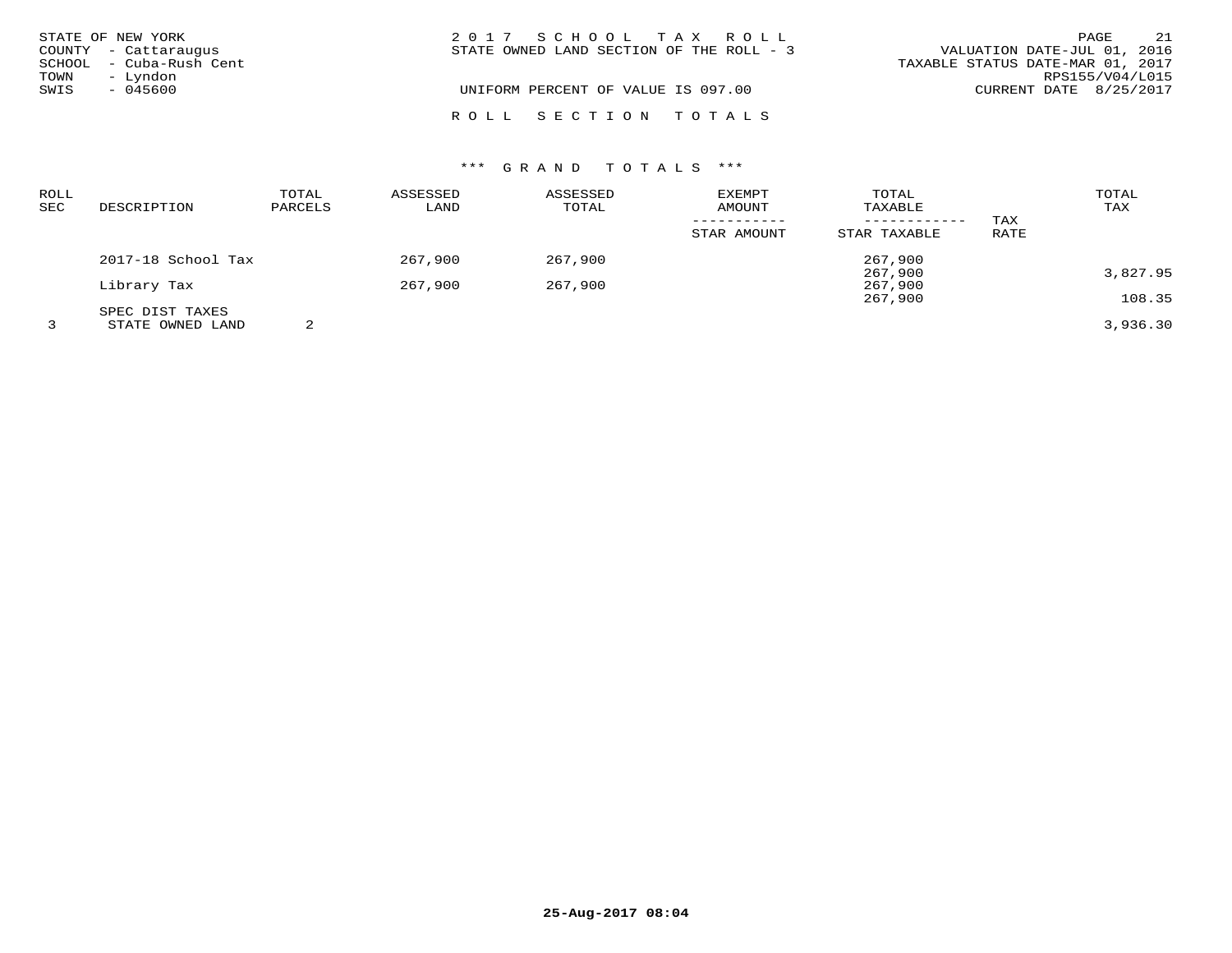| STATE OF NEW YORK       | 2017 SCHOOL TAX ROLL | 2.2<br>PAGE                      |
|-------------------------|----------------------|----------------------------------|
| COUNTY - Cattaraugus    |                      | VALUATION DATE-JUL 01, 2016      |
| SCHOOL - Cuba-Rush Cent |                      | TAXABLE STATUS DATE-MAR 01, 2017 |
| TOWN<br>- Lyndon        | SWIS TOTALS          | RPS155/V04/L015                  |
| SWIS<br>- 045600        |                      | CURRENT DATE 8/25/2017           |

|      |       | $\sqrt{2}$<br>.uial | <b>TNIC</b> | EXTENSION | ∼       | <b>03701000</b><br>FYFMP. |            | $m \times r$<br>⊥AA | m^m*<br>$\overline{A}$<br>. |
|------|-------|---------------------|-------------|-----------|---------|---------------------------|------------|---------------------|-----------------------------|
| CODE | NAMI. | D A R               | JUNE.       | ALUR      | , I J P | )UN"                      | $\Delta$ . | $n \pi \pi$         | $- - - -$<br>د مد ب         |

NO SPECIAL DISTRICTS AT THIS LEVEL

\*\*\* S C H O O L D I S T R I C T S U M M A R Y \*\*\*

| CODE   | DISTRICT NAME             | TOTAL<br>PARCELS | ASSESSED<br>LAND | ASSESSED<br>TOTAL | <b>EXEMPT</b><br>AMOUNT | TOTAL<br>TAXABLE |          |           |
|--------|---------------------------|------------------|------------------|-------------------|-------------------------|------------------|----------|-----------|
|        |                           |                  |                  |                   | STAR AMOUNT             | STAR TAXABLE     | TAX RATE | TOTAL TAX |
|        | Cuba-Rush Cent            | 2                | 267,900          | 267,900           |                         | 267,900          |          |           |
| 024801 |                           |                  |                  |                   |                         | 267,900          | .404454  | 3,936.30  |
|        | SUB-TOTAL                 | $\overline{a}$   | 267,900          | 267,900           |                         | 267,900          |          |           |
|        | S U B - T O T A $L(CONT)$ |                  |                  |                   |                         | 267,900          |          | 3,936.30  |
|        | TOTAL                     | 2                | 267,900          | 267,900           |                         | 267,900          |          |           |
|        |                           |                  |                  |                   |                         |                  |          |           |
|        | T O T A L (CONT)          |                  |                  |                   |                         | 267,900          |          | 3,936.30  |

\*\*\* S Y S T E M C O D E S S U M M A R Y \*\*\*

NO SYSTEM EXEMPTIONS AT THIS LEVEL

\*\*\* E X E M P T I O N S U M M A R Y \*\*\*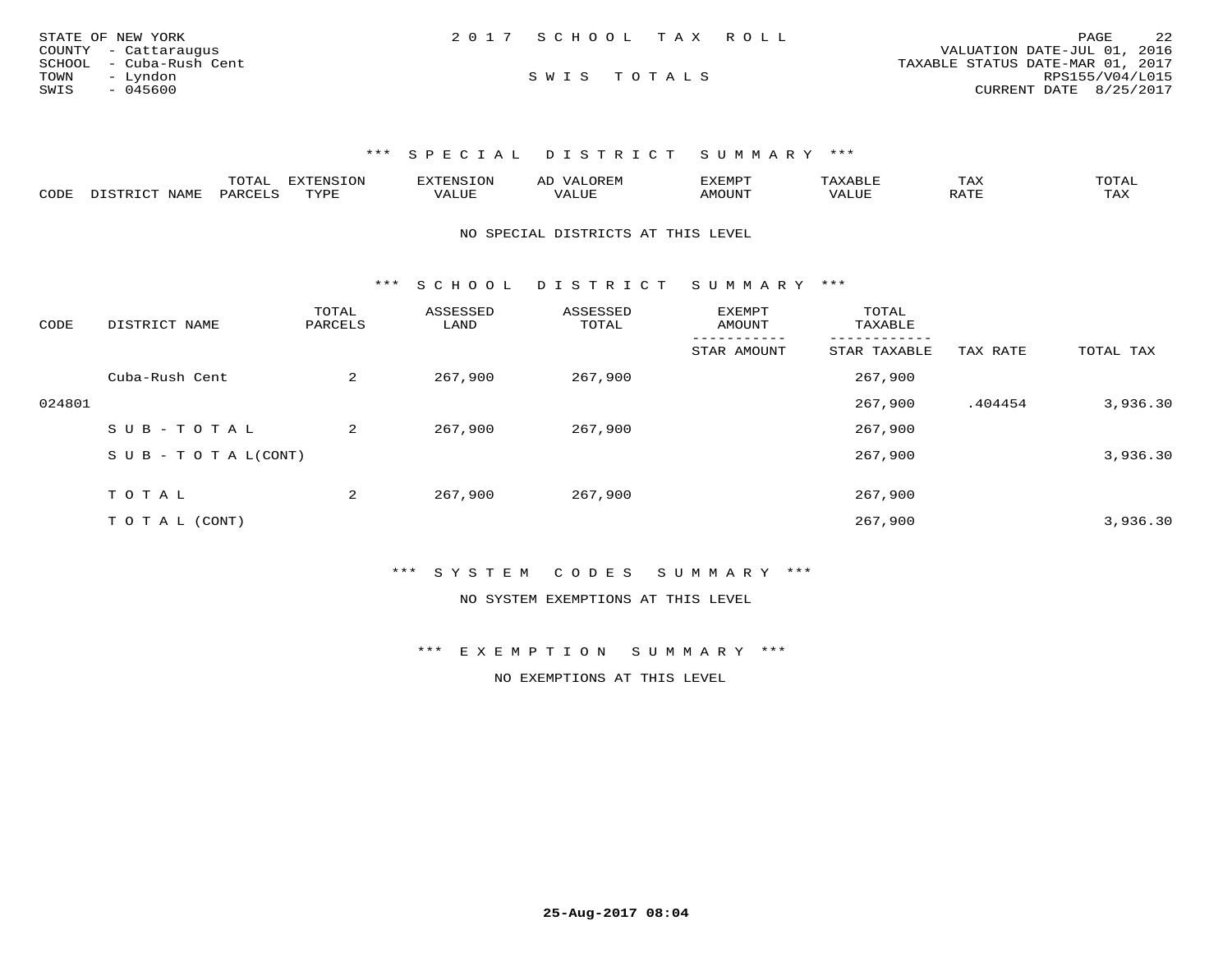| STATE OF NEW YORK       |  | 2017 SCHOOL TAX ROLL |  |                                  | PAGE                   | 23 |
|-------------------------|--|----------------------|--|----------------------------------|------------------------|----|
| COUNTY - Cattaraugus    |  |                      |  | VALUATION DATE-JUL 01, 2016      |                        |    |
| SCHOOL - Cuba-Rush Cent |  |                      |  | TAXABLE STATUS DATE-MAR 01, 2017 |                        |    |
| TOWN<br>- Lyndon        |  | SWIS TOTALS          |  |                                  | RPS155/V04/L015        |    |
| $-045600$<br>SWIS       |  |                      |  |                                  | CURRENT DATE 8/25/2017 |    |

| ROLL<br>SEC | DESCRIPTION                         | TOTAL<br>PARCELS | ASSESSED<br>LAND | ASSESSED<br>TOTAL | <b>EXEMPT</b><br>AMOUNT | TOTAL<br>TAXABLE   |             |                    |
|-------------|-------------------------------------|------------------|------------------|-------------------|-------------------------|--------------------|-------------|--------------------|
|             |                                     |                  |                  |                   | STAR AMOUNT             | STAR TAXABLE       | TAX<br>RATE |                    |
|             | 2017-18 School Tax                  |                  | 267,900          | 267,900           |                         | 267,900<br>267,900 | 14.288736   | 3,827.95           |
|             | Library Tax                         |                  | 267,900          | 267,900           |                         | 267,900            |             |                    |
| 3           | SPEC DIST TAXES<br>STATE OWNED LAND | 2                |                  |                   |                         | 267,900            | 0.404454    | 108.35<br>3,936.30 |
|             | 2017-18 School Tax                  |                  | 267,900          | 267,900           |                         | 267,900<br>267,900 | 14.288736   | 3,827.95           |
|             | Library Tax                         |                  | 267,900          | 267,900           |                         | 267,900            |             |                    |
|             | SPEC DIST TAXES                     |                  |                  |                   |                         | 267,900            | 0.404454    | 108.35             |
| $\star$     | TOTAL<br>SUB                        | 2                |                  |                   |                         |                    |             | 3,936.30           |
|             | 2017-18 School Tax                  |                  | 267,900          | 267,900           |                         | 267,900            |             |                    |
|             | Library Tax                         |                  | 267,900          | 267,900           |                         | 267,900<br>267,900 | 14.288736   | 3,827.95           |
|             | SPEC DIST TAXES                     |                  |                  |                   |                         | 267,900            | 0.404454    | 108.35             |
| $***$       | GRAND TOTAL                         | 2                |                  |                   |                         |                    |             | 3,936.30           |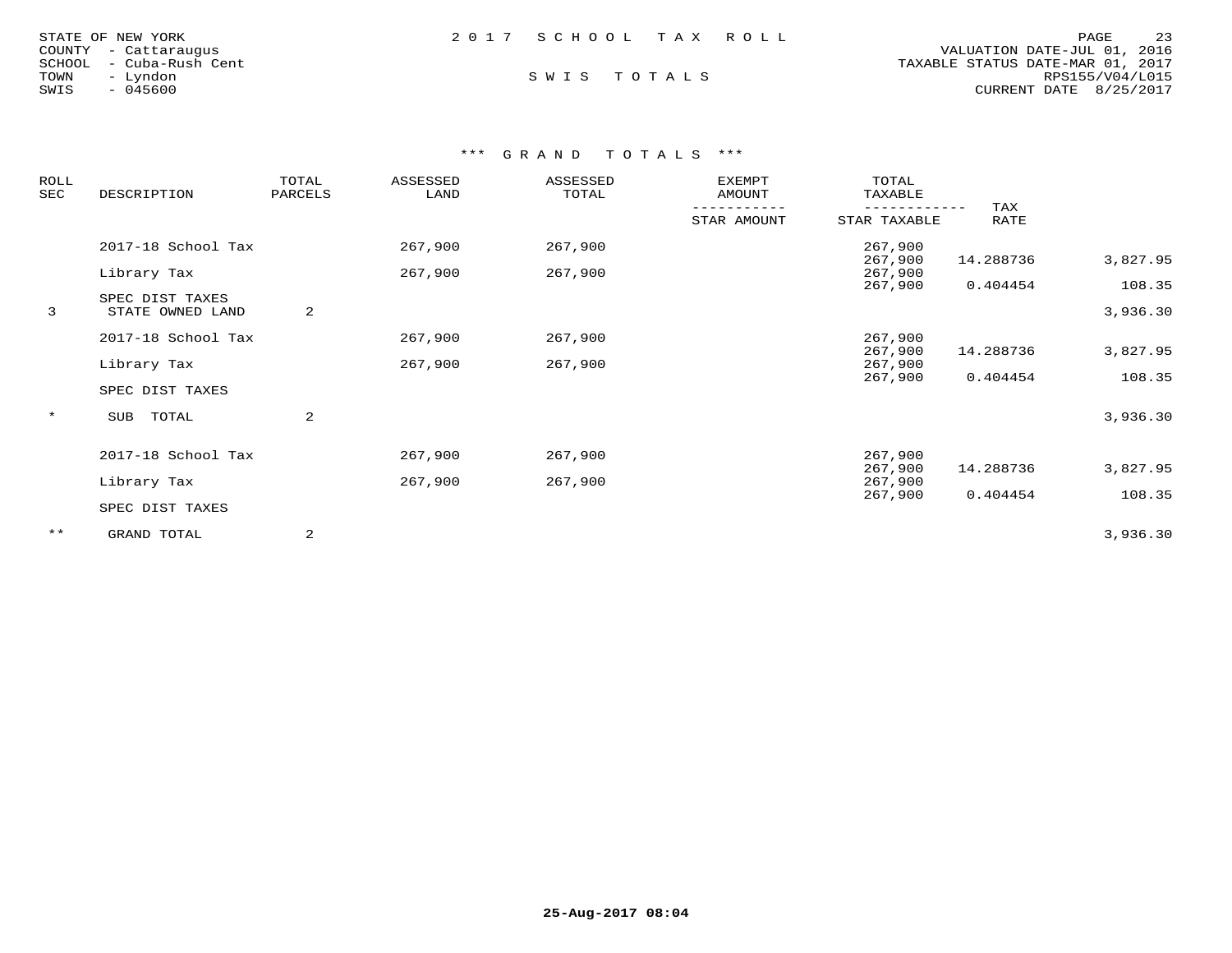\*\*\* S P E C I A L D I S T R I C T S U M M A R Y \*\*\*

|      |                      | $m \wedge m$<br>UIAL | 3 I ON<br>EN.S<br>ㅠҡァ┎ | "ENSION | $\Delta$ 1<br>سە | CXEMPT |                         | ----                   |
|------|----------------------|----------------------|------------------------|---------|------------------|--------|-------------------------|------------------------|
| CODE | NAMF.<br>ר C<br>– ~- | PAR <sup>r</sup>     | <b>TVDL</b>            | VALUE.  | VALUF            | IOUN"  | <b>TRT</b> TTT<br>'ALU. | $m \times r$<br>$\eta$ |

NO SPECIAL DISTRICTS AT THIS LEVEL

\*\*\* S C H O O L D I S T R I C T S U M M A R Y \*\*\*

| CODE   | DISTRICT NAME              | TOTAL<br>PARCELS | ASSESSED<br>LAND | ASSESSED<br>TOTAL | EXEMPT<br>AMOUNT | TOTAL<br>TAXABLE |          |           |
|--------|----------------------------|------------------|------------------|-------------------|------------------|------------------|----------|-----------|
|        |                            |                  |                  |                   | STAR AMOUNT      | STAR TAXABLE     | TAX RATE | TOTAL TAX |
|        | Cuba-Rush Cent             | 13               | 3081,900         | 3081,900          |                  | 3,081,900        |          |           |
| 024801 |                            |                  |                  |                   |                  | 3,081,900        |          | 44,042.54 |
|        | SUB-TOTAL                  | 13               | 3081,900         | 3081,900          |                  | 3,081,900        |          |           |
|        | S U B - T O T A $L$ (CONT) |                  |                  |                   |                  | 3,081,900        |          | 44,042.54 |
|        | TOTAL                      | 13               | 3081,900         | 3081,900          |                  | 3,081,900        |          |           |
|        |                            |                  |                  |                   |                  |                  |          |           |
|        | T O T A L (CONT)           |                  |                  |                   |                  | 3,081,900        |          | 44,042.54 |

\*\*\* S Y S T E M C O D E S S U M M A R Y \*\*\*

NO SYSTEM EXEMPTIONS AT THIS LEVEL

\*\*\* E X E M P T I O N S U M M A R Y \*\*\*

NO EXEMPTIONS AT THIS LEVEL